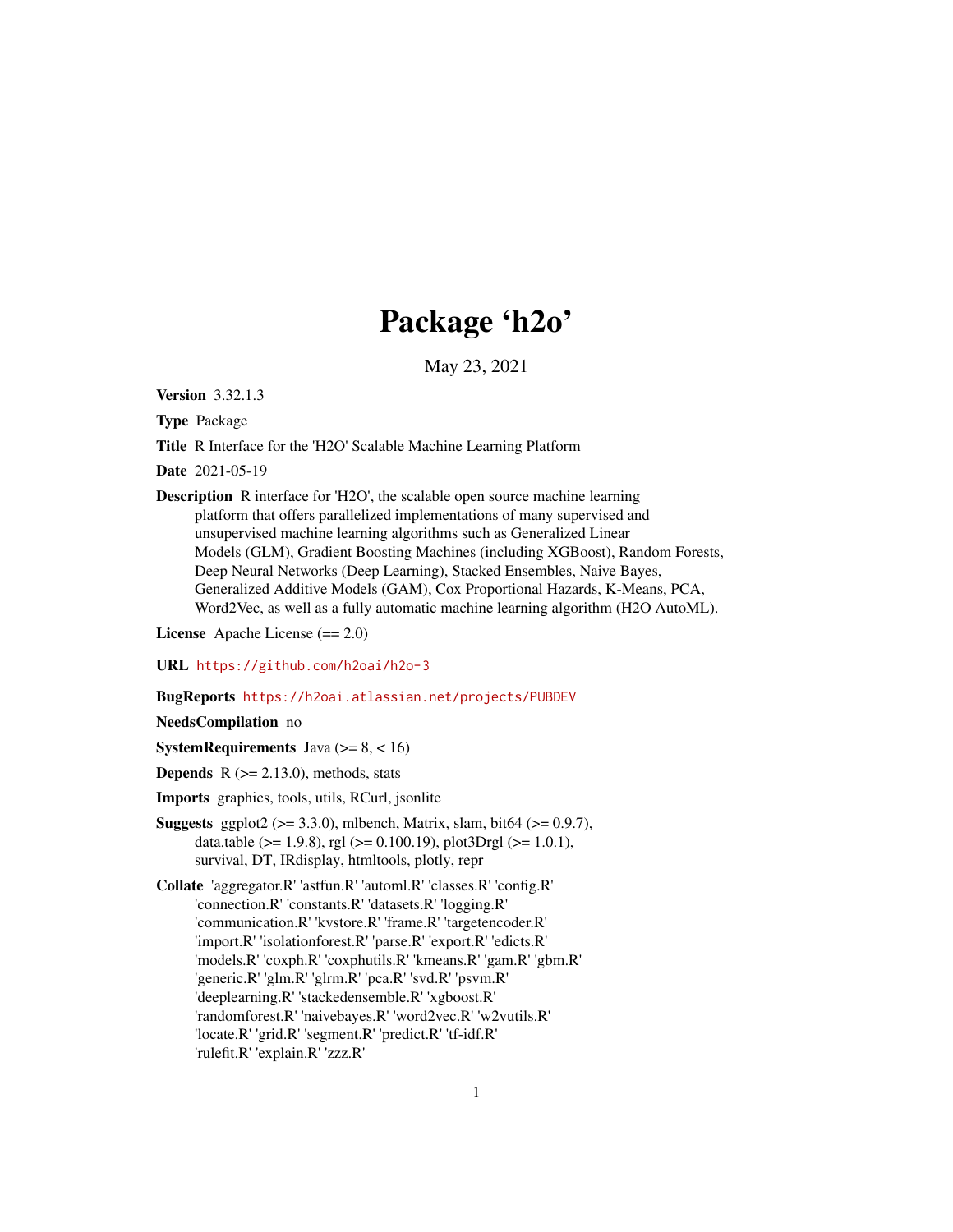# RoxygenNote 7.1.1

Author Erin LeDell [aut, cre], Navdeep Gill [aut], Spencer Aiello [aut], Anqi Fu [aut], Arno Candel [aut], Cliff Click [aut], Tom Kraljevic [aut], Tomas Nykodym [aut], Patrick Aboyoun [aut], Michal Kurka [aut], Michal Malohlava [aut], Ludi Rehak [ctb], Eric Eckstrand [ctb], Brandon Hill [ctb], Sebastian Vidrio [ctb], Surekha Jadhawani [ctb], Amy Wang [ctb], Raymond Peck [ctb], Wendy Wong [ctb], Jan Gorecki [ctb], Matt Dowle [ctb], Yuan Tang [ctb], Lauren DiPerna [ctb], Tomas Fryda [ctb], H2O.ai [cph, fnd]

Maintainer Erin LeDell <erin@h2o.ai> Repository CRAN

Date/Publication 2021-05-23 04:30:08 UTC

# R topics documented:

| .find_appropriate_column_name $\ldots \ldots \ldots \ldots \ldots \ldots \ldots \ldots \ldots \ldots \ldots \ldots 16$ |  |
|------------------------------------------------------------------------------------------------------------------------|--|
|                                                                                                                        |  |
| .get_feature_count $\ldots \ldots \ldots \ldots \ldots \ldots \ldots \ldots \ldots \ldots \ldots \ldots \ldots$        |  |
|                                                                                                                        |  |
|                                                                                                                        |  |
|                                                                                                                        |  |
|                                                                                                                        |  |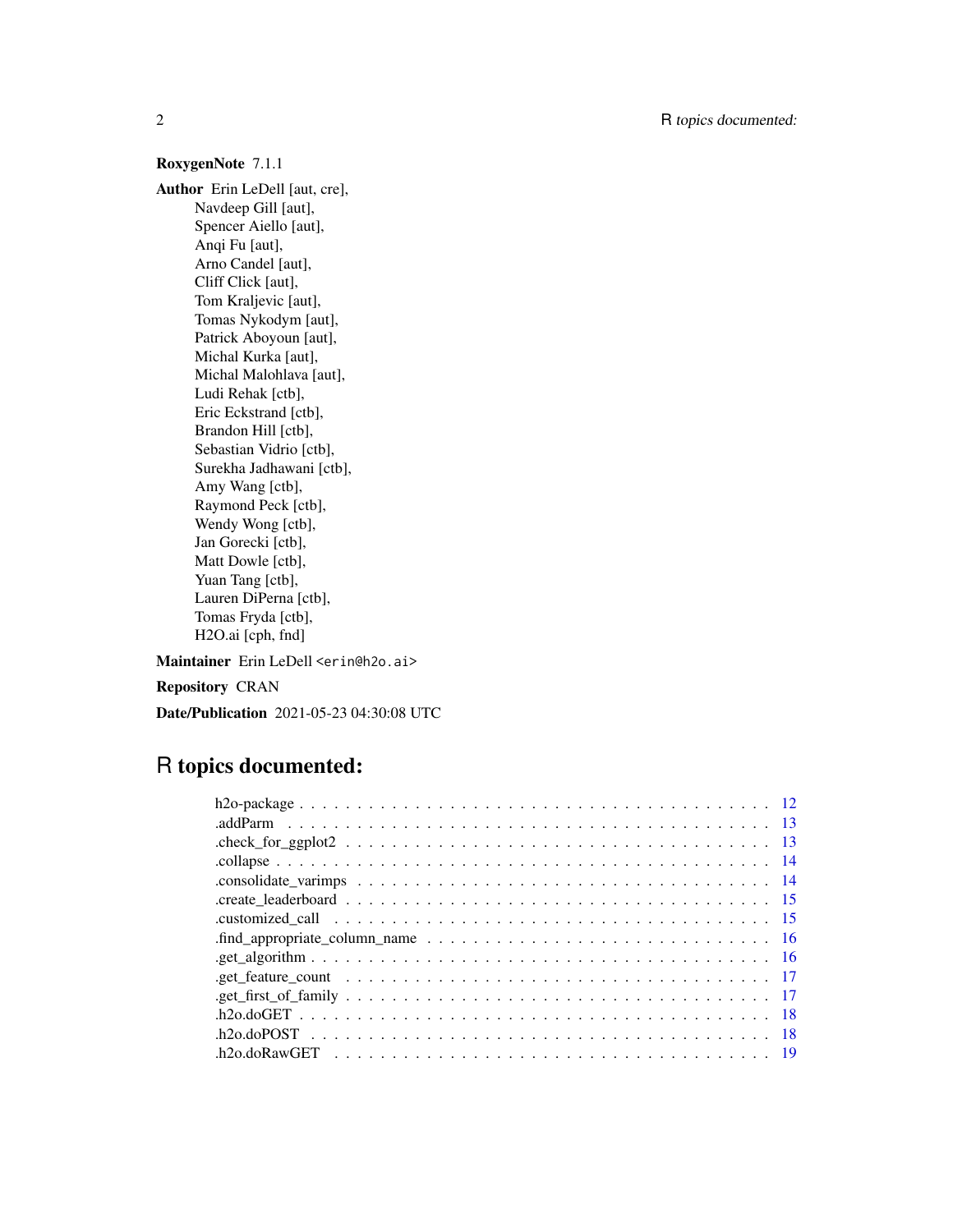|                                                                                                                      | 20 |
|----------------------------------------------------------------------------------------------------------------------|----|
|                                                                                                                      | 21 |
|                                                                                                                      | 21 |
|                                                                                                                      | 22 |
|                                                                                                                      | 22 |
|                                                                                                                      | 23 |
|                                                                                                                      | 23 |
|                                                                                                                      | 24 |
|                                                                                                                      | 24 |
| $h2o.$ CREATE_FRAME $\ldots \ldots \ldots \ldots \ldots \ldots \ldots \ldots \ldots \ldots$                          | 24 |
| $.h2o.$ DECRYPTION_SETUP $\ldots \ldots \ldots \ldots \ldots \ldots \ldots \ldots \ldots$                            | 25 |
|                                                                                                                      |    |
| $h2o.$ EXPORT_FILES $\ldots \ldots \ldots \ldots \ldots \ldots \ldots \ldots \ldots \ldots \ldots \ldots$            | 25 |
|                                                                                                                      | 26 |
|                                                                                                                      | 26 |
|                                                                                                                      |    |
|                                                                                                                      |    |
|                                                                                                                      | 27 |
| $h$ 20. MODEL BUILDERS                                                                                               | 27 |
| $h2o.$ MODEL METRICS $\ldots \ldots \ldots \ldots \ldots \ldots \ldots \ldots \ldots \ldots$                         | 28 |
|                                                                                                                      | 28 |
|                                                                                                                      | 28 |
|                                                                                                                      | 29 |
| $h2o$ REST_API_VERSION $\ldots \ldots \ldots \ldots \ldots \ldots \ldots \ldots \ldots \ldots \ldots$                | 29 |
|                                                                                                                      |    |
| $h2o.$ W2V_SYNONYMS $\ldots \ldots \ldots \ldots \ldots \ldots \ldots \ldots \ldots \ldots \ldots \ldots \ldots$     |    |
|                                                                                                                      |    |
|                                                                                                                      | 31 |
|                                                                                                                      | 31 |
|                                                                                                                      | 32 |
|                                                                                                                      | 32 |
| $. leaderboard for_{row} \ldots \ldots \ldots \ldots \ldots \ldots \ldots \ldots \ldots \ldots \ldots \ldots$        | 33 |
|                                                                                                                      | 33 |
|                                                                                                                      | 34 |
|                                                                                                                      | 34 |
|                                                                                                                      |    |
|                                                                                                                      |    |
| $shorten_model\_ids \dots \dots \dots \dots \dots \dots \dots \dots \dots \dots \dots \dots \dots \dots \dots \dots$ | 36 |
|                                                                                                                      | 37 |
|                                                                                                                      | 37 |
| .varimp                                                                                                              | 38 |
|                                                                                                                      | 38 |
|                                                                                                                      | 39 |
| apply                                                                                                                | 39 |
|                                                                                                                      | 40 |
|                                                                                                                      | 41 |
|                                                                                                                      | 42 |
|                                                                                                                      | 42 |
|                                                                                                                      | 43 |

 $\overline{3}$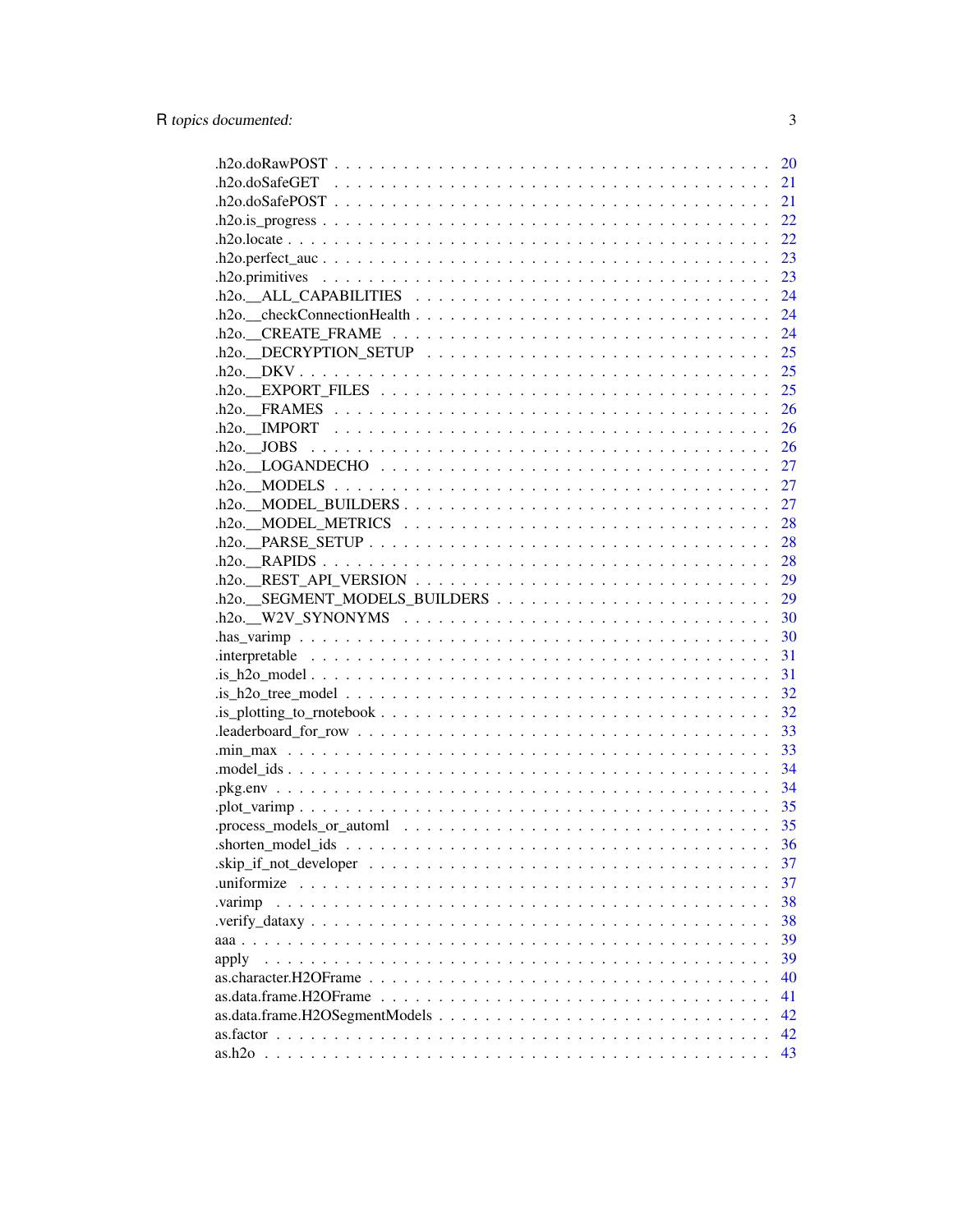|                                                                                                                 | 45 |
|-----------------------------------------------------------------------------------------------------------------|----|
|                                                                                                                 | 45 |
| as.vector.H2OFrame $\ldots \ldots \ldots \ldots \ldots \ldots \ldots \ldots \ldots \ldots \ldots \ldots \ldots$ | 46 |
|                                                                                                                 | 47 |
|                                                                                                                 | 47 |
|                                                                                                                 | 48 |
|                                                                                                                 | 48 |
|                                                                                                                 | 49 |
|                                                                                                                 | 50 |
|                                                                                                                 | 50 |
|                                                                                                                 | 51 |
|                                                                                                                 | 52 |
|                                                                                                                 | 52 |
|                                                                                                                 | 53 |
|                                                                                                                 | 55 |
|                                                                                                                 | 55 |
|                                                                                                                 | 56 |
|                                                                                                                 | 57 |
|                                                                                                                 | 57 |
|                                                                                                                 | 58 |
|                                                                                                                 | 59 |
|                                                                                                                 | 59 |
|                                                                                                                 | 60 |
|                                                                                                                 | 61 |
|                                                                                                                 | 61 |
|                                                                                                                 | 62 |
|                                                                                                                 | 63 |
|                                                                                                                 | 64 |
|                                                                                                                 | 68 |
|                                                                                                                 | 69 |
|                                                                                                                 | 69 |
|                                                                                                                 | 70 |
|                                                                                                                 | 71 |
|                                                                                                                 | 72 |
|                                                                                                                 | 72 |
|                                                                                                                 | 73 |
|                                                                                                                 | 74 |
| h <sub>2</sub> o.clusterInfo                                                                                    | 74 |
|                                                                                                                 | 75 |
| h <sub>2</sub> o.clusterStatus                                                                                  | 75 |
| h <sub>2</sub> o.cluster sizes                                                                                  | 76 |
|                                                                                                                 | 76 |
|                                                                                                                 | 77 |
|                                                                                                                 | 78 |
|                                                                                                                 |    |
|                                                                                                                 | 79 |
| h <sub>2</sub> o.computeGram                                                                                    | 80 |
|                                                                                                                 | 80 |
|                                                                                                                 | 82 |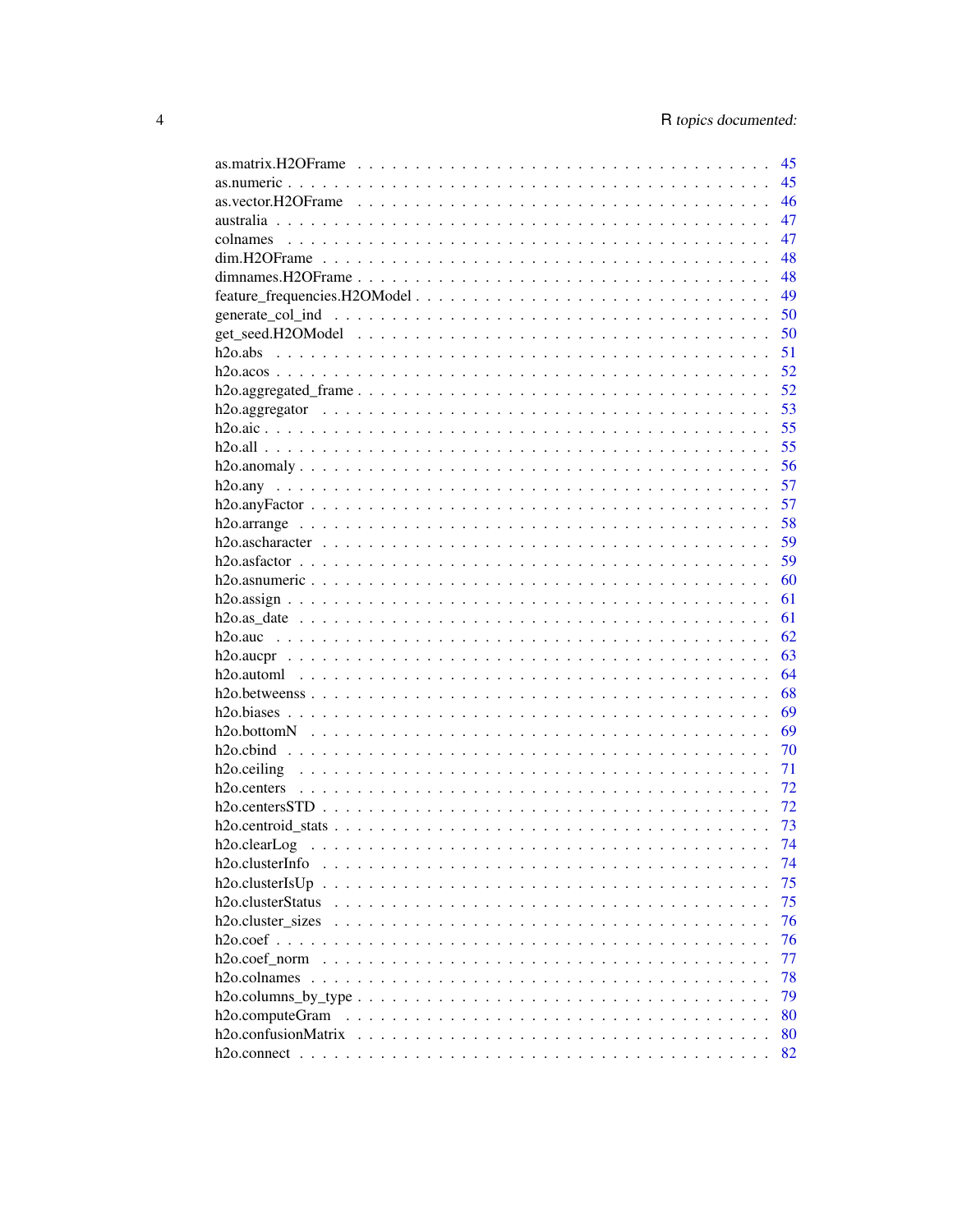|                               | 83 |
|-------------------------------|----|
|                               | 84 |
|                               | 85 |
|                               | 85 |
|                               | 87 |
|                               | 89 |
|                               | 90 |
|                               | 91 |
|                               | 92 |
|                               | 93 |
|                               | 93 |
|                               | 94 |
|                               | 95 |
|                               | 96 |
|                               | 97 |
|                               |    |
|                               |    |
|                               |    |
|                               |    |
|                               |    |
|                               |    |
|                               |    |
|                               |    |
|                               |    |
|                               |    |
|                               |    |
|                               |    |
|                               |    |
|                               |    |
|                               |    |
|                               |    |
|                               |    |
|                               |    |
|                               |    |
|                               |    |
|                               |    |
|                               |    |
|                               |    |
|                               |    |
|                               |    |
|                               |    |
|                               |    |
| h <sub>2</sub> o.findSynonyms |    |
|                               |    |
|                               |    |
|                               |    |
|                               |    |
|                               |    |
|                               |    |
|                               |    |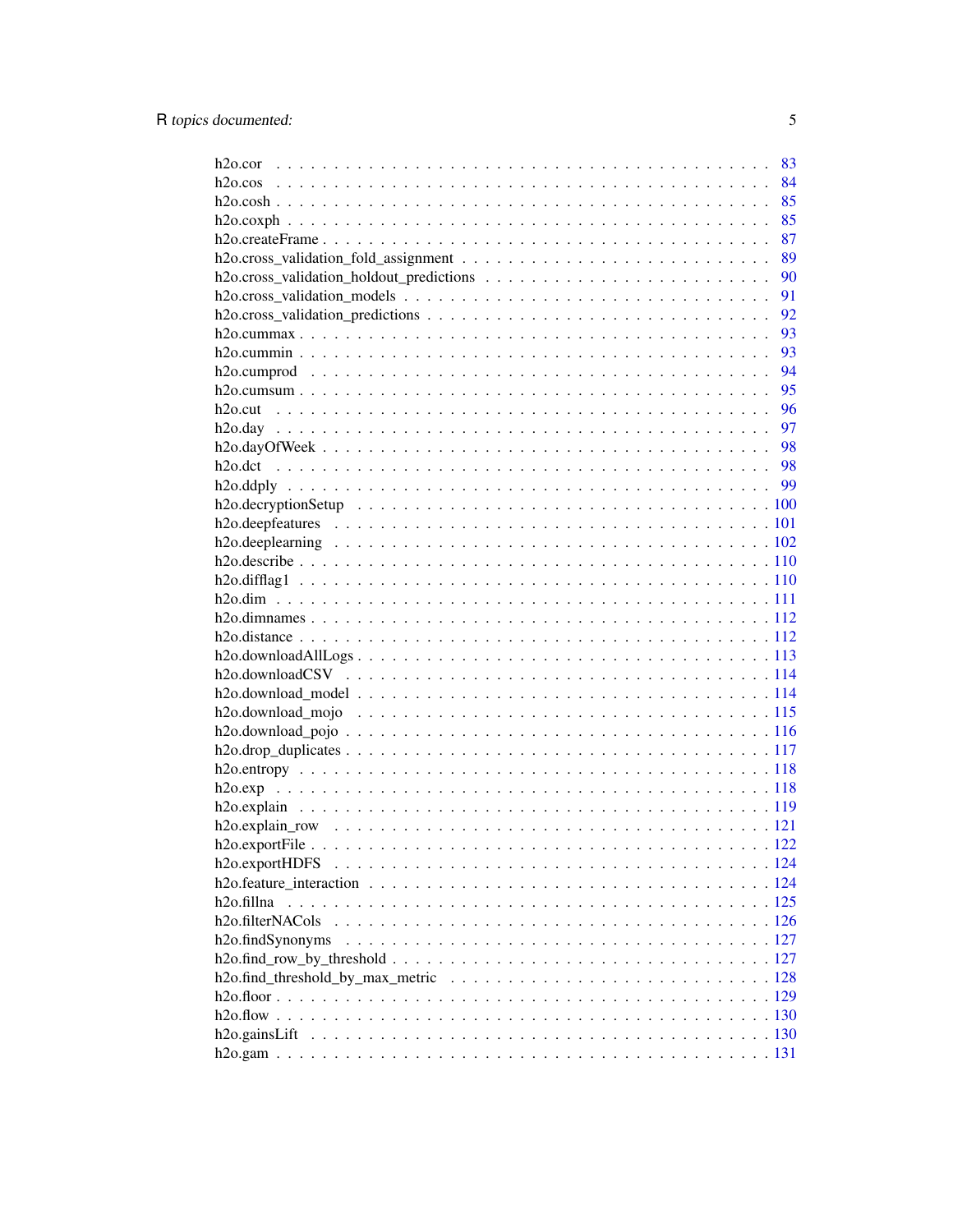| $h2o.get_ntrees_actual \ldots \ldots \ldots \ldots \ldots \ldots \ldots \ldots \ldots \ldots \ldots \ldots 156$ |  |
|-----------------------------------------------------------------------------------------------------------------|--|
|                                                                                                                 |  |
|                                                                                                                 |  |
|                                                                                                                 |  |
|                                                                                                                 |  |
|                                                                                                                 |  |
|                                                                                                                 |  |
|                                                                                                                 |  |
|                                                                                                                 |  |
|                                                                                                                 |  |
|                                                                                                                 |  |
|                                                                                                                 |  |
|                                                                                                                 |  |
|                                                                                                                 |  |
|                                                                                                                 |  |
|                                                                                                                 |  |
|                                                                                                                 |  |
|                                                                                                                 |  |
|                                                                                                                 |  |
|                                                                                                                 |  |
|                                                                                                                 |  |
|                                                                                                                 |  |
| h <sub>20.init</sub>                                                                                            |  |
|                                                                                                                 |  |
|                                                                                                                 |  |
|                                                                                                                 |  |
|                                                                                                                 |  |
|                                                                                                                 |  |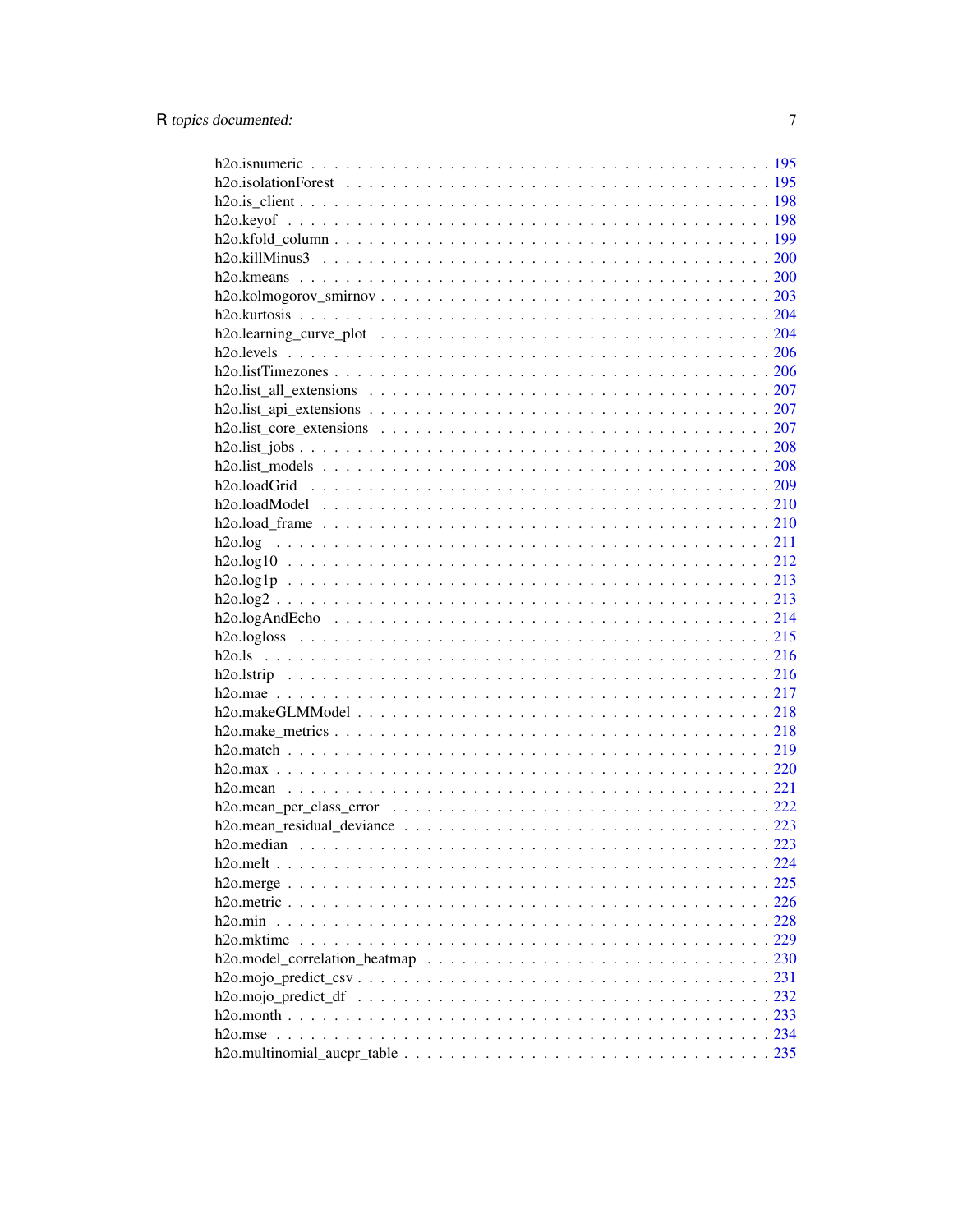| $h2o.\nrank\_within\_group\_by \ldots \ldots \ldots \ldots \ldots \ldots \ldots \ldots \ldots \ldots \ldots 275$ |     |
|------------------------------------------------------------------------------------------------------------------|-----|
|                                                                                                                  |     |
|                                                                                                                  |     |
|                                                                                                                  |     |
|                                                                                                                  |     |
| $h2o$ remove All                                                                                                 |     |
|                                                                                                                  |     |
| $h2o.rep_len$                                                                                                    |     |
|                                                                                                                  |     |
|                                                                                                                  |     |
|                                                                                                                  | 284 |
|                                                                                                                  | 285 |
| h <sub>20</sub> . resume                                                                                         |     |
|                                                                                                                  |     |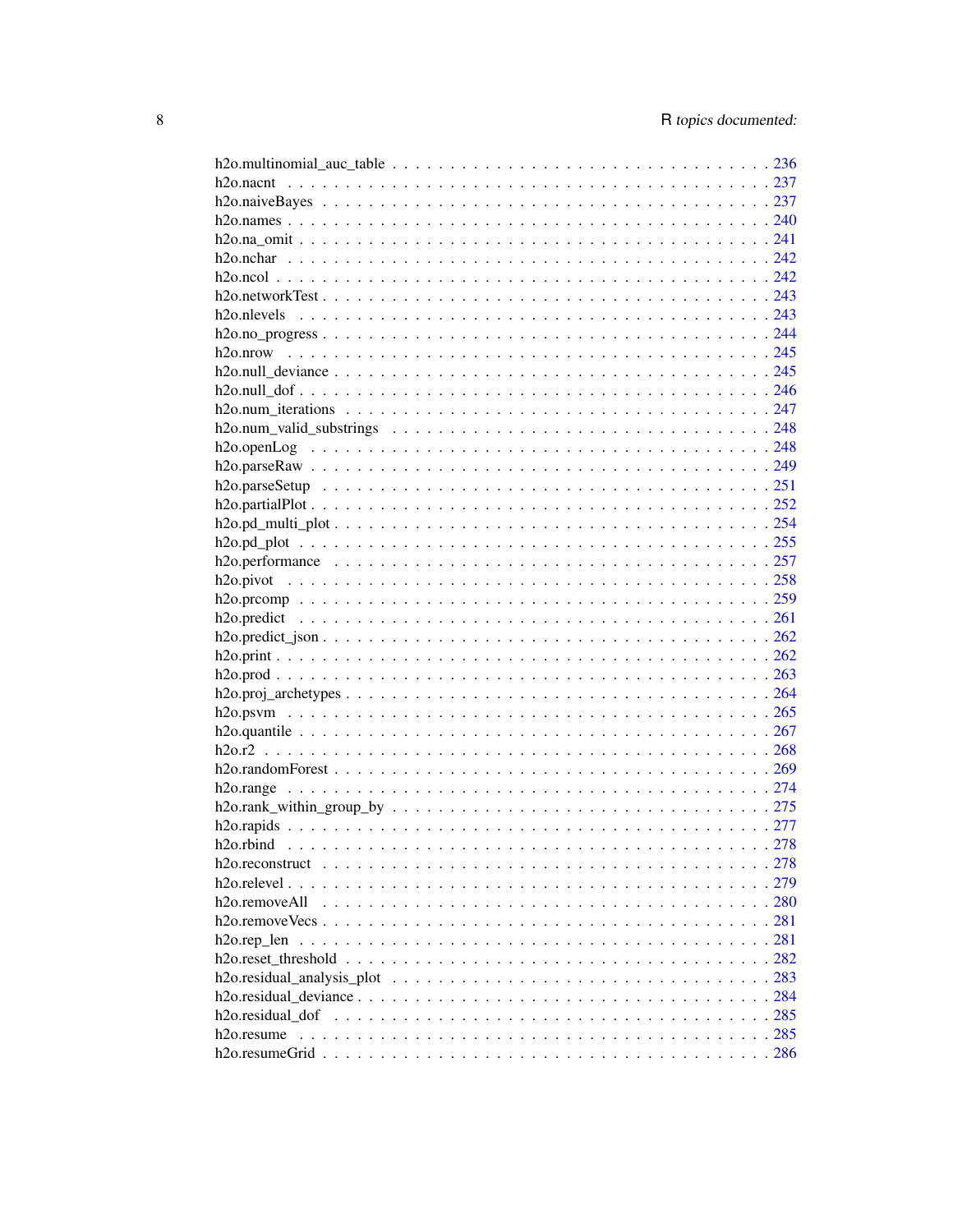| h2o.strsplit        |  |
|---------------------|--|
| $h2o$ .sub          |  |
|                     |  |
|                     |  |
|                     |  |
| h <sub>20.svd</sub> |  |
|                     |  |
|                     |  |
| h2o.tan             |  |
|                     |  |
|                     |  |
|                     |  |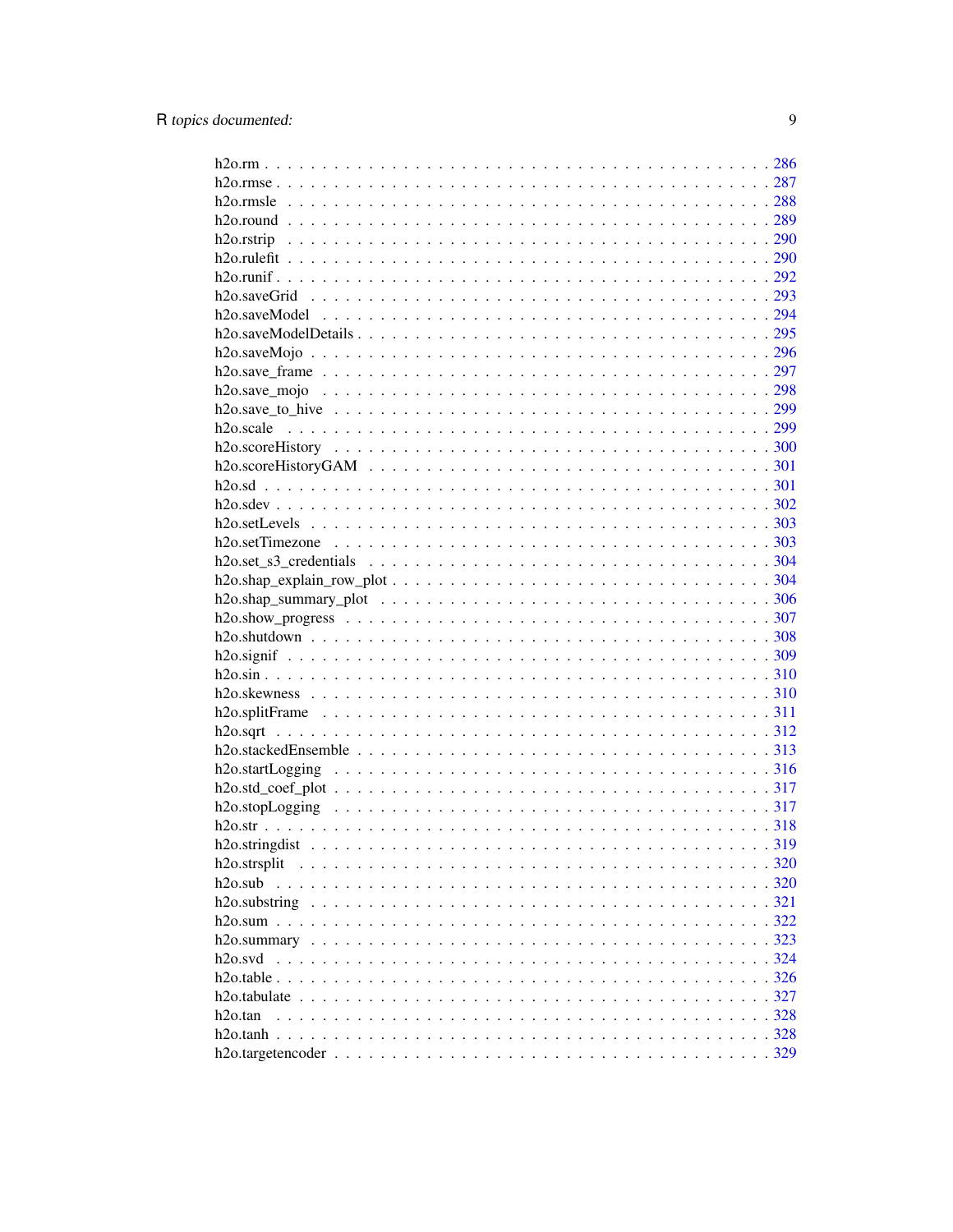| H <sub>2</sub> OFrame-class                                                                                                                                                                                                                                                                                                         |  |
|-------------------------------------------------------------------------------------------------------------------------------------------------------------------------------------------------------------------------------------------------------------------------------------------------------------------------------------|--|
|                                                                                                                                                                                                                                                                                                                                     |  |
| H <sub>2</sub> OGrid-class                                                                                                                                                                                                                                                                                                          |  |
| H2OLeafNode-class $\ldots$ $\ldots$ $\ldots$ $\ldots$ $\ldots$ $\ldots$ $\ldots$ $\ldots$ $\ldots$ $\ldots$ $\ldots$ $\ldots$ $\ldots$ $\ldots$ $\ldots$ $\ldots$ $\ldots$ $\ldots$ $\ldots$ $\ldots$ $\ldots$ $\ldots$ $\ldots$ $\ldots$ $\ldots$ $\ldots$ $\ldots$ $\ldots$ $\ldots$ $\ldots$ $\ldots$ $\ldots$ $\ldots$ $\ldots$ |  |
| H2OModel-class                                                                                                                                                                                                                                                                                                                      |  |
|                                                                                                                                                                                                                                                                                                                                     |  |
|                                                                                                                                                                                                                                                                                                                                     |  |
|                                                                                                                                                                                                                                                                                                                                     |  |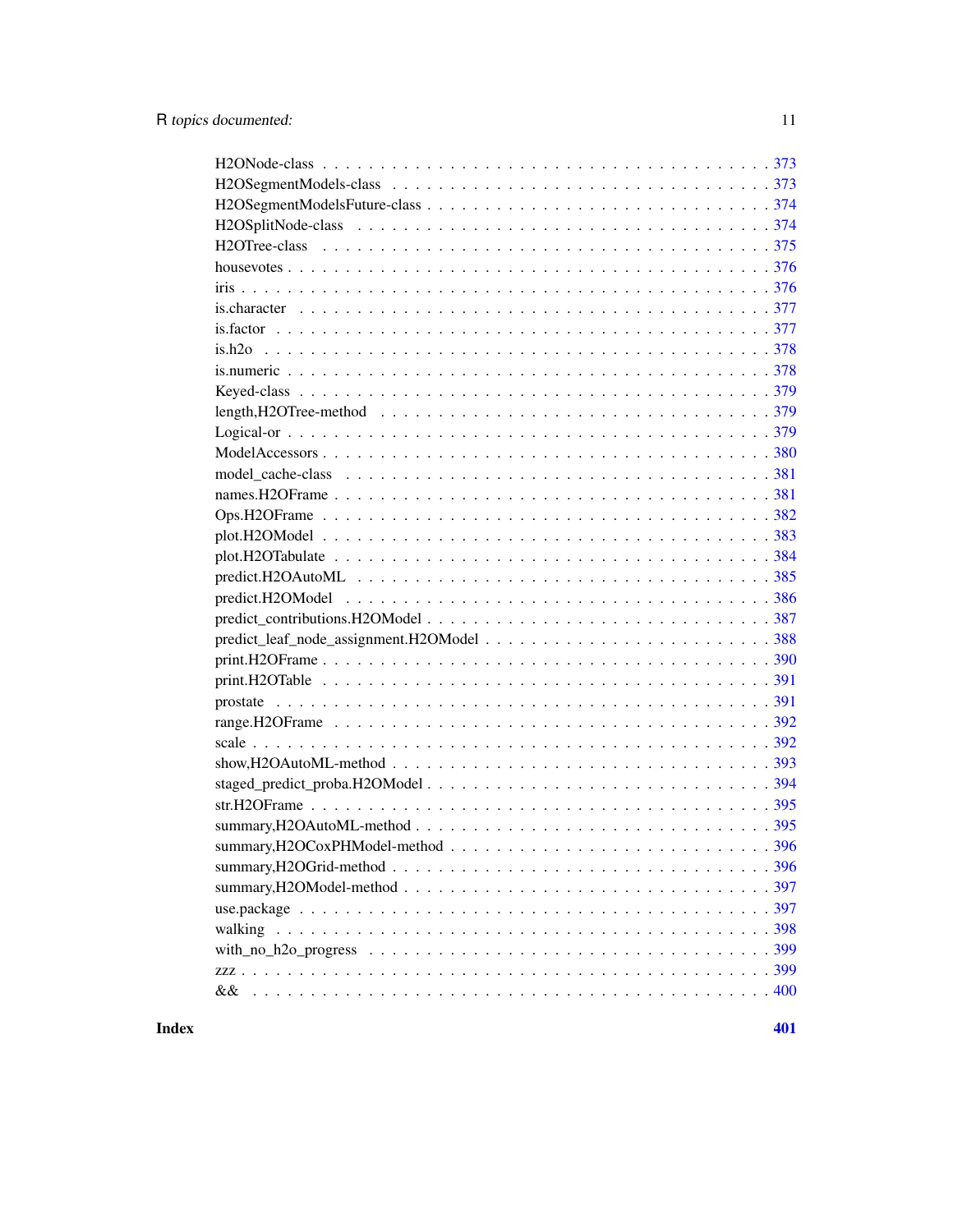<span id="page-11-0"></span>

This is a package for running H2O via its REST API from within R. To communicate with a H2O instance, the version of the R package must match the version of H2O. When connecting to a new H2O cluster, it is necessary to re-run the initializer.

#### **Details**

| Package: | h2o                                                                  |
|----------|----------------------------------------------------------------------|
| Type:    | Package                                                              |
| Version: | 3.32.1.3                                                             |
| Branch:  | rel-zipf                                                             |
| Date:    | Wed May 19 18:02:50 UTC 2021                                         |
| License: | Apache License $(== 2.0)$                                            |
| Depends: | $R$ ( $>= 2.13.0$ ), RCurl, jsonlite, statmod, tools, methods, utils |

H2O is the scalable open source machine learning platform that offers parallelized implementations of many supervised and unsupervised machine learning algorithms such as Generalized Linear Models (GLM), Gradient Boosting Machines (including XGBoost), Random Forests, Deep Neural Networks (Deep Learning), Stacked Ensembles, Naive Bayes, Generalized Additive Models (GAM), Cox Proportional Hazards, K-Means, PCA, Word2Vec, as well as a fully automatic machine learning algorithm (H2O AutoML). As an example, to run GLM, call [h2o.glm](#page-157-1) with the H2O parsed data and parameters (response variable, error distribution, etc.) as arguments.

This package enables the use of the H2O machine learning platform commands in R. To use H2O from R, you must start or connect to the "H2O cluster", the term we use to describe the backend H2O Java engine. To run H2O on your local machine, call [h2o.init](#page-185-1) without any arguments, and H2O will be automatically launched at localhost:54321, where the IP is "127.0.0.1" and the port is 54321. If you have the H2O cluster running on a remote machine (e.g. AWS EC2), you must provide the IP and port of the remote machine as arguments to the h2o. in it call.

Note that no actual data is stored in the R workspace; and no actual work is carried out by R. R only saves the named objects, which uniquely identify the data set, model, etc on the server. When the user makes a request, R queries the server via the REST API, which returns a JSON file with the relevant information that R then displays in the console.

#### Author(s)

Maintainer: Erin LeDell <erin@h2o.ai>

#### References

• [H2O.ai Homepage](https://www.h2o.ai)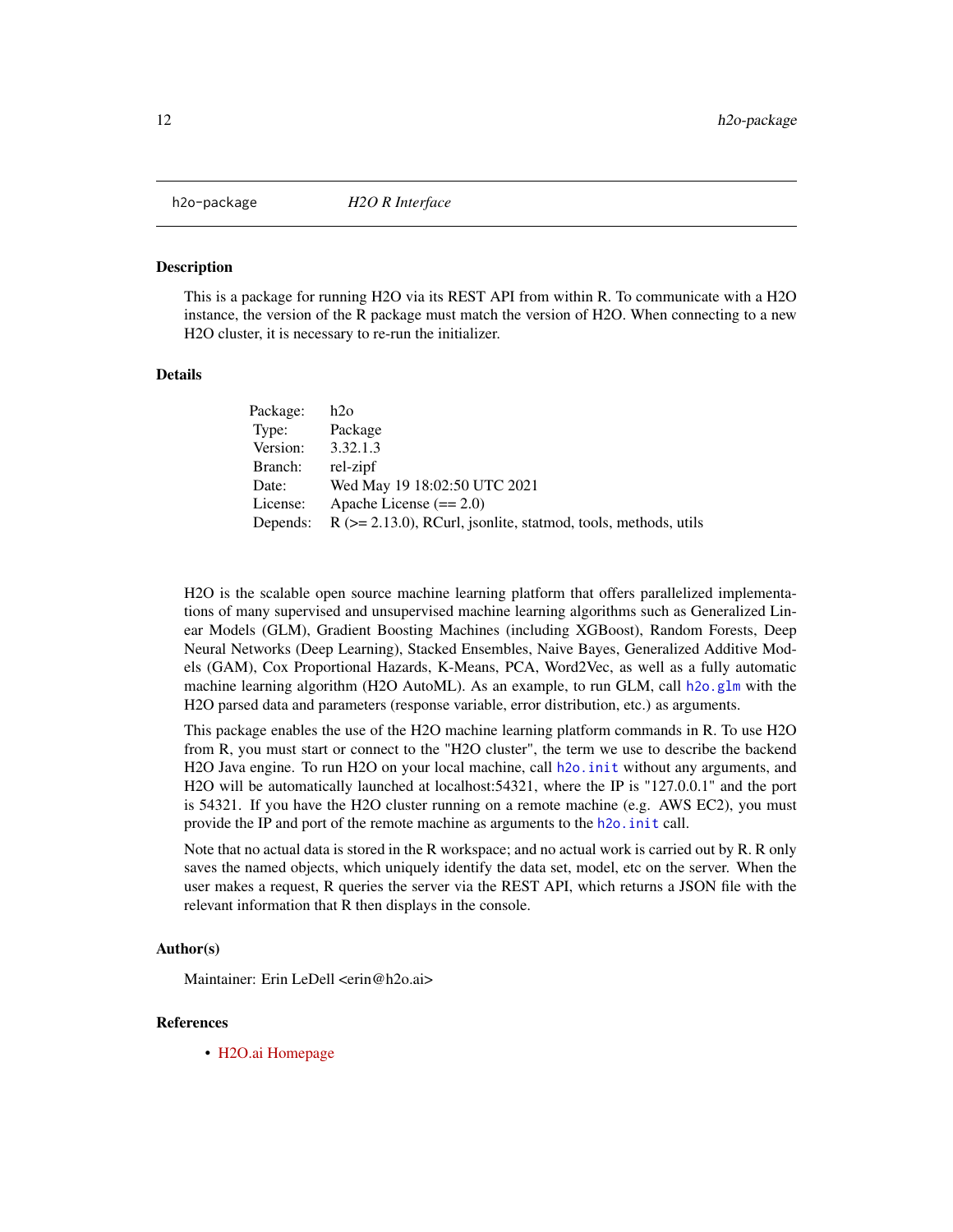#### <span id="page-12-0"></span>.addParm 13

- [H2O User Guide](https://docs.h2o.ai/h2o/latest-stable/h2o-docs/index.html)
- H<sub>2</sub>O on GitHub

.addParm *TODO: No objects in this file are being used. Either remove file or use objects.*

## Description

Append a <key, value> pair to a list.

# Usage

.addParm(parms, k, v)

## Arguments

| parms | a list to add the $\langle x, v \rangle$ pair to      |
|-------|-------------------------------------------------------|
| k     | a key, typically the name of some algorithm parameter |
| v     | a value, the value of the algorithm parameter         |

#### Details

Contained here are a set of helper methods that perform type checking on the value passed in.

| .check_for_ggplot2 | Stop with a user friendly message if a user is missing the ggplot2 pack- |
|--------------------|--------------------------------------------------------------------------|
|                    | age or has an old version of it.                                         |

## Description

Stop with a user friendly message if a user is missing the ggplot2 package or has an old version of it.

## Usage

.check\_for\_ggplot2(version = "3.0.0")

## Arguments

version minimal required ggplot2 version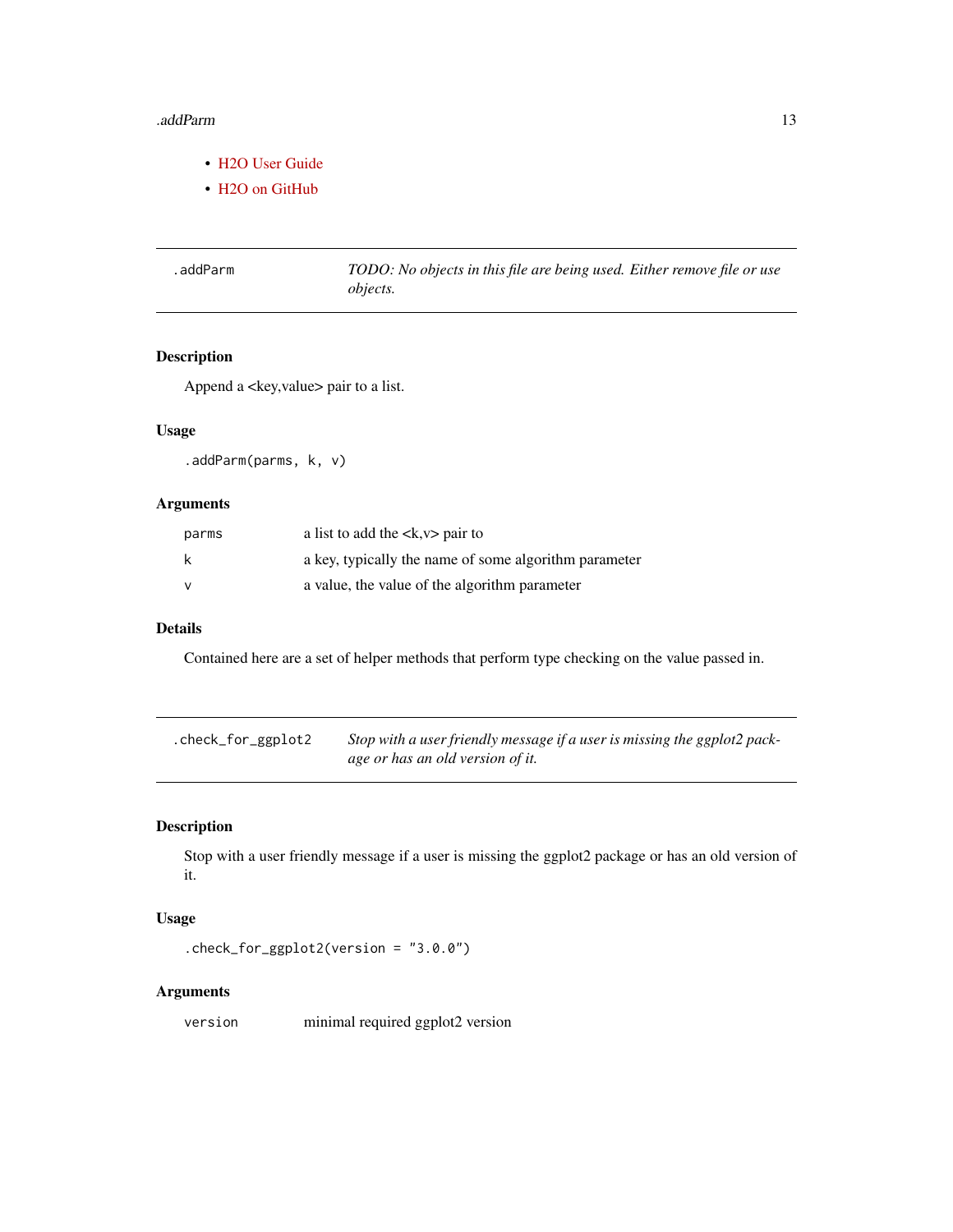<span id="page-13-0"></span>

Collapse a character vector into a ','-sep array of the form: [thing1,thing2,...]

#### Usage

.collapse(v)

## Arguments

v Character vector.

.consolidate\_varimps *Consolidate variable importances*

#### Description

Consolidation works in the following way: 1. if varimp variable is in  $x \Rightarrow$  add it to consolidated\_varimps 2. for all remaining varimp variables: 1. find the longest prefix of varimp variable that is in x and add it to the consolidated varimp 2. if there was no match, throw an error 3. normalize the consolidated\_varimps so they sum up to 1

#### Usage

```
.consolidate_varimps(model)
```
#### Arguments

model H2OModel

# Value

sorted named vector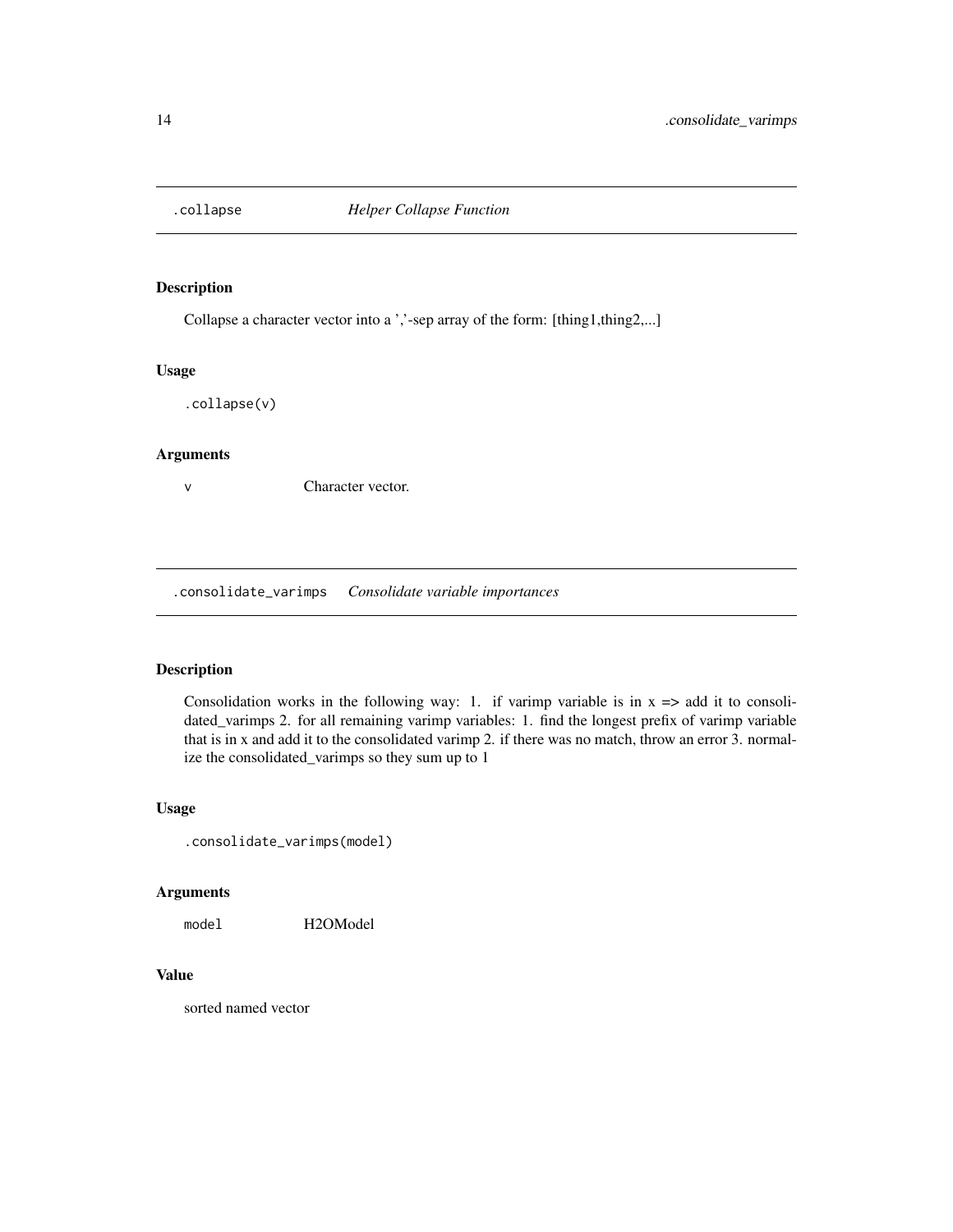<span id="page-14-0"></span>.create\_leaderboard *Create a leaderboard like data frame for* models

## Description

Create a leaderboard like data frame for models

## Usage

```
.create_leaderboard(models_info, leaderboard_frame, top_n = 20)
```
#### Arguments

| models_info       | H2OAutoML object or list of models                                     |
|-------------------|------------------------------------------------------------------------|
| leaderboard frame |                                                                        |
|                   | when provided with list of models, use this frame to calculate metrics |
| top_n             | create leaderboard with just top_n models                              |

## Value

a data.frame

| .customized_call | A helper function that makes it easier to override/add params in a |
|------------------|--------------------------------------------------------------------|
|                  | function call.                                                     |

## Description

A helper function that makes it easier to override/add params in a function call.

## Usage

```
.customized_call(fun, ..., overridable_defaults = NULL, overrides = NULL)
```
## Arguments

| fun                                 | Function to be called                                |  |  |
|-------------------------------------|------------------------------------------------------|--|--|
| Parameters that can't be overridden |                                                      |  |  |
| overridable_defaults                |                                                      |  |  |
|                                     | List of parameters and values that can be overridden |  |  |
| overrides                           | Parameters to add/override.                          |  |  |

## Value

result of fun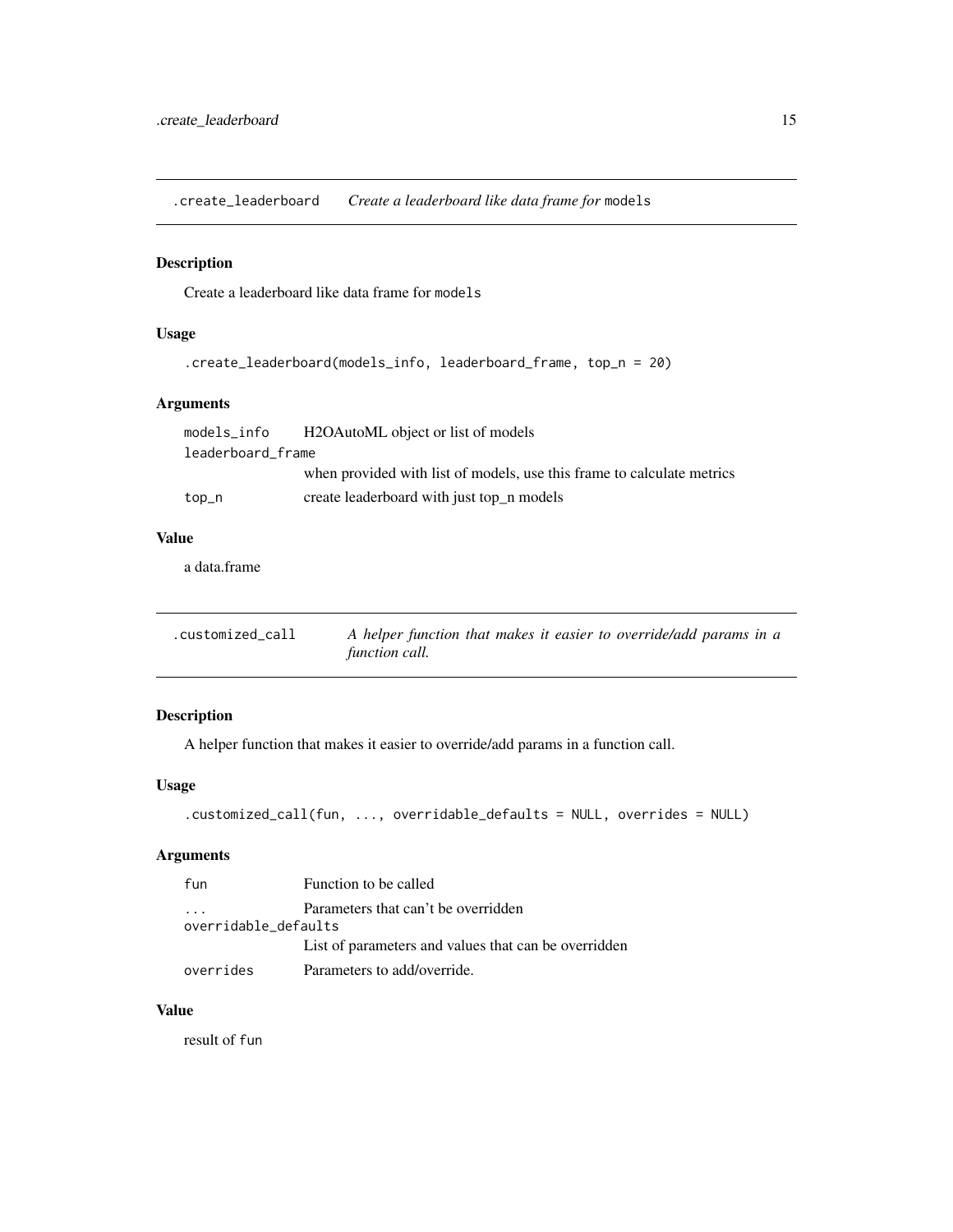```
.find_appropriate_column_name
```
*Tries to match a* fuzzy\_col\_name *with a column name that exists in* cols*.*

## Description

Tries to match a fuzzy\_col\_name with a column name that exists in cols.

#### Usage

```
.find_appropriate_column_name(fuzzy_col_name, cols)
```
#### Arguments

|      | fuzzy_col_name a name to be decoded                                                                      |
|------|----------------------------------------------------------------------------------------------------------|
| cols | vector of columns that contain all possible column names, i.e., decode fuzzy_col_name<br>must be in cols |

#### Value

a correct column name

.get\_algorithm *Get the algoritm used by the model\_or\_model\_id*

# Description

Get the algoritm used by the model\_or\_model\_id

#### Usage

```
.get_algorithm(model_or_model_id, treat_xrt_as_algorithm = FALSE)
```
## Arguments

model\_or\_model\_id Model object or a string containing model id treat\_xrt\_as\_algorithm Try to find out if a model is XRT and if so report it as xrt

#### Value

algorithm name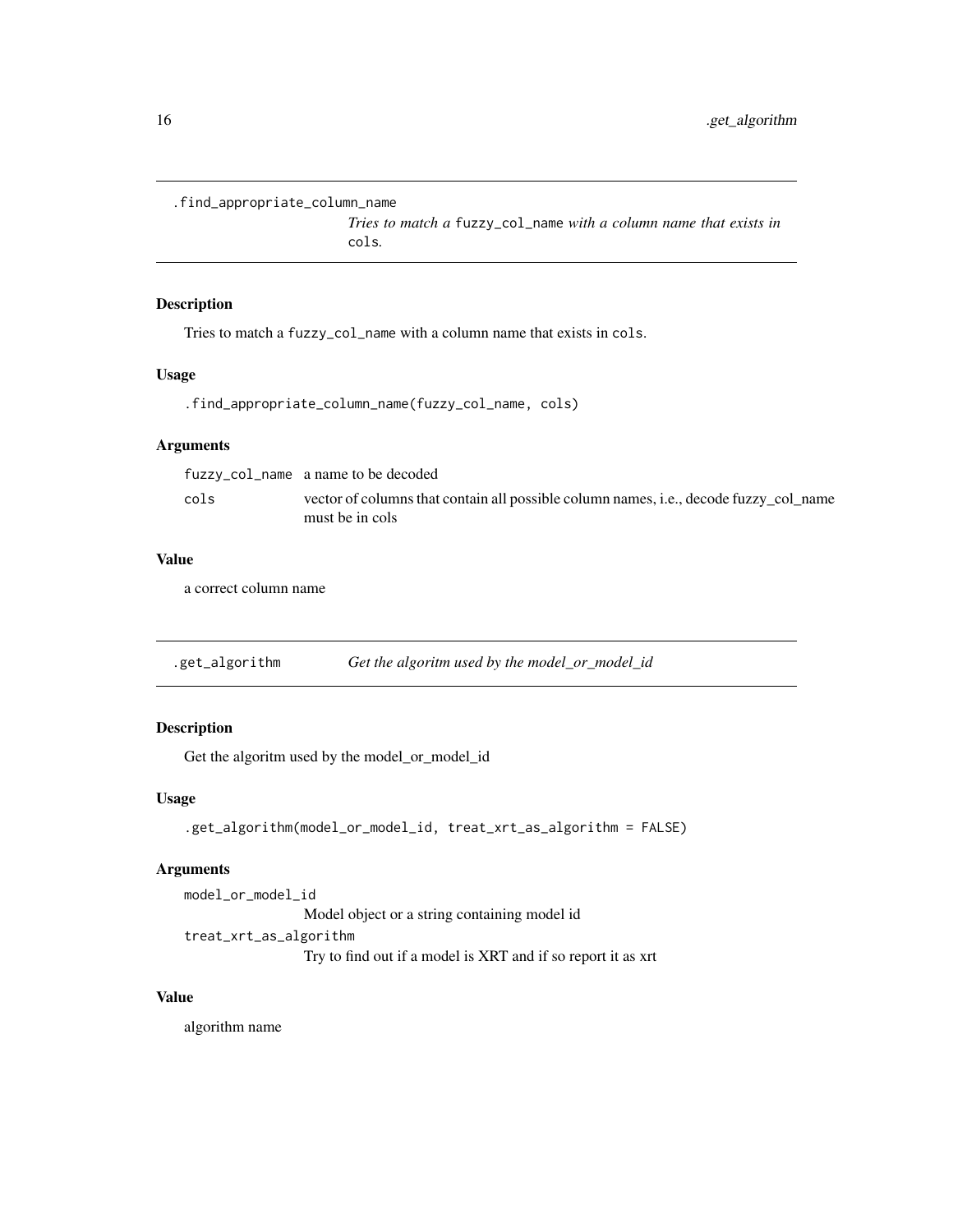<span id="page-16-0"></span>.get\_feature\_count *Get feature count sorted by the count descending.*

## Description

Get feature count sorted by the count descending.

#### Usage

.get\_feature\_count(column)

#### Arguments

column H2OFrame column

#### Value

named vector with feature counts

.get\_first\_of\_family *Get first of family models*

# Description

Get first of family models

#### Usage

.get\_first\_of\_family(models, all\_stackedensembles = TRUE)

## Arguments

models models or model ids all\_stackedensembles if TRUE, select all stacked ensembles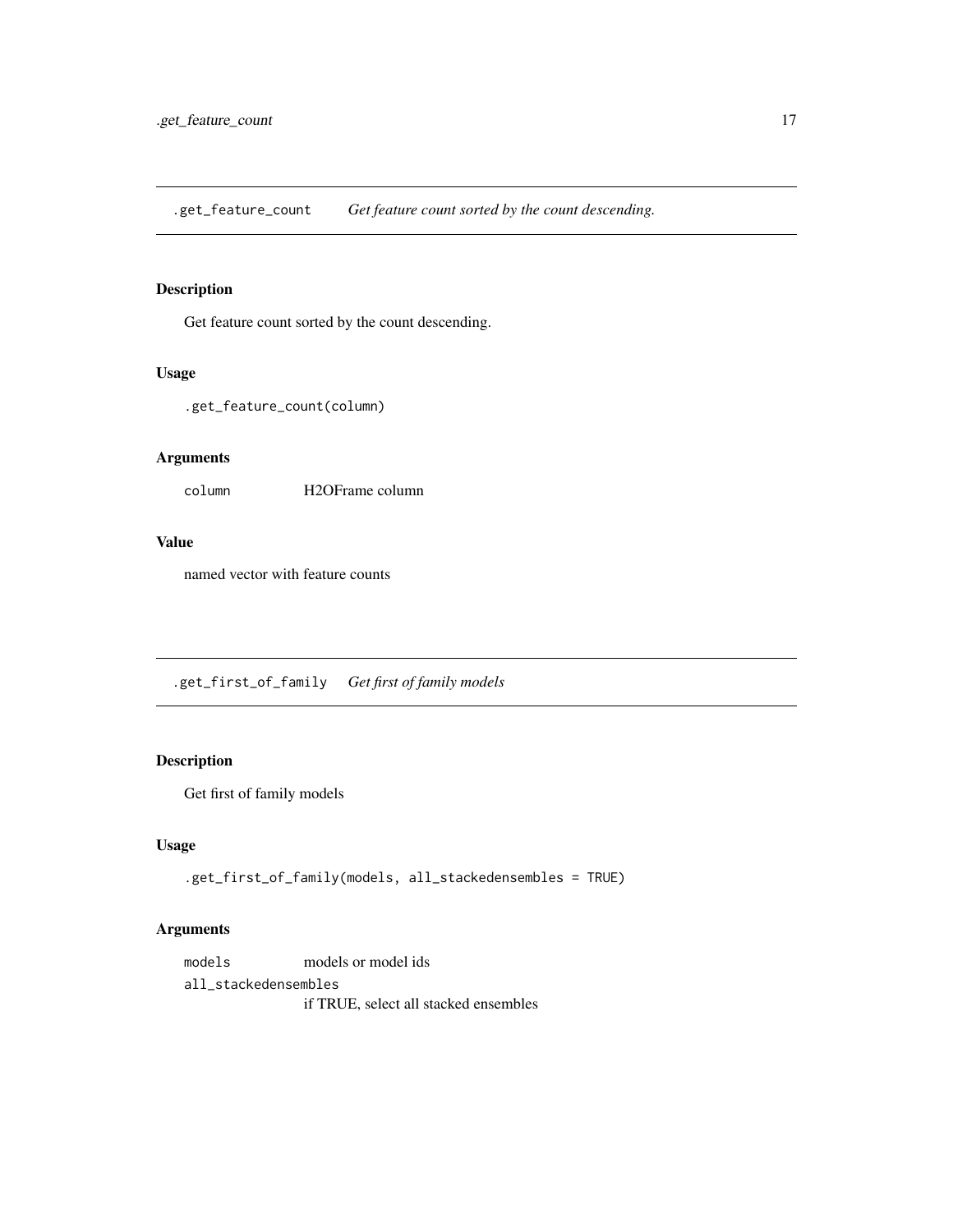<span id="page-17-0"></span>

Just like doRawGET but fills in the default h2oRestApiVersion if none is provided

## Usage

```
.h2o.doGET(h2oRestApiVersion, urlSuffix, parms, ...)
```
# Arguments

| h2oRestApiVersion |                                                                                                                            |
|-------------------|----------------------------------------------------------------------------------------------------------------------------|
|                   | (Optional) A version number to prefix to the urlSuffix. If no version is provided,<br>a default version is chosen for you. |
| urlSuffix         | The partial URL suffix to add to the calculated base URL for the instance                                                  |
| parms             | (Optional) Parameters to include in the request                                                                            |
| $\cdot$           | (Optional) Additional parameters.                                                                                          |
|                   |                                                                                                                            |

# Value

A list object as described above

| .h2o.doPOST | Just like doRawPOST but fills in the default h2oRestApiVersion if none |
|-------------|------------------------------------------------------------------------|
|             | <i>is provided</i>                                                     |

## Description

Just like doRawPOST but fills in the default h2oRestApiVersion if none is provided

## Usage

```
.h2o.doPOST(h2oRestApiVersion, urlSuffix, parms, ...)
```
# Arguments

| h2oRestApiVersion |                                                                                                                            |  |  |
|-------------------|----------------------------------------------------------------------------------------------------------------------------|--|--|
|                   | (Optional) A version number to prefix to the urlSuffix. If no version is provided,<br>a default version is chosen for you. |  |  |
| urlSuffix         | The partial URL suffix to add to the calculated base URL for the instance                                                  |  |  |
| parms             | (Optional) Parameters to include in the request                                                                            |  |  |
| .                 | (Optional) Additional parameters.                                                                                          |  |  |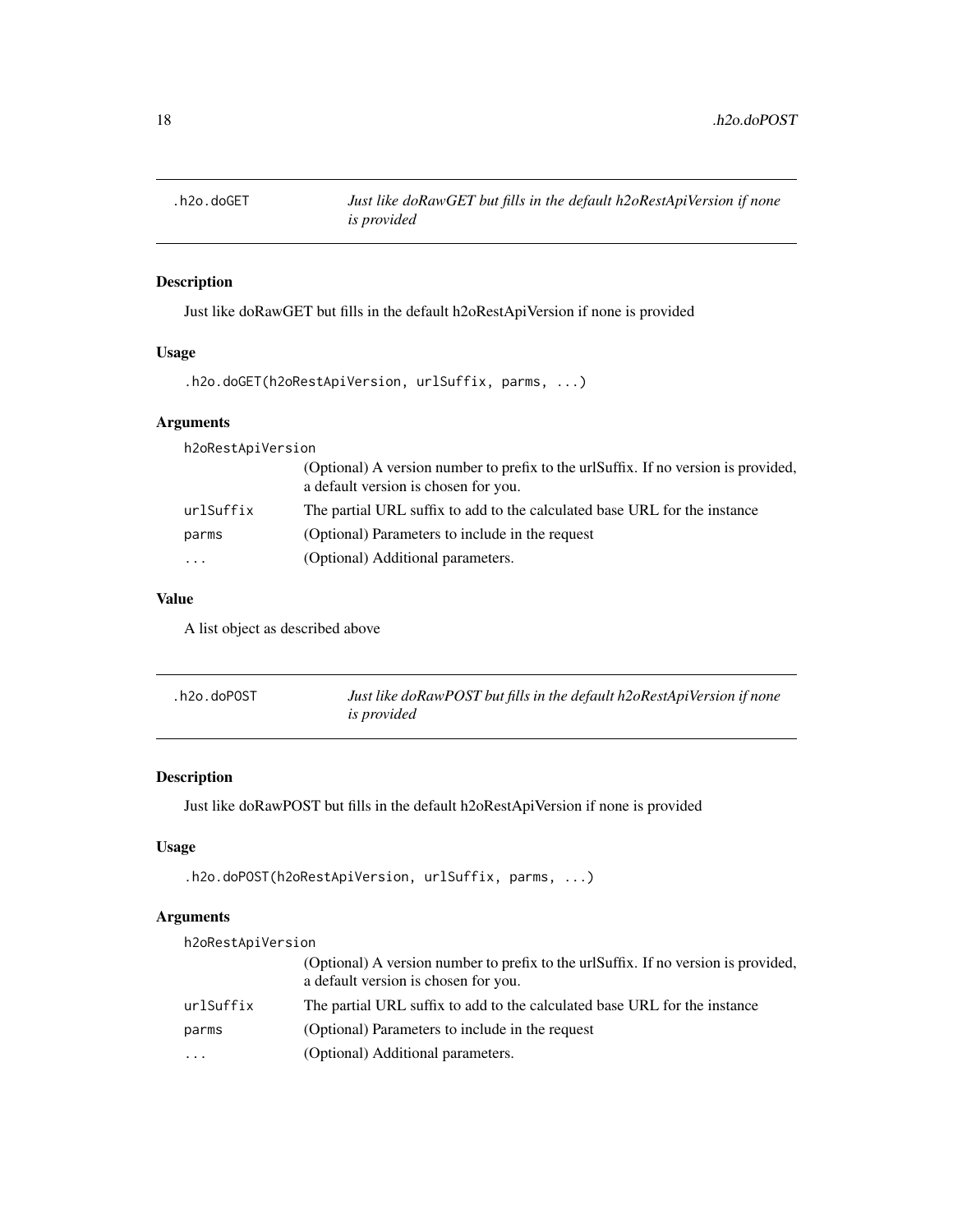#### <span id="page-18-0"></span>.h2o.doRawGET 19

#### Value

A list object as described above

.h2o.doRawGET *Perform a low-level HTTP GET operation on an H2O instance*

#### Description

Does not do any I/O level error checking. Caller must do its own validations. Does not modify the response payload in any way. Log the request and response if h2o.startLogging() has been called.

#### Usage

```
.h2o.doRawGET(
  conn = h2o.getConnection(),
  h2oRestApiVersion,
  urlSuffix,
  parms,
  ...
\mathcal{L}
```
#### Arguments

| conn              | H <sub>2</sub> OConnection                                                                                           |  |  |
|-------------------|----------------------------------------------------------------------------------------------------------------------|--|--|
| h2oRestApiVersion |                                                                                                                      |  |  |
|                   | (Optional) A version number to prefix to the urlSuffix. If no version is provided,<br>the version prefix is skipped. |  |  |
| urlSuffix         | The partial URL suffix to add to the calculated base URL for the instance                                            |  |  |
| parms             | (Optional) Parameters to include in the request                                                                      |  |  |
| $\cdots$          | (Optional) Additional parameters.                                                                                    |  |  |
|                   |                                                                                                                      |  |  |

## Details

The return value is a list as follows: \$url – Final calculated URL. \$postBody – The body of the POST request from client to server. \$curlError – TRUE if a socket-level error occurred. FALSE otherwise. \$curlErrorMessage – If curlError is TRUE a message about the error. \$httpStatusCode – The HTTP status code. Usually 200 if the request succeeded. \$httpStatusMessage – A string describing the httpStatusCode. \$payload – The raw response payload as a character vector.

#### Value

A list object as described above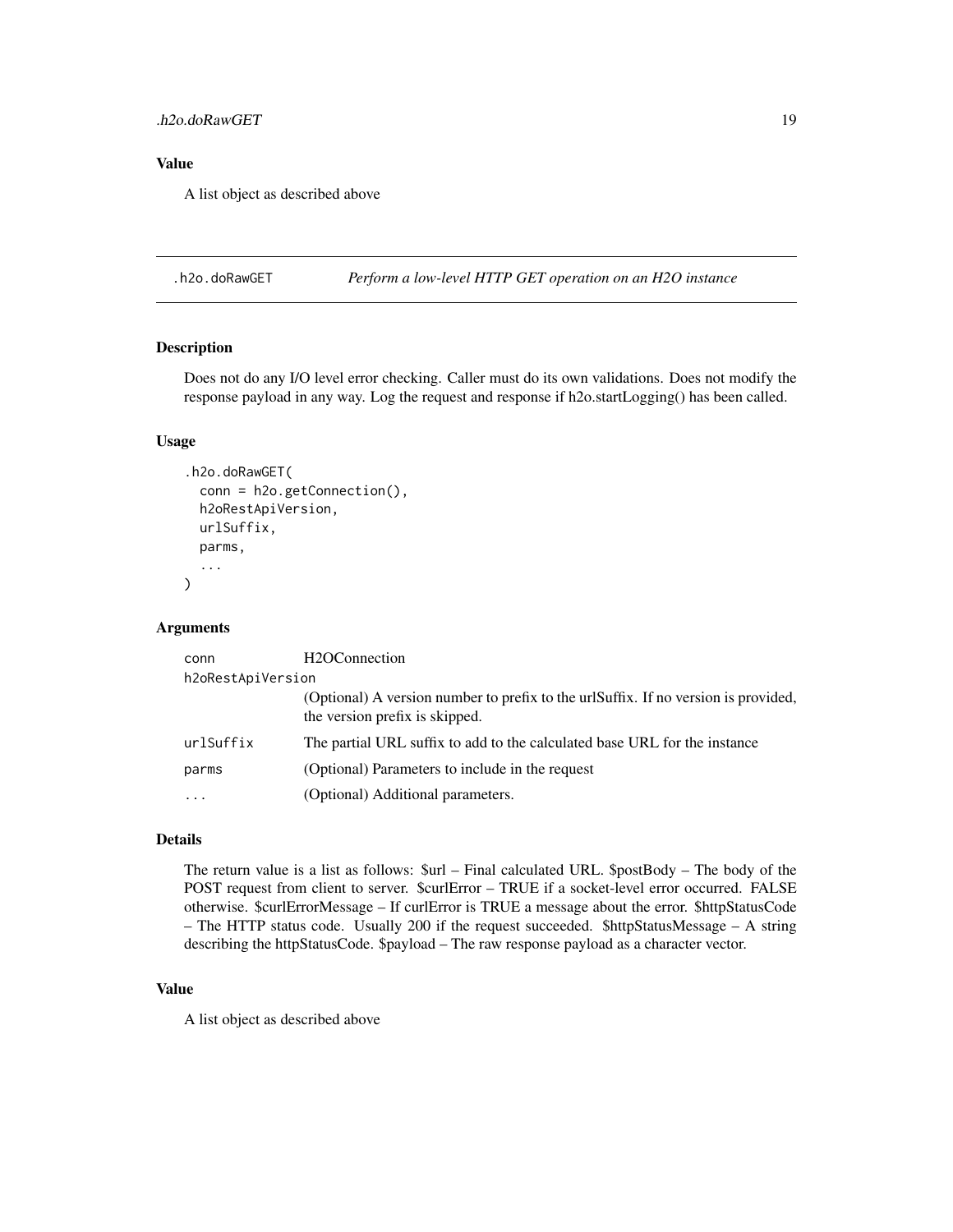<span id="page-19-0"></span>

Does not do any I/O level error checking. Caller must do its own validations. Does not modify the response payload in any way. Log the request and response if h2o.startLogging() has been called.

#### Usage

```
.h2o.doRawPOST(
  conn = h2o.getConnection(),
  h2oRestApiVersion,
  urlSuffix,
  parms,
  fileUploadInfo,
  ...
\mathcal{L}
```
#### Arguments

| conn              | H <sub>2</sub> OConnection                                                                                                                                                 |  |  |
|-------------------|----------------------------------------------------------------------------------------------------------------------------------------------------------------------------|--|--|
| h2oRestApiVersion |                                                                                                                                                                            |  |  |
|                   | (Optional) A version number to prefix to the urlSuffix. If no version is provided,<br>the version prefix is skipped.                                                       |  |  |
| urlSuffix         | The partial URL suffix to add to the calculated base URL for the instance                                                                                                  |  |  |
| parms             | (Optional) Parameters to include in the request                                                                                                                            |  |  |
|                   | fileUploadInfo (Optional) Information to POST (NOTE: changes Content-type from XXX-<br>www-url-encoded to multi-part). Use file Upload (normalize Path ("/path/to/file")). |  |  |
| $\ddotsc$         | (Optional) Additional parameters.                                                                                                                                          |  |  |

## Details

The return value is a list as follows: \$url – Final calculated URL. \$postBody – The body of the POST request from client to server. \$curlError – TRUE if a socket-level error occurred. FALSE otherwise. \$curlErrorMessage – If curlError is TRUE a message about the error. \$httpStatusCode – The HTTP status code. Usually 200 if the request succeeded. \$httpStatusMessage – A string describing the httpStatusCode. \$payload – The raw response payload as a character vector.

#### Value

A list object as described above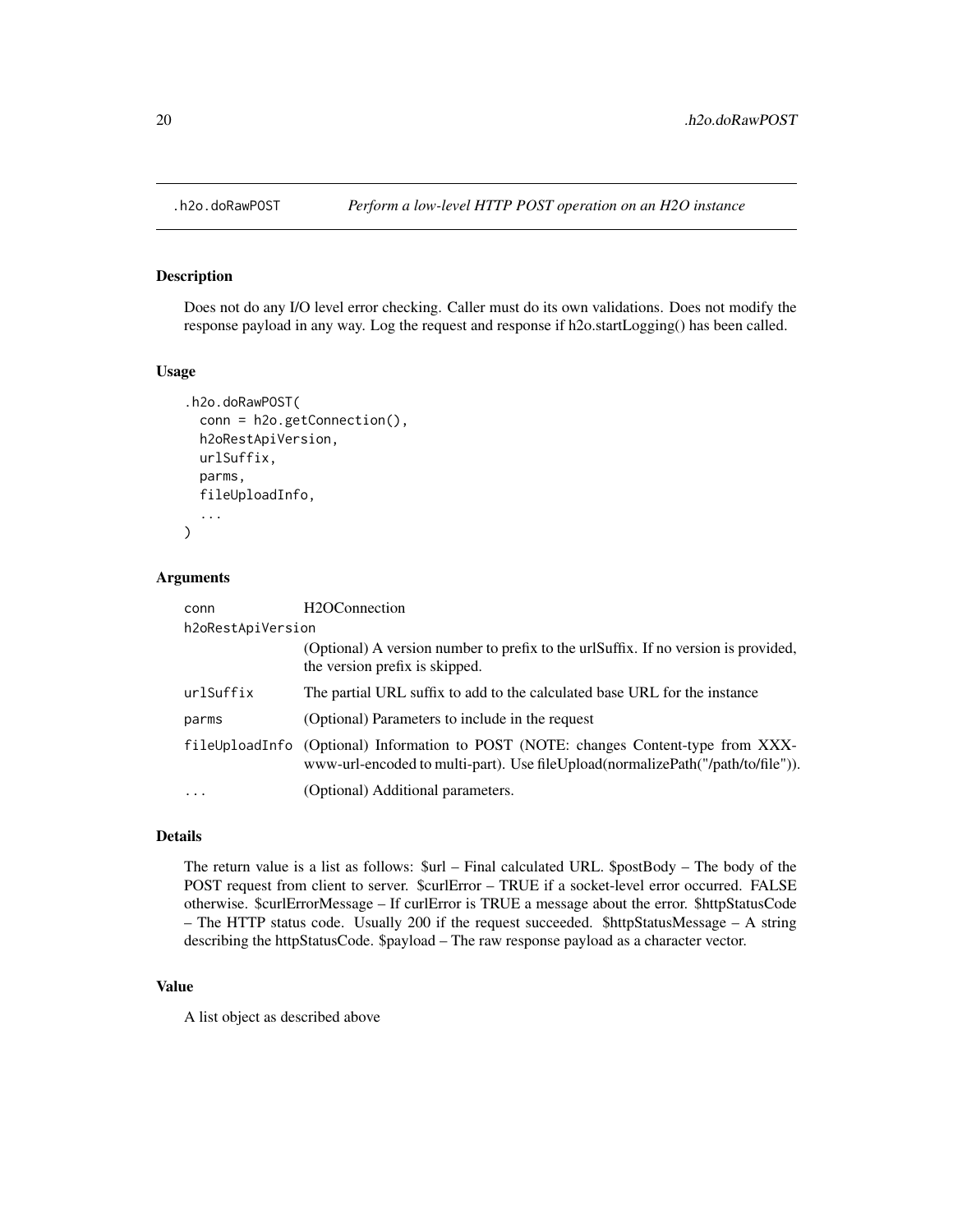<span id="page-20-0"></span>

This function validates that no CURL error occurred and that the HTTP response code is successful. If a failure occurred, then stop() is called with an error message. Since all necessary error checking is done inside this call, the valid payload is directly returned if the function successfully finishes without calling stop().

#### Usage

```
.h2o.doSafeGET(h2oRestApiVersion, urlSuffix, parms, ...)
```
#### Arguments

h2oRestApiVersion

|           | (Optional) A version number to prefix to the urlSuffix. If no version is provided,<br>a default version is chosen for you. |
|-----------|----------------------------------------------------------------------------------------------------------------------------|
| urlSuffix | The partial URL suffix to add to the calculated base URL for the instance                                                  |
| parms     | (Optional) Parameters to include in the request                                                                            |
| .         | (Optional) Additional parameters.                                                                                          |
|           |                                                                                                                            |

#### Value

The raw response payload as a character vector

| .h2o.doSafePOST |          | Perform a safe (i.e. error-checked) HTTP POST request to an H2O |  |  |
|-----------------|----------|-----------------------------------------------------------------|--|--|
|                 | cluster. |                                                                 |  |  |

#### Description

This function validates that no CURL error occurred and that the HTTP response code is successful. If a failure occurred, then stop() is called with an error message. Since all necessary error checking is done inside this call, the valid payload is directly returned if the function successfully finishes without calling stop().

#### Usage

```
.h2o.doSafePOST(h2oRestApiVersion, urlSuffix, parms, fileUploadInfo, ...)
```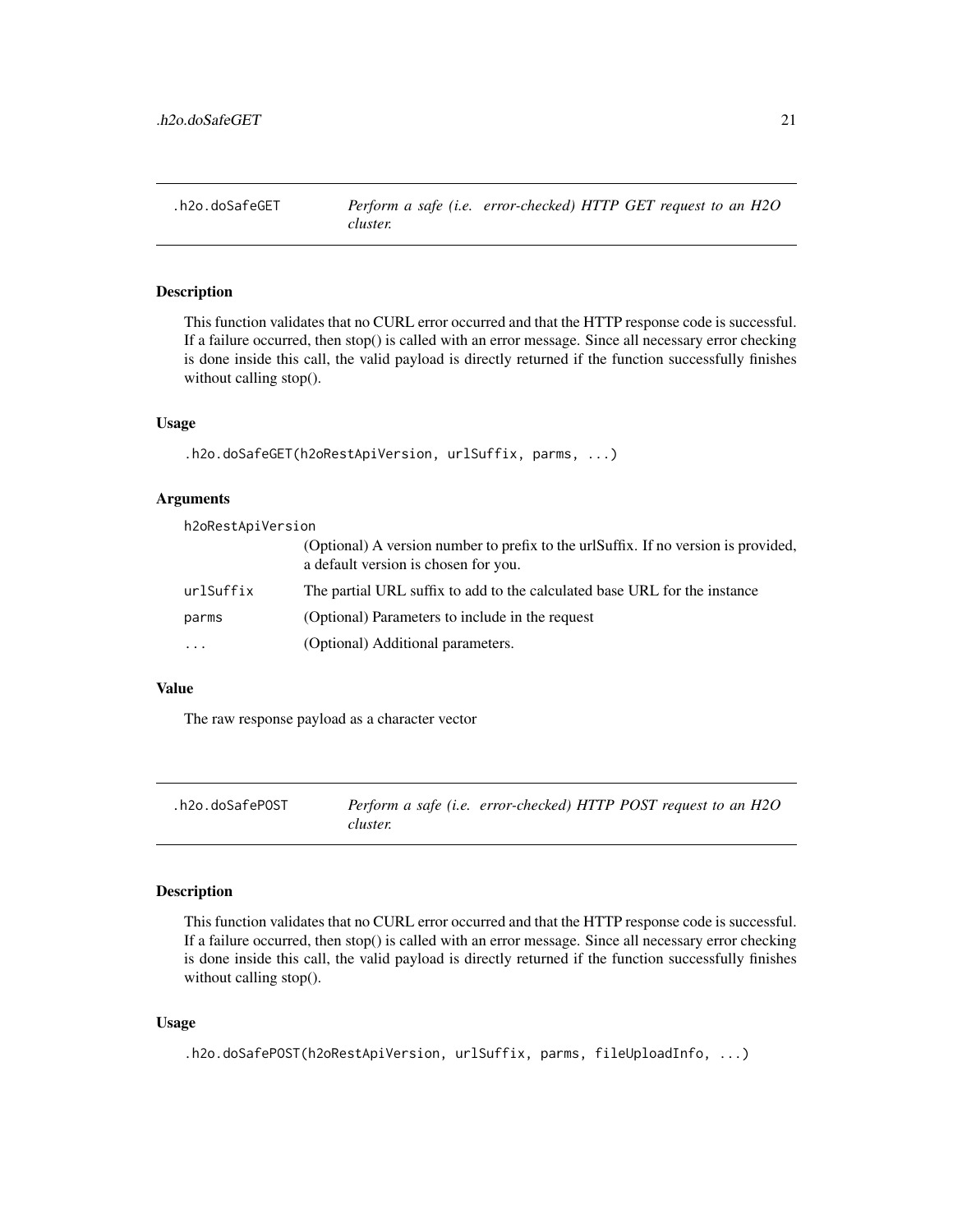# Arguments

| h2oRestApiVersion |                                                                                                                                                                        |
|-------------------|------------------------------------------------------------------------------------------------------------------------------------------------------------------------|
|                   | (Optional) A version number to prefix to the urlSuffix. If no version is provided,<br>a default version is chosen for you.                                             |
| urlSuffix         | The partial URL suffix to add to the calculated base URL for the instance                                                                                              |
| parms             | (Optional) Parameters to include in the request                                                                                                                        |
|                   | fileUploadInfo (Optional) Information to POST (NOTE: changes Content-type from XXX-<br>www-url-encoded to multi-part). Use fileUpload(normalizePath("/path/to/file")). |
| $\ddotsc$         | (Optional) Additional parameters.                                                                                                                                      |

# Value

The raw response payload as a character vector

.h2o.is\_progress *Check if Progress Bar is Enabled*

## Description

Check if Progress Bar is Enabled

#### Usage

.h2o.is\_progress()

| .h2o.locate |                    |  |  |  |  | Locate a file given the pattern $\langle \text{bucket}\rangle/\langle \text{path}{\rangle}$ and $\langle \text{e.g.}\rangle$ |
|-------------|--------------------|--|--|--|--|------------------------------------------------------------------------------------------------------------------------------|
|             |                    |  |  |  |  | h2o:::.h2o.locate("smalldata/iris/iris22.csv") returns the absolute                                                          |
|             | path to iris22.csv |  |  |  |  |                                                                                                                              |

## Description

Locate a file given the pattern <br/> <br/> <br/> <br/> <br/> <br/>e.g. h2o:::.h2o.locate("smalldata/iris/iris22.csv") returns the absolute path to iris22.csv

## Usage

.h2o.locate(pathStub, root.parent = NULL)

# Arguments

| pathStub    | relative path         |
|-------------|-----------------------|
| root.parent | search root directory |

<span id="page-21-0"></span>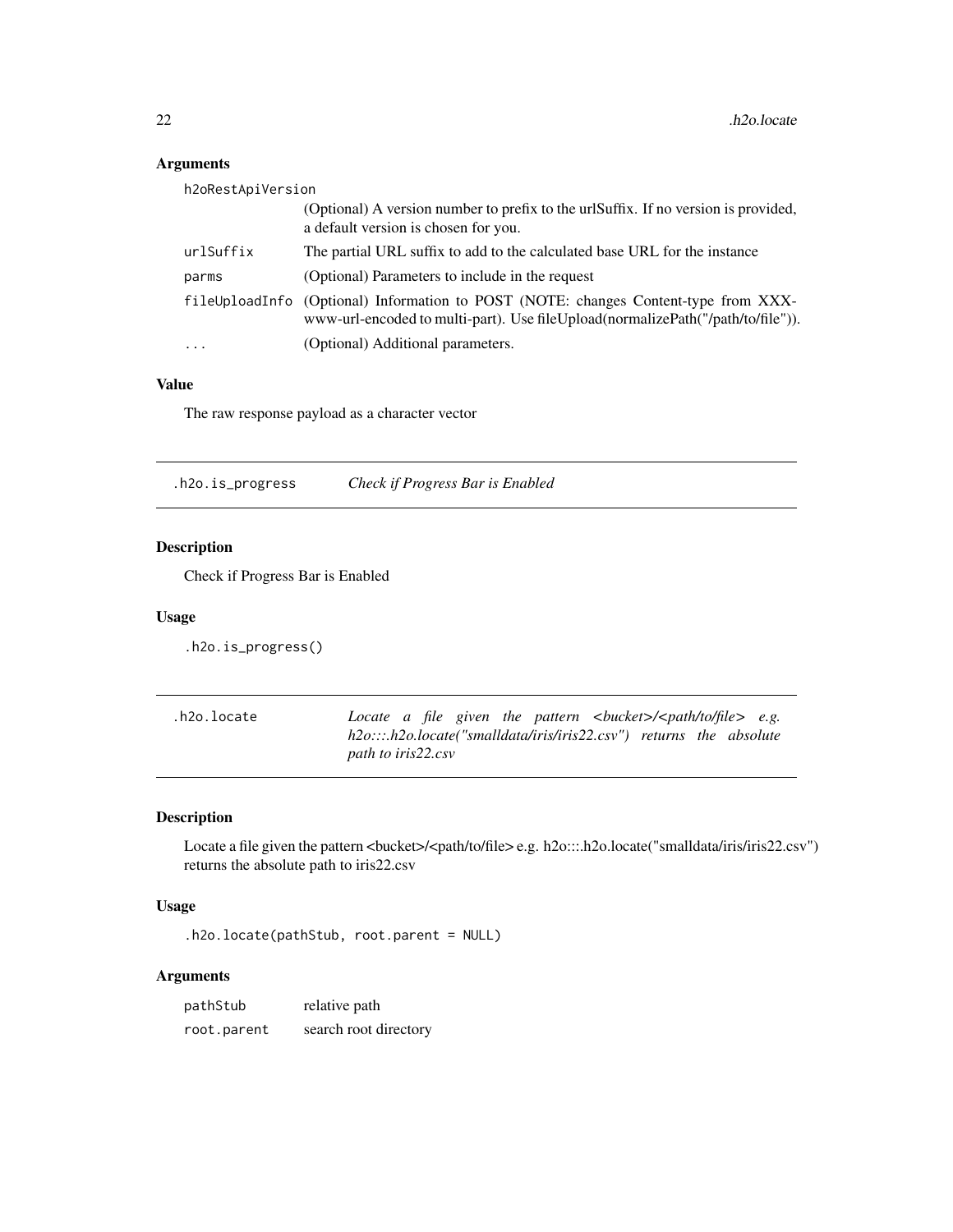<span id="page-22-0"></span>.h2o.perfect\_auc *Internal function that calculates a precise AUC from given probabilities and actual responses.*

# Description

Note: The underlying implementation is not distributed and can only handle limited size of data. For internal use only.

## Usage

.h2o.perfect\_auc(probs, acts)

## Arguments

| probs | An H2OFrame holding vector of probabilities. |
|-------|----------------------------------------------|
| acts  | An H2OFrame holding vector of actuals.       |

.h2o.primitives *Map of operations known to H2O*

#### Description

Map of operations known to H2O

#### Usage

.h2o.primitives

# Format

An object of class character of length 39.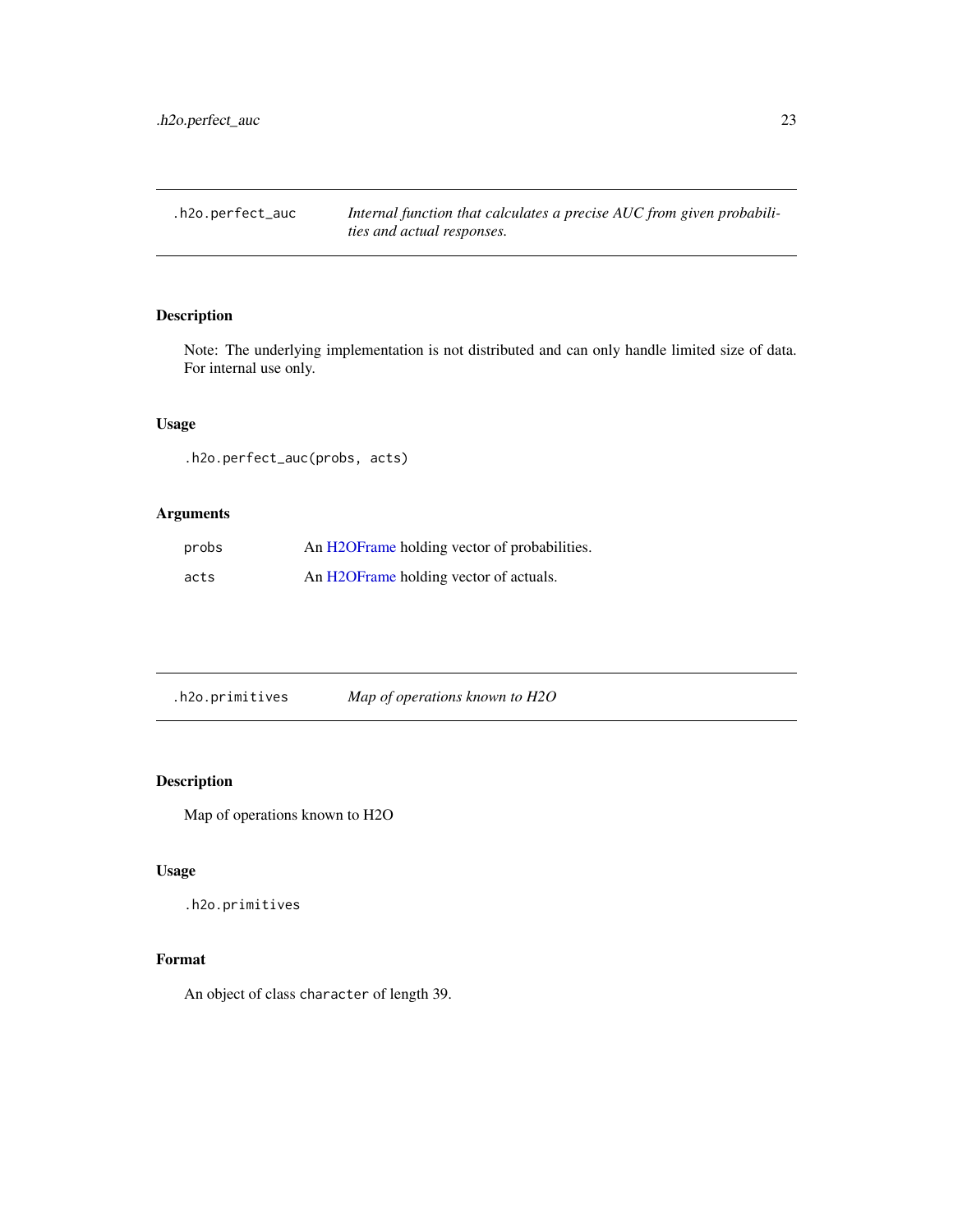<span id="page-23-0"></span>.h2o.\_\_ALL\_CAPABILITIES

*Capabilities endpoints*

## Description

Capabilities endpoints

## Usage

.h2o.\_\_ALL\_CAPABILITIES

#### Format

An object of class character of length 1.

.h2o.\_\_checkConnectionHealth

*Check H2O Server Health*

# Description

Warn if there are sick nodes.

# Usage

.h2o.\_\_checkConnectionHealth()

.h2o.\_\_CREATE\_FRAME *H2OFrame Manipulation*

# Description

H2OFrame Manipulation

## Usage

.h2o.\_\_CREATE\_FRAME

## Format

An object of class character of length 1.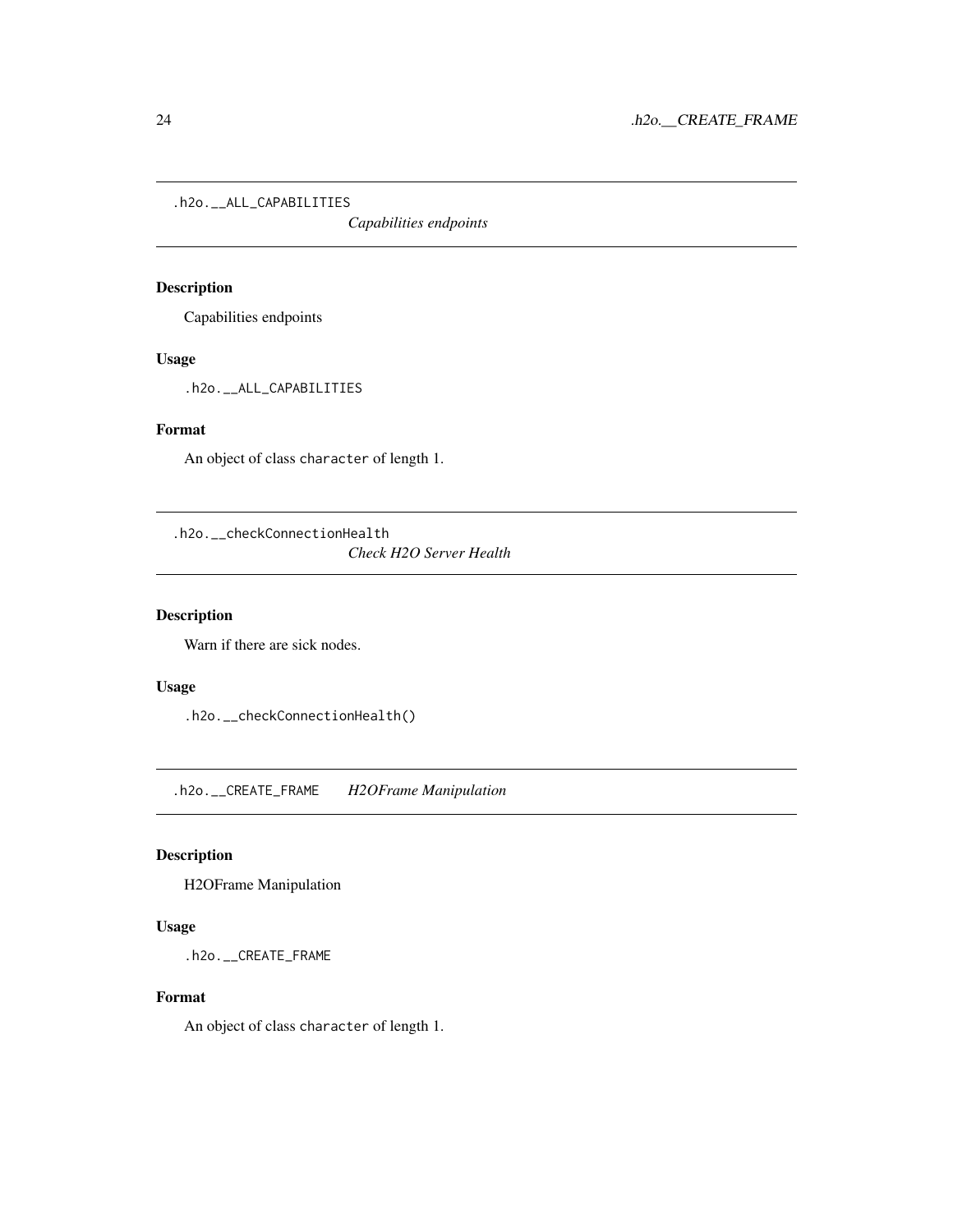<span id="page-24-0"></span>.h2o.\_\_DECRYPTION\_SETUP

*Decryption Endpoints*

# Description

Decryption Endpoints

# Usage

.h2o.\_\_DECRYPTION\_SETUP

# Format

An object of class character of length 1.

.h2o.\_\_DKV *Removal Endpoints*

## Description

Removal Endpoints

## Usage

.h2o.\_\_DKV

#### Format

An object of class character of length 1.

.h2o.\_\_EXPORT\_FILES *Export Files Endpoint Generator*

# Description

Export Files Endpoint Generator

#### Usage

.h2o.\_\_EXPORT\_FILES(frame)

#### Arguments

frame H2OFrame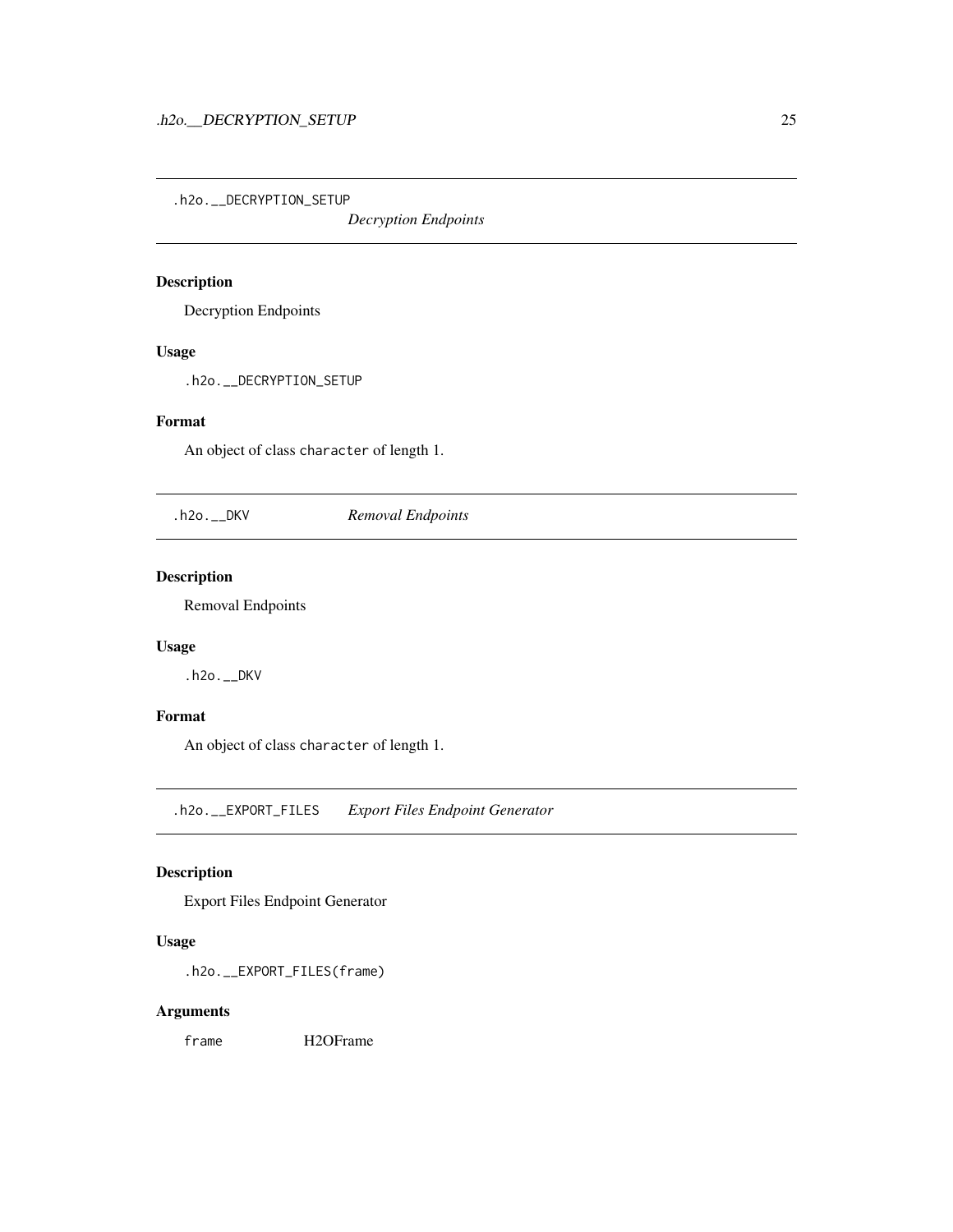<span id="page-25-0"></span>

Inspect/Summary Endpoints

## Usage

.h2o.\_\_FRAMES

# Format

An object of class character of length 1.

.h2o.\_\_IMPORT *Import/Export Endpoints*

# Description

Import/Export Endpoints

#### Usage

.h2o.\_\_IMPORT

## Format

An object of class character of length 1.

.h2o.\_\_JOBS *Administrative Endpoints*

## Description

Administrative Endpoints

#### Usage

.h2o.\_\_JOBS

#### Format

An object of class character of length 1.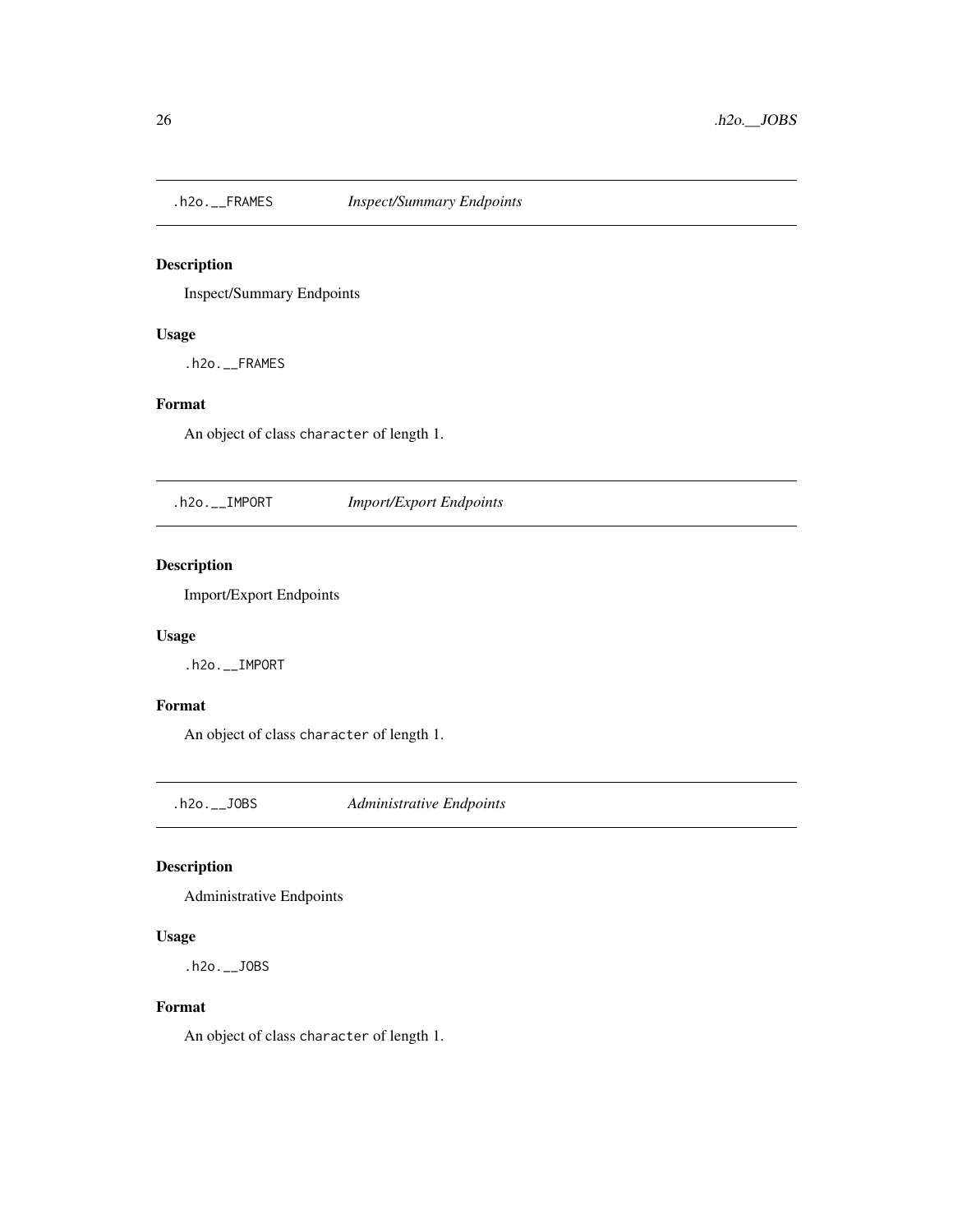<span id="page-26-0"></span>.h2o.\_\_LOGANDECHO *Log and Echo Endpoint*

## Description

Log and Echo Endpoint

## Usage

.h2o.\_\_LOGANDECHO

# Format

An object of class character of length 1.

.h2o.\_\_MODELS *Model Endpoint*

#### Description

Model Endpoint

## Usage

.h2o.\_\_MODELS

#### Format

An object of class character of length 1.

.h2o.\_\_MODEL\_BUILDERS *Model Builder Endpoint Generator*

## Description

Model Builder Endpoint Generator

#### Usage

```
.h2o.__MODEL_BUILDERS(algo)
```
## Arguments

algo Cannonical identifier of H2O algorithm.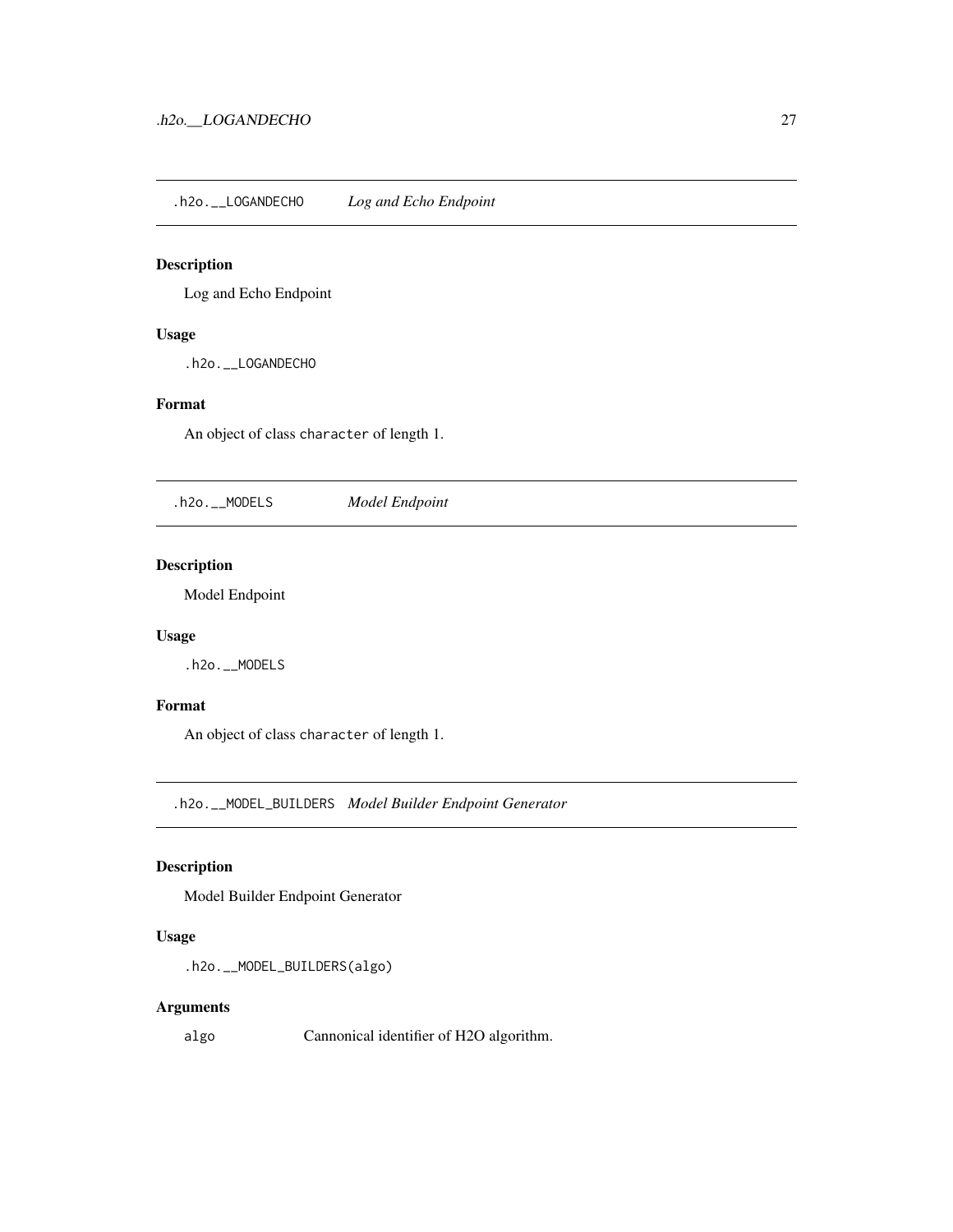<span id="page-27-0"></span>.h2o.\_\_MODEL\_METRICS *Model Metrics Endpoint*

#### Description

Model Metrics Endpoint

#### Usage

.h2o.\_\_MODEL\_METRICS(model, data)

## Arguments

| model | H <sub>2</sub> OM <sub>odel</sub> |
|-------|-----------------------------------|
| data  | H <sub>2</sub> OFrame.            |

.h2o.\_\_PARSE\_SETUP *Parse Endpoints*

# Description

Parse Endpoints

## Usage

.h2o.\_\_PARSE\_SETUP

#### Format

An object of class character of length 1.

.h2o.\_\_RAPIDS *Rapids Endpoint*

## Description

Rapids Endpoint

#### Usage

.h2o.\_\_RAPIDS

#### Format

An object of class character of length 1.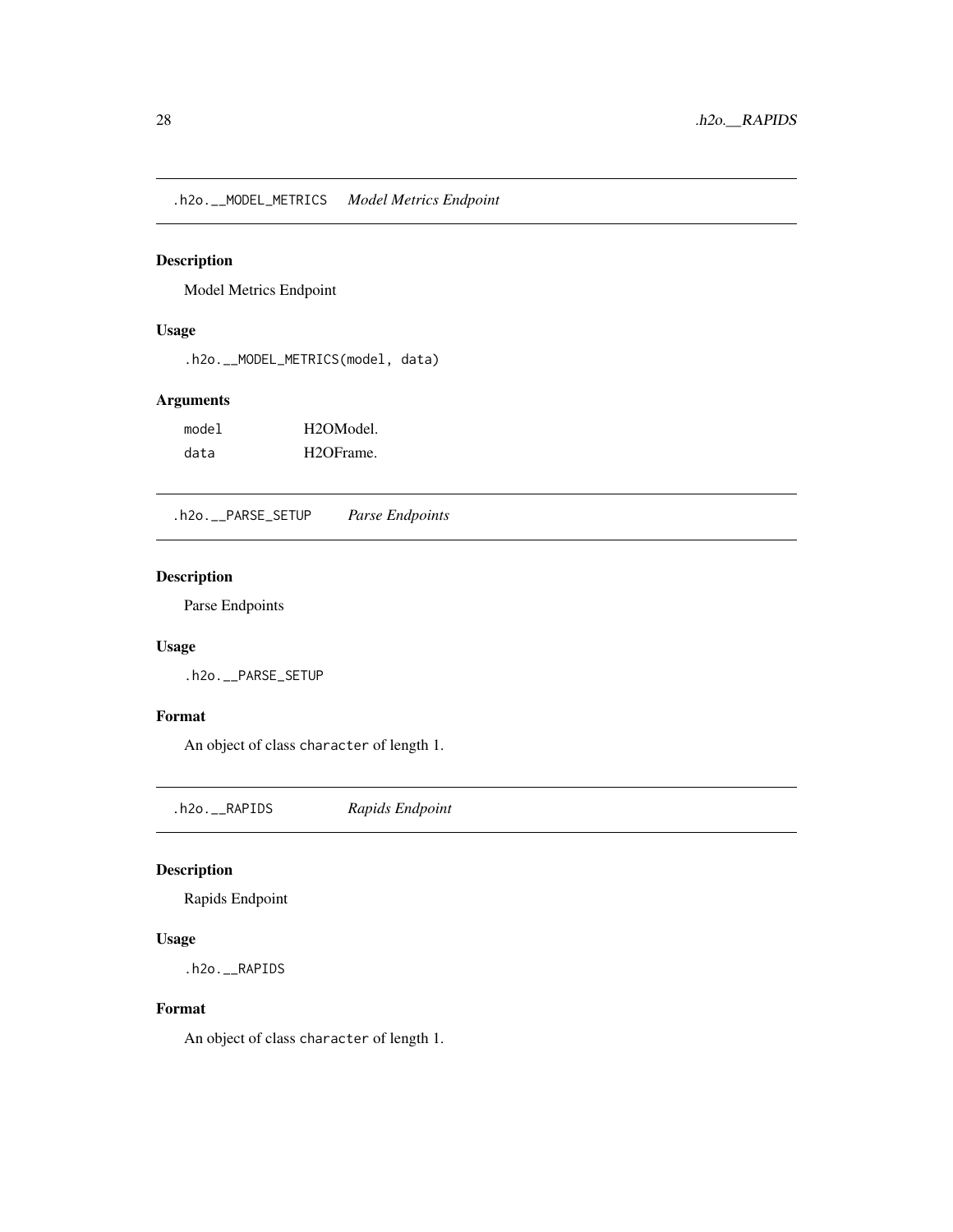<span id="page-28-0"></span>.h2o.\_\_REST\_API\_VERSION

*H2O Package Constants*

#### Description

The API endpoints for interacting with H2O via REST are named here.

## Usage

.h2o.\_\_REST\_API\_VERSION

## Format

An object of class integer of length 1.

#### Details

Additionally, environment variables for the H2O package are named here. Endpoint Version

.h2o.\_\_SEGMENT\_MODELS\_BUILDERS *Segment Models Builder Endpoint Generator*

## Description

Segment Models Builder Endpoint Generator

#### Usage

```
.h2o.__SEGMENT_MODELS_BUILDERS(algo)
```
#### Arguments

algo Cannonical identifier of H2O algorithm.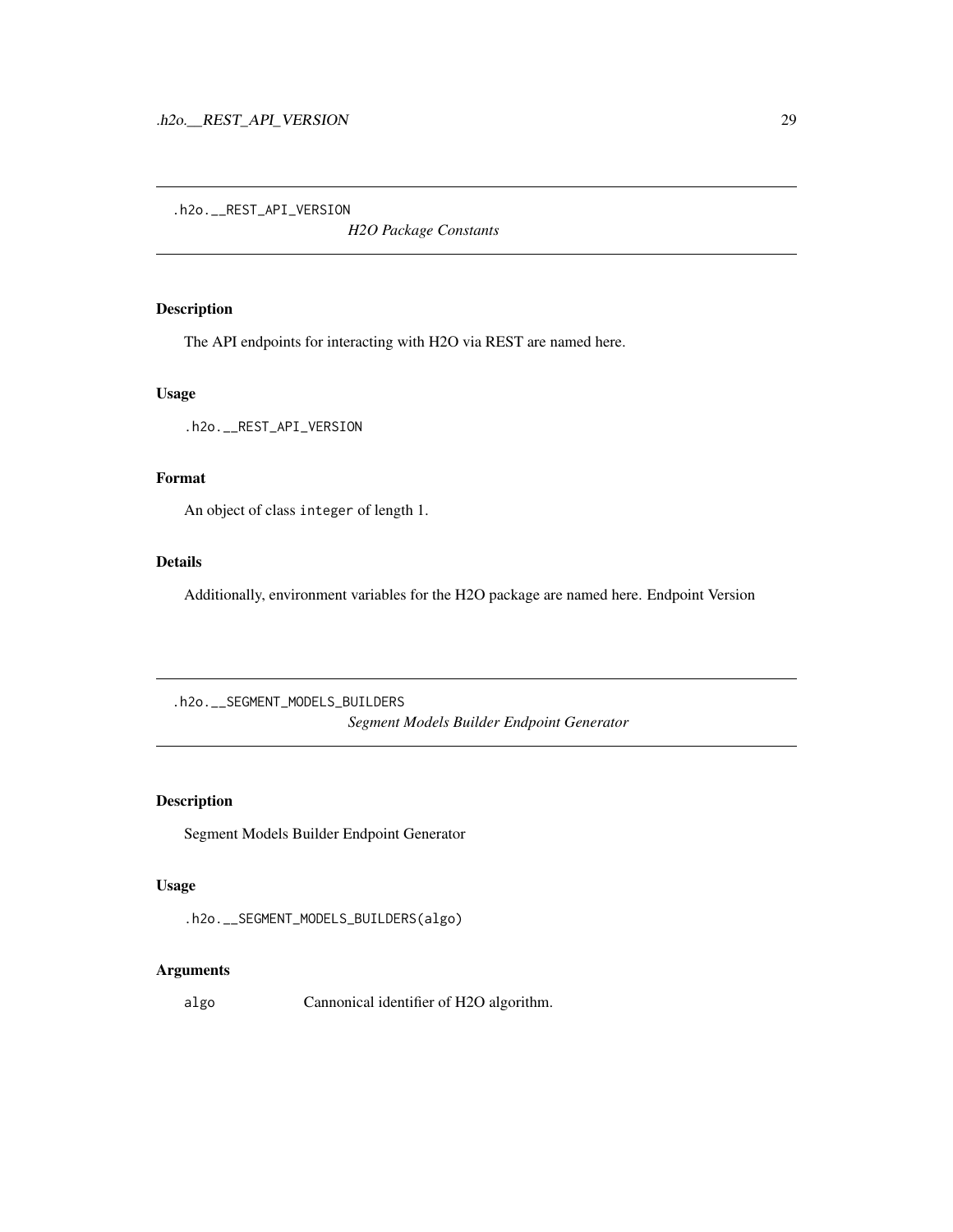<span id="page-29-0"></span>.h2o.\_\_W2V\_SYNONYMS *Word2Vec Endpoints*

# Description

Word2Vec Endpoints

#### Usage

.h2o.\_\_W2V\_SYNONYMS

# Format

An object of class character of length 1.

.has\_varimp *Has the model variable importance?*

# Description

Has the model variable importance?

## Usage

```
.has_varimp(model)
```
## Arguments

model model or a string containing model id

# Value

boolean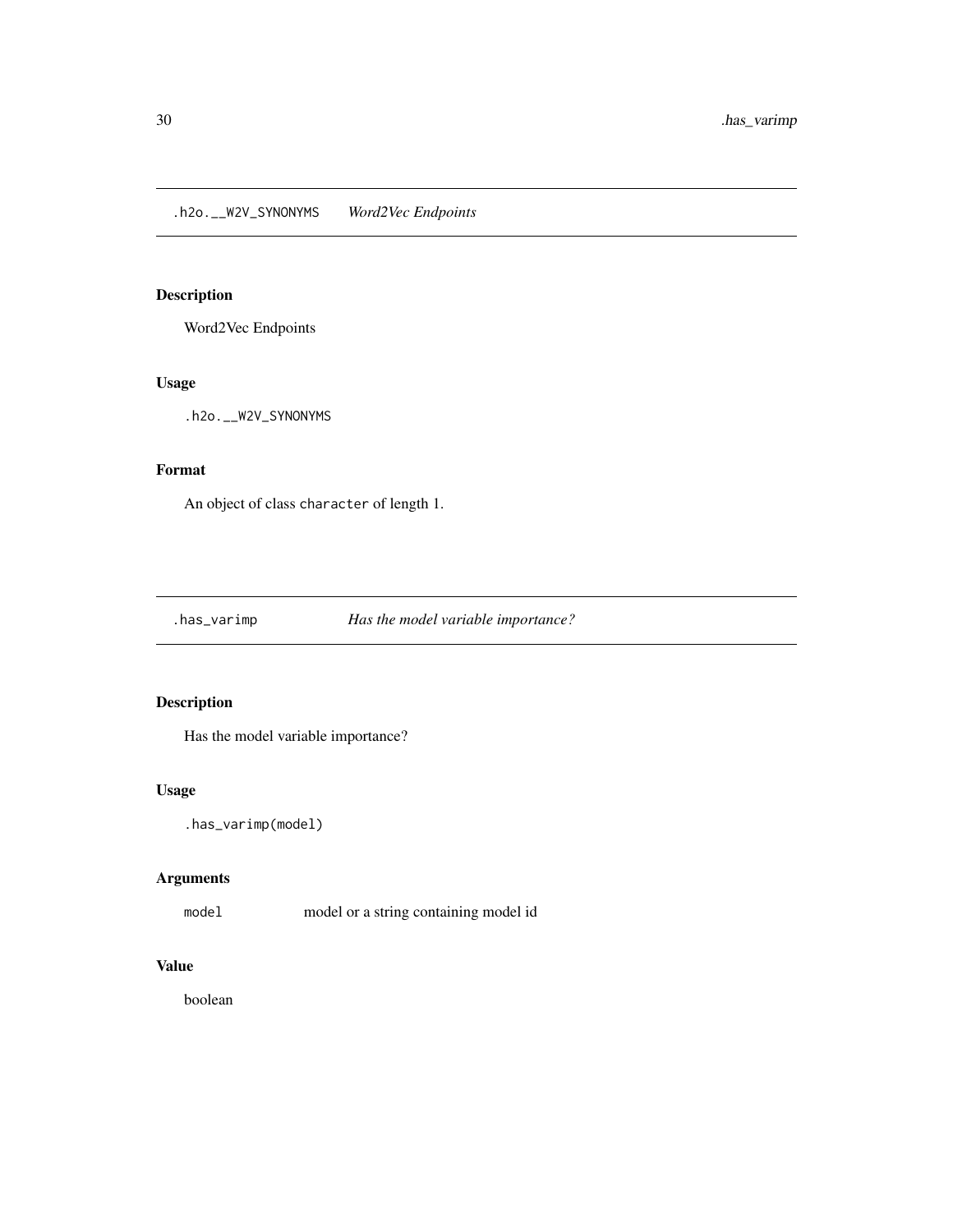<span id="page-30-0"></span>.interpretable *Is the model considered to be interpretable, i.e., simple enough.*

# Description

Is the model considered to be interpretable, i.e., simple enough.

#### Usage

```
.interpretable(model)
```
# Arguments

model model or a string containing model id

#### Value

boolean

.is\_h2o\_model *Is the* model *an H2O model?*

## Description

Is the model an H2O model?

#### Usage

.is\_h2o\_model(model)

# Arguments

model Either H2O model/model id => TRUE, or something else => FALSE

# Value

boolean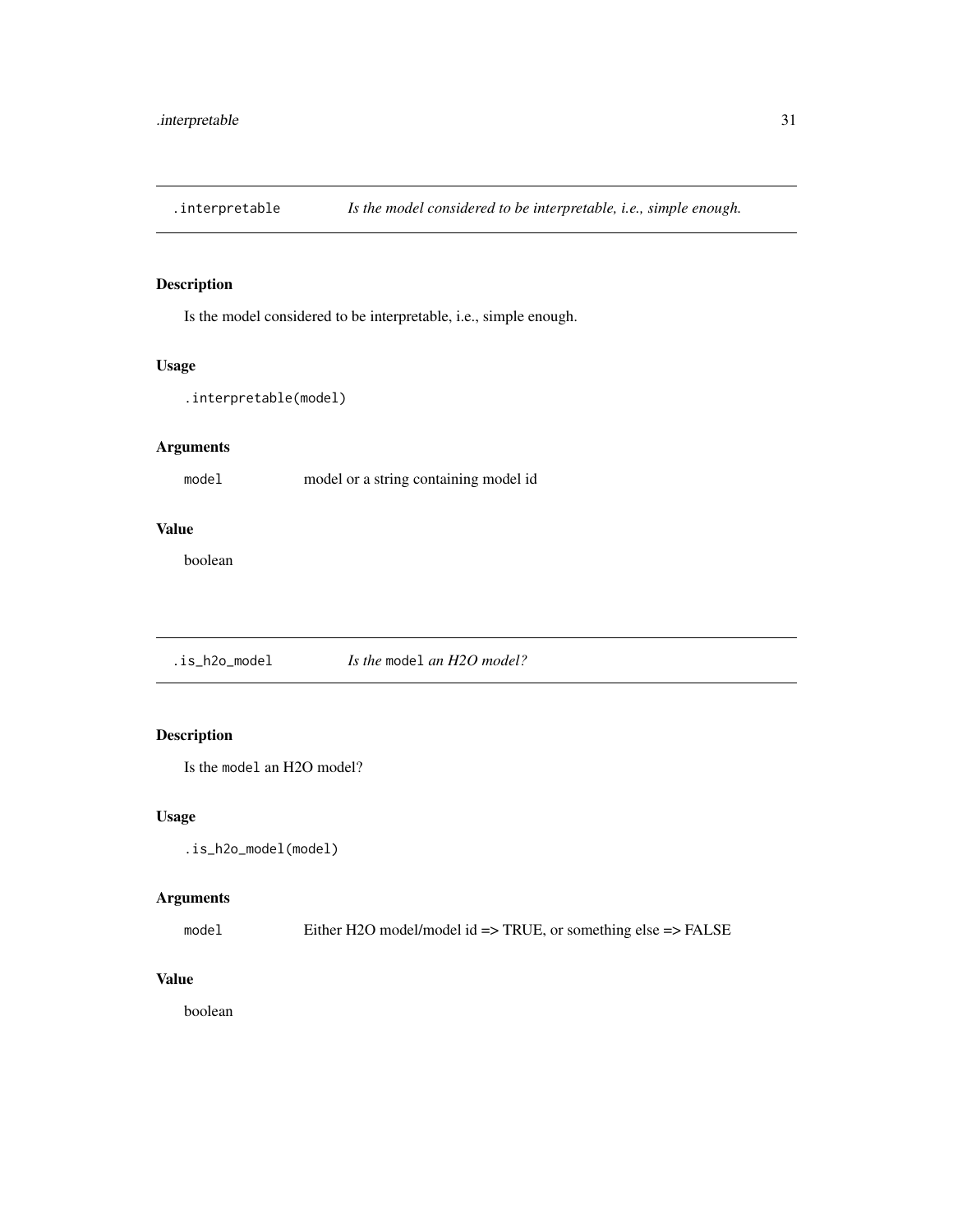<span id="page-31-0"></span>.is\_h2o\_tree\_model *Is the* model *a Tree-based H2O Model?*

## Description

Is the model a Tree-based H2O Model?

# Usage

.is\_h2o\_tree\_model(model)

## Arguments

model Either tree-based H2O model/model id => TRUE, or something else => FALSE

# Value

boolean

.is\_plotting\_to\_rnotebook

*Check if we are plotting in to r notebook.*

# Description

Check if we are plotting in to r notebook.

## Usage

.is\_plotting\_to\_rnotebook()

## Value

boolean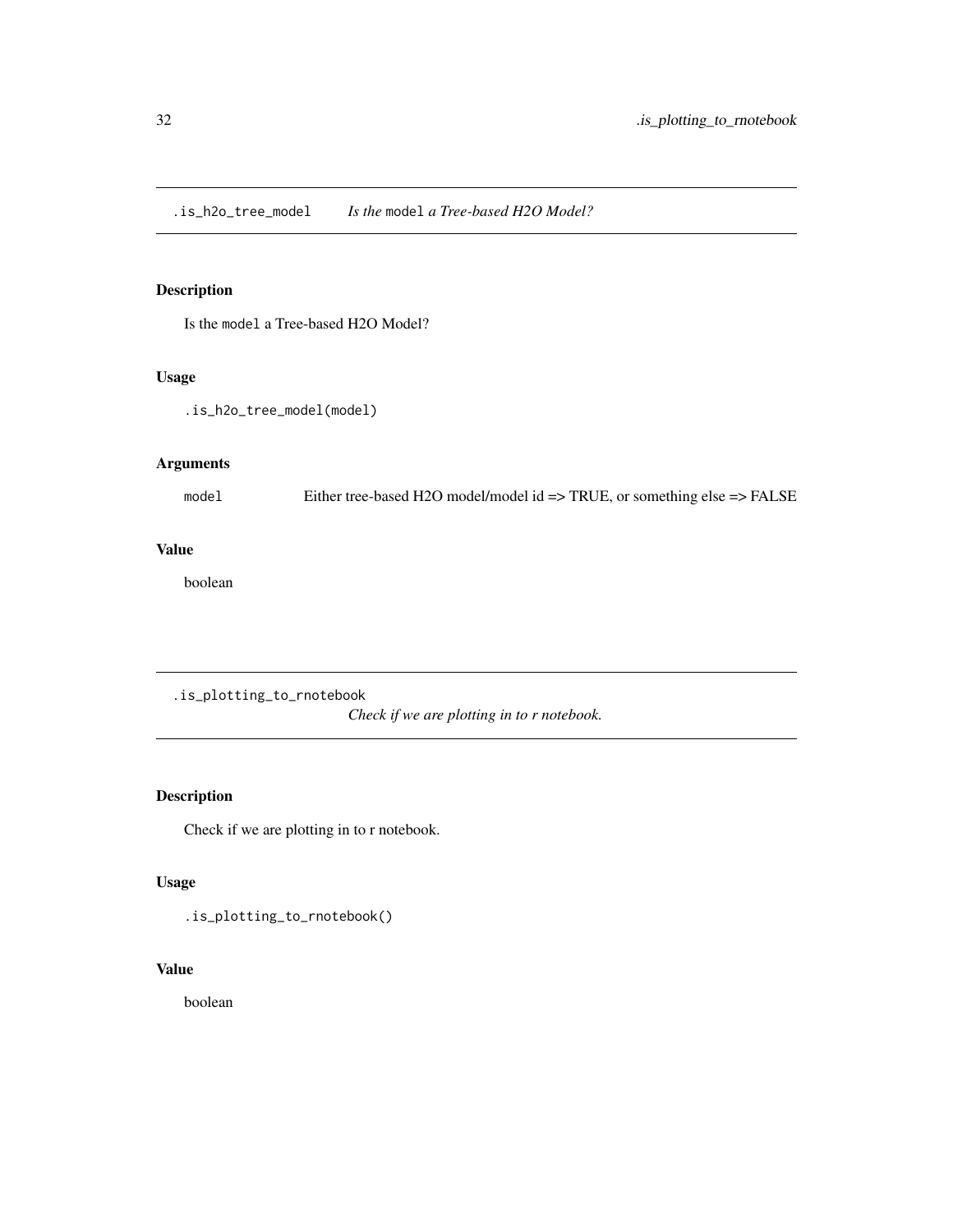<span id="page-32-0"></span>.leaderboard\_for\_row *Enhance leaderboard with per-model predictions.*

# Description

Enhance leaderboard with per-model predictions.

# Usage

```
.leaderboard_for_row(models_info, newdata, row_index, top_n = 20)
```
## Arguments

| models_info | models_info object                    |
|-------------|---------------------------------------|
| newdata     | H <sub>2</sub> OFrame                 |
| row index   | index of the inspected row            |
| top_n       | leaderboard will contain top_n models |

#### Value

H2OFrame

.min\_max *Min-max normalization.*

# Description

Min-max normalization.

## Usage

.min\_max(col)

## Arguments

col numeric vector

#### Value

normalized numeric vector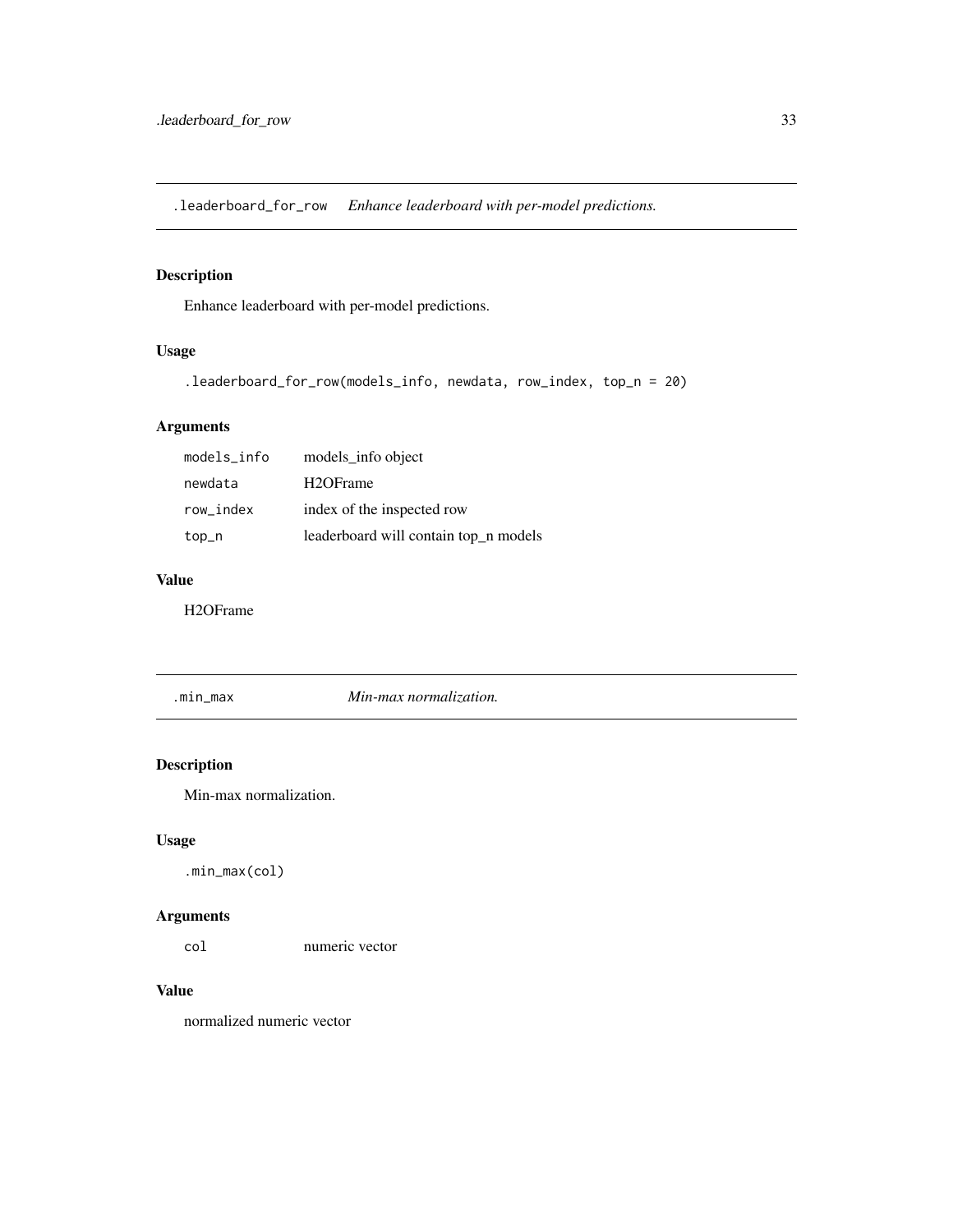<span id="page-33-0"></span>

When provided with list of models it will extract model ids. When provided with model ids it won't change anything. Works for mixed list as well.

## Usage

.model\_ids(models)

## Arguments

models list or vector of models/model\_ids

## Value

a vector of model\_ids

.pkg.env *The H2O Package Environment*

## Description

The H2O Package Environment

## Usage

.pkg.env

# Format

An object of class environment of length 4.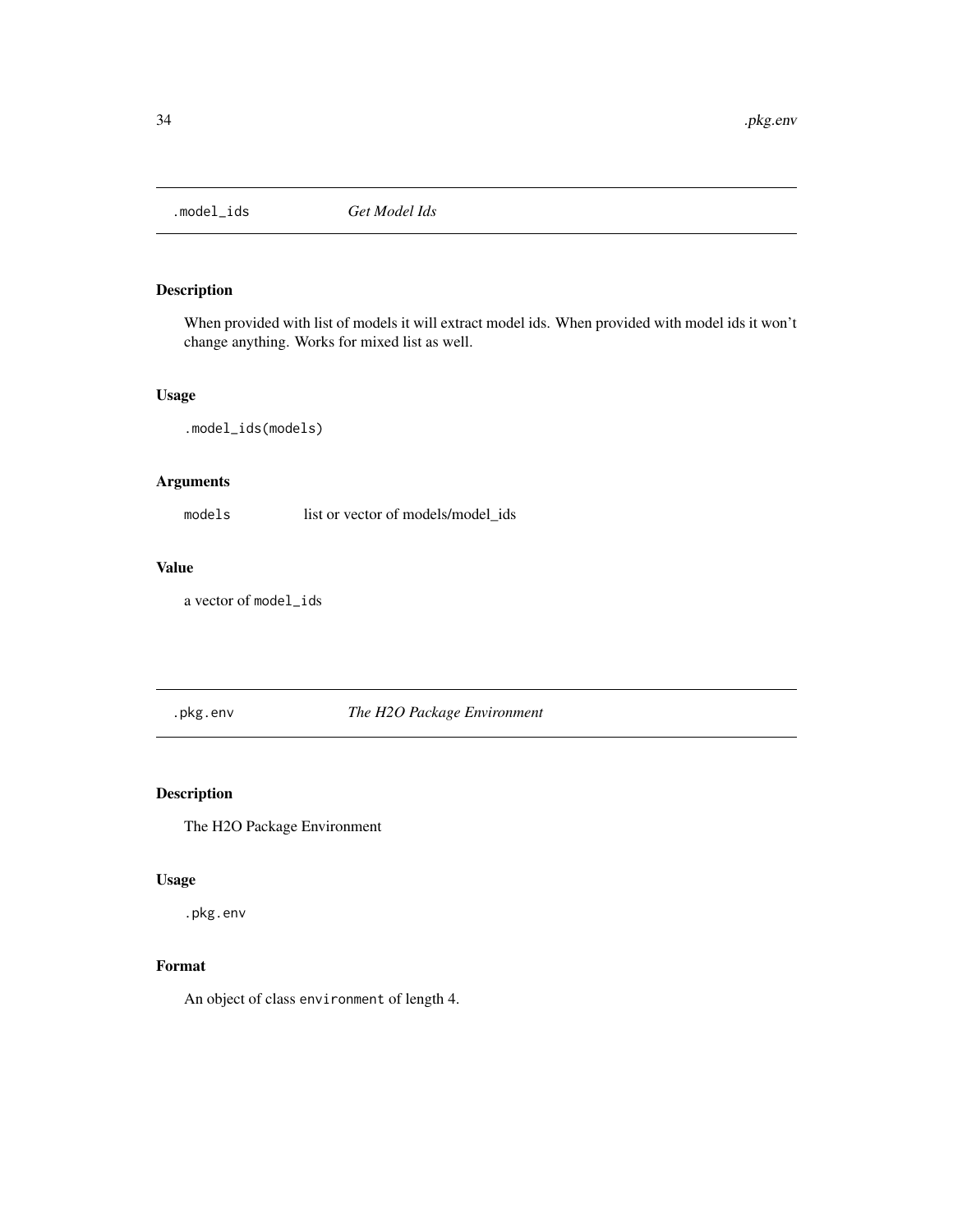<span id="page-34-0"></span>

Plot variable importances with ggplot2

#### Usage

.plot\_varimp(model, top\_n = 10)

#### Arguments

| model | H <sub>2</sub> OM <sub>odel</sub> |
|-------|-----------------------------------|
| top_n | Plot just top_n features          |

#### Value

list of variable importance, groupped variable importance, and variable importance plot

```
.process_models_or_automl
```
*Do basic validation and transform* object *to a "standardized" list containing models, and their properties such as* x*,* y*, whether it is a (multinomial) clasification or not etc.*

# Description

Do basic validation and transform object to a "standardized" list containing models, and their properties such as x, y, whether it is a (multinomial) clasification or not etc.

# Usage

```
.process_models_or_automl(
 object,
  newdata,
  require_single_model = FALSE,
  require_multiple_models = FALSE,
  top_n_from_AutoML = NA,
  only_with_varimp = FALSE,
 best_of_family = FALSE,
  require_newdata = TRUE
)
```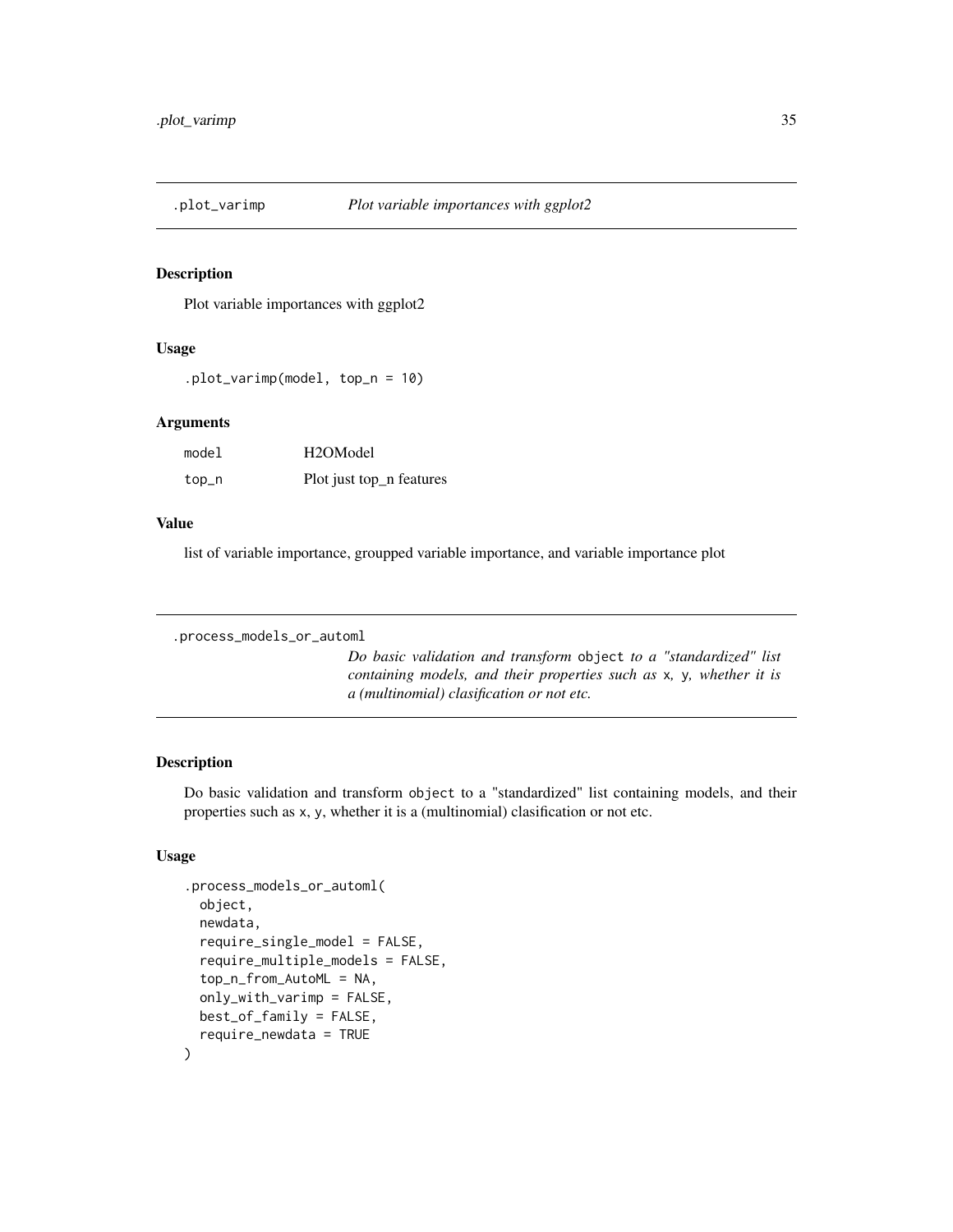# <span id="page-35-0"></span>Arguments

| Can be a single model/model_id, vector of model_id, list of models, H2OAutoML<br>object                                                                                      |  |  |
|------------------------------------------------------------------------------------------------------------------------------------------------------------------------------|--|--|
| An H2OF rame with the same format as training frame                                                                                                                          |  |  |
| require_single_model                                                                                                                                                         |  |  |
| If true, make sure we were provided only one model                                                                                                                           |  |  |
| require_multiple_models                                                                                                                                                      |  |  |
| If true, make sure we were provided at least two models                                                                                                                      |  |  |
| top_n_from_AutoML                                                                                                                                                            |  |  |
| If set, don't return more than top_n models (applies only for AutoML object)                                                                                                 |  |  |
| only_with_varimp                                                                                                                                                             |  |  |
| If TRUE, return only models that have variable importance                                                                                                                    |  |  |
| best_of_family If TRUE, return only the best of family models; if FALSE return all models in<br>object                                                                       |  |  |
| require_newdata                                                                                                                                                              |  |  |
| If TRUE, require newdata to be specified; otherwise allow NULL instead, this<br>can be used when there is no need to know if the problem is (multinomial)<br>classification. |  |  |
|                                                                                                                                                                              |  |  |

# Value

a list with the following names leader, is\_automl, models, is\_classification, is\_multinomial\_classification, x, y, model

| .shorten_model_ids | Shortens model ids if possible (iff there will be same amount of unique |
|--------------------|-------------------------------------------------------------------------|
|                    | model ids as before)                                                    |

# Description

Shortens model ids if possible (iff there will be same amount of unique model\_ids as before)

# Usage

```
.shorten_model_ids(model_ids)
```
# Arguments

model\_ids character vector

## Value

character vector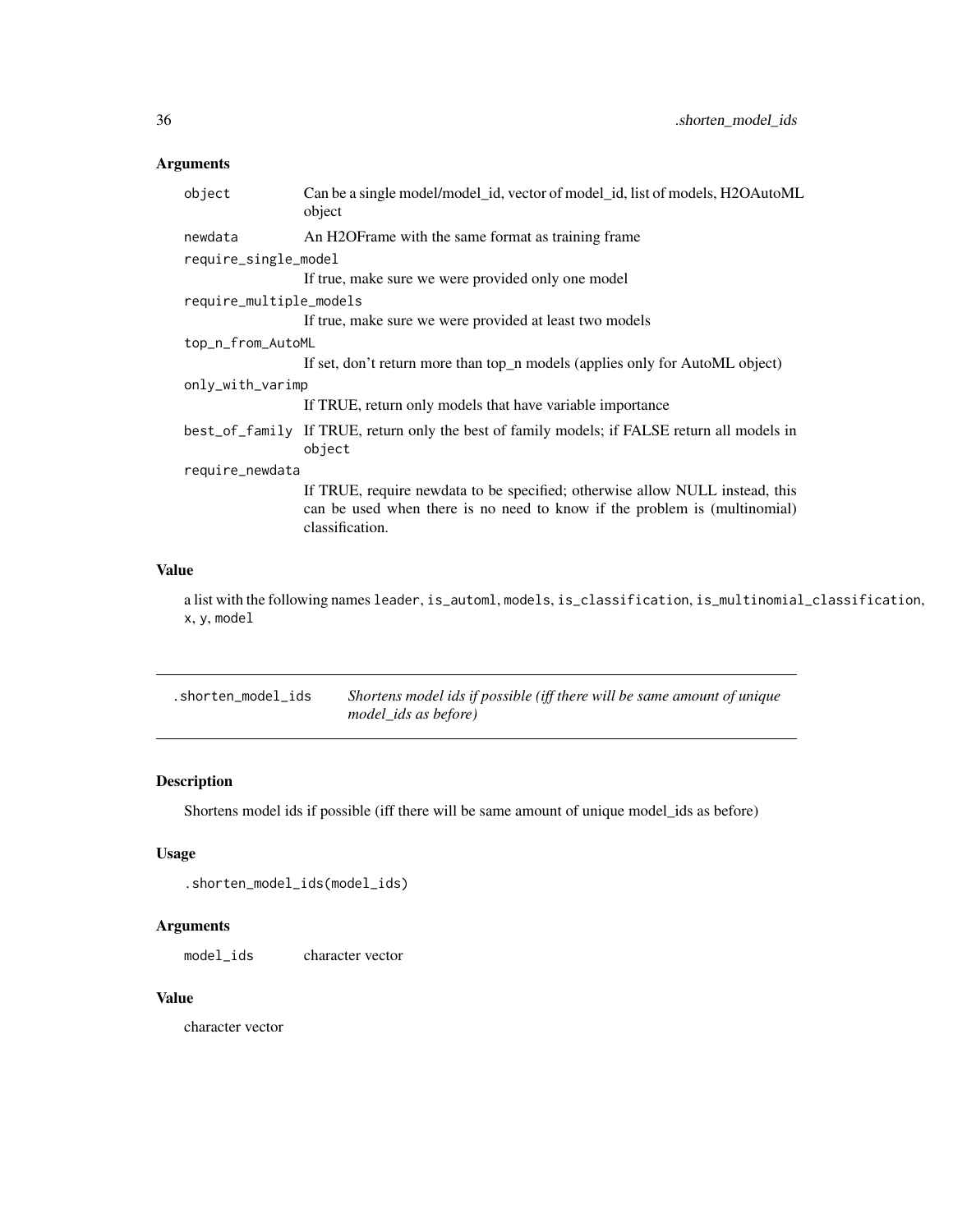.skip\_if\_not\_developer

*H2O <-> R Communication and Utility Methods*

# Description

Collected here are the various methods used by the h2o-R package to communicate with the H2O backend. There are methods for checking cluster health, polling, and inspecting objects in the H2O store.

## Usage

```
.skip_if_not_developer()
```

| .uniformize | Convert to quantiles when provided with numeric vector. When col is   |
|-------------|-----------------------------------------------------------------------|
|             | a factor vector assign uniformly value between 0 and 1 to each level. |

# Description

Convert to quantiles when provided with numeric vector. When col is a factor vector assign uniformly value between 0 and 1 to each level.

### Usage

```
.uniformize(col)
```
# Arguments

col vector

# Value

vector with values between 0 and 1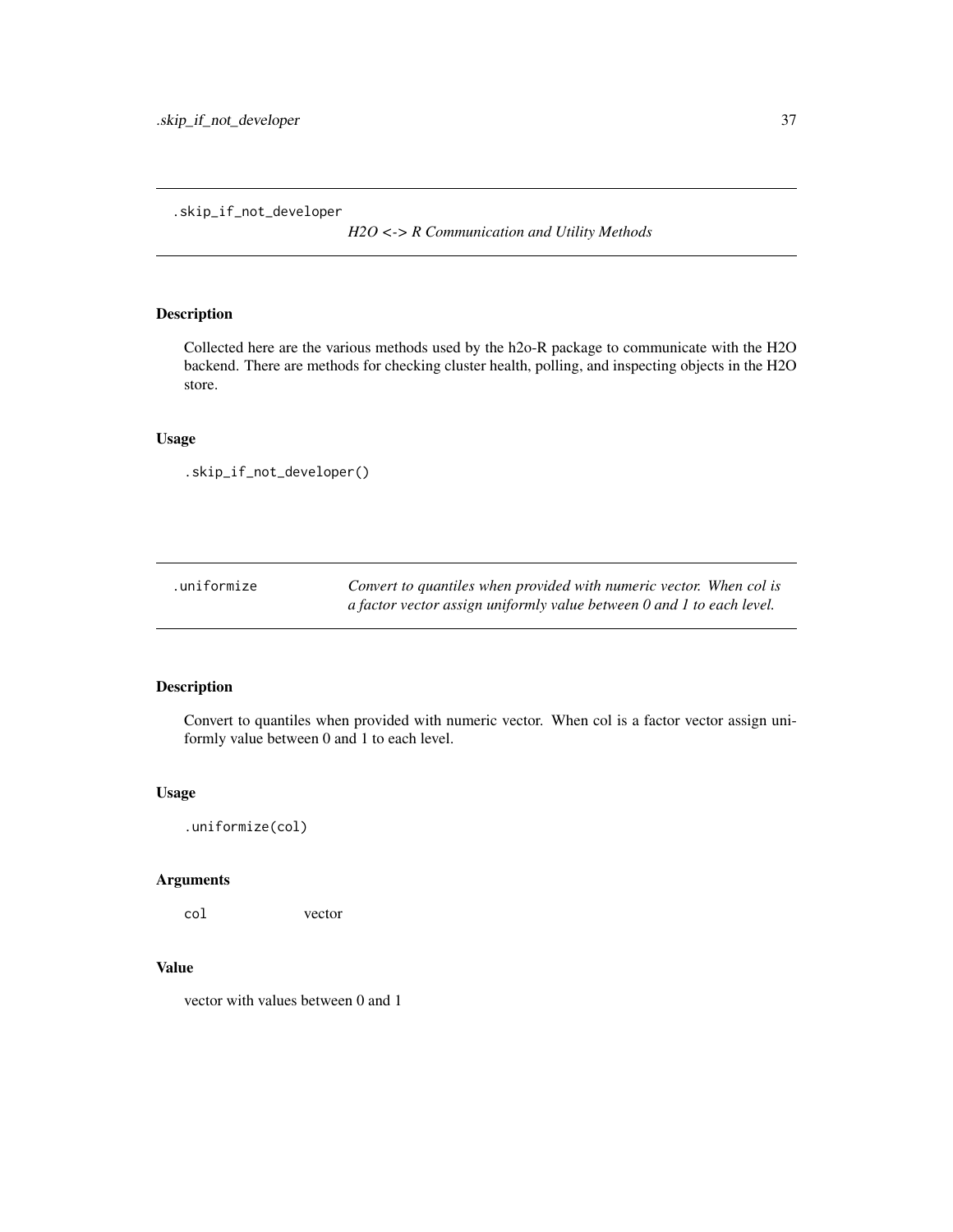Get variable importance in a standardized way.

# Usage

.varimp(model)

# Arguments

model H2OModel

## Value

A named vector

.verify\_dataxy *Used to verify data, x, y and turn into the appropriate things*

# Description

Used to verify data, x, y and turn into the appropriate things

## Usage

```
.verify_dataxy(data, x, y, autoencoder = FALSE)
```
# Arguments

| data        | H <sub>2</sub> OFrame |
|-------------|-----------------------|
| x           | features              |
| у           | response              |
| autoencoder | autoencoder flag      |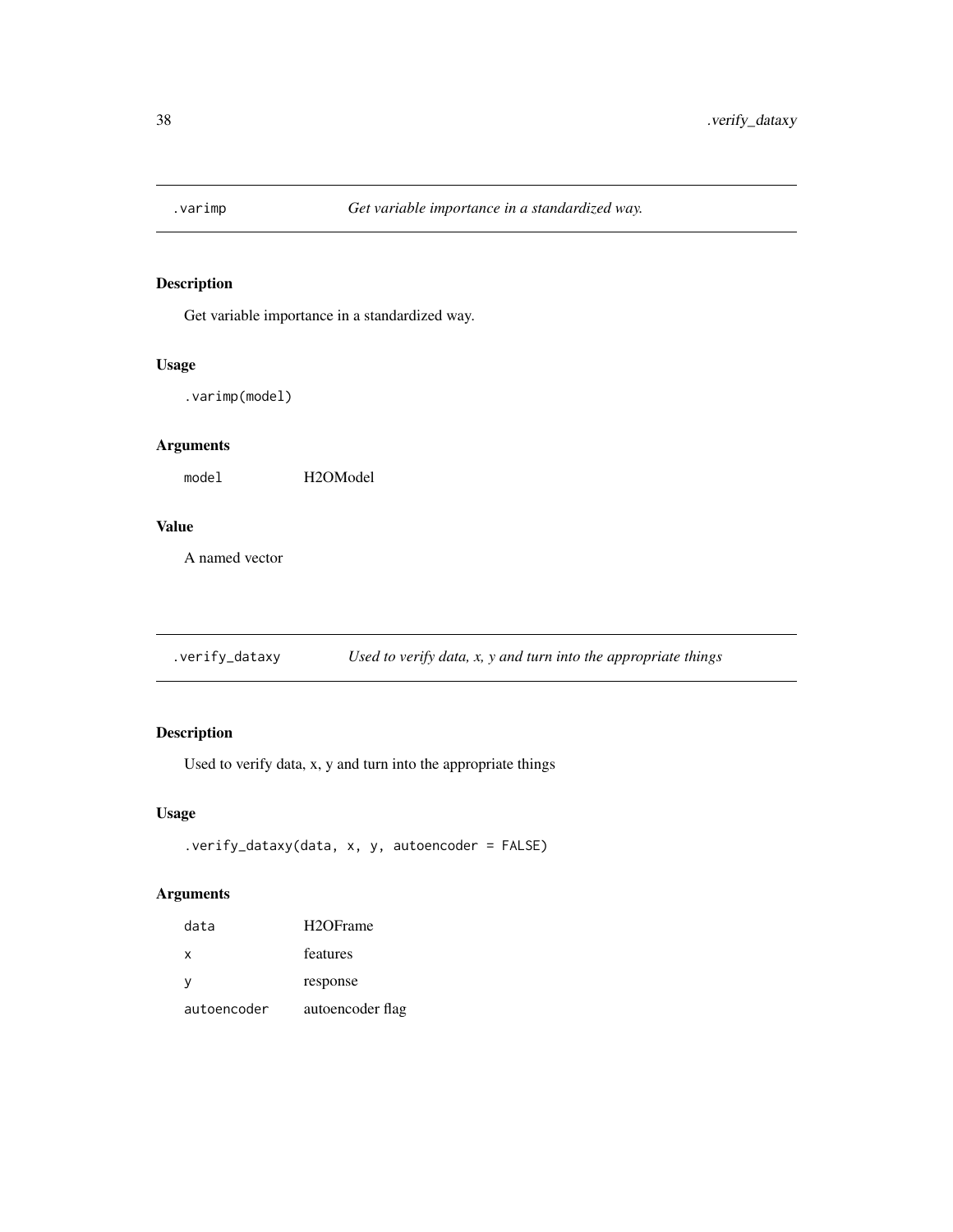Starting H2O For examples

### Examples

```
## Not run:
if (Sys.info()['sysname'] == "Darwin" && Sys.info()['release'] == '13.4.0') {
  quit(save = "no")
} else {
h2o.init(nthreads = 2)
}
## End(Not run)
```
<span id="page-38-0"></span>apply *Apply on H2O Datasets*

# Description

Method for apply on H2OFrame objects.

## Usage

apply(X, MARGIN, FUN, ...)

# Arguments

| X          | an H <sub>2</sub> OF rame object on which apply will operate.                                 |
|------------|-----------------------------------------------------------------------------------------------|
| MARGIN     | the vector on which the function will be applied over, either 1 for rows or 2 for<br>columns. |
| <b>FUN</b> | the function to be applied.                                                                   |
| .          | optional arguments to FUN.                                                                    |

# Value

Produces a new H2OFrame of the output of the applied function. The output is stored in H2O so that it can be used in subsequent H2O processes.

## See Also

[apply](#page-38-0) for the base generic

 $a$ aa  $39$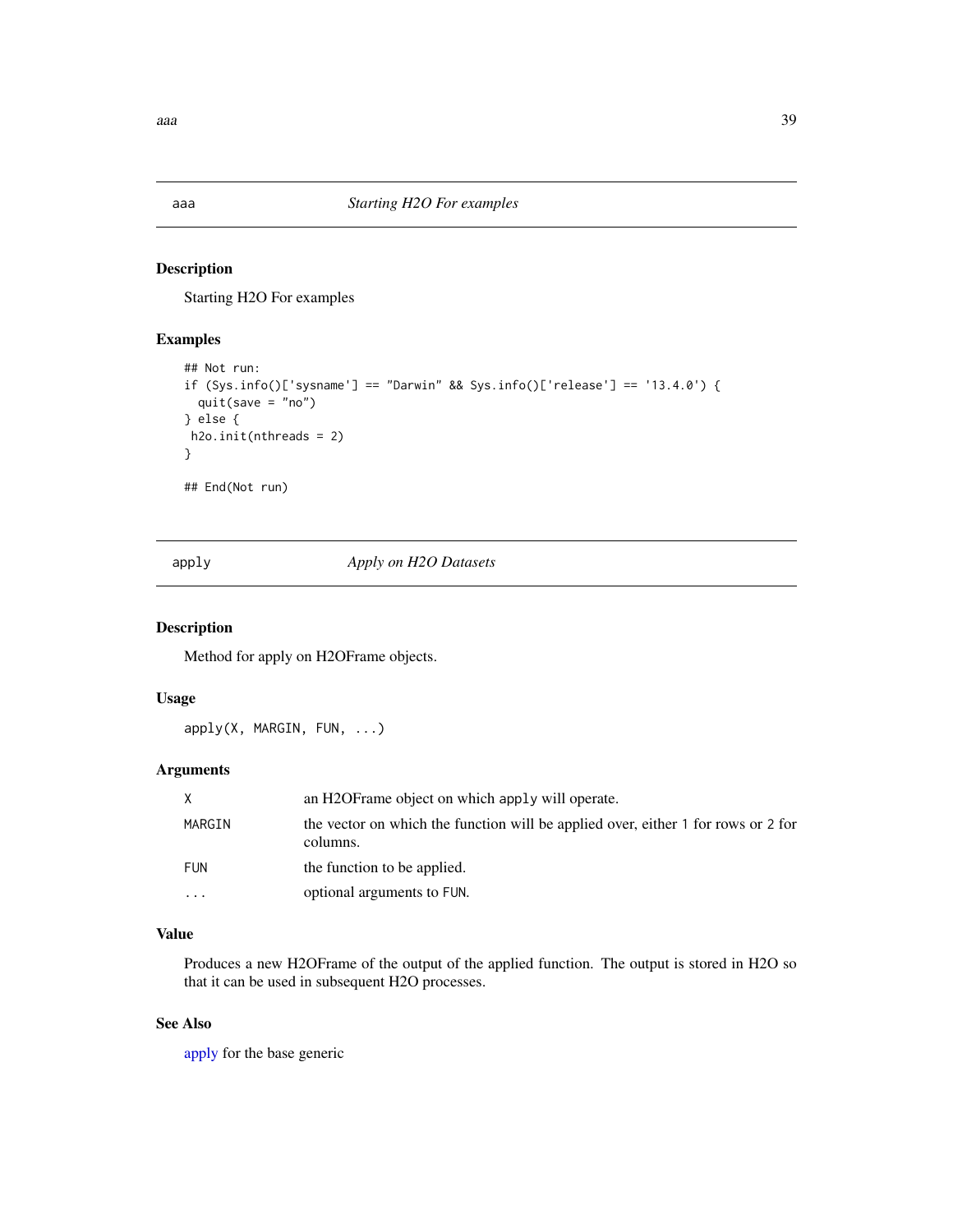# Examples

```
## Not run:
library(h2o)
h2o.init()
iris_hf <- as.h2o(iris)
summary(apply(iris_hf, 2, sum))
## End(Not run)
```
as.character.H2OFrame *Convert an H2OFrame to a String*

## Description

Convert an H2OFrame to a String

## Usage

```
## S3 method for class 'H2OFrame'
as.character(x, ...)
```
### Arguments

|          | An H2OFrame object                                       |
|----------|----------------------------------------------------------|
| $\cdots$ | Further arguments to be passed from or to other methods. |

# Examples

```
## Not run:
library(h2o)
h2o.init()
pretrained <- as.h2o(data.frame(
       C1 = c("a", "b"), C2 = c(0, 1), C3 = c(1, 0), C4 = c(0.2, 0.8),stringsAsFactors = FALSE))
pretrained_w2v <- h2o.word2vec(pre_trained = pretrained, vec_size = 3)
words <- as.character(as.h2o(c("b", "a", "c", NA, "a")))
vecs <- h2o.transform(pretrained_w2v, words = words)
```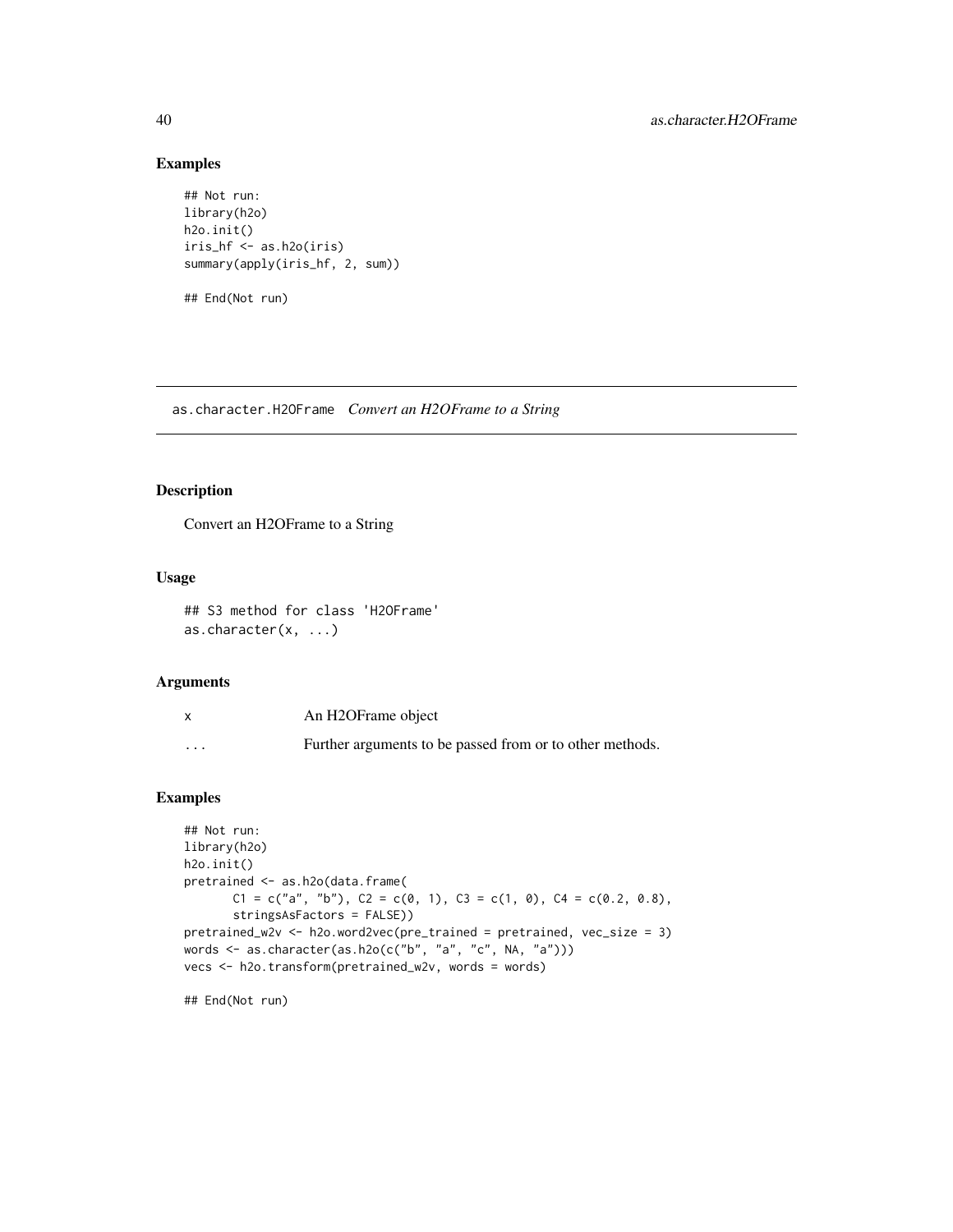as.data.frame.H2OFrame

*Converts parsed H2O data into an R data frame*

# Description

Downloads the H2O data and then scans it in to an R data frame.

## Usage

```
## S3 method for class 'H2OFrame'
as.data.frame(x, ...)
```
## Arguments

| $\mathsf{x}$            | An H2OFrame object.                                     |
|-------------------------|---------------------------------------------------------|
| $\cdot$ $\cdot$ $\cdot$ | Further arguments to be passed down from other methods. |

#### Details

Method as.data.frame.H2OFrame will use [fread](#page-0-0) if data.table package is installed in required version.

## See Also

[use.package](#page-396-0)

## Examples

```
## Not run:
library(h2o)
h2o.init()
prostate_path <- system.file("extdata", "prostate.csv", package = "h2o")
prostate <- h2o.uploadFile(path = prostate_path)
as.data.frame(prostate)
```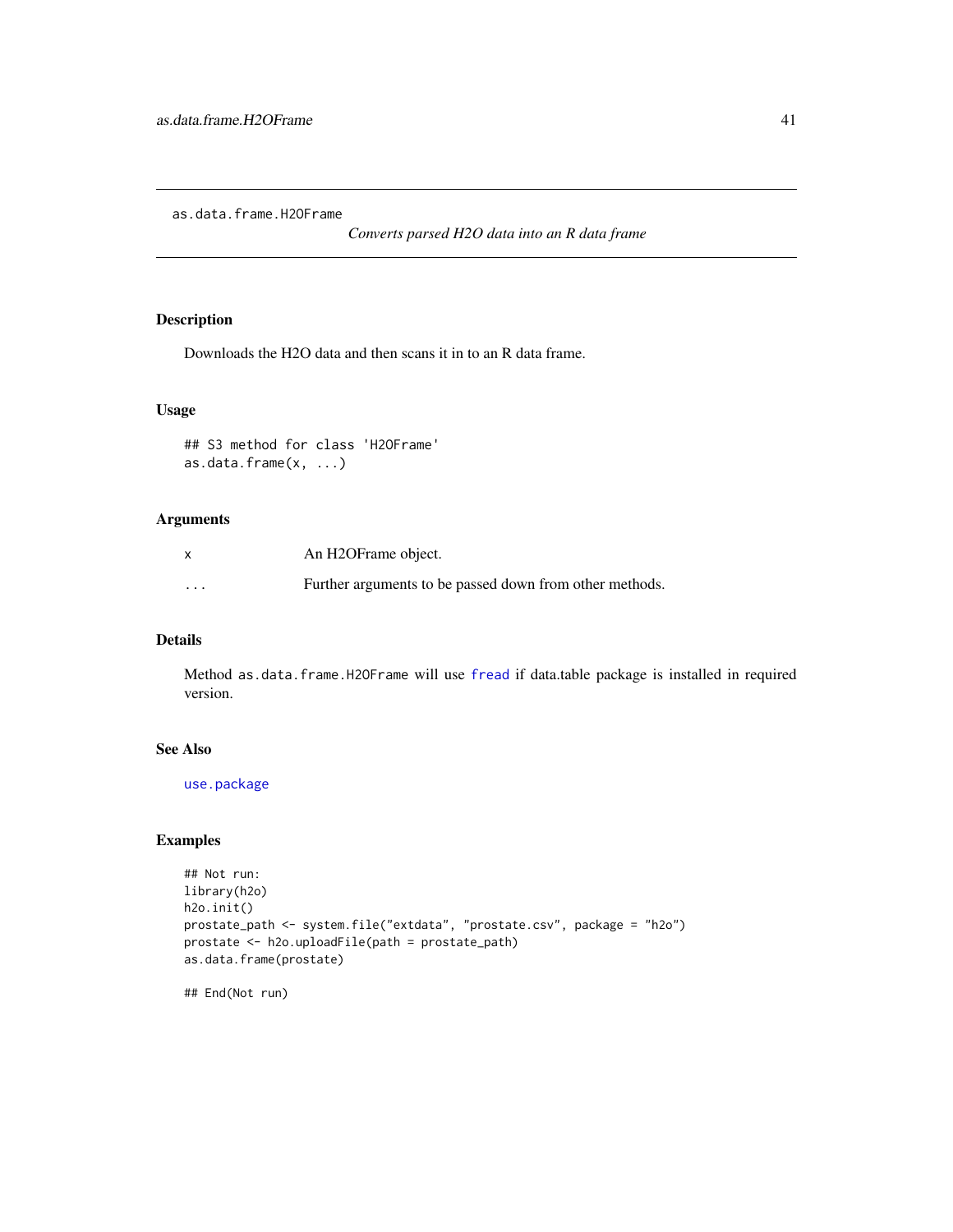as.data.frame.H2OSegmentModels

*Converts a collection of Segment Models to a data.frame*

## Description

Converts a collection of Segment Models to a data.frame

## Usage

```
## S3 method for class 'H2OSegmentModels'
as.data.frame(x, ...)
```
#### Arguments

|          | Object of class H2OSegmentModels.                       |
|----------|---------------------------------------------------------|
| $\cdots$ | Further arguments to be passed down from other methods. |

# Value

Returns data.frame with result of segment model training.

## Examples

```
## Not run:
library(h2o)
h2o.init()
iris_hf <- as.h2o(iris)
models <- h2o.train_segments(algorithm = "gbm",
                             segment_columns = "Species",
                             x = c(1:3), y = 4,
                             training_frame = iris_hf,
                             ntrees = 5,
                             max\_depth = 4)
as.data.frame(models)
## End(Not run)
```
<span id="page-41-0"></span>as.factor *Convert H2O Data to Factors*

## Description

Convert a column into a factor column.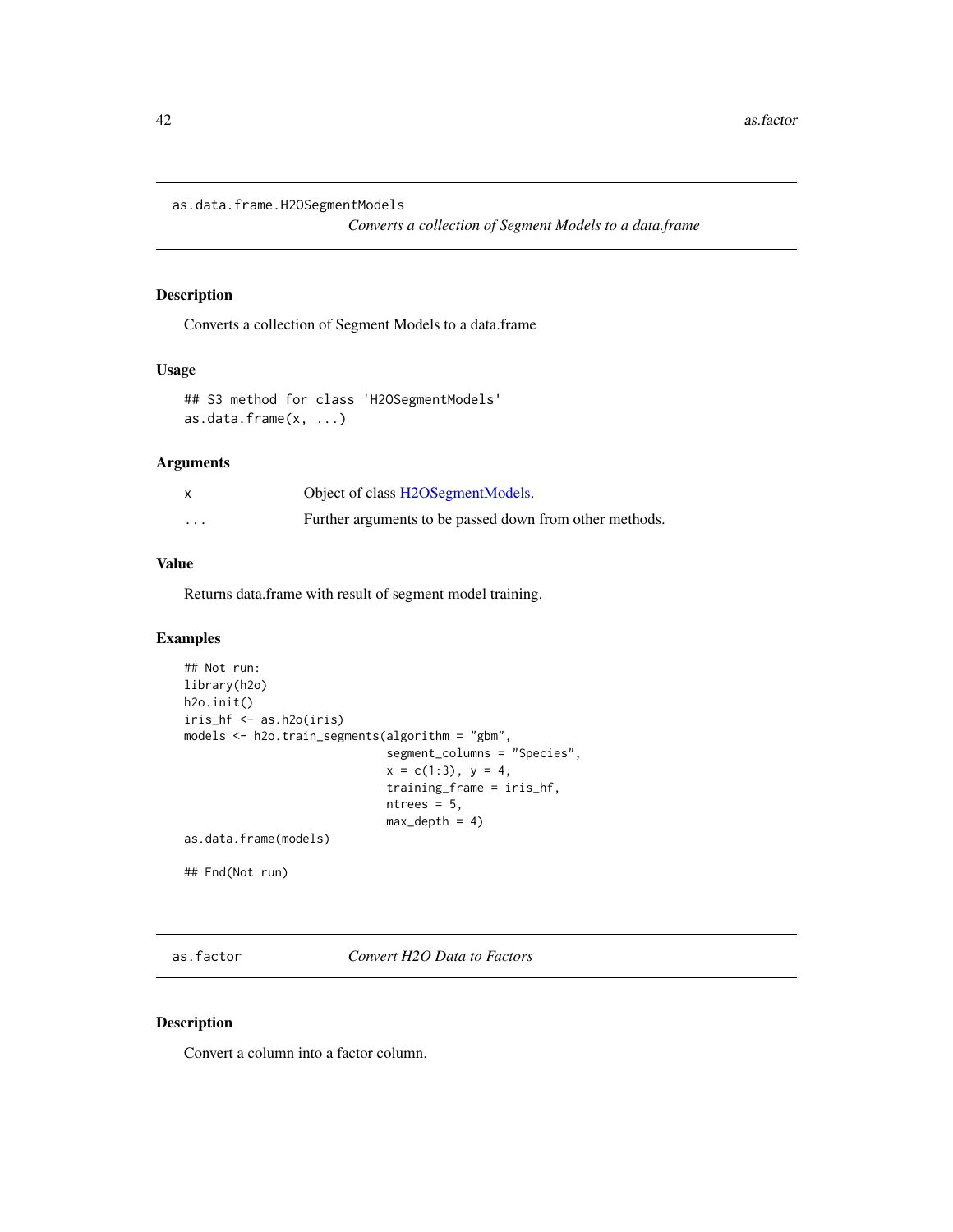$a$ s.h2o  $43$ 

## Usage

as.factor(x)

### Arguments

x a column from an H2OFrame data set.

## See Also

[as.factor](#page-41-0).

## Examples

```
## Not run:
library(h2o)
h2o.init()
prostate_path <- system.file("extdata", "prostate.csv", package = "h2o")
prostate <- h2o.uploadFile(path = prostate_path)
prostate[, 2] <- as.factor(prostate[, 2])
summary(prostate)
```
## End(Not run)

as.h2o *Create H2OFrame*

#### Description

Import R object to the H2O cluster.

## Usage

```
as.h2o(x, destination_frame = ", ...)
## Default S3 method:
as.h2o(x, destination-frame = "", ...)## S3 method for class 'H2OFrame'
as.h2o(x, destination_frame = ", ...)
## S3 method for class 'data.frame'
as.h2o(x, destination-frame = "", use_datatable = TRUE, ...)## S3 method for class 'Matrix'
as.h2o(x, destination-frame = "", use_dataable = TRUE, ...)
```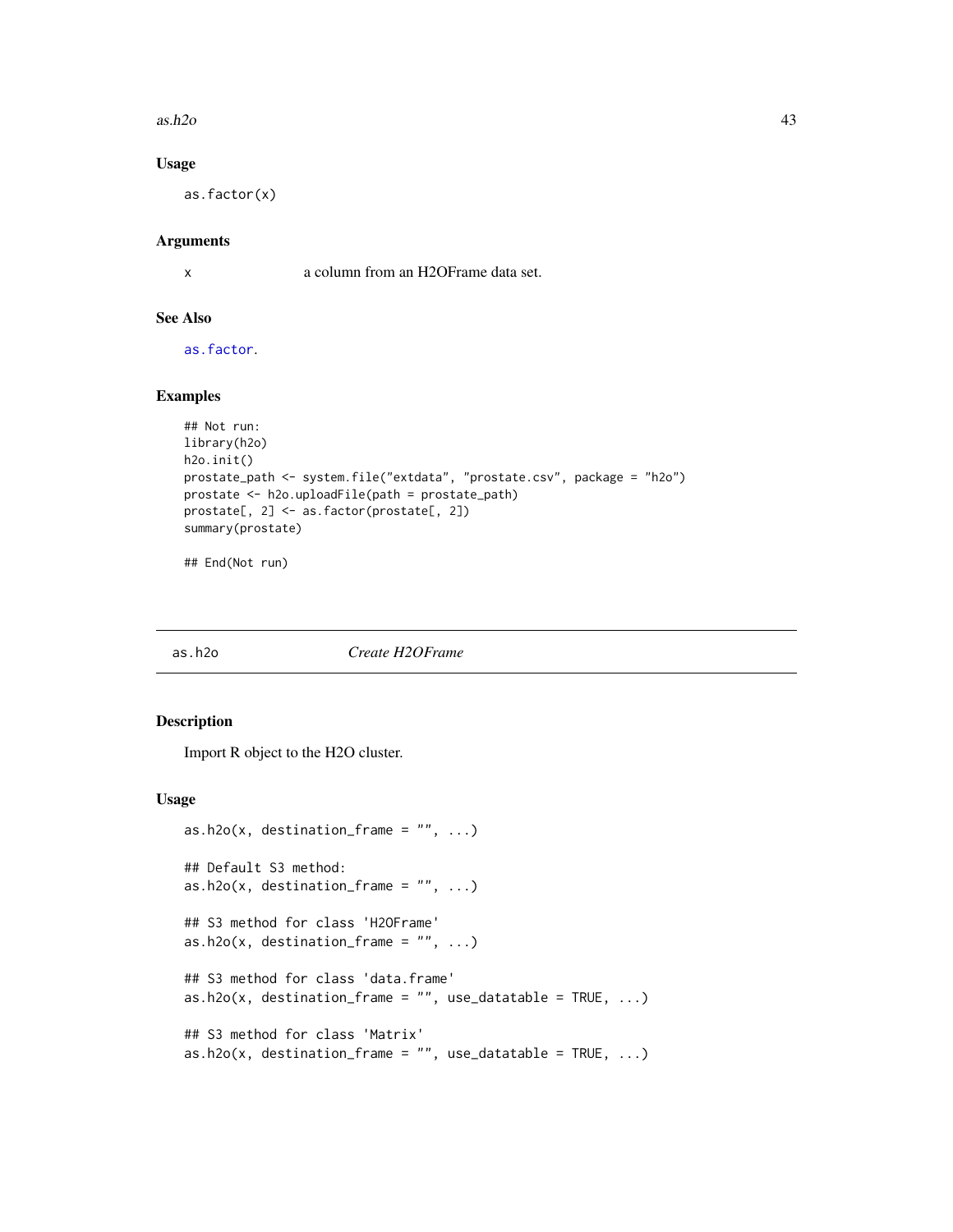$44$  as.h2o

#### Arguments

| $\mathsf{x}$      | An R object.                                     |  |
|-------------------|--------------------------------------------------|--|
| destination_frame |                                                  |  |
|                   | A string with the desired name for the H2OF rame |  |
|                   | arguments passed to method arguments.            |  |
| use_datatable     | allow usage of data.table                        |  |

#### Details

Method as.h2o.data.frame will use [fwrite](#page-0-0) if data.table package is installed in required version.

To speedup execution time for large sparse matrices, use h2o datatable. Make sure you have installed and imported data.table and slam packages. Turn on h2o datatable by options("h2o.use.data.table"=TRUE)

### References

<https://www.h2o.ai/blog/fast-csv-writing-for-r/>

# See Also

[use.package](#page-396-0)

#### Examples

```
## Not run:
library(h2o)
h2o.init()
iris_hf <- as.h2o(iris)
euro_hf <- as.h2o(euro)
letters_hf <- as.h2o(letters)
state_hf <- as.h2o(state.x77)
iris_hf_2 <- as.h2o(iris_hf)
stopifnot(is.h2o(iris_hf), dim(iris_hf) == dim(iris),
          is.h2o(euro_hf), dim(euro_hf) == c(length(euro), 1L),
          is.h2o(letters_hf), dim(letters_hf) == c(length(letters), 1L),
          is.h2o(state_hf), dim(state_hf) == dim(state.x77),
          is.h2o(iris_hf_2), dim(iris_hf_2) == dim(iris_hf))
if (requireNamespace("Matrix", quietly=TRUE)) {
  data <- rep(0, 100)
  data[(1:10) ^ 2] <- 1:10 * pi
  m \le - matrix(data, ncol = 20, byrow = TRUE)
  m <- Matrix::Matrix(m, sparse = TRUE)
  m_h f \leq -as.h2o(m)stopifnot(is.h2o(m_hf), dim(m_hf) == dim(m))
}
## End(Not run)
```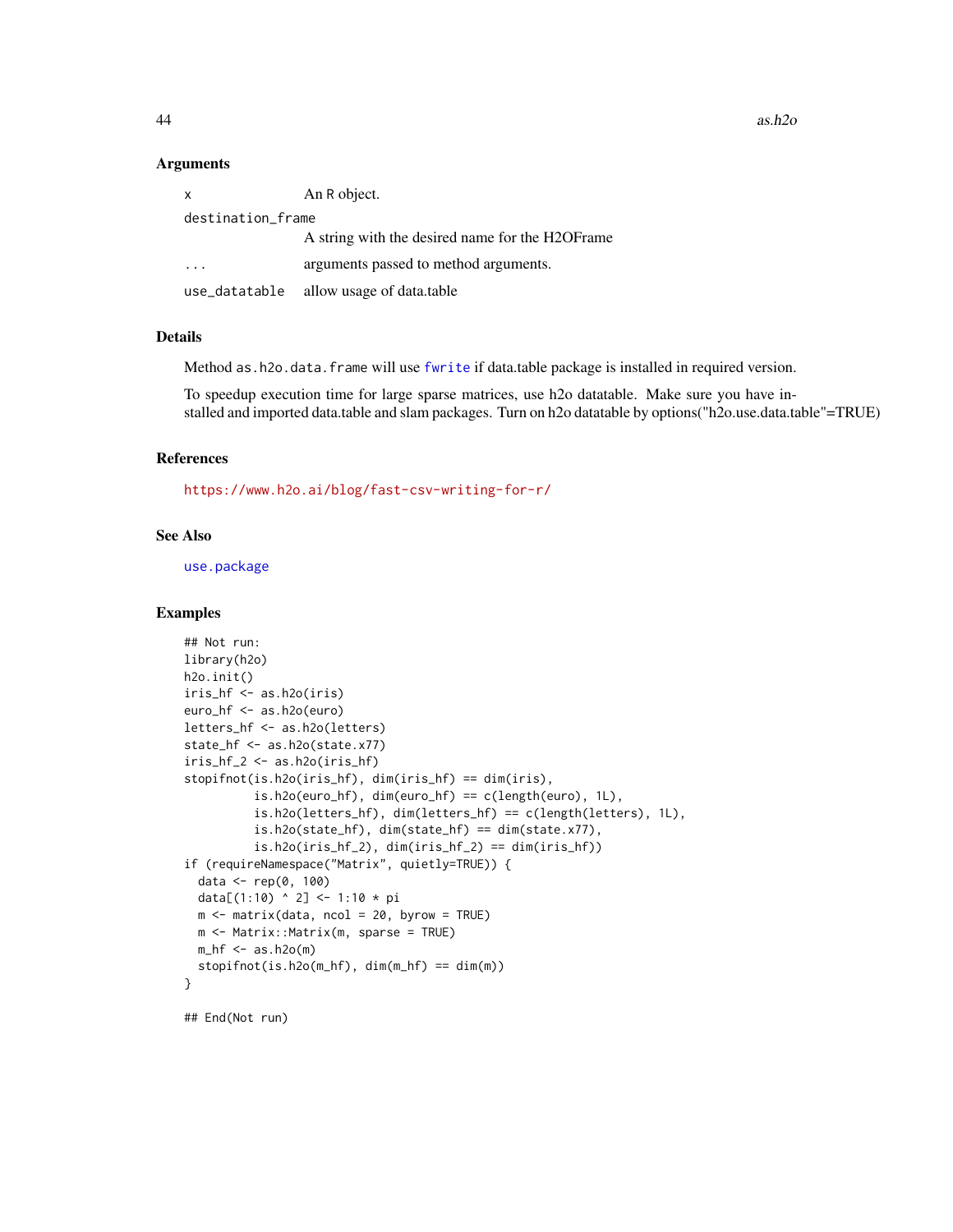Convert an H2OFrame to a matrix

# Usage

```
## S3 method for class 'H2OFrame'
as.matrix(x, \ldots)
```
# Arguments

| $\boldsymbol{\mathsf{x}}$ | An H2OFrame object                                      |
|---------------------------|---------------------------------------------------------|
| $\cdots$                  | Further arguments to be passed down from other methods. |

# Examples

```
## Not run:
library(h2o)
h2o.init()
iris_hf <- as.h2o(iris)
describe <- h2o.describe(iris_hf)
mins = as.matrix(apply(iris_hf, 2, min))
print(mins)
```

```
## End(Not run)
```
as.numeric *Convert H2O Data to Numeric*

## Description

Converts an H2O column into a numeric value column.

## Usage

```
as.numeric(x)
```
### Arguments

x a column from an H2OFrame data set.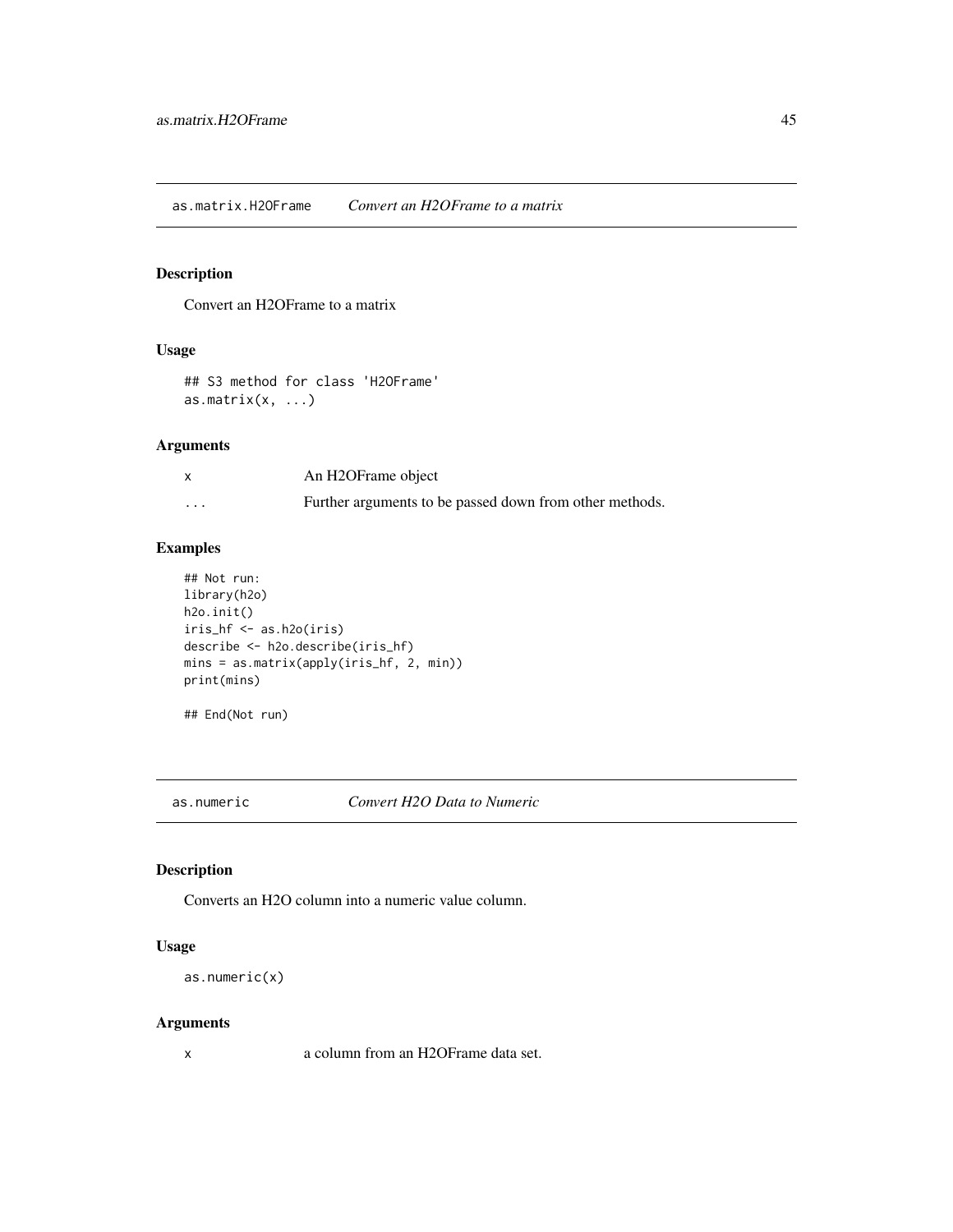# Examples

```
## Not run:
library(h2o)
h2o.init()
prostate_path <- system.file("extdata", "prostate.csv", package = "h2o")
prostate <- h2o.uploadFile(path = prostate_path)
prostate[, 2] <- as.factor (prostate[, 2])
prostate[, 2] <- as.numeric(prostate[, 2])
## End(Not run)
```
as.vector.H2OFrame *Convert an H2OFrame to a vector*

## Description

Convert an H2OFrame to a vector

#### Usage

## S3 method for class 'H2OFrame' as.vector(x,mode)

# Arguments

| X    | An H2OFrame object       |
|------|--------------------------|
| mode | Mode to coerce vector to |

#### Examples

```
## Not run:
library(h2o)
h2o.init()
iris_hf <- as.h2o(iris)
cor_R <- cor(as.matrix(iris[, 1]))
cor_h2o \leftarrow cor(iris_hf[, 1])iris_R_cor <- cor(iris[, 1:4])
iris_H2O_cor <- as.data.frame(cor(iris_hf[, 1:4]))
h2o_vec <- as.vector(unlist(iris_H2O_cor))
r_vec <- as.vector(unlist(iris_R_cor))
```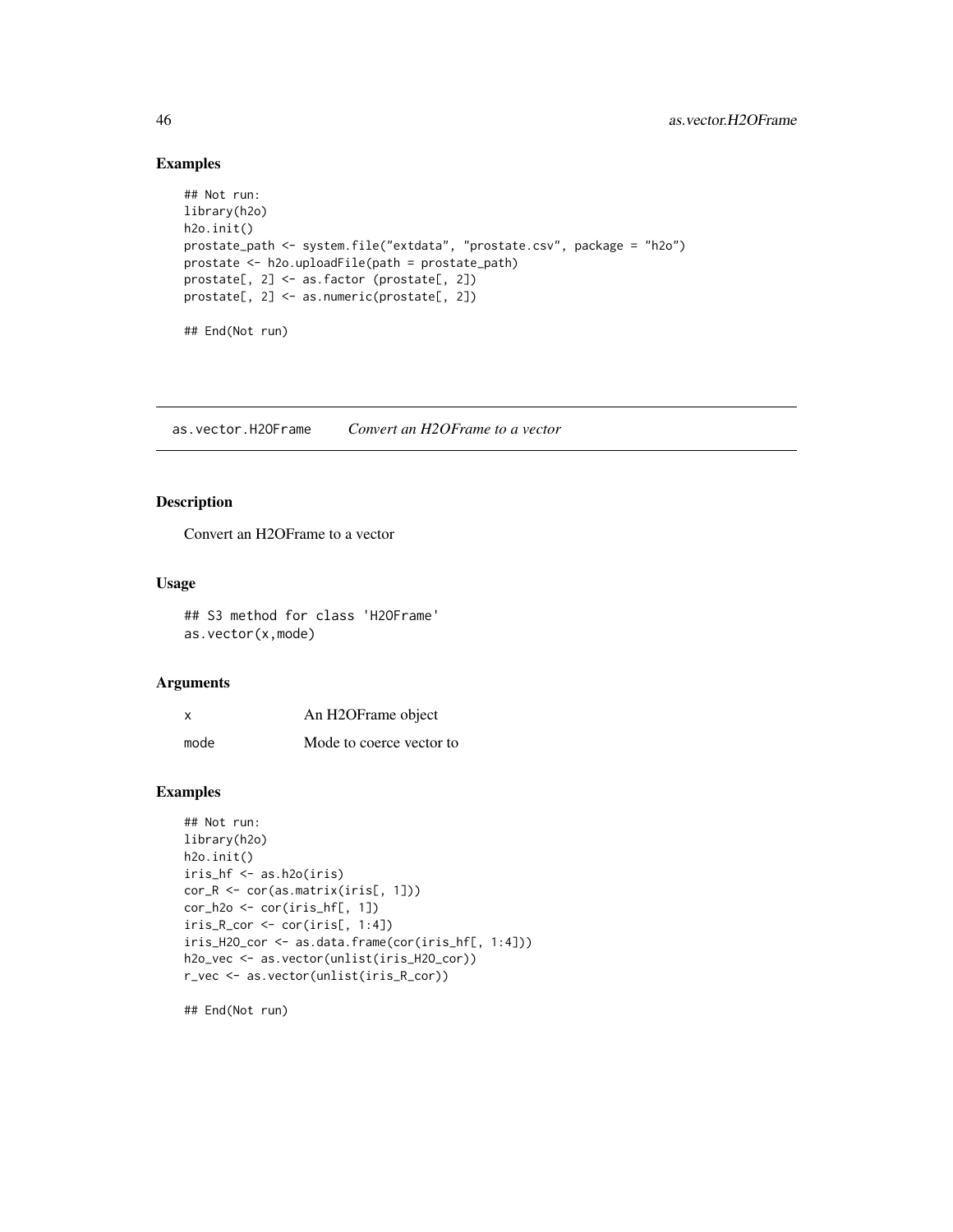Temperature, soil moisture, runoff, and other environmental measurements from the Australia coast. The data is available from https://cs.colby.edu/courses/S11/cs251/labs/lab07/AustraliaSubset.csv.

## Format

A data frame with 251 rows and 8 columns

colnames *Returns the column names of an H2OFrame*

# Description

Returns the column names of an H2OFrame

#### Usage

 $colnames(x, do.NULL = TRUE, prefix = "col")$ 

# Arguments

|         | An H2OFrame object.                                      |
|---------|----------------------------------------------------------|
| do.NULL | logical. If FALSE and names are NULL, names are created. |
| prefix  | for created names.                                       |

# Examples

```
## Not run:
library(h2o)
h2o.init()
iris_hf <- as.h2o(iris)
colnames(iris_hf) # Returns "Sepal.Length" "Sepal.Width" "Petal.Length" "Petal.Width" "Species"
```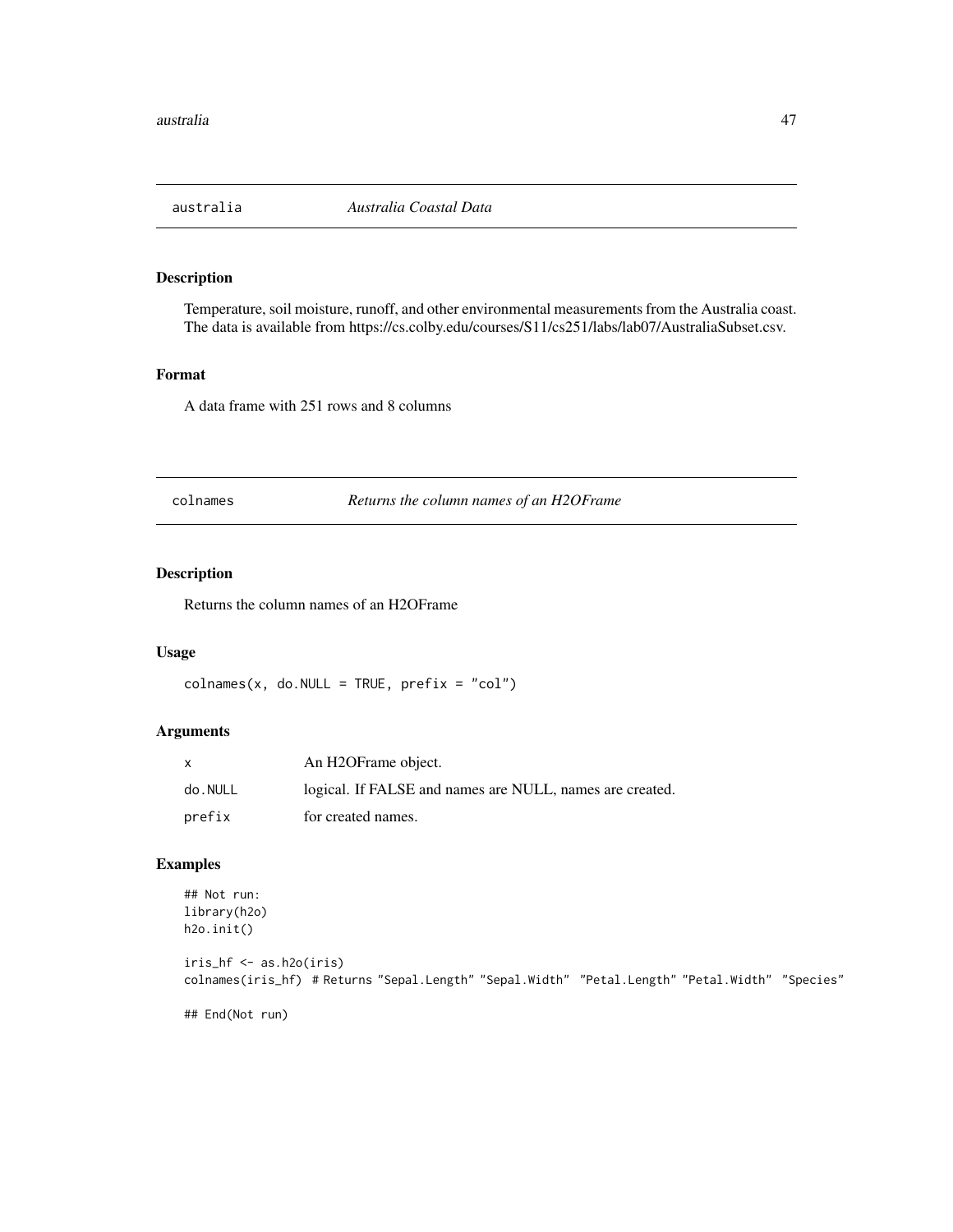Returns the number of rows and columns for an H2OFrame object.

# Usage

## S3 method for class 'H2OFrame' dim(x)

### Arguments

x An H2OFrame object.

# See Also

[dim](#page-0-0) for the base R method.

# Examples

```
## Not run:
library(h2o)
h2o.init()
iris_hf <- as.h2o(iris)
dim(iris_hf)
## End(Not run)
```
dimnames.H2OFrame *Column names of an H2OFrame*

## Description

Set column names of an H2O Frame

# Usage

```
## S3 method for class 'H2OFrame'
dimnames(x)
```
# Arguments

x An H2OFrame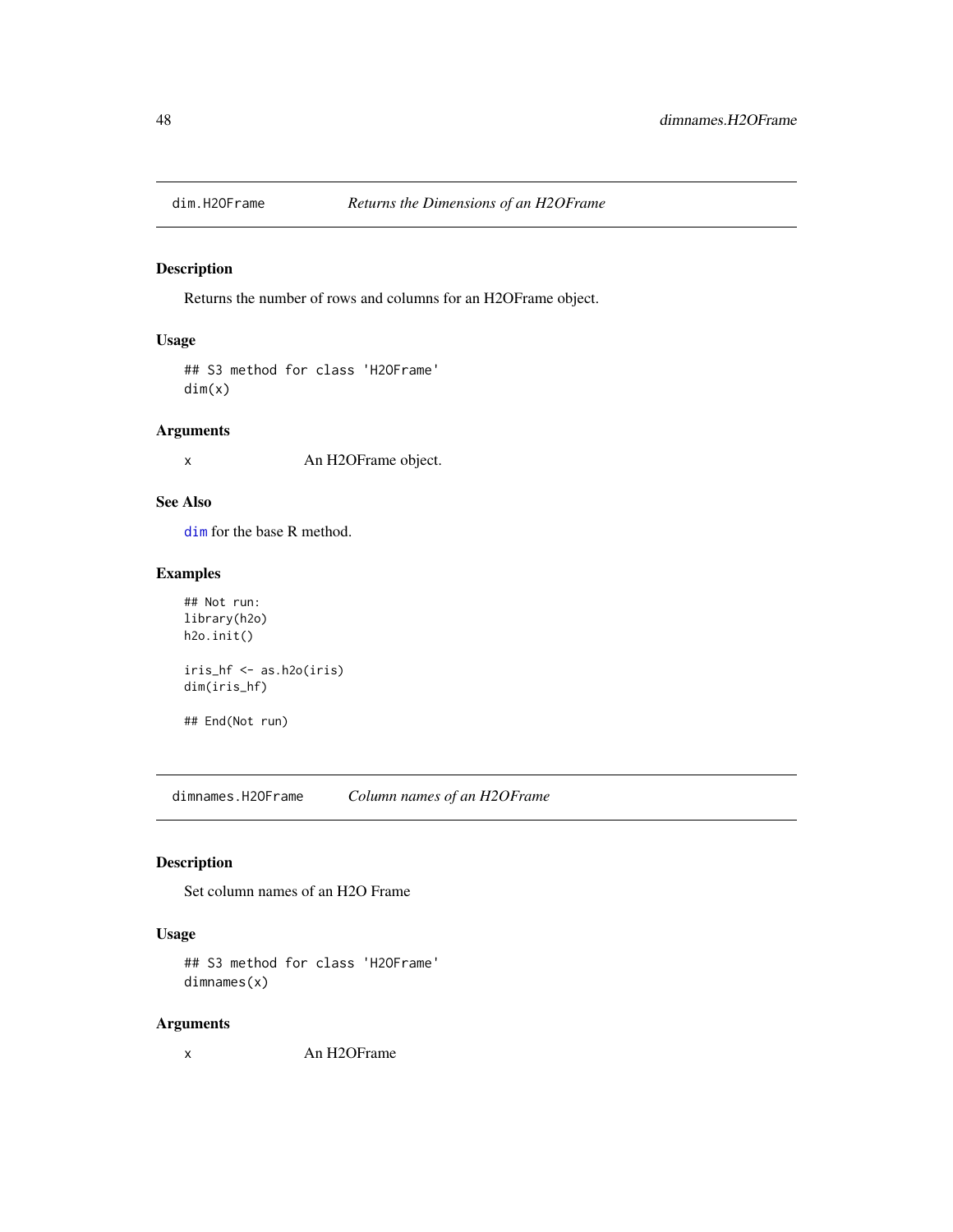#### Examples

```
## Not run:
library(h2o)
h2o.init()
n < -2000# Generate variables V1, ... V10
X \leftarrow matrix(rnorm(10 * n), n, 10)# y = +1 if sum_i x_{ij}^2 > chisq median on 10 df
y \leq - rep(-1, n)
y[apply(X*X, 1, sum) > qchisq(.5, 10)] <- 1
# Assign names to the columns of X:
dimnames(X)[[2]] <- c("V1", "V2", "V3", "V4", "V5", "V6", "V7", "V8", "V9", "V10")
## End(Not run)
```
feature\_frequencies.H2OModel

*Retrieve the number of occurrences of each feature for given observations Available for GBM, Random Forest and Isolation Forest models.*

#### Description

Retrieve the number of occurrences of each feature for given observations Available for GBM, Random Forest and Isolation Forest models.

## Usage

feature\_frequencies.H2OModel(object, newdata, ...)

h2o.feature\_frequencies(object, newdata, ...)

#### Arguments

| object   | a fitted H2OModel object for which prediction is desired                  |
|----------|---------------------------------------------------------------------------|
| newdata  | An H2OF rame object in which to look for variables with which to predict. |
| $\cdots$ | additional arguments to pass on.                                          |

# Value

Returns an H2OFrame contain per-feature frequencies on the predict path for each input row.

## See Also

[h2o.gbm](#page-136-0) and [h2o.randomForest](#page-268-0) for model generation in h2o.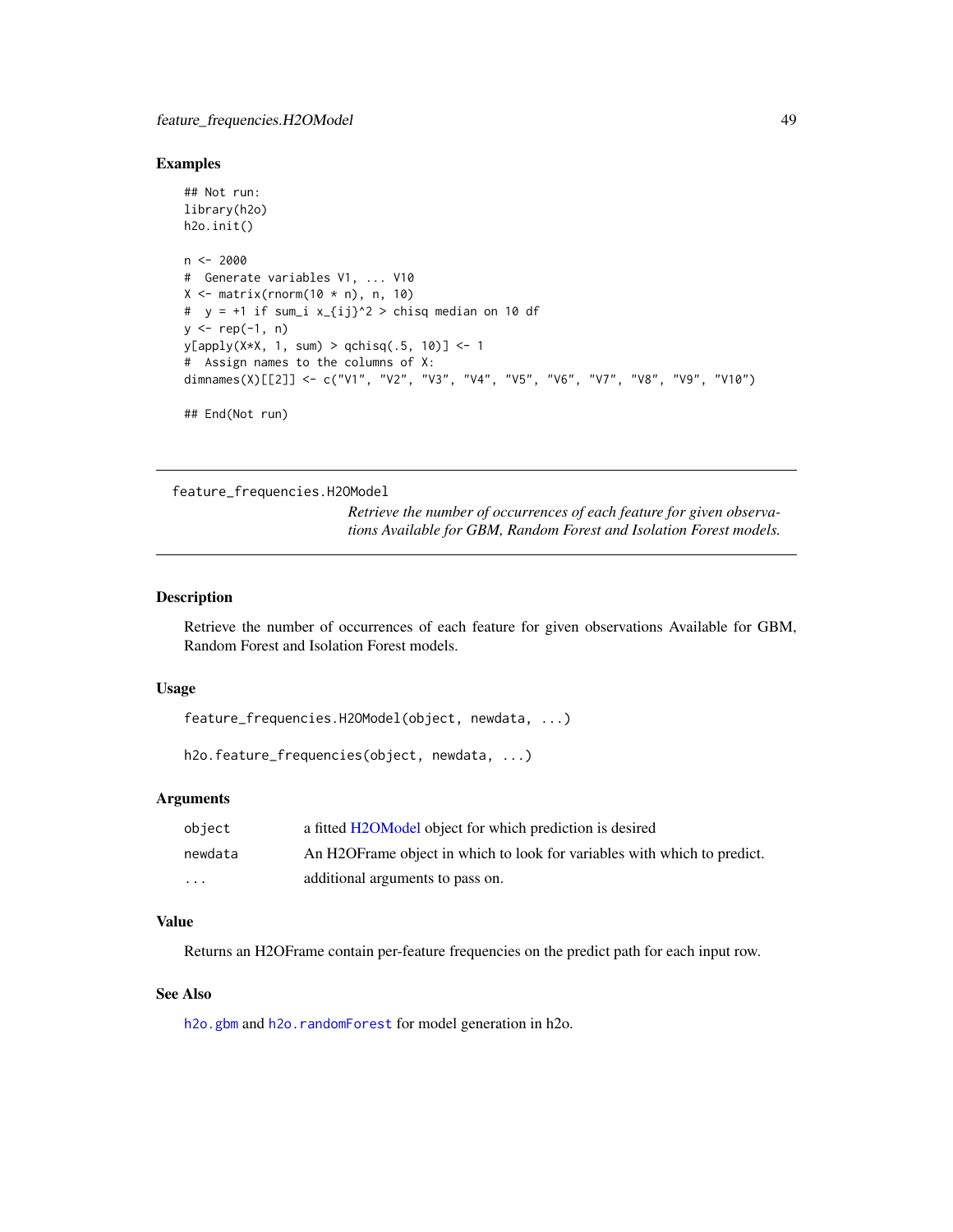CHeck to see if the column names/indices entered is valid for the dataframe given. This is an internal function

# Usage

generate\_col\_ind(data, by)

# Arguments

| data | The H2OFrame whose column names or indices are entered as a list |
|------|------------------------------------------------------------------|
| bv   | The column names/indices in a list.                              |

| Get the seed from H2OModel which was used during training. If a          |
|--------------------------------------------------------------------------|
| user does not set the seed parameter before training, the seed is auto-  |
| generated. It returns seed as the string if the value is bigger than the |
| integer. For example, an autogenerated seed is always long so that the   |
| seed in R is a string.                                                   |
|                                                                          |

# Description

Get the seed from H2OModel which was used during training. If a user does not set the seed parameter before training, the seed is autogenerated. It returns seed as the string if the value is bigger than the integer. For example, an autogenerated seed is always long so that the seed in R is a string.

# Usage

```
get_seed.H2OModel(object)
```

```
h2o.get_seed(object)
```
# Arguments

object a fitted [H2OModel](#page-370-0) object.

## Value

Returns seed to be used during training a model. Could be numeric or string.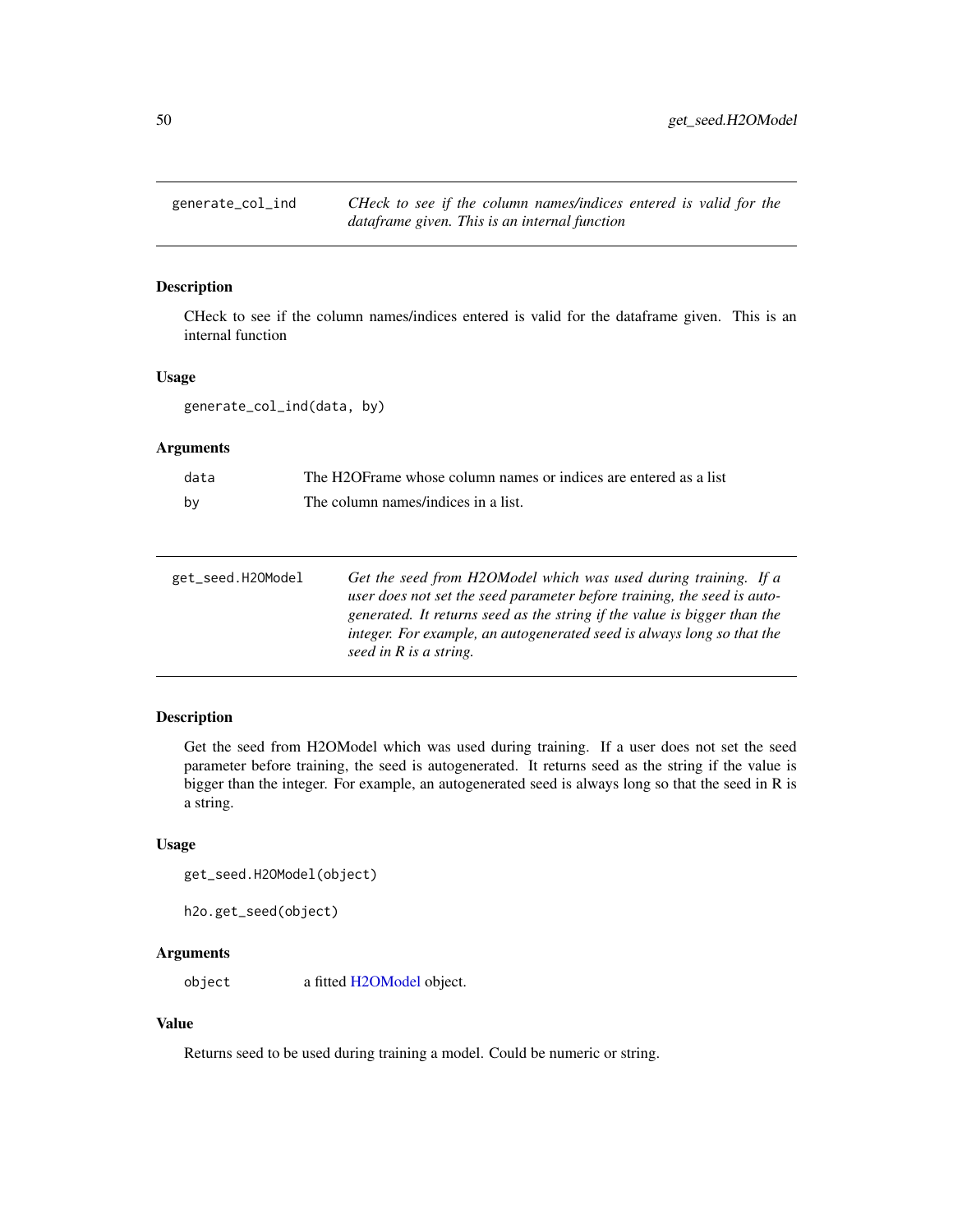#### h2o.abs 51

#### Examples

```
## Not run:
library(h2o)
h2o.init()
prostate_path <- system.file("extdata", "prostate.csv", package = "h2o")
prostate <- h2o.uploadFile(path = prostate_path)
prostate$CAPSULE <- as.factor(prostate$CAPSULE)
prostate_gbm <- h2o.gbm(3:9, "CAPSULE", prostate)
seed <- h2o.get_seed(prostate_gbm)
```
## End(Not run)

h2o.abs *Compute the absolute value of x*

## Description

Compute the absolute value of x

## Usage

h2o.abs(x)

## Arguments

x An H2OFrame object.

### See Also

[MathFun](#page-0-0) for the base R implementation, abs().

#### Examples

```
## Not run:
library(h2o)
h2o.init()
url <- "https://s3.amazonaws.com/h2o-public-test-data/smalldata/gbm_test/smtrees.csv"
smtrees_hf <- h2o.importFile(url)
smtrees_df <- read.csv(
  "https://s3.amazonaws.com/h2o-public-test-data/smalldata/gbm_test/smtrees.csv")
model \leq h2o.gbm(x = c("girth", "height"), y = "vol", ntrees = 3, max_depth = 1,
                 distribution = "gaussian", min_rows = 2, learn_rate = .1,
                 training_frame = smtrees_hf)
pred <- as.data.frame(predict(model, newdata = smtrees_hf))
diff <- pred - smtrees_df[, 4]
diff_abs <- abs(diff)
print(diff_abs)
```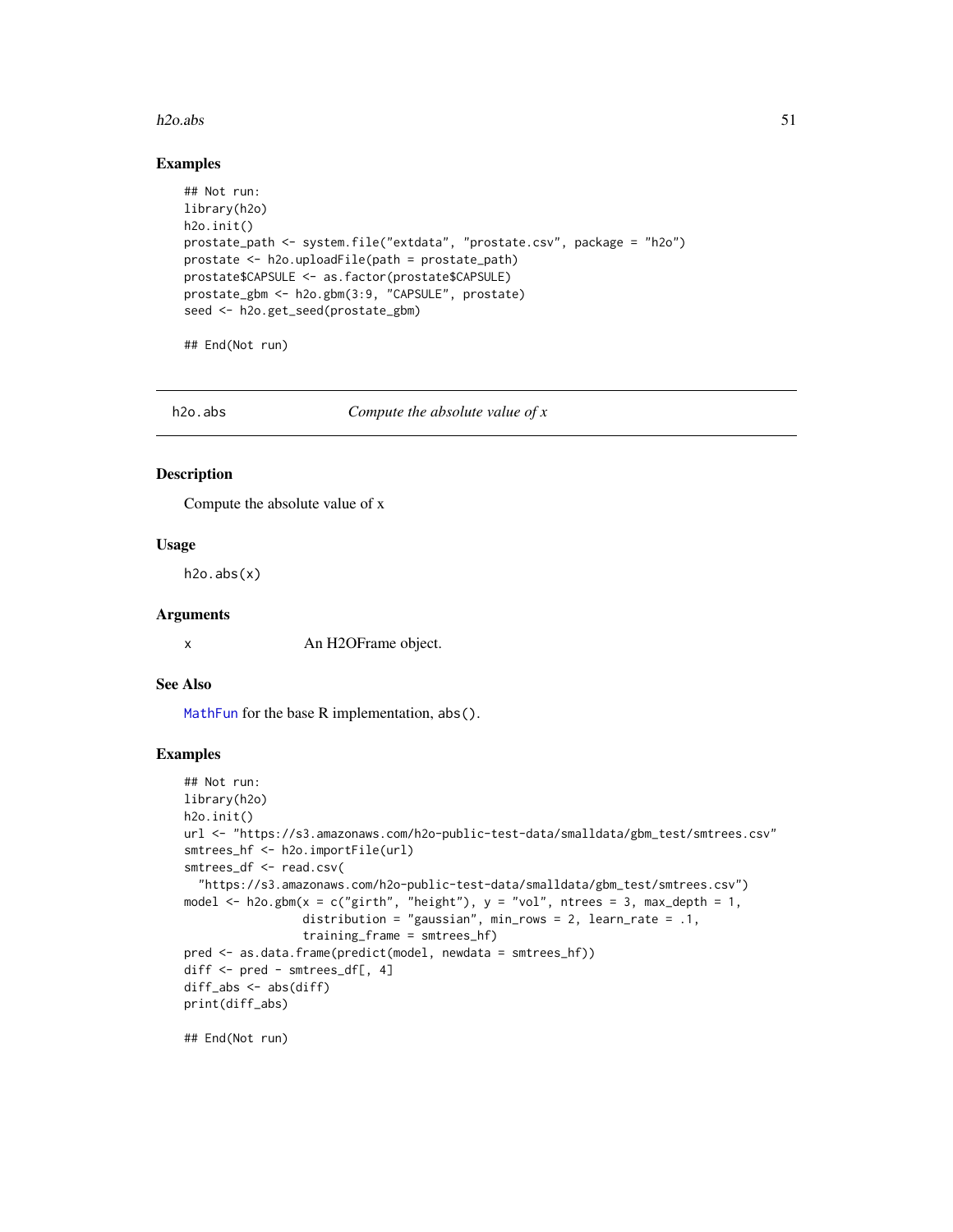Compute the arc cosine of x

## Usage

h2o.acos(x)

## Arguments

x An H2OFrame object.

# See Also

[Trig](#page-0-0) for the base R implementation, acos().

# Examples

```
## Not run:
h2o.init()
prostate_path <- system.file("extdata", "prostate.csv", package = "h2o")
prostate <- h2o.uploadFile(path = prostate_path)
h2o.acos(prostate[, 2])
```
## End(Not run)

h2o.aggregated\_frame *Retrieve an aggregated frame from an Aggregator model*

#### Description

Retrieve an aggregated frame from the Aggregator model and use it to create a new frame.

## Usage

h2o.aggregated\_frame(model)

#### Arguments

model an [H2OClusteringModel](#page-364-0) corresponding from a h2o.aggregator call.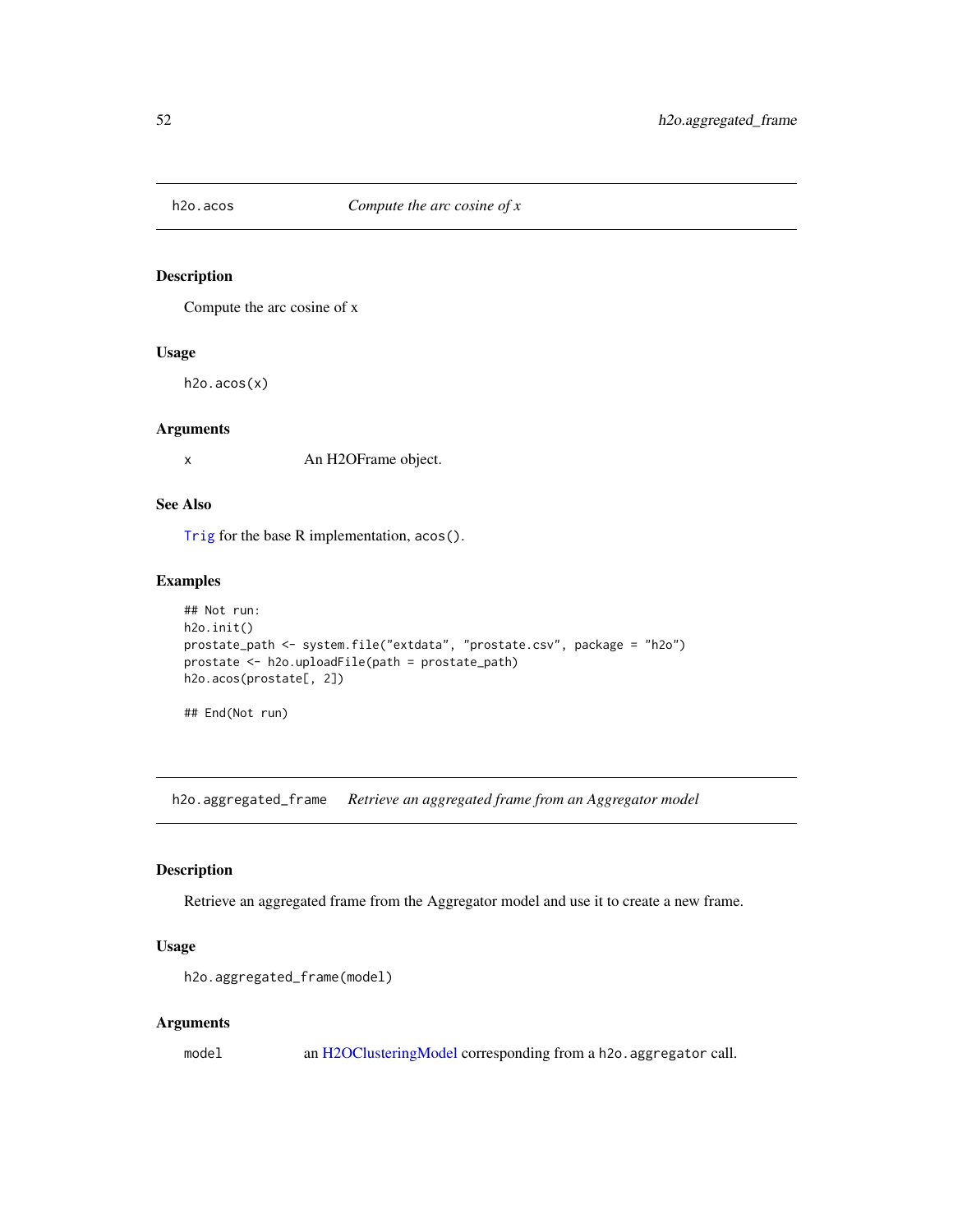# h2o.aggregator 53

#### Examples

```
## Not run:
library(h2o)
h2o.init()
df <- h2o.createFrame(rows = 100,
                      cols = 5,
                      categorical_fraction = 0.6,
                      integer_fraction = 0,
                      binary_fraction = 0,
                      real_range = 100,
                      integer_range = 100,
                      missing_fraction = 0)
target_num_exemplars = 1000
rel_tol_num_exemplars = 0.5
encoding = "Eigen"
agg <- h2o.aggregator(training_frame = df,
                     target_num_exemplars = target_num_exemplars,
                     rel_tol_num_exemplars = rel_tol_num_exemplars,
                     categorical_encoding = encoding)
# Use the aggregated frame to create a new dataframe
new_df <- h2o.aggregated_frame(agg)
```
## End(Not run)

h2o.aggregator *Build an Aggregated Frame*

## **Description**

Builds an Aggregated Frame of an H2OFrame.

#### Usage

```
h2o.aggregator(
  training_frame,
  x,
 model_id = NULL,ignore_const_cols = TRUE,
  target_num_exemplars = 5000,
  rel\_tol\_num\_exemplars = 0.5,
  transform = c("NONE", "STANDARDIZE", "NORMALIZE", "DEMEAN", "DESCALE"),
  categorical_encoding = c("AUTO", "Enum", "OneHotInternal", "OneHotExplicit",
    "Binary", "Eigen", "LabelEncoder", "SortByResponse", "EnumLimited"),
  save_mapping_frame = FALSE,
  num_iteration_without_new_exemplar = 500,
  export_checkpoints_dir = NULL
)
```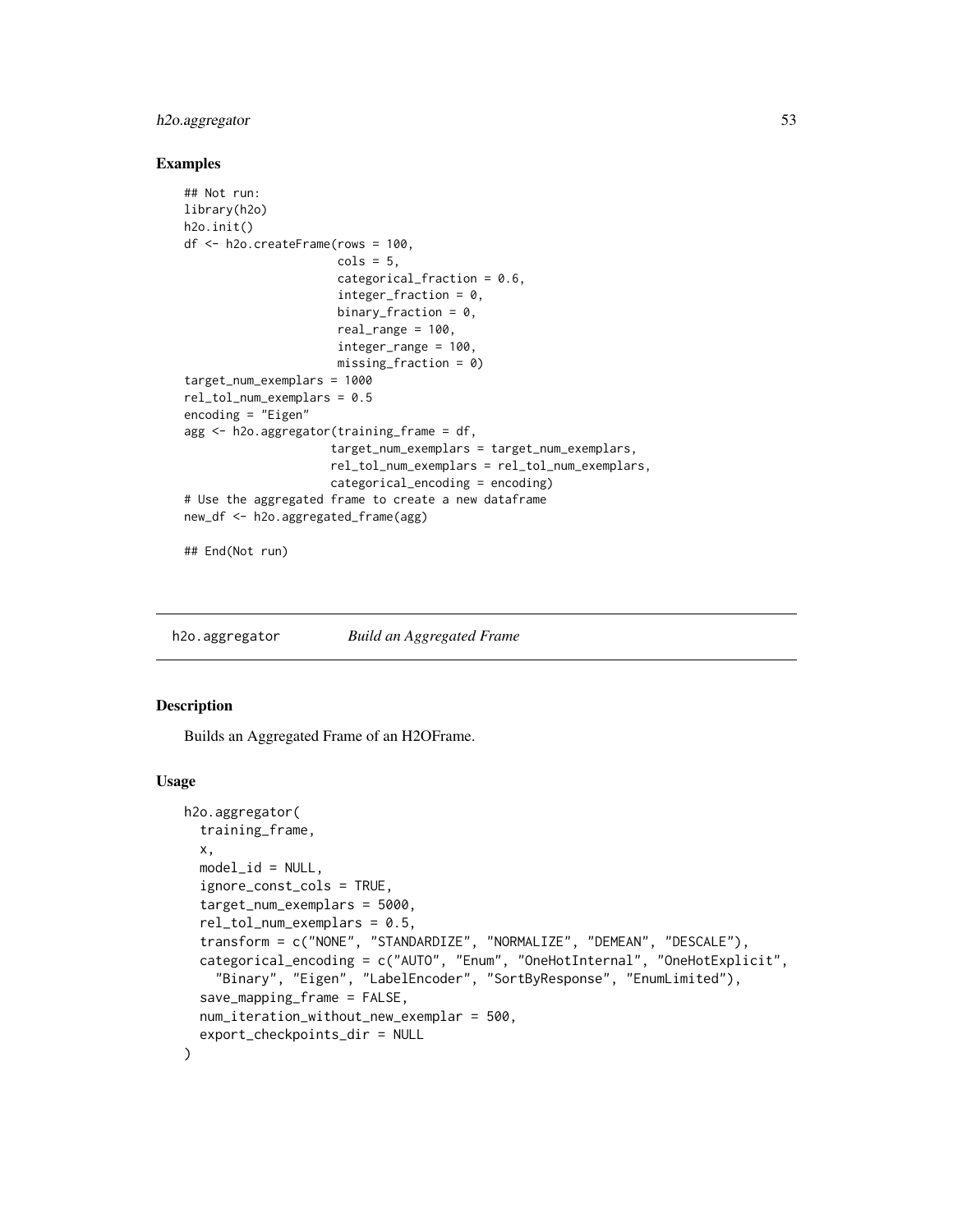#### Arguments

training\_frame Id of the training data frame. x A vector containing the character names of the predictors in the model. model\_id Destination id for this model; auto-generated if not specified. ignore\_const\_cols Logical. Ignore constant columns. Defaults to TRUE. target\_num\_exemplars Targeted number of exemplars Defaults to 5000. rel\_tol\_num\_exemplars Relative tolerance for number of exemplars (e.g, 0.5 is +/- 50 percents) Defaults to 0.5. transform Transformation of training data Must be one of: "NONE", "STANDARDIZE", "NORMALIZE", "DEMEAN", "DESCALE". Defaults to NORMALIZE. categorical\_encoding Encoding scheme for categorical features Must be one of: "AUTO", "Enum", "OneHotInternal", "OneHotExplicit", "Binary", "Eigen", "LabelEncoder", "Sort-ByResponse", "EnumLimited". Defaults to AUTO. save\_mapping\_frame Logical. Whether to export the mapping of the aggregated frame Defaults to FALSE. num\_iteration\_without\_new\_exemplar The number of iterations to run before aggregator exits if the number of exemplars collected didn't change Defaults to 500. export\_checkpoints\_dir Automatically export generated models to this directory.

## Examples

```
## Not run:
library(h2o)
h2o.init()
df <- h2o.createFrame(rows = 100,
                      \text{cols} = 5,
                      categorical_fraction = 0.6,
                      integer_fraction = 0,
                      binary_fraction = 0,
                      real_range = 100,
                      integer_range = 100,
                      missing_fraction = 0)
target_num_exemplars = 1000
rel_tol_num_exemplars = 0.5
encoding = "Eigen"
agg <- h2o.aggregator(training_frame = df,
                     target_num_exemplars = target_num_exemplars,
                      rel_tol_num_exemplars = rel_tol_num_exemplars,
                     categorical_encoding = encoding)
```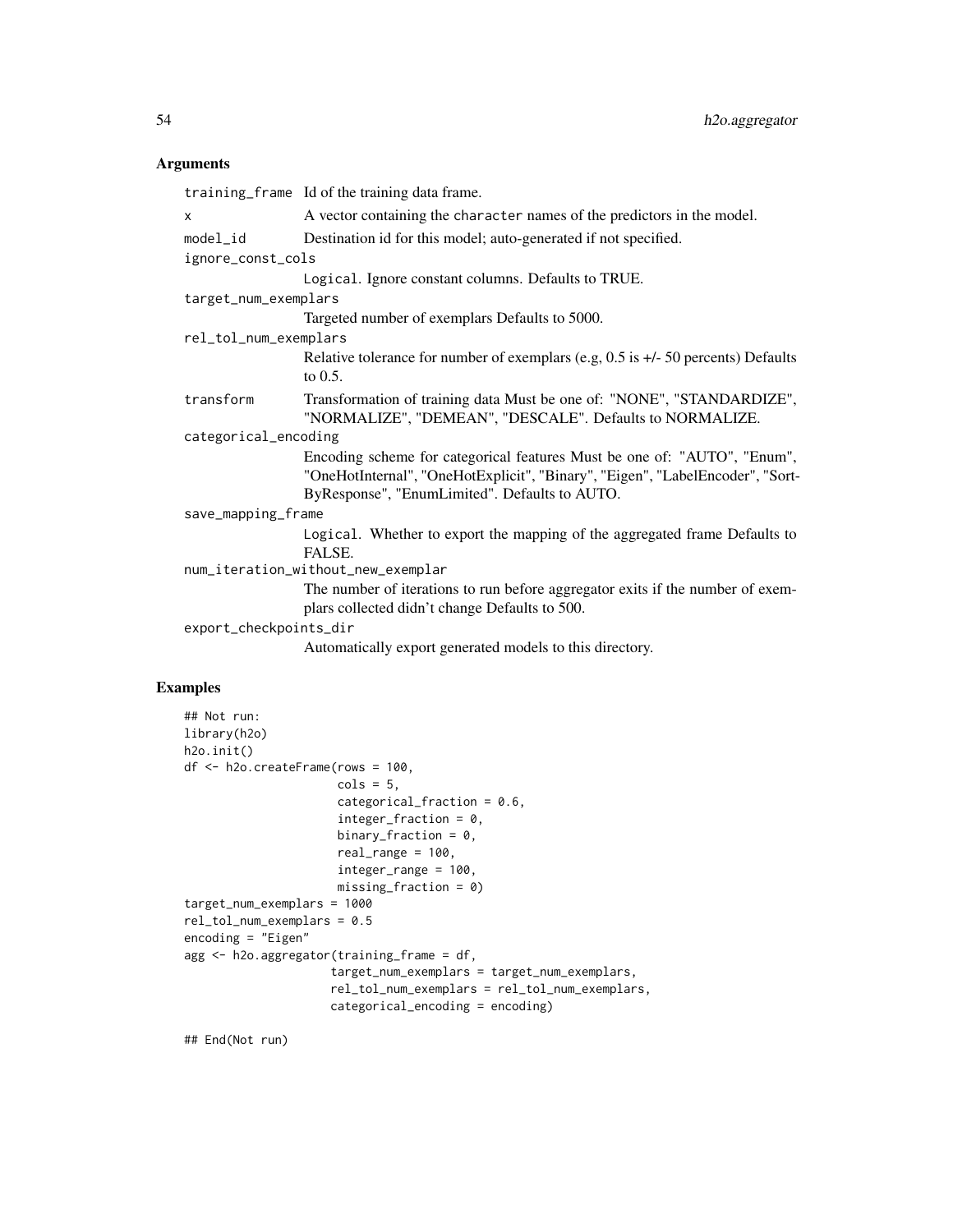Retrieves the AIC value. If "train", "valid", and "xval" parameters are FALSE (default), then the training AIC value is returned. If more than one parameter is set to TRUE, then a named vector of AICs are returned, where the names are "train", "valid" or "xval".

## Usage

```
h2o.aic(object, train = FALSE, valid = FALSE, xval = FALSE)
```
## Arguments

| object | An H2OModel or H2OModelMetrics.   |
|--------|-----------------------------------|
| train  | Retrieve the training AIC         |
| valid  | Retrieve the validation AIC       |
| xval   | Retrieve the cross-validation AIC |

## Examples

```
## Not run:
library(h2o)
h2o.init()
prostate_path <- system.file("extdata", "prostate.csv", package = "h2o")
prostate <- h2o.uploadFile(path = prostate_path)
p_sid <- h2o.runif(prostate)
prostate_train <- prostate[p_sid > .2,]
prostate_glm <- h2o.glm(x = 3:7, y = 2, training_frame = prostate_train)
aic_basic <- h2o.aic(prostate_glm)
print(aic_basic)
```
## End(Not run)

| $h2o$ .all |  |  |
|------------|--|--|
|            |  |  |

Given a set of logical vectors, are all of the values true?

## Description

Given a set of logical vectors, are all of the values true?

#### Usage

 $h2o.all(x)$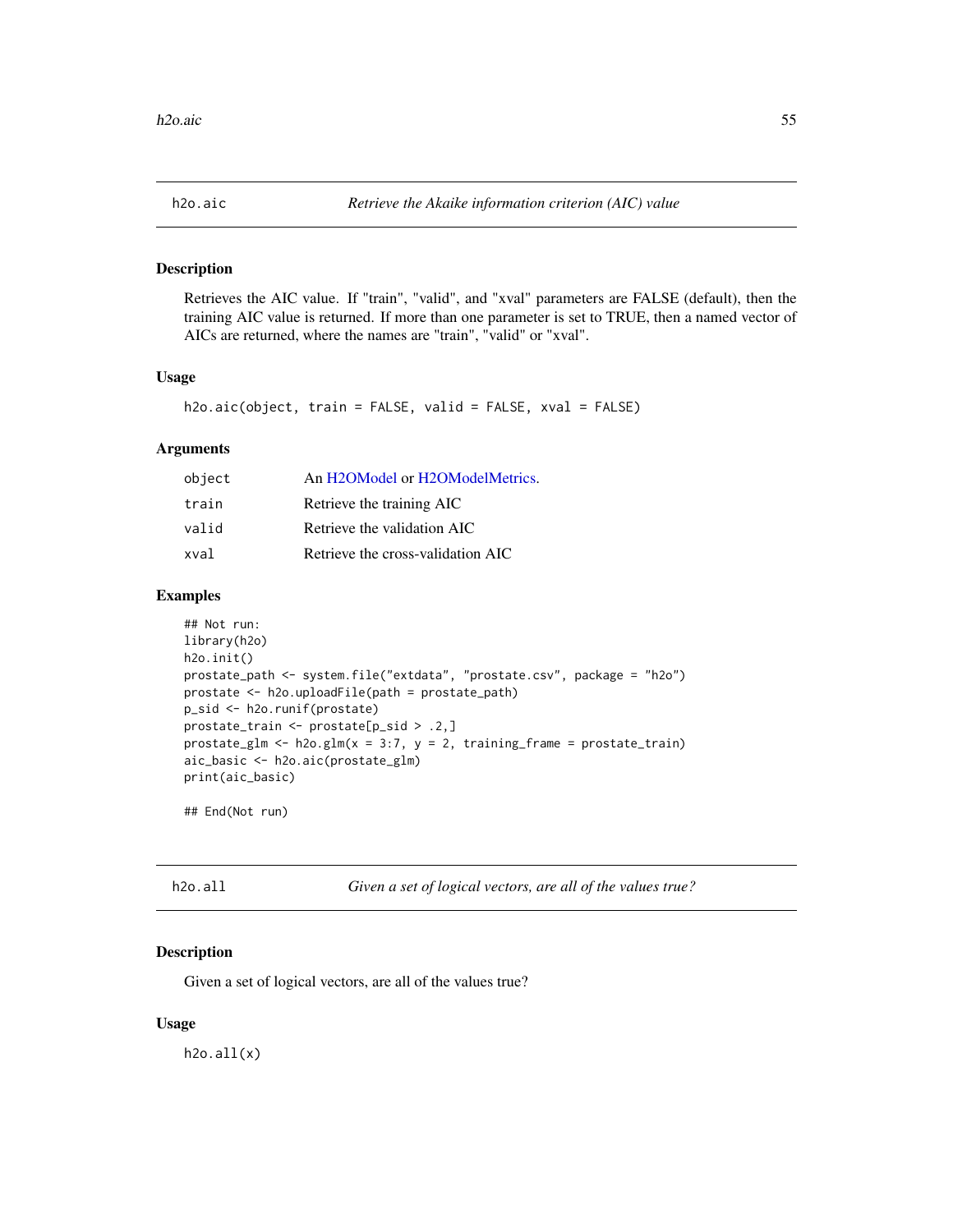#### Arguments

x An H2OFrame object.

## See Also

[all](#page-0-0) for the base R implementation.

h2o.anomaly *Anomaly Detection via H2O Deep Learning Model*

#### Description

Detect anomalies in an H2O dataset using an H2O deep learning model with auto-encoding.

## Usage

```
h2o.anomaly(object, data, per_feature = FALSE)
```
# Arguments

| object      | An H2OAutoEncoderModel object that represents the model to be used for<br>anomaly detection. |
|-------------|----------------------------------------------------------------------------------------------|
| data        | An H2OFrame object.                                                                          |
| per_feature | Whether to return the per-feature squared reconstruction error                               |

#### Value

Returns an H2OFrame object containing the reconstruction MSE or the per-feature squared error.

## See Also

[h2o.deeplearning](#page-101-0) for making an H2OAutoEncoderModel.

## Examples

```
## Not run:
library(h2o)
h2o.init()
prostate_path = system.file("extdata", "prostate.csv", package = "h2o")
prostate = h2o.importFile(path = prostate_path)
prostate_dl = h2o.deeplearning(x = 3:9, training_frame = prostate, autoencoder = TRUE,
                               hidden = c(10, 10), epochs = 5)
prostate_anon = h2o.anomaly(prostate_dl, prostate)
head(prostate_anon)
prostate_anon_per_feature = h2o.anomaly(prostate_dl, prostate, per_feature = TRUE)
head(prostate_anon_per_feature)
```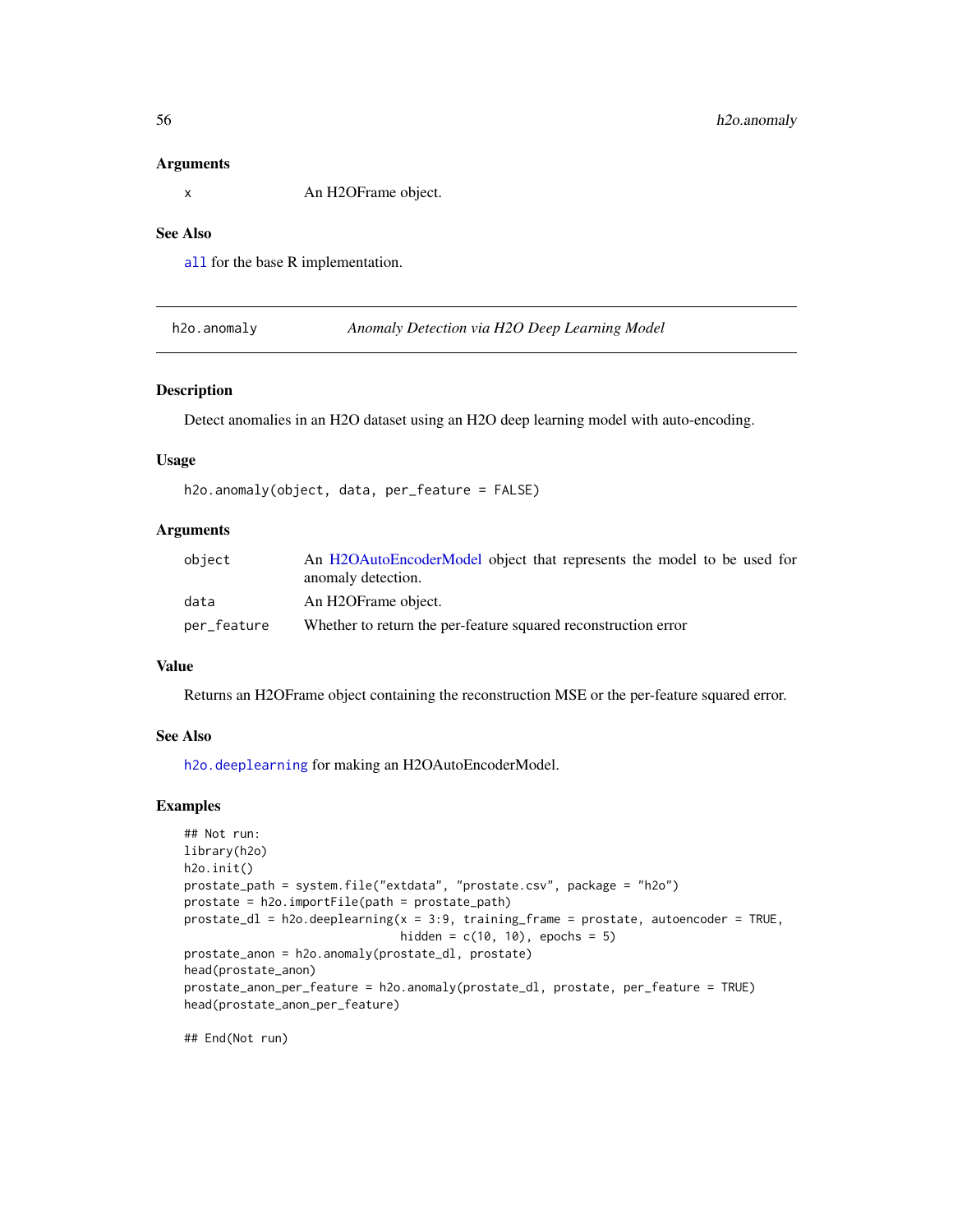Given a set of logical vectors, is at least one of the values true?

## Usage

h2o.any(x)

## Arguments

x An H2OFrame object.

#### See Also

[all](#page-0-0) for the base R implementation.

# Examples

```
## Not run:
library(h2o)
h2o.init()
f <- "https://h2o-public-test-data.s3.amazonaws.com/smalldata/iris/iris_train.csv"
iris <- h2o.importFile(f)
h2o.any(iris[, 1] < 1000)
## End(Not run)
```
h2o.anyFactor *Check H2OFrame columns for factors*

## Description

Determines if any column of an H2OFrame object contains categorical data.

## Usage

```
h2o.anyFactor(x)
```
### Arguments

x An H2OFrame object.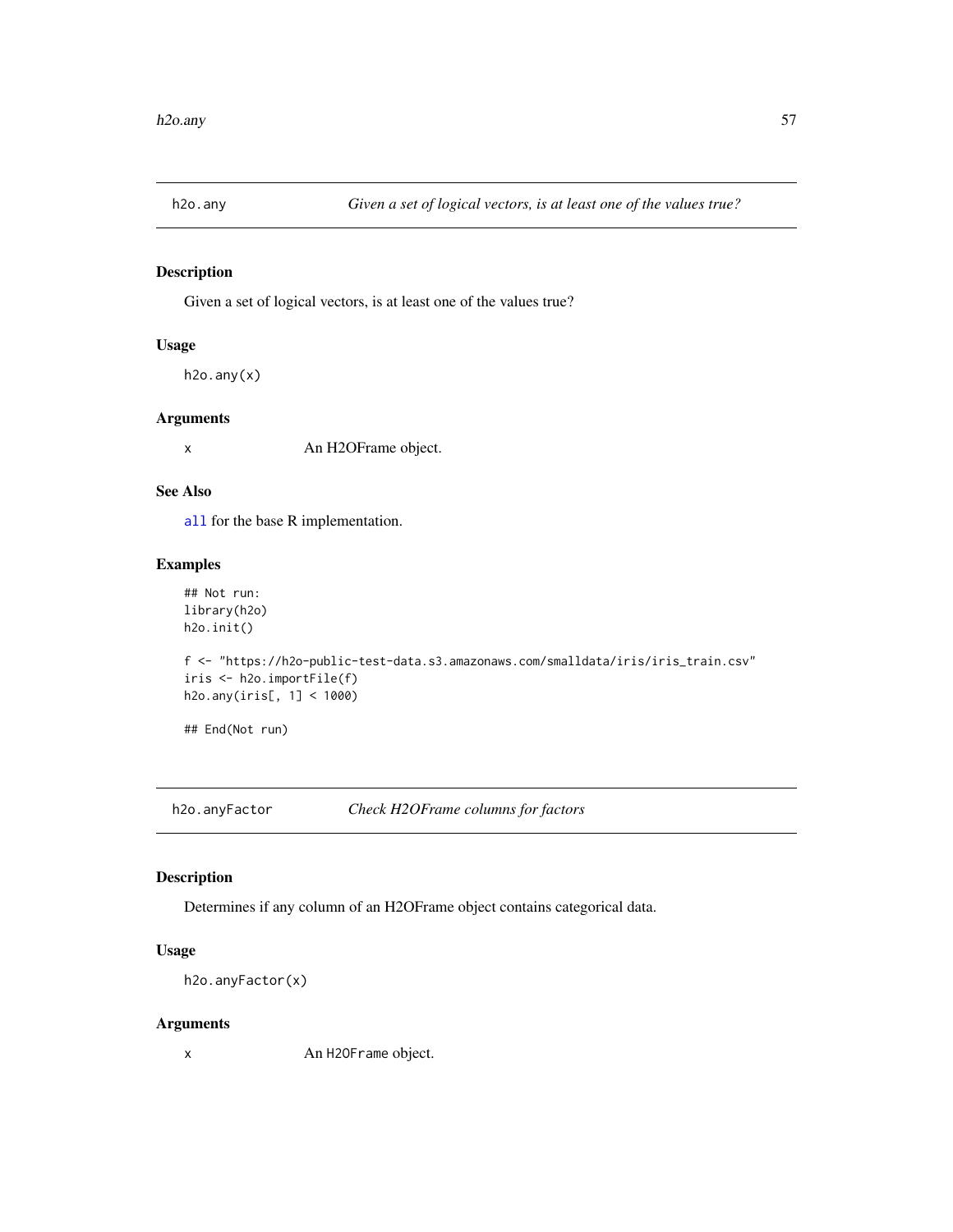## Value

Returns a logical value indicating whether any of the columns in x are factors.

# Examples

```
## Not run:
library(h2o)
h2o.init()
iris_hf <- as.h2o(iris)
h2o.anyFactor(iris_hf)
```
## End(Not run)

h2o.arrange *Sorts an H2O frame by columns*

## Description

Sorts H2OFrame by the columns specified. H2OFrame can contain String columns but should not sort on any String columns. Otherwise, an error will be thrown. To sort column c1 in descending order, do desc(c1). Returns a new H2OFrame, like dplyr::arrange.

#### Usage

h2o.arrange(x, ...)

#### Arguments

| $\boldsymbol{\mathsf{x}}$ | The H2OFrame input to be sorted. |
|---------------------------|----------------------------------|
| $\cdots$                  | The column names to sort by.     |

# Examples

```
## Not run:
library(h2o)
h2o.init()
```

```
f <- "https://h2o-public-test-data.s3.amazonaws.com/smalldata/iris/iris_train.csv"
iris <- h2o.importFile(f)
h2o.arrange(iris, "species","petal_len","petal_wid")
```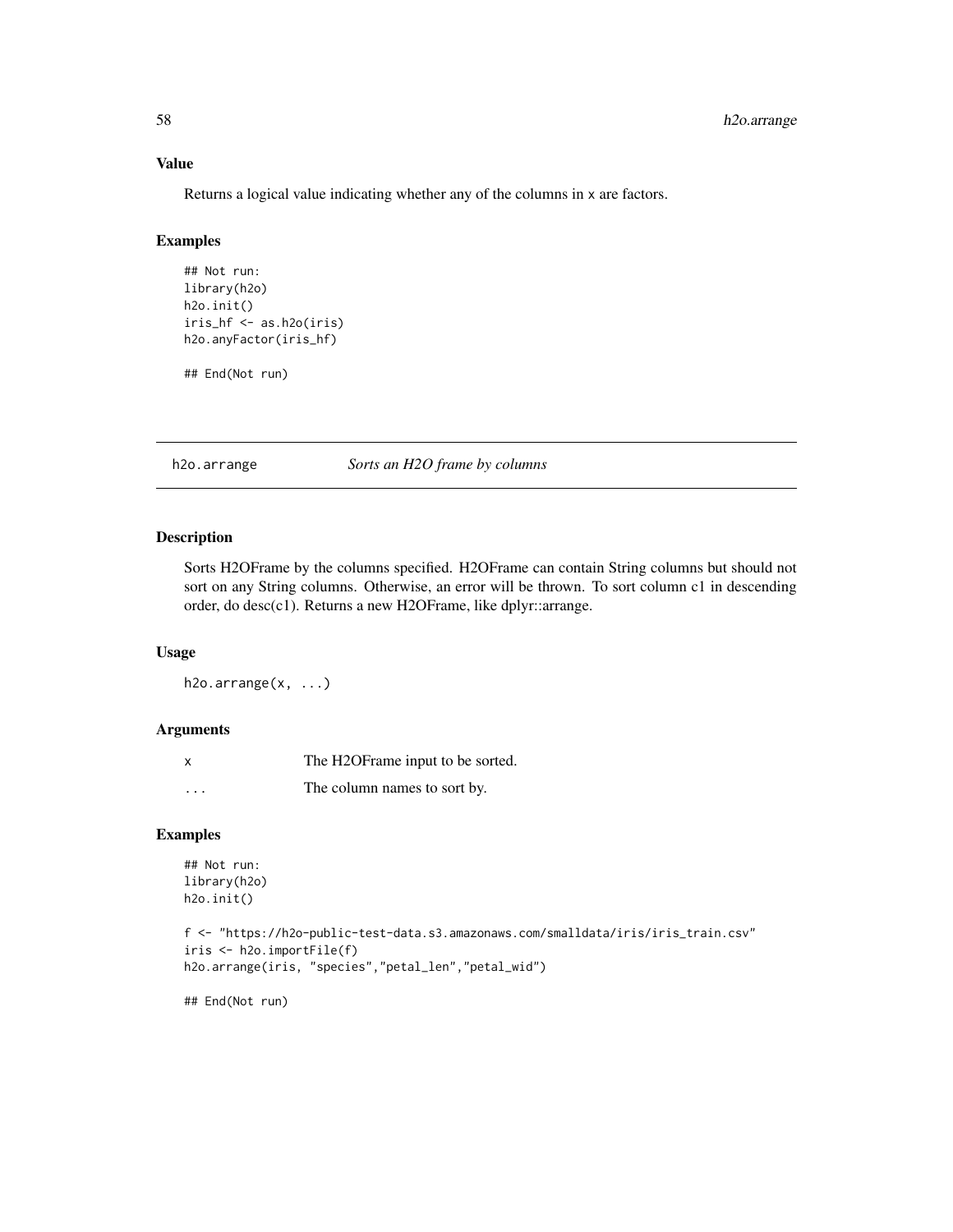h2o.ascharacter *Convert H2O Data to Characters*

# Description

Convert H2O Data to Characters

## Usage

h2o.ascharacter(x)

#### Arguments

x An H2OFrame object.

## Examples

## Not run: library(h2o) h2o.init()

f <- "https://h2o-public-test-data.s3.amazonaws.com/smalldata/iris/iris\_train.csv" iris <- h2o.importFile(f) h2o.ascharacter(iris["species"])

## End(Not run)

h2o.asfactor *Convert H2O Data to Factors*

## Description

Convert H2O Data to Factors

### Usage

```
h2o.asfactor(x)
```
# Arguments

x An H2OFrame object.

#### See Also

[factor](#page-0-0) for the base R implementation, as. factor().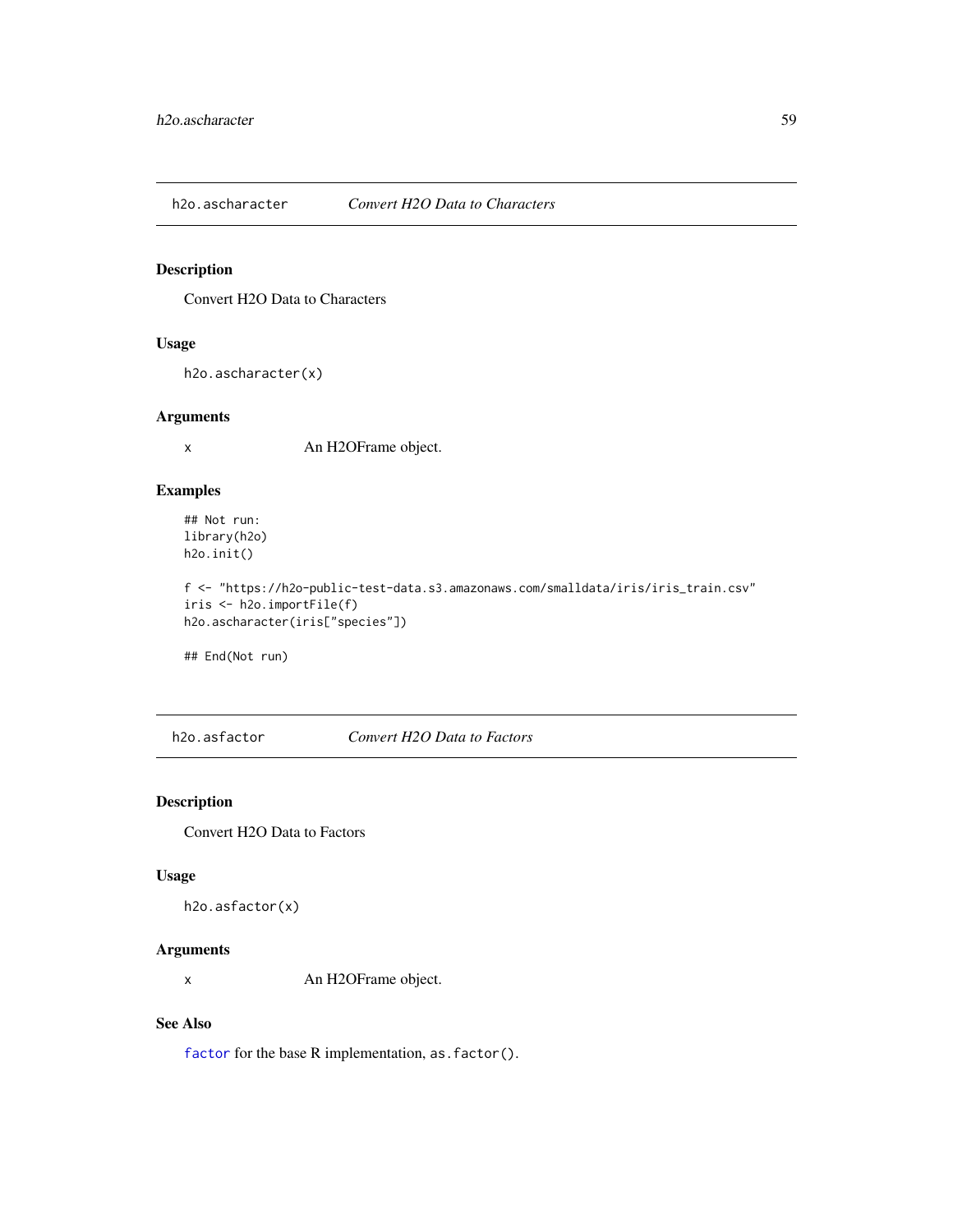# Examples

```
## Not run:
library(h2o)
h2o.init()
f <- "https://s3.amazonaws.com/h2o-public-test-data/smalldata/junit/cars_20mpg.csv"
cars <- h2o.importFile(f)
h2o.asfactor(cars["cylinders"])
## End(Not run)
```
h2o.asnumeric *Convert H2O Data to Numerics*

# Description

Convert H2O Data to Numerics

## Usage

h2o.asnumeric(x)

#### Arguments

x An H2OFrame object.

# See Also

[numeric](#page-0-0) for the base R implementation, as . numeric().

# Examples

```
## Not run:
library(h2o)
h2o.init()
```

```
f <- "https://s3.amazonaws.com/h2o-public-test-data/smalldata/junit/cars_20mpg.csv"
cars <- h2o.importFile(f)
h2o.asnumeric(cars)
```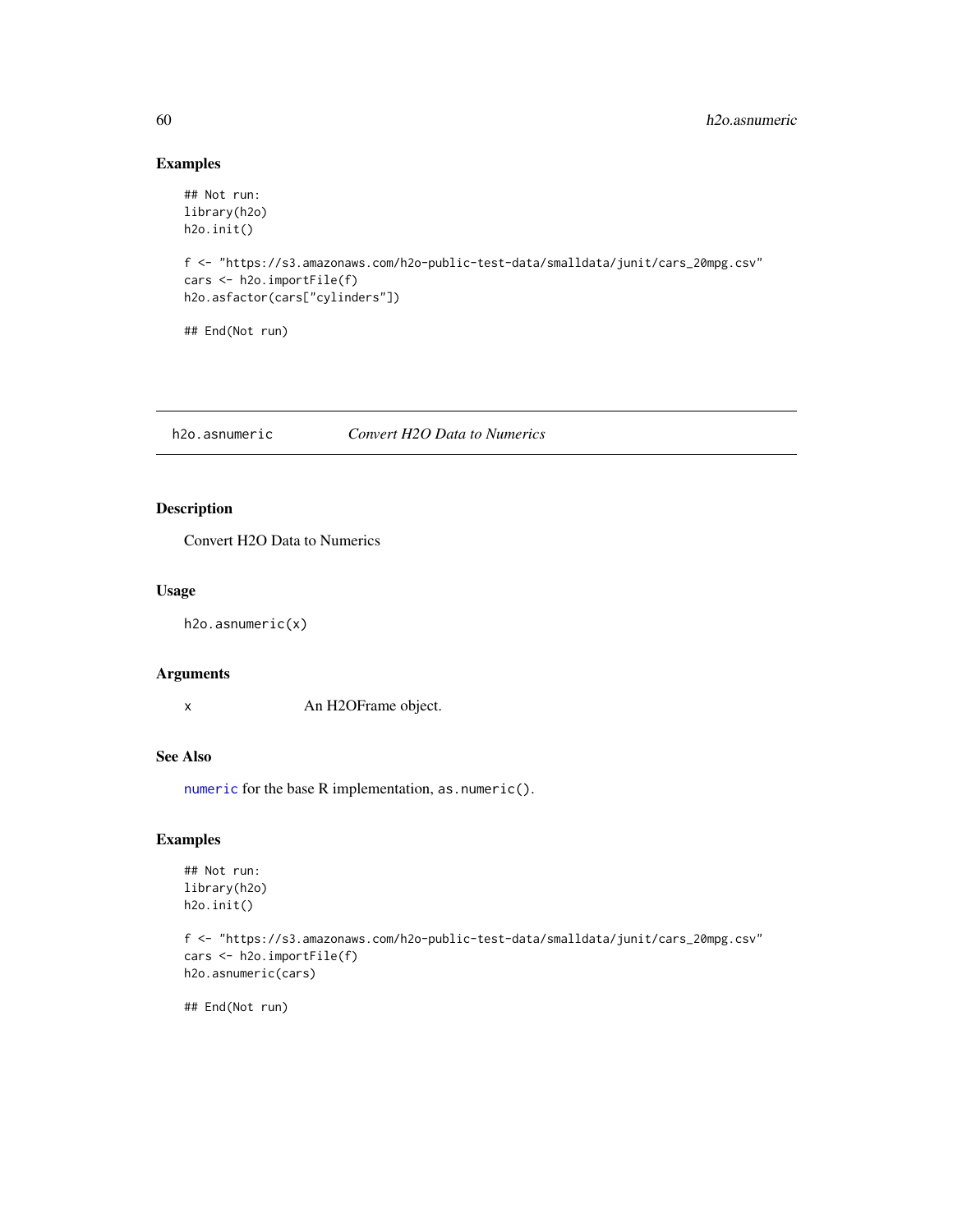Makes a copy of the data frame and gives it the desired key.

#### Usage

h2o.assign(data, key)

## Arguments

| data | An H2OFrame object                                       |
|------|----------------------------------------------------------|
| key  | The key to be associated with the H2O parsed data object |

#### Examples

```
## Not run:
library(h2o)
h2o.init()
```

```
f <- "https://s3.amazonaws.com/h2o-public-test-data/smalldata/junit/cars_20mpg.csv"
cars <- h2o.importFile(f)
dim(cars)
split \le h2o.splitFrame(data = cars, ratios = 0.8)
train <- h2o.assign(split[[1]], key = "train")
test <- h2o.assign(split[[2]], key = "test")
dim(train)
dim(test)
```
## End(Not run)

h2o.as\_date *Convert between character representations and objects of Date class*

# Description

Functions to convert between character representations and objects of class "Date" representing calendar dates.

#### Usage

h2o.as\_date(x, format, ...)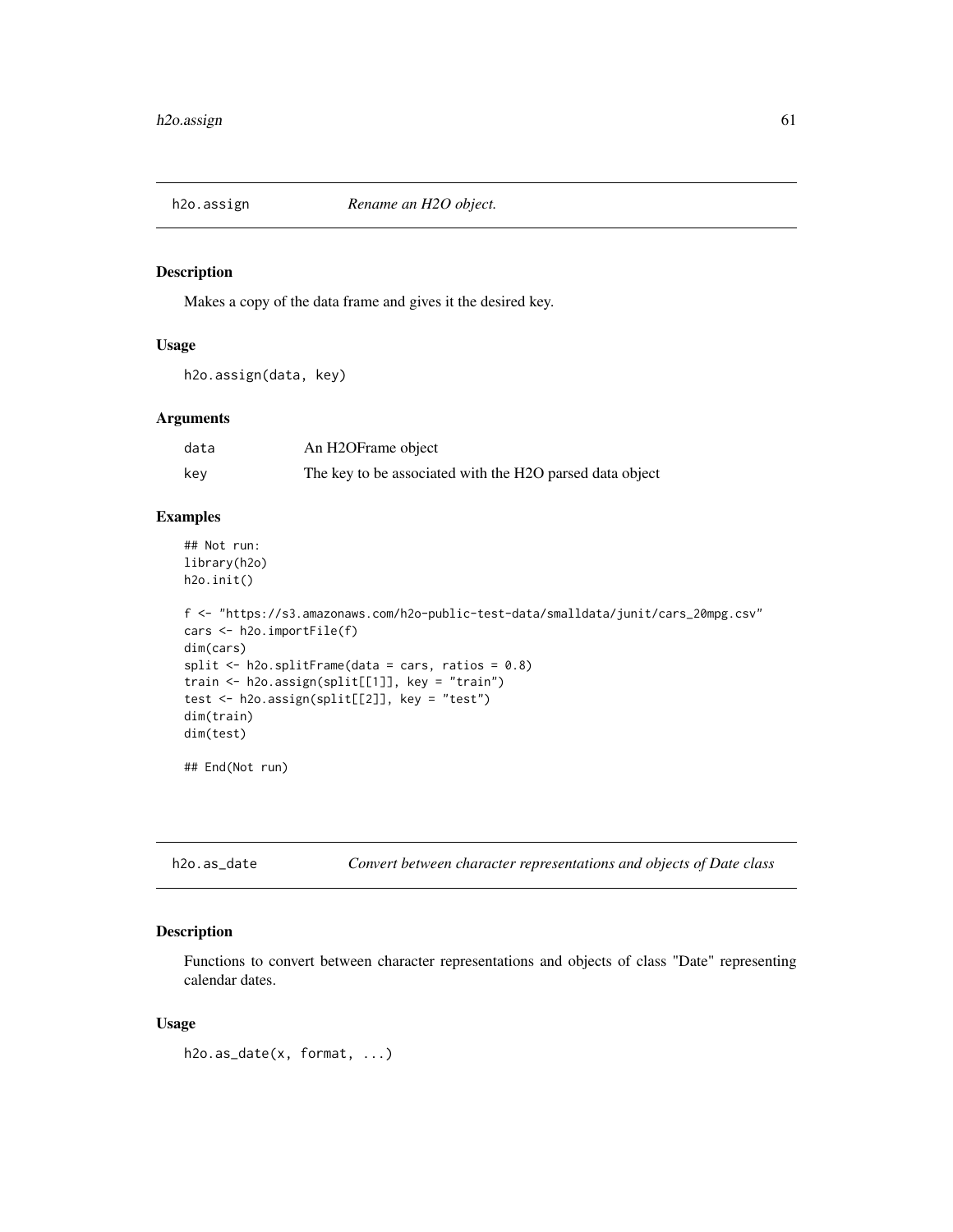$62$  h2o.auch  $h2o$ .auch  $h2o$ .auch  $h2o$ .auch  $h2o$ .auch  $h2o$ .auch  $h2o$ .auch  $h2o$ .auch  $h2o$ .auch  $h2o$ .auch  $h2o$ .auch  $h2o$ .auch  $h2o$ .auch  $h2o$ .auch  $h2o$ .auch  $h2o$ .auch  $h2o$ .auch  $h2o$ .auch  $h2o$ .auch  $h2o$ .auc

#### **Arguments**

| $\mathsf{X}$ | H <sub>2</sub> OF rame column of strings or factors to be converted |
|--------------|---------------------------------------------------------------------|
| format       | A character string indicating date pattern                          |
| $\cdots$     | Further arguments to be passed from or to other methods.            |

h2o.auc *Retrieve the AUC*

### Description

Retrieves the AUC value from an [H2OBinomialMetrics.](#page-371-1) If "train", "valid", and "xval" parameters are FALSE (default), then the training AUC value is returned. If more than one parameter is set to TRUE, then a named vector of AUCs are returned, where the names are "train", "valid" or "xval".

### Usage

h2o.auc(object, train = FALSE, valid = FALSE, xval = FALSE)

#### Arguments

| object | An H2OBinomialMetrics or H2OMultinomialMetrics object. |
|--------|--------------------------------------------------------|
| train  | Retrieve the training AUC                              |
| valid  | Retrieve the validation AUC                            |
| xval   | Retrieve the cross-validation AUC                      |

## See Also

[h2o.giniCoef](#page-156-0) for the Gini coefficient, [h2o.mse](#page-233-0) for MSE, and [h2o.metric](#page-225-0) for the various threshold metrics. See [h2o.performance](#page-256-0) for creating H2OModelMetrics objects.

# Examples

```
## Not run:
library(h2o)
h2o.init()
```

```
prostate_path <- system.file("extdata", "prostate.csv", package = "h2o")
prostate <- h2o.uploadFile(prostate_path)
```

```
prostate[, 2] <- as.factor(prostate[, 2])
model \leq h2o.gbm(x = 3:9, y = 2, training_frame = prostate, distribution = "bernoulli")
perf <- h2o.performance(model, prostate)
h2o.auc(perf)
```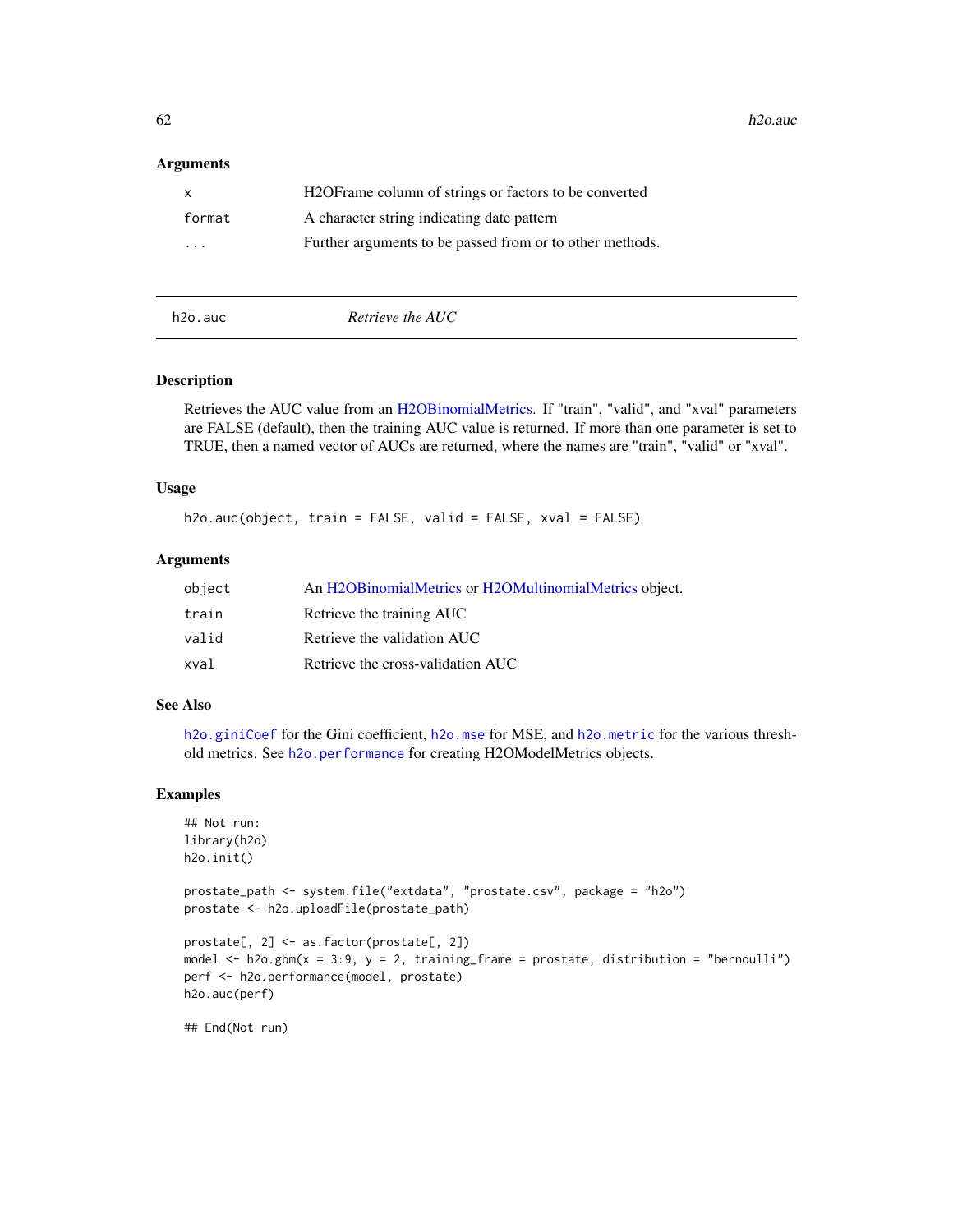Retrieves the AUCPR value from an [H2OBinomialMetrics.](#page-371-1) If "train", "valid", and "xval" parameters are FALSE (default), then the training AUCPR value is returned. If more than one parameter is set to TRUE, then a named vector of AUCPRs are returned, where the names are "train", "valid" or "xval".

#### Usage

```
h2o.aucpr(object, train = FALSE, valid = FALSE, xval = FALSE)
h2o.pr_auc(object, train = FALSE, valid = FALSE, xval = FALSE)
```
## Arguments

| object | An H2OBinomialMetrics object.       |
|--------|-------------------------------------|
| train  | Retrieve the training aucpr         |
| valid  | Retrieve the validation aucpr       |
| xval   | Retrieve the cross-validation aucpr |

# See Also

[h2o.giniCoef](#page-156-0) for the Gini coefficient, [h2o.mse](#page-233-0) for MSE, and [h2o.metric](#page-225-0) for the various threshold metrics. See [h2o.performance](#page-256-0) for creating H2OModelMetrics objects.

#### Examples

```
## Not run:
library(h2o)
h2o.init()
prostate_path <- system.file("extdata", "prostate.csv", package = "h2o")
prostate <- h2o.uploadFile(prostate_path)
prostate[, 2] <- as.factor(prostate[, 2])
model \leq h2o.gbm(x = 3:9, y = 2, training_frame = prostate, distribution = "bernoulli")
perf <- h2o.performance(model, prostate)
h2o.aucpr(perf)
## End(Not run)
```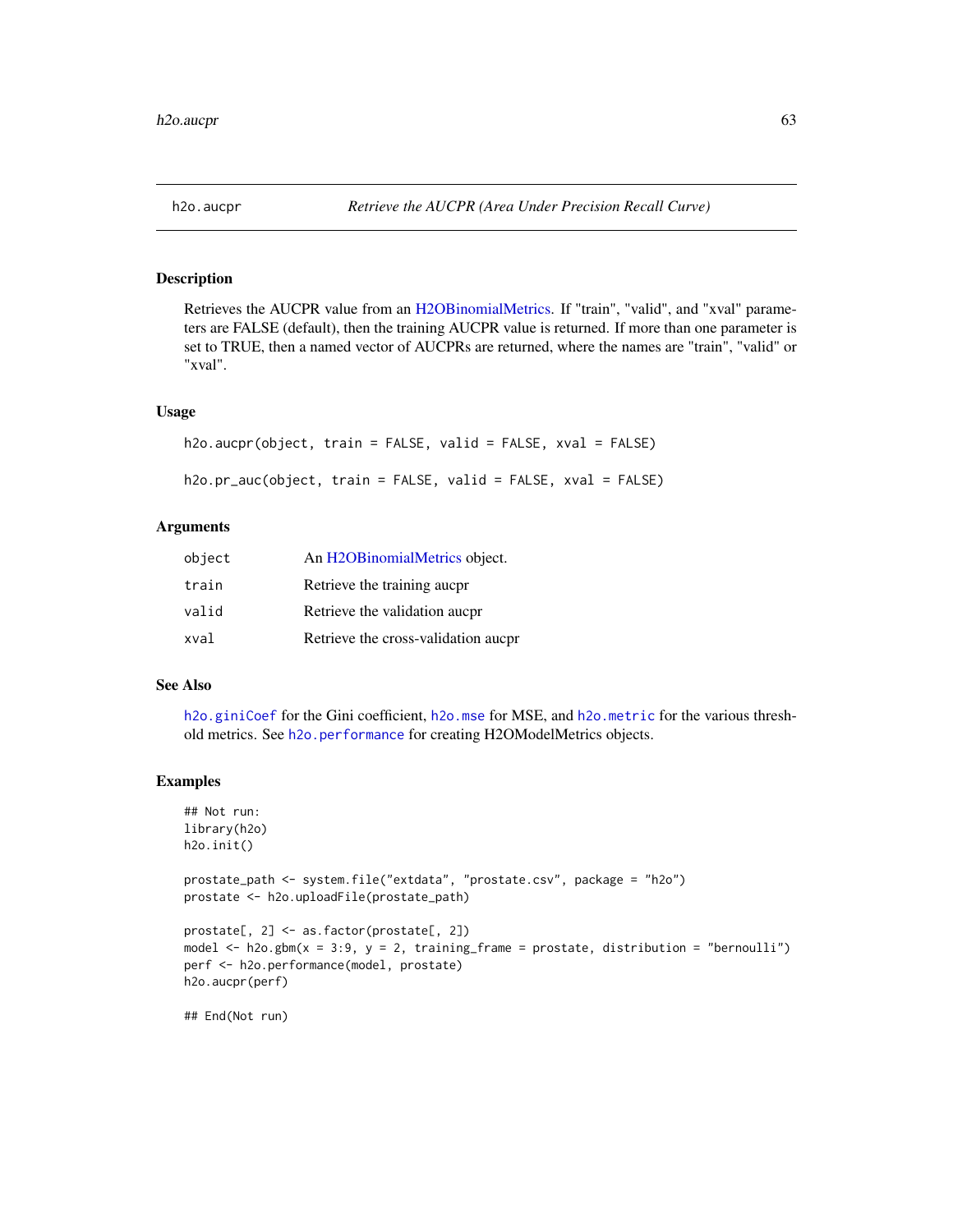The Automatic Machine Learning (AutoML) function automates the supervised machine learning model training process. The current version of AutoML trains and cross-validates the following algorithms (in the following order): three pre-specified XGBoost GBM (Gradient Boosting Machine) models, a fixed grid of GLMs, a default Random Forest (DRF), five pre-specified H2O GBMs, a near-default Deep Neural Net, an Extremely Randomized Forest (XRT), a random grid of XGBoost GBMs, a random grid of H2O GBMs, and a random grid of Deep Neural Nets. In some cases, there will not be enough time to complete all the algorithms, so some may be missing from the leaderboard. AutoML then trains two Stacked Ensemble models, one of all the models, and one of only the best models of each kind.

#### Usage

```
h2o.automl(
  x,
  y,
  training_frame,
  validation_frame = NULL,
  leaderboard_frame = NULL,
  blending_frame = NULL,
  nfolds = 5,
  fold_column = NULL,
  weights_column = NULL,
  balance_classes = FALSE,
  class_sampling_factors = NULL,
  max_after_balance_size = 5,
  max_runtime_secs = NULL,
 max_runtime_secs_per_model = NULL,
  max_models = NULL,
 stopping_metric = c("AUTO", "deviance", "logloss", "MSE", "RMSE", "MAE", "RMSLE",
  "AUC", "AUCPR", "lift_top_group", "misclassification", "mean_per_class_error"),
  stopping_tolerance = NULL,
  stopping_rounds = 3,
  seed = NULL,project_name = NULL,
  exclude_algos = NULL,
  include_algos = NULL,
  modeling_plan = NULL,
  preprocessing = NULL,
  exploitation_ratio = 0.
  monotone_constraints = NULL,
  keep_cross_validation_predictions = FALSE,
  keep_cross_validation_models = FALSE,
```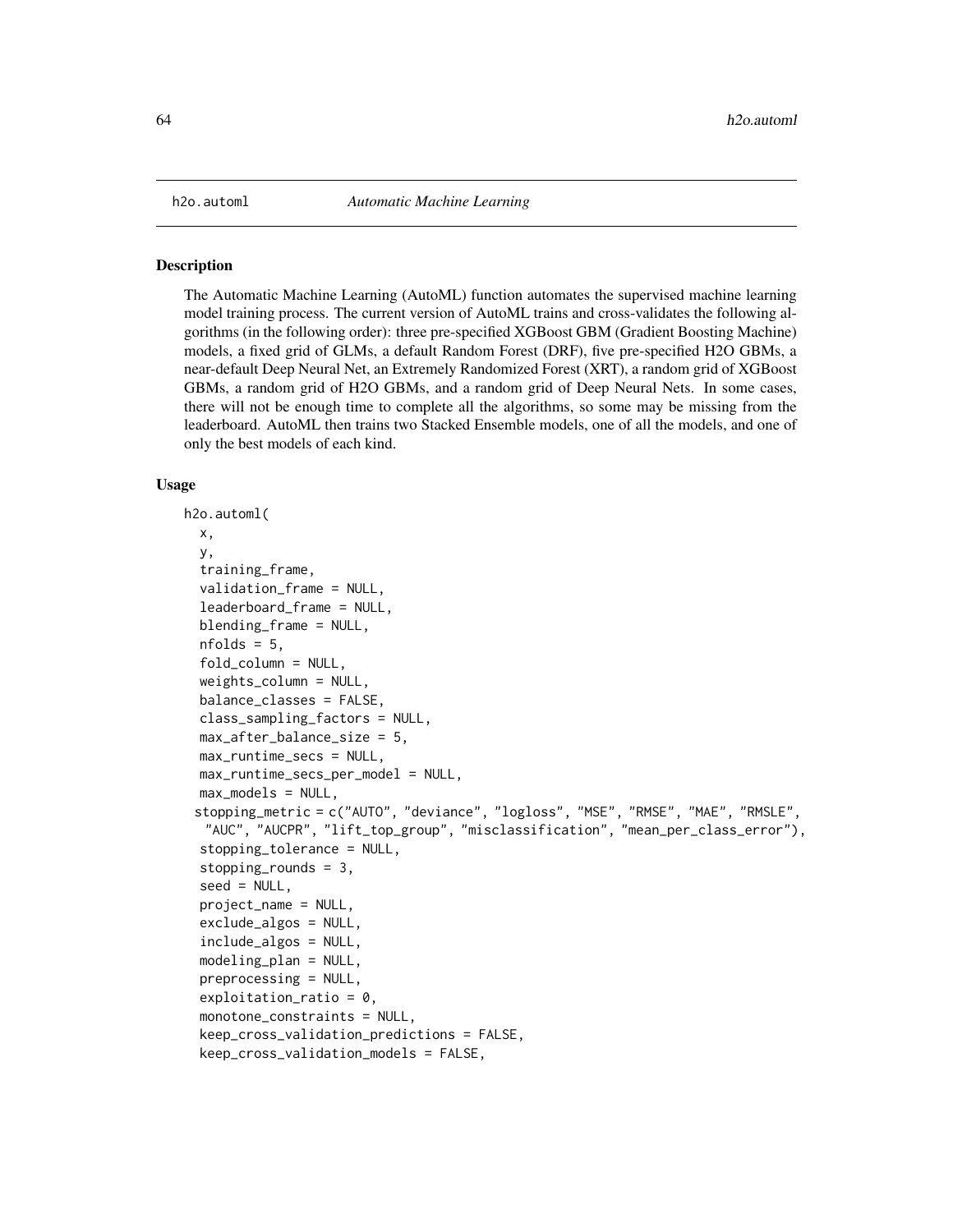```
keep_cross_validation_fold_assignment = FALSE,
 sort_metric = c("AUTO", "deviance", "logloss", "MSE", "RMSE", "MAE", "RMSLE", "AUC",
   "AUCPR", "mean_per_class_error"),
 export_checkpoints_dir = NULL,
 verbosity = "warn",
  ...
\mathcal{L}
```
# Arguments

| х                      | A vector containing the names or indices of the predictor variables to use in<br>building the model. If x is missing, then all columns except y are used.                                                                                                                                                                                                                                                                                   |
|------------------------|---------------------------------------------------------------------------------------------------------------------------------------------------------------------------------------------------------------------------------------------------------------------------------------------------------------------------------------------------------------------------------------------------------------------------------------------|
| У                      | The name or index of the response variable in the model. For classification, the<br>y column must be a factor, otherwise regression will be performed. Indexes are<br>1-based in $R$ .                                                                                                                                                                                                                                                      |
| training_frame         | Training frame (H2OFrame or ID).                                                                                                                                                                                                                                                                                                                                                                                                            |
| validation_frame       |                                                                                                                                                                                                                                                                                                                                                                                                                                             |
|                        | Validation frame (H2OFrame or ID); Optional. This argument is ignored un-<br>less the user sets nfolds $= 0$ . If cross-validation is turned off, then a validation<br>frame can be specified and used for early stopping of individual models and<br>early stopping of the grid searches. By default and when $n$ folds $> 1$ , cross-<br>validation metrics will be used for early stopping and thus validation_frame will<br>be ignored. |
| leaderboard_frame      |                                                                                                                                                                                                                                                                                                                                                                                                                                             |
|                        | Leaderboard frame (H2OFrame or ID); Optional. If provided, the Leaderboard<br>will be scored using this data frame intead of using cross-validation metrics,<br>which is the default.                                                                                                                                                                                                                                                       |
| blending_frame         | Blending frame (H2OFrame or ID) used to train the the metalearning algorithm<br>in Stacked Ensembles (instead of relying on cross-validated predicted values);<br>Optional. When provided, it also is recommended to disable cross validation by<br>setting 'nfolds=0' and to provide a leaderboard frame for scoring purposes.                                                                                                             |
| nfolds                 | Number of folds for k-fold cross-validation. Defaults to 5. Use 0 to disable<br>cross-validation; this will also disable Stacked Ensemble (thus decreasing the<br>overall model performance).                                                                                                                                                                                                                                               |
| fold_column            | Column with cross-validation fold index assignment per observation; used to<br>override the default, randomized, 5-fold cross-validation scheme for individual<br>models in the AutoML run.                                                                                                                                                                                                                                                 |
| weights_column         | Column with observation weights. Giving some observation a weight of zero<br>is equivalent to excluding it from the dataset; giving an observation a relative<br>weight of 2 is equivalent to repeating that row twice. Negative weights are not<br>allowed.                                                                                                                                                                                |
| balance_classes        |                                                                                                                                                                                                                                                                                                                                                                                                                                             |
|                        | Logical. Balance training data class counts via over/under-sampling (for im-<br>balanced data). Defaults to FALSE.                                                                                                                                                                                                                                                                                                                          |
| class_sampling_factors | Desired over/under-sampling ratios per class (in lexicographic order). If not<br>specified, sampling factors will be automatically computed to obtain class bal-<br>ance during training. Requires balance_classes.                                                                                                                                                                                                                         |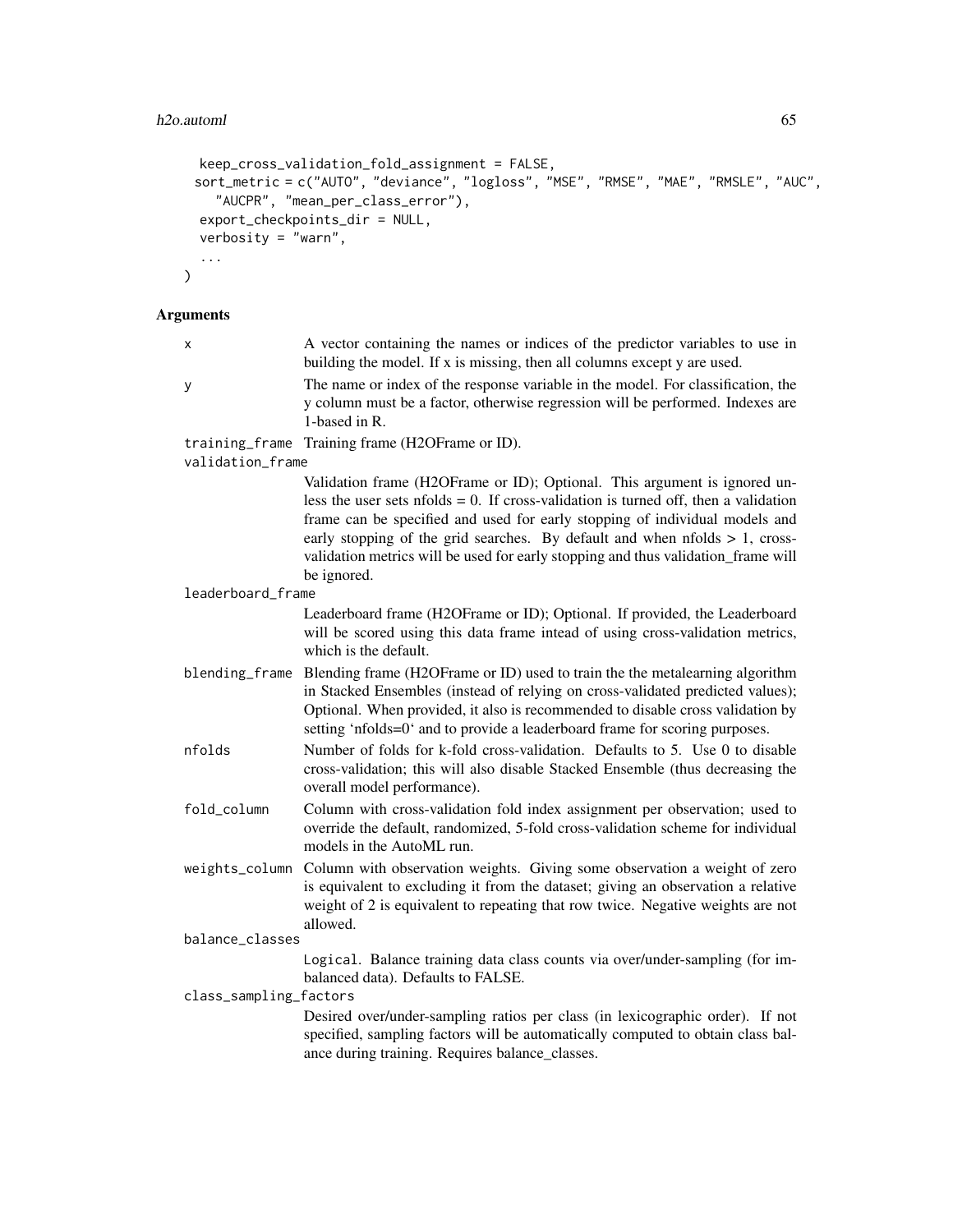| max_after_balance_size     |                                                                                                                                                                                                                                                                                                                                                                                                                                                                              |
|----------------------------|------------------------------------------------------------------------------------------------------------------------------------------------------------------------------------------------------------------------------------------------------------------------------------------------------------------------------------------------------------------------------------------------------------------------------------------------------------------------------|
|                            | Maximum relative size of the training data after balancing class counts (can be<br>less than 1.0). Requires balance_classes. Defaults to 5.0.                                                                                                                                                                                                                                                                                                                                |
| max_runtime_secs           |                                                                                                                                                                                                                                                                                                                                                                                                                                                                              |
|                            | This argument specifies the maximum time that the AutoML process will run<br>for, prior to training the final Stacked Ensemble models. If neither 'max_runtime_secs'<br>nor 'max_models' are specified by the user, then 'max_runtime_secs' defaults<br>to 3600 seconds (1 hour).                                                                                                                                                                                            |
| max_runtime_secs_per_model |                                                                                                                                                                                                                                                                                                                                                                                                                                                                              |
|                            | Maximum runtime in seconds dedicated to each individual model training pro-<br>cess. Use 0 to disable. Defaults to 0.                                                                                                                                                                                                                                                                                                                                                        |
| max_models                 | Maximum number of models to build in the AutoML process (does not include<br>Stacked Ensembles). Defaults to NULL (no strict limit).                                                                                                                                                                                                                                                                                                                                         |
| stopping_metric            |                                                                                                                                                                                                                                                                                                                                                                                                                                                                              |
|                            | Metric to use for early stopping ("AUTO" is logloss for classification, deviance<br>for regression). Must be one of "AUTO", "deviance", "logloss", "MSE", "RMSE",<br>"MAE", "RMSLE", "AUC", "AUCPR", "lift_top_group", "misclassification",<br>"mean_per_class_error". Defaults to "AUTO".                                                                                                                                                                                   |
| stopping_tolerance         |                                                                                                                                                                                                                                                                                                                                                                                                                                                                              |
|                            | Relative tolerance for metric-based stopping criterion (stop if relative improve-<br>ment is not at least this much). This value defaults to 0.001 if the dataset is at<br>least 1 million rows; otherwise it defaults to a bigger value determined by the<br>size of the dataset and the non-NA-rate. In that case, the value is computed as<br>1/sqrt(nrows * non-NA-rate).                                                                                                |
| stopping_rounds            |                                                                                                                                                                                                                                                                                                                                                                                                                                                                              |
|                            | Integer. Early stopping based on convergence of stopping_metric. Stop if sim-<br>ple moving average of length k of the stopping_metric does not improve for k<br>(stopping_rounds) scoring events. Defaults to 3 and must be an non-zero integer.<br>Use 0 to disable early stopping.                                                                                                                                                                                        |
| seed                       | Integer. Set a seed for reproducibility. AutoML can only guarantee reproducibil-<br>ity if max_models or early stopping is used because max_runtime_secs is re-<br>source limited, meaning that if the resources are not the same between runs,<br>AutoML may be able to train more models on one run vs another.                                                                                                                                                            |
| project_name               | Character string to identify an AutoML project. Defaults to NULL, which means<br>a project name will be auto-generated.                                                                                                                                                                                                                                                                                                                                                      |
| exclude_algos              | Vector of character strings naming the algorithms to skip during the model-<br>building phase. An example use is exclude_algos = $c("GLM"$ , "DeepLearning",<br>"DRF"), and the full list of options is: "DRF" (Random Forest and Extremely-<br>Randomized Trees), "GLM", "XGBoost", "GBM", "DeepLearning" and "Stacke-<br>dEnsemble". Defaults to NULL, which means that all appropriate H2O algo-<br>rithms will be used, if the search stopping criteria allow. Optional. |
| include_algos              | Vector of character strings naming the algorithms to restrict to during the model-<br>building phase. This can't be used in combination with exclude_algos param.<br>Defaults to NULL, which means that all appropriate H2O algorithms will be<br>used, if the search stopping criteria allow. Optional.                                                                                                                                                                     |
|                            |                                                                                                                                                                                                                                                                                                                                                                                                                                                                              |

modeling\_plan List. The list of modeling steps to be used by the AutoML engine (they may not all get executed, depending on other constraints). Optional (Expert usage only).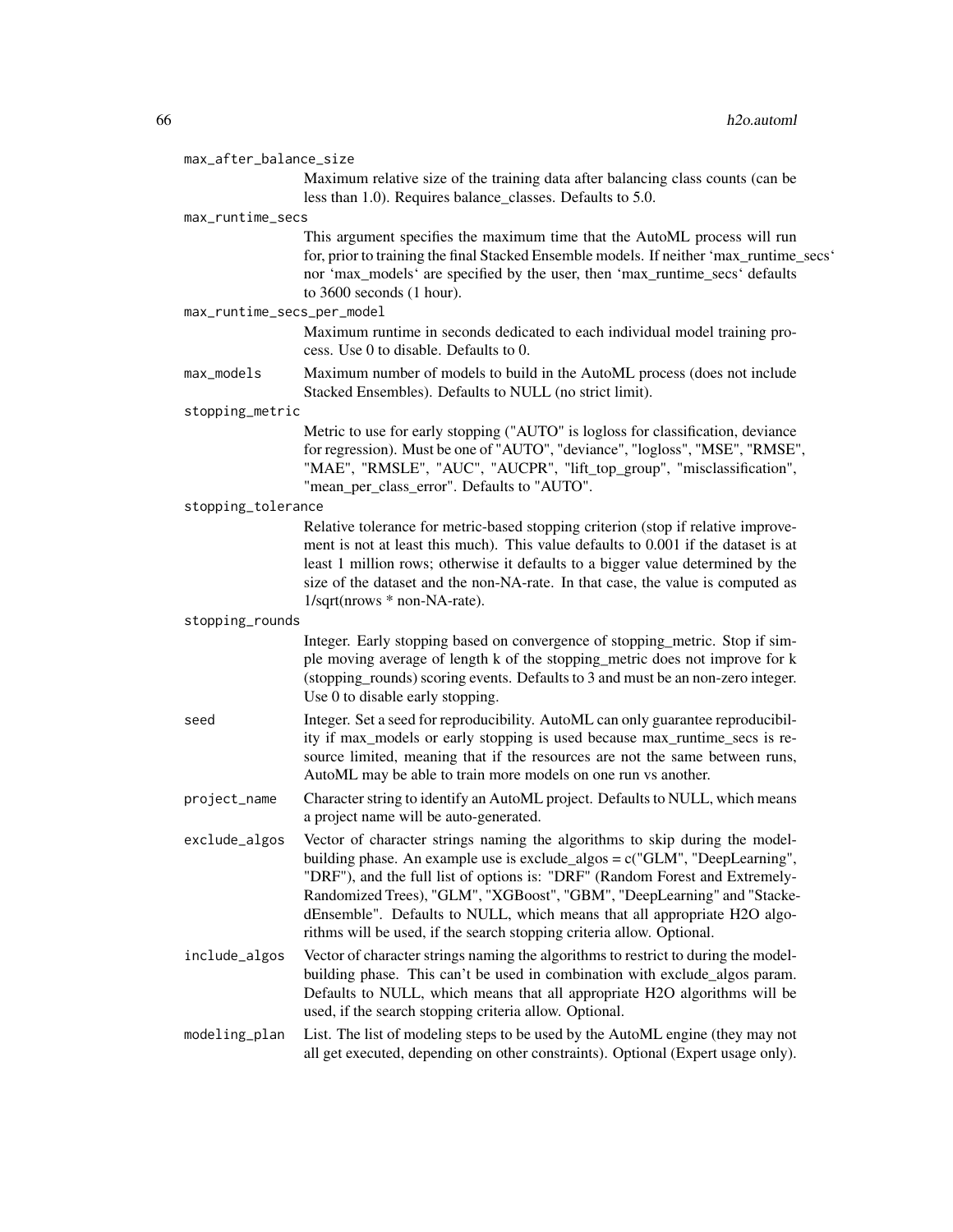#### h2o.automl 67

preprocessing List. The list of preprocessing steps to run. Only 'target\_encoding' is currently supported.

#### exploitation\_ratio

The budget ratio (between 0 and 1) dedicated to the exploitation (vs exploration) phase. By default, the exploitation phase is disabled (exploitation\_ratio=0) as this is still experimental; to activate it, it is recommended to try a ratio around 0.1. Note that the current exploitation phase only tries to fine-tune the best XGBoost and the best GBM found during exploration.

#### monotone\_constraints

List. A mapping representing monotonic constraints. Use +1 to enforce an increasing constraint and -1 to specify a decreasing constraint.

#### keep\_cross\_validation\_predictions

Logical. Whether to keep the predictions of the cross-validation predictions. This needs to be set to TRUE if running the same AutoML object for repeated runs because CV predictions are required to build additional Stacked Ensemble models in AutoML. This option defaults to FALSE.

#### keep\_cross\_validation\_models

Logical. Whether to keep the cross-validated models. Keeping cross-validation models may consume significantly more memory in the H2O cluster. This option defaults to FALSE.

## keep\_cross\_validation\_fold\_assignment

Logical. Whether to keep fold assignments in the models. Deleting them will save memory in the H2O cluster. Defaults to FALSE.

sort\_metric Metric to sort the leaderboard by. For binomial classification choose between "AUC", "AUCPR", "logloss", "mean\_per\_class\_error", "RMSE", "MSE". For regression choose between "mean\_residual\_deviance", "RMSE", "MSE", "MAE", and "RMSLE". For multinomial classification choose between "mean\_per\_class\_error", "logloss", "RMSE", "MSE". Default is "AUTO". If set to "AUTO", then "AUC" will be used for binomial classification, "mean\_per\_class\_error" for multinomial classification, and "mean\_residual\_deviance" for regression.

| export_checkpoints_dir |                                                                                                                                                               |
|------------------------|---------------------------------------------------------------------------------------------------------------------------------------------------------------|
|                        | (Optional) Path to a directory where every model will be stored in binary form.                                                                               |
| verbosity              | Verbosity of the backend messages printed during training; Optional. Must be<br>one of NULL (live log disabled), "debug", "info", "warn". Defaults to "warn". |
| $\ddotsc$              | Additional (experimental) arguments to be passed through; Optional.                                                                                           |

#### Details

AutoML finds the best model, given a training frame and response, and returns an H2OAutoML object, which contains a leaderboard of all the models that were trained in the process, ranked by a default model performance metric.

#### Value

An [H2OAutoML](#page-364-1) object.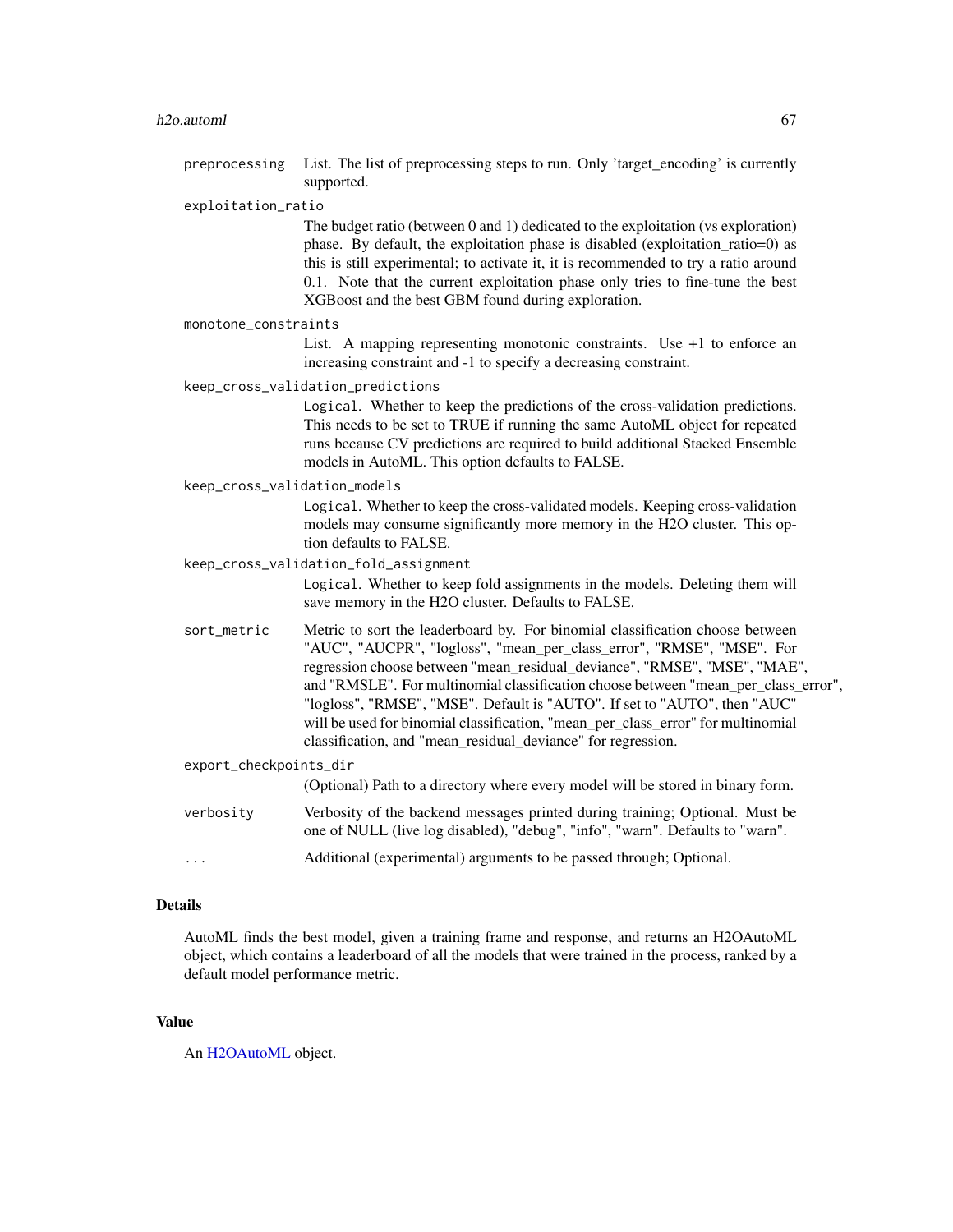## Examples

```
## Not run:
library(h2o)
h2o.init()
prostate_path <- system.file("extdata", "prostate.csv", package = "h2o")
prostate <- h2o.importFile(path = prostate_path, header = TRUE)
y <- "CAPSULE"
prostate[,y] <- as.factor(prostate[,y]) #convert to factor for classification
aml \leq h2o.automl(y = y, training_frame = prostate, max_runtime_secs = 30)
lb <- h2o.get_leaderboard(aml)
head(lb)
## End(Not run)
```
h2o.betweenss *Get the between cluster sum of squares*

#### Description

Get the between cluster sum of squares. If "train", "valid", and "xval" parameters are FALSE (default), then the training betweenss value is returned. If more than one parameter is set to TRUE, then a named vector of betweenss' are returned, where the names are "train", "valid" or "xval".

#### Usage

```
h2o.betweenss(object, train = FALSE, valid = FALSE, xval = FALSE)
```
#### Arguments

| object | An H <sub>2</sub> OClusteringModel object.                   |
|--------|--------------------------------------------------------------|
| train  | Retrieve the training between cluster sum of squares         |
| valid  | Retrieve the validation between cluster sum of squares       |
| xval   | Retrieve the cross-validation between cluster sum of squares |

## Examples

```
## Not run:
library(h2o)
h2o.init()
fr <- h2o.importFile("https://h2o-public-test-data.s3.amazonaws.com/smalldata/iris/iris_train.csv")
predictors <- c("sepal_len", "sepal_wid", "petal_len", "petal_wid")
km \leq -h2o.kmeans(x = predictors, training-frame = fr, k = 3, n folds = 3)h2o.betweenss(km, train = TRUE)
```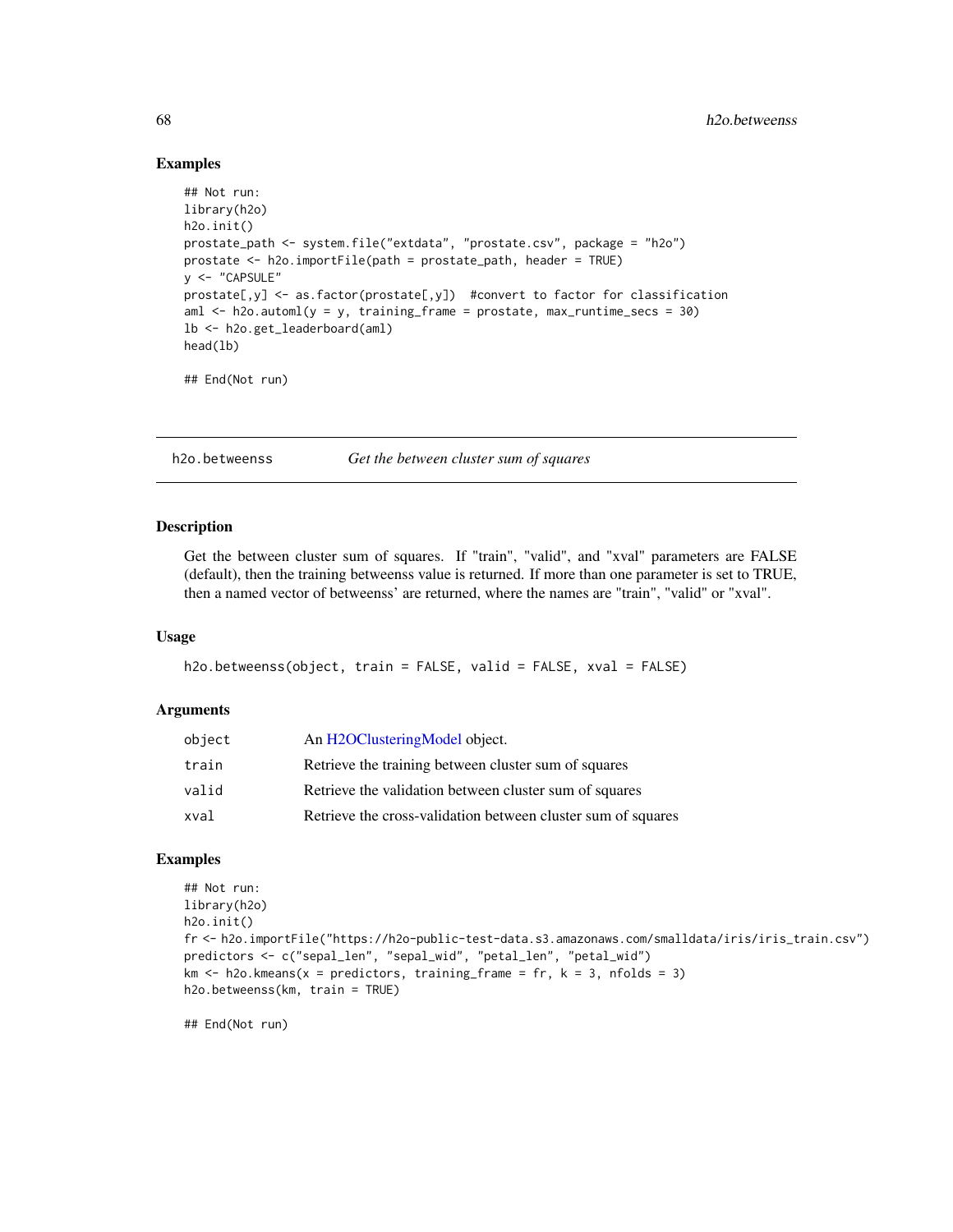Return the respective bias vector

#### Usage

```
h2o.biases(object, vector_id = 1)
```
## Arguments

| object    | An H2OModel or H2OModelMetrics                                                       |
|-----------|--------------------------------------------------------------------------------------|
| vector id | An integer, ranging from 1 to number of layers $+1$ , that specifies the bias vector |
|           | to return.                                                                           |

#### Examples

## Not run: library(h2o) h2o.init()

```
f <- "https://h2o-public-test-data.s3.amazonaws.com/smalldata/chicago/chicagoCensus.csv"
census <- h2o.importFile(f)
census[, 1] <- as.factor(census[, 1])
```

```
dl_model <- h2o.deeplearning(x = c(1:3), y = 4, training_frame = census,
                            hidden = c(17, 191),
                            epochs = 1,
                            balance_classes = FALSE,
                            export_weights_and_biases = TRUE)
h2o.biases(dl_model, vector_id = 1)
```
## End(Not run)

h2o.bottomN *H2O bottomN*

#### Description

bottomN function will will grab the bottom N percent of values of a column and return it in a H2OFrame. Extract the top N percent of values of a column and return it in a H2OFrame.

#### Usage

h2o.bottomN(x, column, nPercent)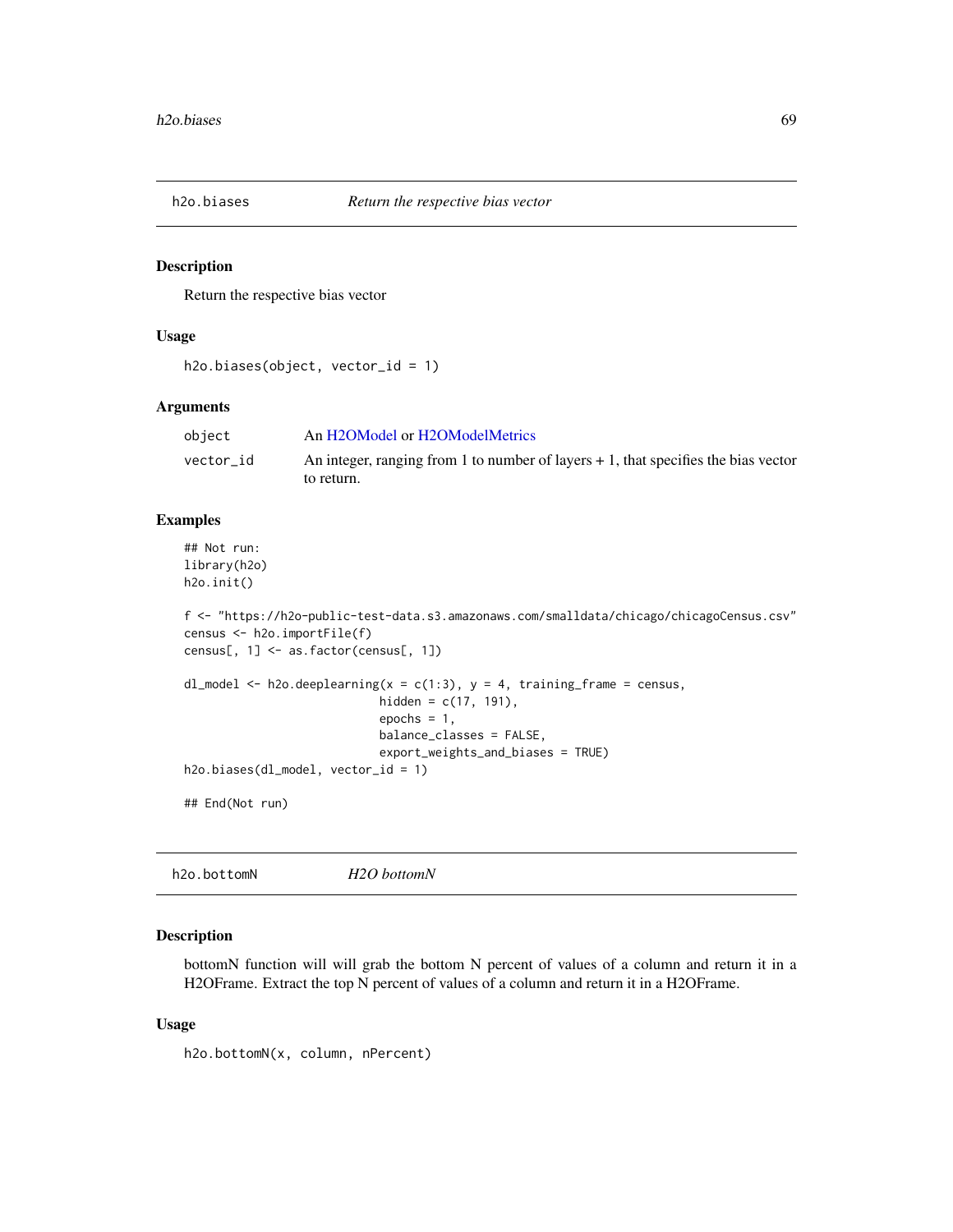70 h2o.cbind

#### **Arguments**

| $\mathsf{X}$ | an H2OFrame                                                           |
|--------------|-----------------------------------------------------------------------|
| column       | is a column name or column index to grab the top N percent value from |
| nPercent     | is a bottom percentage value to grab                                  |

## Value

An H2OFrame with 2 columns. The first column is the original row indices, second column contains the bottomN values

## Examples

```
## Not run:
library(h2o)
h2o.init()
f1 <- "https://s3.amazonaws.com/h2o-public-test-data/bigdata/laptop/jira/TopBottomNRep4.csv.zip"
f2 <- "https://s3.amazonaws.com/h2o-public-test-data/smalldata/jira/Bottom20Per.csv.zip"
data_Frame <- h2o.importFile(f1)
bottom_Answer <- h2o.importFile(f2)
nPercent < -c(1, 2, 3, 4)frame_Names <- names(data_Frame)
nP <- nPercent[sample(1:length(nPercent), 1, replace = FALSE)]
col_Index <- sample(1:length(frame_Names), 1, replace = FALSE)
h2o.bottomN(data_Frame, frame_Names[col_Index], nP)
```
## End(Not run)

h2o.cbind *Combine H2O Datasets by Columns*

#### **Description**

Takes a sequence of H2O data sets and combines them by column

## Usage

```
h2o.cbind(...)
```
# Arguments

... A sequence of H2OFrame arguments. All datasets must exist on the same H2O instance (IP and port) and contain the same number of rows.

## Value

An H2OFrame object containing the combined . . . arguments column-wise.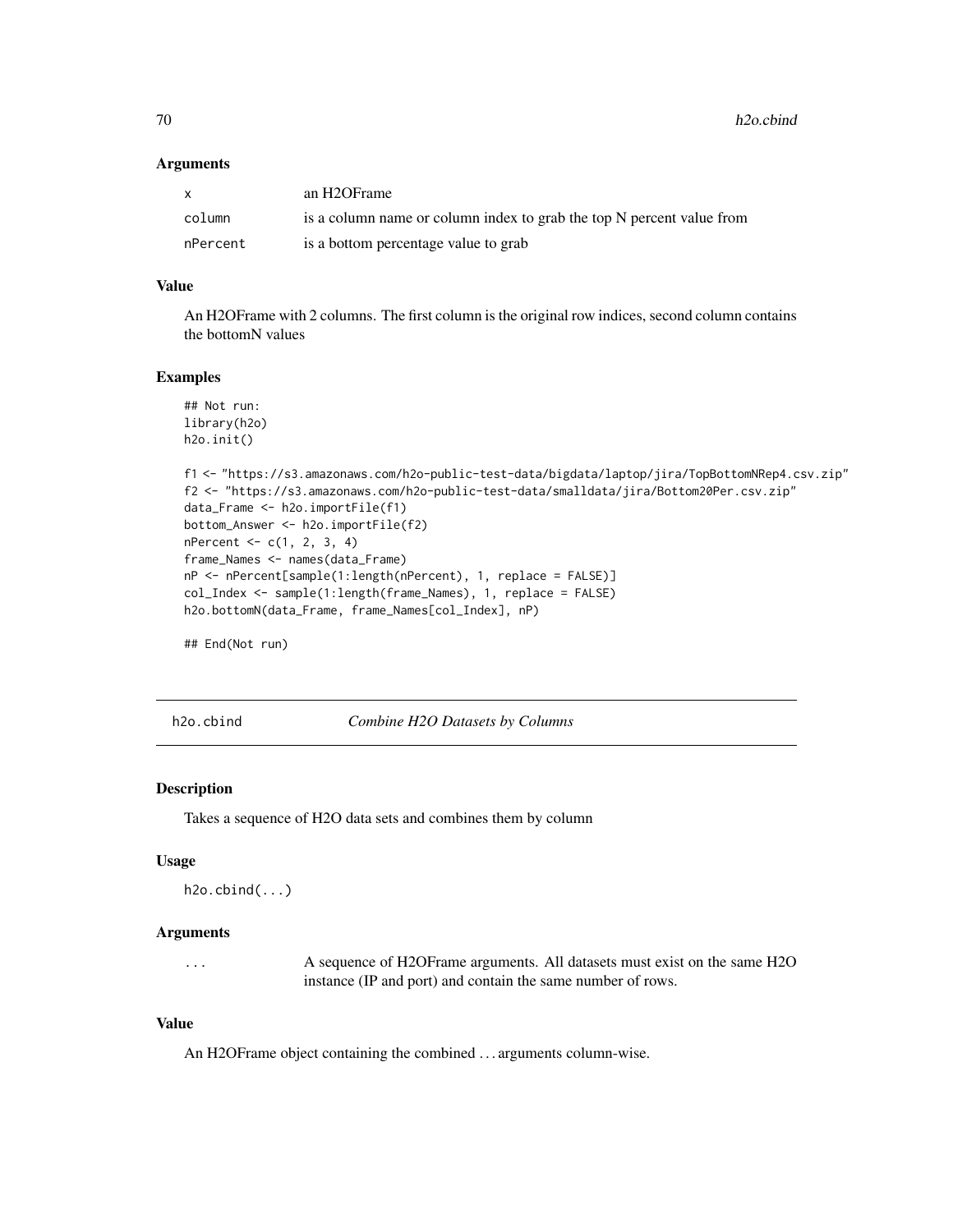# h2o.ceiling 71

# See Also

[cbind](#page-0-0) for the base R method.

## Examples

```
## Not run:
library(h2o)
h2o.init()
prostate_path <- system.file("extdata", "prostate.csv", package = "h2o")
prostate <- h2o.uploadFile(path = prostate_path)
prostate_cbind <- h2o.cbind(prostate, prostate)
head(prostate_cbind)
```
## End(Not run)

h2o.ceiling *Take a single numeric argument and return a numeric vector with the smallest integers*

#### Description

ceiling takes a single numeric argument x and returns a numeric vector containing the smallest integers not less than the corresponding elements of x.

# Usage

```
h2o.ceiling(x)
```
# Arguments

x An H2OFrame object.

## See Also

[Round](#page-0-0) for the base R implementation, ceiling().

# Examples

```
## Not run:
library(h2o)
h2o.init()
```

```
f <- "https://h2o-public-test-data.s3.amazonaws.com/smalldata/iris/iris_train.csv"
iris <- h2o.importFile(f)
h2o.ceiling(iris[, 1])
```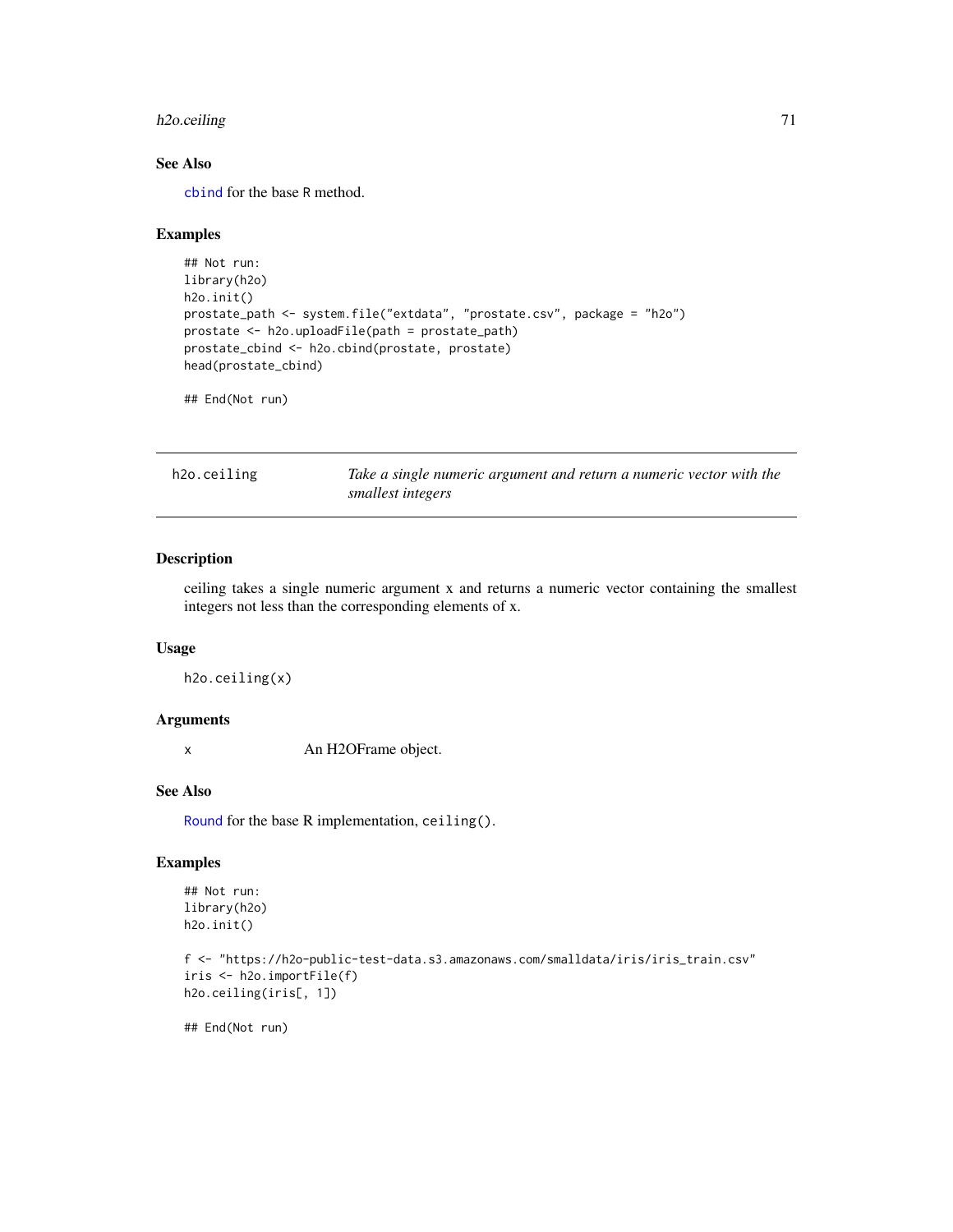Retrieve the Model Centers

# Usage

h2o.centers(object)

# Arguments

object An [H2OClusteringModel](#page-364-0) object.

# Examples

## Not run: library(h2o) h2o.init() fr <- h2o.importFile("https://h2o-public-test-data.s3.amazonaws.com/smalldata/iris/iris\_train.csv") h2o.ceiling(fr[, 1])

## End(Not run)

h2o.centersSTD *Retrieve the Model Centers STD*

# Description

Retrieve the Model Centers STD

## Usage

```
h2o.centersSTD(object)
```
# Arguments

object An [H2OClusteringModel](#page-364-0) object.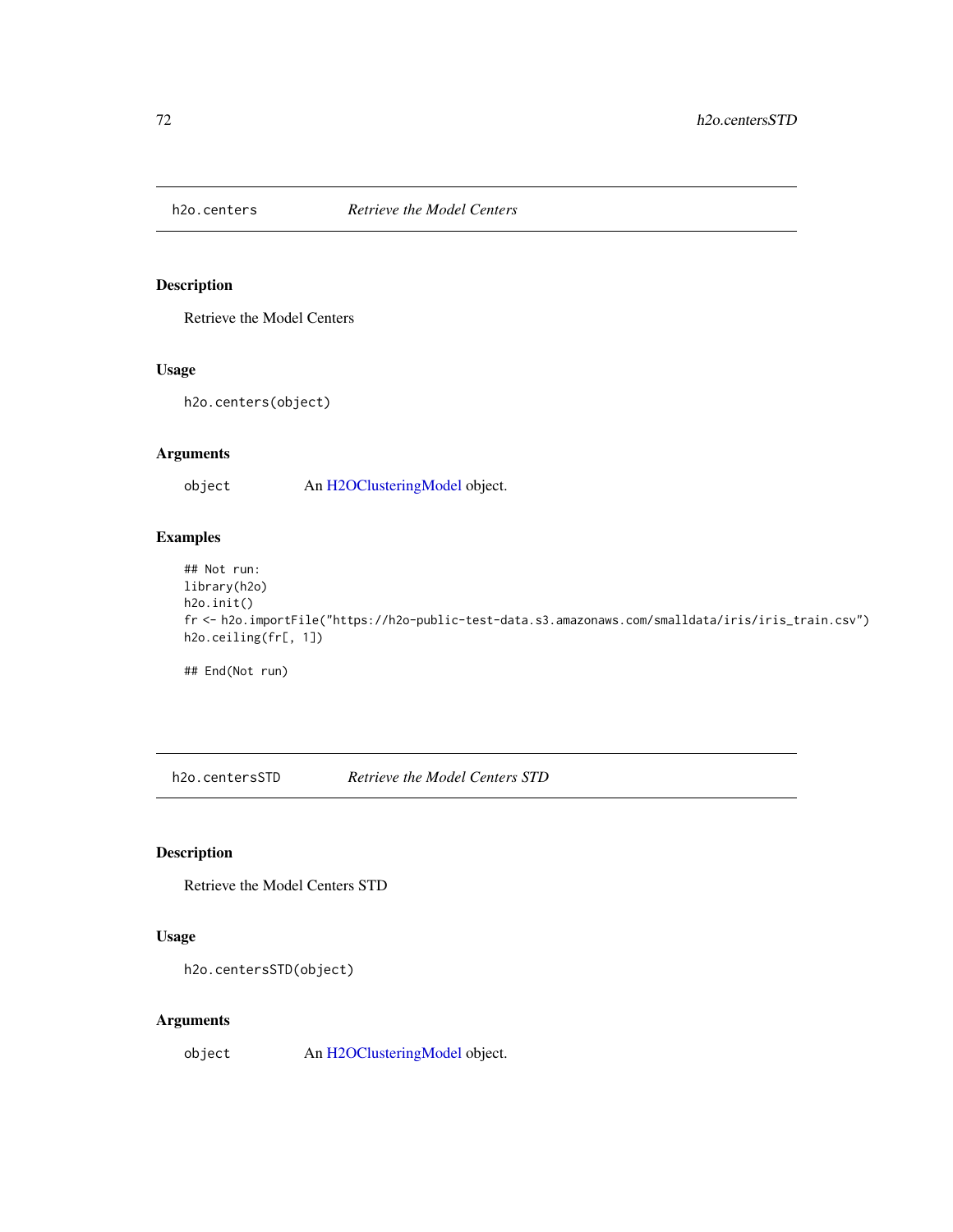## h2o.centroid\_stats 73

#### Examples

```
## Not run:
library(h2o)
h2o.init()
fr <- h2o.importFile("https://h2o-public-test-data.s3.amazonaws.com/smalldata/iris/iris_train.csv")
predictors <- c("sepal_len", "sepal_wid", "petal_len", "petal_wid")
km \le h2o.kmeans(x = predictors, training_frame = fr, k = 3, nfolds = 3)
h2o.centersSTD(km)
## End(Not run)
```
h2o.centroid\_stats *Retrieve centroid statistics*

#### Description

Retrieve the centroid statistics. If "train", "valid", and "xval" parameters are FALSE (default), then the training centroid stats value is returned. If more than one parameter is set to TRUE, then a named list of centroid stats data frames are returned, where the names are "train", "valid" or "xval".

## Usage

```
h2o.centroid_stats(object, train = FALSE, valid = FALSE, xval = FALSE)
```
#### **Arguments**

| object | An H2OClusteringModel object.                     |
|--------|---------------------------------------------------|
| train  | Retrieve the training centroid statistics         |
| valid  | Retrieve the validation centroid statistics       |
| xval   | Retrieve the cross-validation centroid statistics |

# Examples

```
## Not run:
library(h2o)
h2o.init()
fr <- h2o.importFile("https://h2o-public-test-data.s3.amazonaws.com/smalldata/iris/iris_train.csv")
predictors <- c("sepal_len", "sepal_wid", "petal_len", "petal_wid")
km \le h2o.kmeans(x = predictors, training frame = fr, k = 3, nfolds = 3)
h2o.centroid_stats(km, train = TRUE)
```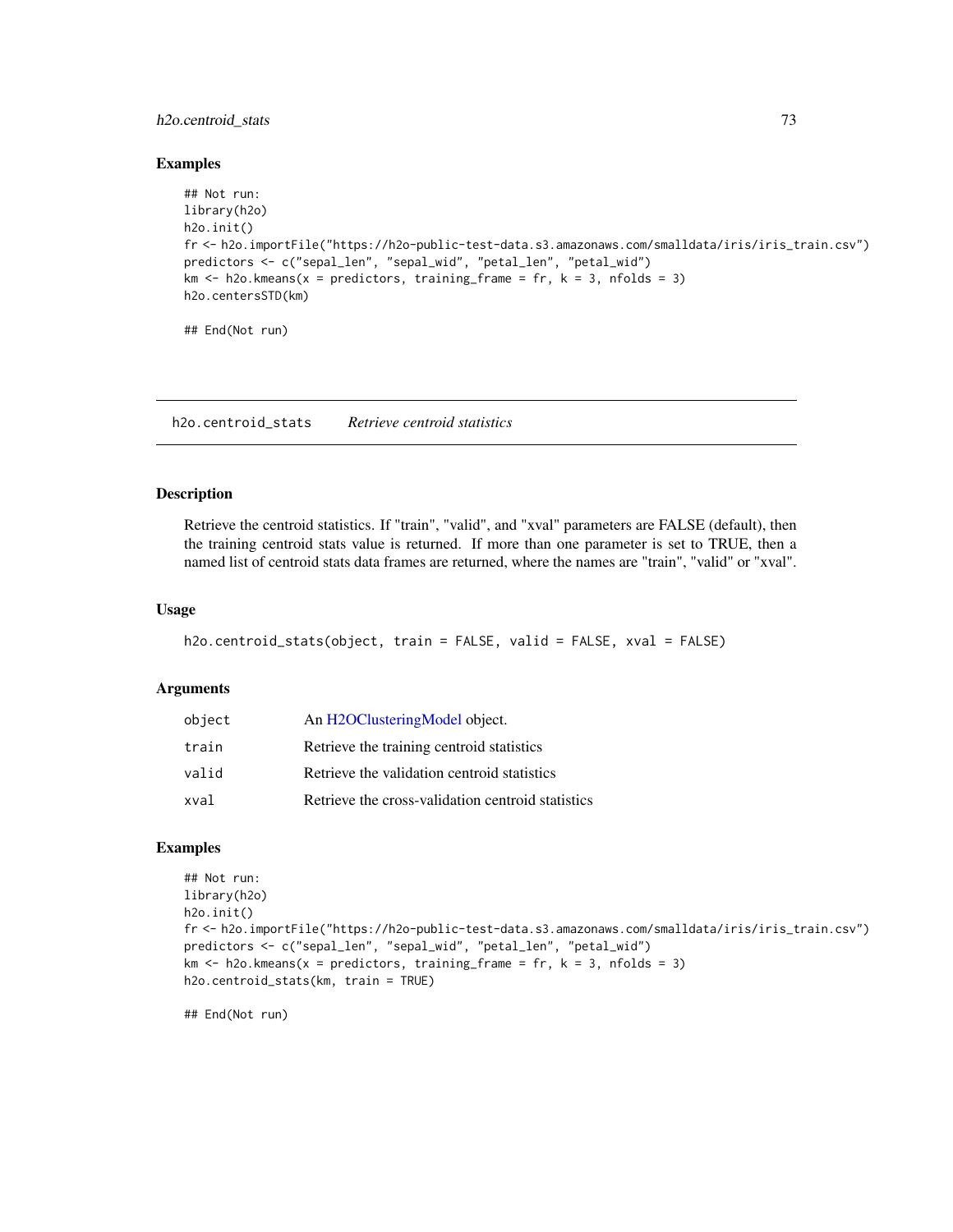Clear all H2O R command and error response logs from the local disk. Used primarily for debugging purposes.

#### Usage

h2o.clearLog()

# See Also

[h2o.startLogging](#page-315-0)[,h2o.stopLogging,](#page-316-0)[h2o.openLog](#page-247-0)

## Examples

```
## Not run:
library(h2o)
h2o.init()
h2o.startLogging()
australia_path = system.file("extdata", "australia.csv", package = "h2o")
australia = h2o.importFile(path = australia_path)
h2o.stopLogging()
h2o.clearLog()
```

```
## End(Not run)
```
h2o.clusterInfo *Print H2O cluster info*

# Description

Print H2O cluster info

## Usage

h2o.clusterInfo()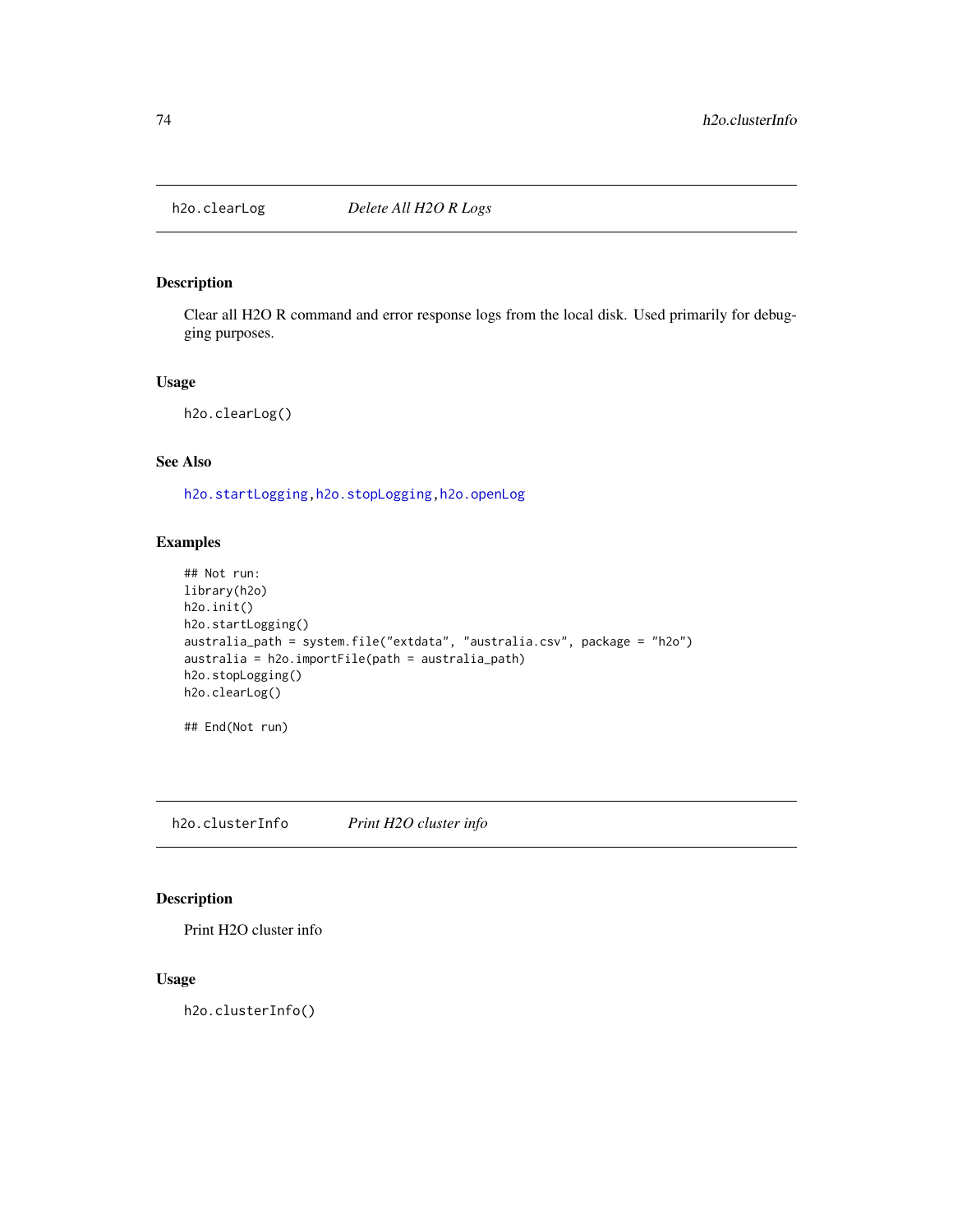h2o.clusterIsUp *Determine if an H2O cluster is up or not*

# Description

Determine if an H2O cluster is up or not

## Usage

h2o.clusterIsUp(conn = h2o.getConnection())

# Arguments

conn H2OConnection object

# Value

TRUE if the cluster is up; FALSE otherwise

h2o.clusterStatus *Return the status of the cluster*

# Description

Retrieve information on the status of the cluster running H2O.

# Usage

h2o.clusterStatus()

# See Also

[H2OConnection,](#page-365-0) [h2o.init](#page-185-0)

# Examples

```
## Not run:
h2o.init()
h2o.clusterStatus()
```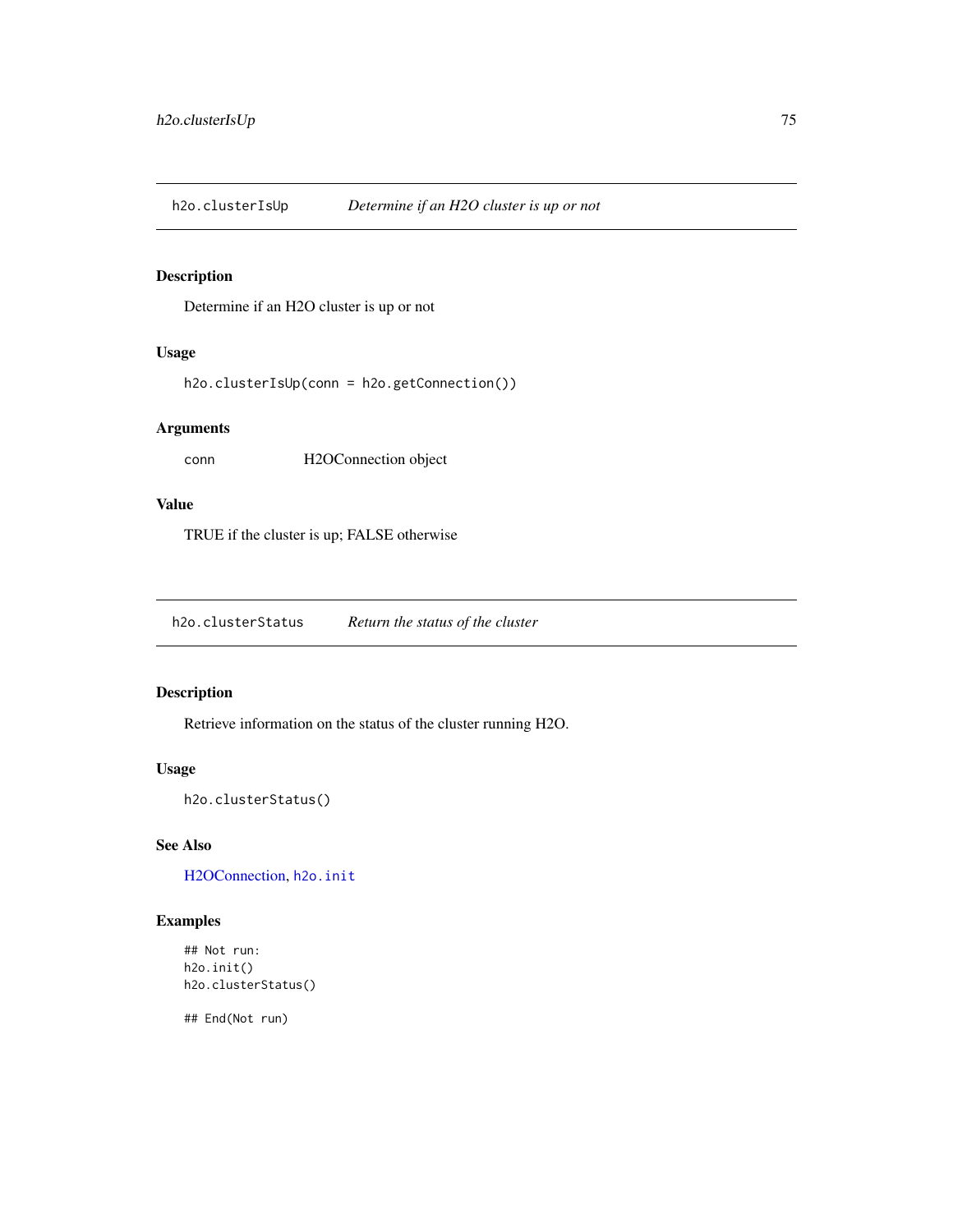h2o.cluster\_sizes *Retrieve the cluster sizes*

#### Description

Retrieve the cluster sizes. If "train", "valid", and "xval" parameters are FALSE (default), then the training cluster sizes value is returned. If more than one parameter is set to TRUE, then a named list of cluster size vectors are returned, where the names are "train", "valid" or "xval".

## Usage

```
h2o.cluster_sizes(object, train = FALSE, valid = FALSE, xval = FALSE)
```
## Arguments

| object | An H2OClusteringModel object.               |
|--------|---------------------------------------------|
| train  | Retrieve the training cluster sizes         |
| valid  | Retrieve the validation cluster sizes       |
| xval   | Retrieve the cross-validation cluster sizes |

#### Examples

```
## Not run:
library(h2o)
h2o.init()
fr <- h2o.importFile("https://h2o-public-test-data.s3.amazonaws.com/smalldata/iris/iris_train.csv")
predictors <- c("sepal_len", "sepal_wid", "petal_len", "petal_wid")
km \leq -h2o.kmeans(x = predictors, training-frame = fr, k = 3, n folds = 3)h2o.cluster_sizes(km, train = TRUE)
```
## End(Not run)

| h2o.coef |       |  |  | Return the coefficients that can be applied to the non-standardized |
|----------|-------|--|--|---------------------------------------------------------------------|
|          | data. |  |  |                                                                     |

# Description

Note: standardize = True by default. If set to False, then coef() returns the coefficients that are fit directly.

#### Usage

h2o.coef(object)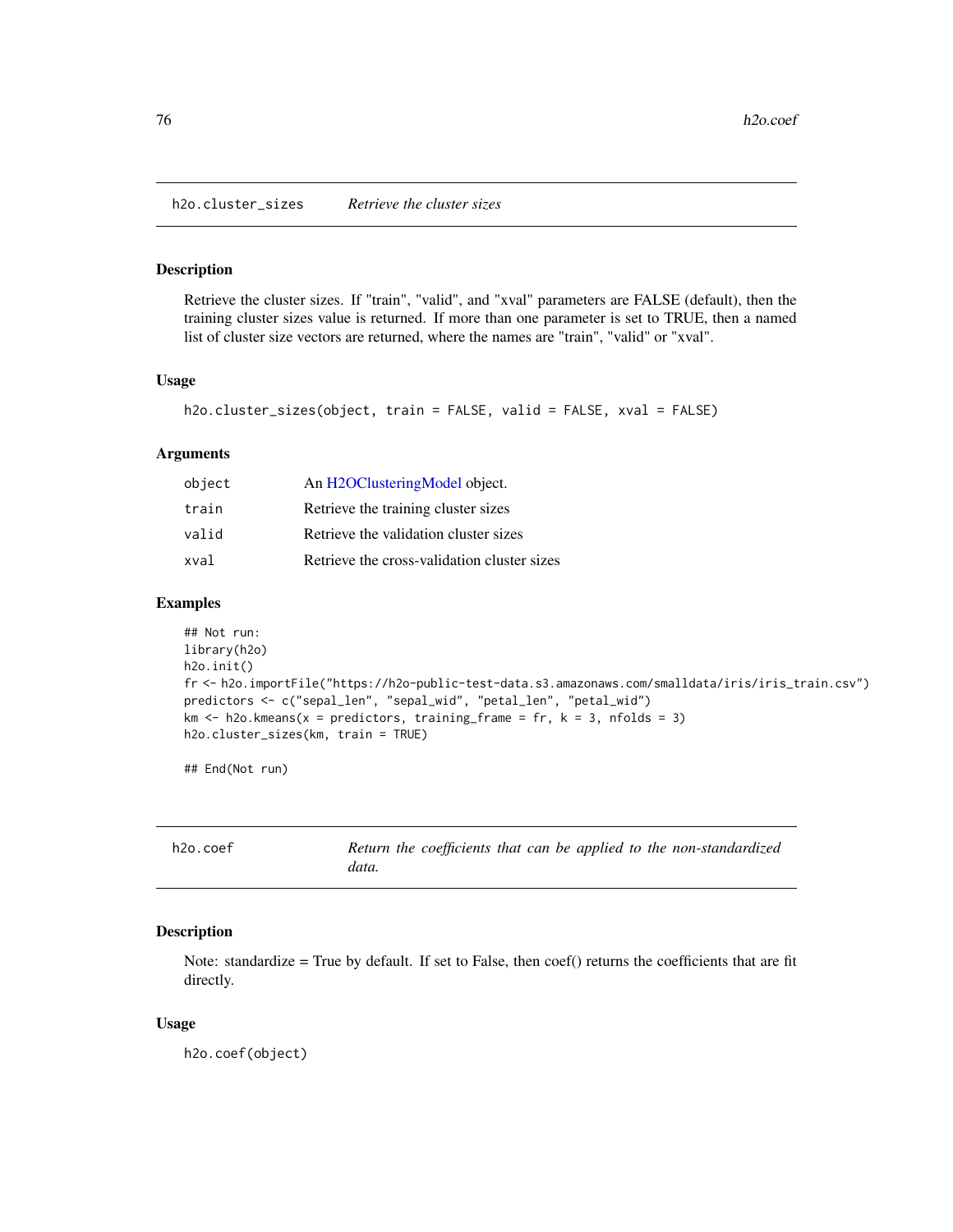# h2o.coef\_norm 77

#### **Arguments**

object an [H2OModel](#page-370-0) object.

#### Examples

```
## Not run:
library(h2o)
h2o.init()
f <- "https://s3.amazonaws.com/h2o-public-test-data/smalldata/junit/cars_20mpg.csv"
cars <- h2o.importFile(f)
predictors <- c("displacement", "power", "weight", "acceleration", "year")
response <- "cylinders"
cars_split <- h2o.splitFrame(data = cars, ratios = 0.8, seed = 1234)
train <- cars_split[[1]]
valid <- cars_split[[2]]
cars_glm <- h2o.glm(balance_classes = TRUE,
                    seed = 1234,
                    x = predictors,
                    y = response,
                    training_frame = train,
                    validation_frame = valid)
h2o.coef(cars_glm)
## End(Not run)
```

| h2o.coef_norm |  |
|---------------|--|
|               |  |

Return coefficients fitted on the standardized data (requires standard*ize = True, which is on by default). These coefficients can be used to evaluate variable importance.*

# Description

Return coefficients fitted on the standardized data (requires standardize = True, which is on by default). These coefficients can be used to evaluate variable importance.

#### Usage

```
h2o.coef_norm(object)
```
#### Arguments

object an [H2OModel](#page-370-0) object.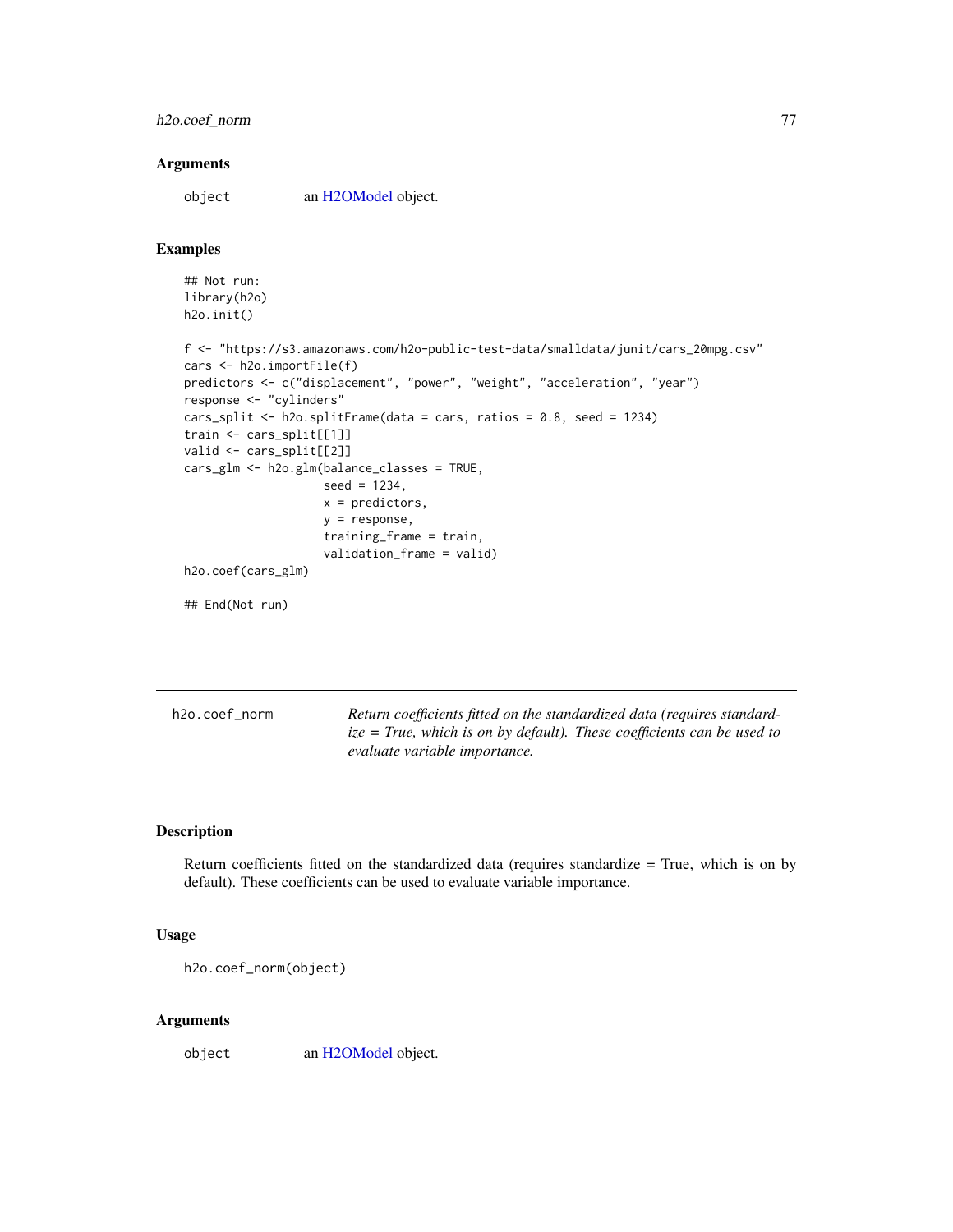# Examples

```
## Not run:
library(h2o)
h2o.init()
f <- "https://s3.amazonaws.com/h2o-public-test-data/smalldata/junit/cars_20mpg.csv"
cars <- h2o.importFile(f)
predictors <- c("displacement", "power", "weight", "acceleration", "year")
response <- "cylinders"
cars_split <- h2o.splitFrame(data = cars, ratios = 0.8, seed = 1234)
train <- cars_split[[1]]
valid <- cars_split[[2]]
cars_glm <- h2o.glm(balance_classes = TRUE,
                    seed = 1234,
                    x = predictors,
                    y = response,
                    training_frame = train,
                    validation_frame = valid)
h2o.coef(cars_glm)
## End(Not run)
```
h2o.colnames *Return column names of an H2OFrame*

#### Description

Return column names of an H2OFrame

## Usage

```
h2o.colnames(x)
```
# Arguments

x An H2OFrame object.

## See Also

[colnames](#page-46-0) for the base R implementation.

## Examples

## Not run: library(h2o) h2o.init()

frame  $<-$  h2o.createFrame(rows =  $6$ , cols =  $2$ , categorical\_fraction = 0.0,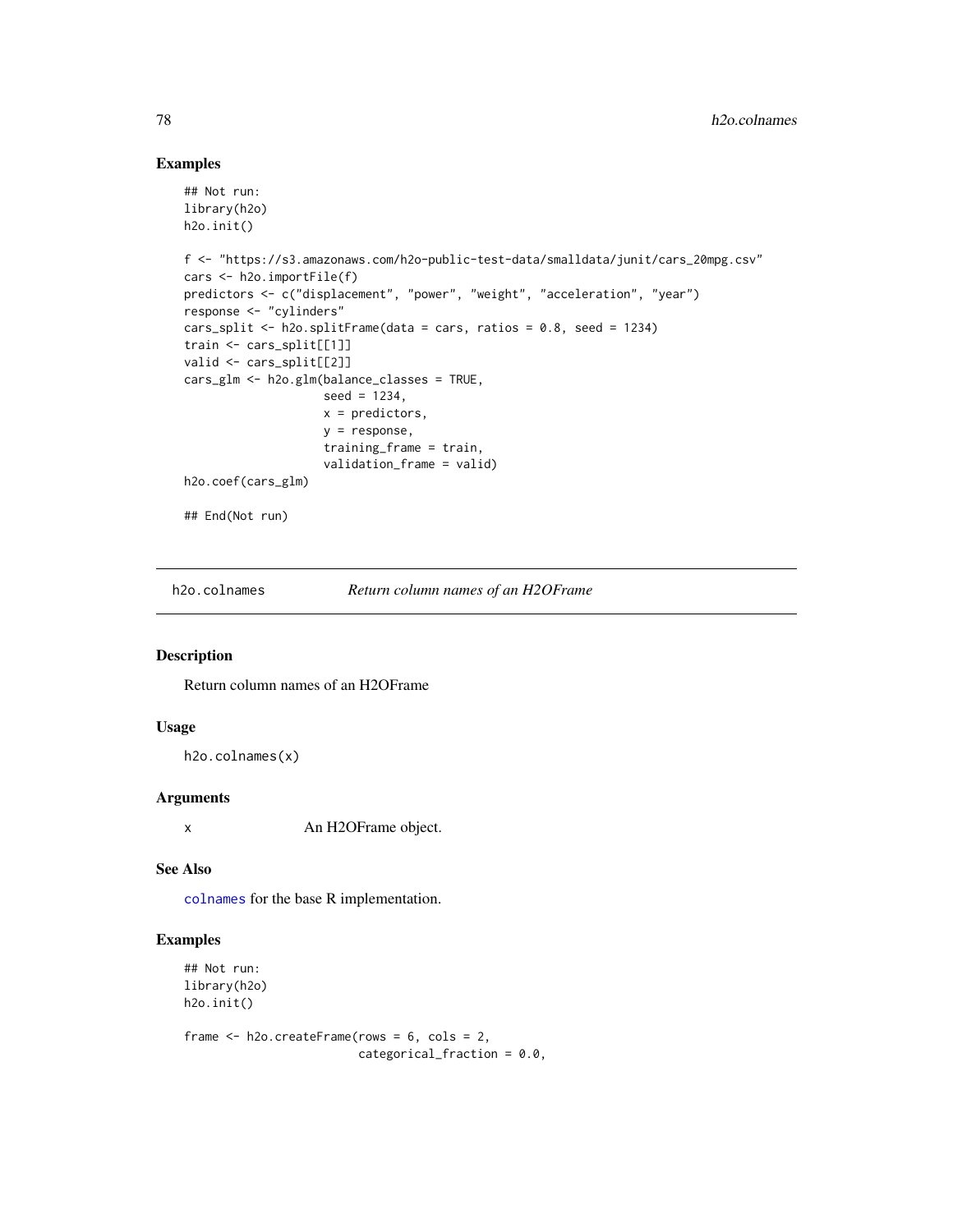```
missing_fraction = 0.7,
seed = 123)
```
h2o.colnames(frame)

## End(Not run)

h2o.columns\_by\_type *Obtain a list of columns that are specified by 'coltype'*

# Description

Obtain a list of columns that are specified by 'coltype'

# Usage

```
h2o.columns_by_type(object, coltype = "numeric", ...)
```
## Arguments

| object   | H <sub>2</sub> OFrame object                                                                                                                                                                                                                                                                                                                                                                                             |
|----------|--------------------------------------------------------------------------------------------------------------------------------------------------------------------------------------------------------------------------------------------------------------------------------------------------------------------------------------------------------------------------------------------------------------------------|
| coltype  | A character string indicating which column type to filter by. This must be one of<br>the following: "numeric" - Numeric, but not categorical or time "categorical" -<br>Integer, with a categorical/factor String mapping "string" - String column "time"<br>- Long msec since the Unix Epoch - with a variety of display/parse options<br>"uuid" - UUID "bad" - No none-NA rows (triple negative! all NAs or zero rows) |
| $\cdots$ | Ignored                                                                                                                                                                                                                                                                                                                                                                                                                  |

## Value

A list of column indices that correspond to "type"

# Examples

```
## Not run:
h2o.init()
prostate_path <- system.file("extdata", "prostate.csv", package = "h2o")
prostate <- h2o.uploadFile(path = prostate_path)
h2o.columns_by_type(prostate, coltype = "numeric")
```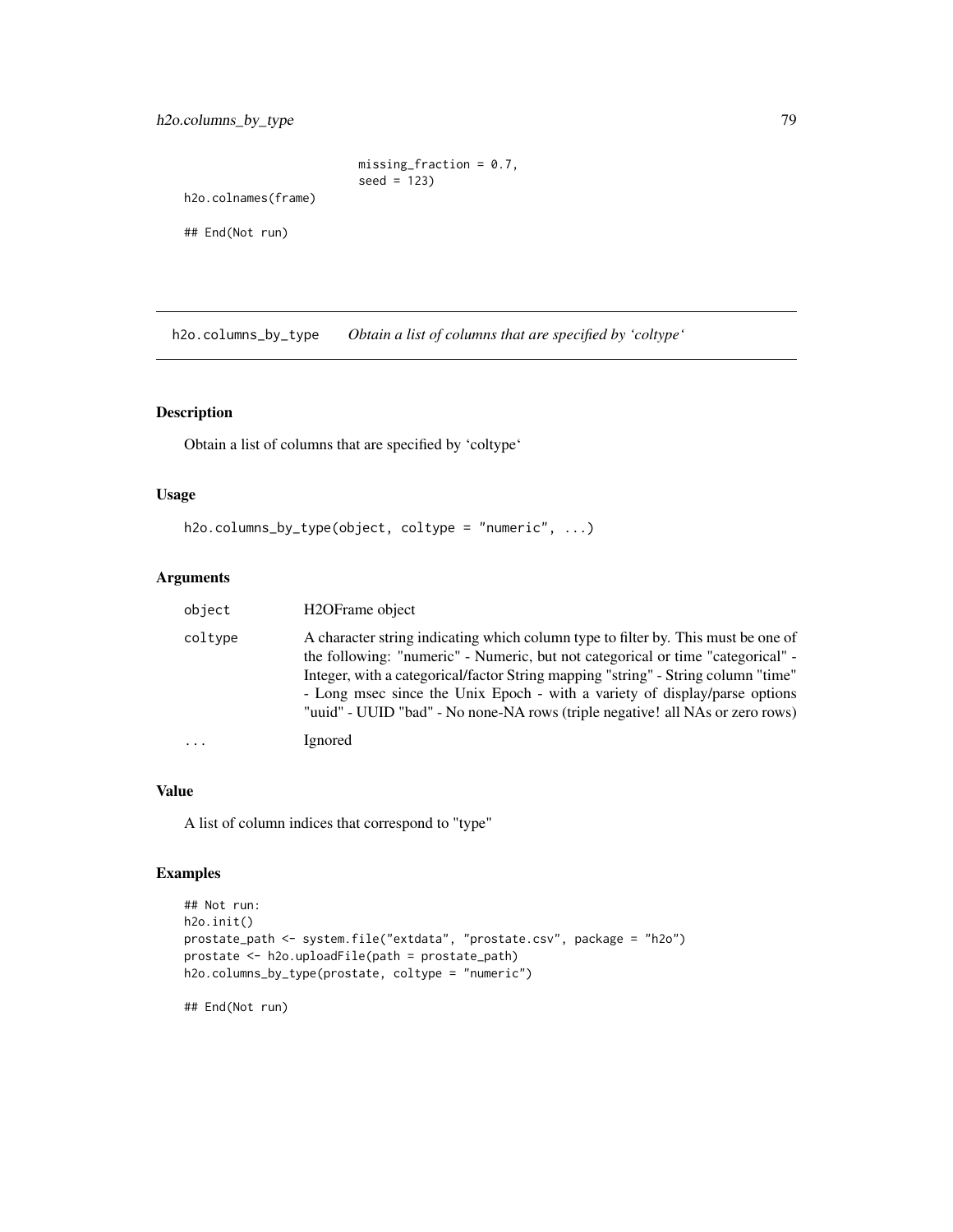Compute weighted gram matrix.

### Usage

```
h2o.computeGram(
 X,
 weights = ",
 use_all_factor_levels = FALSE,
 standardize = TRUE,
  skip_missing = FALSE
)
```
## Arguments

| X                     | an H2OModel corresponding to H2O framel.                                                                                      |
|-----------------------|-------------------------------------------------------------------------------------------------------------------------------|
| weights               | character corresponding to name of weight vector in frame.                                                                    |
| use_all_factor_levels |                                                                                                                               |
|                       | logical flag telling h <sub>2</sub> o whether or not to skip first level of categorical variables<br>during one-hot encoding. |
| standardize           | logical flag telling h <sub>2</sub> o whether or not to standardize data                                                      |
| skip_missing          | logical flag telling h <sub>2</sub> o whether skip rows with missing data or impute them with<br>mean                         |

h2o.confusionMatrix *Access H2O Confusion Matrices*

#### Description

Retrieve either a single or many confusion matrices from H2O objects.

### Usage

```
h2o.confusionMatrix(object, ...)
## S4 method for signature 'H2OModel'
h2o.confusionMatrix(object, newdata, valid = FALSE, ...)
## S4 method for signature 'H2OModelMetrics'
h2o.confusionMatrix(object, thresholds = NULL, metrics = NULL)
```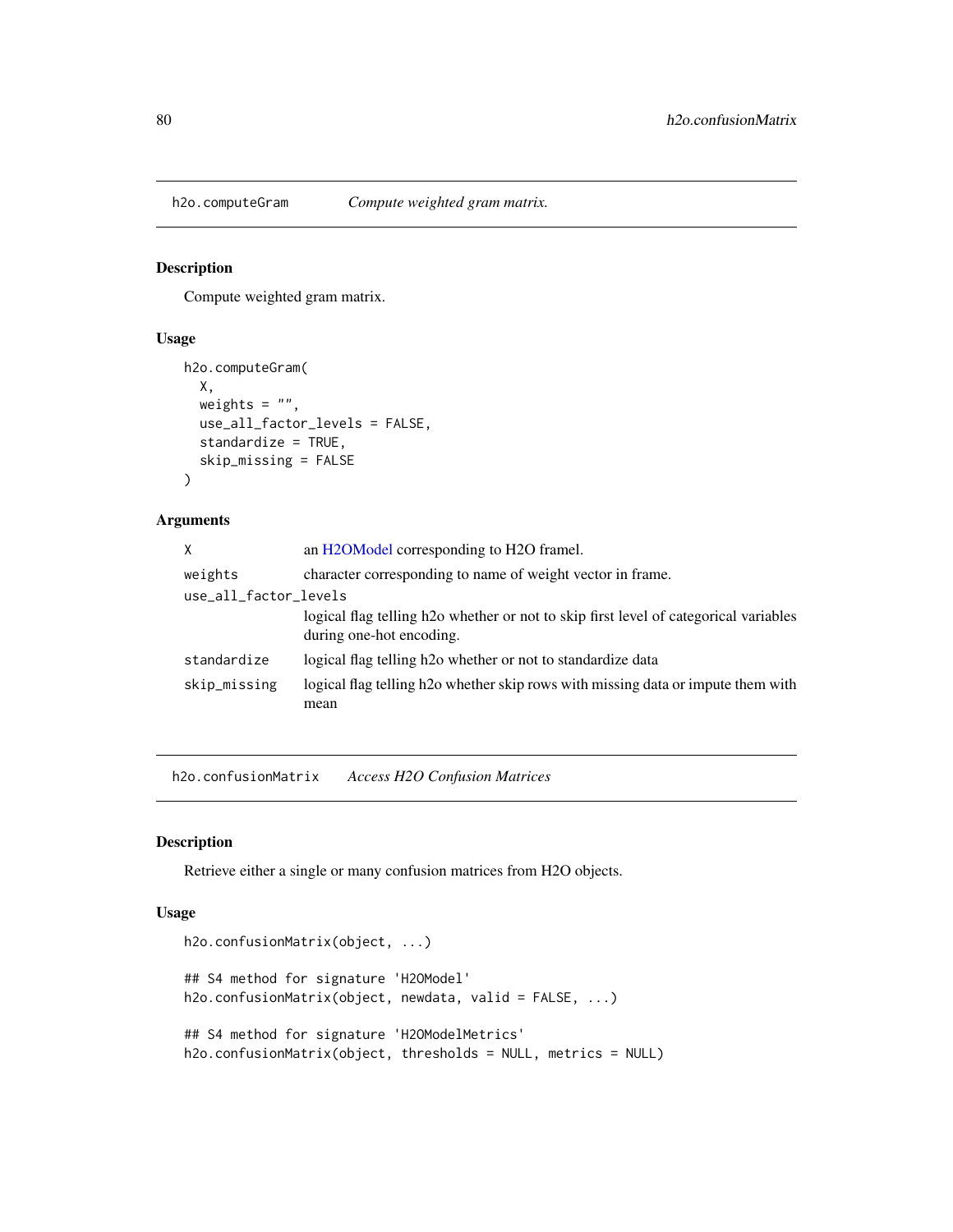## h2o.confusionMatrix 81

#### **Arguments**

| object     | Either an H2OModel object or an H2OModelMetrics object.                                                                                                                                                                                             |
|------------|-----------------------------------------------------------------------------------------------------------------------------------------------------------------------------------------------------------------------------------------------------|
|            | Extra arguments for extracting train or valid confusion matrices.                                                                                                                                                                                   |
| newdata    | An H2OF rame object that can be scored on. Requires a valid response column.                                                                                                                                                                        |
| valid      | Retrieve the validation metric.                                                                                                                                                                                                                     |
| thresholds | (Optional) A value or a list of valid values between 0.0 and 1.0. This value is<br>only used in the case of H2OB inomialMetrics objects.                                                                                                            |
| metrics    | (Optional) A metric or a list of valid metrics ("min_per_class_accuracy", "ab-<br>solute_mcc", "tnr", "fnr", "fpr", "tpr", "precision", "accuracy", "f0point5", "f2",<br>"f1"). This value is only used in the case of H2OB inomialMetrics objects. |

### Details

The [H2OModelMetrics](#page-371-0) version of this function will only take [H2OBinomialMetrics](#page-371-1) or [H2OMultinomialMetrics](#page-371-1) objects. If no threshold is specified, all possible thresholds are selected.

## Value

Calling this function on [H2OModel](#page-370-0) objects returns a confusion matrix corresponding to the [predict](#page-0-0) function. If used on an [H2OBinomialMetrics](#page-371-1) object, returns a list of matrices corresponding to the number of thresholds specified.

## See Also

[predict](#page-0-0) for generating prediction frames, [h2o.performance](#page-256-0) for creating [H2OModelMetrics.](#page-371-0)

## Examples

```
## Not run:
library(h2o)
h2o.init()
prostate_path <- system.file("extdata", "prostate.csv", package = "h2o")
prostate <- h2o.uploadFile(prostate_path)
prostate[, 2] <- as.factor(prostate[, 2])
model \leq h2o.gbm(x = 3:9, y = 2, training_frame = prostate, distribution = "bernoulli")
h2o.confusionMatrix(model, prostate)
# Generating a ModelMetrics object
perf <- h2o.performance(model, prostate)
h2o.confusionMatrix(perf)
```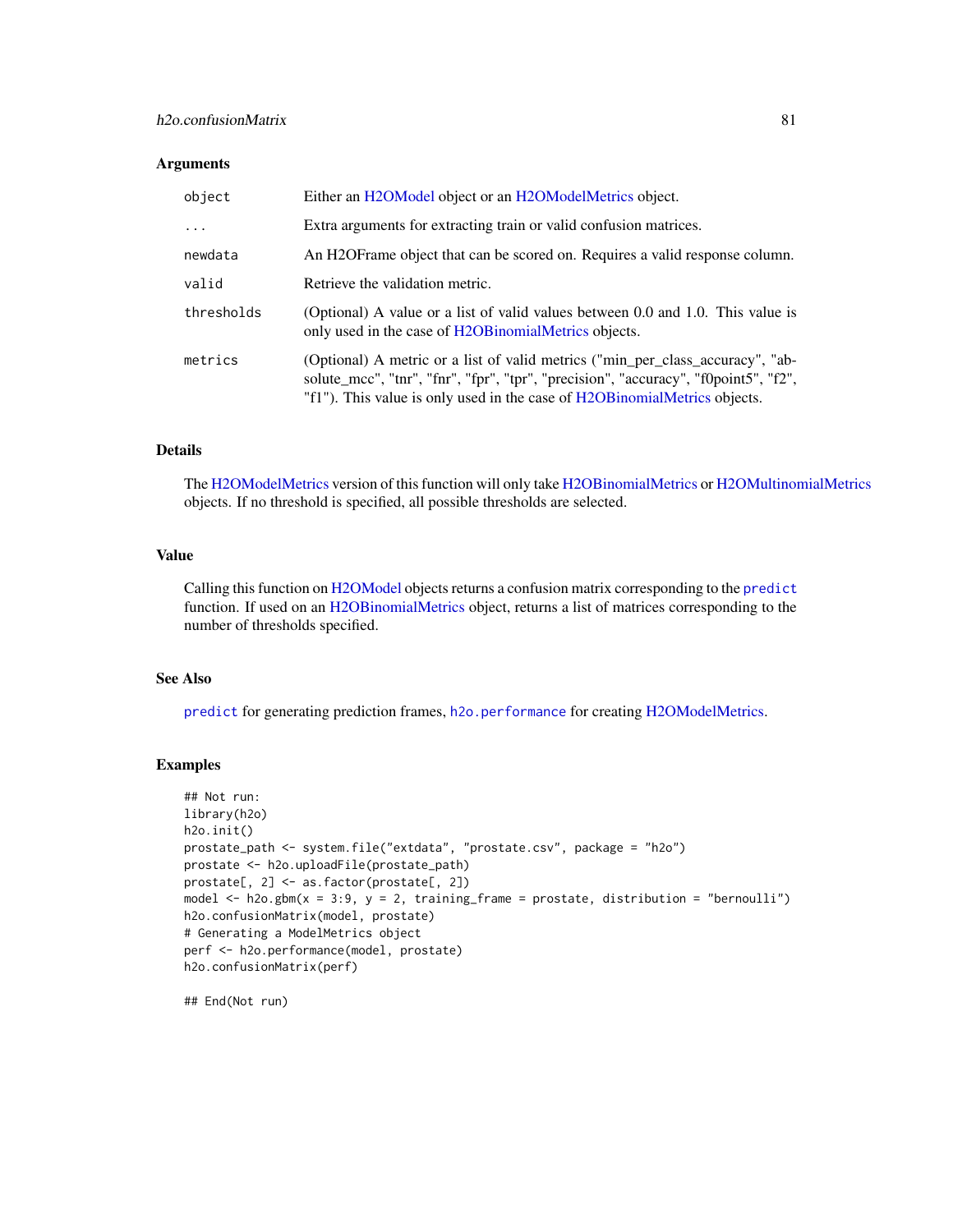Connect to a running H2O instance.

# Usage

```
h2o.connect(
  ip = "localhost",
 port = 54321,
  strict_version_check = TRUE,
 proxy = NA_character_,
 https = FALSE,
  cacert = NA_character_,
  insecure = FALSE,
 username = NA_character_,
 password = NA_character_,
 use_spnego = FALSE,
 cookies = NA_character_,
 context_path = NA_character_,
  config = NULL
\mathcal{L}
```
# Arguments

| ip                   | Object of class character representing the IP address of the server where H2O<br>is running.                                                                             |  |  |  |  |  |
|----------------------|--------------------------------------------------------------------------------------------------------------------------------------------------------------------------|--|--|--|--|--|
| port                 | Object of class numeric representing the port number of the H2O server.                                                                                                  |  |  |  |  |  |
| strict_version_check |                                                                                                                                                                          |  |  |  |  |  |
|                      | (Optional) Setting this to FALSE is unsupported and should only be done when<br>advised by technical support.                                                            |  |  |  |  |  |
| proxy                | (Optional) A character string specifying the proxy path.                                                                                                                 |  |  |  |  |  |
| https                | (Optional) Set this to TRUE to use https instead of http.                                                                                                                |  |  |  |  |  |
| cacert               | Path to a CA bundle file with root and intermediate certificates of trusted CAs.                                                                                         |  |  |  |  |  |
| insecure             | (Optional) Set this to TRUE to disable SSL certificate checking.                                                                                                         |  |  |  |  |  |
| username             | (Optional) Username to login with.                                                                                                                                       |  |  |  |  |  |
| password             | (Optional) Password to login with.                                                                                                                                       |  |  |  |  |  |
| use_spnego           | (Optional) Set this to TRUE to enable SPNEGO authentication.                                                                                                             |  |  |  |  |  |
| cookies              | (Optional) Vector(or list) of cookies to add to request.                                                                                                                 |  |  |  |  |  |
| context_path         | (Optional) The last part of connection URL: http:// <ip>:<port>/<context_path></context_path></port></ip>                                                                |  |  |  |  |  |
| config               | (Optional) A list describing connection parameters. Using config makes<br>h2o. connect ignore other parameters and collect named list members instead<br>(see examples). |  |  |  |  |  |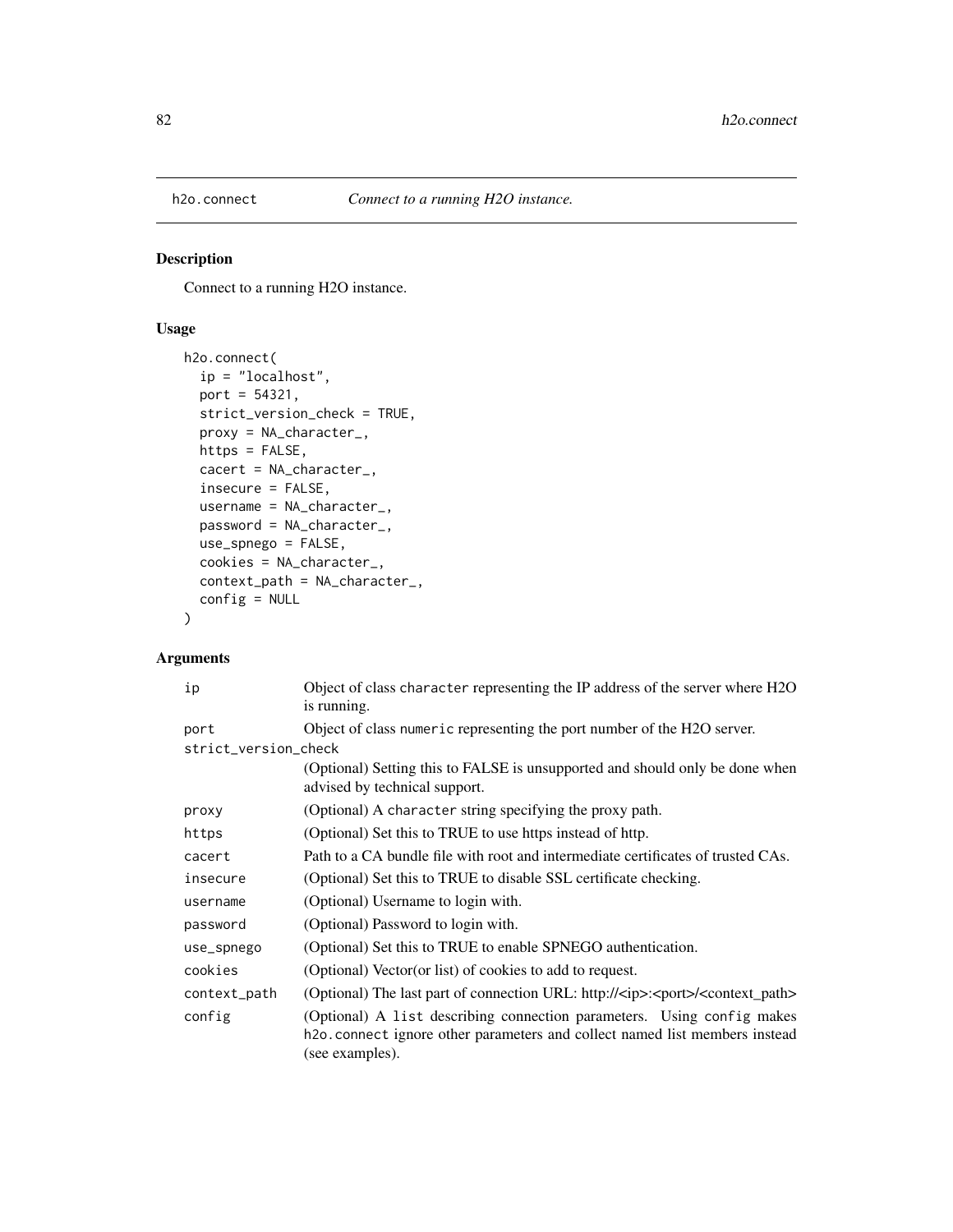#### h2o.cor 83

## Value

an instance of H2OConnection object representing a connection to the running H2O instance.

#### Examples

```
## Not run:
library(h2o)
# Try to connect to a H2O instance running at http://localhost:54321/cluster_X
# If not found, start a local H2O instance from R with the default settings.
#h2o.connect(ip = "localhost", port = 54321, context_path = "cluster_X")
# Or
#config = list(ip = "localhost", port = 54321, context_path = "cluster_X")
#h2o.connect(config = config)
# Skip strict version check during connecting to the instance
#h2o.connect(config = c(strict_version_check = FALSE, config))
```
## End(Not run)

h2o.cor *Correlation of columns.*

## Description

Compute the correlation matrix of one or two H2OFrames.

#### Usage

 $h2o.cor(x, y = NULL, na.rm = FALSE, use, method = "Pearson")$ 

 $cor(x, \ldots)$ 

## Arguments

| $\mathsf{x}$ | An H <sub>2</sub> OFrame object.                                                                                                                                                                                                                                                                                                                                                                              |
|--------------|---------------------------------------------------------------------------------------------------------------------------------------------------------------------------------------------------------------------------------------------------------------------------------------------------------------------------------------------------------------------------------------------------------------|
| y            | NULL (default) or an H2OF rame. The default is equivalent to $y = x$ .                                                                                                                                                                                                                                                                                                                                        |
| na.rm        | logical. Should missing values be removed?                                                                                                                                                                                                                                                                                                                                                                    |
| use          | An optional character string indicating how to handle missing values. This must<br>be one of the following: "everything" - outputs NaNs whenever one of its con-<br>tributing observations is missing "all.obs" - presence of missing observations<br>will throw an error "complete.obs" - discards missing values along with all ob-<br>servations in their rows so that only complete observations are used |
| method       | str Method of correlation computation. Allowed values are: "Pearson" - Pear-<br>son's correlation coefficient "Spearman" - Spearman's correlation coefficient<br>(Spearman's Rho) Defaults to "Pearson"                                                                                                                                                                                                       |
| .            | Further arguments to be passed down from other methods.                                                                                                                                                                                                                                                                                                                                                       |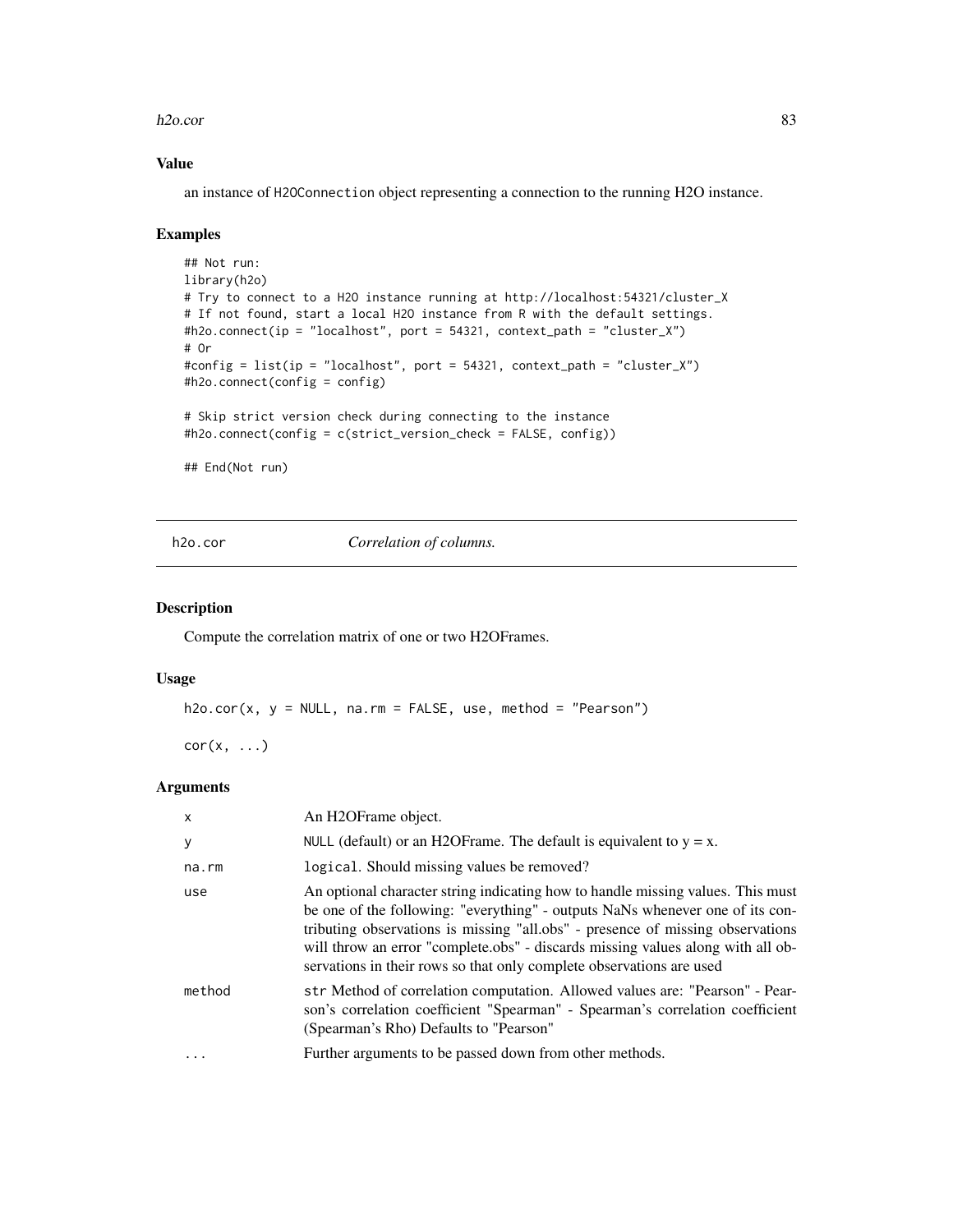## Examples

```
## Not run:
library(h2o)
h2o.init()
prostate_path <- system.file("extdata", "prostate.csv", package = "h2o")
prostate <- h2o.uploadFile(path = prostate_path)
cor(prostate$AGE)
## End(Not run)
```
### h2o.cos *Compute the cosine of x*

# Description

Compute the cosine of x

## Usage

 $h2o.cos(x)$ 

# Arguments

x An H2OFrame object.

# See Also

[Trig](#page-0-0) for the base R implementation, cos().

# Examples

```
## Not run:
library(h2o)
h2o.init()
frame <- h2o.createFrame(rows = 6, cols = 2,
                         categorical_fraction = 0.0,
                         missing_fraction = 0.7,
                         seed = 123)
h2o.cos(frame["C1"])
```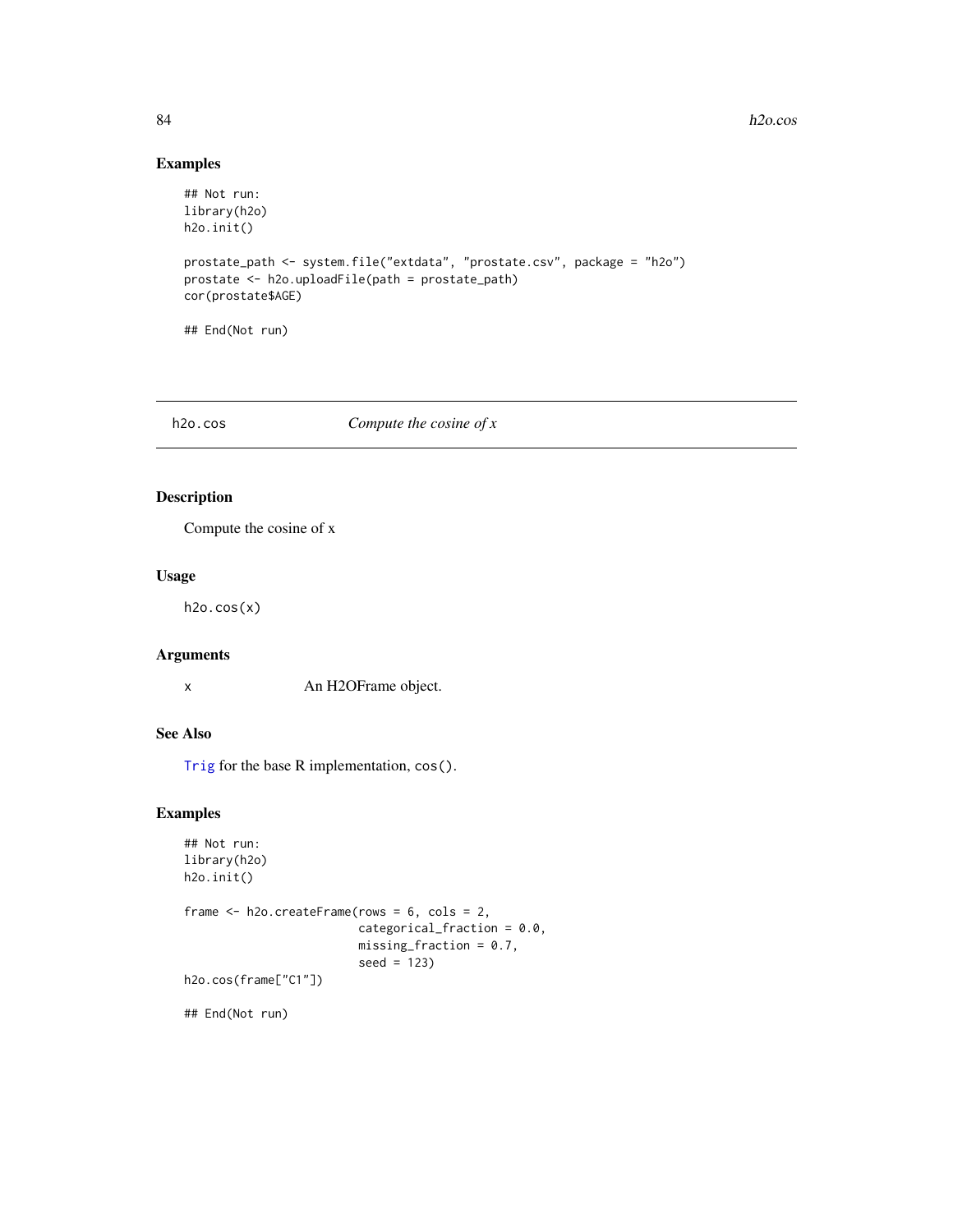Compute the hyperbolic cosine of x

# Usage

h2o.cosh(x)

# Arguments

x An H2OFrame object.

## See Also

[Hyperbolic](#page-0-0) for the base R implementation, cosh().

# Examples

```
## Not run:
library(h2o)
h2o.init()
frame <- h2o.createFrame(rows = 6, cols = 2,
                         categorical_fraction = 0.0,
                         missing_fraction = 0.7,
                         seed = 123)
h2o.cosh(frame["C1"])
```
## End(Not run)

| h <sub>2</sub> o.coxph |         | Trains a Cox Proportional Hazards Model (CoxPH) on an H2O |  |  |  |
|------------------------|---------|-----------------------------------------------------------|--|--|--|
|                        | dataset |                                                           |  |  |  |

# Description

Trains a Cox Proportional Hazards Model (CoxPH) on an H2O dataset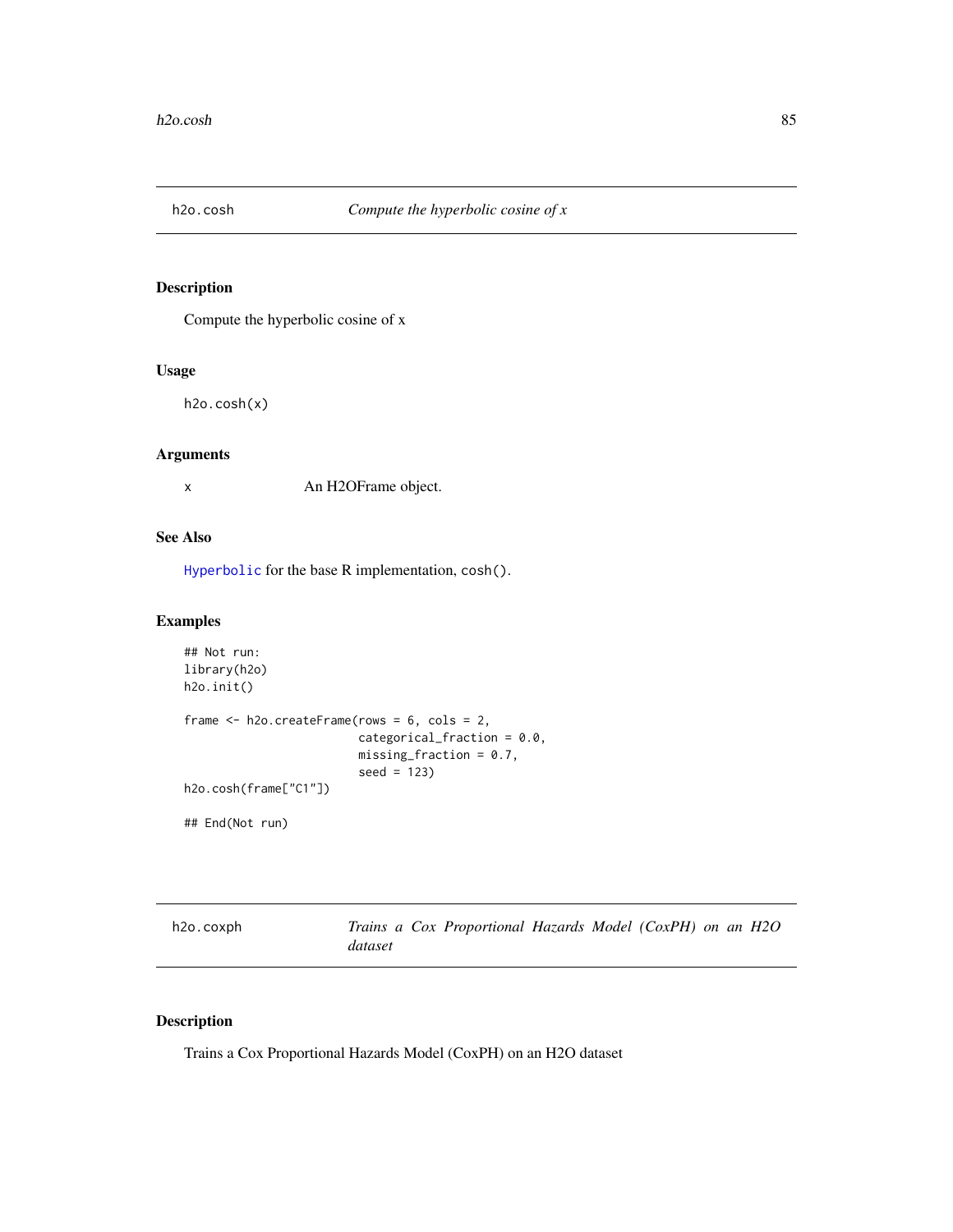# Usage

```
h2o.coxph(
 x,
  event_column,
  training_frame,
 model_id = NULL,start_column = NULL,
  stop_column = NULL,
 weights_column = NULL,
 offset_column = NULL,
  stratify_by = NULL,
  ties = c("efron", "breslow"),
  init = 0,
  lre_min = 9,
 max_iterations = 20,
  interactions = NULL,
  interaction_pairs = NULL,
  interactions_only = NULL,
  use_all_factor_levels = FALSE,
  export_checkpoints_dir = NULL,
  single_node_mode = FALSE
\mathcal{L}
```
# Arguments

| X             | (Optional) A vector containing the names or indices of the predictor variables to<br>use in building the model. If x is missing, then all columns except event_column,<br>start_column and stop_column are used.                                                                                                                                                                                                                                                                                                                                                                             |
|---------------|----------------------------------------------------------------------------------------------------------------------------------------------------------------------------------------------------------------------------------------------------------------------------------------------------------------------------------------------------------------------------------------------------------------------------------------------------------------------------------------------------------------------------------------------------------------------------------------------|
| event_column  | The name of binary data column in the training frame indicating the occurrence<br>of an event.                                                                                                                                                                                                                                                                                                                                                                                                                                                                                               |
|               | training frame Id of the training data frame.                                                                                                                                                                                                                                                                                                                                                                                                                                                                                                                                                |
| model_id      | Destination id for this model; auto-generated if not specified.                                                                                                                                                                                                                                                                                                                                                                                                                                                                                                                              |
| start_column  | Start Time Column.                                                                                                                                                                                                                                                                                                                                                                                                                                                                                                                                                                           |
| stop_column   | Stop Time Column.                                                                                                                                                                                                                                                                                                                                                                                                                                                                                                                                                                            |
|               | weights_column Column with observation weights. Giving some observation a weight of zero<br>is equivalent to excluding it from the dataset; giving an observation a relative<br>weight of 2 is equivalent to repeating that row twice. Negative weights are not<br>allowed. Note: Weights are per-row observation weights and do not increase the<br>size of the data frame. This is typically the number of times a row is repeated,<br>but non-integer values are supported as well. During training, rows with higher<br>weights matter more, due to the larger loss function pre-factor. |
| offset_column | Offset column. This will be added to the combination of columns before apply-<br>ing the link function.                                                                                                                                                                                                                                                                                                                                                                                                                                                                                      |
| stratify_by   | List of columns to use for stratification.                                                                                                                                                                                                                                                                                                                                                                                                                                                                                                                                                   |
| ties          | Method for Handling Ties. Must be one of: "efron", "breslow". Defaults to<br>efron.                                                                                                                                                                                                                                                                                                                                                                                                                                                                                                          |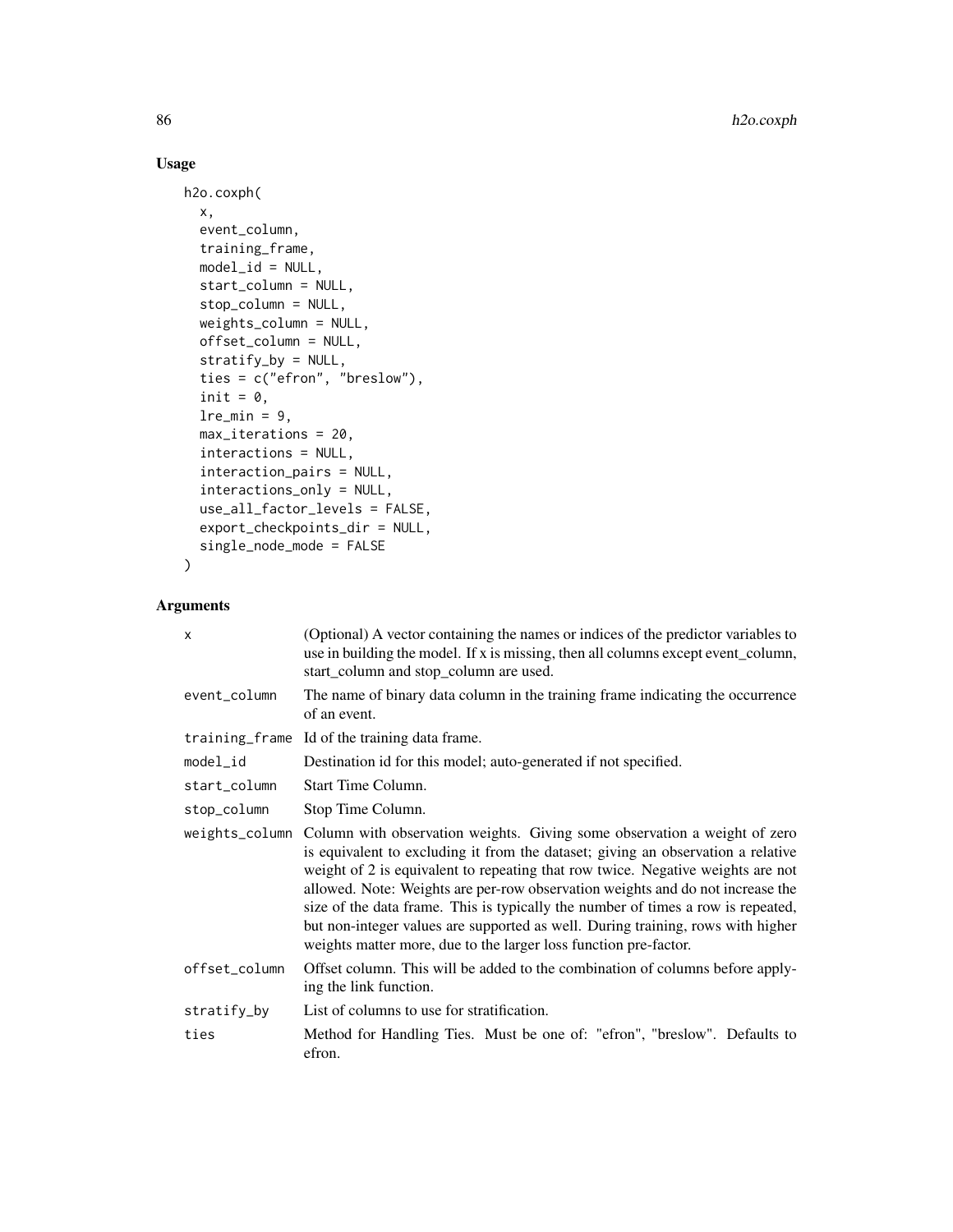| init                   | Coefficient starting value. Defaults to 0.                                                                                |  |  |
|------------------------|---------------------------------------------------------------------------------------------------------------------------|--|--|
| lre_min                | Minimum log-relative error. Defaults to 9.                                                                                |  |  |
|                        | max_iterations Maximum number of iterations. Defaults to 20.                                                              |  |  |
| interactions           | A list of predictor column indices to interact. All pairwise combinations will be<br>computed for the list.               |  |  |
| interaction_pairs      |                                                                                                                           |  |  |
|                        | A list of pairwise (first order) column interactions.                                                                     |  |  |
| interactions_only      |                                                                                                                           |  |  |
|                        | A list of columns that should only be used to create interactions but should not<br>itself participate in model training. |  |  |
| use_all_factor_levels  |                                                                                                                           |  |  |
|                        | Logical. (Internal. For development only!) Indicates whether to use all factor<br>levels. Defaults to FALSE.              |  |  |
| export_checkpoints_dir |                                                                                                                           |  |  |
|                        | Automatically export generated models to this directory.                                                                  |  |  |
| single_node_mode       |                                                                                                                           |  |  |
|                        | Logical. Run on a single node to reduce the effect of network overhead (for<br>smaller datasets) Defaults to FALSE.       |  |  |

# Examples

```
## Not run:
library(h2o)
h2o.init()
# Import the heart dataset
f <- "https://s3.amazonaws.com/h2o-public-test-data/smalldata/coxph_test/heart.csv"
heart <- h2o.importFile(f)
# Set the predictor and response
predictor <- "age"
response <- "event"
# Train a Cox Proportional Hazards model
heart_coxph <- h2o.coxph(x = predictor, training_frame = heart,
                         event_column = "event",
                         start_column = "start",
                         stop_column = "stop")
```
## End(Not run)

h2o.createFrame *Data H2OFrame Creation in H2O*

#### Description

Creates a data frame in H2O with real-valued, categorical, integer, and binary columns specified by the user.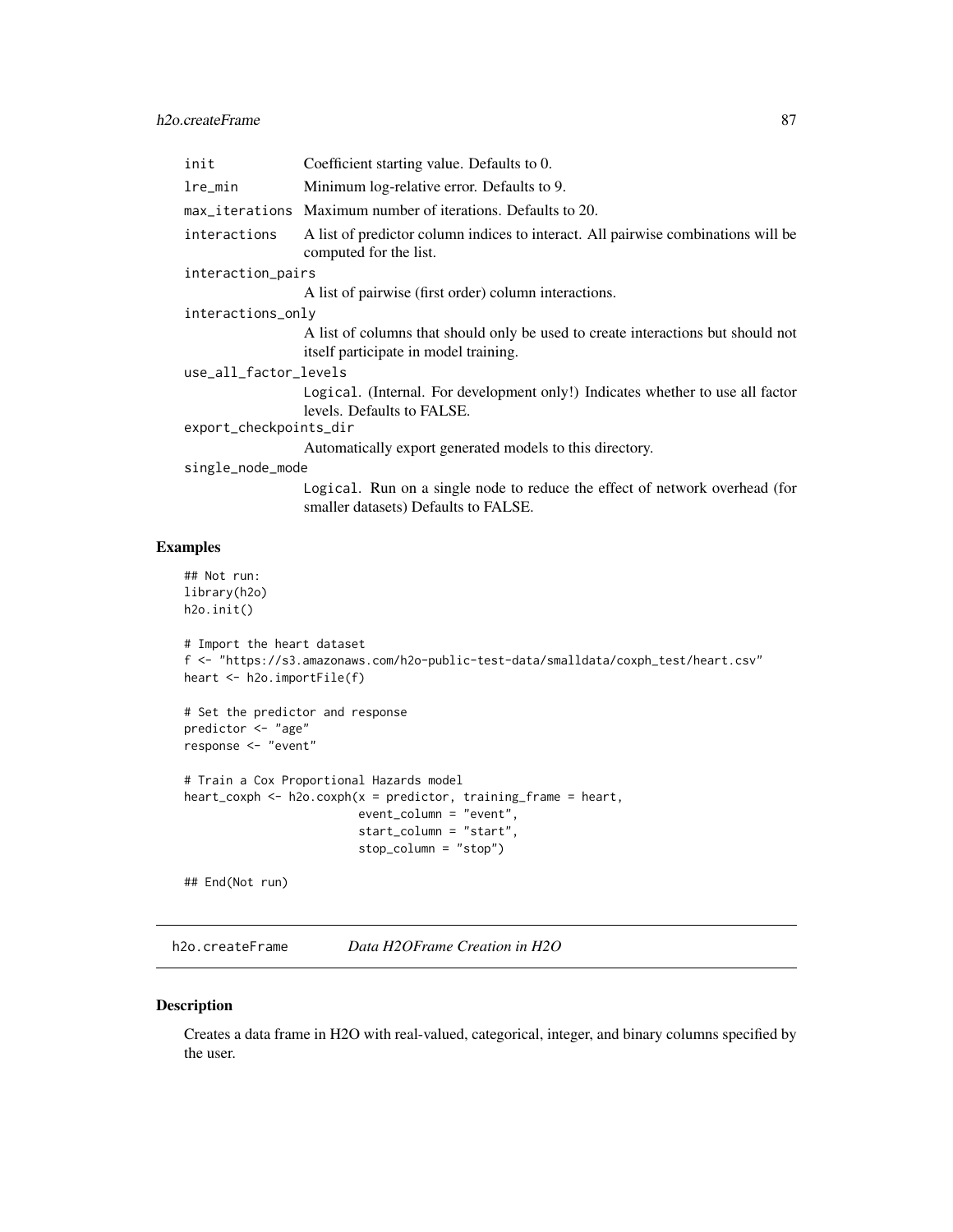# Usage

```
h2o.createFrame(
  rows = 10000,\text{cols} = 10,randomize = TRUE,
 value = 0,
  real_range = 100,
  categorical_fraction = 0.2,
  factors = 100,
  integer_fraction = 0.2,
  integer_range = 100,
 binary_fraction = 0.1,
 binary_ones_fraction = 0.02,
  time_fraction = 0,
  string_fraction = 0,
 missing_fraction = 0.01,
  response_factors = 2,
  has_response = FALSE,
  seed,
  seed_for_column_types
\mathcal{L}
```
# Arguments

| rows                 | The number of rows of data to generate.                                                                                                                              |
|----------------------|----------------------------------------------------------------------------------------------------------------------------------------------------------------------|
| cols                 | The number of columns of data to generate. Excludes the response column if<br>has_response = TRUE.                                                                   |
| randomize            | A logical value indicating whether data values should be randomly generated.<br>This must be TRUE if either categorical_fraction or integer_fraction is<br>non-zero. |
| value                | If randomize = FALSE, then all real-valued entries will be set to this value.                                                                                        |
| real_range           | The range of randomly generated real values.                                                                                                                         |
| categorical_fraction |                                                                                                                                                                      |
|                      | The fraction of total columns that are categorical.                                                                                                                  |
| factors              | The number of (unique) factor levels in each categorical column.                                                                                                     |
| integer_fraction     |                                                                                                                                                                      |
|                      | The fraction of total columns that are integer-valued.                                                                                                               |
| integer_range        | The range of randomly generated integer values.                                                                                                                      |
| binary_fraction      |                                                                                                                                                                      |
|                      | The fraction of total columns that are binary-valued.                                                                                                                |
| binary_ones_fraction |                                                                                                                                                                      |
|                      | The fraction of values in a binary column that are set to 1.                                                                                                         |
| time_fraction        | The fraction of randomly created date/time columns.                                                                                                                  |
| string_fraction      |                                                                                                                                                                      |
|                      | The fraction of randomly created string columns.                                                                                                                     |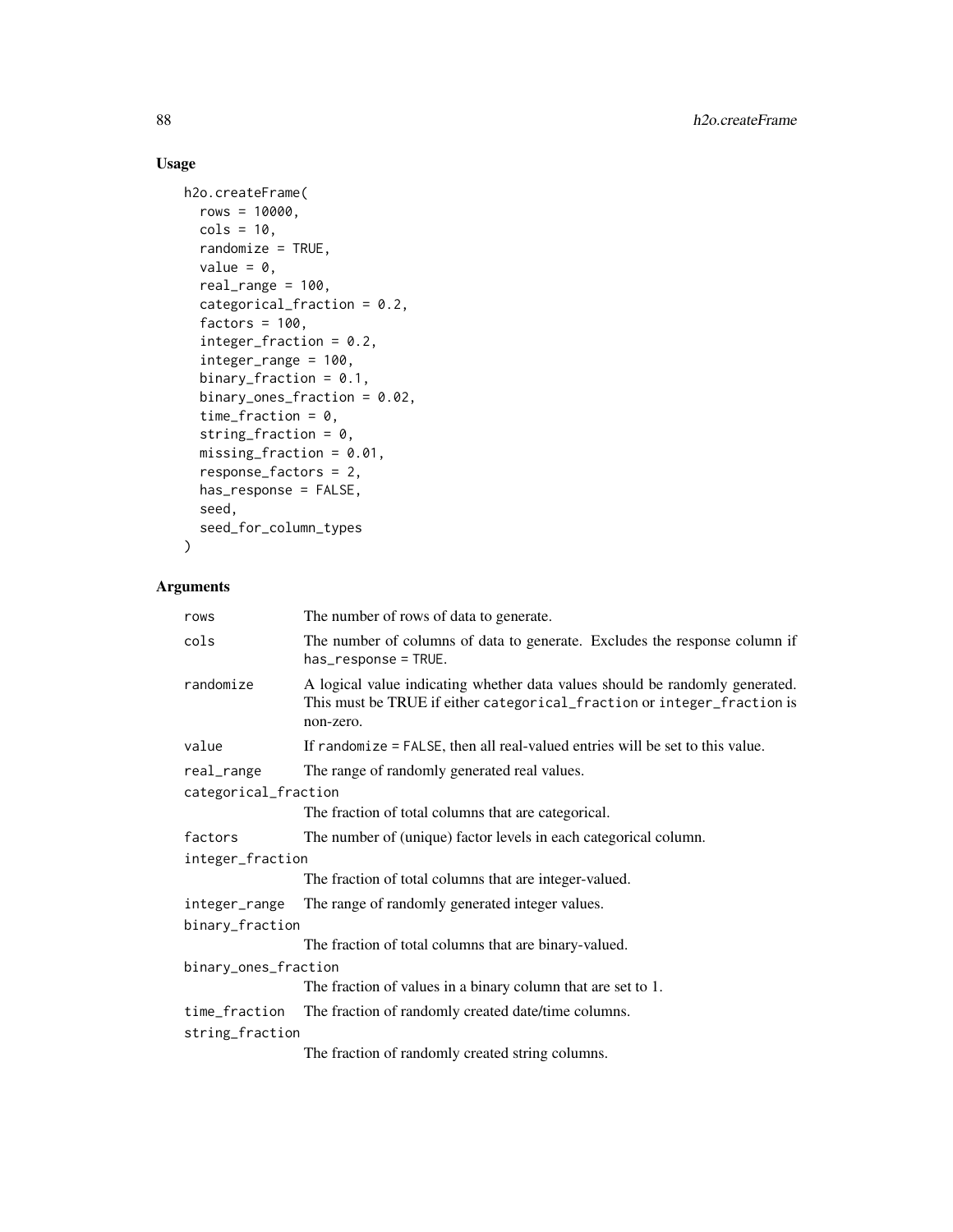| missing_fraction      |                                                                                                                                                                                          |
|-----------------------|------------------------------------------------------------------------------------------------------------------------------------------------------------------------------------------|
|                       | The fraction of total entries in the data frame that are set to NA.                                                                                                                      |
| response_factors      |                                                                                                                                                                                          |
|                       | If has response = TRUE, then this is the number of factor levels in the response<br>column.                                                                                              |
| has_response          | A logical value indicating whether an additional response column should be pre-<br>pended to the final H2O data frame. If set to TRUE, the total number of columns<br>will be $cols+1$ . |
| seed                  | A seed used to generate random values when randomize = TRUE.                                                                                                                             |
| seed_for_column_types |                                                                                                                                                                                          |
|                       | A seed used to generate random column types when $r$ andomize = TRUE.                                                                                                                    |

### Value

Returns an H2OFrame object.

#### Examples

```
## Not run:
library(h2o)
h2o.init()
hf <- h2o.createFrame(rows = 1000, cols = 100, categorical_fraction = 0.1,
                      factors = 5, integer_fraction = 0.5, integer_range = 1,
                      has_response = TRUE)
head(hf)
summary(hf)
hf \leq h2o.createFrame(rows = 100, cols = 10, randomize = FALSE, value = 5,
                      categorical_fraction = 0, integer_fraction = 0)
summary(hf)
## End(Not run)
```
h2o.cross\_validation\_fold\_assignment *Retrieve the cross-validation fold assignment*

# Description

Retrieve the cross-validation fold assignment

### Usage

h2o.cross\_validation\_fold\_assignment(object)

# Arguments

object An [H2OModel](#page-370-0) object.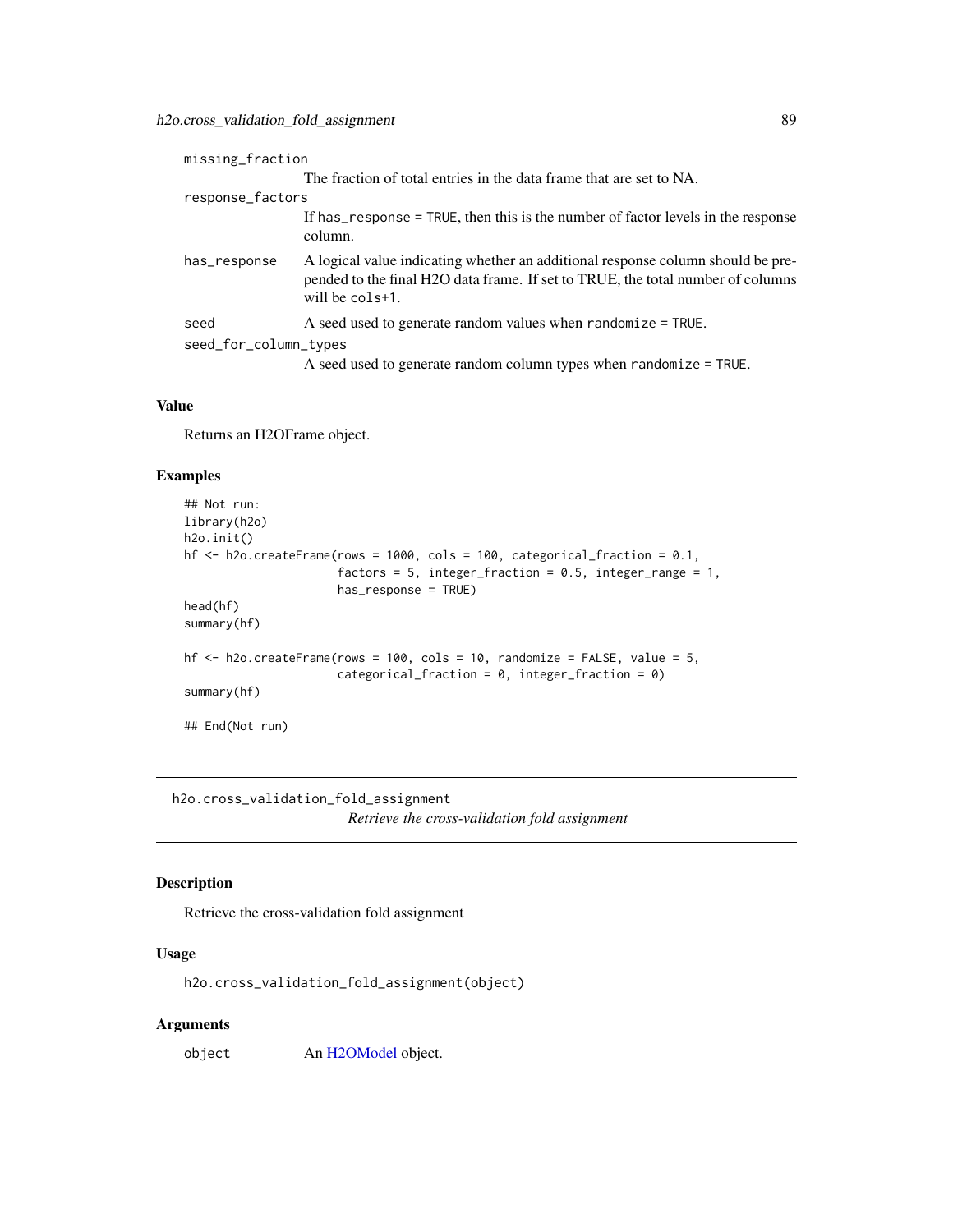# Value

Returns a H2OFrame

### Examples

```
## Not run:
library(h2o)
h2o.init()
f <- "https://s3.amazonaws.com/h2o-public-test-data/smalldata/junit/cars_20mpg.csv"
cars <- h2o.importFile(f)
cars["economy_20mpg"] <- as.factor(cars["economy_20mpg"])
predictors <- c("displacement", "power", "weight", "acceleration", "year")
response <- "economy_20mpg"
cars_split <- h2o.splitFrame(data = cars, ratios = 0.8, seed = 1234)
train <- cars_split[[1]]
valid <- cars_split[[2]]
cars_gbm <- h2o.gbm(x = predictors, y = response, training_frame = train,
                 nfolds = 5, keep_cross_validation_fold_assignment = TRUE, seed = 1234)
h2o.cross_validation_fold_assignment(cars_gbm)
```

```
## End(Not run)
```
h2o.cross\_validation\_holdout\_predictions *Retrieve the cross-validation holdout predictions*

# Description

Retrieve the cross-validation holdout predictions

#### Usage

```
h2o.cross_validation_holdout_predictions(object)
```
#### Arguments

object An [H2OModel](#page-370-0) object.

## Value

Returns a H2OFrame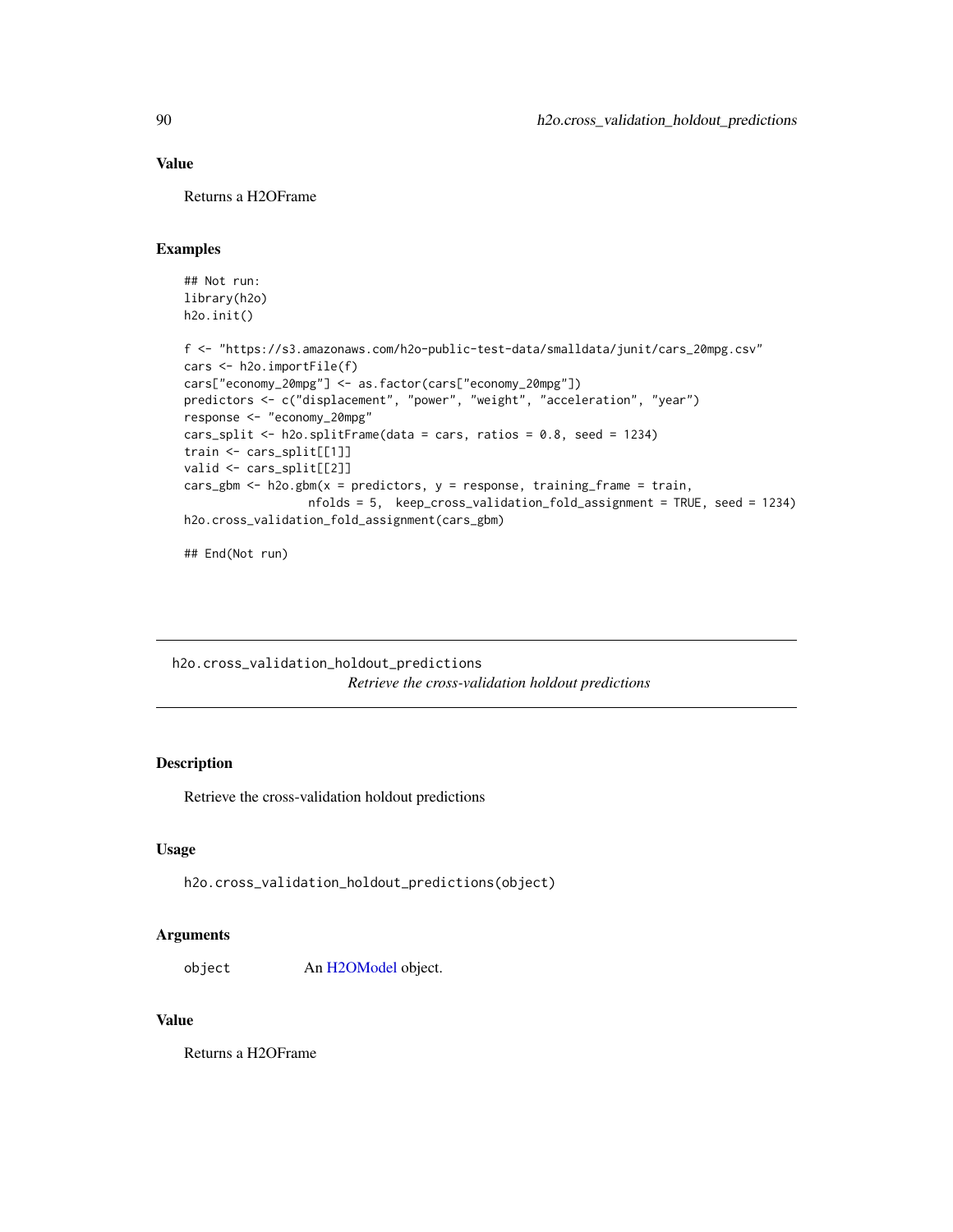#### Examples

```
## Not run:
library(h2o)
h2o.init()
f <- "https://s3.amazonaws.com/h2o-public-test-data/smalldata/junit/cars_20mpg.csv"
cars <- h2o.importFile(f)
cars["economy_20mpg"] <- as.factor(cars["economy_20mpg"])
predictors <- c("displacement","power","weight","acceleration","year")
response <- "economy_20mpg"
cars_split <- h2o.splitFrame(data = cars, ratios = 0.8, seed = 1234)
train <- cars_split[[1]]
valid <- cars_split[[2]]
cars_gbm <- h2o.gbm(x = predictors, y = response, training_frame = train,
                    nfolds = 5, keep_cross_validation_predictions = TRUE, seed = 1234)
h2o.cross_validation_holdout_predictions(cars_gbm)
## End(Not run)
```
h2o.cross\_validation\_models

*Retrieve the cross-validation models*

## Description

Retrieve the cross-validation models

## Usage

h2o.cross\_validation\_models(object)

#### Arguments

object An [H2OModel](#page-370-0) object.

### Value

Returns a list of H2OModel objects

#### Examples

```
## Not run:
library(h2o)
h2o.init()
```

```
f <- "https://s3.amazonaws.com/h2o-public-test-data/smalldata/junit/cars_20mpg.csv"
cars <- h2o.importFile(f)
cars["economy_20mpg"] <- as.factor(cars["economy_20mpg"])
predictors <- c("displacement", "power", "weight", "acceleration", "year")
```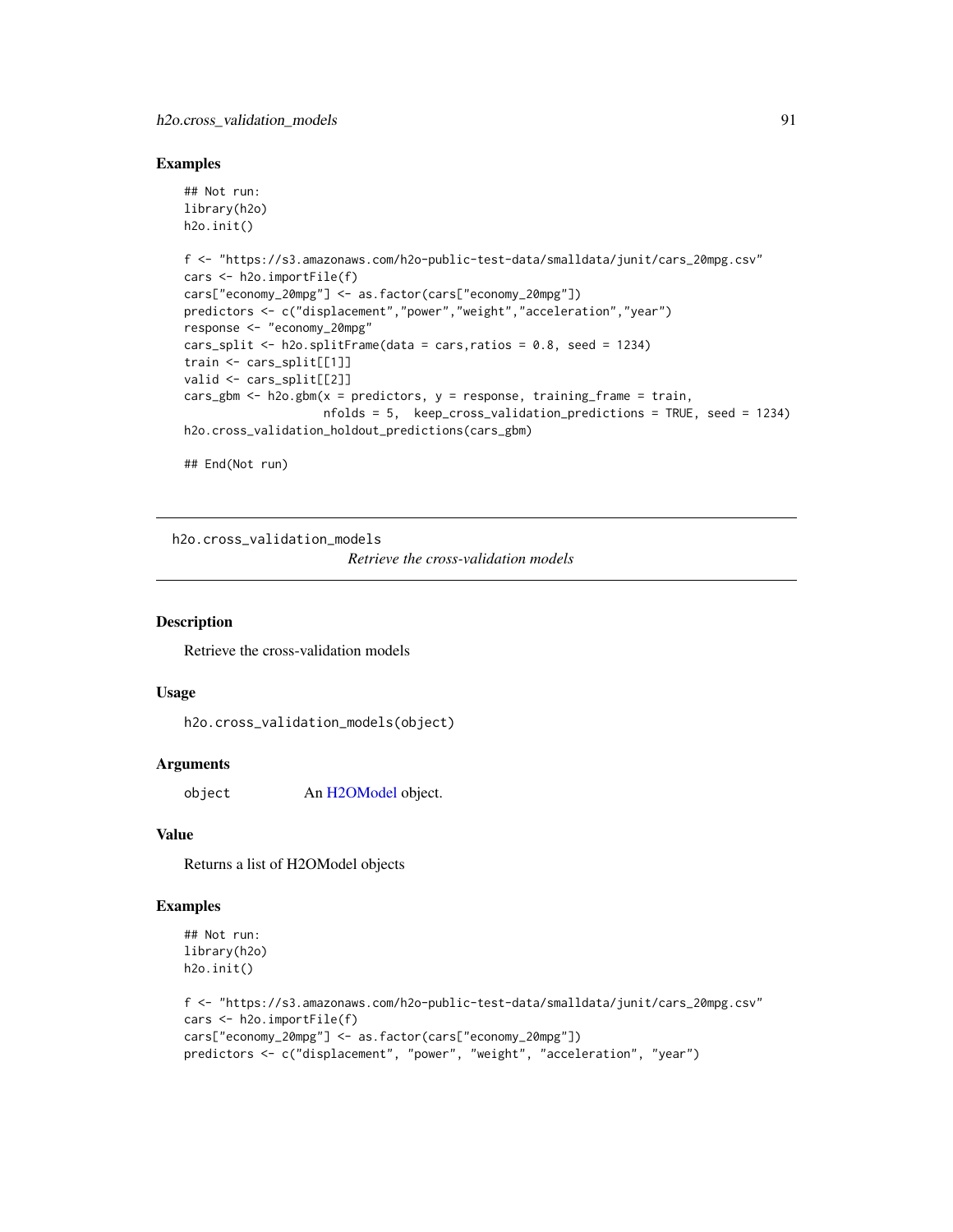```
response <- "economy_20mpg"
cars_split <- h2o.splitFrame(data = cars, ratios = 0.8, seed = 1234)
train <- cars_split[[1]]
valid <- cars_split[[2]]
cars_gbm <- h2o.gbm(x = predictors, y = response, training_frame = train,
                    nfolds = 5, keep_cross_validation_models = TRUE, seed = 1234)
h2o.cross_validation_models(cars_gbm)
```
## End(Not run)

h2o.cross\_validation\_predictions

*Retrieve the cross-validation predictions*

#### Description

Retrieve the cross-validation predictions

## Usage

h2o.cross\_validation\_predictions(object)

### Arguments

object An [H2OModel](#page-370-0) object.

### Value

Returns a list of H2OFrame objects

## Examples

```
## Not run:
library(h2o)
h2o.init()
```

```
f <- "https://s3.amazonaws.com/h2o-public-test-data/smalldata/junit/cars_20mpg.csv"
cars <- h2o.importFile(f)
cars["economy_20mpg"] <- as.factor(cars["economy_20mpg"])
predictors <- c("displacement", "power", "weight", "acceleration", "year")
response <- "economy_20mpg"
cars_split <- h2o.splitFrame(data = cars, ratios = 0.8, seed = 1234)
train <- cars_split[[1]]
valid <- cars_split[[2]]
cars_gbm <- h2o.gbm(x = predictors, y = response, training_frame = train,
                    nfolds = 5, keep_cross_validation_predictions = TRUE, seed = 1234)
h2o.cross_validation_predictions(cars_gbm)
```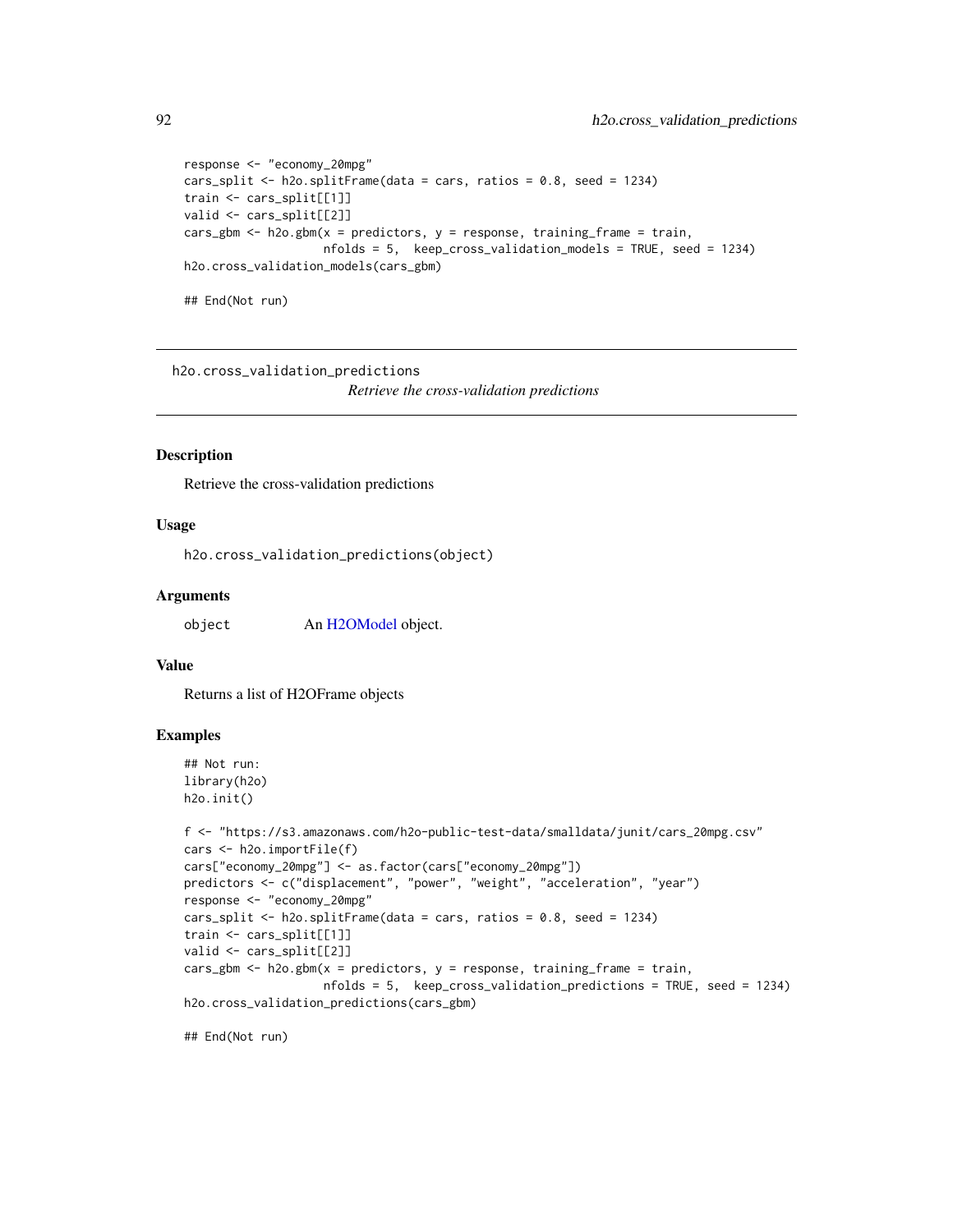Return the cumulative max over a column or across a row

## Usage

h2o.cummax(x,  $axis = 0$ )

## Arguments

|      | An H2OFrame object.                                                             |
|------|---------------------------------------------------------------------------------|
| axis | An int that indicates whether to do down a column $(0)$ or across a row $(1)$ . |

## See Also

[cumsum](#page-0-0) for the base R implementation, cummax().

# Examples

```
## Not run:
library(h2o)
h2o.init()
frame <- h2o.createFrame(rows = 6, cols = 2,
                         categorical_fraction = 0.0,
                         missing\_fraction = 0.7,
                         seed = 123)
h2o.cummax(frame, 1)
## End(Not run)
```

| h2o.cummin |  | Return the cumulative min over a column or across a row |
|------------|--|---------------------------------------------------------|
|------------|--|---------------------------------------------------------|

# Description

Return the cumulative min over a column or across a row

## Usage

 $h2o.cummin(x, axis = 0)$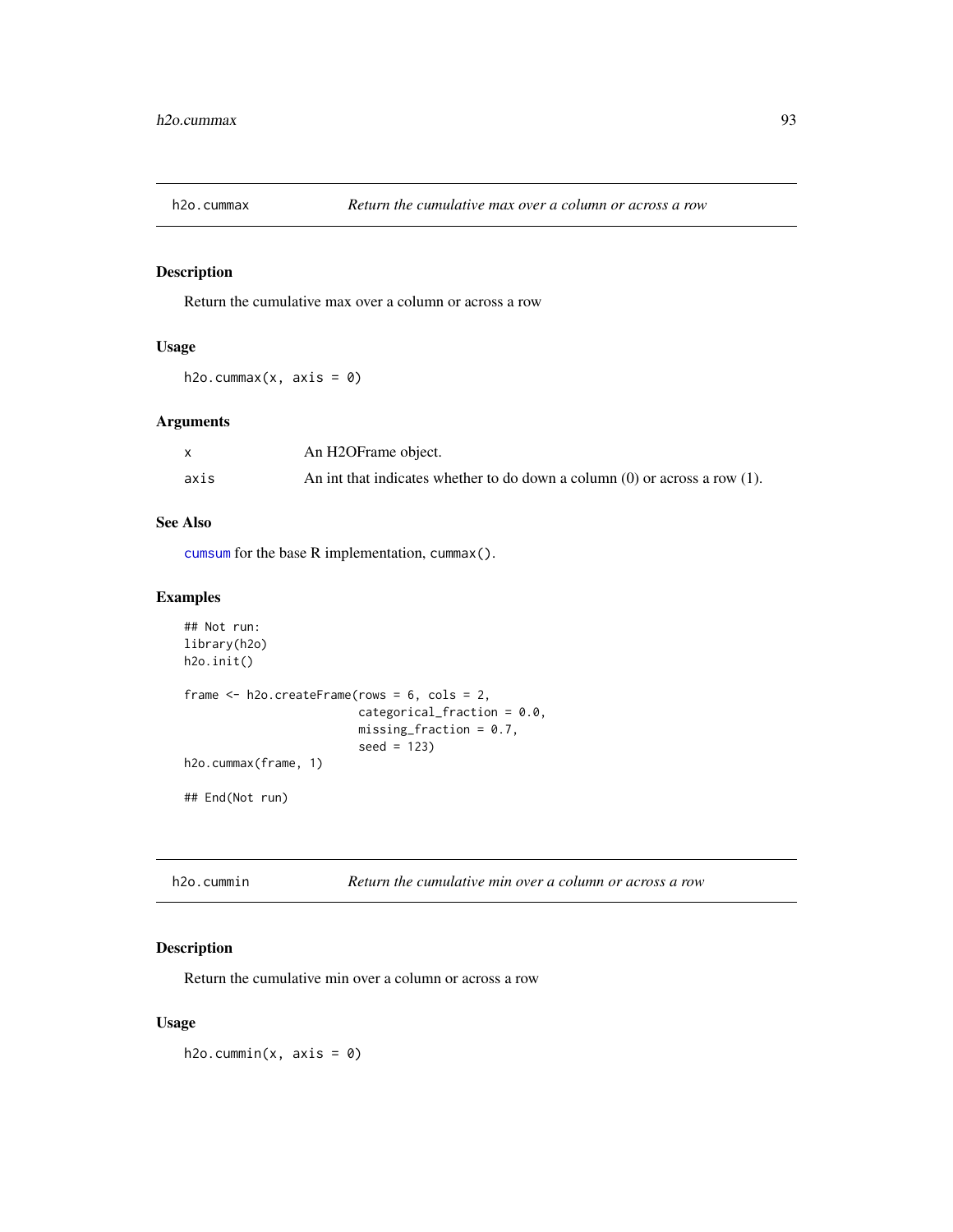## Arguments

|      | An H2OFrame object.                                                             |
|------|---------------------------------------------------------------------------------|
| axis | An int that indicates whether to do down a column $(0)$ or across a row $(1)$ . |

## See Also

[cumsum](#page-0-0) for the base R implementation, cummin().

# Examples

```
## Not run:
library(h2o)
h2o.init()
frame <- h2o.createFrame(rows = 6, cols = 2,
                         categorical_fraction = 0.0,
                         missing_fraction = 0.7,
                         seed = 123)
h2o.cummin(frame, 1)
## End(Not run)
```

| h2o.cumprod | Return the cumulative product over a column or across a row |
|-------------|-------------------------------------------------------------|
|-------------|-------------------------------------------------------------|

# Description

Return the cumulative product over a column or across a row

# Usage

```
h2o.cumprod(x, axis = 0)
```
### Arguments

|      | An H2OFrame object.                                                             |
|------|---------------------------------------------------------------------------------|
| axis | An int that indicates whether to do down a column $(0)$ or across a row $(1)$ . |

# See Also

[cumsum](#page-0-0) for the base R implementation, cumprod().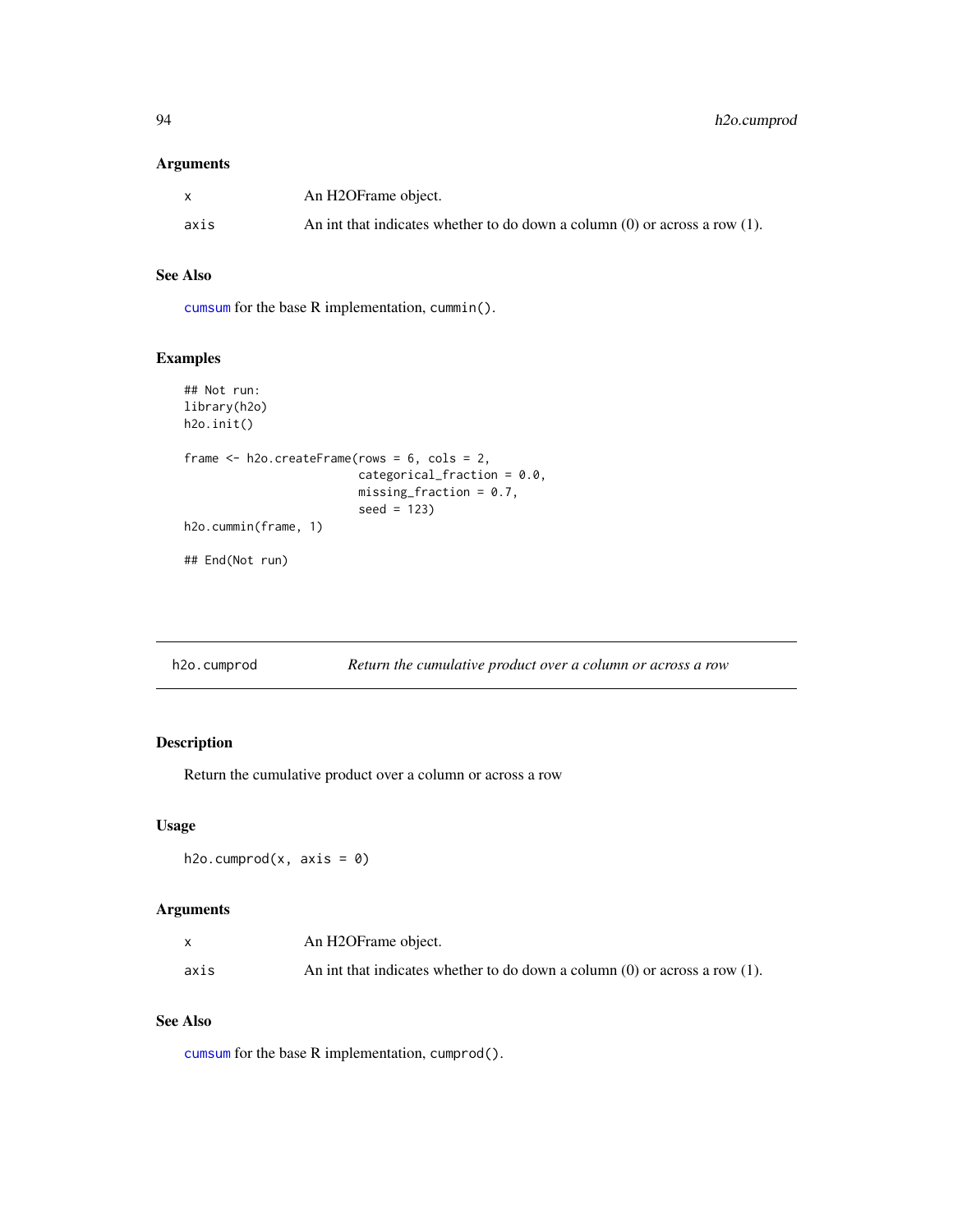# h2o.cumsum 95

## Examples

```
## Not run:
library(h2o)
h2o.init()
frame <- h2o.createFrame(rows = 6, cols = 2,
                         categorical_fraction = 0.0,
                         missing\_fraction = 0.7,
                         seed = 123h2o.cumprod(frame, 1)
## End(Not run)
```
h2o.cumsum *Return the cumulative sum over a column or across a row*

## Description

Return the cumulative sum over a column or across a row

### Usage

h2o.cumsum $(x, axis = 0)$ 

## Arguments

|      | An H2OFrame object.                                                             |
|------|---------------------------------------------------------------------------------|
| axis | An int that indicates whether to do down a column $(0)$ or across a row $(1)$ . |

## See Also

[cumsum](#page-0-0) for the base R implementation.

### Examples

```
## Not run:
library(h2o)
h2o.init()
frame <- h2o.createFrame(rows = 6, cols = 2,
                         categorical_fraction = 0.0,
                         missing_fraction = 0.7,
                         seed = 123)
h2o.cumsum(frame, 1)
```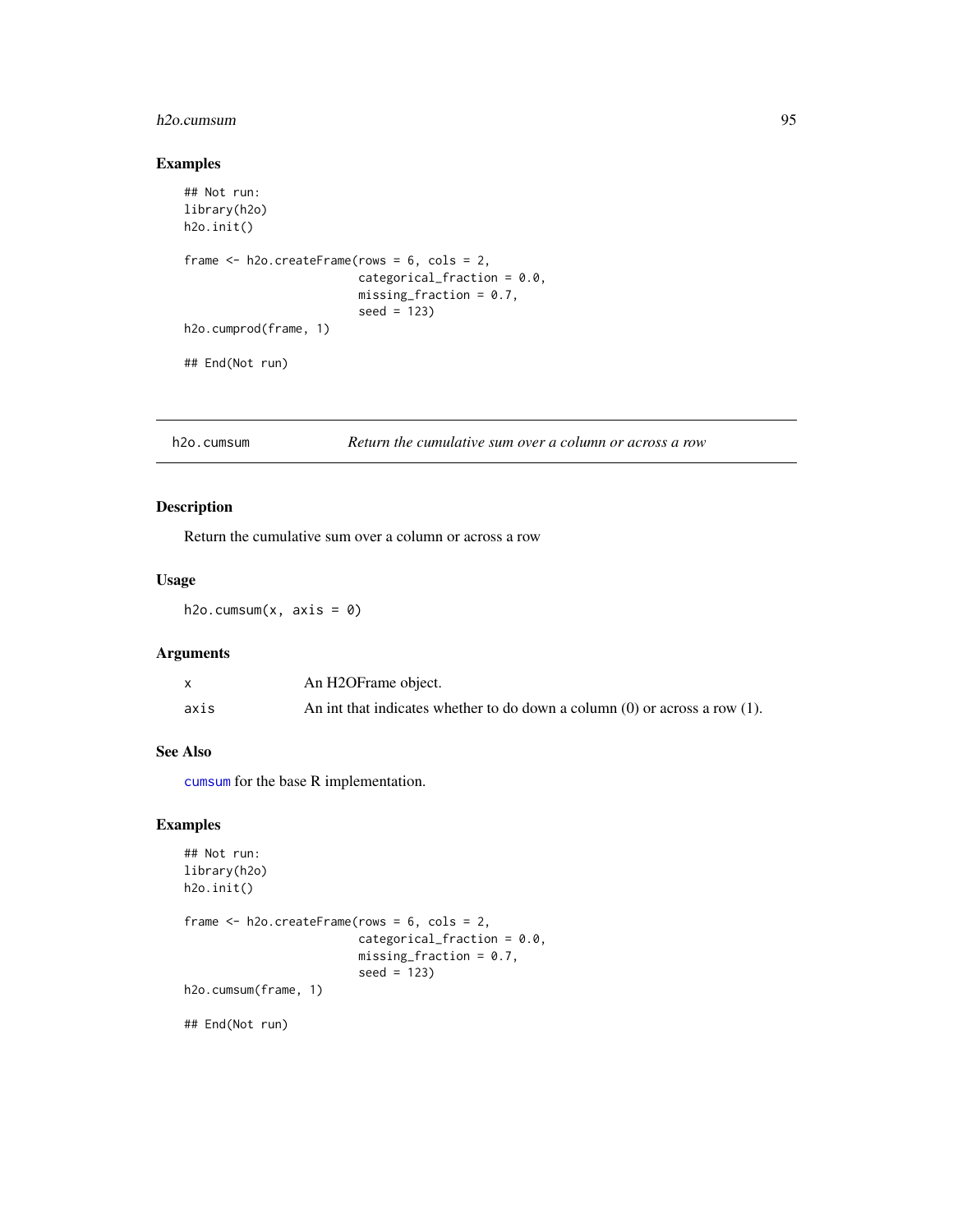Divides the range of the H2O data into intervals and codes the values according to which interval they fall in. The leftmost interval corresponds to the level one, the next is level two, etc.

### Usage

```
h2o.cut(
  x,
 breaks,
  labels = NULL,
  include.lowest = FALSE,
  right = TRUE,dig.lab = 3,
  ...
)
## S3 method for class 'H2OFrame'
cut(
 x,
 breaks,
 labels = NULL,
  include.lowest = FALSE,
  right = TRUE,dig.lab = 3,
  ...
)
```
# Arguments

| X        | An H2OFrame object with a single numeric column.                                                                                          |
|----------|-------------------------------------------------------------------------------------------------------------------------------------------|
| breaks   | A numeric vector of two or more unique cut points.                                                                                        |
| labels   | Labels for the levels of the resulting category. By default, labels are constructed<br>sing "(a,b]" interval notation.                    |
|          | include. lowest Logical, indicationg if an 'x[i]' equal to the lowest (or highest, for right =<br>FALSE 'breaks' value should be included |
| right    | codeLogical, indicating if the intervals should be closed on the right (opened<br>on the left) or vice versa.                             |
| dig.lab  | Integer which is used when labels are not given, determines the number of digits<br>used in formatting the break numbers.                 |
| $\cdots$ | Further arguments passed to or from other methods.                                                                                        |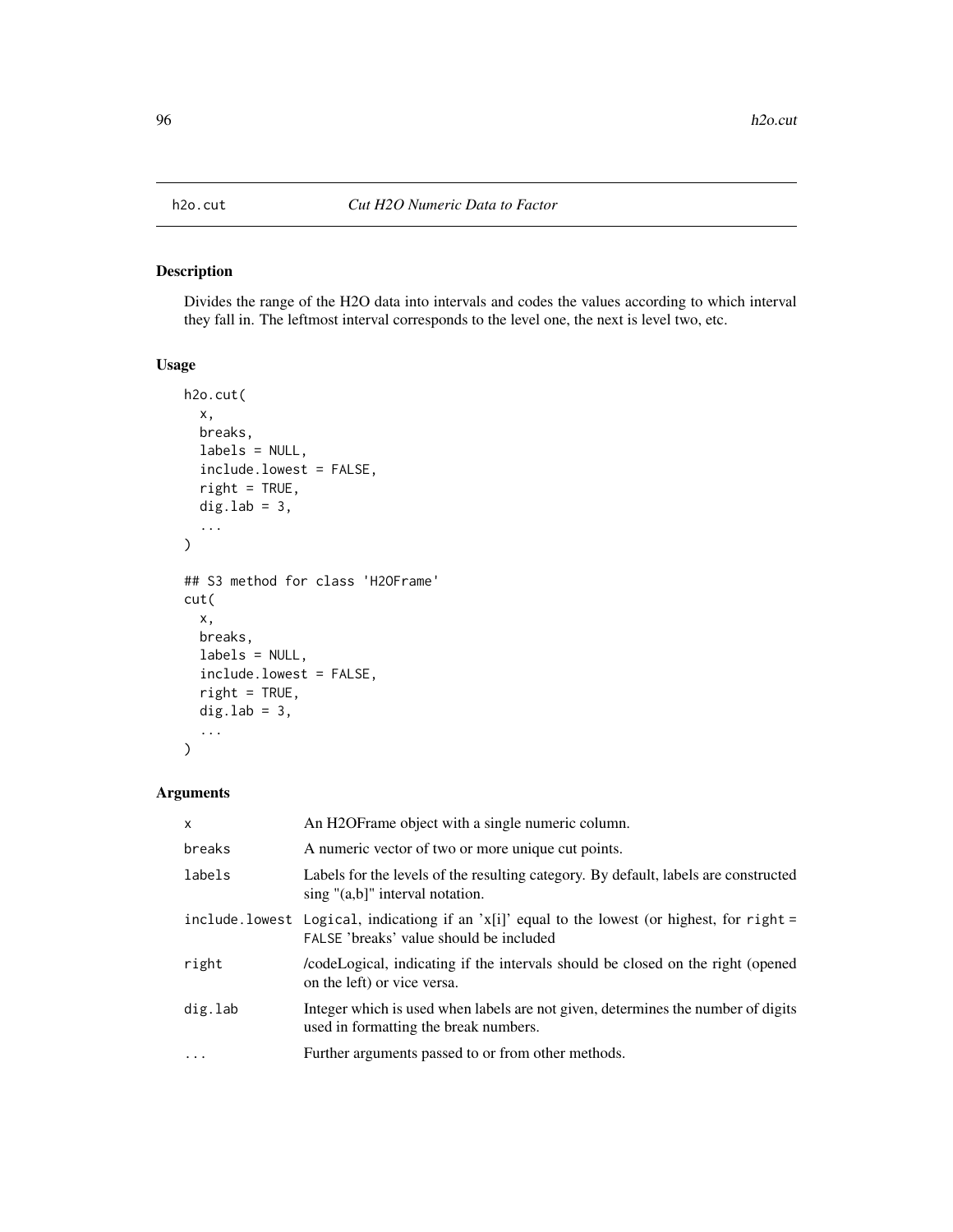#### h2o.day 97

# Value

Returns an H2OFrame object containing the factored data with intervals as levels.

#### Examples

```
## Not run:
library(h2o)
h2o.init()
iris_hf <- as.h2o(iris)
summary(iris_hf)
# Cut sepal length column into intervals determined by min/max/quantiles
sepal_len_cut <- cut(iris_hf$Sepal.Length, c(4.2, 4.8, 5.8, 6, 8))
head(sepal_len_cut)
summary(sepal_len_cut)
## End(Not run)
```
<span id="page-96-0"></span>h2o.day *Convert Milliseconds to Day of Month in H2O Datasets*

# Description

Converts the entries of an H2OFrame object from milliseconds to days of the month (on a 1 to 31 scale).

# Usage

```
h2o.day(x)
```
day(x)

## S3 method for class 'H2OFrame' day(x)

#### Arguments

x An H2OFrame object.

## Value

An H2OFrame object containing the entries of x converted to days of the month.

# See Also

[h2o.month](#page-232-0)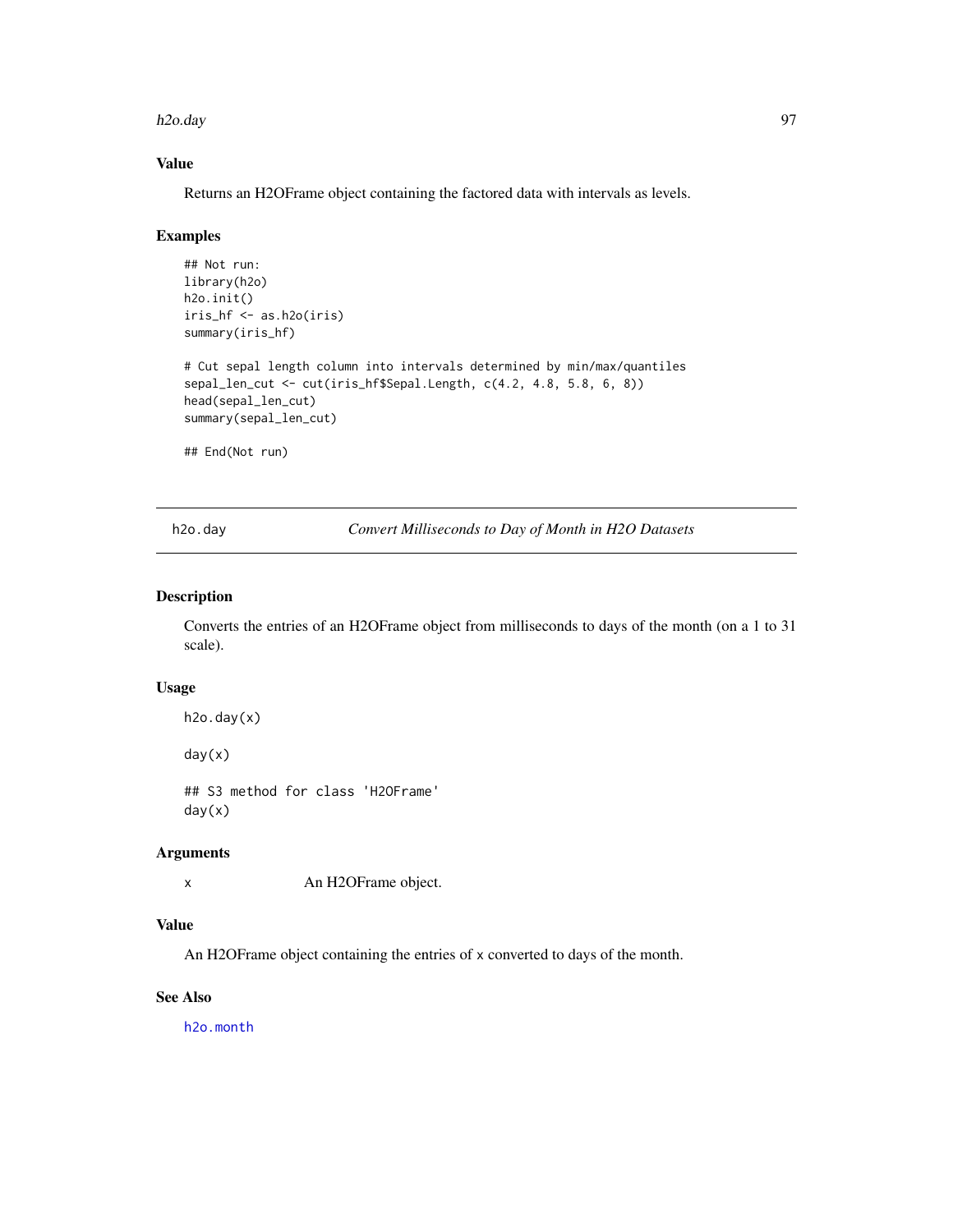Converts the entries of an H2OFrame object from milliseconds to days of the week (on a 0 to 6 scale).

## Usage

h2o.dayOfWeek(x) dayOfWeek(x)

## S3 method for class 'H2OFrame' dayOfWeek(x)

## Arguments

x An H2OFrame object.

### Value

An H2OFrame object containing the entries of x converted to days of the week.

## See Also

[h2o.day](#page-96-0)[,h2o.month](#page-232-0)

h2o.dct *Compute DCT of an H2OFrame*

# Description

Compute the Discrete Cosine Transform of every row in the H2OFrame

## Usage

h2o.dct(data, destination\_frame, dimensions, inverse = FALSE)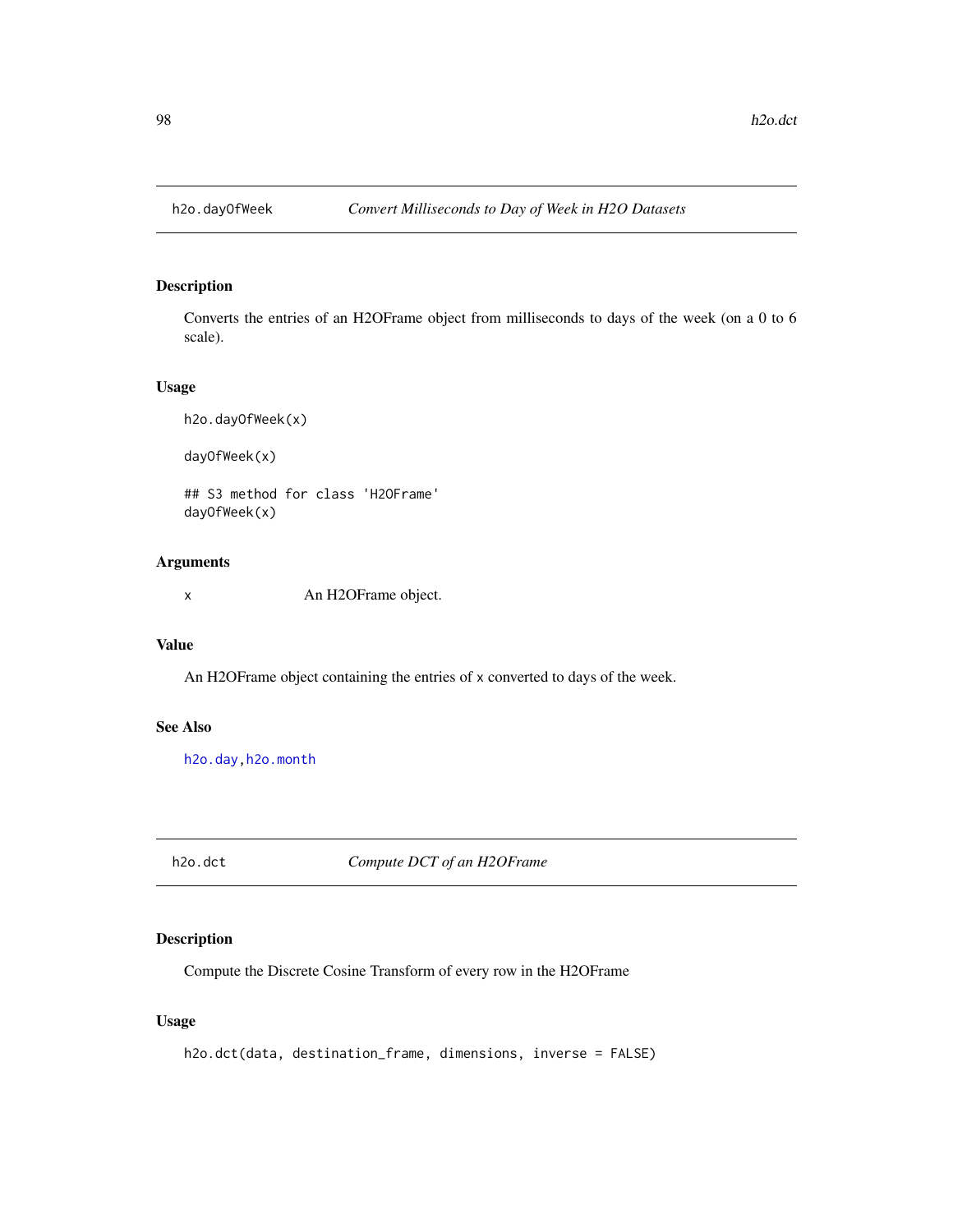#### h2o.ddply 99

#### Arguments

| data              | An H2OFrame object representing the dataset to transform                                                                                                                                                         |
|-------------------|------------------------------------------------------------------------------------------------------------------------------------------------------------------------------------------------------------------|
| destination_frame |                                                                                                                                                                                                                  |
|                   | A frame ID for the result                                                                                                                                                                                        |
| dimensions        | An array containing the 3 integer values for height, width, depth of each sample.<br>The product of HxWxD must total up to less than the number of columns. For<br>1D, use $c(L,1,1)$ , for 2D, use $C(N,M,1)$ . |
| inverse           | Whether to perform the inverse transform                                                                                                                                                                         |

#### Value

Returns an H2OFrame object.

#### Examples

```
## Not run:
 library(h2o)
 h2o.init()
 df \le h2o.createFrame(rows = 1000, cols = 8 \star 16 \star 24,
                     categorical_fraction = 0, integer_fraction = 0, missing_fraction = 0)
 df1 <- h2o.dct(data = df, dimensions = c(8 * 16 * 24, 1, 1))
 df2 <- h2o.dct(data = df1, dimensions = c(8 * 16 * 24, 1, 1), inverse = TRUE)
 max(abs(df1 - df2))df1 <- h2o.dct(data = df, dimensions = c(8 * 16, 24, 1))
 df2 <- h2o.dct(data = df1, dimensions = c(8 * 16, 24, 1), inverse = TRUE)
 max(abs(df1 - df2))df1 <- h2o.dct(data = df, dimensions = c(8, 16, 24))
 df2 \leq -h2o. \det(\text{data} = df1, \text{ dimensions} = c(8, 16, 24), \text{ inverse} = TRUE)max(abs(df1 - df2))## End(Not run)
```
h2o.ddply *Split H2O Dataset, Apply Function, and Return Results*

#### Description

For each subset of an H2O data set, apply a user-specified function, then combine the results. This is an experimental feature based on plyr::ddply.

## Usage

```
h2o.ddply(X, .variables, FUN, ..., .progress = "none")
```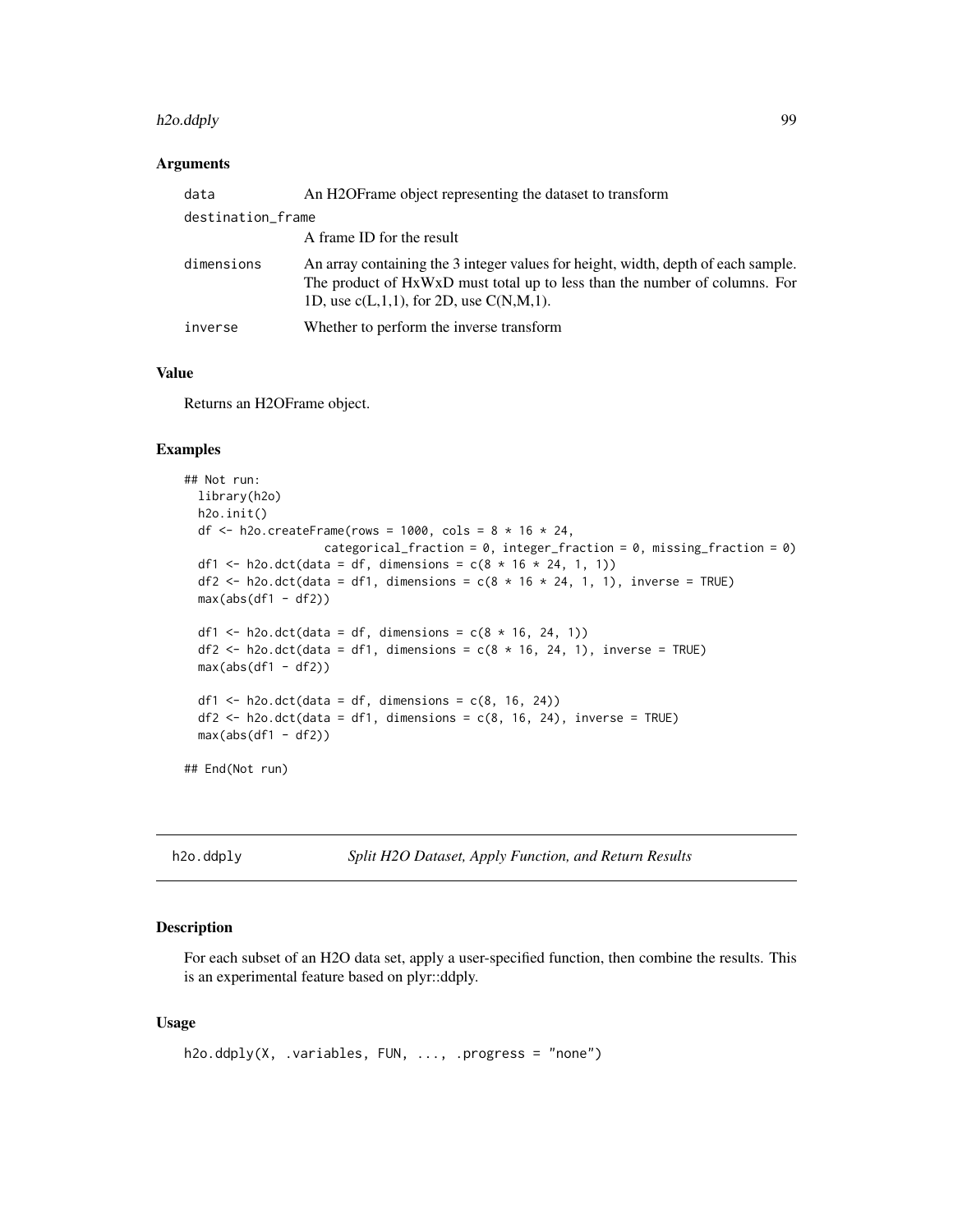#### **Arguments**

| X          | An H2OF rame object to be processed.                                      |
|------------|---------------------------------------------------------------------------|
| .variables | Variables to split X by, either the indices or names of a set of columns. |
| <b>FUN</b> | Function to apply to each subset grouping.                                |
| $\cdot$    | Additional arguments passed on to FUN.                                    |
| .progress  | Name of the progress bar to use. #TODO: (Currently unimplemented)         |

## Value

Returns an H2OFrame object containing the results from the split/apply operation, arranged

### Examples

```
## Not run:
library(h2o)
h2o.init()
# Import iris dataset to H2O
iris_hf <- as.h2o(iris)
# Add function taking mean of Sepal.Length column
fun <- function(df) { sum(df[, 1], na.rm = TRUE) / nrow(df) }
# Apply function to groups by flower specie
# uses h2o's ddply, since iris_hf is an H2OFrame object
res <- h2o.ddply(iris_hf, "Species", fun)
head(res)
## End(Not run)
```
h2o.decryptionSetup *Setup a Decryption Tool*

## Description

If your source file is encrypted - setup a Decryption Tool and then provide the reference (result of this function) to the import functions.

#### Usage

```
h2o.decryptionSetup(
  keystore,
  keystore_type = "JCEKS",
  key\_alias = NA_{character_{-}}password = NA_character_,
  decrvpt\_tool = "".decrypt_impl = "water.parser.GenericDecryptionTool",
  cipher_spec = NA_character_
)
```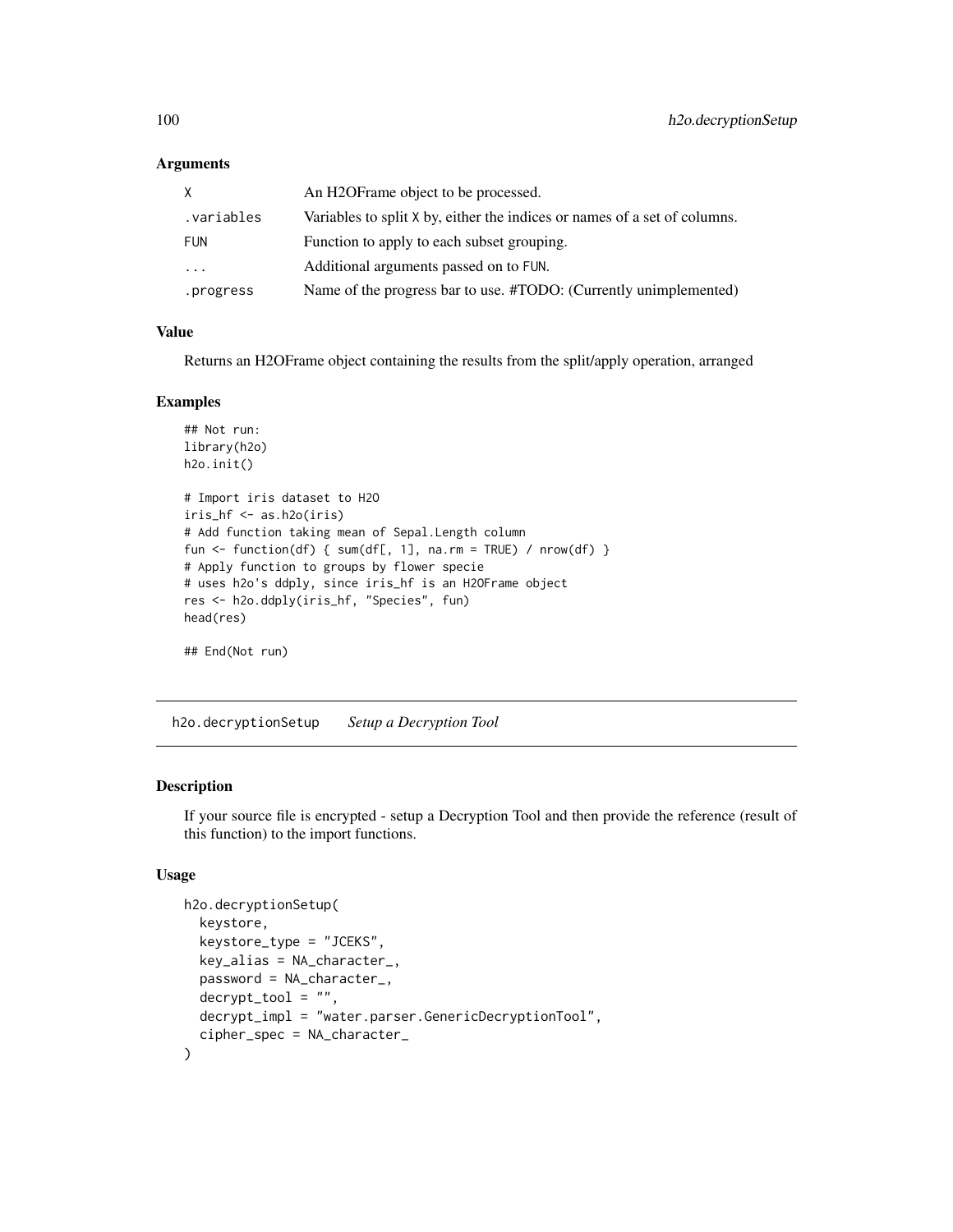# h2o.deepfeatures 101

## Arguments

| keystore      | An H2OFrame object referencing a loaded Java Keystore (see example). |
|---------------|----------------------------------------------------------------------|
| keystore_type | (Optional) Specification of Keystore type, defaults to JCEKS.        |
| key_alias     | Which key from the keystore to use for decryption.                   |
| password      | Password to the keystore and the key.                                |
| decrypt_tool  | (Optional) Name of the decryption tool.                              |
| decrypt_impl  | (Optional) Java class name implementing the Decryption Tool.         |
| cipher_spec   | Specification of a cipher (eg.: AES/ECB/PKCS5Padding).               |

### See Also

[h2o.importFile,](#page-177-0) [h2o.parseSetup](#page-250-0)

# Examples

```
## Not run:
library(h2o)
h2o.init()
ks_path <- system.file("extdata", "keystore.jks", package = "h2o")
keystore <- h2o.importFile(path = ks_path, parse = FALSE) # don't parse, keep as a binary file
cipher <- "AES/ECB/PKCS5Padding"
pwd <- "Password123"
alias <- "secretKeyAlias"
dt <- h2o.decryptionSetup(keystore, key_alias = alias, password = pwd, cipher_spec = cipher)
data_path <- system.file("extdata", "prostate.csv.aes", package = "h2o")
data <- h2o.importFile(data_path, decrypt_tool = dt)
summary(data)
```
## End(Not run)

h2o.deepfeatures *Feature Generation via H2O Deep Learning*

### Description

Extract the non-linear feature from an H2O data set using an H2O deep learning model.

## Usage

```
h2o.deepfeatures(object, data, layer)
```
# Arguments

| object | An H2OModel object that represents the deep learning model to be used for |
|--------|---------------------------------------------------------------------------|
|        | feature extraction.                                                       |
| data   | An H2OFrame object.                                                       |
| laver  | Index (integer) of the hidden layer to extract                            |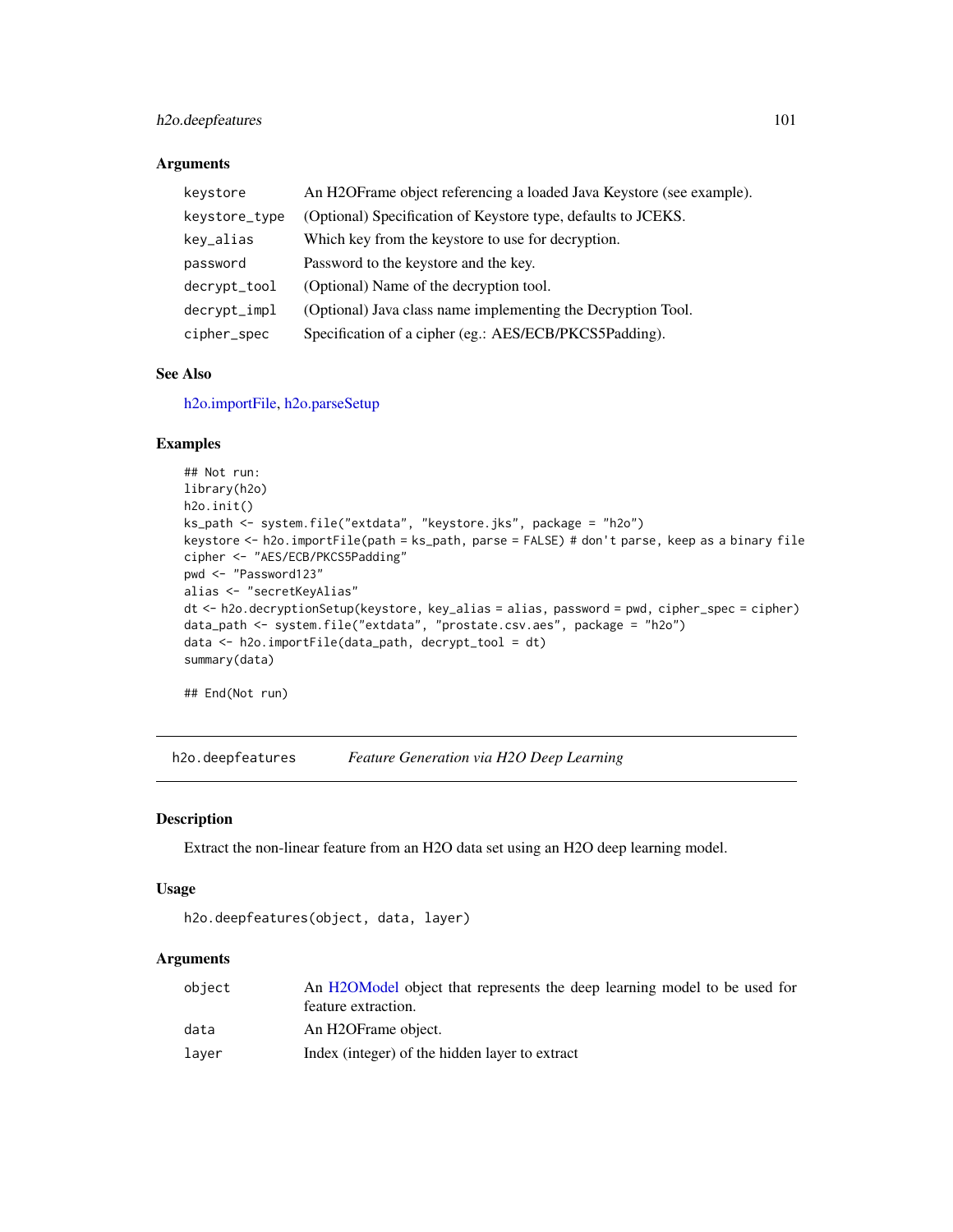#### Value

Returns an H2OFrame object with as many features as the number of units in the hidden layer of the specified index.

## See Also

[h2o.deeplearning](#page-101-0) for making H2O Deep Learning models.

## Examples

```
## Not run:
library(h2o)
h2o.init()
prostate_path = system.file("extdata", "prostate.csv", package = "h2o")
prostate = h2o.importFile(path = prostate_path)
prostate_dl = h2o.deeplearning(x = 3:9, y = 2, training_frame = prostate,
                               hidden = c(100, 200), epochs = 5)
prostate_deepfeatures_layer1 = h2o.deepfeatures(prostate_dl, prostate, layer = 1)
prostate_deepfeatures_layer2 = h2o.deepfeatures(prostate_dl, prostate, layer = 2)
head(prostate_deepfeatures_layer1)
head(prostate_deepfeatures_layer2)
```
## End(Not run)

<span id="page-101-0"></span>h2o.deeplearning *Build a Deep Neural Network model using CPUs*

## Description

Builds a feed-forward multilayer artificial neural network on an H2OFrame.

#### Usage

```
h2o.deeplearning(
 x,
 y,
  training_frame,
 model_id = NULL,validation_frame = NULL,
  nfolds = 0,
  keep_cross_validation_models = TRUE,
  keep_cross_validation_predictions = FALSE,
  keep_cross_validation_fold_assignment = FALSE,
  fold_assignment = c("AUTO", "Random", "Modulo", "Stratified"),
  fold_column = NULL,
  ignore_const_cols = TRUE,
  score_each_iteration = FALSE,
```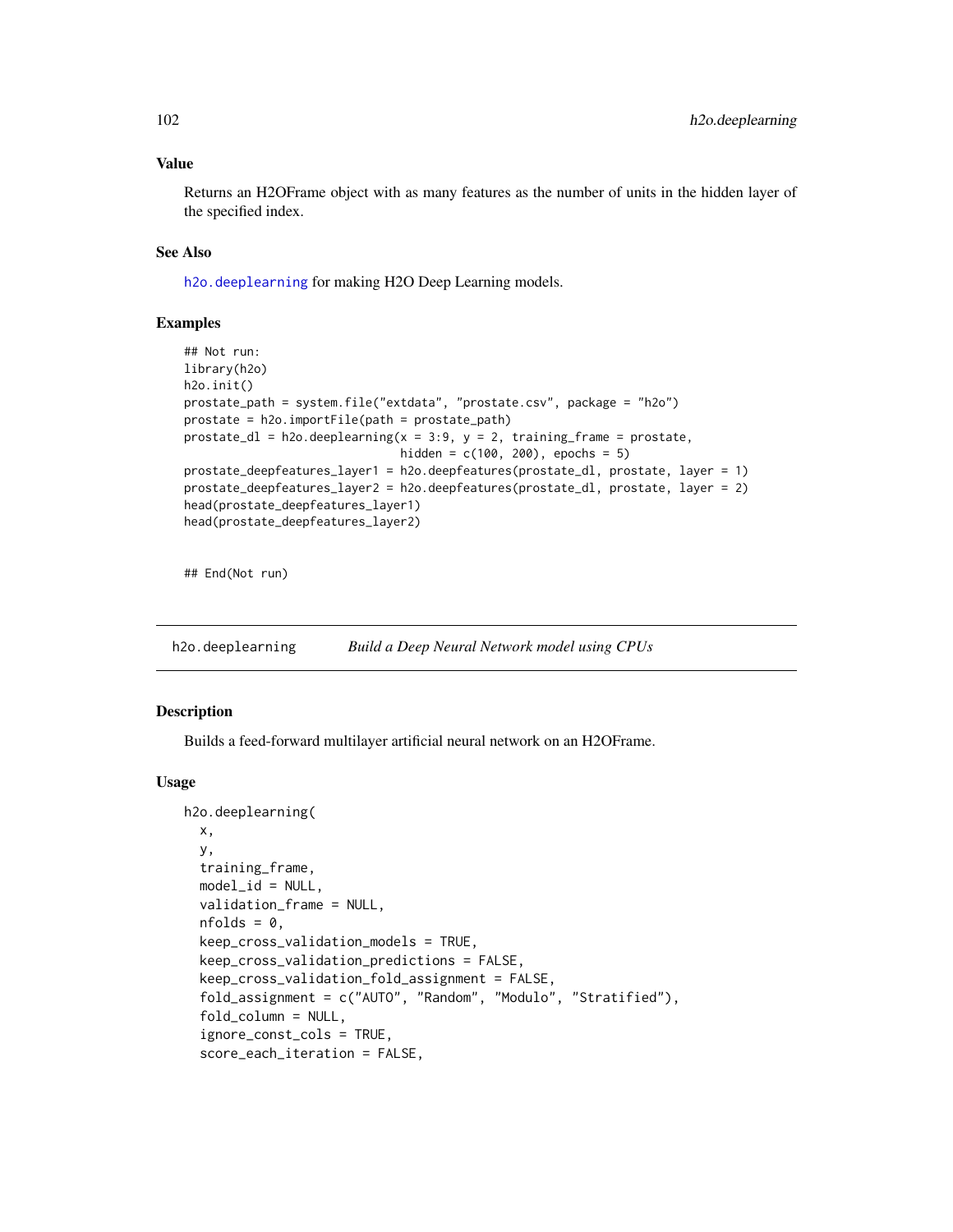```
weights_column = NULL,
offset_column = NULL,
balance_classes = FALSE,
class_sampling_factors = NULL,
max_after_balance_size = 5,
checkpoint = NULL,
pretrained_autoencoder = NULL,
overwrite\_with\_best\_model = TRUE,
use_all_factor_levels = TRUE,
standardize = TRUE,
activation = c("Tanh", "TanhWithDropout", "Rectifier", "RectifierWithDropout",
  "Maxout", "MaxoutWithDropout"),
hidden = c(200, 200),
epochs = 10,
train_samples_per_iteration = -2,
target_ratio_comm_to_comp = 0.05,
seed = -1,
adaptive_rate = TRUE,
rho = 0.99.
epsilon = 1e-08.
rate = 0.005,rate_annealing = 1e-06,
rate_decay = 1,
momentum_start = 0,
momentum_ramp = 1e+06,
momentum_stable = 0,
nesterov_accelerated_gradient = TRUE,
input_dropout_ratio = 0,
hidden_dropout_ratios = NULL,
11 = 0,
12 = 0,
max_w2 = 3.4028235e+38,
initial_weight_distribution = c("UniformAdaptive", "Uniform", "Normal"),
initial_weight_scale = 1,
initial_weights = NULL,
initial_biases = NULL,
loss = c("Automatic", "CrossEntropy", "Quadratic", "Huber", "Absolute", "Quantile"),
distribution = c("AUTO", "bernoulli", "multinomial", "gaussian", "poisson", "gamma",
  "tweedie", "laplace", "quantile", "huber"),
quantile_alpha = 0.5,
tweedie_power = 1.5,
huber_alpha = 0.9,
score_interestval = 5,
score_training_samples = 10000,
score\_validation\_samples = 0,score_duty_cycle = 0.1,
classification_stop = 0,
regression_stop = 1e-06,
```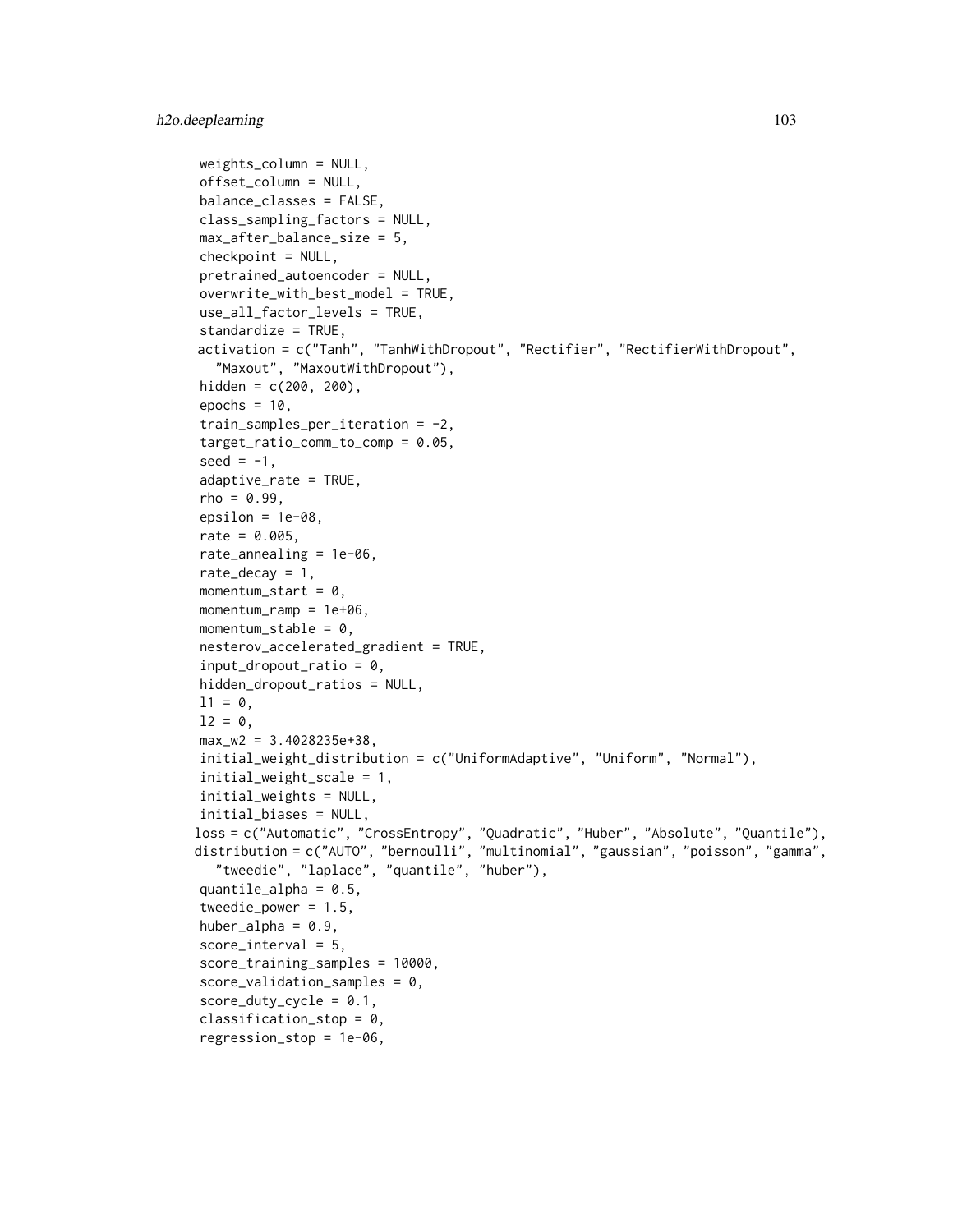```
stopping_rounds = 5,
stopping_metric = c("AUTO", "deviance", "logloss", "MSE", "RMSE", "MAE", "RMSLE",
 "AUC", "AUCPR", "lift_top_group", "misclassification", "mean_per_class_error",
  "custom", "custom_increasing"),
stopping_tolerance = 0,
max_runtime_secs = 0,
score_validation_sampling = c("Uniform", "Stratified"),
diagnostics = TRUE,
fast_model = TRUE,force_load_balance = TRUE,
variable_importances = TRUE,
replicate_training_data = TRUE,
single_node_mode = FALSE,
shuffle_training_data = FALSE,
missing_values_handling = c("MeanImputation", "Skip"),
quiet_mode = FALSE,
autoencoder = FALSE,
sparse = FALSE,col_major = FALSE,
average\_activation = 0,
sparsity_beta = 0,
max_categorical_features = 2147483647,
reproducible = FALSE,
export_weights_and_biases = FALSE,
mini_batch_size = 1,
categorical_encoding = c("AUTO", "Enum", "OneHotInternal", "OneHotExplicit",
  "Binary", "Eigen", "LabelEncoder", "SortByResponse", "EnumLimited"),
elastic_averaging = FALSE,
elastic_averaging_moving_rate = 0.9,
elastic_averaging_regularization = 0.001,
export_checkpoints_dir = NULL,
auc_type = c("AUTO", "NONE", "MACRO_OVR", "WEIGHTED_OVR", "MACRO_OVO",
  "WEIGHTED_OVO"),
verbose = FALSE
```
#### **Arguments**

 $\lambda$ 

| $\mathsf{x}$     | (Optional) A vector containing the names or indices of the predictor variables to<br>use in building the model. If x is missing, then all columns except y are used.                                                                                                   |  |
|------------------|------------------------------------------------------------------------------------------------------------------------------------------------------------------------------------------------------------------------------------------------------------------------|--|
| y                | The name or column index of the response variable in the data. The response<br>must be either a numeric or a categorical/factor variable. If the response is<br>numeric, then a regression model will be trained, otherwise it will train a classi-<br>fication model. |  |
|                  | training frame Id of the training data frame.                                                                                                                                                                                                                          |  |
| model_id         | Destination id for this model; auto-generated if not specified.                                                                                                                                                                                                        |  |
| validation_frame |                                                                                                                                                                                                                                                                        |  |
|                  | Id of the validation data frame.                                                                                                                                                                                                                                       |  |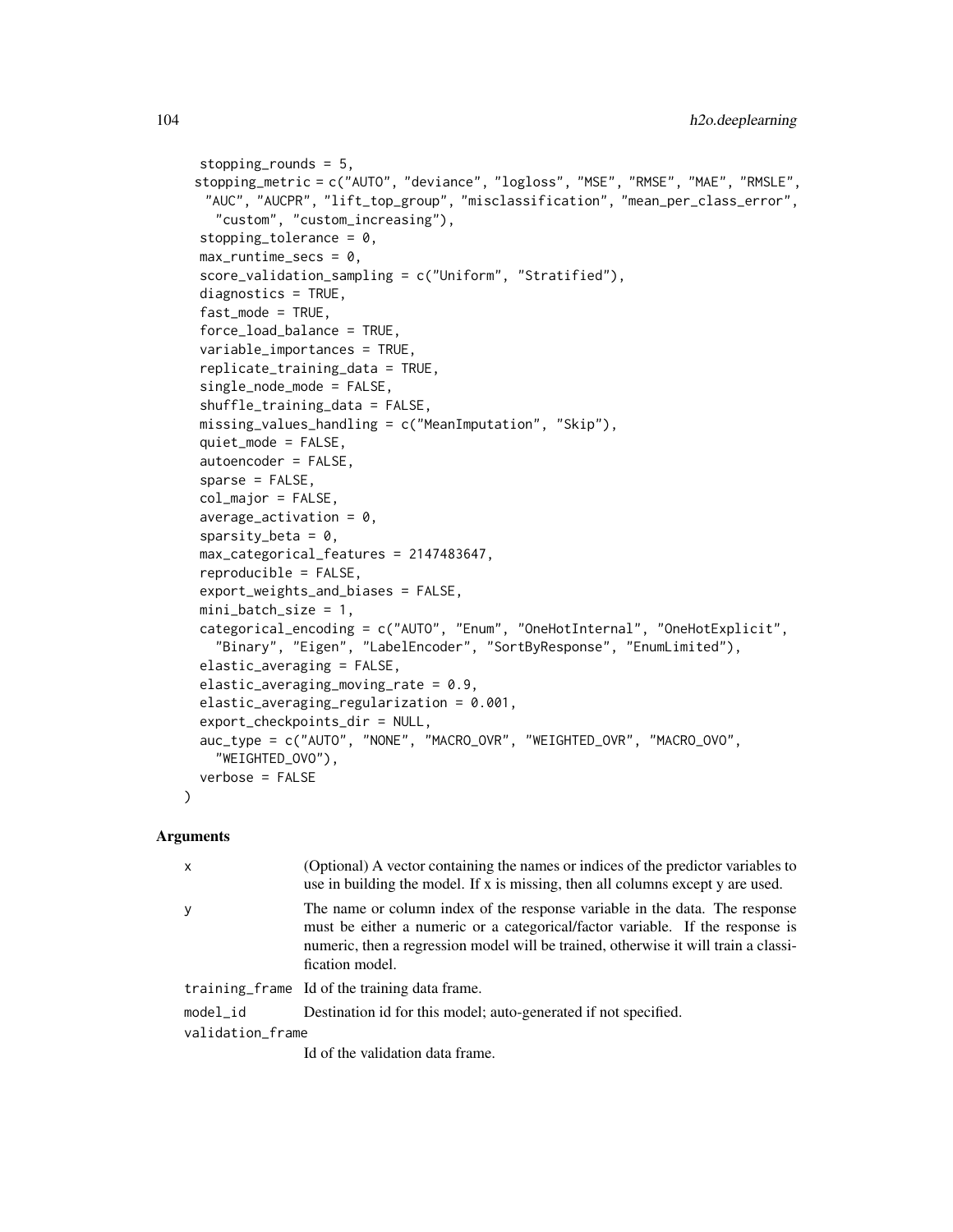| nfolds                       | Number of folds for K-fold cross-validation (0 to disable or $\ge$ = 2). Defaults to<br>$\Omega$ .                                                                                                                                                                                                                                                                                                                                                                                                                                                                                           |  |
|------------------------------|----------------------------------------------------------------------------------------------------------------------------------------------------------------------------------------------------------------------------------------------------------------------------------------------------------------------------------------------------------------------------------------------------------------------------------------------------------------------------------------------------------------------------------------------------------------------------------------------|--|
| keep_cross_validation_models |                                                                                                                                                                                                                                                                                                                                                                                                                                                                                                                                                                                              |  |
|                              | Logical. Whether to keep the cross-validation models. Defaults to TRUE.                                                                                                                                                                                                                                                                                                                                                                                                                                                                                                                      |  |
|                              | keep_cross_validation_predictions                                                                                                                                                                                                                                                                                                                                                                                                                                                                                                                                                            |  |
|                              | Logical. Whether to keep the predictions of the cross-validation models. De-<br>faults to FALSE.                                                                                                                                                                                                                                                                                                                                                                                                                                                                                             |  |
|                              | keep_cross_validation_fold_assignment                                                                                                                                                                                                                                                                                                                                                                                                                                                                                                                                                        |  |
|                              | Logical. Whether to keep the cross-validation fold assignment. Defaults to<br>FALSE.                                                                                                                                                                                                                                                                                                                                                                                                                                                                                                         |  |
| fold_assignment              |                                                                                                                                                                                                                                                                                                                                                                                                                                                                                                                                                                                              |  |
|                              | Cross-validation fold assignment scheme, if fold_column is not specified. The<br>'Stratified' option will stratify the folds based on the response variable, for clas-<br>sification problems. Must be one of: "AUTO", "Random", "Modulo", "Strati-<br>fied". Defaults to AUTO.                                                                                                                                                                                                                                                                                                              |  |
| fold_column                  | Column with cross-validation fold index assignment per observation.                                                                                                                                                                                                                                                                                                                                                                                                                                                                                                                          |  |
| ignore_const_cols            |                                                                                                                                                                                                                                                                                                                                                                                                                                                                                                                                                                                              |  |
|                              | Logical. Ignore constant columns. Defaults to TRUE.                                                                                                                                                                                                                                                                                                                                                                                                                                                                                                                                          |  |
| score_each_iteration         |                                                                                                                                                                                                                                                                                                                                                                                                                                                                                                                                                                                              |  |
|                              | Logical. Whether to score during each iteration of model training. Defaults to<br>FALSE.                                                                                                                                                                                                                                                                                                                                                                                                                                                                                                     |  |
|                              | weights_column Column with observation weights. Giving some observation a weight of zero<br>is equivalent to excluding it from the dataset; giving an observation a relative<br>weight of 2 is equivalent to repeating that row twice. Negative weights are not<br>allowed. Note: Weights are per-row observation weights and do not increase the<br>size of the data frame. This is typically the number of times a row is repeated,<br>but non-integer values are supported as well. During training, rows with higher<br>weights matter more, due to the larger loss function pre-factor. |  |
| offset_column                | Offset column. This will be added to the combination of columns before apply-<br>ing the link function.                                                                                                                                                                                                                                                                                                                                                                                                                                                                                      |  |
| balance_classes              |                                                                                                                                                                                                                                                                                                                                                                                                                                                                                                                                                                                              |  |
|                              | Logical. Balance training data class counts via over/under-sampling (for im-<br>balanced data). Defaults to FALSE.                                                                                                                                                                                                                                                                                                                                                                                                                                                                           |  |
| class_sampling_factors       |                                                                                                                                                                                                                                                                                                                                                                                                                                                                                                                                                                                              |  |
|                              | Desired over/under-sampling ratios per class (in lexicographic order). If not<br>specified, sampling factors will be automatically computed to obtain class bal-<br>ance during training. Requires balance_classes.                                                                                                                                                                                                                                                                                                                                                                          |  |
| max_after_balance_size       |                                                                                                                                                                                                                                                                                                                                                                                                                                                                                                                                                                                              |  |
|                              | Maximum relative size of the training data after balancing class counts (can be<br>less than 1.0). Requires balance_classes. Defaults to 5.0.                                                                                                                                                                                                                                                                                                                                                                                                                                                |  |
| checkpoint                   | Model checkpoint to resume training with.                                                                                                                                                                                                                                                                                                                                                                                                                                                                                                                                                    |  |
| pretrained_autoencoder       |                                                                                                                                                                                                                                                                                                                                                                                                                                                                                                                                                                                              |  |
|                              | Pretrained autoencoder model to initialize this model with.                                                                                                                                                                                                                                                                                                                                                                                                                                                                                                                                  |  |
| overwrite_with_best_model    |                                                                                                                                                                                                                                                                                                                                                                                                                                                                                                                                                                                              |  |
|                              | Logical. If enabled, override the final model with the best model found during<br>training. Defaults to TRUE.                                                                                                                                                                                                                                                                                                                                                                                                                                                                                |  |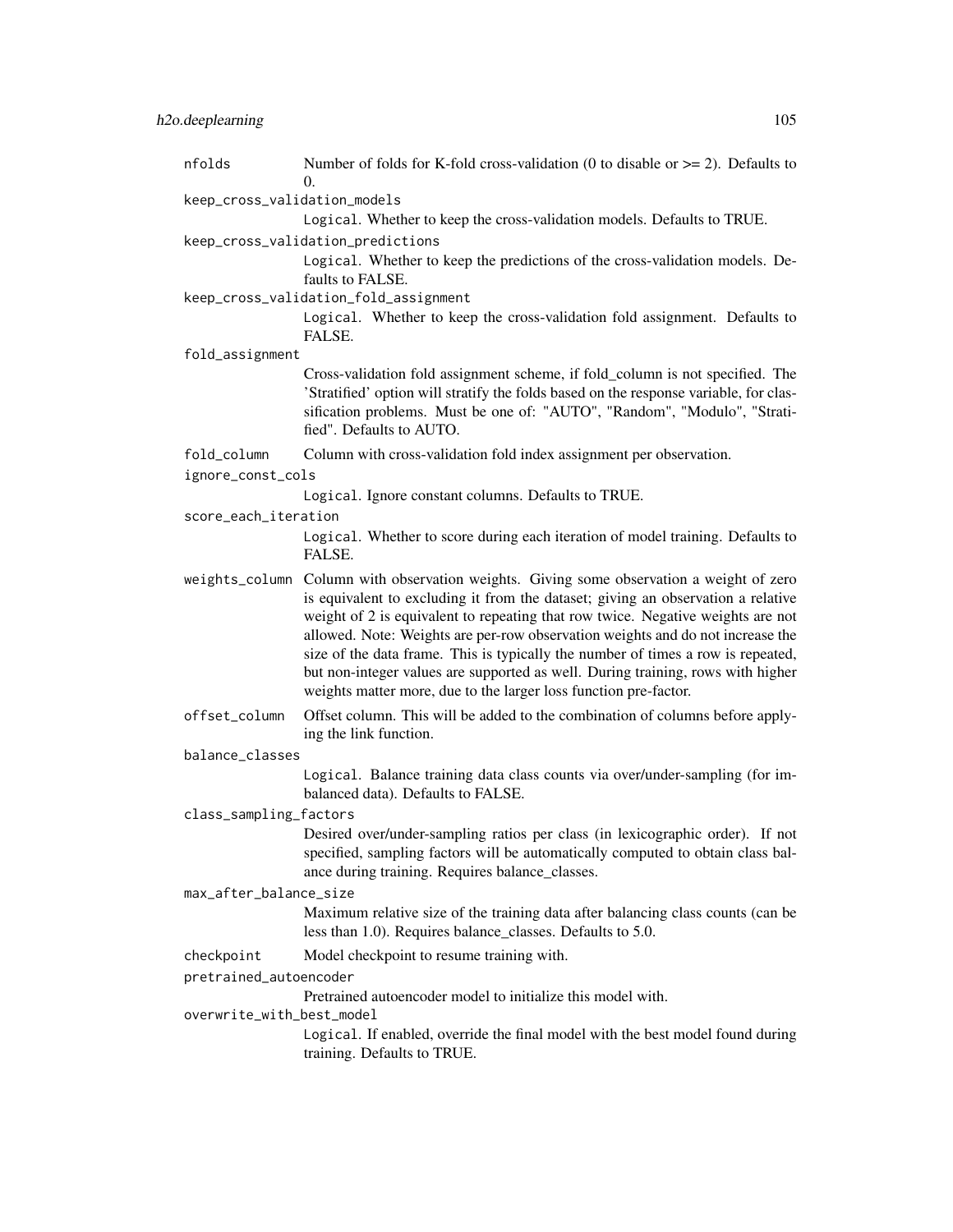| use_all_factor_levels                                                                                    |                                                                                                                                                                                                                                            |  |
|----------------------------------------------------------------------------------------------------------|--------------------------------------------------------------------------------------------------------------------------------------------------------------------------------------------------------------------------------------------|--|
|                                                                                                          | Logical. Use all factor levels of categorical variables. Otherwise, the first factor<br>level is omitted (without loss of accuracy). Useful for variable importances and<br>auto-enabled for autoencoder. Defaults to TRUE.                |  |
| standardize                                                                                              | Logical. If enabled, automatically standardize the data. If disabled, the user<br>must provide properly scaled input data. Defaults to TRUE.                                                                                               |  |
| activation                                                                                               | Activation function. Must be one of: "Tanh", "TanhWithDropout", "Rectifier",<br>"RectifierWithDropout", "Maxout", "MaxoutWithDropout". Defaults to Recti-<br>fier.                                                                         |  |
| hidden                                                                                                   | Hidden layer sizes (e.g. $[100, 100]$ ). Defaults to $c(200, 200)$ .                                                                                                                                                                       |  |
| epochs                                                                                                   | How many times the dataset should be iterated (streamed), can be fractional.<br>Defaults to 10.                                                                                                                                            |  |
| train_samples_per_iteration                                                                              |                                                                                                                                                                                                                                            |  |
|                                                                                                          | Number of training samples (globally) per MapReduce iteration. Special val-<br>ues are 0: one epoch, -1: all available data (e.g., replicated training data), -2:<br>automatic. Defaults to -2.                                            |  |
| target_ratio_comm_to_comp                                                                                |                                                                                                                                                                                                                                            |  |
|                                                                                                          | Target ratio of communication overhead to computation. Only for multi-node<br>operation and train_samples_per_iteration = $-2$ (auto-tuning). Defaults to 0.05.                                                                            |  |
| seed                                                                                                     | Seed for random numbers (affects certain parts of the algo that are stochastic<br>and those might or might not be enabled by default). Note: only reproducible<br>when running single threaded. Defaults to -1 (time-based random number). |  |
| adaptive_rate                                                                                            | Logical. Adaptive learning rate. Defaults to TRUE.                                                                                                                                                                                         |  |
| rho                                                                                                      | Adaptive learning rate time decay factor (similarity to prior updates). Defaults<br>to 0.99.                                                                                                                                               |  |
| epsilon                                                                                                  | Adaptive learning rate smoothing factor (to avoid divisions by zero and allow<br>progress). Defaults to 1e-08.                                                                                                                             |  |
| rate                                                                                                     | Learning rate (higher => less stable, lower => slower convergence). Defaults to<br>0.005.                                                                                                                                                  |  |
|                                                                                                          | rate_annealing Learning rate annealing: rate $/(1 + rate$ _annealing * samples). Defaults to 1e-<br>06.                                                                                                                                    |  |
| rate_decay                                                                                               | Learning rate decay factor between layers (N-th layer: rate * rate_decay ^ (n -<br>1). Defaults to 1.                                                                                                                                      |  |
|                                                                                                          | momentum_start Initial momentum at the beginning of training (try 0.5). Defaults to 0.                                                                                                                                                     |  |
| momentum_ramp<br>momentum_stable                                                                         | Number of training samples for which momentum increases. Defaults to 1000000.                                                                                                                                                              |  |
|                                                                                                          | Final momentum after the ramp is over (try $0.99$ ). Defaults to $0$ .                                                                                                                                                                     |  |
| nesterov_accelerated_gradient                                                                            |                                                                                                                                                                                                                                            |  |
|                                                                                                          | Logical. Use Nesterov accelerated gradient (recommended). Defaults to TRUE.                                                                                                                                                                |  |
| input_dropout_ratio                                                                                      |                                                                                                                                                                                                                                            |  |
|                                                                                                          | Input layer dropout ratio (can improve generalization, try 0.1 or 0.2). Defaults<br>to $0$ .                                                                                                                                               |  |
| hidden_dropout_ratios<br>Hidden layer dropout ratios (can improve generalization), specify one value per |                                                                                                                                                                                                                                            |  |
|                                                                                                          | hidden layer, defaults to 0.5.                                                                                                                                                                                                             |  |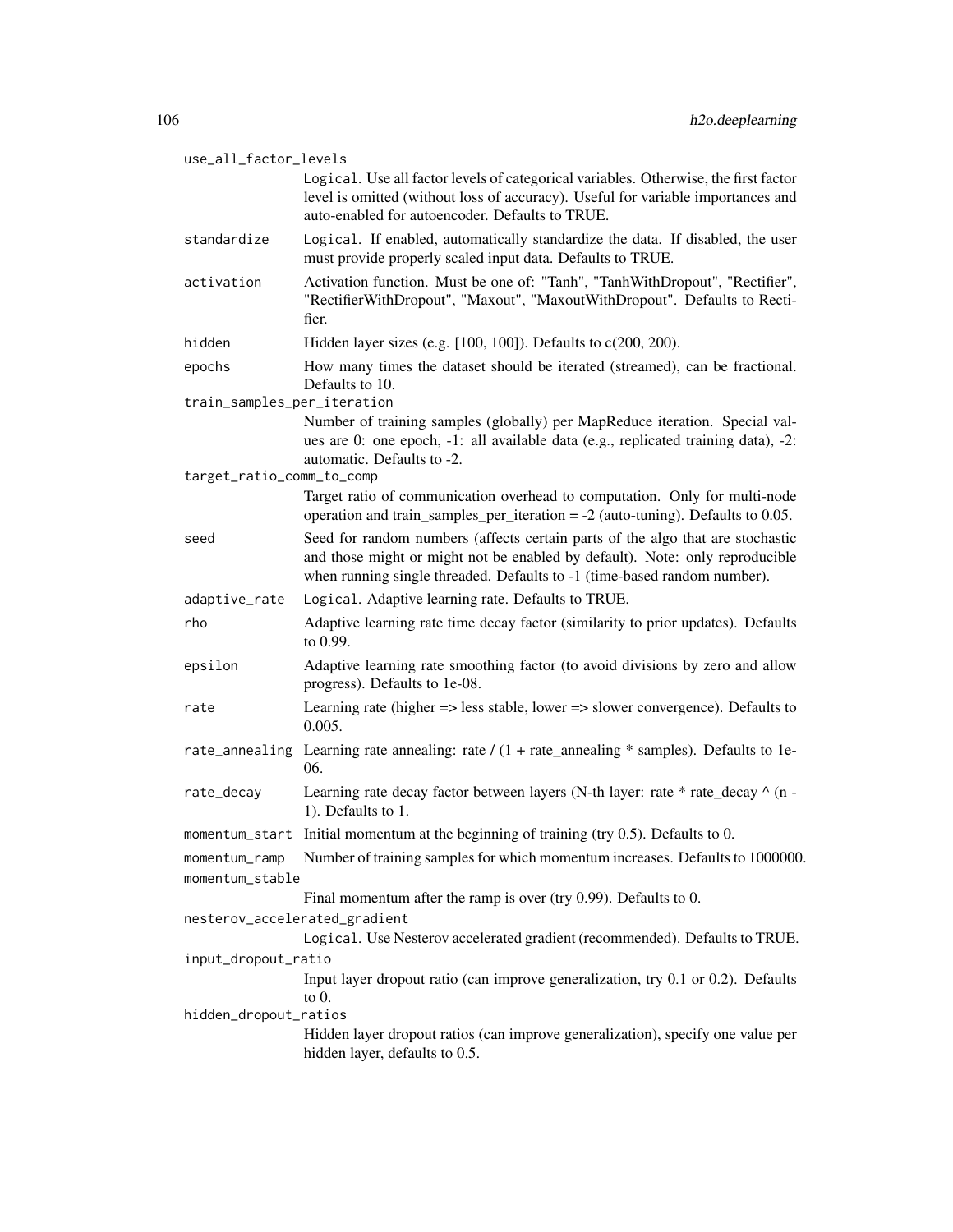| 11                          | L1 regularization (can add stability and improve generalization, causes many<br>weights to become 0). Defaults to 0.                                                                                                |
|-----------------------------|---------------------------------------------------------------------------------------------------------------------------------------------------------------------------------------------------------------------|
| 12                          | L2 regularization (can add stability and improve generalization, causes many<br>weights to be small. Defaults to 0.                                                                                                 |
| $max_w2$                    | Constraint for squared sum of incoming weights per unit (e.g. for Rectifier).<br>Defaults to 3.4028235e+38.                                                                                                         |
| initial_weight_distribution | Initial weight distribution. Must be one of: "UniformAdaptive", "Uniform",<br>"Normal". Defaults to UniformAdaptive.                                                                                                |
| initial_weight_scale        |                                                                                                                                                                                                                     |
|                             | Uniform: -valuevalue, Normal: stddev. Defaults to 1.                                                                                                                                                                |
| initial_weights             |                                                                                                                                                                                                                     |
|                             | A list of H2OFrame ids to initialize the weight matrices of this model with.                                                                                                                                        |
|                             | initial_biases A list of H2OFrame ids to initialize the bias vectors of this model with.                                                                                                                            |
| loss                        | Loss function. Must be one of: "Automatic", "CrossEntropy", "Quadratic", "Hu-<br>ber", "Absolute", "Quantile". Defaults to Automatic.                                                                               |
| distribution                | Distribution function Must be one of: "AUTO", "bernoulli", "multinomial",<br>"gaussian", "poisson", "gamma", "tweedie", "laplace", "quantile", "huber". De-<br>faults to AUTO.                                      |
|                             | quantile_alpha Desired quantile for Quantile regression, must be between 0 and 1. Defaults to<br>0.5.                                                                                                               |
| tweedie_power               | Tweedie power for Tweedie regression, must be between 1 and 2. Defaults to<br>1.5.                                                                                                                                  |
| huber_alpha                 | Desired quantile for Huber/M-regression (threshold between quadratic and lin-<br>ear loss, must be between 0 and 1). Defaults to 0.9.                                                                               |
| score_training_samples      | score_interval Shortest time interval (in seconds) between model scoring. Defaults to 5.                                                                                                                            |
|                             | Number of training set samples for scoring (0 for all). Defaults to 10000.                                                                                                                                          |
| score_validation_samples    | Number of validation set samples for scoring (0 for all). Defaults to 0.                                                                                                                                            |
| score_duty_cycle            |                                                                                                                                                                                                                     |
|                             | Maximum duty cycle fraction for scoring (lower: more training, higher: more<br>scoring). Defaults to $0.1$ .                                                                                                        |
| classification_stop         |                                                                                                                                                                                                                     |
|                             | Stopping criterion for classification error fraction on training data (-1 to disable).<br>Defaults to 0.                                                                                                            |
| regression_stop             |                                                                                                                                                                                                                     |
|                             | Stopping criterion for regression error (MSE) on training data (-1 to disable).<br>Defaults to 1e-06.                                                                                                               |
| stopping_rounds             | Early stopping based on convergence of stopping_metric. Stop if simple moving<br>average of length k of the stopping_metric does not improve for k:=stopping_rounds<br>scoring events (0 to disable) Defaults to 5. |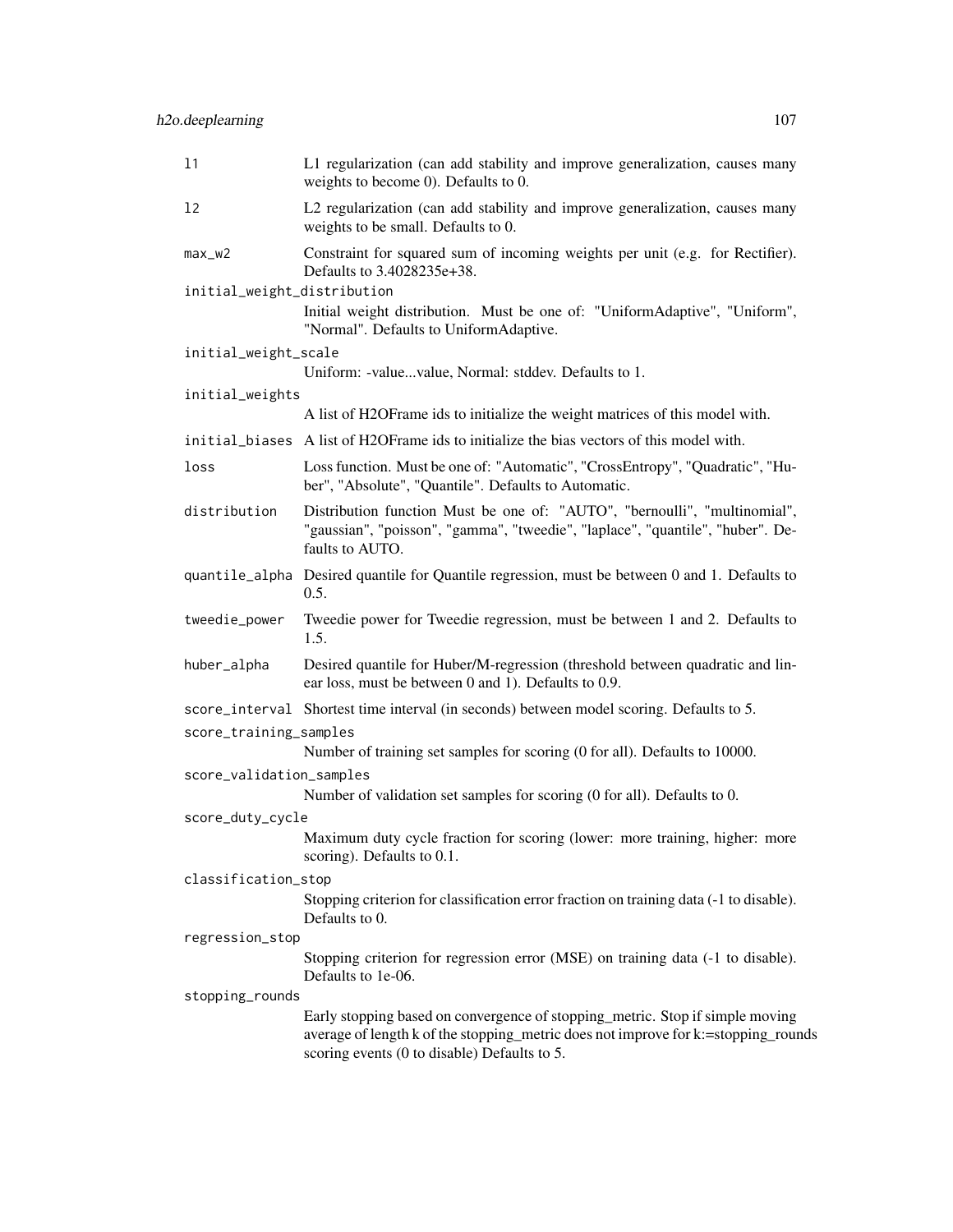#### stopping\_metric

Metric to use for early stopping (AUTO: logloss for classification, deviance for regression and anonomaly\_score for Isolation Forest). Note that custom and custom increasing can only be used in GBM and DRF with the Python client. Must be one of: "AUTO", "deviance", "logloss", "MSE", "RMSE", "MAE", "RMSLE", "AUC", "AUCPR", "lift\_top\_group", "misclassification", "mean\_per\_class\_error", "custom", "custom\_increasing". Defaults to AUTO.

#### stopping\_tolerance

Relative tolerance for metric-based stopping criterion (stop if relative improvement is not at least this much) Defaults to 0.

#### max\_runtime\_secs

Maximum allowed runtime in seconds for model training. Use 0 to disable. Defaults to 0.

# score\_validation\_sampling

Method used to sample validation dataset for scoring. Must be one of: "Uniform", "Stratified". Defaults to Uniform.

## diagnostics Logical. Enable diagnostics for hidden layers. Defaults to TRUE.

fast\_mode Logical. Enable fast mode (minor approximation in back-propagation). Defaults to TRUE.

#### force\_load\_balance

Logical. Force extra load balancing to increase training speed for small datasets (to keep all cores busy). Defaults to TRUE.

## variable\_importances

Logical. Compute variable importances for input features (Gedeon method) can be slow for large networks. Defaults to TRUE.

#### replicate\_training\_data

Logical. Replicate the entire training dataset onto every node for faster training on small datasets. Defaults to TRUE.

#### single\_node\_mode

Logical. Run on a single node for fine-tuning of model parameters. Defaults to FALSE.

# shuffle\_training\_data

Logical. Enable shuffling of training data (recommended if training data is replicated and train\_samples\_per\_iteration is close to #nodes x #rows, of if using balance\_classes). Defaults to FALSE.

## missing\_values\_handling

Handling of missing values. Either MeanImputation or Skip. Must be one of: "MeanImputation", "Skip". Defaults to MeanImputation.

- quiet\_mode Logical. Enable quiet mode for less output to standard output. Defaults to FALSE.
- autoencoder Logical. Auto-Encoder. Defaults to FALSE.
- sparse Logical. Sparse data handling (more efficient for data with lots of 0 values). Defaults to FALSE.

col\_major Logical. #DEPRECATED Use a column major weight matrix for input layer. Can speed up forward propagation, but might slow down backpropagation. Defaults to FALSE.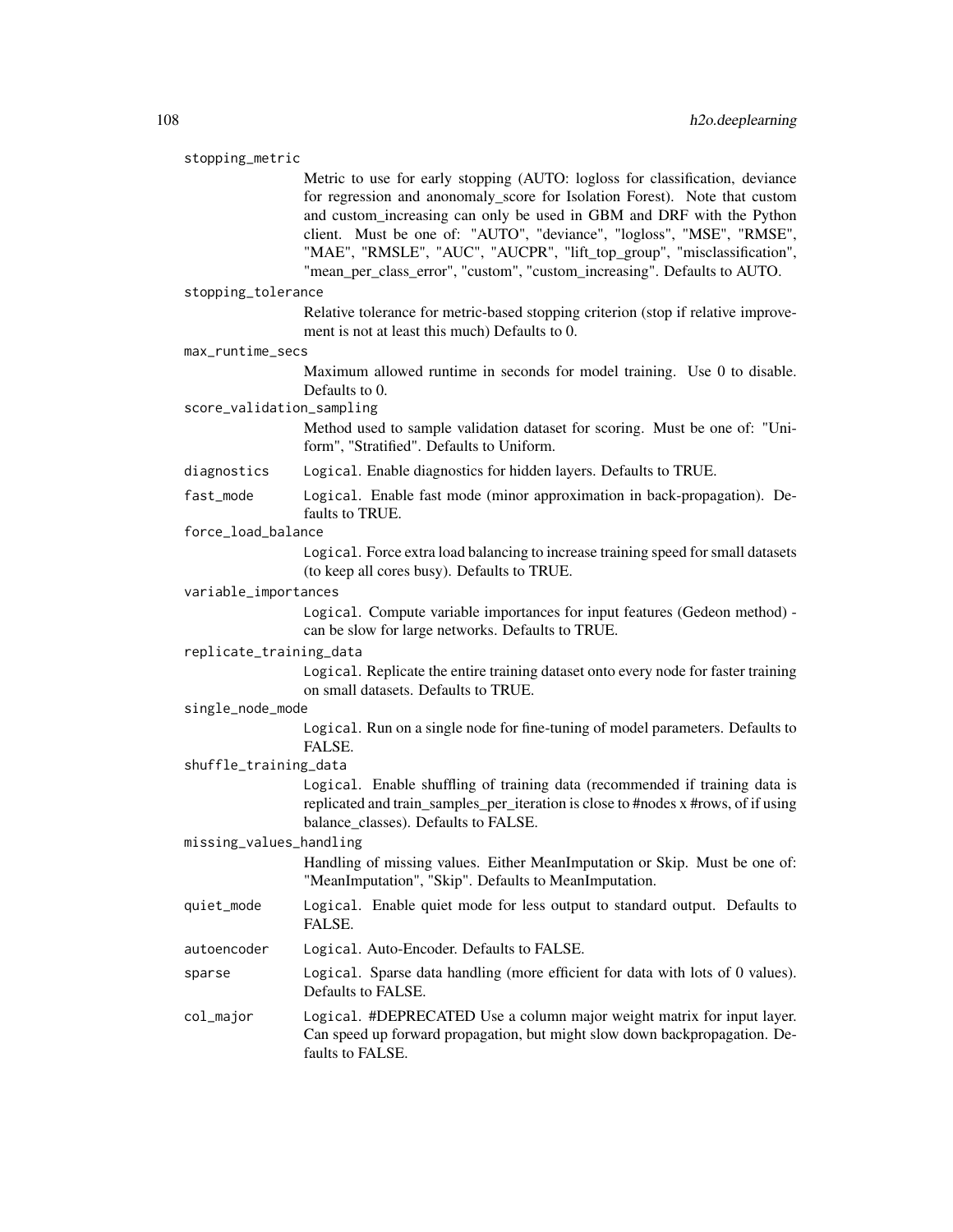| average_activation                        |                                                                                                                                                                                                            |
|-------------------------------------------|------------------------------------------------------------------------------------------------------------------------------------------------------------------------------------------------------------|
|                                           | Average activation for sparse auto-encoder. #Experimental Defaults to 0.                                                                                                                                   |
| sparsity_beta<br>max_categorical_features | Sparsity regularization. #Experimental Defaults to 0.                                                                                                                                                      |
|                                           | Max. number of categorical features, enforced via hashing. #Experimental De-<br>faults to 2147483647.                                                                                                      |
| reproducible                              | Logical. Force reproducibility on small data (will be slow - only uses 1 thread).<br>Defaults to FALSE.                                                                                                    |
| export_weights_and_biases                 |                                                                                                                                                                                                            |
|                                           | Logical. Whether to export Neural Network weights and biases to H2O Frames.<br>Defaults to FALSE.                                                                                                          |
| mini_batch_size                           |                                                                                                                                                                                                            |
|                                           | Mini-batch size (smaller leads to better fit, larger can speed up and generalize<br>better). Defaults to 1.                                                                                                |
| categorical_encoding                      |                                                                                                                                                                                                            |
|                                           | Encoding scheme for categorical features Must be one of: "AUTO", "Enum",<br>"OneHotInternal", "OneHotExplicit", "Binary", "Eigen", "LabelEncoder", "Sort-<br>ByResponse", "EnumLimited". Defaults to AUTO. |
| elastic_averaging                         |                                                                                                                                                                                                            |
|                                           | Logical. Elastic averaging between compute nodes can improve distributed<br>model convergence. #Experimental Defaults to FALSE.                                                                            |
| elastic_averaging_moving_rate             |                                                                                                                                                                                                            |
|                                           | Elastic averaging moving rate (only if elastic averaging is enabled). Defaults to<br>0.9.                                                                                                                  |
|                                           | elastic_averaging_regularization<br>Elastic averaging regularization strength (only if elastic averaging is enabled).<br>Defaults to 0.001.                                                                |
| export_checkpoints_dir                    |                                                                                                                                                                                                            |
|                                           | Automatically export generated models to this directory.                                                                                                                                                   |
| auc_type                                  | Set default multinomial AUC type. Must be one of: "AUTO", "NONE", "MACRO_OVR",<br>"WEIGHTED OVR", "MACRO OVO", "WEIGHTED OVO". Defaults to AUTO.                                                           |
| verbose                                   | Logical. Print scoring history to the console (Metrics per epoch). Defaults to<br>FALSE.                                                                                                                   |

## See Also

[predict.H2OModel](#page-385-0) for prediction

## Examples

```
## Not run:
library(h2o)
h2o.init()
iris_hf <- as.h2o(iris)
iris_d1 <- h2o.deeplearning(x = 1:4, y = 5, training_frame = iris_hf, seed=123456)
# now make a prediction
predictions <- h2o.predict(iris_dl, iris_hf)
```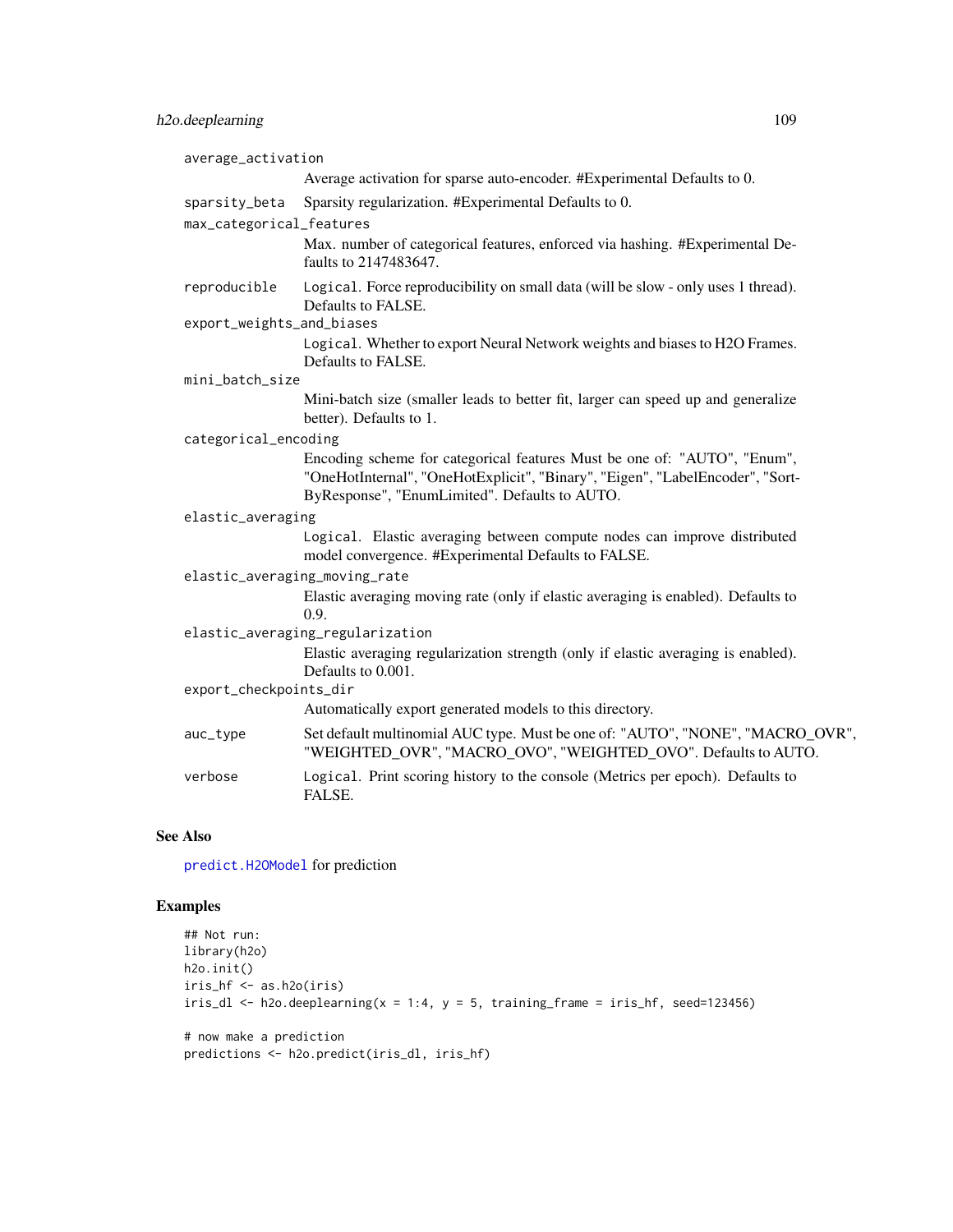## End(Not run)

h2o.describe *H2O Description of A Dataset*

#### Description

Reports the "Flow" style summary rollups on an instance of H2OFrame. Includes information about column types, mins/maxs/missing/zero counts/stds/number of levels

#### Usage

h2o.describe(frame)

#### Arguments

frame An H2OFrame object.

#### Value

A table with the Frame stats.

#### Examples

```
## Not run:
library(h2o)
h2o.init()
prostate_path <- system.file("extdata", "prostate.csv", package = "h2o")
prostate <- h2o.importFile(path = prostate_path)
h2o.describe(prostate)
```
## End(Not run)

h2o.difflag1 *Conduct a lag 1 transform on a numeric H2OFrame column*

## Description

Conduct a lag 1 transform on a numeric H2OFrame column

#### Usage

h2o.difflag1(object)

#### Arguments

object H2OFrame object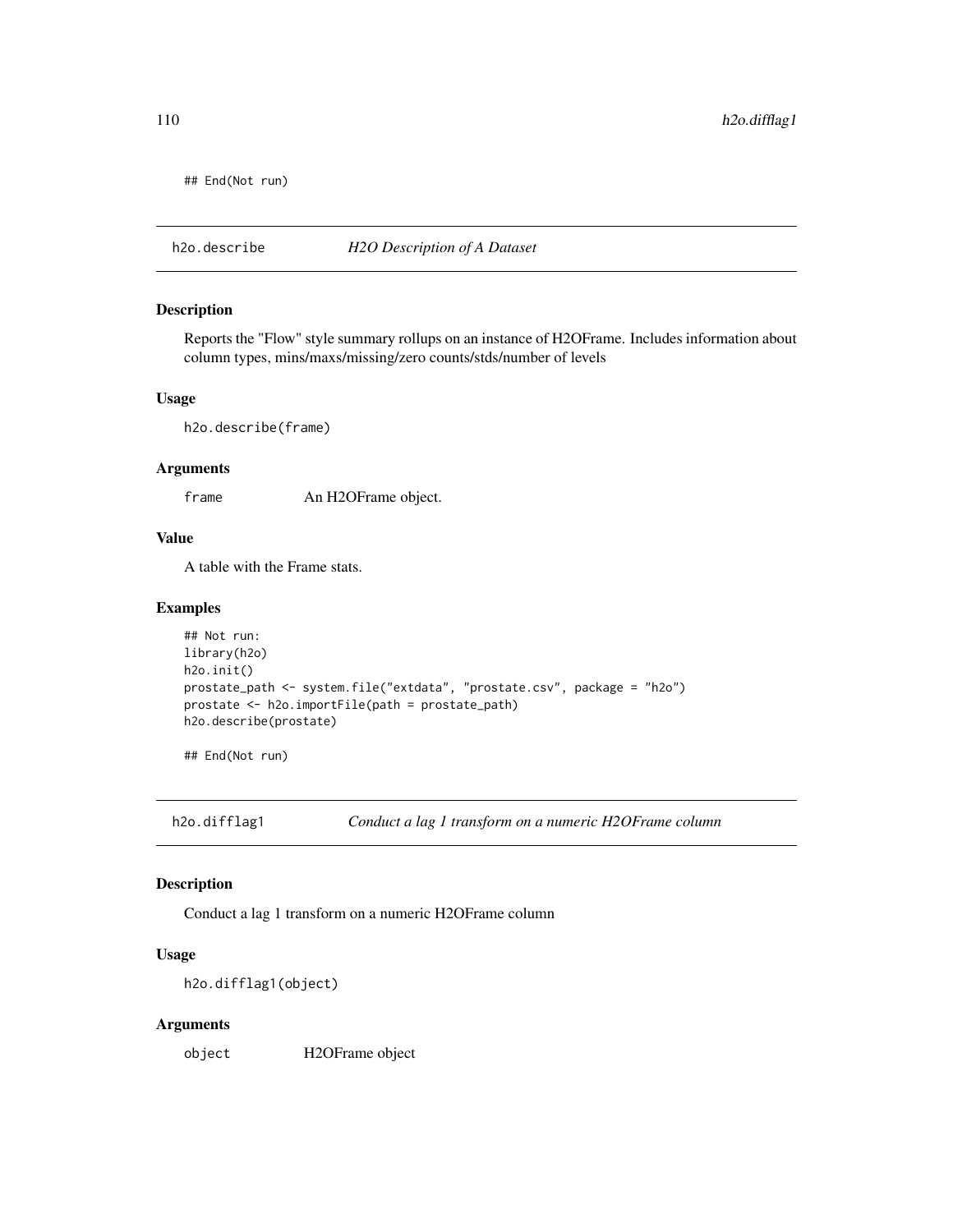#### h2o.dim 111

### Value

Returns an H2OFrame object.

#### Examples

```
## Not run:
library(h2o)
h2o.init()
f <- "https://s3.amazonaws.com/h2o-public-test-data/smalldata/junit/cars_20mpg.csv"
cars <- h2o.importFile(f)
predictors <- c("displacement", "power", "weight", "acceleration", "year")
response <- "cylinders"
cars_split <- h2o.splitFrame(data = cars, ratios = 0.8, seed = 1234)
train <- cars_split[[1]]
valid <- cars_split[[2]]
cars_gbm <- h2o.gbm(x = predictors, y = response, training_frame = train,
                    validation_frame = valid, nfolds = 5, seed = 1234)
h2o.difflag1(cars["cylinders"])
## End(Not run)
```
h2o.dim *Returns the number of rows and columns for an H2OFrame object.*

## Description

Returns the number of rows and columns for an H2OFrame object.

## Usage

h2o.dim(x)

#### Arguments

x An H2OFrame object.

#### See Also

[dim](#page-0-0) for the base R implementation.

#### Examples

```
## Not run:
library(h2o)
h2o.init()
```
f <- "https://s3.amazonaws.com/h2o-public-test-data/smalldata/junit/cars\_20mpg.csv" cars <- h2o.importFile(f)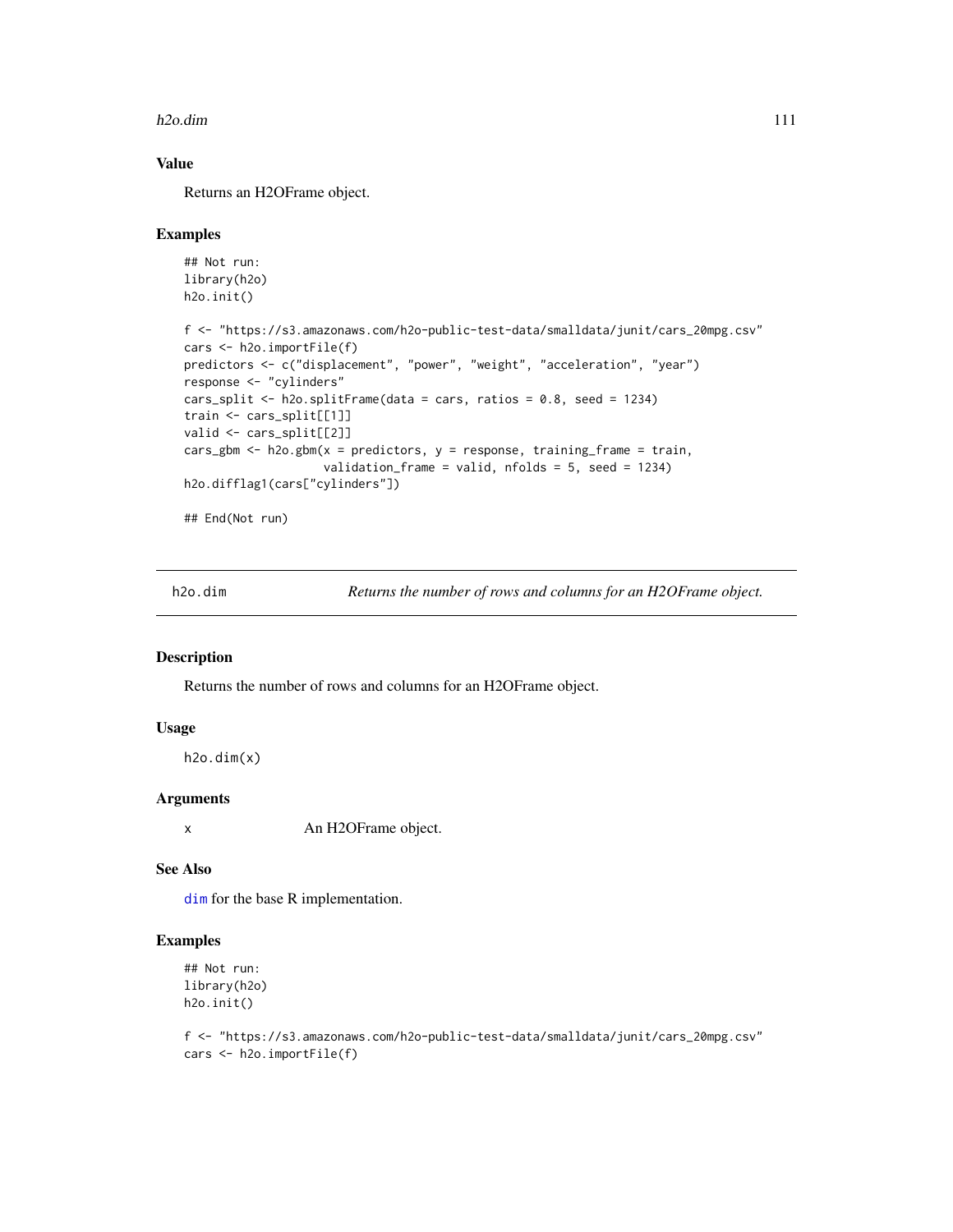h2o.dim(cars)

## End(Not run)

h2o.dimnames *Column names of an H2OFrame*

## Description

Column names of an H2OFrame

#### Usage

h2o.dimnames(x)

#### Arguments

x An H2OFrame object.

## See Also

[dimnames](#page-0-0) for the base R implementation.

## Examples

```
## Not run:
library(h2o)
h2o.init()
f <- "https://s3.amazonaws.com/h2o-public-test-data/smalldata/junit/cars_20mpg.csv"
cars <- h2o.importFile(f)
h2o.dimnames(cars)
```
## End(Not run)

| h2o.distance | Compute a pairwise distance measure between all rows of two numeric |
|--------------|---------------------------------------------------------------------|
|              | H2OFrames.                                                          |

## Description

Compute a pairwise distance measure between all rows of two numeric H2OFrames.

## Usage

h2o.distance(x, y, measure)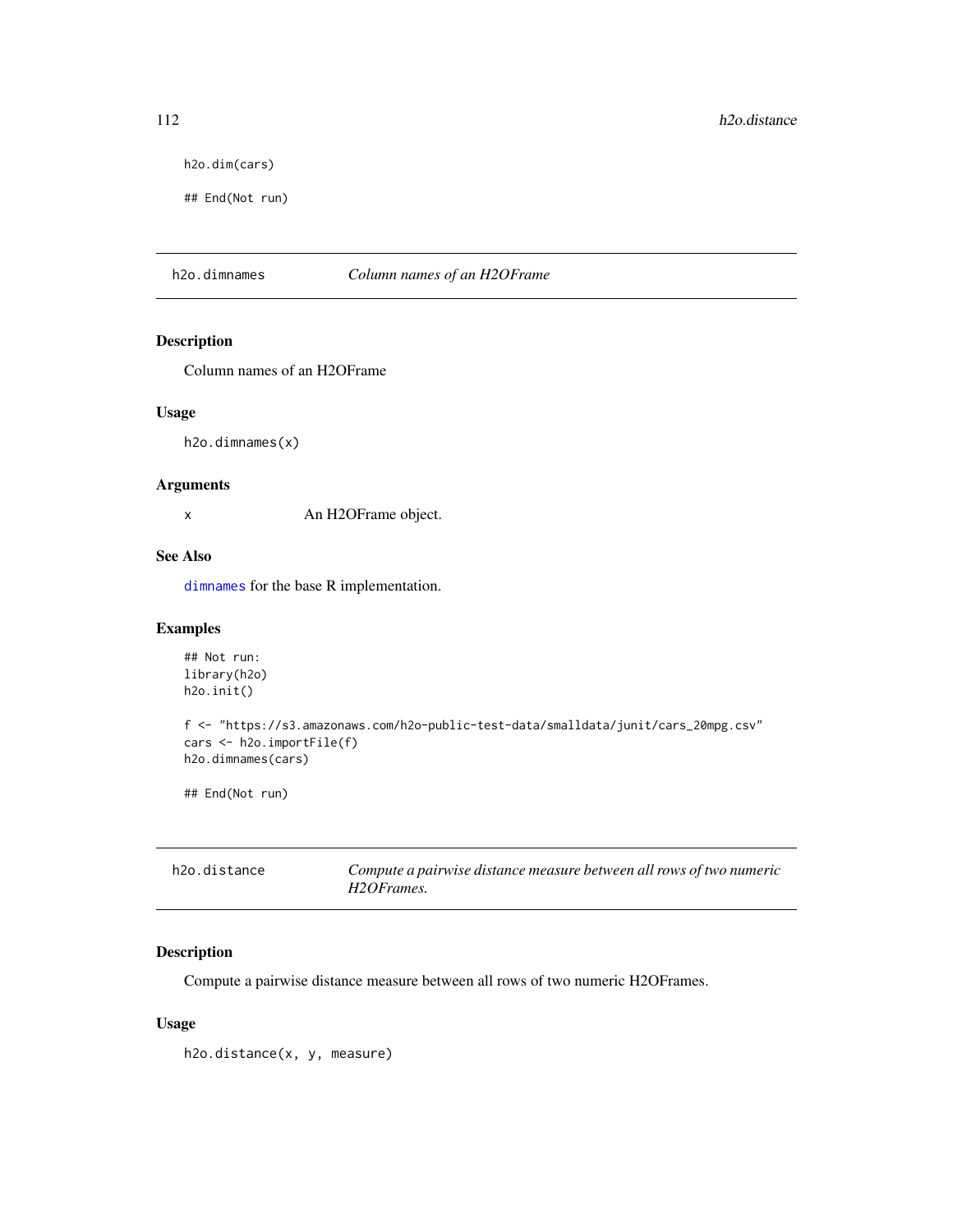#### Arguments

| X        | An H2OFrame object (large, references).                                                                                                                                                                                                                         |
|----------|-----------------------------------------------------------------------------------------------------------------------------------------------------------------------------------------------------------------------------------------------------------------|
| <b>V</b> | An H2OFrame object (small, queries).                                                                                                                                                                                                                            |
| measure  | An optional string indicating what distance measure to use. Must be one of:<br>"11" - Absolute distance (L1-norm, >=0) "12" - Euclidean distance (L2-norm,<br>$\geq$ =0) "cosine" - Cosine similarity (-11) "cosine_sq" - Squared Cosine similar-<br>ity $(01)$ |

## Examples

```
## Not run:
library(h2o)
h2o.init()
prostate_path <- system.file("extdata", "prostate.csv", package = "h2o")
prostate <- h2o.uploadFile(path = prostate_path)
h2o.distance(prostate[11:30, ], prostate[1:10, ], "cosine")
```
## End(Not run)

h2o.downloadAllLogs *Download H2O Log Files to Disk*

#### Description

h2o.downloadAllLogs downloads all H2O log files to local disk in .zip format. Generally used for debugging purposes.

## Usage

```
h2o.downloadAllLogs(dirname = ".", filename = NULL)
```
#### Arguments

| dirname  | (Optional) A character string indicating the directory that the log file should be<br>saved in.                                                                                     |
|----------|-------------------------------------------------------------------------------------------------------------------------------------------------------------------------------------|
| filename | (Optional) A character string indicating the name that the log file should be<br>saved to. Note that the saved format is .zip, so the file name must include the<br>.zip extension. |

## Examples

```
## Not run:
h2o.downloadAllLogs(dirname='./your_directory_name/', filename = 'autoh2o_log.zip')
```
## End(Not run)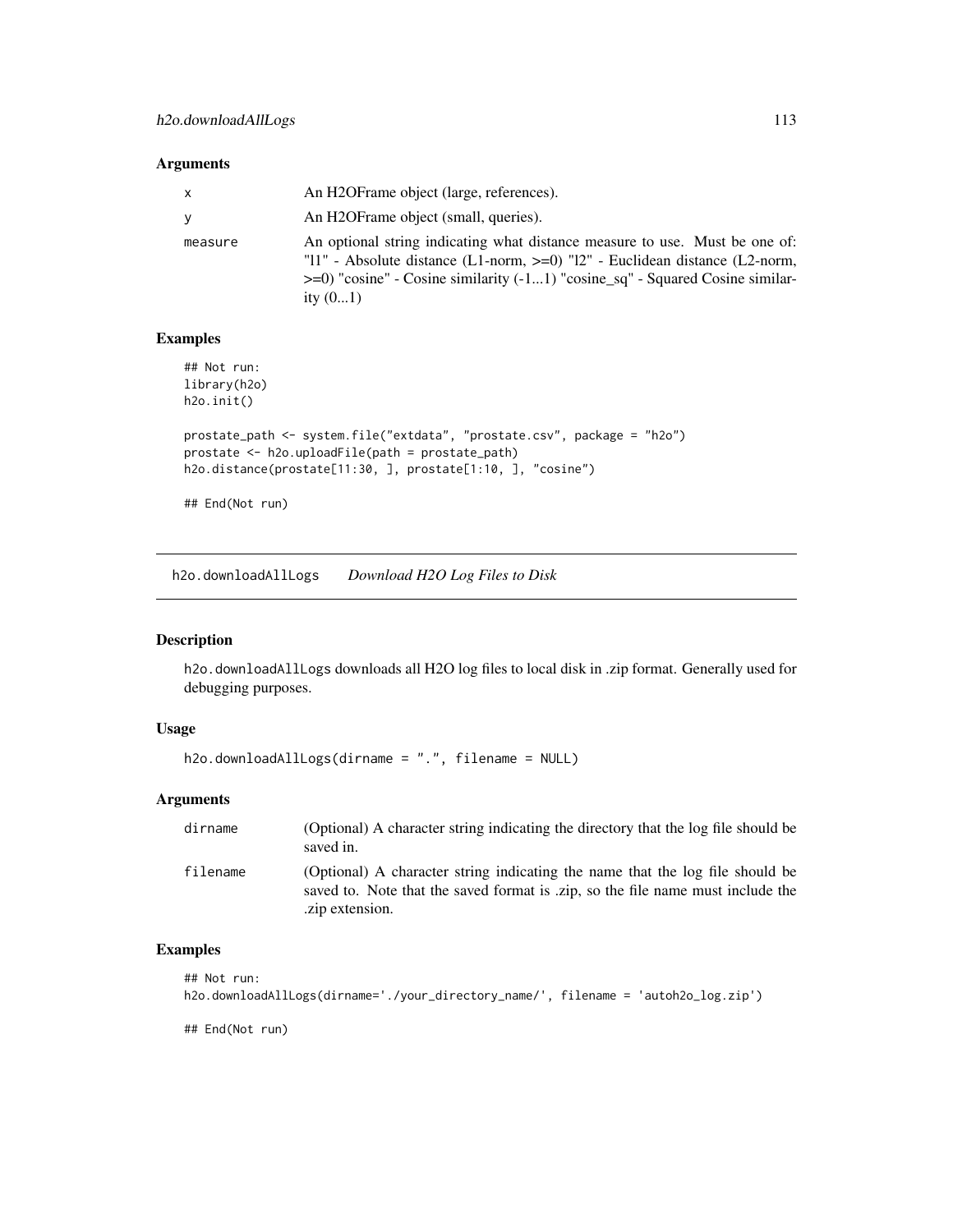h2o.downloadCSV *Download H2O Data to Disk*

## Description

Download an H2O data set to a CSV file on the local disk

### Usage

h2o.downloadCSV(data, filename)

## Arguments

| data     | an H2OFrame object to be downloaded.                                         |
|----------|------------------------------------------------------------------------------|
| filename | A string indicating the name that the CSV file should be should be saved to. |

## Warning

Files located on the H2O server may be very large! Make sure you have enough hard drive space to accomodate the entire file.

## Examples

```
## Not run:
library(h2o)
h2o.init()
iris_hf <- as.h2o(iris)
file_path <- paste(getwd(), "my_iris_file.csv", sep = .Platform$file.sep)
h2o.downloadCSV(iris_hf, file_path)
file.info(file_path)
file.remove(file_path)
```
## End(Not run)

h2o.download\_model *Download the model in binary format. The owner of the file saved is the user by which python session was executed.*

## Description

Download the model in binary format. The owner of the file saved is the user by which python session was executed.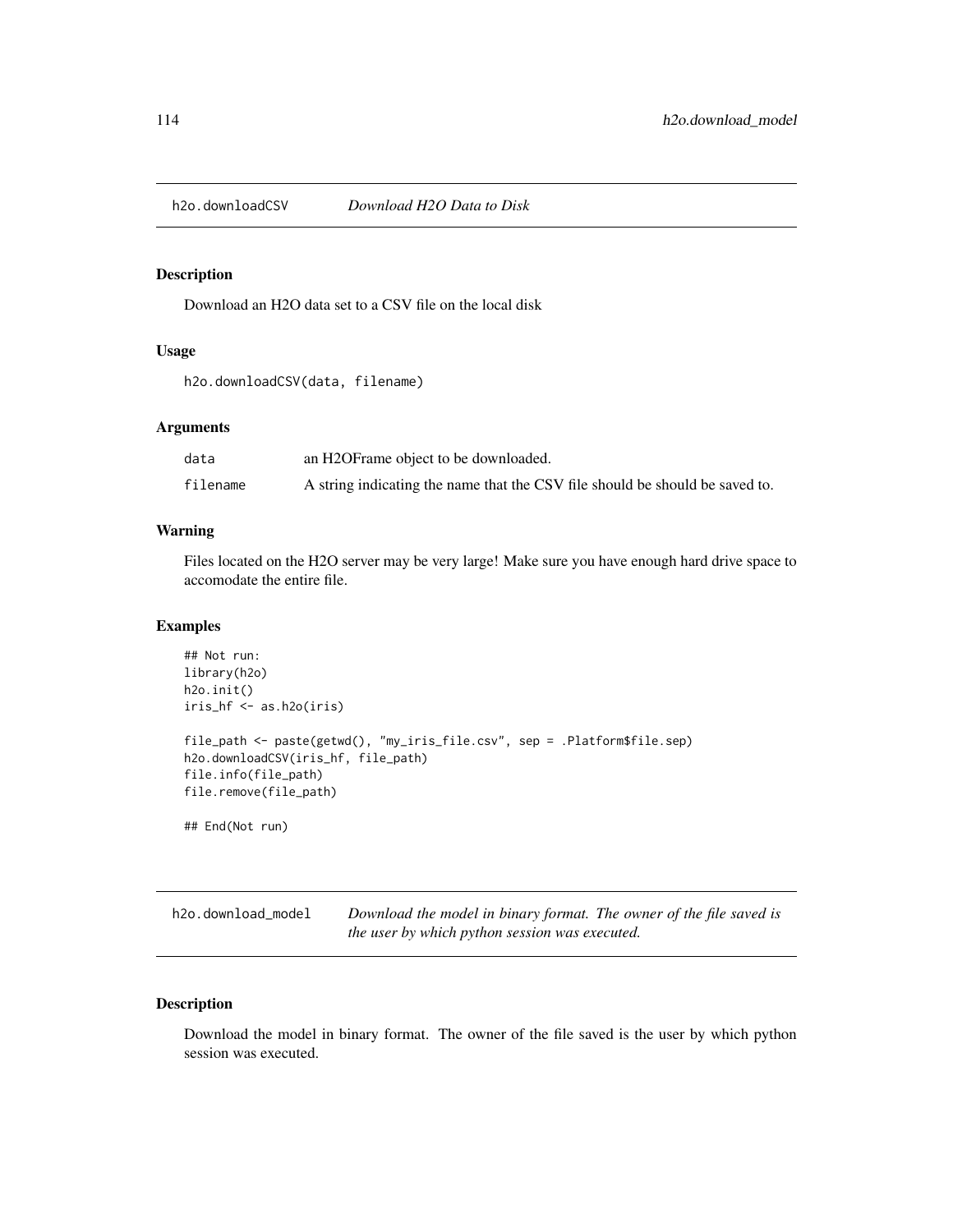h2o.download\_mojo 115

## Usage

```
h2o.download_model(
  model,
  path = NULL,
  export_cross_validation_predictions = FALSE
\mathcal{L}
```
## Arguments

| model                               | An H2OModel                                                                                       |  |
|-------------------------------------|---------------------------------------------------------------------------------------------------|--|
| path                                | The path where binary file should be downloaded. Downloaded to current di-<br>rectory by default. |  |
| export_cross_validation_predictions |                                                                                                   |  |
|                                     | A boolean flag indicating whether the download model should be saved with CV                      |  |
|                                     | Holdout Frame predictions. Default is not to export the predictions.                              |  |

#### Examples

```
## Not run:
library(h2o)
h \leftarrow h2o.init()fr < - as.h2o(iris)
my_model <- h2o.gbm(x = 1:4, y = 5, training-frame = fr)h2o.download_model(my_model) # save to the current working directory
## End(Not run)
```
h2o.download\_mojo *Download the model in MOJO format.*

## Description

Download the model in MOJO format.

## Usage

```
h2o.download_mojo(
  model,
 path = getwd(),
  get_genmodel_jar = FALSE,
 genmodel_name = "",
  genmodel_path = ""\mathcal{E}
```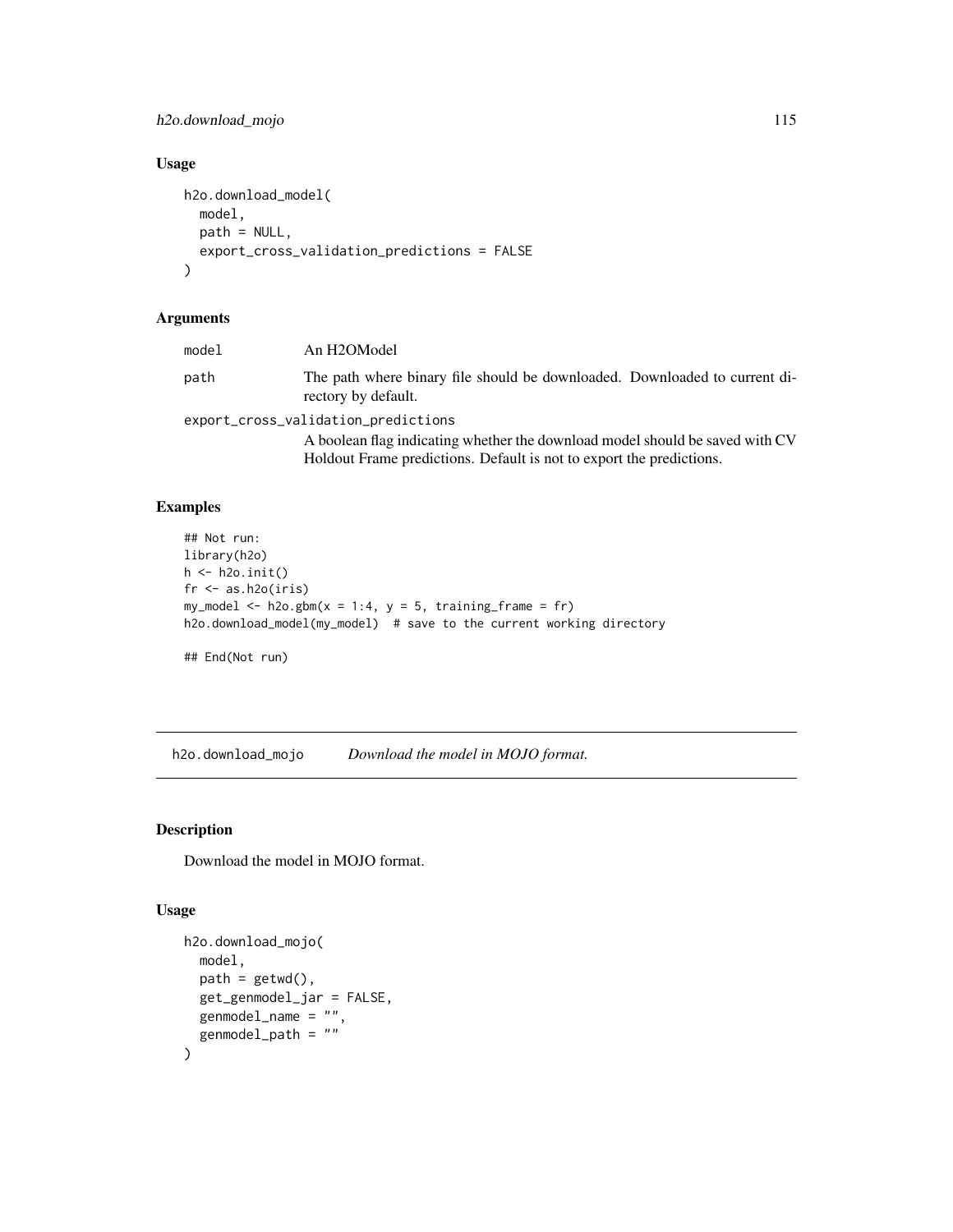#### Arguments

| model            | An H2OModel                                                                                                             |  |
|------------------|-------------------------------------------------------------------------------------------------------------------------|--|
| path             | The path where MOJO file should be saved. Saved to current directory by de-<br>fault.                                   |  |
| get_genmodel_jar |                                                                                                                         |  |
|                  | If TRUE, then also download h2o-genmodel jar and store it in either in the same<br>folder                               |  |
| genmodel_name    | Custom name of genmodel jar.                                                                                            |  |
| genmodel_path    | Path to store h2o-genmodel.jar. If left blank and "get_genmodel_jar" is TRUE,<br>then the h <sub>20</sub> -genmodel.jar |  |

## Value

Name of the MOJO file written to the path.

## Examples

```
## Not run:
library(h2o)
h <- h2o.init()
fr < - as.h2o(iris)
my_model <- h2o.gbm(x = 1:4, y = 5, training_frame = fr)
h2o.download_mojo(my_model) # save to the current working directory
## End(Not run)
```
h2o.download\_pojo *Download the Scoring POJO (Plain Old Java Object) of an H2O Model*

## Description

Download the Scoring POJO (Plain Old Java Object) of an H2O Model

#### Usage

```
h2o.download_pojo(
  model,
  path = NULL,
  getjar = NULL,
  get_jar = TRUE,jar_name = ""\mathcal{E}
```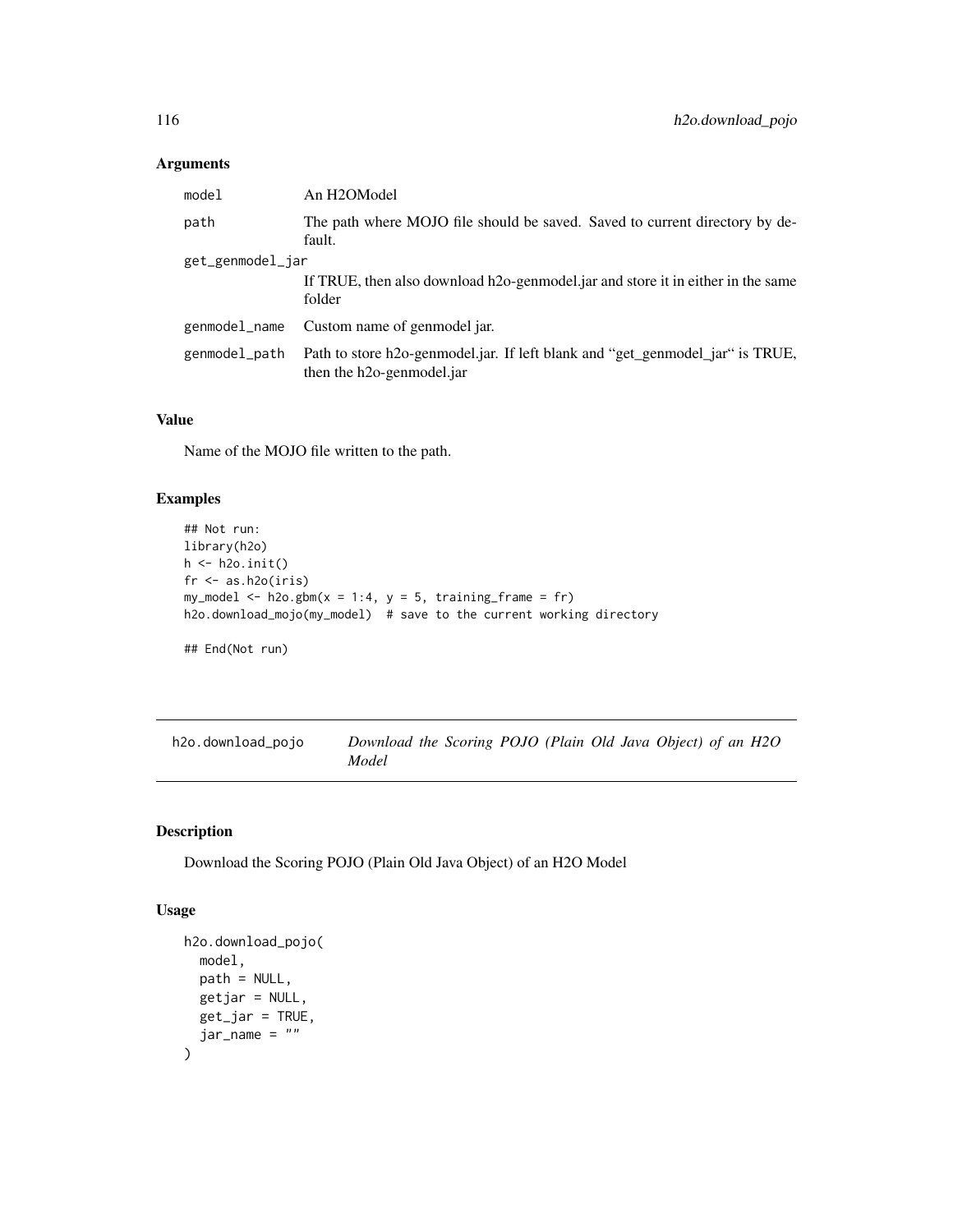#### Arguments

| model    | An H2OModel                                                                                                                                               |
|----------|-----------------------------------------------------------------------------------------------------------------------------------------------------------|
| path     | The path to the directory to store the POJO (no trailing slash). If NULL, then<br>print to to console. The file name will be a compilable java file name. |
| getjar   | (DEPRECATED) Whether to also download the h2o-genmodel.jar file needed<br>to compile the POJO. This argument is now called 'get_jar'.                     |
| get_jar  | Whether to also download the h2o-genmodel jar file needed to compile the POJO                                                                             |
| jar_name | Custom name of genmodel jar.                                                                                                                              |

## Value

If path is NULL, then pretty print the POJO to the console. Otherwise save it to the specified directory and return POJO file name.

#### Examples

```
## Not run:
library(h2o)
h \leftarrow h20.init()fr < - as.h2o(iris)
my_model <- h2o.gbm(x = 1:4, y = 5, training-frame = fr)h2o.download_pojo(my_model) # print the model to screen
# h2o.download_pojo(my_model, getwd()) # save the POJO and jar file to the current working
# directory, NOT RUN
# h2o.download_pojo(my_model, getwd(), get_jar = FALSE ) # save only the POJO to the current
# working directory, NOT RUN
h2o.download_pojo(my_model, getwd()) # save to the current working directory
## End(Not run)
```
h2o.drop\_duplicates *Drops duplicated rows.*

## Description

Drops duplicated rows across specified columns.

#### Usage

```
h2o.drop_duplicates(frame, columns, keep = "first")
```

| frame   | An H2OF rame object to drop duplicates on.                                      |
|---------|---------------------------------------------------------------------------------|
| columns | Columns to compare during the duplicate detection process.                      |
| keep    | Which rows to keep. The "first" value (default) keeps the first row and deletes |
|         | the rest. The "last" keeps the last row.                                        |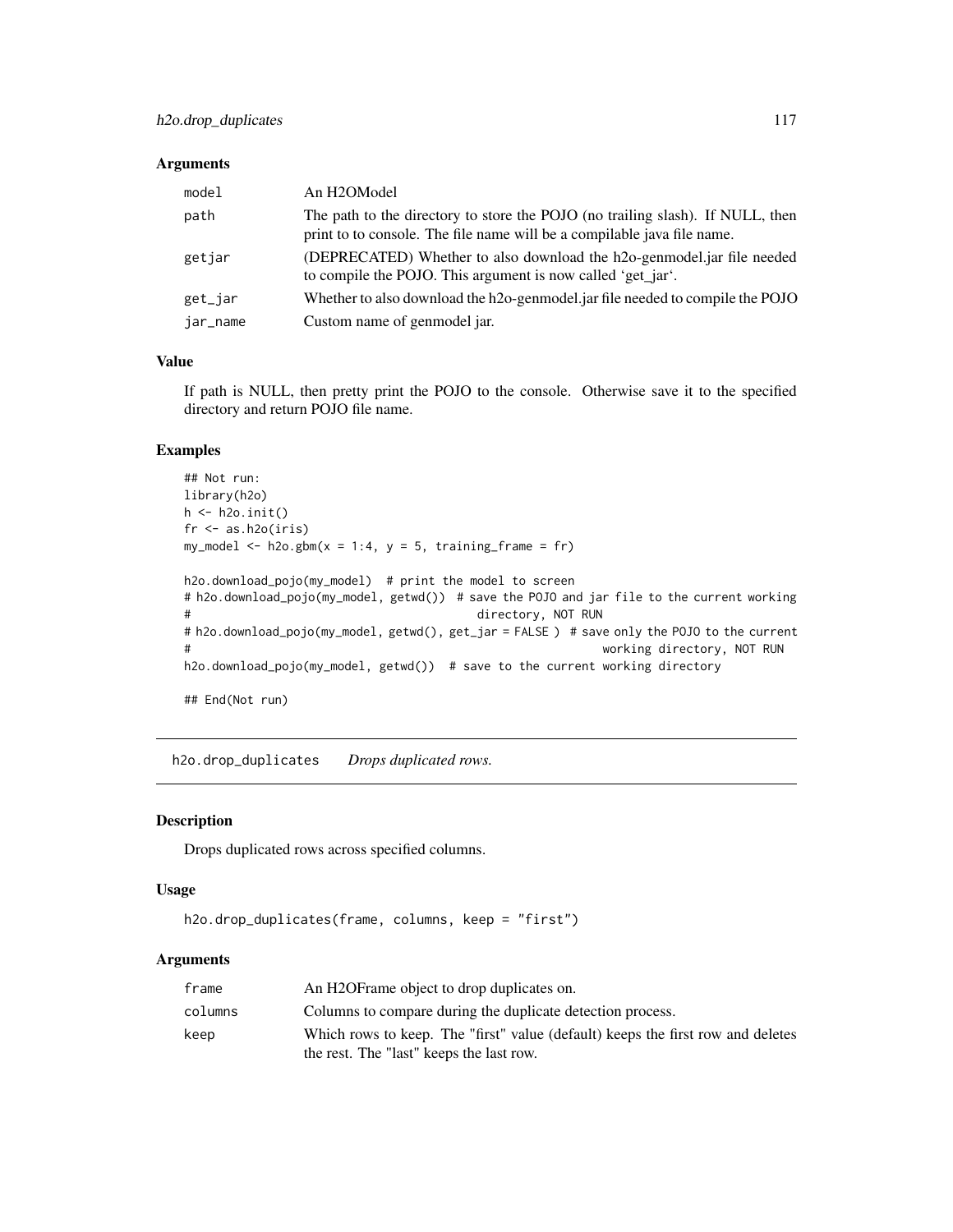## Examples

```
## Not run:
library(h2o)
h2o.init()
data <- as.h2o(iris)
deduplicated_data <- h2o.drop_duplicates(data, c("Species", "Sepal.Length"), keep = "first")
## End(Not run)
```
h2o.entropy *Shannon entropy*

# Description

Return the Shannon entropy of a string column. If the string is empty, the entropy is 0.

## Usage

h2o.entropy(x)

## Arguments

x The column on which to calculate the entropy.

## Examples

```
## Not run:
library(h2o)
h2o.init()
buys <- as.h2o(c("no", "no", "yes", "yes", "yes", "no", "yes", "no", "yes", "yes","no"))
buys_entropy <- h2o.entropy(buys)
```
## End(Not run)

h2o.exp *Compute the exponential function of x*

## Description

Compute the exponential function of x

#### Usage

h2o.exp(x)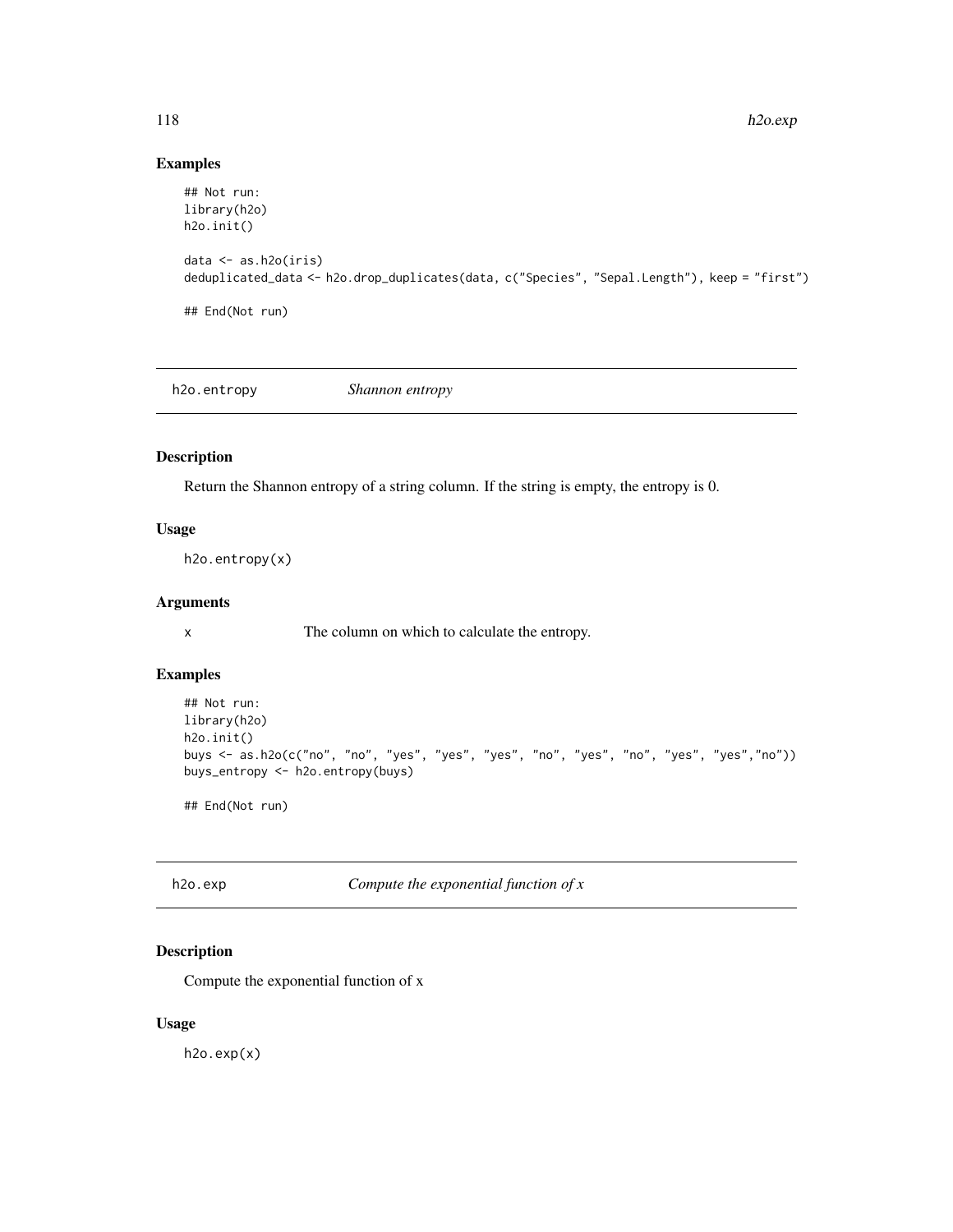## h2o.explain 119

#### Arguments

x An H2OFrame object.

## See Also

[Log](#page-0-0) for the base R implementation, exp().

#### Examples

```
## Not run:
library(h2o)
h2o.init()
frame <- h2o.createFrame(rows = 6, cols = 2,
                         categorical_fraction = 0.0,
                         missing_fraction = 0.7,
                         seed = 123)
h2o.exp(frame["C1"])
## End(Not run)
```
h2o.explain *Generate Model Explanations*

#### Description

The H2O Explainability Interface is a convenient wrapper to a number of explainabilty methods and visualizations in H2O. The function can be applied to a single model or group of models and returns a list of explanations, which are individual units of explanation such as a partial dependence plot or a variable importance plot. Most of the explanations are visual (ggplot plots). These plots can also be created by individual utility functions as well.

## Usage

```
h2o.explain(
  object,
  newdata,
  columns = NULL,
  top_n_features = 5,
  include_explanations = "ALL",
  exclude_explanations = NULL,
  plot_overrides = NULL
)
```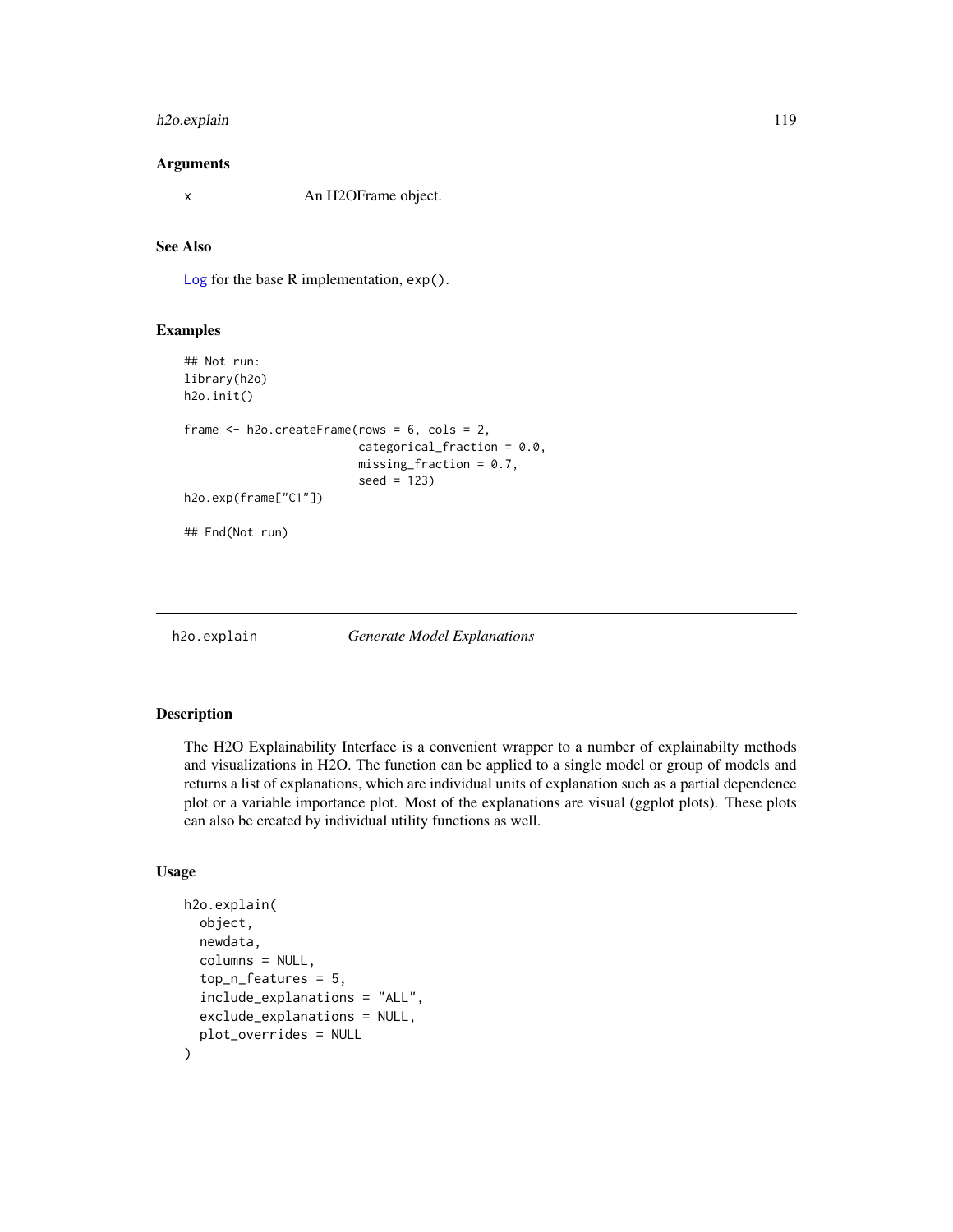## Arguments

| object               | One of the following: an H2O model, a list of H2O models, an H2OAutoML<br>object or an H2OAutoML Leaderboard slice.        |  |
|----------------------|----------------------------------------------------------------------------------------------------------------------------|--|
| newdata              | An H <sub>2</sub> OF <sub>rame.</sub>                                                                                      |  |
| columns              | A vector of column names or column indices to create plots with. If specified<br>parameter top_n_features will be ignored. |  |
|                      | top_n_features An integer specifying the number of columns to use, ranked by variable impor-<br>tance (where applicable).  |  |
| include_explanations |                                                                                                                            |  |
|                      | If specified, return only the specified model explanations. (Mutually exclusive<br>with exclude_explanations)              |  |
| exclude_explanations |                                                                                                                            |  |
|                      | Exclude specified model explanations.                                                                                      |  |
|                      | plot_overrides Overrides for individual model explanations, e.g. list(shap_summary_plot =<br>$list(column = 50).$          |  |

#### Value

List of outputs with class "H2OExplanation"

## Examples

```
## Not run:
library(h2o)
h2o.init()
# Import the wine dataset into H2O:
f <- "https://h2o-public-test-data.s3.amazonaws.com/smalldata/wine/winequality-redwhite-no-BOM.csv"
df <- h2o.importFile(f)
# Set the response
response <- "quality"
# Split the dataset into a train and test set:
splits \le h2o.splitFrame(df, ratios = 0.8, seed = 1)
train <- splits[[1]]
test <- splits[[2]]
# Build and train the model:
aml <- h2o.automl(y = response,
                 training_frame = train,
                  max_models = 10,seed = 1)
# Create the explanation for whole H2OAutoML object
exa <- h2o.explain(aml, test)
print(exa)
# Create the explanation for the leader model
```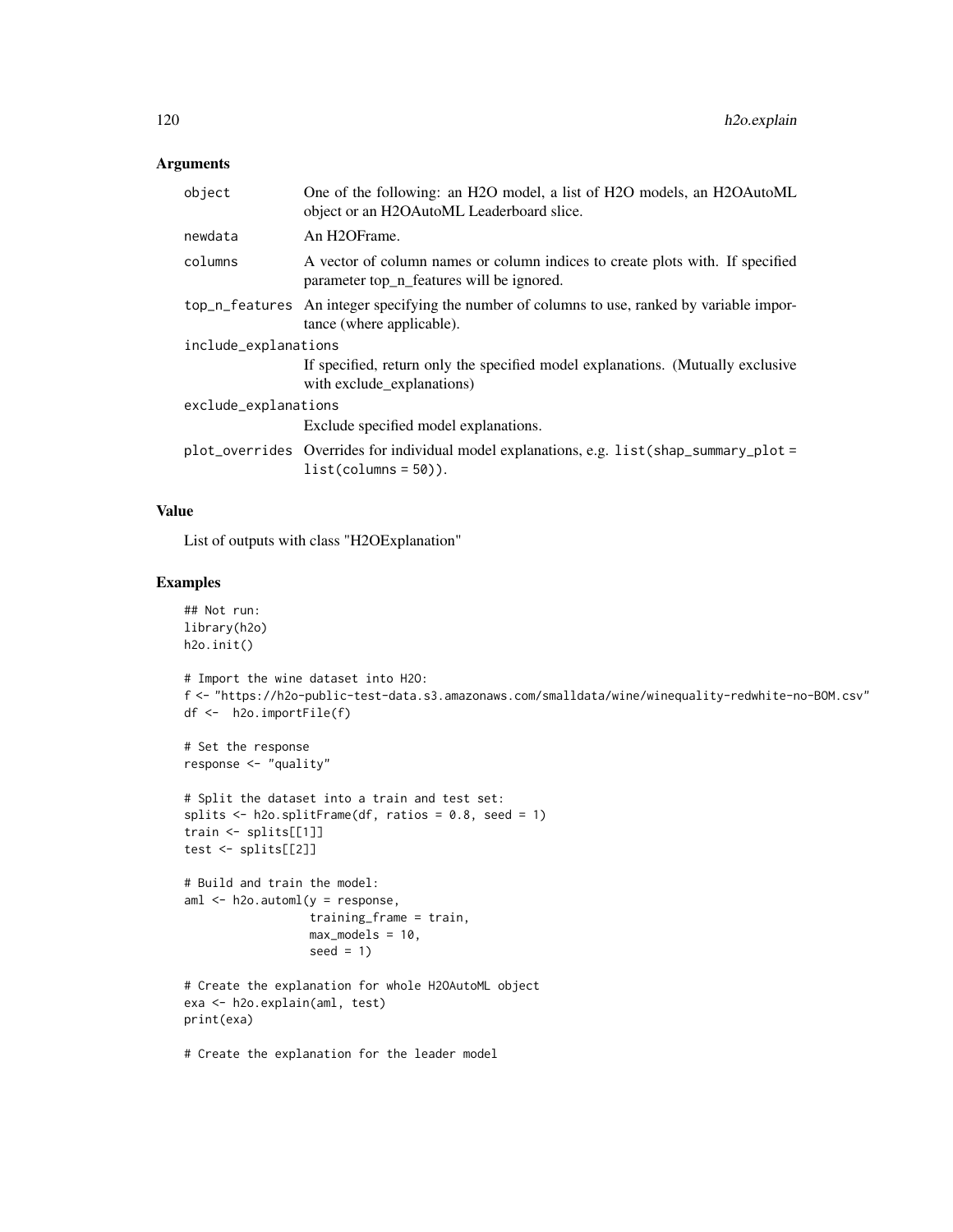## h2o.explain\_row 121

```
exm <- h2o.explain(aml@leader, test)
print(exm)
## End(Not run)
```
h2o.explain\_row *Generate Model Explanations for a single row*

#### Description

Explain the behavior of a model or group of models with respect to a single row of data. The function returns a list of explanations, which are individual units of explanation such as a partial dependence plot or a variable importance plot. Most of the explanations are visual (ggplot plots). These plots can also be created by individual utility functions as well.

#### Usage

```
h2o.explain_row(
  object,
  newdata,
  row_index,
  columns = NULL,
  top_n_features = 5,
  include_explanations = "ALL",
  exclude_explanations = NULL,
  plot_overrides = NULL
\mathcal{L}
```

| object               | One of the following: an H2O model, a list of H2O models, an H2OAutoML<br>object or an H2OAutoML Leaderboard slice.        |
|----------------------|----------------------------------------------------------------------------------------------------------------------------|
| newdata              | An H <sub>2</sub> OFrame.                                                                                                  |
| row_index            | A row index of the instance to explain.                                                                                    |
| columns              | A vector of column names or column indices to create plots with. If specified<br>parameter top n features will be ignored. |
|                      | top_n_features An integer specifying the number of columns to use, ranked by variable impor-<br>tance (where applicable).  |
| include_explanations |                                                                                                                            |
|                      | If specified, return only the specified model explanations. (Mutually exclusive<br>with exclude_explanations)              |
| exclude_explanations |                                                                                                                            |
|                      | Exclude specified model explanations.                                                                                      |
|                      | plot_overrides Overrides for individual model explanations, e.g., list(shap_explain_row =<br>$list(column = 5))$           |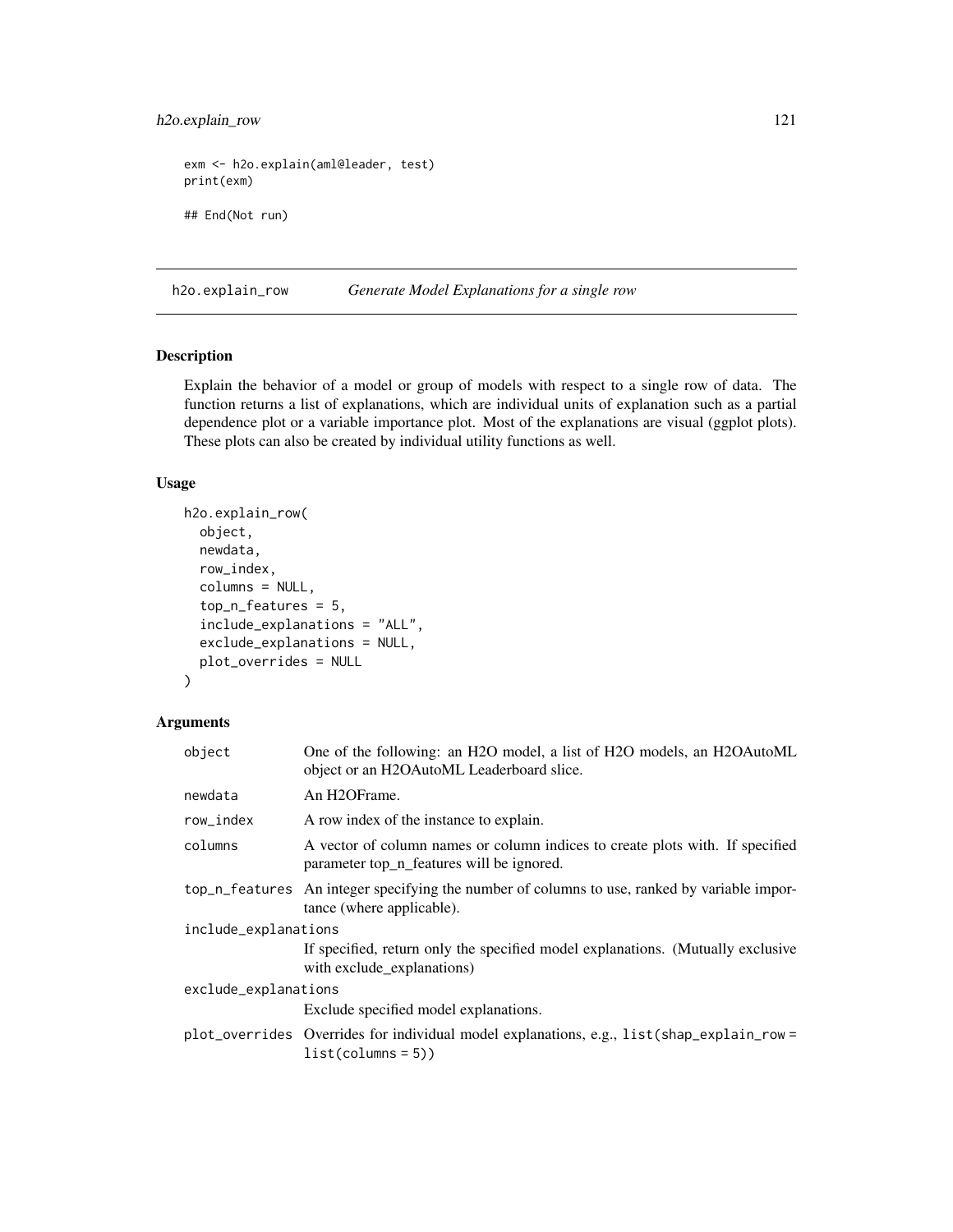### Value

List of outputs with class "H2OExplanation"

### Examples

```
## Not run:
 library(h2o)
 h2o.init()
  # Import the wine dataset into H2O:
  f <- "https://h2o-public-test-data.s3.amazonaws.com/smalldata/wine/winequality-redwhite-no-BOM.csv"
 df <- h2o.importFile(f)
 # Set the response
 response <- "quality"
 # Split the dataset into a train and test set:
 splits \le h2o.splitFrame(df, ratios = 0.8, seed = 1)
 train <- splits[[1]]
 test <- splits[[2]]
 # Build and train the model:
 aml <- h2o.automl(y = response,
                   training_frame = train,
                   max_models = 10,
                   seed = 1)# Create the explanation for whole H2OAutoML object
 exa <- h2o.explain_row(aml, test, row_index = 1)
 print(exa)
 # Create the explanation for the leader model
 exm <- h2o.explain_row(aml@leader, test, row_index = 1)
 print(exm)
  ## End(Not run)
h2o.exportFile Export an H2O Data Frame (H2OFrame) to a File or to a collection
```
#### Description

Exports an H2OFrame (which can be either VA or FV) to a file. This file may be on the H2O instace's local filesystem, or to HDFS (preface the path with hdfs://) or to S3N (preface the path with s3n://).

*of Files.*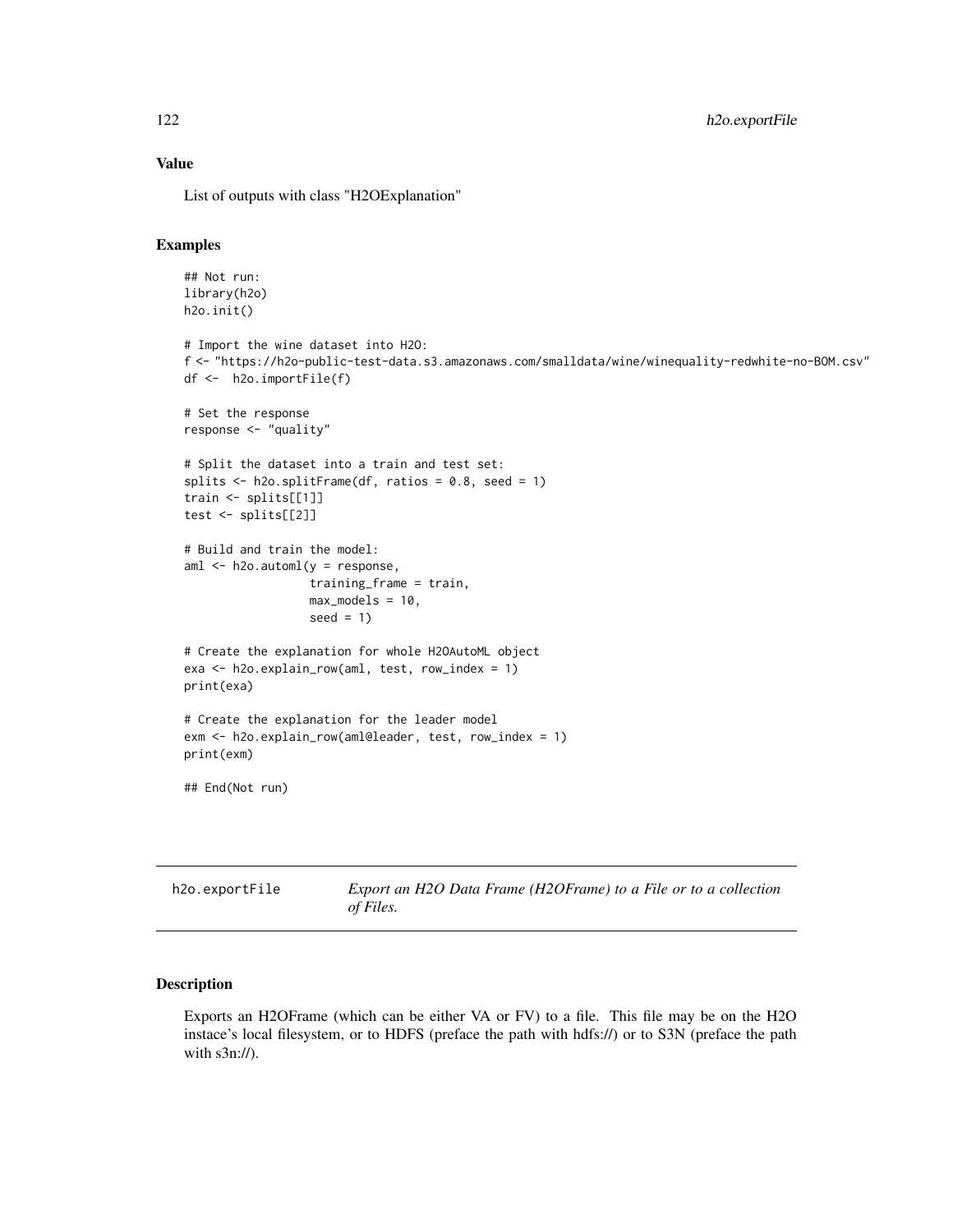## h2o.exportFile 123

## Usage

```
h2o.exportFile(
 data,
 path,
  force = FALSE,
  sep = ","compression = NULL,
 parts = 1,
 header = TRUE,
  quote_header = TRUE
)
```
## Arguments

| data         | An H <sub>2</sub> OFrame object.                                                                                                                                                                                                                                                                                                                                                                                                                                                                                   |
|--------------|--------------------------------------------------------------------------------------------------------------------------------------------------------------------------------------------------------------------------------------------------------------------------------------------------------------------------------------------------------------------------------------------------------------------------------------------------------------------------------------------------------------------|
| path         | The path to write the file to. Must include the directory and also filename if<br>exporting to a single file. May be prefaced with hdfs:// or s3n://. Each row of<br>data appears as line of the file.                                                                                                                                                                                                                                                                                                             |
| force        | logical, indicates how to deal with files that already exist.                                                                                                                                                                                                                                                                                                                                                                                                                                                      |
| sep          | The field separator character. Values on each line of the file will be separated by<br>this character (default ",").                                                                                                                                                                                                                                                                                                                                                                                               |
| compression  | How to compress the exported dataset (default none; gzip, bzip2 and snappy<br>available)                                                                                                                                                                                                                                                                                                                                                                                                                           |
| parts        | integer, number of part files to export to. Default is to write to a single file.<br>Large data can be exported to multiple 'part' files, where each part file contains<br>subset of the data. User can specify the maximum number of part files or use<br>value -1 to indicate that H2O should itself determine the optimal number of files.<br>Parameter path will be considered to be a path to a directory if export to multiple<br>part files is desired. Part files conform to naming scheme 'part-m-?????'. |
| header       | logical, indicates whether to write the header line. Default is to include the<br>header in the output file.                                                                                                                                                                                                                                                                                                                                                                                                       |
| quote_header | logical, indicates whether column names should be quoted. Default is to use<br>quotes.                                                                                                                                                                                                                                                                                                                                                                                                                             |

## Details

In the case of existing files force = TRUE will overwrite the file. Otherwise, the operation will fail.

## Examples

```
## Not run:
library(h2o)
h2o.init()
iris_hf <- as.h2o(iris)
# These aren't real paths
# h2o.exportFile(iris_hf, path = "/path/on/h2o/server/filesystem/iris.csv")
```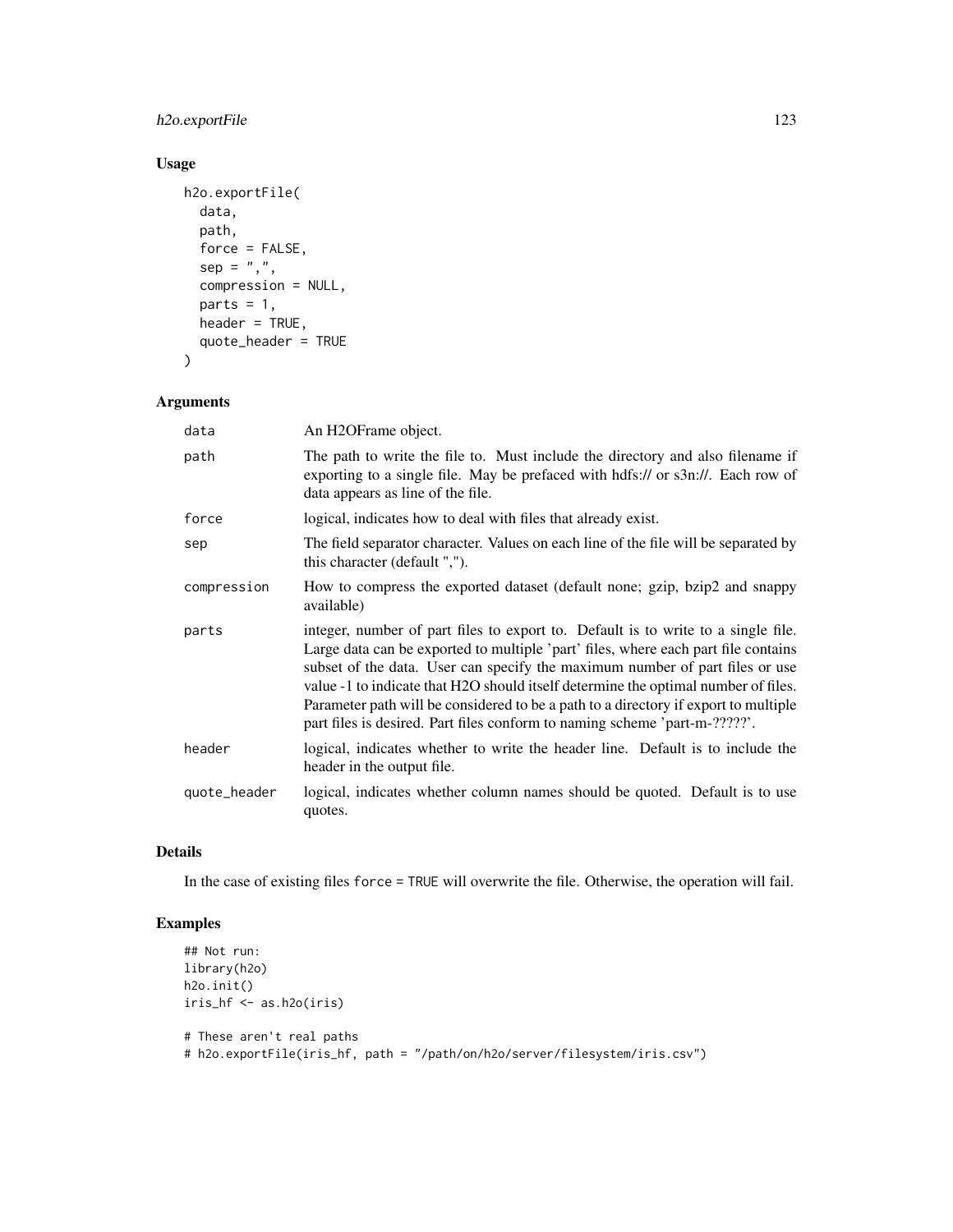```
# h2o.exportFile(iris_hf, path = "hdfs://path/in/hdfs/iris.csv")
# h2o.exportFile(iris_hf, path = "s3n://path/in/s3/iris.csv")
## End(Not run)
```
h2o.exportHDFS *Export a Model to HDFS*

## Description

Exports an [H2OModel](#page-370-0) to HDFS.

#### Usage

```
h2o.exportHDFS(object, path, force = FALSE)
```
#### Arguments

| object | an H <sub>2</sub> OM odel class object.                                  |
|--------|--------------------------------------------------------------------------|
| path   | The path to write the model to. Must include the driectory and filename. |
| force  | logical, indicates how to deal with files that already exist.            |

## Examples

```
## Not run:
library(h2o)
h2o.init
f <- "https://s3.amazonaws.com/h2o-public-test-data/smalldata/iris/iris_train.csv"
train <- h2o.importFile(f)
h2o.exportHDFS(train, path = " ", force = FALSE)
## End(Not run)
```
h2o.feature\_interaction

*Feature interactions and importance, leaf statistics and split value histograms in a tabular form. Available for XGBoost and GBM.*

#### Description

Metrics: Gain - Total gain of each feature or feature interaction. FScore - Amount of possible splits taken on a feature or feature interaction. wFScore - Amount of possible splits taken on a feature or feature interaction weighed by the probability of the splits to take place. Average wFScore wFScore divided by FScore. Average Gain - Gain divided by FScore. Expected Gain - Total gain of each feature or feature interaction weighed by the probability to gather the gain. Average Tree Index Average Tree Depth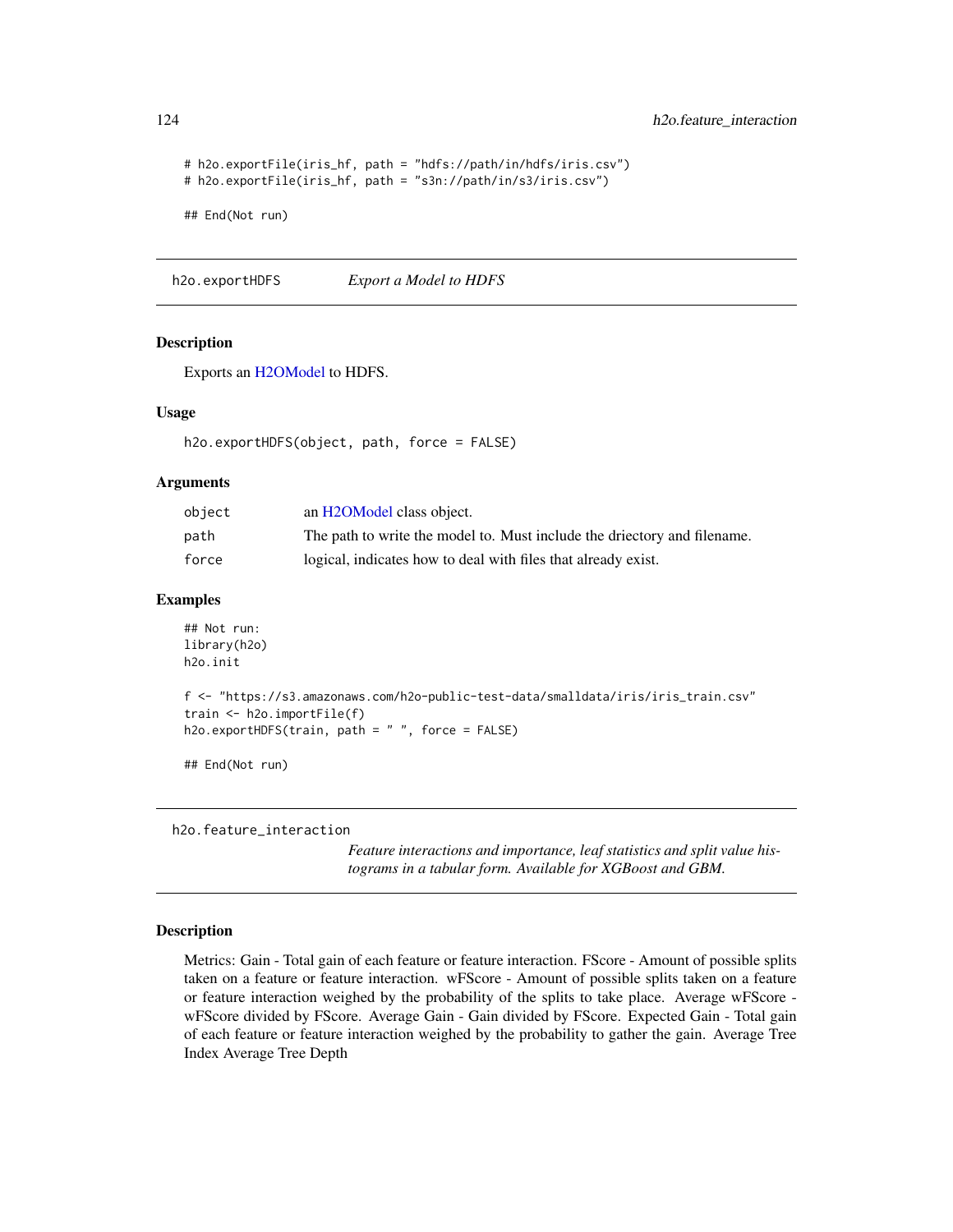#### h2o.fillna international control of the control of the control of the control of the control of the control of the control of the control of the control of the control of the control of the control of the control of the co

## Usage

```
h2o.feature_interaction(
 model,
 max_interaction_depth = 100,
 max_tree_depth = 100,
 max\_deepening = -1)
```
## Arguments

| model                 | A trained xgboost model.                                                                                                          |
|-----------------------|-----------------------------------------------------------------------------------------------------------------------------------|
| max_interaction_depth |                                                                                                                                   |
|                       | Upper bound for extracted feature interactions depth. Defaults to 100.                                                            |
|                       | max_tree_depth Upper bound for tree depth. Defaults to 100.                                                                       |
| max_deepening         | Upper bound for interaction start deepening (zero deepening $\Rightarrow$ interactions<br>starting at root only). Defaults to -1. |

## Examples

```
## Not run:
library(h2o)
h2o.init()
boston <- h2o.importFile(
    "https://s3.amazonaws.com/h2o-public-test-data/smalldata/gbm_test/BostonHousing.csv",
        destination_frame="boston"
        \lambdaboston_xgb <- h2o.xgboost(training_frame = boston, y = "medv", seed = 1234)
feature_interactions <- h2o.feature_interaction(boston_xgb)
```
## End(Not run)

h2o.fillna *fillNA*

#### Description

Fill NA's in a sequential manner up to a specified limit

#### Usage

```
h2o.fillna(x, method = "forward", axis = 1, maxlen = 1L)
```

| X      | an H <sub>2</sub> OF <sub>rame</sub>                             |
|--------|------------------------------------------------------------------|
| method | A String: "forward" or "backward"                                |
| axis   | An Integer 1 for row-wise fill (default), 2 for column-wise fill |
| maxlen | An Integer for maximum number of consecutive NA's to fill        |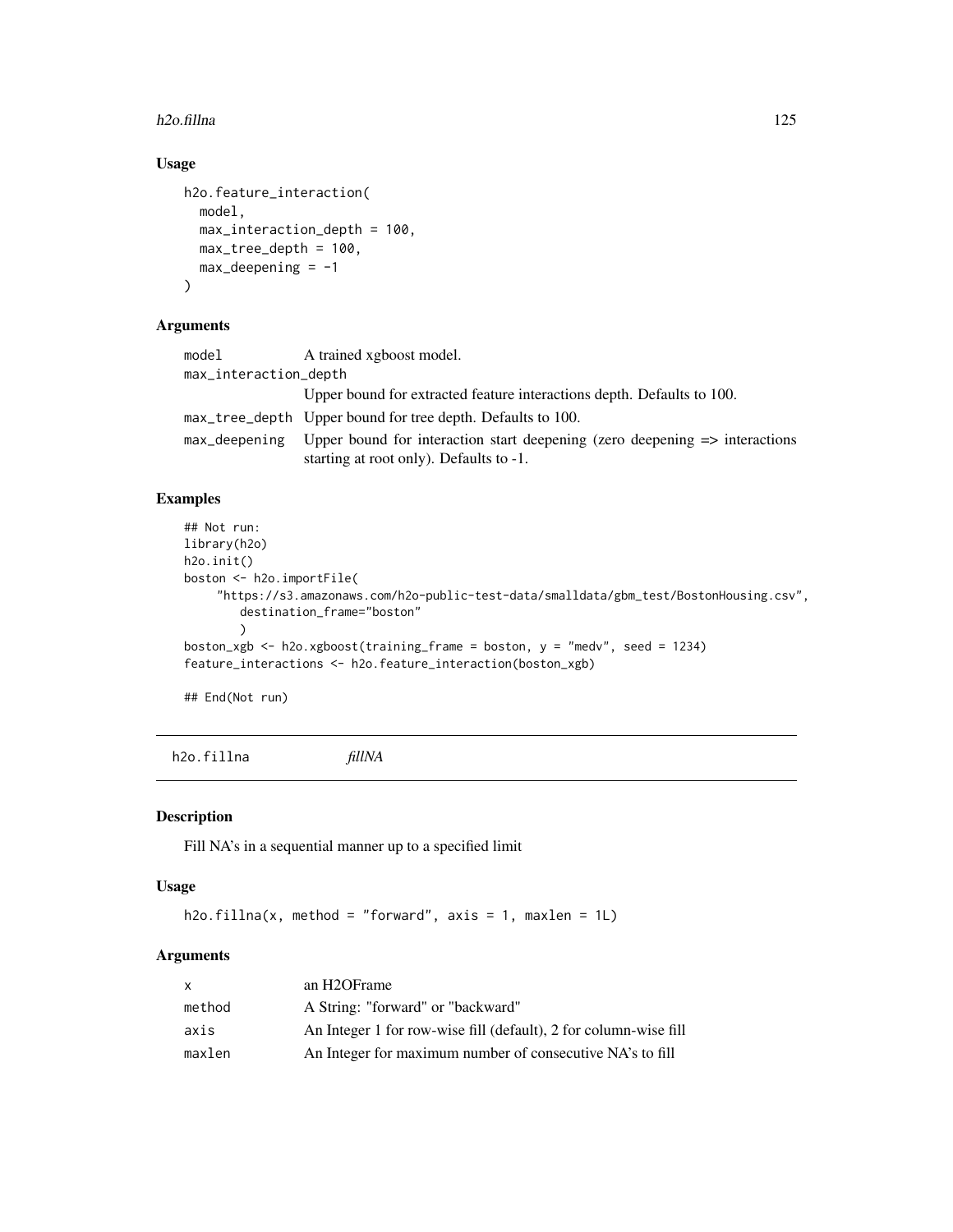## Value

An H2OFrame after filling missing values

#### Examples

```
## Not run:
library(h2o)
h2o.init()
frame_with_nas <- h2o.createFrame(rows = 6, cols = 2,
                                  categorical_fraction = 0.0,
                                  missing_fraction = 0.7,
                                  seed = 123frame <- h2o.fillna(frame_with_nas, "forward", axis = 1, maxlen = 2L)
## End(Not run)
```
h2o.filterNACols *Filter NA Columns*

#### Description

Filter NA Columns

#### Usage

```
h2o.filterNACols(data, frac = 0.2)
```
#### Arguments

| data | A dataset to filter on.                                                                    |
|------|--------------------------------------------------------------------------------------------|
| frac | The threshold of NAs to allow per column (columns $\geq$ this threshold are fil-<br>tered) |

#### Value

Returns a numeric vector of indexes that pertain to non-NA columns

## Examples

```
## Not run:
library(h2o)
h2o.init()
frame <- h2o.createFrame(rows = 6, cols = 2,
                         categorical_fraction = 0.0,
                         missing\_fraction = 0.7,
                         seed = 123)
h2o.filterNACols(frame, frac = 0.5)
```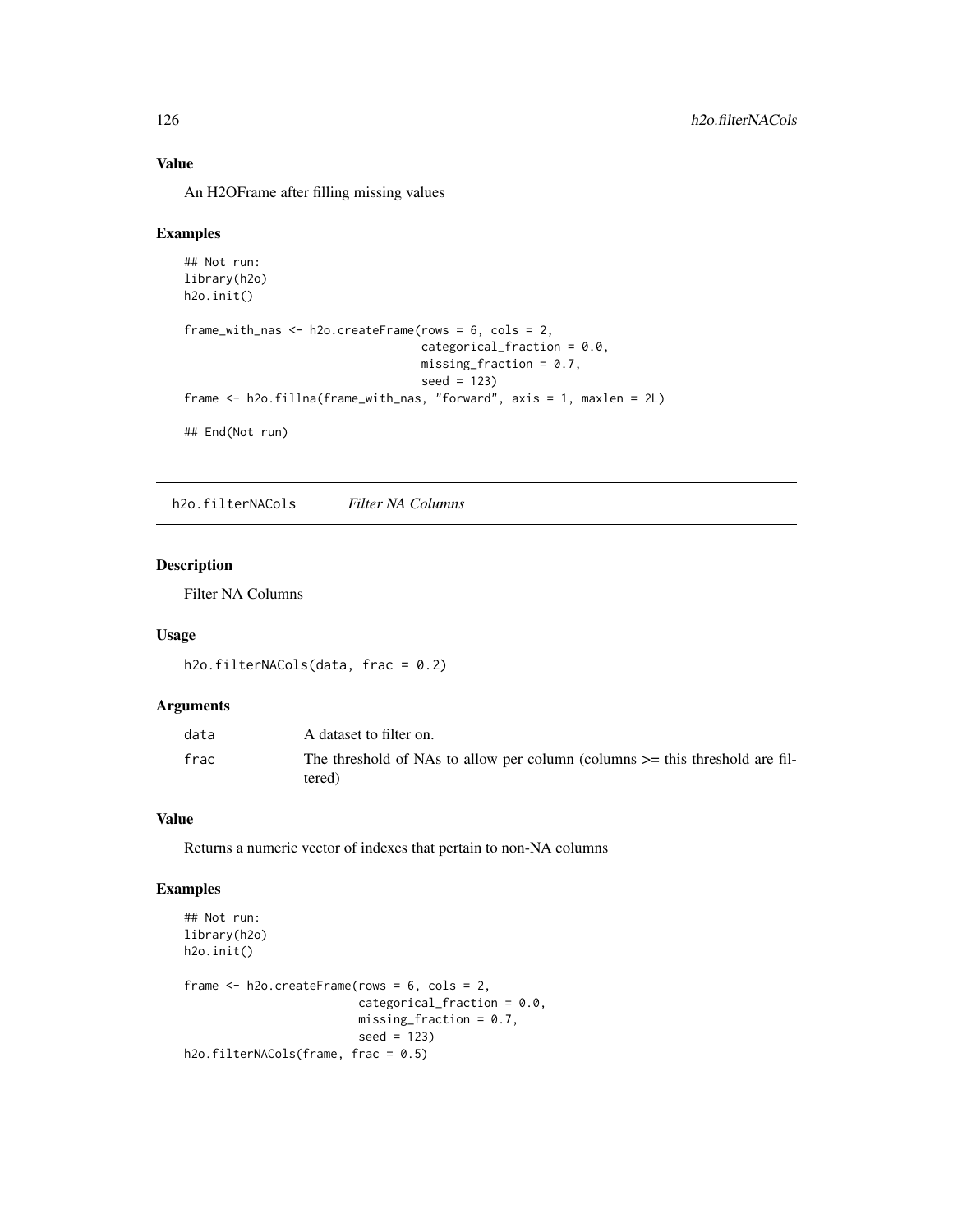## h2o.findSynonyms 127

```
h2o.filterNACols(frame, frac = 0.6)
```
## End(Not run)

h2o.findSynonyms *Find synonyms using a word2vec model.*

## Description

Find synonyms using a word2vec model.

#### Usage

h2o.findSynonyms(word2vec, word, count = 20)

## Arguments

| word2vec | A word2yec model.                          |
|----------|--------------------------------------------|
| word     | A single word to find synonyms for.        |
| count    | The top 'count' synonyms will be returned. |

#### Examples

```
## Not run:
library(h2o)
h2o.init()
job_titles <- h2o.importFile(
    "https://s3.amazonaws.com/h2o-public-test-data/smalldata/craigslistJobTitles.csv",
   col.names = c("category", "jobtitle"), col.types = c("String", "String"), header = TRUE
)
words <- h2o.tokenize(job_titles, " ")
vec <- h2o.word2vec(training_frame = words)
h2o.findSynonyms(vec, "teacher", count = 20)
## End(Not run)
```
h2o.find\_row\_by\_threshold

*Find the threshold, give the max metric. No duplicate thresholds allowed*

## Description

Find the threshold, give the max metric. No duplicate thresholds allowed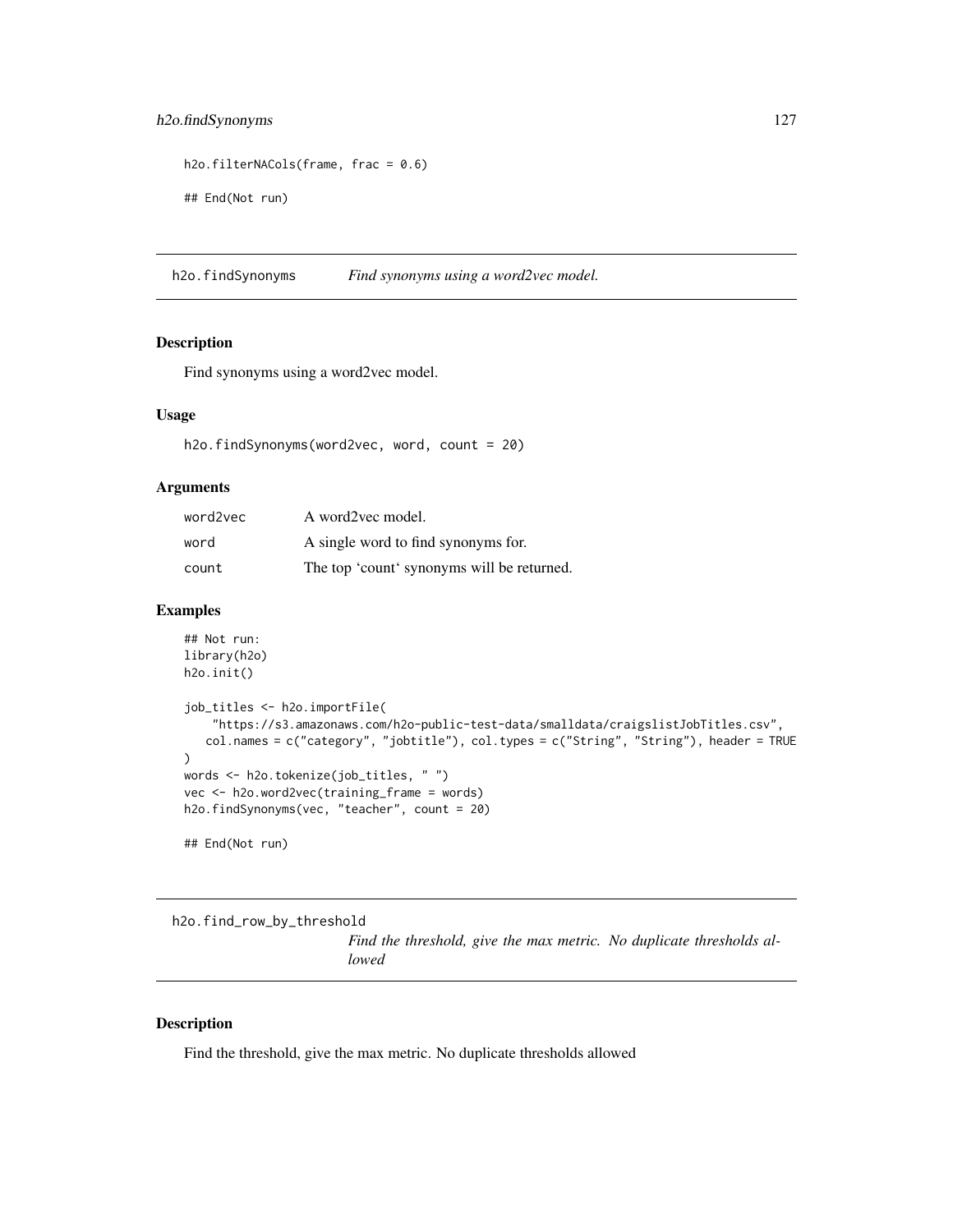#### Usage

h2o.find\_row\_by\_threshold(object, threshold)

#### **Arguments**

| object    | H <sub>2</sub> OB <sub>inomial</sub> Metrics |
|-----------|----------------------------------------------|
| threshold | number between 0 and 1                       |

#### Examples

## Not run: library(h2o) h2o.init()

```
f <- "https://s3.amazonaws.com/h2o-public-test-data/smalldata/junit/cars_20mpg.csv"
cars <- h2o.importFile(f)
cars["economy_20mpg"] <- as.factor(cars["economy_20mpg"])
predictors <- c("displacement", "power", "weight", "acceleration", "year")
response <- "economy_20mpg"
cars_split <- h2o.splitFrame(data = cars, ratios = 0.8, seed = 1234)
train <- cars_split[[1]]
valid <- cars_split[[2]]
cars\_gbm < - h2o.gbm(x = predictors, y = response,training_frame = train, validation_frame = valid,
                    build_tree_one_node = TRUE , seed = 1234)
perf <- h2o.performance(cars_gbm, cars)
h2o.find_row_by_threshold(perf, 0.5)
```
## End(Not run)

h2o.find\_threshold\_by\_max\_metric *Find the threshold, give the max metric*

## Description

Find the threshold, give the max metric

## Usage

h2o.find\_threshold\_by\_max\_metric(object, metric)

| object | H <sub>2</sub> OB <sub>inomial</sub> Metrics |
|--------|----------------------------------------------|
| metric | "F1," for example                            |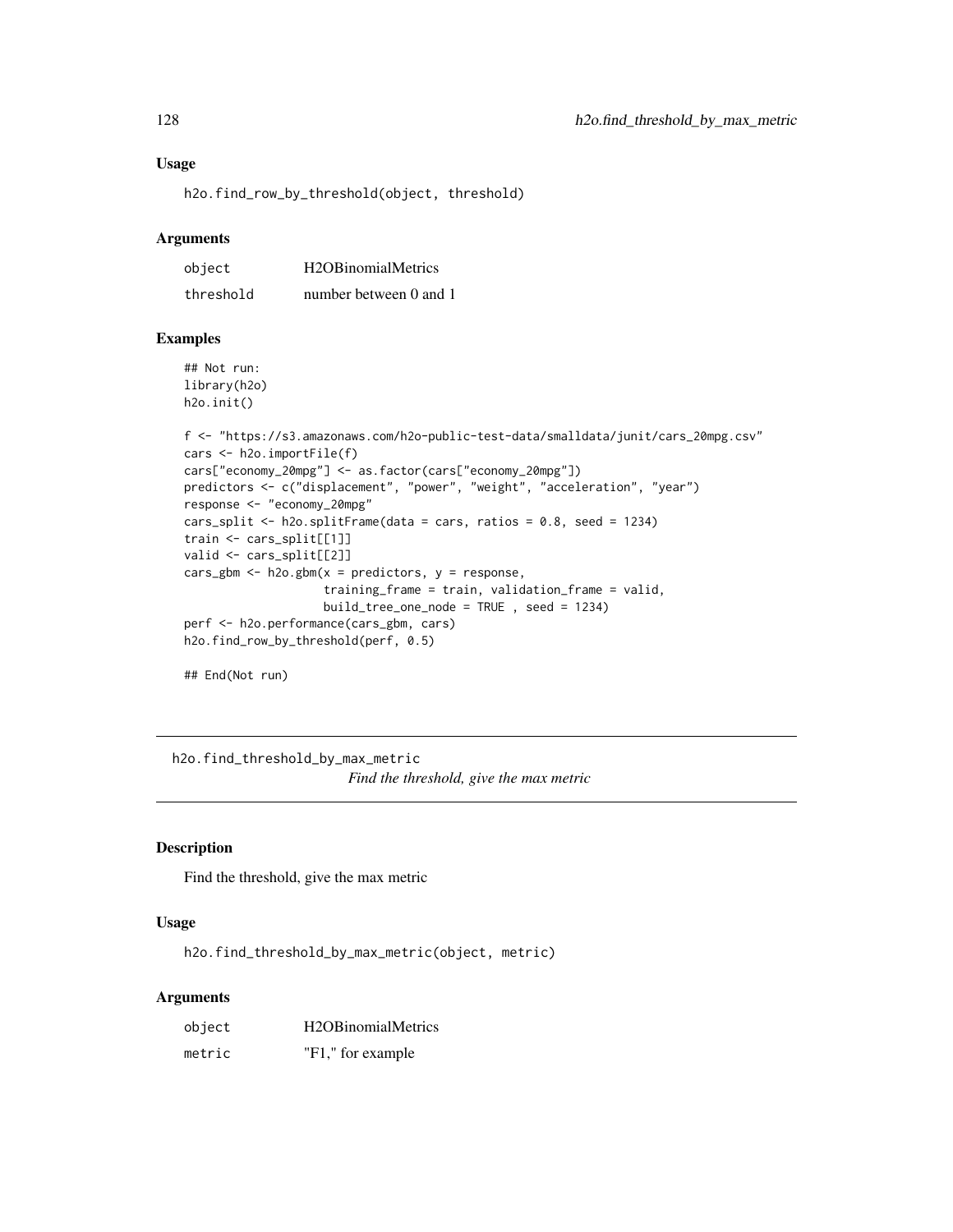#### h2o.floor 129

#### Examples

```
## Not run:
library(h2o)
h2o.init()
f <- "https://s3.amazonaws.com/h2o-public-test-data/smalldata/junit/cars_20mpg.csv"
cars <- h2o.importFile(f)
cars["economy_20mpg"] <- as.factor(cars["economy_20mpg"])
predictors <- c("displacement", "power", "weight", "acceleration", "year")
response <- "economy_20mpg"
cars_split <- h2o.splitFrame(data = cars, ratios = 0.8, seed = 1234)
train <- cars_split[[1]]
valid <- cars_split[[2]]
cars_gbm <- h2o.gbm(x = predictors, y = response,
                    training_frame = train, validation_frame = valid,
                    build\_tree\_one\_node = TRUE , seed = 1234)perf <- h2o.performance(cars_gbm, cars)
h2o.find_threshold_by_max_metric(perf, "fnr")
```
## End(Not run)

| h2o.floor | Take a single numeric argument and return a numeric vector with the |
|-----------|---------------------------------------------------------------------|
|           | <i>largest integers</i>                                             |

#### Description

floor takes a single numeric argument x and returns a numeric vector containing the largest integers not greater than the corresponding elements of x.

#### Usage

h2o.floor(x)

#### Arguments

x An H2OFrame object.

#### See Also

[Round](#page-0-0) for the base R implementation, floor().

## Examples

```
## Not run:
library(h2o)
h2o.init()
```
frame <- h2o.createFrame(rows = 6, cols = 2,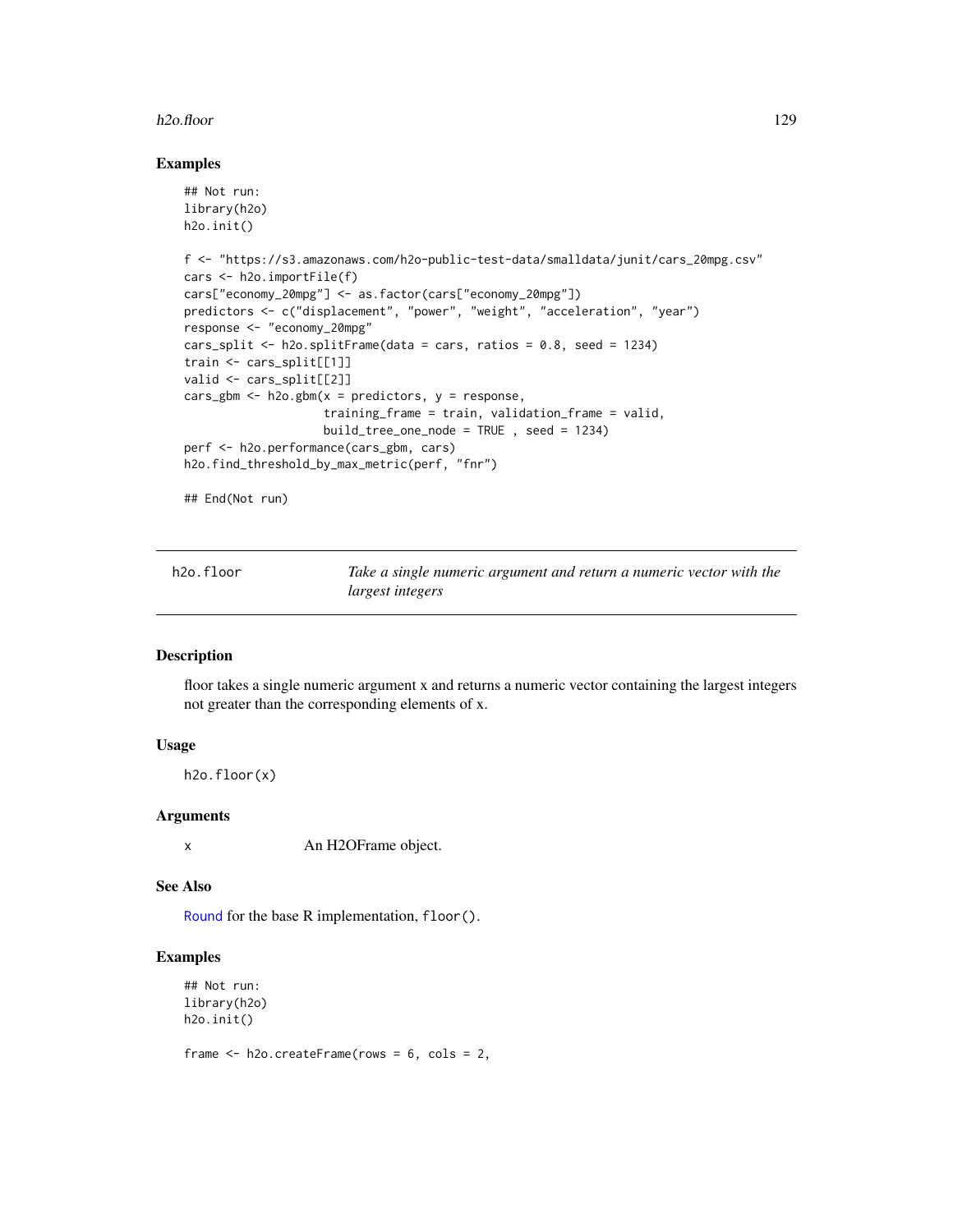```
categorical_fraction = 0.0,
                         missing_fraction = 0.7,
                         seed = 123)
h2o.floor(frame["C2"])
```
## End(Not run)

h2o.flow *Open H2O Flow*

#### Description

Open H2O Flow in your browser

#### Usage

h2o.flow()

h2o.gainsLift *Access H2O Gains/Lift Tables*

## Description

Retrieve either a single or many Gains/Lift tables from H2O objects.

#### Usage

```
h2o.gainsLift(object, ...)
```
## S4 method for signature 'H2OModel' h2o.gainsLift(object, newdata, valid = FALSE, xval = FALSE, ...)

## S4 method for signature 'H2OModelMetrics' h2o.gainsLift(object)

## Arguments

| object                  | Either an H2OModel object or an H2OModelMetrics object.                     |
|-------------------------|-----------------------------------------------------------------------------|
| $\cdot$ $\cdot$ $\cdot$ | further arguments to be passed to/from this method.                         |
| newdata                 | An H2OFrame object that can be scored on. Requires a valid response column. |
| valid                   | Retrieve the validation metric.                                             |
| xval                    | Retrieve the cross-validation metric.                                       |

## Details

The [H2OModelMetrics](#page-371-0) version of this function will only take [H2OBinomialMetrics](#page-371-1) objects.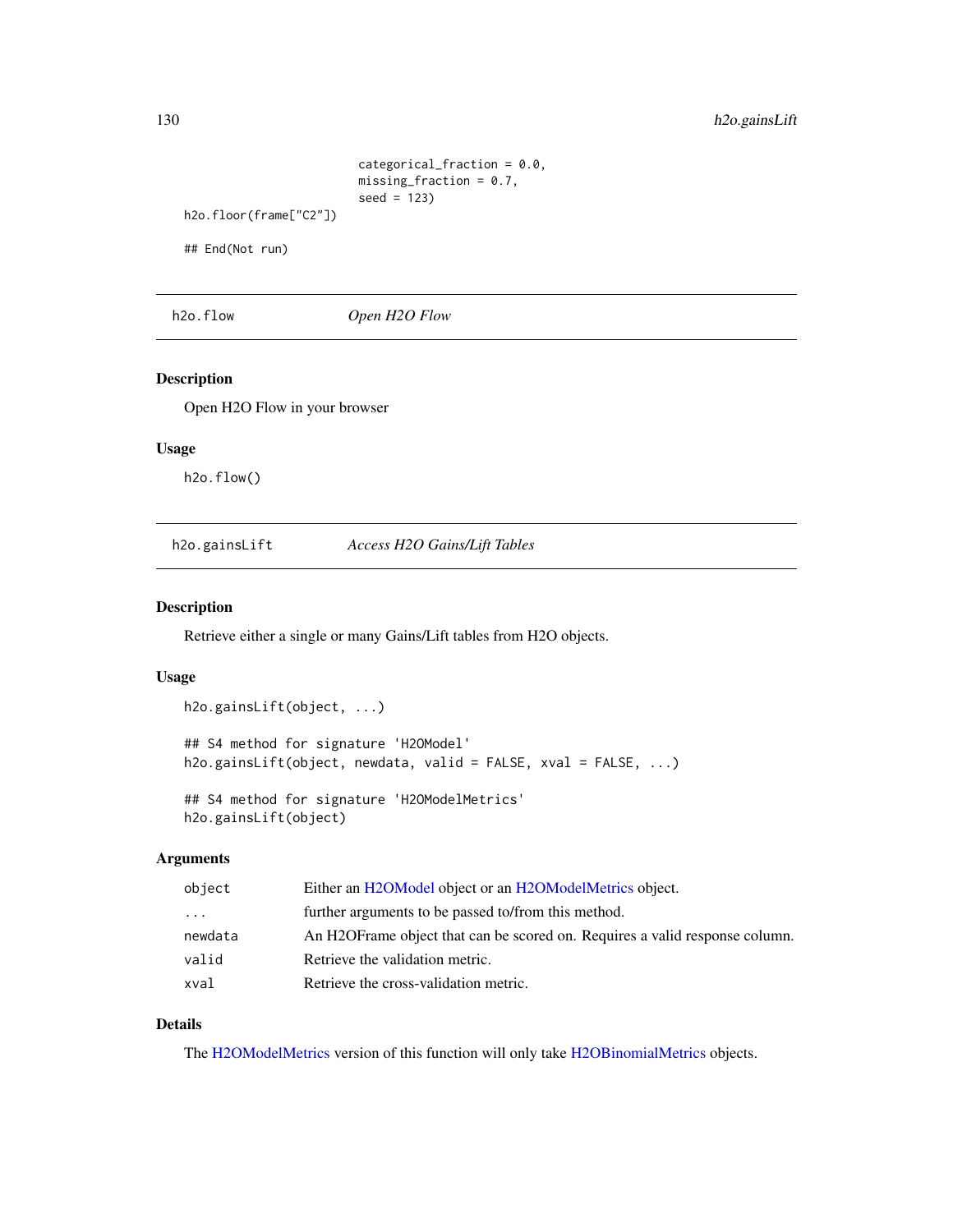#### h2o.gam 131

## Value

Calling this function on [H2OModel](#page-370-0) objects returns a Gains/Lift table corresponding to the [predict](#page-0-0) function.

#### See Also

[predict](#page-0-0) for generating prediction frames, [h2o.performance](#page-256-0) for creating [H2OModelMetrics.](#page-371-0)

#### Examples

```
## Not run:
library(h2o)
h2o.init()
prostate_path <- system.file("extdata", "prostate.csv", package = "h2o")
prostate <- h2o.uploadFile(prostate_path)
prostate[, 2] <- as.factor(prostate[, 2])
model \leq h2o.gbm(x = 3:9, y = 2, distribution = "bernoulli",
                training_frame = prostate, validation_frame = prostate, nfolds = 3)
h2o.gainsLift(model) ## extract training metrics
h2o.gainsLift(model, valid = TRUE) ## extract validation metrics (here: the same)
h2o.gainsLift(model, xval = TRUE) ## extract cross-validation metrics
h2o.gainsLift(model, newdata = prostate) ## score on new data (here: the same)
# Generating a ModelMetrics object
perf <- h2o.performance(model, prostate)
h2o.gainsLift(perf) \qquad ## extract from existing metrics object
```
## End(Not run)

h2o.gam *Fit a General Additive Model*

#### Description

Creates a generalized additive model, specified by a response variable, a set of predictors, and a description of the error distribution.

#### Usage

```
h2o.gam(
 x,
  y,
  training_frame,
  gam_columns,
 model_id = NULL,
  validation_frame = NULL,
 nfolds = 0,
  seed = -1,
  keep_cross_validation_models = TRUE,
```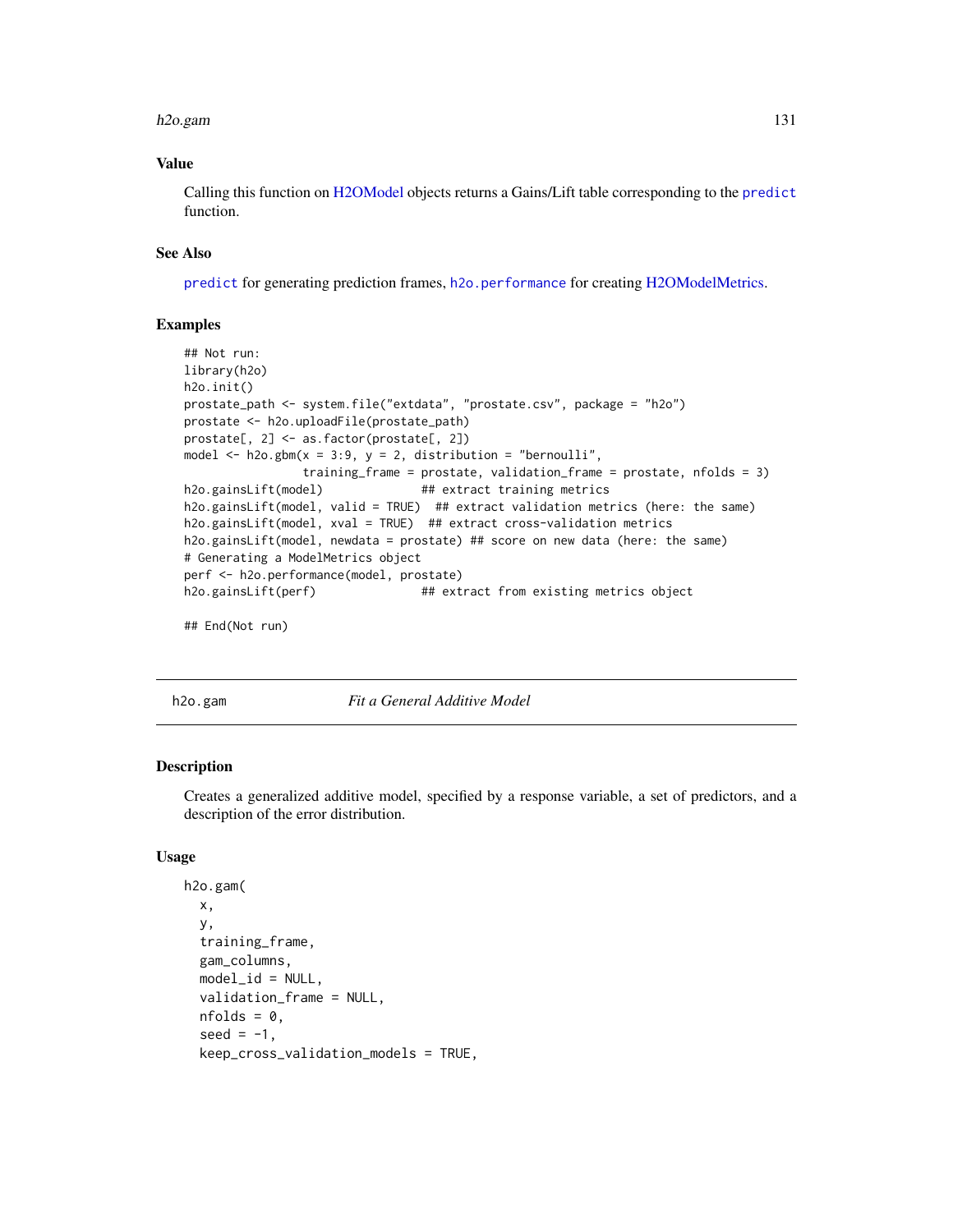```
keep_cross_validation_predictions = FALSE,
keep_cross_validation_fold_assignment = FALSE,
fold_assignment = c("AUTO", "Random", "Modulo", "Stratified"),
fold_column = NULL,
ignore_const_cols = TRUE,
score_each_iteration = FALSE,
offset_column = NULL,
weights_column = NULL,
family = c("AUTO", "gaussian", "binomial", "quasibinomial", "ordinal", "multinomial",
  "poisson", "gamma", "tweedie", "negativebinomial", "fractionalbinomial"),
tweedie_variance_power = 0,
tweedie_link_power = 0,
theta = 0,
solver = c("AUTO", "IRLSM", "L_BFGS", "COORDINATE_DESCENT_NAIVE",
  "COORDINATE_DESCENT", "GRADIENT_DESCENT_LH", "GRADIENT_DESCENT_SQERR"),
alpha = NULL,lambda = NULL,
lambda_search = FALSE,
early_stopping = TRUE,
nlambdas = -1,
standardize = FALSE,
missing_values_handling = c("MeanImputation", "Skip", "PlugValues"),
plug_values = NULL,
compute_p_values = FALSE,
remove_collinear_columns = FALSE,
intercept = TRUE,non_negative = FALSE,
max\_iterations = -1,
objective_epsilon = -1,
beta_epsilon = 1e-04,
gradient_epsilonion = -1,
link = c("family_default", "identity", "logit", "log", "inverse", "tweedie",
  "ologit"),
startval = NULL,
prior = -1,
cold_start = FALSE,
lambda_min_ratio = -1,
beta_constraints = NULL,
max_active_predictors = -1,interactions = NULL,
interaction_pairs = NULL,
obj_reg = -1,
export_checkpoints_dir = NULL,
stopping_rounds = 0,
stopping_metric = c("AUTO", "deviance", "logloss", "MSE", "RMSE", "MAE", "RMSLE",
 "AUC", "AUCPR", "lift_top_group", "misclassification", "mean_per_class_error",
  "custom", "custom_increasing"),
```

```
stopping_tolerance = 0.001,
```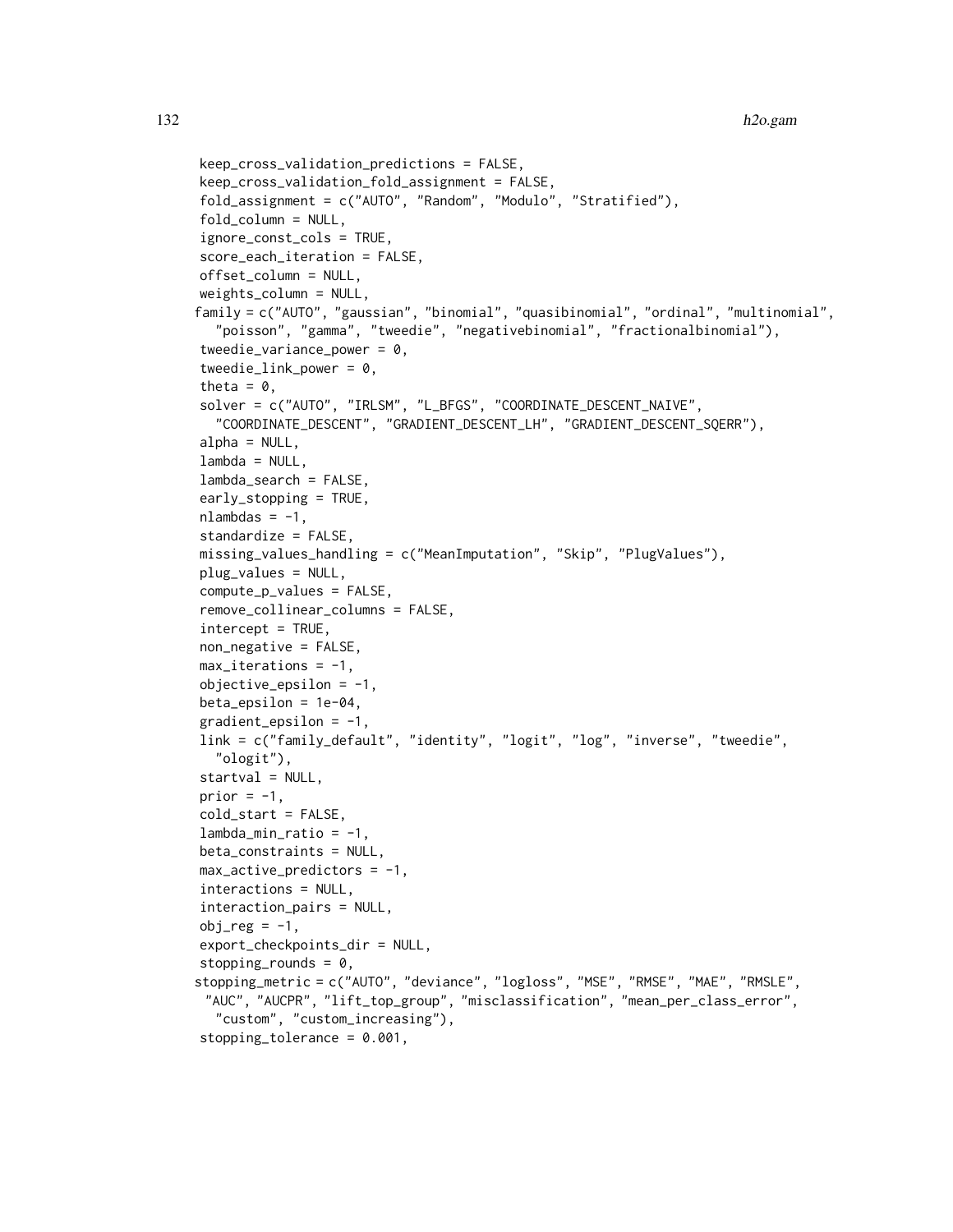#### h2o.gam 133

```
balance_classes = FALSE,
 class_sampling_factors = NULL,
 max_after_balance_size = 5,
 max_runtime_secs = 0,
 custom_metric_func = NULL,
 num_knots = NULL,
 knot_ids = NULL,
 standardize_tp_gam_cols = FALSE,
 scale_tp_penalty_mat = FALSE,
 bs = NULL,scale = NULL,
 keep_gam_cols = FALSE,
 auc_type = c("AUTO", "NONE", "MACRO_OVR", "WEIGHTED_OVR", "MACRO_OVO",
   "WEIGHTED_OVO")
)
```

| X                            | (Optional) A vector containing the names or indices of the predictor variables to<br>use in building the model. If x is missing, then all columns except y are used.                                                                                                            |
|------------------------------|---------------------------------------------------------------------------------------------------------------------------------------------------------------------------------------------------------------------------------------------------------------------------------|
| У                            | The name or column index of the response variable in the data. The response<br>must be either a numeric or a categorical/factor variable. If the response is<br>numeric, then a regression model will be trained, otherwise it will train a classi-<br>fication model.          |
| training_frame               | Id of the training data frame.                                                                                                                                                                                                                                                  |
| gam_columns                  | Arrays of predictor column names for gam for smoothers using single or multi-<br>ple predictors like 'c1','c2','c3','c4',                                                                                                                                                       |
| model_id                     | Destination id for this model; auto-generated if not specified.                                                                                                                                                                                                                 |
| validation_frame             |                                                                                                                                                                                                                                                                                 |
|                              | Id of the validation data frame.                                                                                                                                                                                                                                                |
| nfolds                       | Number of folds for K-fold cross-validation (0 to disable or $\geq$ = 2). Defaults to<br>$\Omega$ .                                                                                                                                                                             |
| seed                         | Seed for random numbers (affects certain parts of the algo that are stochastic<br>and those might or might not be enabled by default). Defaults to -1 (time-based<br>random number).                                                                                            |
| keep_cross_validation_models |                                                                                                                                                                                                                                                                                 |
|                              | Logical. Whether to keep the cross-validation models. Defaults to TRUE.                                                                                                                                                                                                         |
|                              | keep_cross_validation_predictions                                                                                                                                                                                                                                               |
|                              | Logical. Whether to keep the predictions of the cross-validation models. De-<br>faults to FALSE.                                                                                                                                                                                |
|                              | keep_cross_validation_fold_assignment                                                                                                                                                                                                                                           |
|                              | Logical. Whether to keep the cross-validation fold assignment. Defaults to<br>FALSE.                                                                                                                                                                                            |
| fold_assignment              |                                                                                                                                                                                                                                                                                 |
|                              | Cross-validation fold assignment scheme, if fold_column is not specified. The<br>'Stratified' option will stratify the folds based on the response variable, for clas-<br>sification problems. Must be one of: "AUTO", "Random", "Modulo", "Strati-<br>fied". Defaults to AUTO. |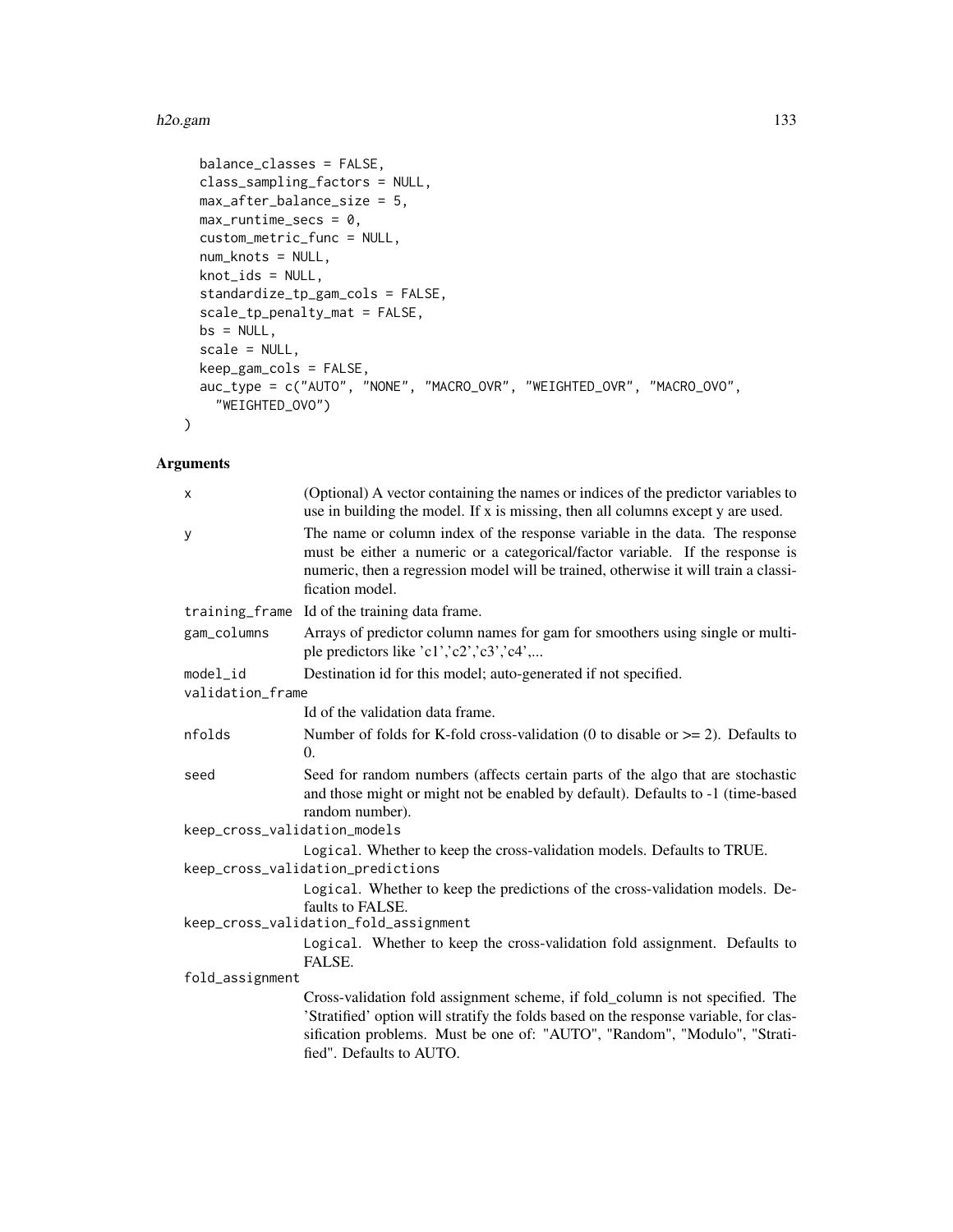| fold_column            | Column with cross-validation fold index assignment per observation.                                                                                                                                                                                                                                                                                                                                                                                                                                                                                                                          |
|------------------------|----------------------------------------------------------------------------------------------------------------------------------------------------------------------------------------------------------------------------------------------------------------------------------------------------------------------------------------------------------------------------------------------------------------------------------------------------------------------------------------------------------------------------------------------------------------------------------------------|
| ignore_const_cols      |                                                                                                                                                                                                                                                                                                                                                                                                                                                                                                                                                                                              |
|                        | Logical. Ignore constant columns. Defaults to TRUE.                                                                                                                                                                                                                                                                                                                                                                                                                                                                                                                                          |
| score_each_iteration   |                                                                                                                                                                                                                                                                                                                                                                                                                                                                                                                                                                                              |
|                        | Logical. Whether to score during each iteration of model training. Defaults to<br>FALSE.                                                                                                                                                                                                                                                                                                                                                                                                                                                                                                     |
| offset_column          | Offset column. This will be added to the combination of columns before apply-<br>ing the link function.                                                                                                                                                                                                                                                                                                                                                                                                                                                                                      |
|                        | weights_column Column with observation weights. Giving some observation a weight of zero<br>is equivalent to excluding it from the dataset; giving an observation a relative<br>weight of 2 is equivalent to repeating that row twice. Negative weights are not<br>allowed. Note: Weights are per-row observation weights and do not increase the<br>size of the data frame. This is typically the number of times a row is repeated,<br>but non-integer values are supported as well. During training, rows with higher<br>weights matter more, due to the larger loss function pre-factor. |
| family                 | Family. Use binomial for classification with logistic regression, others are for<br>regression problems. Must be one of: "AUTO", "gaussian", "binomial", "quasi-<br>binomial", "ordinal", "multinomial", "poisson", "gamma", "tweedie", "negative-<br>binomial", "fractionalbinomial". Defaults to AUTO.                                                                                                                                                                                                                                                                                     |
| tweedie_variance_power |                                                                                                                                                                                                                                                                                                                                                                                                                                                                                                                                                                                              |
|                        | Tweedie variance power Defaults to 0.                                                                                                                                                                                                                                                                                                                                                                                                                                                                                                                                                        |
| tweedie_link_power     | Tweedie link power Defaults to 0.                                                                                                                                                                                                                                                                                                                                                                                                                                                                                                                                                            |
| theta                  | Theta Defaults to 0.                                                                                                                                                                                                                                                                                                                                                                                                                                                                                                                                                                         |
| solver                 | AUTO will set the solver based on given data and the other parameters. IRLSM<br>is fast on on problems with small number of predictors and for lambda-search<br>with L1 penalty, L_BFGS scales better for datasets with many columns. Must be<br>one of: "AUTO", "IRLSM", "L_BFGS", "COORDINATE_DESCENT_NAIVE",<br>"COORDINATE_DESCENT", "GRADIENT_DESCENT_LH", "GRADIENT_DESCENT_SQERR".<br>Defaults to AUTO.                                                                                                                                                                               |
| alpha                  | Distribution of regularization between the L1 (Lasso) and L2 (Ridge) penalties.<br>A value of 1 for alpha represents Lasso regression, a value of 0 produces Ridge<br>regression, and anything in between specifies the amount of mixing between the<br>two. Default value of alpha is 0 when $SOLVER = 'L-BFGS'; 0.5$ otherwise.                                                                                                                                                                                                                                                            |
| lambda                 | Regularization strength                                                                                                                                                                                                                                                                                                                                                                                                                                                                                                                                                                      |
| lambda_search          | Logical. Use lambda search starting at lambda max, given lambda is then in-<br>terpreted as lambda min Defaults to FALSE.                                                                                                                                                                                                                                                                                                                                                                                                                                                                    |
| early_stopping         | Logical. Stop early when there is no more relative improvement on train or<br>validation (if provided) Defaults to TRUE.                                                                                                                                                                                                                                                                                                                                                                                                                                                                     |
| nlambdas               | Number of lambdas to be used in a search. Default indicates: If alpha is zero,<br>with lambda search set to True, the value of nlamdas is set to 30 (fewer lambdas<br>are needed for ridge regression) otherwise it is set to 100. Defaults to -1.                                                                                                                                                                                                                                                                                                                                           |
| standardize            | Logical. Standardize numeric columns to have zero mean and unit variance<br>Defaults to FALSE.                                                                                                                                                                                                                                                                                                                                                                                                                                                                                               |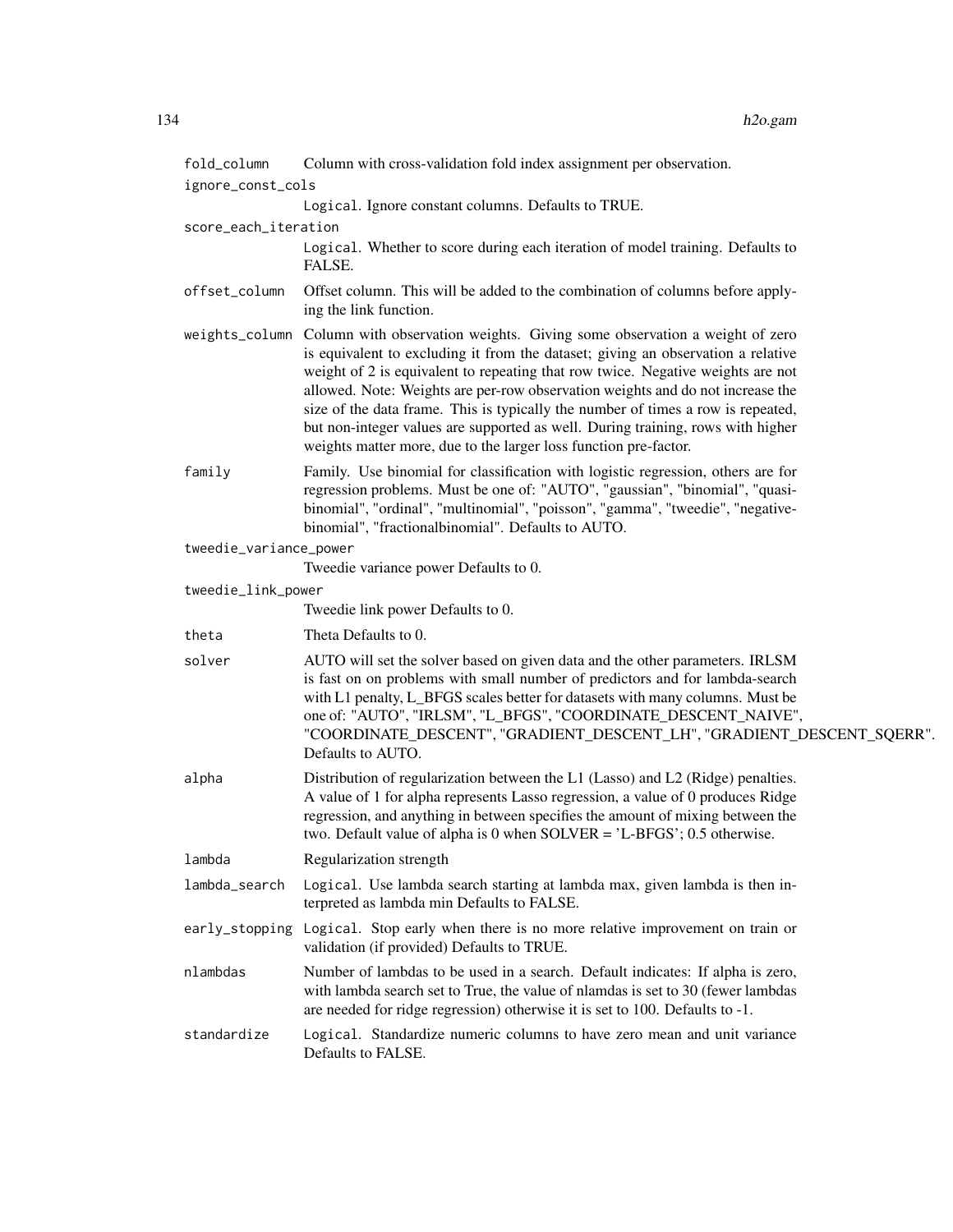| missing_values_handling  |                                                                                                                                                                                                                                                                                                                                                                                                                    |
|--------------------------|--------------------------------------------------------------------------------------------------------------------------------------------------------------------------------------------------------------------------------------------------------------------------------------------------------------------------------------------------------------------------------------------------------------------|
|                          | Handling of missing values. Either MeanImputation, Skip or PlugValues. Must<br>be one of: "MeanImputation", "Skip", "PlugValues". Defaults to MeanImputa-<br>tion.                                                                                                                                                                                                                                                 |
| plug_values              | Plug Values (a single row frame containing values that will be used to im-<br>pute missing values of the training/validation frame, use with conjunction miss-<br>ing_values_handling = PlugValues)                                                                                                                                                                                                                |
| compute_p_values         |                                                                                                                                                                                                                                                                                                                                                                                                                    |
| remove_collinear_columns | Logical. Request p-values computation, p-values work only with IRLSM solver<br>and no regularization Defaults to FALSE.                                                                                                                                                                                                                                                                                            |
|                          | Logical. In case of linearly dependent columns, remove some of the dependent<br>columns Defaults to FALSE.                                                                                                                                                                                                                                                                                                         |
| intercept                | Logical. Include constant term in the model Defaults to TRUE.                                                                                                                                                                                                                                                                                                                                                      |
| non_negative             | Logical. Restrict coefficients (not intercept) to be non-negative Defaults to<br>FALSE.                                                                                                                                                                                                                                                                                                                            |
| objective_epsilon        | max_iterations Maximum number of iterations Defaults to -1.                                                                                                                                                                                                                                                                                                                                                        |
|                          | Converge if objective value changes less than this. Default indicates: If lambda_search<br>is set to True the value of objective_epsilon is set to .0001. If the lambda_search<br>is set to False and lambda is equal to zero, the value of objective_epsilon is set<br>to .000001, for any other value of lambda the default value of objective_epsilon<br>is set to $.0001$ . Defaults to $-1$ .                 |
| beta_epsilon             | Converge if beta changes less (using L-infinity norm) than beta esilon, ONLY<br>applies to IRLSM solver Defaults to 0.0001.                                                                                                                                                                                                                                                                                        |
| gradient_epsilon         |                                                                                                                                                                                                                                                                                                                                                                                                                    |
|                          | Converge if objective changes less (using L-infinity norm) than this, ONLY ap-<br>plies to L-BFGS solver. Default indicates: If lambda_search is set to False<br>and lambda is equal to zero, the default value of gradient_epsilon is equal to<br>.000001, otherwise the default value is .0001. If lambda_search is set to True,<br>the conditional values above are 1E-8 and 1E-6 respectively. Defaults to -1. |
| link                     | Link function. Must be one of: "family_default", "identity", "logit", "log", "in-<br>verse", "tweedie", "ologit". Defaults to family_default.                                                                                                                                                                                                                                                                      |
| startval                 | double array to initialize coefficients for GAM.                                                                                                                                                                                                                                                                                                                                                                   |
| prior                    | Prior probability for $y = 1$ . To be used only for logistic regression iff the data<br>has been sampled and the mean of response does not reflect reality. Defaults to<br>$-1.$                                                                                                                                                                                                                                   |
| cold_start               | Logical. Only applicable to multiple alpha/lambda values when calling GLM<br>from GAM. If false, build the next model for next set of alpha/lambda values<br>starting from the values provided by current model. If true will start GLM model<br>from scratch. Defaults to FALSE.                                                                                                                                  |
| lambda_min_ratio         |                                                                                                                                                                                                                                                                                                                                                                                                                    |
|                          | Minimum lambda used in lambda search, specified as a ratio of lambda_max<br>(the smallest lambda that drives all coefficients to zero). Default indicates:<br>if the number of observations is greater than the number of variables, then<br>lambda_min_ratio is set to 0.0001; if the number of observations is less than<br>the number of variables, then lambda_min_ratio is set to 0.01. Defaults to -1.       |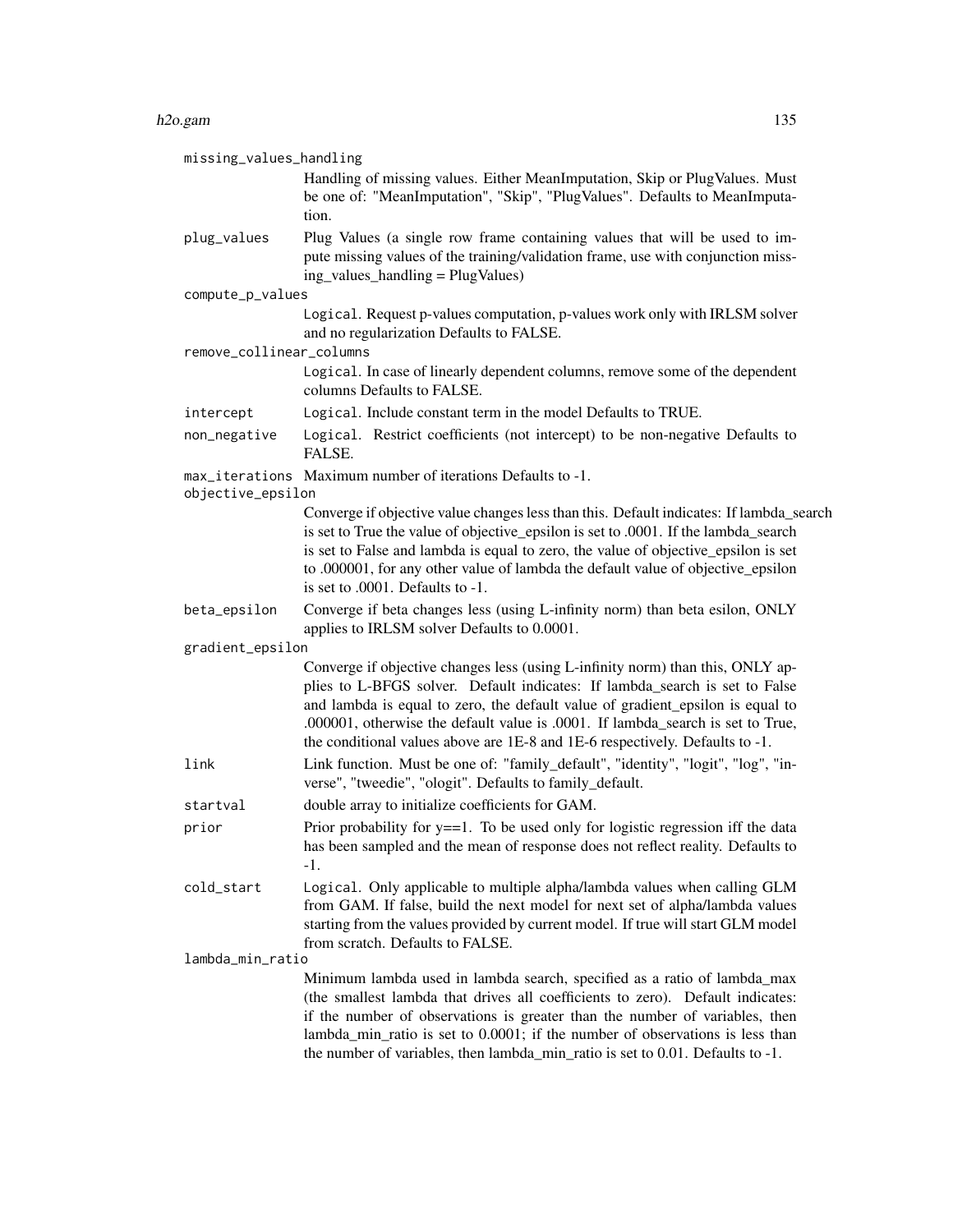| beta_constraints       |                                                                                                                                                                                                                                                                                                                                                                                                                                                                    |
|------------------------|--------------------------------------------------------------------------------------------------------------------------------------------------------------------------------------------------------------------------------------------------------------------------------------------------------------------------------------------------------------------------------------------------------------------------------------------------------------------|
|                        | Beta constraints                                                                                                                                                                                                                                                                                                                                                                                                                                                   |
| max_active_predictors  | Maximum number of active predictors during computation. Use as a stopping<br>criterion to prevent expensive model building with many predictors. Default<br>indicates: If the IRLSM solver is used, the value of max_active_predictors is set<br>to 5000 otherwise it is set to 100000000. Defaults to -1.                                                                                                                                                         |
| interactions           | A list of predictor column indices to interact. All pairwise combinations will be<br>computed for the list.                                                                                                                                                                                                                                                                                                                                                        |
| interaction_pairs      |                                                                                                                                                                                                                                                                                                                                                                                                                                                                    |
|                        | A list of pairwise (first order) column interactions.                                                                                                                                                                                                                                                                                                                                                                                                              |
| $obj_{reg}$            | Likelihood divider in objective value computation, default is 1/nobs Defaults to<br>$-1.$                                                                                                                                                                                                                                                                                                                                                                          |
| export_checkpoints_dir |                                                                                                                                                                                                                                                                                                                                                                                                                                                                    |
|                        | Automatically export generated models to this directory.                                                                                                                                                                                                                                                                                                                                                                                                           |
| stopping_rounds        |                                                                                                                                                                                                                                                                                                                                                                                                                                                                    |
|                        | Early stopping based on convergence of stopping_metric. Stop if simple moving<br>average of length k of the stopping_metric does not improve for k:=stopping_rounds<br>scoring events (0 to disable) Defaults to 0.                                                                                                                                                                                                                                                |
| stopping_metric        |                                                                                                                                                                                                                                                                                                                                                                                                                                                                    |
|                        | Metric to use for early stopping (AUTO: logloss for classification, deviance<br>for regression and anonomaly_score for Isolation Forest). Note that custom<br>and custom_increasing can only be used in GBM and DRF with the Python<br>client. Must be one of: "AUTO", "deviance", "logloss", "MSE", "RMSE",<br>"MAE", "RMSLE", "AUC", "AUCPR", "lift_top_group", "misclassification",<br>"mean_per_class_error", "custom", "custom_increasing". Defaults to AUTO. |
| stopping_tolerance     |                                                                                                                                                                                                                                                                                                                                                                                                                                                                    |
|                        | Relative tolerance for metric-based stopping criterion (stop if relative improve-<br>ment is not at least this much) Defaults to 0.001.                                                                                                                                                                                                                                                                                                                            |
| balance_classes        |                                                                                                                                                                                                                                                                                                                                                                                                                                                                    |
|                        | Logical. Balance training data class counts via over/under-sampling (for im-<br>balanced data). Defaults to FALSE.                                                                                                                                                                                                                                                                                                                                                 |
| class_sampling_factors |                                                                                                                                                                                                                                                                                                                                                                                                                                                                    |
|                        | Desired over/under-sampling ratios per class (in lexicographic order). If not<br>specified, sampling factors will be automatically computed to obtain class bal-<br>ance during training. Requires balance_classes.                                                                                                                                                                                                                                                |
| max_after_balance_size |                                                                                                                                                                                                                                                                                                                                                                                                                                                                    |
|                        | Maximum relative size of the training data after balancing class counts (can be<br>less than 1.0). Requires balance_classes. Defaults to 5.0.                                                                                                                                                                                                                                                                                                                      |
| max_runtime_secs       |                                                                                                                                                                                                                                                                                                                                                                                                                                                                    |
|                        | Maximum allowed runtime in seconds for model training. Use 0 to disable.<br>Defaults to 0.                                                                                                                                                                                                                                                                                                                                                                         |
| custom_metric_func     |                                                                                                                                                                                                                                                                                                                                                                                                                                                                    |
|                        | Reference to custom evaluation function, format: 'language:keyName=funcName'                                                                                                                                                                                                                                                                                                                                                                                       |
| num_knots              | Number of knots for gam predictors                                                                                                                                                                                                                                                                                                                                                                                                                                 |
|                        |                                                                                                                                                                                                                                                                                                                                                                                                                                                                    |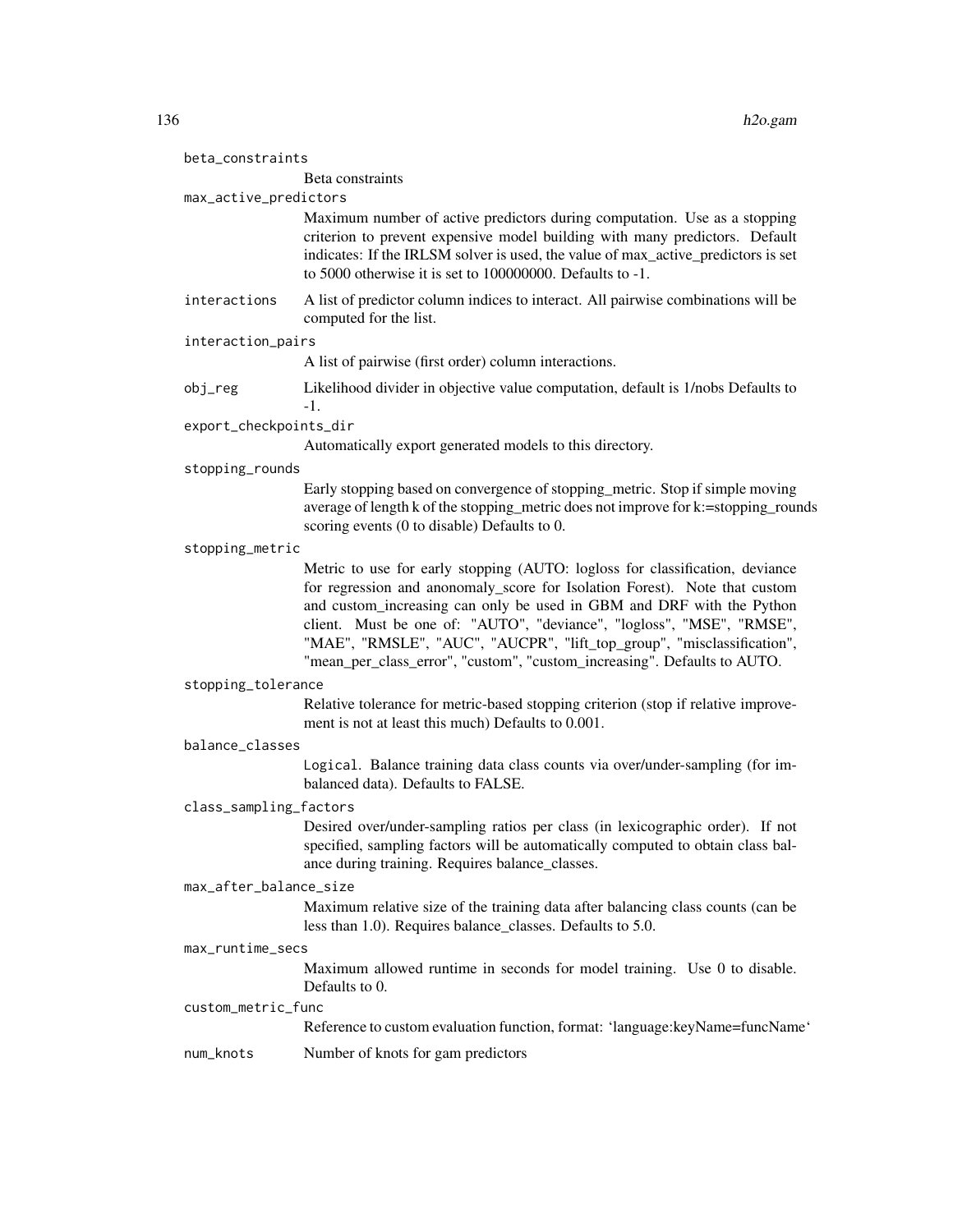#### h2o.gbm 137

| knot_ids                | String arrays storing frame keys of knots. One for each gam column set specified                                                                                                              |  |
|-------------------------|-----------------------------------------------------------------------------------------------------------------------------------------------------------------------------------------------|--|
|                         | in gam_columns                                                                                                                                                                                |  |
| standardize_tp_gam_cols |                                                                                                                                                                                               |  |
|                         | Logical. standardize tp (thin plate) predictor columns Defaults to FALSE.                                                                                                                     |  |
| scale_tp_penalty_mat    |                                                                                                                                                                                               |  |
|                         | Logical. Scale penalty matrix for tp (thin plate) smoothers as in R Defaults to<br>FALSE.                                                                                                     |  |
| bs                      | Basis function type for each gam predictors, 0 for cr, 1 for thin plate regression<br>with knots, 2 for thin plate regression with SVD. If specified, must be the same<br>size as gam_columns |  |
| scale                   | Smoothing parameter for gam predictors. If specified, must be of the same<br>length as gam_columns                                                                                            |  |
| keep_gam_cols           | Logical. Save keys of model matrix Defaults to FALSE.                                                                                                                                         |  |
| auc_type                | Set default multinomial AUC type. Must be one of: "AUTO", "NONE", "MACRO_OVR",<br>"WEIGHTED OVR", "MACRO OVO", "WEIGHTED OVO". Defaults to AUTO.                                              |  |

## Examples

## Not run: h2o.init()

```
# Run GAM of CAPSULE ~ AGE + RACE + PSA + DCAPS
prostate_path <- system.file("extdata", "prostate.csv", package = "h2o")
prostate <- h2o.uploadFile(path = prostate_path)
prostate$CAPSULE <- as.factor(prostate$CAPSULE)
h2o.gam(y = "CAPSULE", x = c("RACE"), gam\_columns = c("PSA"),training_frame = prostate, family = "binomial")
```
## End(Not run)

h2o.gbm *Build gradient boosted classification or regression trees*

## Description

Builds gradient boosted classification trees and gradient boosted regression trees on a parsed data set. The default distribution function will guess the model type based on the response column type. In order to run properly, the response column must be an numeric for "gaussian" or an enum for "bernoulli" or "multinomial".

#### Usage

h2o.gbm( x, y,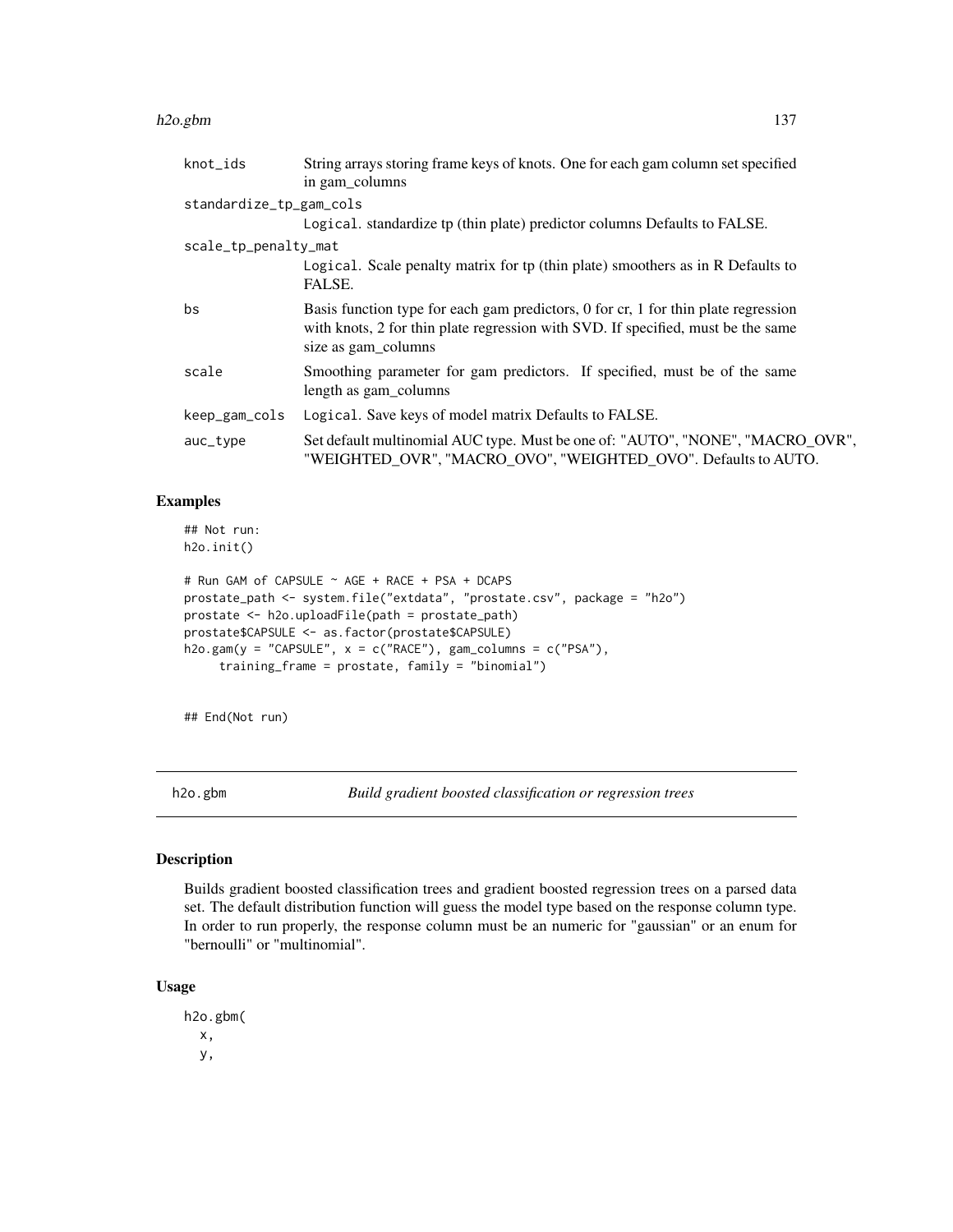```
training_frame,
model_id = NULL,
validation_frame = NULL,
nfolds = 0,
keep_cross_validation_models = TRUE,
keep_cross_validation_predictions = FALSE,
keep_cross_validation_fold_assignment = FALSE,
score_each_iteration = FALSE,
score\_tree\_interval = 0,
fold_assignment = c("AUTO", "Random", "Modulo", "Stratified"),
fold_column = NULL,
ignore_const_cols = TRUE,
offset_column = NULL,
weights_column = NULL,
balance_classes = FALSE,
class_sampling_factors = NULL,
max_after_balance_size = 5,
ntrees = 50,
max-depth = 5,
min\_rows = 10,
nbins = 20,
nbins_top_level = 1024,
nbins\_cats = 1024,r2_stopping = Inf,
stopping_rounds = 0,
stopping_metric = c("AUTO", "deviance", "logloss", "MSE", "RMSE", "MAE", "RMSLE",
 "AUC", "AUCPR", "lift_top_group", "misclassification", "mean_per_class_error",
  "custom", "custom_increasing"),
stopping_tolerance = 0.001,
max_runtime_secs = \theta,
seed = -1,
build_tree_one_node = FALSE,
learn_rate = 0.1,
learn_rate_annealing = 1,
distribution = c("AUTO", "bernoulli", "quasibinomial", "multinomial", "gaussian",
  "poisson", "gamma", "tweedie", "laplace", "quantile", "huber", "custom"),
quantile_alpha = 0.5,
tweedie_power = 1.5,
huber_alpha = 0.9,
checkpoint = NULL,
sample_rate = 1,
sample_rate_per_class = NULL,
col_sample_rate = 1,
col_sample_rate_change_per_level = 1,
col_sample_rate_per_tree = 1,
min_split_improvement = 1e-05,
histogram_type = c("AUTO", "UniformAdaptive", "Random", "QuantilesGlobal",
  "RoundRobin"),
```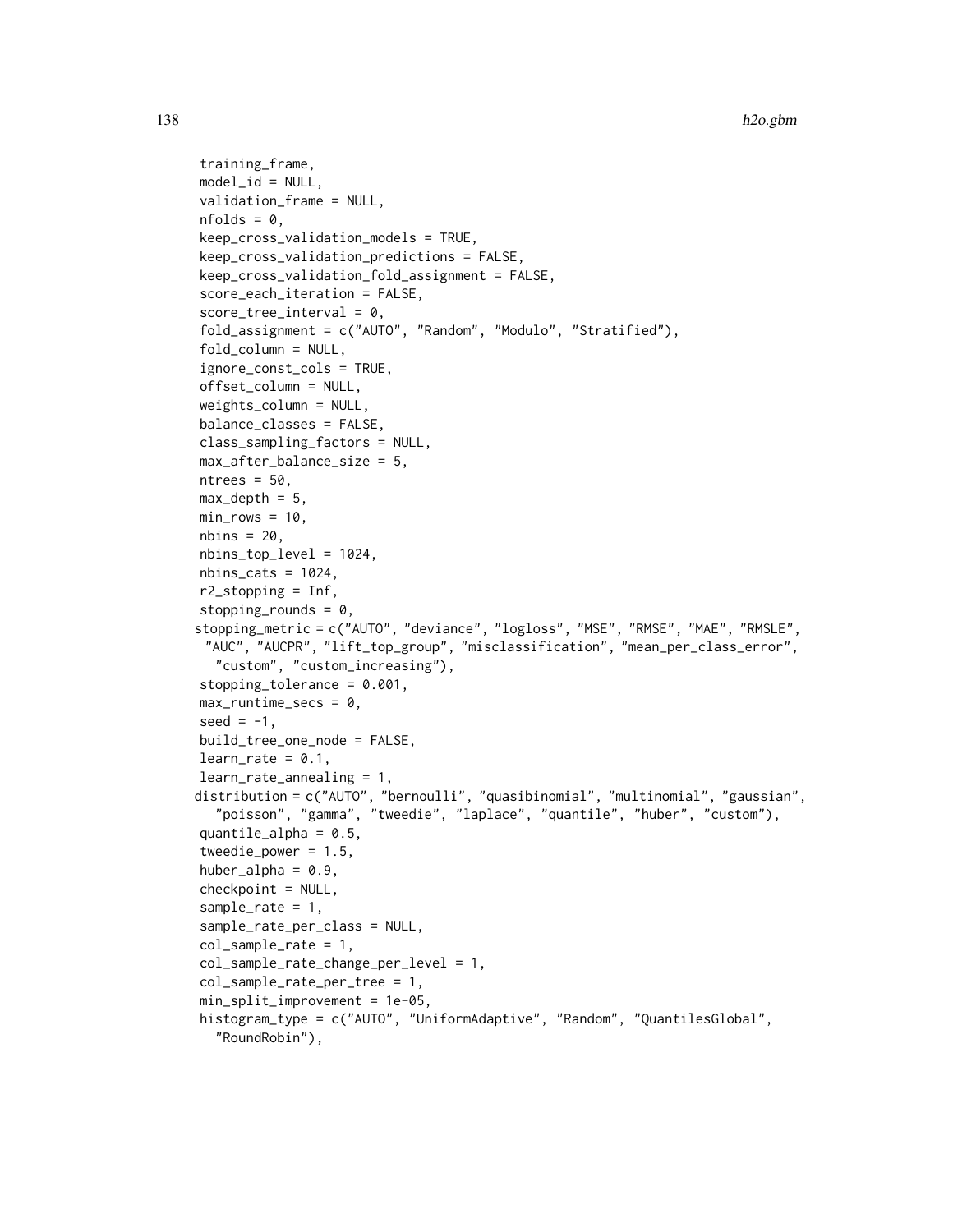#### h2o.gbm 139

```
max_abs_leafnode_pred = Inf,
 pred\_noise\_bandwidth = 0,categorical_encoding = c("AUTO", "Enum", "OneHotInternal", "OneHotExplicit",
    "Binary", "Eigen", "LabelEncoder", "SortByResponse", "EnumLimited"),
  calibrate_model = FALSE,
 calibration_frame = NULL,
 custom_metric_func = NULL,
  custom_distribution_func = NULL,
 export_checkpoints_dir = NULL,
 monotone_constraints = NULL,
 check_constant_response = TRUE,
  gainslift_bins = -1,
 auc_type = c("AUTO", "NONE", "MACRO_OVR", "WEIGHTED_OVR", "MACRO_OVO",
    "WEIGHTED_OVO"),
 verbose = FALSE
\mathcal{L}
```

| X                            | (Optional) A vector containing the names or indices of the predictor variables to<br>use in building the model. If x is missing, then all columns except y are used.                                                                                                   |
|------------------------------|------------------------------------------------------------------------------------------------------------------------------------------------------------------------------------------------------------------------------------------------------------------------|
| y                            | The name or column index of the response variable in the data. The response<br>must be either a numeric or a categorical/factor variable. If the response is<br>numeric, then a regression model will be trained, otherwise it will train a classi-<br>fication model. |
|                              | training_frame Id of the training data frame.                                                                                                                                                                                                                          |
| model_id                     | Destination id for this model; auto-generated if not specified.                                                                                                                                                                                                        |
| validation_frame             |                                                                                                                                                                                                                                                                        |
|                              | Id of the validation data frame.                                                                                                                                                                                                                                       |
| nfolds                       | Number of folds for K-fold cross-validation (0 to disable or $\geq$ 2). Defaults to<br>$\Omega$ .                                                                                                                                                                      |
| keep_cross_validation_models |                                                                                                                                                                                                                                                                        |
|                              | Logical. Whether to keep the cross-validation models. Defaults to TRUE.                                                                                                                                                                                                |
|                              | keep_cross_validation_predictions                                                                                                                                                                                                                                      |
|                              | Logical. Whether to keep the predictions of the cross-validation models. De-<br>faults to FALSE.                                                                                                                                                                       |
|                              | keep_cross_validation_fold_assignment                                                                                                                                                                                                                                  |
|                              | Logical. Whether to keep the cross-validation fold assignment. Defaults to<br>FALSE.                                                                                                                                                                                   |
| score_each_iteration         |                                                                                                                                                                                                                                                                        |
|                              | Logical. Whether to score during each iteration of model training. Defaults to<br>FALSE.                                                                                                                                                                               |
| score_tree_interval          |                                                                                                                                                                                                                                                                        |
|                              | Score the model after every so many trees. Disabled if set to 0. Defaults to 0.                                                                                                                                                                                        |
| fold_assignment              |                                                                                                                                                                                                                                                                        |
|                              | Cross-validation fold assignment scheme, if fold_column is not specified. The<br>'Stratified' option will stratify the folds based on the response variable, for clas-                                                                                                 |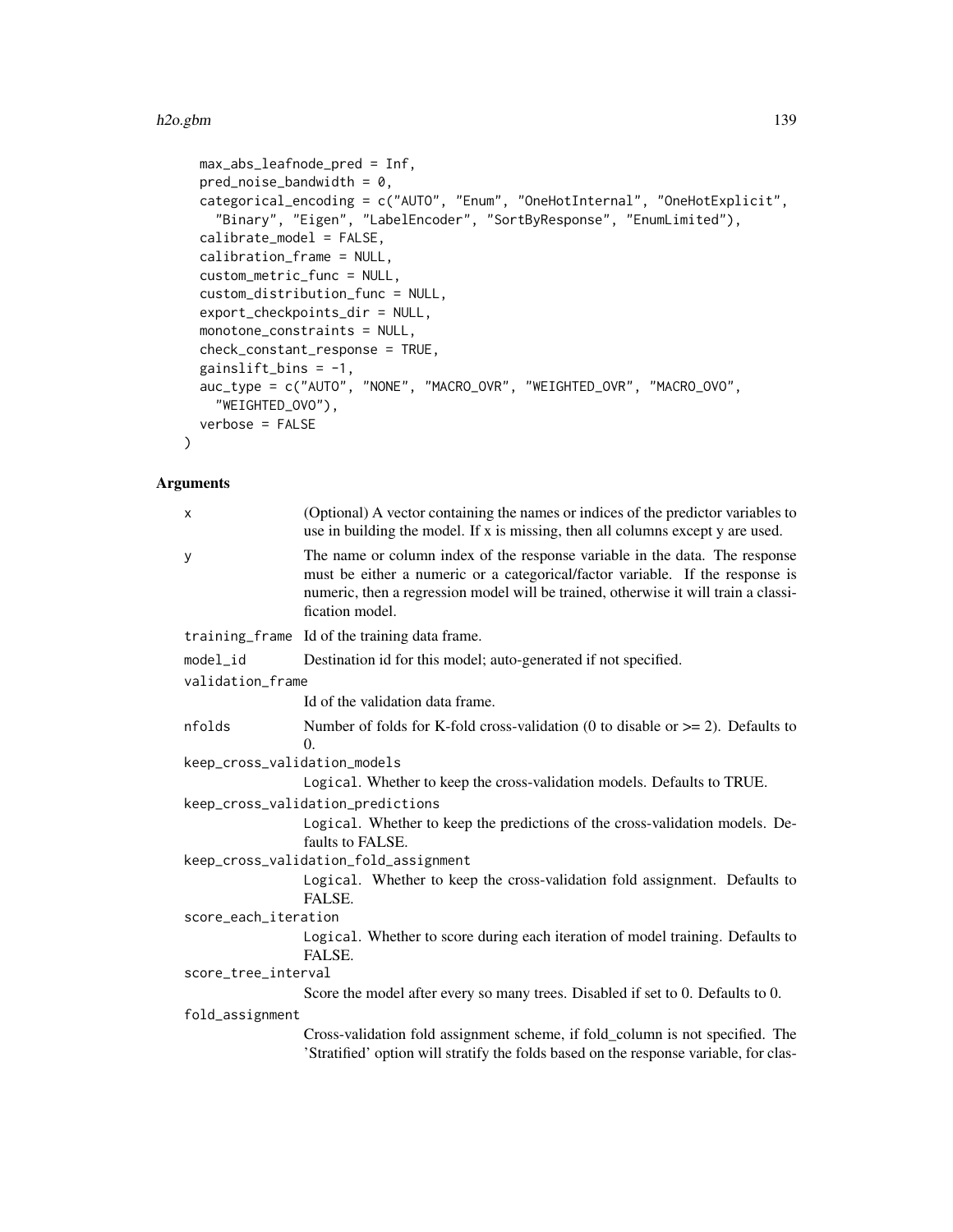sification problems. Must be one of: "AUTO", "Random", "Modulo", "Stratified". Defaults to AUTO. fold\_column Column with cross-validation fold index assignment per observation. ignore\_const\_cols Logical. Ignore constant columns. Defaults to TRUE. offset\_column Offset column. This will be added to the combination of columns before applying the link function. weights\_column Column with observation weights. Giving some observation a weight of zero is equivalent to excluding it from the dataset; giving an observation a relative weight of 2 is equivalent to repeating that row twice. Negative weights are not allowed. Note: Weights are per-row observation weights and do not increase the size of the data frame. This is typically the number of times a row is repeated, but non-integer values are supported as well. During training, rows with higher weights matter more, due to the larger loss function pre-factor. balance\_classes Logical. Balance training data class counts via over/under-sampling (for imbalanced data). Defaults to FALSE. class\_sampling\_factors Desired over/under-sampling ratios per class (in lexicographic order). If not specified, sampling factors will be automatically computed to obtain class balance during training. Requires balance\_classes. max\_after\_balance\_size Maximum relative size of the training data after balancing class counts (can be less than 1.0). Requires balance\_classes. Defaults to 5.0. ntrees Number of trees. Defaults to 50. max\_depth Maximum tree depth (0 for unlimited). Defaults to 5. min\_rows Fewest allowed (weighted) observations in a leaf. Defaults to 10. nbins For numerical columns (real/int), build a histogram of (at least) this many bins, then split at the best point Defaults to 20. nbins\_top\_level For numerical columns (real/int), build a histogram of (at most) this many bins at the root level, then decrease by factor of two per level Defaults to 1024. nbins\_cats For categorical columns (factors), build a histogram of this many bins, then split at the best point. Higher values can lead to more overfitting. Defaults to 1024. r2\_stopping r2\_stopping is no longer supported and will be ignored if set - please use stopping\_rounds, stopping\_metric and stopping\_tolerance instead. Previous version of H2O would stop making trees when the R^2 metric equals or exceeds this Defaults to 1.797693135e+308. stopping\_rounds Early stopping based on convergence of stopping\_metric. Stop if simple moving average of length k of the stopping\_metric does not improve for k:=stopping\_rounds scoring events (0 to disable) Defaults to 0. stopping\_metric Metric to use for early stopping (AUTO: logloss for classification, deviance for regression and anonomaly\_score for Isolation Forest). Note that custom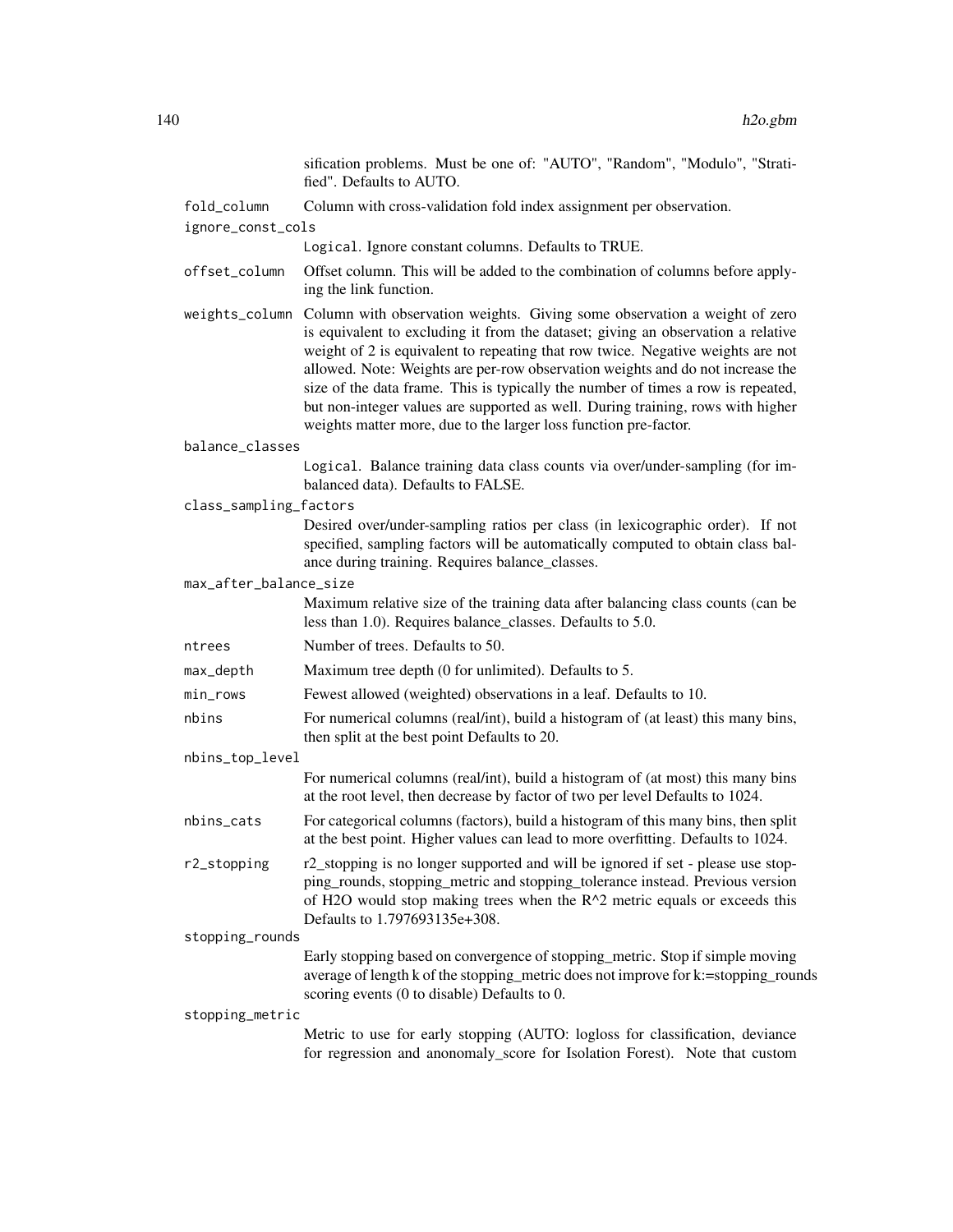|                          | and custom_increasing can only be used in GBM and DRF with the Python<br>client. Must be one of: "AUTO", "deviance", "logloss", "MSE", "RMSE",<br>"MAE", "RMSLE", "AUC", "AUCPR", "lift_top_group", "misclassification",<br>"mean_per_class_error", "custom", "custom_increasing". Defaults to AUTO. |
|--------------------------|------------------------------------------------------------------------------------------------------------------------------------------------------------------------------------------------------------------------------------------------------------------------------------------------------|
| stopping_tolerance       |                                                                                                                                                                                                                                                                                                      |
|                          | Relative tolerance for metric-based stopping criterion (stop if relative improve-<br>ment is not at least this much) Defaults to 0.001.                                                                                                                                                              |
| max_runtime_secs         |                                                                                                                                                                                                                                                                                                      |
|                          | Maximum allowed runtime in seconds for model training. Use 0 to disable.<br>Defaults to 0.                                                                                                                                                                                                           |
| seed                     | Seed for random numbers (affects certain parts of the algo that are stochastic<br>and those might or might not be enabled by default). Defaults to -1 (time-based<br>random number).                                                                                                                 |
| build_tree_one_node      |                                                                                                                                                                                                                                                                                                      |
|                          | Logical. Run on one node only; no network overhead but fewer cpus used.<br>Suitable for small datasets. Defaults to FALSE.                                                                                                                                                                           |
| learn_rate               | Learning rate (from $0.0$ to $1.0$ ) Defaults to $0.1$ .                                                                                                                                                                                                                                             |
| learn_rate_annealing     |                                                                                                                                                                                                                                                                                                      |
|                          | Scale the learning rate by this factor after each tree (e.g., 0.99 or 0.999) Defaults<br>to $1$ .                                                                                                                                                                                                    |
| distribution             | Distribution function Must be one of: "AUTO", "bernoulli", "quasibinomial",<br>"multinomial", "gaussian", "poisson", "gamma", "tweedie", "laplace", "quan-<br>tile", "huber", "custom". Defaults to AUTO.                                                                                            |
|                          | quantile_alpha Desired quantile for Quantile regression, must be between 0 and 1. Defaults to<br>0.5.                                                                                                                                                                                                |
| tweedie_power            | Tweedie power for Tweedie regression, must be between 1 and 2. Defaults to<br>1.5.                                                                                                                                                                                                                   |
| huber_alpha              | Desired quantile for Huber/M-regression (threshold between quadratic and lin-<br>ear loss, must be between 0 and 1). Defaults to 0.9.                                                                                                                                                                |
| checkpoint               | Model checkpoint to resume training with.                                                                                                                                                                                                                                                            |
| sample_rate              | Row sample rate per tree (from 0.0 to 1.0) Defaults to 1.                                                                                                                                                                                                                                            |
| sample_rate_per_class    |                                                                                                                                                                                                                                                                                                      |
|                          | A list of row sample rates per class (relative fraction for each class, from 0.0 to<br>1.0), for each tree                                                                                                                                                                                           |
| col_sample_rate          |                                                                                                                                                                                                                                                                                                      |
|                          | Column sample rate (from 0.0 to 1.0) Defaults to 1.                                                                                                                                                                                                                                                  |
|                          | col_sample_rate_change_per_level<br>Relative change of the column sampling rate for every level (must be $> 0.0$ and<br>$\leq$ 2.0) Defaults to 1.                                                                                                                                                   |
| col_sample_rate_per_tree |                                                                                                                                                                                                                                                                                                      |
|                          | Column sample rate per tree (from 0.0 to 1.0) Defaults to 1.                                                                                                                                                                                                                                         |
| min_split_improvement    |                                                                                                                                                                                                                                                                                                      |
|                          | Minimum relative improvement in squared error reduction for a split to happen<br>Defaults to 1e-05.                                                                                                                                                                                                  |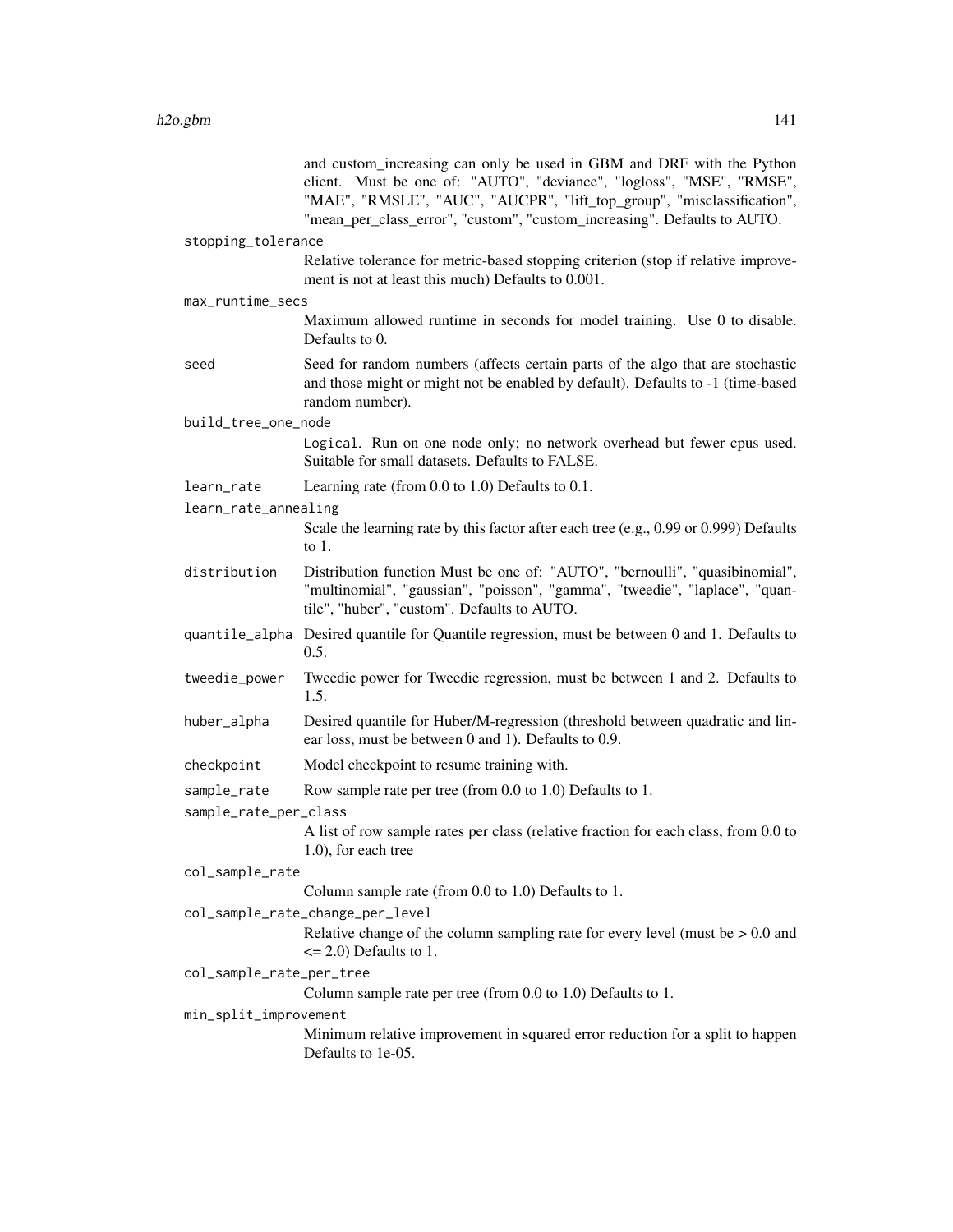histogram\_type What type of histogram to use for finding optimal split points Must be one of: "AUTO", "UniformAdaptive", "Random", "QuantilesGlobal", "RoundRobin". Defaults to AUTO.

## max\_abs\_leafnode\_pred

Maximum absolute value of a leaf node prediction Defaults to 1.797693135e+308.

#### pred\_noise\_bandwidth

Bandwidth (sigma) of Gaussian multiplicative noise  $-N(1, sigma)$  for tree node predictions Defaults to 0.

#### categorical\_encoding

Encoding scheme for categorical features Must be one of: "AUTO", "Enum", "OneHotInternal", "OneHotExplicit", "Binary", "Eigen", "LabelEncoder", "Sort-ByResponse", "EnumLimited". Defaults to AUTO.

#### calibrate\_model

Logical. Use Platt Scaling to calculate calibrated class probabilities. Calibration can provide more accurate estimates of class probabilities. Defaults to FALSE.

#### calibration\_frame

Calibration frame for Platt Scaling

#### custom\_metric\_func

Reference to custom evaluation function, format: 'language:keyName=funcName'

## custom\_distribution\_func

Reference to custom distribution, format: 'language:keyName=funcName'

#### export\_checkpoints\_dir

Automatically export generated models to this directory.

#### monotone\_constraints

A mapping representing monotonic constraints. Use +1 to enforce an increasing constraint and -1 to specify a decreasing constraint.

#### check\_constant\_response

Logical. Check if response column is constant. If enabled, then an exception is thrown if the response column is a constant value.If disabled, then model will train regardless of the response column being a constant value or not. Defaults to TRUE.

- gainslift\_bins Gains/Lift table number of bins. 0 means disabled.. Default value -1 means automatic binning. Defaults to -1.
- auc\_type Set default multinomial AUC type. Must be one of: "AUTO", "NONE", "MACRO\_OVR", "WEIGHTED\_OVR", "MACRO\_OVO", "WEIGHTED\_OVO". Defaults to AUTO.
- verbose Logical. Print scoring history to the console (Metrics per tree). Defaults to FALSE.

#### See Also

[predict.H2OModel](#page-385-0) for prediction

#### Examples

## Not run: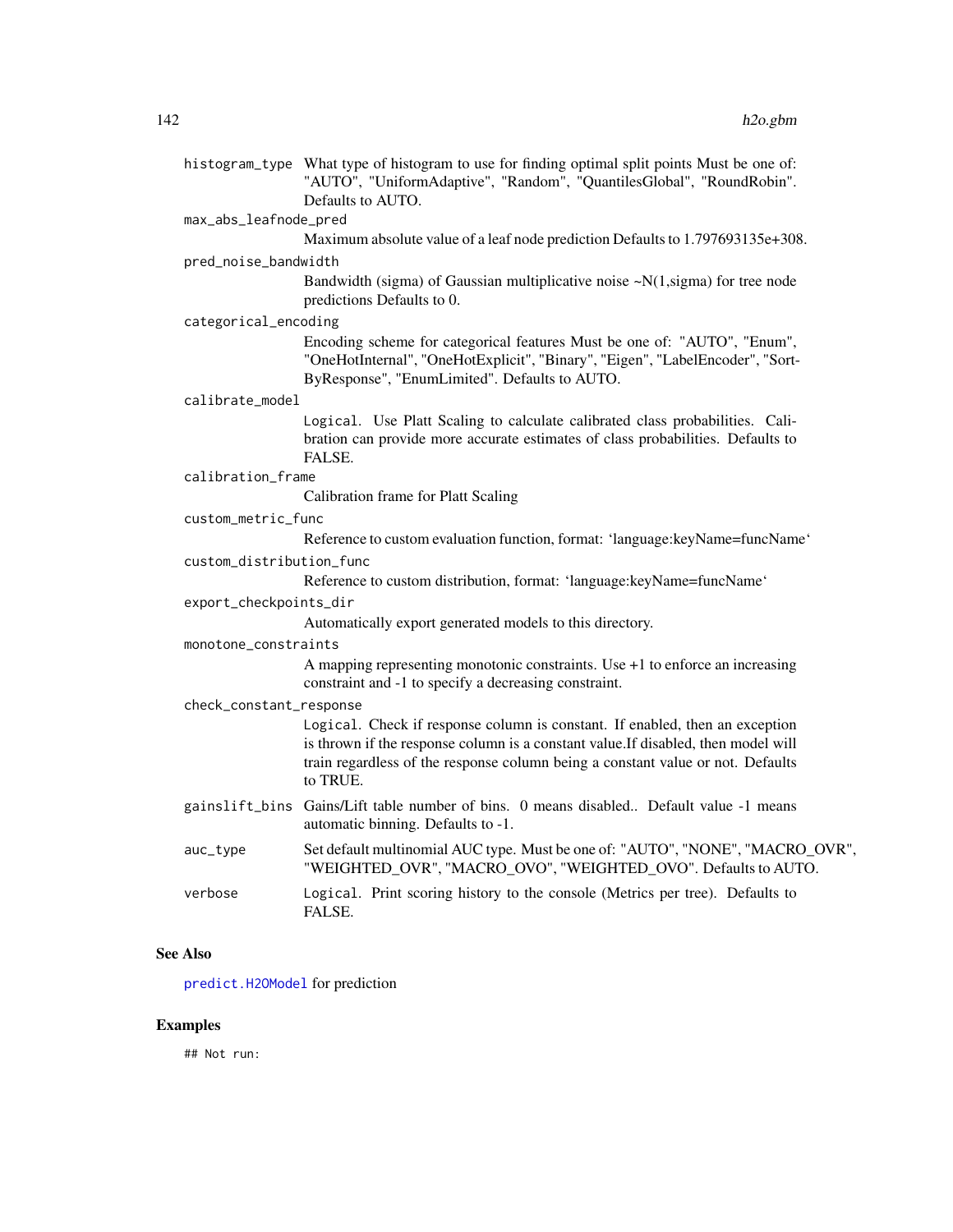## h2o.generic 143

```
library(h2o)
h2o.init()
# Run regression GBM on australia data
australia_path <- system.file("extdata", "australia.csv", package = "h2o")
australia <- h2o.uploadFile(path = australia_path)
independent <- c("premax", "salmax", "minairtemp", "maxairtemp", "maxsst",
                 "maxsoilmoist", "Max_czcs")
dependent <- "runoffnew"
h2o.gbm(y = dependent, x = independent, training-frame = australia,ntrees = 3, max\_depth = 3, min\_rows = 2)
```
## End(Not run)

| h2o.generic |  |
|-------------|--|
|             |  |

Imports a generic model into H2O. Such model can be used then used *for scoring and obtaining additional information about the model. The imported model has to be supported by H2O.*

## Description

Imports a generic model into H2O. Such model can be used then used for scoring and obtaining additional information about the model. The imported model has to be supported by H2O.

#### Usage

```
h2o.generic(model_id = NULL, model_key = NULL, path = NULL)
```
#### Arguments

| model id  | Destination id for this model; auto-generated if not specified.  |
|-----------|------------------------------------------------------------------|
| model_key | Key to the self-contained model archive already uploaded to H2O. |
| path      | Path to file with self-contained model archive.                  |

#### Examples

```
## Not run:
# library(h2o)
# h2o.init()
# generic_model <- h2o.genericModel("/path/to/model.zip")
# predictions <- h2o.predict(generic_model, dataset)
```
## End(Not run)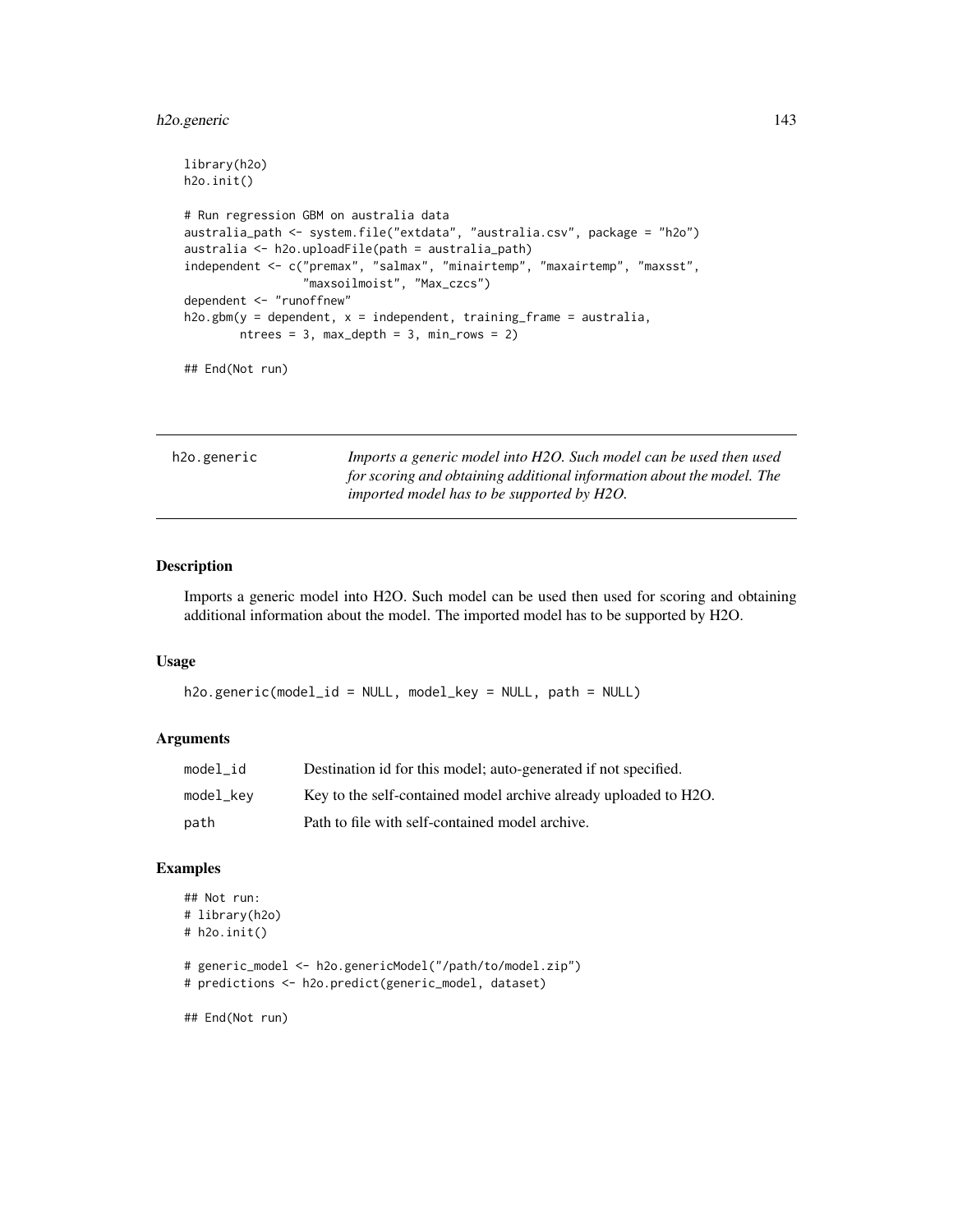#### Description

Usage example: generic\_model <- h2o.genericModel(model\_file\_path = "/path/to/mojo.zip") predictions <- h2o.predict(generic\_model, dataset)

#### Usage

```
h2o.genericModel(mojo_file_path)
```
## Arguments

mojo\_file\_path Filesystem path to the model imported

## Value

Returns H2O Generic Model based on given embedded model

#### Examples

## Not run:

```
# Import default Iris dataset as H2O frame
data <- as.h2o(iris)
```

```
# Train a very simple GBM model
features <- c("Sepal.Length", "Sepal.Length", "Sepal.Width", "Petal.Length", "Petal.Width")
original_model <- h2o.gbm(x = features, y = "Species", training_frame = data)
```

```
# Download the trained GBM model as MOJO (temporary directory used in this example)
mojo_original_name <- h2o.download_mojo(model = original_model, path = tempdir())
mojo_original_path <- paste0(tempdir(), "/", mojo_original_name)
```

```
# Import the MOJO as Generic model
generic_model <- h2o.genericModel(mojo_original_path)
```

```
# Perform scoring with the generic model
generic_model_predictions <- h2o.predict(generic_model, data)
```
## End(Not run)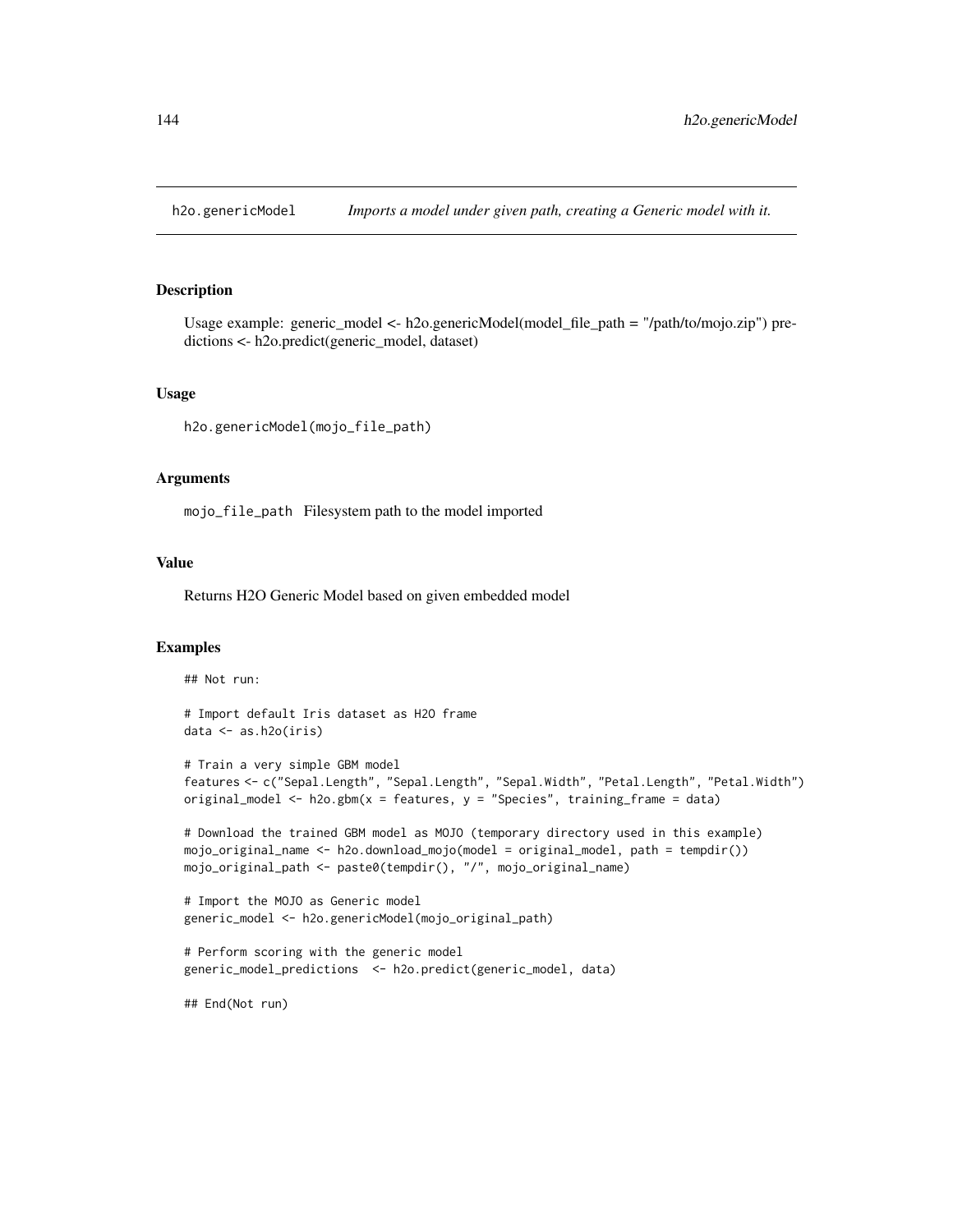h2o.getAlphaBest *Extract best alpha value found from glm model.*

## Description

This function allows setting betas of an existing glm model.

### Usage

h2o.getAlphaBest(model)

## Arguments

model an [H2OModel](#page-370-0) corresponding from a h2o.glm call.

h2o.getConnection *Retrieve an H2O Connection*

# Description

Attempt to recover an h2o connection.

## Usage

h2o.getConnection()

## Value

Returns an [H2OConnection](#page-365-0) object.

| h2o.getFrame | Get an R Reference to an H2O Dataset, that will NOT be GC'd by |
|--------------|----------------------------------------------------------------|
|              | default                                                        |

## Description

Get the reference to a frame with the given id in the H2O instance.

## Usage

h2o.getFrame(id)

## Arguments

id A string indicating the unique frame of the dataset to retrieve.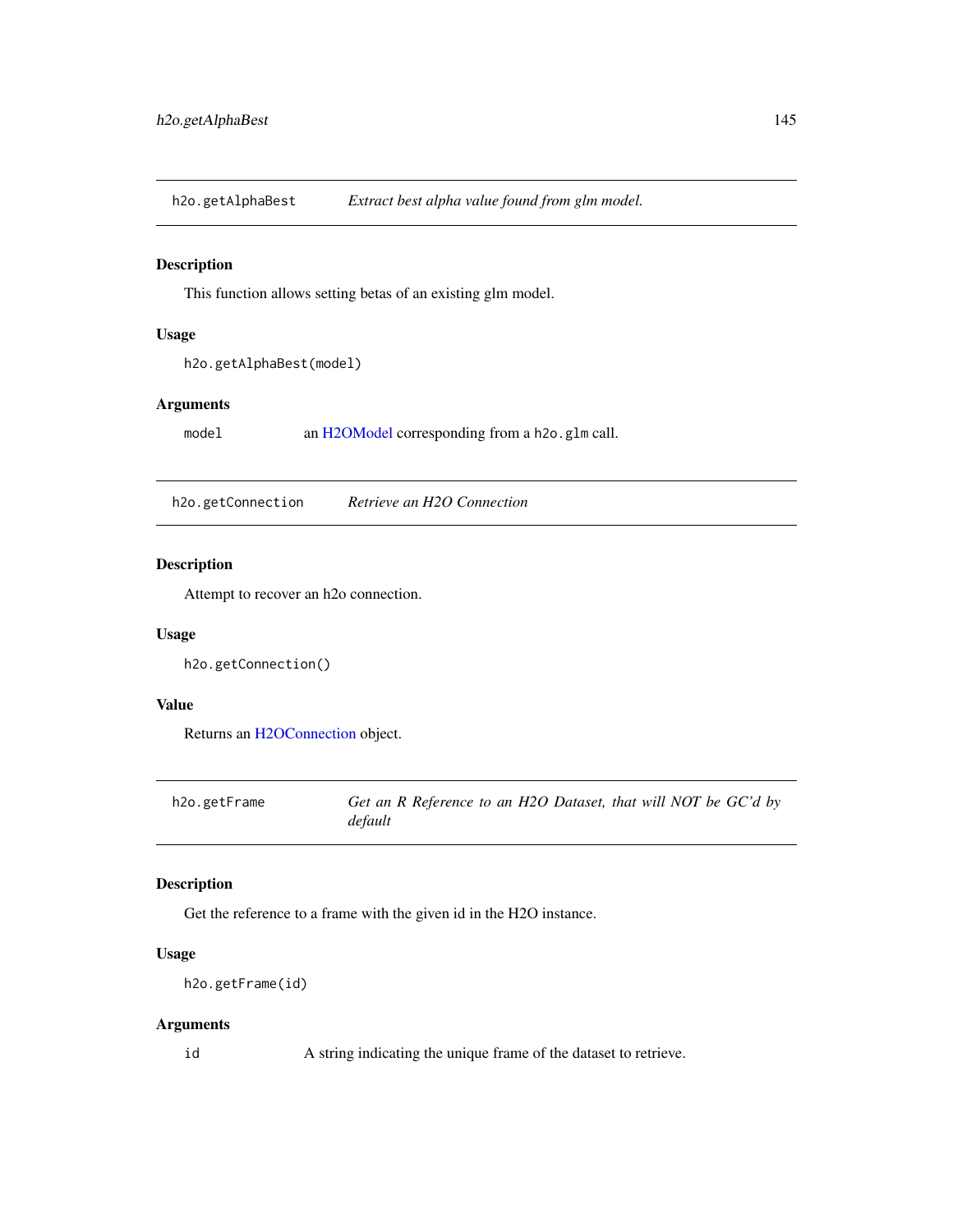#### Examples

```
## Not run:
library(h2o)
h2o.init()
f <- "https://h2o-public-test-data.s3.amazonaws.com/smalldata/iris/iris_train.csv"
train <- h2o.importFile(f)
y <- "species"
x <- setdiff(names(train), y)
train[, y] <- as.factor(train[, y])
nfolds <- 5
num_base_models <- 2
my\_gbm \leftarrow h2o.gbm(x = x, y = y, training\_frame = train,distribution = "multinomial", ntrees = 10,
                  max_{def} = 3, min_{res} = 2, learn_rate = 0.2,
                  nfolds = nfolds, fold_assignment = "Modulo",
                  keep_cross_validation_predictions = TRUE, seed = 1)
my\_rf \leq -h2o.randomForest(x = x, y = y, training\_frame = train,ntrees = 50, nfolds = nfolds, fold_assignment = "Modulo",
                           keep\_cross\_validation\_predictions = TRUE, seed = 1)stack \leq h2o.stackedEnsemble(x = x, y = y, training_frame = train,
                             model_id = "my_ensemble_l1",
                             base_models = list(my_gbm@model_id, my_rf@model_id),
                             keep_levelone_frame = TRUE)
h2o.getFrame(stack@model$levelone_frame_id$name)
```
## End(Not run)

h2o.getGLMFullRegularizationPath *Extract full regularization path from a GLM model*

## Description

Extract the full regularization path from a GLM model (assuming it was run with the lambda search option).

### Usage

```
h2o.getGLMFullRegularizationPath(model)
```
#### Arguments

model an [H2OModel](#page-370-0) corresponding from a h2o.glm call.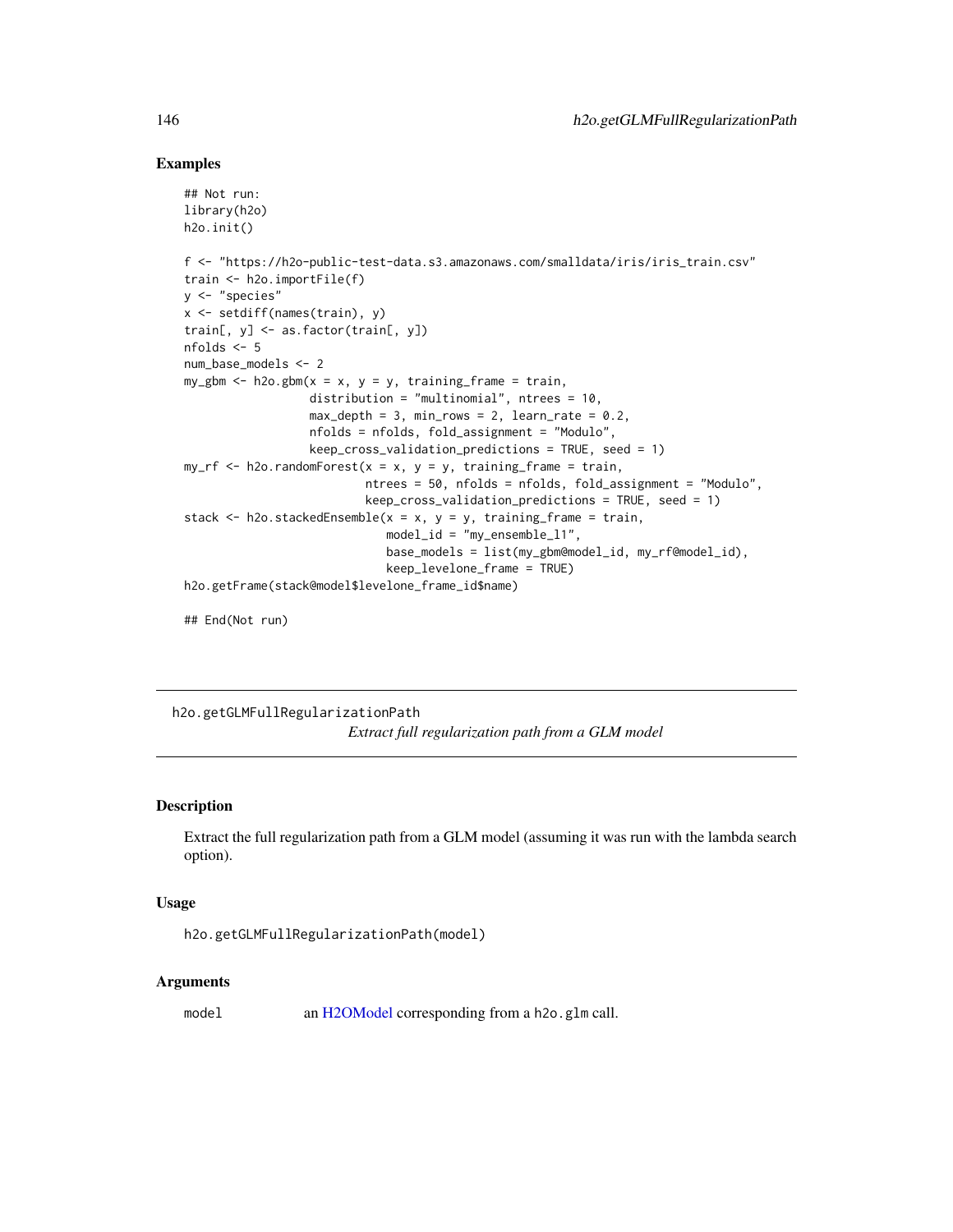Note that if neither cross-validation nor a validation frame is used in the grid search, then the training metrics will display in the "get grid" output. If a validation frame is passed to the grid, and nfolds  $= 0$ , then the validation metrics will display. However, if nfolds  $> 1$ , then cross-validation metrics will display even if a validation frame is provided.

### Usage

h2o.getGrid(grid\_id, sort\_by, decreasing, verbose = FALSE)

### Arguments

| grid_id    | ID of existing grid object to fetch                                                                                                                         |
|------------|-------------------------------------------------------------------------------------------------------------------------------------------------------------|
| sort_by    | Sort the models in the grid space by a metric. Choices are "logloss", "resid-<br>ual_deviance", "mse", "auc", "accuracy", "precision", "recall", "f1", etc. |
| decreasing | Specify whether sort order should be decreasing                                                                                                             |
| verbose    | Controls verbosity of the output, if enabled prints out error messages for failed<br>models (default: FALSE)                                                |

## Examples

```
## Not run:
library(h2o)
library(jsonlite)
h2o.init()
iris_hf <- as.h2o(iris)
h2o.grid("gbm", grid_id = "gbm_grid_id", x = c(1:4), y = 5,
         training_frame = iris_hf, hyper_params = list(ntrees = c(1, 2, 3)))
grid <- h2o.getGrid("gbm_grid_id")
# Get grid summary
summary(grid)
# Fetch grid models
model_ids <- grid@model_ids
models <- lapply(model_ids, function(id) { h2o.getModel(id)})
```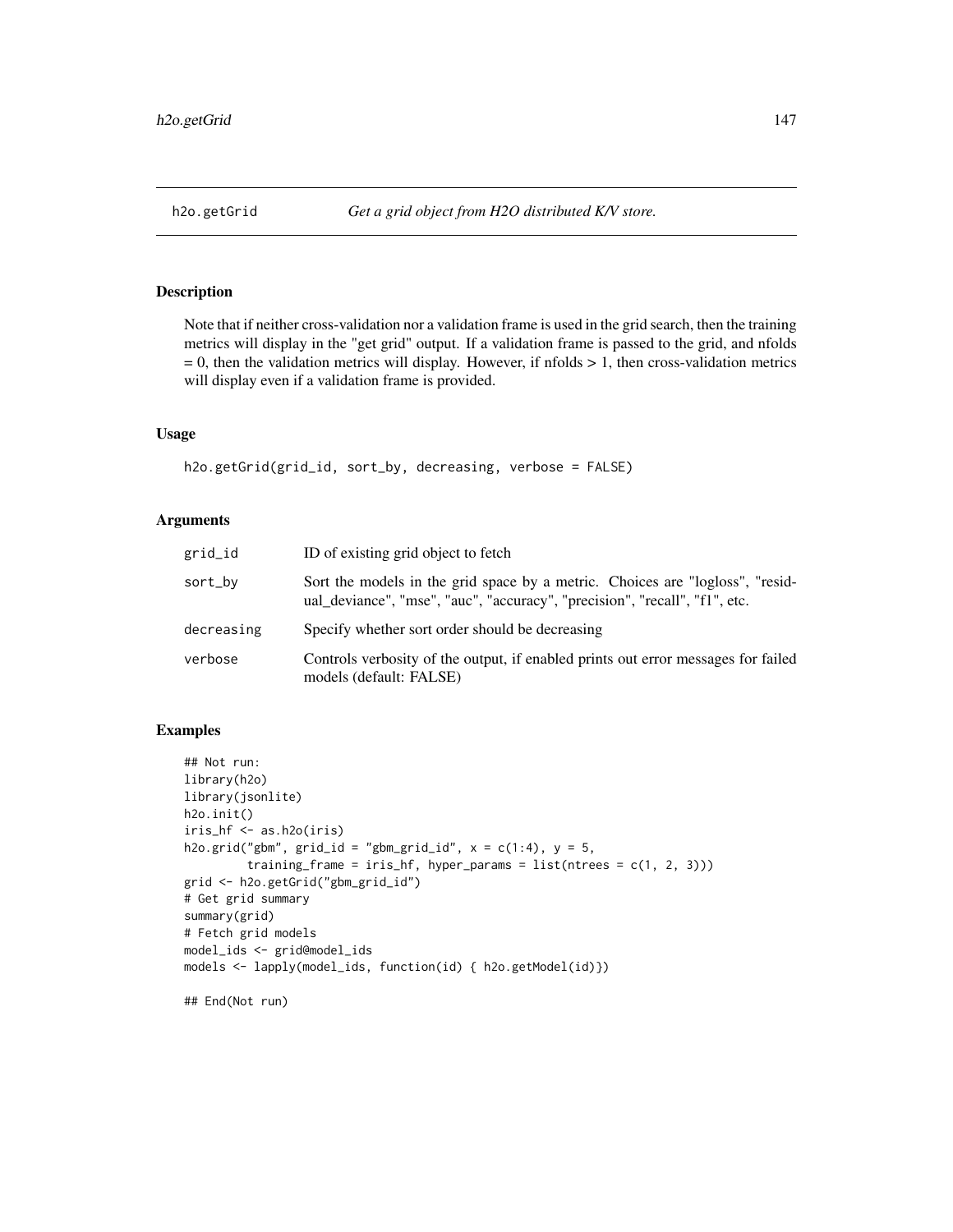Get back-end distributed key/value store id from an H2OFrame.

#### Usage

```
h2o.getId(x)
```
## Arguments

x An H2OFrame

## Value

The id of the H2OFrame

## Examples

## Not run: library(h2o) h2o.init()

```
f <- "https://h2o-public-test-data.s3.amazonaws.com/smalldata/iris/iris_train.csv"
iris <- h2o.importFile(f)
h2o.getId(iris)
```
## End(Not run)

h2o.getLambdaBest *Extract best lambda value found from glm model.*

## Description

This function allows setting betas of an existing glm model.

## Usage

```
h2o.getLambdaBest(model)
```
#### Arguments

model an [H2OModel](#page-370-0) corresponding from a h2o.glm call.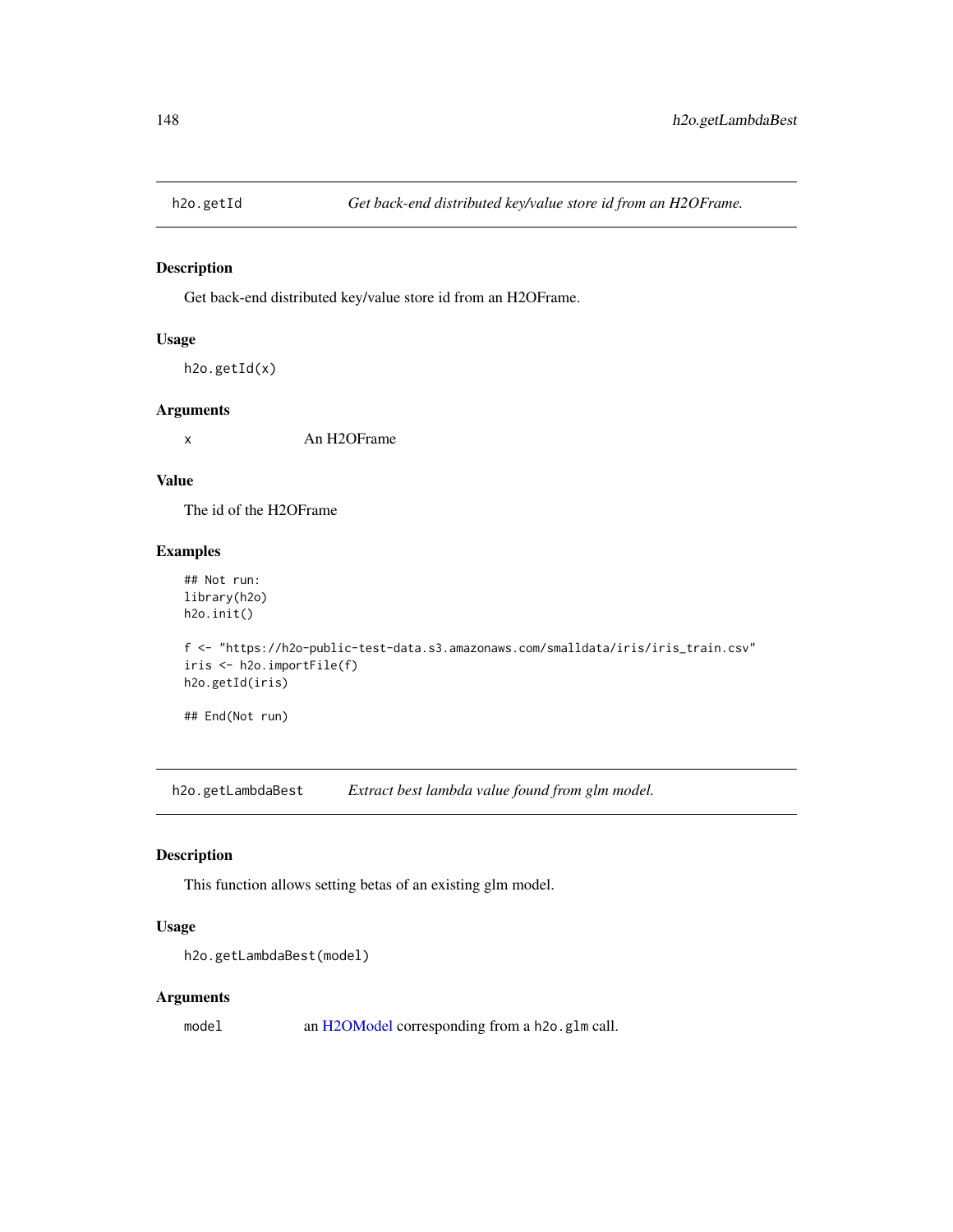h2o.getLambdaMax *Extract the maximum lambda value used during lambda search from glm model.*

# Description

This function allows setting betas of an existing glm model.

## Usage

h2o.getLambdaMax(model)

## Arguments

model an [H2OModel](#page-370-0) corresponding from a h2o.glm call.

| h2o.getLambdaMin | Extract the minimum lambda value calculated during lambda search<br>from glm model. Note that due to early stop, this minimum lambda |
|------------------|--------------------------------------------------------------------------------------------------------------------------------------|
|                  | value may not be used in the actual lambda search.                                                                                   |

## Description

This function allows setting betas of an existing glm model.

## Usage

```
h2o.getLambdaMin(model)
```
## Arguments

model an [H2OModel](#page-370-0) corresponding from a h2o.glm call.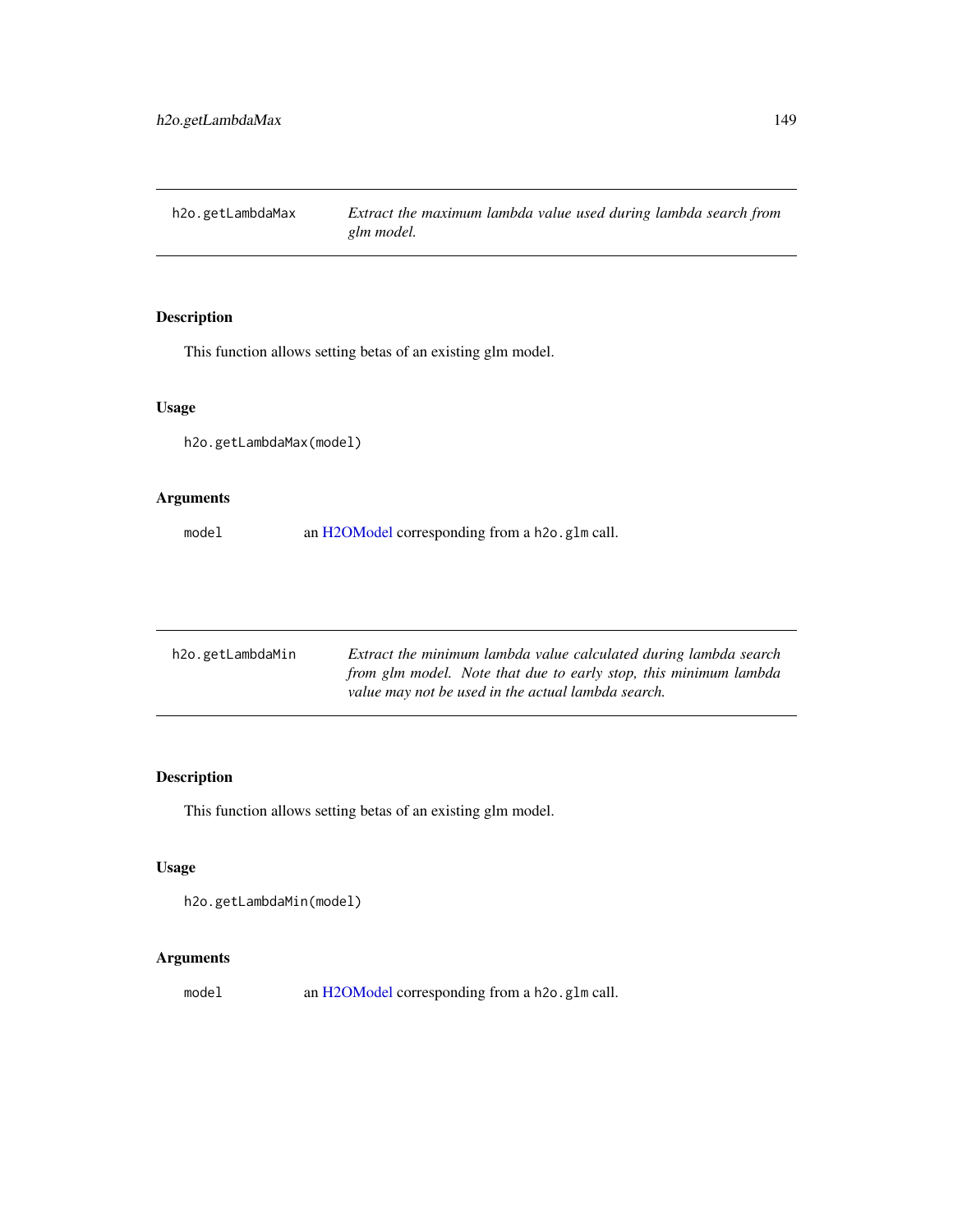Returns a reference to an existing model in the H2O instance.

## Usage

```
h2o.getModel(model_id)
```
#### Arguments

model\_id A string indicating the unique model\_id of the model to retrieve.

## Value

Returns an object that is a subclass of [H2OModel.](#page-370-0)

# Examples

```
## Not run:
library(h2o)
h2o.init()
iris_hf <- as.h2o(iris)
model_id <- h2o.gbm(x = 1:4, y = 5, training_frame = iris_hf)@model_id
model_retrieved <- h2o.getModel(model_id)
## End(Not run)
```

| h2o.getModelTree | Fetchces a single tree of a H2O model. This function is intended to be |
|------------------|------------------------------------------------------------------------|
|                  | used on Gradient Boosting Machine models or Distributed Random         |
|                  | <i>Forest models.</i>                                                  |

## Description

Fetchces a single tree of a H2O model. This function is intended to be used on Gradient Boosting Machine models or Distributed Random Forest models.

#### Usage

```
h2o.getModelTree(model, tree_number, tree_class = NA)
```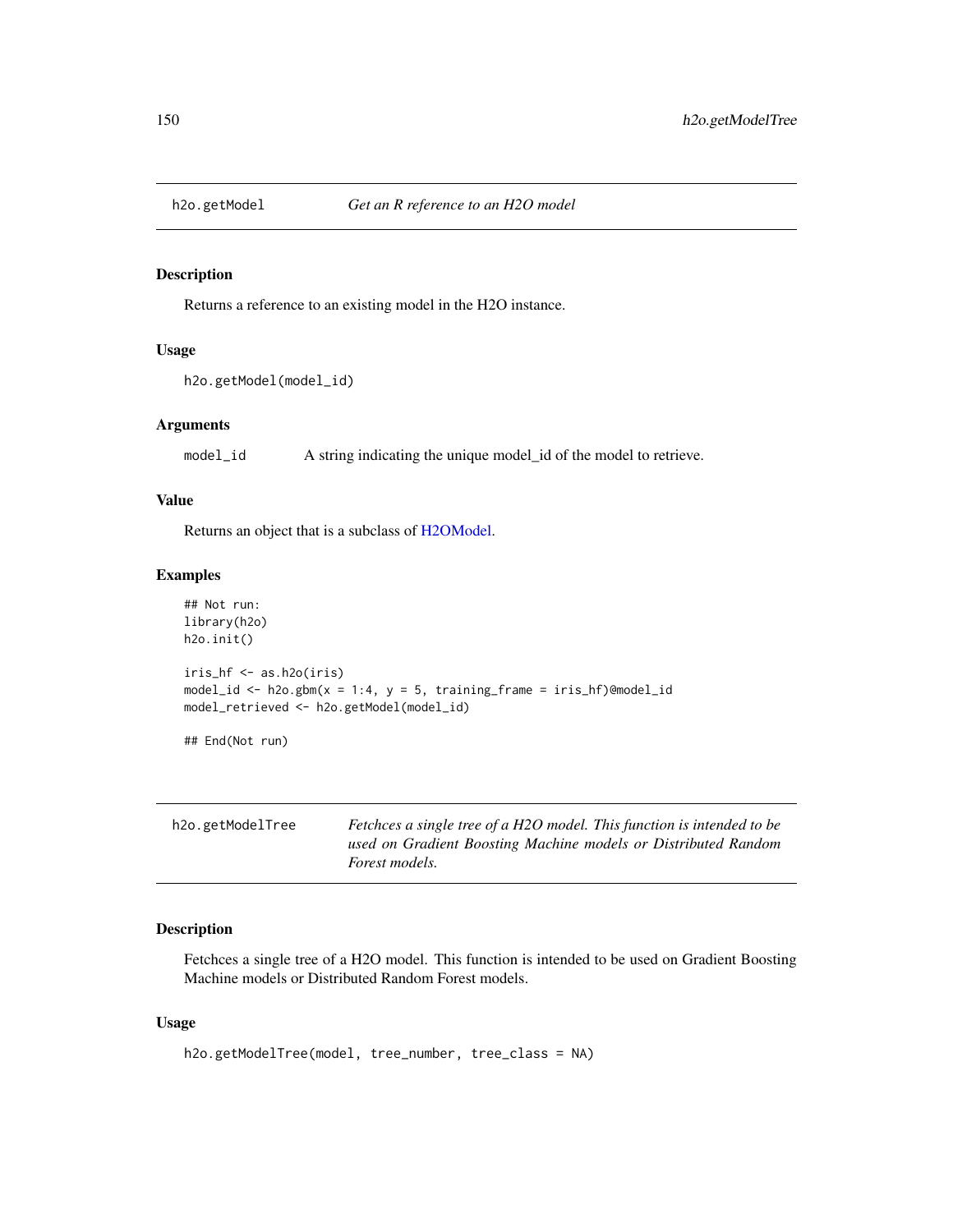## h2o.getTimezone 151

# Arguments

| model       | Model with trees                                                                                                                                                                                                                                                                                        |
|-------------|---------------------------------------------------------------------------------------------------------------------------------------------------------------------------------------------------------------------------------------------------------------------------------------------------------|
| tree_number | Number of the tree in the model to fetch, starting with 1                                                                                                                                                                                                                                               |
| tree_class  | Name of the class of the tree (if applicable). This value is ignored for regression<br>and binomial response column, as there is only one tree built. As there is exactly<br>one class per categorical level, name of tree's class equals to the corresponding<br>categorical level of response column. |

### Value

Returns an H2OTree object with detailed information about a tree.

## Examples

```
## Not run:
library(h2o)
h2o.init()
f <- "https://h2o-public-test-data.s3.amazonaws.com/smalldata/iris/iris_train.csv"
iris <- h2o.importFile(f)
gbm_model <- h2o.gbm(y = "species", training_frame = iris)
tree <- h2o.getModelTree(gbm_model, 1, "Iris-setosa")
```
## End(Not run)

h2o.getTimezone *Get the Time Zone on the H2O cluster Returns a string*

## Description

Get the Time Zone on the H2O cluster Returns a string

## Usage

h2o.getTimezone()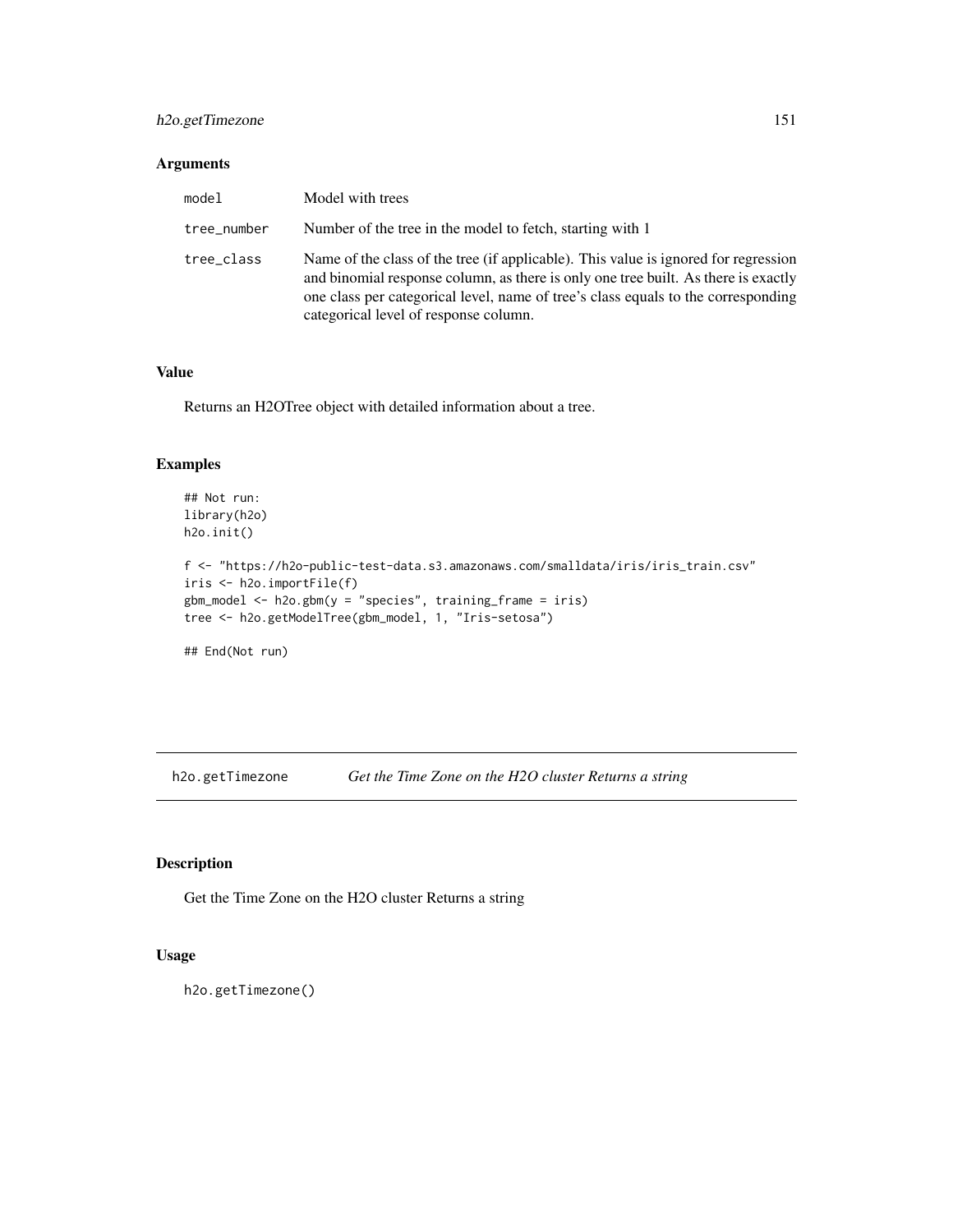Get the types-per-column

## Usage

h2o.getTypes(x)

## Arguments

x An H2OFrame

# Value

A list of types per column

## Examples

```
## Not run:
library(h2o)
h2o.init()
```

```
f <- "https://h2o-public-test-data.s3.amazonaws.com/smalldata/iris/iris_train.csv"
iris <- h2o.importFile(f)
h2o.getTypes(iris)
```
## End(Not run)

h2o.getVersion *Get h2o version*

# Description

Get h2o version

## Usage

h2o.getVersion()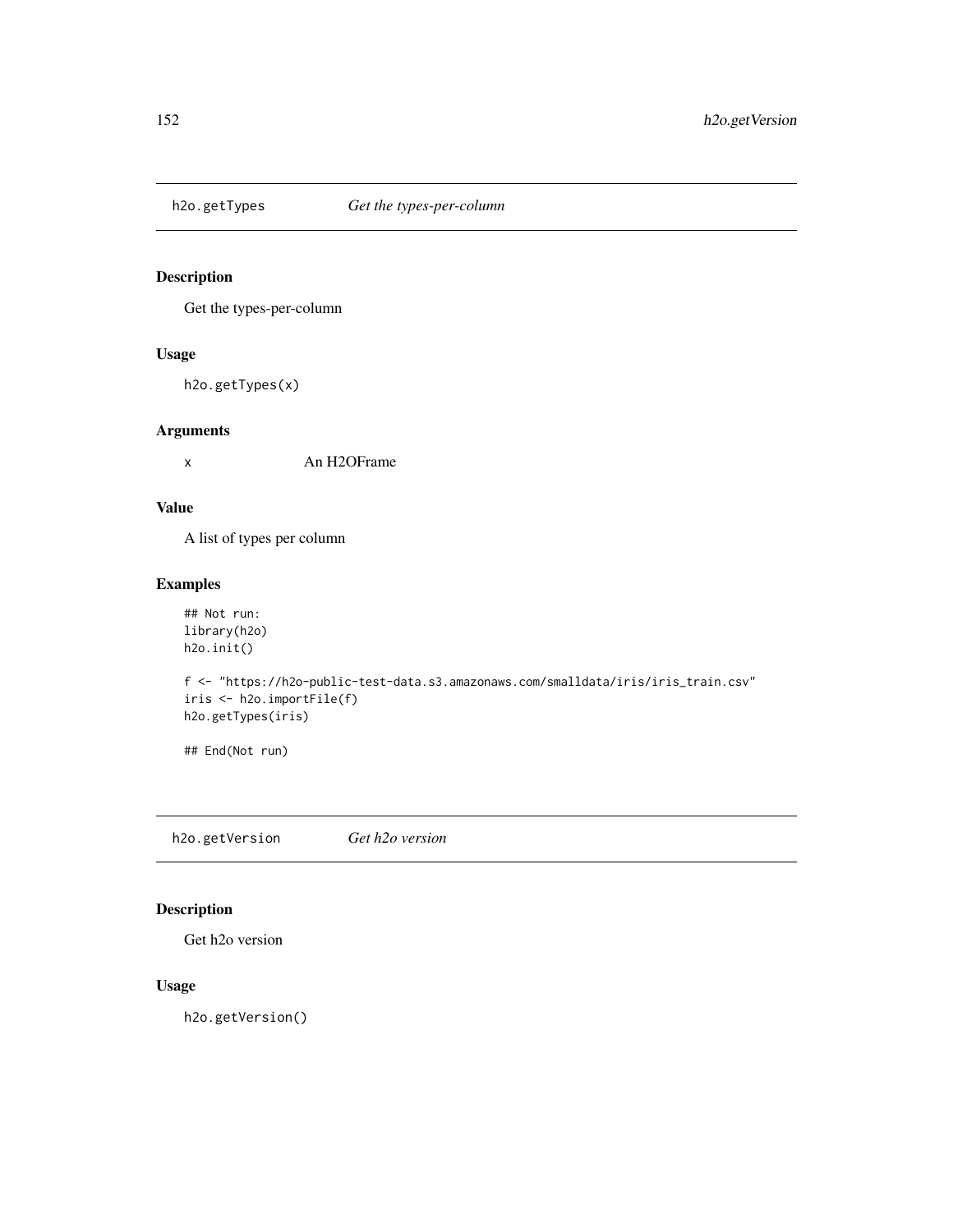Get an R object that is a subclass of [H2OAutoML](#page-364-0)

#### Usage

h2o.get\_automl(project\_name)

h2o.getAutoML(project\_name)

## Arguments

project\_name A string indicating the project\_name of the automl instance to retrieve.

## Value

Returns an object that is a subclass of [H2OAutoML.](#page-364-0)

## Examples

```
## Not run:
library(h2o)
h2o.init()
prostate_path <- system.file("extdata", "prostate.csv", package = "h2o")
prostate <- h2o.importFile(path = prostate_path, header = TRUE)
y <- "CAPSULE"
prostate[,y] <- as.factor(prostate[,y]) #convert to factor for classification
aml \leq h2o.automl(y = y, training_frame = prostate,
                  max_runtime_secs = 30, project_name = "prostate")
aml2 <- h2o.get_automl("prostate")
## End(Not run)
```
h2o.get\_best\_model *Get best model of a given family/algorithm for a given criterion from an AutoML object.*

### Description

Get best model of a given family/algorithm for a given criterion from an AutoML object.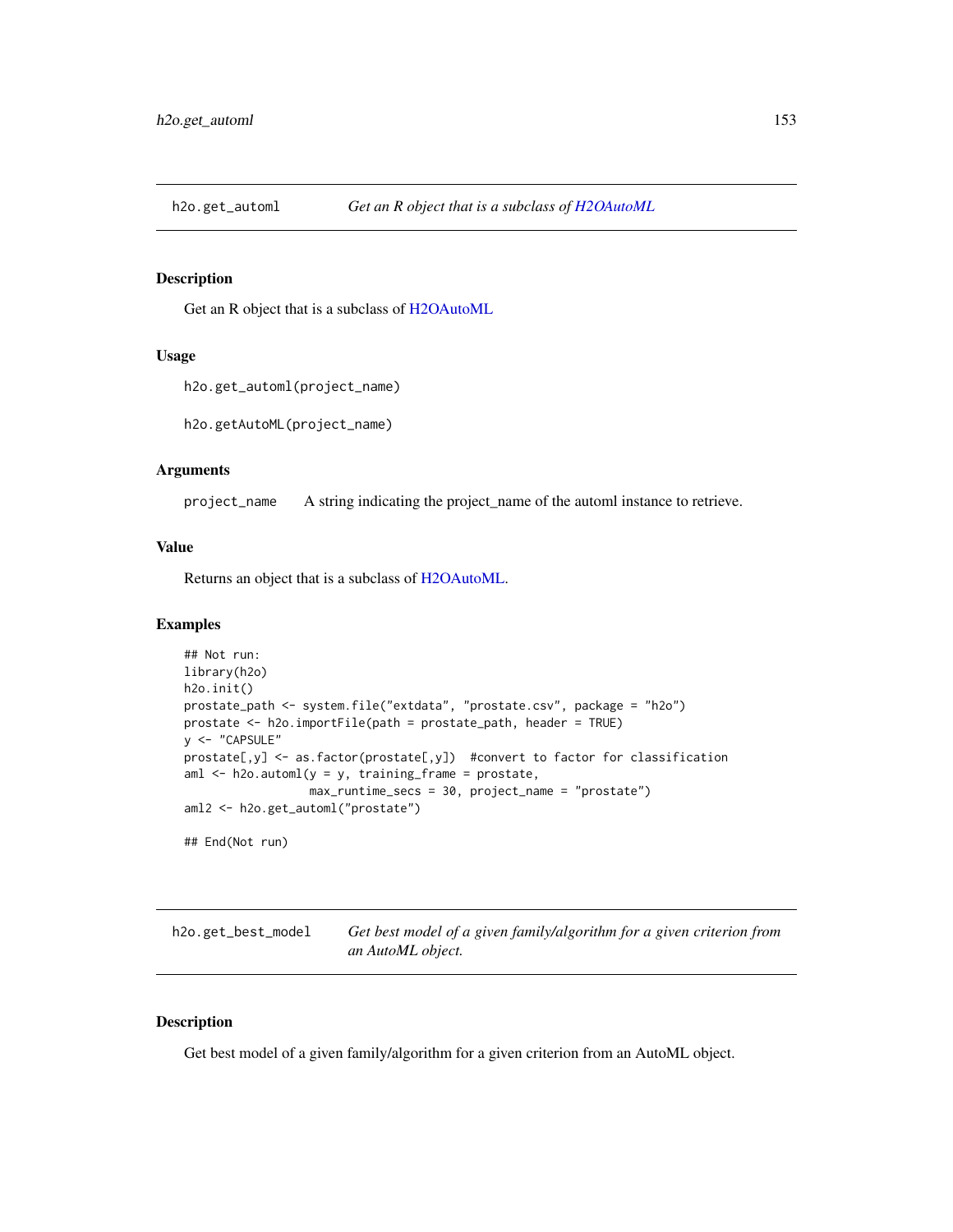## Usage

```
h2o.get_best_model(
  object,
  algorithm = c("any", "basemodel", "deeplearning", "drf", "gbm", "glm",
    "stackedensemble", "xgboost"),
 criterion = c("AUTO", "AUC", "AUCPR", "logloss", "MAE", "mean_per_class_error",
  "deviance", "MSE", "predict_time_per_row_ms", "RMSE", "RMSLE", "training_time_ms")
)
```
## Arguments

| object    | H <sub>2</sub> OAutoML object                                                                                                                                                                                                        |
|-----------|--------------------------------------------------------------------------------------------------------------------------------------------------------------------------------------------------------------------------------------|
| algorithm | One of "any", "basemodel", "deeplearning", "drf", "gbm", "glm", "stackedensem-<br>ble", "xgboost"                                                                                                                                    |
| criterion | Criterion can be one of the metrics reported in the leaderboard. If set to NULL,<br>the same ordering as in the leaderboard will be used. Avaliable criteria:                                                                        |
|           | • Regression metrics: deviance, RMSE, MSE, MAE, RMSLE<br>• Binomial metrics: AUC, logloss, AUCPR, mean_per_class_error, RMSE,<br><b>MSE</b><br>• Multinomial metrics: mean_per_class_error, logloss, RMSE, MSE, AUC,<br><b>AUCPR</b> |
|           | The following additional leaderboard information can be also used as a criterion:                                                                                                                                                    |
|           | • 'training time ms': column providing the training time of each model in<br>milliseconds (doesn't include the training of cross validation models).                                                                                 |
|           | $\bullet$ 'predict time per row ms': column providing the average prediction time                                                                                                                                                    |

• 'predict\_time\_per\_row\_ms': column providing the average prediction time by the model for a single row.

## Value

An H2OModel or NULL if no model of a given family is present

## Examples

```
## Not run:
library(h2o)
h2o.init()
prostate_path <- system.file("extdata", "prostate.csv", package = "h2o")
prostate <- h2o.importFile(path = prostate_path, header = TRUE)
y <- "CAPSULE"
prostate[,y] <- as.factor(prostate[,y]) #convert to factor for classification
aml \le h2o.automl(y = y, training_frame = prostate, max_runtime_secs = 30)
gbm <- h2o.get_best_model(aml, "gbm")
```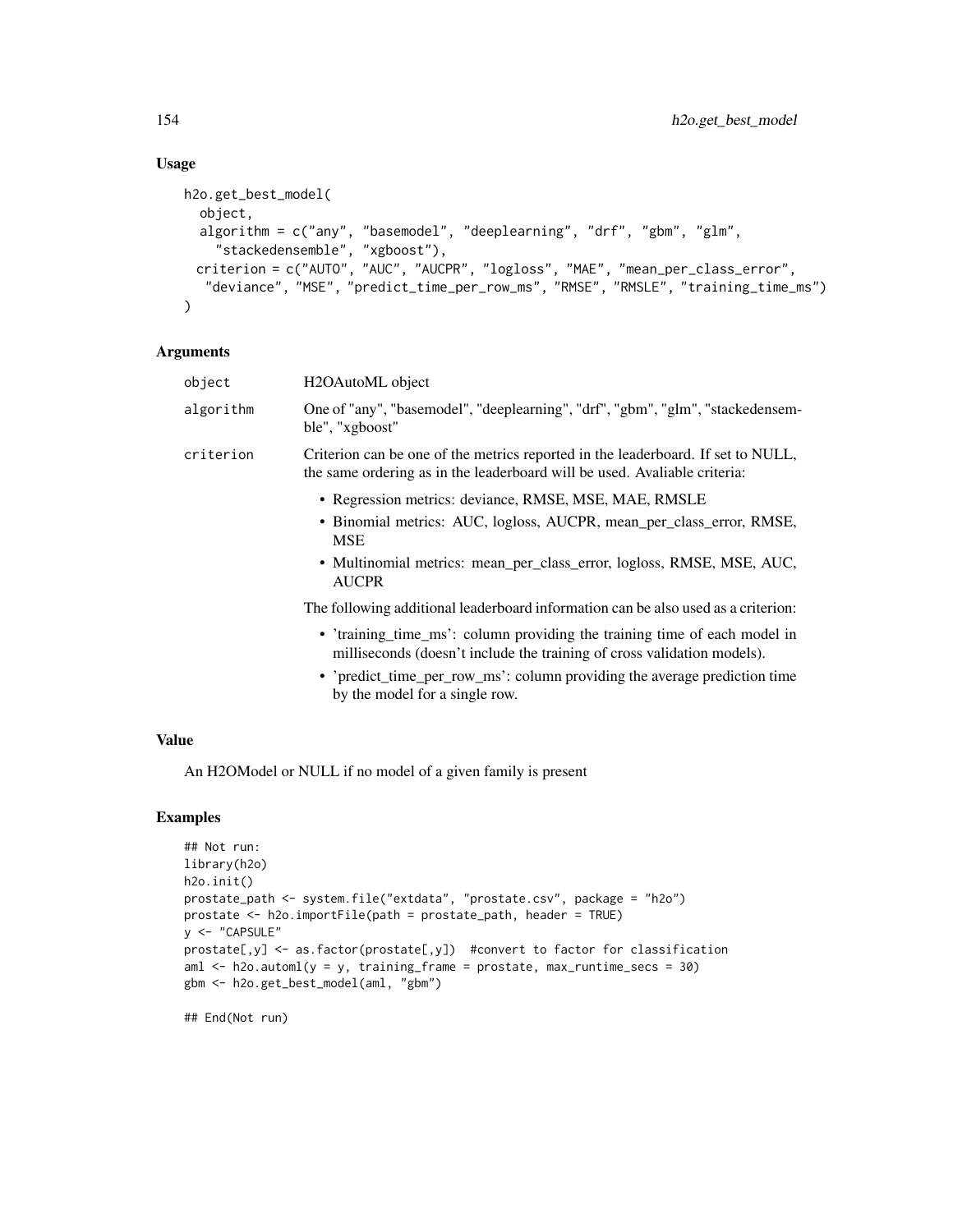h2o.get\_leaderboard *Retrieve the leaderboard from the AutoML instance.*

### Description

Contrary to the default leaderboard attached to the automl instance, this one can return columns other than the metrics.

#### Usage

h2o.get\_leaderboard(object, extra\_columns = NULL)

### Arguments

| object        | The object for which to return the leaderboard. Currently, only H2OAutoML<br>instances are supported.                                                       |
|---------------|-------------------------------------------------------------------------------------------------------------------------------------------------------------|
| extra_columns | A string or a list of string specifying which optional columns should be added<br>to the leaderboard. Defaults to None. Currently supported extensions are: |
|               | • 'ALL': adds all columns below.                                                                                                                            |
|               | • 'training time ms': column providing the training time of each model in<br>milliseconds (doesn't include the training of cross validation models).        |
|               | • 'predict_time_per_row_ms': column providing the average prediction time<br>by the model for a single row.                                                 |
|               | • 'algo': column providing the algorithm name for each model.                                                                                               |

### Value

An H2OFrame representing the leaderboard.

## Examples

```
## Not run:
library(h2o)
h2o.init()
prostate_path <- system.file("extdata", "prostate.csv", package = "h2o")
prostate <- h2o.importFile(path = prostate_path, header = TRUE)
y <- "CAPSULE"
prostate[,y] <- as.factor(prostate[,y]) #convert to factor for classification
aml \leq h2o.automl(y = y, training_frame = prostate, max_runtime_secs = 30)
lb <- h2o.get_leaderboard(aml)
head(lb)
```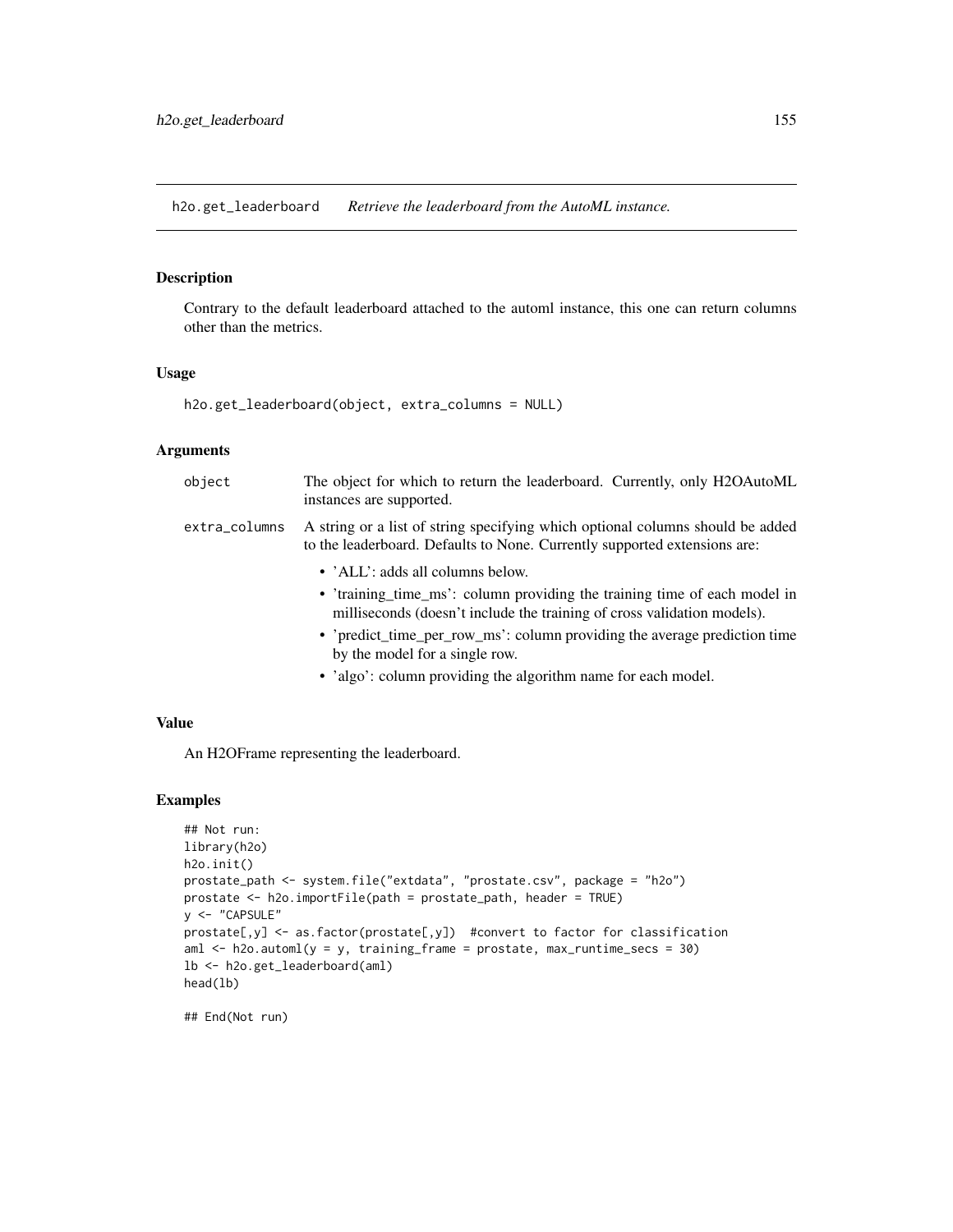h2o.get\_ntrees\_actual *Retrieve actual number of trees for tree algorithms*

#### **Description**

Retrieve actual number of trees for tree algorithms

### Usage

```
h2o.get_ntrees_actual(object)
```
### Arguments

object An [H2OModel](#page-370-0) object.

h2o.get\_segment\_models

*Retrieves an instance of [H2OSegmentModels](#page-372-0) for a given id.*

#### Description

Retrieves an instance of [H2OSegmentModels](#page-372-0) for a given id.

#### Usage

h2o.get\_segment\_models(segment\_models\_id)

#### Arguments

segment\_models\_id

A string indicating the unique segment\_models\_id

### Value

Returns an object that is a subclass of [H2OSegmentModels.](#page-372-0)

## Examples

```
## Not run:
library(h2o)
h2o.init()
iris_hf <- as.h2o(iris)
h2o.train_segments(algorithm = "gbm",
                   segment_columns = "Species", segment_models_id="models_by_species",
                  x = c(1:3), y = 4, training_frame = iris_hf, ntrees = 5, max_depth = 4)
models <- h2o.get_segment_models("models_by_species")
as.data.frame(models)
```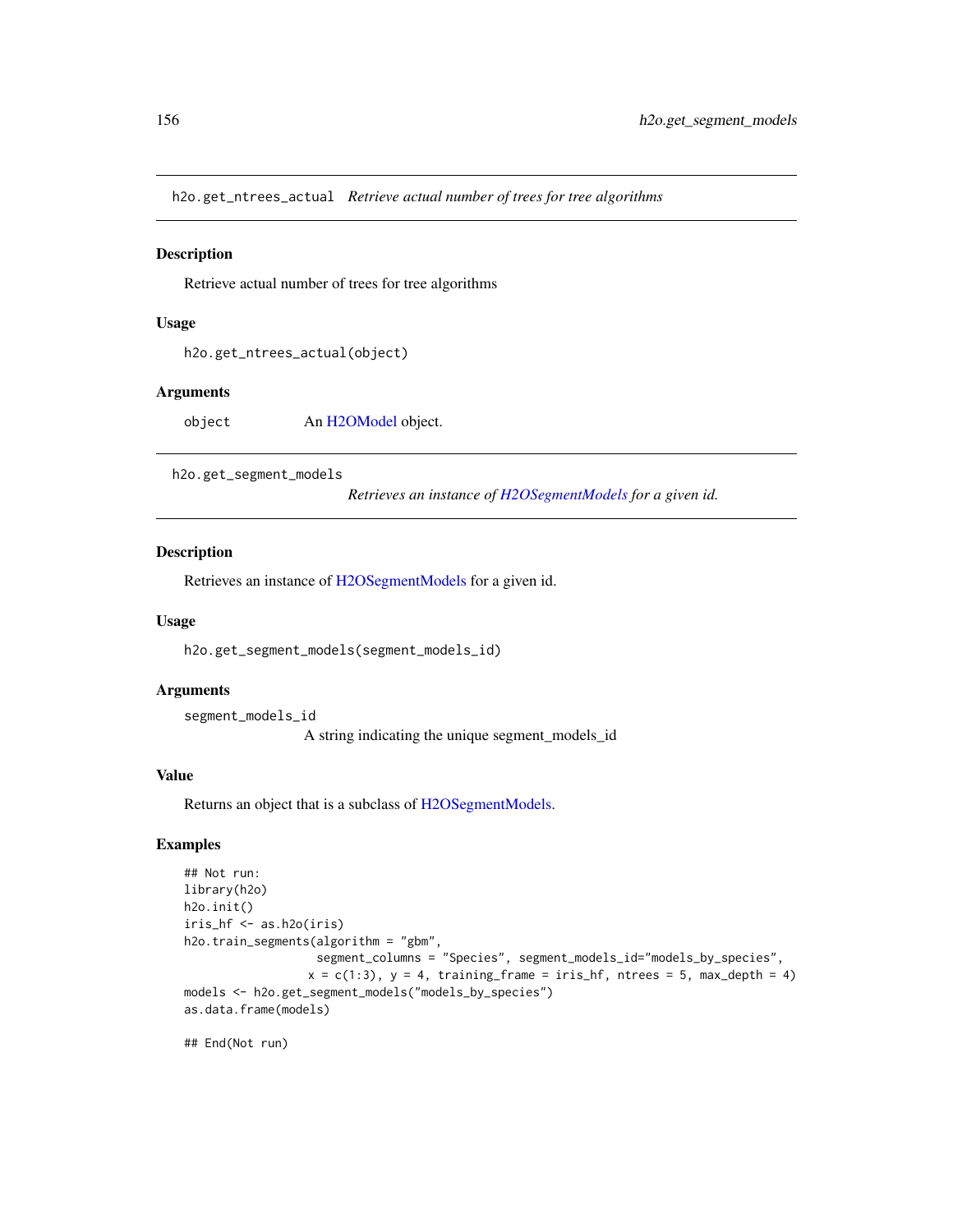<span id="page-156-0"></span>Retrieves the GINI coefficient from an [H2OBinomialMetrics.](#page-371-0) If "train", "valid", and "xval" parameters are FALSE (default), then the training GINIvalue is returned. If more than one parameter is set to TRUE, then a named vector of GINIs are returned, where the names are "train", "valid" or "xval".

#### Usage

```
h2o.giniCoef(object, train = FALSE, valid = FALSE, xval = FALSE)
```
## Arguments

| object | an H2OBinomialMetrics object.                   |
|--------|-------------------------------------------------|
| train  | Retrieve the training GINI Coefficcient         |
| valid  | Retrieve the validation GINI Coefficcient       |
| xval   | Retrieve the cross-validation GINI Coefficcient |

### See Also

[h2o.auc](#page-61-0) for AUC, [h2o.giniCoef](#page-156-0) for the GINI coefficient, and [h2o.metric](#page-225-0) for the various threshold metrics. See [h2o.performance](#page-256-0) for creating H2OModelMetrics objects.

### Examples

```
## Not run:
library(h2o)
h2o.init()
prostate_path <- system.file("extdata", "prostate.csv", package = "h2o")
prostate <- h2o.uploadFile(prostate_path)
prostate[, 2] <- as.factor(prostate[, 2])
model \leq h2o.gbm(x = 3:9, y = 2, training_frame = prostate, distribution = "bernoulli")
perf <- h2o.performance(model, prostate)
h2o.giniCoef(perf)
## End(Not run)
```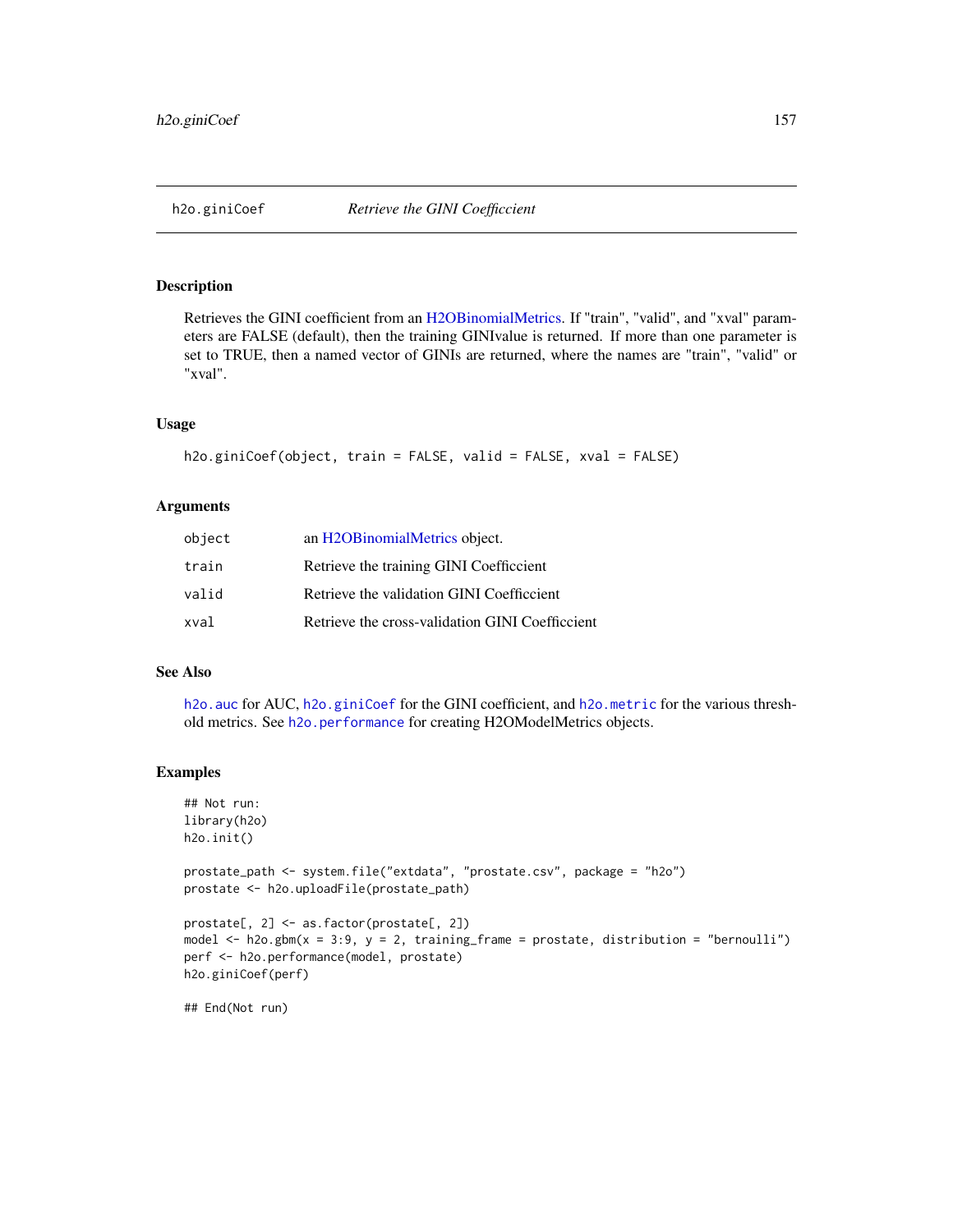Fits a generalized linear model, specified by a response variable, a set of predictors, and a description of the error distribution.

#### Usage

```
h2o.glm(
  x,
 y,
  training_frame,
 model_id = NULL,validation_frame = NULL,
  nfolds = 0,
  checkpoint = NULL,
  export_checkpoints_dir = NULL,
  seed = -1,
  keep_cross_validation_models = TRUE,
  keep_cross_validation_predictions = FALSE,
  keep_cross_validation_fold_assignment = FALSE,
  fold_assignment = c("AUTO", "Random", "Modulo", "Stratified"),
  fold_column = NULL,
  random_columns = NULL,
  ignore_const_cols = TRUE,
  score_each_iteration = FALSE,
  score\_iteration\_interval = -1,
  offset_column = NULL,
  weights_column = NULL,
 family = c("AUTO", "gaussian", "binomial", "fractionalbinomial", "quasibinomial",
   "ordinal", "multinomial", "poisson", "gamma", "tweedie", "negativebinomial"),
  rand_family = c("[gaussian]"),
  tweedie_variance_power = 0,
  tweedie_link_power = 1,
  theta = 1e-10,
  solver = c("AUTO", "IRLSM", "L_BFGS", "COORDINATE_DESCENT_NAIVE",
    "COORDINATE_DESCENT", "GRADIENT_DESCENT_LH", "GRADIENT_DESCENT_SQERR"),
  alpha = NULL,lambda = NULL,lambda_search = FALSE,
  early_stopping = TRUE,
  nlambdas = -1,
  standardize = TRUE,
  missing_values_handling = c("MeanImputation", "Skip", "PlugValues"),
  plug_values = NULL,
```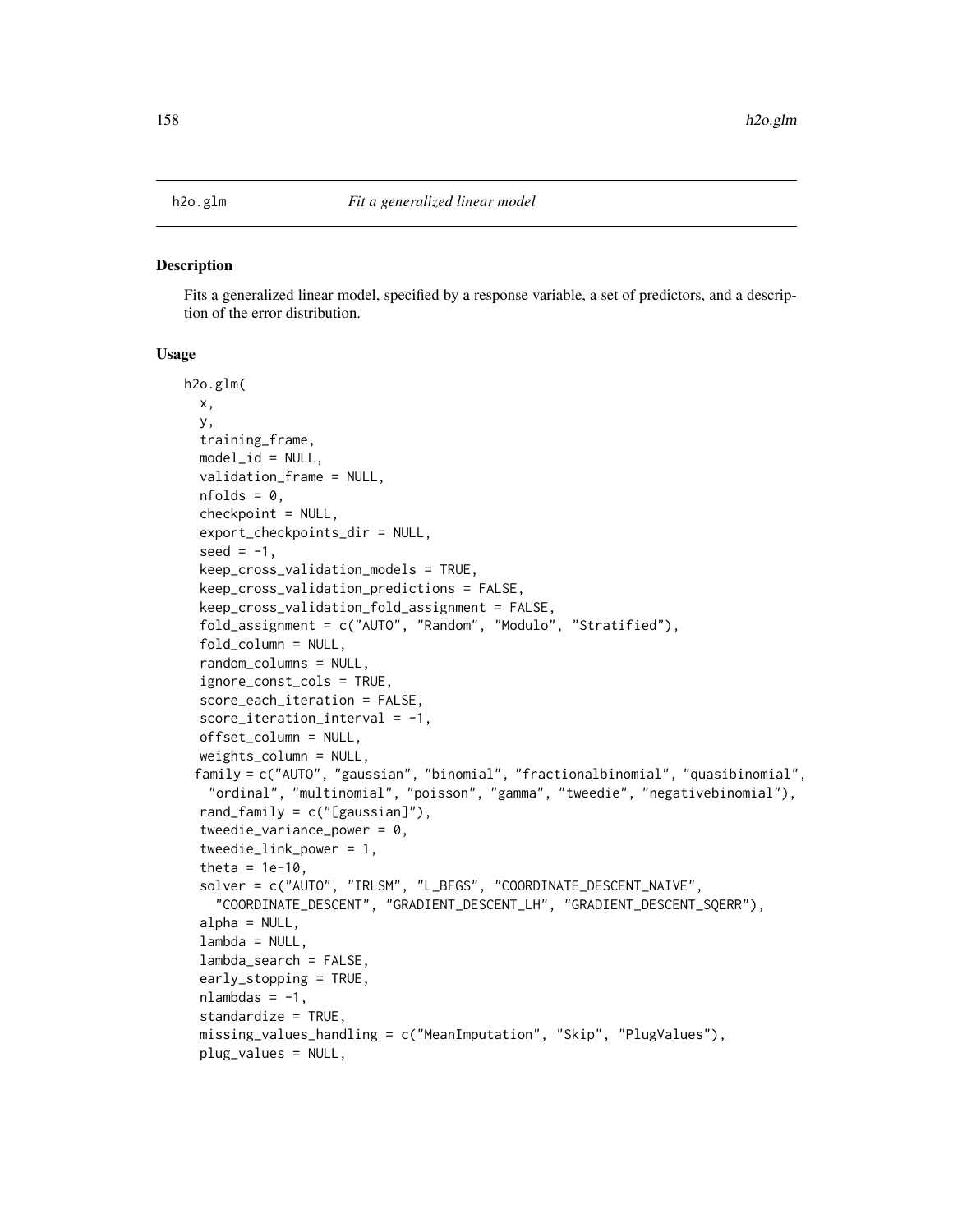```
compute_p_values = FALSE,
remove_collinear_columns = FALSE,
intercept = TRUE,non_negative = FALSE,
max\_iterations = -1,
objective_epsilonion = -1,
beta_epsilon = 1e-04,
gradient_epsilonion = -1,
link = c("family_default", "identity", "logit", "log", "inverse", "tweedie",
  "ologit"),
rand_link = c("[identity]", "[family_default]"),
startval = NULL,calc_like = FALSE,
HGLM = FALSE,
prior = -1,
cold_start = FALSE,
lambda_min_ratio = -1,
beta_constraints = NULL,
max_active_predictors = -1,interactions = NULL,
interaction_pairs = NULL,
obj_reg = -1,
stopping_rounds = 0,
stopping_metric = c("AUTO", "deviance", "logloss", "MSE", "RMSE", "MAE", "RMSLE",
 "AUC", "AUCPR", "lift_top_group", "misclassification", "mean_per_class_error",
  "custom", "custom_increasing"),
stopping_tolerance = 0.001,
balance_classes = FALSE,
class_sampling_factors = NULL,
max_after_balance_size = 5,
max_runtime_secs = 0,
custom_metric_func = NULL,
generate_scoring_history = FALSE,
auc_type = c("AUTO", "NONE", "MACRO_OVR", "WEIGHTED_OVR", "MACRO_OVO",
  "WEIGHTED_OVO")
```
## Arguments

 $\mathcal{L}$ 

| x        | (Optional) A vector containing the names or indices of the predictor variables to<br>use in building the model. If x is missing, then all columns except y are used.                                                                                                   |
|----------|------------------------------------------------------------------------------------------------------------------------------------------------------------------------------------------------------------------------------------------------------------------------|
| y        | The name or column index of the response variable in the data. The response<br>must be either a numeric or a categorical/factor variable. If the response is<br>numeric, then a regression model will be trained, otherwise it will train a classi-<br>fication model. |
|          | training frame Id of the training data frame.                                                                                                                                                                                                                          |
| model id | Destination id for this model; auto-generated if not specified.                                                                                                                                                                                                        |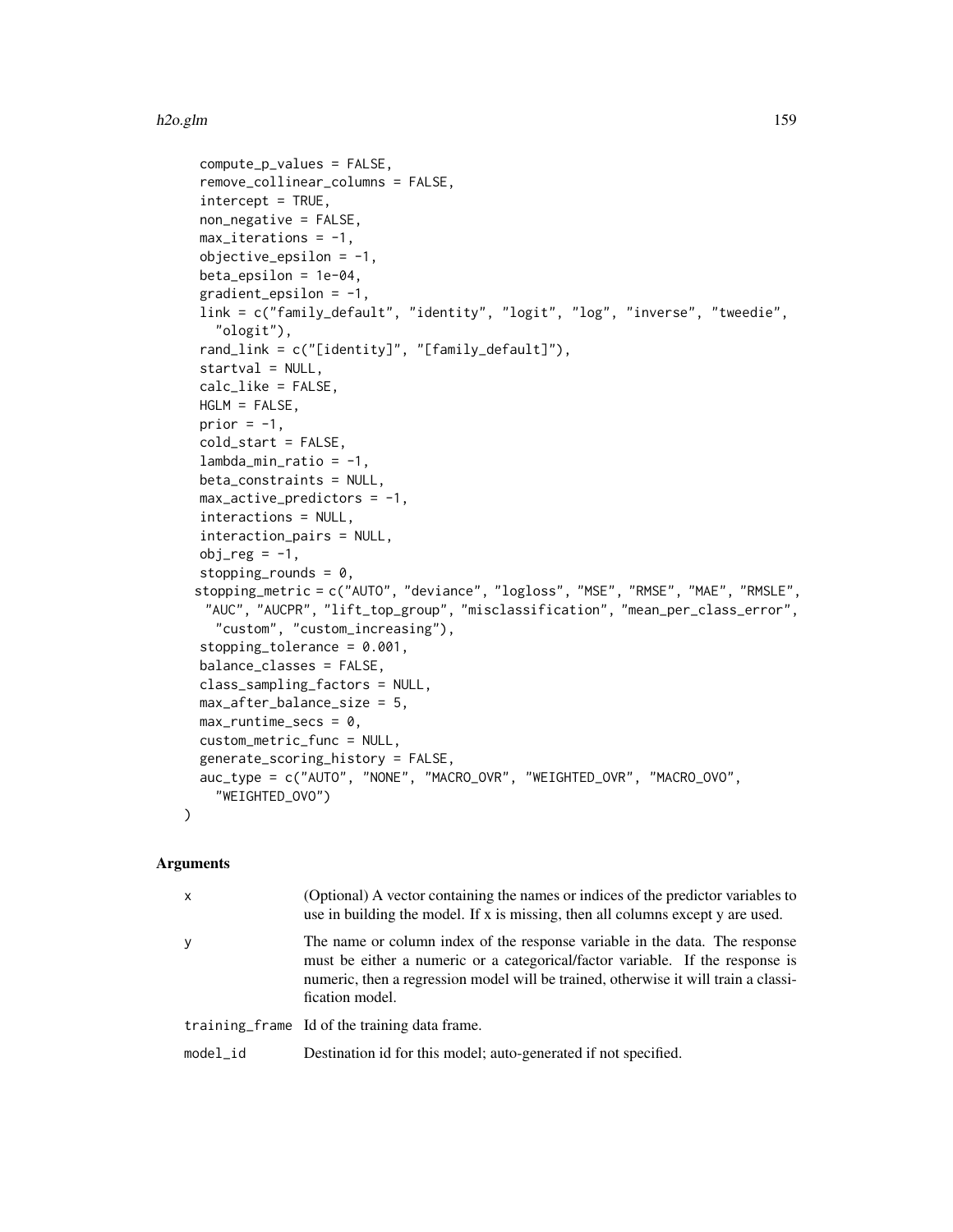| validation_frame             |                                                                                                                                                                                                                                                                                                                                                                                                                                                                                                                                                                                              |
|------------------------------|----------------------------------------------------------------------------------------------------------------------------------------------------------------------------------------------------------------------------------------------------------------------------------------------------------------------------------------------------------------------------------------------------------------------------------------------------------------------------------------------------------------------------------------------------------------------------------------------|
|                              | Id of the validation data frame.                                                                                                                                                                                                                                                                                                                                                                                                                                                                                                                                                             |
| nfolds                       | Number of folds for K-fold cross-validation (0 to disable or $\ge$ = 2). Defaults to<br>$\Omega$ .                                                                                                                                                                                                                                                                                                                                                                                                                                                                                           |
| checkpoint                   | Model checkpoint to resume training with.                                                                                                                                                                                                                                                                                                                                                                                                                                                                                                                                                    |
| export_checkpoints_dir       |                                                                                                                                                                                                                                                                                                                                                                                                                                                                                                                                                                                              |
|                              | Automatically export generated models to this directory.                                                                                                                                                                                                                                                                                                                                                                                                                                                                                                                                     |
| seed                         | Seed for random numbers (affects certain parts of the algo that are stochastic<br>and those might or might not be enabled by default). Defaults to -1 (time-based<br>random number).                                                                                                                                                                                                                                                                                                                                                                                                         |
| keep_cross_validation_models |                                                                                                                                                                                                                                                                                                                                                                                                                                                                                                                                                                                              |
|                              | Logical. Whether to keep the cross-validation models. Defaults to TRUE.                                                                                                                                                                                                                                                                                                                                                                                                                                                                                                                      |
|                              | keep_cross_validation_predictions                                                                                                                                                                                                                                                                                                                                                                                                                                                                                                                                                            |
|                              | Logical. Whether to keep the predictions of the cross-validation models. De-<br>faults to FALSE.                                                                                                                                                                                                                                                                                                                                                                                                                                                                                             |
|                              | keep_cross_validation_fold_assignment                                                                                                                                                                                                                                                                                                                                                                                                                                                                                                                                                        |
|                              | Logical. Whether to keep the cross-validation fold assignment. Defaults to<br>FALSE.                                                                                                                                                                                                                                                                                                                                                                                                                                                                                                         |
| fold_assignment              |                                                                                                                                                                                                                                                                                                                                                                                                                                                                                                                                                                                              |
|                              | Cross-validation fold assignment scheme, if fold_column is not specified. The<br>'Stratified' option will stratify the folds based on the response variable, for clas-<br>sification problems. Must be one of: "AUTO", "Random", "Modulo", "Strati-<br>fied". Defaults to AUTO.                                                                                                                                                                                                                                                                                                              |
| fold_column                  | Column with cross-validation fold index assignment per observation.                                                                                                                                                                                                                                                                                                                                                                                                                                                                                                                          |
| ignore_const_cols            | random_columns random columns indices for HGLM.                                                                                                                                                                                                                                                                                                                                                                                                                                                                                                                                              |
|                              | Logical. Ignore constant columns. Defaults to TRUE.                                                                                                                                                                                                                                                                                                                                                                                                                                                                                                                                          |
| score_each_iteration         |                                                                                                                                                                                                                                                                                                                                                                                                                                                                                                                                                                                              |
|                              | Logical. Whether to score during each iteration of model training. Defaults to<br>FALSE.                                                                                                                                                                                                                                                                                                                                                                                                                                                                                                     |
| score_iteration_interval     |                                                                                                                                                                                                                                                                                                                                                                                                                                                                                                                                                                                              |
|                              | Perform scoring for every score_iteration_interval iterations Defaults to -1.                                                                                                                                                                                                                                                                                                                                                                                                                                                                                                                |
| offset_column                | Offset column. This will be added to the combination of columns before apply-<br>ing the link function.                                                                                                                                                                                                                                                                                                                                                                                                                                                                                      |
|                              | weights_column Column with observation weights. Giving some observation a weight of zero<br>is equivalent to excluding it from the dataset; giving an observation a relative<br>weight of 2 is equivalent to repeating that row twice. Negative weights are not<br>allowed. Note: Weights are per-row observation weights and do not increase the<br>size of the data frame. This is typically the number of times a row is repeated,<br>but non-integer values are supported as well. During training, rows with higher<br>weights matter more, due to the larger loss function pre-factor. |
| family                       | Family. Use binomial for classification with logistic regression, others are for re-<br>gression problems. Must be one of: "AUTO", "gaussian", "binomial", "fraction-<br>albinomial", "quasibinomial", "ordinal", "multinomial", "poisson", "gamma",<br>"tweedie", "negativebinomial". Defaults to AUTO.                                                                                                                                                                                                                                                                                     |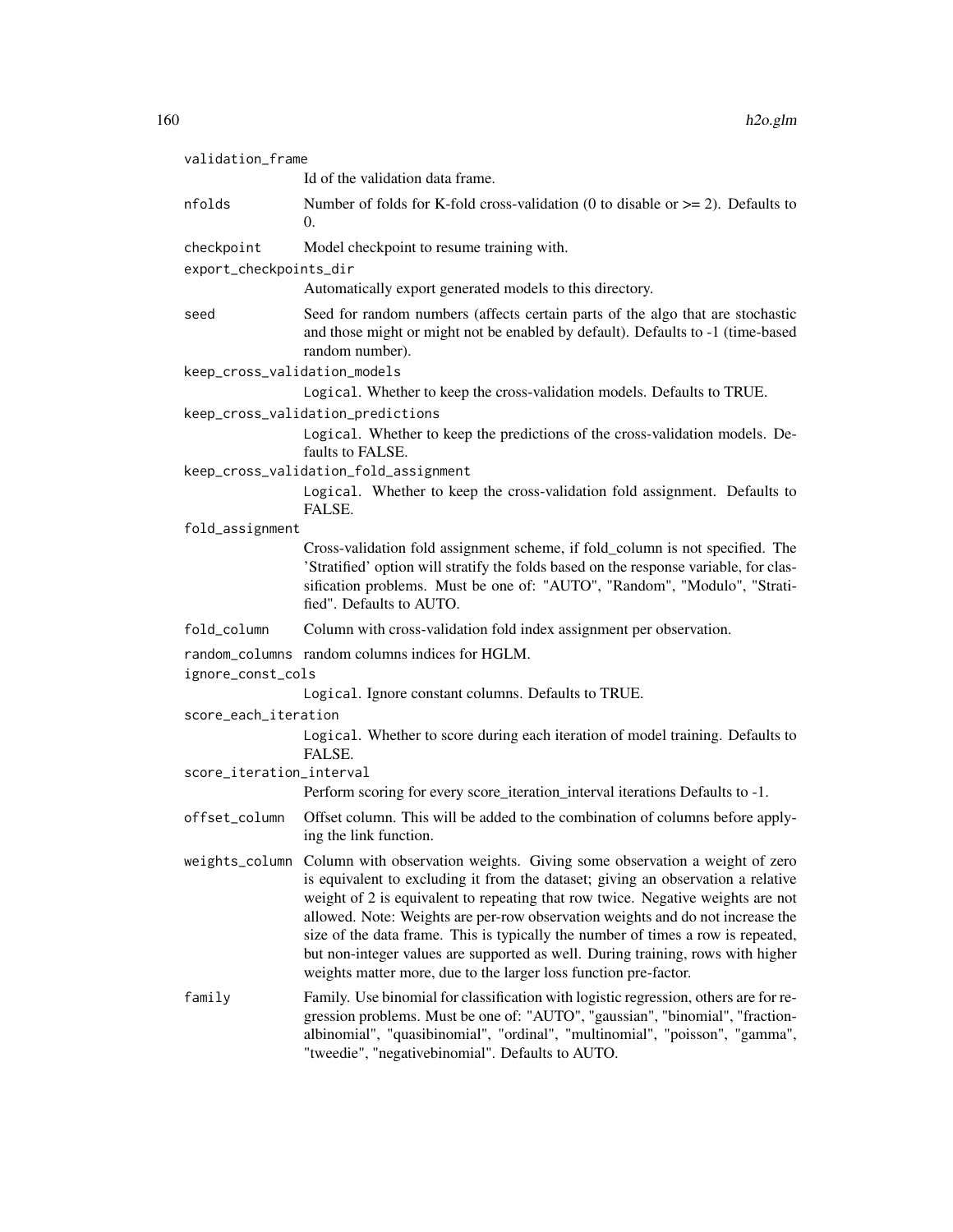| rand_family              | Random Component Family array. One for each random component. Only<br>support gaussian for now. Must be one of: "[gaussian]".                                                                                                                                                                                                                                                                                  |
|--------------------------|----------------------------------------------------------------------------------------------------------------------------------------------------------------------------------------------------------------------------------------------------------------------------------------------------------------------------------------------------------------------------------------------------------------|
| tweedie_variance_power   | Tweedie variance power Defaults to 0.                                                                                                                                                                                                                                                                                                                                                                          |
| tweedie_link_power       |                                                                                                                                                                                                                                                                                                                                                                                                                |
|                          | Tweedie link power Defaults to 1.                                                                                                                                                                                                                                                                                                                                                                              |
| theta                    | Theta Defaults to 1e-10.                                                                                                                                                                                                                                                                                                                                                                                       |
| solver                   | AUTO will set the solver based on given data and the other parameters. IRLSM<br>is fast on on problems with small number of predictors and for lambda-search<br>with L1 penalty, L_BFGS scales better for datasets with many columns. Must be<br>one of: "AUTO", "IRLSM", "L_BFGS", "COORDINATE_DESCENT_NAIVE",<br>"COORDINATE_DESCENT", "GRADIENT_DESCENT_LH", "GRADIENT_DESCENT_SQERR".<br>Defaults to AUTO. |
| alpha                    | Distribution of regularization between the L1 (Lasso) and L2 (Ridge) penalties.<br>A value of 1 for alpha represents Lasso regression, a value of 0 produces Ridge<br>regression, and anything in between specifies the amount of mixing between the<br>two. Default value of alpha is 0 when $SOLVER = 'L-BFGS'; 0.5$ otherwise.                                                                              |
| lambda                   | Regularization strength                                                                                                                                                                                                                                                                                                                                                                                        |
| lambda_search            | Logical. Use lambda search starting at lambda max, given lambda is then in-<br>terpreted as lambda min Defaults to FALSE.                                                                                                                                                                                                                                                                                      |
| early_stopping           | Logical. Stop early when there is no more relative improvement on train or<br>validation (if provided) Defaults to TRUE.                                                                                                                                                                                                                                                                                       |
| nlambdas                 | Number of lambdas to be used in a search. Default indicates: If alpha is zero,<br>with lambda search set to True, the value of nlamdas is set to 30 (fewer lambdas<br>are needed for ridge regression) otherwise it is set to 100. Defaults to -1.                                                                                                                                                             |
| standardize              | Logical. Standardize numeric columns to have zero mean and unit variance<br>Defaults to TRUE.                                                                                                                                                                                                                                                                                                                  |
| missing_values_handling  |                                                                                                                                                                                                                                                                                                                                                                                                                |
|                          | Handling of missing values. Either MeanImputation, Skip or PlugValues. Must<br>be one of: "MeanImputation", "Skip", "PlugValues". Defaults to MeanImputa-<br>tion.                                                                                                                                                                                                                                             |
| plug_values              | Plug Values (a single row frame containing values that will be used to im-<br>pute missing values of the training/validation frame, use with conjunction miss-<br>ing_values_handling = PlugValues)                                                                                                                                                                                                            |
| compute_p_values         |                                                                                                                                                                                                                                                                                                                                                                                                                |
|                          | Logical. Request p-values computation, p-values work only with IRLSM solver<br>and no regularization Defaults to FALSE.                                                                                                                                                                                                                                                                                        |
| remove_collinear_columns |                                                                                                                                                                                                                                                                                                                                                                                                                |
|                          | Logical. In case of linearly dependent columns, remove some of the dependent<br>columns Defaults to FALSE.                                                                                                                                                                                                                                                                                                     |
| intercept                | Logical. Include constant term in the model Defaults to TRUE.                                                                                                                                                                                                                                                                                                                                                  |
| non_negative             | Logical. Restrict coefficients (not intercept) to be non-negative Defaults to<br>FALSE.                                                                                                                                                                                                                                                                                                                        |
|                          | max_iterations Maximum number of iterations Defaults to -1.                                                                                                                                                                                                                                                                                                                                                    |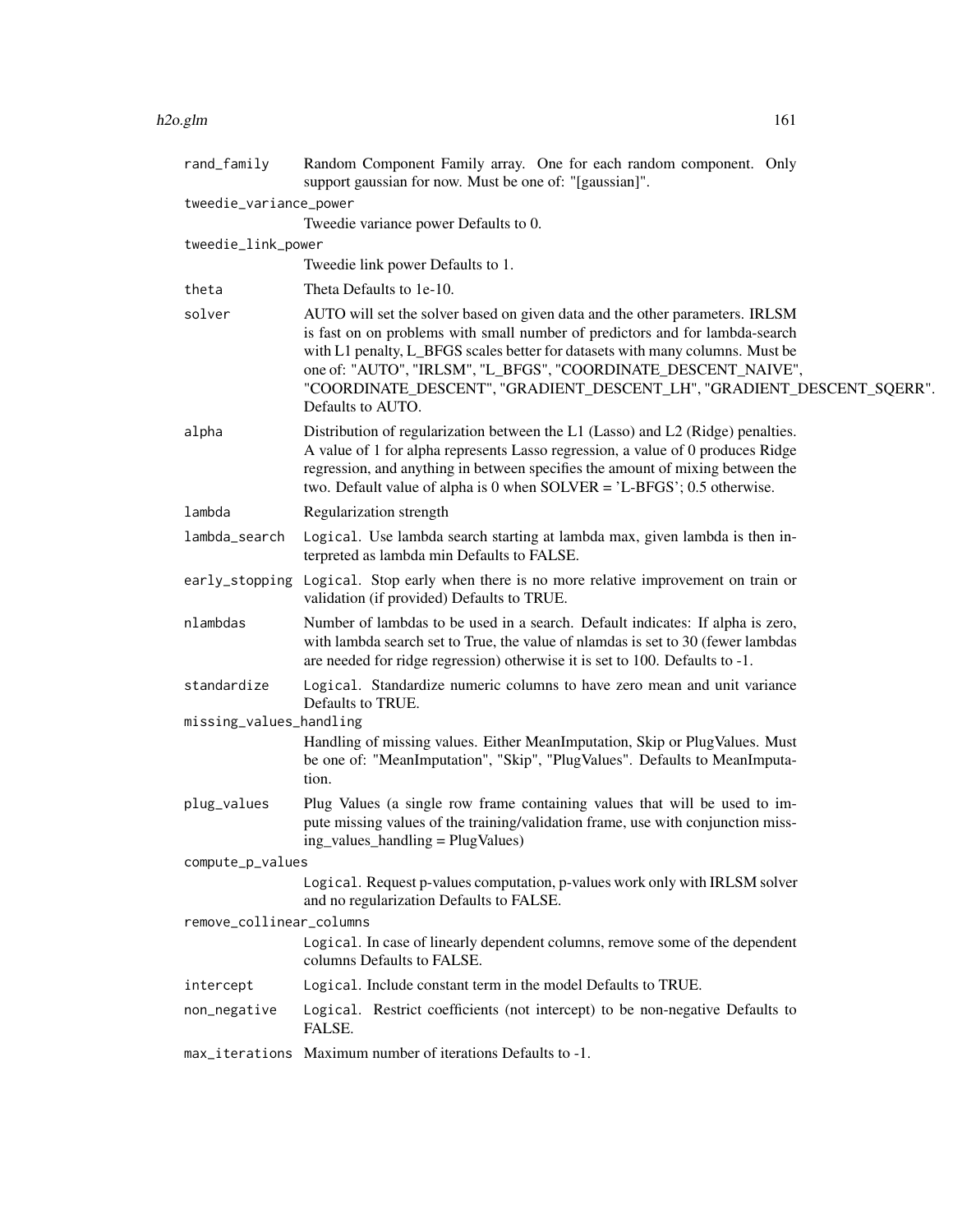| objective_epsilon |                       |                                                                                                                                                                                                                                                                                                                                                                                                                    |
|-------------------|-----------------------|--------------------------------------------------------------------------------------------------------------------------------------------------------------------------------------------------------------------------------------------------------------------------------------------------------------------------------------------------------------------------------------------------------------------|
|                   |                       | Converge if objective value changes less than this. Default indicates: If lambda_search<br>is set to True the value of objective_epsilon is set to .0001. If the lambda_search<br>is set to False and lambda is equal to zero, the value of objective_epsilon is set<br>to .000001, for any other value of lambda the default value of objective_epsilon<br>is set to $.0001$ . Defaults to $-1$ .                 |
|                   | beta_epsilon          | Converge if beta changes less (using L-infinity norm) than beta esilon, ONLY<br>applies to IRLSM solver Defaults to 0.0001.                                                                                                                                                                                                                                                                                        |
|                   | gradient_epsilon      |                                                                                                                                                                                                                                                                                                                                                                                                                    |
|                   |                       | Converge if objective changes less (using L-infinity norm) than this, ONLY ap-<br>plies to L-BFGS solver. Default indicates: If lambda_search is set to False<br>and lambda is equal to zero, the default value of gradient_epsilon is equal to<br>.000001, otherwise the default value is .0001. If lambda_search is set to True,<br>the conditional values above are 1E-8 and 1E-6 respectively. Defaults to -1. |
|                   | link                  | Link function. Must be one of: "family_default", "identity", "logit", "log", "in-<br>verse", "tweedie", "ologit". Defaults to family_default.                                                                                                                                                                                                                                                                      |
|                   | rand_link             | Link function array for random component in HGLM. Must be one of: "[iden-<br>tity]", "[family_default]".                                                                                                                                                                                                                                                                                                           |
|                   | startval              | double array to initialize fixed and random coefficients for HGLM, coefficients<br>for GLM.                                                                                                                                                                                                                                                                                                                        |
|                   | calc_like             | Logical. if true, will return likelihood function value for HGLM. Defaults to<br>FALSE.                                                                                                                                                                                                                                                                                                                            |
|                   | <b>HGLM</b>           | Logical. If set to true, will return HGLM model. Otherwise, normal GLM<br>model will be returned Defaults to FALSE.                                                                                                                                                                                                                                                                                                |
|                   | prior                 | Prior probability for $y = 1$ . To be used only for logistic regression iff the data<br>has been sampled and the mean of response does not reflect reality. Defaults to<br>$-1.$                                                                                                                                                                                                                                   |
|                   | cold_start            | Logical. Only applicable to multiple alpha/lambda values. If false, build the<br>next model for next set of alpha/lambda values starting from the values pro-<br>vided by current model. If true will start GLM model from scratch. Defaults to<br>FALSE.                                                                                                                                                          |
| lambda_min_ratio  |                       |                                                                                                                                                                                                                                                                                                                                                                                                                    |
|                   |                       | Minimum lambda used in lambda search, specified as a ratio of lambda_max<br>(the smallest lambda that drives all coefficients to zero). Default indicates:<br>if the number of observations is greater than the number of variables, then<br>lambda_min_ratio is set to 0.0001; if the number of observations is less than<br>the number of variables, then lambda_min_ratio is set to 0.01. Defaults to -1.       |
|                   | beta_constraints      |                                                                                                                                                                                                                                                                                                                                                                                                                    |
|                   | max_active_predictors | Beta constraints                                                                                                                                                                                                                                                                                                                                                                                                   |
|                   |                       | Maximum number of active predictors during computation. Use as a stopping                                                                                                                                                                                                                                                                                                                                          |
|                   |                       | criterion to prevent expensive model building with many predictors. Default<br>indicates: If the IRLSM solver is used, the value of max_active_predictors is set<br>to 5000 otherwise it is set to 100000000. Defaults to -1.                                                                                                                                                                                      |
|                   | interactions          | A list of predictor column indices to interact. All pairwise combinations will be<br>computed for the list.                                                                                                                                                                                                                                                                                                        |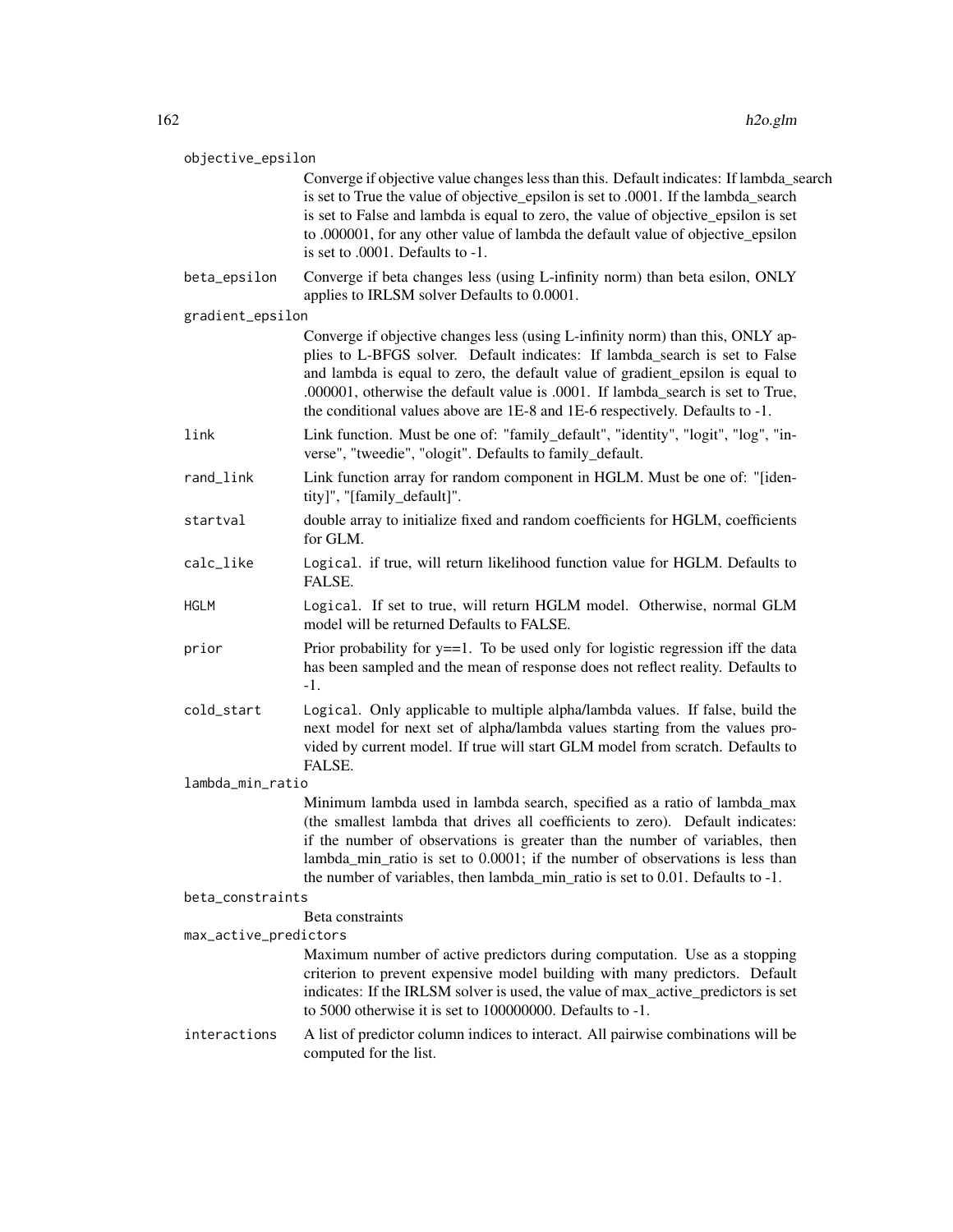#### h2o.glm and the state of the state of the state of the state of the state of the state of the state of the state of the state of the state of the state of the state of the state of the state of the state of the state of th

| interaction_pairs        |                                                                                                                                                                                                                                                                                                                                                                                                                                                                    |
|--------------------------|--------------------------------------------------------------------------------------------------------------------------------------------------------------------------------------------------------------------------------------------------------------------------------------------------------------------------------------------------------------------------------------------------------------------------------------------------------------------|
|                          | A list of pairwise (first order) column interactions.                                                                                                                                                                                                                                                                                                                                                                                                              |
| obj_reg                  | Likelihood divider in objective value computation, default is 1/nobs Defaults to<br>-1.                                                                                                                                                                                                                                                                                                                                                                            |
| stopping_rounds          |                                                                                                                                                                                                                                                                                                                                                                                                                                                                    |
|                          | Early stopping based on convergence of stopping_metric. Stop if simple moving<br>average of length k of the stopping_metric does not improve for k:=stopping_rounds<br>scoring events (0 to disable) Defaults to 0.                                                                                                                                                                                                                                                |
| stopping_metric          |                                                                                                                                                                                                                                                                                                                                                                                                                                                                    |
|                          | Metric to use for early stopping (AUTO: logloss for classification, deviance<br>for regression and anonomaly_score for Isolation Forest). Note that custom<br>and custom_increasing can only be used in GBM and DRF with the Python<br>client. Must be one of: "AUTO", "deviance", "logloss", "MSE", "RMSE",<br>"MAE", "RMSLE", "AUC", "AUCPR", "lift_top_group", "misclassification",<br>"mean_per_class_error", "custom", "custom_increasing". Defaults to AUTO. |
| stopping_tolerance       |                                                                                                                                                                                                                                                                                                                                                                                                                                                                    |
|                          | Relative tolerance for metric-based stopping criterion (stop if relative improve-<br>ment is not at least this much) Defaults to 0.001.                                                                                                                                                                                                                                                                                                                            |
| balance_classes          |                                                                                                                                                                                                                                                                                                                                                                                                                                                                    |
|                          | Logical. Balance training data class counts via over/under-sampling (for im-<br>balanced data). Defaults to FALSE.                                                                                                                                                                                                                                                                                                                                                 |
| class_sampling_factors   |                                                                                                                                                                                                                                                                                                                                                                                                                                                                    |
|                          | Desired over/under-sampling ratios per class (in lexicographic order). If not<br>specified, sampling factors will be automatically computed to obtain class bal-<br>ance during training. Requires balance_classes.                                                                                                                                                                                                                                                |
| max_after_balance_size   |                                                                                                                                                                                                                                                                                                                                                                                                                                                                    |
|                          | Maximum relative size of the training data after balancing class counts (can be<br>less than 1.0). Requires balance_classes. Defaults to 5.0.                                                                                                                                                                                                                                                                                                                      |
| max_runtime_secs         |                                                                                                                                                                                                                                                                                                                                                                                                                                                                    |
|                          | Maximum allowed runtime in seconds for model training. Use 0 to disable.<br>Defaults to 0.                                                                                                                                                                                                                                                                                                                                                                         |
| custom_metric_func       |                                                                                                                                                                                                                                                                                                                                                                                                                                                                    |
|                          | Reference to custom evaluation function, format: 'language:keyName=funcName'                                                                                                                                                                                                                                                                                                                                                                                       |
| generate_scoring_history |                                                                                                                                                                                                                                                                                                                                                                                                                                                                    |
|                          | Logical. If set to true, will generate scoring history for GLM. This may signif-<br>icantly slow down the algo. Defaults to FALSE.                                                                                                                                                                                                                                                                                                                                 |
| auc_type                 | Set default multinomial AUC type. Must be one of: "AUTO", "NONE", "MACRO_OVR",<br>"WEIGHTED_OVR", "MACRO_OVO", "WEIGHTED_OVO". Defaults to AUTO.                                                                                                                                                                                                                                                                                                                   |
|                          |                                                                                                                                                                                                                                                                                                                                                                                                                                                                    |

# Value

A subclass of [H2OModel](#page-370-0) is returned. The specific subclass depends on the machine learning task at hand (if it's binomial classification, then an [H2OBinomialModel](#page-370-1) is returned, if it's regression then a [H2ORegressionModel](#page-370-1) is returned). The default print- out of the models is shown, but further GLM-specifc information can be queried out of the object. To access these various items, please refer to the seealso section below. Upon completion of the GLM, the resulting object has coefficients, normalized coefficients, residual/null deviance, aic, and a host of model metrics including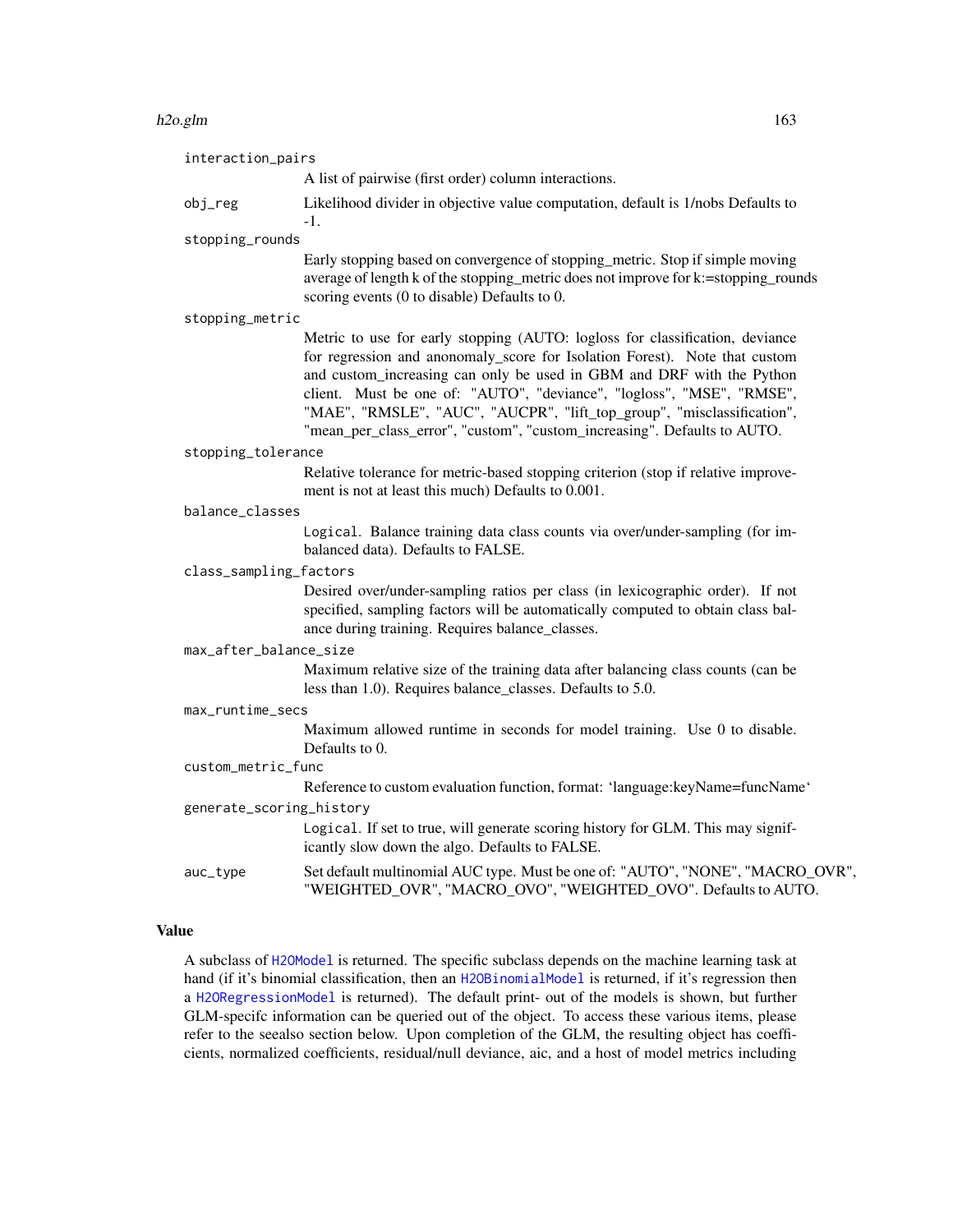MSE, AUC (for logistic regression), degrees of freedom, and confusion matrices. Please refer to the more in-depth GLM documentation available here: [https://h2o-release.s3.amazonaws.com/](https://h2o-release.s3.amazonaws.com/h2o-dev/rel-shannon/2/docs-website/h2o-docs/index.html#Data+Science+Algorithms-GLM) [h2o-dev/rel-shannon/2/docs-website/h2o-docs/index.html#Data+Science+Algorithms-GLM](https://h2o-release.s3.amazonaws.com/h2o-dev/rel-shannon/2/docs-website/h2o-docs/index.html#Data+Science+Algorithms-GLM)

#### See Also

[predict.H2OModel](#page-385-0) for prediction, [h2o.mse](#page-233-0), [h2o.auc](#page-61-0), [h2o.confusionMatrix](#page-79-0), [h2o.performance](#page-256-0), [h2o.giniCoef](#page-156-0), [h2o.logloss](#page-214-0), [h2o.varimp](#page-348-0), [h2o.scoreHistory](#page-299-0)

#### Examples

```
## Not run:
h2o.init()
# Run GLM of CAPSULE ~ AGE + RACE + PSA + DCAPS
prostate_path = system.file("extdata", "prostate.csv", package = "h2o")
prostate = h2o.importFile(path = prostate_path)
h2o.glm(y = "CAPSULE", x = c("AGE", "RACE", "PSA", "DCAPS"), training_frame = prostate,
        family = "binomial", nfolds = 0, alpha = 0.5, lambda_search = FALSE)
# Run GLM of VOL ~ CAPSULE + AGE + RACE + PSA + GLEASON
predictors = setdiff(colnames(prostate), c("ID", "DPROS", "DCAPS", "VOL"))
h2o.glm(y = "VOL", x = predictors, training_frame = prostate, family = "gaussian",
       nfolds = 0, alpha = 0.1, lambda_search = FALSE)
# GLM variable importance
# Also see:
# https://github.com/h2oai/h2o/blob/master/R/tests/testdir_demos/runit_demo_VI_all_algos.R
bank = h2o.importFile(
 path="https://s3.amazonaws.com/h2o-public-test-data/smalldata/demos/bank-additional-full.csv"
)
predictors = 1:20
target = "y"glm = h2o.glm(x = predictors,y = target,
              training_frame = bank,
              family = "binomial",
              standardize = TRUE,
              lambda_search = TRUE)
h2o.std_coef_plot(glm, num_of_features = 20)
## End(Not run)
```
h2o.glrm *Generalized low rank decomposition of an H2O data frame*

#### **Description**

Builds a generalized low rank decomposition of an H2O data frame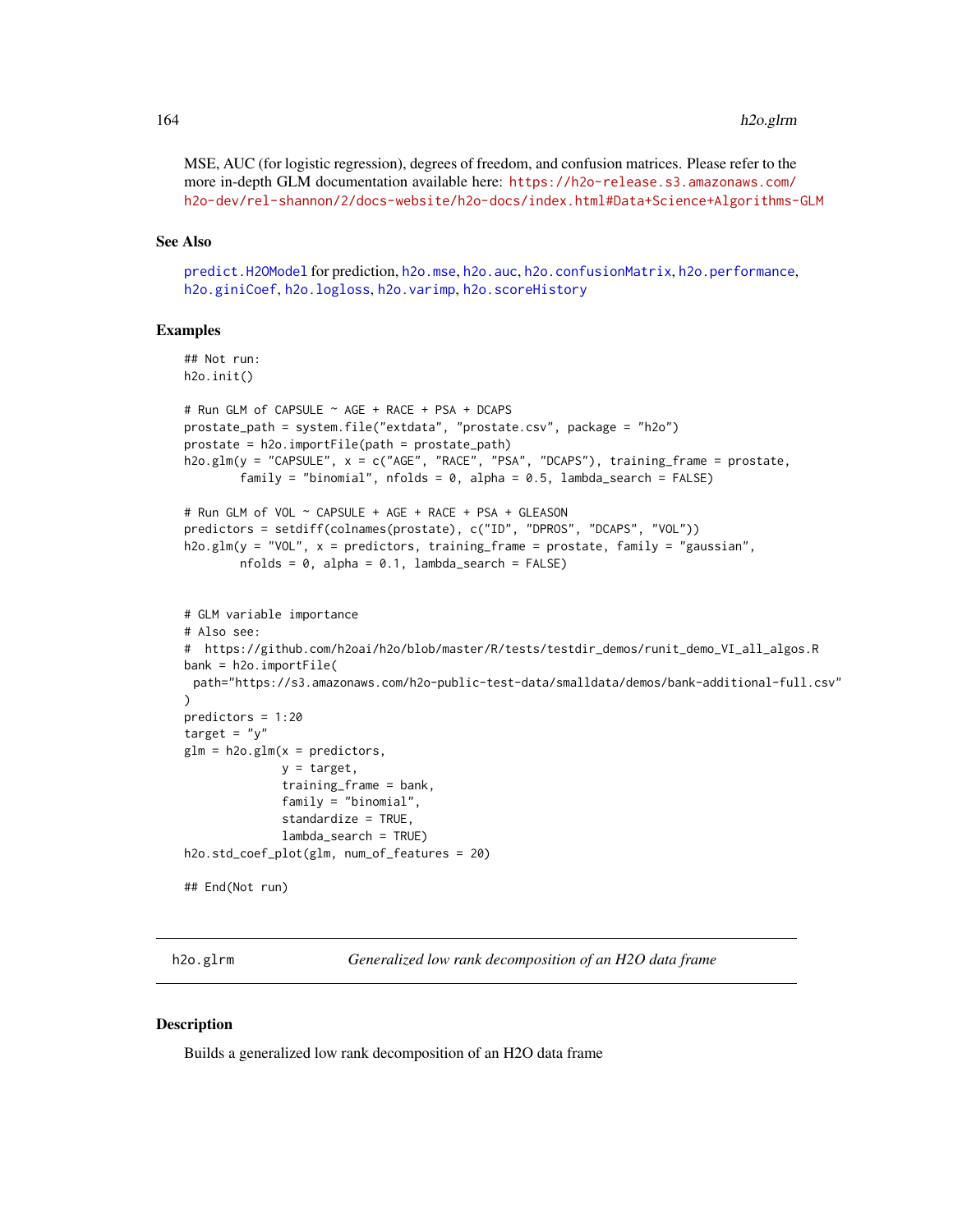#### h2o.glrm 165

### Usage

```
h2o.glrm(
  training_frame,
  cols = NULL,model_id = NULL,validation_frame = NULL,
  ignore_const_cols = TRUE,
  score_each_iteration = FALSE,
  representation_name = NULL,
  loading_name = NULL,
  transform = c("NONE", "STANDARDIZE", "NORMALIZE", "DEMEAN", "DESCALE"),
  k = 1,
  loss = c("Quadratic", "Absolute", "Huber", "Poisson", "Hinge", "Logistic",
    "Periodic"),
 loss_by_col = c("Quadratic", "Absolute", "Huber", "Poisson", "Hinge", "Logistic",
    "Periodic", "Categorical", "Ordinal"),
  loss_by_col_idx = NULL,multi_loss = c("Categorical", "Ordinal"),
  period = 1,
 regularization_x = c("None", "Quadratic", "L2", "L1", "NonNegative", "OneSparse",
    "UnitOneSparse", "Simplex"),
 regularization_y = c("None", "Quadratic", "L2", "L1", "NonNegative", "OneSparse",
    "UnitOneSparse", "Simplex"),
  gamma_x = 0,
  gamma_y = 0,
  max_iterations = 1000,
  max_updates = 2000,
  init_step_size = 1,
  min_step_size = 1e-04,
  seed = -1,
  init = c("Random", "SVD", "PlusPlus", "User"),
  svd_method = c("GramSVD", "Power", "Randomized"),
  user_y = NULL,user_x = NULL,expand_user_y = TRUE,
  impute_original = FALSE,
  recover_svd = FALSE,
  max_runtime_secs = 0,
  export_checkpoints_dir = NULL
```
### Arguments

)

training\_frame Id of the training data frame. cols (Optional) A vector containing the data columns on which k-means operates. model\_id Destination id for this model; auto-generated if not specified. validation\_frame Id of the validation data frame.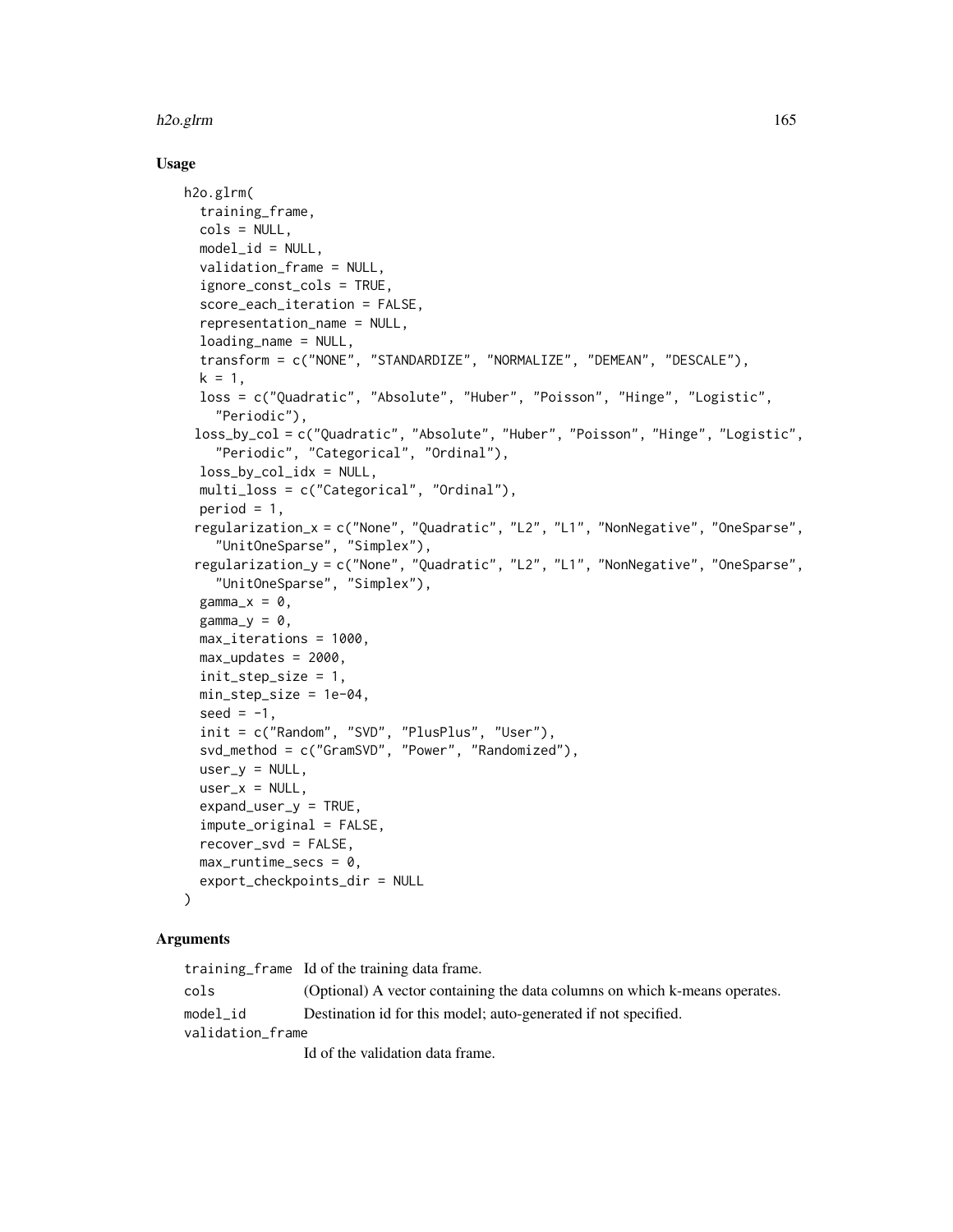| ignore_const_cols    |                                                                                                                                                                                                 |  |
|----------------------|-------------------------------------------------------------------------------------------------------------------------------------------------------------------------------------------------|--|
|                      | Logical. Ignore constant columns. Defaults to TRUE.                                                                                                                                             |  |
| score_each_iteration |                                                                                                                                                                                                 |  |
|                      | Logical. Whether to score during each iteration of model training. Defaults to<br>FALSE.                                                                                                        |  |
| representation_name  |                                                                                                                                                                                                 |  |
|                      | Frame key to save resulting X                                                                                                                                                                   |  |
| loading_name         | [Deprecated] Use representation_name instead. Frame key to save resulting X.                                                                                                                    |  |
| transform            | Transformation of training data Must be one of: "NONE", "STANDARDIZE",<br>"NORMALIZE", "DEMEAN", "DESCALE". Defaults to NONE.                                                                   |  |
| k                    | Rank of matrix approximation Defaults to 1.                                                                                                                                                     |  |
| loss                 | Numeric loss function Must be one of: "Quadratic", "Absolute", "Huber", "Pois-<br>son", "Hinge", "Logistic", "Periodic". Defaults to Quadratic.                                                 |  |
| loss_by_col          | Loss function by column (override) Must be one of: "Quadratic", "Absolute",<br>"Huber", "Poisson", "Hinge", "Logistic", "Periodic", "Categorical", "Ordinal".                                   |  |
| loss_by_col_idx      |                                                                                                                                                                                                 |  |
|                      | Loss function by column index (override)                                                                                                                                                        |  |
| multi_loss           | Categorical loss function Must be one of: "Categorical", "Ordinal". Defaults to<br>Categorical.                                                                                                 |  |
| period               | Length of period (only used with periodic loss function) Defaults to 1.                                                                                                                         |  |
| regularization_x     |                                                                                                                                                                                                 |  |
|                      | Regularization function for X matrix Must be one of: "None", "Quadratic",<br>"L2", "L1", "NonNegative", "OneSparse", "UnitOneSparse", "Simplex". De-<br>faults to None.                         |  |
| regularization_y     |                                                                                                                                                                                                 |  |
|                      | Regularization function for Y matrix Must be one of: "None", "Quadratic",<br>"L2", "L1", "NonNegative", "OneSparse", "UnitOneSparse", "Simplex". De-<br>faults to None.                         |  |
| $gamma_x$            | Regularization weight on X matrix Defaults to 0.                                                                                                                                                |  |
| gamma_y              | Regularization weight on Y matrix Defaults to 0.                                                                                                                                                |  |
| max_iterations       | Maximum number of iterations Defaults to 1000.                                                                                                                                                  |  |
| max_updates          | Maximum number of updates, defaults to 2*max_iterations Defaults to 2000.                                                                                                                       |  |
| init_step_size       | Initial step size Defaults to 1.                                                                                                                                                                |  |
| min_step_size        | Minimum step size Defaults to 0.0001.                                                                                                                                                           |  |
| seed                 | Seed for random numbers (affects certain parts of the algo that are stochastic<br>and those might or might not be enabled by default). Defaults to -1 (time-based<br>random number).            |  |
| init                 | Initialization mode Must be one of: "Random", "SVD", "PlusPlus", "User".<br>Defaults to PlusPlus.                                                                                               |  |
| svd_method           | Method for computing SVD during initialization (Caution: Randomized is cur-<br>rently experimental and unstable) Must be one of: "GramSVD", "Power", "Ran-<br>domized". Defaults to Randomized. |  |
| $user_y$             | User-specified initial Y                                                                                                                                                                        |  |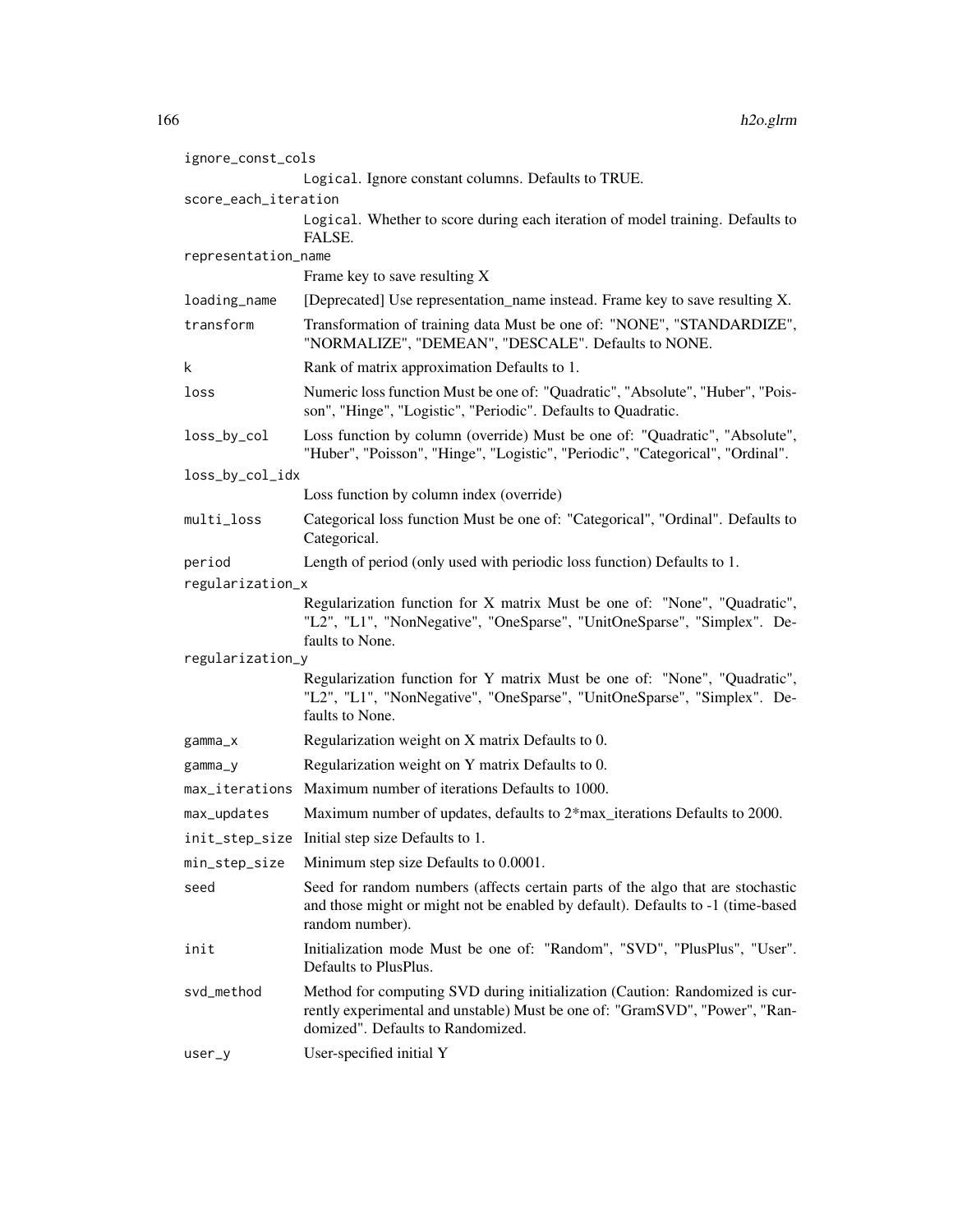#### h2o.glrm 167

| $user_x$               | User-specified initial $X$                                                                 |  |
|------------------------|--------------------------------------------------------------------------------------------|--|
| $expand_user_y$        | Logical. Expand categorical columns in user-specified initial Y Defaults to<br>TRUE.       |  |
| impute_original        |                                                                                            |  |
|                        | Logical. Reconstruct original training data by reversing transform Defaults to<br>FALSE.   |  |
| recover_svd            | Logical. Recover singular values and eigenvectors of XY Defaults to FALSE.                 |  |
| max_runtime_secs       |                                                                                            |  |
|                        | Maximum allowed runtime in seconds for model training. Use 0 to disable.<br>Defaults to 0. |  |
| export_checkpoints_dir |                                                                                            |  |
|                        | Automatically export generated models to this directory.                                   |  |

## Value

an object of class [H2ODimReductionModel.](#page-370-1)

## References

M. Udell, C. Horn, R. Zadeh, S. Boyd (2014). Generalized Low Rank Models[https://arxiv.org/abs/1410.0342]. Unpublished manuscript, Stanford Electrical Engineering Department. N. Halko, P.G. Martinsson, J.A. Tropp. Finding structure with randomness: Probabilistic algorithms for constructing approximate matrix decompositions[https://arxiv.org/abs/0909.4061]. SIAM Rev., Survey and Review section, Vol. 53, num. 2, pp. 217-288, June 2011.

## See Also

[h2o.kmeans](#page-199-0)[,h2o.svd](#page-323-0), [h2o.prcomp](#page-258-0)

## Examples

```
## Not run:
library(h2o)
h2o.init()
australia_path <- system.file("extdata", "australia.csv", package = "h2o")
australia <- h2o.uploadFile(path = australia_path)
h2o.glrm(training_frame = australia, k = 5, loss = "Quadratic", regularization_x = "L1",
         gamma_x = 0.5, gamma_y = 0, max_iterations = 1000)
```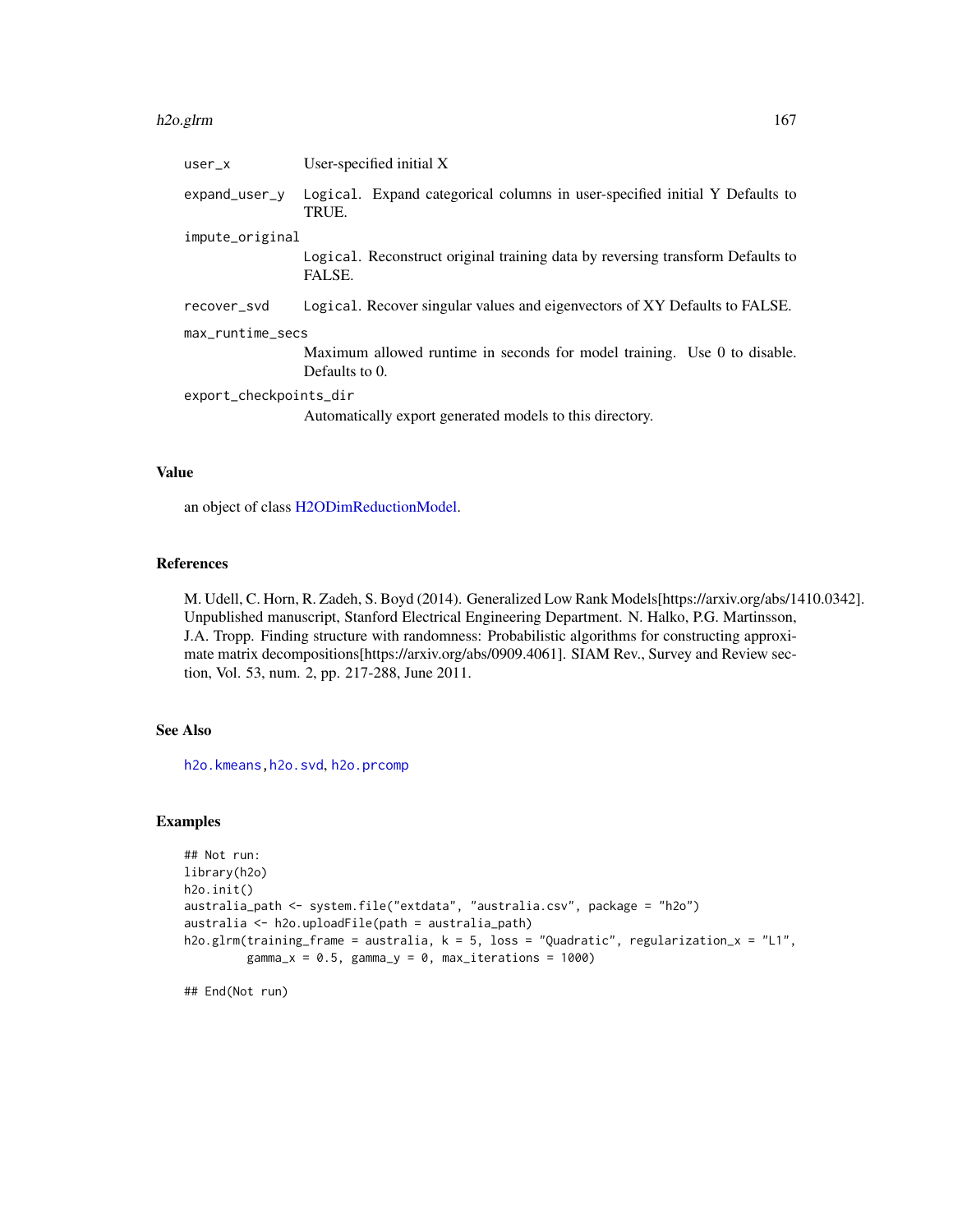Searches for matches to argument 'pattern' within each element of a string column.

## Usage

```
h2o.grep(
 pattern,
  x,
  ignore.case = FALSE,
  invert = FALSE,
  output.logical = FALSE
)
```
#### Arguments

| pattern     | A character string containing a regular expression.                                                |
|-------------|----------------------------------------------------------------------------------------------------|
|             | An H <sub>2</sub> O frame that wraps a single string column.                                       |
| ignore.case | If TRUE case is ignored during matching.                                                           |
| invert      | Identify elements that do not match the pattern.                                                   |
|             | output. logical If TRUE returns logical vector of indicators instead of list of matching positions |

#### Details

This function has similar semantics as R's native grep function and it supports a subset of its parameters. Default behavior is to return indices of the elements matching the pattern. Parameter 'output.logical' can be used to return a logical vector indicating if the element matches the pattern (1) or not (0).

#### Value

H2OFrame holding the matching positions or a logical vector if 'output.logical' is enabled.

## Examples

```
## Not run:
library(h2o)
h2o.init()
addresses <- as.h2o(c("2307", "Leghorn St", "Mountain View", "CA", "94043"))
zip_codes <- addresses[h2o.grep("[0-9]{5}", addresses, output.logical = TRUE),]
```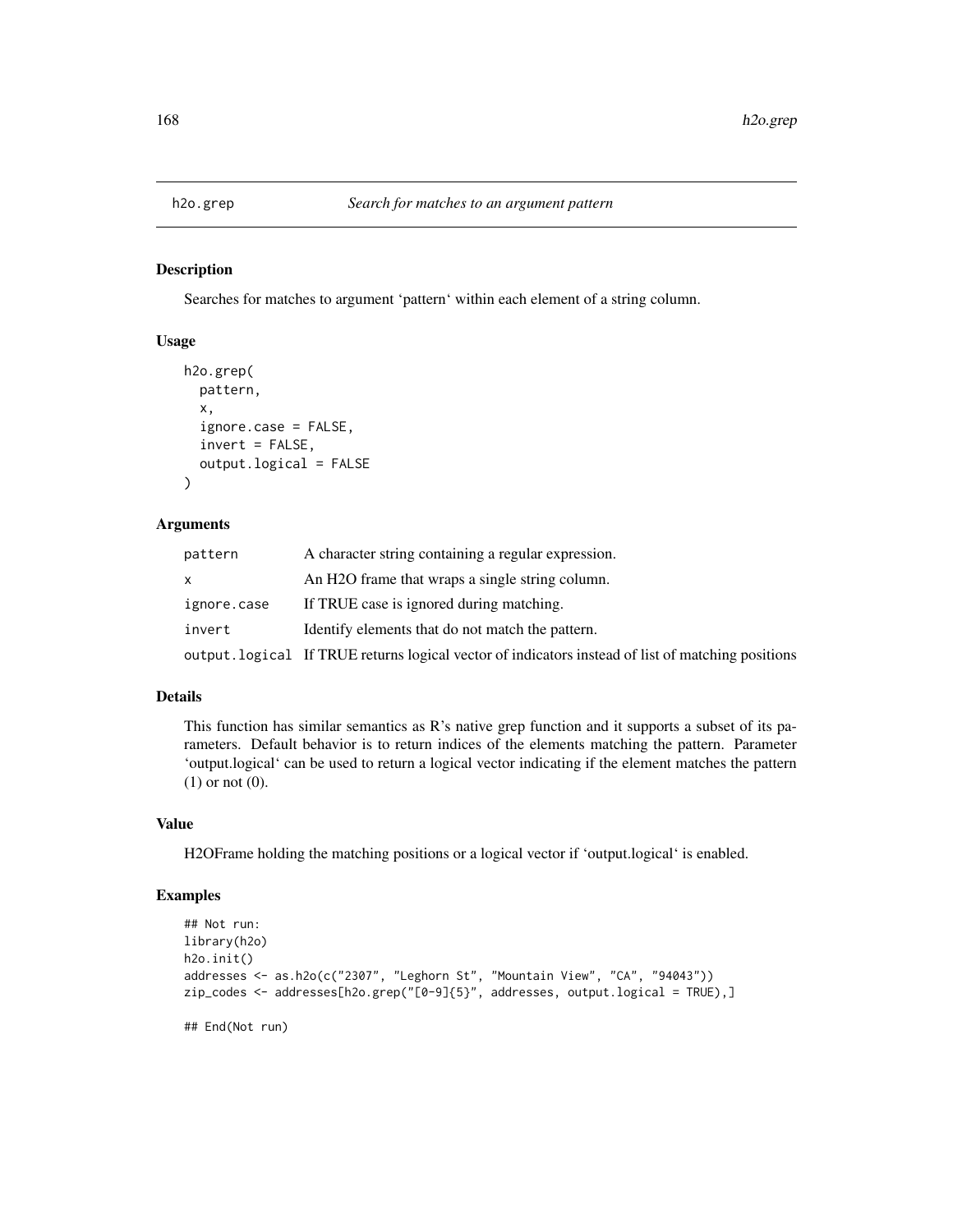Provides a set of functions to launch a grid search and get its results.

## Usage

```
h2o.grid(
  algorithm,
  grid_id,
 x,
 y,
  training_frame,
  ...,
 hyper_params = list(),
  is_supervised = NULL,
  do_hyper_params_check = FALSE,
  search_criteria = NULL,
  export_checkpoints_dir = NULL,
  recovery_dir = NULL,
 parallelism = 1
)
```
# Arguments

| algorithm     | Name of algorithm to use in grid search (gbm, randomForest, kmeans, glm,<br>deeplearning, naivebayes, pca).                                                                                                                                                            |  |
|---------------|------------------------------------------------------------------------------------------------------------------------------------------------------------------------------------------------------------------------------------------------------------------------|--|
| grid_id       | (Optional) ID for resulting grid search. If it is not specified then it is autogener-<br>ated.                                                                                                                                                                         |  |
| $\times$      | (Optional) A vector containing the names or indices of the predictor variables to<br>use in building the model. If x is missing, then all columns except y are used.                                                                                                   |  |
| y             | The name or column index of the response variable in the data. The response<br>must be either a numeric or a categorical/factor variable. If the response is<br>numeric, then a regression model will be trained, otherwise it will train a classi-<br>fication model. |  |
|               | training frame Id of the training data frame.                                                                                                                                                                                                                          |  |
|               | arguments describing parameters to use with algorithm (i.e., x, y, training frame).<br>Look at the specific algorithm - h2o.gbm, h2o.glm, h2o.kmeans, h2o.deepLearning<br>- for available parameters.                                                                  |  |
| hyper_params  | List of lists of hyper parameters (i.e., $list(ntrees=c(1,2), max\_depth=c(5,7))$ ).                                                                                                                                                                                   |  |
| is_supervised | (Optional) If specified then override the default heuristic which decides if the<br>given algorithm name and parameters specify a supervised or unsupervised al-<br>gorithm.                                                                                           |  |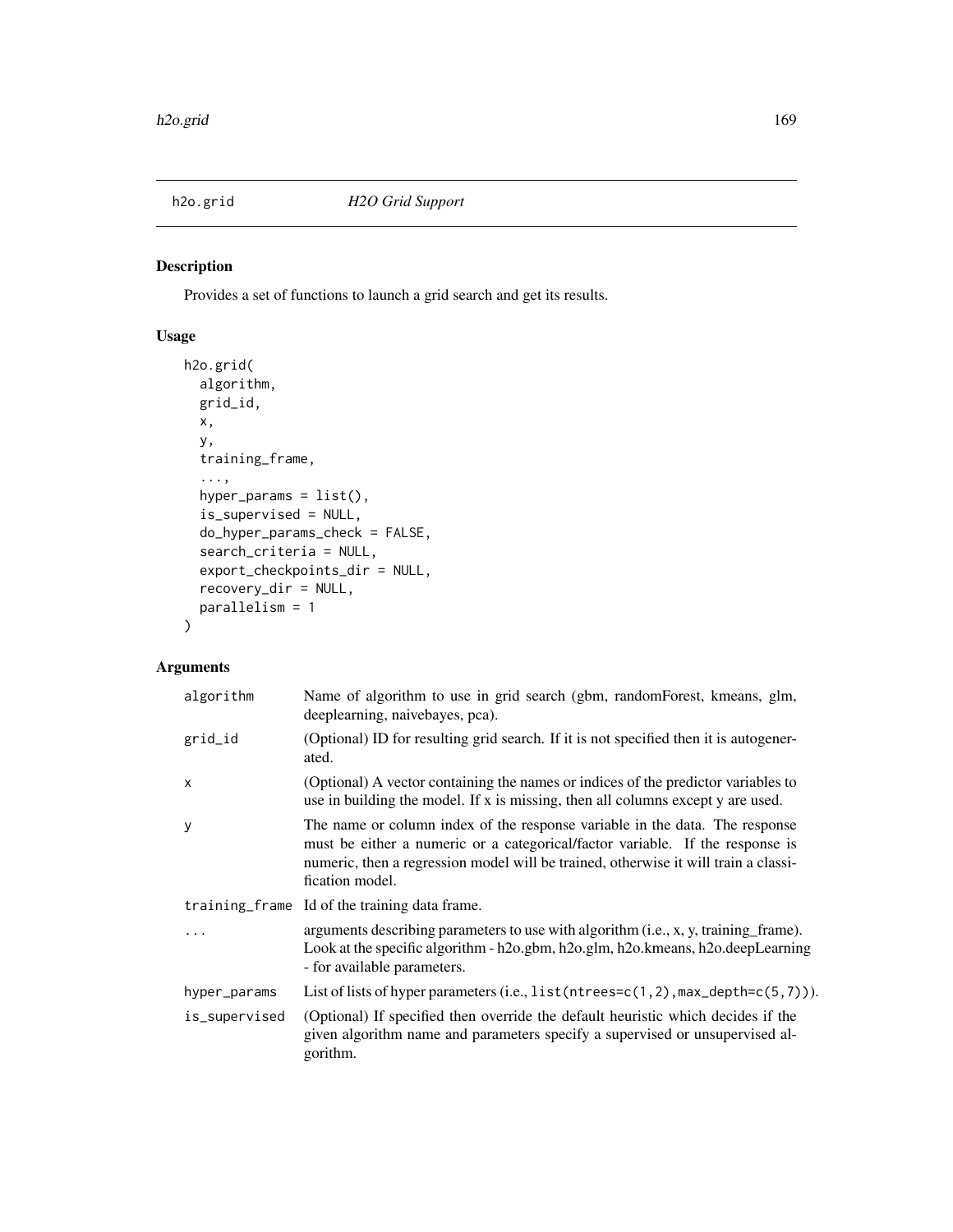#### do\_hyper\_params\_check

Perform client check for specified hyper parameters. It can be time expensive for large hyper space.

search\_criteria

(Optional) List of control parameters for smarter hyperparameter search. The list can include values for: strategy, max\_models, max\_runtime\_secs, stopping\_metric, stopping\_tolerance, stopping\_rounds and seed. The default strategy 'Cartesian' covers the entire space of hyperparameter combinations. If you want to use cartesian grid search, you can leave the search criteria argument unspecified. Specify the "RandomDiscrete" strategy to get random search of all the combinations of your hyperparameters with three ways of specifying when to stop the search: max number of models, max time, and metric-based early stopping (e.g., stop if MSE has not improved by 0.0001 over the 5 best models). Examples below: list(strategy = "RandomDiscrete",max\_runtime\_secs = 600,max\_models  $= 100$ , stopping\_metric = "AUTO", stopping\_tolerance = 0.00001, stopping\_rounds = 5,seed = 123456) or list(strategy = "RandomDiscrete",max\_models = 42,max\_runtime\_secs = 28800) or list(strategy = "RandomDiscrete", stopping\_metric = "AUTO", stopping\_tolerance = 0.001,stopping\_rounds = 10) or list(strategy = "RandomDiscrete",stopping\_metric = "misclassification",stopping\_tolerance = 0.00001,stopping\_rounds  $= 5$ ). export\_checkpoints\_dir Directory to automatically export grid and its models to.

| recovery_dir | When specified the grid and all necessary data (frames, models) will be saved<br>to this directory (use HDFS or other distributed file-system). Should the cluster<br>crash during training, the grid can be reloaded from this directory via h2o. loadGr id<br>and training can be resumed |
|--------------|---------------------------------------------------------------------------------------------------------------------------------------------------------------------------------------------------------------------------------------------------------------------------------------------|
| parallelism  | Level of Parallelism during grid model building. $1 =$ sequential building (de-<br>fault). Use the value of 0 for adaptive parallelism - decided by H2O. Any num-<br>$ber > 1$ sets the exact number of models built in parallel.                                                           |

### Details

Launch grid search with given algorithm and parameters.

### Examples

```
## Not run:
library(h2o)
library(jsonlite)
h2o.init()
iris_hf <- as.h2o(iris)
grid \le h2o.grid("gbm", x = c(1:4), y = 5, training_frame = iris_hf,
                 hyper_params = list(ntrees = c(1, 2, 3)))# Get grid summary
summary(grid)
# Fetch grid models
model_ids <- grid@model_ids
models <- lapply(model_ids, function(id) { h2o.getModel(id)})
```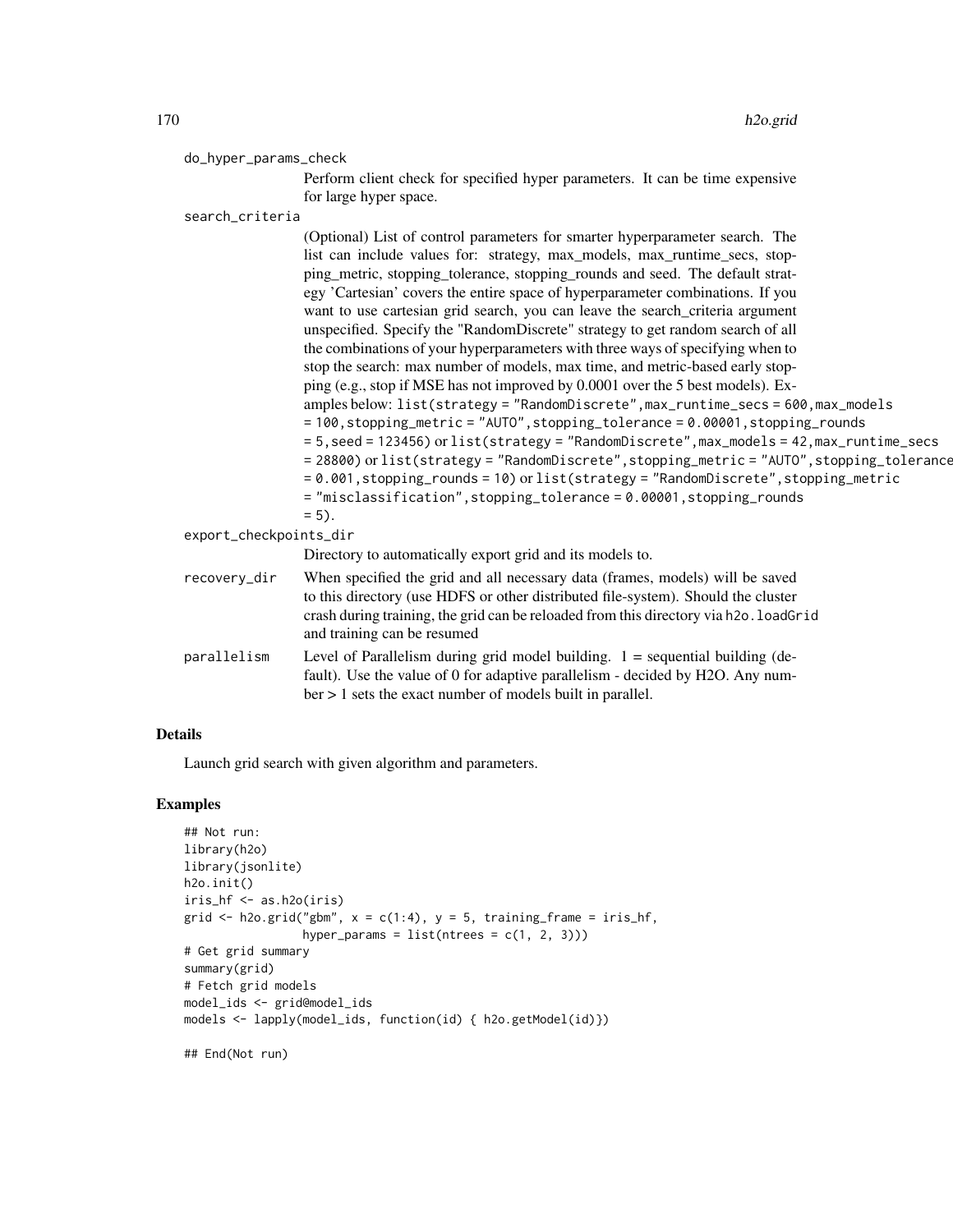Performs a group by and apply similar to ddply.

#### Usage

```
h2o.group_by(
  data,
  by,
  ...,
  gb.control = list(na.methods = NULL, col.names = NULL))
```
#### Arguments

| data       | an H2OFrame object.                                                                                                                                                               |  |
|------------|-----------------------------------------------------------------------------------------------------------------------------------------------------------------------------------|--|
| by         | a list of column names                                                                                                                                                            |  |
| $\cdot$    | any supported aggregate function. See Details: for more help.                                                                                                                     |  |
| gb.control | a list of how to handle NA values in the dataset as well as how to name out-<br>put columns. The method is specified using the rm method argument. See<br>Details: for more help. |  |

#### Details

In the case of na.methods within gb.control, there are three possible settings. "all" will include NAs in computation of functions. "rm" will completely remove all NA fields. "ignore" will remove NAs from the numerator but keep the rows for computational purposes. If a list smaller than the number of columns groups is supplied, the list will be padded by "ignore".

Note that to specify a list of column names in the gb.control list, you must add the col.names argument. Similar to na.methods, col.names will pad the list with the default column names if the length is less than the number of colums groups supplied.

Supported functions include nrow. This function is required and accepts a string for the name of the generated column. Other supported aggregate functions accept col and na arguments for specifying columns and the handling of NAs ("all", "ignore", and GroupBy object; max calculates the maximum of each column specified in col for each group of a GroupBy object; mean calculates the mean of each column specified in col for each group of a GroupBy object; min calculates the minimum of each column specified in col for each group of a GroupBy object; mode calculates the mode of each column specified in col for each group of a GroupBy object; sd calculates the standard deviation of each column specified in col for each group of a GroupBy object; ss calculates the sum of squares of each column specified in col for each group of a GroupBy object; sum calculates the sum of each column specified in col for each group of a GroupBy object; and var calculates the variance of each column specified in col for each group of a GroupBy object. If an aggregate is provided without a value (for example, as max in sum(col="X1",na="all").mean(col="X5",na="all").max()),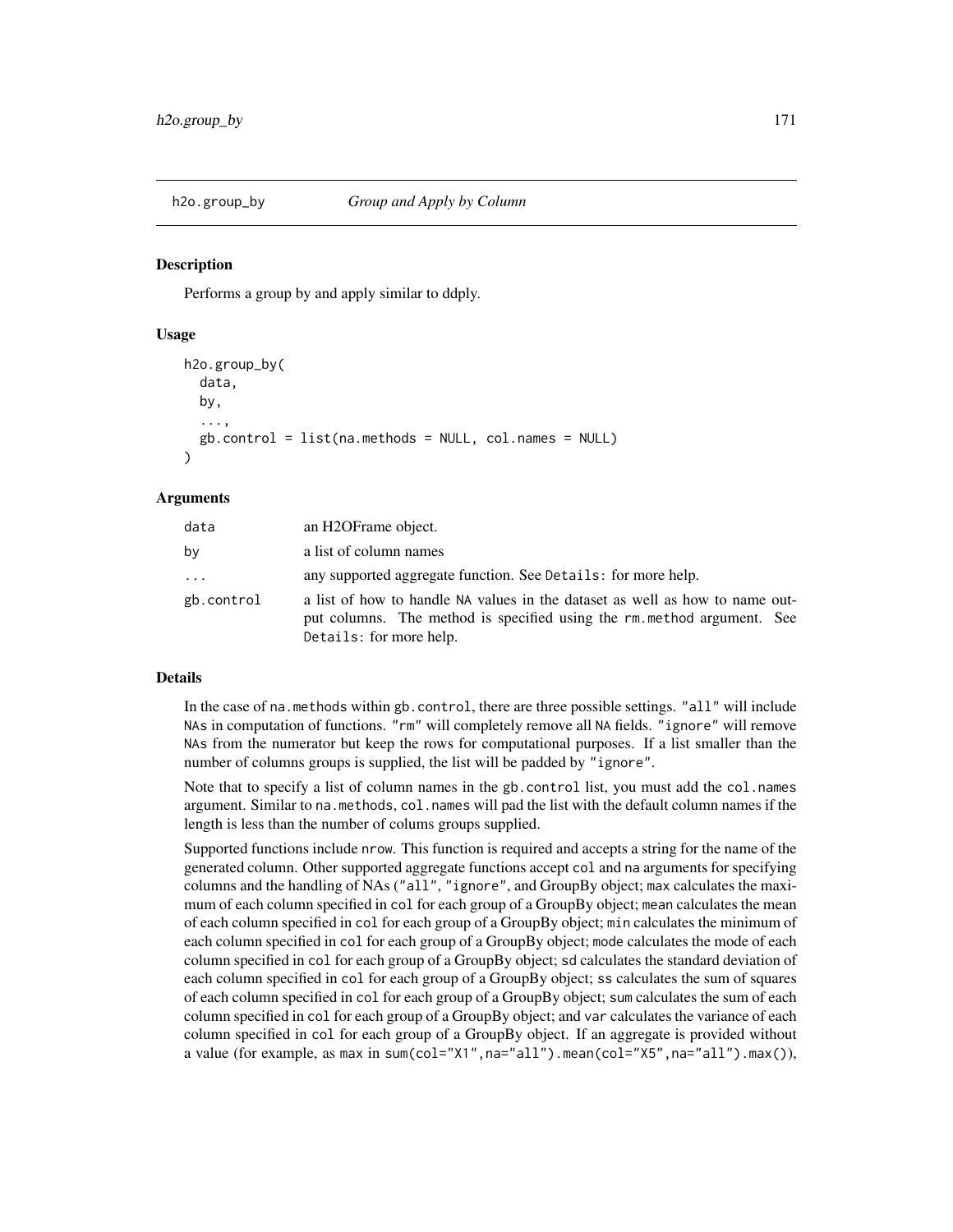then it is assumed that the aggregation should apply to all columns except the GroupBy columns. However, operations will not be performed on String columns. They will be skipped. Note again that nrow is required and cannot be empty.

## Value

Returns a new H2OFrame object with columns equivalent to the number of groups created

#### Examples

```
## Not run:
library(h2o)
h2o.init()
df <- h2o.importFile(paste("https://s3.amazonaws.com/h2o-public-test-data",
                           "/smalldata/prostate/prostate.csv",
                           sep=""))
h2o.group_by(data = df, by = "RACE", nrow("VOL"))
```
## End(Not run)

h2o.gsub *String Global Substitute*

### Description

Creates a copy of the target column in which each string has all occurence of the regex pattern replaced with the replacement substring.

#### Usage

h2o.gsub(pattern, replacement, x, ignore.case = FALSE)

## Arguments

| pattern      | The pattern to replace.         |
|--------------|---------------------------------|
| replacement  | The replacement pattern.        |
| $\mathsf{x}$ | The column on which to operate. |
| ignore.case  | Case sensitive or not           |

## Examples

```
## Not run:
library(h2o)
h2o.init()
string_to_gsub <- as.h2o("r tutorial")
sub_string <- h2o.gsub("r ", "H2O ", string_to_gsub)
```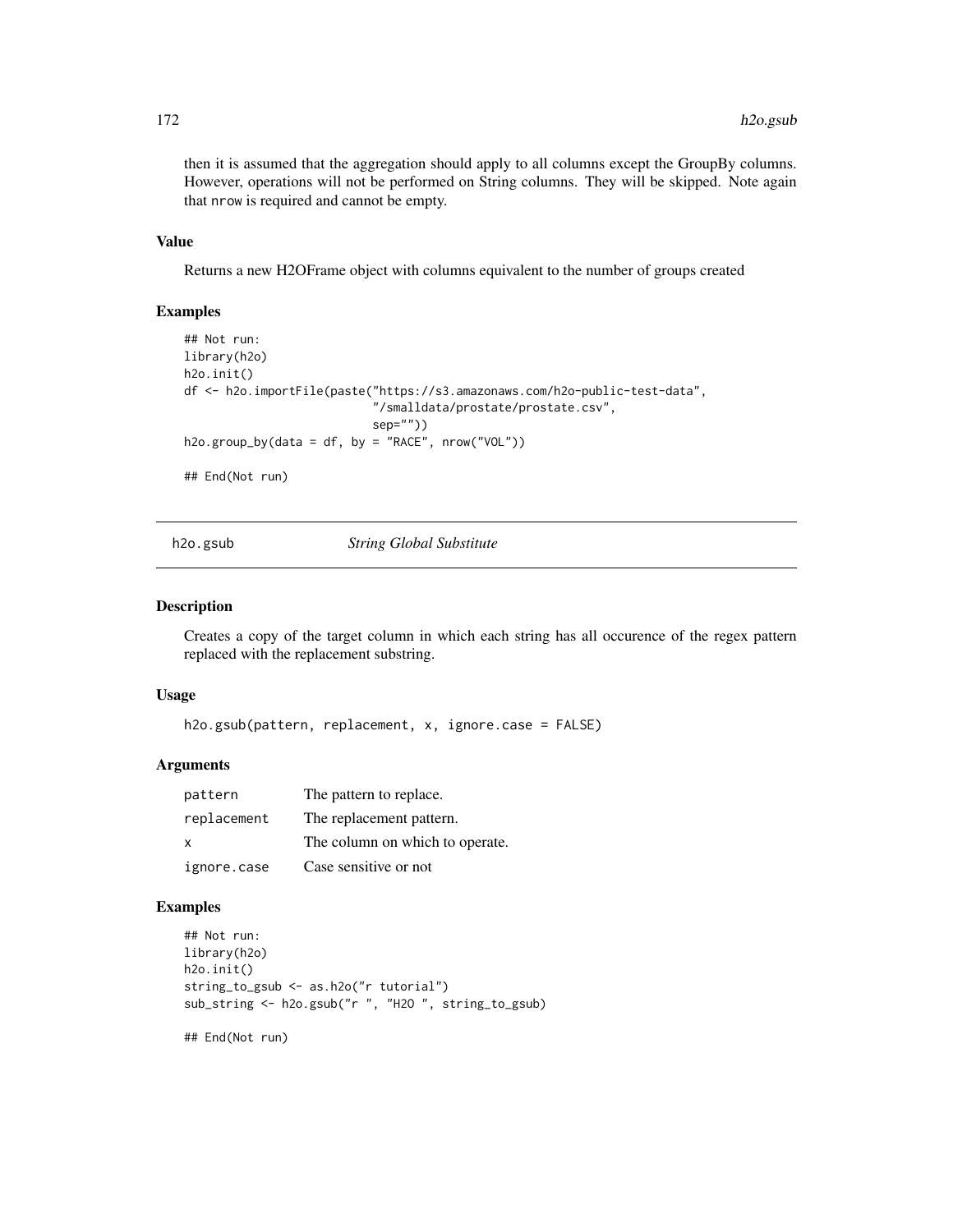Returns the first or last rows of an H2OFrame object.

### Usage

```
h2o.head(x, n = 6L, m = 200L, ...)## S3 method for class 'H2OFrame'
head(x, n = 6L, m = 200L, ...)
h2o.tail(x, n = 6L, m = 200L, ...)## S3 method for class 'H2OFrame'
tail(x, n = 6L, m = 200L, ...)
```
### Arguments

| $\mathsf{X}$ | An H <sub>2</sub> OFrame object.                                                                                                             |
|--------------|----------------------------------------------------------------------------------------------------------------------------------------------|
| n            | (Optional) A single integer. If positive, number of rows in x to return. If nega-<br>tive, all but the n first/last number of rows in x.     |
| m            | (Optional) A single integer. If positive, number of columns in x to return. If<br>negative, all but the m first/last number of columns in x. |
| $\cdot$      | Ignored.                                                                                                                                     |

#### Value

An H2OFrame containing the first or last n rows and m columns of an H2OFrame object.

#### Examples

```
## Not run:
library(h2o)
h2o.init(ip \le "localhost", port = 54321, startH2O = TRUE)
australia_path <- system.file("extdata", "australia.csv", package = "h2o")
australia <- h2o.uploadFile(path = australia_path)
# Return the first 10 rows and 6 columns
h2o.head(australia, n = 10L, m = 6L)
# Return the last 10 rows and 6 columns
h2o.tail(australia, n = 10L, m = 6L)
# For Jupyter notebook with an R kernel,
# view all rows of a data frame
options(repr.matrix.max.rows = 600, repr.matrix.max.cols = 200)
```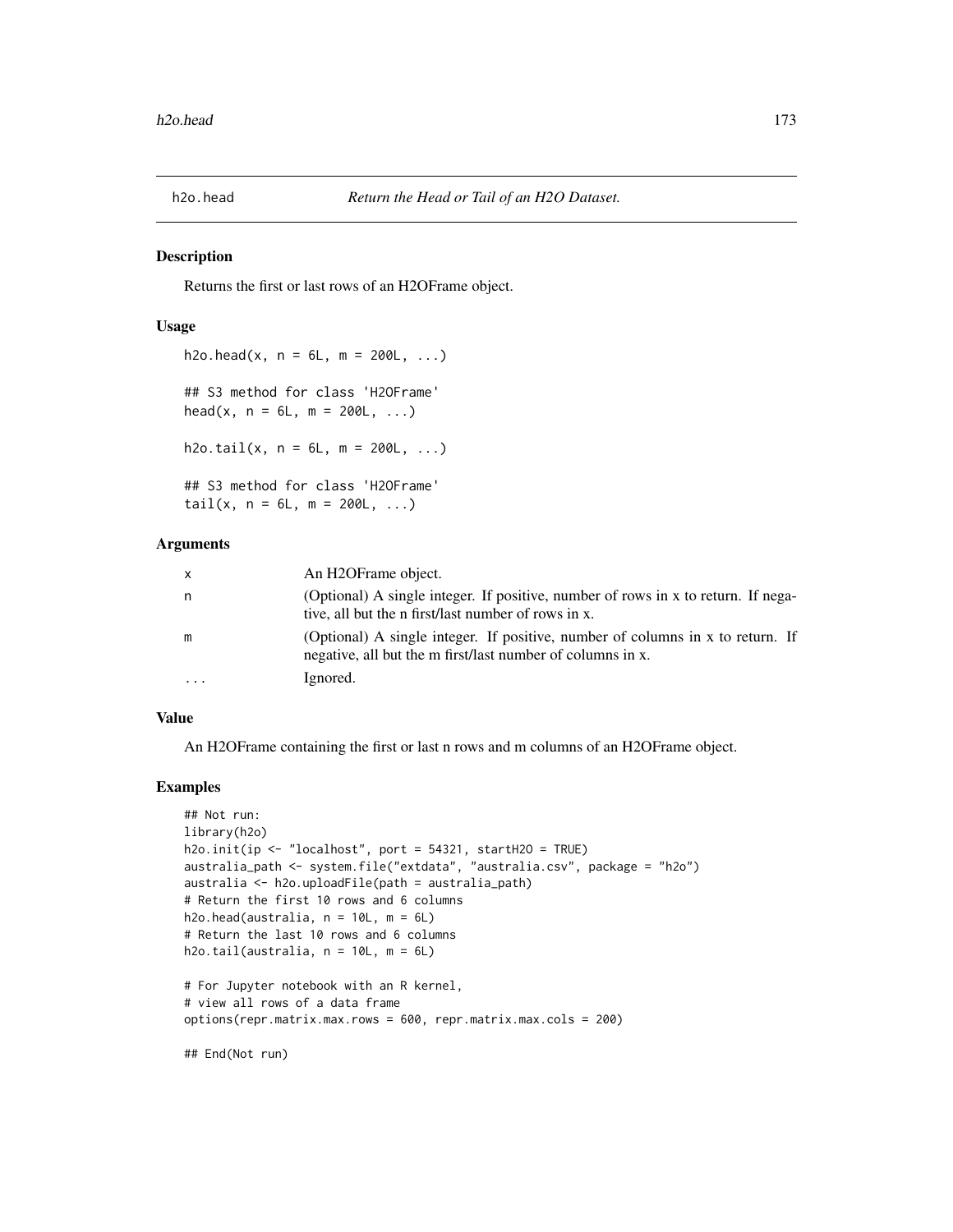Retrieve HGLM ModelMetrics

## Usage

h2o.HGLMMetrics(object)

### Arguments

object an H2OModel object or H2OModelMetrics.

h2o.hist *Compute A Histogram*

# Description

Compute a histogram over a numeric column. If breaks=="FD", the MAD is used over the IQR in computing bin width. Note that we do not beautify the breakpoints as R does.

## Usage

 $h2o.hist(x, breaks = "Sturges", plot = TRUE)$ 

## Arguments

| X      | A single numeric column from an H2OFrame.                                                                                                                                                                                                                                                      |
|--------|------------------------------------------------------------------------------------------------------------------------------------------------------------------------------------------------------------------------------------------------------------------------------------------------|
| breaks | Can be one of the following: A string: "Sturges", "Rice", "sqrt", "Doane", "FD",<br>"Scott" A single number for the number of breaks splitting the range of the vec<br>into number of breaks bins of equal width A vector of numbers giving the split<br>points, e.g., c(-50,213.2123,9324834) |
| plot   | A logical value indicating whether or not a plot should be generated (default is<br>TRUE).                                                                                                                                                                                                     |

## Examples

## Not run: library(h2o) h2o.init()

```
f <- "https://h2o-public-test-data.s3.amazonaws.com/smalldata/iris/iris_train.csv"
iris <- h2o.importFile(f)
h2o.asnumeric(iris["petal_len"])
```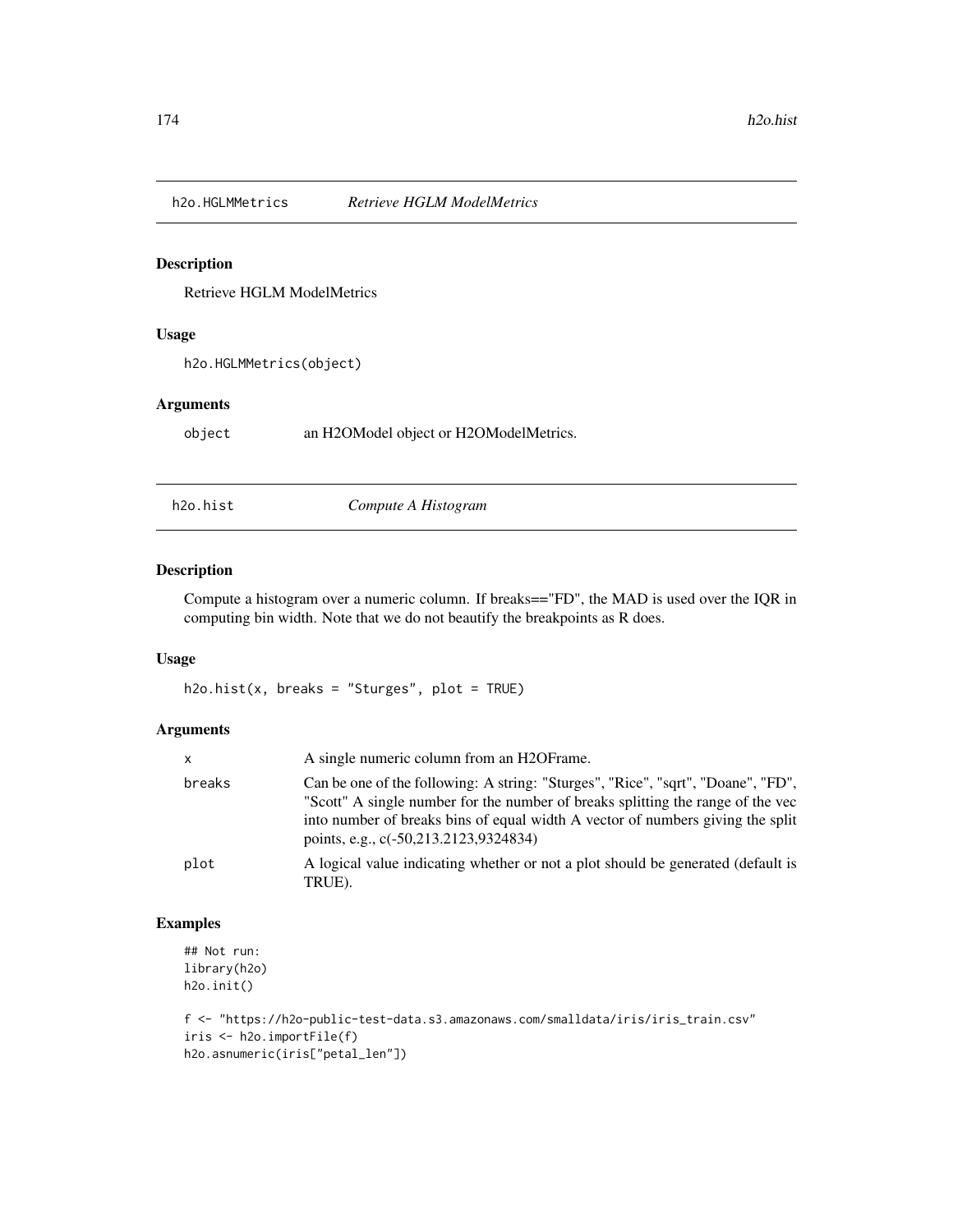## h2o.hit\_ratio\_table 175

```
h2o.hist(iris["petal_len"], breaks = "Sturges", plot = TRUE)
## End(Not run)
```
h2o.hit\_ratio\_table *Retrieve the Hit Ratios*

#### Description

If "train", "valid", and "xval" parameters are FALSE (default), then the training Hit Ratios value is returned. If more than one parameter is set to TRUE, then a named list of Hit Ratio tables are returned, where the names are "train", "valid" or "xval".

#### Usage

```
h2o.hit_ratio_table(object, train = FALSE, valid = FALSE, xval = FALSE)
```
## Arguments

| object | An H2OModel object.                     |
|--------|-----------------------------------------|
| train  | Retrieve the training Hit Ratio         |
| valid  | Retrieve the validation Hit Ratio       |
| xval   | Retrieve the cross-validation Hit Ratio |

### Examples

```
## Not run:
library(h2o)
h2o.init()
```

```
f <- "https://s3.amazonaws.com/h2o-public-test-data/smalldata/iris/iris_wheader.csv"
iris <- h2o.importFile(f)
iris_split <- h2o.splitFrame(data = iris, ratios = 0.8, seed = 1234)
train <- iris_split[[1]]
valid <- iris_split[[2]]
```

```
iris\_xgb \leftarrow h2o.xgboost(x = 1:4, y = 5, training-frame = train, validation-frame = valid)hrt_iris <- h2o.hit_ratio_table(iris_xgb, valid = TRUE)
hrt_iris
```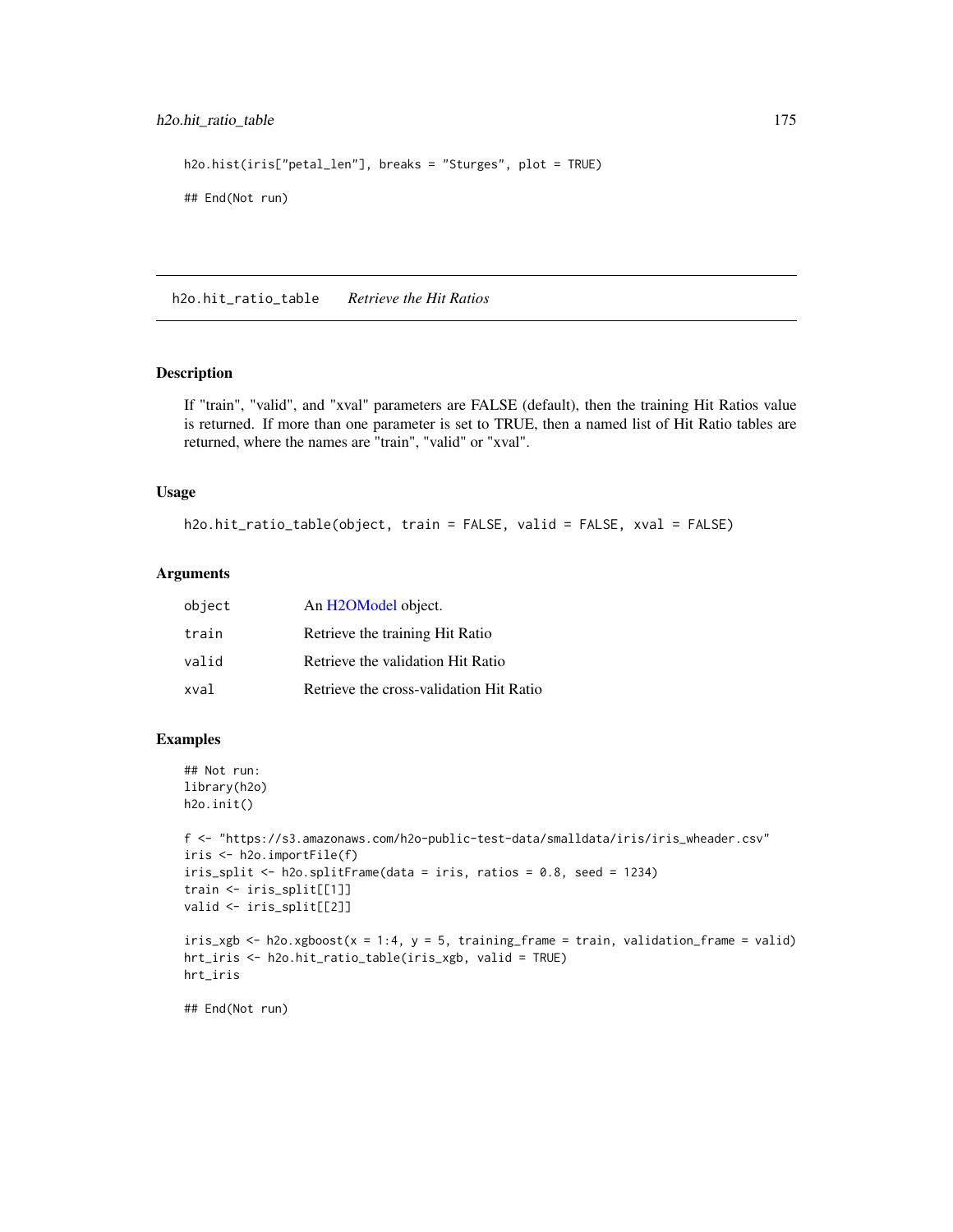Converts the entries of an H2OFrame object from milliseconds to hours of the day (on a 0 to 23 scale).

#### Usage

h2o.hour(x)

hour(x)

## S3 method for class 'H2OFrame' hour(x)

### Arguments

x An H2OFrame object.

#### Value

An H2OFrame object containing the entries of x converted to hours of the day.

### See Also

[h2o.day](#page-96-0)

h2o.ice\_plot *Plot Individual Conditional Expectation (ICE) for each decile*

## Description

Individual Conditional Expectation (ICE) plot gives a graphical depiction of the marginal effect of a variable on the response. ICE plots are similar to partial dependence plots (PDP); PDP shows the average effect of a feature while ICE plot shows the effect for a single instance. This function will plot the effect for each decile. In contrast to the PDP, ICE plots can provide more insight, especially when there is stronger feature interaction.

#### Usage

```
h2o.ice_plot(model, newdata, column, target = NULL, max_levels = 30)
```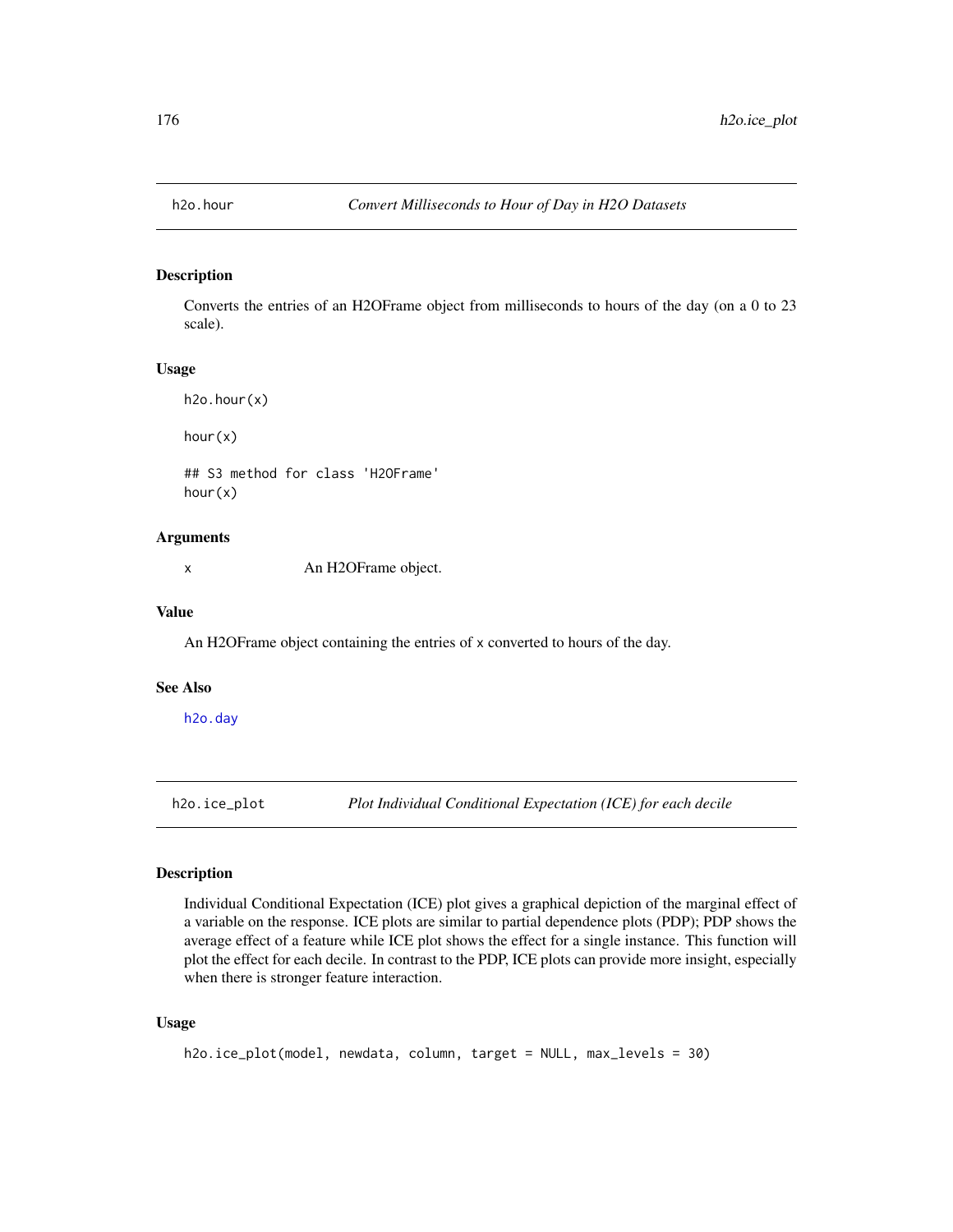#### h2o.ifelse 177

### Arguments

| model      | An H2OModel.                                                                          |  |
|------------|---------------------------------------------------------------------------------------|--|
| newdata    | An H2OFrame.                                                                          |  |
| column     | A feature column name to inspect.                                                     |  |
| target     | If multinomial, plot PDP just for target category. Character string.                  |  |
| max_levels | An integer specifying the maximum number of factor levels to show. Defaults<br>to 30. |  |

### Value

A ggplot2 object

#### Examples

```
## Not run:
library(h2o)
h2o.init()
# Import the wine dataset into H2O:
f <- "https://h2o-public-test-data.s3.amazonaws.com/smalldata/wine/winequality-redwhite-no-BOM.csv"
df <- h2o.importFile(f)
# Set the response
response <- "quality"
# Split the dataset into a train and test set:
splits \leq h2o.splitFrame(df, ratios = 0.8, seed = 1)
train <- splits[[1]]
test <- splits[[2]]
# Build and train the model:
gbm <- h2o.gbm(y = response,
               training_frame = train)
# Create the individual conditional expectations plot
ice <- h2o.ice_plot(gbm, test, column = "alcohol")
print(ice)
## End(Not run)
```
h2o.ifelse *H2O Apply Conditional Statement*

#### Description

Applies conditional statements to numeric vectors in H2O parsed data objects when the data are numeric.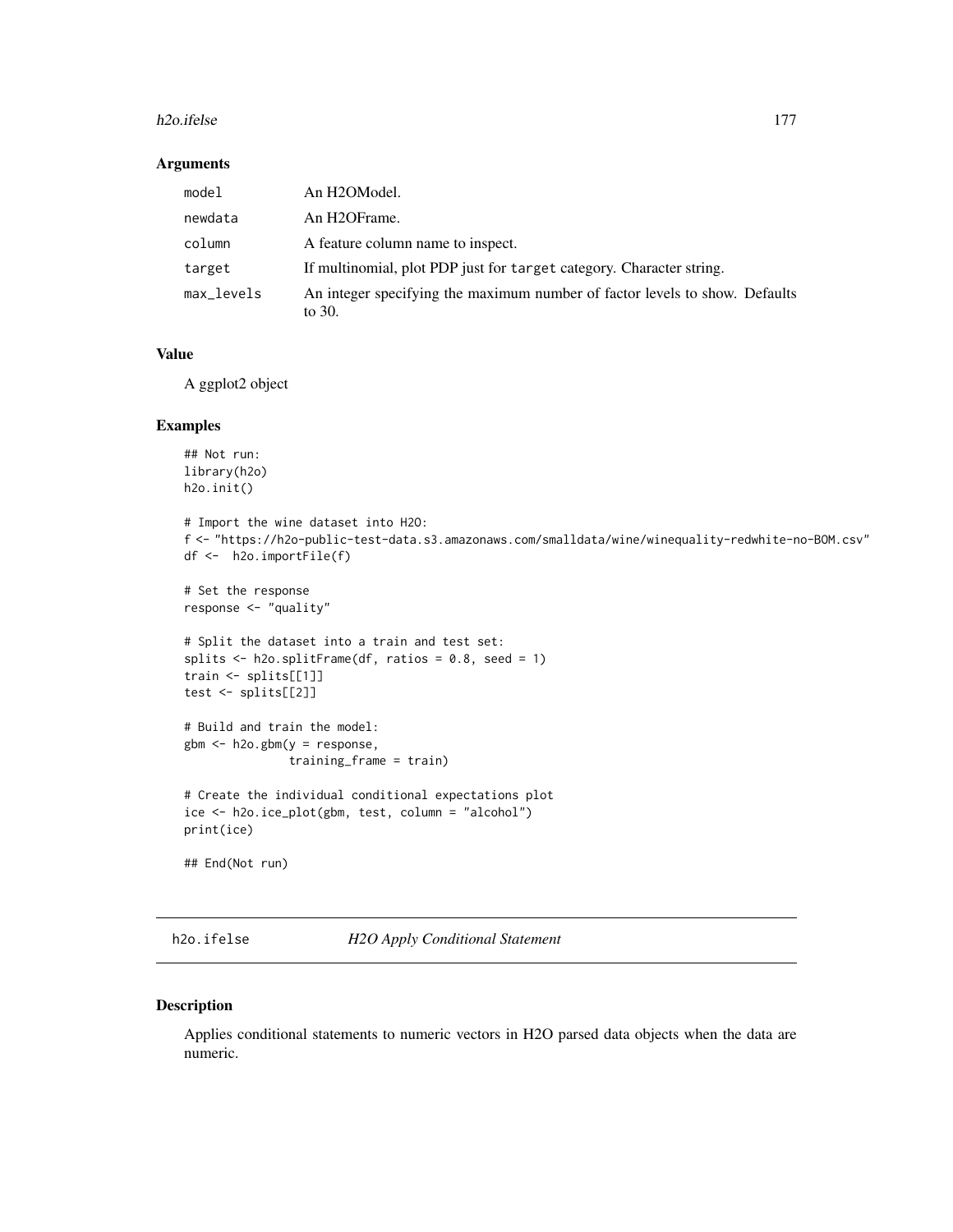#### Usage

```
h2o.ifelse(test, yes, no)
```
ifelse(test, yes, no)

### Arguments

| test | A logical description of the condition to be met $(> , < , = , etc )$ |
|------|-----------------------------------------------------------------------|
| ves  | The value to return if the condition is TRUE.                         |
| no   | The value to return if the condition is FALSE.                        |

# Details

Both numeric and categorical values can be tested. However when returning a yes and no condition both conditions must be either both categorical or numeric.

### Value

Returns a vector of new values matching the conditions stated in the ifelse call.

### Examples

```
## Not run:
library(h2o)
h2o.init()
australia_path <- system.file("extdata", "australia.csv", package = "h2o")
australia <- h2o.importFile(path = australia_path)
australia[, 9] <- ifelse(australia[, 3] < 279.9, 1, 0)
summary(australia)
```
## End(Not run)

h2o.importFile *Import Files into H2O*

### Description

Imports files into an H2O cluster. The default behavior is to pass-through to the parse phase automatically.

## Usage

```
h2o.importFile(
  path,
  destination_frame = "",
  parse = TRUE,
  header = NA,
```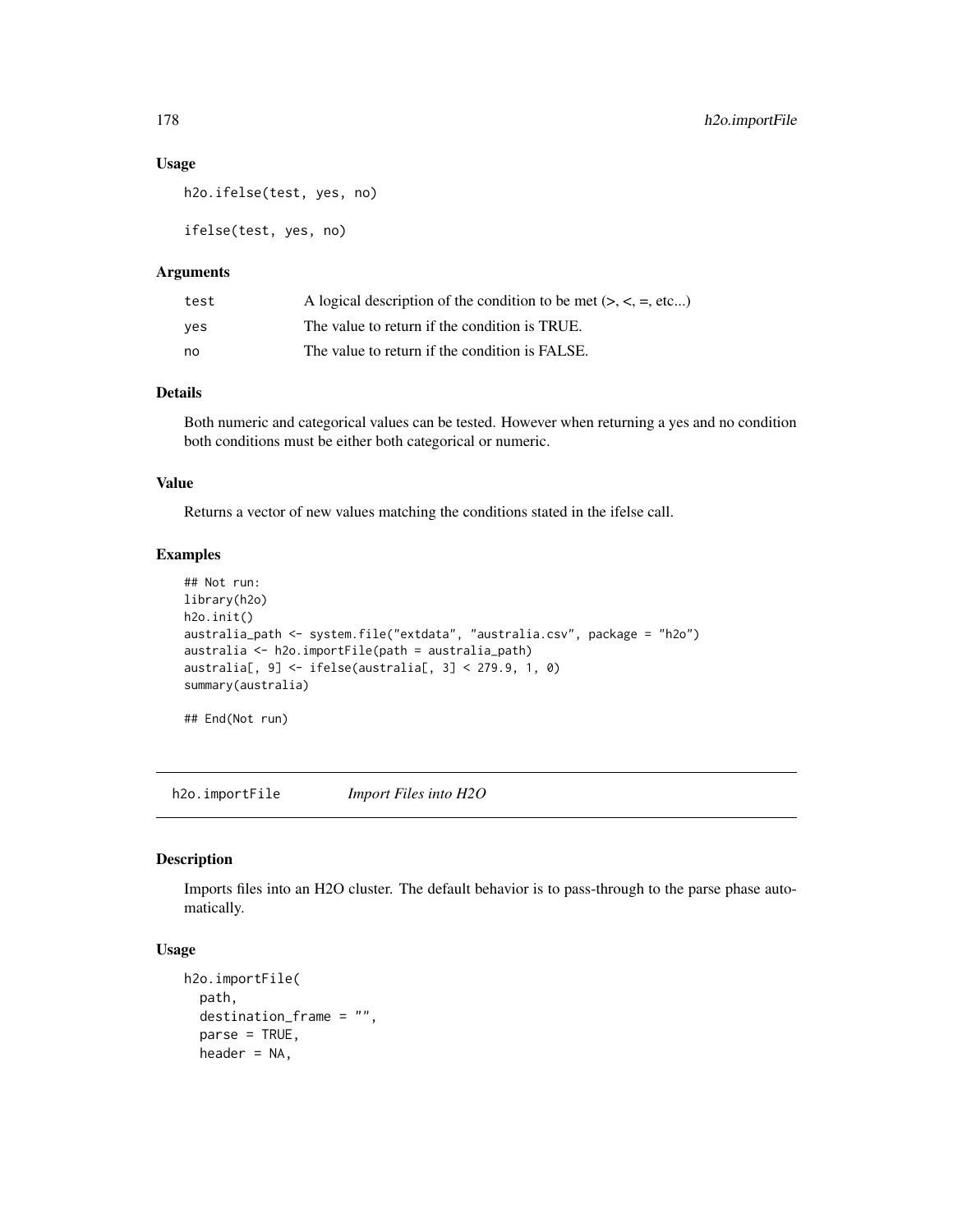```
sep = "",col.names = NULL,
  col.types = NULL,
 na.strings = NULL,
  decrypt_tool = NULL,
  skipped_columns = NULL,
  custom_non_data_line_markers = NULL,
  partition_by = NULL,
  quotechar = NULL,
  escapechar = ""
\mathcal{L}h2o.importFolder(
 path,
 pattern = ",
  destination_frame = "",
  parse = TRUE,
 header = NA,
  sep = "",col.names = NULL,
  col.types = NULL,
  na.strings = NULL,
  decrypt_tool = NULL,
  skipped_columns = NULL,
  custom_non_data_line_markers = NULL,
 partition_by = NULL,
  quotechar = NULL,
  escapechar = ''\wedge\mathcal{L}h2o.importHDFS(
 path,
 pattern = ",
  destination_frame = "",
 parse = TRUE,
 header = NA,
  sep = "".col.names = NULL,
  na.strings = NULL
\mathcal{L}h2o.uploadFile(
  path,
  destination_frame = "",
 parse = TRUE,header = NA,
  sep = "",col.names = NULL,
```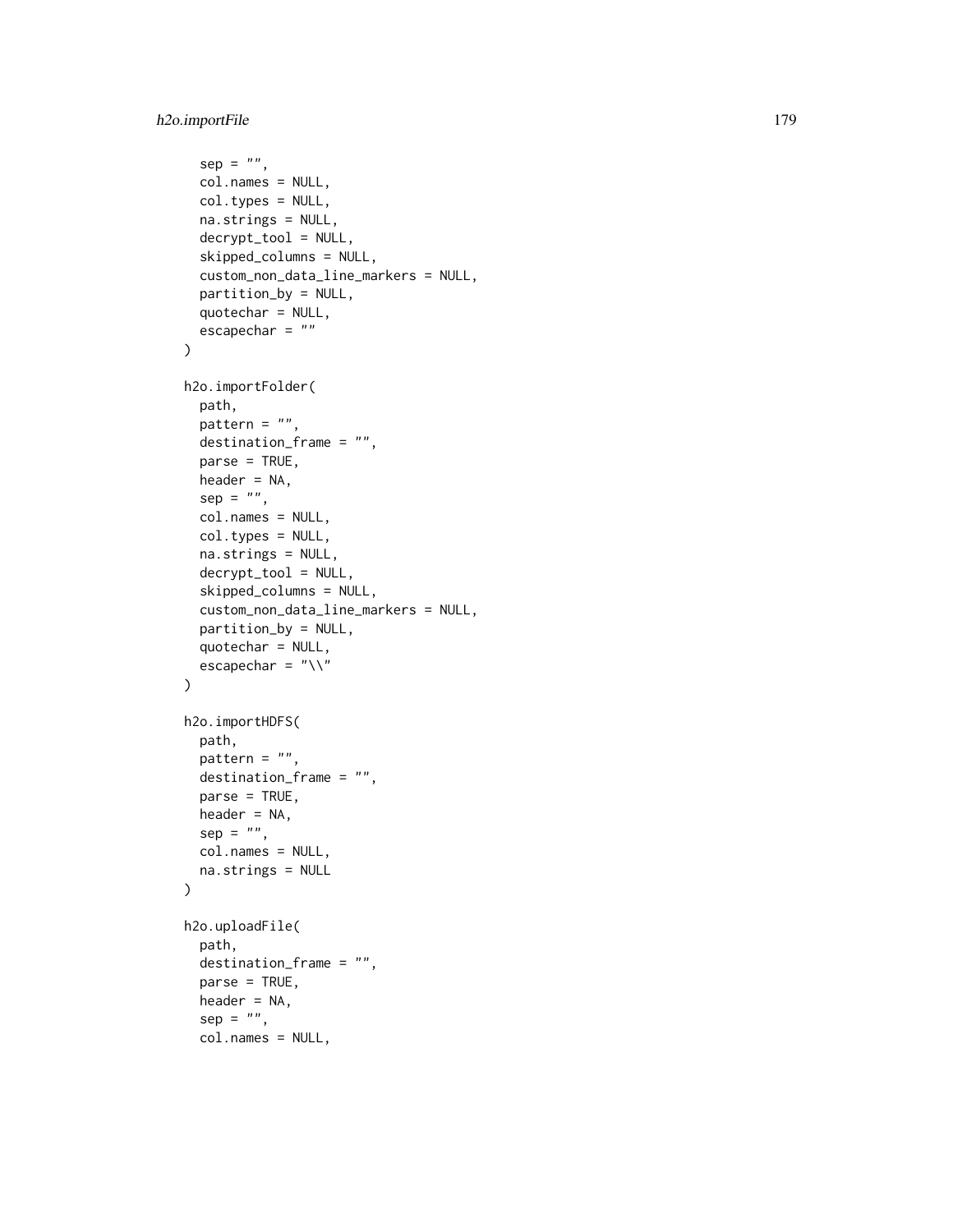```
col.types = NULL,
 na.strings = NULL,
 progressBar = FALSE,parse_type = NULL,
 decrypt_tool = NULL,
  skipped_columns = NULL,
 quotechar = NULL,
 escapechar = "\wedge"\mathcal{L}
```
# Arguments

| path                            | The complete URL or normalized file path of the file to be imported. Each row<br>of data appears as one line of the file.                                                                                                 |
|---------------------------------|---------------------------------------------------------------------------------------------------------------------------------------------------------------------------------------------------------------------------|
| destination_frame               |                                                                                                                                                                                                                           |
|                                 | (Optional) The unique hex key assigned to the imported file. If none is given, a<br>key will automatically be generated based on the URL path.                                                                            |
| parse                           | (Optional) A logical value indicating whether the file should be parsed after<br>import, for details see h2o.parseRaw.                                                                                                    |
| header                          | (Optional) A logical value indicating whether the first line of the file contains<br>column headers. If left empty, the parser will try to automatically detect this.                                                     |
| sep                             | (Optional) The field separator character. Values on each line of the file are sep-<br>arated by this character. If $sep = ""$ , the parser will automatically detect the<br>separator.                                    |
| col.names                       | (Optional) An H2OFrame object containing a single delimited line with the col-<br>umn names for the file.                                                                                                                 |
| col.types                       | (Optional) A vector to specify whether columns should be forced to a certain<br>type upon import parsing.                                                                                                                 |
| na.strings                      | (Optional) H2O will interpret these strings as missing.                                                                                                                                                                   |
| decrypt_tool<br>skipped_columns | (Optional) Specify a Decryption Tool (key-reference acquired by calling h2o.decryptionSetup.                                                                                                                              |
|                                 | a list of column indices to be skipped during parsing.                                                                                                                                                                    |
| custom_non_data_line_markers    |                                                                                                                                                                                                                           |
|                                 | (Optional) If a line in imported file starts with any character in given string it<br>will NOT be imported. Empty string means all lines are imported, NULL means<br>that default behaviour for given format will be used |
| partition_by                    | names of the columns the persisted dataset has been partitioned by.                                                                                                                                                       |
| quotechar                       | A hint for the parser which character to expect as quoting character. None (de-<br>fault) means autodetection.                                                                                                            |
| escapechar                      | (Optional) One ASCII character used to escape other characters.                                                                                                                                                           |
| pattern                         | (Optional) Character string containing a regular expression to match file(s) in<br>the folder.                                                                                                                            |
| progressBar                     | (Optional) When FALSE, tell H2O parse call to block synchronously instead of<br>polling. This can be faster for small datasets but loses the progress bar.                                                                |
| parse_type                      | (Optional) Specify which parser type H2O will use. Valid types are "ARFF",<br>"XLS", "CSV", "SVMLight"                                                                                                                    |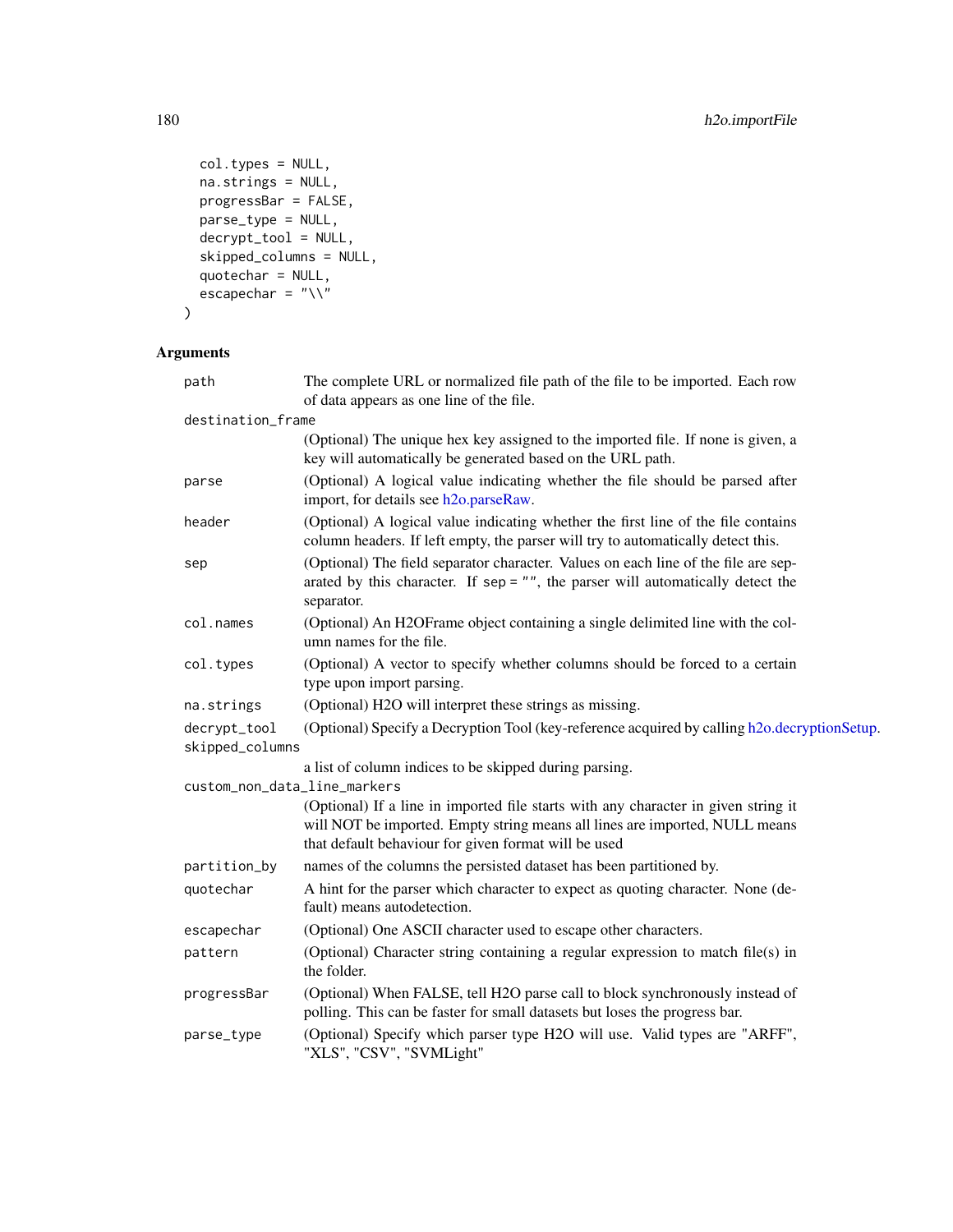#### Details

h2o.importFile is a parallelized reader and pulls information from the server from a location specified by the client. The path is a server-side path. This is a fast, scalable, highly optimized way to read data. H2O pulls the data from a data store and initiates the data transfer as a read operation.

Unlike the import function, which is a parallelized reader, h2o.uploadFile is a push from the client to the server. The specified path must be a client-side path. This is not scalable and is only intended for smaller data sizes. The client pushes the data from a local filesystem (for example, on your machine where R is running) to H2O. For big-data operations, you don't want the data stored on or flowing through the client.

h2o.importFolder imports an entire directory of files. If the given path is relative, then it will be relative to the start location of the H2O instance. The default behavior is to pass-through to the parse phase automatically.

h2o.importHDFS is deprecated. Instead, use h2o.importFile.

#### See Also

[h2o.import\\_sql\\_select,](#page-182-0) [h2o.import\\_sql\\_table,](#page-183-0) [h2o.parseRaw](#page-248-0)

#### Examples

```
## Not run:
h2o.init(ip = "localhost", port = 54321, startH2O = TRUE)
prostate_path = system.file("extdata", "prostate.csv", package = "h2o")
prostate = h2o.importFile(path = prostate_path)
class(prostate)
summary(prostate)
```

```
#Import files with a certain regex pattern by utilizing h2o.importFolder()
#In this example we import all .csv files in the directory prostate_folder
prostate_path = system.file("extdata", "prostate_folder", package = "h2o")
prostate_pattern = h2o.importFolder(path = prostate_path, pattern = ".*.csv")
class(prostate_pattern)
summary(prostate_pattern)
```
## End(Not run)

h2o.import\_hive\_table *Import Hive Table into H2O*

#### Description

Import Hive table to H2OFrame in memory. Make sure to start H2O with Hive on classpath. Uses hive-site.xml on classpath to connect to Hive. When database is specified as jdbc URL uses Hive JDBC driver to obtain table metadata. then uses direct HDFS access to import data.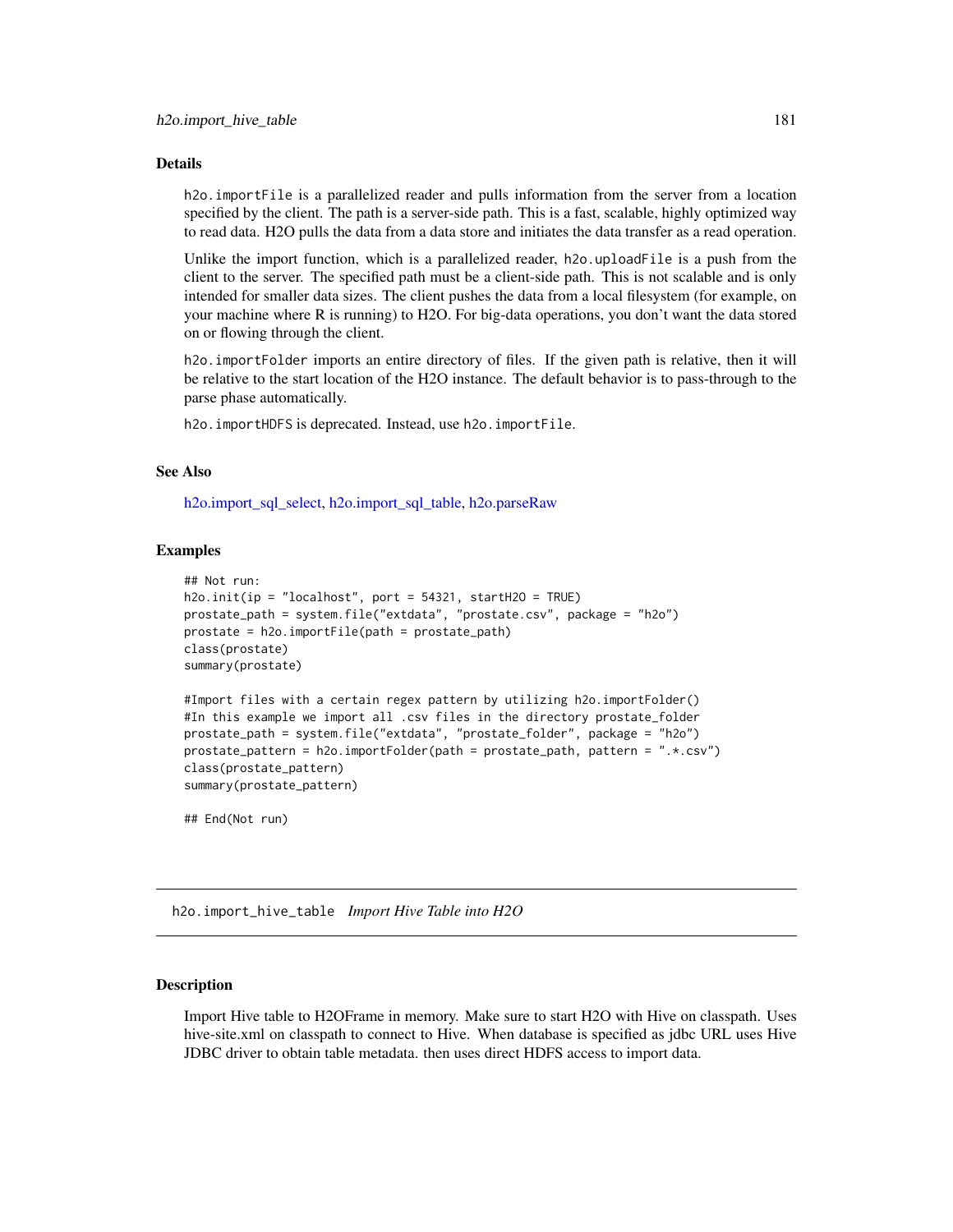## Usage

```
h2o.import_hive_table(
  database,
  table,
  partitions = NULL,
  allow_multi_format = FALSE
)
```
#### Arguments

| database           | Name of Hive database (default database will be used by default), can be also a<br><b>JDBC URL</b>                                                                           |  |
|--------------------|------------------------------------------------------------------------------------------------------------------------------------------------------------------------------|--|
| table              | name of Hive table to import                                                                                                                                                 |  |
| partitions         | a list of lists of strings - partition key column values of partitions you want to<br>import.                                                                                |  |
| allow_multi_format |                                                                                                                                                                              |  |
|                    | enable import of partitioned tables with different storage formats used. WARN-<br>ING: this may fail on out-of-memory for tables with a large number of small<br>partitions. |  |

#### Details

For example, my\_citibike\_data = h2o.import\_hive\_table("default", "citibike20k", partitions = list(c("2017", "01"), c("2017", "02"))) my\_citibike\_data = h2o.import\_hive\_table("jdbc:hive2://hive-server:10000/default", "citibike20k", allow\_multi\_format = TRUE)

h2o.import\_mojo *Imports a MOJO under given path, creating a Generic model with it.*

## Description

Usage example: mojo\_model <- h2o.import\_mojo(model\_file\_path = "/path/to/mojo.zip") predictions <- h2o.predict(mojo\_model, dataset)

#### Usage

```
h2o.import_mojo(mojo_file_path)
```
## Arguments

mojo\_file\_path Filesystem path to the model imported

## Value

Returns H2O Generic Model embedding given MOJO model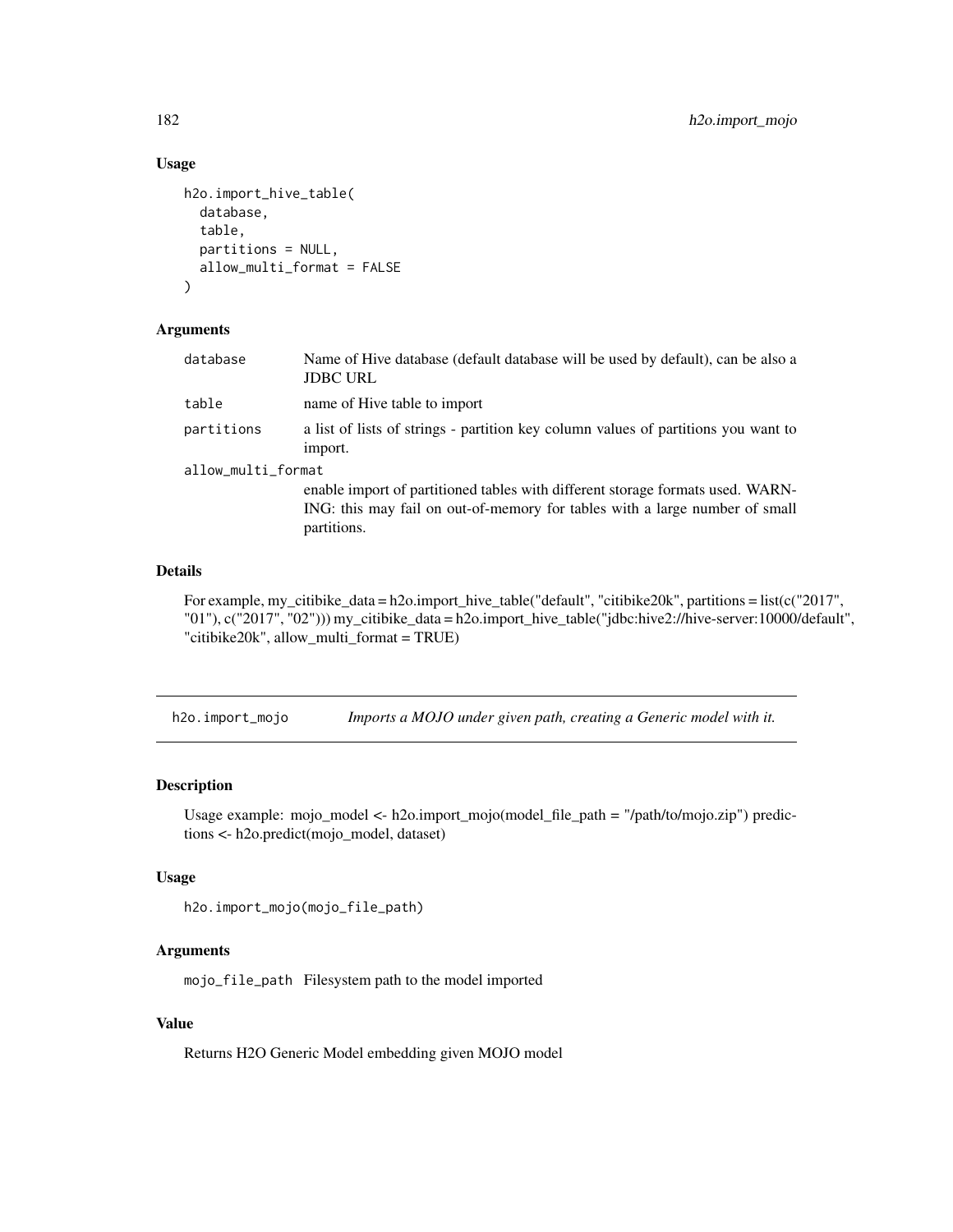## h2o.import\_sql\_select 183

#### Examples

```
## Not run:
# Import default Iris dataset as H2O frame
data <- as.h2o(iris)
# Train a very simple GBM model
features <- c("Sepal.Length", "Sepal.Length", "Sepal.Width", "Petal.Length", "Petal.Width")
original_model <- h2o.gbm(x = features, y = "Species", training_frame = data)
# Download the trained GBM model as MOJO (temporary directory used in this example)
mojo_original_path <- h2o.save_mojo(original_model, path = tempdir())
# Import the MOJO and obtain a Generic model
mojo_model <- h2o.import_mojo(mojo_original_path)
# Perform scoring with the generic model
predictions <- h2o.predict(mojo_model, data)
## End(Not run)
```
<span id="page-182-0"></span>h2o.import\_sql\_select *Import SQL table that is result of SELECT SQL query into H2O*

#### Description

Creates a temporary SQL table from the specified sql\_query. Runs multiple SELECT SQL queries on the temporary table concurrently for parallel ingestion, then drops the table. Be sure to start the h2o.jar in the terminal with your downloaded JDBC driver in the classpath: 'java -cp <path\_to\_h2o\_jar>:<path\_to\_jdbc\_drive water.H2OApp' Also see h2o.import\_sql\_table. Currently supported SQL databases are MySQL, PostgreSQL, MariaDB, Hive, Oracle and Microsoft SQL Server.

```
h2o.import_sql_select(
  connection_url,
  select_query,
  username,
  password,
  use_temp_table = NULL,
  temp_table_name = NULL,
  optimize = NULL,
  fetch_mode = NULL
)
```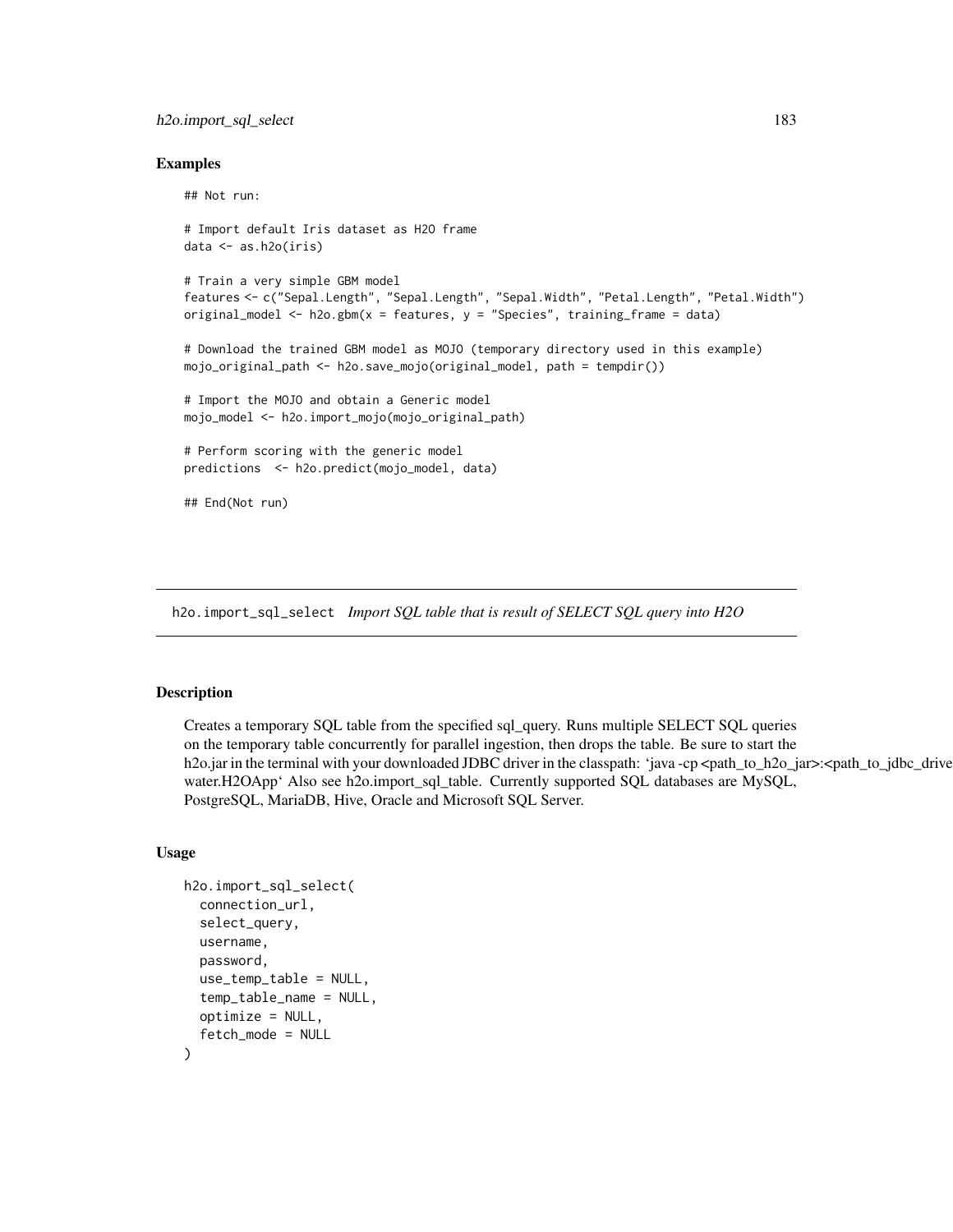#### **Arguments**

|                 | connection_url URL of the SQL database connection as specified by the Java Database Connec-<br>tivity (JDBC) Driver. For example, "jdbc:mysql://localhost:3306/menagerie?&useSSL=false"                           |  |
|-----------------|-------------------------------------------------------------------------------------------------------------------------------------------------------------------------------------------------------------------|--|
| select_query    | SQL query starting with 'SELECT' that returns rows from one or more database<br>tables.                                                                                                                           |  |
| username        | Username for SOL server                                                                                                                                                                                           |  |
| password        | Password for SOL server                                                                                                                                                                                           |  |
|                 | use_temp_table Whether a temporary table should be created from select_query                                                                                                                                      |  |
| temp_table_name |                                                                                                                                                                                                                   |  |
|                 | Name of temporary table to be created from select_query                                                                                                                                                           |  |
| optimize        | (Optional) Optimize import of SQL table for faster imports. Experimental. De-<br>fault is true.                                                                                                                   |  |
| fetch_mode      | (Optional) Set to DISTRIBUTED to enable distributed import. Set to SINGLE<br>to force a sequential read from the database Can be used for databases that do<br>not support OFFSET-like clauses in SQL statements. |  |

## Details

For example, my\_sql\_conn\_url <- "jdbc:mysql://172.16.2.178:3306/ingestSQL?&useSSL=false" select\_query <- "SELECT bikeid from citibike20k" username <- "root" password <- "abc123" my\_citibike\_data <- h2o.import\_sql\_select(my\_sql\_conn\_url, select\_query, username, password)

<span id="page-183-0"></span>h2o.import\_sql\_table *Import SQL Table into H2O*

## Description

Imports SQL table into an H2O cluster. Assumes that the SQL table is not being updated and is stable. Runs multiple SELECT SQL queries concurrently for parallel ingestion. Be sure to start the h2o.jar in the terminal with your downloaded JDBC driver in the classpath: 'java -cp <path\_to\_h2o\_jar>:<path\_to\_jdbc\_driver\_jar> water.H2OApp' Also see h2o.import\_sql\_select. Currently supported SQL databases are MySQL, PostgreSQL, MariaDB, Hive, Oracle and Microsoft SQL Server.

```
h2o.import_sql_table(
  connection_url,
  table,
  username,
  password,
  columns = NULL,
  optimize = NULL,
  fetch_mode = NULL
)
```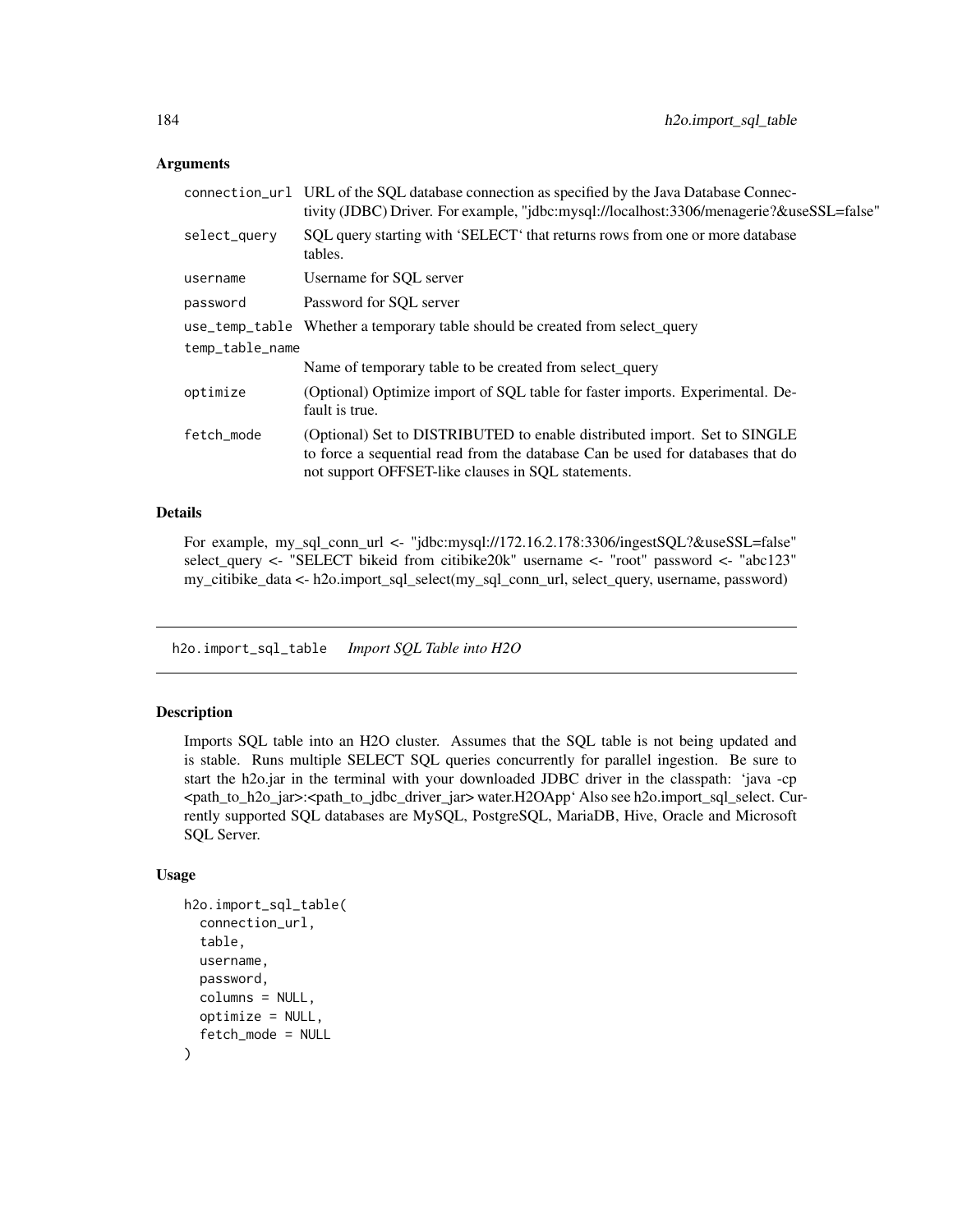## h2o.impute 185

#### Arguments

| connection_url URL of the SQL database connection as specified by the Java Database Connec-<br>tivity (JDBC) Driver. For example, "jdbc:mysql://localhost:3306/menagerie?&useSSL=false"                           |
|-------------------------------------------------------------------------------------------------------------------------------------------------------------------------------------------------------------------|
| Name of SOL table                                                                                                                                                                                                 |
| Username for SQL server                                                                                                                                                                                           |
| Password for SQL server                                                                                                                                                                                           |
| (Optional) Character vector of column names to import from SQL table. Default<br>is to import all columns.                                                                                                        |
| (Optional) Optimize import of SQL table for faster imports. Default is true.<br>Ignored - use fetch mode instead.                                                                                                 |
| (Optional) Set to DISTRIBUTED to enable distributed import. Set to SINGLE<br>to force a sequential read from the database Can be used for databases that do<br>not support OFFSET-like clauses in SQL statements. |
|                                                                                                                                                                                                                   |

#### Details

For example, my\_sql\_conn\_url <- "jdbc:mysql://172.16.2.178:3306/ingestSQL?&useSSL=false" table <- "citibike20k" username <- "root" password <- "abc123" my\_citibike\_data <- h2o.import\_sql\_table(my\_sql\_conn\_url, table, username, password)

h2o.impute *Basic Imputation of H2O Vectors*

## Description

Perform inplace imputation by filling missing values with aggregates computed on the "na.rm'd" vector. Additionally, it's possible to perform imputation based on groupings of columns from within data; these columns can be passed by index or name to the by parameter. If a factor column is supplied, then the method must be "mode".

```
h2o.impute(
  data,
  column = 0,method = c("mean", "median", "mode"),
  combine_method = c("interpolate", "average", "lo", "hi"),
 by = NULL,groupByFrame = NULL,
  values = NULL
)
```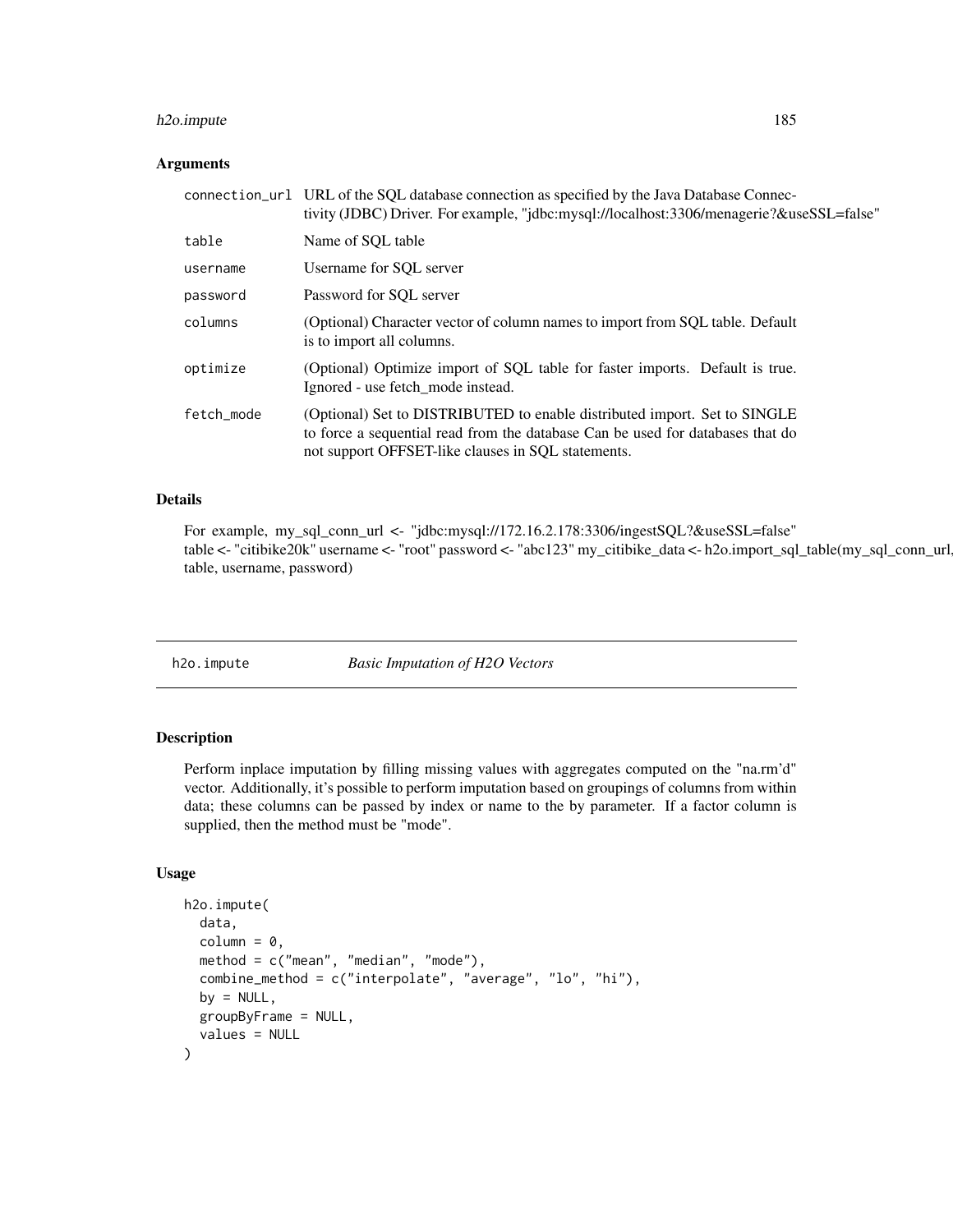#### Arguments

| data         | The dataset containing the column to impute.                                                                                                                         |
|--------------|----------------------------------------------------------------------------------------------------------------------------------------------------------------------|
| column       | A specific column to impute, default of 0 means impute the whole frame.                                                                                              |
| method       | "mean" replaces NAs with the column mean; "median" replaces NAs with the<br>column median; "mode" replaces with the most common factor (for factor columns<br>only); |
|              | combine_method If method is "median", then choose how to combine quantiles on even sample<br>sizes. This parameter is ignored in all other cases.                    |
| by           | group by columns                                                                                                                                                     |
| groupByFrame | Impute the column col with this pre-computed grouped frame.                                                                                                          |
| values       | A vector of impute values (one per column). NaN indicates to skip the column                                                                                         |

#### Details

The default method is selected based on the type of the column to impute. If the column is numeric then "mean" is selected; if it is categorical, then "mode" is selected. Other column types (e.g. String, Time, UUID) are not supported.

## Value

an H2OFrame with imputed values

## Examples

```
## Not run:
h2o.init()
iris_hf <- as.h2o(iris)
iris_hf[sample(nrow(iris_hf), 40), 5] <- NA # randomly replace 50 values with NA
# impute with a group by
iris_hf <- h2o.impute(iris_hf, "Species", "mode", by = c("Sepal.Length", "Sepal.Width"))
```
## End(Not run)

h2o.init *Initialize and Connect to H2O*

## Description

Attempts to start and/or connect to and H2O instance.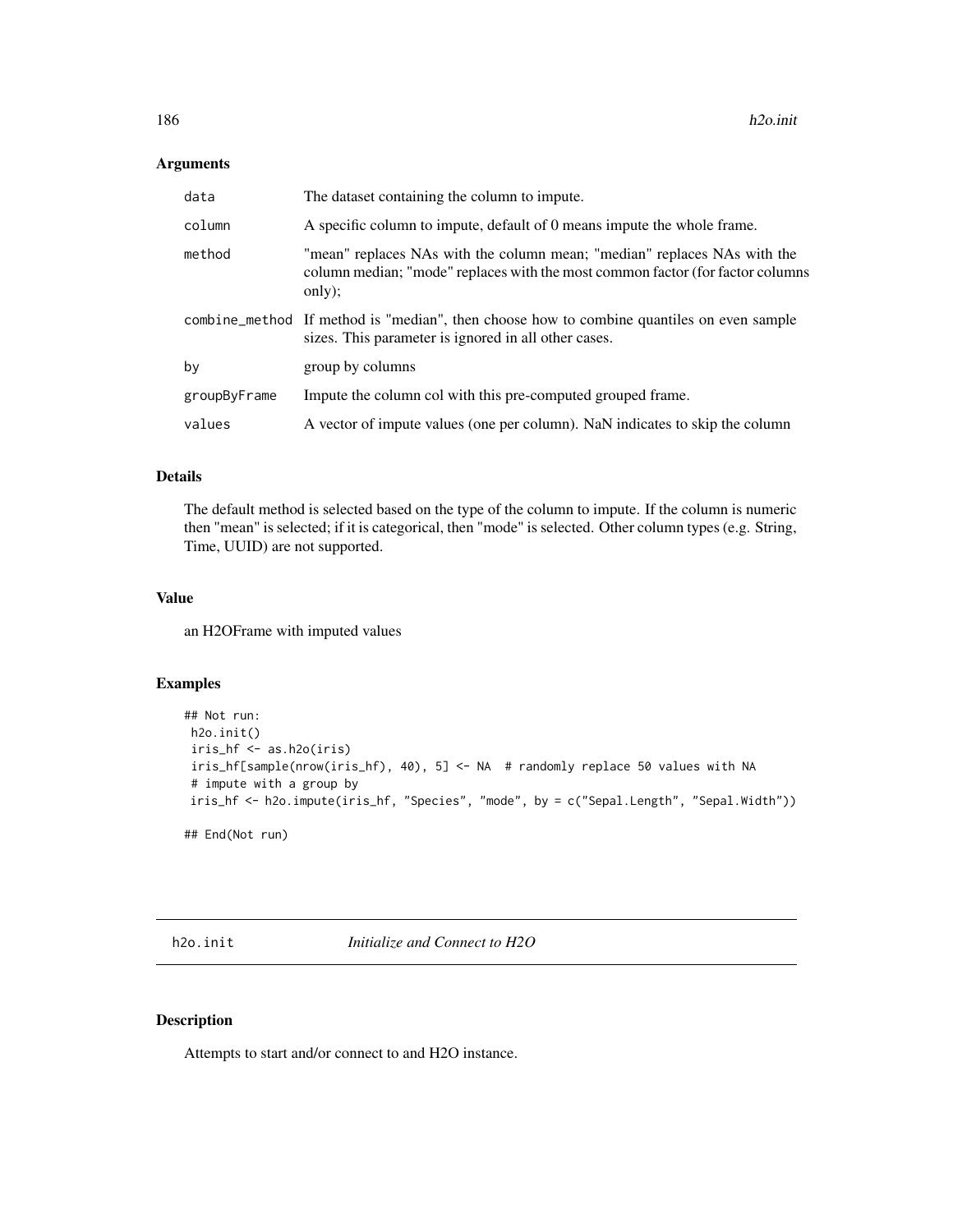#### h2o.init 187

## Usage

```
h2o.init(
  ip = "localhost",
  port = 54321,
  name = NA_character_,
  startH2O = TRUE,forceDL = FALSE,enable_assertions = TRUE,
  license = NULL,
 nthreads = -1,
 max_mem_size = NULL,
 min_mem_size = NULL,
  ice\_root = tempdir(),log_dir = NA_character_,
  log_level = NA_character_,
  strict_version_check = TRUE,
  proxy = NA_character_,
  https = FALSE,
  cacert = NA_character_,
  insecure = FALSE,
  username = NA_character_,
  password = NA_character_,
  use_spnego = FALSE,
  cookies = NA_character_,
  context_path = NA_character_,
  ignore_config = FALSE,
  extra_classpath = NULL,
  jvm_custom_args = NULL,
  bind_to_localhost = TRUE
)
```

```
Arguments
```

| ip                | Object of class character representing the IP address of the server where H2O<br>is running.                                                                                                                                                                                                    |
|-------------------|-------------------------------------------------------------------------------------------------------------------------------------------------------------------------------------------------------------------------------------------------------------------------------------------------|
| port              | Object of class numeric representing the port number of the H2O server.                                                                                                                                                                                                                         |
| name              | (Optional) A character string representing the H2O cluster name.                                                                                                                                                                                                                                |
| startH20          | (Optional) A logical value indicating whether to try to start H2O from R if no<br>connection with H2O is detected. This is only possible if $ip = "localhost"$ or<br>$ip = "127.0.0.1".$ If an existing connection is detected, R does not start H2O.                                           |
| forceDL           | (Optional) A logical value indicating whether to force download of the H2O<br>executable. Defaults to FALSE, so the executable will only be downloaded if it<br>does not already exist in the h2o R library resources directory h2o/java/h2o.jar.<br>This value is only used when R starts H2O. |
| enable_assertions |                                                                                                                                                                                                                                                                                                 |
|                   | (Optional) A logical value indicating whether H2O should be launched with                                                                                                                                                                                                                       |

assertions enabled. Used mainly for error checking and debugging purposes.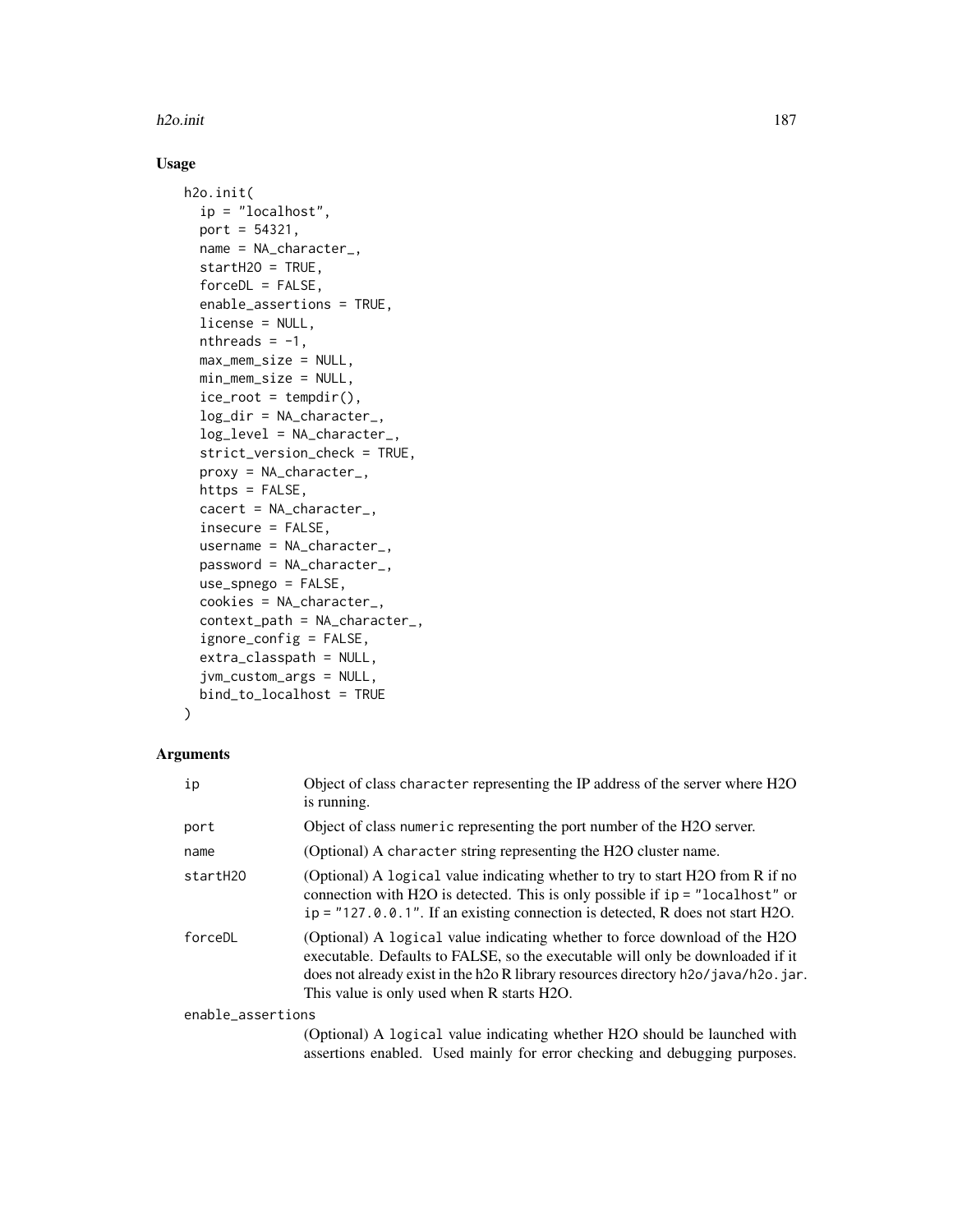This value is only used when R starts H2O.

license (Optional) A character string value specifying the full path of the license file. This value is only used when R starts H2O.

- nthreads (Optional) Number of threads in the thread pool. This relates very closely to the number of CPUs used. -1 means use all CPUs on the host (Default). A positive integer specifies the number of CPUs directly. This value is only used when R starts H2O.
- max\_mem\_size (Optional) A character string specifying the maximum size, in bytes, of the memory allocation pool to H2O. This value must a multiple of 1024 greater than 2MB. Append the letter m or M to indicate megabytes, or g or G to indicate gigabytes. This value is only used when R starts H2O. If max\_mem\_size is not defined, then the amount of memory that H2O allocates will be determined by the default memory of Java Virtual Machine. This amount is dependent on the Java version, but it will generally be 25 percent of the machine's physical memory.
- min\_mem\_size (Optional) A character string specifying the minimum size, in bytes, of the memory allocation pool to H2O. This value must a multiple of 1024 greater than 2MB. Append the letter m or M to indicate megabytes, or g or G to indicate gigabytes. This value is only used when R starts H2O.
- ice\_root (Optional) A directory to handle object spillage. The defaul varies by OS.
- log\_dir (Optional) A directory where H2O server logs are stored. The default varies by OS.
- log\_level (Optional) The level of logging of H2O server. The default is INFO.

strict\_version\_check

(Optional) Setting this to FALSE is unsupported and should only be done when advised by technical support.

- proxy (Optional) A character string specifying the proxy path.
- https (Optional) Set this to TRUE to use https instead of http.
- cacert (Optional) Path to a CA bundle file with root and intermediate certificates of trusted CAs.
- insecure (Optional) Set this to TRUE to disable SSL certificate checking.
- username (Optional) Username to login with.
- password (Optional) Password to login with.
- use\_spnego (Optional) Set this to TRUE to enable SPNEGO authentication.
- cookies (Optional) Vector(or list) of cookies to add to request.
- context\_path (Optional) The last part of connection URL: http://<ip>:<port>/<context\_path>
- ignore\_config (Optional) A logical value indicating whether a search for a .h2oconfig file should be conducted or not. Default value is FALSE.

extra\_classpath

(Optional) A vector of paths to libraries to be added to the Java classpath when H2O is started from R.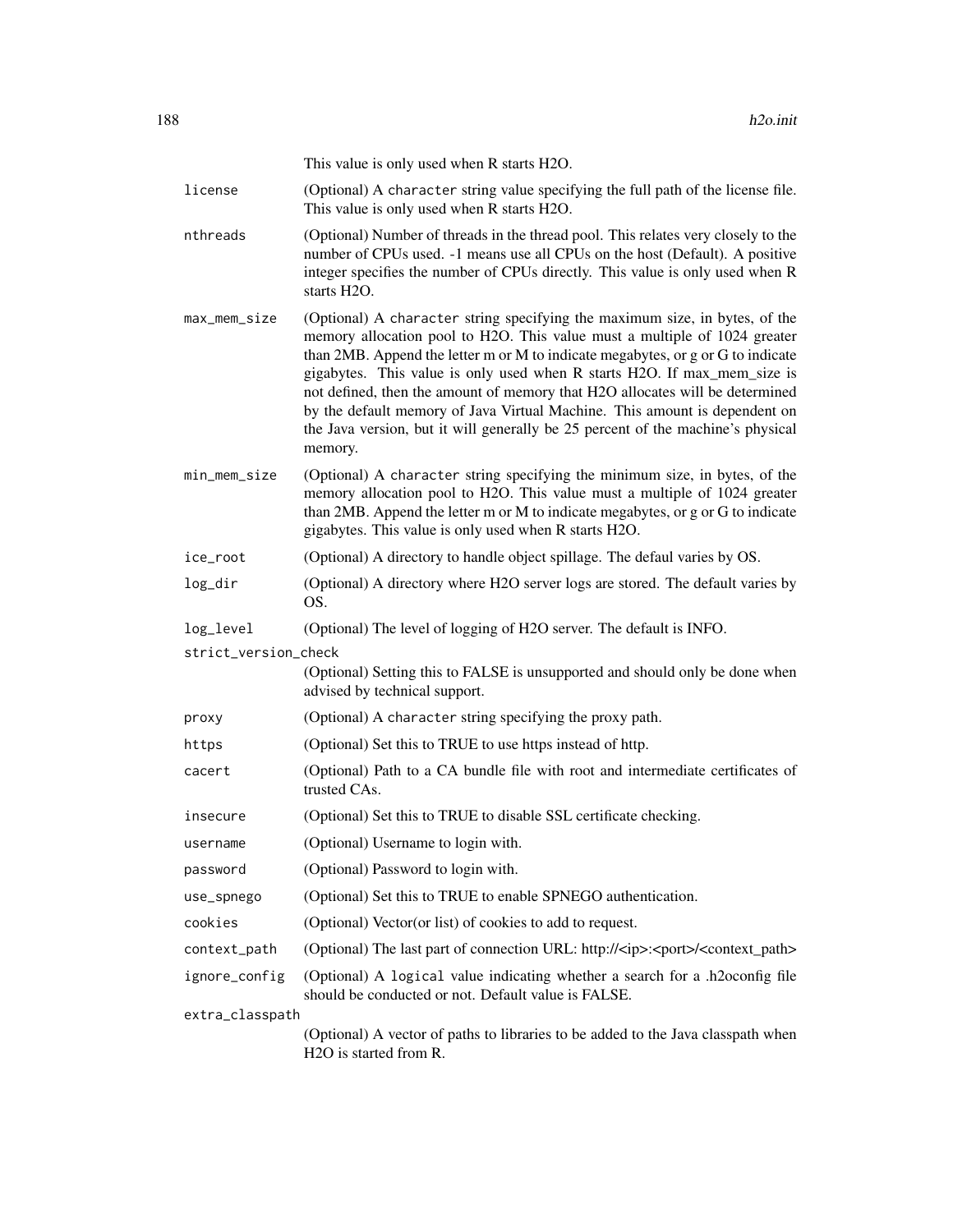#### h2o.init 189

```
jvm_custom_args
```
(Optional) A character list of custom arguments for the JVM where new H2O instance is going to run, if started. Ignored when connecting to an existing instance.

#### bind\_to\_localhost

(Optional) A logical flag indicating whether access to the H2O instance should be restricted to the local machine (default) or if it can be reached from other computers on the network. Only applicable when H2O is started from R.

## Details

By default, this method first checks if an H2O instance is connectible. If it cannot connect and start = TRUE with ip = "localhost", it will attempt to start and instance of H2O at localhost:54321. If an open ip and port of your choice are passed in, then this method will attempt to start an H2O instance at that specified ip port.

When initializing H2O locally, this method searches for h2o.jar in the R library resources (system.file("java","h2o.jar" = "h2o")), and if the file does not exist, it will automatically attempt to download the correct version from Amazon S3. The user must have Internet access for this process to be successful.

Once connected, the method checks to see if the local H2O R package version matches the version of H2O running on the server. If there is a mismatch and the user indicates she wishes to upgrade, it will remove the local H2O R package and download/install the H2O R package from the server.

#### Value

this method will load it and return a H2OConnection object containing the IP address and port number of the H2O server.

#### **Note**

Users may wish to manually upgrade their package (rather than waiting until being prompted), which requires that they fully uninstall and reinstall the H2O package, and the H2O client package. You must unload packages running in the environment before upgrading. It's recommended that users restart R or R studio after upgrading

#### See Also

[H2O R package documentation](http://docs.h2o.ai/h2o/latest-stable/h2o-r/h2o_package.pdf) for more details. h2o. shutdown for shutting down from R.

#### Examples

```
## Not run:
# Try to connect to a local H2O instance that is already running.
# If not found, start a local H2O instance from R with the default settings.
h2o.init()
# Try to connect to a local H2O instance.
# If not found, raise an error.
h2o.init(startH2O = FALSE)
```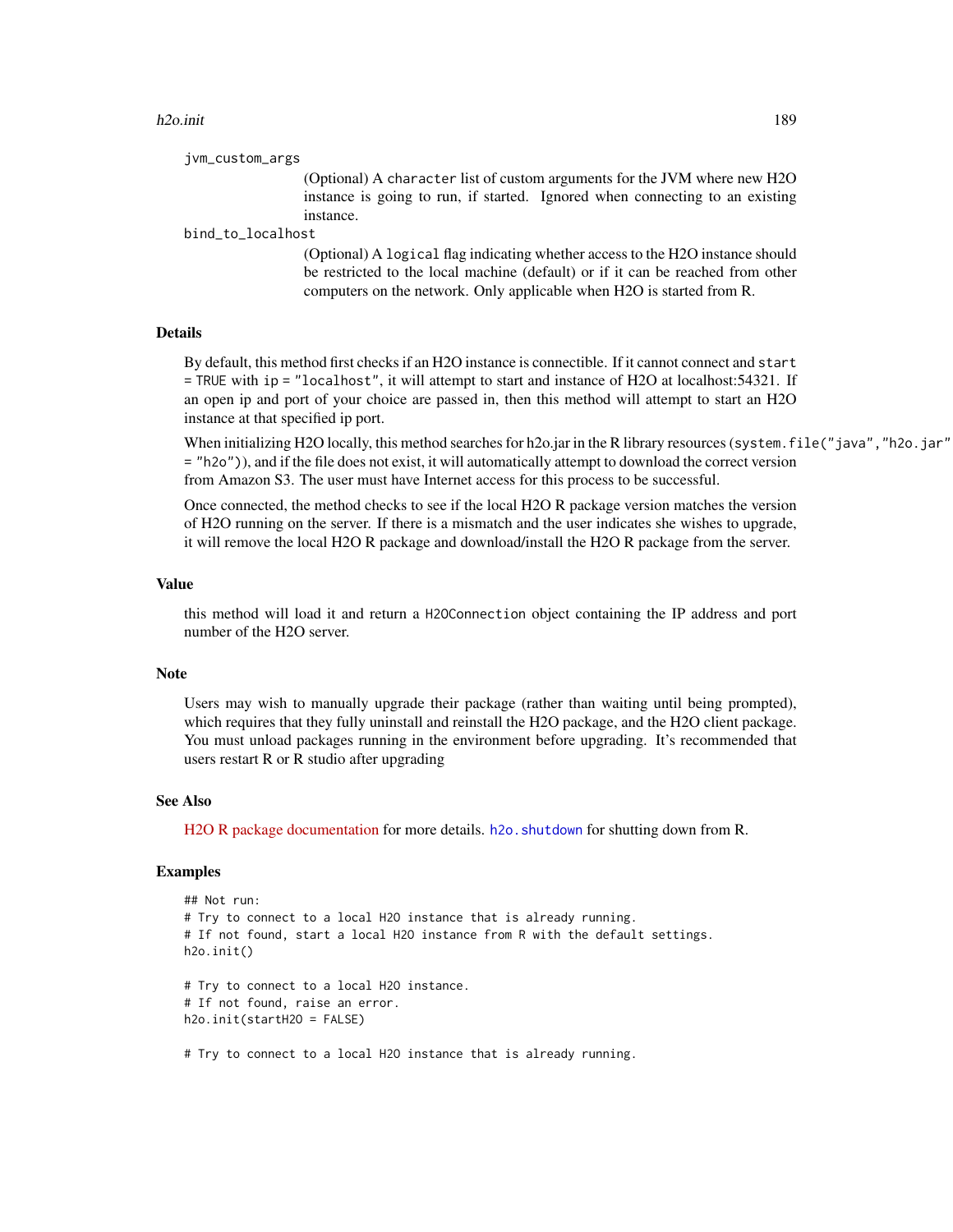```
# If not found, start a local H2O instance from R with 5 gigabytes of memory.
h2o.init(max_mem_size = "5g")
# Try to connect to a local H2O instance that is already running.
# If not found, start a local H2O instance from R that uses 5 gigabytes of memory.
h2o.init(max_mem_size = "5g")
## End(Not run)
```
h2o.insertMissingValues

*Insert Missing Values into an H2OFrame*

#### Description

Randomly replaces a user-specified fraction of entries in an H2O dataset with missing values.

#### Usage

```
h2o.insertMissingValues(data, fraction = 0.1, seed = -1)
```
#### Arguments

| data     | An H <sub>2</sub> OF rame object representing the dataset.                                                                                        |
|----------|---------------------------------------------------------------------------------------------------------------------------------------------------|
| fraction | A number between 0 and 1 indicating the fraction of entries to replace with<br>missing.                                                           |
| seed     | A random number used to select which entries to replace with missing values.<br>Default of seed $= -1$ will automatically generate a seed in H2O. |

#### Value

Returns an H2OFrame object.

#### WARNING

This will modify the original dataset. Unless this is intended, this function should only be called on a subset of the original.

## Examples

```
## Not run:
library(h2o)
h2o.init()
iris_hf <- as.h2o(iris)
summary(iris_hf)
iris_miss <- h2o.insertMissingValues(iris_hf, fraction = 0.25)
```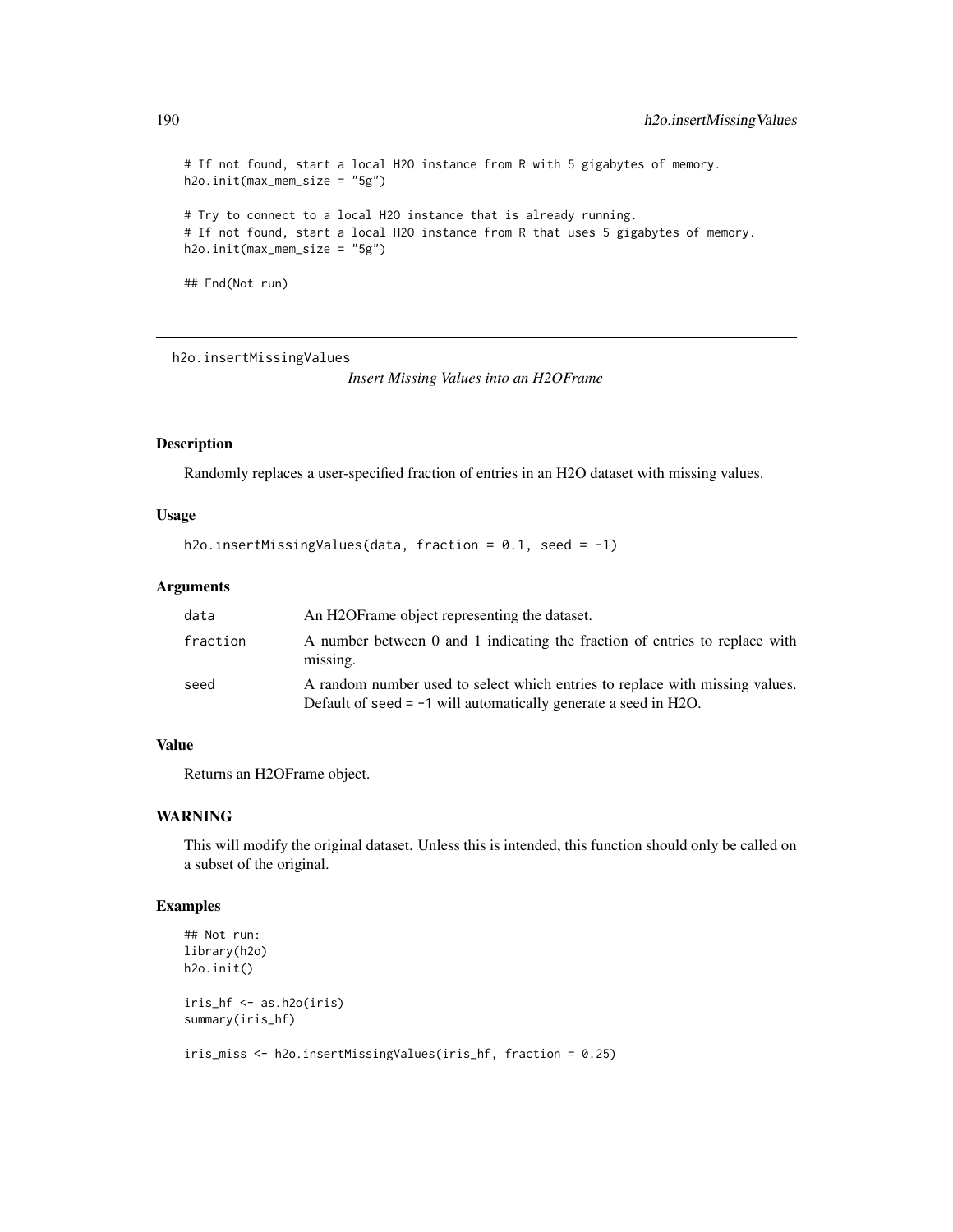## h2o.interaction 191

head(iris\_miss) summary(iris\_miss)

## End(Not run)

h2o.interaction *Categorical Interaction Feature Creation in H2O*

## Description

Creates a data frame in H2O with n-th order interaction features between categorical columns, as specified by the user.

## Usage

```
h2o.interaction(
  data,
  destination_frame,
  factors,
  pairwise,
  max_factors,
  min_occurrence
)
```
## Arguments

| data              | An H2OFrame object containing the categorical columns.                                                                                                      |  |
|-------------------|-------------------------------------------------------------------------------------------------------------------------------------------------------------|--|
| destination_frame |                                                                                                                                                             |  |
|                   | A string indicating the destination key. If empty, this will be auto-generated by<br>H <sub>2</sub> O.                                                      |  |
| factors           | Factor columns (either indices or column names).                                                                                                            |  |
| pairwise          | Whether to create pairwise interactions between factors (otherwise create one<br>higher-order interaction). Only applicable if there are 3 or more factors. |  |
| max_factors       | Max. number of factor levels in pair-wise interaction terms (if enforced, one<br>extra catch-all factor will be made)                                       |  |
|                   | min_occurrence Min. occurrence threshold for factor levels in pair-wise interaction terms                                                                   |  |

## Value

Returns an H2OFrame object.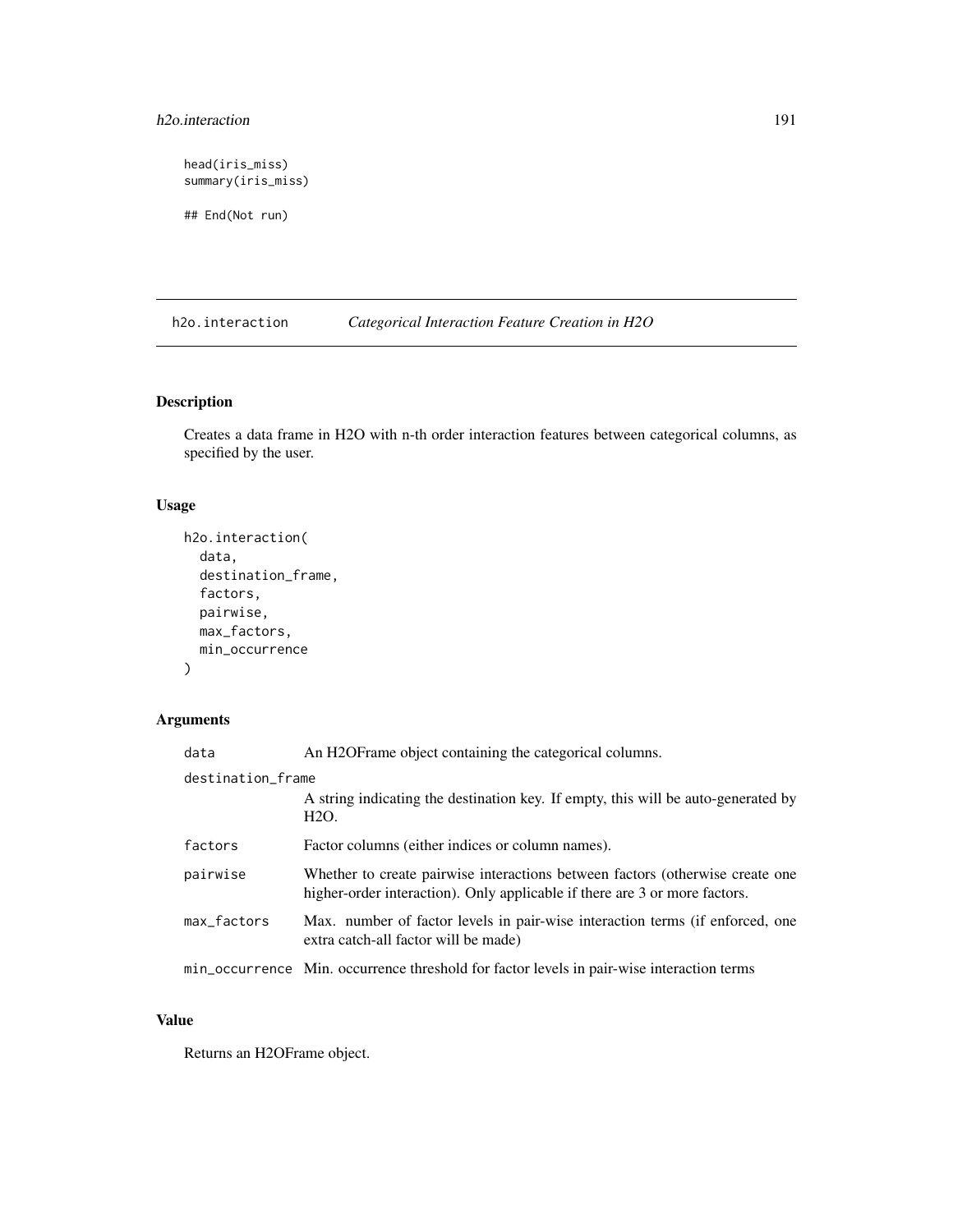#### Examples

```
## Not run:
 library(h2o)
 h2o.init()
 # Create some random data
 my_frame <- h2o.createFrame(rows = 20, cols = 5,
                            seed = -12301283, randomize = TRUE, value = 0,
                            categorical_fraction = 0.8, factors = 10, real_range = 1,
                            integer_fraction = 0.2, integer_range = 10,
                            binary_fraction = 0, binary_ones_fraction = 0.5,
                            missing\_fraction = 0.2,
                            response_factors = 1)
 # Turn integer column into a categorical
 my_frame[,5] <- as.factor(my_frame[,5])
 head(my_frame, 20)
  # Create pairwise interactions
 pairwise <- h2o.interaction(my_frame,
                             factors = list(c(1, 2), c("C2", "C3", "C4")),
                             pairwise = TRUE, max_factors = 10, min_occurrence = 1)
 head(pairwise, 20)
 h2o.levels(pairwise, 2)
  # Create 5-th order interaction
 higherorder <- h2o.interaction(my_frame, factors = c(1, 2, 3, 4, 5),
                                pairwise = FALSE, max_factors = 10000, min_occurrence = 1)
 head(higherorder, 20)
 # Limit the number of factors of the "categoricalized" integer column
  # to at most 3 factors, and only if they occur at least twice
 head(my_frame[,5], 20)
 trim_integer_levels <- h2o.interaction(my_frame, factors = "C5", pairwise = FALSE, max_factors = 3,
                                        min_occurrence = 2)
 head(trim_integer_levels, 20)
  # Put all together
 my_frame <- h2o.cbind(my_frame, pairwise, higherorder, trim_integer_levels)
 my_frame
 head(my_frame, 20)
 summary(my_frame)
  ## End(Not run)
h2o.isax iSAX
```
#### Description

Compute the iSAX index for a DataFrame which is assumed to be numeric time series data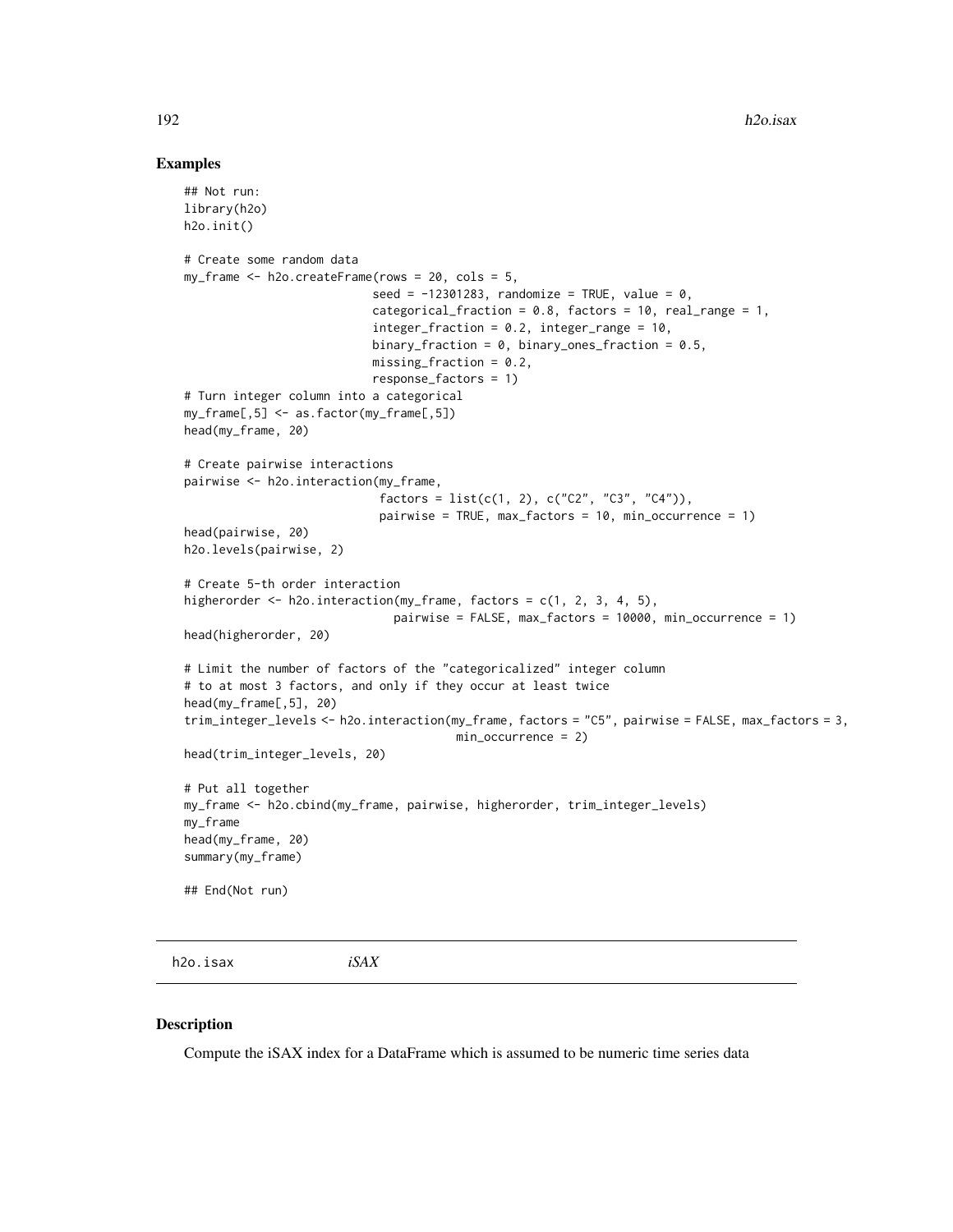## h2o.ischaracter 193

## Usage

h2o.isax(x, num\_words, max\_cardinality, optimize\_card = FALSE)

#### Arguments

| <b>X</b>        | an H2OFrame                                                                                                                    |
|-----------------|--------------------------------------------------------------------------------------------------------------------------------|
| num_words       | Number of iSAX words for the timeseries, ie granularity along the time series                                                  |
| max_cardinality |                                                                                                                                |
|                 | Maximum cardinality of the iSAX word. Each word can have less than the max                                                     |
|                 | optimize_card  An optimization flag that will find the max cardinality regardless of what is<br>passed in for max_cardinality. |

#### Value

An H2OFrame with the name of time series, string representation of iSAX word, followed by binary representation

## References

https://www.cs.ucr.edu/~eamonn/iSAX\_2.0.pdf https://www.cs.ucr.edu/~eamonn/SAX.pdf

## Examples

```
## Not run:
library(h2o)
h2o.init()
df \leq h2o.createFrame(rows = 1, cols = 256, randomize = TRUE, value = 0,
                      real_range = 100, categorical_fraction = 0, factors = 0,
                      integer_fraction = 0, integer_range = 100, binary_fraction = 0,
                      binary_ones_fraction = 0, time_fraction = 0, string_fraction = 0,
                      missing_fraction = 0, has_response = FALSE, seed = 123)
df2 \leftarrow h2o.cumsum(df, axis = 1)
h2o.isax(df2, num_words = 10, max_cardinality = 10)
```
## End(Not run)

h2o.ischaracter *Check if character*

## Description

Check if character

#### Usage

h2o.ischaracter(x)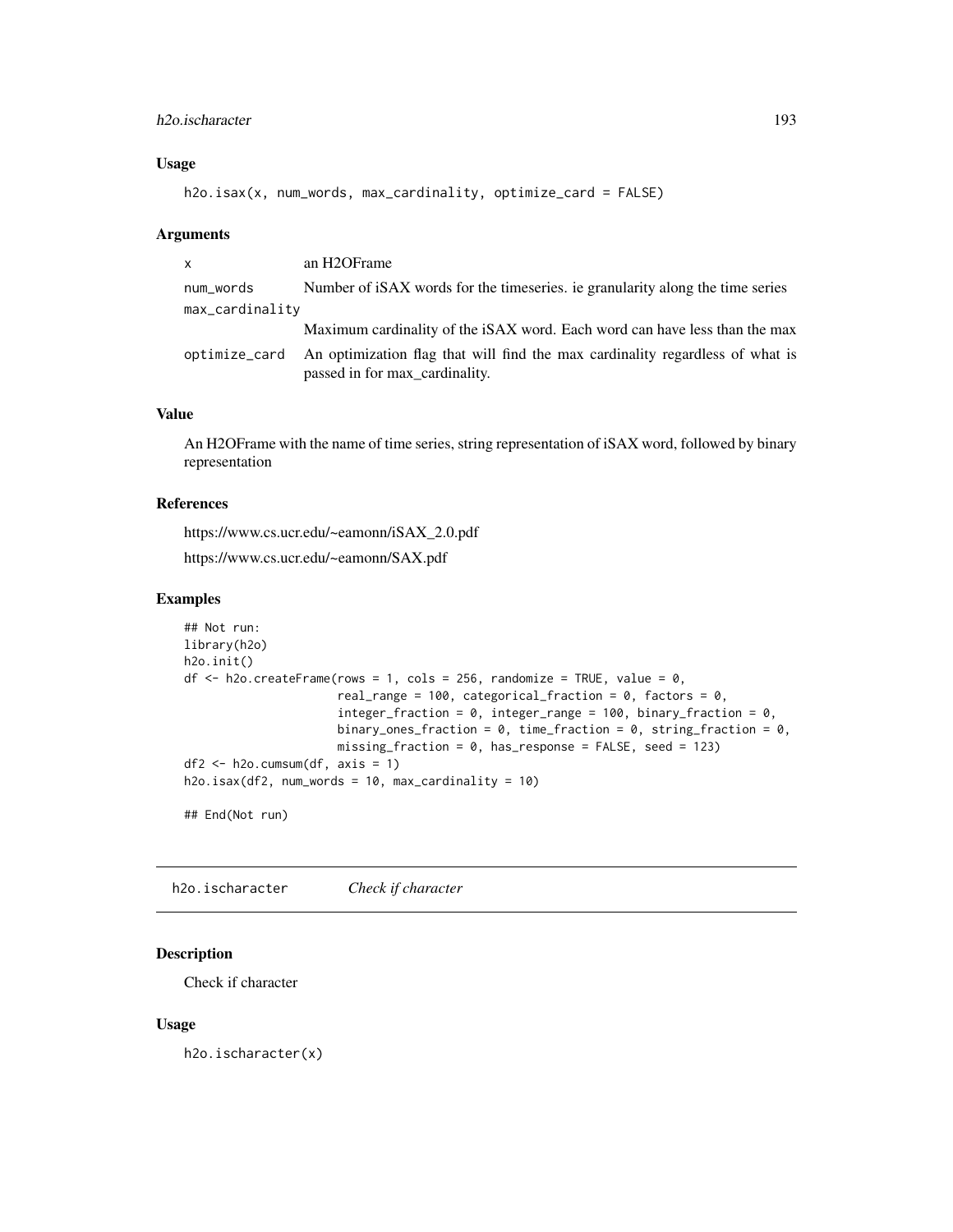#### Arguments

x An H2OFrame object.

#### See Also

[character](#page-0-0) for the base R implementation, is.character().

#### Examples

## Not run: library(h2o) h2o.init()

```
f <- "https://s3.amazonaws.com/h2o-public-test-data/smalldata/iris/iris_wheader.csv"
iris <- h2o.importFile(f)
iris_char <- h2o.ascharacter(iris["class"])
h2o.ischaracter(iris_char)
```
## End(Not run)

h2o.isfactor *Check if factor*

#### Description

Check if factor

## Usage

h2o.isfactor(x)

#### Arguments

x An H2OFrame object.

#### See Also

[factor](#page-0-0) for the base R implementation, is.factor().

## Examples

```
## Not run:
library(h2o)
h2o.init()
```

```
f <- "https://s3.amazonaws.com/h2o-public-test-data/smalldata/junit/cars_20mpg.csv"
cars <- h2o.importFile(f)
cars["economy_20mpg"] <- as.factor(cars["economy_20mpg"])
h2o.isfactor(cars["economy_20mpg"])
```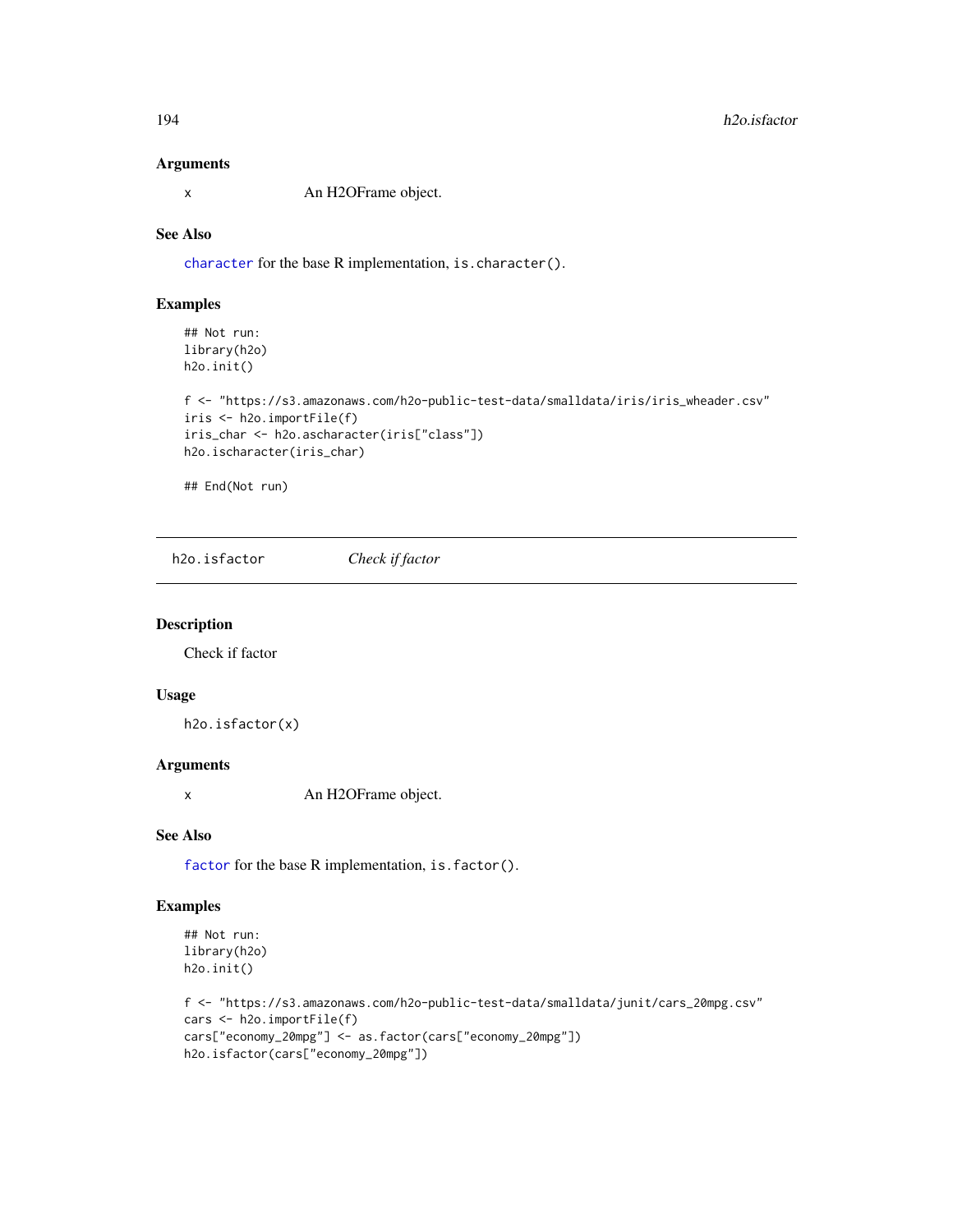## h2o.isnumeric 195

## End(Not run)

h2o.isnumeric *Check if numeric*

## Description

Check if numeric

## Usage

```
h2o.isnumeric(x)
```
## Arguments

x An H2OFrame object.

## See Also

[numeric](#page-0-0) for the base R implementation, is.numeric().

## Examples

```
## Not run:
library(h2o)
h2o.init()
f <- "https://s3.amazonaws.com/h2o-public-test-data/smalldata/iris/iris_wheader.csv"
iris <- h2o.importFile(f)
h2o.isnumeric(iris["sepal_len"])
```
## End(Not run)

h2o.isolationForest *Trains an Isolation Forest model*

## Description

Trains an Isolation Forest model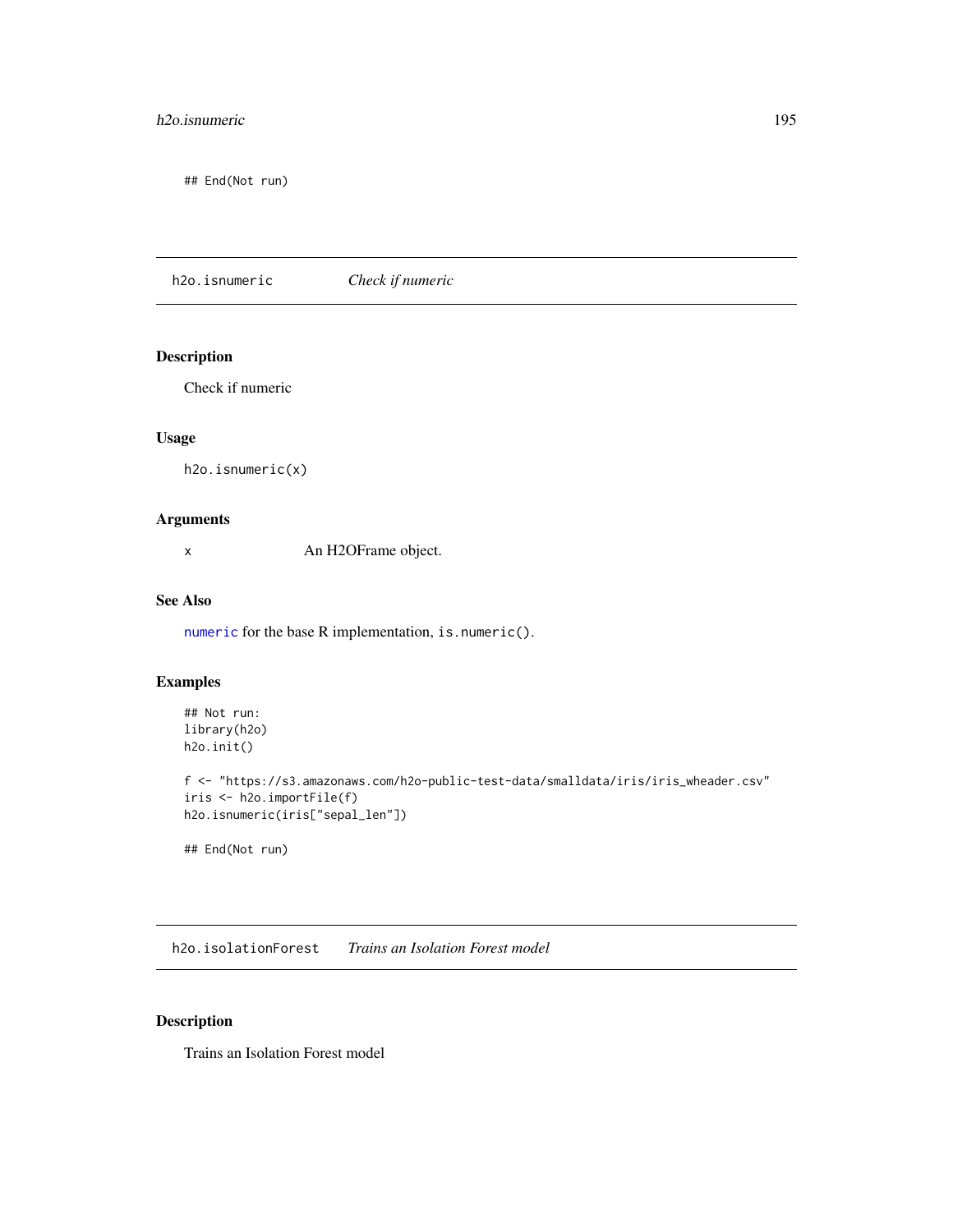## Usage

```
h2o.isolationForest(
  training_frame,
  x,
  model_id = NULL,score_each_iteration = FALSE,
  score\_tree\_interval = 0,
  ignore_const_cols = TRUE,
  ntrees = 50,
  max\_depth = 8,
 min\_rows = 1,
 max_runtime_secs = 0,
  seed = -1,
  build_tree_one_node = FALSE,
  mtries = -1,
  sample_size = 256,
  sample_rate = -1,
  col_sample_rate_change_per_level = 1,
  col_sample_rate_per_tree = 1,
  categorical_encoding = c("AUTO", "Enum", "OneHotInternal", "OneHotExplicit",
    "Binary", "Eigen", "LabelEncoder", "SortByResponse", "EnumLimited"),
  stopping_rounds = 0,
  stopping_metric = c("AUTO", "anomaly_score"),
  stopping_tolerance = 0.01,
  export_checkpoints_dir = NULL,
  contamination = -1,
  validation_frame = NULL,
  validation_response_column = NULL
\lambda
```
## Arguments

|                      | training frame Id of the training data frame.                                            |  |
|----------------------|------------------------------------------------------------------------------------------|--|
| X                    | A vector containing the character names of the predictors in the model.                  |  |
| $model_id$           | Destination id for this model; auto-generated if not specified.                          |  |
| score_each_iteration |                                                                                          |  |
|                      | Logical. Whether to score during each iteration of model training. Defaults to<br>FALSE. |  |
| score_tree_interval  |                                                                                          |  |
|                      | Score the model after every so many trees. Disabled if set to 0. Defaults to 0.          |  |
| ignore_const_cols    |                                                                                          |  |
|                      | Logical. Ignore constant columns. Defaults to TRUE.                                      |  |
| ntrees               | Number of trees. Defaults to 50.                                                         |  |
| max_depth            | Maximum tree depth (0 for unlimited). Defaults to 8.                                     |  |
| $min\_rows$          | Fewest allowed (weighted) observations in a leaf. Defaults to 1.                         |  |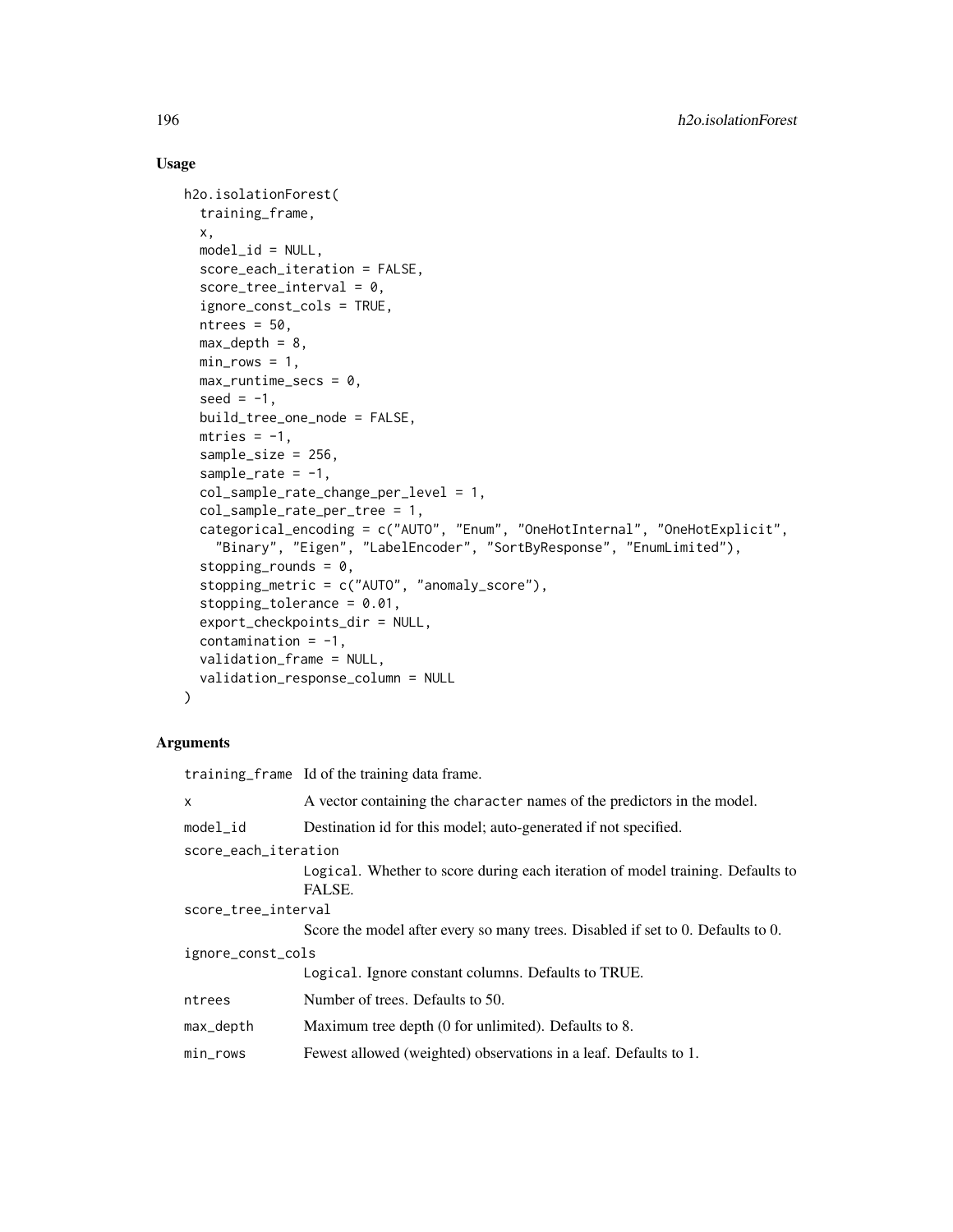| max_runtime_secs         |                                                                                                                                                                                                                                                                                                           |
|--------------------------|-----------------------------------------------------------------------------------------------------------------------------------------------------------------------------------------------------------------------------------------------------------------------------------------------------------|
|                          | Maximum allowed runtime in seconds for model training. Use 0 to disable.<br>Defaults to 0.                                                                                                                                                                                                                |
| seed                     | Seed for random numbers (affects certain parts of the algo that are stochastic<br>and those might or might not be enabled by default). Defaults to -1 (time-based<br>random number).                                                                                                                      |
| build_tree_one_node      |                                                                                                                                                                                                                                                                                                           |
|                          | Logical. Run on one node only; no network overhead but fewer cpus used.<br>Suitable for small datasets. Defaults to FALSE.                                                                                                                                                                                |
| mtries                   | Number of variables randomly sampled as candidates at each split. If set to -1,<br>defaults (number of predictors)/3. Defaults to -1.                                                                                                                                                                     |
| sample_size              | Number of randomly sampled observations used to train each Isolation Forest<br>tree. Only one of parameters sample_size and sample_rate should be defined. If<br>sample_rate is defined, sample_size will be ignored. Defaults to 256.                                                                    |
| sample_rate              | Rate of randomly sampled observations used to train each Isolation Forest tree.<br>Needs to be in range from 0.0 to 1.0. If set to -1, sample_rate is disabled and<br>sample_size will be used instead. Defaults to -1.                                                                                   |
|                          | col_sample_rate_change_per_level<br>Relative change of the column sampling rate for every level (must be $> 0.0$ and<br>$\leq$ 2.0) Defaults to 1.                                                                                                                                                        |
| col_sample_rate_per_tree |                                                                                                                                                                                                                                                                                                           |
|                          | Column sample rate per tree (from 0.0 to 1.0) Defaults to 1.                                                                                                                                                                                                                                              |
| categorical_encoding     |                                                                                                                                                                                                                                                                                                           |
|                          | Encoding scheme for categorical features Must be one of: "AUTO", "Enum",<br>"OneHotInternal", "OneHotExplicit", "Binary", "Eigen", "LabelEncoder", "Sort-<br>ByResponse", "EnumLimited". Defaults to AUTO.                                                                                                |
| stopping_rounds          |                                                                                                                                                                                                                                                                                                           |
|                          | Early stopping based on convergence of stopping_metric. Stop if simple moving<br>average of length k of the stopping_metric does not improve for k:=stopping_rounds<br>scoring events (0 to disable) Defaults to 0.                                                                                       |
| stopping_metric          |                                                                                                                                                                                                                                                                                                           |
|                          | Metric to use for early stopping (AUTO: logloss for classification, deviance for<br>regression and anonomaly_score for Isolation Forest). Note that custom and<br>custom_increasing can only be used in GBM and DRF with the Python client.<br>Must be one of: "AUTO", "anomaly_score". Defaults to AUTO. |
| stopping_tolerance       |                                                                                                                                                                                                                                                                                                           |
|                          | Relative tolerance for metric-based stopping criterion (stop if relative improve-<br>ment is not at least this much) Defaults to 0.01.                                                                                                                                                                    |
| export_checkpoints_dir   |                                                                                                                                                                                                                                                                                                           |
|                          | Automatically export generated models to this directory.                                                                                                                                                                                                                                                  |
| contamination            | Contamination ratio - the proportion of anomalies in the input dataset. If unde-<br>fined (-1) the predict function will not mark observations as anomalies and only<br>anomaly score will be returned. Defaults to -1 (undefined). Defaults to -1.                                                       |
| validation_frame         |                                                                                                                                                                                                                                                                                                           |
|                          | Id of the validation data frame.                                                                                                                                                                                                                                                                          |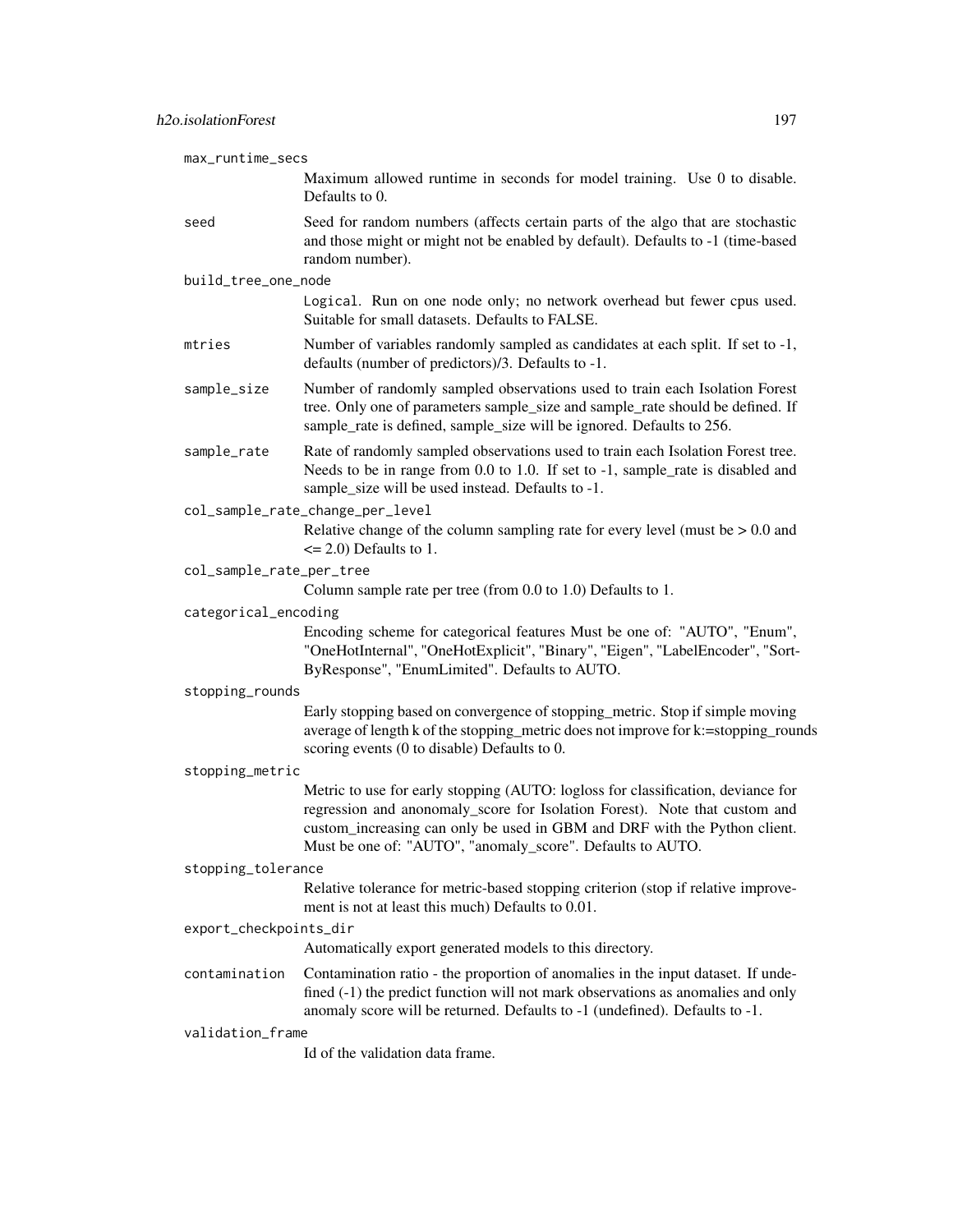```
validation_response_column
```
(experimental) Name of the response column in the validation frame. Response column should be binary and indicate not anomaly/anomaly.

#### Examples

```
## Not run:
library(h2o)
h2o.init()
# Import the cars dataset
f <- "https://s3.amazonaws.com/h2o-public-test-data/smalldata/junit/cars_20mpg.csv"
cars <- h2o.importFile(f)
# Set the predictors
predictors <- c("displacement", "power", "weight", "acceleration", "year")
# Train the IF model
cars_if <- h2o.isolationForest(x = predictors, training_frame = cars,
                               seed = 1234, stopping_metric = "anomaly_score",
                               stopping_rounds = 3, stopping_tolerance = 0.1)
```
## End(Not run)

h2o.is\_client *Check Client Mode Connection*

## Description

Check Client Mode Connection

#### Usage

h2o.is\_client()

h2o.keyof *Method on* Keyed *objects allowing to obtain their key.*

#### Description

Method on Keyed objects allowing to obtain their key.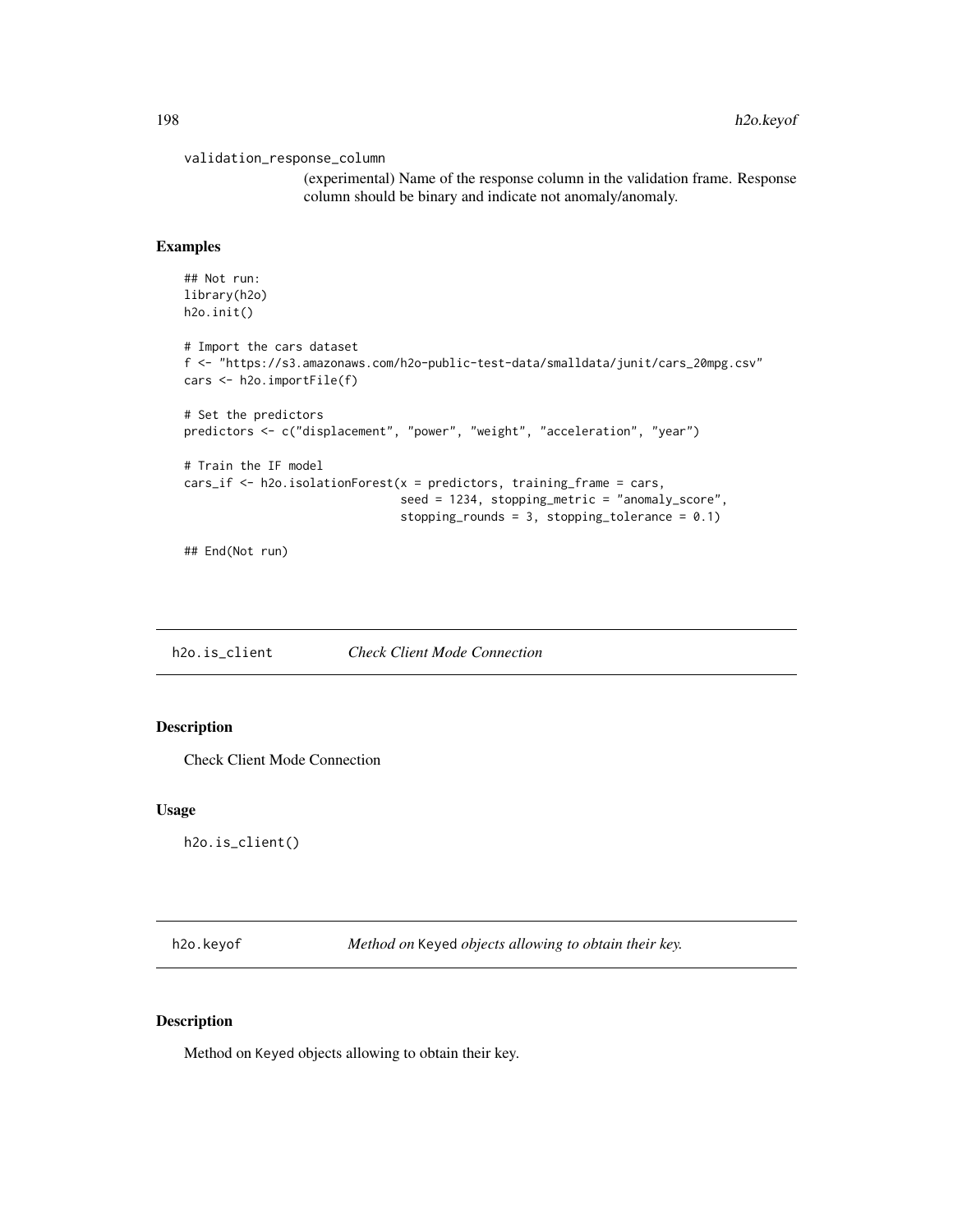## h2o.kfold\_column 199

## Usage

h2o.keyof(object)

## S4 method for signature 'Keyed' h2o.keyof(object)

## S4 method for signature 'H2OModel' h2o.keyof(object)

## S4 method for signature 'H2OGrid' h2o.keyof(object)

## S4 method for signature 'H2OFrame' h2o.keyof(object)

## S4 method for signature 'H2OAutoML' h2o.keyof(object)

## Arguments

object A Keyed object

#### Value

the string key holding the persistent object.

h2o.kfold\_column *Produce a k-fold column vector.*

## Description

Create a k-fold vector useful for H2O algorithms that take a fold\_assignments argument.

## Usage

```
h2o.kfold_column(data, nfolds, seed = -1)
```
## Arguments

| data   | A data frame against which to create the fold column. |
|--------|-------------------------------------------------------|
| nfolds | The number of desired folds.                          |
| seed   | A random seed, -1 indicates that H2O will choose one. |

## Value

Returns an H2OFrame object with fold assignments.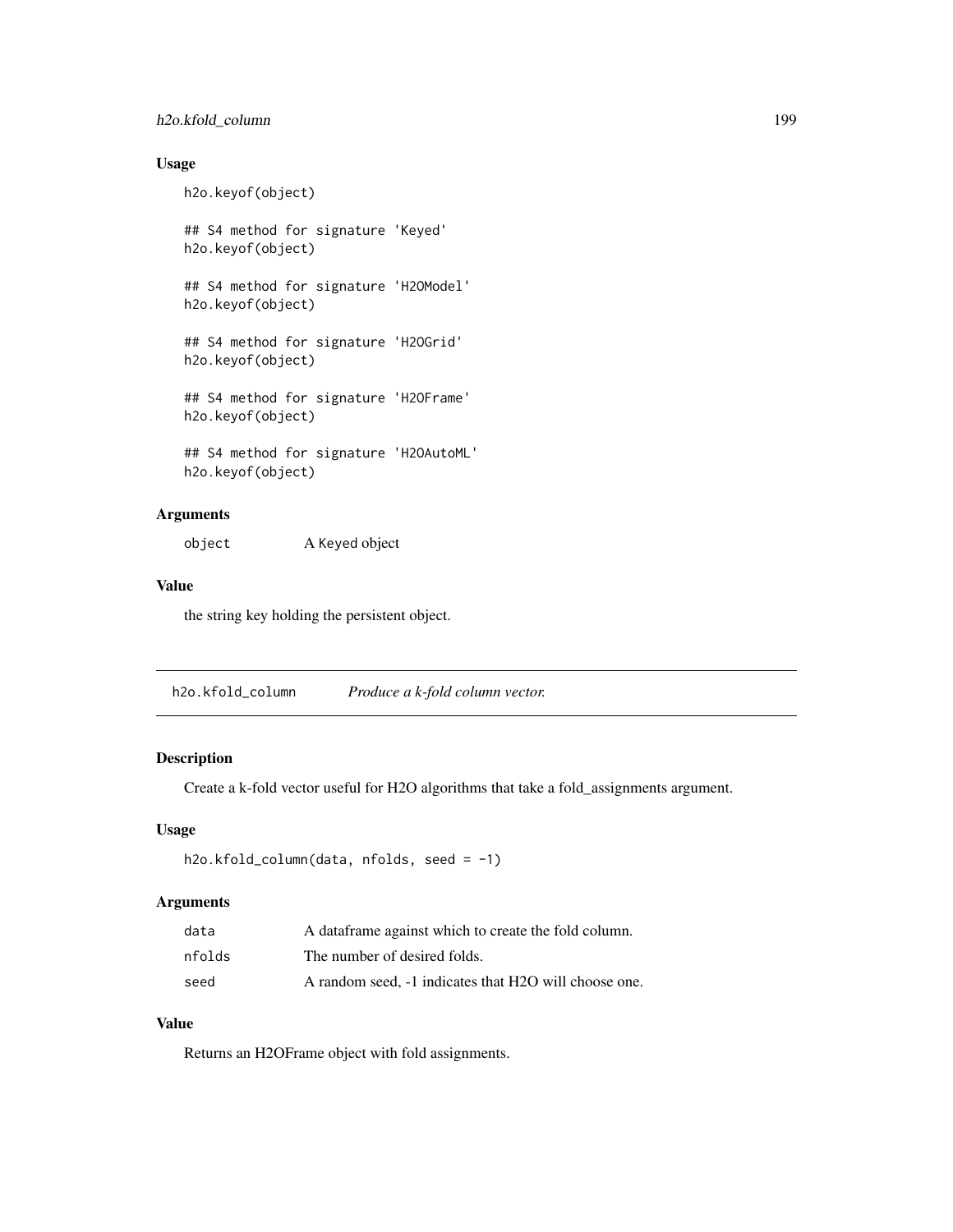## Examples

```
## Not run:
library(h2o)
h2o.init()
f <- "https://s3.amazonaws.com/h2o-public-test-data/smalldata/iris/iris_wheader.csv"
iris <- h2o.importFile(f)
kfolds <- h2o.kfold_column(iris, nfolds = 5, seed = 1234)
## End(Not run)
```
h2o.killMinus3 *Dump the stack into the JVM's stdout.*

#### Description

A poor man's profiler, but effective.

#### Usage

h2o.killMinus3()

h2o.kmeans *Performs k-means clustering on an H2O dataset*

#### Description

Performs k-means clustering on an H2O dataset

```
h2o.kmeans(
  training_frame,
 x,
 model_id = NULL,validation_frame = NULL,
  nfolds = 0,
  keep_cross_validation_models = TRUE,
  keep_cross_validation_predictions = FALSE,
  keep_cross_validation_fold_assignment = FALSE,
  fold_assignment = c("AUTO", "Random", "Modulo", "Stratified"),
  fold_column = NULL,
  ignore_const_cols = TRUE,
  score_each_iteration = FALSE,
  k = 1,
  estimate_k = FALSE,
```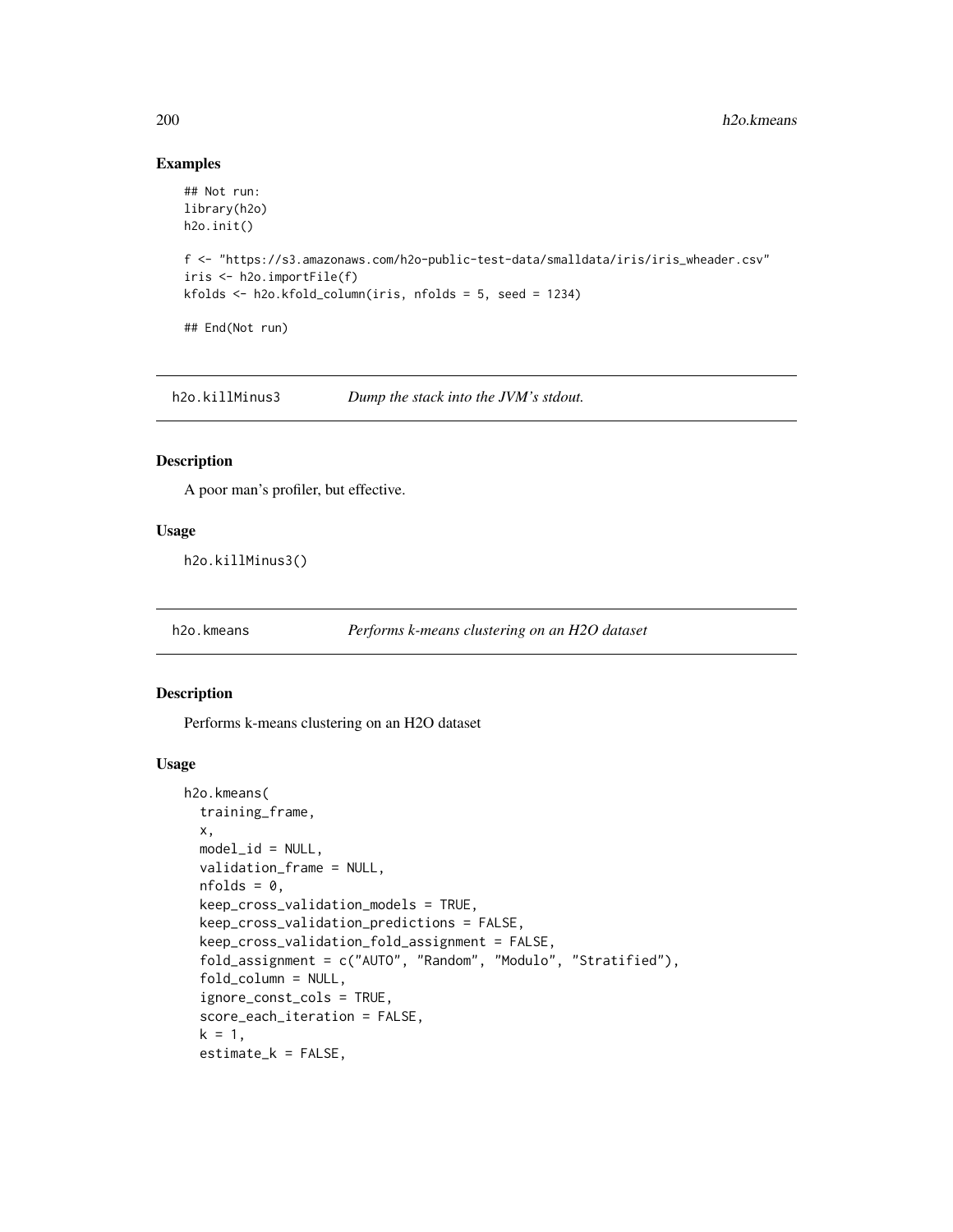## h2o.kmeans 201

```
user_points = NULL,
 max_iterations = 10,
 standardize = TRUE,
 seed = -1,
 init = c("Random", "PlusPlus", "Furthest", "User"),
 max_runtime_secs = 0,
 categorical_encoding = c("AUTO", "Enum", "OneHotInternal", "OneHotExplicit",
   "Binary", "Eigen", "LabelEncoder", "SortByResponse", "EnumLimited"),
 export_checkpoints_dir = NULL,
 cluster_size_constraints = NULL
\mathcal{L}
```
## Arguments

|                              | training_frame Id of the training data frame.                                                                                                                                                                                                                                   |
|------------------------------|---------------------------------------------------------------------------------------------------------------------------------------------------------------------------------------------------------------------------------------------------------------------------------|
| x                            | A vector containing the character names of the predictors in the model.                                                                                                                                                                                                         |
| model_id                     | Destination id for this model; auto-generated if not specified.                                                                                                                                                                                                                 |
| validation_frame             |                                                                                                                                                                                                                                                                                 |
|                              | Id of the validation data frame.                                                                                                                                                                                                                                                |
| nfolds                       | Number of folds for K-fold cross-validation (0 to disable or $\geq$ 2). Defaults to<br>0.                                                                                                                                                                                       |
| keep_cross_validation_models |                                                                                                                                                                                                                                                                                 |
|                              | Logical. Whether to keep the cross-validation models. Defaults to TRUE.                                                                                                                                                                                                         |
|                              | keep_cross_validation_predictions                                                                                                                                                                                                                                               |
|                              | Logical. Whether to keep the predictions of the cross-validation models. De-<br>faults to FALSE.                                                                                                                                                                                |
|                              | keep_cross_validation_fold_assignment                                                                                                                                                                                                                                           |
|                              | Logical. Whether to keep the cross-validation fold assignment. Defaults to<br>FALSE.                                                                                                                                                                                            |
| fold_assignment              |                                                                                                                                                                                                                                                                                 |
|                              | Cross-validation fold assignment scheme, if fold_column is not specified. The<br>'Stratified' option will stratify the folds based on the response variable, for clas-<br>sification problems. Must be one of: "AUTO", "Random", "Modulo", "Strati-<br>fied". Defaults to AUTO. |
| fold_column                  | Column with cross-validation fold index assignment per observation.                                                                                                                                                                                                             |
| ignore_const_cols            |                                                                                                                                                                                                                                                                                 |
|                              | Logical. Ignore constant columns. Defaults to TRUE.                                                                                                                                                                                                                             |
| score_each_iteration         |                                                                                                                                                                                                                                                                                 |
|                              | Logical. Whether to score during each iteration of model training. Defaults to<br>FALSE.                                                                                                                                                                                        |
| k                            | The max. number of clusters. If estimate_k is disabled, the model will find k<br>centroids, otherwise it will find up to k centroids. Defaults to 1.                                                                                                                            |
| estimate_k                   | Logical. Whether to estimate the number of clusters $(\leq=k)$ iteratively and de-<br>terministically. Defaults to FALSE.                                                                                                                                                       |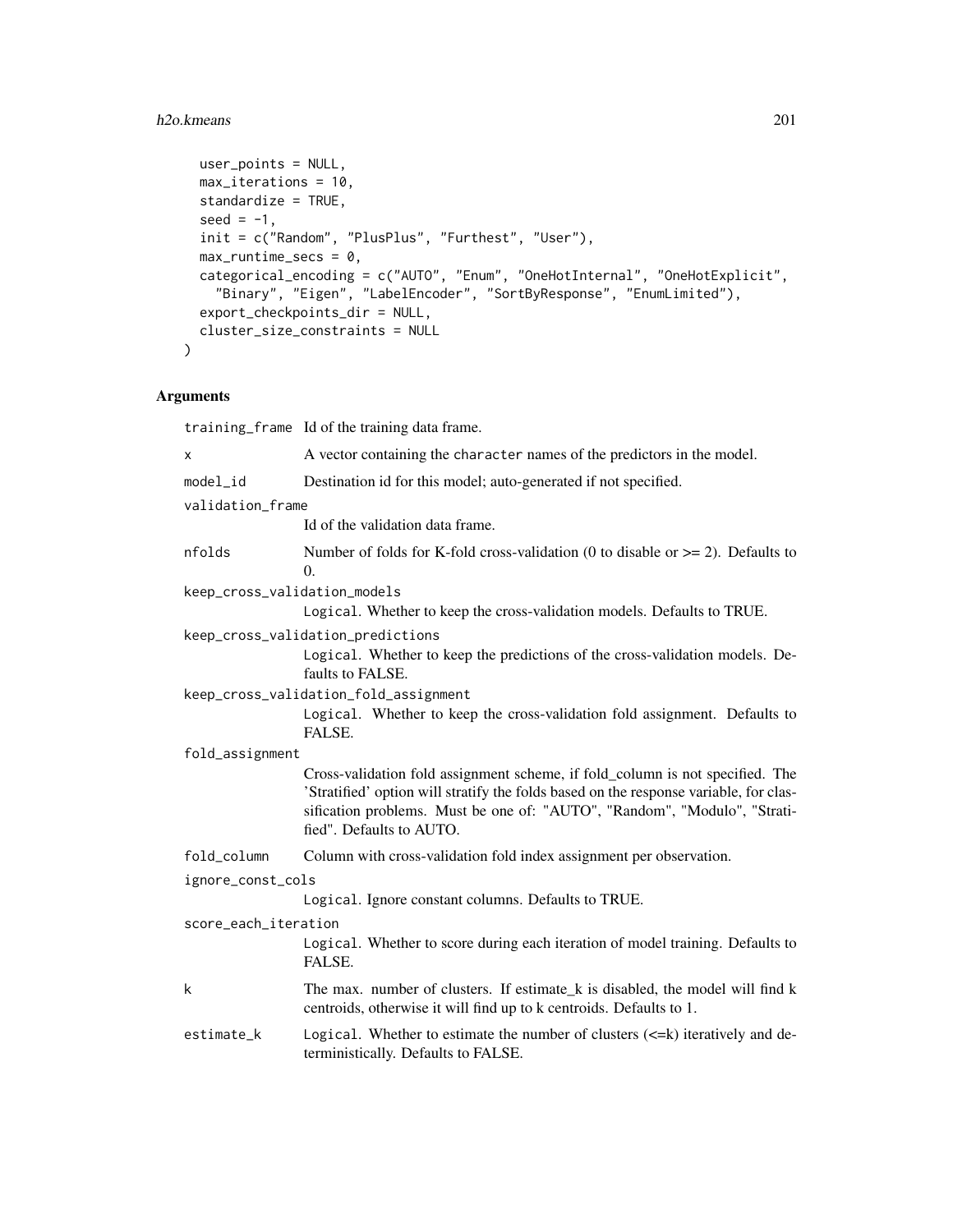| user_points              | This option allows you to specify a dataframe, where each row represents an<br>initial cluster center. The user-specified points must have the same number<br>of columns as the training observations. The number of rows must equal the<br>number of clusters |  |
|--------------------------|----------------------------------------------------------------------------------------------------------------------------------------------------------------------------------------------------------------------------------------------------------------|--|
|                          | max_iterations Maximum training iterations (if estimate k is enabled, then this is for each inner<br>Lloyds iteration) Defaults to 10.                                                                                                                         |  |
| standardize              | Logical. Standardize columns before computing distances Defaults to TRUE.                                                                                                                                                                                      |  |
| seed                     | Seed for random numbers (affects certain parts of the algo that are stochastic<br>and those might or might not be enabled by default). Defaults to -1 (time-based<br>random number).                                                                           |  |
| init                     | Initialization mode Must be one of: "Random", "PlusPlus", "Furthest", "User".<br>Defaults to Furthest.                                                                                                                                                         |  |
| max_runtime_secs         |                                                                                                                                                                                                                                                                |  |
|                          | Maximum allowed runtime in seconds for model training. Use 0 to disable.<br>Defaults to 0.                                                                                                                                                                     |  |
| categorical_encoding     |                                                                                                                                                                                                                                                                |  |
|                          | Encoding scheme for categorical features Must be one of: "AUTO", "Enum",<br>"OneHotInternal", "OneHotExplicit", "Binary", "Eigen", "LabelEncoder", "Sort-<br>ByResponse", "EnumLimited". Defaults to AUTO.                                                     |  |
| export_checkpoints_dir   |                                                                                                                                                                                                                                                                |  |
|                          | Automatically export generated models to this directory.                                                                                                                                                                                                       |  |
| cluster_size_constraints |                                                                                                                                                                                                                                                                |  |
|                          | An array specifying the minimum number of points that should be in each clus-                                                                                                                                                                                  |  |

An array specifying the minimum number of points that should be in each cluster. The length of the constraints array has to be the same as the number of clusters.

## Value

an object of class [H2OClusteringModel.](#page-364-0)

#### See Also

[h2o.cluster\\_sizes](#page-75-0), [h2o.totss](#page-337-0), [h2o.num\\_iterations](#page-246-0), [h2o.betweenss](#page-67-0), [h2o.tot\\_withinss](#page-337-1), [h2o.withinss](#page-355-0), [h2o.centersSTD](#page-71-0), [h2o.centers](#page-71-1)

## Examples

```
## Not run:
library(h2o)
h2o.init()
prostate_path <- system.file("extdata", "prostate.csv", package = "h2o")
prostate <- h2o.uploadFile(path = prostate_path)
h2o.kmeans(training_frame = prostate, k = 10, x = c("AGE", "RACE", "VOL", "GLEASON"))
```
## End(Not run)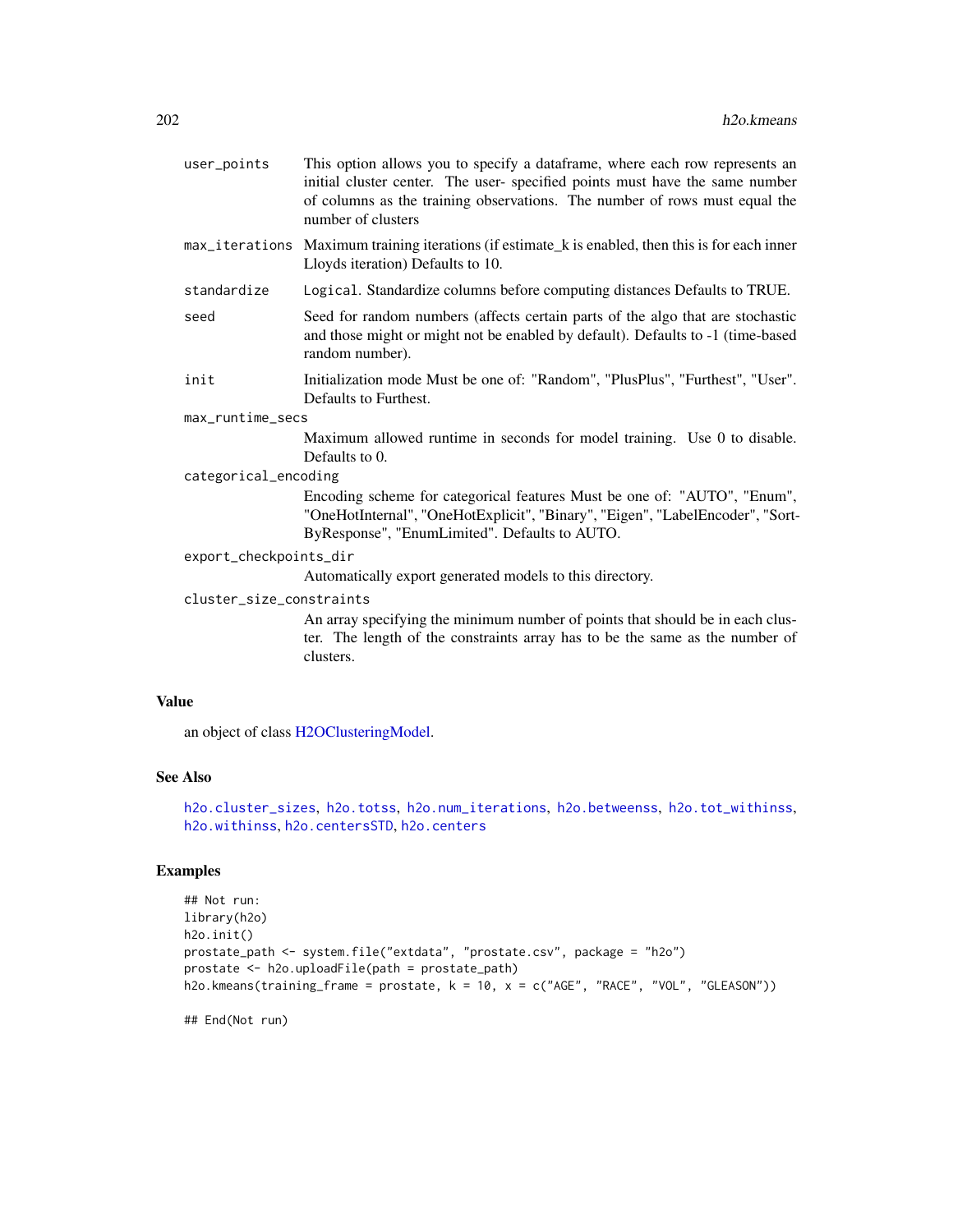h2o.kolmogorov\_smirnov

*Kolmogorov-Smirnov metric for binomial models*

#### **Description**

Retrieves a Kolmogorov-Smirnov metric for given binomial model. The number returned is in range between 0 and 1. K-S metric represents the degree of separation between the positive (1) and negative (0) cumulative distribution functions. Detailed metrics per each group are to be found in the gains-lift table.

#### Usage

h2o.kolmogorov\_smirnov(object)

## S4 method for signature 'H2OModelMetrics' h2o.kolmogorov\_smirnov(object)

## S4 method for signature 'H2OModel' h2o.kolmogorov\_smirnov(object)

#### Arguments

object Either an [H2OModel](#page-370-0) object or an [H2OModelMetrics](#page-371-0) object.

## Details

The [H2OModelMetrics](#page-371-0) version of this function will only take [H2OBinomialMetrics](#page-371-1) objects.

#### Value

Kolmogorov-Smirnov metric, a number between 0 and 1.

#### See Also

[h2o.gainsLift](#page-129-0) to see detailed K-S metrics per group

#### Examples

```
## Not run:
library(h2o)
h2o.init()
data <- h2o.importFile(
path = "https://s3.amazonaws.com/h2o-public-test-data/smalldata/airlines/allyears2k_headers.zip")
model <- h2o.gbm(x = c("Origin", "Distance"), y = "IsDepDelayed",
                       training_frame = data, ntrees = 1)
h2o.kolmogorov_smirnov(model)
```
## End(Not run)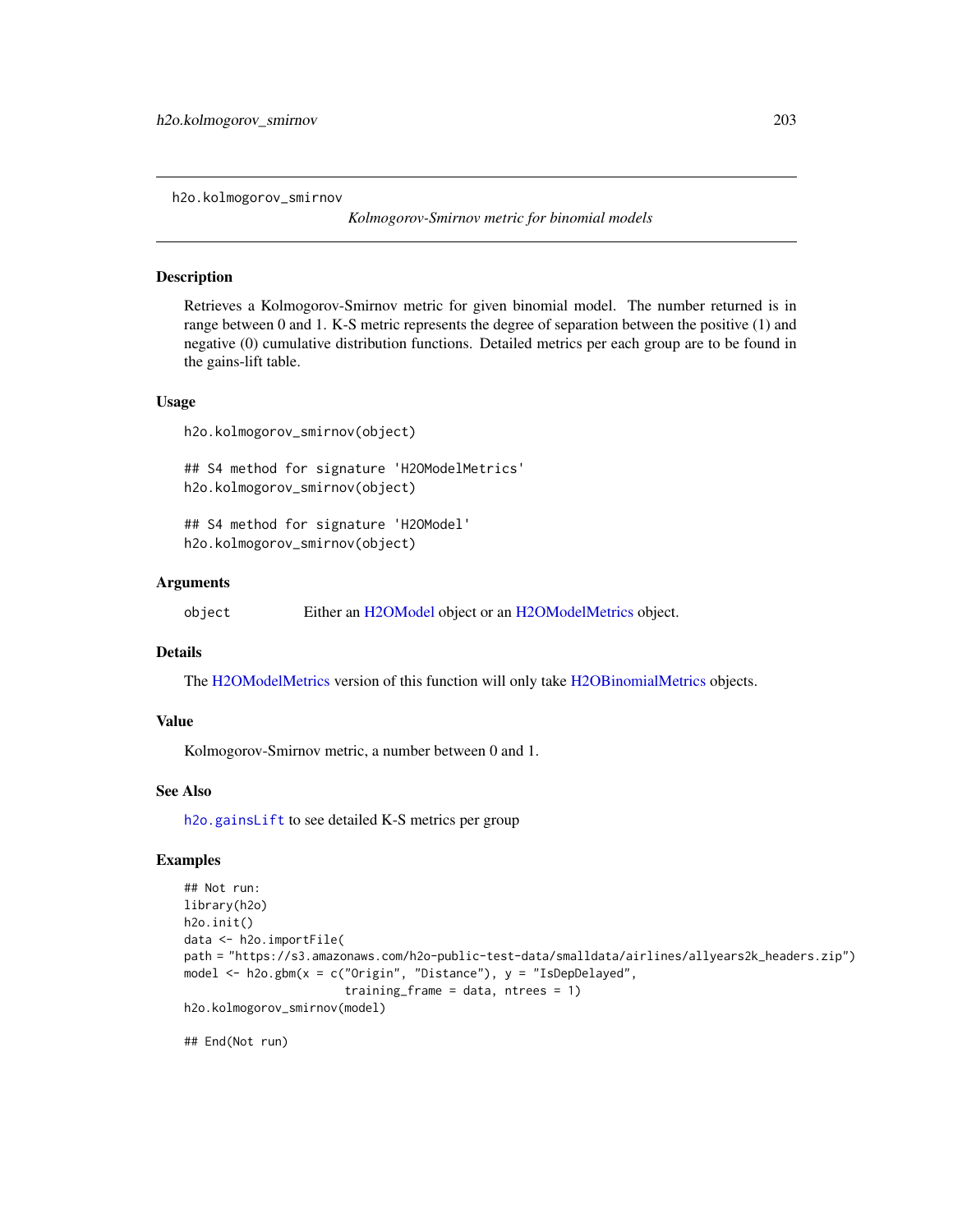Obtain the kurtosis of a column of a parsed H2O data object.

#### Usage

h2o.kurtosis(x, ..., na.rm = TRUE)

kurtosis.H2OFrame(x, ..., na.rm = TRUE)

#### Arguments

| Further arguments to be passed from or to other methods.<br>$\cdot$ $\cdot$ $\cdot$                              |  |
|------------------------------------------------------------------------------------------------------------------|--|
| A logical value indicating whether NA or missing values should be stripped be-<br>na.rm<br>fore the computation. |  |

## Value

Returns a list containing the kurtosis for each column (NaN for non-numeric columns).

#### Examples

```
## Not run:
library(h2o)
h2o.init()
prostate_path <- system.file("extdata", "prostate.csv", package = "h2o")
prostate <- h2o.uploadFile(path = prostate_path)
h2o.kurtosis(prostate$AGE)
```
## End(Not run)

h2o.learning\_curve\_plot

*Learning Curve Plot*

#### Description

Create learning curve plot for an H2O Model. Learning curves show error metric dependence on learning progress, e.g., RMSE vs number of trees trained so far in GBM. There can be up to 4 curves showing Training, Validation, Training on CV Models, and Cross-validation error.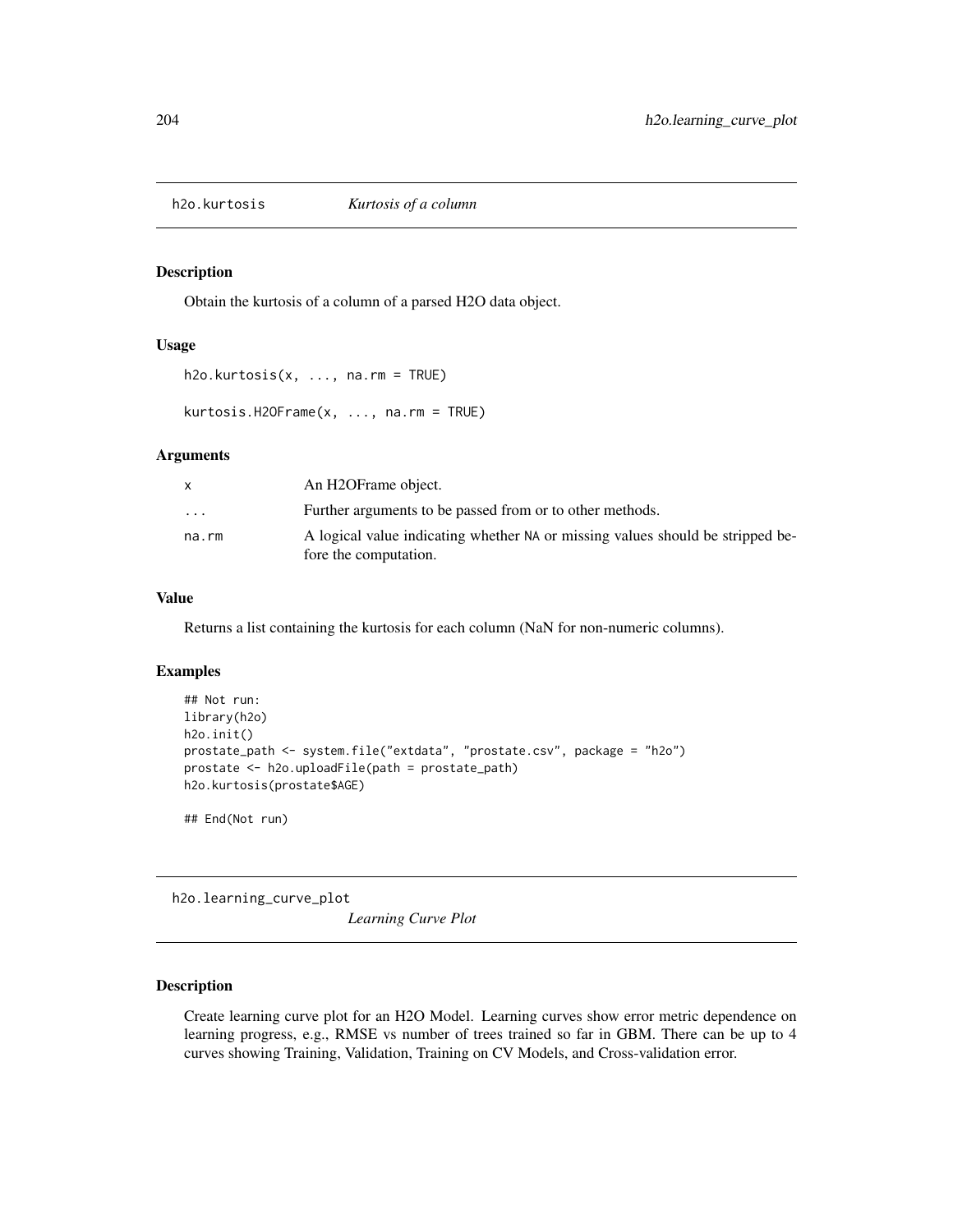## Usage

```
h2o.learning_curve_plot(
 model,
 metric = c("AUTO", "auc", "aucpr", "mae", "rmse", "anomaly_score", "convergence",
    "custom", "custom_increasing", "deviance", "lift_top_group", "logloss",
   "misclassification", "negative_log_likelihood", "objective", "sumetaieta02"),
  cv_ribbon = NULL,
 cv_lines = NULL
\lambda
```
#### Arguments

| model     | an H <sub>2</sub> O model                                                                                                                                                         |
|-----------|-----------------------------------------------------------------------------------------------------------------------------------------------------------------------------------|
| metric    | Metric to be used for the learning curve plot. These should mostly correspond<br>with stopping metric.                                                                            |
| cv ribbon | if True, plot the CV mean as a and CV standard deviation as a ribbon around<br>the mean, if NULL, it will attempt to automatically determine if this is suitable<br>visualisation |
| cv lines  | if True, plot scoring history for individual CV models, if NULL, it will attempt<br>to automatically determine if this is suitable visualization                                  |

#### Value

A ggplot2 object

## Examples

```
## Not run:
library(h2o)
h2o.init()
# Import the wine dataset into H2O:
f <- "https://h2o-public-test-data.s3.amazonaws.com/smalldata/wine/winequality-redwhite-no-BOM.csv"
df <- h2o.importFile(f)
# Set the response
response <- "quality"
# Split the dataset into a train and test set:
splits \le h2o.splitFrame(df, ratios = 0.8, seed = 1)
train <- splits[[1]]
test <- splits[[2]]
# Build and train the model:
gbm <- h2o.gbm(y = response,
               training_frame = train)
# Create the learning curve plot
learning_curve <- h2o.learning_curve_plot(gbm)
print(learning_curve)
```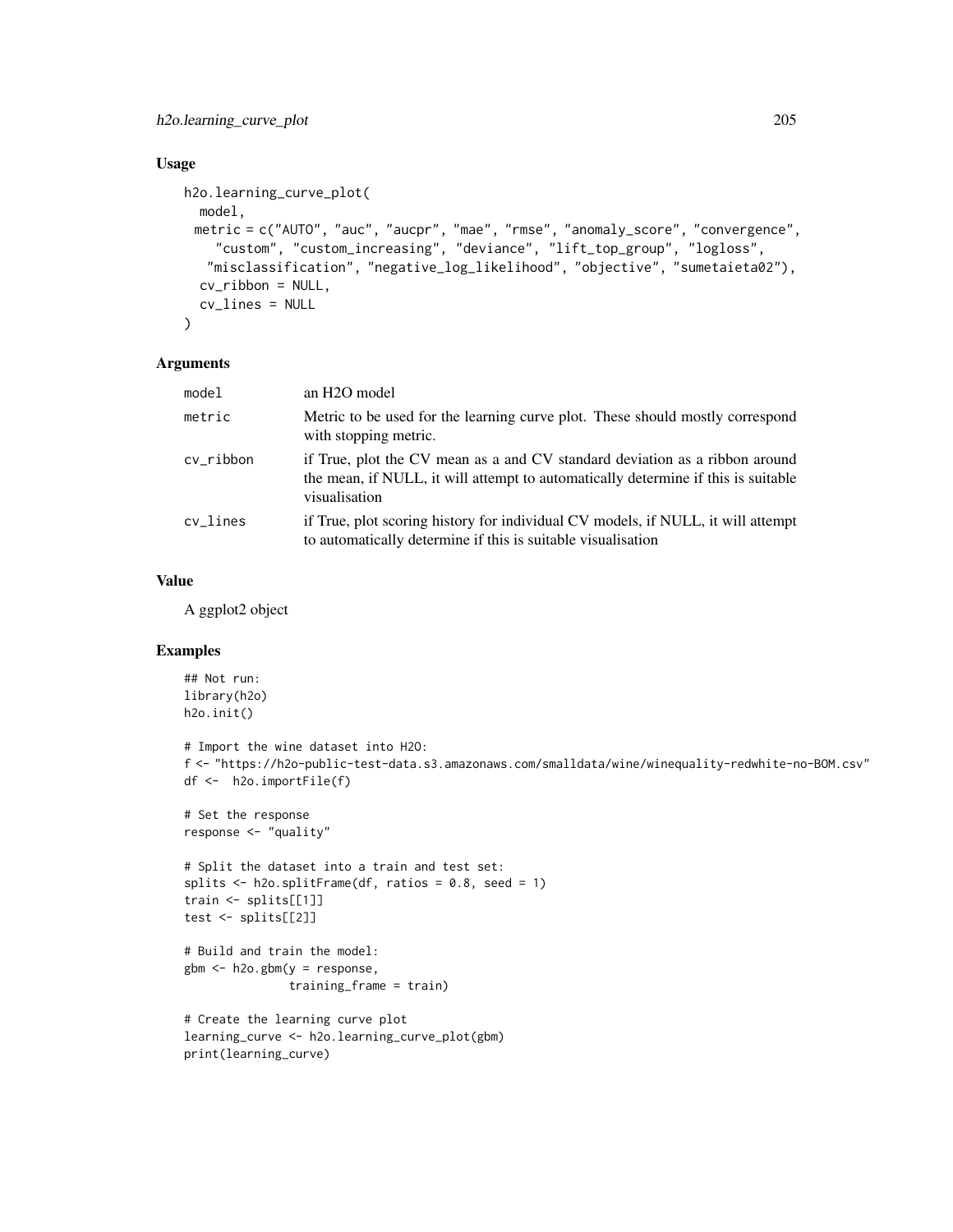## End(Not run)

h2o.levels *Return the levels from the column requested column.*

## Description

Return the levels from the column requested column.

#### Usage

h2o.levels(x, i)

#### Arguments

| An H2OFrame object.                                               |
|-------------------------------------------------------------------|
| Optional, the index of the column whose domain is to be returned. |

## See Also

[levels](#page-0-0) for the base R method.

## Examples

```
## Not run:
library(h2o)
h2o.init()
iris_hf <- as.h2o(iris)
h2o.levels(iris_hf, 5) # returns "setosa" "versicolor" "virginica"
## End(Not run)
```
h2o.listTimezones *List all of the Time Zones Acceptable by the H2O cluster.*

## Description

List all of the Time Zones Acceptable by the H2O cluster.

## Usage

h2o.listTimezones()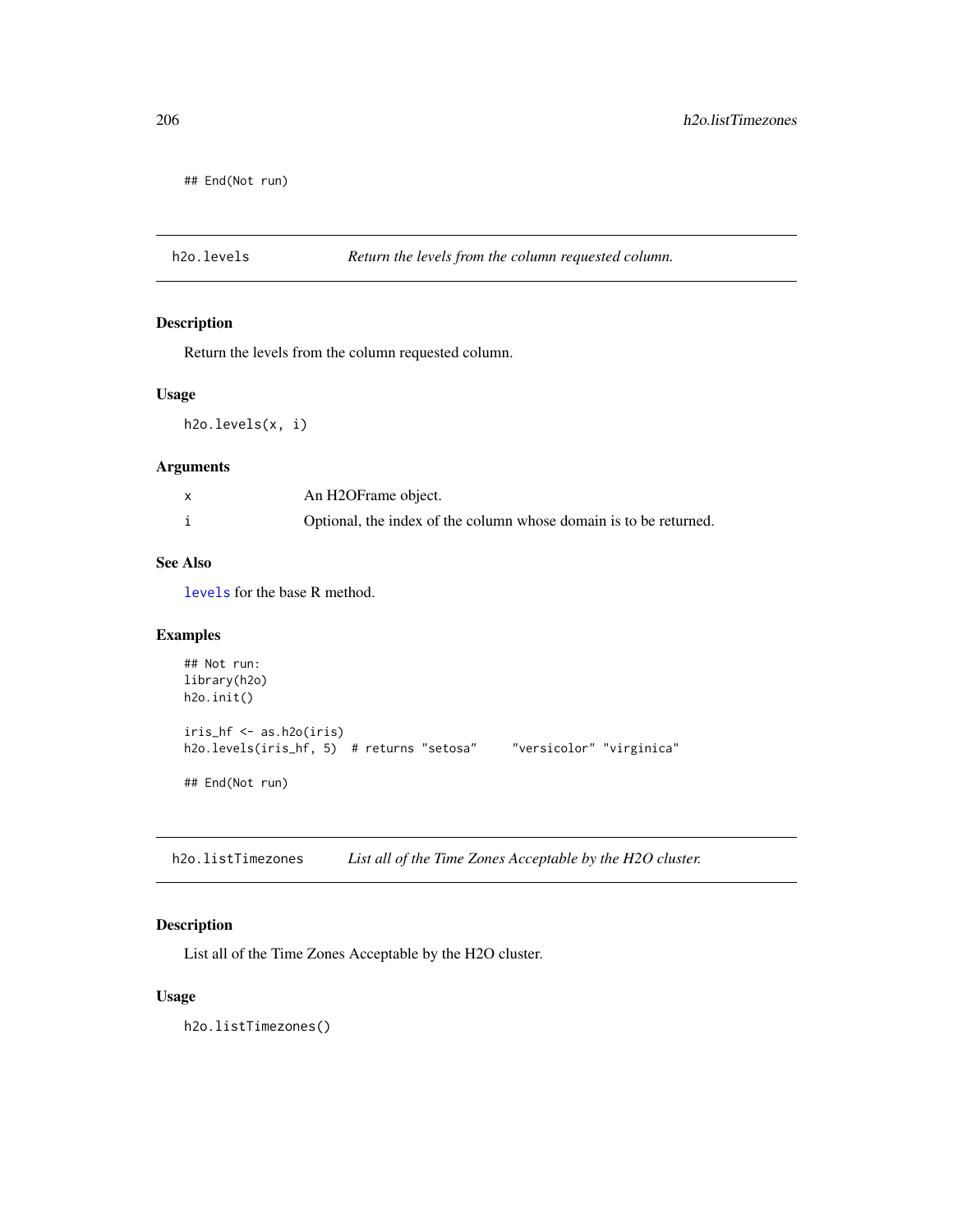h2o.list\_all\_extensions

*List all H2O registered extensions*

## Description

List all H2O registered extensions

## Usage

h2o.list\_all\_extensions()

h2o.list\_api\_extensions

*List registered API extensions*

## Description

List registered API extensions

#### Usage

h2o.list\_api\_extensions()

h2o.list\_core\_extensions

*List registered core extensions*

## Description

List registered core extensions

#### Usage

h2o.list\_core\_extensions()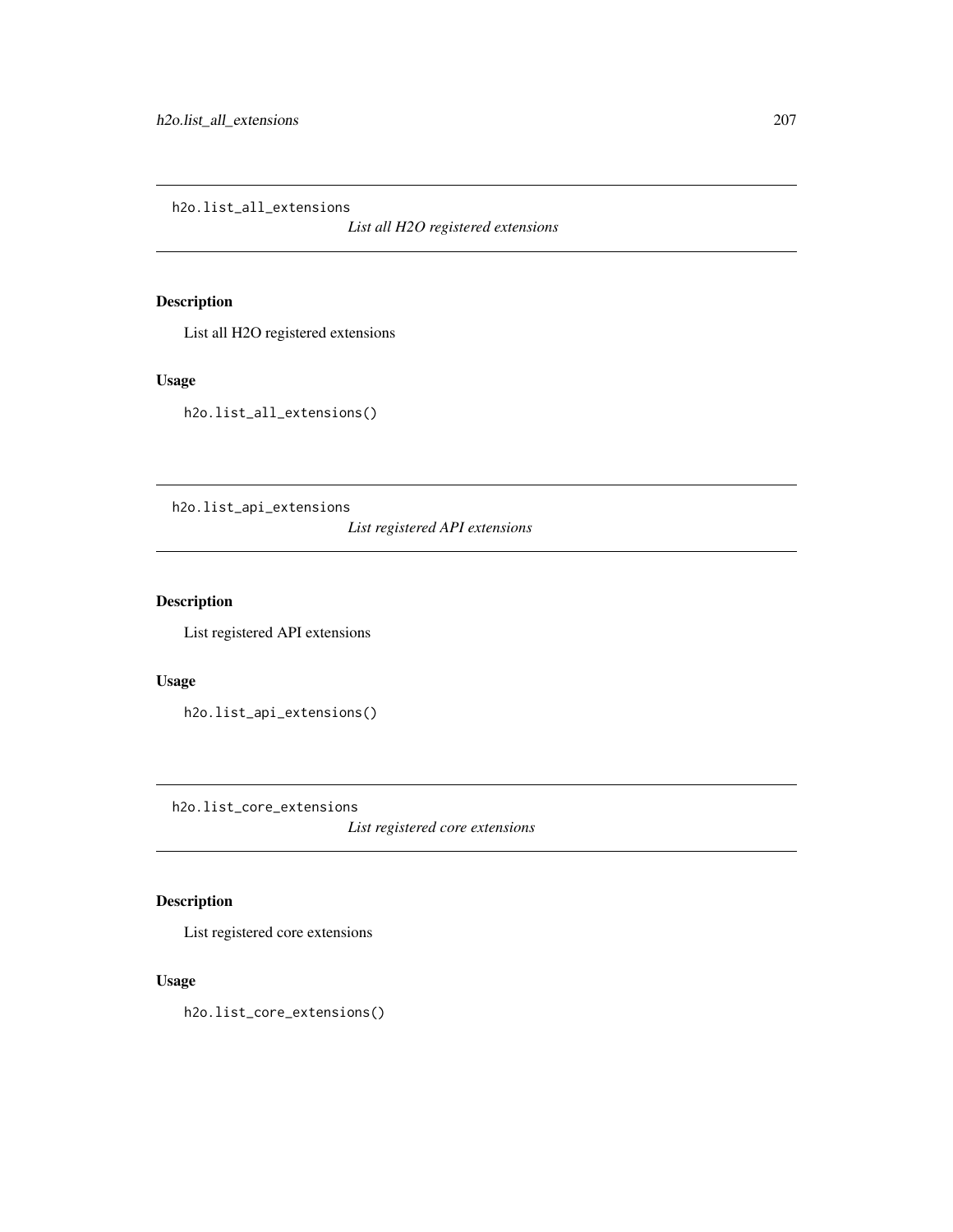Return list of jobs performed by the H2O cluster

#### Usage

h2o.list\_jobs()

h2o.list\_models *Get an list of all model ids present in the cluster*

## Description

Get an list of all model ids present in the cluster

#### Usage

h2o.list\_models()

## Value

Returns a vector of model ids.

## Examples

```
## Not run:
library(h2o)
h2o.init()
iris_hf <- as.h2o(iris)
model_id <- h2o.gbm(x = 1:4, y = 5, training_frame = iris_hf)@model_id
model_id_list <- h2o.list_models()
## End(Not run)
```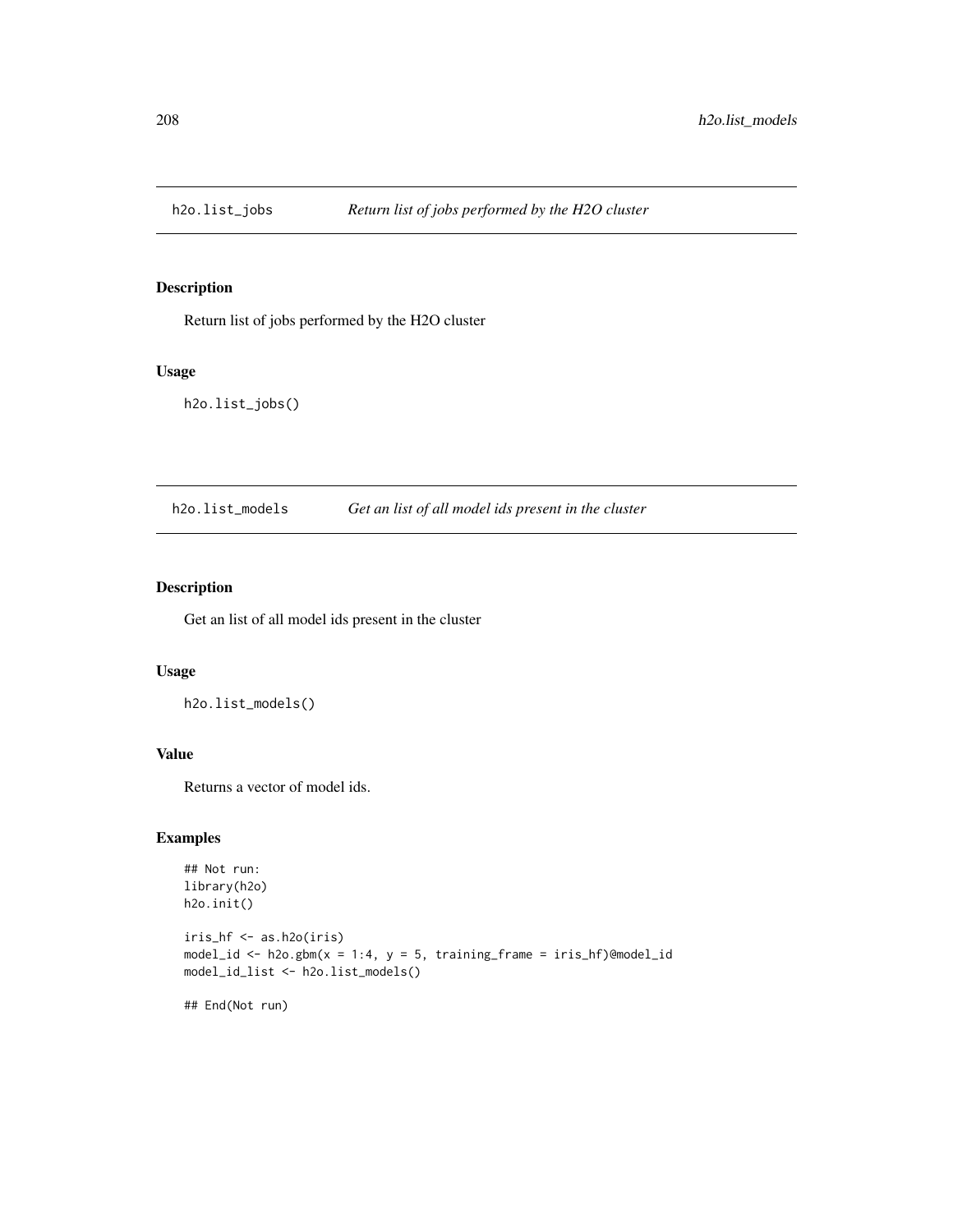Returns a reference to the loaded Grid.

#### Usage

```
h2o.loadGrid(grid_path, load_params_references = FALSE)
```
#### Arguments

grid\_path A character string containing the path to the file with the grid saved.

load\_params\_references

A logical which if true will attemt to reload saved objects referenced by grid parameters (e.g. training frame, calibration frame), will fail if grid was saved without referenced objects.

#### Examples

```
## Not run:
library(h2o)
h2o.init()
iris <- as.h2o(iris)
ntrees\_opts = c(1, 5)learn_rate\_opts = c(0.1, 0.01)size_of_hyper_space = length(ntrees_opts) * length(learn_rate_opts)
hyper_parameters = list(ntrees = ntrees_opts, learn_rate = learn_rate_opts)
# Tempdir is chosen arbitrarily. May be any valid folder on an H2O-supported filesystem.
baseline_grid <- h2o.grid("gbm", grid_id="gbm_grid_test", x=1:4, y=5, training_frame=iris,
hyper_params = hyper_parameters, export_checkpoints_dir = tempdir())
# Remove everything from the cluster or restart it
h2o.removeAll()
grid <- h2o.loadGrid(paste0(tempdir(),"/",baseline_grid@grid_id))
```
## End(Not run)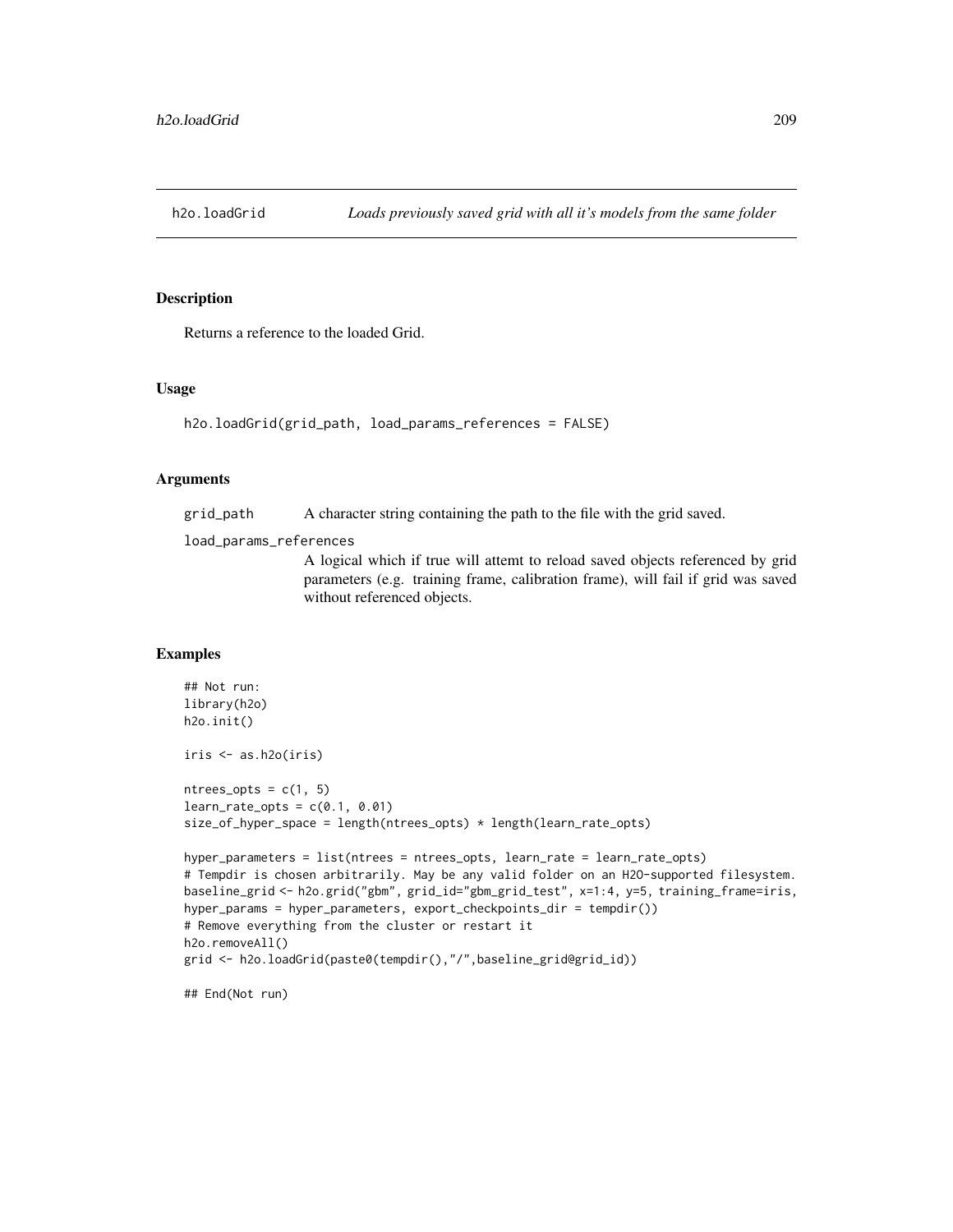Load a saved H2O model from disk. (Note that ensemble binary models can now be loaded using this method.)

## Usage

```
h2o.loadModel(path)
```
#### **Arguments**

path The path of the H2O Model to be imported.

### Value

Returns a [H2OModel](#page-370-0) object of the class corresponding to the type of model loaded.

#### See Also

[h2o.saveModel](#page-293-0)[,H2OModel](#page-370-0)

#### Examples

```
## Not run:
# library(h2o)
# h2o.init()
# prostate_path = system.file("extdata", "prostate.csv", package = "h2o")
# prostate = h2o.importFile(path = prostate_path)
# prostate_glm = h2o.glm(y = "CAPSULE", x = c("AGE", "RACE", "PSA", "DCAPS"),
# training_frame = prostate, family = "binomial", alpha = 0.5)
# glmmodel_path = h2o.saveModel(prostate_glm, dir = "/Users/UserName/Desktop")
# glmmodel_load = h2o.loadModel(glmmodel_path)
```
## End(Not run)

h2o.load\_frame *Load frame previously stored in H2O's native format.*

#### Description

Load frame previously stored in H2O's native format.

```
h2o.load_frame(frame_id, dir, force = TRUE)
```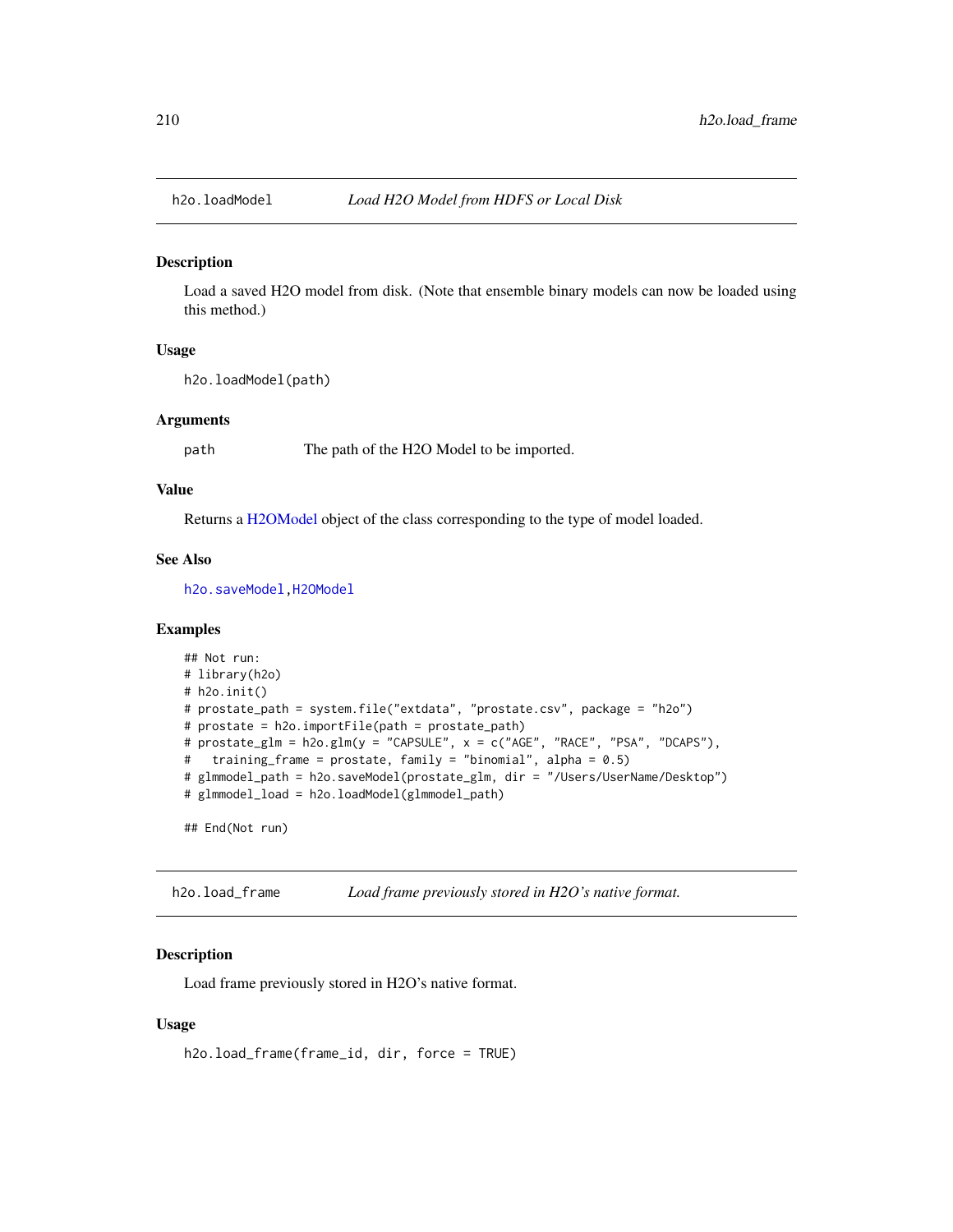#### h2o.log 211

## Arguments

| frame id | the frame ID of the original frame                              |
|----------|-----------------------------------------------------------------|
| dir      | a filesystem location where to look for frame data              |
| force    | logical. overwrite an already existing frame (defaults to true) |

## Examples

```
## Not run:
library(h2o)
h2o.init()
```

```
prostate_path = system.file("extdata", "prostate.csv", package = "h2o")
prostate = h2o.importFile(path = prostate_path)
h2o.save_frame(prostate, "/tmp/prostate")
prostate.key <- h2o.getId(prostate)
h2o.rm(prostate)
prostate <- h2o.load_frame(prostate.key, "/tmp/prostate")
```
## End(Not run)

h2o.log *Compute the logarithm of x*

## Description

Compute the logarithm of x

#### Usage

 $h2o.log(x)$ 

## Arguments

x An H2OFrame object.

## See Also

[Log](#page-0-0) for the base R implementation, log.

## Examples

```
## Not run:
library(h2o)
h2o.init()
```

```
frame <- h2o.createFrame(rows = 6, cols = 2,
                         categorical_fraction = 0.0,
                         missing\_fraction = 0.7,
```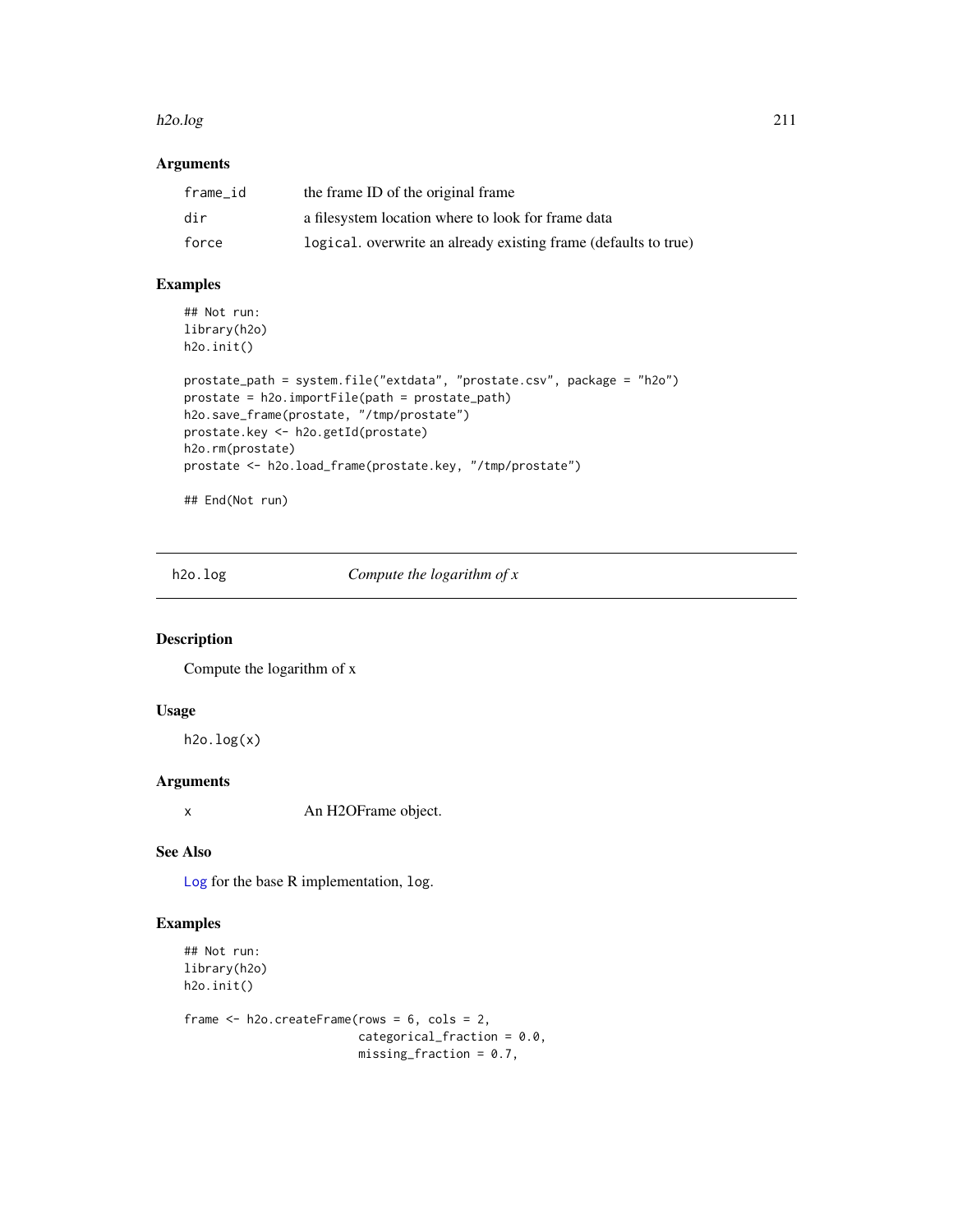# seed = 123) h2o.log(frame) ## End(Not run)

h2o.log10 *Compute the log10 of x*

## Description

Compute the log10 of x

## Usage

h2o.log10(x)

## Arguments

x An H2OFrame object.

## See Also

[Log](#page-0-0) for the base R implementation, log10().

## Examples

```
## Not run:
library(h2o)
h2o.init()
frame <- h2o.createFrame(rows = 6, cols = 2,
                         categorical_fraction = 0.0,
                         missing_fraction = 0.7,
                         seed = 123)
h2o.log10(frame)
```
## End(Not run)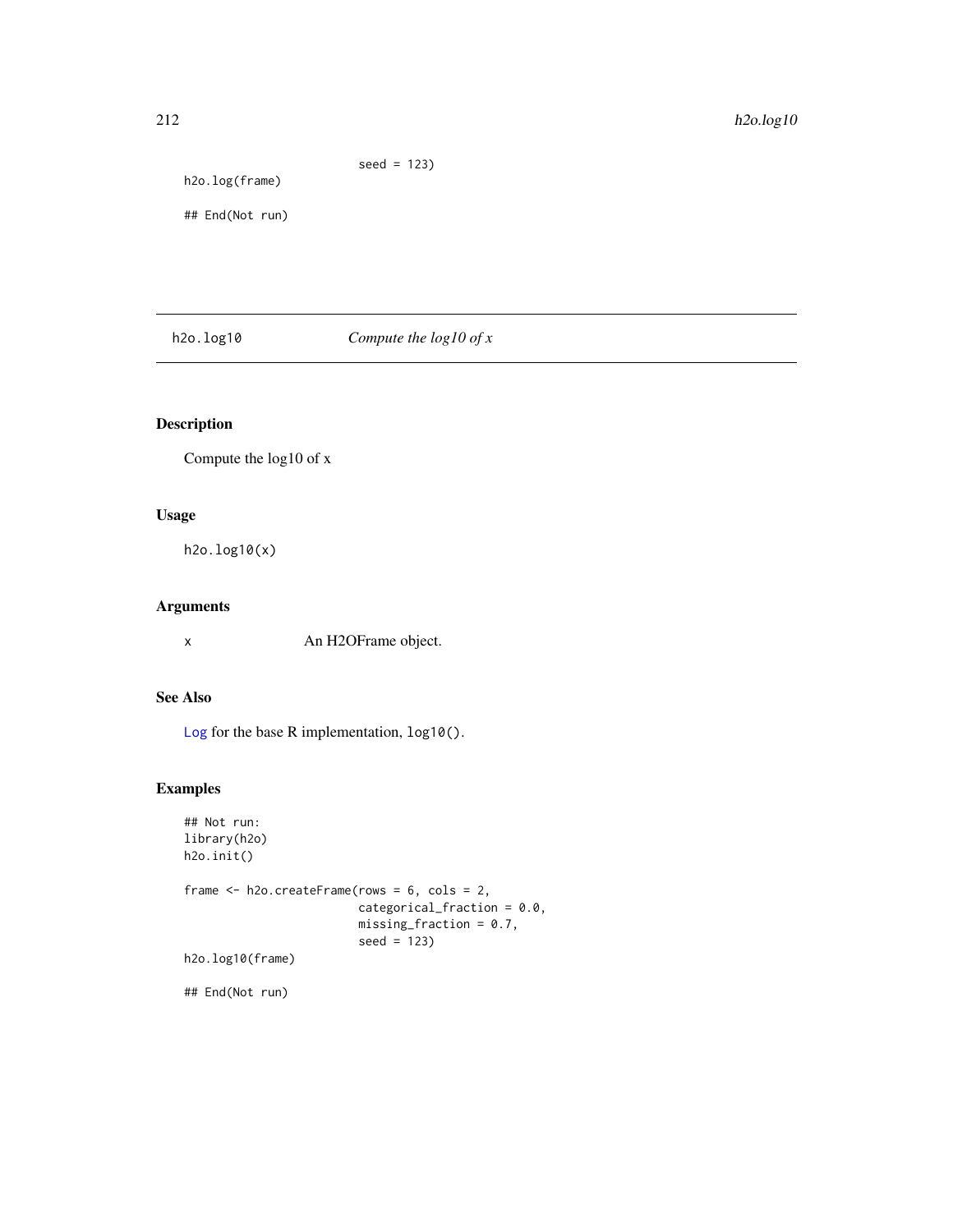Compute the log1p of x

## Usage

h2o.log1p(x)

## Arguments

x An H2OFrame object.

## See Also

[Log](#page-0-0) for the base R implementation, log1p().

## Examples

```
## Not run:
library(h2o)
h2o.init()
frame <- h2o.createFrame(rows = 6, cols = 2,
                         categorical_fraction = 0.0,
                         missing_fraction = 0.7,
                         seed = 123)
h2o.log1p(frame)
## End(Not run)
```
h2o.log2 *Compute the log2 of x*

## Description

Compute the log2 of x

## Usage

h2o.log2(x)

## Arguments

x An H2OFrame object.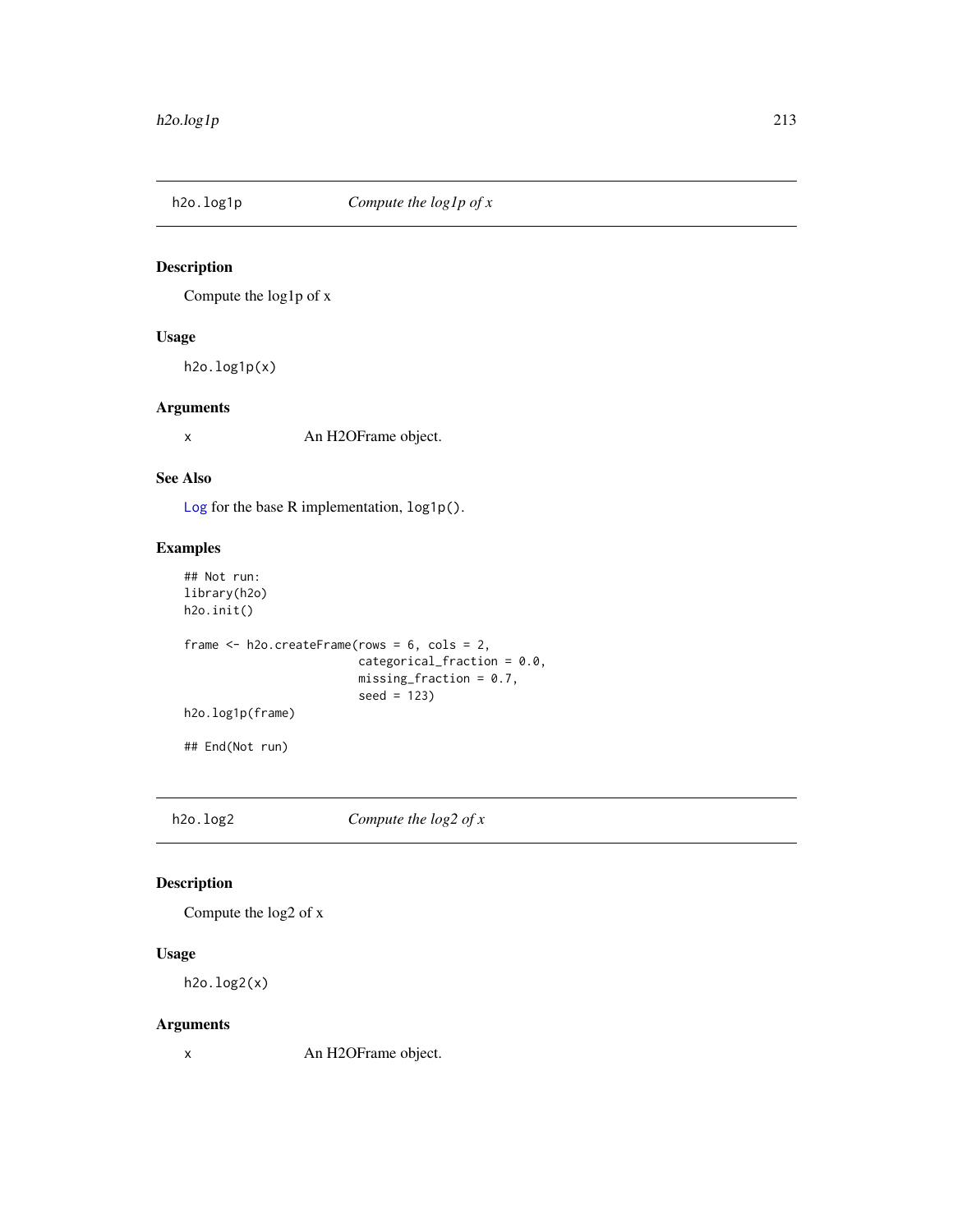## See Also

[Log](#page-0-0) for the base R implementation, log2()

## Examples

```
## Not run:
library(h2o)
h2o.init()
frame <- h2o.createFrame(rows = 6, cols = 2,
                         categorical_fraction = 0.0,
                         missing\_fraction = 0.7,
                         seed = 123)
h2o.log2(frame)
## End(Not run)
```
h2o.logAndEcho *Log a message on the server-side logs*

## Description

This is helpful when running several pieces of work one after the other on a single H2O cluster and you want to make a notation in the H2O server side log where one piece of work ends and the next piece of work begins.

#### Usage

```
h2o.logAndEcho(message)
```
## Arguments

message A character string with the message to write to the log.

#### Details

h2o.logAndEcho sends a message to H2O for logging. Generally used for debugging purposes.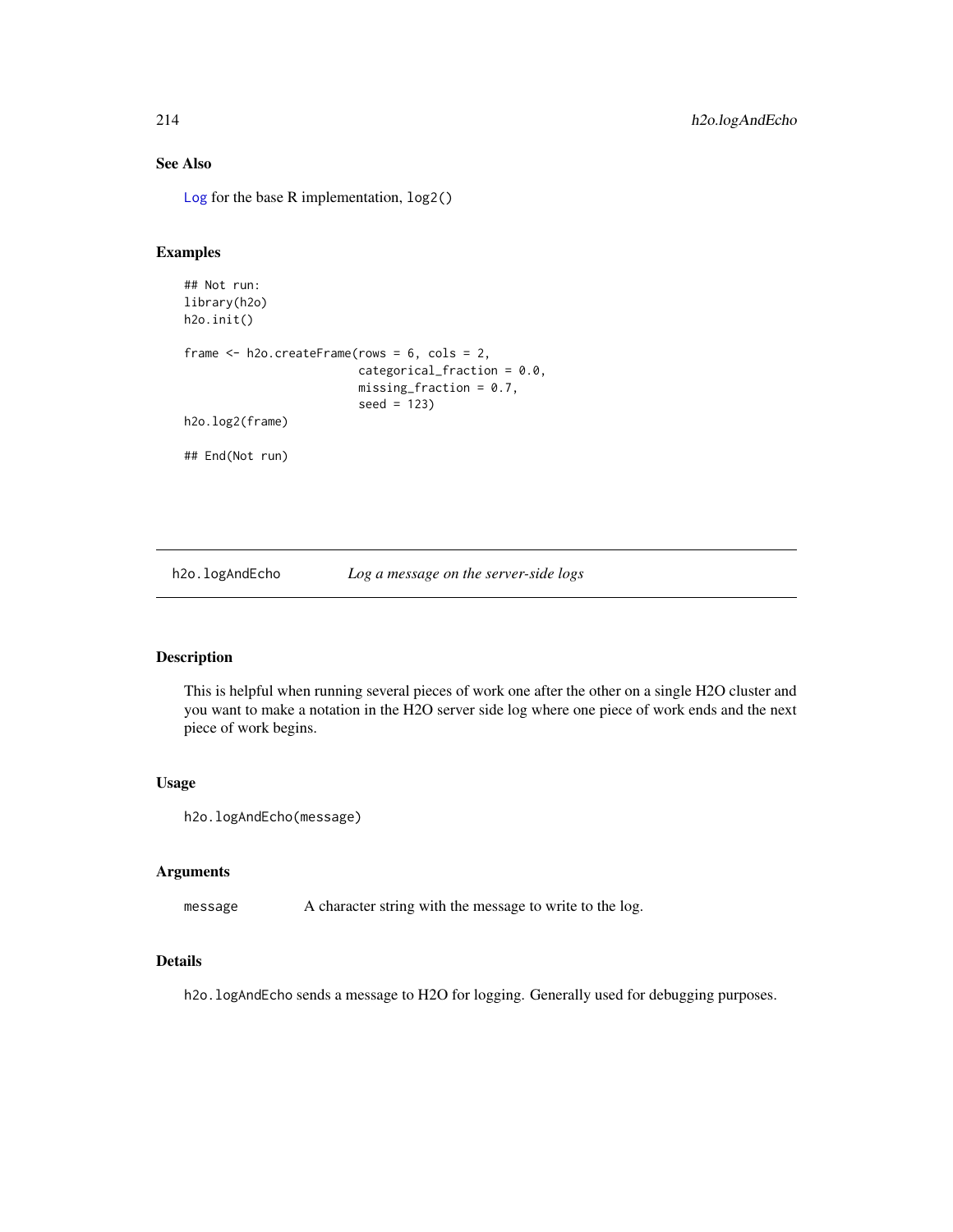Retrieves the log loss output for a [H2OBinomialMetrics](#page-371-1) or [H2OMultinomialMetrics](#page-371-1) object If "train", "valid", and "xval" parameters are FALSE (default), then the training Log Loss value is returned. If more than one parameter is set to TRUE, then a named vector of Log Losses are returned, where the names are "train", "valid" or "xval".

#### Usage

```
h2o.logloss(object, train = FALSE, valid = FALSE, xval = FALSE)
```
#### Arguments

| object | a H2OModelMetrics object of the correct type. |
|--------|-----------------------------------------------|
| train  | Retrieve the training Log Loss                |
| valid  | Retrieve the validation Log Loss              |
| xval   | Retrieve the cross-validation Log Loss        |

#### Examples

```
## Not run:
library(h2o)
h2o.init()
```

```
f <- "https://s3.amazonaws.com/h2o-public-test-data/smalldata/junit/cars_20mpg.csv"
cars <- h2o.importFile(f)
cars["economy_20mpg"] <- as.factor(cars["economy_20mpg"])
predictors <- c("displacement", "power", "weight", "acceleration", "year")
response <- "economy_20mpg"
cars_splits <- h2o.splitFrame(data = cars, ratios = .8, seed = 1234)
train <- cars_splits[[1]]
valid <- cars_splits[[2]]
car_drf <- h2o.randomForest(x = predictors,
                            y = response,
                            training_frame = train,
                            validation_frame = valid)
h2o.logloss(car_drf, train = TRUE, valid = TRUE)
```
## End(Not run)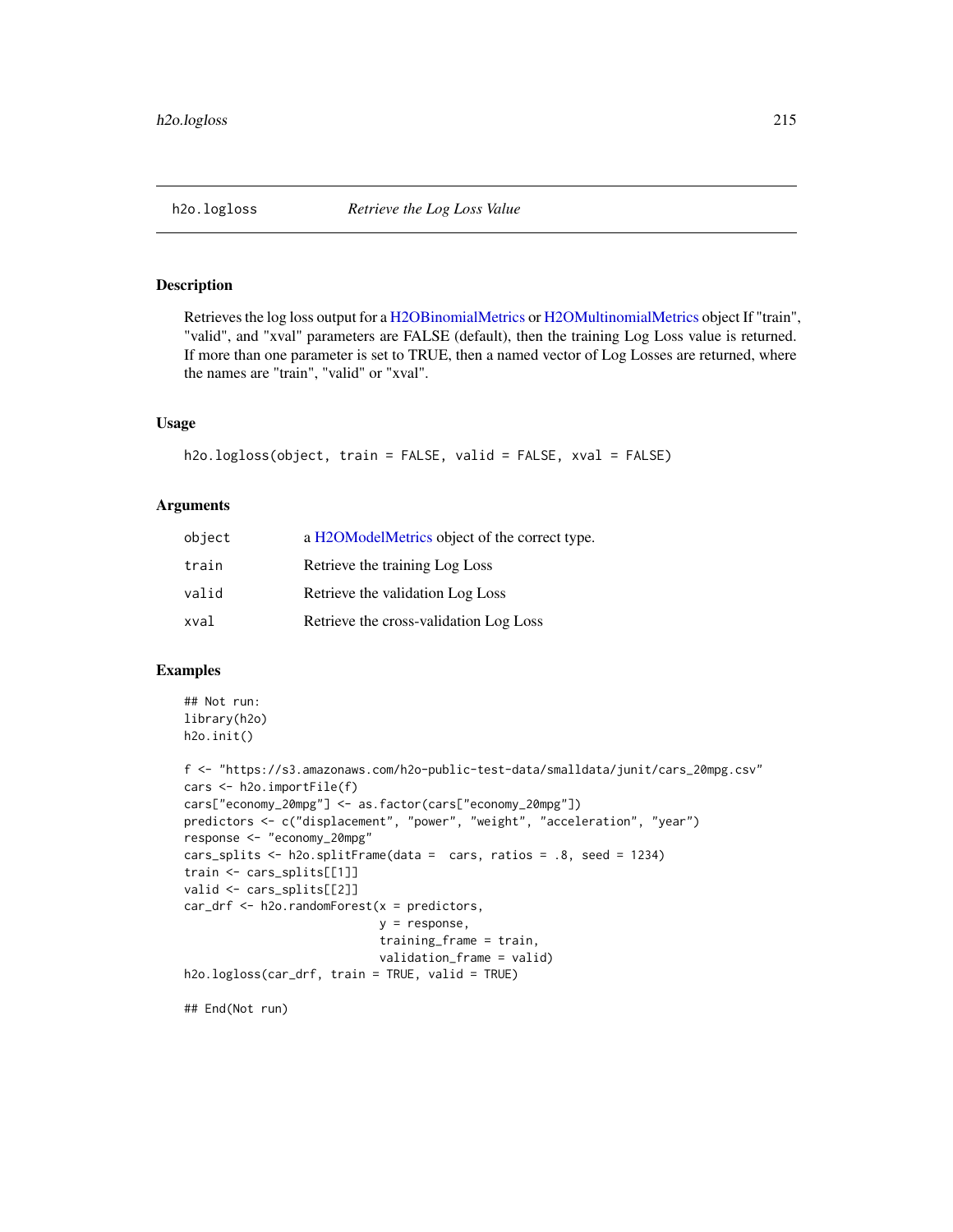Accesses a list of object keys in the running instance of H2O.

## Usage

h2o.ls()

## Value

Returns a list of hex keys in the current H2O instance.

## Examples

```
## Not run:
library(h2o)
h2o.init()
prostate_path <- system.file("extdata", "prostate.csv", package = "h2o")
prostate <- h2o.uploadFile(path = prostate_path)
h2o.ls()
```
## End(Not run)

h2o.lstrip *Strip set from left*

#### Description

Return a copy of the target column with leading characters removed. The set argument is a string specifying the set of characters to be removed. If omitted, the set argument defaults to removing whitespace.

#### Usage

h2o.lstrip(x, set =  $"$ )

#### Arguments

| $\boldsymbol{\mathsf{x}}$ | The column whose strings should be latrip-ed. |
|---------------------------|-----------------------------------------------|
| set                       | string of characters to be removed            |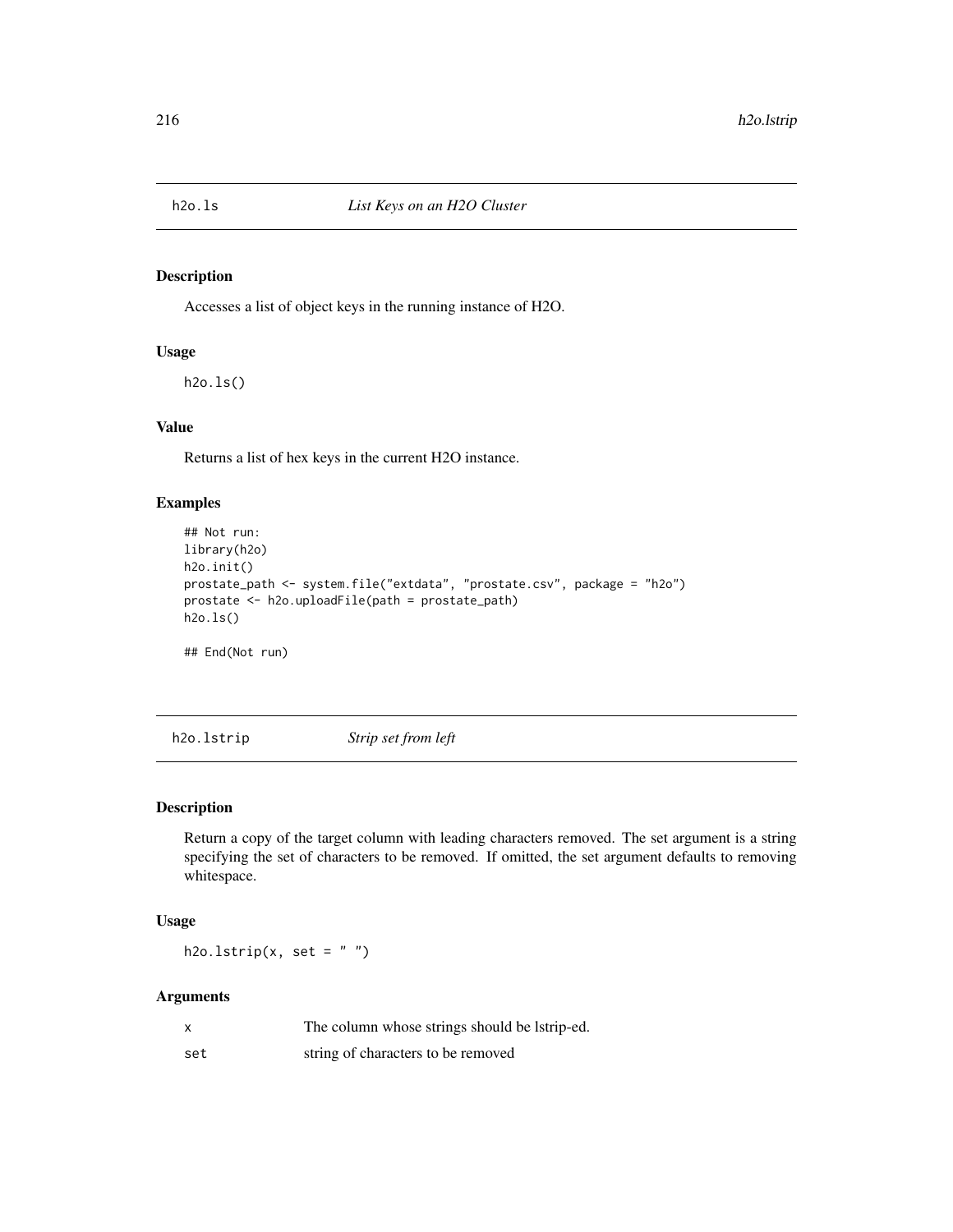#### h2o.mae 217

# Examples

```
## Not run:
library(h2o)
h2o.init()
string_to_lstrip <- as.h2o("1234567890")
lstrip_string <- h2o.lstrip(string_to_lstrip, "123") #Remove "123"
## End(Not run)
```
h2o.mae *Retrieve the Mean Absolute Error Value*

# Description

Retrieves the mean absolute error (MAE) value from an H2O model. If "train", "valid", and "xval" parameters are FALSE (default), then the training MAE value is returned. If more than one parameter is set to TRUE, then a named vector of MAEs are returned, where the names are "train", "valid" or "xval".

## Usage

```
h2o.mae(object, train = FALSE, valid = FALSE, xval = FALSE)
```
# Arguments

| object | An H2OModel object.                                                                           |
|--------|-----------------------------------------------------------------------------------------------|
| train  | Retrieve the training MAE                                                                     |
| valid  | Retrieve the validation set MAE if a validation set was passed in during model<br>build time. |
| xval   | Retrieve the cross-validation MAE                                                             |

# Examples

```
## Not run:
library(h2o)
h <- h2o.init()
fr < - as.h2o(iris)
m \le -h2o.deeplearning(x = 2:5, y = 1, training_frame = fr)
h2o.mae(m)
## End(Not run)
```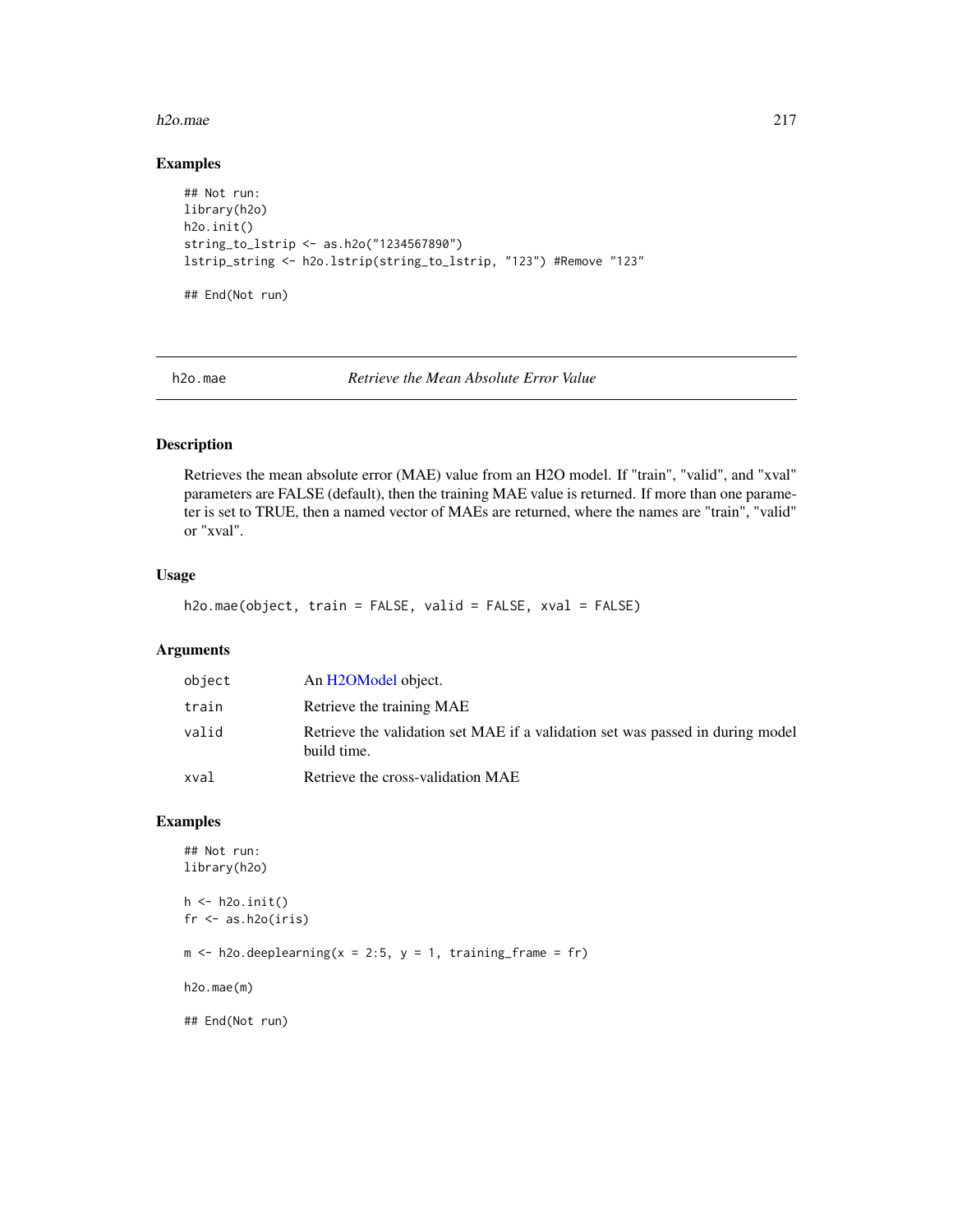# Description

This function allows setting betas of an existing glm model.

# Usage

h2o.makeGLMModel(model, beta)

#### Arguments

| model | an H2OModel corresponding from a h2o. g1m call. |
|-------|-------------------------------------------------|
| beta  | a new set of betas (a named vector)             |

h2o.make\_metrics *Create Model Metrics from predicted and actual values in H2O*

### Description

Given predicted values (target for regression, class-1 probabilities or binomial or per-class probabilities for multinomial), compute a model metrics object

# Usage

```
h2o.make_metrics(
 predicted,
  actuals,
  domain = NULL,
  distribution = NULL,
  weights = NULL,auc_type = "NONE"
)
```
## Arguments

| predicted    | An H2OFrame containing predictions                                                                                                          |
|--------------|---------------------------------------------------------------------------------------------------------------------------------------------|
| actuals      | An H2OFrame containing actual values                                                                                                        |
| domain       | Vector with response factors for classification.                                                                                            |
| distribution | Distribution for regression.                                                                                                                |
| weights      | (optional) An H2OF rame containing observation weights.                                                                                     |
| auc_type     | (optional) For multinomial classification you have to specify which type of agre-<br>gated AUC/AUCPR will be used to calculate this metric. |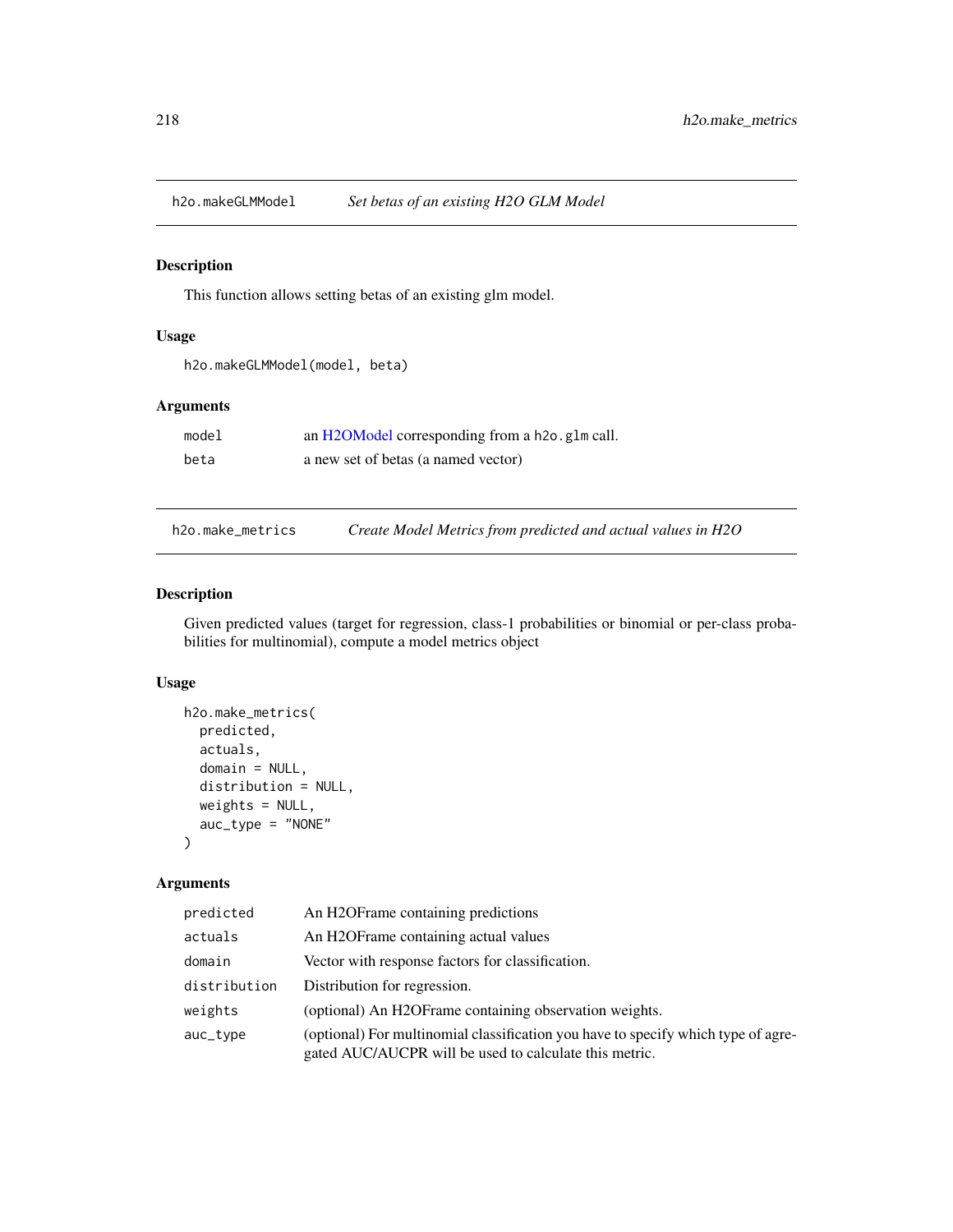#### h2o.match 219

# Value

Returns an object of the [H2OModelMetrics](#page-371-0) subclass.

#### Examples

```
## Not run:
library(h2o)
h2o.init()
prostate_path <- system.file("extdata", "prostate.csv", package = "h2o")
prostate <- h2o.uploadFile(path = prostate_path)
prostate$CAPSULE <- as.factor(prostate$CAPSULE)
prostate_gbm <- h2o.gbm(3:9, "CAPSULE", prostate)
pred <- h2o.predict(prostate_gbm, prostate)[, 3] ## class-1 probability
h2o.make_metrics(pred, prostate$CAPSULE)
```
## End(Not run)

h2o.match *Value Matching in H2O*

# Description

match and %in% return values similar to the base R generic functions.

#### Usage

```
h2o.match(x, table, nomatch = 0, incomparables = NULL)match.H20Frame(x, table, nomatch = 0, incomparables = NULL)x %in% table
```
#### Arguments

| $\mathsf{x}$  | a categorical vector from an H2OF rame object with values to be matched.                                                    |
|---------------|-----------------------------------------------------------------------------------------------------------------------------|
| table         | an R object to match x against.                                                                                             |
| nomatch       | the value to be returned in the case when no match is found.                                                                |
| incomparables | a vector of calues that cannot be matched. Any value in x matching a value in<br>this vector is assigned the nomatch value. |

### Value

Returns a vector of the positions of (first) matches of its first argument in its second

# See Also

[match](#page-0-0) for base R implementation.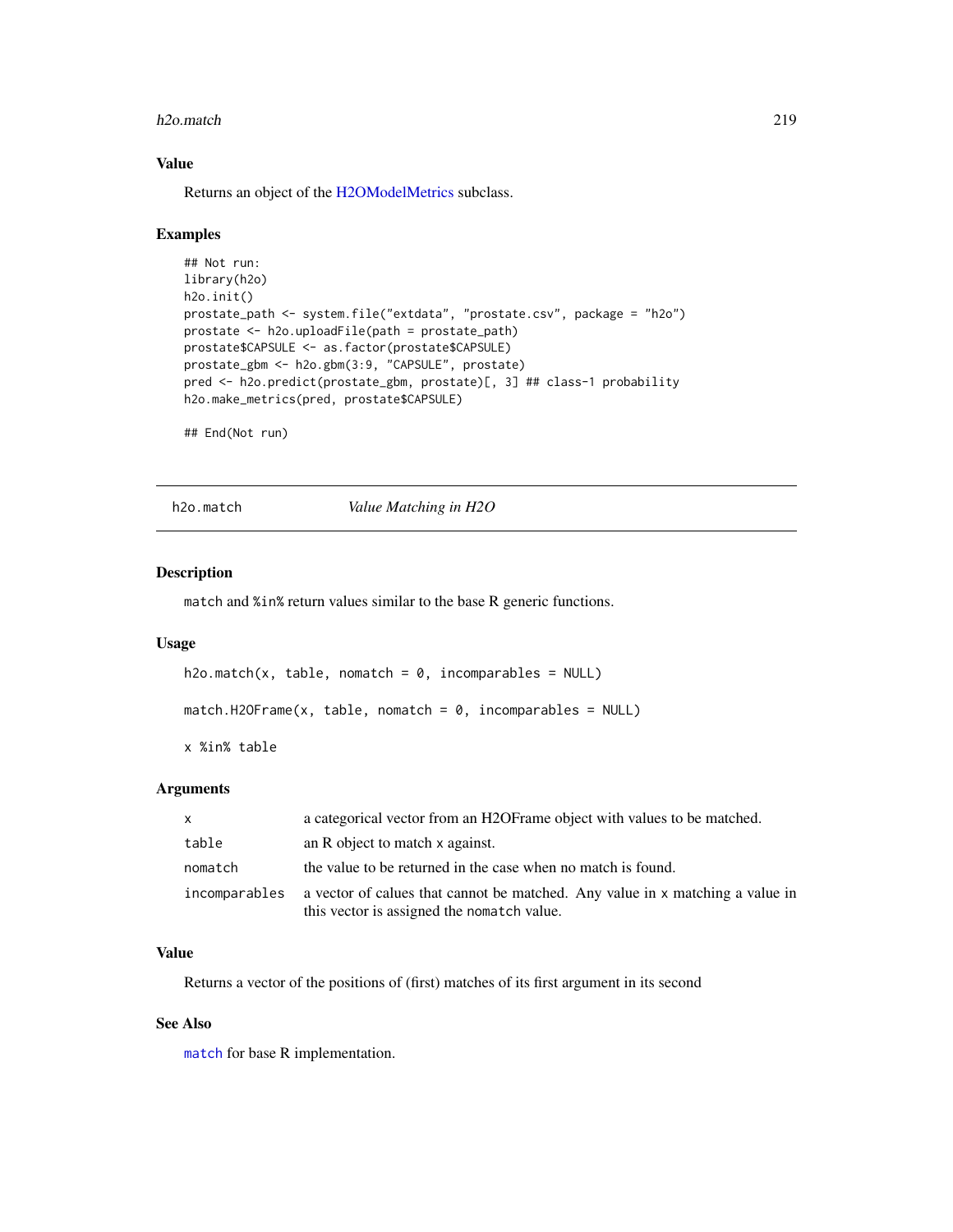#### $h20$  h2o.max

# Examples

```
## Not run:
h2o.init()
iris_hf <- as.h2o(iris)
h2o.match(iris_hf[, 5], c("setosa", "versicolor"))
## End(Not run)
```
h2o.max *Returns the maxima of the input values.*

# Description

Returns the maxima of the input values.

# Usage

 $h2o.max(x, na.rm = FALSE)$ 

# Arguments

|       | An H2OFrame object.                                           |
|-------|---------------------------------------------------------------|
| na.rm | logical. indicating whether missing values should be removed. |

# See Also

[Extremes](#page-0-0) for the base R implementation, max().

## Examples

```
## Not run:
library(h2o)
h2o.init()
```

```
f <- "https://h2o-public-test-data.s3.amazonaws.com/smalldata/iris/iris_train.csv"
iris <- h2o.importFile(f)
h2o.max(iris["petal_len"], na.rm = TRUE)
```
## End(Not run)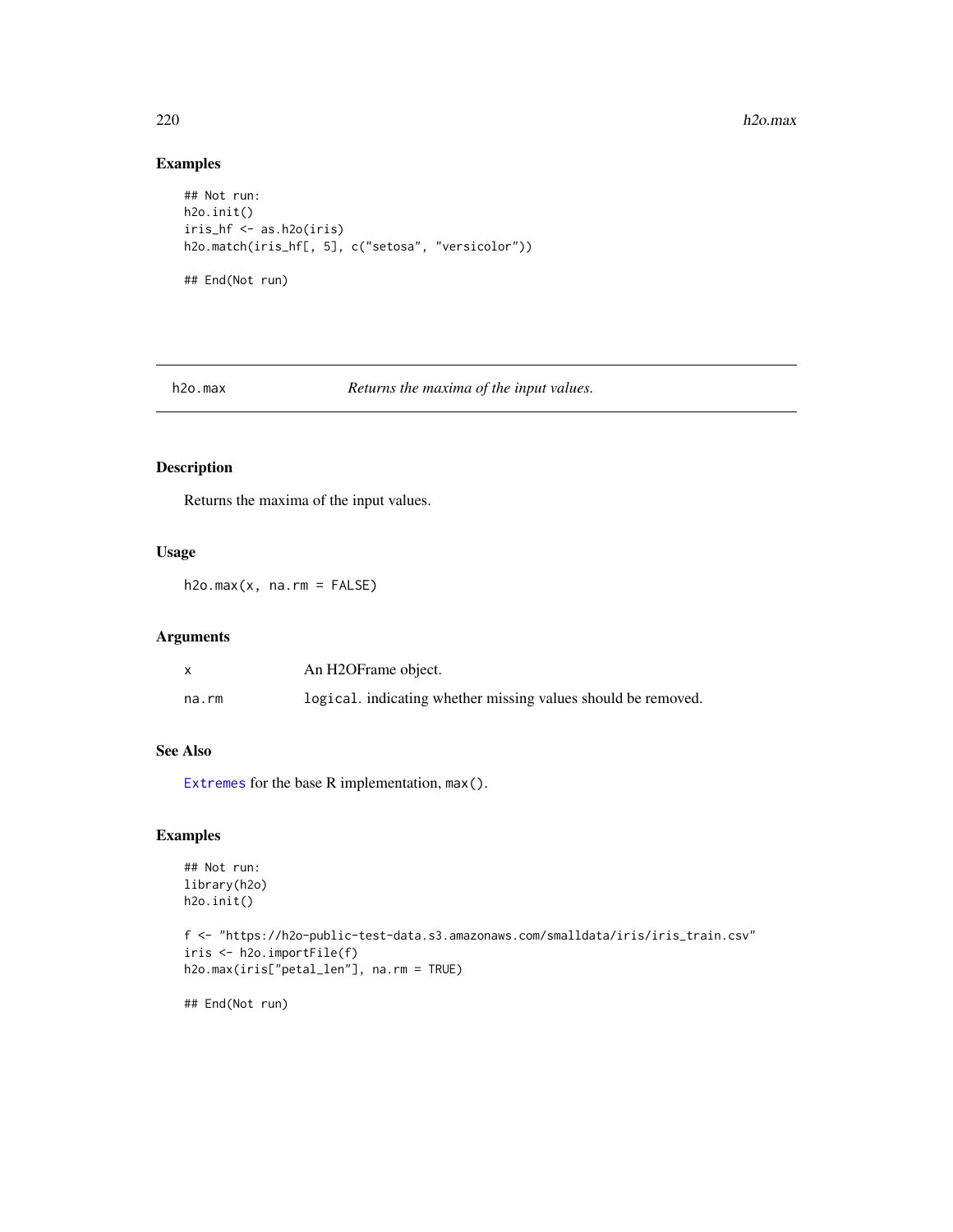#### Description

Compute the frame's mean by-column (or by-row).

### Usage

```
h2o.mean(x, na.rm = FALSE, axis = 0, return_fram = FALSE, ...)## S3 method for class 'H2OFrame'
mean(x, na.rm = FALSE, axis = 0, return_frame = FALSE, ...)
```
#### Arguments

| X            | An H2OFrame object.                                                                                                                                                                                 |
|--------------|-----------------------------------------------------------------------------------------------------------------------------------------------------------------------------------------------------|
| na.rm        | logical. Indicate whether missing values should be removed.                                                                                                                                         |
| axis         | integer. Indicate whether to calculate the mean down a column $(0)$ or across a<br>row (1). NOTE: This is only applied when return frame is set to TRUE. Other-<br>wise, this parameter is ignored. |
| return_frame | logical. Indicate whether to return an H2O frame or a list. Default is FALSE<br>(returns a list).                                                                                                   |
| $\cdot$      | Further arguments to be passed from or to other methods.                                                                                                                                            |

# Value

Returns a list containing the mean for each column (NaN for non-numeric columns) if return\_frame is set to FALSE. If return\_frame is set to TRUE, then it will return an H2O frame with means per column or row (depends on axis argument).

#### See Also

[Round](#page-0-0) for base R implementation, mean() and [colSums](#page-0-0) for the base R implementation, colMeans().

## Examples

```
## Not run:
library(h2o)
h2o.init()
```

```
prostate_path <- system.file("extdata", "prostate.csv", package = "h2o")
prostate <- h2o.uploadFile(path = prostate_path)
# Default behavior. Will return list of means per column.
h2o.mean(prostate$AGE)
# return_frame set to TRUE. This will return an H2O Frame
# with mean per row or column (depends on axis argument)
```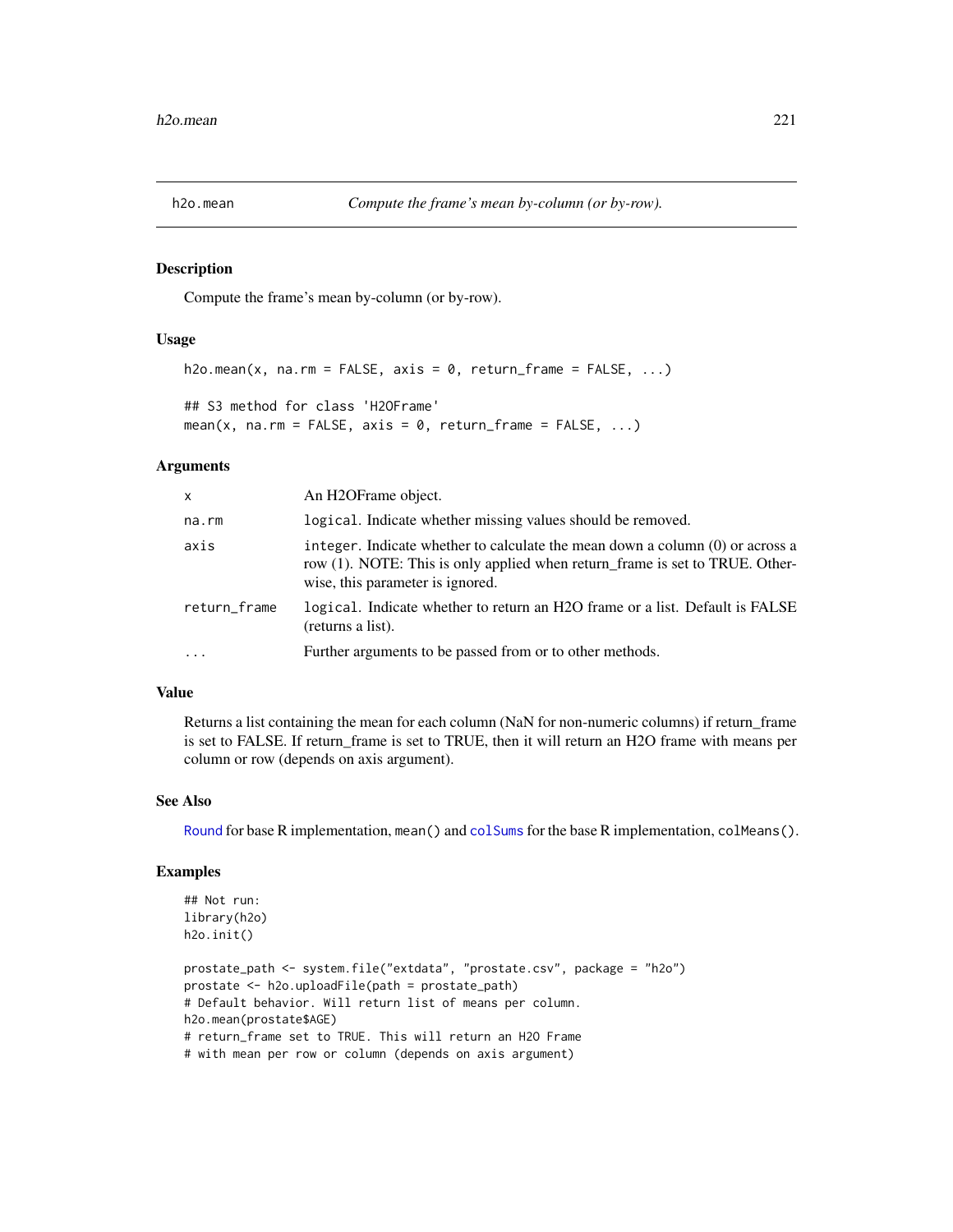```
h2o.mean(prostate, na.rm = TRUE, axis = 1, return_frame = TRUE)
## End(Not run)
```
h2o.mean\_per\_class\_error

*Retrieve the mean per class error*

#### **Description**

Retrieves the mean per class error from an [H2OBinomialMetrics.](#page-371-1) If "train", "valid", and "xval" parameters are FALSE (default), then the training mean per class error value is returned. If more than one parameter is set to TRUE, then a named vector of mean per class errors are returned, where the names are "train", "valid" or "xval".

# Usage

```
h2o.mean_per_class_error(object, train = FALSE, valid = FALSE, xval = FALSE)
```
### Arguments

| object | An H2OBinomialMetrics object.                      |
|--------|----------------------------------------------------|
| train  | Retrieve the training mean per class error         |
| valid  | Retrieve the validation mean per class error       |
| xval   | Retrieve the cross-validation mean per class error |

#### See Also

[h2o.mse](#page-233-0) for MSE, and [h2o.metric](#page-225-0) for the various threshold metrics. See [h2o.performance](#page-256-0) for creating H2OModelMetrics objects.

#### Examples

```
## Not run:
library(h2o)
h2o.init()
```

```
prostate_path <- system.file("extdata", "prostate.csv", package = "h2o")
prostate <- h2o.uploadFile(prostate_path)
```

```
prostate[, 2] <- as.factor(prostate[, 2])
model \leq h2o.gbm(x = 3:9, y = 2, training_frame = prostate, distribution = "bernoulli")
perf <- h2o.performance(model, prostate)
h2o.mean_per_class_error(perf)
h2o.mean_per_class_error(model, train=TRUE)
```
## End(Not run)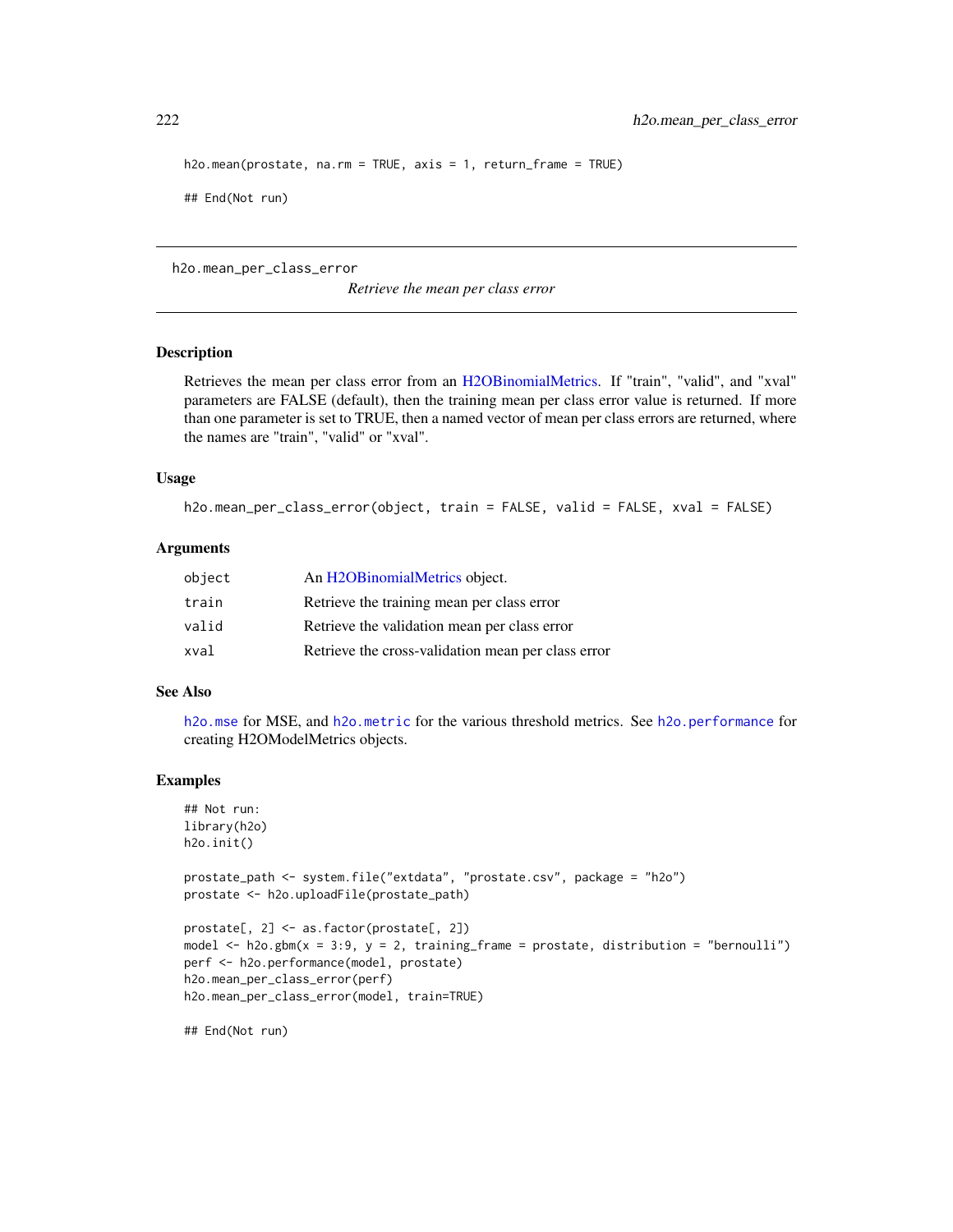h2o.mean\_residual\_deviance

*Retrieve the Mean Residual Deviance value*

### Description

Retrieves the Mean Residual Deviance value from an H2O model. If "train", "valid", and "xval" parameters are FALSE (default), then the training Mean Residual Deviance value is returned. If more than one parameter is set to TRUE, then a named vector of Mean Residual Deviances are returned, where the names are "train", "valid" or "xval".

# Usage

```
h2o.mean_residual_deviance(object, train = FALSE, valid = FALSE, xval = FALSE)
```
# Arguments

| object | An H <sub>2</sub> OM <sub>odel</sub> object.         |
|--------|------------------------------------------------------|
| train  | Retrieve the training Mean Residual Deviance         |
| valid  | Retrieve the validation Mean Residual Deviance       |
| xval   | Retrieve the cross-validation Mean Residual Deviance |

# Examples

```
## Not run:
library(h2o)
h <- h2o.init()
fr < - as.h2o(iris)
m \le -h2o.deeplearning(x = 2:5, y = 1, training_frame = fr)
h2o.mean_residual_deviance(m)
## End(Not run)
```
h2o.median *H2O Median*

#### Description

Compute the median of an H2OFrame.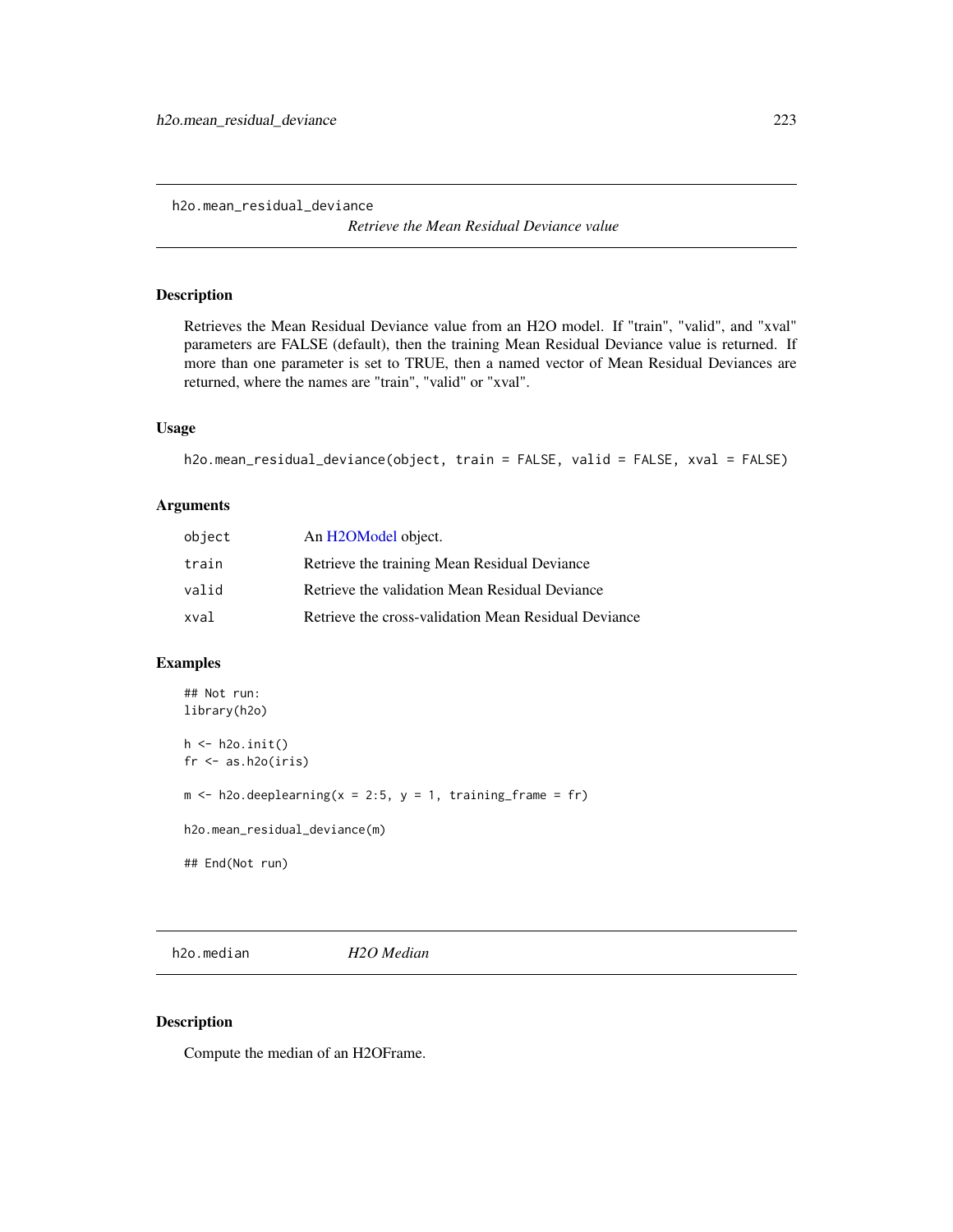### Usage

```
h2o.median(x, na.rm = TRUE)
```

```
## S3 method for class 'H2OFrame'
median(x, na.rm = TRUE)
```
# Arguments

|       | An H2OFrame object.                             |
|-------|-------------------------------------------------|
| na.rm | a logical, indicating whether na's are omitted. |

# Value

Returns a list containing the median for each column (NaN for non-numeric columns)

#### Examples

```
## Not run:
library(h2o)
h2o.init()
prostate_path <- system.file("extdata", "prostate.csv", package = "h2o")
prostate <- h2o.uploadFile(path = prostate_path)
h2o.median(prostate)
## End(Not run)
```
h2o.melt *Converts a frame to key-value representation while optionally skipping NA values. Inverse operation to h2o.pivot.*

#### Description

Pivot the frame designated by the three columns: index, column, and value. Index and column should be of type enum, int, or time. For cases of multiple indexes for a column label, the aggregation method is to pick the first occurrence in the data frame

### Usage

```
h2o.melt(
  x,
  id_vars,
  value_vars = NULL,
  var_name = "variable",
  value_name = "value",
  skipna = FALSE
)
```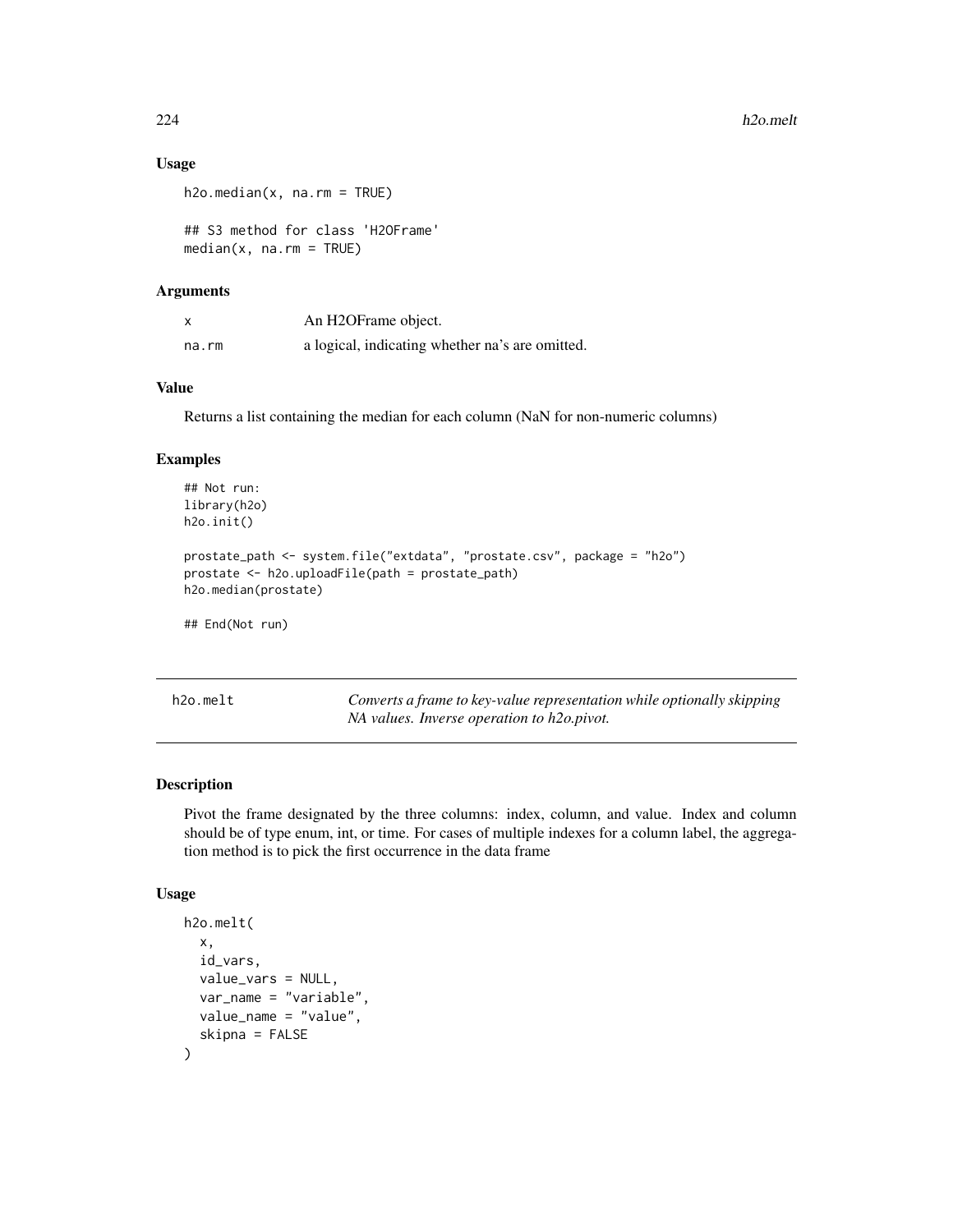# h2o.merge 225

## Arguments

| X          | an H2OFrame                                                                                                          |
|------------|----------------------------------------------------------------------------------------------------------------------|
| id_vars    | the columns used as identifiers                                                                                      |
| value_vars | what columns will be converted to key-value pairs (optional, if not specified<br>complement to id_vars will be used) |
| var_name   | name of the key-column (default: "variable")                                                                         |
| value_name | name of the value-column (default: "value")                                                                          |
| skipna     | if enabled, do not include NAs in the result (default: FALSE)                                                        |

#### Value

an unpivoted H2OFrame

h2o.merge *Merge Two H2O Data Frames*

# Description

Merges two H2OFrame objects with the same arguments and meanings as merge() in base R. However, we do not support all=TRUE, all.x=TRUE and all.y=TRUE. The default method is auto and it will default to the radix method. The radix method will return the correct merge result regardless of duplicated rows in the right frame. In addition, the radix method can perform merge even if you have string columns in your frames. If there are duplicated rows in your rite frame, they will not be included if you use the hash method. The hash method cannot perform merge if you have string columns in your left frame. Hence, we consider the radix method superior to the hash method and is the default method to use.

### Usage

```
h2o.merge(
  x,
  y,
  by = intersect(names(x), names(y)),
  by.x = by,
  by.y = by,
  all = FALSE,all.x = all,all.y = a11,
  method = "auto")
```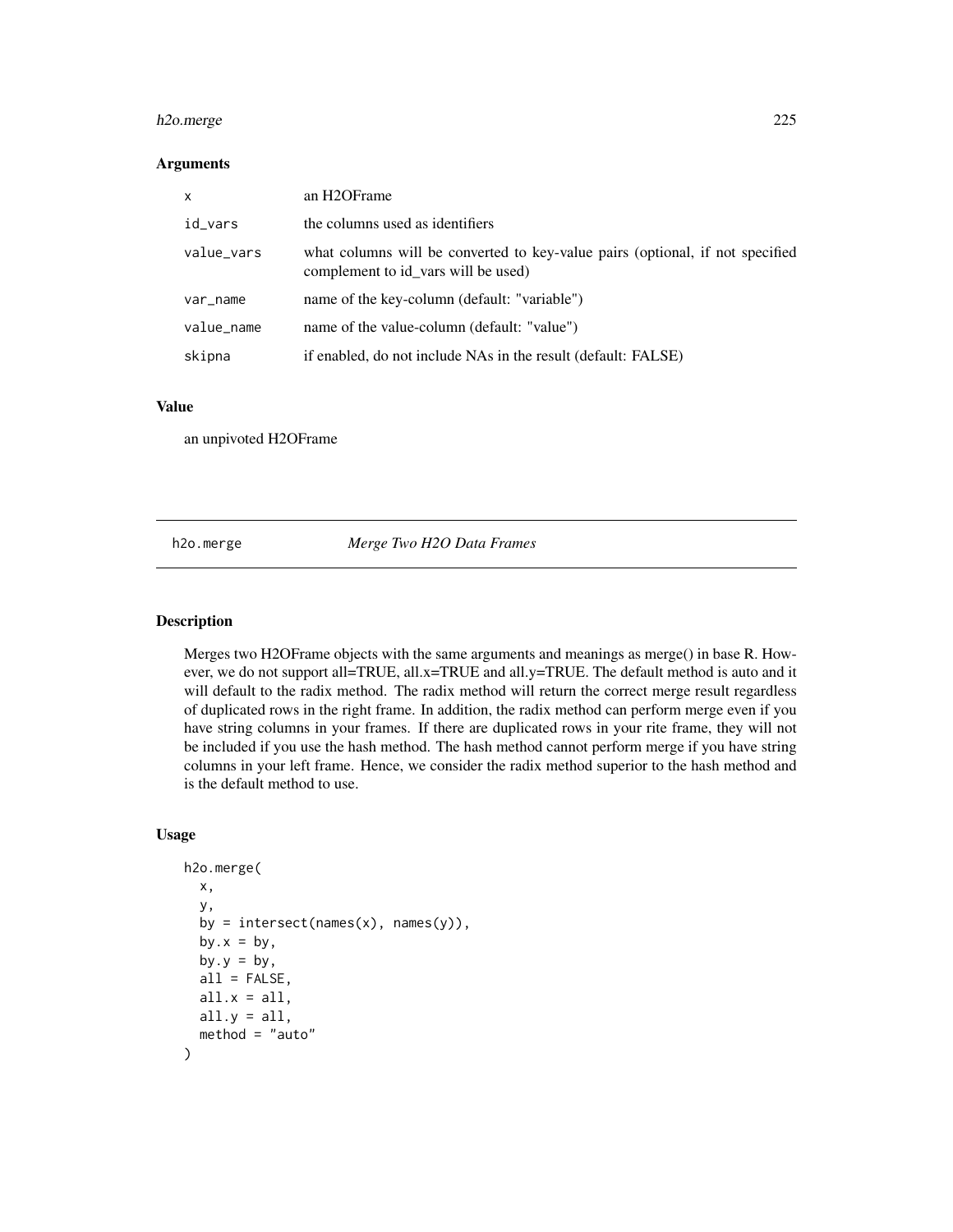## Arguments

| x, y   | H <sub>2</sub> OFrame objects                                                                                             |
|--------|---------------------------------------------------------------------------------------------------------------------------|
| by     | columns used for merging by default the common names                                                                      |
| by.x   | x columns used for merging by name or number                                                                              |
| by.y   | y columns used for merging by name or number                                                                              |
| all    | TRUE includes all rows in x and all rows in y even if there is no match to the<br>other                                   |
| all.x  | If all x is true, all rows in the x will be included, even if there is no matching<br>row in y, and vice-versa for all.y. |
| all.y  | see all.x                                                                                                                 |
| method | auto(default), radix, hash                                                                                                |
|        |                                                                                                                           |

# Examples

```
## Not run:
library(h2o)
h2o.init()
left <- data.frame(fruit = c('apple', 'orange', 'banana', 'lemon', 'strawberry', 'blueberry'),
color <- c('red', 'orange', 'yellow', 'yellow', 'red', 'blue'))
right <- data.frame(fruit = c('apple', 'orange', 'banana', 'lemon', 'strawberry', 'watermelon'),
citrus <- c(FALSE, TRUE, FALSE, TRUE, FALSE, FALSE))
left_hf <- as.h2o(left)
right_hf <- as.h2o(right)
merged <- h2o.merge(left_hf, right_hf, all.x = TRUE)
## End(Not run)
```
<span id="page-225-0"></span>h2o.metric *H2O Model Metric Accessor Functions*

# Description

A series of functions that retrieve model metric details.

### Usage

```
h2o.metric(object, thresholds, metric, transform = NULL)
```
h2o.F0point5(object, thresholds)

h2o.F1(object, thresholds)

h2o.F2(object, thresholds)

h2o.accuracy(object, thresholds)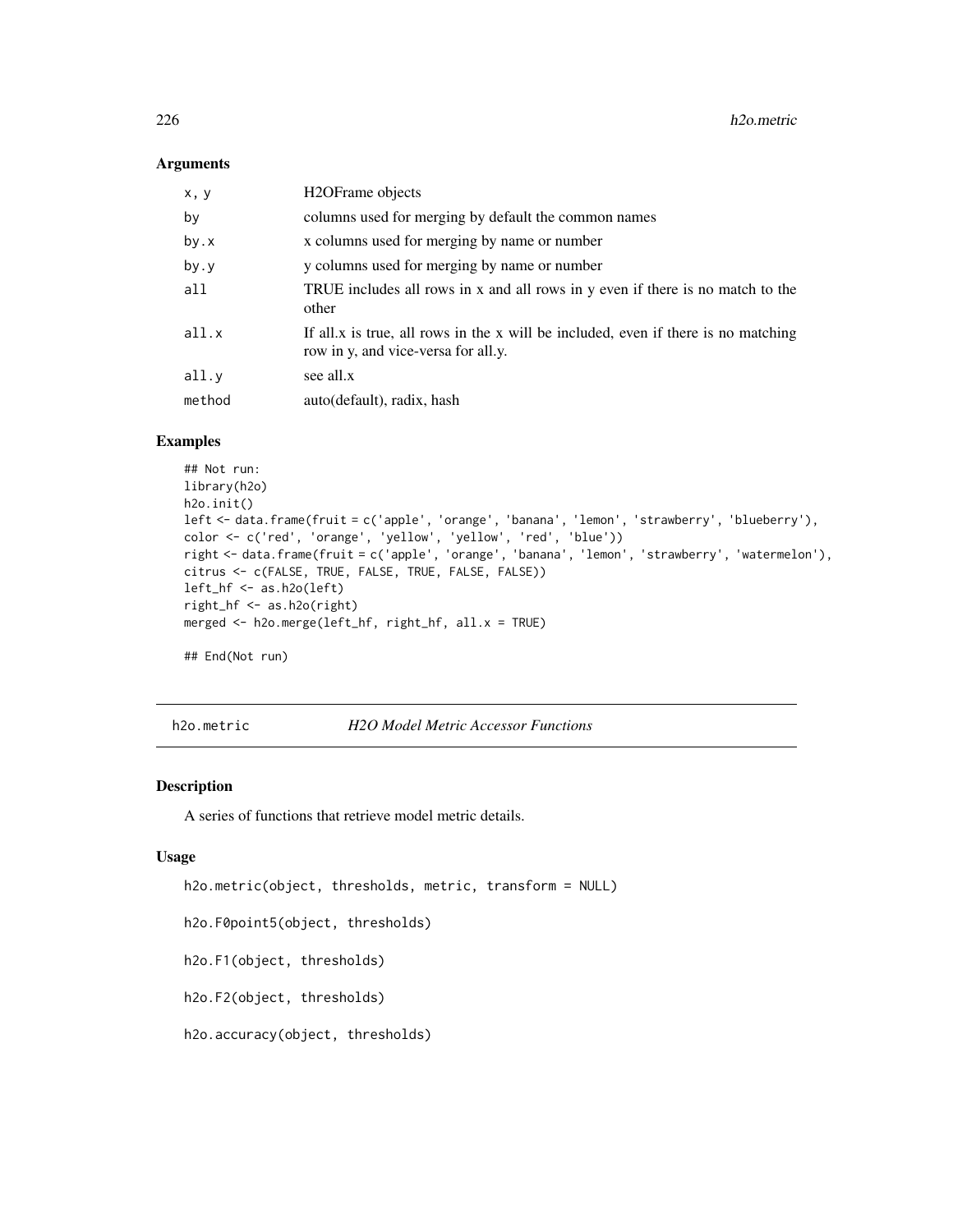#### h2o.metric 227

h2o.error(object, thresholds)

h2o.maxPerClassError(object, thresholds)

h2o.mean\_per\_class\_accuracy(object, thresholds)

h2o.mcc(object, thresholds)

h2o.precision(object, thresholds)

h2o.tpr(object, thresholds)

h2o.fpr(object, thresholds)

h2o.fnr(object, thresholds)

h2o.tnr(object, thresholds)

h2o.recall(object, thresholds)

h2o.sensitivity(object, thresholds)

h2o.fallout(object, thresholds)

h2o.missrate(object, thresholds)

h2o.specificity(object, thresholds)

# Arguments

| object     | An H2OModelMetrics object of the correct type.                                                                                                                                                                    |
|------------|-------------------------------------------------------------------------------------------------------------------------------------------------------------------------------------------------------------------|
| thresholds | (Optional) A value or a list of values between 0.0 and 1.0. If not set, then all<br>thresholds will be returned. If "max", then the threshold maximizing the metric<br>will be used.                              |
| metric     | (Optional) the metric to retrieve. If not set, then all metrics will be returned.                                                                                                                                 |
| transform  | (Optional) a list describing a transformer for the given metric, if any. e.g. trans-<br>form=list(op=foo_fn, name="foo") will rename the given metric to "foo" and<br>apply function foo_fn to the metric values. |

# Details

Many of these functions have an optional thresholds parameter. Currently only increments of 0.1 are allowed. If not specified, the functions will return all possible values. Otherwise, the function will return the value for the indicated threshold.

Currently, the these functions are only supported by [H2OBinomialMetrics](#page-371-1) objects.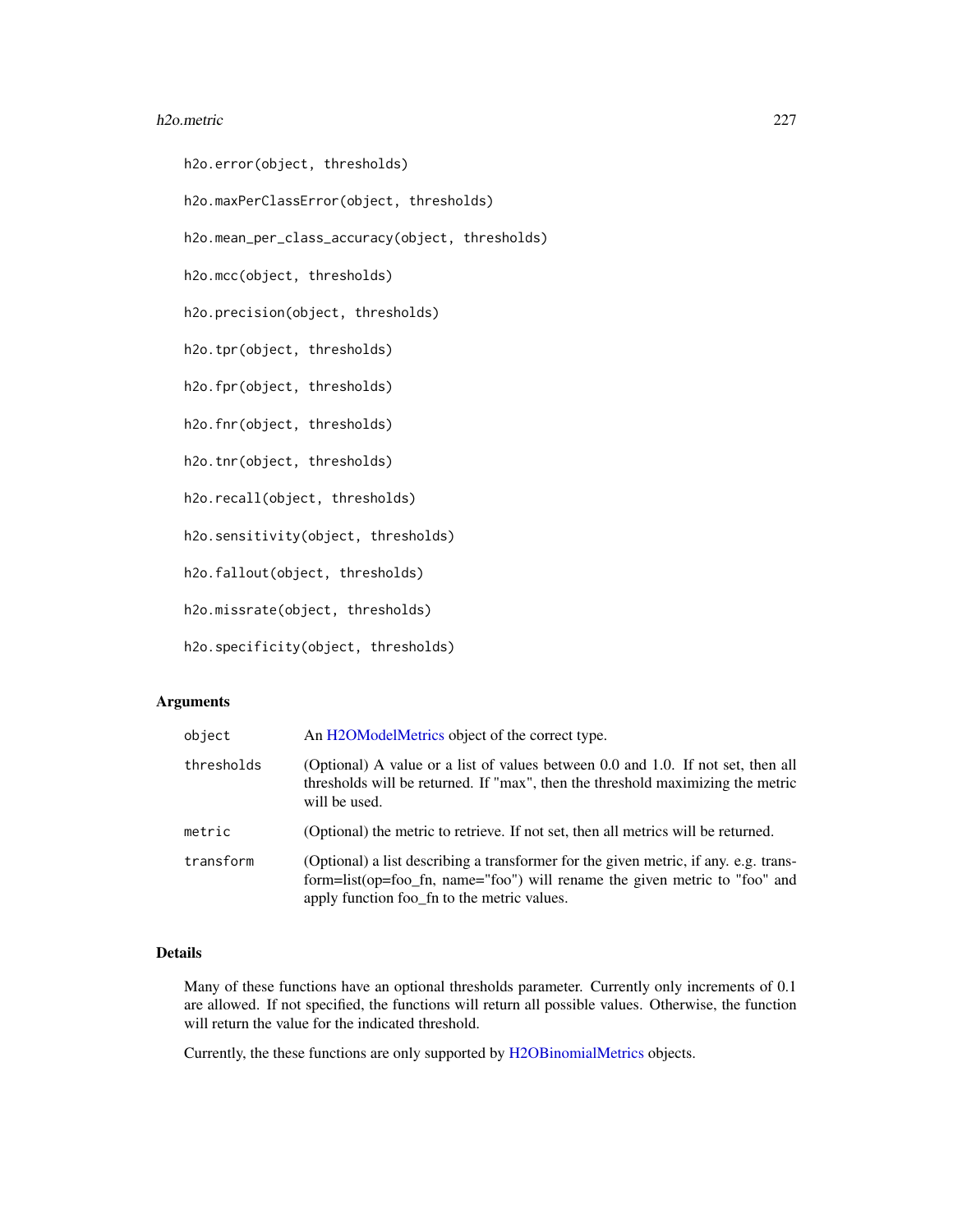$228$  h2o.min

# Value

Returns either a single value, or a list of values.

# See Also

h2o. auc for AUC, [h2o.giniCoef](#page-156-0) for the GINI coefficient, and [h2o.mse](#page-233-0) for MSE. See [h2o.performance](#page-256-0) for creating H2OModelMetrics objects.

# Examples

```
## Not run:
library(h2o)
h2o.init()
prostate_path <- system.file("extdata", "prostate.csv", package = "h2o")
prostate <- h2o.uploadFile(prostate_path)
prostate$CAPSULE <- as.factor(prostate$CAPSULE)
model \leq h2o.gbm(x = 3:9, y = 2, training_frame = prostate, distribution = "bernoulli")
perf <- h2o.performance(model, prostate)
h2o.F1(perf)
```
## End(Not run)

| h2o.min |  |
|---------|--|

#### Returns the minima of the input values.

# Description

Returns the minima of the input values.

## Usage

 $h2o.min(x, na.rm = FALSE)$ 

### Arguments

|       | An H2OFrame object.                                           |
|-------|---------------------------------------------------------------|
| na.rm | logical, indicating whether missing values should be removed. |

#### See Also

[Extremes](#page-0-0) for the base R implementation, min().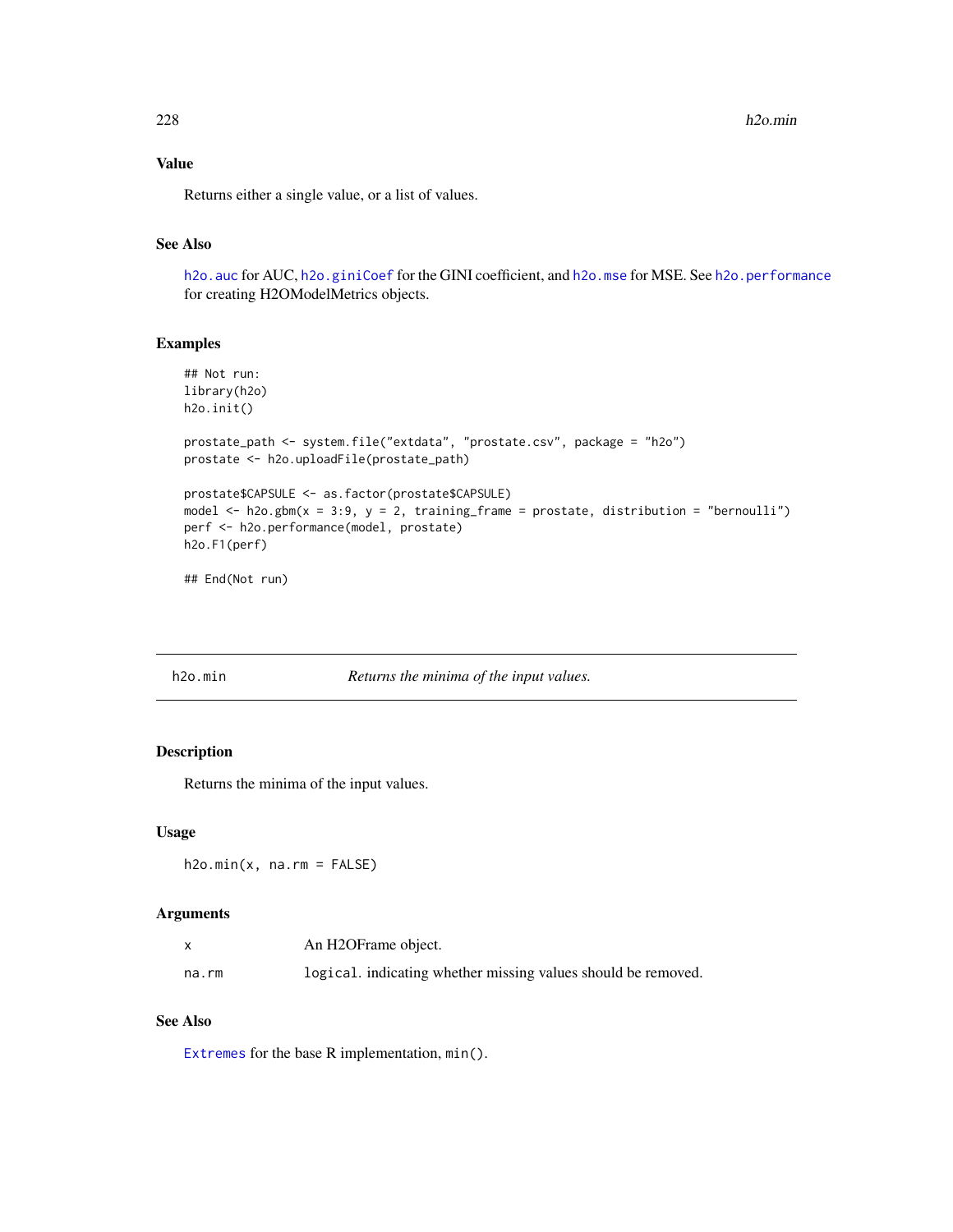#### h2o.mktime 229

# Examples

```
## Not run:
library(h2o)
h2o.init()
f <- "https://h2o-public-test-data.s3.amazonaws.com/smalldata/iris/iris_train.csv"
iris <- h2o.importFile(f)
h2o.min(iris["sepal_len"], na.rm = TRUE)
## End(Not run)
```
# h2o.mktime *Compute msec since the Unix Epoch*

# Description

Compute msec since the Unix Epoch

# Usage

```
h2o.mktime(
  year = 1970,
  month = \theta,
  day = \theta,
  hour = 0,
  minute = 0,
  second = 0,
  msec = 0)
```
# Arguments

| year   | Defaults to 1970                |
|--------|---------------------------------|
| month  | zero based (months are 0 to 11) |
| day    | zero based (days are 0 to 30)   |
| hour   | hour                            |
| minute | minute                          |
| second | second                          |
| msec   | msec                            |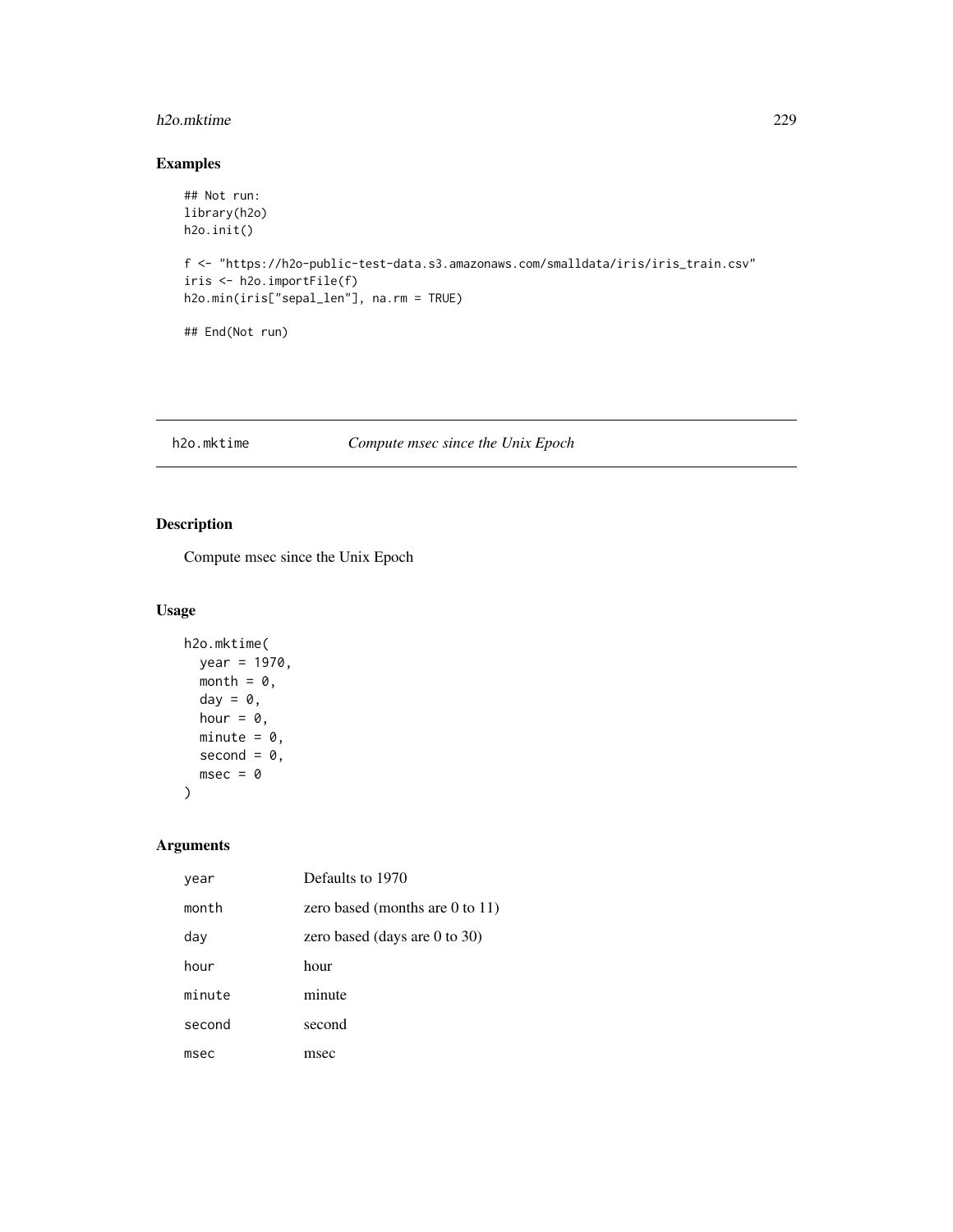# Examples

```
## Not run:
library(h2o)
h2o.init()
x = as.h2o(c(2018, 3, 2, 6, 32, 0, 0))h2o.mktime(x)
## End(Not run)
```
h2o.model\_correlation\_heatmap *Model Prediction Correlation Heatmap*

# Description

This plot shows the correlation between the predictions of the models. For classification, frequency of identical predictions is used. By default, models are ordered by their similarity (as computed by hierarchical clustering).

# Usage

```
h2o.model_correlation_heatmap(
 object,
 newdata,
  top_n = 20,
  cluster_models = TRUE,
  triangular = TRUE
)
```
# Arguments

| object     | An H2OAutoML object or list of H2O models.                                                                                                           |
|------------|------------------------------------------------------------------------------------------------------------------------------------------------------|
| newdata    | An H <sub>2</sub> O Frame. Predictions from the models will be generated using this frame,<br>so this should be a holdout set.                       |
| top_n      | Integer specifying the number models shown in the heatmap (used only with an<br>AutoML object, and based on the leaderboard ranking. Defaults to 20. |
|            | cluster_models Logical. Order models based on their similarity. Defaults to TRUE.                                                                    |
| triangular | Print just the lower triangular part of correlation matrix. Defaults to TRUE.                                                                        |

#### Value

A ggplot2 object.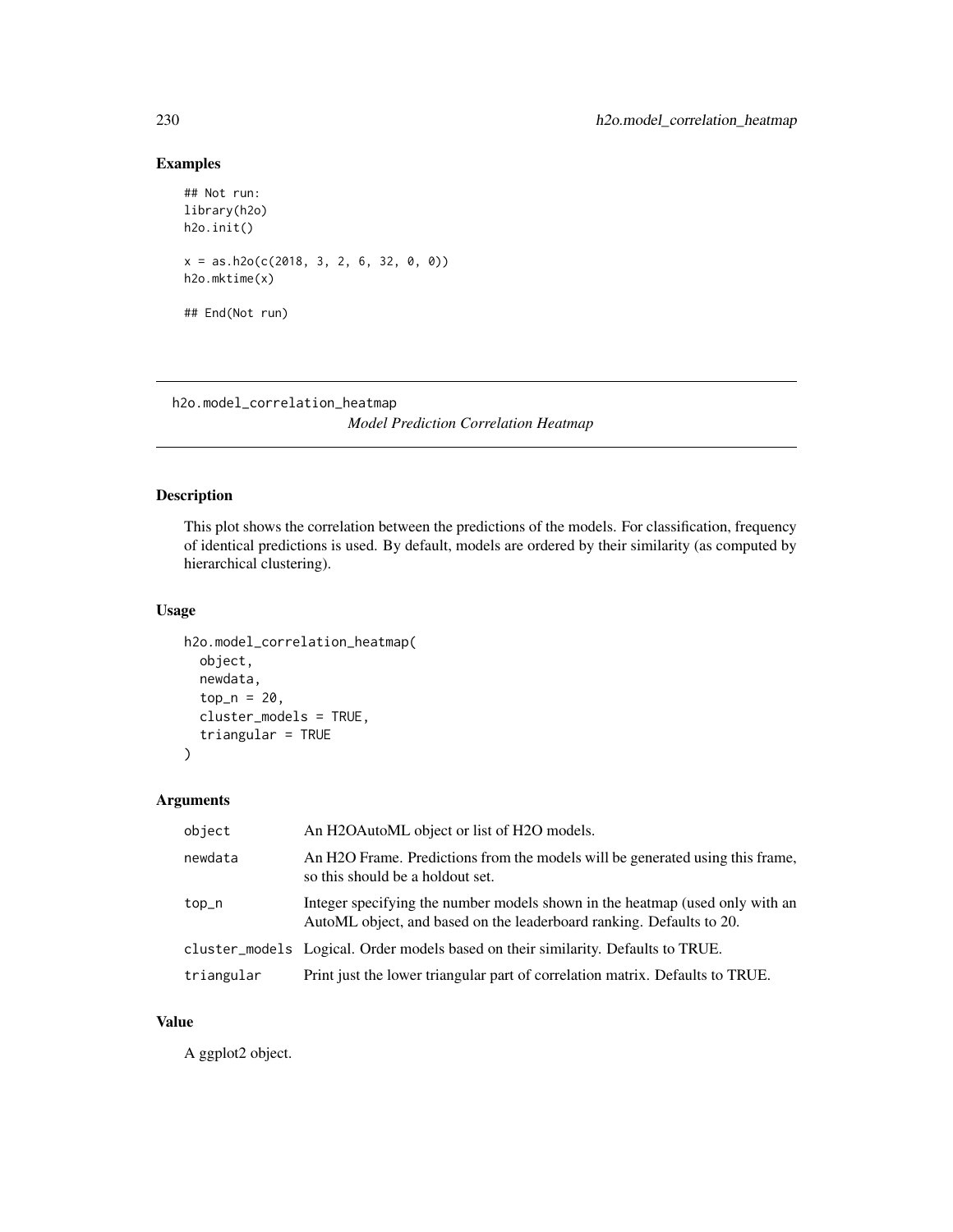# h2o.mojo\_predict\_csv 231

### Examples

```
## Not run:
library(h2o)
h2o.init()
# Import the wine dataset into H2O:
f <- "https://h2o-public-test-data.s3.amazonaws.com/smalldata/wine/winequality-redwhite-no-BOM.csv"
df <- h2o.importFile(f)
# Set the response
response <- "quality"
# Split the dataset into a train and test set:
splits \le h2o.splitFrame(df, ratios = 0.8, seed = 1)
train <- splits[[1]]
test <- splits[[2]]
# Build and train the model:
aml <- h2o.automl(y = response,
                  training_frame = train,
                  max_models = 10,
                  seed = 1)
# Create the model correlation heatmap
model_correlation_heatmap <- h2o.model_correlation_heatmap(aml, test)
print(model_correlation_heatmap)
## End(Not run)
```
h2o.mojo\_predict\_csv *H2O Prediction from R without having H2O running*

## Description

Provides the method h2o.mojo\_predict\_csv with which you can predict a MOJO model from R.

# Usage

```
h2o.mojo_predict_csv(
  input_csv_path,
  mojo_zip_path,
  output_csv_path = NULL,
  genmodel_jar_path = NULL,
  classpath = NULL,
  java_options = NULL,
  verbose = F,
  setInvNumNA = F
)
```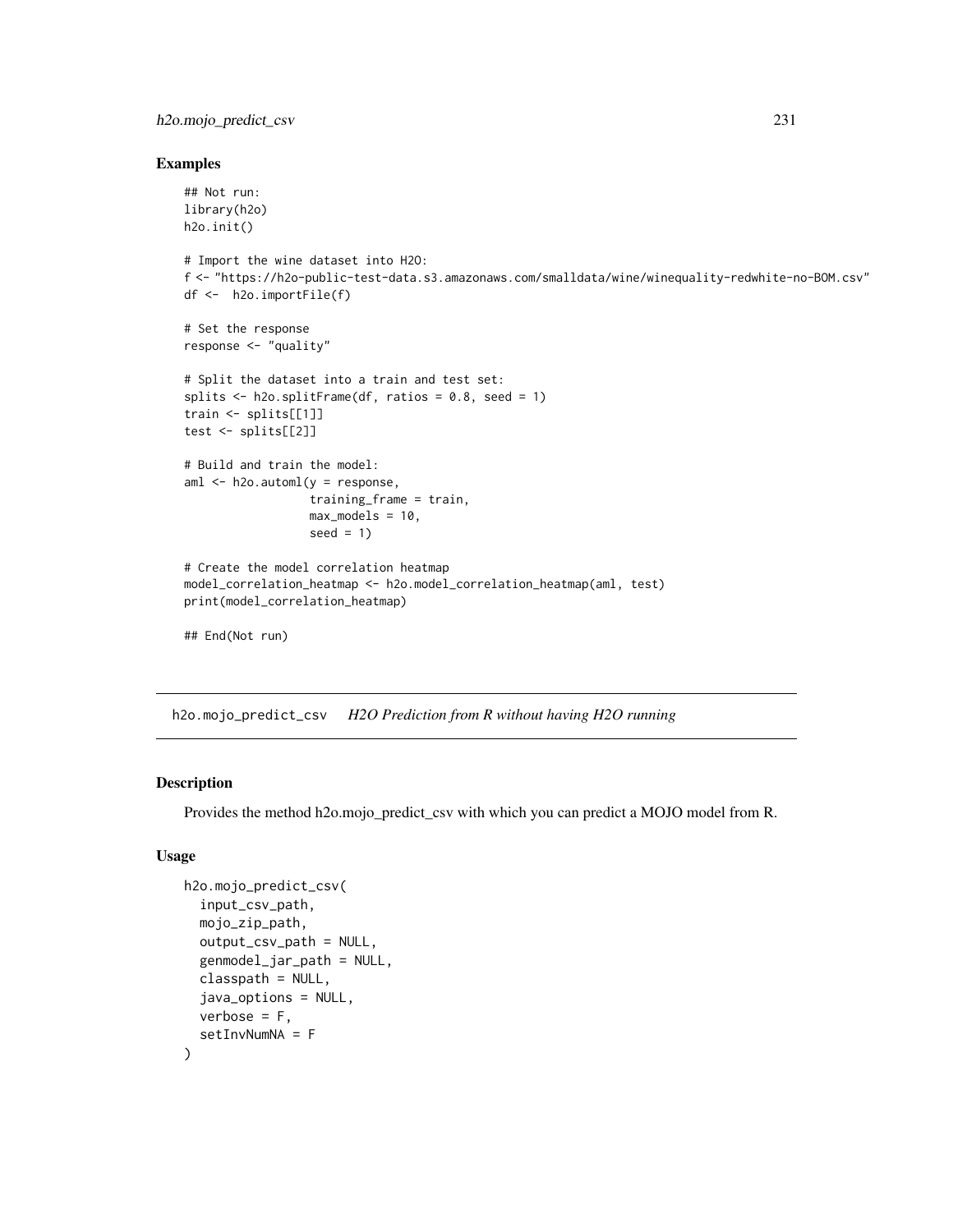# Arguments

|                   | input_csv_path Path to input CSV file.                                                                                                                                         |
|-------------------|--------------------------------------------------------------------------------------------------------------------------------------------------------------------------------|
|                   | mojo_zip_path Path to MOJO zip downloaded from H2O.                                                                                                                            |
| output_csv_path   |                                                                                                                                                                                |
|                   | Optional, path to the output CSV file with computed predictions. If NULL<br>(default), then predictions will be saved as prediction.csv in the same folder as<br>the MOJO zip. |
| genmodel_jar_path |                                                                                                                                                                                |
|                   | Optional, path to genmodel jar file. If NULL (default) then the h2o-genmodel.jar<br>in the same folder as the MOJO zip will be used.                                           |
| classpath         | Optional, specifies custom user defined classpath which will be used when scor-<br>ing. If NULL (default) then the default classpath for this MOJO model will be<br>used.      |
| java_options      | Optional, custom user defined options for Java. By default '-Xmx4g -XX:ReservedCodeCacheSize=256m<br>is used.                                                                  |
| verbose           | Optional, if TRUE, then additional debug information will be printed. FALSE<br>by default.                                                                                     |
| setInvNumNA       | Optional, if TRUE, then then for an string that cannot be parsed into a number an<br>N/A value will be produced, if false the command will fail. FALSE by default.             |

# Value

Returns a data.frame containing computed predictions

h2o.mojo\_predict\_df *H2O Prediction from R without having H2O running*

# Description

Provides the method h2o.mojo\_predict\_df with which you can predict a MOJO model from R.

# Usage

```
h2o.mojo_predict_df(
  frame,
 mojo_zip_path,
  genmodel_jar_path = NULL,
 classpath = NULL,
  java_options = NULL,
 verbose = F,
  setInvNumNA = F
\mathcal{E}
```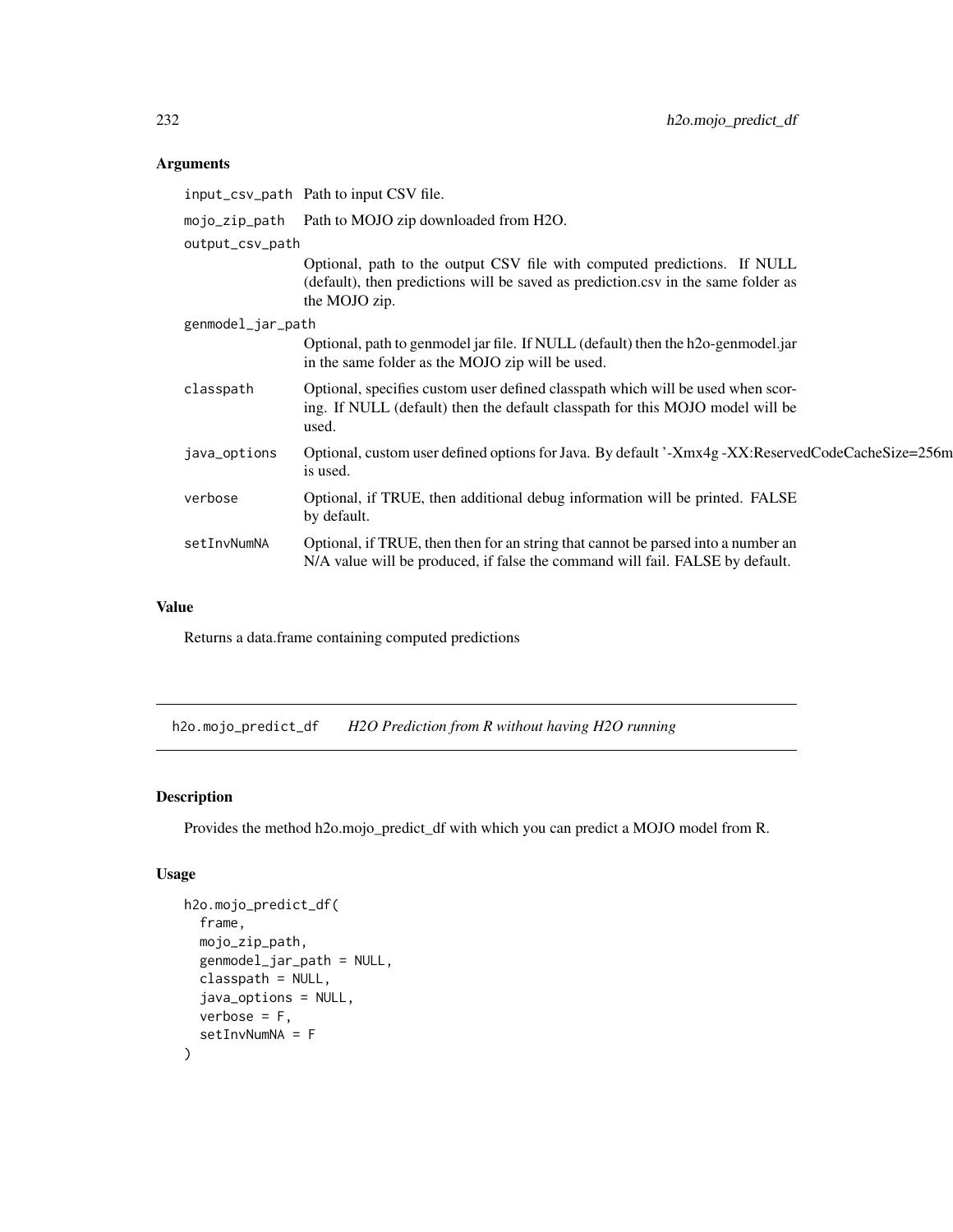#### h2o.month 233

# Arguments

| frame             | data.frame to score.                                                                                                                                                      |
|-------------------|---------------------------------------------------------------------------------------------------------------------------------------------------------------------------|
| mojo_zip_path     | Path to MOJO zip downloaded from H2O.                                                                                                                                     |
| genmodel_jar_path |                                                                                                                                                                           |
|                   | Optional, path to genmodel jar file. If NULL (default) then the h2o-genmodel.jar<br>in the same folder as the MOJO zip will be used.                                      |
| classpath         | Optional, specifies custom user defined classpath which will be used when scor-<br>ing. If NULL (default) then the default classpath for this MOJO model will be<br>used. |
| java_options      | Optional, custom user defined options for Java. By default '-Xmx4g -XX:ReservedCodeCacheSize=256m<br>is used.                                                             |
| verbose           | Optional, if TRUE, then additional debug information will be printed. FALSE<br>by default.                                                                                |
| setInvNumNA       | Optional, if TRUE, then then for an string that cannot be parsed into a number an<br>N/A value will be produced, if false the command will fail. FALSE by default.        |

# Value

Returns a data.frame containing computed predictions

h2o.month *Convert Milliseconds to Months in H2O Datasets*

# Description

Converts the entries of an H2OFrame object from milliseconds to months (on a 1 to 12 scale).

# Usage

```
h2o.month(x)
```
month(x)

## S3 method for class 'H2OFrame' month(x)

# Arguments

x An H2OFrame object.

# Value

An H2OFrame object containing the entries of x converted to months of the year.

# See Also

[h2o.year](#page-363-0)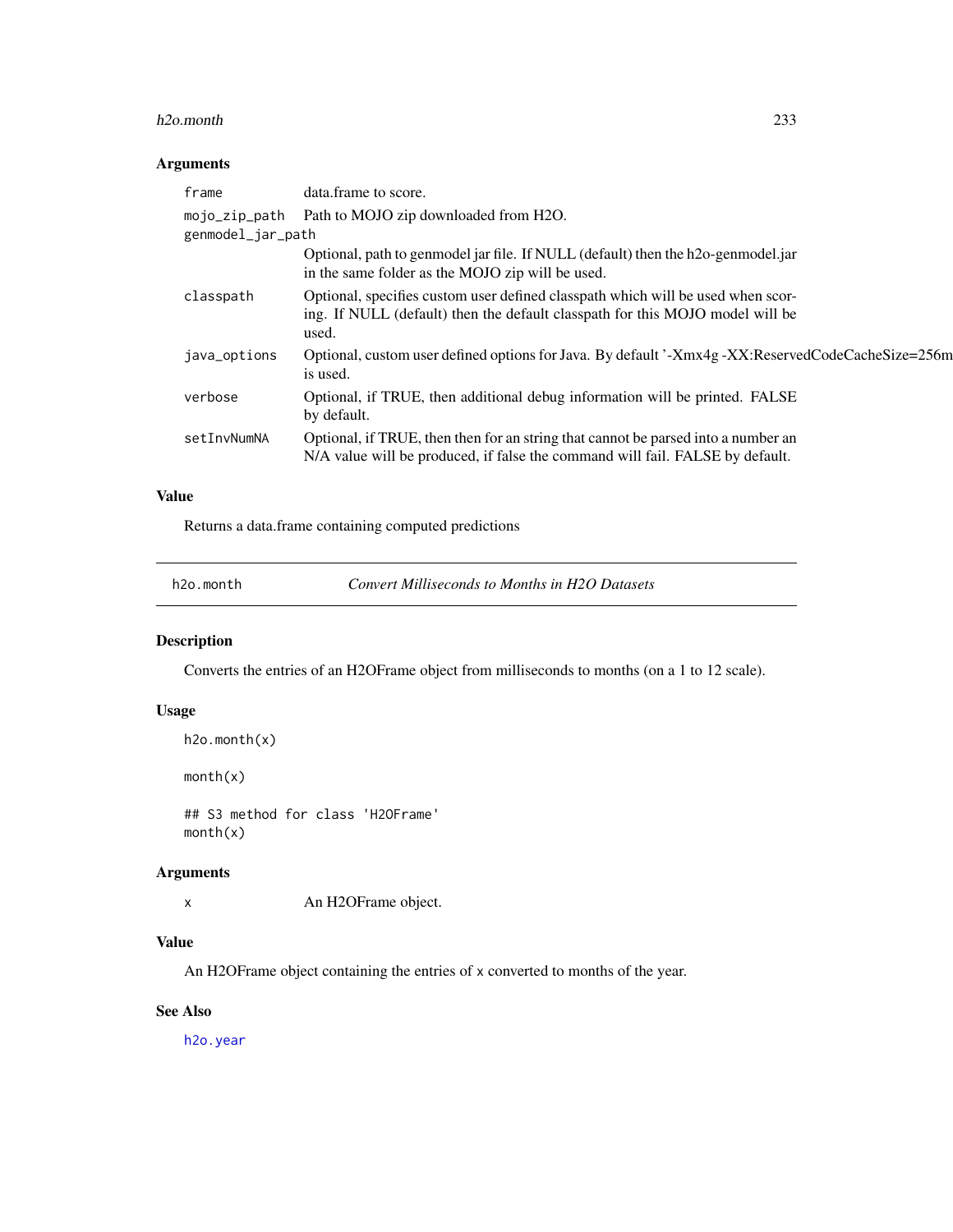<span id="page-233-0"></span>

#### Description

Retrieves the mean squared error value from an [H2OModelMetrics](#page-371-0) object. If "train", "valid", and "xval" parameters are FALSE (default), then the training MSEvalue is returned. If more than one parameter is set to TRUE, then a named vector of MSEs are returned, where the names are "train", "valid" or "xval".

#### Usage

```
h2o.mse(object, train = FALSE, valid = FALSE, xval = FALSE)
```
#### Arguments

| object | An H2OModelMetrics object of the correct type. |
|--------|------------------------------------------------|
| train  | Retrieve the training MSE                      |
| valid  | Retrieve the validation MSE                    |
| xval   | Retrieve the cross-validation MSE              |

#### Details

This function only supports [H2OBinomialMetrics,](#page-371-1) [H2OMultinomialMetrics,](#page-371-1) and [H2ORegressionMetrics](#page-371-1) objects.

# See Also

[h2o.auc](#page-61-0) for AUC, [h2o.mse](#page-233-0) for MSE, and [h2o.metric](#page-225-0) for the various threshold metrics. See [h2o.performance](#page-256-0) for creating H2OModelMetrics objects.

# Examples

```
## Not run:
library(h2o)
h2o.init()
```

```
prostate_path <- system.file("extdata", "prostate.csv", package = "h2o")
prostate <- h2o.uploadFile(prostate_path)
```

```
prostate[, 2] <- as.factor(prostate[, 2])
model \leq h2o.gbm(x = 3:9, y = 2, training_frame = prostate, distribution = "bernoulli")
perf <- h2o.performance(model, prostate)
h2o.mse(perf)
```
## End(Not run)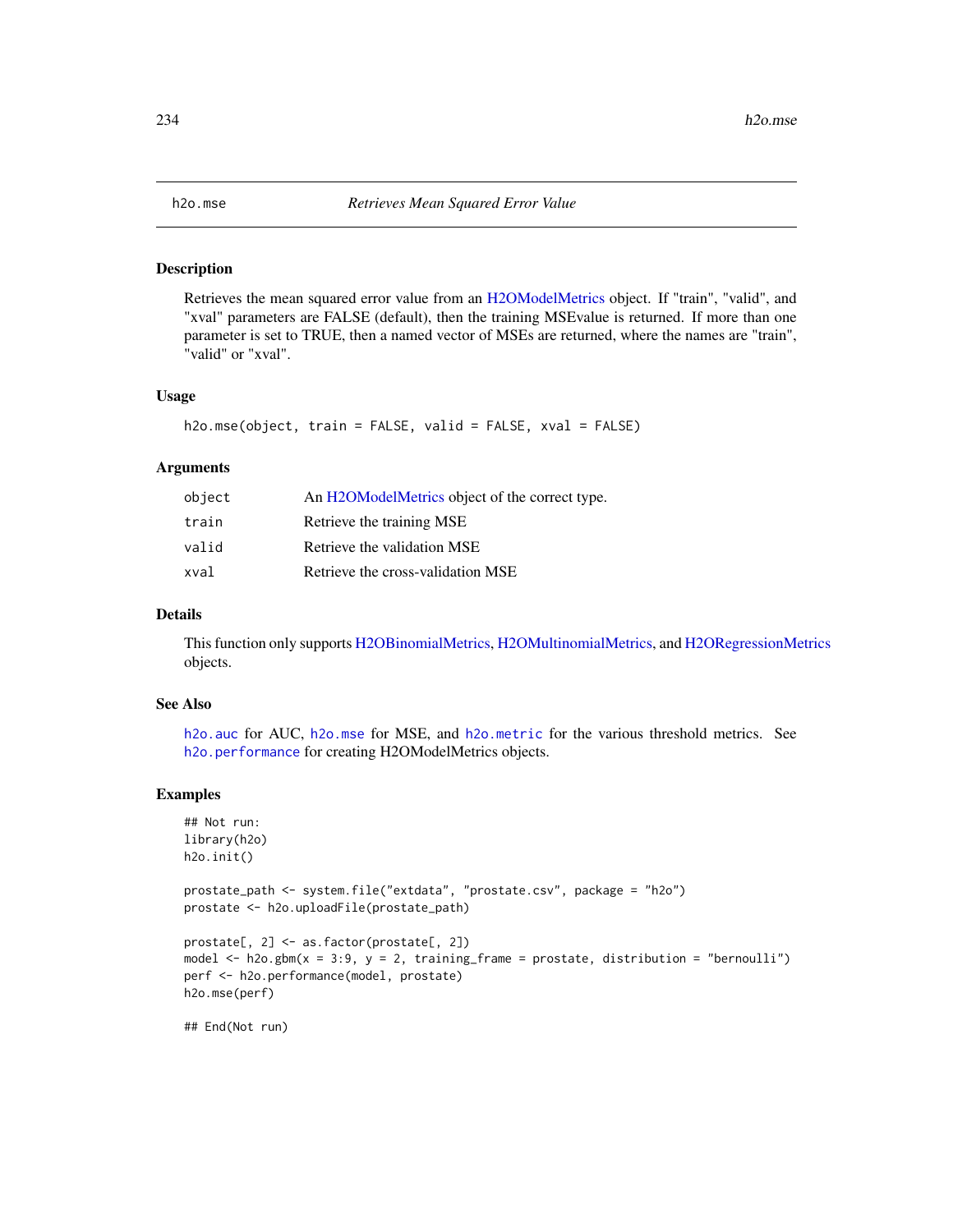```
h2o.multinomial_aucpr_table
```
*Retrieve the all PR AUC values in a table (One to Rest, One to One, macro and weighted average) for mutlinomial classification.*

# Description

Retrieves the PR AUC table from an [H2OMultinomialMetrics.](#page-371-1) If "train", "valid", and "xval" parameters are FALSE (default), then the training PR AUC table is returned. If more than one parameter is set to TRUE, then a named vector of PR AUC tables are returned, where the names are "train", "valid" or "xval".

#### Usage

```
h2o.multinomial_aucpr_table(object, train = FALSE, valid = FALSE, xval = FALSE)
```
### Arguments

| object | An H <sub>2</sub> OMultinomialMetrics object. |
|--------|-----------------------------------------------|
| train  | Retrieve the training PR AUC table            |
| valid  | Retrieve the validation PR AUC table          |
| xval   | Retrieve the cross-validation PR AUC table    |

### See Also

[h2o.giniCoef](#page-156-0) for the Gini coefficient, [h2o.mse](#page-233-0) for MSE, and [h2o.metric](#page-225-0) for the various threshold metrics. See [h2o.performance](#page-256-0) for creating H2OModelMetrics objects.

#### Examples

```
## Not run:
library(h2o)
h2o.init()
prostate_path <- system.file("extdata", "prostate.csv", package = "h2o")
prostate <- h2o.uploadFile(prostate_path)
prostate[, 2] <- as.factor(prostate[, 2])
model \leq h2o.gbm(x = 3:9, y = 2, training_frame = prostate, distribution = "bernoulli")
perf <- h2o.performance(model, prostate)
h2o.multinomial_aucpr_table(perf)
## End(Not run)
```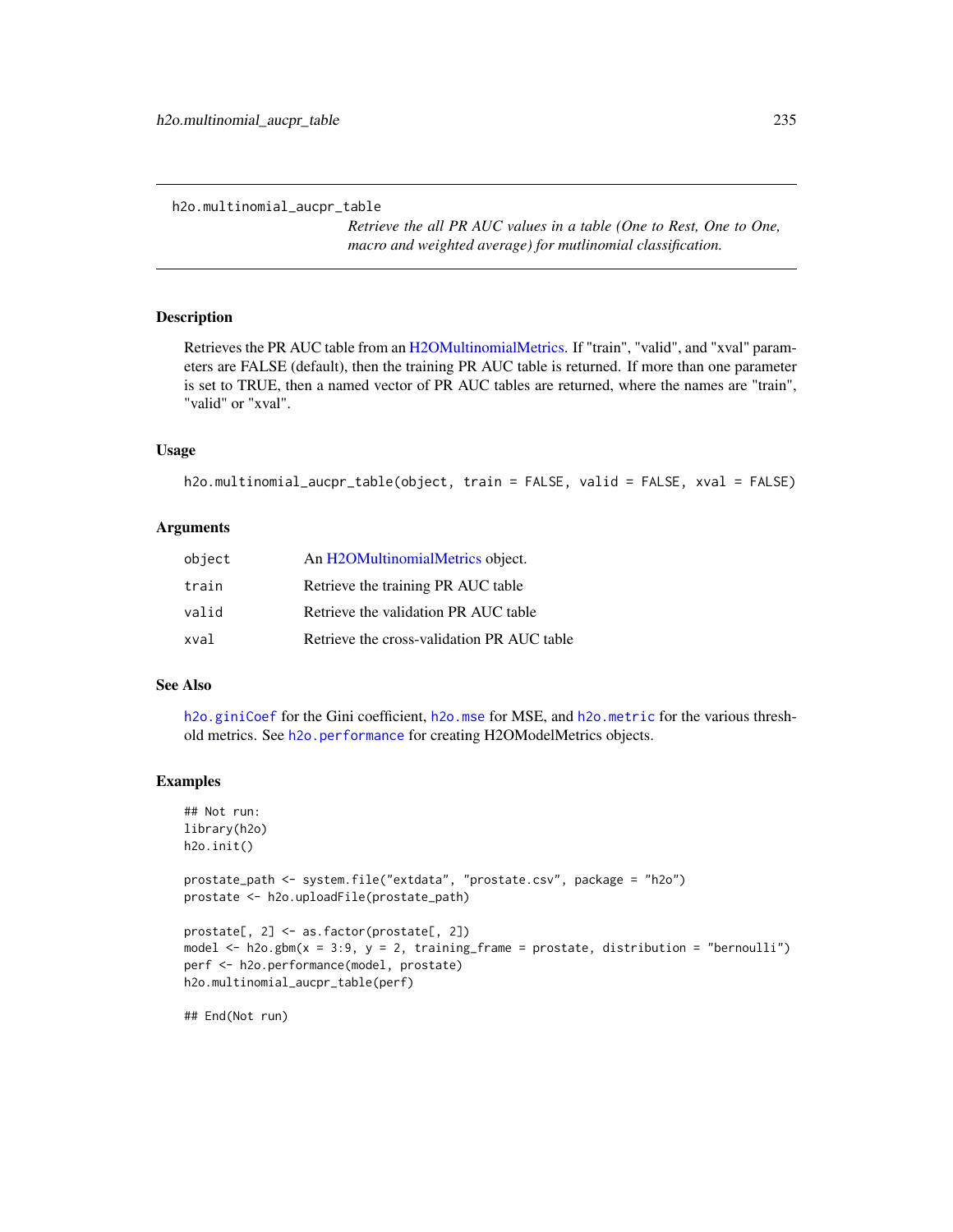```
h2o.multinomial_auc_table
```
*Retrieve the all AUC values in a table (One to Rest, One to One, macro and weighted average) for mutlinomial classification.*

# Description

Retrieves the AUC table from an [H2OMultinomialMetrics.](#page-371-1) If "train", "valid", and "xval" parameters are FALSE (default), then the training AUC table is returned. If more than one parameter is set to TRUE, then a named vector of AUC tables are returned, where the names are "train", "valid" or "xval".

#### Usage

```
h2o.multinomial_auc_table(object, train = FALSE, valid = FALSE, xval = FALSE)
```
### Arguments

| object | An H2OMultinomialMetrics object.        |
|--------|-----------------------------------------|
| train  | Retrieve the training AUC table         |
| valid  | Retrieve the validation AUC table       |
| xval   | Retrieve the cross-validation AUC table |

### See Also

[h2o.giniCoef](#page-156-0) for the Gini coefficient, [h2o.mse](#page-233-0) for MSE, and [h2o.metric](#page-225-0) for the various threshold metrics. See [h2o.performance](#page-256-0) for creating H2OModelMetrics objects.

#### Examples

```
## Not run:
library(h2o)
h2o.init()
prostate_path <- system.file("extdata", "prostate.csv", package = "h2o")
prostate <- h2o.uploadFile(prostate_path)
prostate[, 2] <- as.factor(prostate[, 2])
model \leq h2o.gbm(x = 3:9, y = 2, training_frame = prostate, distribution = "bernoulli")
perf <- h2o.performance(model, prostate)
h2o.multinomial_auc_table(perf)
```
## End(Not run)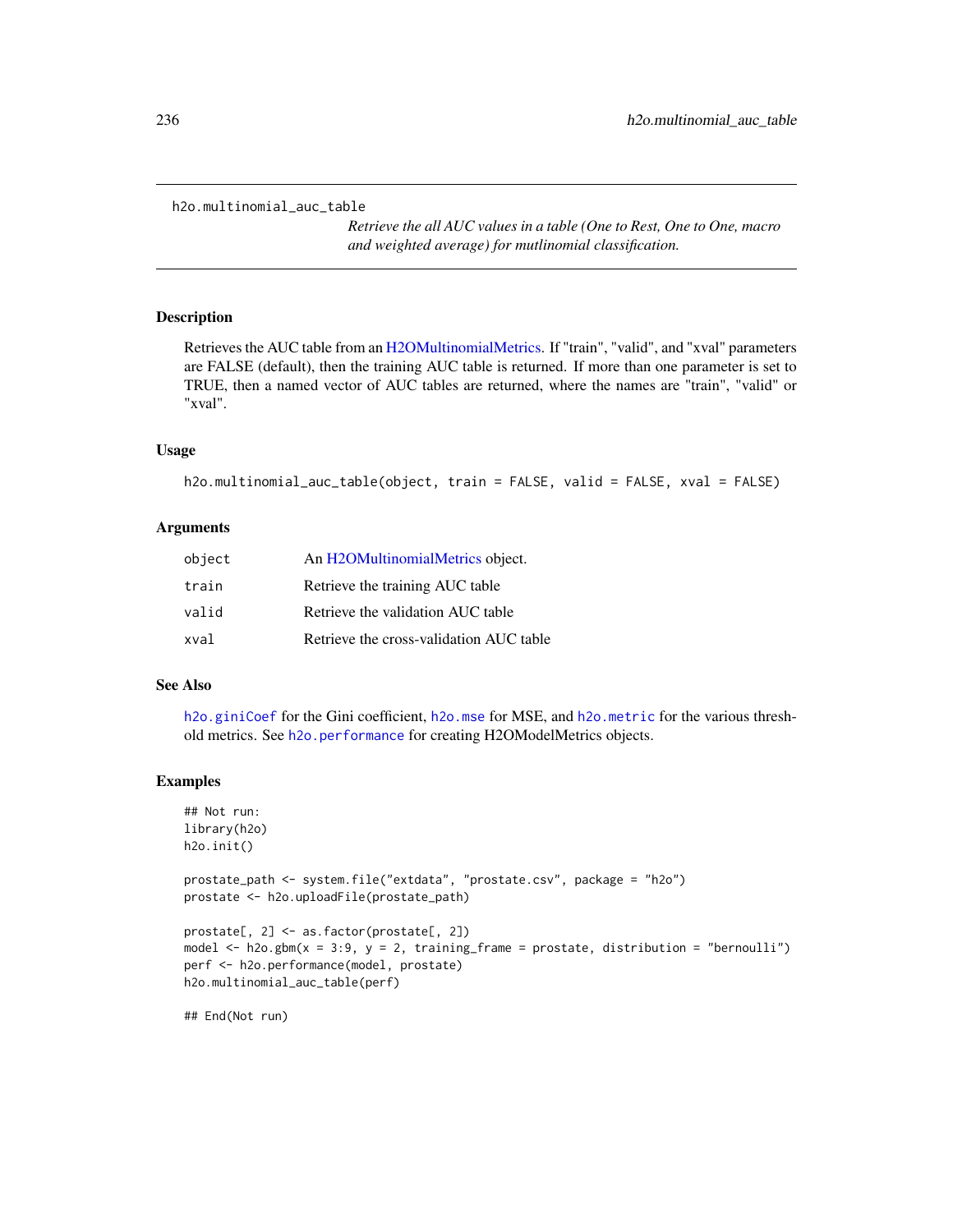# Description

Gives the count of NAs per column.

#### Usage

h2o.nacnt(x)

#### Arguments

x An H2OFrame object.

#### Value

Returns a list containing the count of NAs per column

#### Examples

```
## Not run:
library(h2o)
h2o.init()
iris_hf <- as.h2o(iris)
h2o.nacnt(iris_hf) # should return all 0s
h2o.insertMissingValues(iris_hf)
h2o.nacnt(iris_hf)
```
## End(Not run)

h2o.naiveBayes *Compute naive Bayes probabilities on an H2O dataset.*

## Description

The naive Bayes classifier assumes independence between predictor variables conditional on the response, and a Gaussian distribution of numeric predictors with mean and standard deviation computed from the training dataset. When building a naive Bayes classifier, every row in the training dataset that contains at least one NA will be skipped completely. If the test dataset has missing values, then those predictors are omitted in the probability calculation during prediction.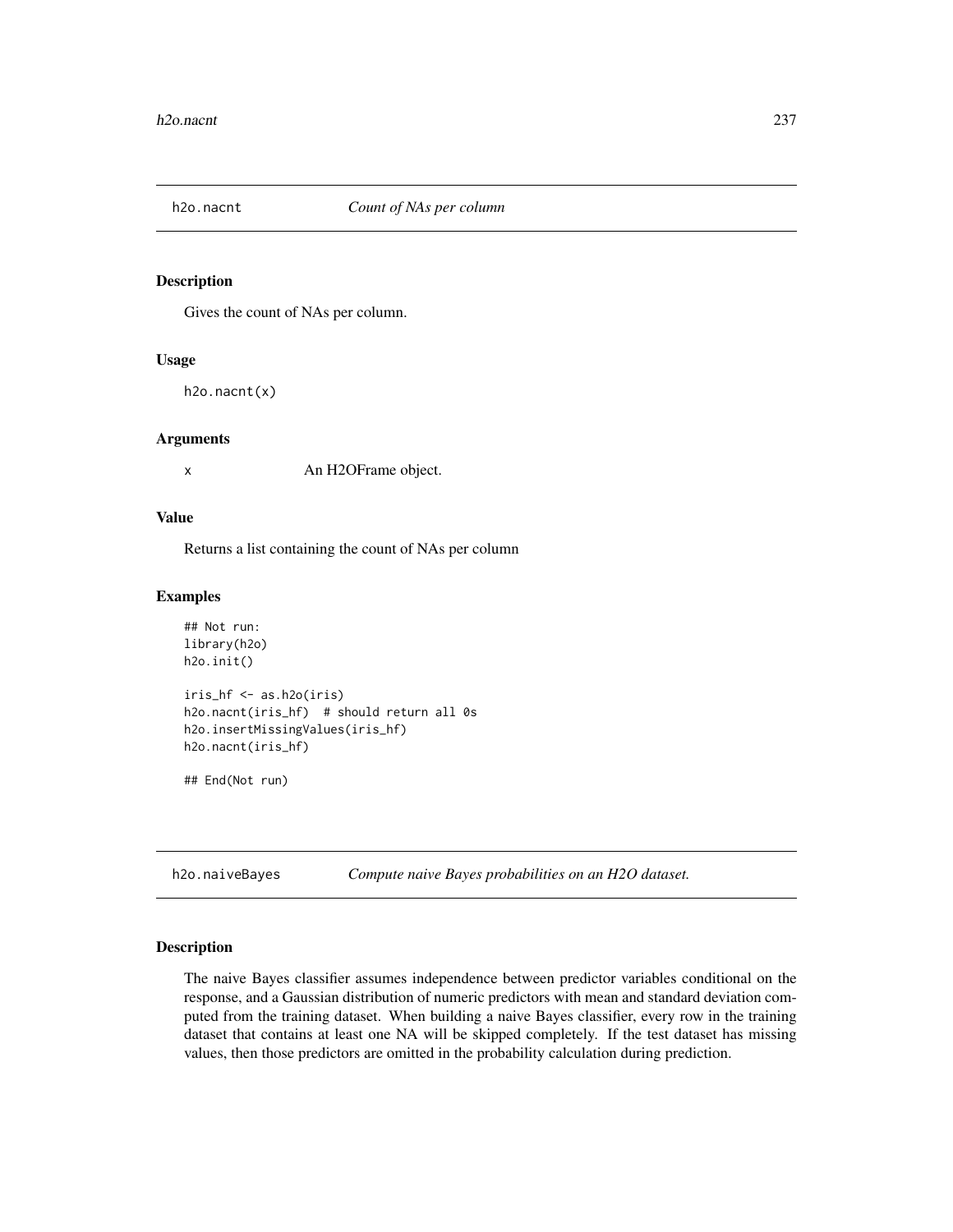# Usage

```
h2o.naiveBayes(
  x,
 y,
  training_frame,
 model_id = NULL,nfolds = 0,
  seed = -1,
  fold_assignment = c("AUTO", "Random", "Modulo", "Stratified"),
  fold_column = NULL,
  keep_cross_validation_models = TRUE,
  keep_cross_validation_predictions = FALSE,
  keep_cross_validation_fold_assignment = FALSE,
  validation_frame = NULL,
  ignore_const_cols = TRUE,
  score_each_iteration = FALSE,
  balance_classes = FALSE,
  class_sampling_factors = NULL,
  max_after_balance_size = 5,
  laplace = 0,
  threshold = 0.001,
  min\_sdev = 0.001,
  eps = 0,
  eps_sdev = 0,
  min\_prob = 0.001,eps\_prob = 0,
  compute_metrics = TRUE,
 max_runtime_secs = 0,
  export_checkpoints_dir = NULL,
  gainslift_bins = -1,
  auc_type = c("AUTO", "NONE", "MACRO_OVR", "WEIGHTED_OVR", "MACRO_OVO",
    "WEIGHTED_OVO")
)
```
# Arguments

| $\mathsf{x}$ | (Optional) A vector containing the names or indices of the predictor variables to<br>use in building the model. If x is missing, then all columns except y are used.                                                                                                   |
|--------------|------------------------------------------------------------------------------------------------------------------------------------------------------------------------------------------------------------------------------------------------------------------------|
| y            | The name or column index of the response variable in the data. The response<br>must be either a numeric or a categorical/factor variable. If the response is<br>numeric, then a regression model will be trained, otherwise it will train a classi-<br>fication model. |
|              | training frame Id of the training data frame.                                                                                                                                                                                                                          |
| $model_id$   | Destination id for this model; auto-generated if not specified.                                                                                                                                                                                                        |
| nfolds       | Number of folds for K-fold cross-validation (0 to disable or $\geq$ 2). Defaults to<br>$\Omega$ .                                                                                                                                                                      |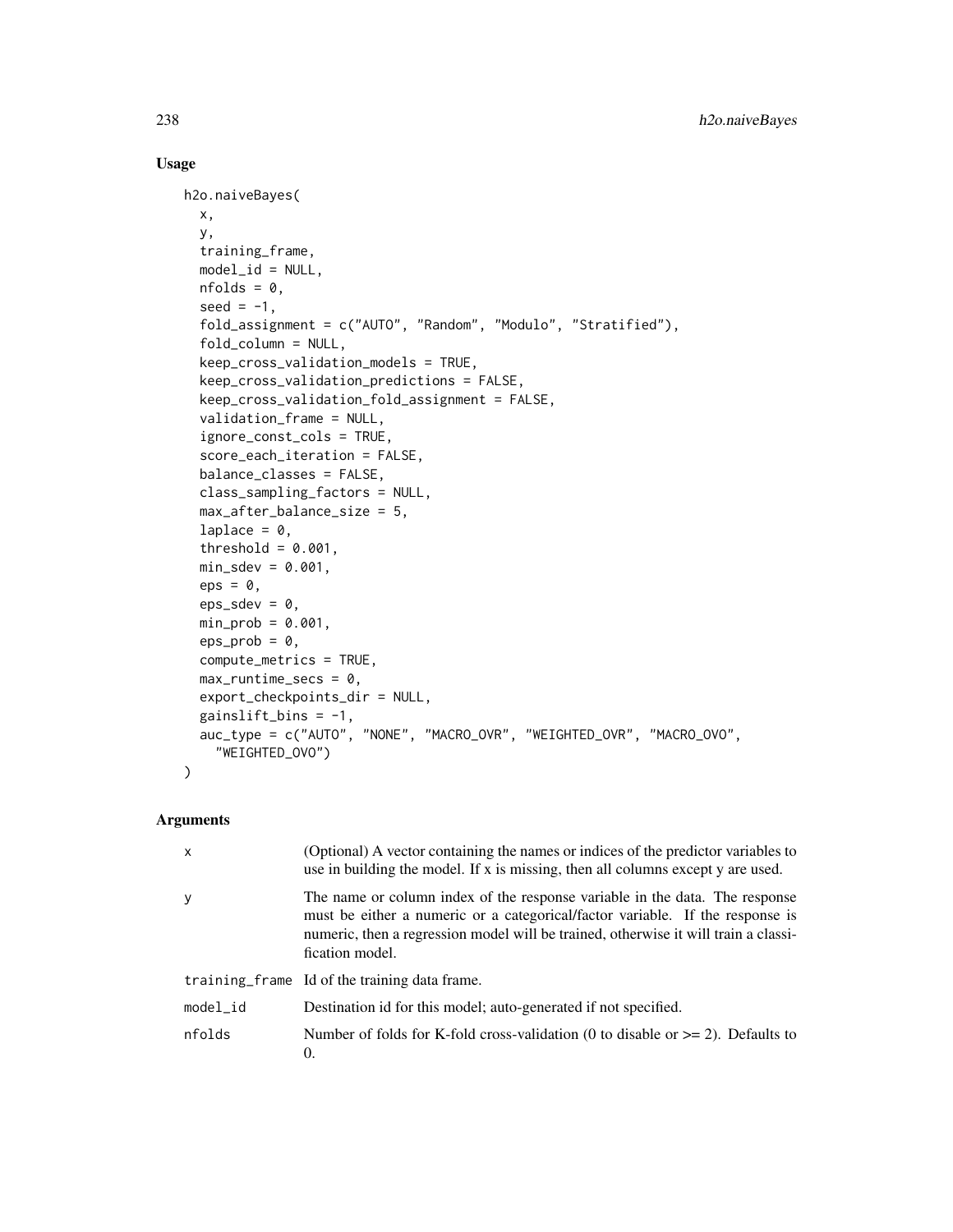| seed                         | Seed for random numbers (affects certain parts of the algo that are stochastic<br>and those might or might not be enabled by default). Defaults to -1 (time-based<br>random number).                                                                                            |
|------------------------------|---------------------------------------------------------------------------------------------------------------------------------------------------------------------------------------------------------------------------------------------------------------------------------|
| fold_assignment              |                                                                                                                                                                                                                                                                                 |
|                              | Cross-validation fold assignment scheme, if fold_column is not specified. The<br>'Stratified' option will stratify the folds based on the response variable, for clas-<br>sification problems. Must be one of: "AUTO", "Random", "Modulo", "Strati-<br>fied". Defaults to AUTO. |
| fold_column                  | Column with cross-validation fold index assignment per observation.                                                                                                                                                                                                             |
| keep_cross_validation_models |                                                                                                                                                                                                                                                                                 |
|                              | Logical. Whether to keep the cross-validation models. Defaults to TRUE.                                                                                                                                                                                                         |
|                              | keep_cross_validation_predictions                                                                                                                                                                                                                                               |
|                              | Logical. Whether to keep the predictions of the cross-validation models. De-<br>faults to FALSE.                                                                                                                                                                                |
|                              | keep_cross_validation_fold_assignment                                                                                                                                                                                                                                           |
|                              | Logical. Whether to keep the cross-validation fold assignment. Defaults to<br>FALSE.                                                                                                                                                                                            |
| validation_frame             |                                                                                                                                                                                                                                                                                 |
|                              | Id of the validation data frame.                                                                                                                                                                                                                                                |
| ignore_const_cols            |                                                                                                                                                                                                                                                                                 |
|                              | Logical. Ignore constant columns. Defaults to TRUE.                                                                                                                                                                                                                             |
| score_each_iteration         | Logical. Whether to score during each iteration of model training. Defaults to                                                                                                                                                                                                  |
|                              | FALSE.                                                                                                                                                                                                                                                                          |
| balance_classes              |                                                                                                                                                                                                                                                                                 |
|                              | Logical. Balance training data class counts via over/under-sampling (for im-<br>balanced data). Defaults to FALSE.                                                                                                                                                              |
| class_sampling_factors       |                                                                                                                                                                                                                                                                                 |
|                              | Desired over/under-sampling ratios per class (in lexicographic order). If not<br>specified, sampling factors will be automatically computed to obtain class bal-<br>ance during training. Requires balance_classes.                                                             |
| max_after_balance_size       |                                                                                                                                                                                                                                                                                 |
|                              | Maximum relative size of the training data after balancing class counts (can be<br>less than 1.0). Requires balance_classes. Defaults to 5.0.                                                                                                                                   |
| laplace                      | Laplace smoothing parameter Defaults to 0.                                                                                                                                                                                                                                      |
| threshold                    | This argument is deprecated, use 'min_sdev' instead. The minimum standard<br>deviation to use for observations without enough data. Must be at least 1e-10.                                                                                                                     |
| min_sdev                     | The minimum standard deviation to use for observations without enough data.<br>Must be at least 1e-10.                                                                                                                                                                          |
| eps                          | This argument is deprecated, use 'eps_sdev' instead. A threshold cutoff to deal<br>with numeric instability, must be positive.                                                                                                                                                  |
| eps_sdev                     | A threshold cutoff to deal with numeric instability, must be positive.                                                                                                                                                                                                          |
| min_prob                     | Min. probability to use for observations with not enough data.                                                                                                                                                                                                                  |
| eps_prob                     | Cutoff below which probability is replaced with min_prob.                                                                                                                                                                                                                       |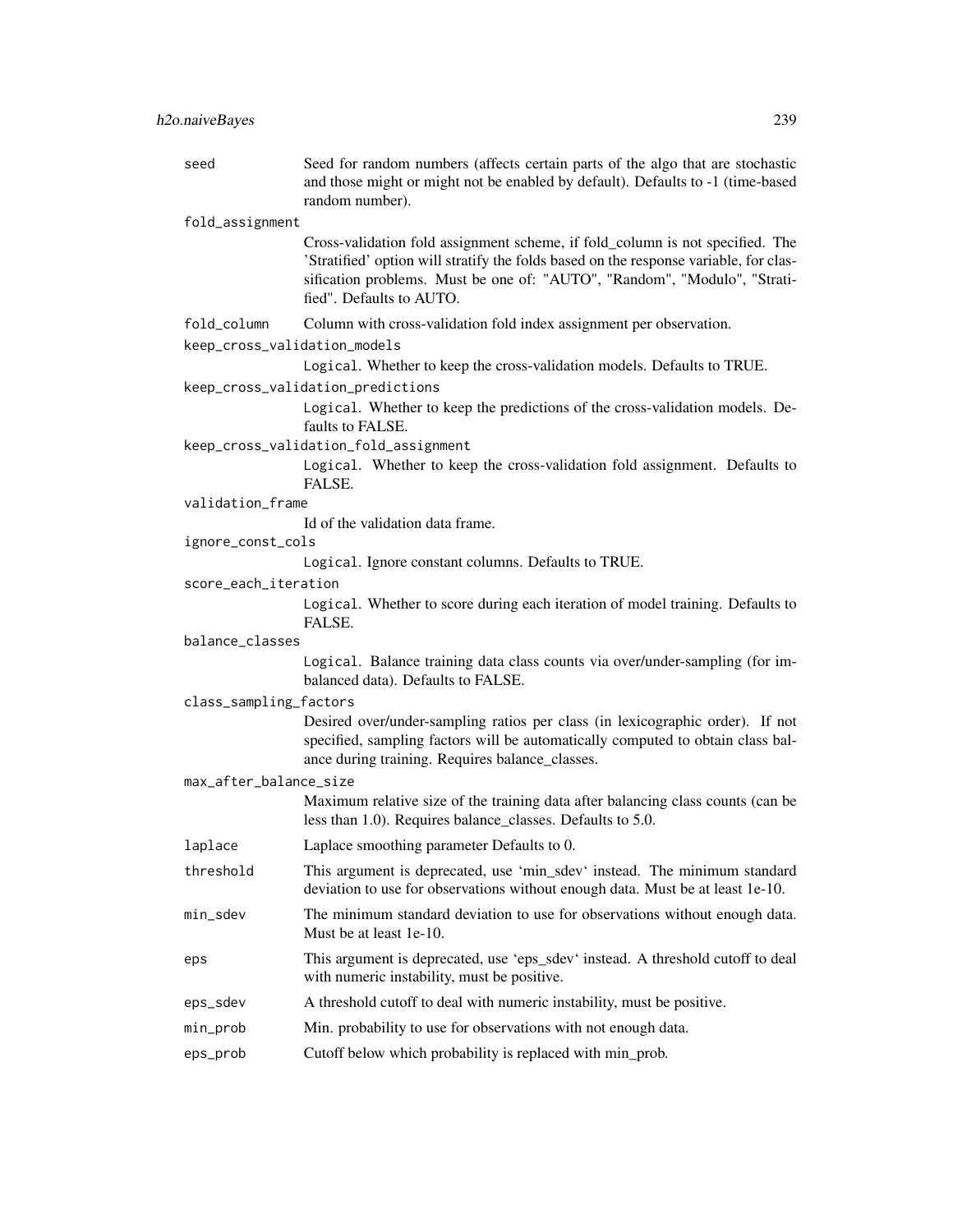| compute_metrics        |                                                                                                                                                  |  |
|------------------------|--------------------------------------------------------------------------------------------------------------------------------------------------|--|
|                        | Logical. Compute metrics on training data Defaults to TRUE.                                                                                      |  |
| max_runtime_secs       |                                                                                                                                                  |  |
|                        | Maximum allowed runtime in seconds for model training. Use 0 to disable.                                                                         |  |
|                        | Defaults to 0.                                                                                                                                   |  |
| export_checkpoints_dir |                                                                                                                                                  |  |
|                        | Automatically export generated models to this directory.                                                                                         |  |
|                        | gainslift_bins Gains/Lift table number of bins. 0 means disabled Default value -1 means<br>automatic binning. Defaults to -1.                    |  |
| $auc_{\text{-}}type$   | Set default multinomial AUC type. Must be one of: "AUTO", "NONE", "MACRO_OVR",<br>"WEIGHTED OVR", "MACRO OVO", "WEIGHTED OVO". Defaults to AUTO. |  |
|                        |                                                                                                                                                  |  |

# Value

an object of class [H2OBinomialModel](#page-370-1) if the response has two categorical levels, and [H2OMultinomialModel](#page-370-1) otherwise.

# Examples

```
## Not run:
h2o.init()
votes_path <- system.file("extdata", "housevotes.csv", package = "h2o")
votes <- h2o.uploadFile(path = votes_path, header = TRUE)
h2o.naiveBayes(x = 2:17, y = 1, training_frame = votes, laplace = 3)
```
## End(Not run)

h2o.names *Column names of an H2OFrame*

# Description

Column names of an H2OFrame

# Usage

```
h2o.names(x)
```
#### Arguments

x An H2OFrame object.

#### See Also

[names](#page-0-0) for the base R implementation.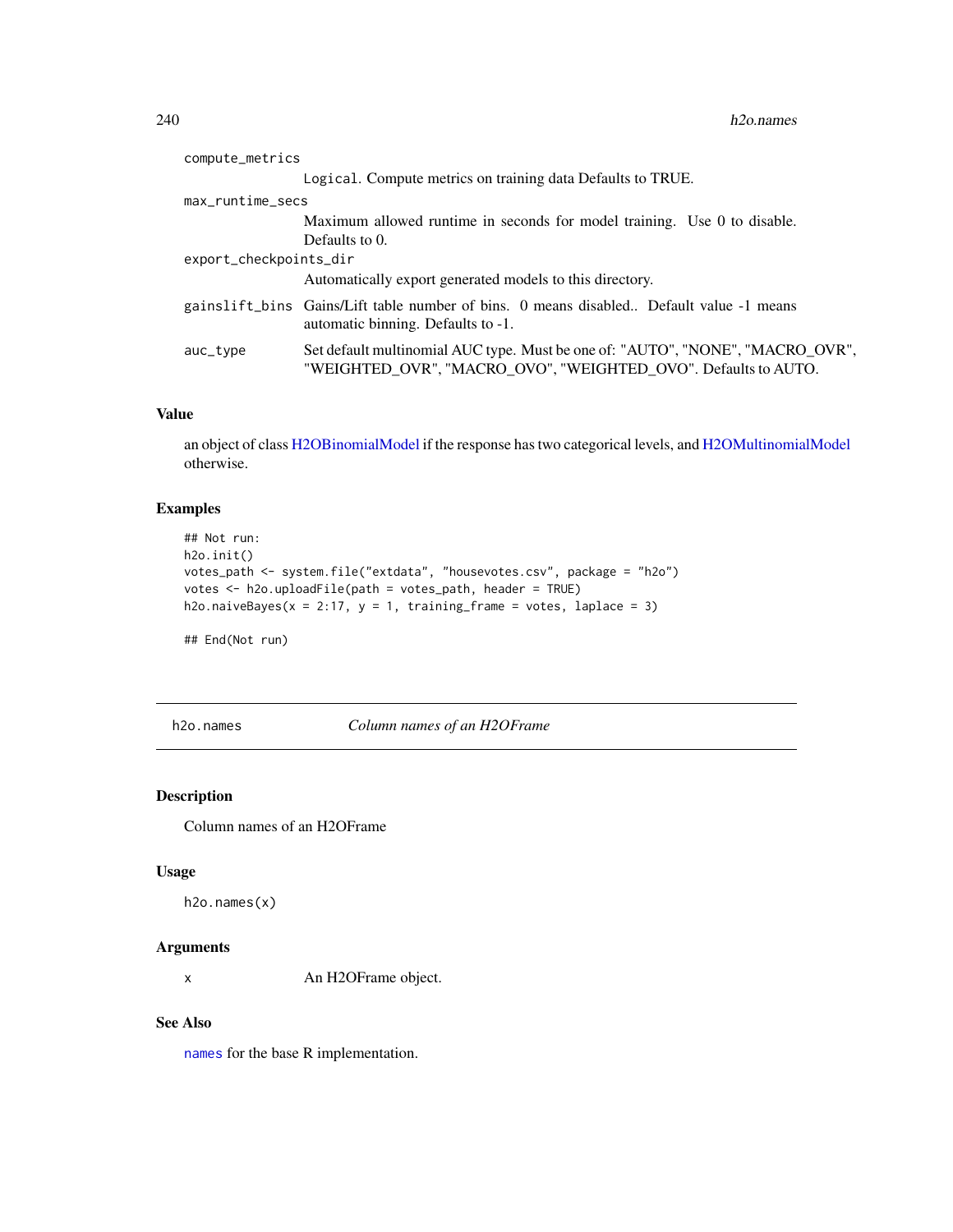# h2o.na\_omit 241

# Examples

```
## Not run:
library(h2o)
h2o.init()
f <- "https://h2o-public-test-data.s3.amazonaws.com/smalldata/iris/iris_train.csv"
iris <- h2o.importFile(f)
h2o.names(iris)
## End(Not run)
```
h2o.na\_omit *Remove Rows With NAs*

# Description

Remove Rows With NAs

## Usage

```
h2o.na_omit(object, ...)
```
# Arguments

| object   | H <sub>2</sub> OFrame object |
|----------|------------------------------|
| $\cdots$ | Ignored                      |

# Value

Returns an H2OFrame object containing non-NA rows.

# Examples

```
## Not run:
library(h2o)
h2o.init()
frame <- h2o.createFrame(rows = 6, cols = 2,
                         categorical_fraction = 0.0,
                         missing_fraction = 0.7,
                         seed = 123)
h2o.na_omit(frame)
```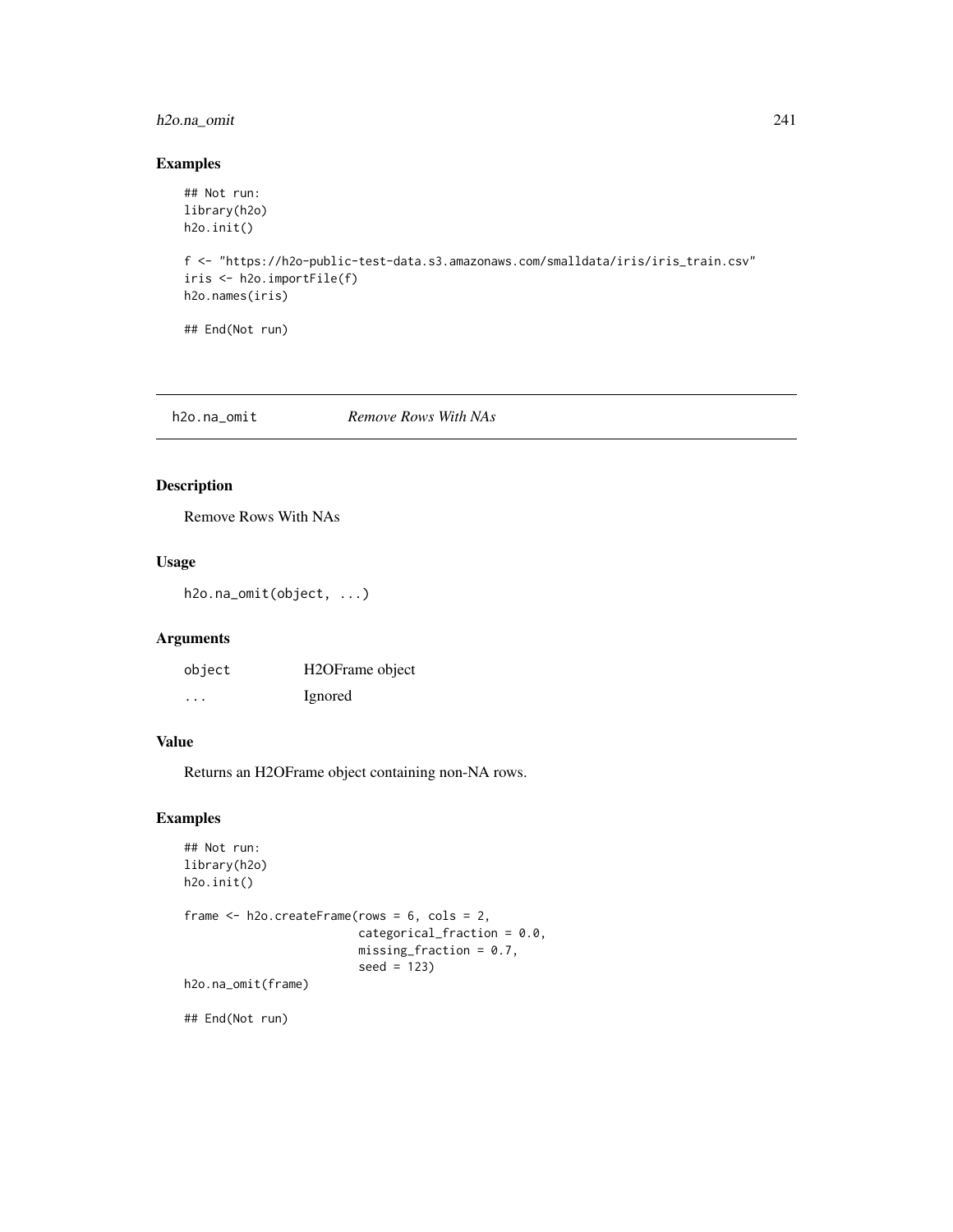h2o.nchar *String length*

# Description

String length

# Usage

h2o.nchar(x)

# Arguments

x The column whose string lengths will be returned.

# Examples

```
## Not run:
library(h2o)
h2o.init()
string_to_nchar <- as.h2o("r tutorial")
nchar_string <- h2o.nchar(string_to_nchar)
```
## End(Not run)

h2o.ncol *Return the number of columns present in x.*

# Description

Return the number of columns present in x.

# Usage

h2o.ncol(x)

#### Arguments

x An H2OFrame object.

## See Also

[nrow](#page-0-0) for the base R implementation, ncol().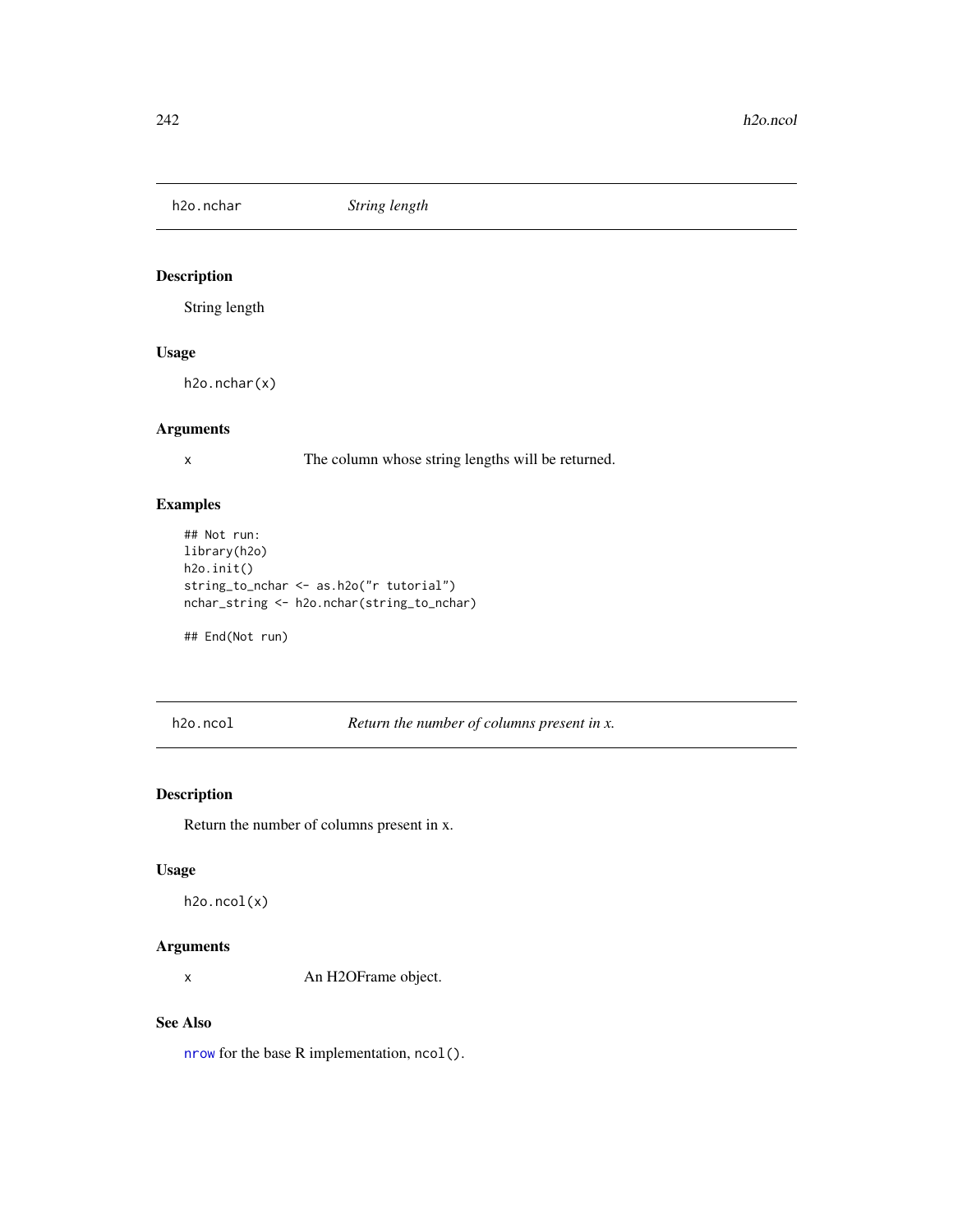# h2o.networkTest 243

# Examples

```
## Not run:
library(h2o)
h2o.init()
f <- "https://h2o-public-test-data.s3.amazonaws.com/smalldata/iris/iris_train.csv"
iris <- h2o.importFile(f)
h2o.ncol(iris)
## End(Not run)
```
h2o.networkTest *View Network Traffic Speed*

# Description

View speed with various file sizes.

#### Usage

h2o.networkTest()

#### Value

Returns a table listing the network speed for 1B, 10KB, and 10MB.

h2o.nlevels *Get the number of factor levels for this frame.*

# Description

Get the number of factor levels for this frame.

### Usage

h2o.nlevels(x)

# Arguments

x An H2OFrame object.

# See Also

[nlevels](#page-0-0) for the base R method.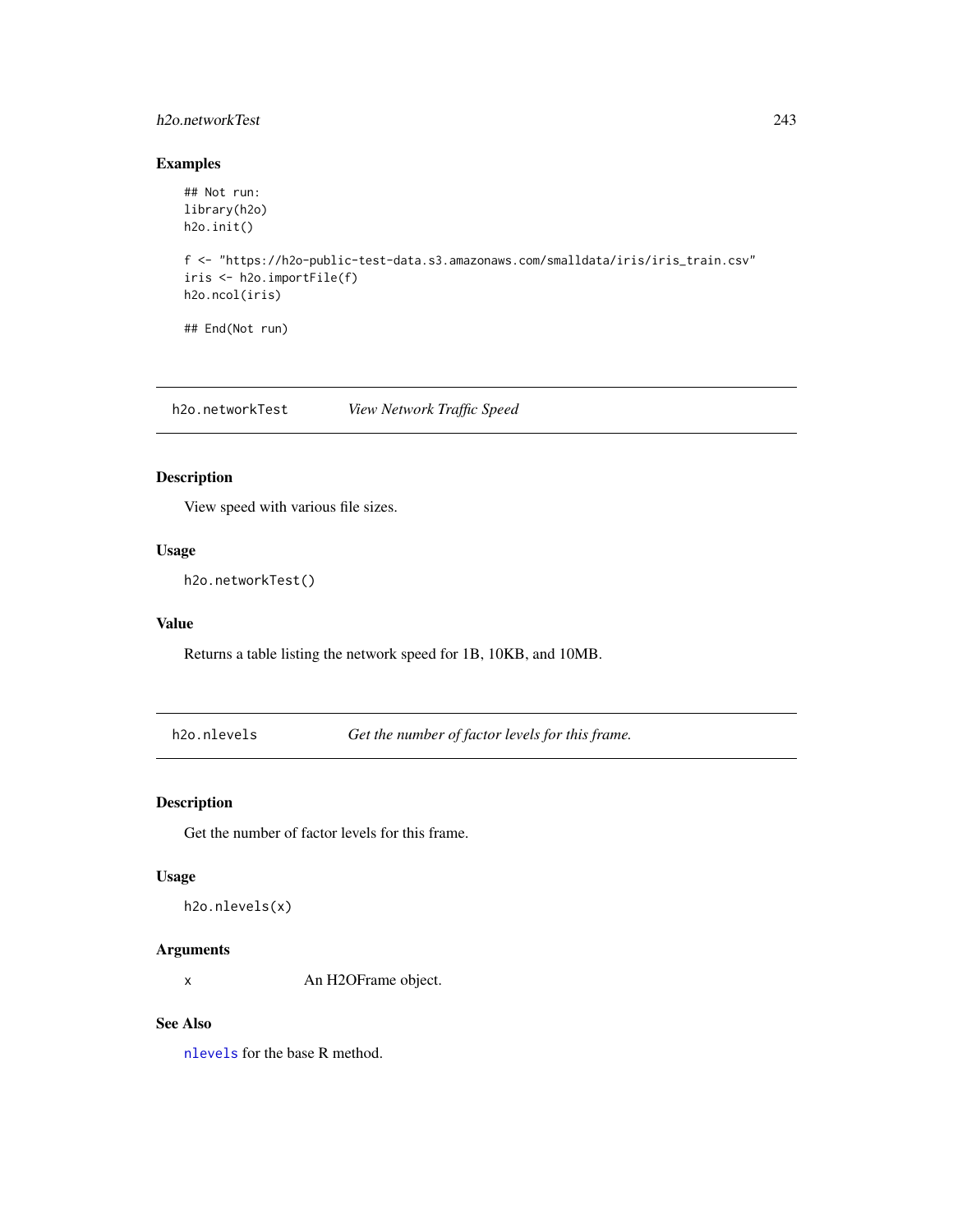# Examples

```
## Not run:
library(h2o)
h2o.init()
f <- "https://s3.amazonaws.com/h2o-public-test-data/smalldata/junit/cars_20mpg.csv"
cars <- h2o.importFile(f)
h2o.nlevels(cars)
## End(Not run)
```
h2o.no\_progress *Disable Progress Bar*

# Description

Disable Progress Bar

#### Usage

h2o.no\_progress()

# Examples

```
## Not run:
library(h2o)
h2o.init()
h2o.no_progress()
f <- "https://h2o-public-test-data.s3.amazonaws.com/smalldata/iris/iris_wheader.csv"
iris <- h2o.importFile(f)
iris["class"] <- as.factor(iris["class"])
predictors <- c("sepal_len", "sepal_wid", "petal_len", "petal_wid")
splits <- h2o.splitFrame(iris, ratios = 0.8, seed = 1234)
train <- splits[[1]]
valid <- splits[[2]]
iris_km <- h2o.kmeans(x = predictors,
                      training_frame = train,
                      validation_frame = valid,
                      k = 10, estimate_k = TRUE,
                      standardize = FALSE, seed = 1234)
```
## End(Not run)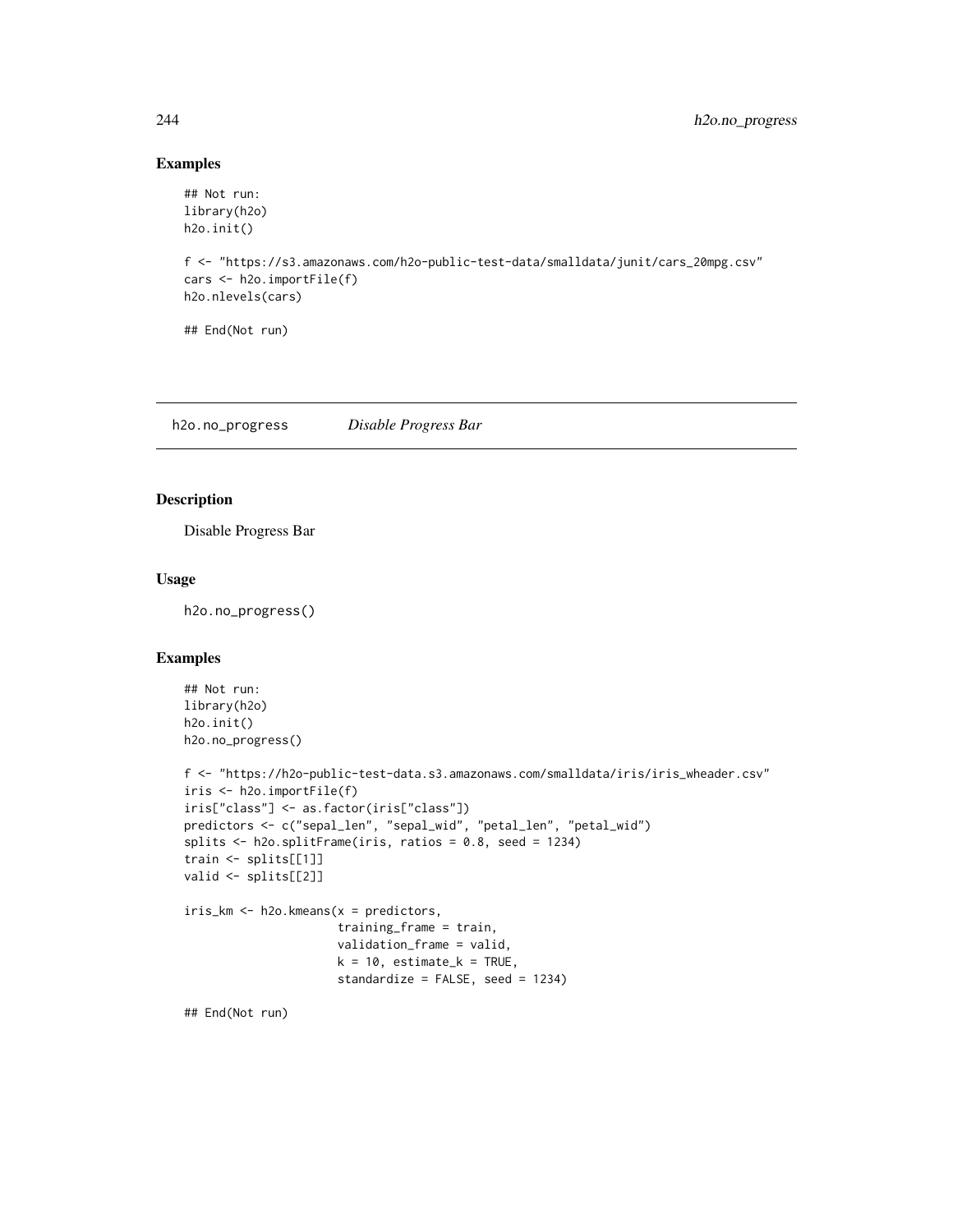# Description

Return the number of rows present in x.

### Usage

h2o.nrow(x)

### Arguments

x An H2OFrame object.

# See Also

[nrow](#page-0-0) for the base R implementation.

## Examples

```
## Not run:
library(h2o)
h2o.init()
```

```
f <- "https://s3.amazonaws.com/h2o-public-test-data/smalldata/junit/cars_20mpg.csv"
cars <- h2o.importFile(f)
h2o.nrow(cars)
```
## End(Not run)

h2o.null\_deviance *Retrieve the null deviance*

# Description

If "train", "valid", and "xval" parameters are FALSE (default), then the training null deviance value is returned. If more than one parameter is set to TRUE, then a named vector of null deviances are returned, where the names are "train", "valid" or "xval".

## Usage

```
h2o.null_deviance(object, train = FALSE, valid = FALSE, xval = FALSE)
```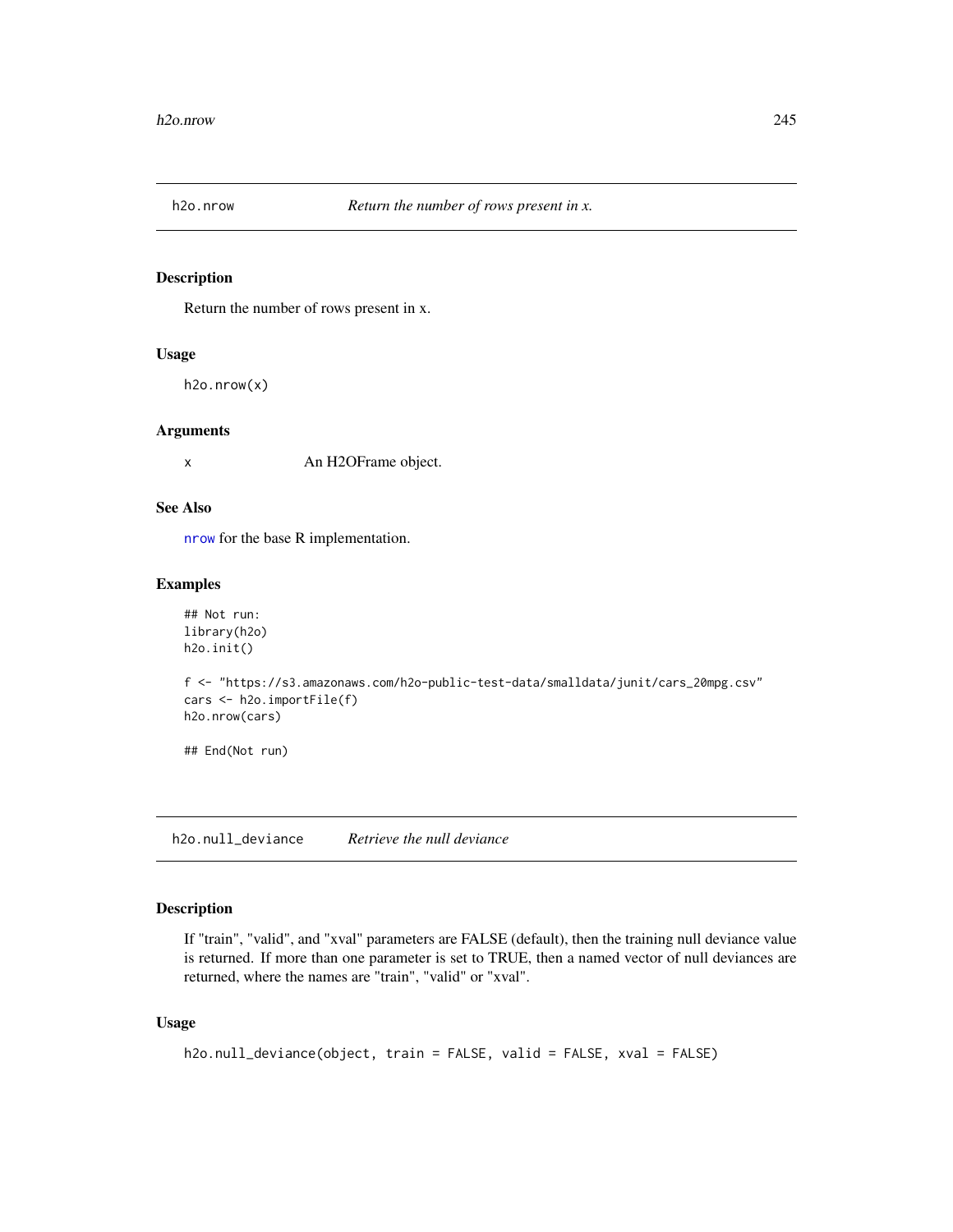#### Arguments

| object | An H2OModel or H2OModelMetrics              |
|--------|---------------------------------------------|
| train  | Retrieve the training null deviance         |
| valid  | Retrieve the validation null deviance       |
| xval   | Retrieve the cross-validation null deviance |

#### Examples

```
## Not run:
library(h2o)
h2o.init()
```

```
prostate_path <- system.file("extdata", "prostate.csv", package = "h2o")
prostate <- h2o.importFile(prostate_path)
prostate[, 2] <- as.factor(prostate[, 2])
prostate_glm <- h2o.glm(y = "CAPSULE", x = c("AGE", "RACE", "PSA", "DCAPS"),
                        training_frame = prostate, family = "binomial", nfolds = 0,
                        alpha = 0.5, lambda = search = FALSEh2o.null_deviance(prostate_glm, train = TRUE)
```
## End(Not run)

h2o.null\_dof *Retrieve the null degrees of freedom*

# Description

If "train", "valid", and "xval" parameters are FALSE (default), then the training null degrees of freedom value is returned. If more than one parameter is set to TRUE, then a named vector of null degrees of freedom are returned, where the names are "train", "valid" or "xval".

### Usage

```
h2o.null_dof(object, train = FALSE, valid = FALSE, xval = FALSE)
```
#### Arguments

| object | An H2OModel or H2OModelMetrics                        |
|--------|-------------------------------------------------------|
| train  | Retrieve the training null degrees of freedom         |
| valid  | Retrieve the validation null degrees of freedom       |
| xval   | Retrieve the cross-validation null degrees of freedom |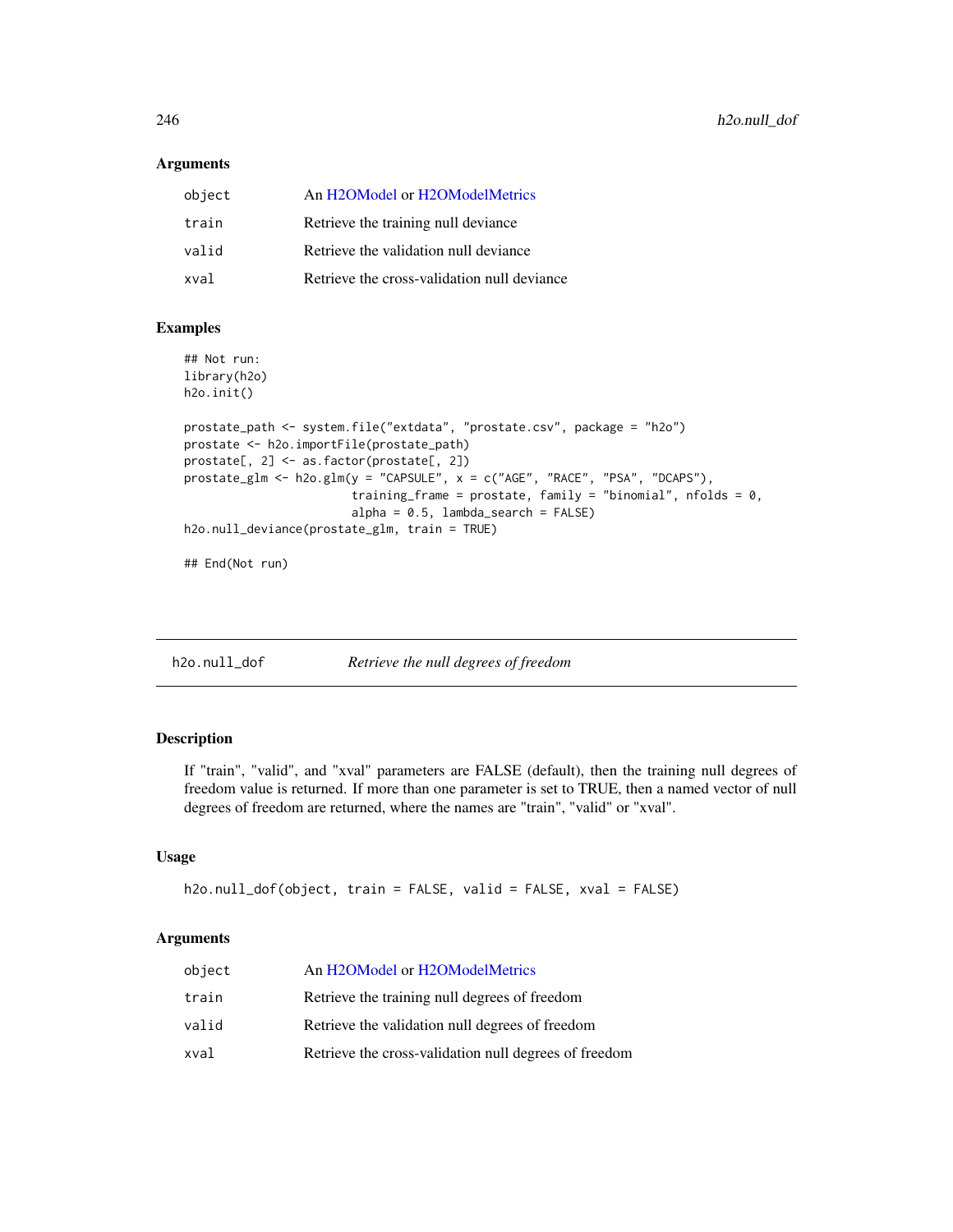## h2o.num\_iterations 247

#### Examples

```
## Not run:
library(h2o)
h2o.init()
prostate_path <- system.file("extdata", "prostate.csv", package = "h2o")
prostate <- h2o.importFile(prostate_path)
prostate[, 2] <- as.factor(prostate[, 2])
prostate_glm <- h2o.glm(y = "CAPSULE", x = c("AGE", "RACE", "PSA", "DCAPS"),
                        training_frame = prostate, family = "binomial", nfolds = 0,
                        alpha = 0.5, lambda = search = FALSEh2o.null_dof(prostate_glm, train = TRUE)
## End(Not run)
```
h2o.num\_iterations *Retrieve the number of iterations.*

# Description

Retrieve the number of iterations.

#### Usage

```
h2o.num_iterations(object)
```
#### Arguments

object An [H2OClusteringModel](#page-364-0) object.

#### Examples

```
## Not run:
library(h2o)
h2o.init()
```

```
prostate_path <- system.file("extdata", "prostate.csv", package = "h2o")
prostate <- h2o.importFile(prostate_path)
prostate[, 2] <- as.factor(prostate[, 2])
prostate_glm <- h2o.glm(y = "CAPSULE", x = c("AGE", "RACE", "PSA", "DCAPS"),
                        training_frame = prostate, family = "binomial",
                        nfolds = 0, alpha = 0.5, lambda_search = FALSE)
h2o.num_iterations(prostate_glm)
```
## End(Not run)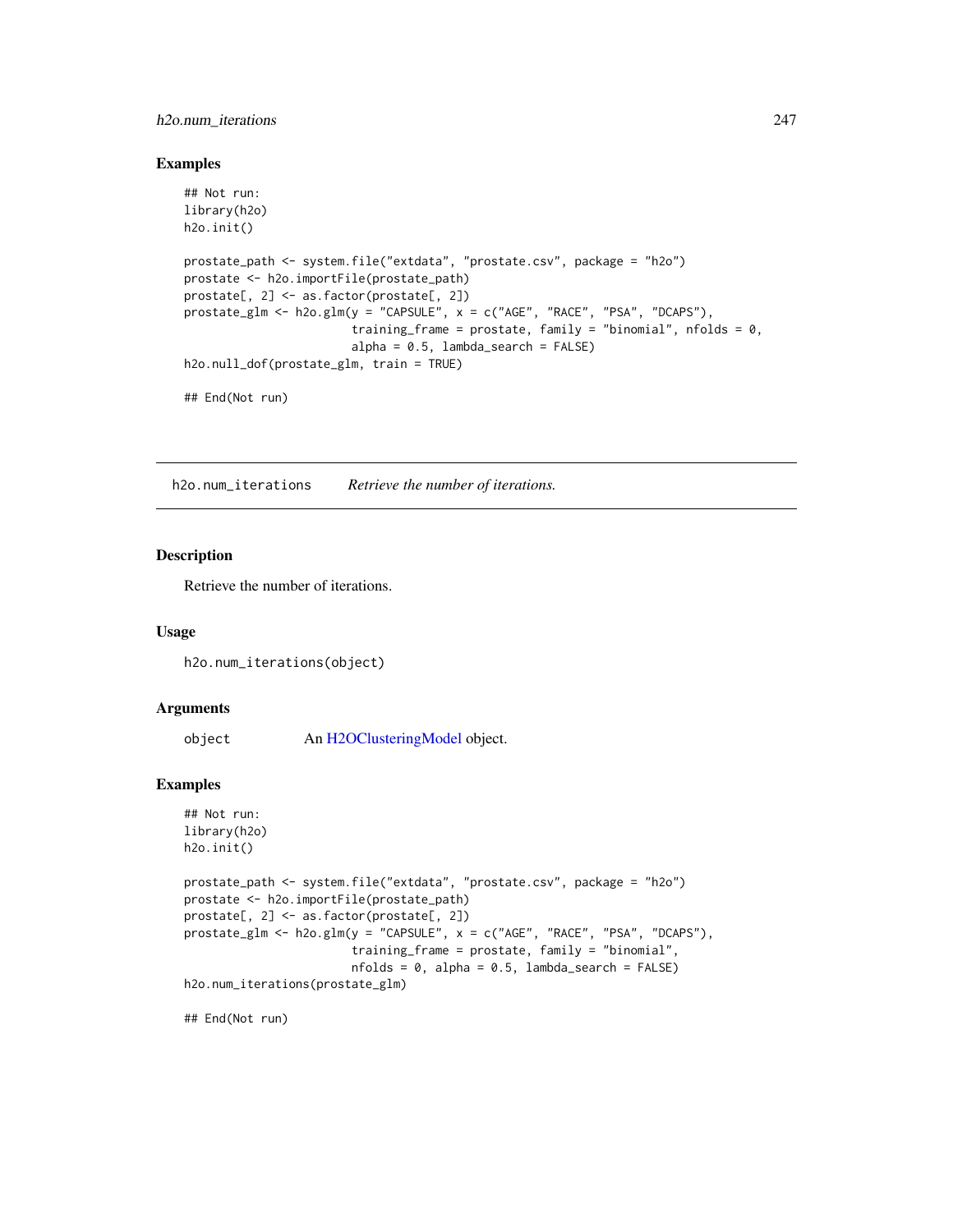```
h2o.num_valid_substrings
```
*Count of substrings >= 2 chars that are contained in file*

# Description

Find the count of all possible substrings  $\geq$  2 chars that are contained in the specified line-separated text file.

# Usage

h2o.num\_valid\_substrings(x, path)

# Arguments

|      | The column on which to calculate the number of valid substrings.      |
|------|-----------------------------------------------------------------------|
| path | Path to text file containing line-separated strings to be referenced. |

| h <sub>2</sub> o.openLog | View H2O R Logs |
|--------------------------|-----------------|
|                          |                 |

# Description

Open existing logs of H2O R POST commands and error resposnes on local disk. Used primarily for debugging purposes.

## Usage

h2o.openLog(type)

### Arguments

type Currently unimplemented.

# See Also

[h2o.startLogging](#page-315-0)[,h2o.stopLogging,](#page-316-0)[h2o.clearLog](#page-73-0)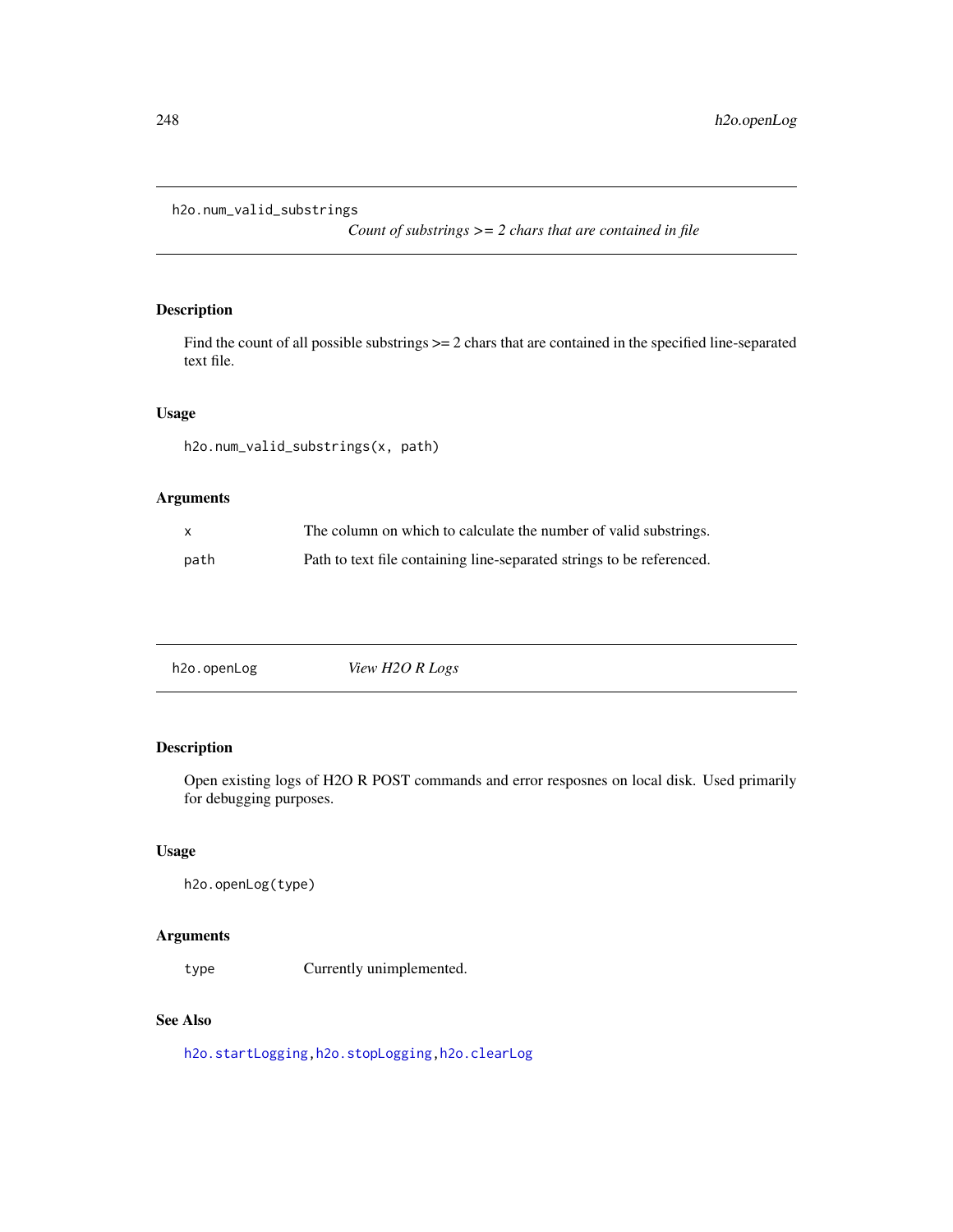# h2o.parseRaw 249

# Examples

```
## Not run:
h2o.init()
h2o.startLogging()
australia_path = system.file("extdata", "australia.csv", package = "h2o")
australia = h2o.importFile(path = australia_path)
h2o.stopLogging()
# Not run to avoid windows being opened during R CMD check
# h2o.openLog("Command")
# h2o.openLog("Error")
## End(Not run)
```
<span id="page-248-0"></span>h2o.parseRaw *H2O Data Parsing*

# Description

The second phase in the data ingestion step.

#### Usage

```
h2o.parseRaw(
  data,
  pattern = ",
  destination_frame = "",
  header = NA,
  sep = "",col.names = NULL,
  col.types = NULL,
  na.strings = NULL,
  blocking = FALSE,
  parse_type = NULL,
  chunk_size = NULL,
  decrypt_tool = NULL,
  skipped_columns = NULL,
  custom_non_data_line_markers = NULL,
  partition_by = NULL,
  quotechar = NULL,
  escapechar = ""
)
```
#### Arguments

data An H2OFrame object to be parsed.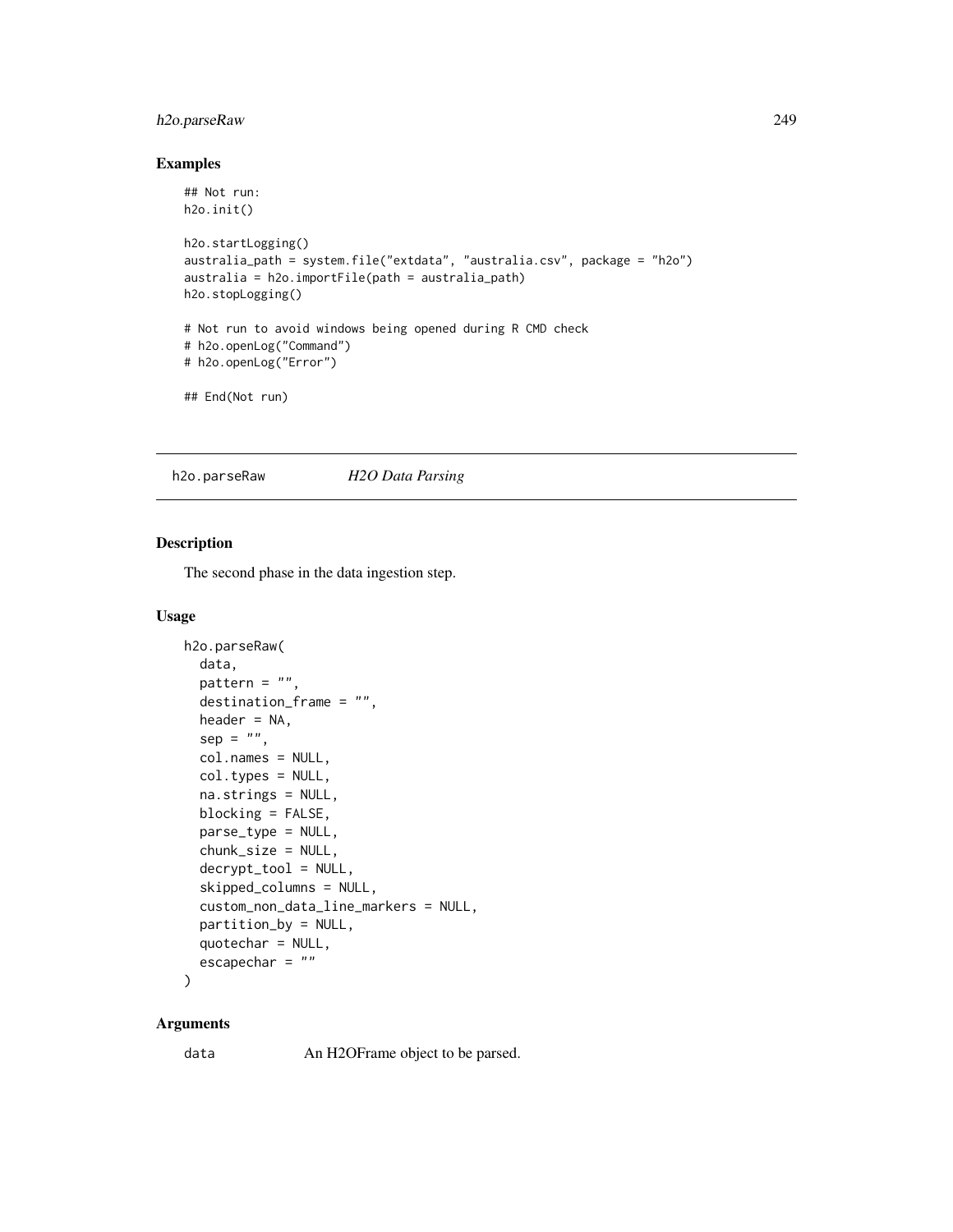| pattern                         | (Optional) Character string containing a regular expression to match file(s) in<br>the folder.                                                                                                                            |
|---------------------------------|---------------------------------------------------------------------------------------------------------------------------------------------------------------------------------------------------------------------------|
| destination_frame               |                                                                                                                                                                                                                           |
|                                 | (Optional) The hex key assigned to the parsed file.                                                                                                                                                                       |
| header                          | (Optional) A logical value indicating whether the first row is the column header.<br>If missing, H2O will automatically try to detect the presence of a header.                                                           |
| sep                             | (Optional) The field separator character. Values on each line of the file are sep-<br>arated by this character. If $sep = ""$ , the parser will automatically detect the<br>separator.                                    |
| col.names                       | (Optional) An H2OFrame object containing a single delimited line with the col-<br>umn names for the file. If skipped_columns are specified, only list column<br>names of columns that are not skipped.                    |
| col.types                       | (Optional) A vector specifying the types to attempt to force over columns. If<br>skipped_columns are specified, only list column types of columns that are not<br>skipped.                                                |
| na.strings                      | (Optional) H2O will interpret these strings as missing.                                                                                                                                                                   |
| blocking                        | (Optional) Tell H2O parse call to block synchronously instead of polling. This<br>can be faster for small datasets but loses the progress bar.                                                                            |
| parse_type                      | (Optional) Specify which parser type H2O will use. Valid types are "ARFF",<br>"XLS", "CSV", "SVMLight"                                                                                                                    |
| chunk_size                      | size of chunk of (input) data in bytes                                                                                                                                                                                    |
| decrypt_tool<br>skipped_columns | (Optional) Specify a Decryption Tool (key-reference acquired by calling h2o.decryptionSetup.                                                                                                                              |
|                                 | a list of column indices to be excluded from parsing                                                                                                                                                                      |
| custom_non_data_line_markers    | (Optional) If a line in imported file starts with any character in given string it<br>will NOT be imported. Empty string means all lines are imported, NULL means<br>that default behaviour for given format will be used |
| partition_by                    | (Optional) Names of the columns the persisted dataset has been partitioned by.                                                                                                                                            |
| quotechar                       | A hint for the parser which character to expect as quoting character. None (de-<br>fault) means autodetection.                                                                                                            |
| escapechar                      | (Optional) One ASCII character used to escape other characters.                                                                                                                                                           |
|                                 |                                                                                                                                                                                                                           |

# Details

Parse the Raw Data produced by the import phase.

# See Also

[h2o.importFile,](#page-177-0) [h2o.parseSetup](#page-250-0)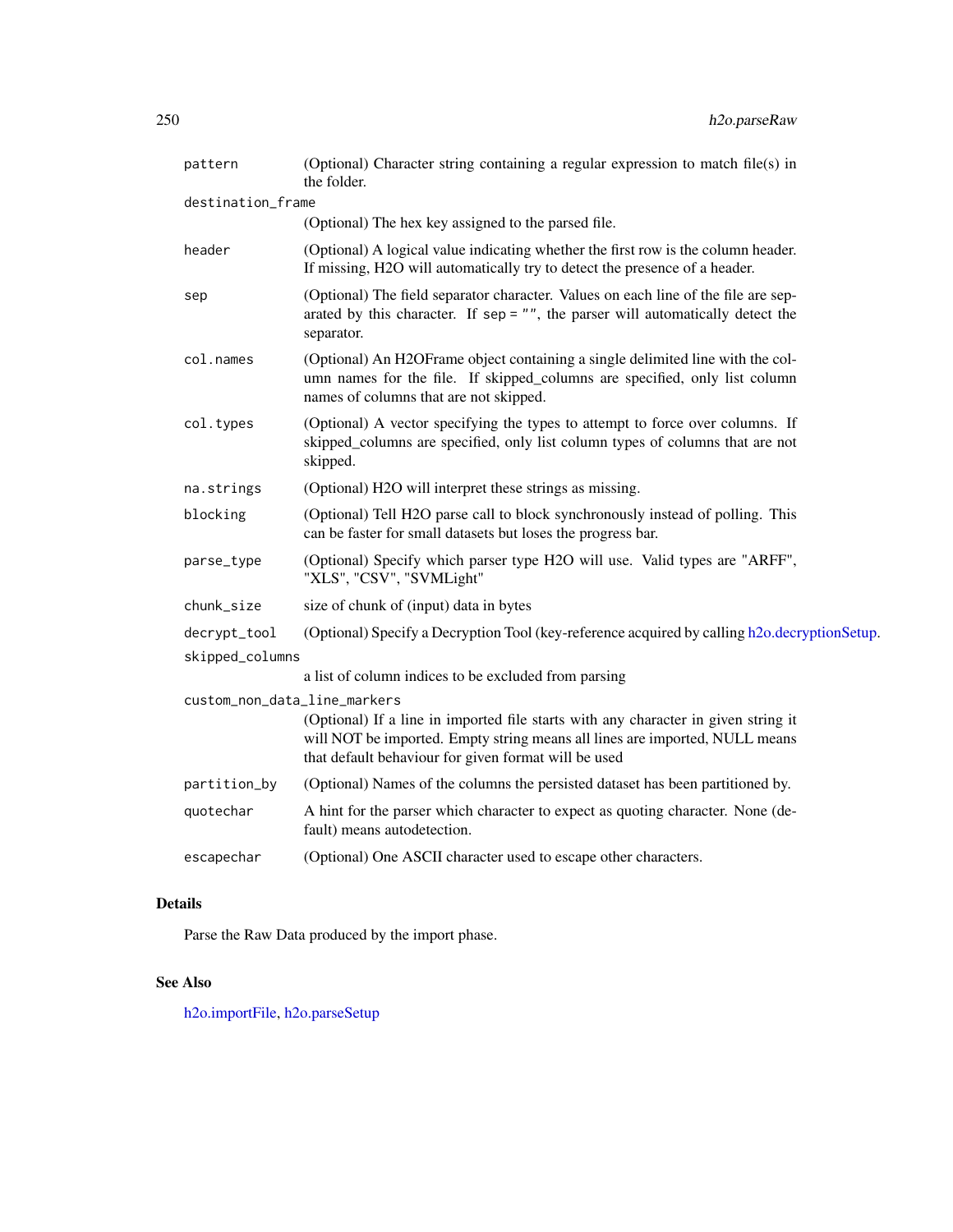<span id="page-250-0"></span>

# Description

Get a parse setup back for the staged data.

# Usage

```
h2o.parseSetup(
 data,
 pattern = ",
  destination_frame = "",
 header = NA,
  sep = "",col.names = NULL,
  col.types = NULL,
 na.strings = NULL,
 parse_type = NULL,
  chunk_size = NULL,
  decrypt_tool = NULL,
  skipped_columns = NULL,
  custom_non_data_line_markers = NULL,
  partition_by = NULL,
  single_quotes = FALSE,
  escapechar = "")
```
# Arguments

| data              | An H2OFrame object to be parsed.                                                                                                                                                                       |
|-------------------|--------------------------------------------------------------------------------------------------------------------------------------------------------------------------------------------------------|
| pattern           | (Optional) Character string containing a regular expression to match file(s) in<br>the folder.                                                                                                         |
| destination_frame |                                                                                                                                                                                                        |
|                   | (Optional) The hex key assigned to the parsed file.                                                                                                                                                    |
| header            | (Optional) A logical value indicating whether the first row is the column header.<br>If missing, H <sub>2</sub> O will automatically try to detect the presence of a header.                           |
| sep               | (Optional) The field separator character. Values on each line of the file are sep-<br>arated by this character. If sep = $"$ , the parser will automatically detect the<br>separator.                  |
| col.names         | (Optional) An H2OFrame object containing a single delimited line with the col-<br>umn names for the file. If skipped_columns are specified, only list column<br>names of columns that are not skipped. |
| col.types         | (Optional) A vector specifying the types to attempt to force over columns. If<br>skipped_columns are specified, only list column types of columns that are not<br>skipped.                             |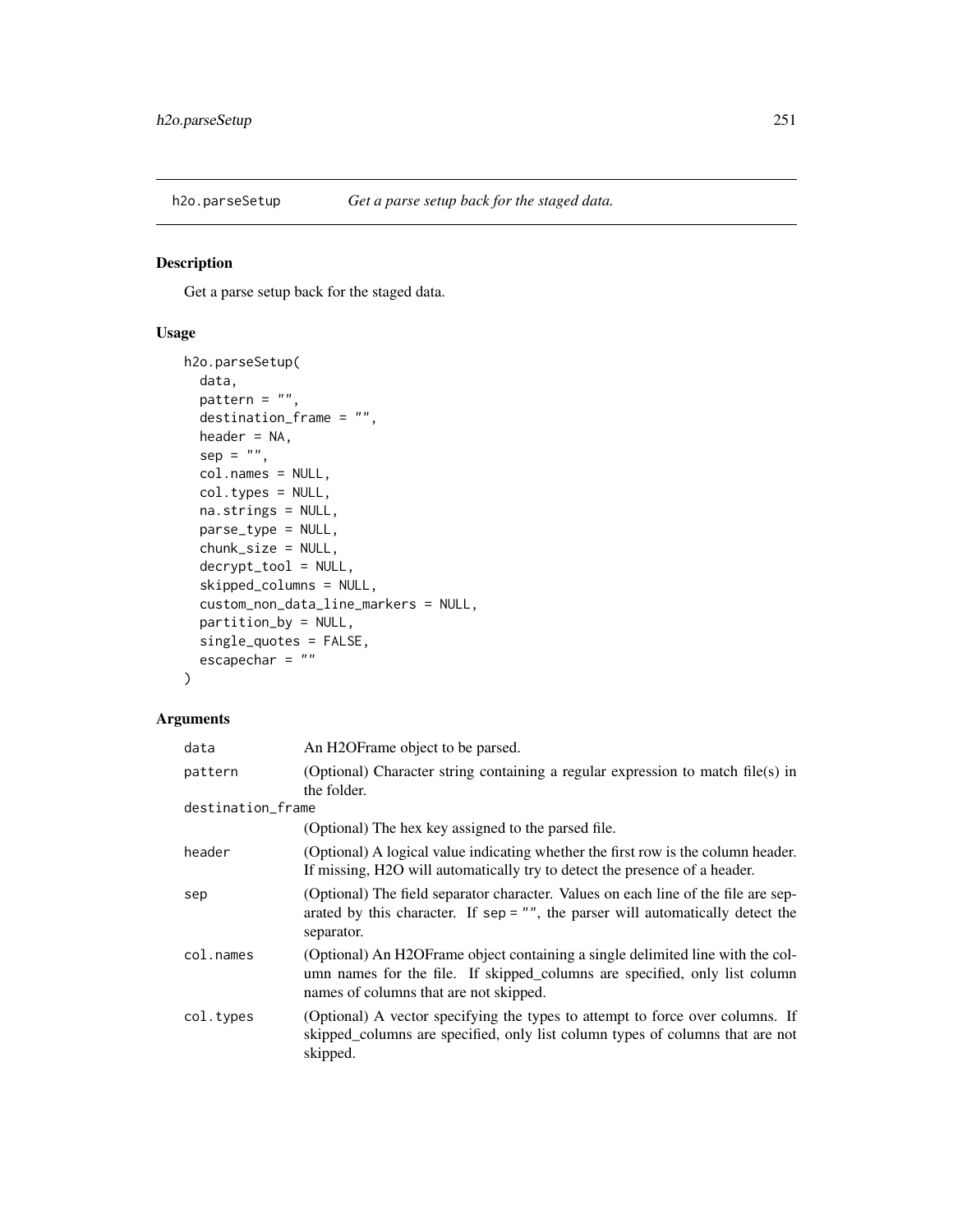| na.strings                      | (Optional) H2O will interpret these strings as missing.                                                                                                                                                                   |
|---------------------------------|---------------------------------------------------------------------------------------------------------------------------------------------------------------------------------------------------------------------------|
| parse_type                      | (Optional) Specify which parser type H2O will use. Valid types are "ARFF",<br>"XLS", "CSV", "SVMLight"                                                                                                                    |
| chunk_size                      | size of chunk of (input) data in bytes                                                                                                                                                                                    |
| decrypt_tool<br>skipped_columns | (Optional) Specify a Decryption Tool (key-reference acquired by calling h2o.decryptionSetup.                                                                                                                              |
|                                 | a list of column indices to be excluded from parsing                                                                                                                                                                      |
| custom_non_data_line_markers    |                                                                                                                                                                                                                           |
|                                 | (Optional) If a line in imported file starts with any character in given string it<br>will NOT be imported. Empty string means all lines are imported, NULL means<br>that default behaviour for given format will be used |
| partition_by                    | (Optional) Names of the columns the persisted dataset has been partitioned by.                                                                                                                                            |
| single_quotes<br>escapechar     | If set to true, the parser expects single quotes. False for double quotes (default).<br>(Optional) One ASCII character used to escape other characters.                                                                   |
|                                 |                                                                                                                                                                                                                           |

# See Also

[h2o.parseRaw](#page-248-0)

h2o.partialPlot *Partial Dependence Plots*

## Description

Partial dependence plot gives a graphical depiction of the marginal effect of a variable on the response. The effect of a variable is measured in change in the mean response. Note: Unlike random-Forest's partialPlot when plotting partial dependence the mean response (probabilities) is returned rather than the mean of the log class probability.

# Usage

```
h2o.partialPlot(
  object,
  data,
  cols,
  destination_key,
  nbins = 20,
  plot = TRUE,
  plot_stddev = TRUE,
  weight_column = -1,
  include_na = FALSE,
  user_splits = NULL,
  col_pairs_2dpdp = NULL,
  save_to = NULL,
  row_index = -1,
  targets = NULL
\mathcal{E}
```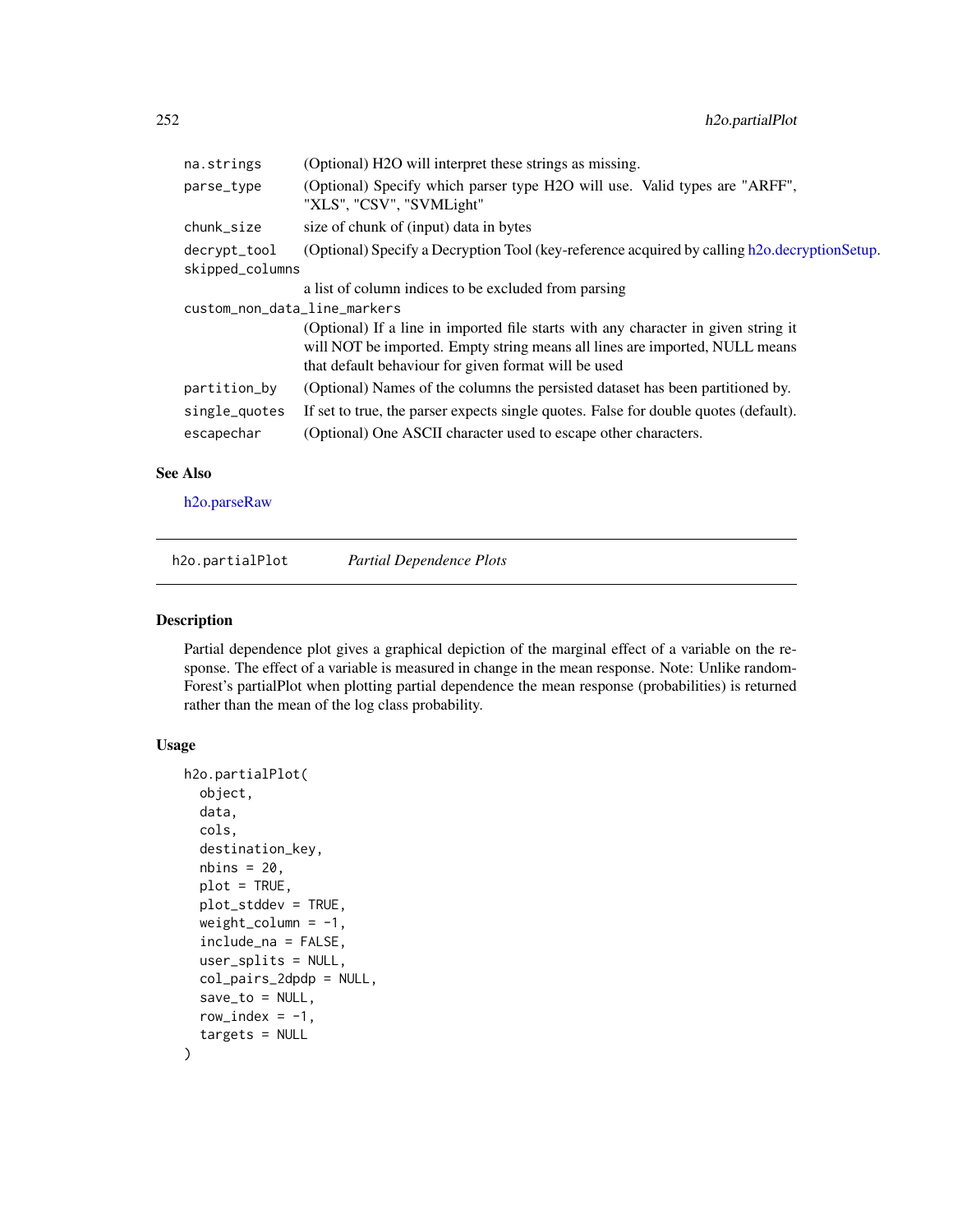# h2o.partialPlot 253

# Arguments

| object          | An H2OModel object.                                                                                                                                                                                                                                                                                                                                                                        |
|-----------------|--------------------------------------------------------------------------------------------------------------------------------------------------------------------------------------------------------------------------------------------------------------------------------------------------------------------------------------------------------------------------------------------|
| data            | An H2OFrame object used for scoring and constructing the plot.                                                                                                                                                                                                                                                                                                                             |
| cols            | Feature(s) for which partial dependence will be calculated.                                                                                                                                                                                                                                                                                                                                |
| destination_key |                                                                                                                                                                                                                                                                                                                                                                                            |
|                 | An key reference to the created partial dependence tables in H2O.                                                                                                                                                                                                                                                                                                                          |
| nbins           | Number of bins used. For categorical columns make sure the number of bins<br>exceeds the level count. If you enable add_missing_NA, the returned length<br>will be $nbin+1$ .                                                                                                                                                                                                              |
| plot            | A logical specifying whether to plot partial dependence table.                                                                                                                                                                                                                                                                                                                             |
| plot_stddev     | A logical specifying whether to add std err to partial dependence plot.                                                                                                                                                                                                                                                                                                                    |
| weight_column   | A string denoting which column of data should be used as the weight column.                                                                                                                                                                                                                                                                                                                |
| include_na      | A logical specifying whether missing value should be included in the Feature<br>values.                                                                                                                                                                                                                                                                                                    |
| user_splits     | A two-level nested list containing user defined split points for pdp plots for each<br>column. If there are two columns using user defined split points, there should be<br>two lists in the nested list. Inside each list, the first element is the column name<br>followed by values defined by the user.                                                                                |
| col_pairs_2dpdp |                                                                                                                                                                                                                                                                                                                                                                                            |
|                 | A two-level nested list like this: col_pairs_2dpdp = list(c("col1_name", "col2_name"),<br>c("col1_name","col3_name"), ,) where a 2D partial plots will be generated for<br>col1_name, col2_name pair, for col1_name, col3_name pair and whatever other<br>pairs that are specified in the nested list.                                                                                     |
| save_to         | Fully qualified prefix of the image files the resulting plots should be saved to,<br>e.g. '/home/user/pdp'. Plots for each feature are saved separately in PNG for-<br>mat, each file receives a suffix equal to the corresponding feature name, e.g.<br>'/home/user/pdp_AGE.png'. If the files already exists, they will be overridden.<br>Files are only saves if plot = TRUE (default). |
| row_index       | Row for which partial dependence will be calculated instead of the whole input<br>frame.                                                                                                                                                                                                                                                                                                   |
| targets         | Target classes for multinomial model.                                                                                                                                                                                                                                                                                                                                                      |

# Value

Plot and list of calculated mean response tables for each feature requested.

# Examples

```
## Not run:
library(h2o)
h2o.init()
prostate_path <- system.file("extdata", "prostate.csv", package = "h2o")
prostate <- h2o.uploadFile(path = prostate_path)
prostate[, "CAPSULE"] <- as.factor(prostate[, "CAPSULE"] )
prostate[, "RACE"] <- as.factor(prostate[, "RACE"] )
```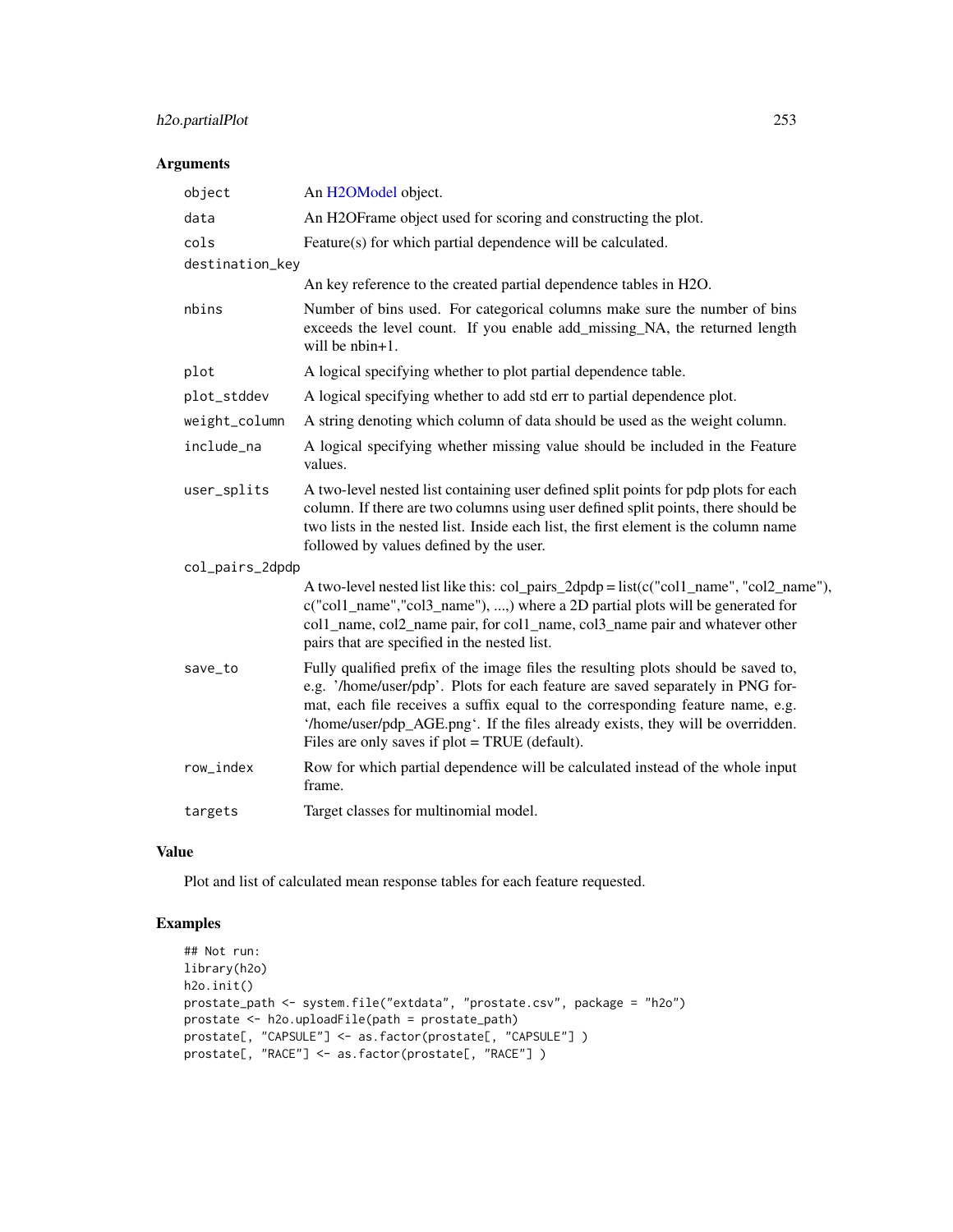```
prostate_gbm <- h2o.gbm(x = c("AGE", "RACE"),
                       y = "CAPSULE",
                        training_frame = prostate,
                        ntrees = 10,
                        max\_depth = 5,
                        learn_rate = 0.1h2o.partialPlot(object = prostate_gbm, data = prostate, cols = c("AGE", "RACE"))
iris_hex <- as.h2o(iris)
iris_gbm <- h2o.gbm(x = c(1:4), y = 5, training_frame = iris_hex)
# one target class
h2o.partialPlot(object = iris_gbm, data = iris_hex, cols="Petal.Length", targets=c("setosa"))
# three target classes
h2o.partialPlot(object = iris_gbm, data = iris_hex, cols="Petal.Length",
                 targets=c("setosa", "virginica", "versicolor"))
## End(Not run)
```
h2o.pd\_multi\_plot *Plot partial dependencies for a variable across multiple models*

# Description

Partial dependence plot (PDP) gives a graphical depiction of the marginal effect of a variable on the response. The effect of a variable is measured in change in the mean response. PDP assumes independence between the feature for which is the PDP computed and the rest.

#### Usage

```
h2o.pd_multi_plot(
  object,
  newdata,
  column,
  best_of_family = TRUE,
  target = NULL,row_index = NULL,
 max_levels = 30
)
```
## Arguments

| object  | Either a list of H2O models/model ids or an H2OAutoML object.                                                              |
|---------|----------------------------------------------------------------------------------------------------------------------------|
| newdata | An H <sub>2</sub> OFrame.                                                                                                  |
| column  | A feature column name to inspect. Character string.                                                                        |
|         | best_of_family If TRUE, plot only the best model of each algorithm family; if FALSE, plot all<br>models. Defaults to TRUE. |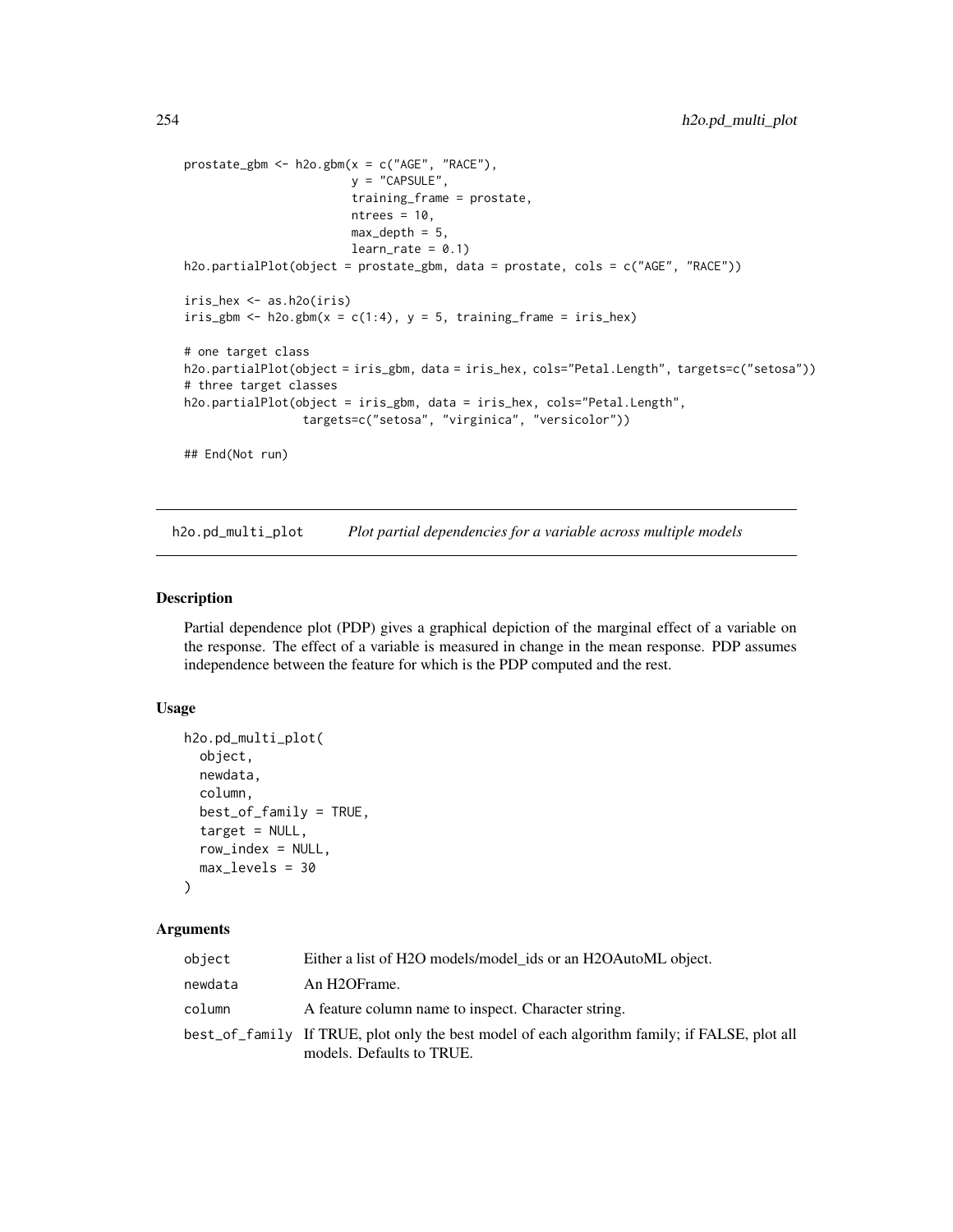# h2o.pd\_plot 255

| target     | If multinomial, plot PDP just for target category.                                           |
|------------|----------------------------------------------------------------------------------------------|
| row index  | Optional. Calculate Individual Conditional Expectation (ICE) for row, row_index.<br>Integer. |
| max_levels | An integer specifying the maximum number of factor levels to show. Defaults<br>to 30.        |

#### Value

A ggplot2 object

#### Examples

```
## Not run:
library(h2o)
h2o.init()
# Import the wine dataset into H2O:
f <- "https://h2o-public-test-data.s3.amazonaws.com/smalldata/wine/winequality-redwhite-no-BOM.csv"
df <- h2o.importFile(f)
# Set the response
response <- "quality"
# Split the dataset into a train and test set:
splits \le h2o.splitFrame(df, ratios = 0.8, seed = 1)
train <- splits[[1]]
test <- splits[[2]]
# Build and train the model:
aml \leq h2o.automl(y = response,
                  training_frame = train,
                  max_models = 10,
                  seed = 1)# Create the partial dependence plot
pdp <- h2o.pd_multi_plot(aml, test, column = "alcohol")
print(pdp)
```
## End(Not run)

h2o.pd\_plot *Plot partial dependence for a variable*

## Description

Partial dependence plot (PDP) gives a graphical depiction of the marginal effect of a variable on the response. The effect of a variable is measured in change in the mean response. PDP assumes independence between the feature for which is the PDP computed and the rest.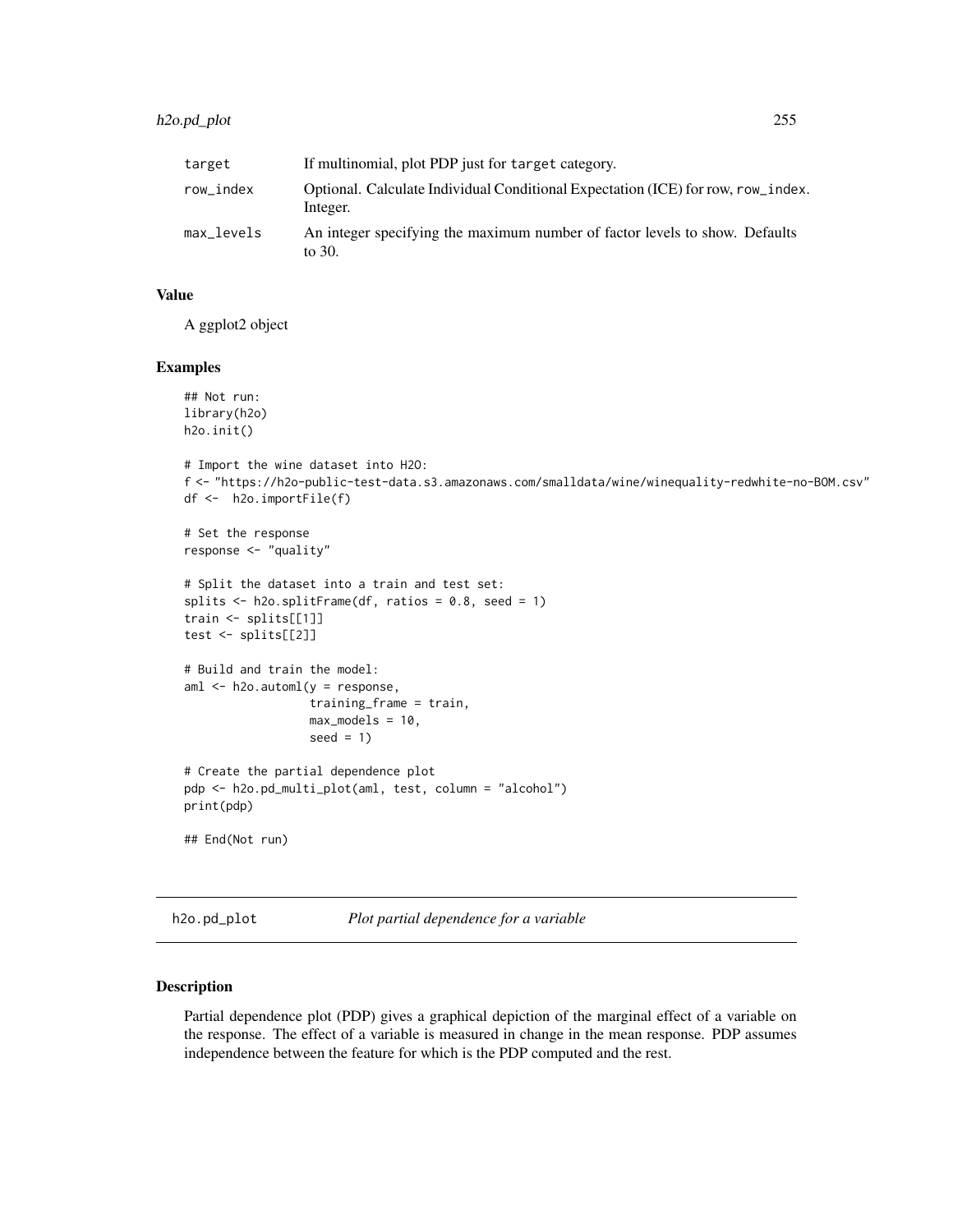# Usage

```
h2o.pd_plot(
  object,
  newdata,
  column,
  target = NULL,row_index = NULL,
  max_levels = 30
\mathcal{L}
```
## Arguments

| object     | An H <sub>2</sub> O model.                                                                   |
|------------|----------------------------------------------------------------------------------------------|
| newdata    | An H2OFrame. Used to generate predictions used in Partial Dependence calcu-<br>lations.      |
| column     | A feature column name to inspect. Character string.                                          |
| target     | If multinomial, plot PDP just for target category. Character string.                         |
| row_index  | Optional. Calculate Individual Conditional Expectation (ICE) for row, row_index.<br>Integer. |
| max_levels | An integer specifying the maximum number of factor levels to show. Defaults<br>to 30.        |

# Value

A ggplot2 object

# Examples

```
## Not run:
library(h2o)
h2o.init()
```

```
# Import the wine dataset into H2O:
f <- "https://h2o-public-test-data.s3.amazonaws.com/smalldata/wine/winequality-redwhite-no-BOM.csv"
df <- h2o.importFile(f)
```

```
# Set the response
response <- "quality"
```

```
# Split the dataset into a train and test set:
splits \le h2o.splitFrame(df, ratios = 0.8, seed = 1)
train <- splits[[1]]
test <- splits[[2]]
```

```
# Build and train the model:
gbm <- h2o.gbm(y = response,
               training_frame = train)
```
# Create the partial dependence plot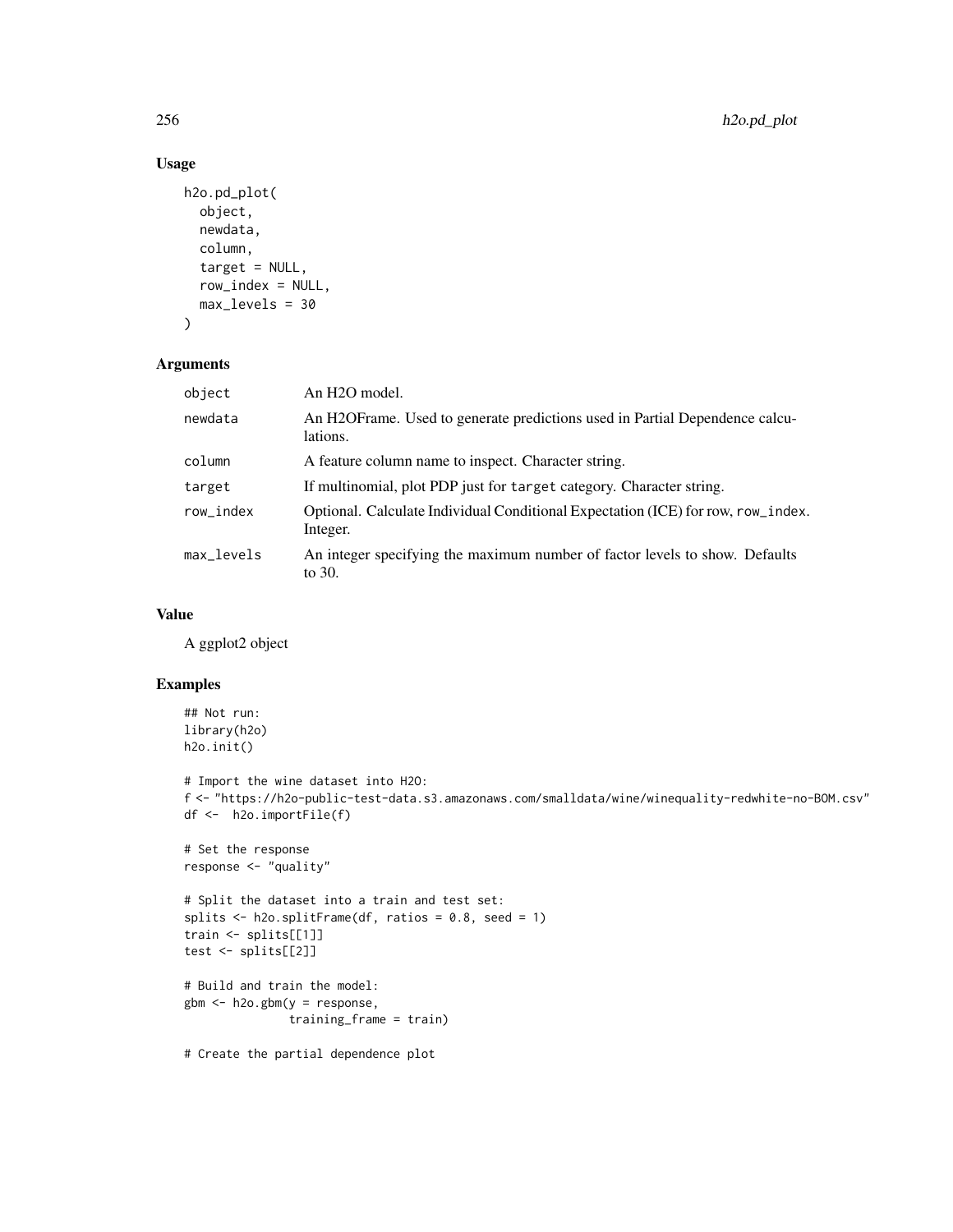# h2o.performance 257

pdp <- h2o.pd\_plot(gbm, test, column = "alcohol") print(pdp) ## End(Not run)

<span id="page-256-0"></span>h2o.performance *Model Performance Metrics in H2O*

# Description

Given a trained h2o model, compute its performance on the given dataset. However, if the dataset does not contain the response/target column, no performance will be returned. Instead, a warning message will be printed.

# Usage

```
h2o.performance(
 model,
 newdata = NULL,
  train = FALSE,
  valid = FALSE,
 xval = FALSE,data = NULL,auc_type = "NONE"
\mathcal{L}
```
# Arguments

| model    | An H <sub>2</sub> OM <sub>odel</sub> object                                                                                                                                                                                                                                                     |
|----------|-------------------------------------------------------------------------------------------------------------------------------------------------------------------------------------------------------------------------------------------------------------------------------------------------|
| newdata  | An H2OFrame. The model will make predictions on this dataset, and subse-<br>quently score them. The dataset should match the dataset that was used to train<br>the model, in terms of column names, types, and dimensions. If newdata is<br>passed in, then train, valid, and xval are ignored. |
| train    | A logical value indicating whether to return the training metrics (constructed<br>during training).                                                                                                                                                                                             |
|          | Note: when the trained h2o model uses balance_classes, the training metrics<br>constructed during training will be from the balanced training dataset. For more<br>information visit: https://0xdata.atlassian.net/browse/TN-9                                                                  |
| valid    | A logical value indicating whether to return the validation metrics (constructed<br>during training).                                                                                                                                                                                           |
| xval     | A logical value indicating whether to return the cross-validation metrics (con-<br>structed during training).                                                                                                                                                                                   |
| data     | (DEPRECATED) An H2OFrame. This argument is now called 'newdata'.                                                                                                                                                                                                                                |
| auc_type | For multinomila model only. Set default multinomial AUC type. Must be one of:<br>"AUTO", "NONE", "MACRO_OVR", "WEIGHTED_OVR", "MACRO_OVO",<br>"WEIGHTED_OVO". Default is "NONE"                                                                                                                 |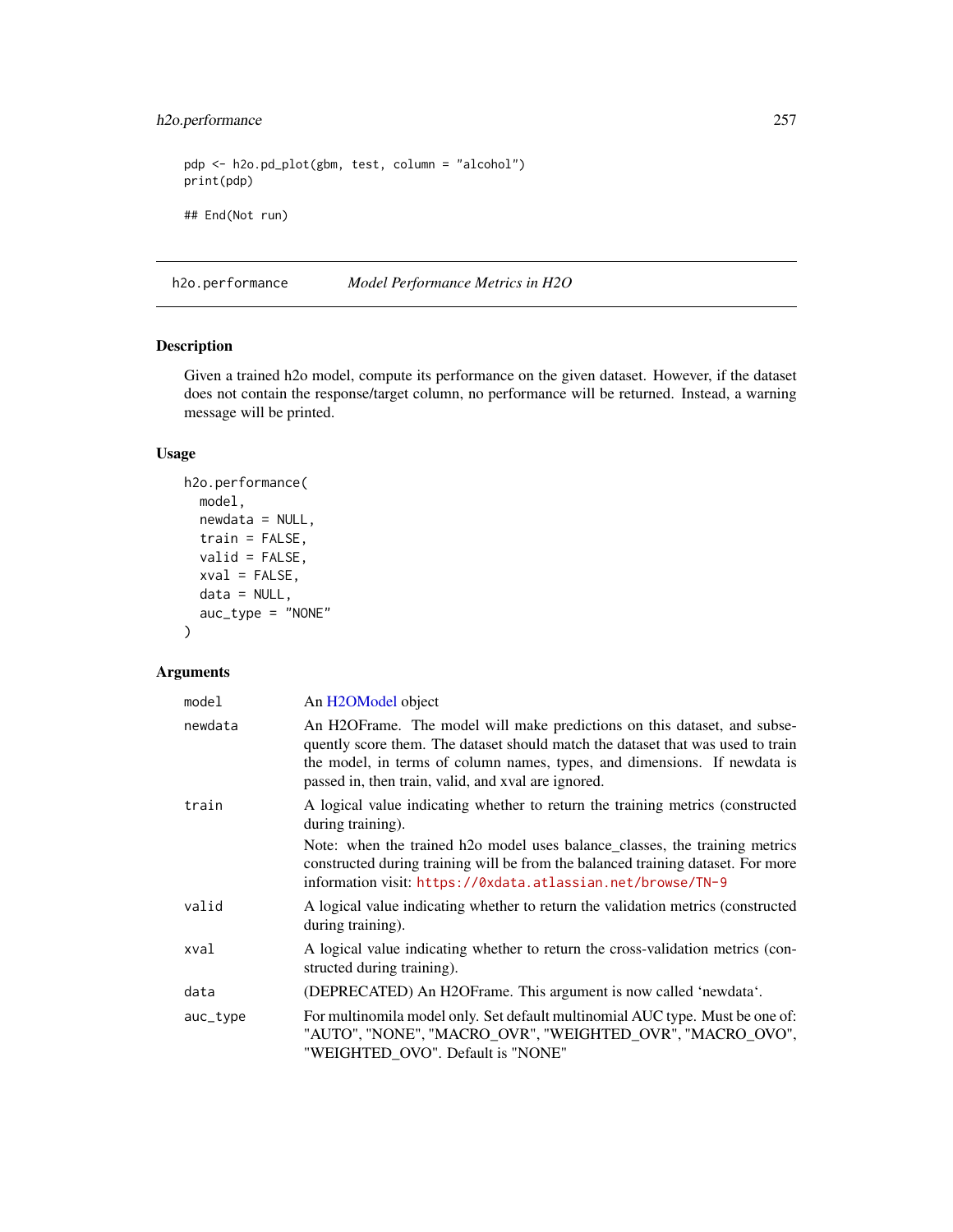# Value

Returns an object of the [H2OModelMetrics](#page-371-0) subclass.

## Examples

```
## Not run:
library(h2o)
h2o.init()
prostate_path <- system.file("extdata", "prostate.csv", package = "h2o")
prostate <- h2o.uploadFile(path = prostate_path)
prostate$CAPSULE <- as.factor(prostate$CAPSULE)
prostate_gbm <- h2o.gbm(3:9, "CAPSULE", prostate)
h2o.performance(model = prostate_gbm, newdata=prostate)
## If model uses balance_classes
```

```
## the results from train = TRUE will not match the results from newdata = prostate
prostate_gbm_balanced <- h2o.gbm(3:9, "CAPSULE", prostate, balance_classes = TRUE)
h2o.performance(model = prostate_gbm_balanced, newdata = prostate)
h2o.performance(model = prostate_gbm_balanced, train = TRUE)
```
## End(Not run)

h2o.pivot *Pivot a frame*

#### Description

Pivot the frame designated by the three columns: index, column, and value. Index and column should be of type enum, int, or time. For cases of multiple indexes for a column label, the aggregation method is to pick the first occurrence in the data frame

#### Usage

h2o.pivot(x, index, column, value)

## Arguments

| $\mathsf{x}$ | an H <sub>2</sub> OF <sub>rame</sub>               |
|--------------|----------------------------------------------------|
| index        | the column where pivoted rows should be aligned on |
| column       | the column to pivot                                |
| value        | values of the pivoted table                        |

#### Value

An H2OFrame with columns from the columns arg, aligned on the index arg, with values from values arg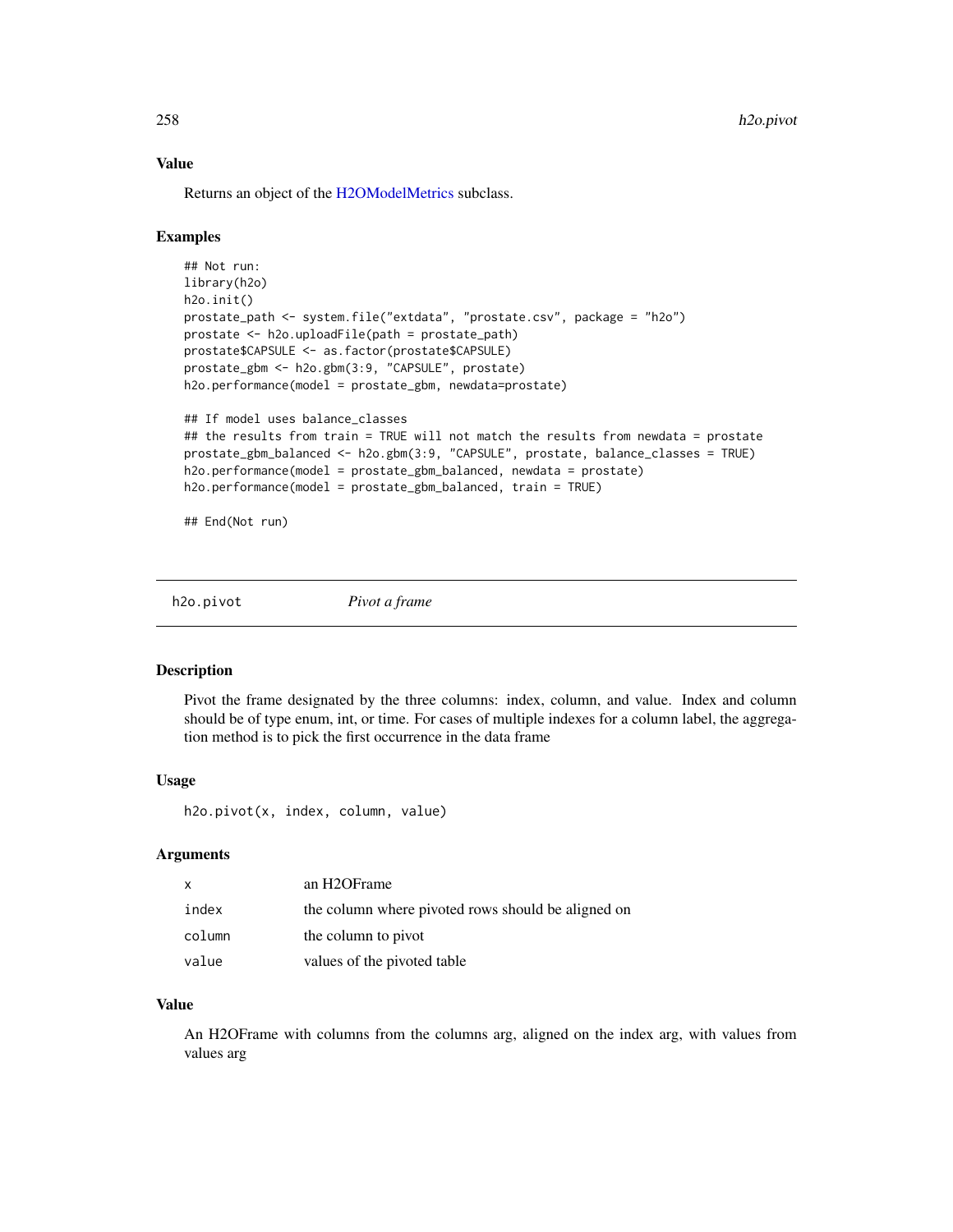# h2o.prcomp 259

#### Examples

```
## Not run:
library(h2o)
h2o.init()
df = h2o.createFrame(rows = 1000, cols = 3, factors = 10, integer-fraction = 1.0/3,categorical_fraction = 1.0/3, missing_fraction = 0.0, seed = 123)
dfC3 = h2o.abs(dfC3)h2o.pivot(df, index="C3", column="C2", value="C1")
## End(Not run)
```
h2o.prcomp *Principal component analysis of an H2O data frame*

#### **Description**

Principal components analysis of an H2O data frame using the power method to calculate the singular value decomposition of the Gram matrix.

#### Usage

```
h2o.prcomp(
  training_frame,
  x,
  model_id = NULL,validation_frame = NULL,
  ignore_const_cols = TRUE,
  score_each_iteration = FALSE,
  transform = c("NONE", "STANDARDIZE", "NORMALIZE", "DEMEAN", "DESCALE"),
  pca_method = c("GramSVD", "Power", "Randomized", "GLRM"),
 pca_impl = c("MTJ_EVD_DENSEMATRIX", "MTJ_EVD_SYMMMATRIX", "MTJ_SVD_DENSEMATRIX",
    "JAMA"),
  k = 1,
  max_iterations = 1000,
  use_all_factor_levels = FALSE,
  compute_metrics = TRUE,
  impute_missing = FALSE,
  seed = -1,
  max_runtime_secs = 0,
  export_checkpoints_dir = NULL
\mathcal{E}
```
# Arguments

training\_frame Id of the training data frame. x A vector containing the character names of the predictors in the model.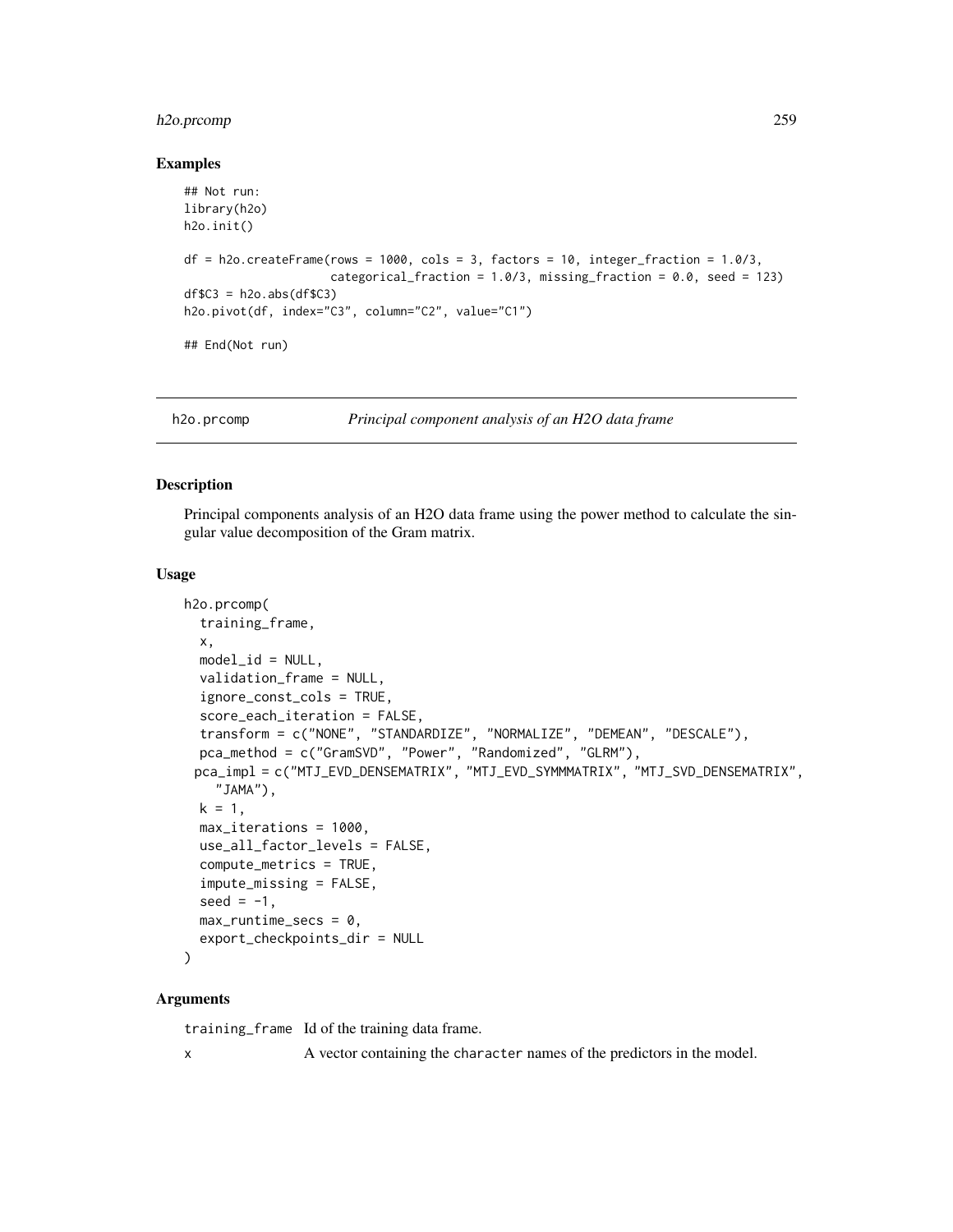| model_id               | Destination id for this model; auto-generated if not specified.                                                                                                                                                                                                                                                                                                                                                                                                                                                                                                                                                         |
|------------------------|-------------------------------------------------------------------------------------------------------------------------------------------------------------------------------------------------------------------------------------------------------------------------------------------------------------------------------------------------------------------------------------------------------------------------------------------------------------------------------------------------------------------------------------------------------------------------------------------------------------------------|
| validation_frame       |                                                                                                                                                                                                                                                                                                                                                                                                                                                                                                                                                                                                                         |
|                        | Id of the validation data frame.                                                                                                                                                                                                                                                                                                                                                                                                                                                                                                                                                                                        |
| ignore_const_cols      |                                                                                                                                                                                                                                                                                                                                                                                                                                                                                                                                                                                                                         |
|                        | Logical. Ignore constant columns. Defaults to TRUE.                                                                                                                                                                                                                                                                                                                                                                                                                                                                                                                                                                     |
| score_each_iteration   | Logical. Whether to score during each iteration of model training. Defaults to                                                                                                                                                                                                                                                                                                                                                                                                                                                                                                                                          |
|                        | FALSE.                                                                                                                                                                                                                                                                                                                                                                                                                                                                                                                                                                                                                  |
| transform              | Transformation of training data Must be one of: "NONE", "STANDARDIZE",<br>"NORMALIZE", "DEMEAN", "DESCALE". Defaults to NONE.                                                                                                                                                                                                                                                                                                                                                                                                                                                                                           |
| pca_method             | Specify the algorithm to use for computing the principal components: GramSVD<br>- uses a distributed computation of the Gram matrix, followed by a local SVD;<br>Power - computes the SVD using the power iteration method (experimental);<br>Randomized - uses randomized subspace iteration method; GLRM - fits a gener-<br>alized low-rank model with L2 loss function and no regularization and solves for<br>the SVD using local matrix algebra (experimental) Must be one of: "GramSVD",<br>"Power", "Randomized", "GLRM". Defaults to GramSVD.                                                                   |
| pca_impl               | Specify the implementation to use for computing PCA (via SVD or EVD):<br>MTJ_EVD_DENSEMATRIX - eigenvalue decompositions for dense matrix us-<br>ing MTJ; MTJ_EVD_SYMMMATRIX - eigenvalue decompositions for sym-<br>metric matrix using MTJ; MTJ_SVD_DENSEMATRIX - singular-value decom-<br>positions for dense matrix using MTJ; JAMA - eigenvalue decompositions for<br>dense matrix using JAMA. References: JAMA - http://math.nist.gov/javanumerics/jama/;<br>MTJ - https://github.com/fommil/matrix-toolkits-java/ Must be one of: "MTJ_EVD_DENSEMATRIX",<br>"MTJ_EVD_SYMMMATRIX", "MTJ_SVD_DENSEMATRIX", "JAMA". |
| k                      | Rank of matrix approximation Defaults to 1.                                                                                                                                                                                                                                                                                                                                                                                                                                                                                                                                                                             |
|                        | max_iterations Maximum training iterations Defaults to 1000.                                                                                                                                                                                                                                                                                                                                                                                                                                                                                                                                                            |
| use_all_factor_levels  |                                                                                                                                                                                                                                                                                                                                                                                                                                                                                                                                                                                                                         |
|                        | Logical. Whether first factor level is included in each categorical expansion<br>Defaults to FALSE.                                                                                                                                                                                                                                                                                                                                                                                                                                                                                                                     |
| compute_metrics        |                                                                                                                                                                                                                                                                                                                                                                                                                                                                                                                                                                                                                         |
|                        | Logical. Whether to compute metrics on the training data Defaults to TRUE.                                                                                                                                                                                                                                                                                                                                                                                                                                                                                                                                              |
|                        | impute_missing Logical. Whether to impute missing entries with the column mean Defaults to<br>FALSE.                                                                                                                                                                                                                                                                                                                                                                                                                                                                                                                    |
| seed                   | Seed for random numbers (affects certain parts of the algo that are stochastic<br>and those might or might not be enabled by default). Defaults to -1 (time-based<br>random number).                                                                                                                                                                                                                                                                                                                                                                                                                                    |
| max_runtime_secs       |                                                                                                                                                                                                                                                                                                                                                                                                                                                                                                                                                                                                                         |
|                        | Maximum allowed runtime in seconds for model training. Use 0 to disable.<br>Defaults to 0.                                                                                                                                                                                                                                                                                                                                                                                                                                                                                                                              |
| export_checkpoints_dir |                                                                                                                                                                                                                                                                                                                                                                                                                                                                                                                                                                                                                         |
|                        | Automatically export generated models to this directory.                                                                                                                                                                                                                                                                                                                                                                                                                                                                                                                                                                |

# Value

an object of class [H2ODimReductionModel.](#page-370-1)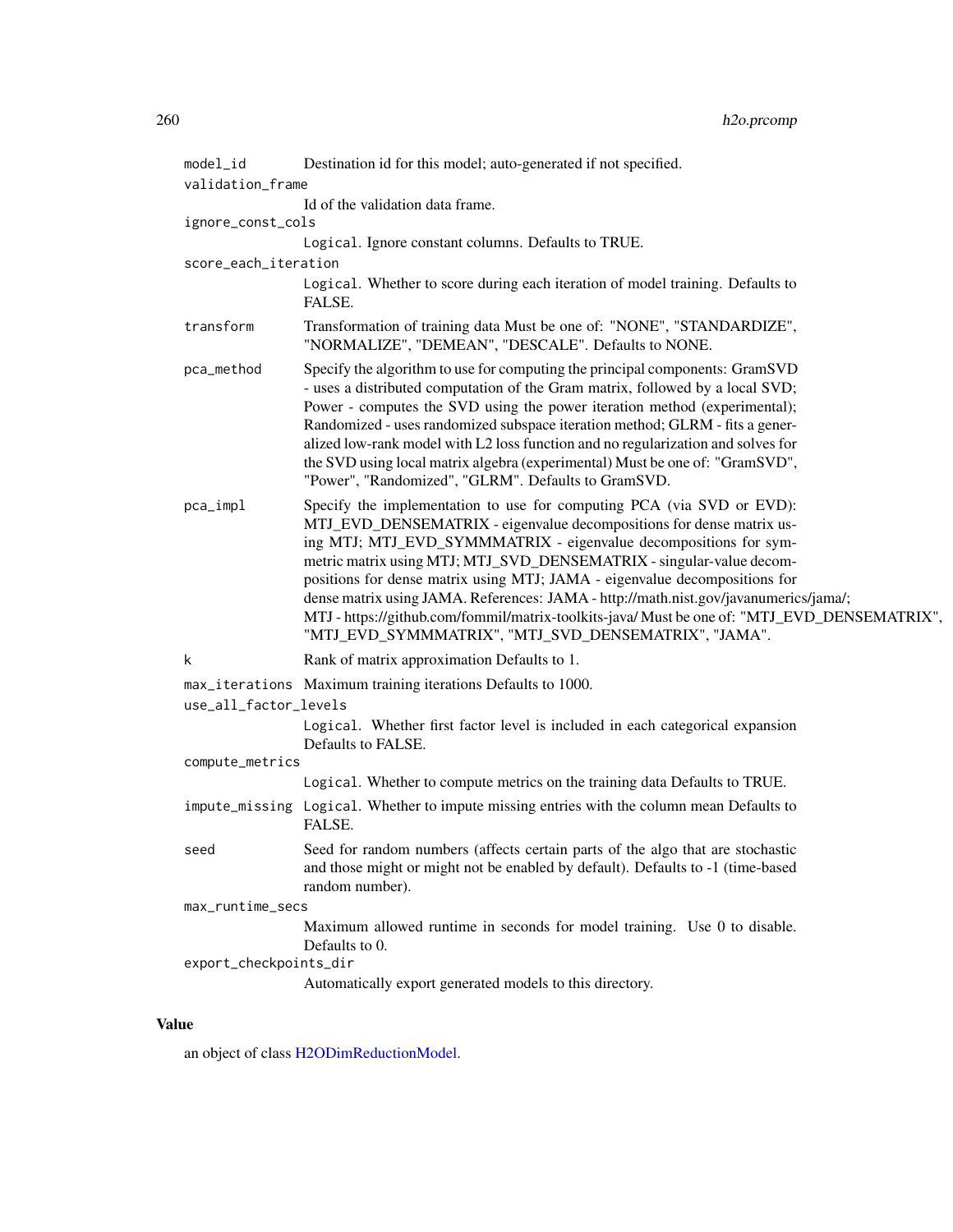# h2o.predict 261

## References

N. Halko, P.G. Martinsson, J.A. Tropp. Finding structure with randomness: Probabilistic algorithms for constructing approximate matrix decompositions[http://arxiv.org/abs/0909.4061]. SIAM Rev., Survey and Review section, Vol. 53, num. 2, pp. 217-288, June 2011.

# See Also

[h2o.svd](#page-323-0), [h2o.glrm](#page-163-0)

#### Examples

```
## Not run:
library(h2o)
h2o.init()
australia_path <- system.file("extdata", "australia.csv", package = "h2o")
australia <- h2o.uploadFile(path = australia_path)
h2o.prcomp(training_frame = australia, k = 8, transform = "STANDARDIZE")
```
## End(Not run)

h2o.predict *Predict on an H2O Model*

#### Description

Predict on an H2O Model

# Usage

h2o.predict(object, newdata, ...)

#### Arguments

| object  | a fitted model object for which prediction is desired.                    |
|---------|---------------------------------------------------------------------------|
| newdata | An H2OF rame object in which to look for variables with which to predict. |
| $\cdot$ | additional arguments to pass on.                                          |

# Value

Returns an H2OFrame object with probabilites and default predictions.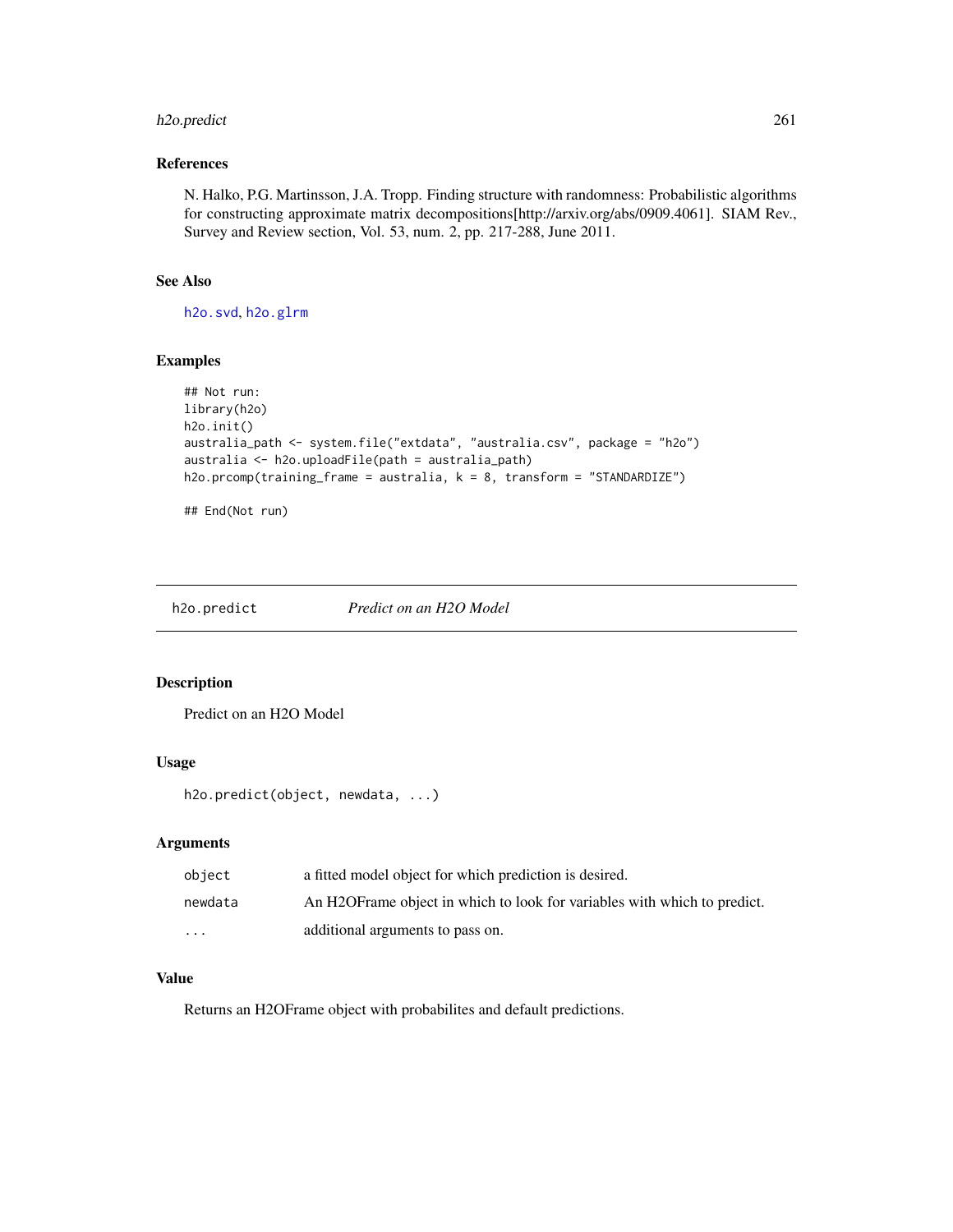# Description

Provides the method h2o.predict with which you can predict a MOJO or POJO Jar model from R.

#### Usage

h2o.predict\_json(model, json, genmodelpath, labels, classpath, javaoptions)

# Arguments

| model        | String with file name of MOJO or POJO Jar                                                                           |
|--------------|---------------------------------------------------------------------------------------------------------------------|
| json         | JSON String with inputs to model                                                                                    |
| genmodelpath | (Optional) path name to h2o-genmodel.jar, if not set defaults to same dir as<br><b>MOJO</b>                         |
| labels       | (Optional) if TRUE then show output labels in result                                                                |
| classpath    | (Optional) Extra items for the class path of where to look for Java classes, e.g.,<br>h <sub>20</sub> -genmodel.jar |
| javaoptions  | (Optional) Java options string, default if "-Xmx4g"                                                                 |

## Value

Returns an object with the prediction result

## Examples

```
## Not run:
library(h2o)
h2o.predict_json('~/GBM_model_python_1473313897851_6.zip', '{"C7":1}')
h2o.predict_json('~/GBM_model_python_1473313897851_6.zip', '{"C7":1}', c(".", "lib"))
```
## End(Not run)

h2o.print *Print An H2OFrame*

# Description

Print An H2OFrame

#### Usage

h2o.print $(x, n = 6L)$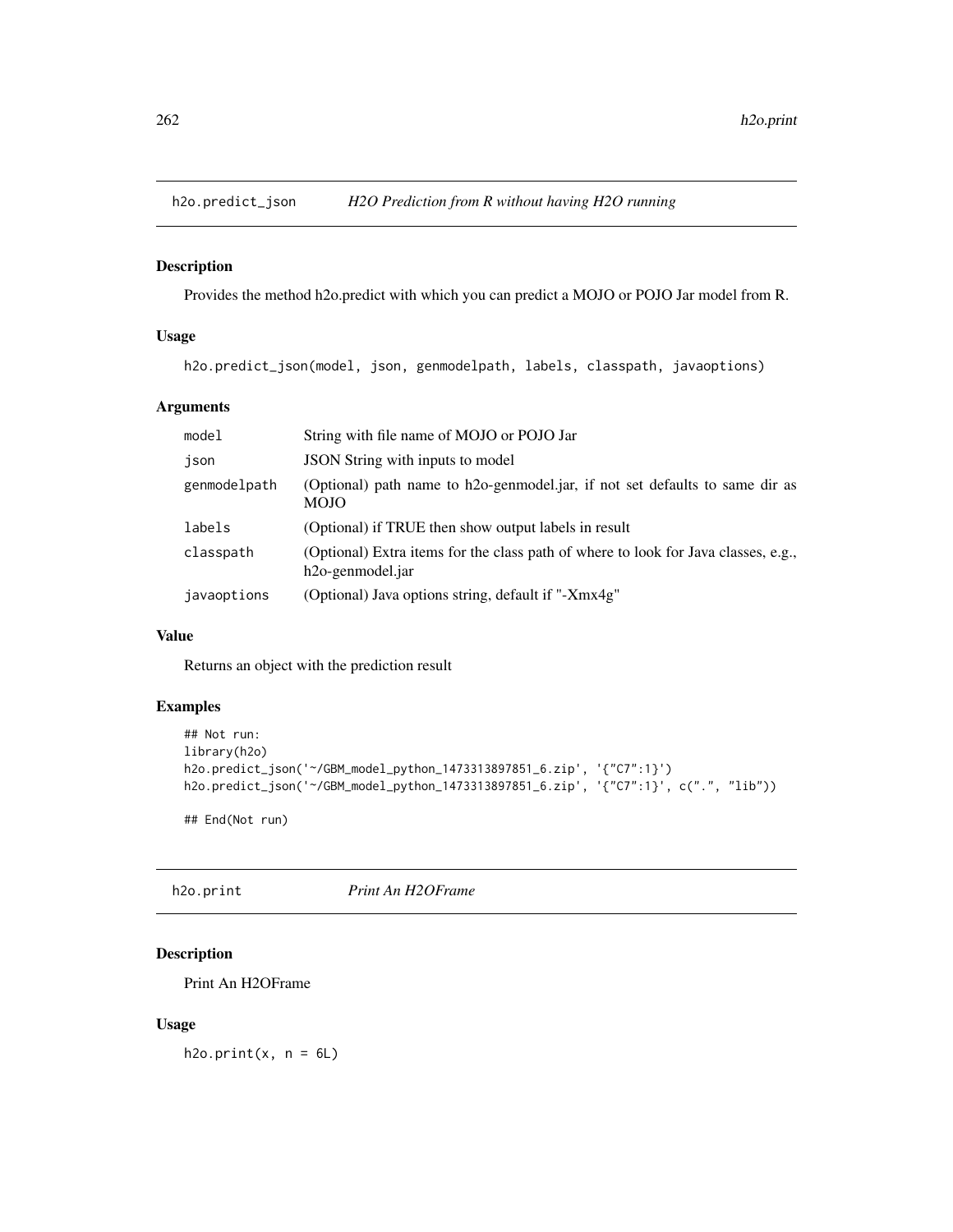#### h2o.prod 263

## Arguments

| $\mathsf{X}$ | An H2OFrame object                                                                                                                                                |
|--------------|-------------------------------------------------------------------------------------------------------------------------------------------------------------------|
| n.           | An (Optional) A single integer. If positive, number of rows in x to return. If<br>negative, all but the n first/last number of rows in x. Anything bigger than 20 |
|              | rows will require asking the server (first 20 rows are cached on the client).                                                                                     |

## Examples

## Not run: library() h2o.init()

```
f <- "https://h2o-public-test-data.s3.amazonaws.com/smalldata/iris/iris_train.csv"
iris <- h2o.importFile(f)
h2o.print(iris["species"], n = 15)
```
## End(Not run)

h2o.prod *Return the product of all the values present in its arguments.*

## Description

Return the product of all the values present in its arguments.

## Usage

h2o.prod(x)

# Arguments

x An H2OFrame object.

# See Also

[prod](#page-0-0) for the base R implementation.

# Examples

```
## Not run:
library(h2o)
h2o.init()
```

```
f <- "https://h2o-public-test-data.s3.amazonaws.com/smalldata/iris/iris_train.csv"
iris <- h2o.importFile(f)
h2o.prod(iris["petal_len"])
```
## End(Not run)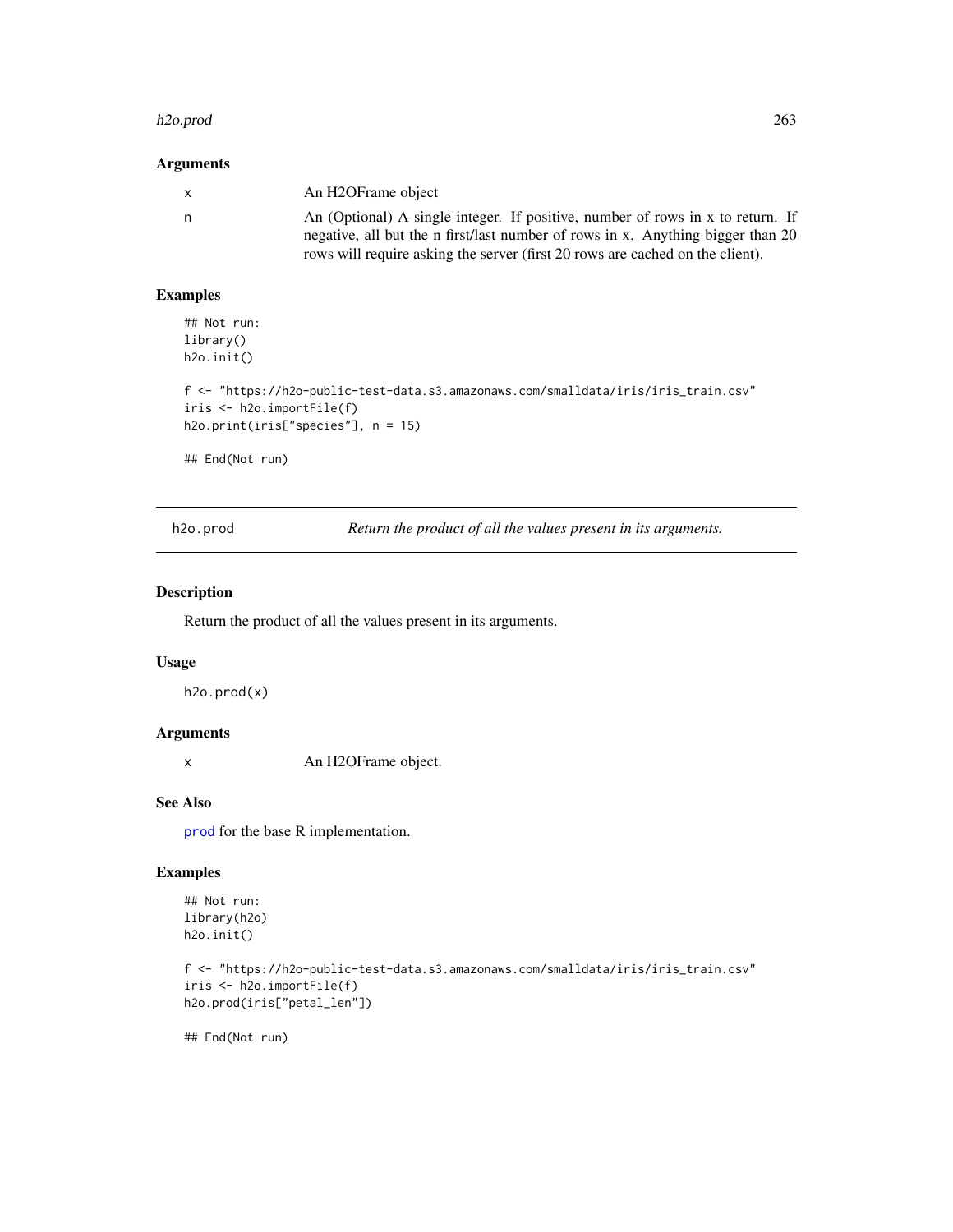h2o.proj\_archetypes *Convert Archetypes to Features from H2O GLRM Model*

#### Description

Project each archetype in an H2O GLRM model into the corresponding feature space from the H2O training frame.

## Usage

```
h2o.proj_archetypes(object, data, reverse_transform = FALSE)
```
# Arguments

| object            | An H2ODimReductionModel object that represents the model containing archetypes<br>to be projected.                                                                                                 |
|-------------------|----------------------------------------------------------------------------------------------------------------------------------------------------------------------------------------------------|
| data              | An H2OF rame object representing the training data for the H2O GLRM model.                                                                                                                         |
| reverse_transform |                                                                                                                                                                                                    |
|                   | (Optional) A logical value indicating whether to reverse the transformation from<br>model-building by re-scaling columns and adding back the offset to each column<br>of the projected archetypes. |

# Value

Returns an H2OFrame object containing the projection of the archetypes down into the original feature space, where each row is one archetype.

# See Also

[h2o.glrm](#page-163-0) for making an H2ODimReductionModel.

# Examples

```
## Not run:
library(h2o)
h2o.init()
iris_hf <- as.h2o(iris)
iris_glrm <- h2o.glrm(training_frame = iris_hf, k = 4, loss = "Quadratic",
                      multi_loss = "Categorical", max_iterations = 1000)
iris_parch <- h2o.proj_archetypes(iris_glrm, iris_hf)
head(iris_parch)
```
## End(Not run)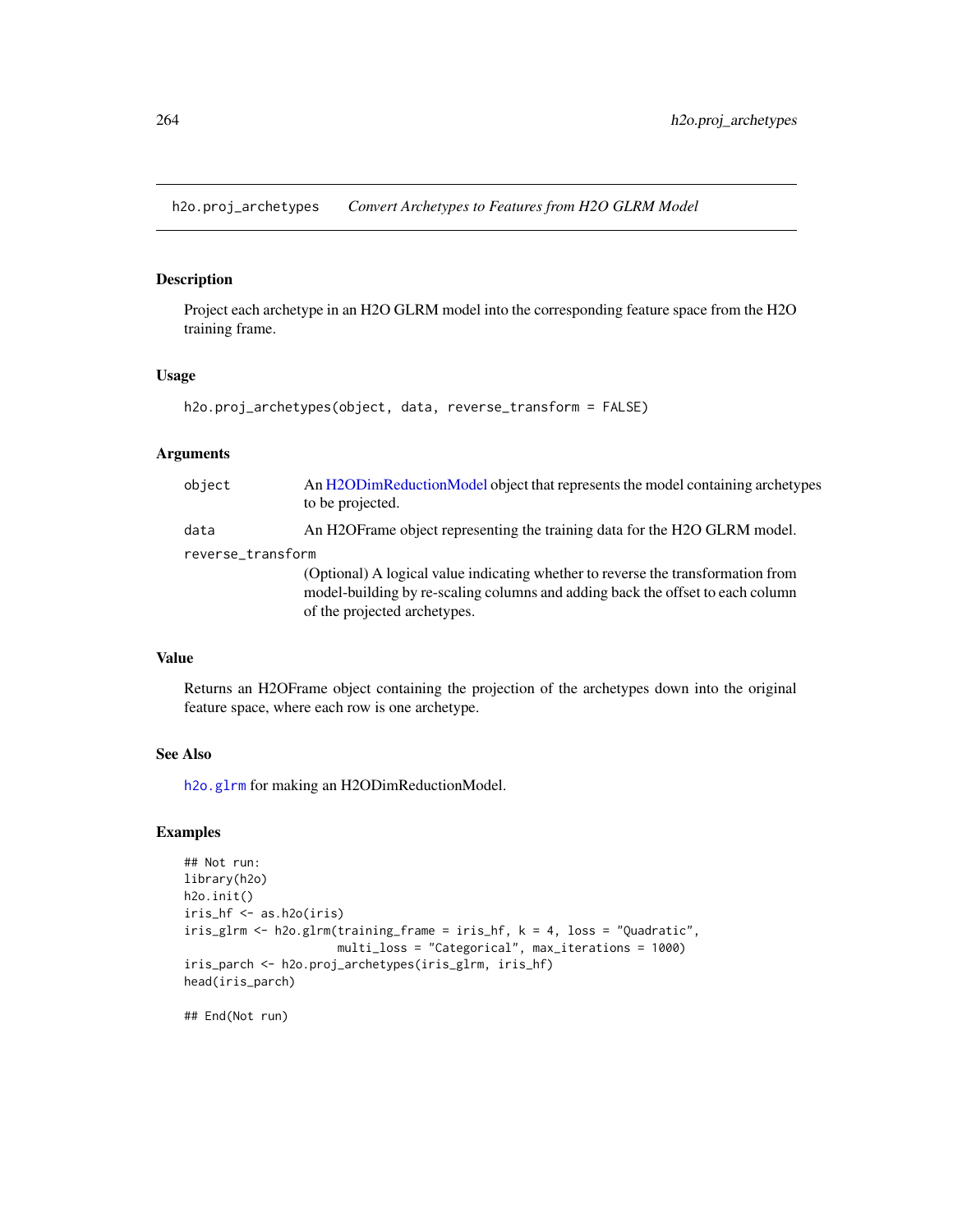#### Description

Alpha version. Supports only binomial classification problems.

# Usage

```
h2o.psvm(
  x,
  y,
  training_frame,
  model_id = NULL,validation_frame = NULL,
  ignore_const_cols = TRUE,
  hyper_param = 1,
  kernel_type = c("gaussian"),
  gamma = -1,
  rank_ratio = -1,
  positive_weight = 1,
  negative\_weight = 1,
  disable_training_metrics = TRUE,
  sv_threshold = 1e-04,
  fact_threshold = 1e-05,
  feasible_threshold = 0.001,
  surrogate_gap_threshold = 0.001,
 mu_factor = 10,
 max_iterations = 200,
  seed = -1\mathcal{L}
```
# Arguments

| $\mathsf{x}$      | (Optional) A vector containing the names or indices of the predictor variables to<br>use in building the model. If x is missing, then all columns except y are used.                                                    |  |
|-------------------|-------------------------------------------------------------------------------------------------------------------------------------------------------------------------------------------------------------------------|--|
| y                 | The name or column index of the response variable in the data. The response<br>must be either a binary categorical/factor variable or a numeric variable with<br>values -1/1 (for compatibility with SVM light format). |  |
|                   | training frame Id of the training data frame.                                                                                                                                                                           |  |
| $model_id$        | Destination id for this model; auto-generated if not specified.                                                                                                                                                         |  |
| validation_frame  |                                                                                                                                                                                                                         |  |
|                   | Id of the validation data frame.                                                                                                                                                                                        |  |
| ignore_const_cols |                                                                                                                                                                                                                         |  |
|                   | Logical. Ignore constant columns. Defaults to TRUE.                                                                                                                                                                     |  |
| hyper_param       | Penalty parameter C of the error term Defaults to 1.                                                                                                                                                                    |  |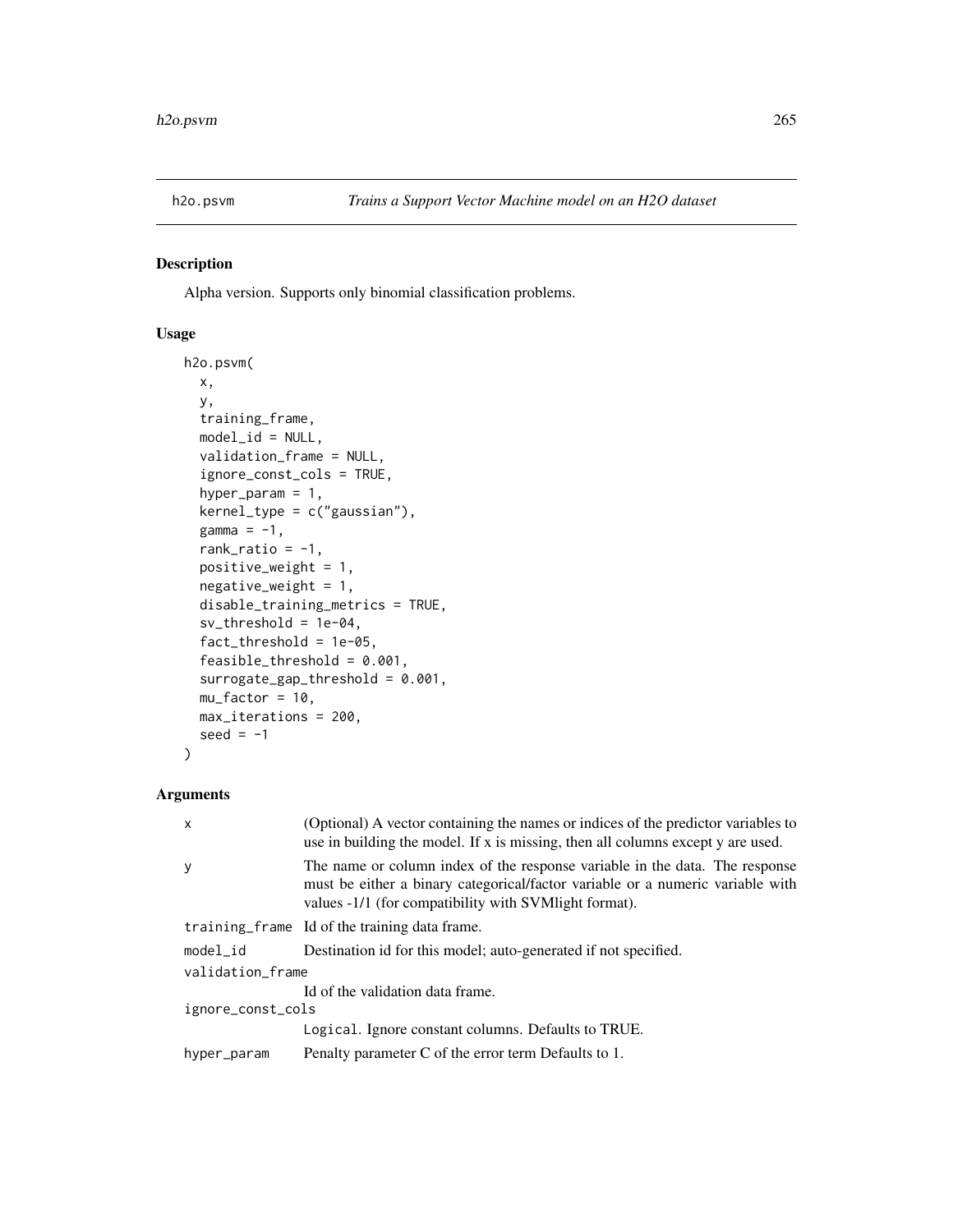| kernel_type              | Type of used kernel Must be one of: "gaussian". Defaults to gaussian.                                                                                                                |  |  |
|--------------------------|--------------------------------------------------------------------------------------------------------------------------------------------------------------------------------------|--|--|
| gamma                    | Coefficient of the kernel (currently RBF gamma for gaussian kernel, -1 means<br>1/#features) Defaults to -1.                                                                         |  |  |
| rank_ratio               | Desired rank of the ICF matrix expressed as an ration of number of input rows<br>(-1 means use sqrt(#rows)). Defaults to -1.                                                         |  |  |
| positive_weight          |                                                                                                                                                                                      |  |  |
|                          | Weight of positive $(+1)$ class of observations Defaults to 1.                                                                                                                       |  |  |
| negative_weight          |                                                                                                                                                                                      |  |  |
|                          | Weight of positive $(-1)$ class of observations Defaults to 1.                                                                                                                       |  |  |
| disable_training_metrics |                                                                                                                                                                                      |  |  |
|                          | Logical. Disable calculating training metrics (expensive on large datasets) De-<br>faults to TRUE.                                                                                   |  |  |
| sv_threshold             | Threshold for accepting a candidate observation into the set of support vectors<br>Defaults to 0.0001.                                                                               |  |  |
|                          | fact_threshold Convergence threshold of the Incomplete Cholesky Factorization (ICF) Defaults<br>to 1e-05.                                                                            |  |  |
| feasible_threshold       |                                                                                                                                                                                      |  |  |
|                          | Convergence threshold for primal-dual residuals in the IPM iteration Defaults to<br>0.001.                                                                                           |  |  |
| surrogate_gap_threshold  |                                                                                                                                                                                      |  |  |
|                          | Feasibility criterion of the surrogate duality gap (eta) Defaults to 0.001.                                                                                                          |  |  |
| mu_factor                | Increasing factor mu Defaults to 10.                                                                                                                                                 |  |  |
|                          | max_iterations Maximum number of iteration of the algorithm Defaults to 200.                                                                                                         |  |  |
| seed                     | Seed for random numbers (affects certain parts of the algo that are stochastic<br>and those might or might not be enabled by default). Defaults to -1 (time-based<br>random number). |  |  |

# Examples

```
## Not run:
library(h2o)
h2o.init()
# Import the splice dataset
f <- "https://s3.amazonaws.com/h2o-public-test-data/smalldata/splice/splice.svm"
splice <- h2o.importFile(f)
# Train the Support Vector Machine model
svm_model <- h2o.psvm(gamma = 0.01, rank_ratio = 0.1,
                      y = "C1", training_frame = splice,
                      disable_training_metrics = FALSE)
```
## End(Not run)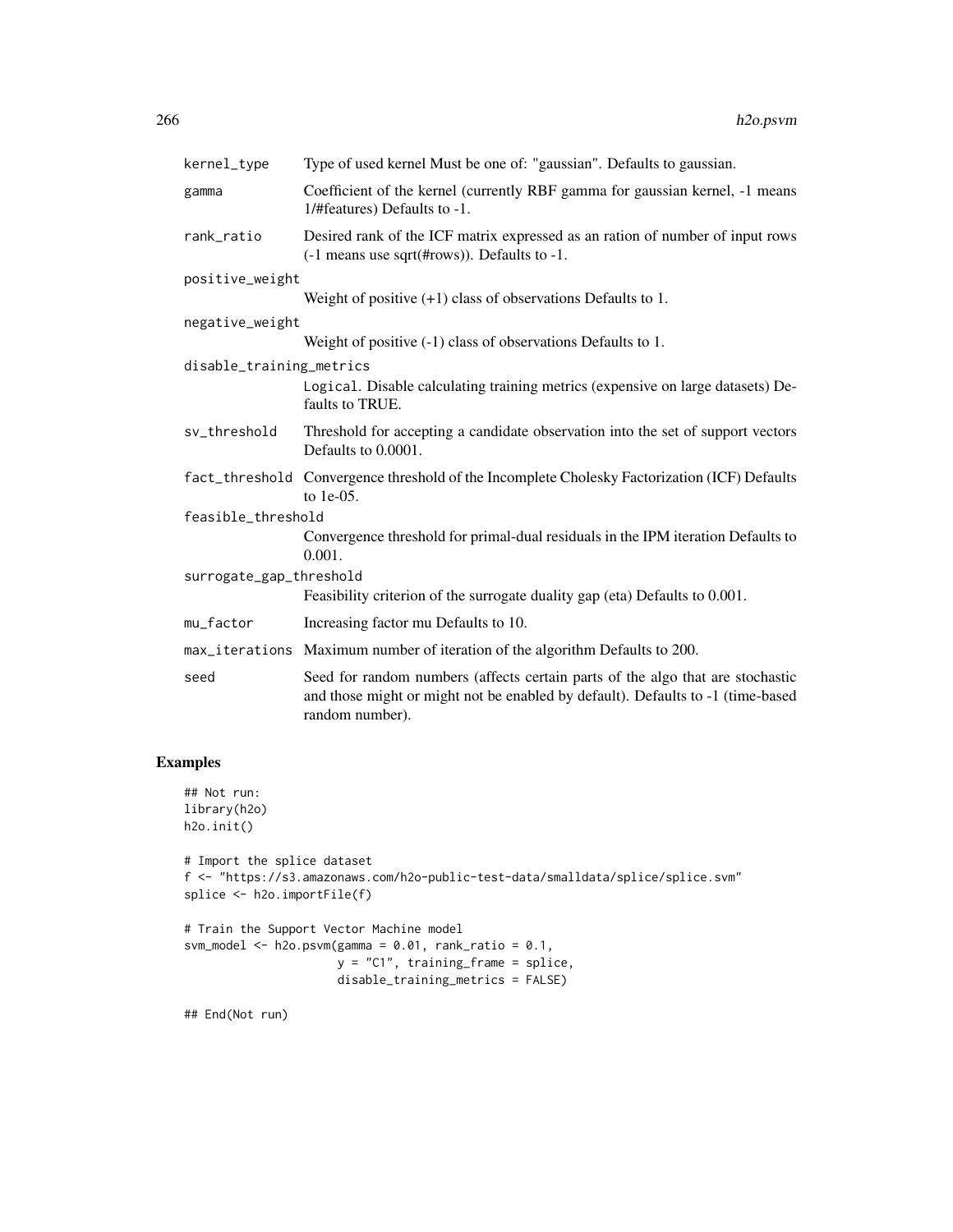# Description

Obtain and display quantiles for H2O parsed data.

## Usage

```
h2o.quantile(
  x,
  probs = c(0.001, 0.01, 0.1, 0.25, 0.333, 0.5, 0.667, 0.75, 0.9, 0.99, 0.999),
  combine_method = c("interpolate", "average", "avg", "low", "high"),
  weights_column = NULL,
  ...
\mathcal{L}## S3 method for class 'H2OFrame'
quantile(
  x,
 probs = c(0.001, 0.01, 0.1, 0.25, 0.333, 0.5, 0.667, 0.75, 0.9, 0.99, 0.999),
  combine_method = c("interpolate", "average", "avg", "low", "high"),
  weights_column = NULL,
  ...
\mathcal{L}
```
#### Arguments

| <b>X</b> | An H20F rame object with a single numeric column.                                                                                                                                                                                                             |
|----------|---------------------------------------------------------------------------------------------------------------------------------------------------------------------------------------------------------------------------------------------------------------|
| probs    | Numeric vector of probabilities with values in [0,1].                                                                                                                                                                                                         |
|          | combine_method How to combine quantiles for even sample sizes. Default is to do linear inter-<br>polation. E.g., If method is "lo", then it will take the lo value of the quantile.<br>Abbreviations for average, low, and high are acceptable (avg, lo, hi). |
|          | weights_column (Optional) String name of the observation weights column in x or an H2OFrame<br>object with a single numeric column of observation weights.                                                                                                    |
| $\cdots$ | Further arguments passed to or from other methods.                                                                                                                                                                                                            |

# Details

quantile.H2OFrame, a method for the [quantile](#page-0-0) generic. Obtain and return quantiles for an H2OFrame object.

#### Value

A vector describing the percentiles at the given cutoffs for the H2OFrame object.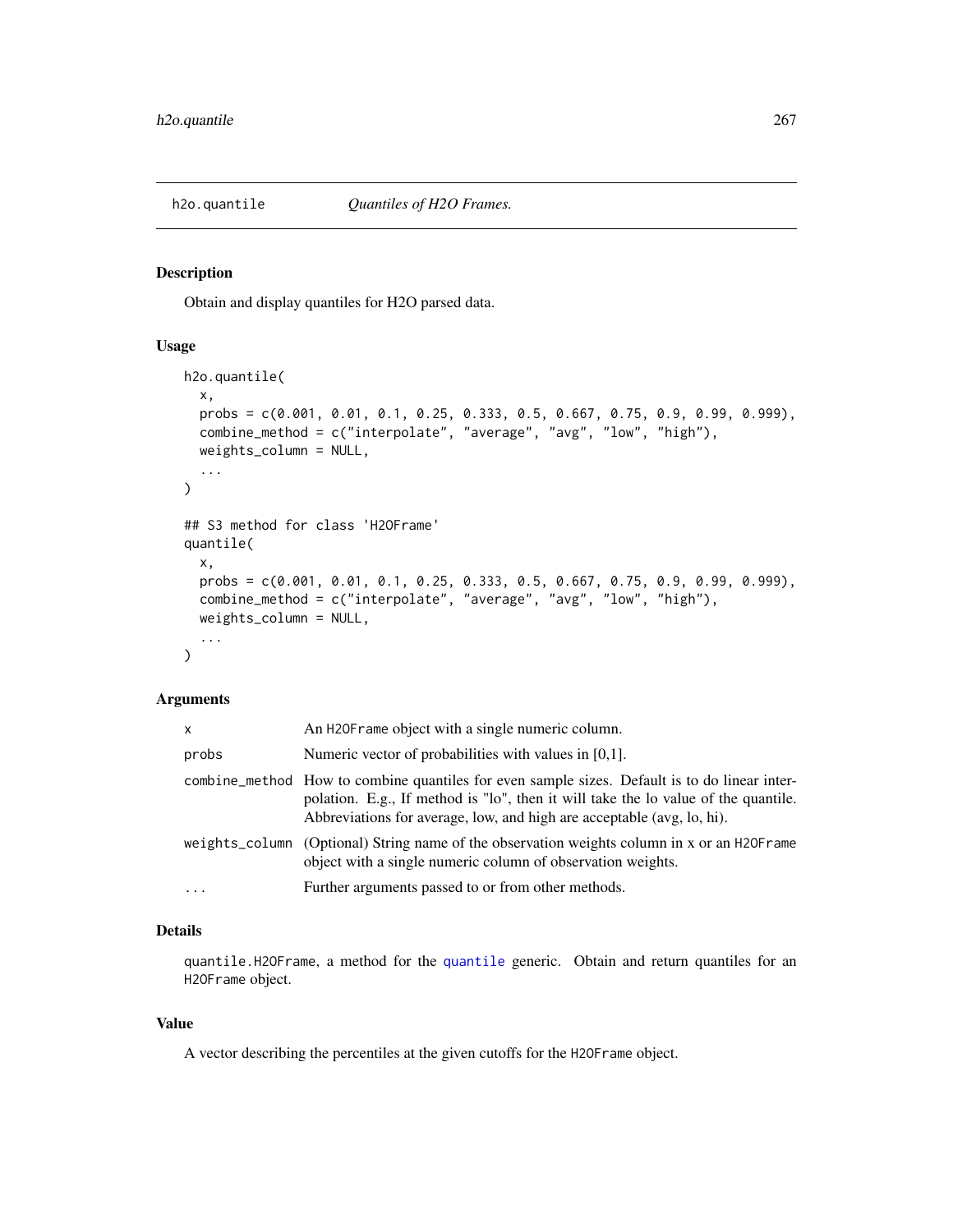#### Examples

```
## Not run:
# Request quantiles for an H2O parsed data set:
library(h2o)
h2o.init()
prostate_path <- system.file("extdata", "prostate.csv", package = "h2o")
prostate <- h2o.uploadFile(path = prostate_path)
# Request quantiles for a subset of columns in an H2O parsed data set
quantile(prostate[, 3])
for(i in 1:ncol(prostate))
   quantile(prostate[, i])
```
## End(Not run)

h2o.r2 *Retrieve the R2 value*

#### Description

Retrieves the R2 value from an H2O model. Will return R^2 for GLM Models and will return NaN otherwise. If "train", "valid", and "xval" parameters are FALSE (default), then the training R2 value is returned. If more than one parameter is set to TRUE, then a named vector of R2s are returned, where the names are "train", "valid" or "xval".

## Usage

```
h2o.r2(object, train = FALSE, valid = FALSE, xval = FALSE)
```
#### Arguments

| object | An H <sub>2</sub> OM <sub>odel</sub> object.                                                 |
|--------|----------------------------------------------------------------------------------------------|
| train  | Retrieve the training R2                                                                     |
| valid  | Retrieve the validation set R2 if a validation set was passed in during model<br>build time. |
| xval   | Retrieve the cross-validation R2                                                             |

#### Examples

```
## Not run:
library(h2o)
h \leftarrow h20.init()fr < - as.h2o(iris)
m \le -h2o.glm(x = 2:5, y = 1, training-frame = fr)h2o.r2(m)
## End(Not run)
```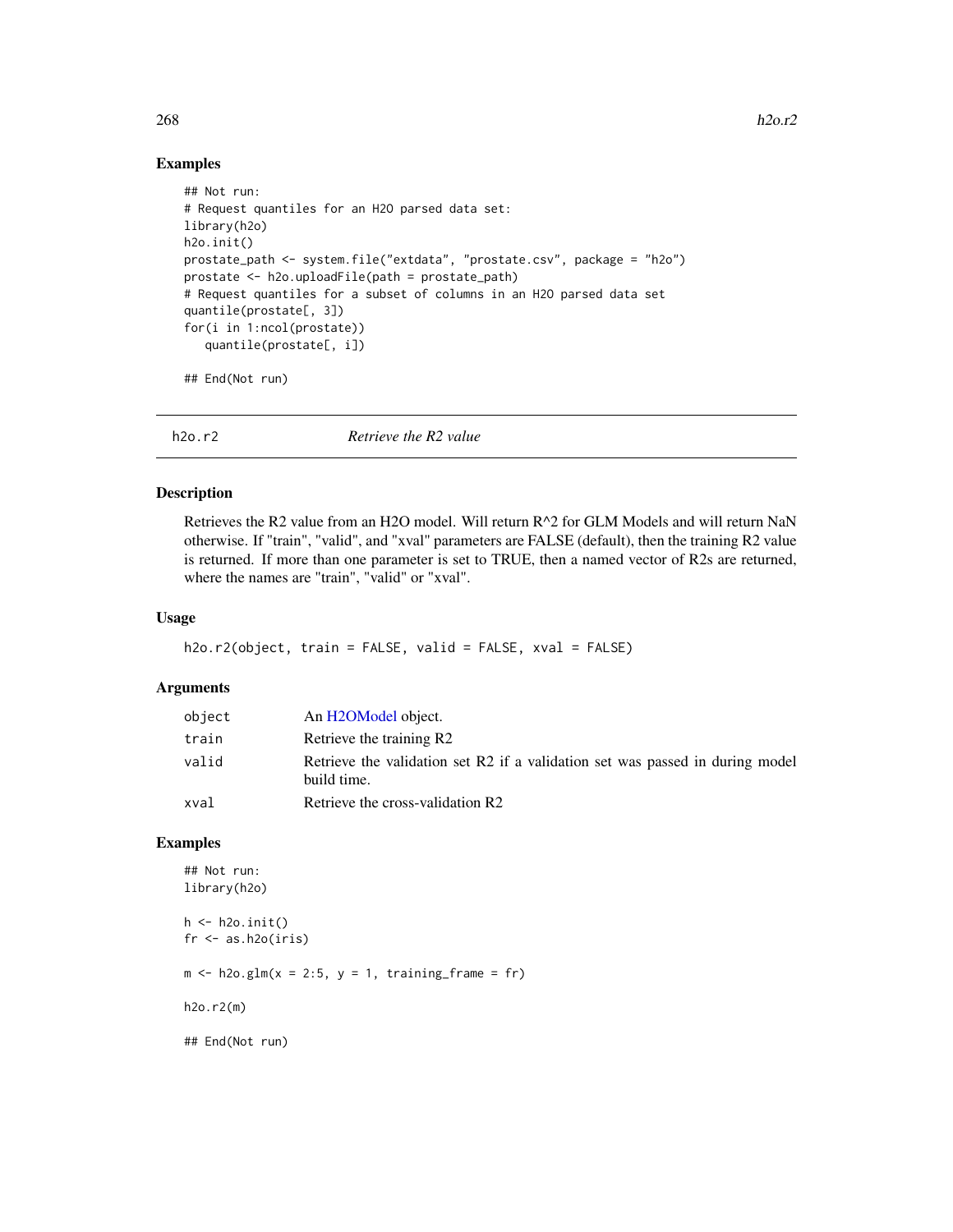#### Description

Builds a Random Forest model on an H2OFrame.

#### Usage

```
h2o.randomForest(
  x,
 y,
  training_frame,
 model_id = NULL,validation_frame = NULL,
  nfolds = 0,
  keep_cross_validation_models = TRUE,
  keep_cross_validation_predictions = FALSE,
  keep_cross_validation_fold_assignment = FALSE,
  score_each_iteration = FALSE,
  score\_tree\_interval = 0,
  fold_assignment = c("AUTO", "Random", "Modulo", "Stratified"),
  fold_column = NULL,
  ignore_const_cols = TRUE,
  offset_column = NULL,
  weights_column = NULL,
  balance_classes = FALSE,
  class_sampling_factors = NULL,
  max_after_balance_size = 5,
 ntrees = 50,
 max\_depth = 20,
 min\_rows = 1,
 nbins = 20,
  nbins_top_level = 1024,
  nbins\_cats = 1024,r2_stopping = Inf,
  stopping_rounds = 0,
 stopping_metric = c("AUTO", "deviance", "logloss", "MSE", "RMSE", "MAE", "RMSLE",
  "AUC", "AUCPR", "lift_top_group", "misclassification", "mean_per_class_error",
    "custom", "custom_increasing"),
  stopping_tolerance = 0.001,
  max_runtime_secs = 0,
  seed = -1,
  build_tree_one_node = FALSE,
 mtries = -1,
  sample_rate = 0.632,
  sample_rate_per_class = NULL,
```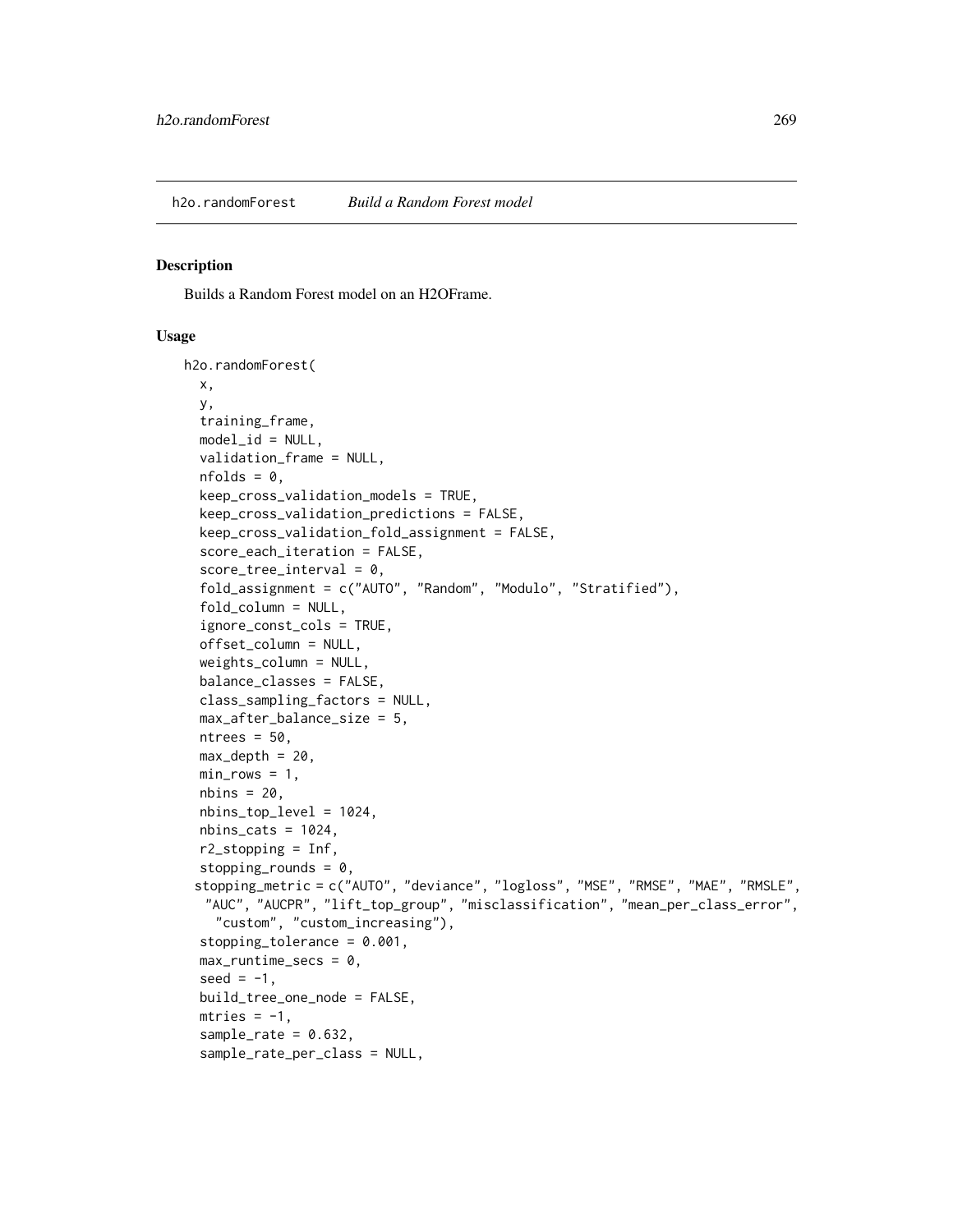```
binomial_double_trees = FALSE,
checkpoint = NULL,
col_sample_rate_change_per_level = 1,
col_sample_rate_per_tree = 1,
min_split_improvement = 1e-05,
histogram_type = c("AUTO", "UniformAdaptive", "Random", "QuantilesGlobal",
  "RoundRobin"),
categorical_encoding = c("AUTO", "Enum", "OneHotInternal", "OneHotExplicit",
  "Binary", "Eigen", "LabelEncoder", "SortByResponse", "EnumLimited"),
calibrate_model = FALSE,
calibration_frame = NULL,
distribution = c("AUTO", "bernoulli", "multinomial", "gaussian", "poisson", "gamma",
  "tweedie", "laplace", "quantile", "huber"),
custom_metric_func = NULL,
export_checkpoints_dir = NULL,
check_constant_response = TRUE,
gainslift_bins = -1,
auc_type = c("AUTO", "NONE", "MACRO_OVR", "WEIGHTED_OVR", "MACRO_OVO",
  "WEIGHTED_OVO"),
verbose = FALSE
```
#### Arguments

 $\lambda$ 

| $\times$                     | (Optional) A vector containing the names or indices of the predictor variables to<br>use in building the model. If x is missing, then all columns except y are used.                                                                                                   |  |  |  |  |
|------------------------------|------------------------------------------------------------------------------------------------------------------------------------------------------------------------------------------------------------------------------------------------------------------------|--|--|--|--|
| y                            | The name or column index of the response variable in the data. The response<br>must be either a numeric or a categorical/factor variable. If the response is<br>numeric, then a regression model will be trained, otherwise it will train a classi-<br>fication model. |  |  |  |  |
|                              | training_frame Id of the training data frame.                                                                                                                                                                                                                          |  |  |  |  |
| model_id                     | Destination id for this model; auto-generated if not specified.                                                                                                                                                                                                        |  |  |  |  |
| validation_frame             |                                                                                                                                                                                                                                                                        |  |  |  |  |
|                              | Id of the validation data frame.                                                                                                                                                                                                                                       |  |  |  |  |
| nfolds                       | Number of folds for K-fold cross-validation (0 to disable or $\geq$ = 2). Defaults to<br>$\Omega$ .                                                                                                                                                                    |  |  |  |  |
| keep_cross_validation_models |                                                                                                                                                                                                                                                                        |  |  |  |  |
|                              | Logical. Whether to keep the cross-validation models. Defaults to TRUE.                                                                                                                                                                                                |  |  |  |  |
|                              | keep_cross_validation_predictions                                                                                                                                                                                                                                      |  |  |  |  |
|                              | Logical. Whether to keep the predictions of the cross-validation models. De-<br>faults to FALSE.                                                                                                                                                                       |  |  |  |  |
|                              | keep_cross_validation_fold_assignment                                                                                                                                                                                                                                  |  |  |  |  |
|                              | Logical. Whether to keep the cross-validation fold assignment. Defaults to<br>FALSE.                                                                                                                                                                                   |  |  |  |  |
| score_each_iteration         |                                                                                                                                                                                                                                                                        |  |  |  |  |
|                              | Logical. Whether to score during each iteration of model training. Defaults to<br>FALSE.                                                                                                                                                                               |  |  |  |  |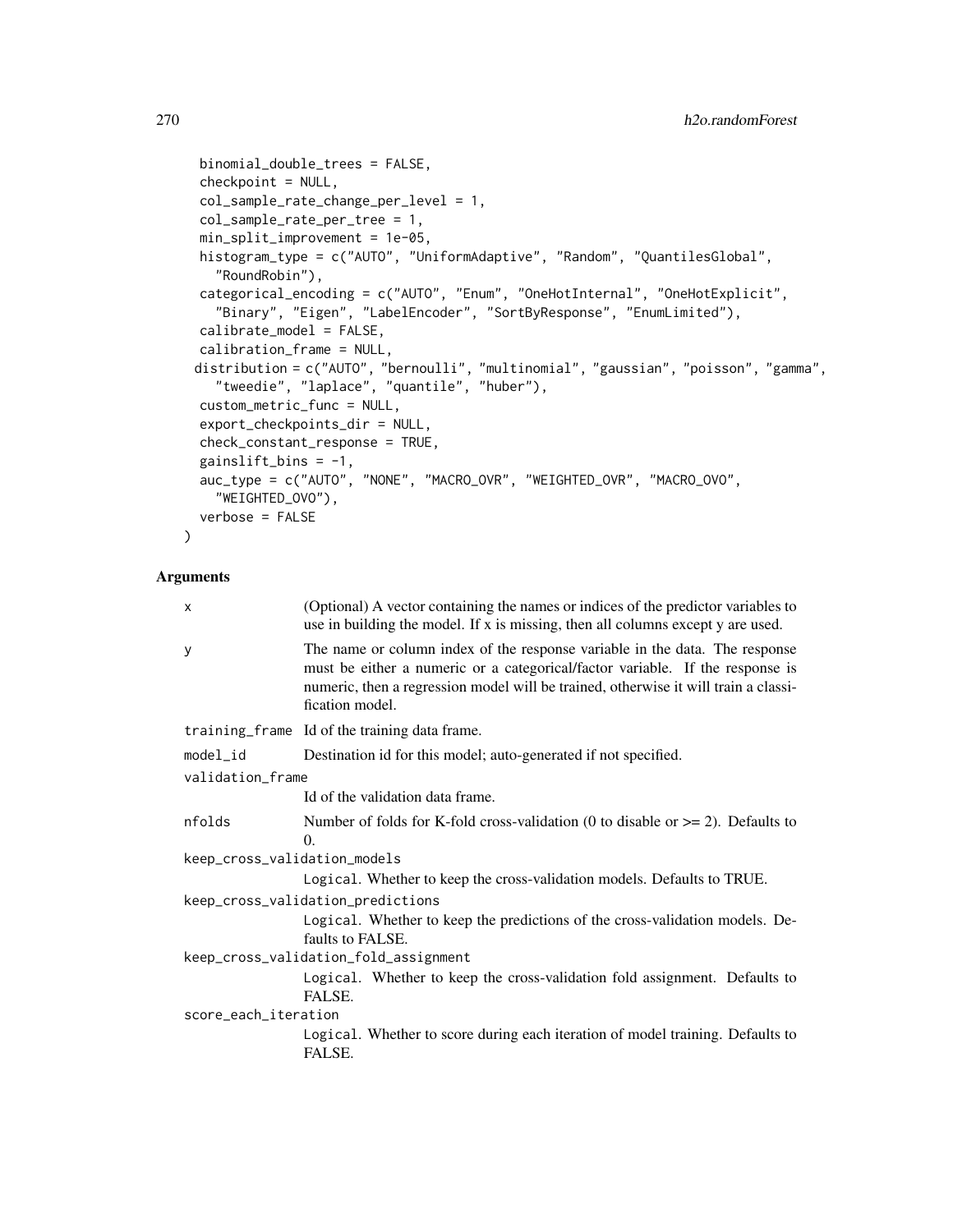score\_tree\_interval Score the model after every so many trees. Disabled if set to 0. Defaults to 0. fold\_assignment Cross-validation fold assignment scheme, if fold\_column is not specified. The 'Stratified' option will stratify the folds based on the response variable, for classification problems. Must be one of: "AUTO", "Random", "Modulo", "Stratified". Defaults to AUTO. fold\_column Column with cross-validation fold index assignment per observation. ignore\_const\_cols Logical. Ignore constant columns. Defaults to TRUE. offset\_column Offset column. This argument is deprecated and has no use for Random Forest. weights\_column Column with observation weights. Giving some observation a weight of zero is equivalent to excluding it from the dataset; giving an observation a relative weight of 2 is equivalent to repeating that row twice. Negative weights are not allowed. Note: Weights are per-row observation weights and do not increase the size of the data frame. This is typically the number of times a row is repeated, but non-integer values are supported as well. During training, rows with higher weights matter more, due to the larger loss function pre-factor. balance\_classes Logical. Balance training data class counts via over/under-sampling (for imbalanced data). Defaults to FALSE. class\_sampling\_factors Desired over/under-sampling ratios per class (in lexicographic order). If not specified, sampling factors will be automatically computed to obtain class balance during training. Requires balance\_classes. max\_after\_balance\_size Maximum relative size of the training data after balancing class counts (can be less than 1.0). Requires balance\_classes. Defaults to 5.0. ntrees Number of trees. Defaults to 50. max\_depth Maximum tree depth (0 for unlimited). Defaults to 20. min\_rows Fewest allowed (weighted) observations in a leaf. Defaults to 1. nbins For numerical columns (real/int), build a histogram of (at least) this many bins, then split at the best point Defaults to 20. nbins\_top\_level For numerical columns (real/int), build a histogram of (at most) this many bins at the root level, then decrease by factor of two per level Defaults to 1024. nbins\_cats For categorical columns (factors), build a histogram of this many bins, then split at the best point. Higher values can lead to more overfitting. Defaults to 1024. r2\_stopping r2\_stopping is no longer supported and will be ignored if set - please use stopping\_rounds, stopping\_metric and stopping\_tolerance instead. Previous version of H2O would stop making trees when the R^2 metric equals or exceeds this Defaults to 1.797693135e+308. stopping\_rounds Early stopping based on convergence of stopping\_metric. Stop if simple moving average of length k of the stopping\_metric does not improve for k:=stopping\_rounds

scoring events (0 to disable) Defaults to 0.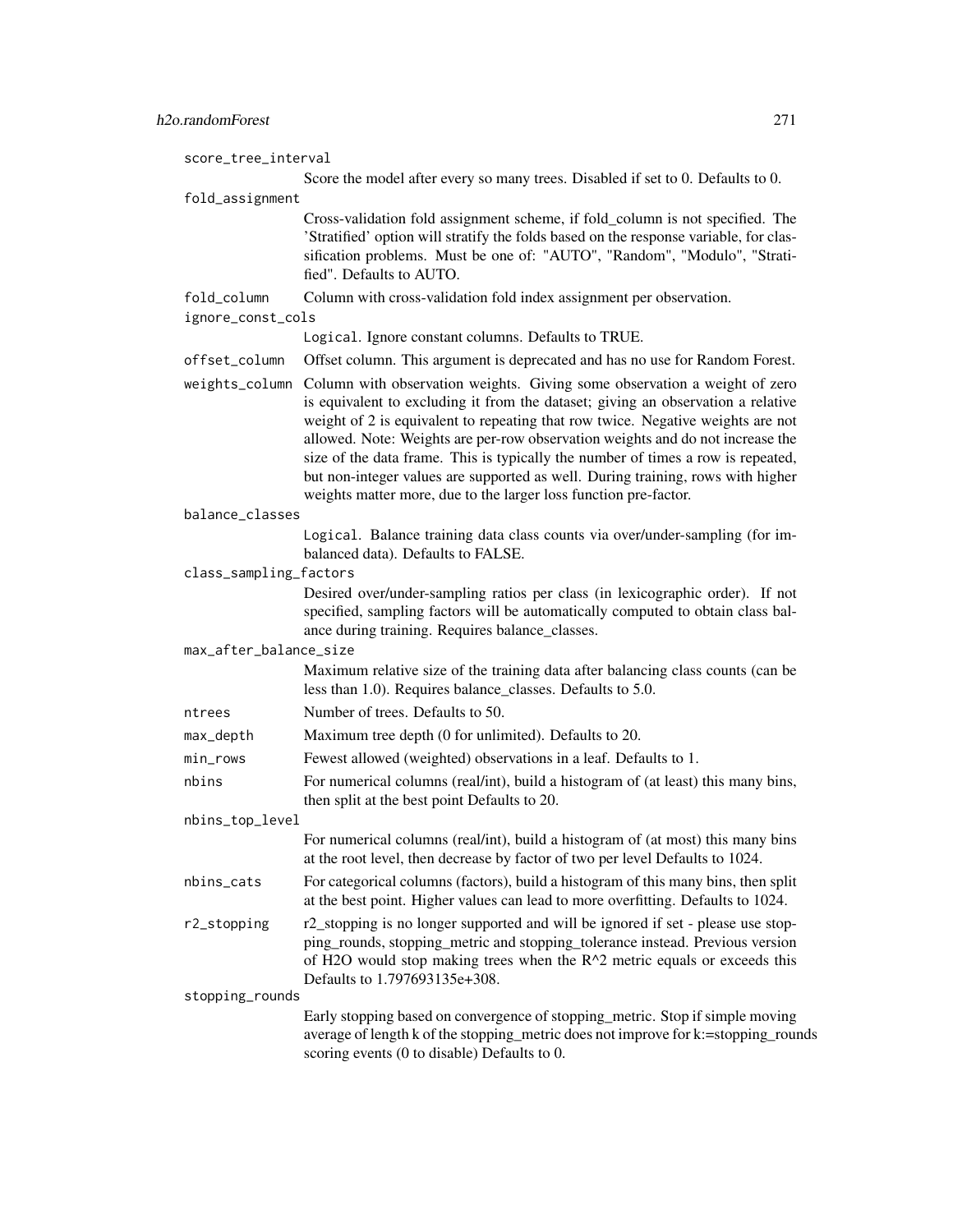#### stopping\_metric

Metric to use for early stopping (AUTO: logloss for classification, deviance for regression and anonomaly\_score for Isolation Forest). Note that custom and custom increasing can only be used in GBM and DRF with the Python client. Must be one of: "AUTO", "deviance", "logloss", "MSE", "RMSE", "MAE", "RMSLE", "AUC", "AUCPR", "lift\_top\_group", "misclassification", "mean\_per\_class\_error", "custom", "custom\_increasing". Defaults to AUTO.

stopping\_tolerance

Relative tolerance for metric-based stopping criterion (stop if relative improvement is not at least this much) Defaults to 0.001.

max\_runtime\_secs

Maximum allowed runtime in seconds for model training. Use 0 to disable. Defaults to 0.

seed Seed for random numbers (affects certain parts of the algo that are stochastic and those might or might not be enabled by default). Defaults to -1 (time-based random number).

build\_tree\_one\_node

Logical. Run on one node only; no network overhead but fewer cpus used. Suitable for small datasets. Defaults to FALSE.

- mtries Number of variables randomly sampled as candidates at each split. If set to -1, defaults to sqrtp for classification and p/3 for regression (where p is the # of predictors Defaults to -1.
- sample\_rate Row sample rate per tree (from 0.0 to 1.0) Defaults to 0.632.

#### sample\_rate\_per\_class

A list of row sample rates per class (relative fraction for each class, from 0.0 to 1.0), for each tree

binomial\_double\_trees

Logical. For binary classification: Build 2x as many trees (one per class) - can lead to higher accuracy. Defaults to FALSE.

- checkpoint Model checkpoint to resume training with.
- col\_sample\_rate\_change\_per\_level

Relative change of the column sampling rate for every level (must be  $> 0.0$  and  $\leq$  2.0) Defaults to 1.

col\_sample\_rate\_per\_tree

Column sample rate per tree (from 0.0 to 1.0) Defaults to 1.

#### min\_split\_improvement

Minimum relative improvement in squared error reduction for a split to happen Defaults to 1e-05.

histogram\_type What type of histogram to use for finding optimal split points Must be one of: "AUTO", "UniformAdaptive", "Random", "QuantilesGlobal", "RoundRobin". Defaults to AUTO.

#### categorical\_encoding

Encoding scheme for categorical features Must be one of: "AUTO", "Enum", "OneHotInternal", "OneHotExplicit", "Binary", "Eigen", "LabelEncoder", "Sort-ByResponse", "EnumLimited". Defaults to AUTO.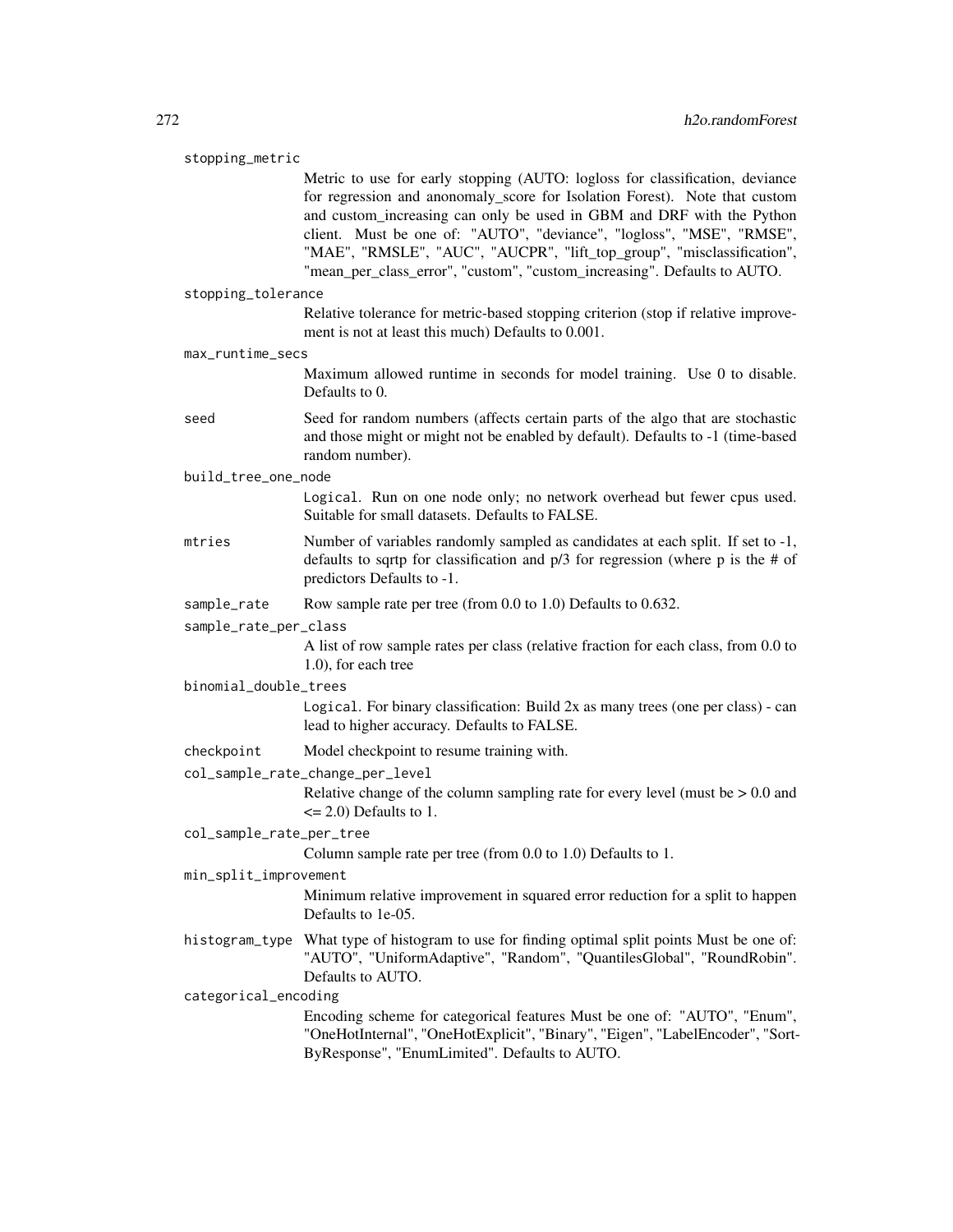| calibrate_model         |                                                                                                                                                                                                                                                                   |
|-------------------------|-------------------------------------------------------------------------------------------------------------------------------------------------------------------------------------------------------------------------------------------------------------------|
|                         | Logical. Use Platt Scaling to calculate calibrated class probabilities. Cali-<br>bration can provide more accurate estimates of class probabilities. Defaults to<br>FALSE.                                                                                        |
| calibration_frame       |                                                                                                                                                                                                                                                                   |
|                         | Calibration frame for Platt Scaling                                                                                                                                                                                                                               |
| distribution            | Distribution. This argument is deprecated and has no use for Random Forest.                                                                                                                                                                                       |
| custom_metric_func      |                                                                                                                                                                                                                                                                   |
|                         | Reference to custom evaluation function, format: 'language:keyName=funcName'                                                                                                                                                                                      |
| export_checkpoints_dir  |                                                                                                                                                                                                                                                                   |
|                         | Automatically export generated models to this directory.                                                                                                                                                                                                          |
| check_constant_response |                                                                                                                                                                                                                                                                   |
|                         | Logical. Check if response column is constant. If enabled, then an exception<br>is thrown if the response column is a constant value. If disabled, then model will<br>train regardless of the response column being a constant value or not. Defaults<br>to TRUE. |
|                         | gainslift_bins Gains/Lift table number of bins. 0 means disabled Default value -1 means<br>automatic binning. Defaults to -1.                                                                                                                                     |
| auc_type                | Set default multinomial AUC type. Must be one of: "AUTO", "NONE", "MACRO_OVR",<br>"WEIGHTED_OVR", "MACRO_OVO", "WEIGHTED_OVO". Defaults to AUTO.                                                                                                                  |
| verbose                 | Logical. Print scoring history to the console (Metrics per tree). Defaults to<br>FALSE.                                                                                                                                                                           |

## Value

Creates a [H2OModel](#page-370-0) object of the right type.

# See Also

[predict.H2OModel](#page-385-0) for prediction

# Examples

```
## Not run:
library(h2o)
h2o.init()
```

```
# Import the cars dataset
f <- "https://s3.amazonaws.com/h2o-public-test-data/smalldata/junit/cars_20mpg.csv"
cars <- h2o.importFile(f)
```

```
# Set predictors and response; set response as a factor
cars["economy_20mpg"] <- as.factor(cars["economy_20mpg"])
predictors <- c("displacement", "power", "weight", "acceleration", "year")
response <- "economy_20mpg"
```

```
# Train the DRF model
cars_drf <- h2o.randomForest(x = predictors, y = response,
                           training_frame = cars, nfolds = 5,
```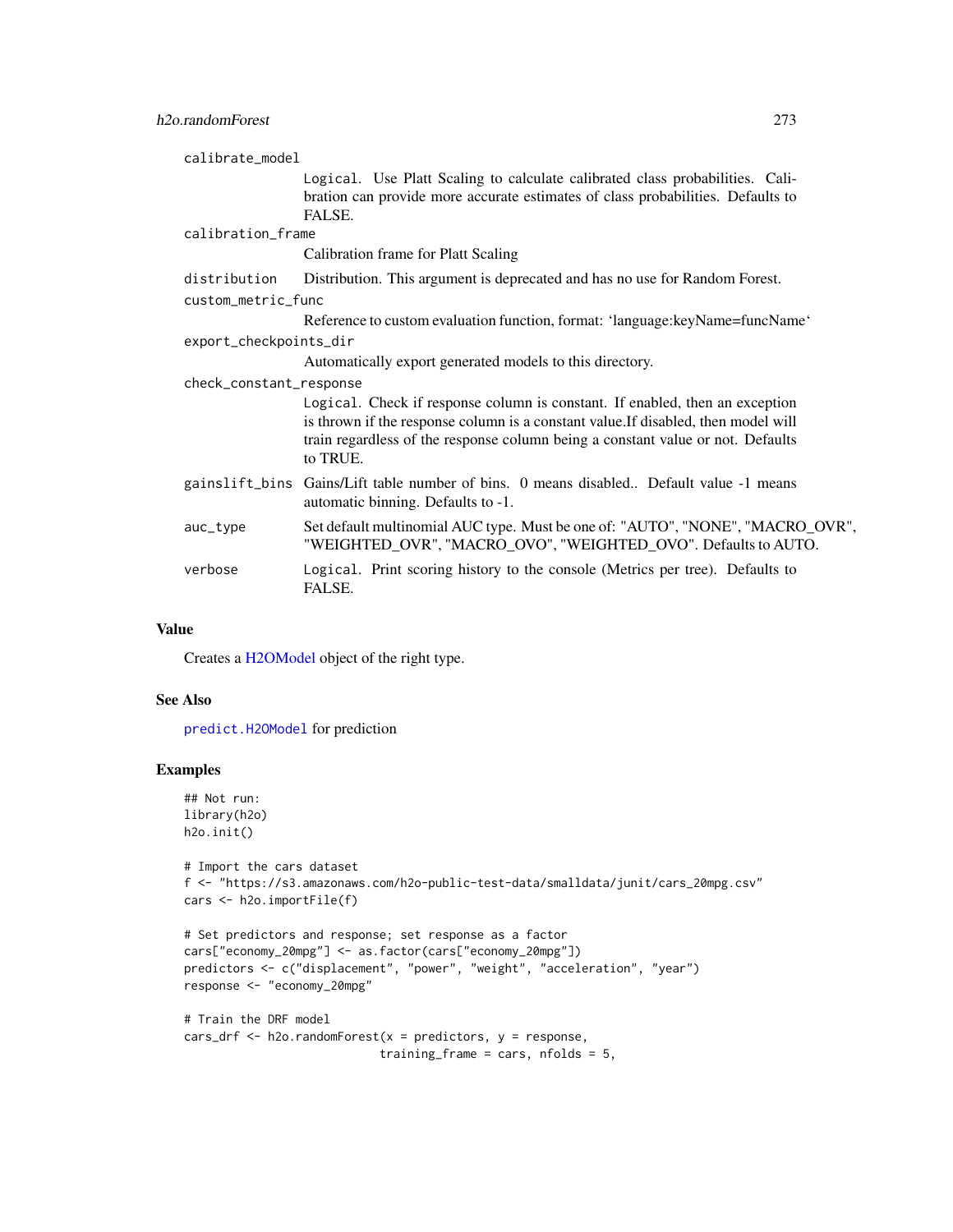```
seed = 1234)
```
## End(Not run)

| h2o.range | Returns a vector containing the minimum and maximum of all the |  |  |  |  |
|-----------|----------------------------------------------------------------|--|--|--|--|
|           | given arguments.                                               |  |  |  |  |

# Description

Returns a vector containing the minimum and maximum of all the given arguments.

# Usage

h2o.range(x, na.rm = FALSE, finite = FALSE)

## Arguments

|        | An H <sub>2</sub> OFrame object.                                  |
|--------|-------------------------------------------------------------------|
| na.rm  | logical. indicating whether missing values should be removed.     |
| finite | logical, indicating if all non-finite elements should be omitted. |

# See Also

[range](#page-0-0) for the base R implementation.

# Examples

```
## Not run:
library(h2o)
h2o.init()
```

```
f <- "https://h2o-public-test-data.s3.amazonaws.com/smalldata/iris/iris_train.csv"
iris <- h2o.importFile(f)
h2o.range(iris["petal_len"], na.rm = TRUE, finite = TRUE)
```
## End(Not run)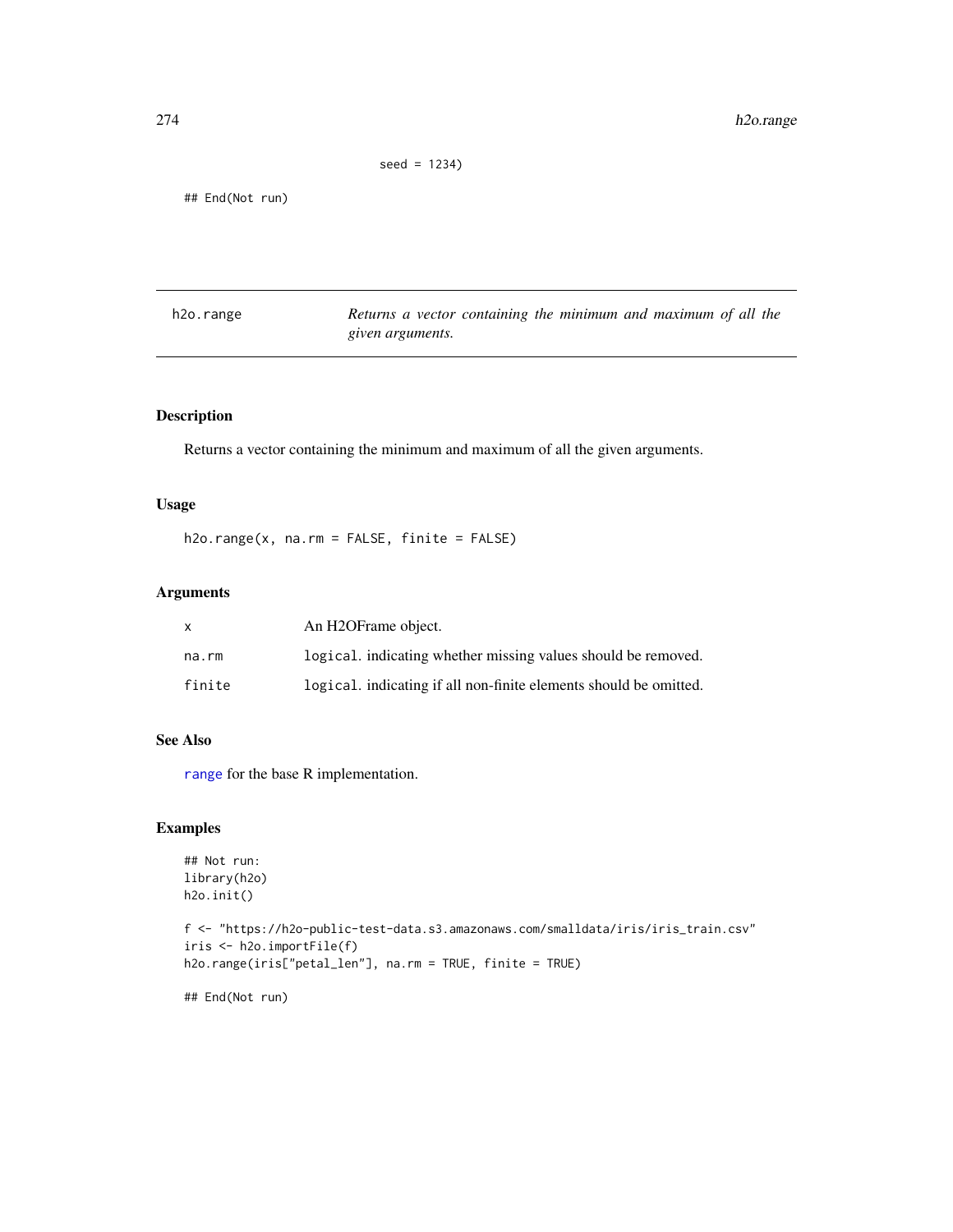*This function will add a new column rank where the ranking is produced as follows: 1. sorts the H2OFrame by columns sorted in by columns specified in group\_by\_cols and sort\_cols in the directions specified by the ascending for the sort\_cols. The sort directions for the group\_by\_cols are ascending only. 2. A new rank column is added to the frame which will contain a rank assignment performed next. The user can choose to assign a name to this new column. The default name is New\_Rank\_column. 3. For each groupby groups, a rank is assigned to the row starting from 1, 2, ... to the end of that group. 4. If sort\_cols\_sorted is TRUE, a final sort on the frame will be performed frame according to the sort\_cols and the sort directions in ascending. If sort\_cols\_sorted is FALSE (by default), the frame from step 3 will be returned as is with no extra sort. This may provide a small speedup if desired.*

#### Description

This function will add a new column rank where the ranking is produced as follows: 1. sorts the H2OFrame by columns sorted in by columns specified in group\_by\_cols and sort\_cols in the directions specified by the ascending for the sort\_cols. The sort directions for the group\_by\_cols are ascending only. 2. A new rank column is added to the frame which will contain a rank assignment performed next. The user can choose to assign a name to this new column. The default name is New\_Rank\_column. 3. For each groupby groups, a rank is assigned to the row starting from 1, 2, ... to the end of that group. 4. If sort cols sorted is TRUE, a final sort on the frame will be performed frame according to the sort\_cols and the sort directions in ascending. If sort\_cols\_sorted is FALSE (by default), the frame from step 3 will be returned as is with no extra sort. This may provide a small speedup if desired.

## Usage

```
h2o.rank_within_group_by(
  x,
  group_by_cols,
  sort_cols,
  ascending = NULL,
  new_col_name = "New_Rank_column",
  sort_cols_sorted = FALSE
)
```
#### Arguments

| X         | The H2OF rame input to be sorted.                                          |
|-----------|----------------------------------------------------------------------------|
|           | group_by_cols a list of column names or indices to form the group y groups |
| sort cols | a list of column names or indices for sorting                              |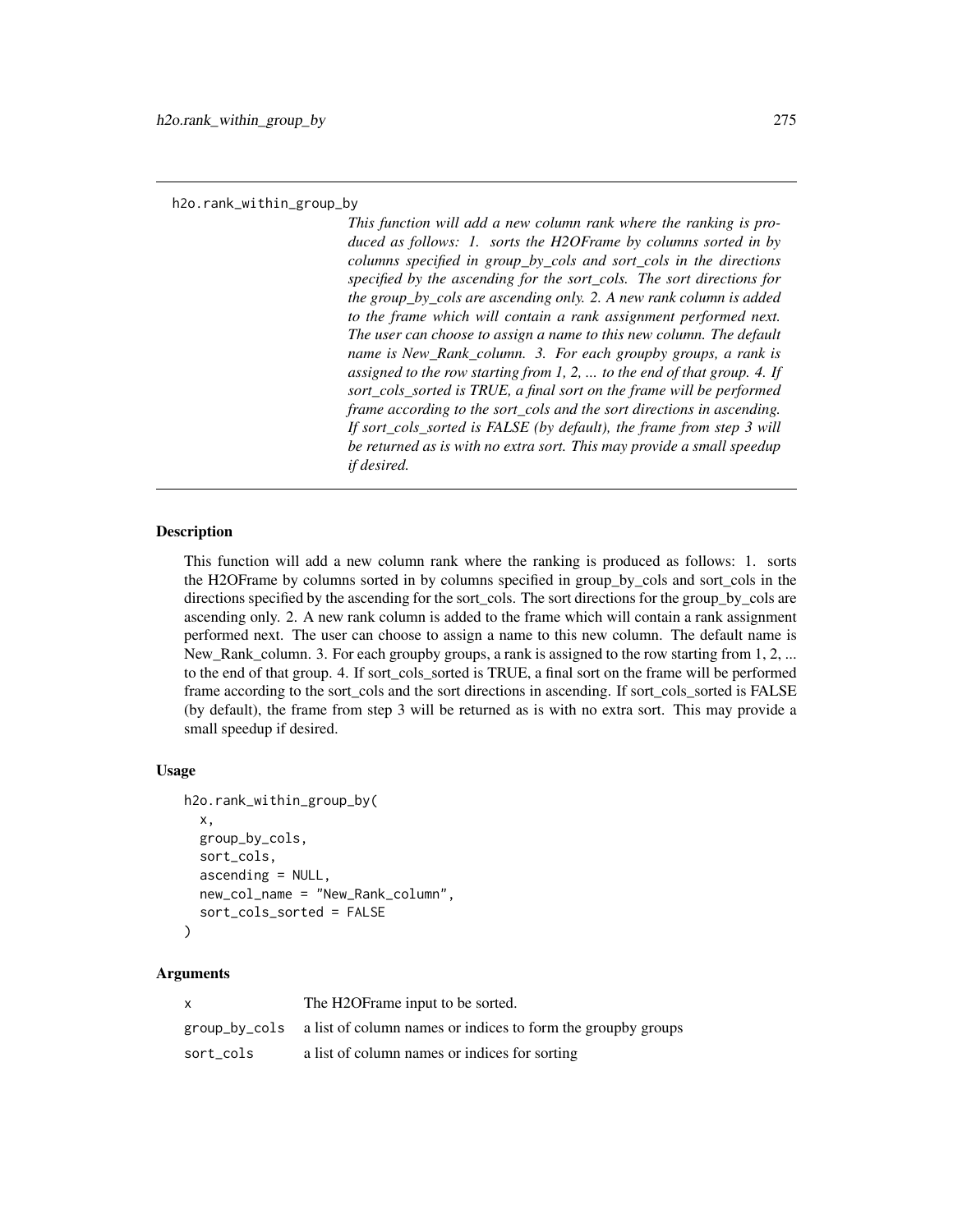| ascending    | a list of Boolean to determine if ascending sort (set to TRUE) is needed for each<br>column in sort cols (optional). Default is ascending sort for all. To perform<br>descending sort, set value to FALSE |
|--------------|-----------------------------------------------------------------------------------------------------------------------------------------------------------------------------------------------------------|
| new_col_name | new column name for the newly added rank column if specified (optional). De-<br>fault name is New Rank column.                                                                                            |

sort\_cols\_sorted

Boolean to determine if the final returned frame is to be sorted according to the sort\_cols and sort directions in ascending. Default is FALSE.

The following example is generated by Nidhi Mehta.

If the input frame is train:

ID Group\_by\_column num data Column\_to\_arrange\_by num\_1 fdata 12 1 2941.552 1 3 -3177.9077 1 12 1 2941.552 1 5 -13311.8247 1 12 2 -22722.174 1 3 - 3177.9077 1 12 2 -22722.174 1 5 -13311.8247 1 13 3 -12776.884 1 5 -18421.6171 0 13 3 -12776.884 1 4 28080.1607 0 13 1 -6049.830 1 5 -18421.6171 0 13 1 - 6049.830 1 4 28080.1607 0 15 3 -16995.346 1 1 -9781.6373 0 16 1 -10003.593 0 3 -61284.6900 0 16 3 26052.495 1 3 -61284.6900 0 16 3 -22905.288 0 3 - 61284.6900 0 17 2 -13465.496 1 2 12094.4851 1 17 2 -13465.496 1 3 -11772.1338 1 17 2 -13465.496 1 3 -415.1114 0 17 2 -3329.619 1 2 12094.4851 1 17 2 - 3329.619 1 3 -11772.1338 1 17 2 -3329.619 1 3 -415.1114 0

If the following commands are issued: ranked  $F1 < -h2$ o.rank within group by(train, c("Group\_by\_column"), c("Column\_to\_arrange\_by"), c(TRUE)) h2o.summary(rankedF1)

The returned frame rankedF1 will look like this: ID Group\_by\_column num fdata Column\_to\_arrange\_by num\_1 fdata.1 New\_Rank\_column 12 1 2941.552 1 3 -3177.9077 1 1 16 1 -10003.593 0 3 -61284.6900 0 2 13 1 -6049.830 0 4 28080.1607 0 3 12 1 2941.552 1 5 -13311.8247 1 4 13 1 -6049.830 0 5 -18421.6171 0 5 17 2 -13465.496 0 2 12094.4851 1 1 17 2 -3329.619 0 2 12094.4851 1 2 12 2 -22722.174 1 3 -3177.9077 1 3 17 2 -13465.496 0 3 -11772.1338 1 4 17 2 -13465.496 0 3 -415.1114 0 5 17 2 -3329.619 0 3 - 11772.1338 1 6 17 2 -3329.619 0 3 -415.1114 0 7 12 2 -22722.174 1 5 - 13311.8247 1 8 15 3 -16995.346 1 1 -9781.6373 0 1 16 3 26052.495 0 3 - 61284.6900 0 2 16 3 -22905.288 1 3 -61284.6900 0 3 13 3 -12776.884 1 4 28080.1607 0 4 13 3 -12776.884 1 5 -18421.6171 0 5

If the following commands are issued: ranked  $F1 \leq h2o$  rank within group by(train, c("Group by column"), c("Column to arrange by"), c(TRUE), sort cols sorted=TRUE) h2o.summary(rankedF1)

The returned frame will be sorted according to sortCols and hence look like this instead: ID Group\_by\_column num fdata Column\_to\_arrange\_by num\_1 fdata.1 New\_Rank\_column 15 3 -16995.346 1 1 -9781.6373 0 1 17 2 -13465.496 0 2 12094.4851 1 1 17 2 -3329.619 0 2 12094.4851 1 2 12 1 2941.552 1 3 -3177.9077 1 1 12 2 -22722.174 1 3 -3177.9077 1 3 16 1 -10003.593 0 3 - 61284.6900 0 2 16 3 26052.495 0 3 -61284.6900 0 2 16 3 -22905.288 1 3 - 61284.6900 0 3 17 2 -13465.496 0 3 -11772.1338 1 4 17 2 -13465.496 0 3 - 415.1114 0 5 17 2 -3329.619 0 3 -11772.1338 1 6 17 2 -3329.619 0 3 -415.1114 0 7 13 3 -12776.884 1 4 28080.1607 0 4 13 1 -6049.830 0 4 28080.1607 0 3 12 1 2941.552 1 5 -13311.8247 1 4 12 2 -22722.174 1 5 -13311.8247 1 8 13 3 -12776.884 1 5 -18421.6171 0 5 13 1 -6049.830 0 5 -18421.6171 0 5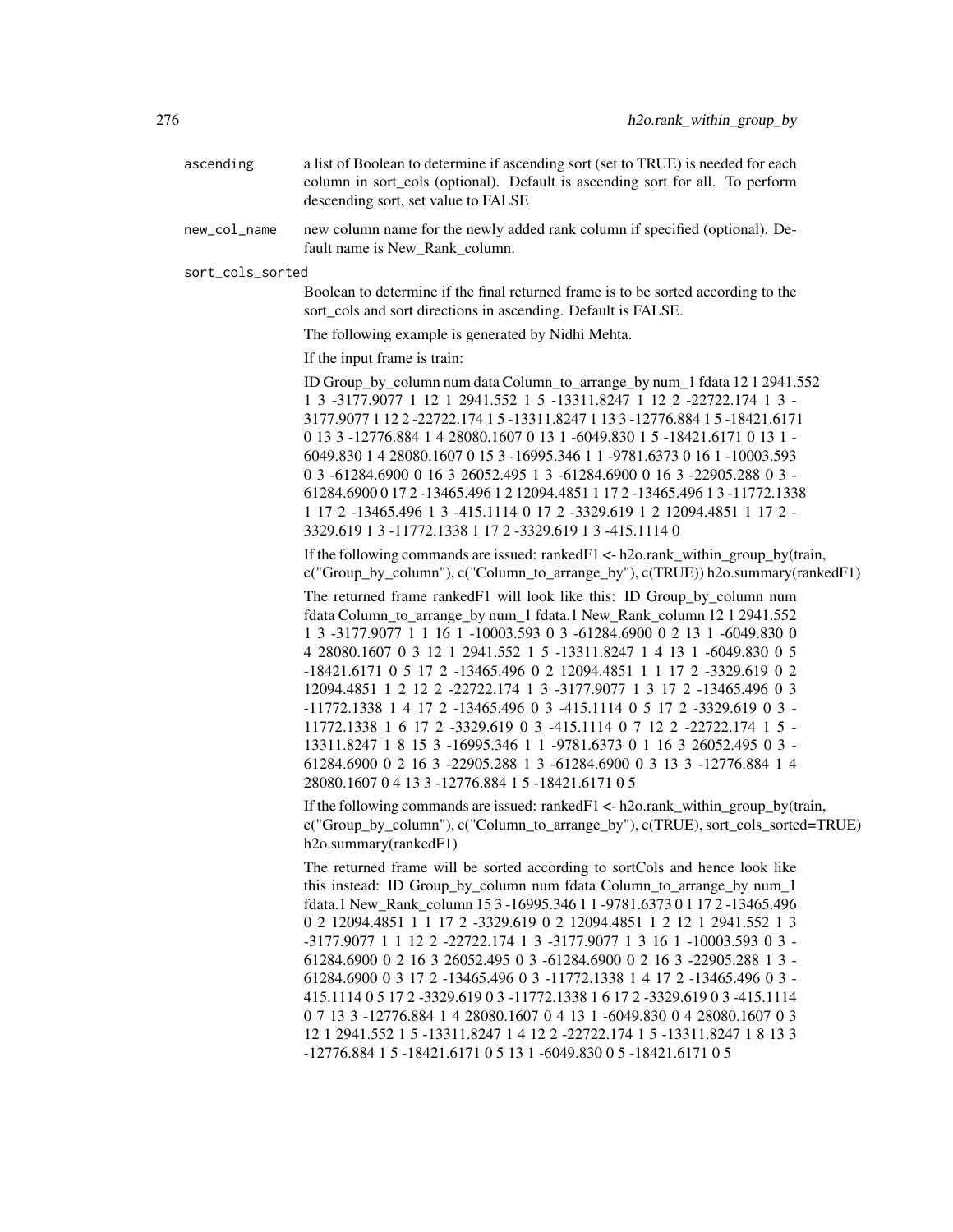# h2o.rapids 277

## Examples

```
## Not run:
library(h2o)
h2o.init()
f <- "https://s3.amazonaws.com/h2o-public-test-data/smalldata/airlines/allyears2k_headers.zip"
air <- h2o.importFile(f)
group_cols <- c("Distance")
sort_cols <- c("IsArrDelayed", "IsDepDelayed")
sort_directions <- c(TRUE, FALSE)
h2o.rank_within_group_by(x = air, group_by_cols = group_cols,
                         sort_cols = sort_cols,
                         ascending = sort_directions,
                         new_col_name = "New_Rank",
                         sort_cols_sorted = TRUE)
```
## End(Not run)

h2o.rapids *Execute a Rapids expression.*

# Description

Execute a Rapids expression.

# Usage

h2o.rapids(expr)

#### Arguments

expr The rapids expression (ascii string)

# Examples

```
## Not run:
h2o.rapids('(setproperty "sys.ai.h2o.algos.evaluate_auto_model_parameters" "true")')
```
## End(Not run)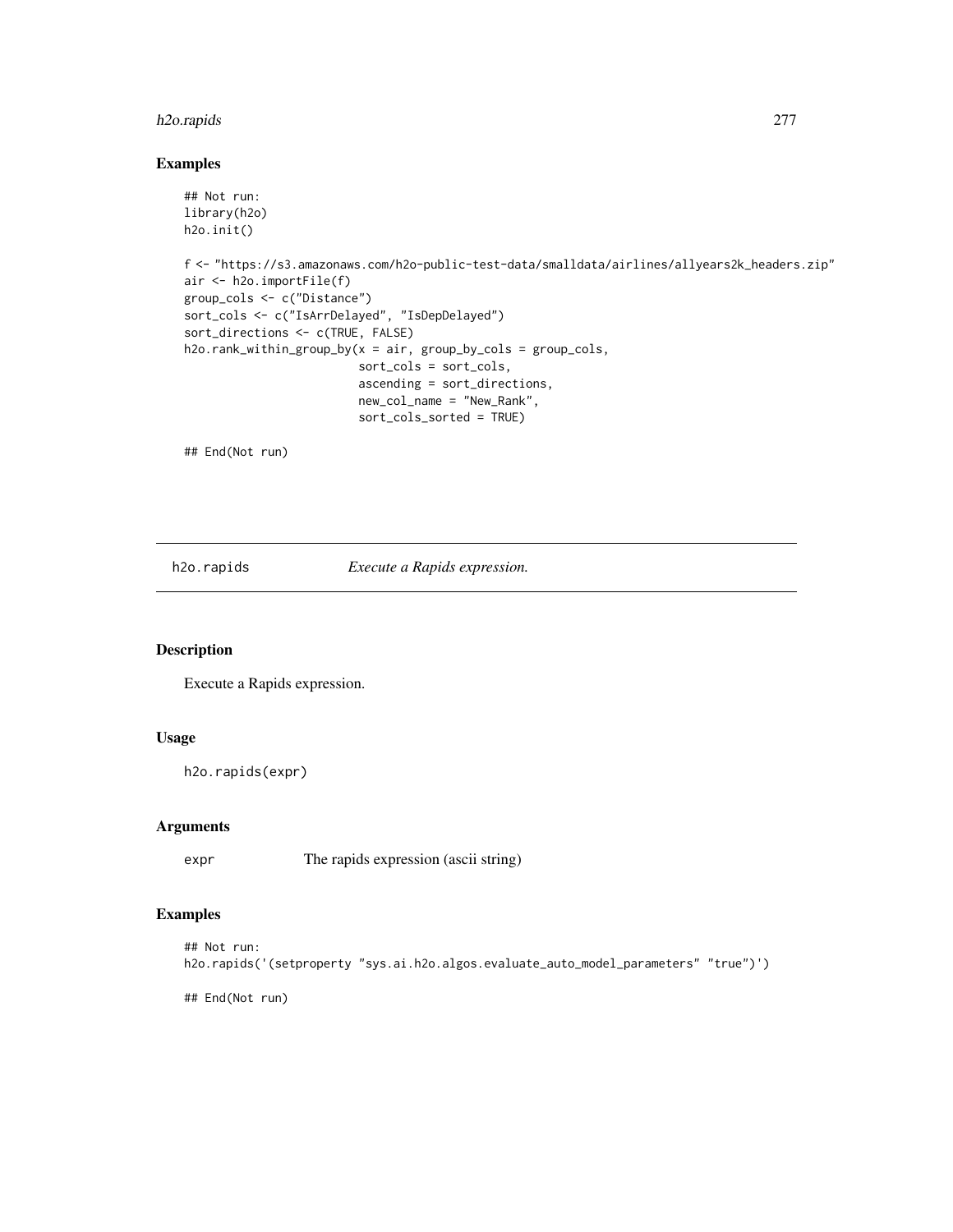#### Description

Takes a sequence of H2O data sets and combines them by rows

# Usage

```
h2o.rbind(...)
```
#### Arguments

... A sequence of H2OFrame arguments. All datasets must exist on the same H2O instance (IP and port) and contain the same number and types of columns.

# Value

An H2OFrame object containing the combined . . . arguments row-wise.

## See Also

[cbind](#page-0-0) for the base R method, rbind().

#### Examples

```
## Not run:
library(h2o)
h2o.init()
prostate_path <- system.file("extdata", "prostate.csv", package = "h2o")
prostate <- h2o.uploadFile(path = prostate_path)
prostate_rbind <- h2o.rbind(prostate, prostate)
head(prostate_rbind)
dim(prostate)
dim(prostate_rbind)
## End(Not run)
```
h2o.reconstruct *Reconstruct Training Data via H2O GLRM Model*

# Description

Reconstruct the training data and impute missing values from the H2O GLRM model by computing the matrix product of X and Y, and transforming back to the original feature space by minimizing each column's loss function.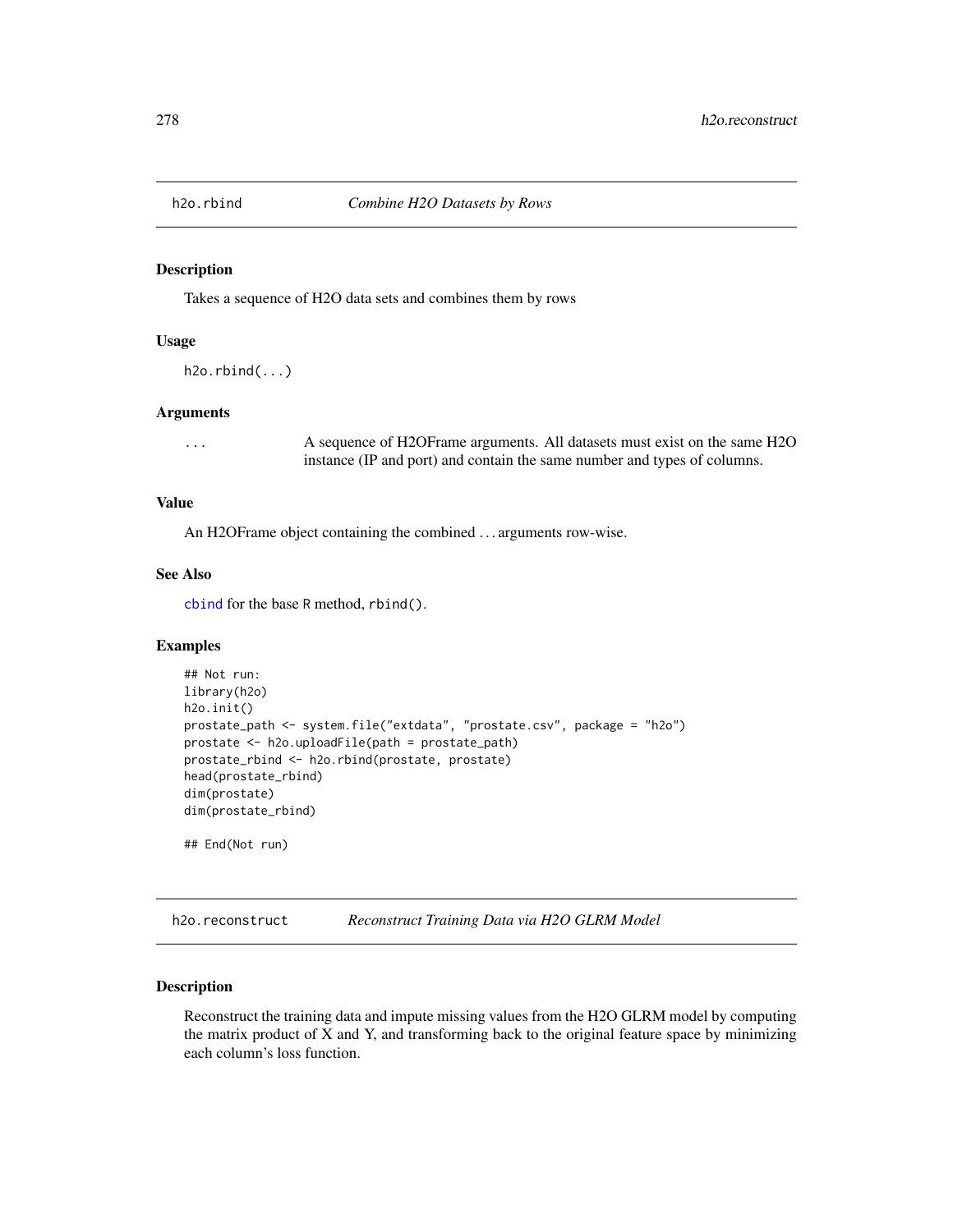#### h2o.relevel 279

# Usage

```
h2o.reconstruct(object, data, reverse_transform = FALSE)
```
#### Arguments

| object            | An H2ODimReductionModel object that represents the model to be used for<br>reconstruction.                                                                                                        |
|-------------------|---------------------------------------------------------------------------------------------------------------------------------------------------------------------------------------------------|
| data              | An H2OF rame object representing the training data for the H2O GLRM model.<br>Used to set the domain of each column in the reconstructed frame.                                                   |
| reverse_transform |                                                                                                                                                                                                   |
|                   | (Optional) A logical value indicating whether to reverse the transformation from<br>model-building by re-scaling columns and adding back the offset to each column<br>of the reconstructed frame. |

## Value

Returns an H2OFrame object containing the approximate reconstruction of the training data;

#### See Also

[h2o.glrm](#page-163-0) for making an H2ODimReductionModel.

# Examples

```
## Not run:
library(h2o)
h2o.init()
iris_hf <- as.h2o(iris)
iris_glrm <- h2o.glrm(training_frame = iris_hf, k = 4, transform = "STANDARDIZE",
                   loss = "Quadratic", multi_loss = "Categorical", max_iterations = 1000)
iris_rec <- h2o.reconstruct(iris_glrm, iris_hf, reverse_transform = TRUE)
head(iris_rec)
```
## End(Not run)

h2o.relevel *Reorders levels of an H2O factor, similarly to standard R's relevel.*

## Description

The levels of a factor are reordered os that the reference level is at level 0, remaining levels are moved down as needed.

#### Usage

h2o.relevel(x, y)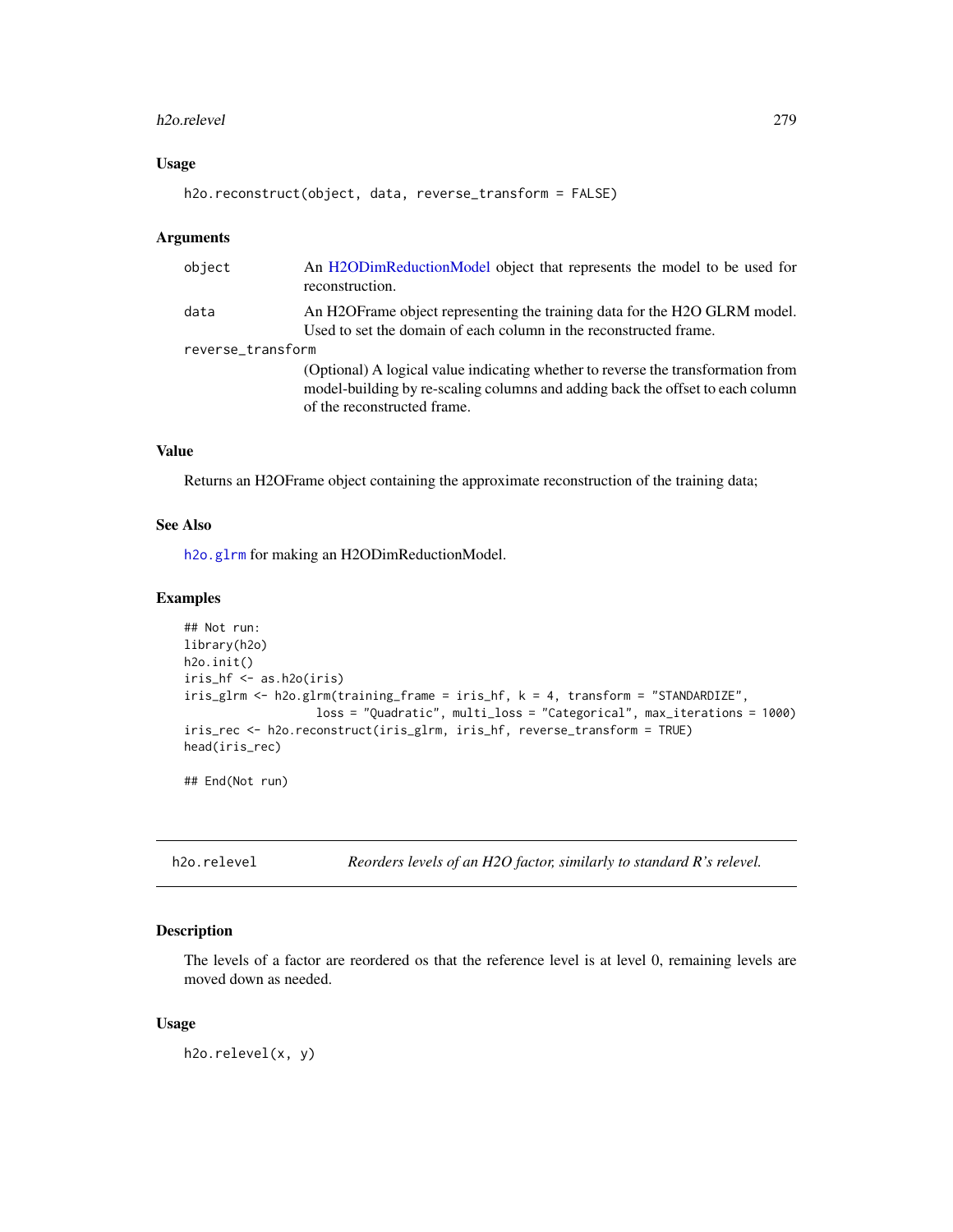#### **Arguments**

| X   | factor column in h <sub>20</sub> frame |
|-----|----------------------------------------|
| - V | reference level (string)               |

#### Value

new reordered factor column

#### Examples

```
## Not run:
library(h2o)
h2o.init()
# Convert iris dataset to an H2OFrame
iris_hf <- as.h2o(iris)
# Look at current ordering of the Species column levels
h2o.levels(iris_hf["Species"])
# "setosa" "versicolor" "virginica"
# Change the reference level to "virginica"
iris_hf["Species"] <- h2o.relevel(x = iris_hf["Species"], y = "virginica")
# Observe new ordering
h2o.levels(iris_hf["Species"])
# "virginica" "setosa" "versicolor"
```

```
## End(Not run)
```
h2o.removeAll *Remove All Objects on the H2O Cluster*

## Description

Removes the data from the h2o cluster, but does not remove the local references. Retains models, frames and vectors specified in retained\_elements argument. Retained elements must be instances/ids of models and frames only. For models retained, training and validation frames are retained as well. Cross validation models of a retained model are NOT retained automatically, those must be specified explicitely.

#### Usage

```
h2o.removeAll(timeout_secs = 0, retained_elements = c())
```
# Arguments

timeout\_secs Timeout in seconds. Default is no timeout.

retained\_elements

Instances or ids of models and frames to be retained. Combination of instances and ids in the same list is also a valid input.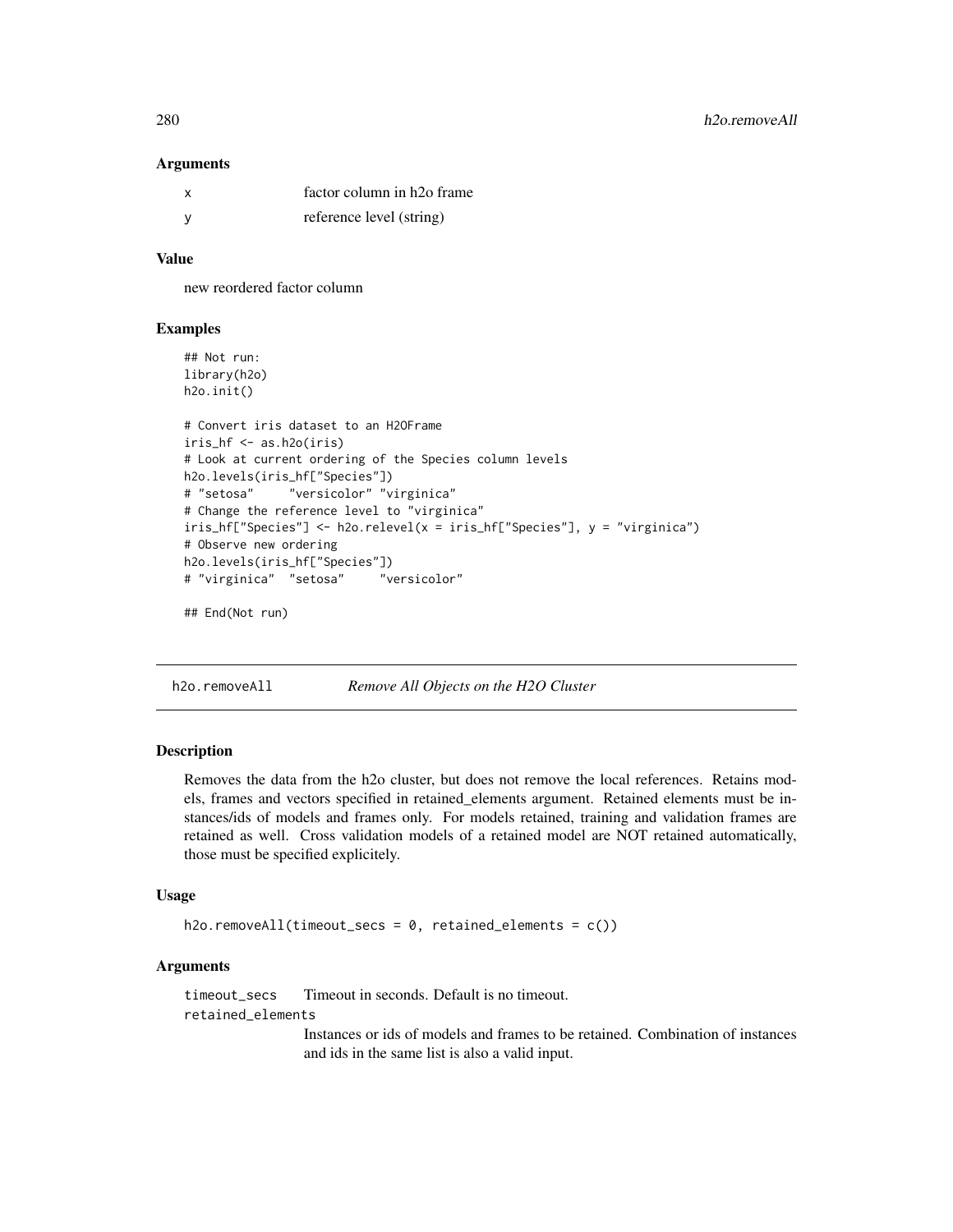## h2o.removeVecs 281

# See Also

[h2o.rm](#page-285-0)

#### Examples

```
## Not run:
library(h2o)
h2o.init()
prostate_path <- system.file("extdata", "prostate.csv", package = "h2o")
prostate <- h2o.uploadFile(path = prostate_path)
h2o.ls()
h2o.removeAll()
h2o.ls()
## End(Not run)
```
h2o.removeVecs *Delete Columns from an H2OFrame*

# Description

Delete the specified columns from the H2OFrame. Returns an H2OFrame without the specified columns.

# Usage

```
h2o.removeVecs(data, cols)
```
# Arguments

| data | The H2OFrame.          |
|------|------------------------|
| cols | The columns to remove. |

| Replicate Elements of Vectors or Lists into H2O<br>h2o.rep_len |  |
|----------------------------------------------------------------|--|
|----------------------------------------------------------------|--|

# Description

h2o.rep\_len performs just as rep does. It replicates the values in x in the H2O backend.

#### Usage

h2o.rep\_len(x, length.out)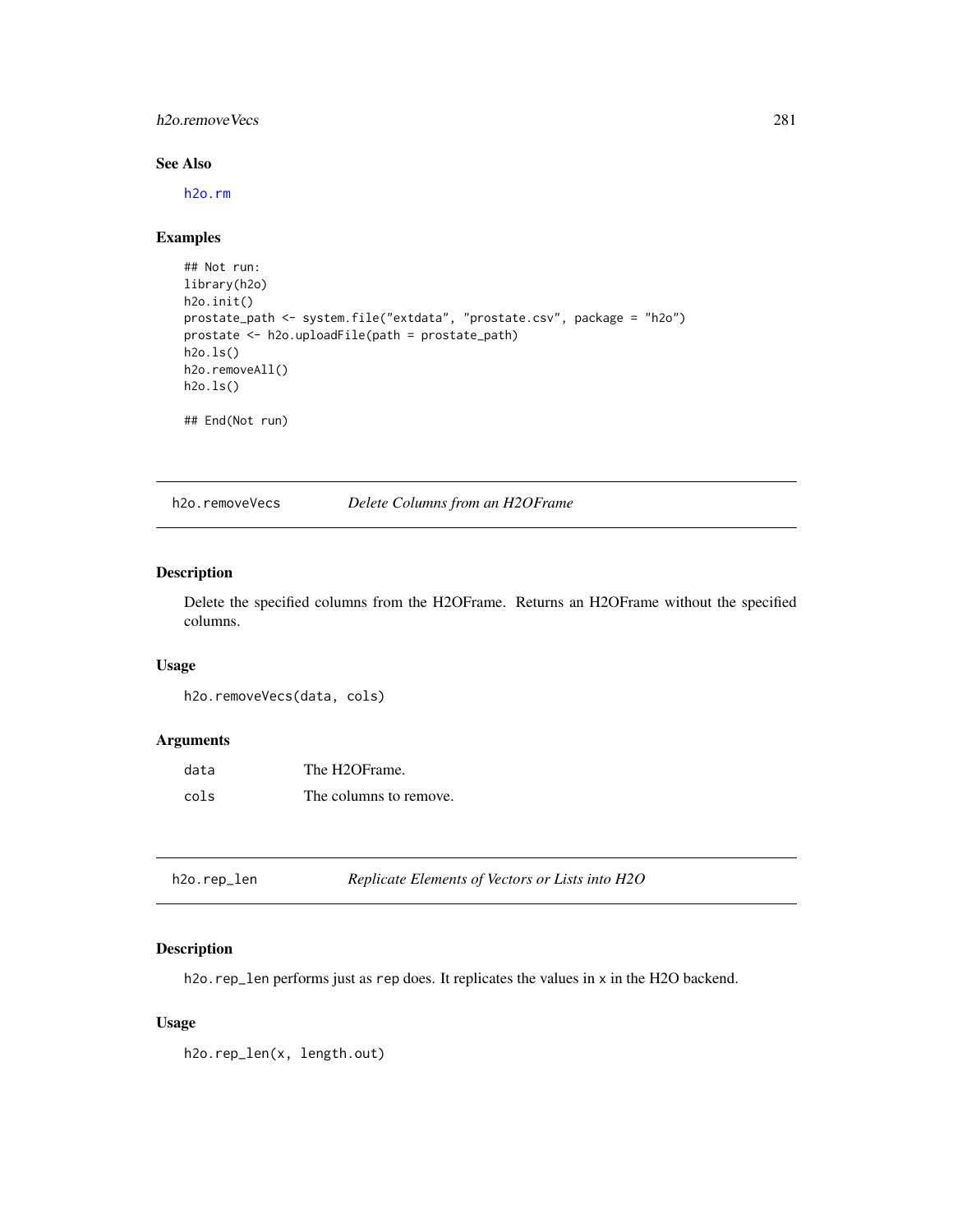# Arguments

| X          | an H <sub>2</sub> O frame                                      |
|------------|----------------------------------------------------------------|
| length.out | non negative integer. The desired length of the output vector. |

# Value

Creates an H2OFrame of the same type as x

#### Examples

```
## Not run:
library(h2o)
h2o.init()
f <- "https://h2o-public-test-data.s3.amazonaws.com/smalldata/iris/iris_train.csv"
iris <- h2o.importFile(f)
h2o.rep_len(iris, length.out = 3)
## End(Not run)
```
h2o.reset\_threshold *Reset model threshold and return old threshold value.*

#### Description

Reset model threshold and return old threshold value.

# Usage

```
h2o.reset_threshold(object, threshold)
```
## Arguments

| object    | An H2OModel object.                     |
|-----------|-----------------------------------------|
| threshold | A threshold value from 0 to 1 included. |

## Value

Returns the previous threshold used in the model.

## Examples

```
## Not run:
library(h2o)
h2o.init()
```

```
prostate_path <- system.file("extdata", "prostate.csv", package = "h2o")
prostate <- h2o.importFile(prostate_path)
```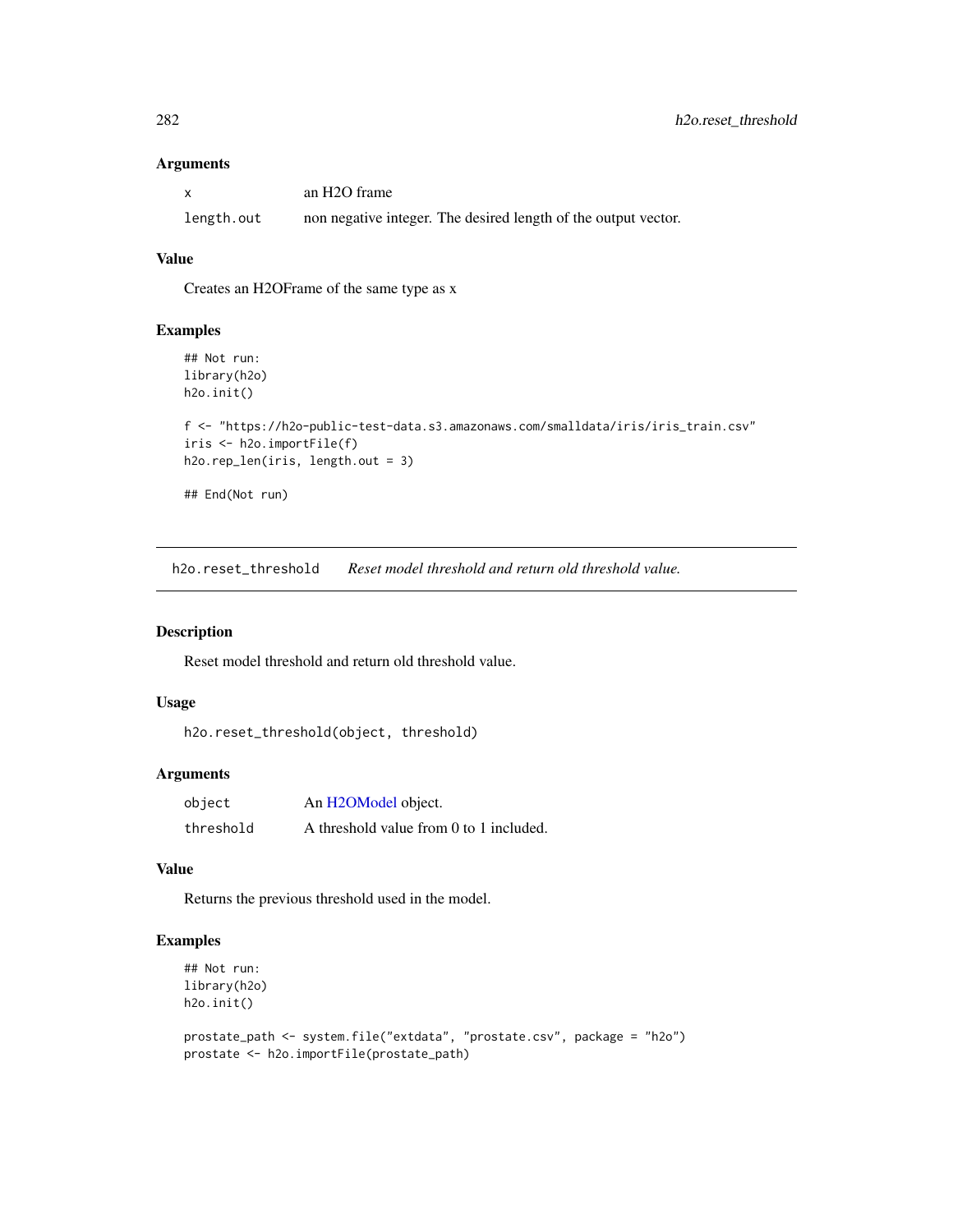```
prostate[, 2] <- as.factor(prostate[, 2])
prostate_glm <- h2o.glm(y = "CAPSULE", x = c("AGE", "RACE", "PSA", "DCAPS"),
                        training_frame = prostate, family = "binomial",
                        nfolds = 0, alpha = 0.5, lambda_search = FALSE)
old_threshold <- h2o.reset_threshold(prostate_glm, 0.9)
## End(Not run)
```
h2o.residual\_analysis\_plot

*Residual Analysis*

## Description

Do Residual Analysis and plot the fitted values vs residuals on a test dataset. Ideally, residuals should be randomly distributed. Patterns in this plot can indicate potential problems with the model selection, e.g., using simpler model than necessary, not accounting for heteroscedasticity, autocorrelation, etc. If you notice "striped" lines of residuals, that is just an indication that your response variable was integer valued instead of real valued.

## Usage

h2o.residual\_analysis\_plot(model, newdata)

## Arguments

| model   | An H2OModel.                              |
|---------|-------------------------------------------|
| newdata | An H2OFrame. Used to calculate residuals. |

#### Value

A ggplot2 object

#### Examples

```
## Not run:
library(h2o)
h2o.init()
```

```
# Import the wine dataset into H2O:
f <- "https://h2o-public-test-data.s3.amazonaws.com/smalldata/wine/winequality-redwhite-no-BOM.csv"
df <- h2o.importFile(f)
```

```
# Set the response
response <- "quality"
```

```
# Split the dataset into a train and test set:
splits \le h2o.splitFrame(df, ratios = 0.8, seed = 1)
train <- splits[[1]]
```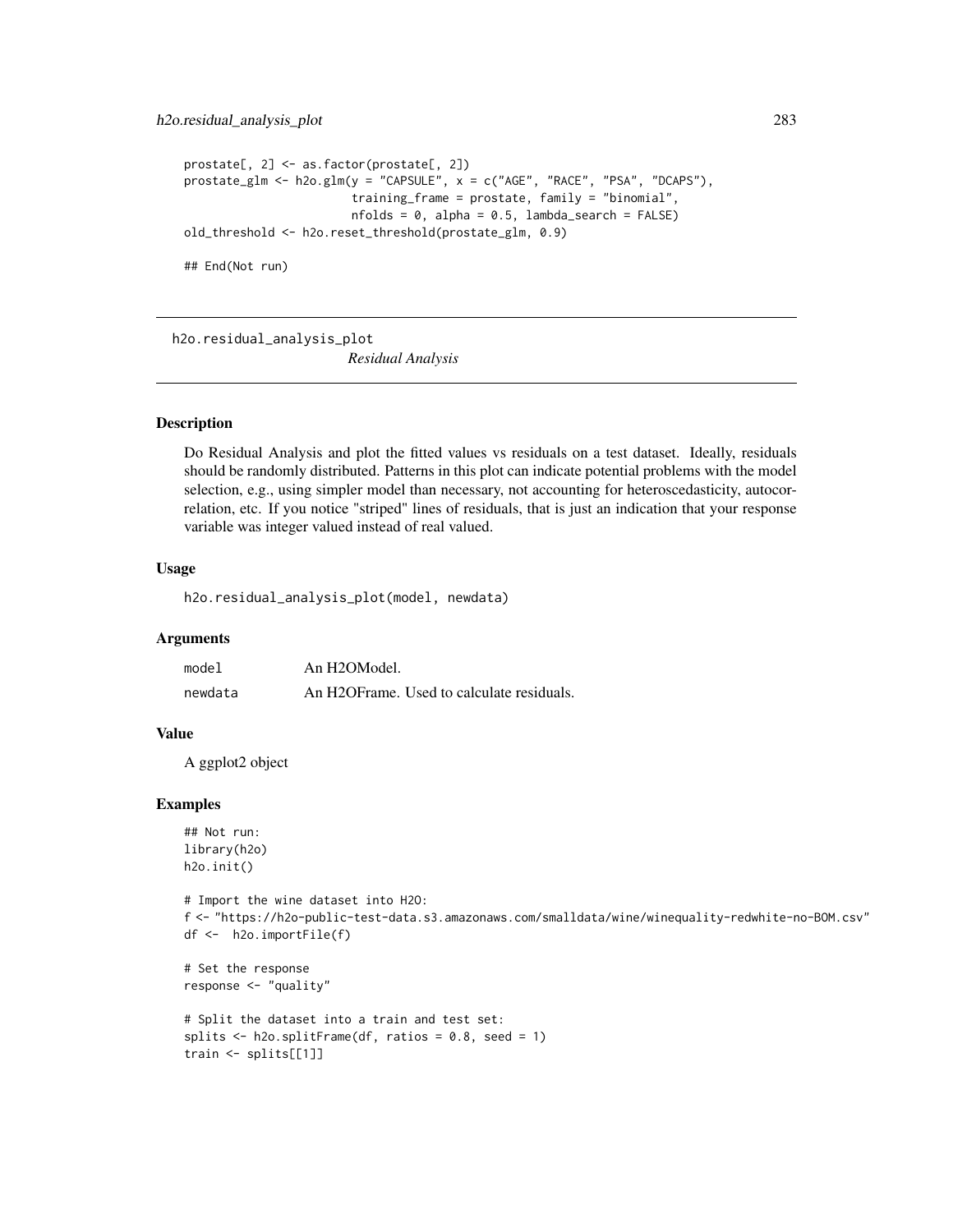```
test <- splits[[2]]
# Build and train the model:
gbm <- h2o.gbm(y = response,
               training_frame = train)
# Create the residual analysis plot
residual_analysis_plot <- h2o.residual_analysis_plot(gbm, test)
print(residual_analysis_plot)
## End(Not run)
```
h2o.residual\_deviance *Retrieve the residual deviance*

# Description

If "train", "valid", and "xval" parameters are FALSE (default), then the training residual deviance value is returned. If more than one parameter is set to TRUE, then a named vector of residual deviances are returned, where the names are "train", "valid" or "xval".

#### Usage

```
h2o.residual_deviance(object, train = FALSE, valid = FALSE, xval = FALSE)
```
#### Arguments

| object | An H2OModel or H2OModelMetrics                  |
|--------|-------------------------------------------------|
| train  | Retrieve the training residual deviance         |
| valid  | Retrieve the validation residual deviance       |
| xval   | Retrieve the cross-validation residual deviance |

#### Examples

```
## Not run:
library(h2o)
h2o.init()
```

```
prostate_path <- system.file("extdata", "prostate.csv", package = "h2o")
prostate <- h2o.importFile(prostate_path)
prostate[, 2] <- as.factor(prostate[, 2])
prostate_glm <- h2o.glm(y = "CAPSULE", x = c("AGE", "RACE", "PSA", "DCAPS"),
                        training_frame = prostate, family = "binomial",
                        nfolds = 0, alpha = 0.5, lambda_search = FALSE)
h2o.residual_deviance(prostate_glm, train = TRUE)
```
## End(Not run)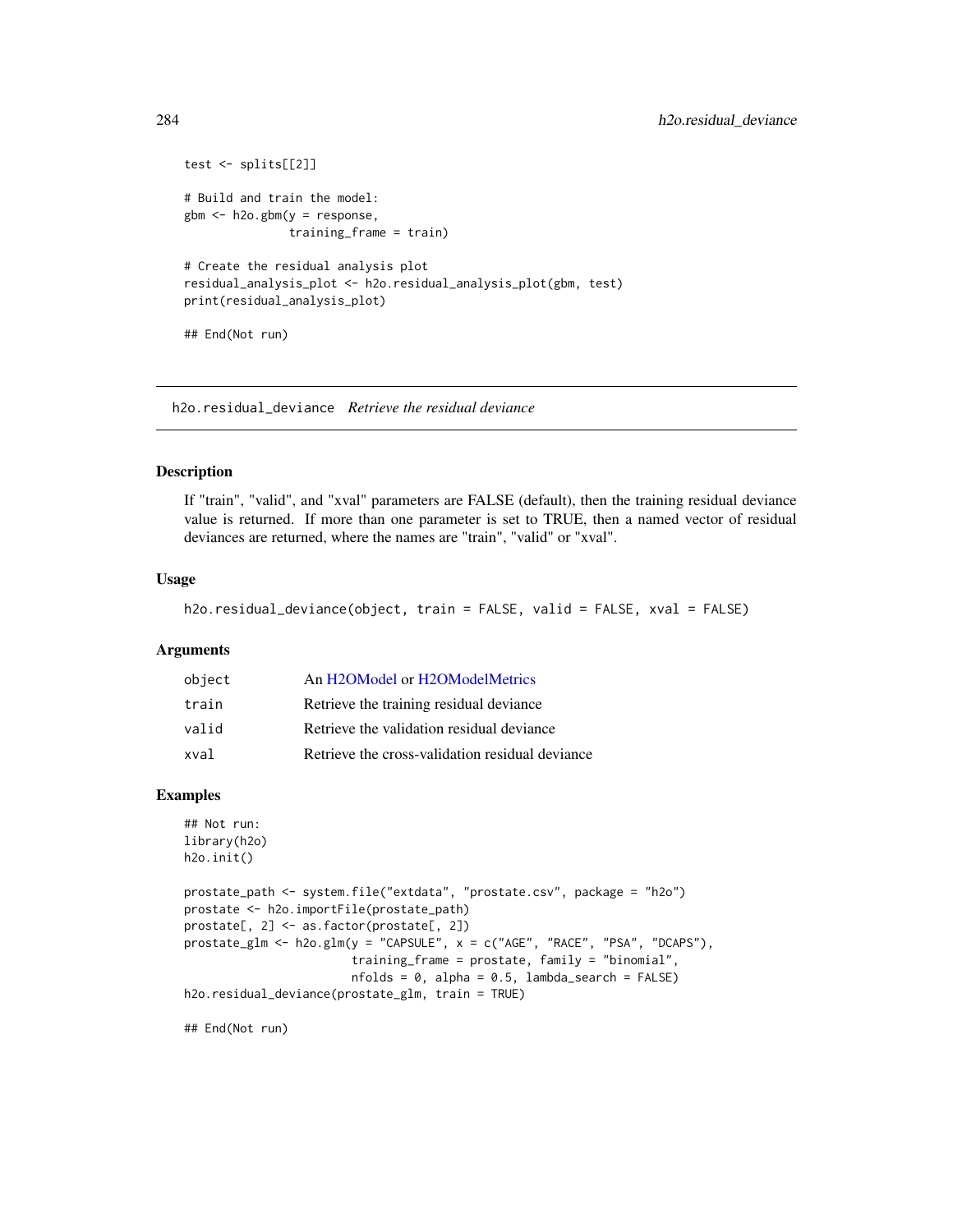h2o.residual\_dof *Retrieve the residual degrees of freedom*

#### **Description**

If "train", "valid", and "xval" parameters are FALSE (default), then the training residual degrees of freedom value is returned. If more than one parameter is set to TRUE, then a named vector of residual degrees of freedom are returned, where the names are "train", "valid" or "xval".

# Usage

```
h2o.residual_dof(object, train = FALSE, valid = FALSE, xval = FALSE)
```
#### Arguments

| object | An H2OModel or H2OModelMetrics                            |
|--------|-----------------------------------------------------------|
| train  | Retrieve the training residual degrees of freedom         |
| valid  | Retrieve the validation residual degrees of freedom       |
| xval   | Retrieve the cross-validation residual degrees of freedom |

## Examples

```
## Not run:
library(h2o)
h2o.init()
prostate_path <- system.file("extdata", "prostate.csv", package = "h2o")
prostate <- h2o.importFile(prostate_path)
prostate[, 2] <- as.factor(prostate[, 2])
prostate_glm <- h2o.glm(y = "CAPSULE", x = c("AGE", "RACE", "PSA", "DCAPS"),
                        training_frame = prostate, family = "binomial",
                        nfolds = 0, alpha = 0.5, lambda_search = FALSE)
h2o.residual_dof(prostate_glm, train = TRUE)
```
## End(Not run)

h2o.resume *Triggers auto-recovery resume - this will look into configured recovery dir and resume and tasks that were interrupted by unexpected cluster stopping.*

## Description

Triggers auto-recovery resume - this will look into configured recovery dir and resume and tasks that were interrupted by unexpected cluster stopping.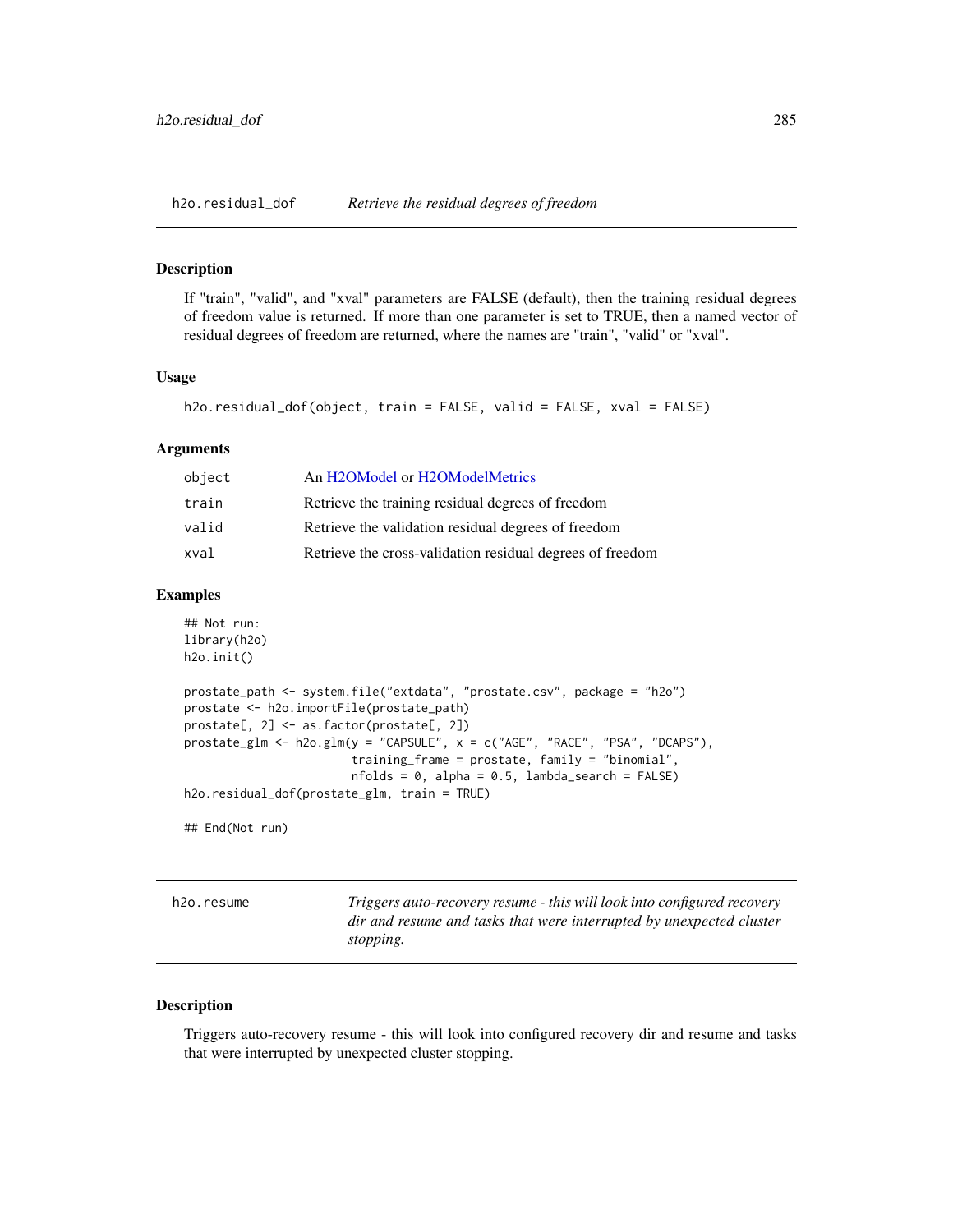# Usage

h2o.resume(recovery\_dir = NULL)

# Arguments

recovery\_dir A character path to where cluster recovery data is stored, if blank, will use cluster's configuration.

h2o.resumeGrid *Resume previously stopped grid training.*

# Description

Resume previously stopped grid training.

## Usage

```
h2o.resumeGrid(grid_id, recovery_dir = NULL, ...)
```
# Arguments

| grid_id                 | ID of existing grid search                                                                                                                                                                                                                                                                 |
|-------------------------|--------------------------------------------------------------------------------------------------------------------------------------------------------------------------------------------------------------------------------------------------------------------------------------------|
| recovery_dir            | When specified the grid and all necessary data (frames, models) will be saved<br>to this directory (use HDFS or other distributed file-system). Should the cluster<br>crash during training, the grid can be reloaded from this directory via h2o. loadGrid<br>and training can be resumed |
| $\cdot$ $\cdot$ $\cdot$ | Additional parameters to modify the resumed Grid.                                                                                                                                                                                                                                          |
|                         |                                                                                                                                                                                                                                                                                            |

<span id="page-285-0"></span>h2o.rm *Delete Objects In H2O*

## Description

Remove the h2o Big Data object(s) having the key name(s) from ids.

## Usage

h2o.rm(ids, cascade = TRUE)

# Arguments

| ids     | The object or hex key associated with the object to be removed or a vector/list<br>of those things. |
|---------|-----------------------------------------------------------------------------------------------------|
| cascade | Boolean, if set to TRUE (default), the object dependencies (e.g. submodels) are<br>also removed.    |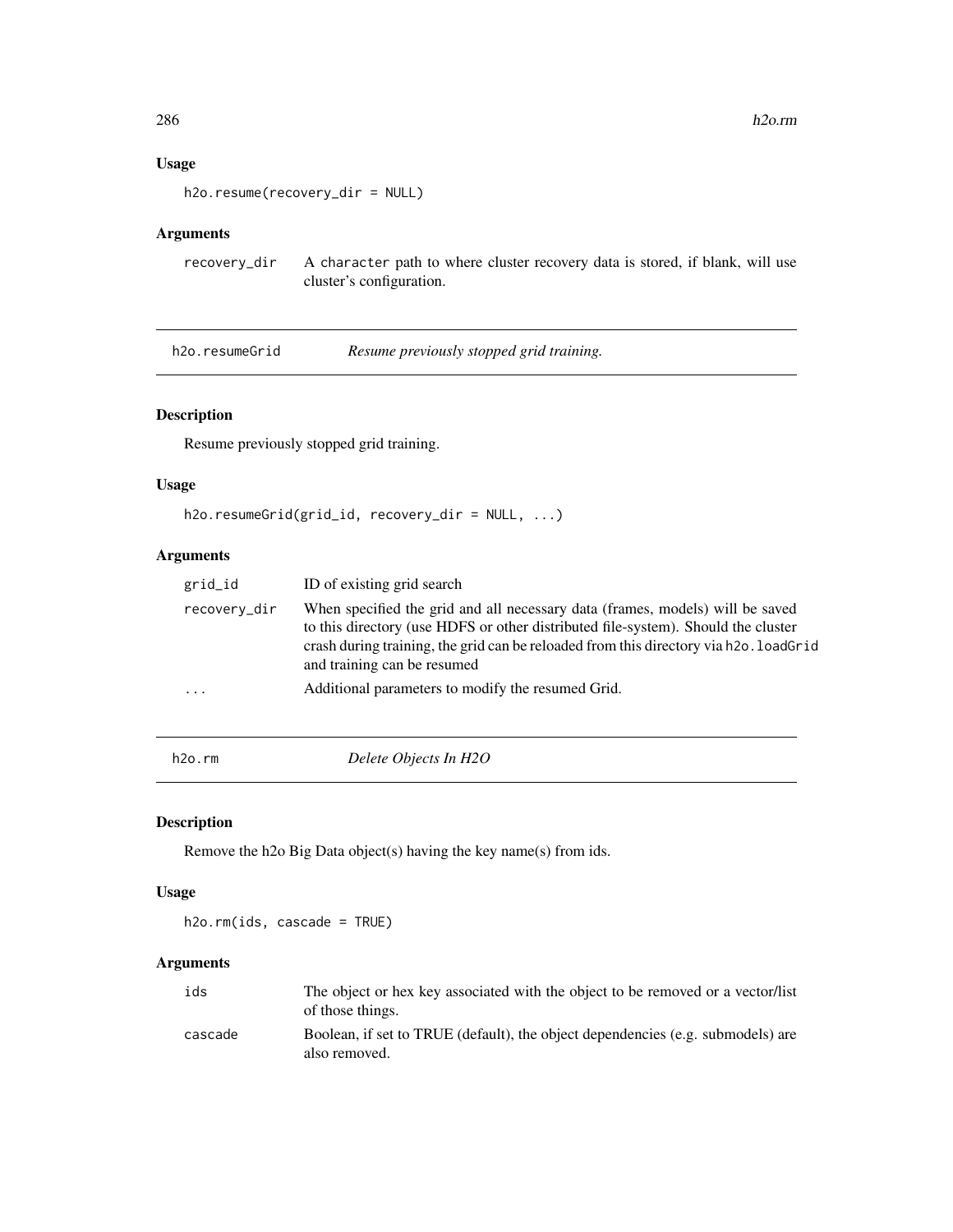#### h2o.rmse 287

# See Also

[h2o.assign](#page-60-0), [h2o.ls](#page-215-0)

# Examples

```
## Not run:
library(h2o)
h2o.init()
iris <- as.h2o(iris)
model <- h2o.glm(1:4,5,training = iris, family = "multinomial")
h2o.rm(iris)
```
## End(Not run)

h2o.rmse *Retrieves Root Mean Squared Error Value*

## Description

Retrieves the root mean squared error value from an [H2OModelMetrics](#page-371-0) object. If "train", "valid", and "xval" parameters are FALSE (default), then the training RMSEvalue is returned. If more than one parameter is set to TRUE, then a named vector of RMSEs are returned, where the names are "train", "valid" or "xval".

#### Usage

```
h2o.rmse(object, train = FALSE, valid = FALSE, xval = FALSE)
```
#### Arguments

| object | An H2OModelMetrics object of the correct type. |
|--------|------------------------------------------------|
| train  | Retrieve the training RMSE                     |
| valid  | Retrieve the validation RMSE                   |
| xval   | Retrieve the cross-validation RMSE             |

# Details

This function only supports [H2OBinomialMetrics,](#page-371-1) [H2OMultinomialMetrics,](#page-371-1) and [H2ORegressionMetrics](#page-371-1) objects.

#### See Also

[h2o.auc](#page-61-0) for AUC, [h2o.mse](#page-233-0) for RMSE, and [h2o.metric](#page-225-0) for the various threshold metrics. See [h2o.performance](#page-256-0) for creating H2OModelMetrics objects.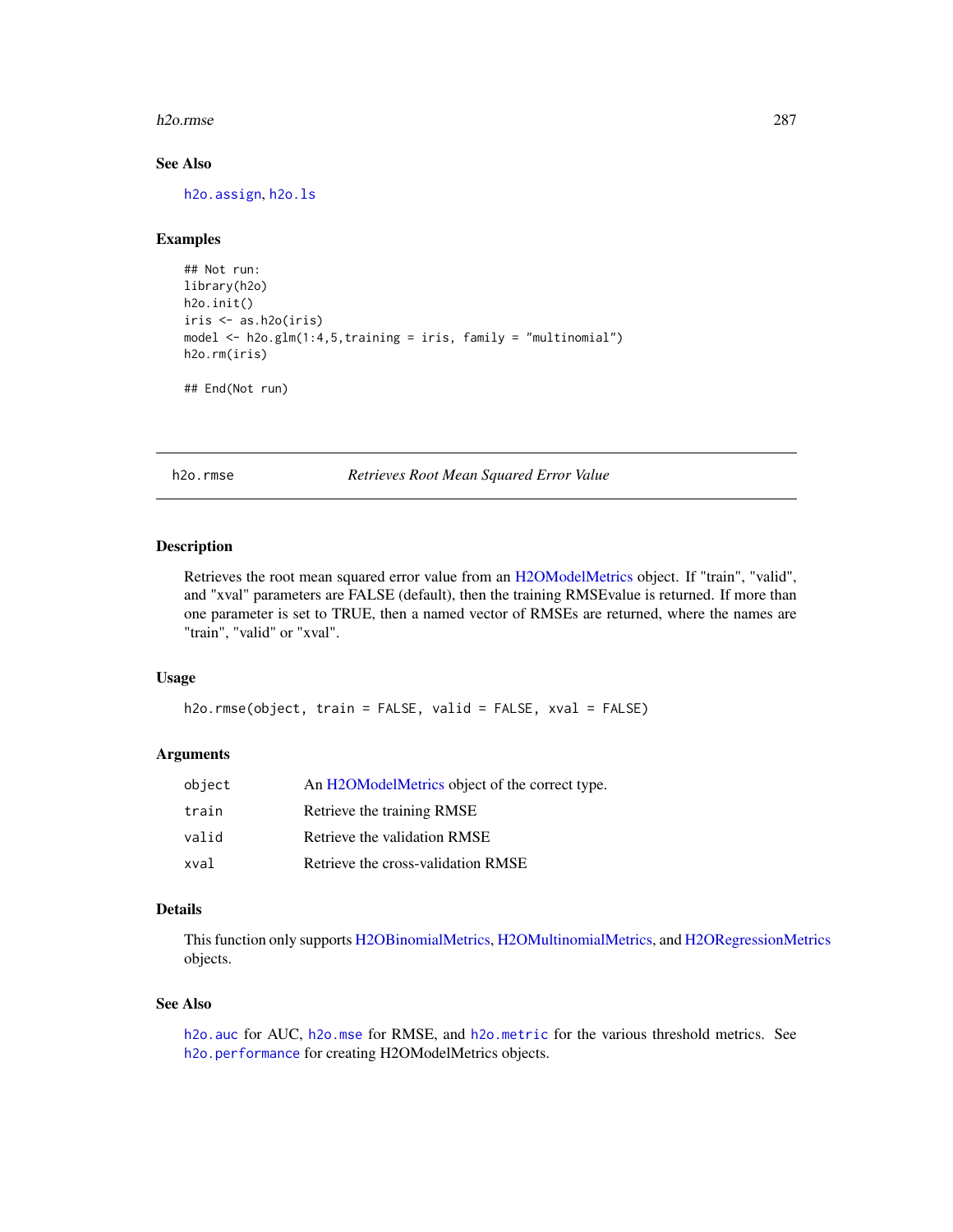#### Examples

```
## Not run:
library(h2o)
h2o.init()
prostate_path <- system.file("extdata", "prostate.csv", package = "h2o")
prostate <- h2o.uploadFile(prostate_path)
prostate[, 2] <- as.factor(prostate[, 2])
model \leq h2o.gbm(x = 3:9, y = 2, training_frame = prostate, distribution = "bernoulli")
perf <- h2o.performance(model, prostate)
h2o.rmse(perf)
## End(Not run)
```
h2o.rmsle *Retrieve the Root Mean Squared Log Error*

# Description

Retrieves the root mean squared log error (RMSLE) value from an H2O model. If "train", "valid", and "xval" parameters are FALSE (default), then the training rmsle value is returned. If more than one parameter is set to TRUE, then a named vector of rmsles are returned, where the names are "train", "valid" or "xval".

#### Usage

```
h2o.rmsle(object, train = FALSE, valid = FALSE, xval = FALSE)
```
## Arguments

| object | An H2OModel object.                                                                             |
|--------|-------------------------------------------------------------------------------------------------|
| train  | Retrieve the training rmsle                                                                     |
| valid  | Retrieve the validation set rmsle if a validation set was passed in during model<br>build time. |
| xval   | Retrieve the cross-validation rmsle                                                             |

# Examples

```
## Not run:
library(h2o)
h \leftarrow h20.init()fr < - as.h2o(iris)
m \le -h2o.deeplearning(x = 2:5, y = 1, training_frame = fr)
h2o.rmsle(m)
```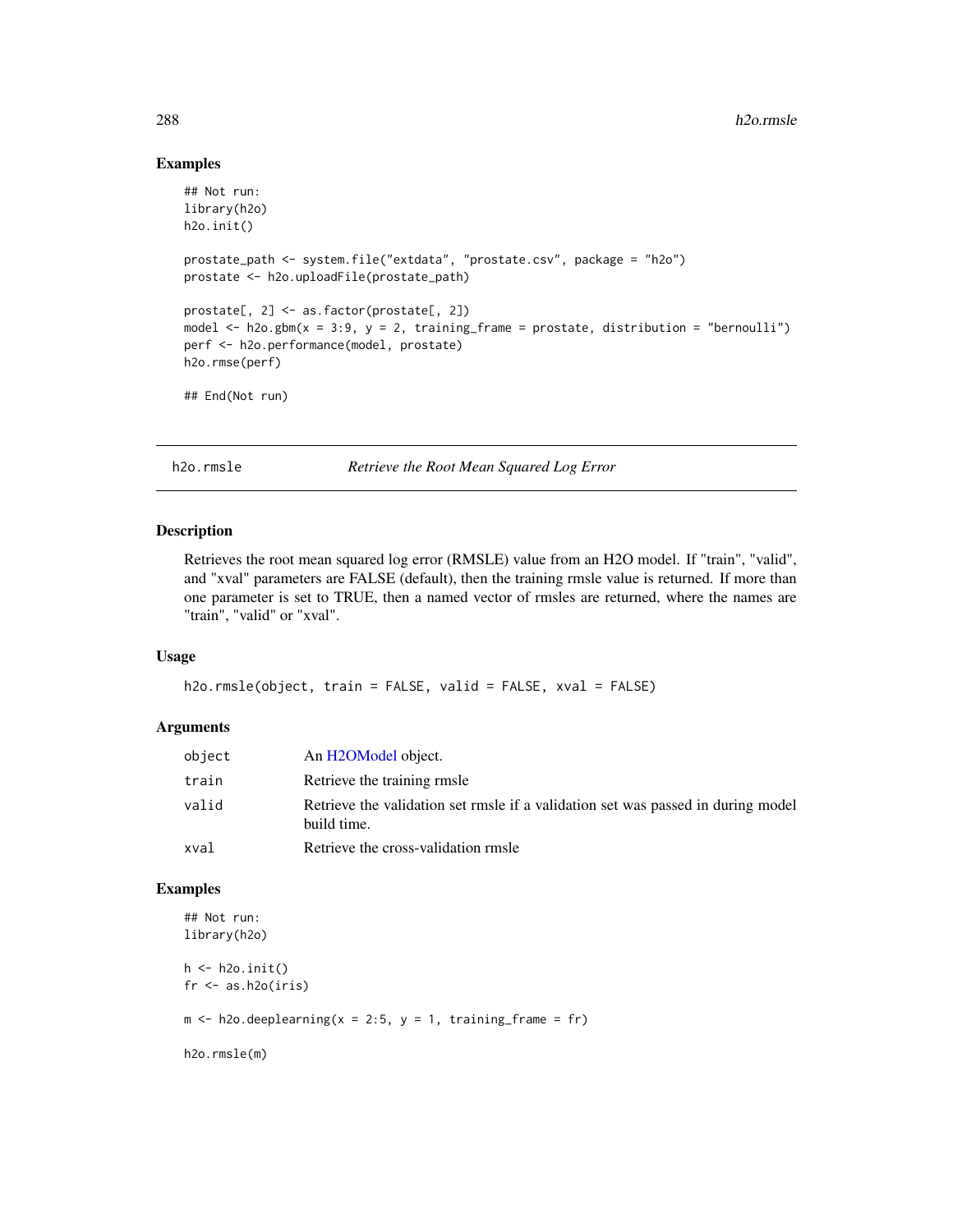#### h2o.round 289

## End(Not run)

h2o.round *Round doubles/floats to the given number of decimal places.*

# Description

Round doubles/floats to the given number of decimal places.

# Usage

h2o.round(x, digits =  $0$ )

round(x, digits =  $0$ )

# Arguments

|        | An H2OFrame object.                                                           |
|--------|-------------------------------------------------------------------------------|
| digits | Number of decimal places to round doubles/floats. Rounding to a negative num- |
|        | ber of decimal places is                                                      |

#### See Also

[Round](#page-0-0) for the base R implementation, round().

# Examples

```
## Not run:
library(h2o)
h2o.init()
```
f <- "https://s3.amazonaws.com/h2o-public-test-data/smalldata/coxph\_test/heart.csv" heart <- h2o.importFile(f)

```
h2o.round(heart["age"], digits = 3)
```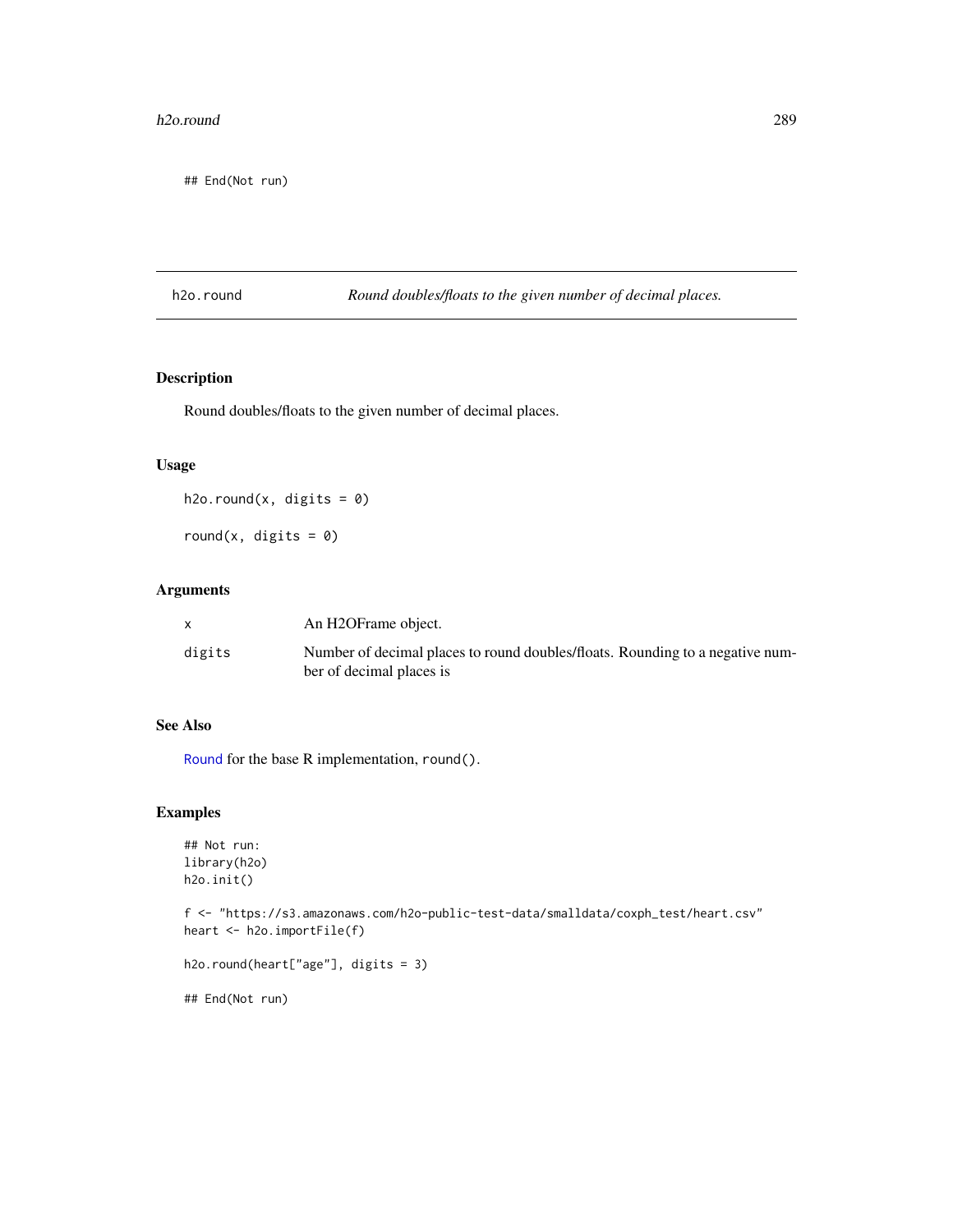Return a copy of the target column with trailing characters removed. The set argument is a string specifying the set of characters to be removed. If omitted, the set argument defaults to removing whitespace.

## Usage

h2o.rstrip(x, set =  $"$ ")

# Arguments

| x   | The column whose strings should be rstrip-ed. |
|-----|-----------------------------------------------|
| set | string of characters to be removed            |

# Examples

```
## Not run:
library(h2o)
h2o.init()
string_to_rstrip <- as.h2o("1234567890")
rstrip_string <- h2o.rstrip(string_to_rstrip, "890") #Remove "890"
```
## End(Not run)

h2o.rulefit *Build a RuleFit Model*

## Description

Builds a Distributed RuleFit model on a parsed dataset, for regression or classification.

#### Usage

```
h2o.rulefit(
  x,
  y,
  training_frame,
 model_id = NULL,validation_frame = NULL,
  seed = -1,
  algorithm = c("AUTO", "DRF", "GBM"),
  min_rule_length = 3,
```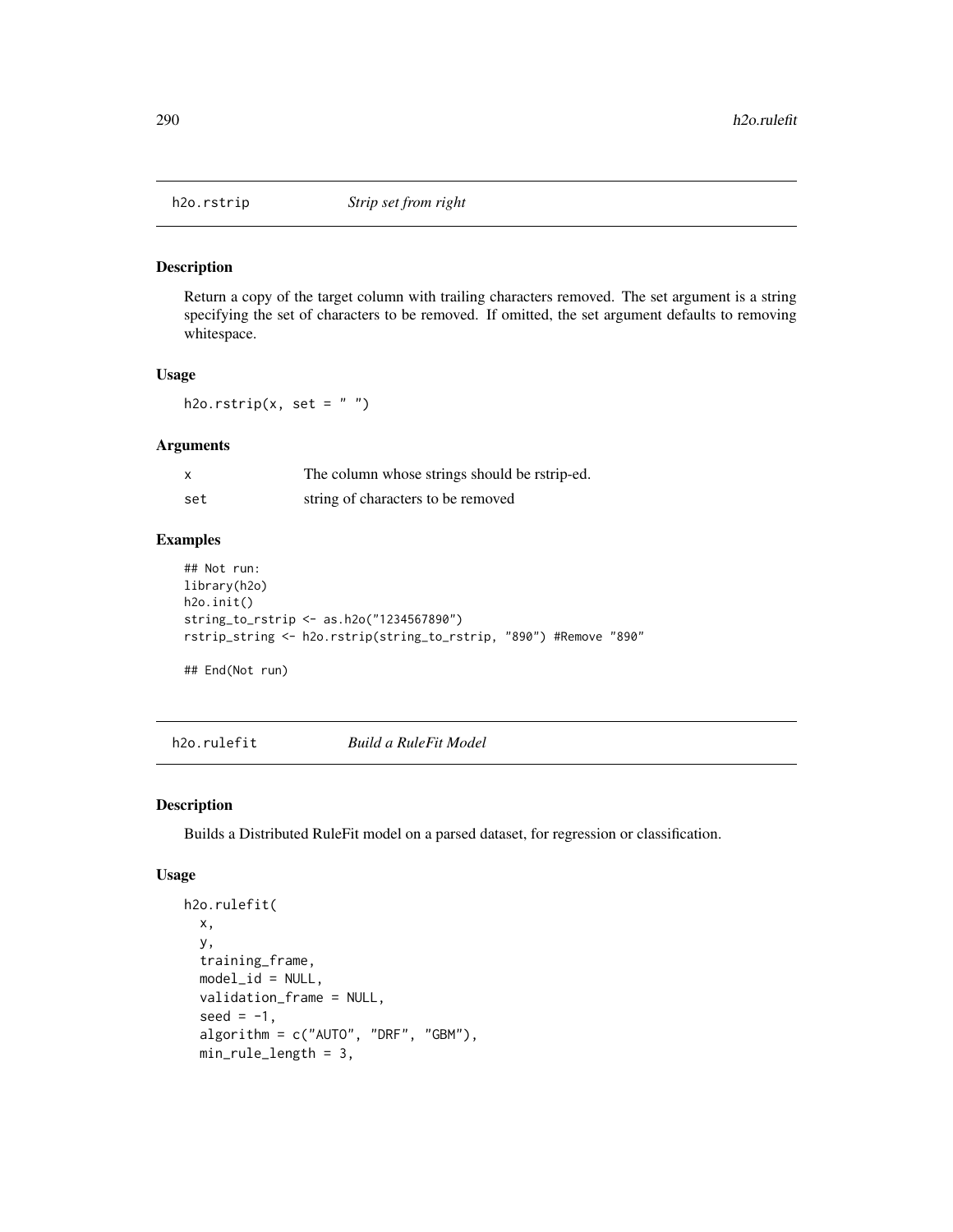# h2o.rulefit 291

```
max_rule_length = 3,
 max\_num\_rules = -1,
 model_type = c("rules_and_linear", "rules", "linear"),
 weights_column = NULL,
 distribution = c("AUTO", "bernoulli", "multinomial", "gaussian", "poisson", "gamma",
    "tweedie", "laplace", "quantile", "huber"),
 rule_generation_ntrees = 50
\mathcal{L}
```
# Arguments

| X                      | (Optional) A vector containing the names or indices of the predictor variables to<br>use in building the model. If x is missing, then all columns except y are used.                                                                                                                                                                                                                                                                                                                                                                                                          |
|------------------------|-------------------------------------------------------------------------------------------------------------------------------------------------------------------------------------------------------------------------------------------------------------------------------------------------------------------------------------------------------------------------------------------------------------------------------------------------------------------------------------------------------------------------------------------------------------------------------|
| y                      | The name or column index of the response variable in the data. The response<br>must be either a numeric or a categorical/factor variable. If the response is<br>numeric, then a regression model will be trained, otherwise it will train a classi-<br>fication model.                                                                                                                                                                                                                                                                                                        |
|                        | training_frame Id of the training data frame.                                                                                                                                                                                                                                                                                                                                                                                                                                                                                                                                 |
| model_id               | Destination id for this model; auto-generated if not specified.                                                                                                                                                                                                                                                                                                                                                                                                                                                                                                               |
| validation_frame       |                                                                                                                                                                                                                                                                                                                                                                                                                                                                                                                                                                               |
|                        | Id of the validation data frame.                                                                                                                                                                                                                                                                                                                                                                                                                                                                                                                                              |
| seed                   | Seed for random numbers (affects certain parts of the algo that are stochastic<br>and those might or might not be enabled by default). Defaults to -1 (time-based<br>random number).                                                                                                                                                                                                                                                                                                                                                                                          |
| algorithm              | The algorithm to use to generate rules. Must be one of: "AUTO", "DRF",<br>"GBM". Defaults to AUTO.                                                                                                                                                                                                                                                                                                                                                                                                                                                                            |
| min_rule_length        |                                                                                                                                                                                                                                                                                                                                                                                                                                                                                                                                                                               |
|                        | Minimum length of rules. Defaults to 3.                                                                                                                                                                                                                                                                                                                                                                                                                                                                                                                                       |
| max_rule_length        |                                                                                                                                                                                                                                                                                                                                                                                                                                                                                                                                                                               |
|                        | Maximum length of rules. Defaults to 3.                                                                                                                                                                                                                                                                                                                                                                                                                                                                                                                                       |
| max_num_rules          | The maximum number of rules to return. defaults to -1 which means the number<br>of rules is selected by diminishing returns in model deviance. Defaults to -1.                                                                                                                                                                                                                                                                                                                                                                                                                |
| model_type             | Specifies type of base learners in the ensemble. Must be one of: "rules_and_linear",<br>"rules", "linear". Defaults to rules and linear.                                                                                                                                                                                                                                                                                                                                                                                                                                      |
| weights_column         | Column with observation weights. Giving some observation a weight of zero<br>is equivalent to excluding it from the dataset; giving an observation a relative<br>weight of 2 is equivalent to repeating that row twice. Negative weights are not<br>allowed. Note: Weights are per-row observation weights and do not increase the<br>size of the data frame. This is typically the number of times a row is repeated,<br>but non-integer values are supported as well. During training, rows with higher<br>weights matter more, due to the larger loss function pre-factor. |
| distribution           | Distribution function Must be one of: "AUTO", "bernoulli", "multinomial",<br>"gaussian", "poisson", "gamma", "tweedie", "laplace", "quantile", "huber". De-<br>faults to AUTO.                                                                                                                                                                                                                                                                                                                                                                                                |
| rule_generation_ntrees | specifies the number of trees to build in the tree model. Defaults to 50. Defaults<br>to $50$ .                                                                                                                                                                                                                                                                                                                                                                                                                                                                               |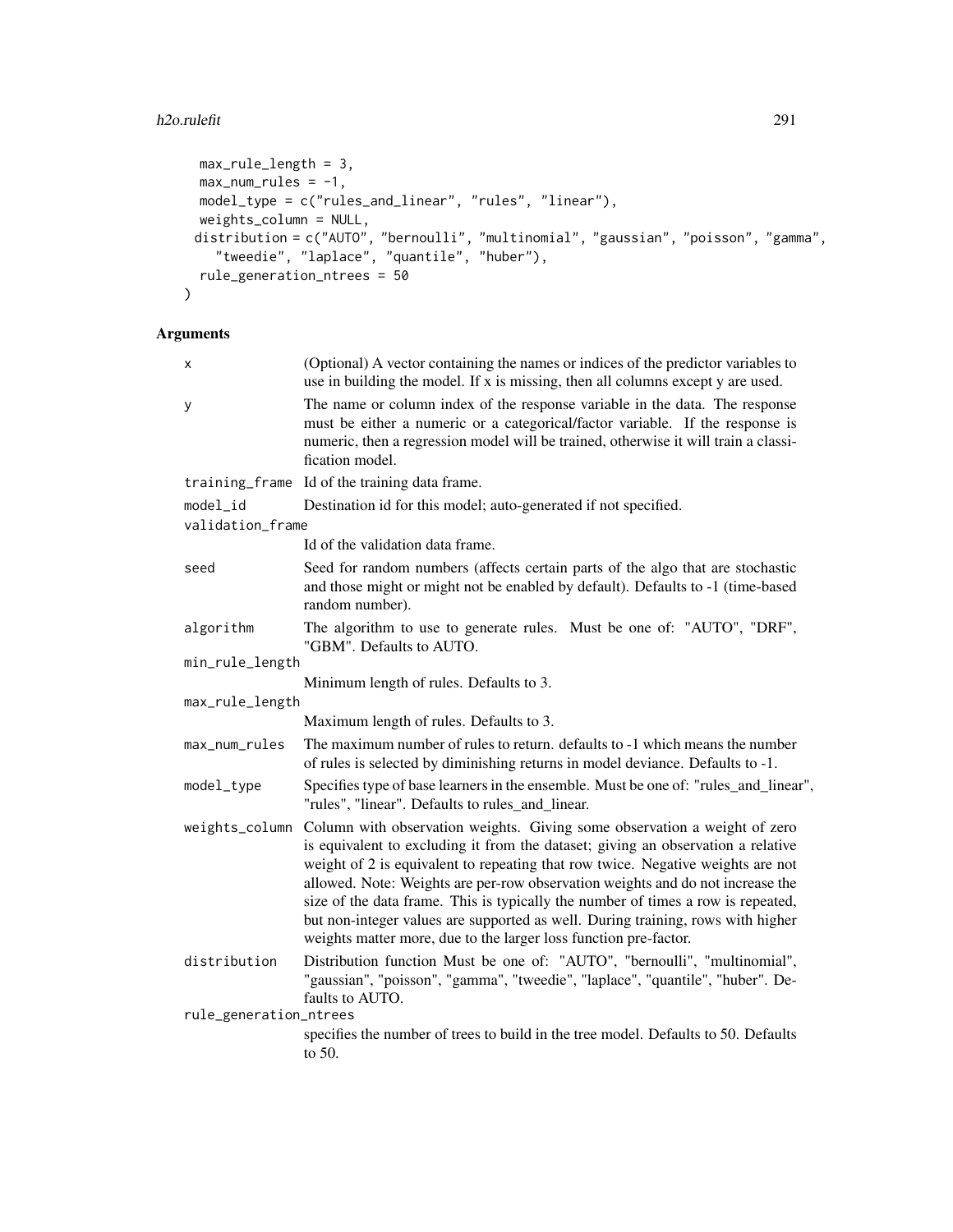#### Examples

```
## Not run:
library(h2o)
h2o.init()
# Import the titanic dataset:
f <- "https://s3.amazonaws.com/h2o-public-test-data/smalldata/gbm_test/titanic.csv"
coltypes <- list(by.col.name = c("pclass", "survived"), types=c("Enum", "Enum"))
df <- h2o.importFile(f, col.types = coltypes)
# Split the dataset into train and test
splits \le h2o.splitFrame(data = df, ratios = 0.8, seed = 1)
train <- splits[[1]]
test <- splits[[2]]
# Set the predictors and response; set the factors:
response <- "survived"
predictors <- c("age", "sibsp", "parch", "fare", "sex", "pclass")
# Build and train the model:
rfit <- h2o.rulefit(y = response,
                    x = predictors,
                    training_frame = train,
                    max_rule_length = 10,
                    max_num_rules = 100,
                    seed = 1)
# Retrieve the rule importance:
print(rfit@model$rule_importance)
# Predict on the test data:
h2o.predict(rfit, newdata = test)
## End(Not run)
```
h2o.runif *Produce a Vector of Random Uniform Numbers*

#### Description

Creates a vector of random uniform numbers equal in length to the length of the specified H2O dataset.

#### Usage

h2o.runif(x, seed =  $-1$ )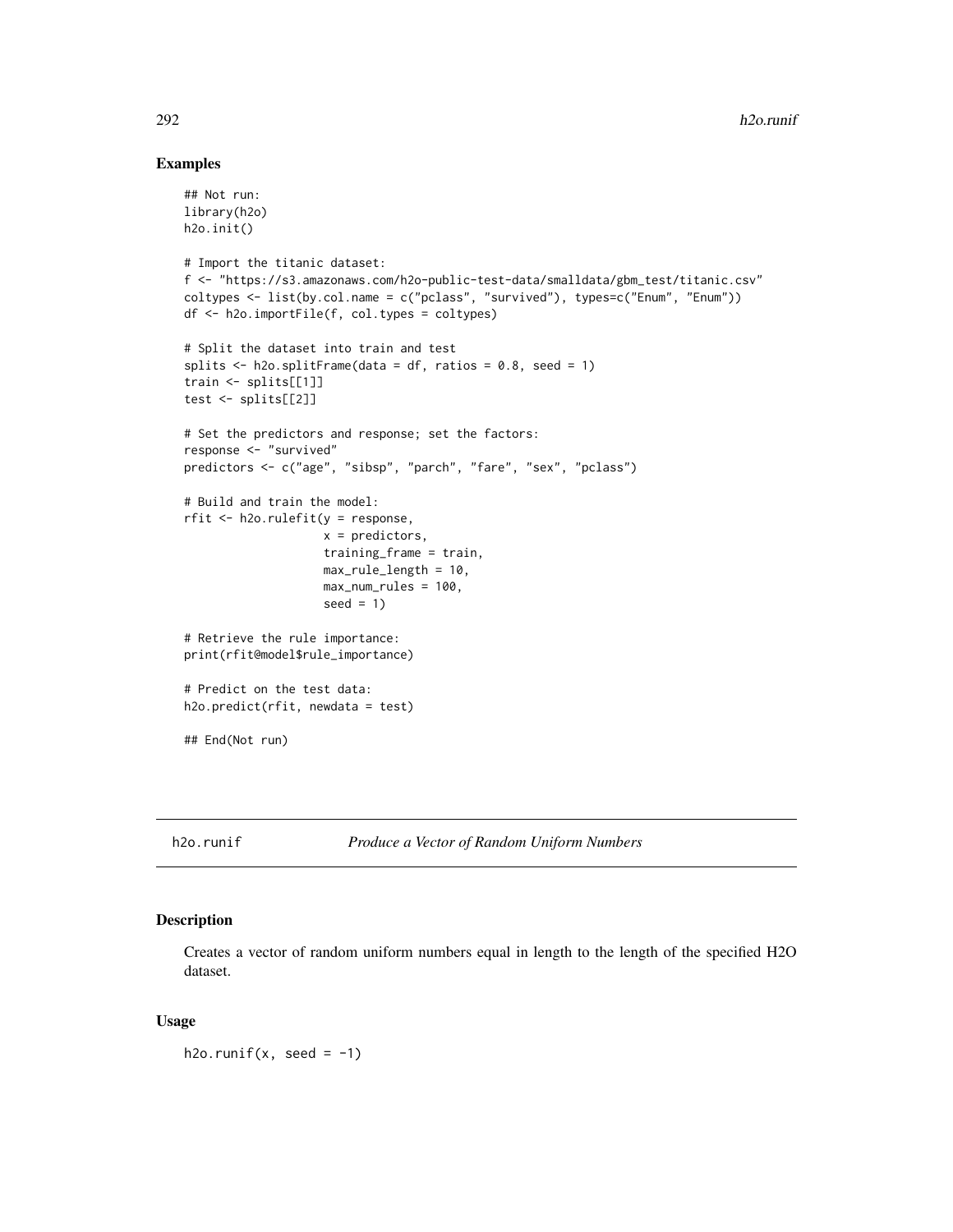#### h2o.saveGrid 293

#### **Arguments**

| X    | An H2OFrame object.                                                 |
|------|---------------------------------------------------------------------|
| seed | A random seed used to generate draws from the uniform distribution. |

# Value

A vector of random, uniformly distributed numbers. The elements are between 0 and 1.

#### Examples

```
## Not run:
library(h2o)
h2o.init()
prostate_path <- system.file("extdata", "prostate.csv", package = "h2o")
prostate <- h2o.importFile(path = prostate_path)
s <- h2o.runif(prostate)
summary(s)
prostate_train <- prostate[s <= 0.8,]
prostate_test <- prostate[s > 0.8,]
nrow(prostate_train) + nrow(prostate_test)
```
## End(Not run)

h2o.saveGrid *Saves an existing Grid of models into a given folder.*

# Description

Returns a reference to the saved Grid.

#### Usage

```
h2o.saveGrid(
  grid_directory,
  grid_id,
  save_params_references = FALSE,
  export_cross_validation_predictions = FALSE
)
```
#### Arguments

grid\_directory A character string containing the path to the folder for the grid to be saved to.

grid\_id A chracter string with identification of the grid to be saved.

save\_params\_references

A logical indicating if objects referenced by grid parameters (e.g. training frame, calibration frame) should also be saved.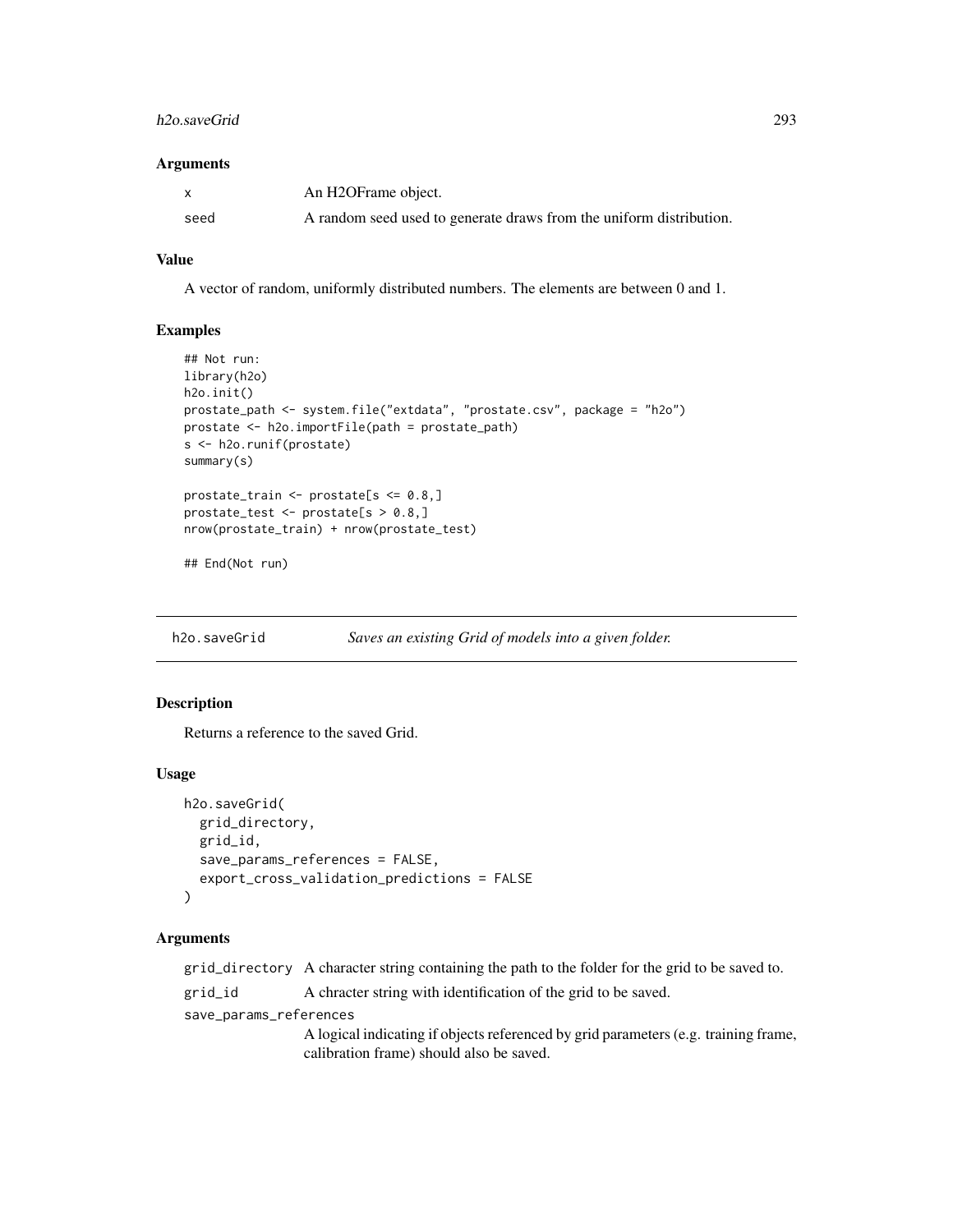```
export_cross_validation_predictions
                 A logical indicating whether exported model artifacts should also include CV
                 holdout Frame predictions.
```
#### Value

Returns an object that is a subclass of [H2OGrid.](#page-369-0)

#### Examples

```
## Not run:
library(h2o)
h2o.init()
iris <- as.h2o(iris)
ntrees\_opts = c(1, 5)learn_rate\_opts = c(0.1, 0.01)size_of_hyper_space = length(ntrees_opts) * length(learn_rate_opts)
hyper_parameters = list(ntrees = ntrees_opts, learn_rate = learn_rate_opts)
# Tempdir is chosen arbitrarily. May be any valid folder on an H2O-supported filesystem.
baseline_grid <- h2o.grid(algorithm = "gbm",
                         grid_id = "gbm_grid_test",
                         x = 1:4,
                         y = 5,
                         training_frame = iris,
                         hyper_params = hyper_parameters)
grid_path <- h2o.saveGrid(grid_directory = tempdir(), grid_id = baseline_grid@grid_id)
# Remove everything from the cluster or restart it
h2o.removeAll()
grid <- h2o.loadGrid(grid_path)
## End(Not run)
```
<span id="page-293-0"></span>h2o.saveModel *Save an H2O Model Object to Disk*

#### Description

Save an [H2OModel](#page-370-0) to disk. (Note that ensemble binary models can be saved.)

#### Usage

```
h2o.saveModel(
 object,
 path = ".
 force = FALSE,
  export_cross_validation_predictions = FALSE
)
```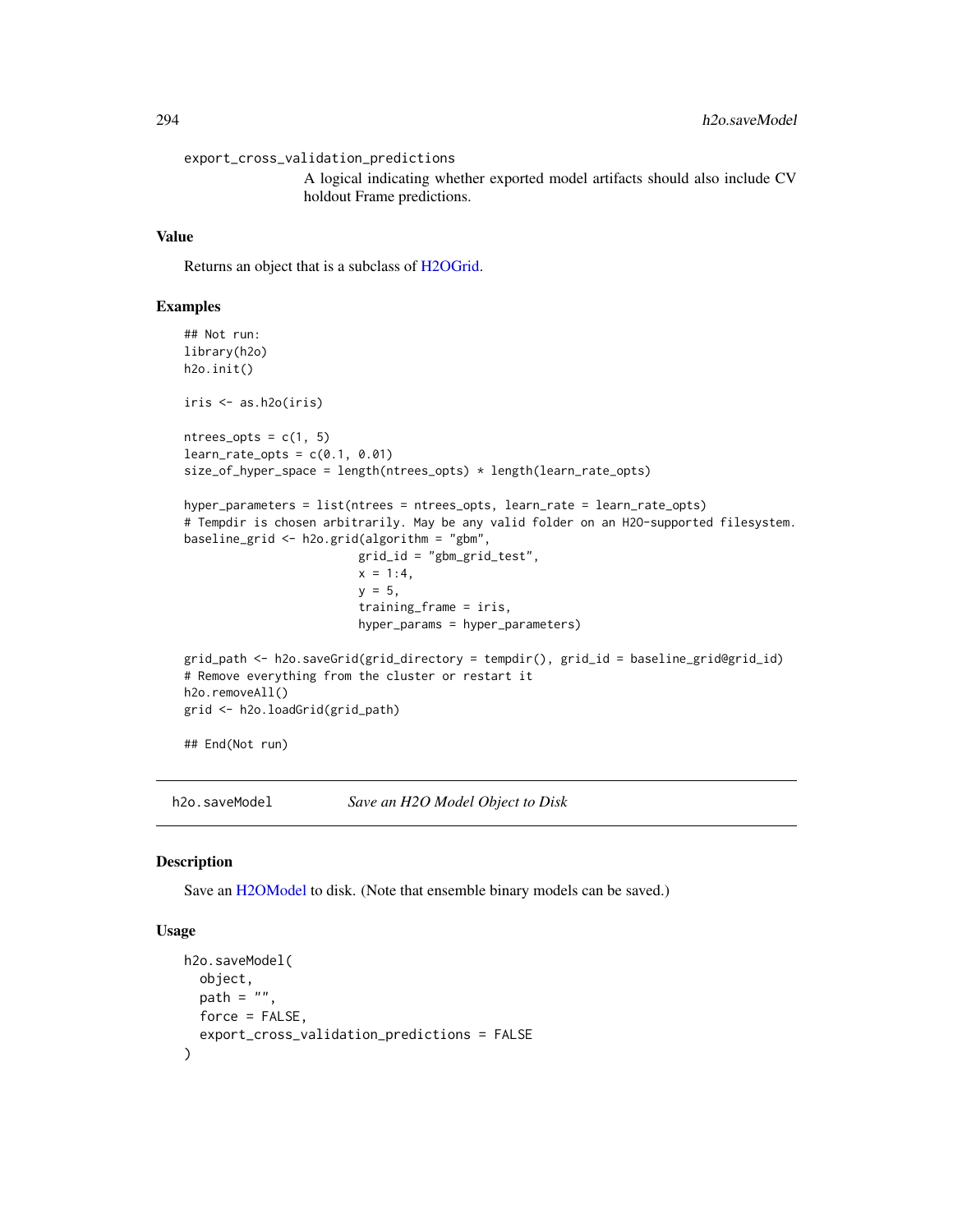## Arguments

| object                              | an H <sub>2</sub> OM <sub>odel</sub> object.                                   |  |
|-------------------------------------|--------------------------------------------------------------------------------|--|
| path                                | string indicating the directory the model will be written to.                  |  |
| force                               | logical, indicates how to deal with files that already exist.                  |  |
| export_cross_validation_predictions |                                                                                |  |
|                                     | logical, indicates whether the exported model artifacts should also include CV |  |
|                                     | Holdout Frame predictions. Default is not to export the predictions.           |  |

## Details

In the case of existing files force = TRUE will overwrite the file. Otherwise, the operation will fail. The owner of the file saved is the user by which H2O cluster was executed.

# See Also

h2o. loadModel for loading a model to H2O from disk

# Examples

```
## Not run:
# library(h2o)
# h2o.init()
# prostate <- h2o.importFile(path = paste("https://raw.github.com",
# "h2oai/h2o-2/master/smalldata/logreg/prostate.csv", sep = "/"))
# prostate_glm <- h2o.glm(y = "CAPSULE", x = c("AGE", "RACE", "PSA", "DCAPS"),
# training_frame = prostate, family = "binomial", alpha = 0.5)
# h2o.saveModel(object = prostate_glm, path = "/Users/UserName/Desktop", force = TRUE)
## End(Not run)
```
h2o.saveModelDetails *Save an H2O Model Details*

# Description

Save Model Details of an H2O Model in JSON Format

#### Usage

```
h2o.saveModelDetails(object, path = "", force = FALSE)
```
## Arguments

| object | an H2OModel object.                                                   |
|--------|-----------------------------------------------------------------------|
| path   | string indicating the directory the model details will be written to. |
| force  | logical, indicates how to deal with files that already exist.         |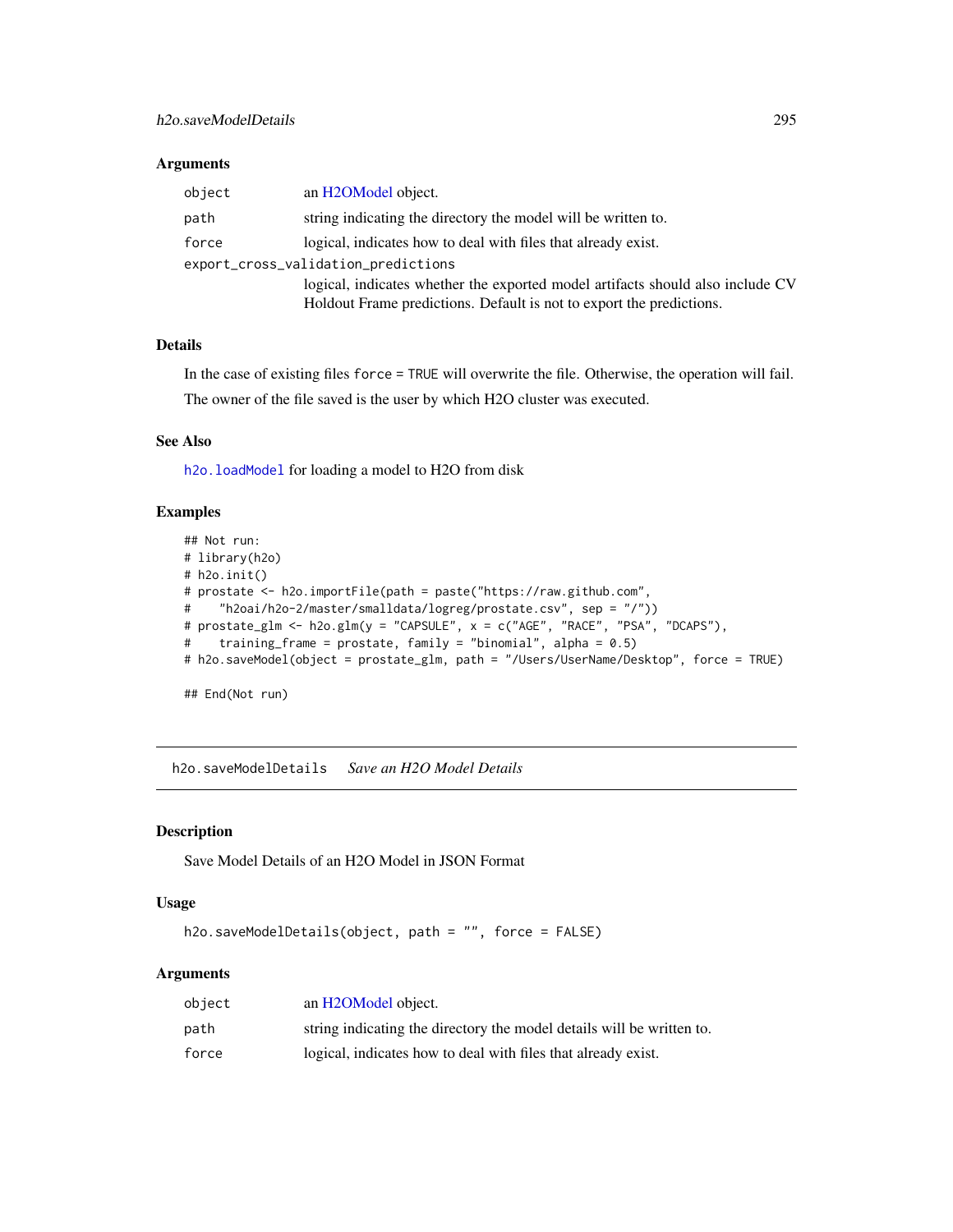# Details

Model Details will download as a JSON file. In the case of existing files force = TRUE will overwrite the file. Otherwise, the operation will fail.

## Examples

```
## Not run:
# library(h2o)
# h2o.init()
# prostate <- h2o.uploadFile(path = system.file("extdata", "prostate.csv", package = "h2o"))
# prostate_glm <- h2o.glm(y = "CAPSULE", x = c("AGE", "RACE", "PSA", "DCAPS"),
# training_frame = prostate, family = "binomial", alpha = 0.5)
# h2o.saveModelDetails(object = prostate_glm, path = "/Users/UserName/Desktop", force = TRUE)
```

```
## End(Not run)
```

| h2o.saveMojo | Deprecated - use h2o.save_mojo instead. Save an H2O Model Object |
|--------------|------------------------------------------------------------------|
|              | as Mojo to Disk                                                  |

## Description

Save an MOJO (Model Object, Optimized) to disk.

## Usage

```
h2o.saveMojo(object, path = "", force = FALSE)
```
## Arguments

| object | an H <sub>2</sub> OM <sub>odel</sub> object.                  |
|--------|---------------------------------------------------------------|
| path   | string indicating the directory the model will be written to. |
| force  | logical, indicates how to deal with files that already exist. |

# Details

MOJO will download as a zip file. In the case of existing files force = TRUE will overwrite the file. Otherwise, the operation will fail.

## See Also

[h2o.saveModel](#page-293-0) for saving a model to disk as a binary object.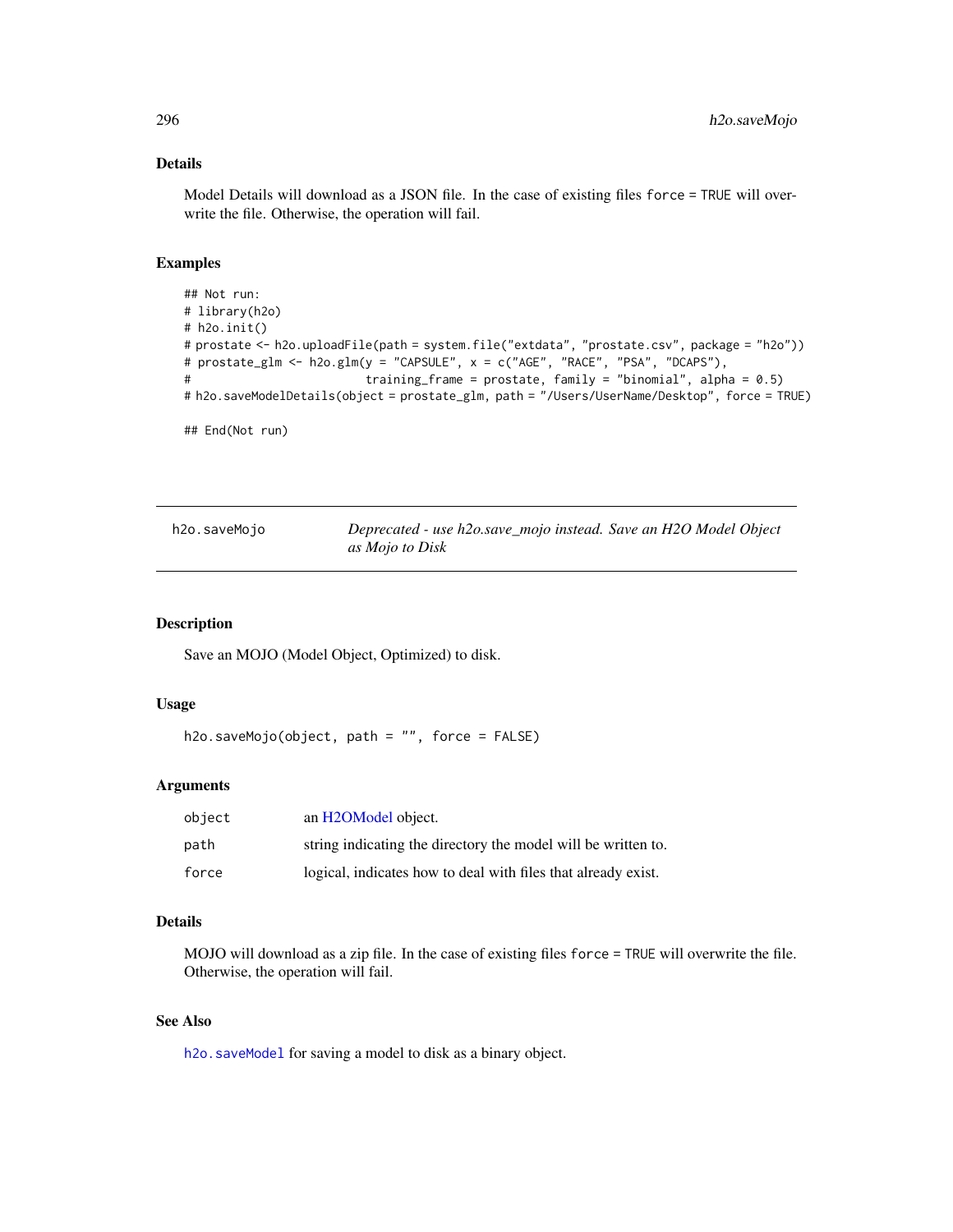# h2o.save\_frame 297

## Examples

```
## Not run:
# library(h2o)
# h2o.init()
# prostate <- h2o.uploadFile(path = system.file("extdata", "prostate.csv", package="h2o"))
# prostate_glm <- h2o.glm(y = "CAPSULE", x = c("AGE", "RACE", "PSA", "DCAPS"),
# training_frame = prostate, family = "binomial", alpha = 0.5)
# h2o.saveMojo(object = prostate_glm, path = "/Users/UserName/Desktop", force = TRUE)
## End(Not run)
```
h2o.save\_frame *Store frame data in H2O's native format.*

## Description

Store frame data in H2O's native format.

# Usage

```
h2o.save-frame(x, dir, force = TRUE)
```
# Arguments

| X     | An H <sub>2</sub> OFrame object                              |
|-------|--------------------------------------------------------------|
| dir   | a filesystem location where to write frame data (hdfs, nfs)  |
| force | logical. overwrite already existing files (defaults to true) |

#### Examples

```
## Not run:
library(h2o)
h2o.init()
```

```
prostate_path = system.file("extdata", "prostate.csv", package = "h2o")
prostate = h2o.importFile(path = prostate_path)
h2o.save_frame(prostate, "/tmp/prostate")
```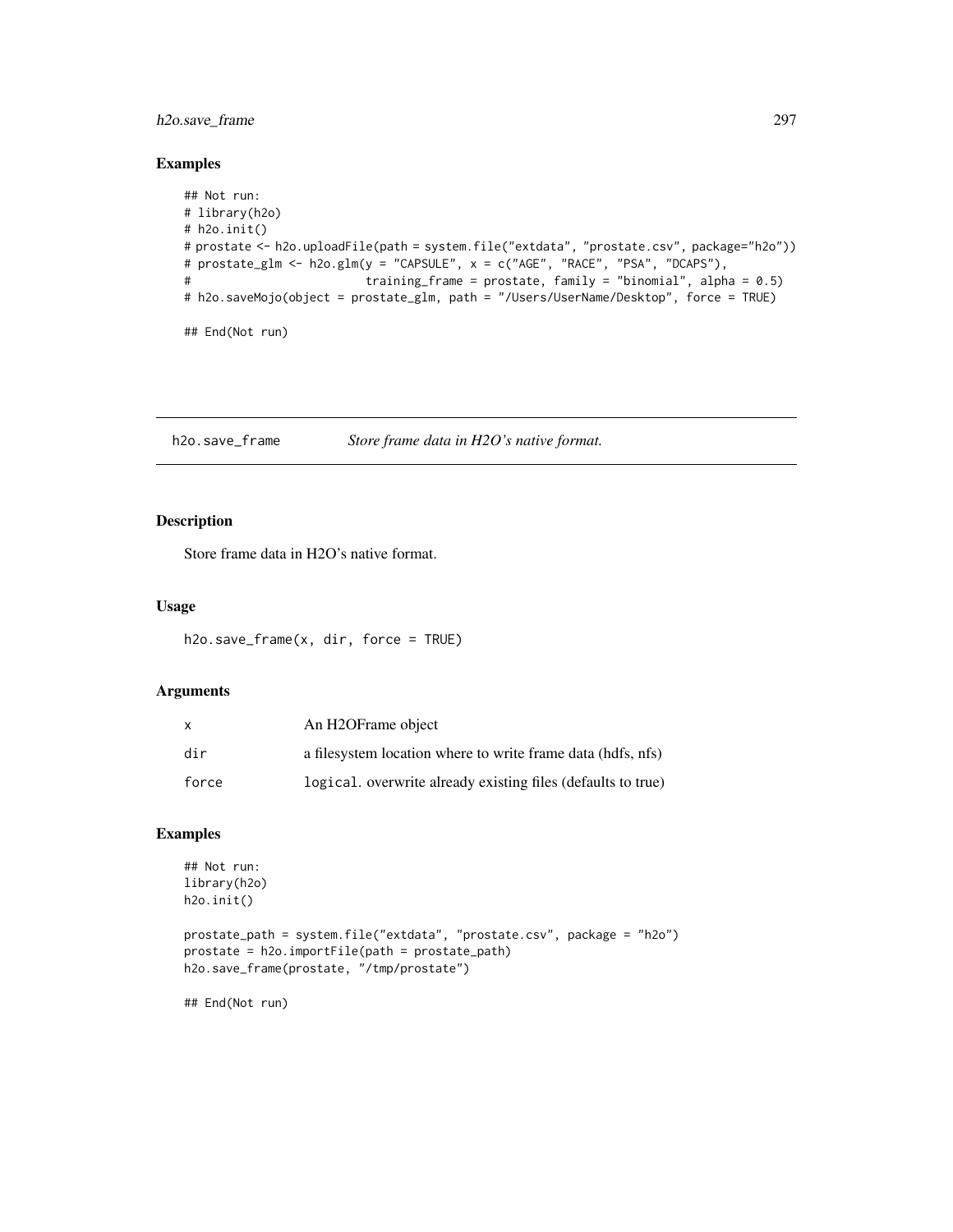Save an MOJO (Model Object, Optimized) to disk.

#### Usage

```
h2o.save_mojo(object, path = "", force = FALSE)
```
## Arguments

| object | an H2OModel object.                                           |
|--------|---------------------------------------------------------------|
| path   | string indicating the directory the model will be written to. |
| force  | logical, indicates how to deal with files that already exist. |

## Details

MOJO will download as a zip file. In the case of existing files force = TRUE will overwrite the file. Otherwise, the operation will fail.

# See Also

[h2o.saveModel](#page-293-0) for saving a model to disk as a binary object.

#### Examples

```
## Not run:
# library(h2o)
# h2o.init()
# prostate <- h2o.uploadFile(path = system.file("extdata", "prostate.csv", package="h2o"))
# prostate_glm <- h2o.glm(y = "CAPSULE", x = c("AGE", "RACE", "PSA", "DCAPS"),
# training_frame = prostate, family = "binomial", alpha = 0.5)
# h2o.save_mojo(object = prostate_glm, path = "/Users/UserName/Desktop", force = TRUE)
## End(Not run)
```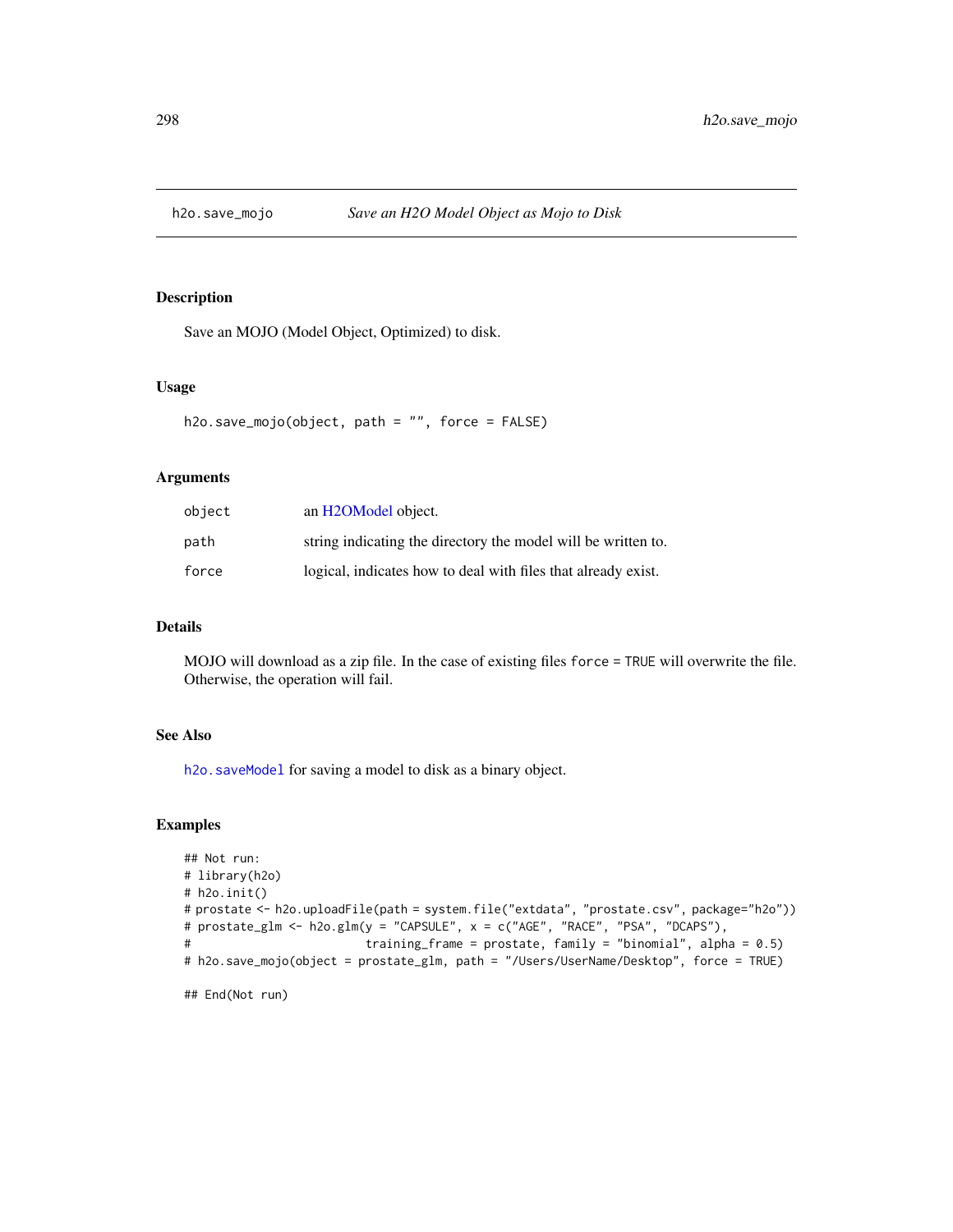h2o.save\_to\_hive *Save contents of this data frame into a Hive table*

# Description

For example, h2o.save\_to\_hive(data\_frame, "jdbc:hive2://host:10000/database", "table\_name") h2o.save\_to\_hive(data\_frame "jdbc:hive2://host:10000/", "database.table\_name", format = "parquet")

#### Usage

```
h2o.save_to_hive(
  data,
  jdbc_url,
  table_name,
  format = "csv",
  table_path = NULL,
  tmp_path = NULL)
```
# Arguments

| data       | A H2O Frame object to be saved.                                                            |
|------------|--------------------------------------------------------------------------------------------|
| jdbc_url   | Hive JDBC connection URL.                                                                  |
| table_name | Table name into which to store the data. The table must not exist as it will be<br>created |
| format     | Storage format of created Hive table. (default csv, can be csv or parquet)                 |
| table_path | If specified, the table will be created as an external table and this is where the<br>data |
| tmp_path   | Path where to store temporary data.                                                        |

|  | h2o.scale |  |
|--|-----------|--|
|--|-----------|--|

h2o.scale *Scaling and Centering of an H2OFrame*

# Description

Centers and/or scales the columns of an H2O dataset.

#### Usage

```
h2o.scale(x, center = TRUE, scale = TRUE, inplace = FALSE)
```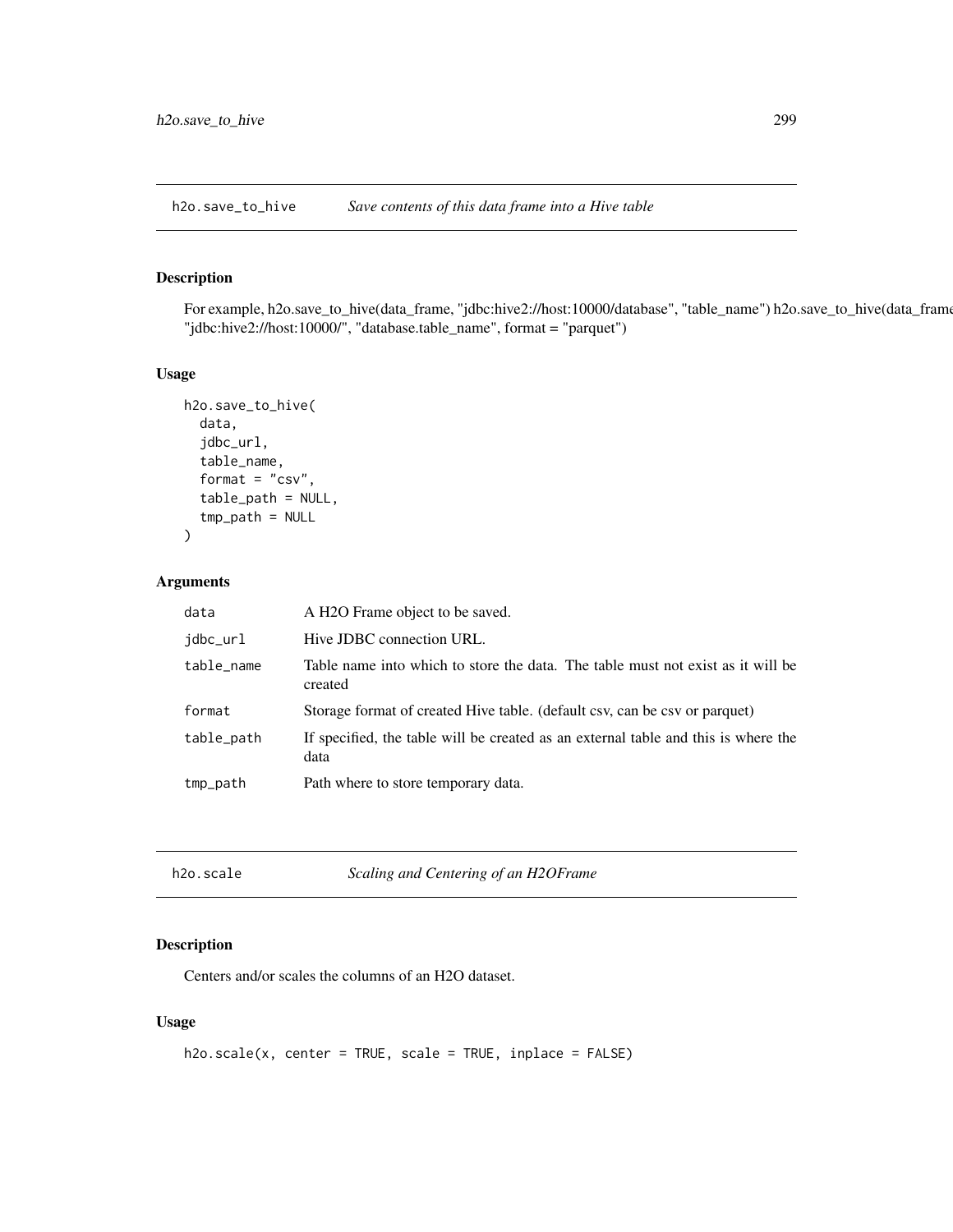# Arguments

| <b>X</b> | An H2OFrame object.                                                                                                                                                                                             |
|----------|-----------------------------------------------------------------------------------------------------------------------------------------------------------------------------------------------------------------|
| center   | either a logical value or numeric vector of length equal to the number of<br>columns of x.                                                                                                                      |
| scale    | either a logical value or numeric vector of length equal to the number of<br>columns of x.                                                                                                                      |
| inplace  | a logical values indicating whether directly overwrite original data (disabled<br>by default). Exposed for backwards compatibility (prior versions of this func-<br>tions were always doing an inplace update). |

# Examples

```
## Not run:
library(h2o)
h2o.init()
iris_hf <- as.h2o(iris)
summary(iris_hf)
# Scale and center all the numeric columns in iris data set
iris_scaled <- h2o.scale(iris_hf[, 1:4])
## End(Not run)
```
h2o.scoreHistory *Retrieve Model Score History*

# Description

Retrieve Model Score History

# Usage

```
h2o.scoreHistory(object)
```
#### Arguments

object An [H2OModel](#page-370-0) object.

# Examples

```
## Not run:
library(h2o)
h2o.init()
```

```
f <- "https://s3.amazonaws.com/h2o-public-test-data/smalldata/junit/cars_20mpg.csv"
cars <- h2o.importFile(f)
cars["economy_20mpg"] <- as.factor(cars["economy_20mpg"])
predictors <- c("displacement", "power", "weight", "acceleration", "year")
```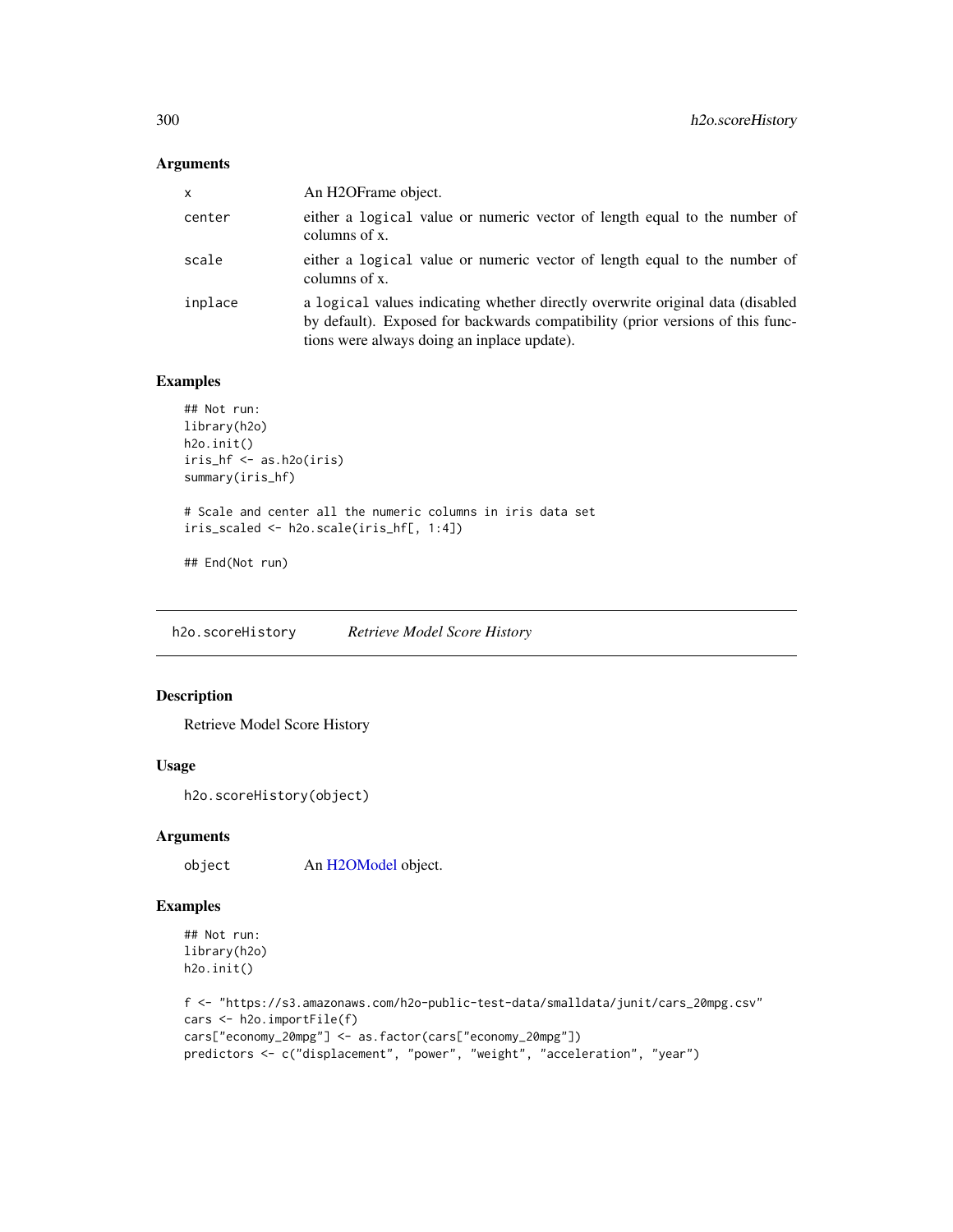# h2o.scoreHistoryGAM 301

```
response <- "economy_20mpg"
cars_split <- h2o.splitFrame(data = cars, ratios = 0.8, seed = 1234)
train <- cars_split[[1]]
valid <- cars_split[[2]]
cars_gbm <- h2o.gbm(x = predictors, y = response,
                    training_frame = train,
                    validation_frame = valid,
                    seed = 1234)
h2o.scoreHistory(cars_gbm)
## End(Not run)
```
h2o.scoreHistoryGAM *Retrieve GLM Model Score History buried in GAM model*

# Description

Retrieve GLM Model Score History buried in GAM model

## Usage

h2o.scoreHistoryGAM(object)

# Arguments

object An [H2OModel](#page-370-0) object.

h2o.sd *Standard Deviation of a column of data.*

# <span id="page-300-0"></span>Description

Obtain the standard deviation of a column of data.

#### Usage

 $h2o.sd(x, na.rm = FALSE)$ 

 $sd(x, na.rm = FALSE)$ 

#### Arguments

| x     | An H2OFrame object.                        |
|-------|--------------------------------------------|
| na.rm | logical. Should missing values be removed? |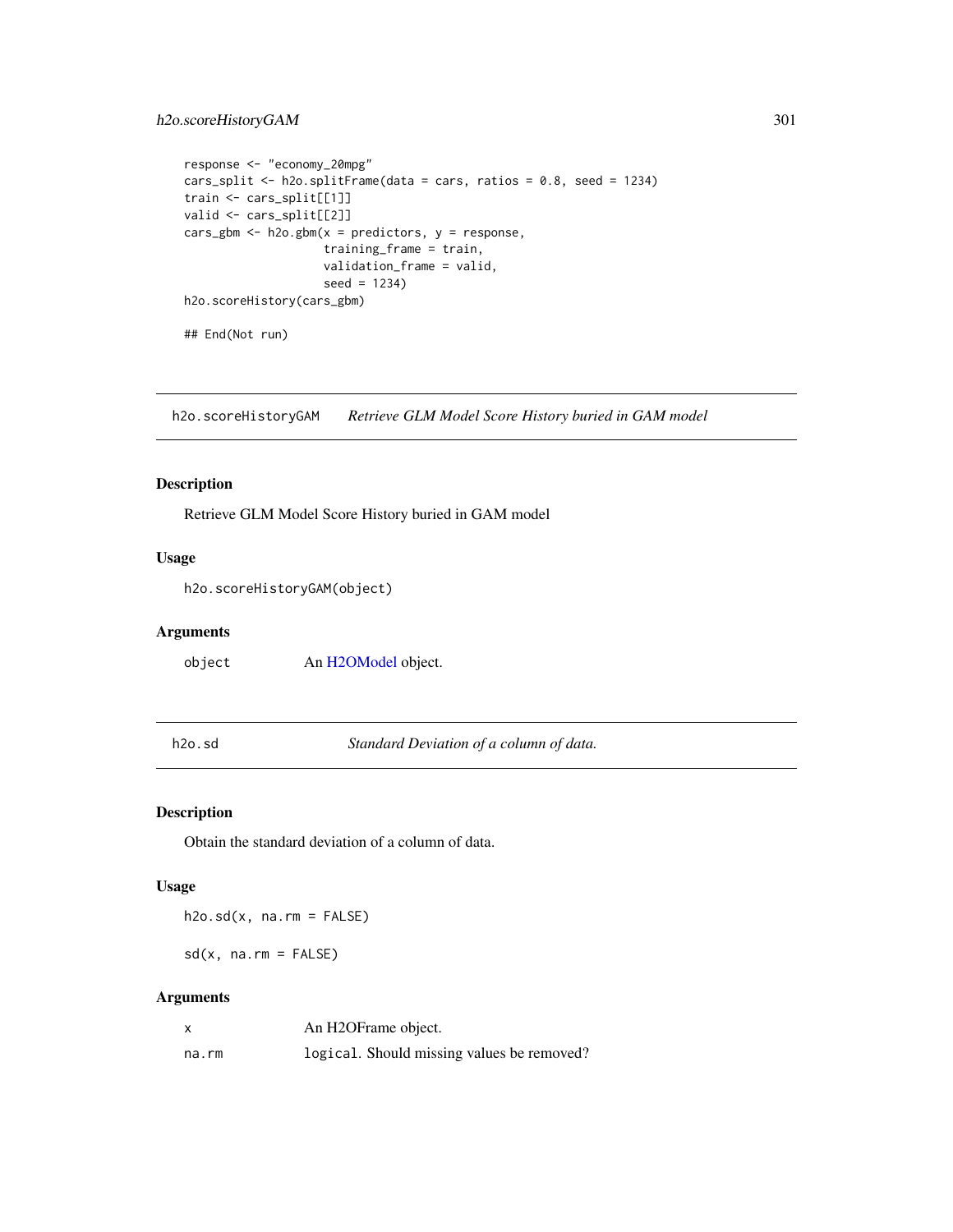# See Also

h2o. var for variance, and [sd](#page-300-0) for the base R implementation.

# Examples

```
## Not run:
library(h2o)
h2o.init()
prostate_path <- system.file("extdata", "prostate.csv", package = "h2o")
prostate <- h2o.uploadFile(path = prostate_path)
sd(prostate$AGE)
```
## End(Not run)

h2o.sdev *Retrieve the standard deviations of principal components*

## Description

Retrieve the standard deviations of principal components

#### Usage

h2o.sdev(object)

#### Arguments

object An [H2ODimReductionModel](#page-370-1) object.

#### Examples

```
## Not run:
library(h2o)
h2o.init()
```

```
f <- "https://s3.amazonaws.com/h2o-public-test-data/smalldata/junit/cars_20mpg.csv"
cars <- h2o.importFile(f)
predictors <- c("displacement", "power", "weight", "acceleration", "year")
cars_pca <- h2o.prcomp(cars, transform = "STANDARDIZE",
                      k = 3, x = predictors, seed = 12345)
h2o.sdev(cars_pca)
```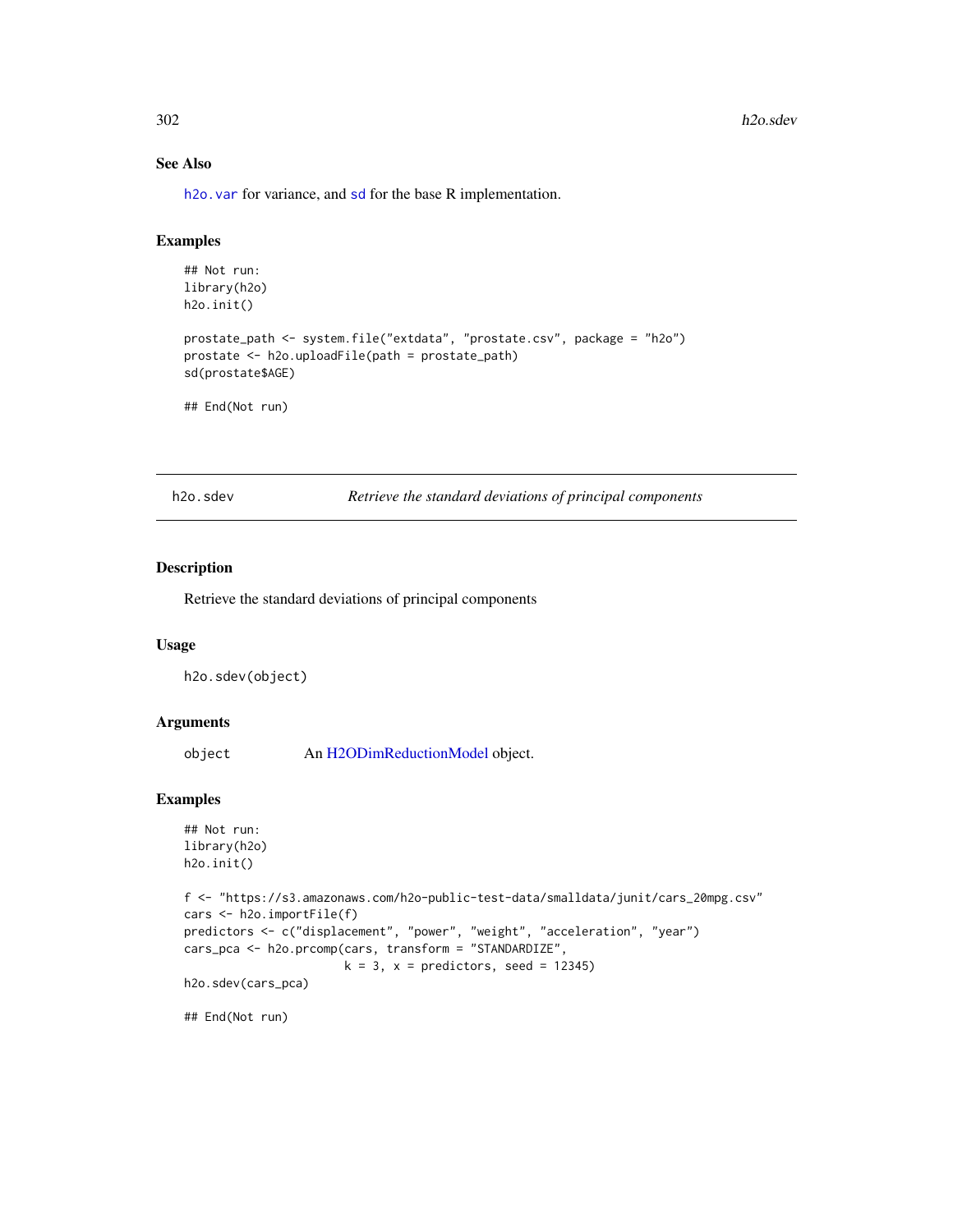Works on a single categorical vector. New domains must be aligned with the old domains. This call has SIDE EFFECTS and mutates the column in place (change of the levels will also affect all the frames that are referencing this column). If you want to make a copy of the column instead, use parameter in.place = FALSE.

#### Usage

h2o.setLevels(x, levels, in.place = TRUE)

# Arguments

| x.       | A single categorical column.                                                                                                                                       |
|----------|--------------------------------------------------------------------------------------------------------------------------------------------------------------------|
| levels   | A character vector specifying the new levels. The number of new levels must<br>match the number of old levels.                                                     |
| in.place | Indicates whether new domain will be directly applied to the column (in place)<br>change) or if a copy of the column will be created with the given domain levels. |

# Examples

```
## Not run:
library(h2o)
h2o.init()
iris_hf <- as.h2o(iris)
new_levels <- c("setosa", "versicolor", "caroliniana")
iris_hf$Species <- h2o.setLevels(iris_hf$Species, new_levels, in.place = FALSE)
h2o.levels(iris_hf$Species)
```
## End(Not run)

h2o.setTimezone *Set the Time Zone on the H2O cluster*

# Description

Set the Time Zone on the H2O cluster

#### Usage

h2o.setTimezone(tz)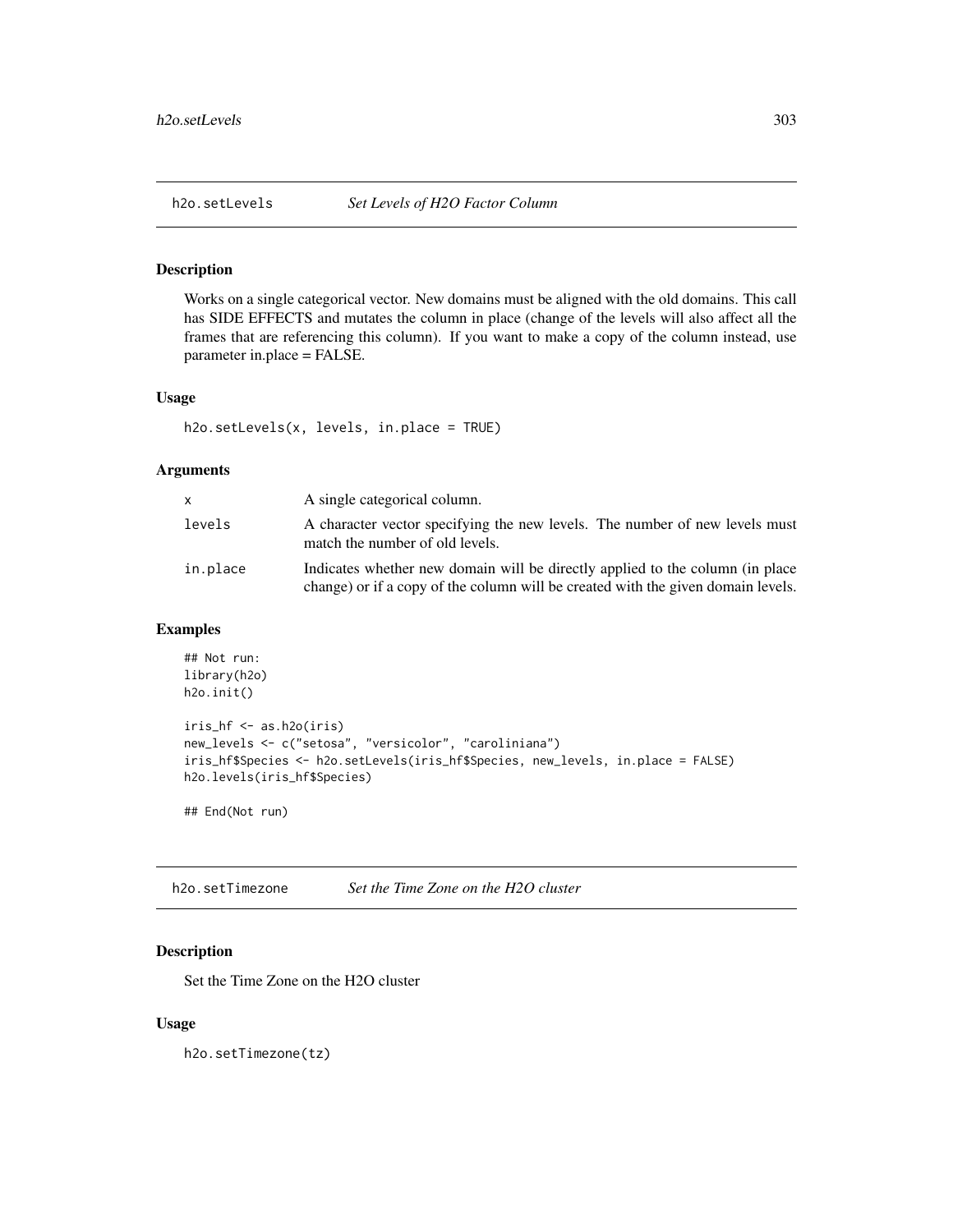#### Arguments

tz The desired timezone.

#### Examples

```
## Not run:
library(h2o)
h2o.init()
h2o.setTimezone("America/Juneau")
h2o.getTimezone()
```

```
## End(Not run)
```
h2o.set\_s3\_credentials

*Creates a new Amazon S3 client internally with specified credentials.*

# Description

There are no validations done to the credentials. Incorrect credentials are thus revealed with first S3 import call.

#### Usage

```
h2o.set_s3_credentials(secretKeyId, secretAccessKey, sessionToken = NULL)
```
#### Arguments

| secretKeyId     | Amazon S3 Secret Key ID (provided by Amazon)                                    |
|-----------------|---------------------------------------------------------------------------------|
| secretAccessKey |                                                                                 |
|                 | Amazon S3 Secret Access Key (provided by Amazon)                                |
| sessionToken    | Amazon Session Token (optional, only when using AWS Temporary Creden-<br>tials) |

h2o.shap\_explain\_row\_plot

*SHAP Local Explanation*

# Description

SHAP explanation shows contribution of features for a given instance. The sum of the feature contributions and the bias term is equal to the raw prediction of the model, i.e., prediction before applying inverse link function. H2O implements TreeSHAP which when the features are correlated, can increase contribution of a feature that had no influence on the prediction.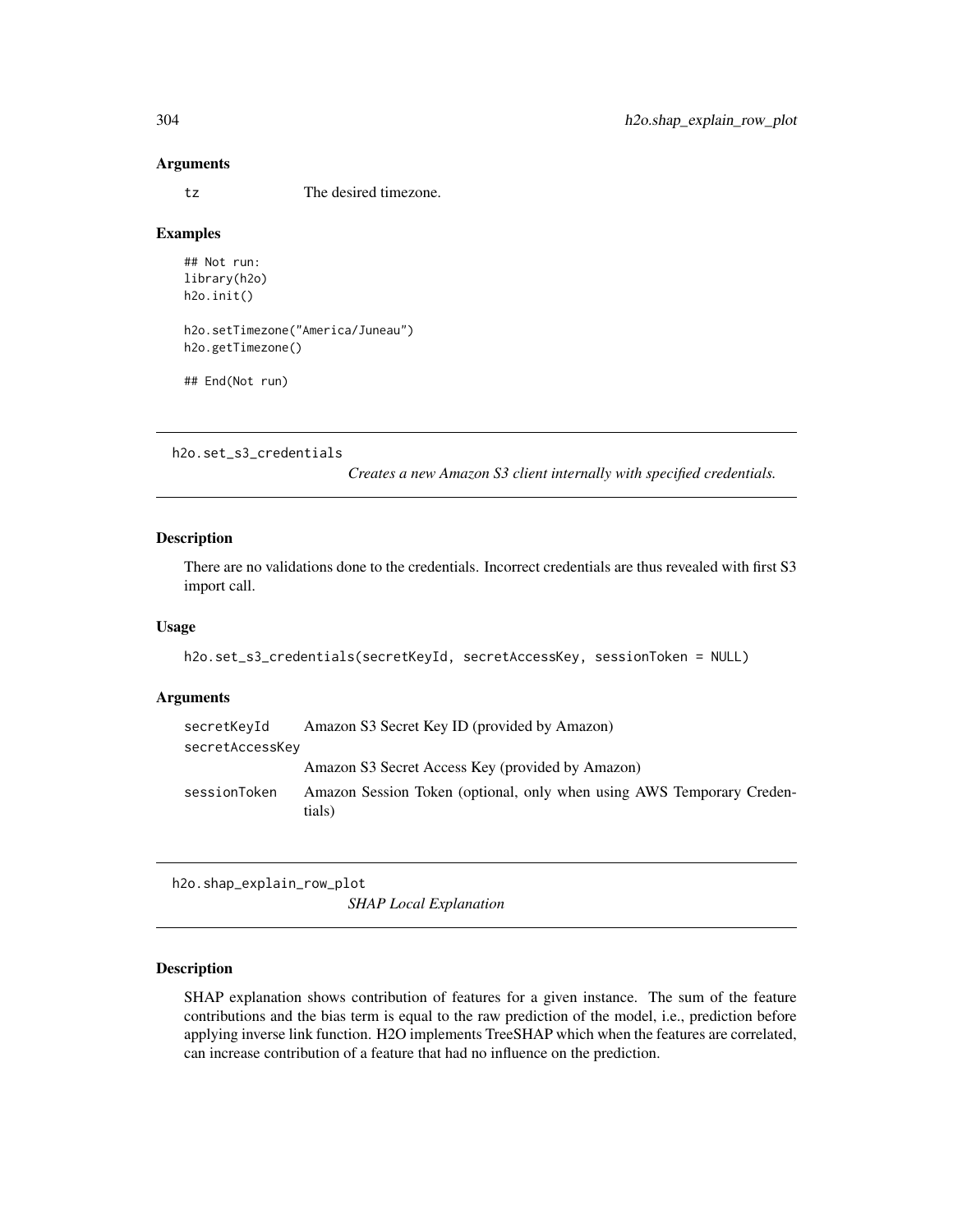# Usage

```
h2o.shap_explain_row_plot(
 model,
  newdata,
 row_index,
  columns = NULL,
  top_n_features = 10,
 plot_type = c("barplot", "breakdown"),
 contribution_type = c("both", "positive", "negative")
\mathcal{L}
```
# Arguments

| model             | An H2O tree-based model. This includes Random Forest, GBM and XGboost<br>only. Must be a binary classification or regression model.                                                                                |  |
|-------------------|--------------------------------------------------------------------------------------------------------------------------------------------------------------------------------------------------------------------|--|
| newdata           | An H <sub>2</sub> O Frame, used to determine feature contributions.                                                                                                                                                |  |
| row_index         | Instance row index.                                                                                                                                                                                                |  |
| columns           | List of columns or list of indices of columns to show. If specified, then the<br>top_n_features parameter will be ignored.                                                                                         |  |
|                   | top_n_features Integer specifying the maximum number of columns to show (ranked by their<br>contributions). When plot_type = "barplot", then top_n_features features<br>will be chosen for each contribution type. |  |
| plot_type         | Either "barplot" or "breakdown". Defaults to "barplot".                                                                                                                                                            |  |
| contribution_type |                                                                                                                                                                                                                    |  |
|                   | When $plot_type == "barplot", plot one of "negative", "positive", or "both"$<br>contributions. Defaults to "both".                                                                                                 |  |

#### Value

A ggplot2 object.

#### Examples

```
## Not run:
library(h2o)
h2o.init()
```

```
# Import the wine dataset into H2O:
f <- "https://h2o-public-test-data.s3.amazonaws.com/smalldata/wine/winequality-redwhite-no-BOM.csv"
df <- h2o.importFile(f)
```

```
# Set the response
response <- "quality"
```

```
# Split the dataset into a train and test set:
splits \leq h2o.splitFrame(df, ratios = 0.8, seed = 1)
train <- splits[[1]]
test <- splits[[2]]
```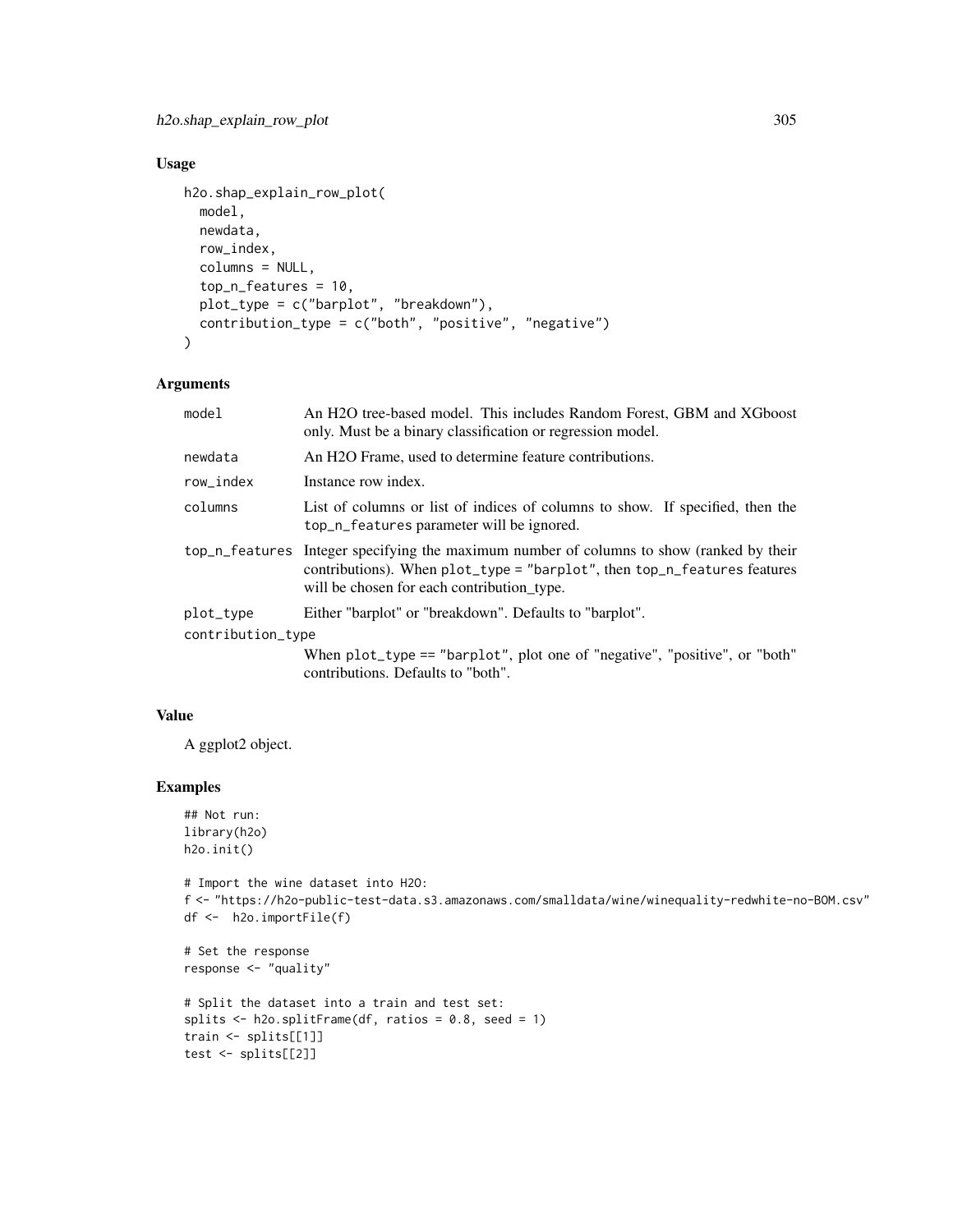```
# Build and train the model:
gbm <- h2o.gbm(y = response,
              training_frame = train)
# Create the SHAP row explanation plot
shap_explain_row_plot <- h2o.shap_explain_row_plot(gbm, test, row_index = 1)
print(shap_explain_row_plot)
## End(Not run)
```
h2o.shap\_summary\_plot *SHAP Summary Plot*

# Description

SHAP summary plot shows the contribution of the features for each instance (row of data). The sum of the feature contributions and the bias term is equal to the raw prediction of the model, i.e., prediction before applying inverse link function.

## Usage

```
h2o.shap_summary_plot(
  model,
  newdata,
  columns = NULL,
  top_n_features = 20,
  sample_size = 1000
\mathcal{L}
```
#### Arguments

| model       | An H <sub>2</sub> O tree-based model. This includes Random Forest, GBM and XGboost<br>only. Must be a binary classification or regression model. |
|-------------|--------------------------------------------------------------------------------------------------------------------------------------------------|
| newdata     | An H <sub>2</sub> O Frame, used to determine feature contributions.                                                                              |
| columns     | List of columns or list of indices of columns to show. If specified, then the<br>top_n_features parameter will be ignored.                       |
|             | top_n_features Integer specifying the maximum number of columns to show (ranked by variable<br>importance).                                      |
| sample_size | Integer specifying the maximum number of observations to be plotted.                                                                             |

#### Value

A ggplot2 object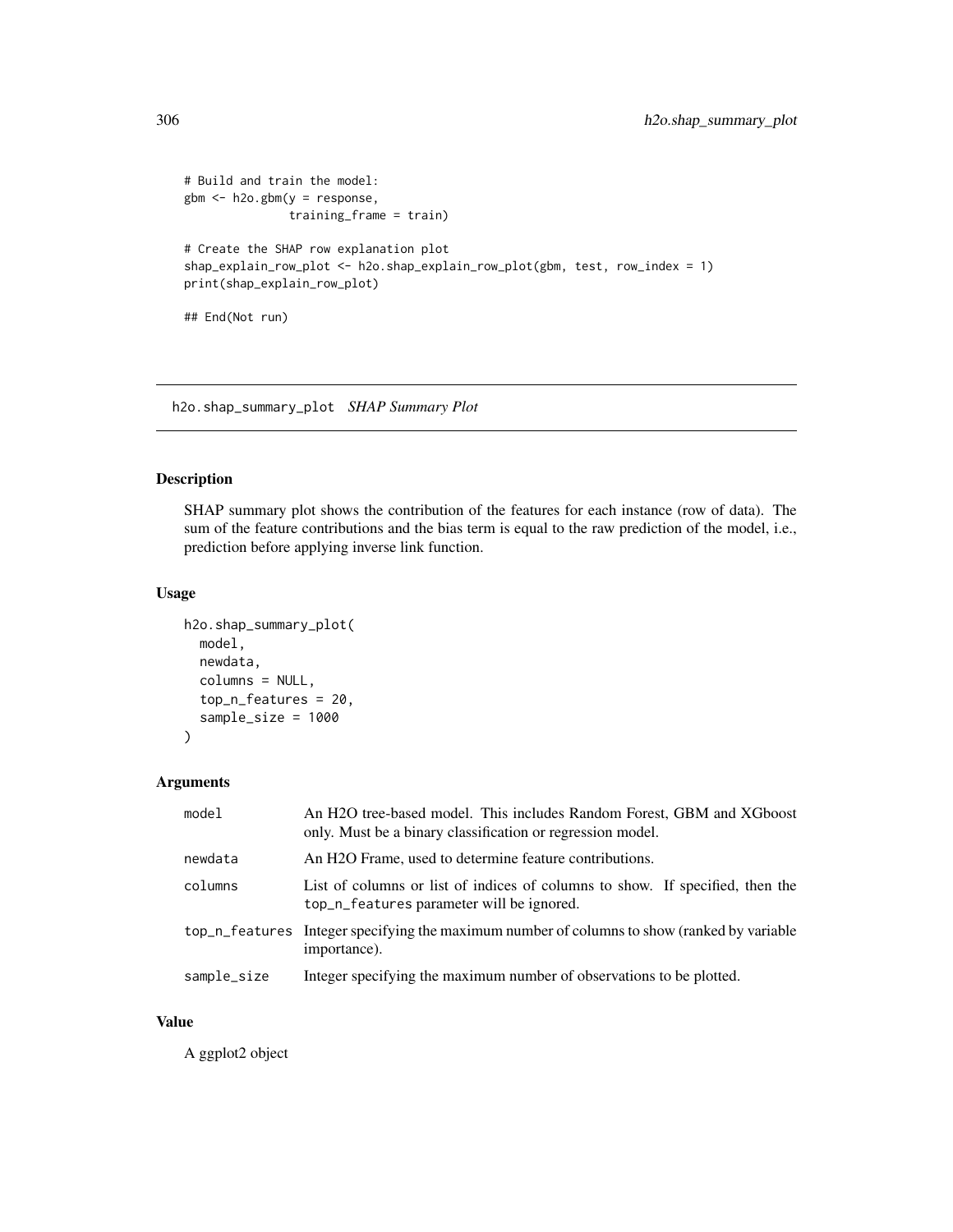# h2o.show\_progress 307

#### Examples

```
## Not run:
library(h2o)
h2o.init()
# Import the wine dataset into H2O:
f <- "https://h2o-public-test-data.s3.amazonaws.com/smalldata/wine/winequality-redwhite-no-BOM.csv"
df <- h2o.importFile(f)
# Set the response
response <- "quality"
# Split the dataset into a train and test set:
splits \le h2o.splitFrame(df, ratios = 0.8, seed = 1)
train <- splits[[1]]
test <- splits[[2]]
# Build and train the model:
gbm <- h2o.gbm(y = response,
               training_frame = train)
# Create the SHAP summary plot
shap_summary_plot <- h2o.shap_summary_plot(gbm, test)
print(shap_summary_plot)
## End(Not run)
```
h2o.show\_progress *Enable Progress Bar*

## Description

Enable Progress Bar

#### Usage

h2o.show\_progress()

#### Examples

```
## Not run:
library(h2o)
h2o.init()
h2o.no_progress()
f <- "https://h2o-public-test-data.s3.amazonaws.com/smalldata/iris/iris_wheader.csv"
iris <- h2o.importFile(f)
iris["class"] <- as.factor(iris["class"])
predictors <- c("sepal_len", "sepal_wid", "petal_len", "petal_wid")
```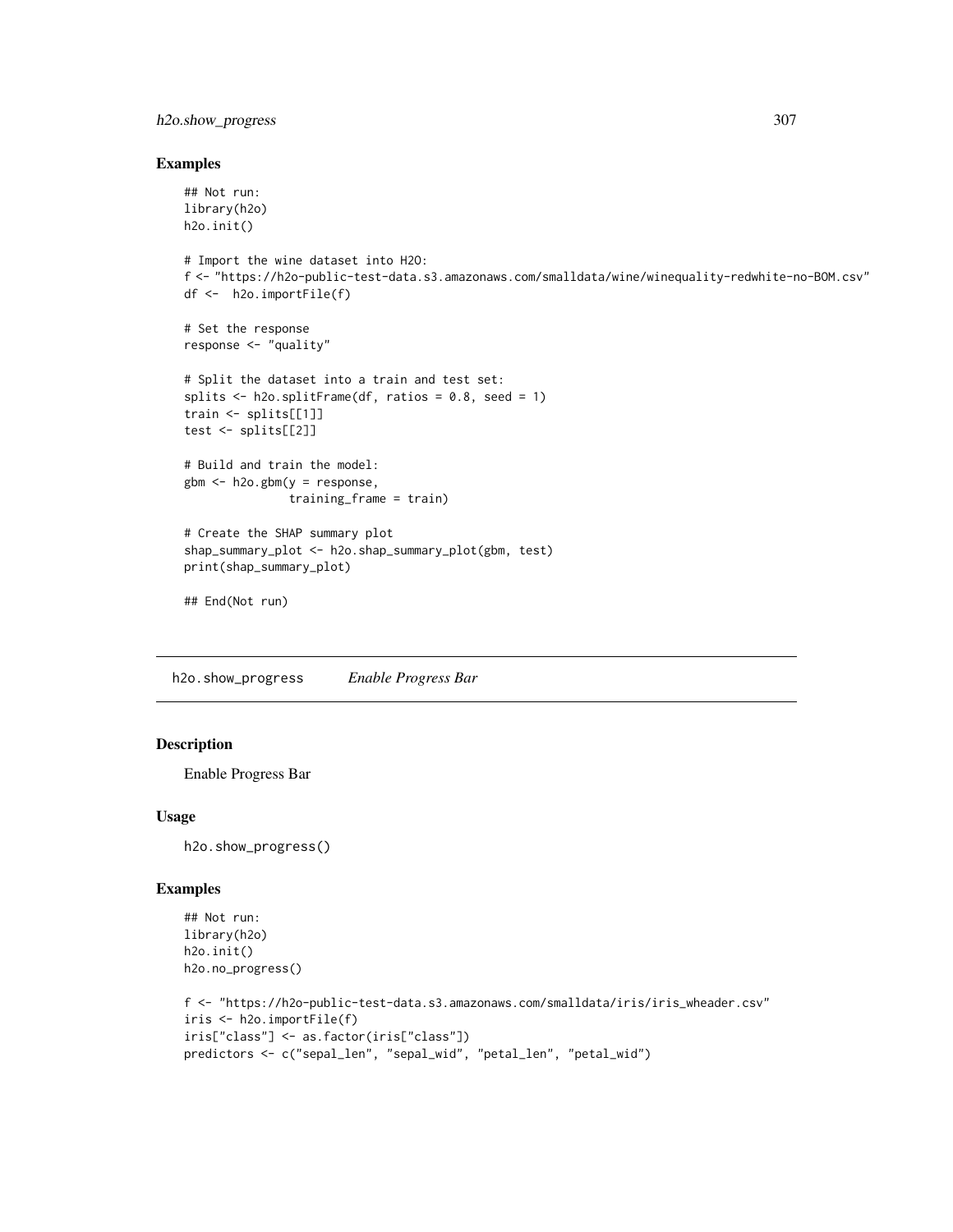```
splits \leq h2o.splitFrame(iris, ratios = 0.8, seed = 1234)
train <- splits[[1]]
valid <- splits[[2]]
h2o.show_progress()
iris_km <- h2o.kmeans(x = predictors,
                      training_frame = train,
                      validation_frame = valid,
                      k = 10, estimate_k = TRUE,
                      standardize = FALSE, seed = 1234)
```
## End(Not run)

h2o.shutdown *Shut Down H2O Instance*

#### Description

Shut down the specified instance. All data will be lost.

#### Usage

h2o.shutdown(prompt = TRUE)

#### Arguments

prompt A logical value indicating whether to prompt the user before shutting down the H2O server.

#### Details

This method checks if H2O is running at the specified IP address and port, and if it is, shuts down that H2O instance.

## WARNING

All data, models, and other values stored on the server will be lost! Only call this function if you and all other clients connected to the H2O server are finished and have saved your work.

#### Note

Users must call h2o.shutdown explicitly in order to shut down the local H2O instance started by R. If R is closed before H2O, then an attempt will be made to automatically shut down H2O. This only applies to local instances started with h2o.init, not remote H2O servers.

# See Also

[h2o.init](#page-185-0)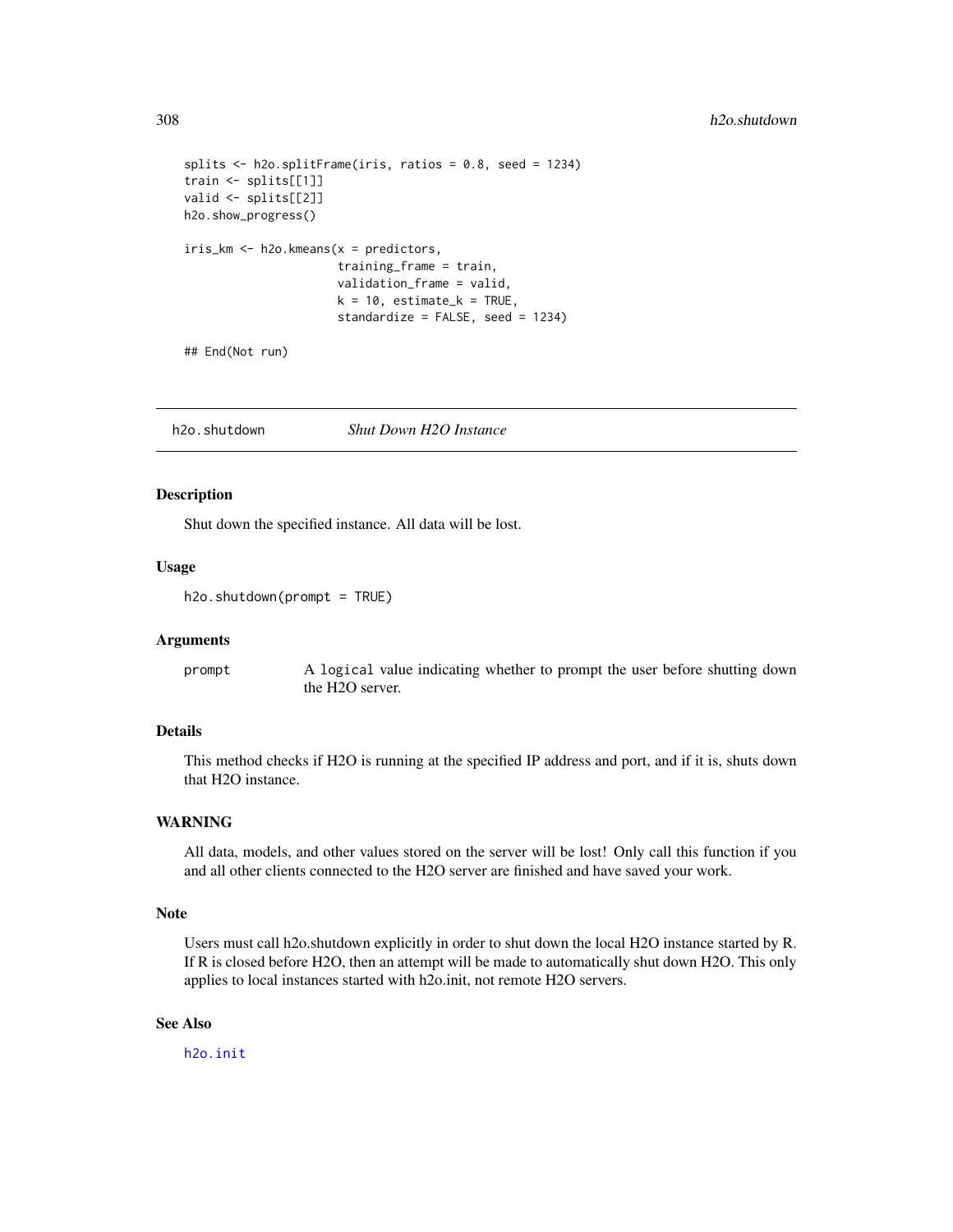# h2o.signif 309

# Examples

```
# Don't run automatically to prevent accidentally shutting down a cluster
## Not run:
library(h2o)
h2o.init()
h2o.shutdown()
## End(Not run)
```
h2o.signif *Round doubles/floats to the given number of significant digits.*

## Description

Round doubles/floats to the given number of significant digits.

# Usage

```
h2o.signif(x, digits = 6)
```
signif(x, digits = 6)

## Arguments

|        | An H2OFrame object.                                   |
|--------|-------------------------------------------------------|
| digits | Number of significant digits to round doubles/floats. |

#### See Also

[Round](#page-0-0) for the base R implementation, signif().

## Examples

```
## Not run:
library(h2o)
h2o.init()
```
f <- "https://s3.amazonaws.com/h2o-public-test-data/smalldata/coxph\_test/heart.csv" heart <- h2o.importFile(f)

h2o.signif(heart["age"], digits = 3)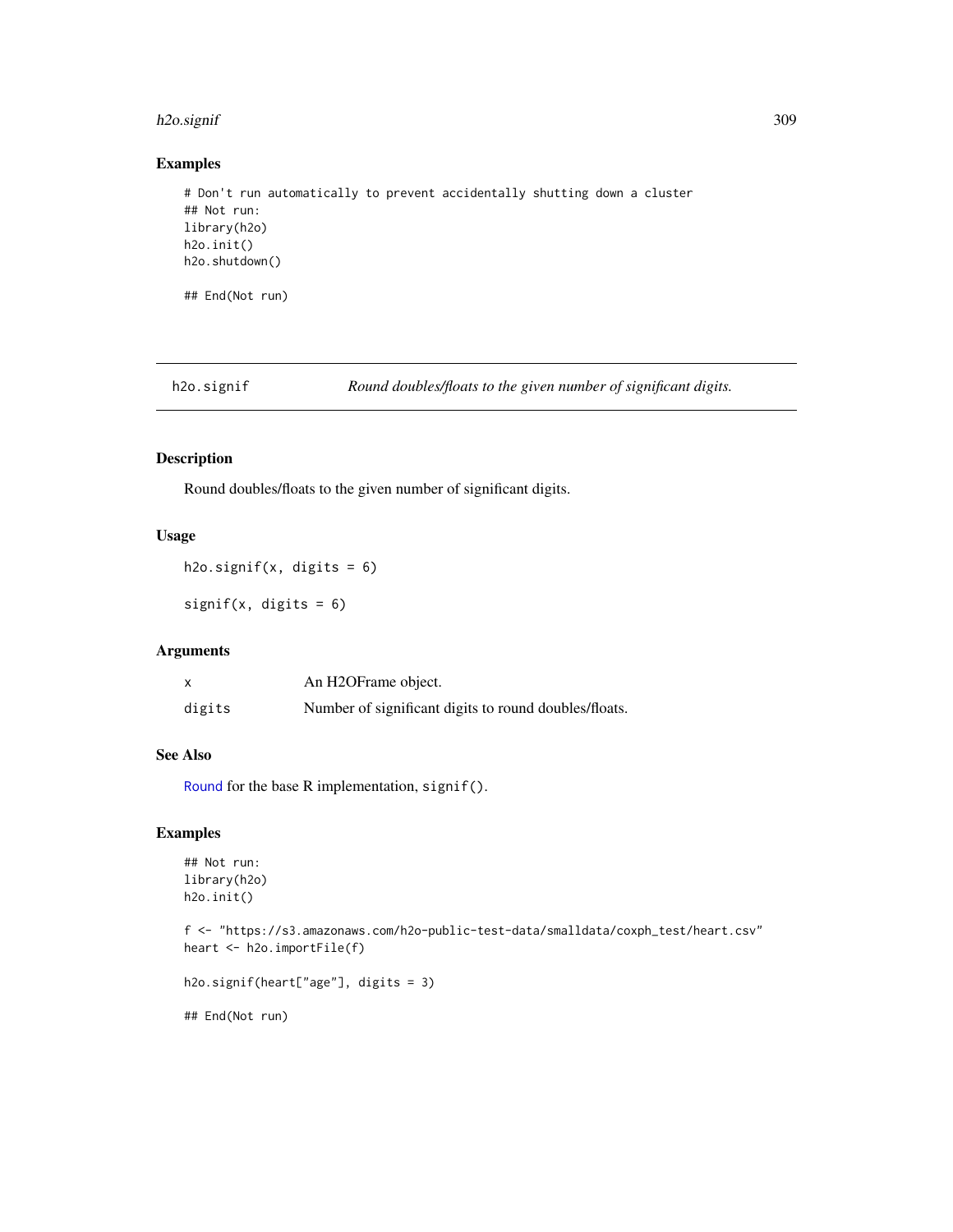Compute the sine of x

# Usage

h2o.sin(x)

#### Arguments

x An H2OFrame object.

#### See Also

[Trig](#page-0-0) for the base R implementation, sin().

## Examples

```
## Not run:
library(h2o)
h2o.init()
frame <- h2o.createFrame(rows = 6, cols = 2,
                         categorical_fraction = 0.0,
                         missing\_fraction = 0.7,
                         seed = 123)
h2o.sin(frame)
## End(Not run)
```
h2o.skewness *Skewness of a column*

# Description

Obtain the skewness of a column of a parsed H2O data object.

## Usage

h2o.skewness(x, ..., na.rm = TRUE)

skewness.H2OFrame(x, ..., na.rm = TRUE)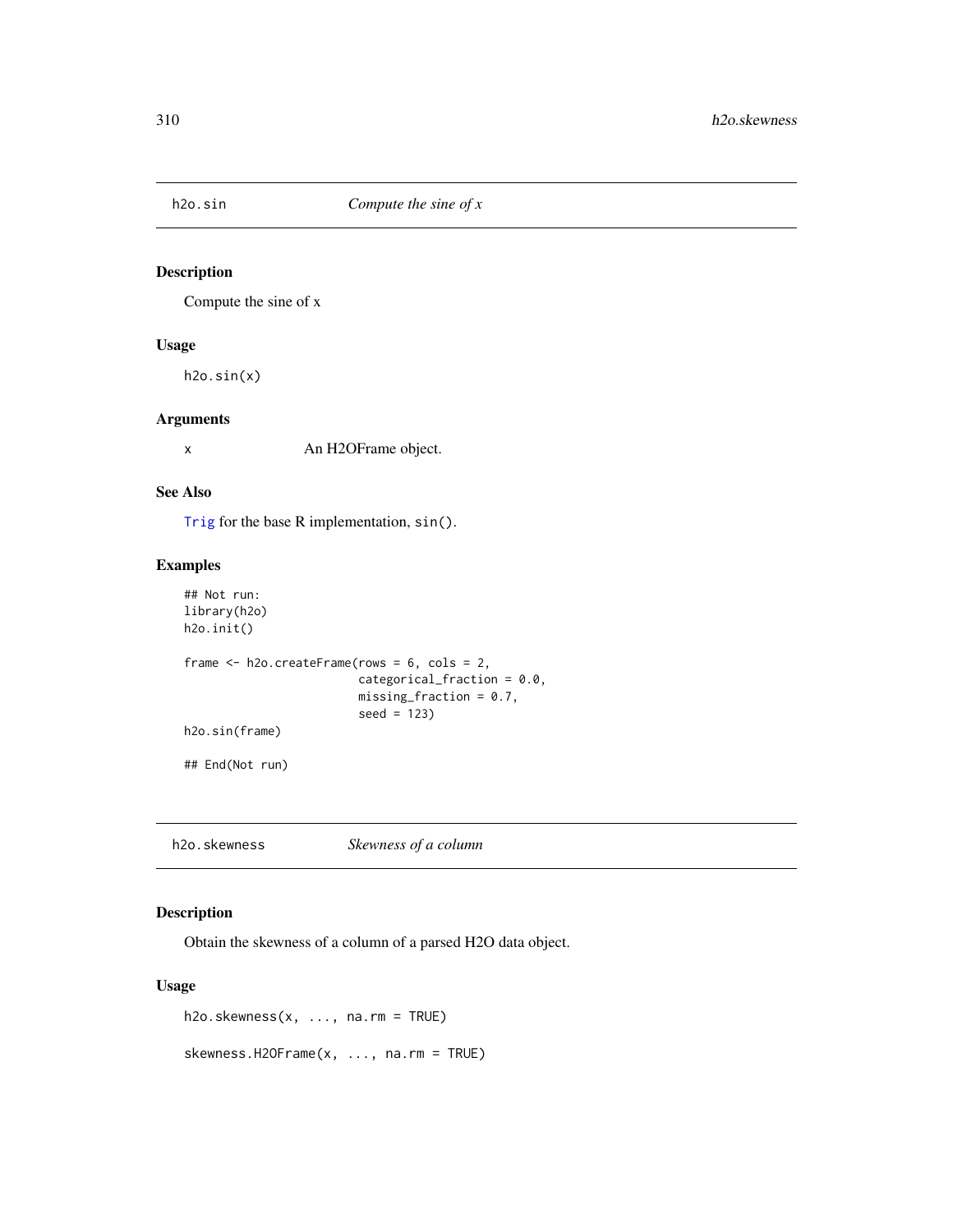# h2o.splitFrame 311

#### **Arguments**

| X        | An H2OFrame object.                                                            |
|----------|--------------------------------------------------------------------------------|
| $\cdots$ | Further arguments to be passed from or to other methods.                       |
| na.rm    | A logical value indicating whether NA or missing values should be stripped be- |
|          | fore the computation.                                                          |

# Value

Returns a list containing the skewness for each column (NaN for non-numeric columns).

#### Examples

```
## Not run:
library(h2o)
h2o.init()
prostate_path <- system.file("extdata", "prostate.csv", package = "h2o")
prostate <- h2o.uploadFile(path = prostate_path)
h2o.skewness(prostate$AGE)
```
## End(Not run)

h2o.splitFrame *Split an H2O Data Set*

#### Description

Split an existing H2O data set according to user-specified ratios. The number of subsets is always 1 more than the number of given ratios. Note that this does not give an exact split. H2O is designed to be efficient on big data using a probabilistic splitting method rather than an exact split. For example, when specifying a split of 0.75/0.25, H2O will produce a test/train split with an expected value of 0.75/0.25 rather than exactly 0.75/0.25. On small datasets, the sizes of the resulting splits will deviate from the expected value more than on big data, where they will be very close to exact.

#### Usage

```
h2o.splitFrame(data, ratios = 0.75, destination_frames, seed = -1)
```
## Arguments

| data               | An H2OFrame object, to be split.                                                                                                                     |  |
|--------------------|------------------------------------------------------------------------------------------------------------------------------------------------------|--|
| ratios             | A numeric value or array indicating the ratio of total rows contained in each<br>split. Must total up to less than 1. e.g. $c(0.8)$ for 80/20 split. |  |
| destination_frames |                                                                                                                                                      |  |
|                    | An array of frame IDs equal to the number of values specified in the ratios array,<br>plus one.                                                      |  |
| seed               | Random seed.                                                                                                                                         |  |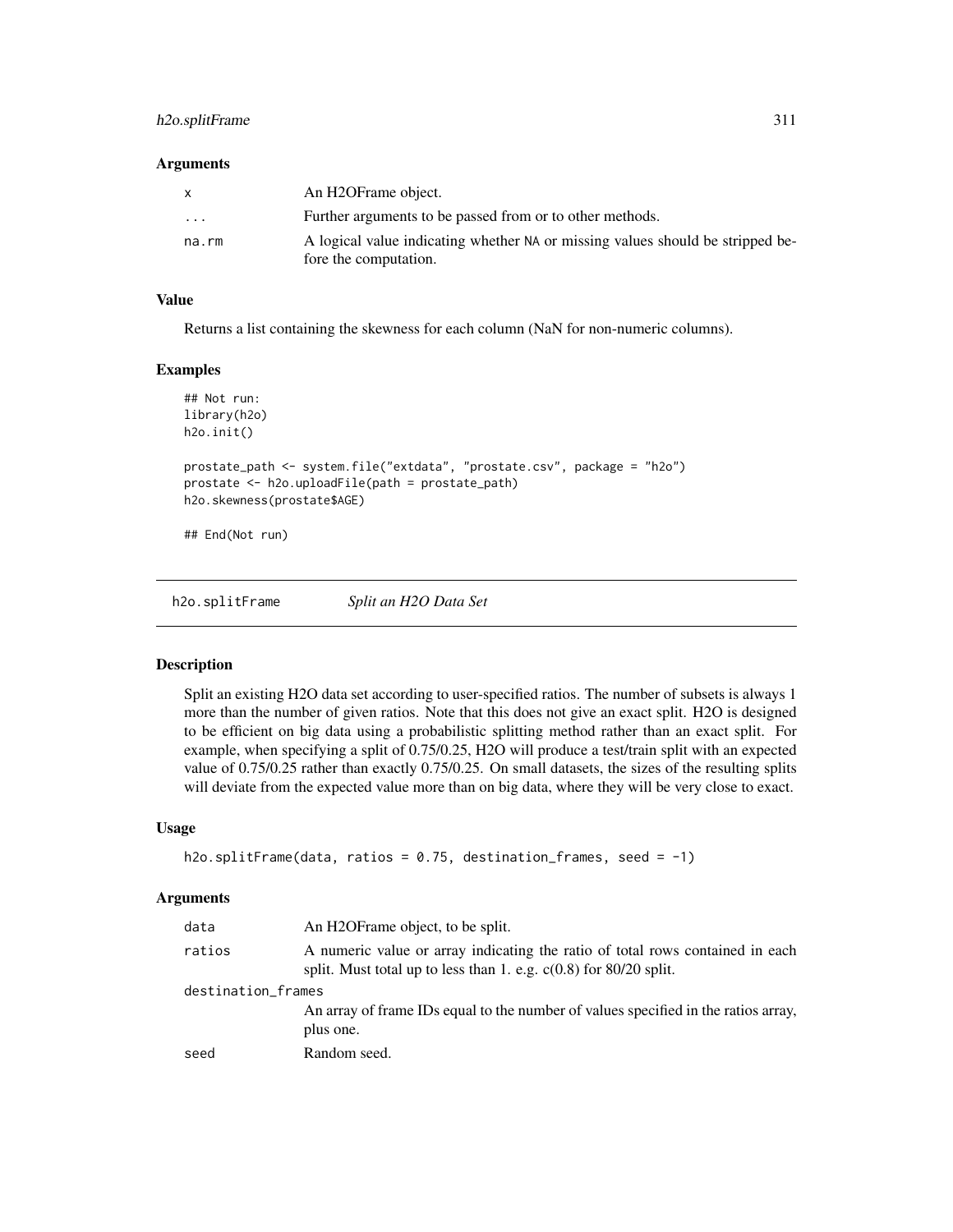# Value

Returns a list of split H2OFrames

# Examples

```
## Not run:
library(h2o)
h2o.init()
iris_hf <- as.h2o(iris)
iris_split <- h2o.splitFrame(iris_hf, ratios = c(0.2, 0.5))
head(iris_split[[1]])
summary(iris_split[[1]])
```
## End(Not run)

#### h2o.sqrt *Compute the square root of x*

# Description

Compute the square root of x

#### Usage

h2o.sqrt(x)

# Arguments

x An H2OFrame object.

# See Also

[MathFun](#page-0-0) for the base R implementation, sqrt().

# Examples

```
## Not run:
library(h2o)
h2o.init()
```

```
frame <- h2o.createFrame(rows = 6, cols = 2,
                         categorical_fraction = 0.0,
                         missing\_fraction = 0.7,
                         seed = 123)
h2o.sqrt(frame)
```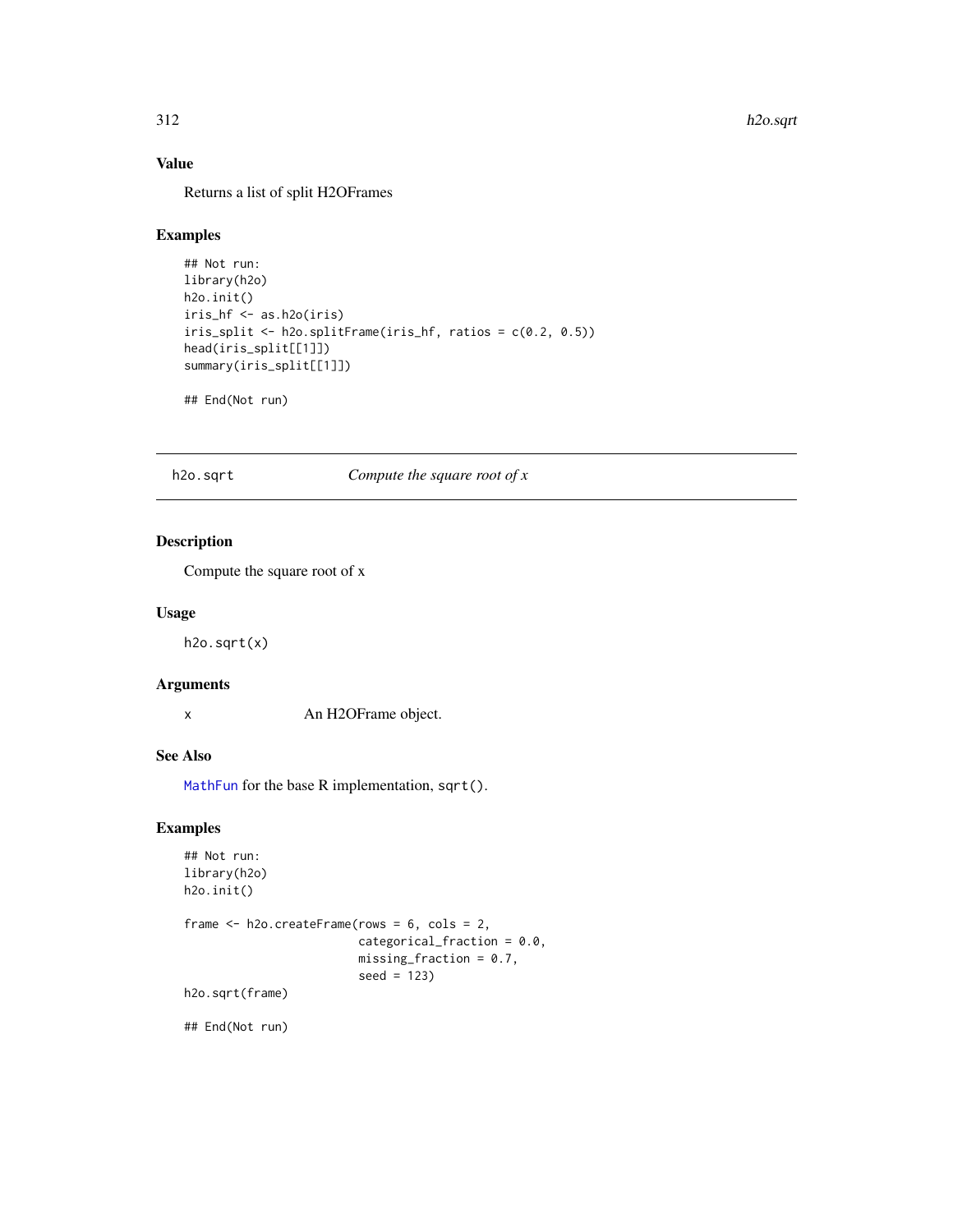Build a stacked ensemble (aka. Super Learner) using the H2O base learning algorithms specified by the user.

#### Usage

```
h2o.stackedEnsemble(
  x,
  y,
  training_frame,
  model_id = NULL,validation_frame = NULL,
  blending_frame = NULL,
  base_models = list(),metalearner_algorithm = c("AUTO", "deeplearning", "drf", "gbm", "glm", "naivebayes",
    "xgboost"),
 metalearner_nfolds = 0,
  metalearner_fold_assignment = c("AUTO", "Random", "Modulo", "Stratified"),
  metalearner_fold_column = NULL,
  metalearner_params = NULL,
  metalearner_transform = c("NONE", "Logit"),
  max_runtime_secs = \theta,
  weights_column = NULL,
  offset_column = NULL,
  seed = -1,
  score_training_samples = 10000,
  keep_levelone_frame = FALSE,
  export_checkpoints_dir = NULL,
  auc_type = c("AUTO", "NONE", "MACRO_OVR", "WEIGHTED_OVR", "MACRO_OVO",
    "WEIGHTED_OVO")
)
```
#### Arguments

| $\mathsf{x}$ | (Optional). A vector containing the names or indices of the predictor variables<br>to use in building the model. If x is missing, then all columns except y are used.<br>Training frame is used only to compute ensemble training metrics.                             |
|--------------|------------------------------------------------------------------------------------------------------------------------------------------------------------------------------------------------------------------------------------------------------------------------|
| y            | The name or column index of the response variable in the data. The response<br>must be either a numeric or a categorical/factor variable. If the response is<br>numeric, then a regression model will be trained, otherwise it will train a classi-<br>fication model. |

training\_frame Id of the training data frame.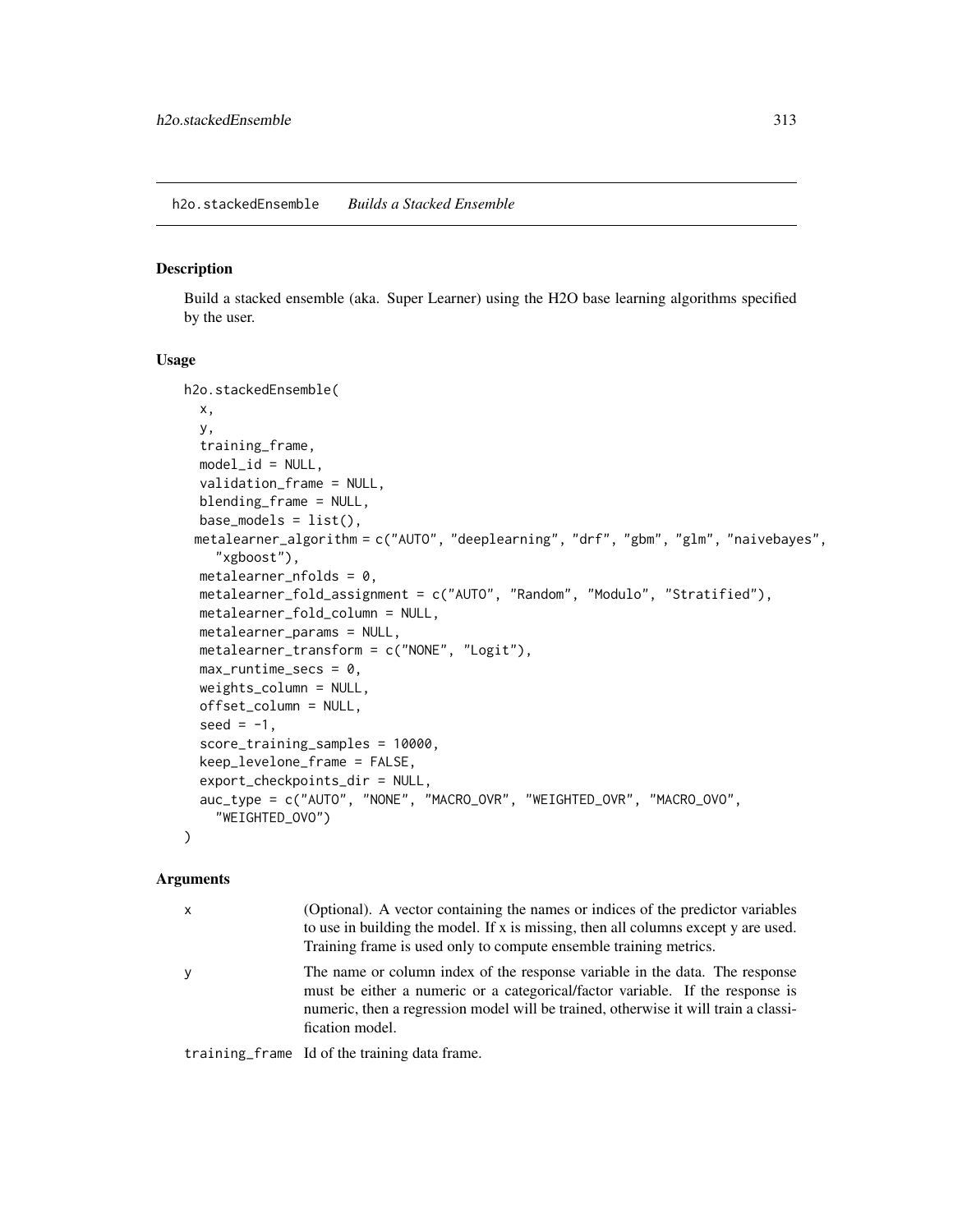model\_id Destination id for this model; auto-generated if not specified.

validation\_frame

Id of the validation data frame.

- blending\_frame Frame used to compute the predictions that serve as the training frame for the metalearner (triggers blending mode if provided)
- base\_models List of models or grids (or their ids) to ensemble/stack together. Grids are expanded to individual models. If not using blending frame, then models must have been cross-validated using nfolds  $> 1$ , and folds must be identical across models.

metalearner\_algorithm

Type of algorithm to use as the metalearner. Options include 'AUTO' (GLM with non negative weights; if validation frame is present, a lambda search is performed), 'deeplearning' (Deep Learning with default parameters), 'drf' (Random Forest with default parameters), 'gbm' (GBM with default parameters), 'glm' (GLM with default parameters), 'naivebayes' (NaiveBayes with default parameters), or 'xgboost' (if available, XGBoost with default parameters). Must be one of: "AUTO", "deeplearning", "drf", "gbm", "glm", "naivebayes", "xgboost". Defaults to AUTO.

#### metalearner\_nfolds

Number of folds for K-fold cross-validation of the metalearner algorithm (0 to disable or  $>= 2$ ). Defaults to 0.

#### metalearner\_fold\_assignment

Cross-validation fold assignment scheme for metalearner cross-validation. Defaults to AUTO (which is currently set to Random). The 'Stratified' option will stratify the folds based on the response variable, for classification problems. Must be one of: "AUTO", "Random", "Modulo", "Stratified".

#### metalearner\_fold\_column

Column with cross-validation fold index assignment per observation for crossvalidation of the metalearner.

#### metalearner\_params

Parameters for metalearner algorithm

#### metalearner\_transform

Transformation used for the level one frame. Must be one of: "NONE", "Logit". Defaults to NONE.

#### max\_runtime\_secs

Maximum allowed runtime in seconds for model training. Use 0 to disable. Defaults to 0.

weights\_column Column with observation weights. Giving some observation a weight of zero is equivalent to excluding it from the dataset; giving an observation a relative weight of 2 is equivalent to repeating that row twice. Negative weights are not allowed. Note: Weights are per-row observation weights and do not increase the size of the data frame. This is typically the number of times a row is repeated, but non-integer values are supported as well. During training, rows with higher weights matter more, due to the larger loss function pre-factor.

# offset\_column Offset column. This will be added to the combination of columns before applying the link function.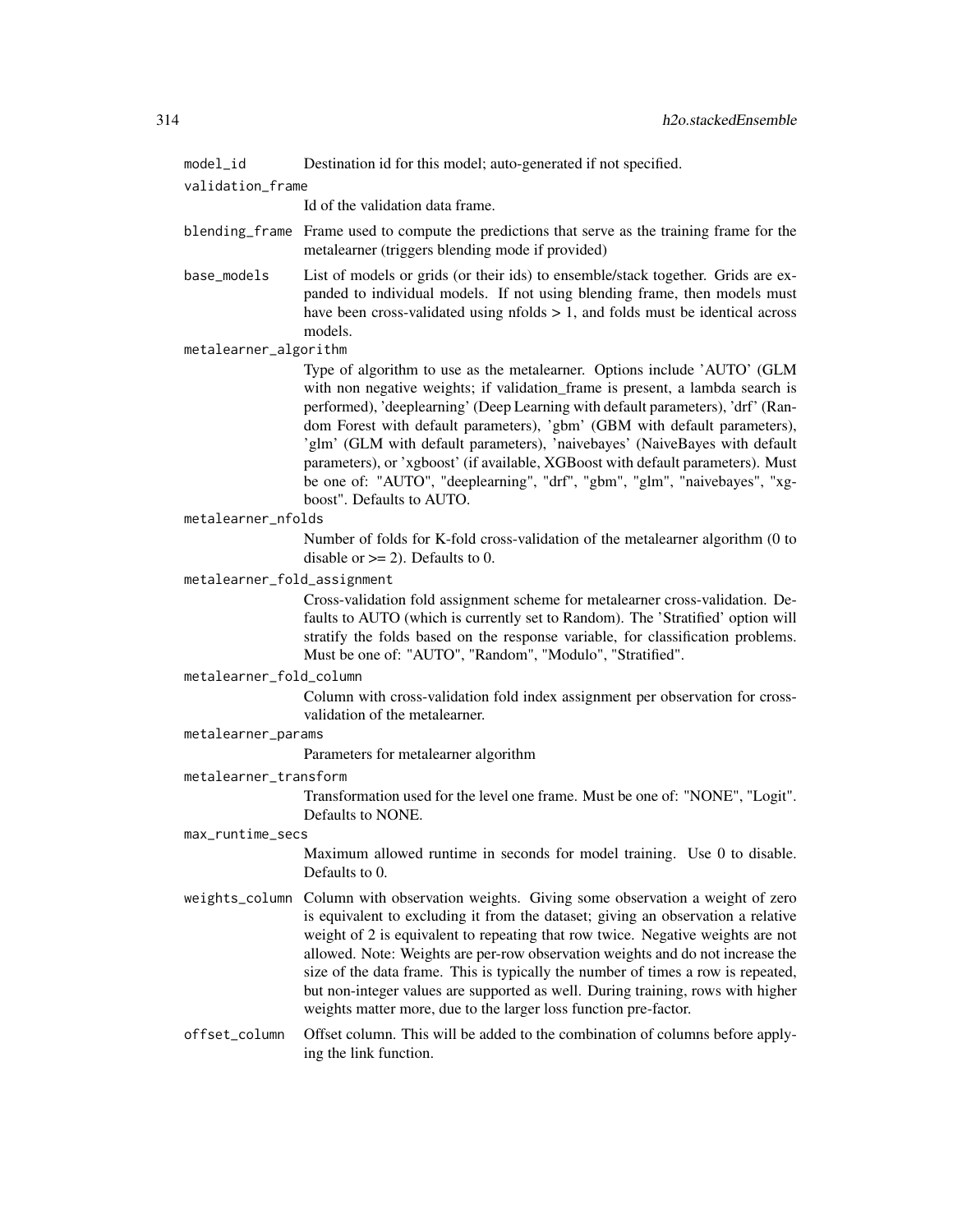| seed                   | Seed for random numbers; passed through to the metalearner algorithm. De-<br>faults to -1 (time-based random number).                            |  |
|------------------------|--------------------------------------------------------------------------------------------------------------------------------------------------|--|
| score_training_samples |                                                                                                                                                  |  |
|                        | Specify the number of training set samples for scoring. The value must be $\geq 0$ .                                                             |  |
|                        | To use all training samples, enter 0. Defaults to 10000.                                                                                         |  |
| keep_levelone_frame    |                                                                                                                                                  |  |
|                        | Logical. Keep level one frame used for metalearner training. Defaults to<br>FALSE.                                                               |  |
| export_checkpoints_dir |                                                                                                                                                  |  |
|                        | Automatically export generated models to this directory.                                                                                         |  |
| auc_type               | Set default multinomial AUC type. Must be one of: "AUTO", "NONE", "MACRO_OVR",<br>"WEIGHTED_OVR", "MACRO_OVO", "WEIGHTED_OVO". Defaults to AUTO. |  |

## Examples

```
## Not run:
library(h2o)
h2o.init()
# Import a sample binary outcome train/test set
train <- h2o.importFile("https://s3.amazonaws.com/erin-data/higgs/higgs_train_10k.csv")
test <- h2o.importFile("https://s3.amazonaws.com/erin-data/higgs/higgs_test_5k.csv")
# Identify predictors and response
y <- "response"
x <- setdiff(names(train), y)
# For binary classification, response should be a factor
train[, y] <- as.factor(train[, y])
test[, y] <- as.factor(test[, y])
# Number of CV folds
nfolds <- 5
# Train & Cross-validate a GBM
my\_gbm \leftarrow h2o.gbm(x = x,y = y,
                  training_frame = train,
                  distribution = "bernoulli",
                  ntrees = 10,
                  max\_depth = 3,
                  min\_rows = 2,
                  learn_rate = 0.2,nfolds = nfolds,
                  fold_assignment = "Modulo",
                  keep_cross_validation_predictions = TRUE,
                  seed = 1)
# Train & Cross-validate a RF
my\_rf \leftarrow h2o.randomForest(x = x,y = y,
```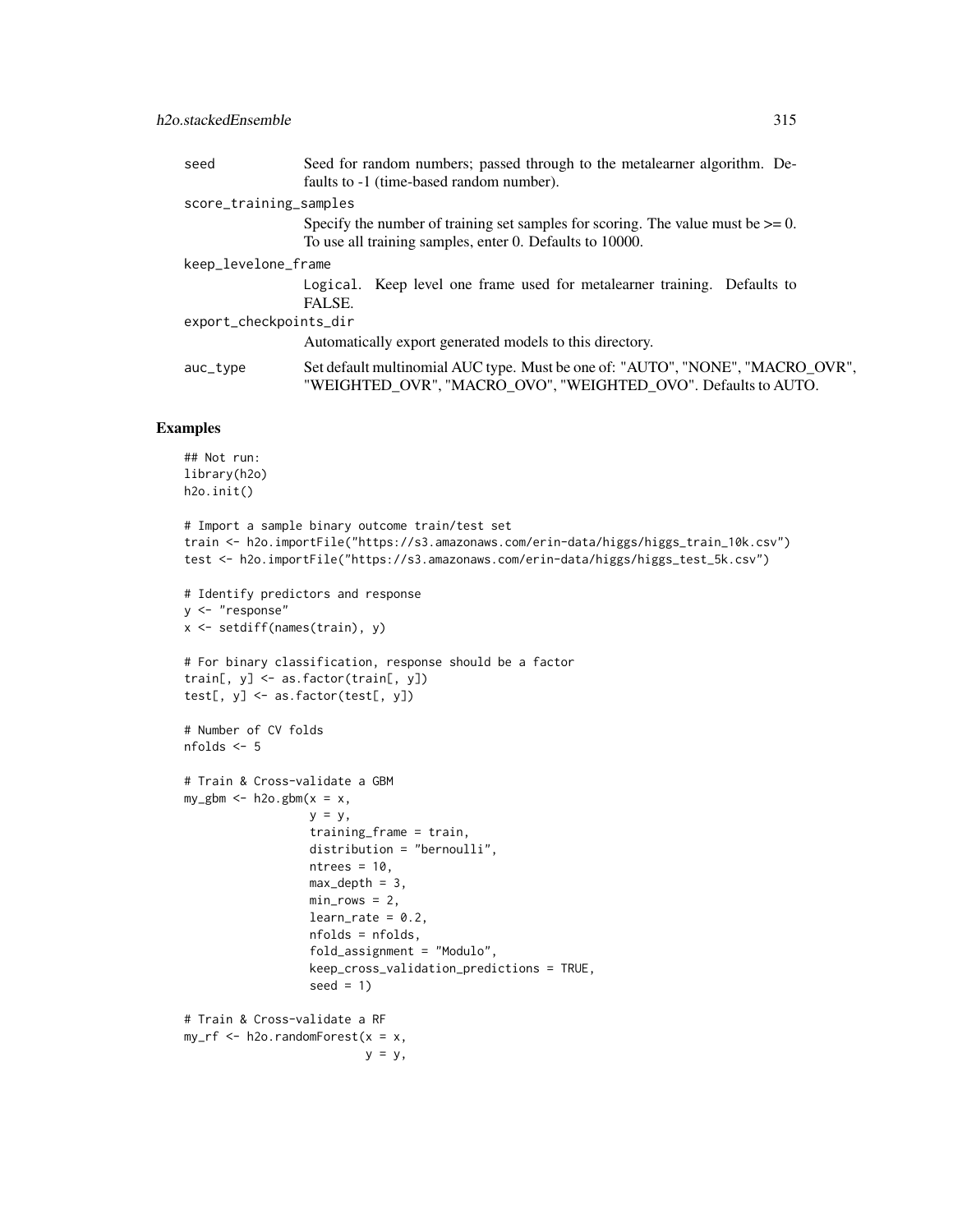```
training_frame = train,
                          ntrees = 50,
                          nfolds = nfolds,
                          fold_assignment = "Modulo",
                          keep_cross_validation_predictions = TRUE,
                          seed = 1)
# Train a stacked ensemble using the GBM and RF above
ensemble <- h2o.stackedEnsemble(x = x,
                                y = y,
                                training_frame = train,
                                model_id = "my_ensemble_binomial",
                                base_models = list(my_gbm, my_rf))
```
## End(Not run)

<span id="page-315-0"></span>h2o.startLogging *Start Writing H2O R Logs*

# Description

Begin logging H2o R POST commands and error responses to local disk. Used primarily for debuggin purposes.

## Usage

```
h2o.startLogging(file)
```
#### Arguments

file a character string name for the file, automatically generated

## See Also

[h2o.stopLogging](#page-316-0)[,h2o.clearLog,](#page-73-0)[h2o.openLog](#page-247-0)

# Examples

```
## Not run:
library(h2o)
h2o.init()
h2o.startLogging()
australia_path = system.file("extdata", "australia.csv", package = "h2o")
australia = h2o.importFile(path = australia_path)
h2o.stopLogging()
```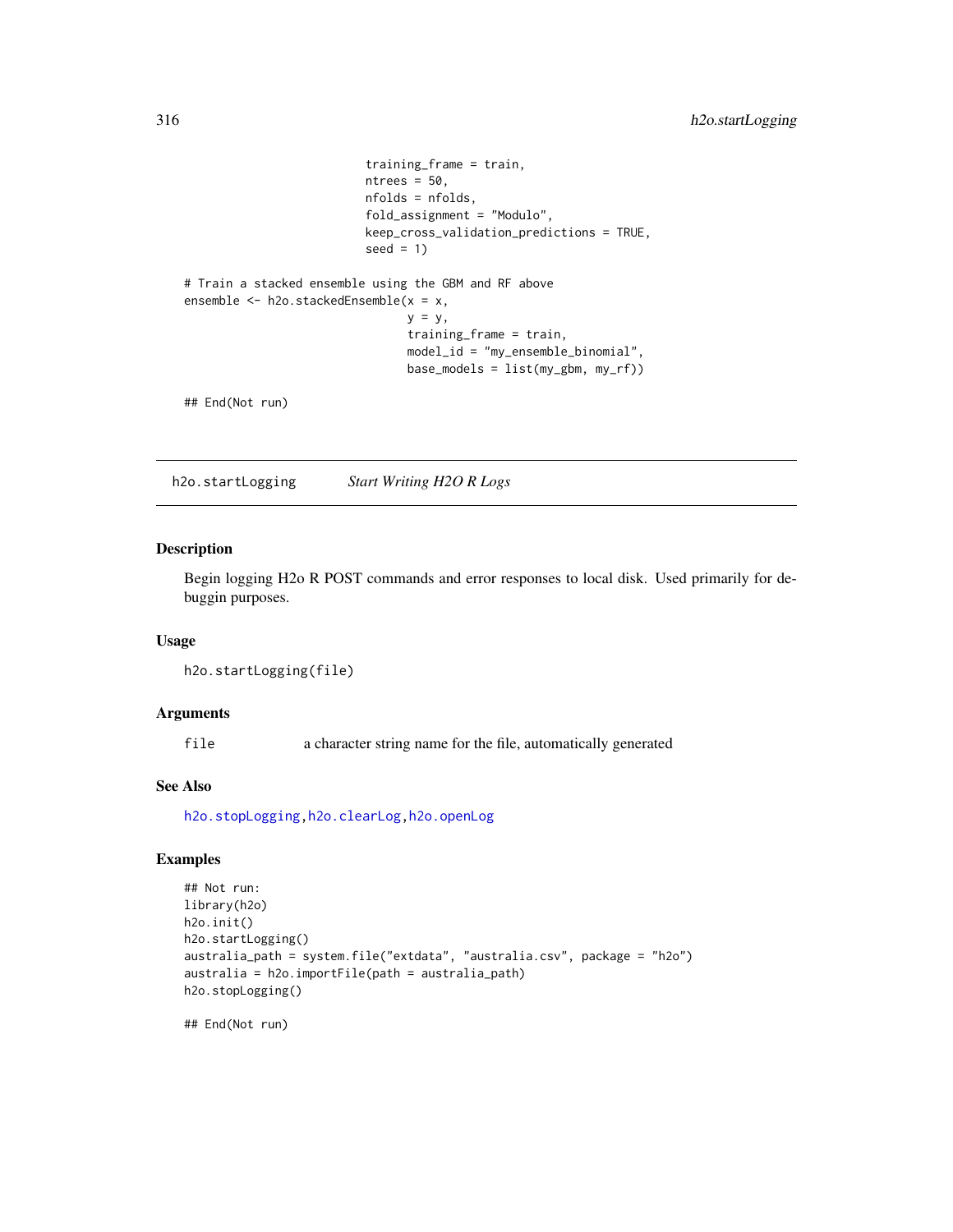h2o.std\_coef\_plot *Plot Standardized Coefficient Magnitudes*

#### Description

Plot a GLM model's standardized coefficient magnitudes.

# Usage

```
h2o.std_coef_plot(model, num_of_features = NULL)
```
#### Arguments

model A trained generalized linear model num\_of\_features The number of features to be shown in the plot

#### See Also

[h2o.varimp\\_plot](#page-349-0) for variable importances plot of random forest, GBM, deep learning.

# Examples

```
## Not run:
library(h2o)
h2o.init()
prostate_path <- system.file("extdata", "prostate.csv", package = "h2o")
prostate <- h2o.importFile(prostate_path)
prostate[, 2] <- as.factor(prostate[, 2])
prostate_glm <- h2o.glm(y = "CAPSULE", x = c("AGE", "RACE", "PSA", "DCAPS"),
                         training_frame = prostate, family = "binomial",
                         nfolds = 0, alpha = 0.5, lambda_search = FALSE)
h2o.std_coef_plot(prostate_glm)
## End(Not run)
```
<span id="page-316-0"></span>h2o.stopLogging *Stop Writing H2O R Logs*

# Description

Halt logging of H2O R POST commands and error responses to local disk. Used primarily for debugging purposes.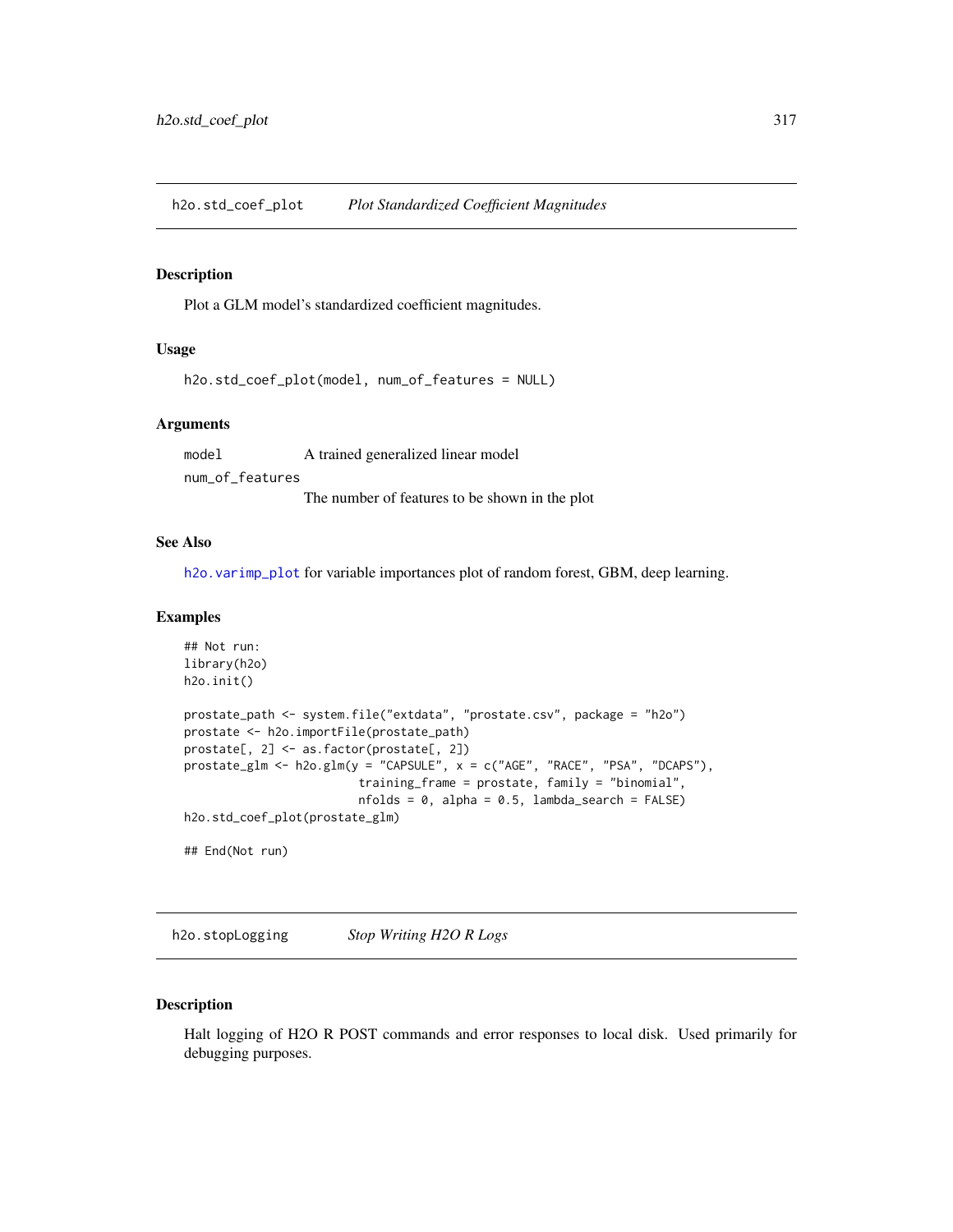318 h2o.str

# Usage

h2o.stopLogging()

# See Also

[h2o.startLogging](#page-315-0)[,h2o.clearLog,](#page-73-0)[h2o.openLog](#page-247-0)

#### Examples

```
## Not run:
library(h2o)
h2o.init()
h2o.startLogging()
australia_path = system.file("extdata", "australia.csv", package = "h2o")
australia = h2o.importFile(path = australia_path)
h2o.stopLogging()
```
## End(Not run)

h2o.str *Display the structure of an H2OFrame object*

## Description

Display the structure of an H2OFrame object

## Usage

h2o.str(object, ..., cols = FALSE)

# Arguments

| object | An H <sub>2</sub> OFrame.                                |
|--------|----------------------------------------------------------|
| .      | Further arguments to be passed from or to other methods. |
| cols   | Print the per-column str for the H2OFrame                |

#### Examples

```
## Not run:
library(h2o)
h2o.init()
frame <- h2o.createFrame(rows = 6, cols = 2,
                         categorical_fraction = 0.0,
                         missing_fraction = 0.7,
                         seed = 123)
h2o.str(frame, cols = FALSE)
```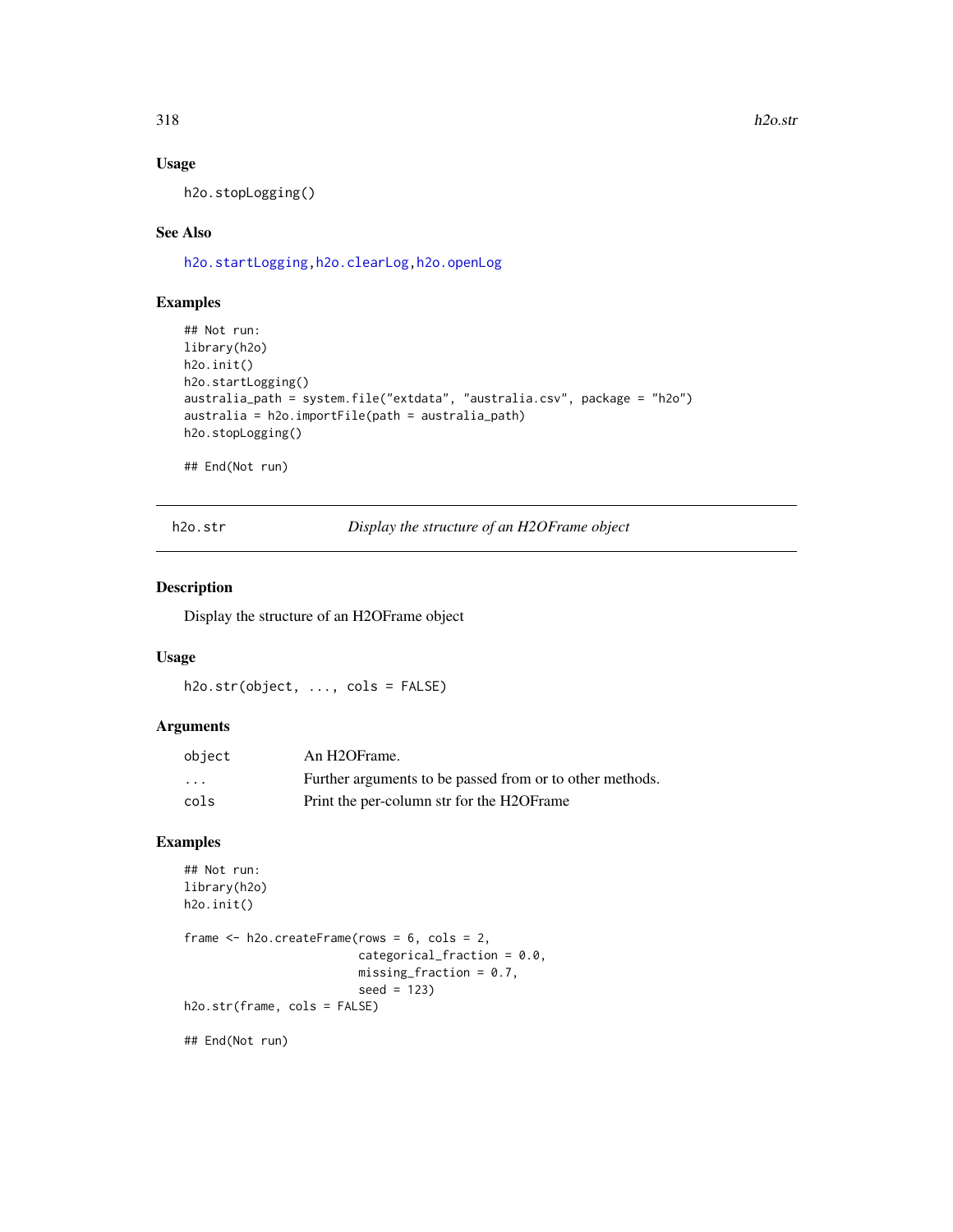Compute element-wise string distances between two H2OFrames. Both frames need to have the same shape (N x M) and only contain string/factor columns. Return a matrix (H2OFrame) of shape N x M.

# Usage

```
h2o.stringdist(
  x,
  y,
  method = c("lv", "lcs", "qgram", "jaccard", "jw", "soundex"),
  compare_empty = TRUE
\mathcal{L}
```
# Arguments

| $\mathsf{x}$  | An H2OFrame                                                                                                                                                                                                                                                                                                                              |
|---------------|------------------------------------------------------------------------------------------------------------------------------------------------------------------------------------------------------------------------------------------------------------------------------------------------------------------------------------------|
| V             | A comparison H2OFrame                                                                                                                                                                                                                                                                                                                    |
| method        | A string identifier indicating what string distance measure to use. Must be<br>one of: "lv" - Levenshtein distance "lcs" - Longest common substring distance<br>"ggram" - q-gram distance "jaccard" - Jaccard distance between q-gram profiles<br>"jw" - Jaro, or Jaro-Winker distance "soundex" - Distance based on soundex<br>encoding |
| compare_empty | if set to FALSE, empty strings will be handled as NaNs                                                                                                                                                                                                                                                                                   |

## Examples

```
## Not run:
h2o.init()
x <- as.h2o(c("Martha", "Dwayne", "Dixon"))
y <- as.character(as.h2o(c("Marhta", "Duane", "Dicksonx")))
h2o.stringdist(x, y, method = "jw")
```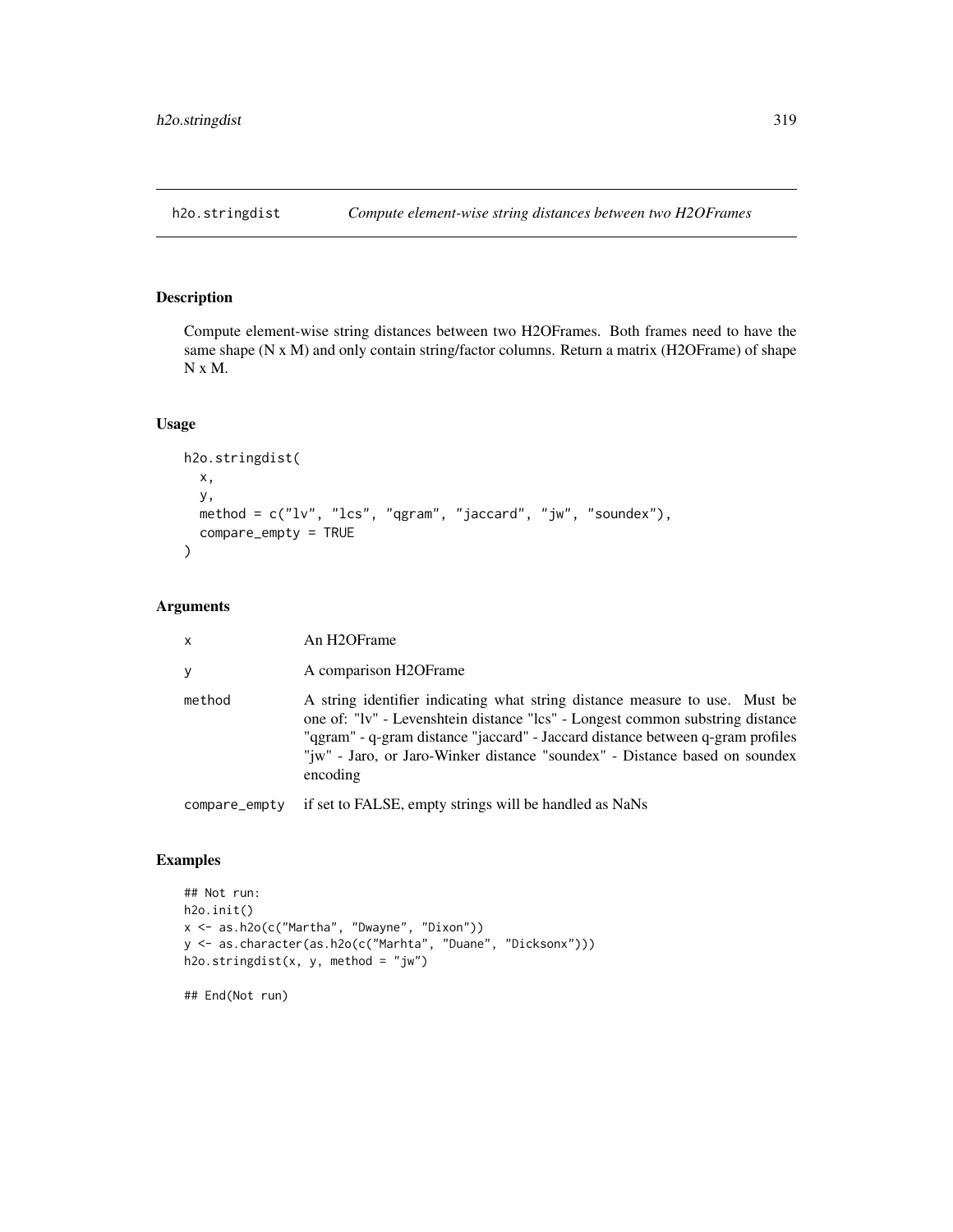h2o.strsplit *String Split*

Description

String Split

## Usage

h2o.strsplit(x, split)

# Arguments

| X     | The column whose strings must be split. |
|-------|-----------------------------------------|
| split | The pattern to split on.                |

## Value

An H2OFrame where each column is the outcome of the string split.

# Examples

```
## Not run:
library(h2o)
h2o.init()
string_to_split <- as.h2o("Split at every character.")
split_string <- h2o.strsplit(string_to_split, "")
```
## End(Not run)

h2o.sub *String Substitute*

# Description

Creates a copy of the target column in which each string has the first occurence of the regex pattern replaced with the replacement substring.

# Usage

```
h2o.sub(pattern, replacement, x, ignore.case = FALSE)
```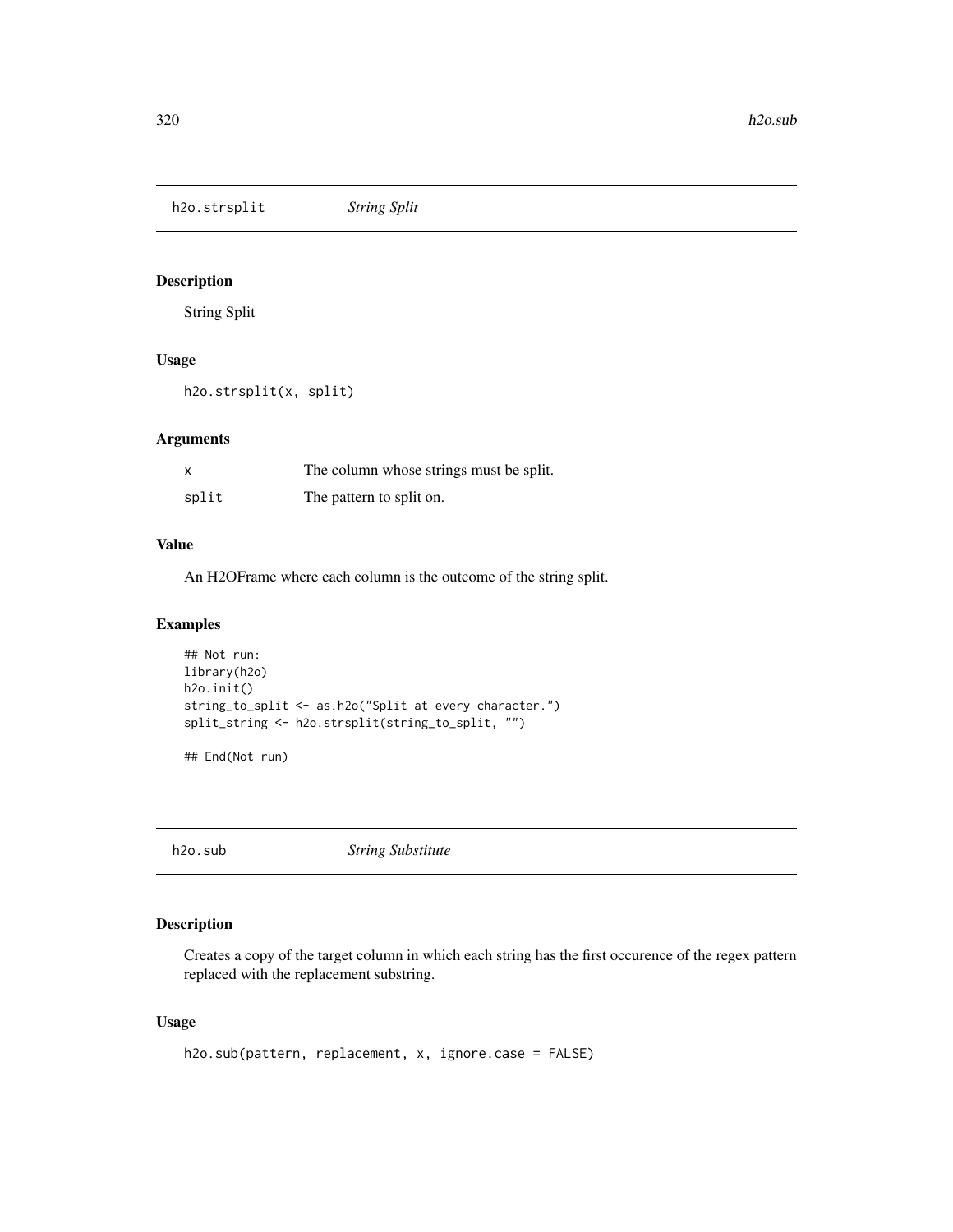# h2o.substring 321

## Arguments

| pattern      | The pattern to replace.         |
|--------------|---------------------------------|
| replacement  | The replacement pattern.        |
| $\mathbf{x}$ | The column on which to operate. |
| ignore.case  | Case sensitive or not           |

#### Examples

```
## Not run:
library(h2o)
h2o.init()
string_to_sub <- as.h2o("r tutorial")
sub_string <- h2o.sub("r ", "H2O ", string_to_sub)
## End(Not run)
```
h2o.substring *Substring*

## Description

Returns a copy of the target column that is a substring at the specified start and stop indices, inclusive. If the stop index is not specified, then the substring extends to the end of the original string. If start is longer than the number of characters in the original string, or is greater than stop, an empty string is returned. Negative start is coerced to 0.

#### Usage

```
h2o.substring(x, start, stop = "[]")
```

```
h2o.substr(x, start, stop = "[]")
```
## Arguments

| X     | The column on which to operate.                                          |
|-------|--------------------------------------------------------------------------|
| start | The index of the first element to be included in the substring.          |
| stop  | Optional, The index of the last element to be included in the substring. |

# Examples

```
## Not run:
library(h2o)
h2o.init()
string_to_substring <- as.h2o("1234567890")
substr <- h2o.substring(string_to_substring, 2) #Get substring from second index onwards
```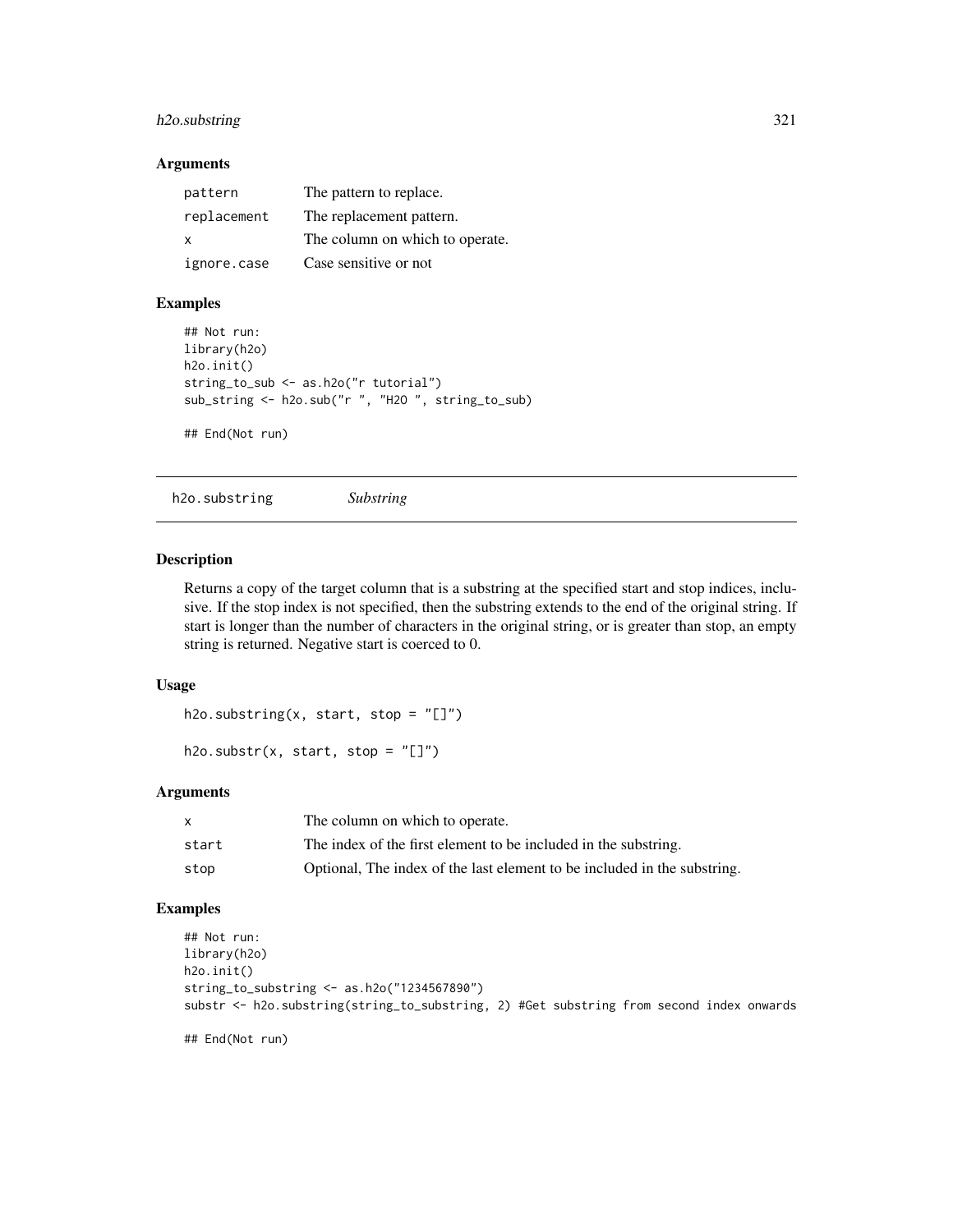Compute the frame's sum by-column (or by-row).

#### Usage

 $h2o.sum(x, na.rm = FALSE, axis = 0, return-frame = FALSE)$ 

## Arguments

| x            | An H2OFrame object.                                                                                                                                 |
|--------------|-----------------------------------------------------------------------------------------------------------------------------------------------------|
| na.rm        | logical, indicating whether missing values should be removed.                                                                                       |
| axis         | An int that indicates whether to do down a column $(0)$ or across a row $(1)$ . For<br>row or column sums, the return_frame parameter must be TRUE. |
| return_frame | A boolean that indicates whether to return an H2O frame or one single aggre-<br>gated value. Default is FALSE.                                      |

## See Also

[sum](#page-0-0) for the base R implementation.

# Examples

```
## Not run:
library(h2o)
h2o.init()
frame <- h2o.createFrame(rows = 6, cols = 2,
                         categorical_fraction = 0.0,
                         missing\_fraction = 0.7,
                         seed = 123)
h2o.sum(frame["C1"], na.rm = TRUE, axis = 0, return_frame = TRUE)
## End(Not run)
```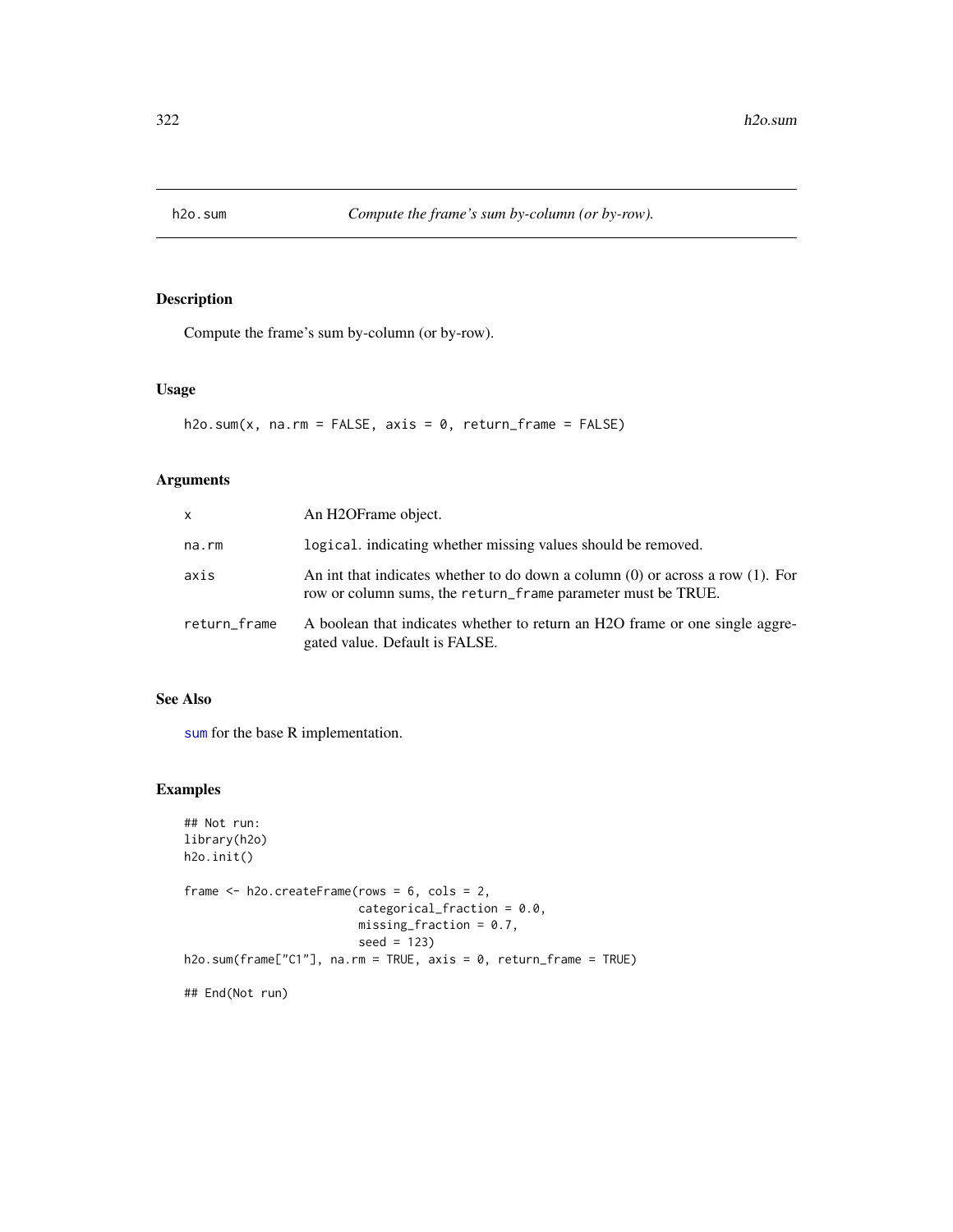A method for the [summary](#page-0-0) generic. Summarizes the columns of an H2O data frame or subset of columns and rows using vector notation (e.g. dataset[row, col]).

# Usage

```
h2o.summary(object, factors = 6L, exact_quantiles = FALSE, ...)
## S3 method for class 'H2OFrame'
summary(object, factors, exact_quantiles, ...)
```
# Arguments

| object          | An H2OFrame object.                                                            |
|-----------------|--------------------------------------------------------------------------------|
| factors         | The number of factors to return in the summary. Default is the top 6.          |
| exact_quantiles |                                                                                |
|                 | Compute exact quantiles or use approximation. Default is to use approximation. |
| $\ddotsc$       | Further arguments passed to or from other methods.                             |

#### Details

By default it uses approximated version of quantiles computation, however, user can modify this behavior by setting up exact\_quantiles argument to true.

## Value

A table displaying the minimum, 1st quartile, median, mean, 3rd quartile and maximum for each numeric column, and the levels and category counts of the levels in each categorical column.

#### Examples

```
## Not run:
library(h2o)
h2o.init()
prostate_path <- system.file("extdata", "prostate.csv", package = "h2o")
prostate <- h2o.importFile(path = prostate_path)
summary(prostate)
summary(prostate$GLEASON)
summary(prostate[, 4:6])
summary(prostate, exact_quantiles = TRUE)
```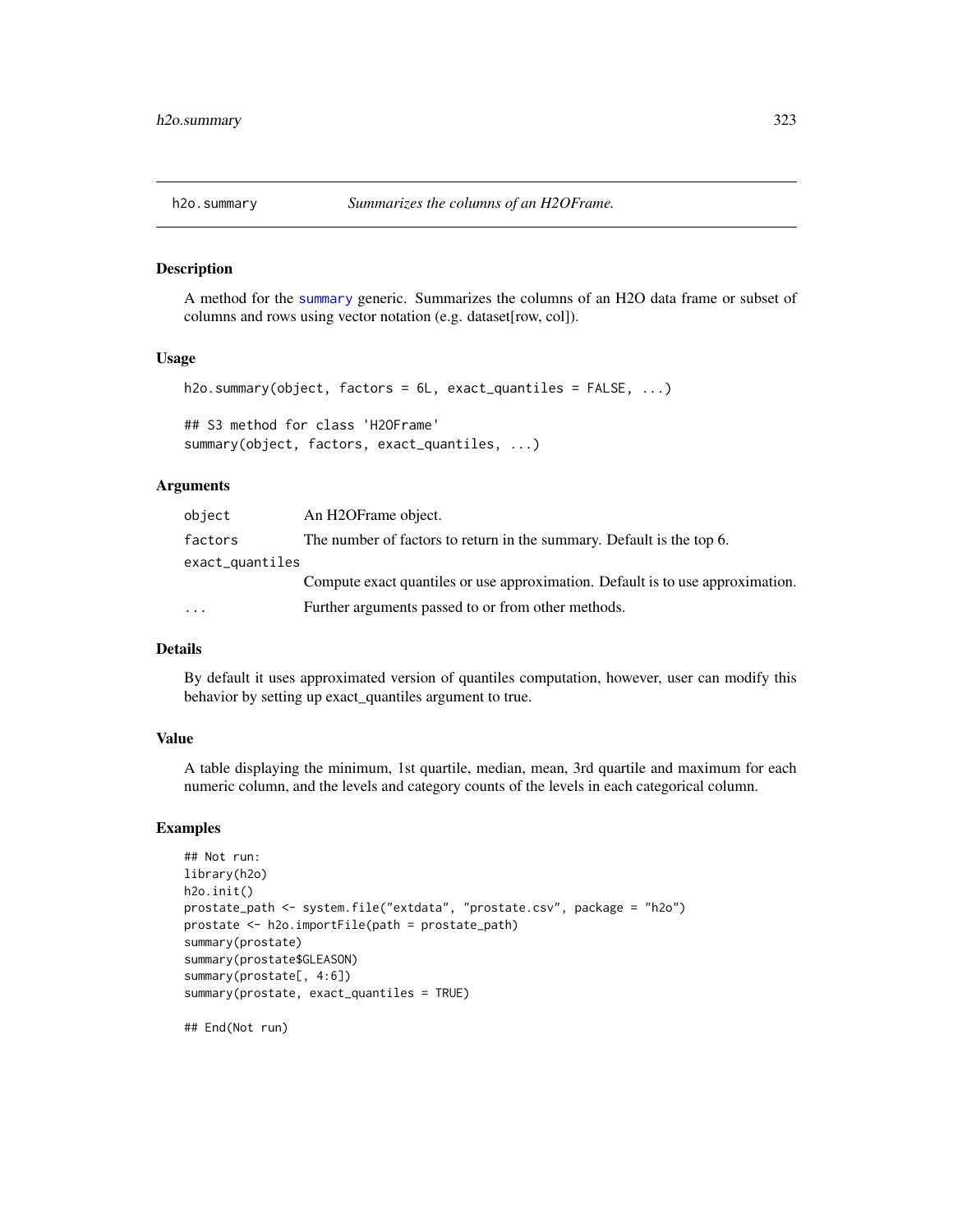Singular value decomposition of an H2O data frame using the power method

#### Usage

```
h2o.svd(
  training_frame,
  x,
  destination_key,
  model_id = NULL,validation_frame = NULL,
  ignore_const_cols = TRUE,
  score_each_iteration = FALSE,
  transform = c("NONE", "STANDARDIZE", "NORMALIZE", "DEMEAN", "DESCALE"),
  svd_method = c("GramSVD", "Power", "Randomized"),
  nv = 1,
  max_iterations = 1000,
  seed = -1,
  keep_u = TRUE,u_name = NULL,
  use_all_factor_levels = TRUE,
  max_runtime_secs = 0,
  export_checkpoints_dir = NULL
)
```
# Arguments

training\_frame Id of the training data frame.

x A vector containing the character names of the predictors in the model. destination\_key (Optional) The unique key assigned to the resulting model. Automatically generated if none is provided. model\_id Destination id for this model; auto-generated if not specified. validation\_frame Id of the validation data frame. ignore\_const\_cols Logical. Ignore constant columns. Defaults to TRUE. score\_each\_iteration Logical. Whether to score during each iteration of model training. Defaults to FALSE.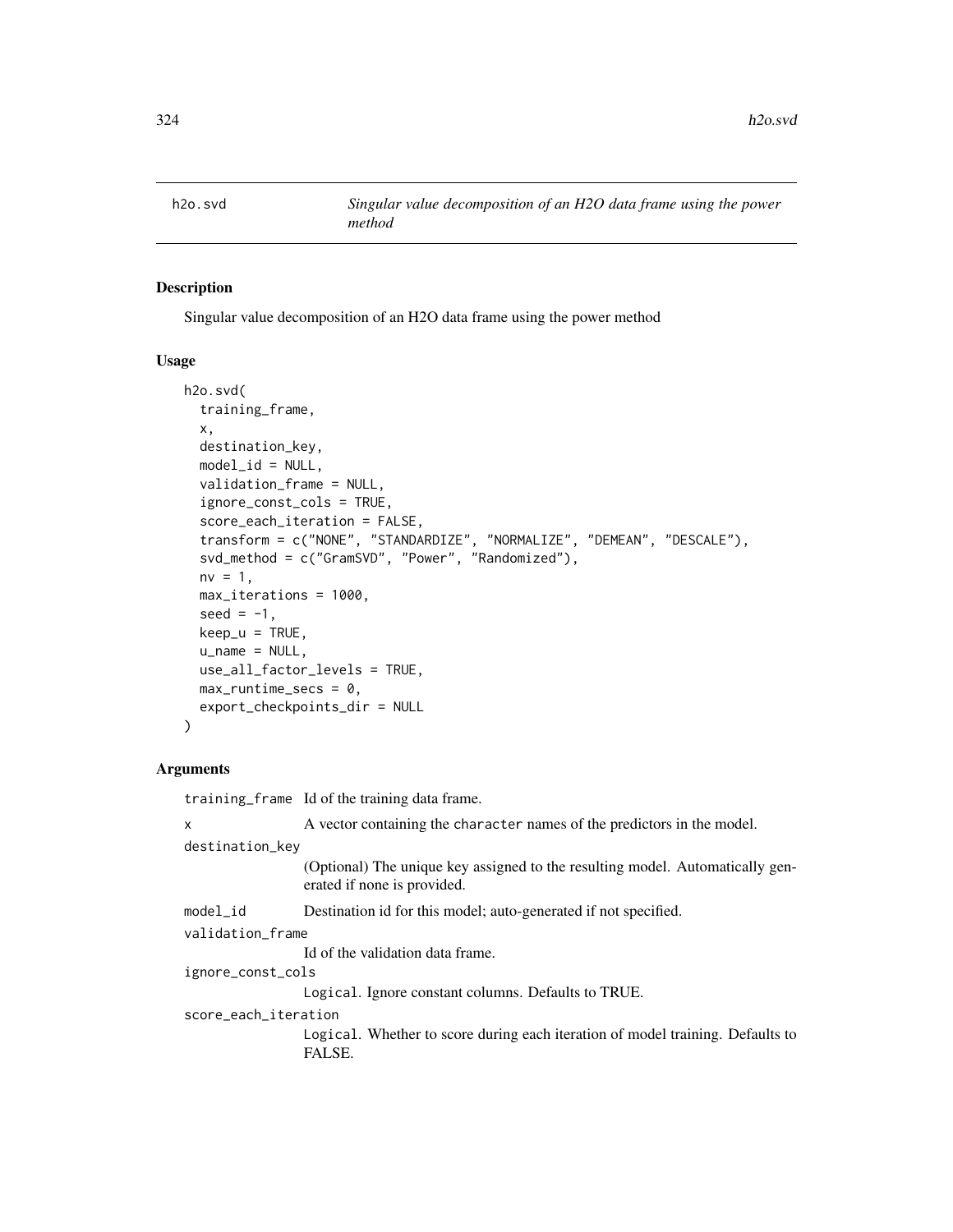#### h2o.svd 325

| transform              | Transformation of training data Must be one of: "NONE", "STANDARDIZE",<br>"NORMALIZE", "DEMEAN", "DESCALE". Defaults to NONE.                                                        |  |
|------------------------|--------------------------------------------------------------------------------------------------------------------------------------------------------------------------------------|--|
| svd_method             | Method for computing SVD (Caution: Randomized is currently experimental<br>and unstable) Must be one of: "GramSVD", "Power", "Randomized". Defaults<br>to GramSVD.                   |  |
| nv                     | Number of right singular vectors Defaults to 1.                                                                                                                                      |  |
|                        | max_iterations Maximum iterations Defaults to 1000.                                                                                                                                  |  |
| seed                   | Seed for random numbers (affects certain parts of the algo that are stochastic<br>and those might or might not be enabled by default). Defaults to -1 (time-based<br>random number). |  |
| keep_u                 | Logical. Save left singular vectors? Defaults to TRUE.                                                                                                                               |  |
| $u$ <sub>name</sub>    | Frame key to save left singular vectors                                                                                                                                              |  |
| use_all_factor_levels  |                                                                                                                                                                                      |  |
|                        | Logical. Whether first factor level is included in each categorical expansion<br>Defaults to TRUE.                                                                                   |  |
| max_runtime_secs       |                                                                                                                                                                                      |  |
|                        | Maximum allowed runtime in seconds for model training. Use 0 to disable.<br>Defaults to 0.                                                                                           |  |
| export_checkpoints_dir |                                                                                                                                                                                      |  |
|                        | Automatically export generated models to this directory.                                                                                                                             |  |

### Value

an object of class [H2ODimReductionModel.](#page-370-0)

### References

N. Halko, P.G. Martinsson, J.A. Tropp. Finding structure with randomness: Probabilistic algorithms for constructing approximate matrix decompositions[https://arxiv.org/abs/0909.4061]. SIAM Rev., Survey and Review section, Vol. 53, num. 2, pp. 217-288, June 2011.

# Examples

```
## Not run:
library(h2o)
h2o.init()
australia_path <- system.file("extdata", "australia.csv", package = "h2o")
australia <- h2o.uploadFile(path = australia_path)
h2o.svd(training_frame = australia, nv = 8)
```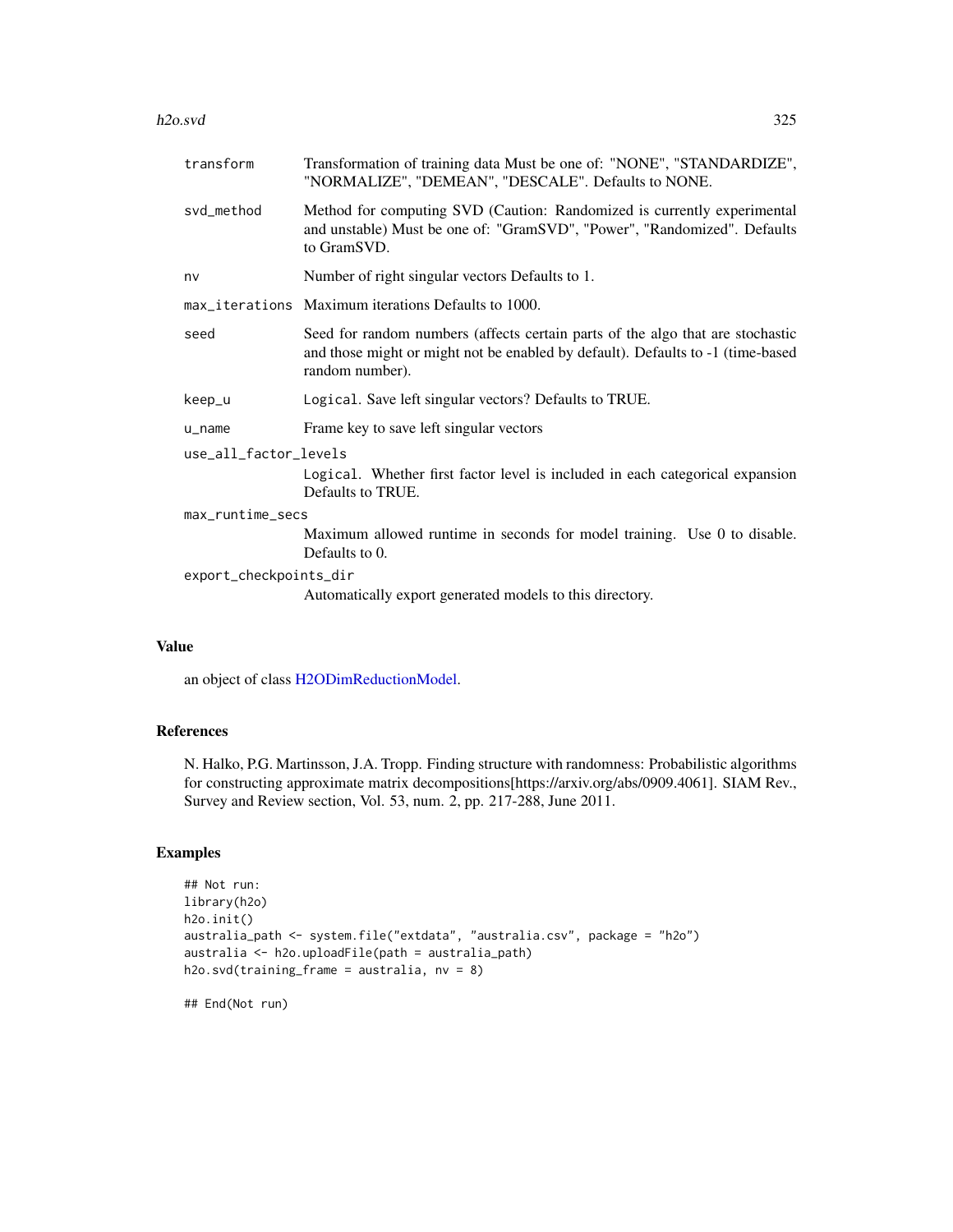Uses the cross-classifying factors to build a table of counts at each combination of factor levels.

#### Usage

```
h2o.table(x, y = NULL, dense = TRUE)
```
 $table.H20Frame(x, y = NULL, dense = TRUE)$ 

#### Arguments

|       | An H2OF rame object with at most two columns.                                                                                                            |
|-------|----------------------------------------------------------------------------------------------------------------------------------------------------------|
|       | An H2OFrame similar to x, or NULL.                                                                                                                       |
| dense | A logical for dense representation, which lists only non-zero counts, 1 combi-<br>nation per row. Set to FALSE to expand counts across all combinations. |

### Value

Returns a tabulated H2OFrame object.

#### Examples

```
## Not run:
library(h2o)
h2o.init()
prostate_path <- system.file("extdata", "prostate.csv", package = "h2o")
prostate <- h2o.uploadFile(path = prostate_path)
summary(prostate)
# Counts of the ages of all patients
head(h2o.table(prostate[, 3]))
h2o.table(prostate[, 3])
```
# Two-way table of ages (rows) and race (cols) of all patients head(h2o.table(prostate[, c(3, 4)])) h2o.table(prostate[, c(3, 4)])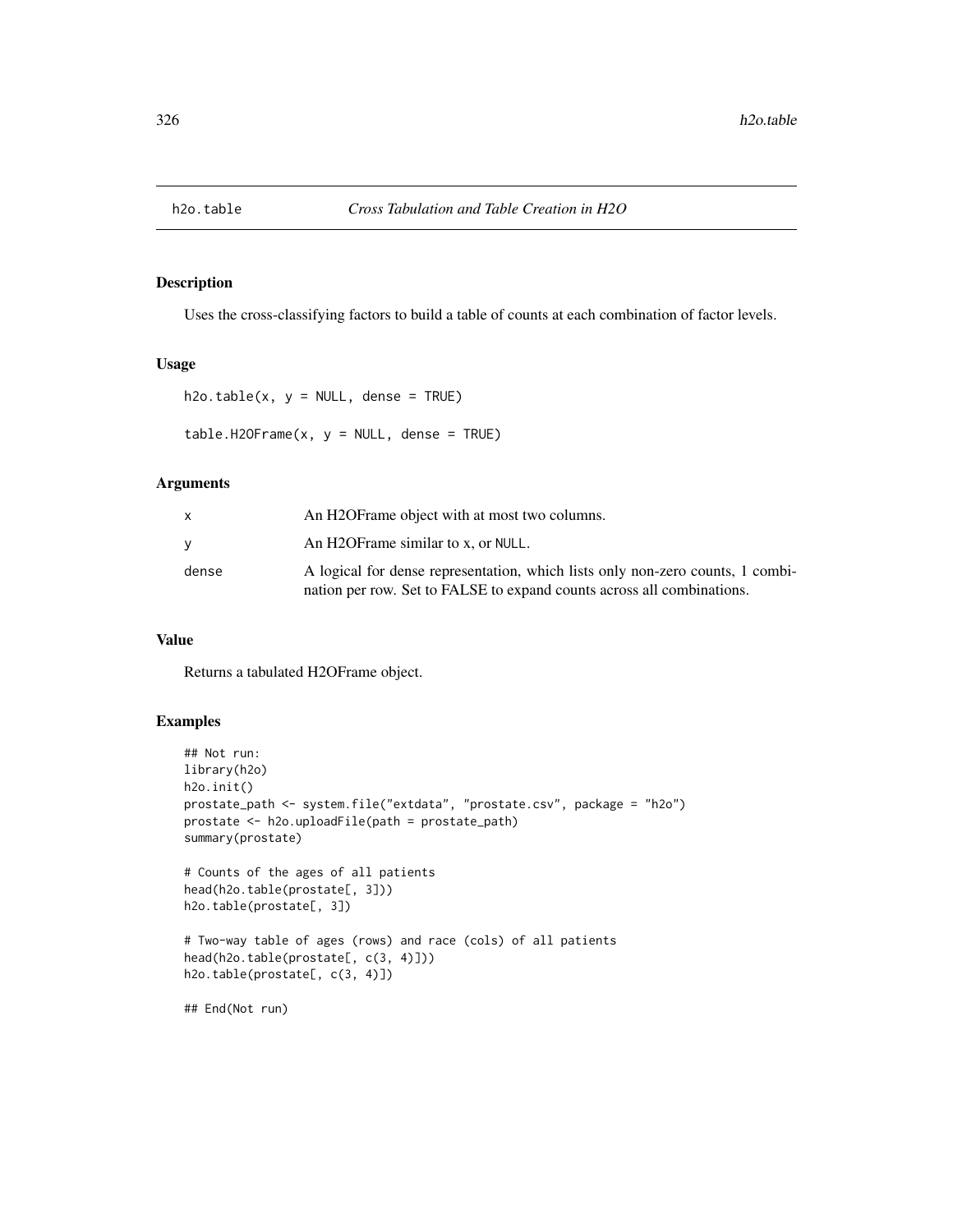Simple Co-Occurrence based tabulation of X vs Y, where X and Y are two Vecs in a given dataset. Uses histogram of given resolution in X and Y. Handles numerical/categorical data and missing values. Supports observation weights.

#### Usage

```
h2o.tabulate(data, x, y, weights_column = NULL, nbins_x = 50, nbins_y = 50)
```
### Arguments

| data      | An H2OFrame object.                                  |
|-----------|------------------------------------------------------|
| X         | predictor column                                     |
| y         | response column                                      |
|           | weights_column (optional) observation weights column |
| $nbins_x$ | number of bins for predictor column                  |
| $nbins_y$ | number of bins for response column                   |

### Value

Returns two TwoDimTables of 3 columns each count\_table: X Y counts response\_table: X meanY counts

#### Examples

```
## Not run:
library(h2o)
h2o.init()
df <- as.h2o(iris)
tab \le h2o.tabulate(data = df, x = "Sepal.Length", y = "Petal.Width",
             weights_column = NULL, nbins_x = 10, nbins_y = 10)
plot(tab)
## End(Not run)
```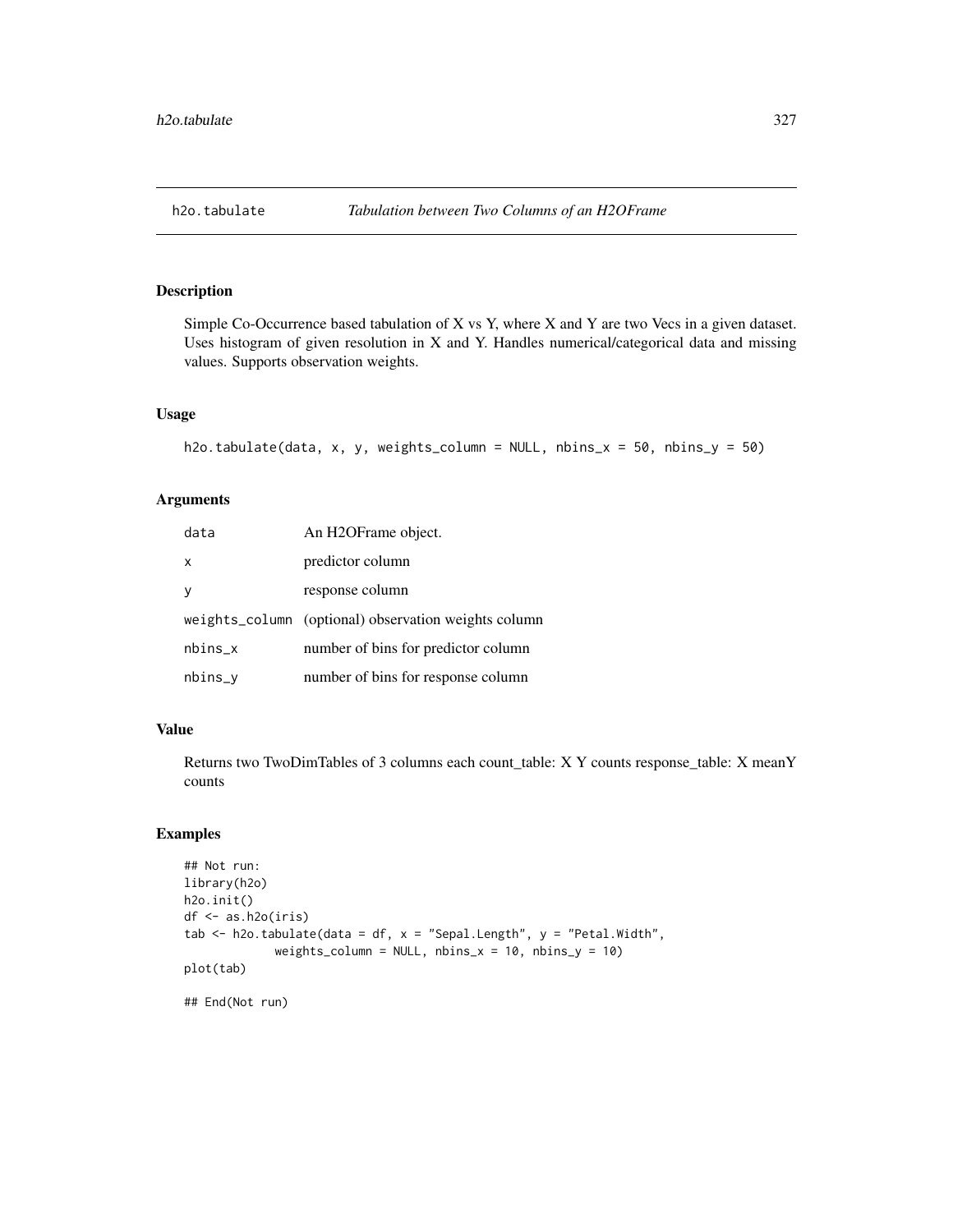Compute the tangent of x

### Usage

 $h2o.tan(x)$ 

### Arguments

x An H2OFrame object.

### See Also

[Trig](#page-0-0) for the base R implementation, tan().

### Examples

```
## Not run:
library(h2o)
h2o.init()
frame <- h2o.createFrame(rows = 6, cols = 2,
                         categorical_fraction = 0.0,
                         missing_fraction = 0.7,
                         seed = 123)
h2o.tan(frame)
## End(Not run)
```
h2o.tanh *Compute the hyperbolic tangent of x*

### Description

Compute the hyperbolic tangent of x

### Usage

h2o.tanh(x)

### Arguments

x An H2OFrame object.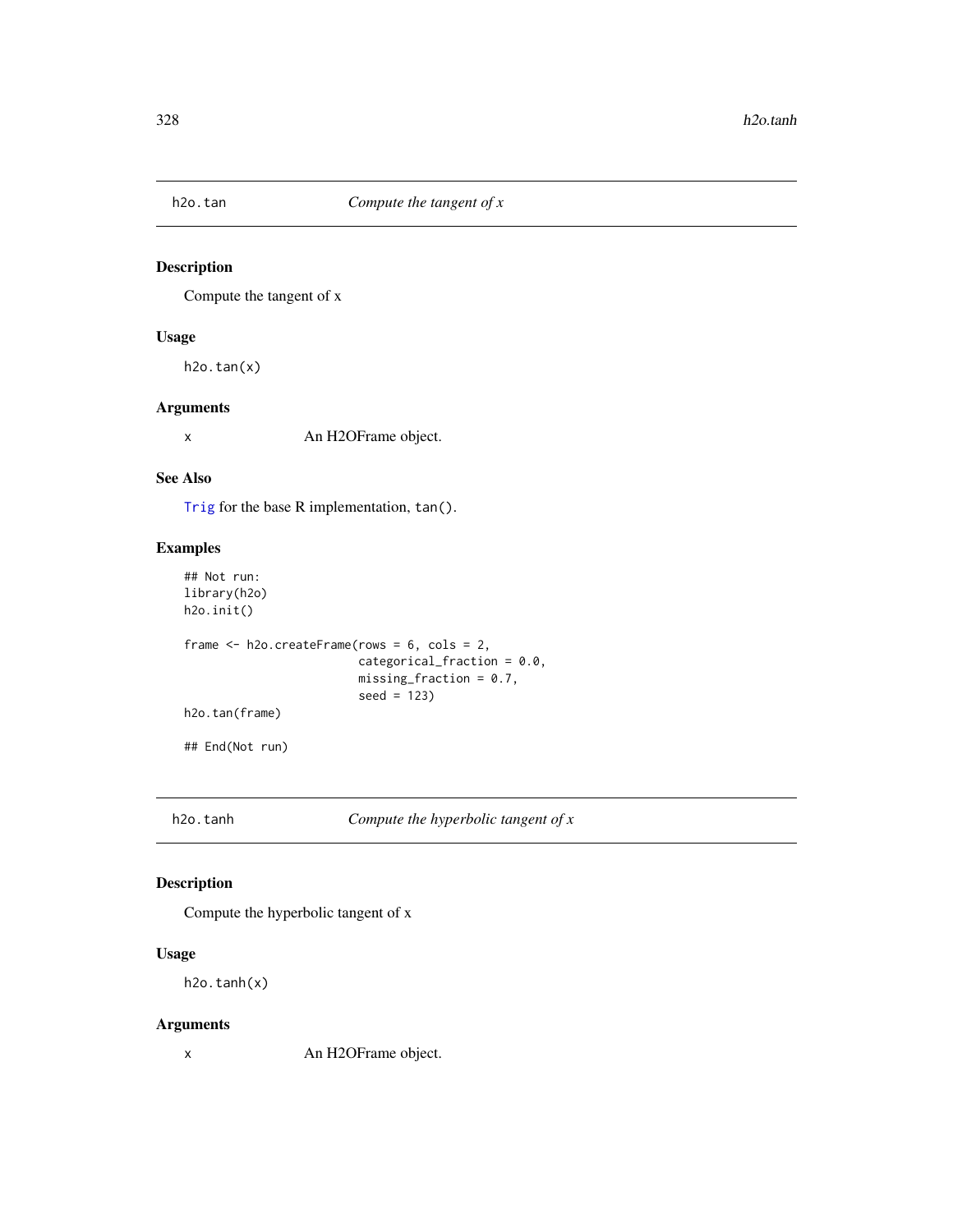### h2o.targetencoder 329

### See Also

[Hyperbolic](#page-0-0) for the base R implementation, tanh().

### Examples

```
## Not run:
library(h2o)
h2o.init()
frame <- h2o.createFrame(rows = 6, cols = 2,
                         categorical_fraction = 0.0,
                         missing_fraction = 0.7,
                         seed = 123)
h2o.tanh(frame)
## End(Not run)
```

| h2o.targetencoder | Transformation of a categorical variable with a mean value of the tar- |
|-------------------|------------------------------------------------------------------------|
|                   | get variable                                                           |

# Description

Transformation of a categorical variable with a mean value of the target variable

```
h2o.targetencoder(
  x,
  y,
  training_frame,
 model_id = NULL,fold_column = NULL,
  columns_to_encode = NULL,
  keep_original_categorical_columns = TRUE,
  blending = FALSE,
  inflection_point = 10,
  smoothing = 20,
 data_leakage_handling = c("leave_one_out", "k_fold", "none", "LeaveOneOut", "KFold",
    "None"),
 noise = 0.01,
  seed = -1,
  ...
\mathcal{L}
```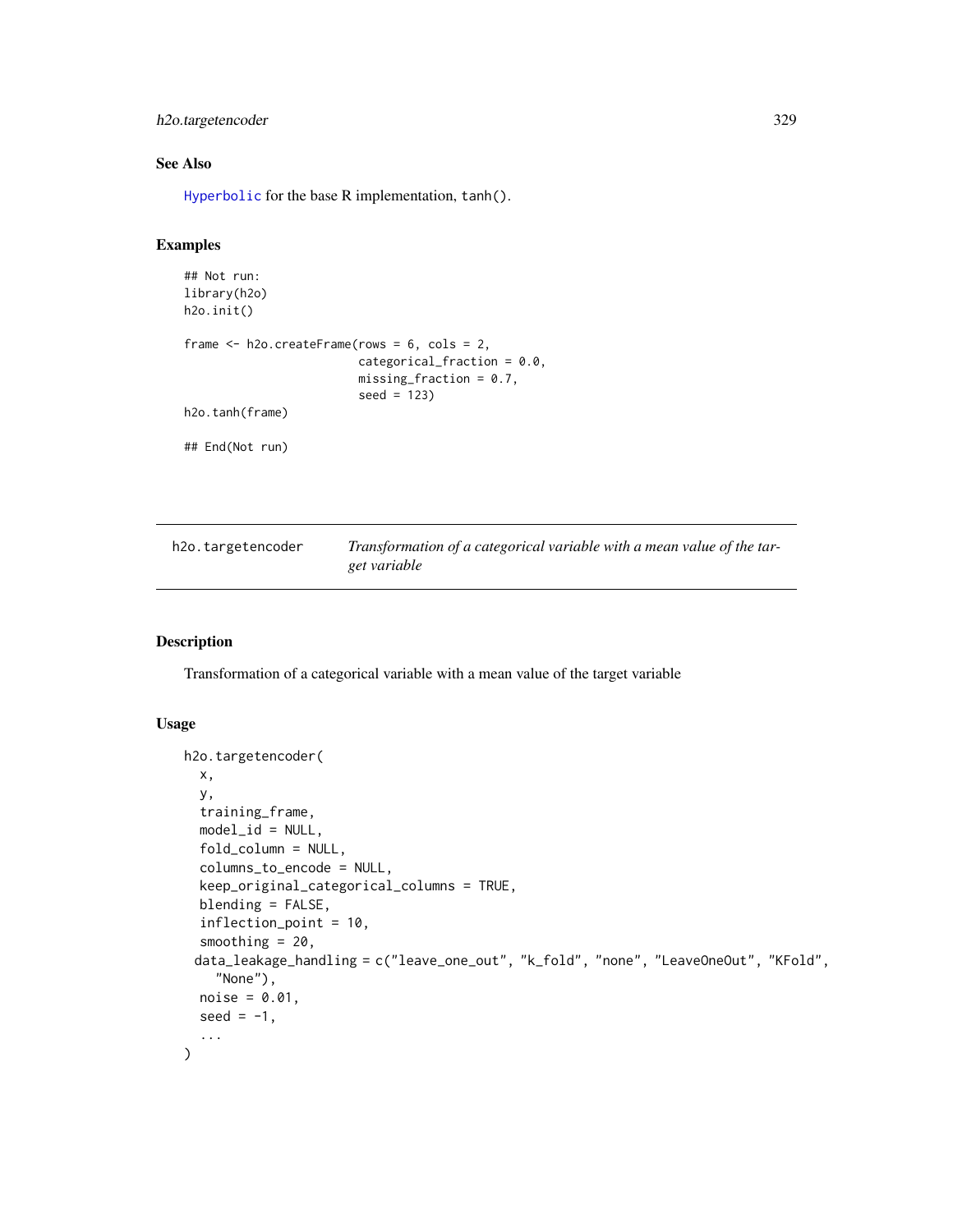| х                     | (Optional) A vector containing the names or indices of the predictor variables to<br>use in building the model. If x is missing, then all columns except y are used.                                                                                                                                                                                                                                                                                                                                        |
|-----------------------|-------------------------------------------------------------------------------------------------------------------------------------------------------------------------------------------------------------------------------------------------------------------------------------------------------------------------------------------------------------------------------------------------------------------------------------------------------------------------------------------------------------|
| У                     | The name or column index of the response variable in the data. The response<br>must be either a numeric or a categorical/factor variable. If the response is<br>numeric, then a regression model will be trained, otherwise it will train a classi-<br>fication model.                                                                                                                                                                                                                                      |
|                       | training_frame Id of the training data frame.                                                                                                                                                                                                                                                                                                                                                                                                                                                               |
| $model_id$            | Destination id for this model; auto-generated if not specified.                                                                                                                                                                                                                                                                                                                                                                                                                                             |
| fold_column           | Column with cross-validation fold index assignment per observation.                                                                                                                                                                                                                                                                                                                                                                                                                                         |
| columns_to_encode     |                                                                                                                                                                                                                                                                                                                                                                                                                                                                                                             |
|                       | List of categorical columns or groups of categorical columns to encode. When<br>groups of columns are specified, each group is encoded as a single column (in-<br>teractions are created internally).                                                                                                                                                                                                                                                                                                       |
|                       | keep_original_categorical_columns                                                                                                                                                                                                                                                                                                                                                                                                                                                                           |
|                       | Logical. If true, the original non-encoded categorical features will remain in<br>the result frame. Defaults to TRUE.                                                                                                                                                                                                                                                                                                                                                                                       |
| blending              | Logical. If true, enables blending of posterior probabilities (computed for a<br>given categorical value) with prior probabilities (computed on the entire set).<br>This allows to mitigate the effect of categorical values with small cardinality.<br>The blending effect can be tuned using the 'inflection_point' and 'smoothing'<br>parameters. Defaults to FALSE.                                                                                                                                     |
| inflection_point      |                                                                                                                                                                                                                                                                                                                                                                                                                                                                                                             |
|                       | Inflection point of the sigmoid used to blend probabilities (see 'blending' pa-<br>rameter). For a given categorical value, if it appears less that 'inflection_point'<br>in a data sample, then the influence of the posterior probability will be smaller<br>than the prior. Defaults to 10.                                                                                                                                                                                                              |
| smoothing             | Smoothing factor corresponds to the inverse of the slope at the inflection point on<br>the sigmoid used to blend probabilities (see 'blending' parameter). If smoothing<br>tends towards 0, then the sigmoid used for blending turns into a Heaviside step<br>function. Defaults to 20.                                                                                                                                                                                                                     |
| data_leakage_handling |                                                                                                                                                                                                                                                                                                                                                                                                                                                                                                             |
|                       | Data leakage handling strategy used to generate the encoding. Supported op-<br>tions are: 1) "none" (default) - no holdout, using the entire training frame.<br>2) "leave_one_out" - current row's response value is subtracted from the per-<br>level frequencies pre-calculated on the entire training frame. 3) "k_fold" - en-<br>codings for a fold are generated based on out-of-fold data. Must be one of:<br>"leave_one_out", "k_fold", "none", "LeaveOneOut", "KFold", "None". Defaults<br>to None. |
| noise                 | The amount of noise to add to the encoded column. Use 0 to disable noise,<br>and $-1$ ( $=$ AUTO) to let the algorithm determine a reasonable amount of noise.<br>Defaults to 0.01.                                                                                                                                                                                                                                                                                                                         |
| seed                  | Seed for random numbers (affects certain parts of the algo that are stochastic<br>and those might or might not be enabled by default). Defaults to -1 (time-based<br>random number).                                                                                                                                                                                                                                                                                                                        |
|                       | Mainly used for backwards compatibility, to allow deprecated parameters.                                                                                                                                                                                                                                                                                                                                                                                                                                    |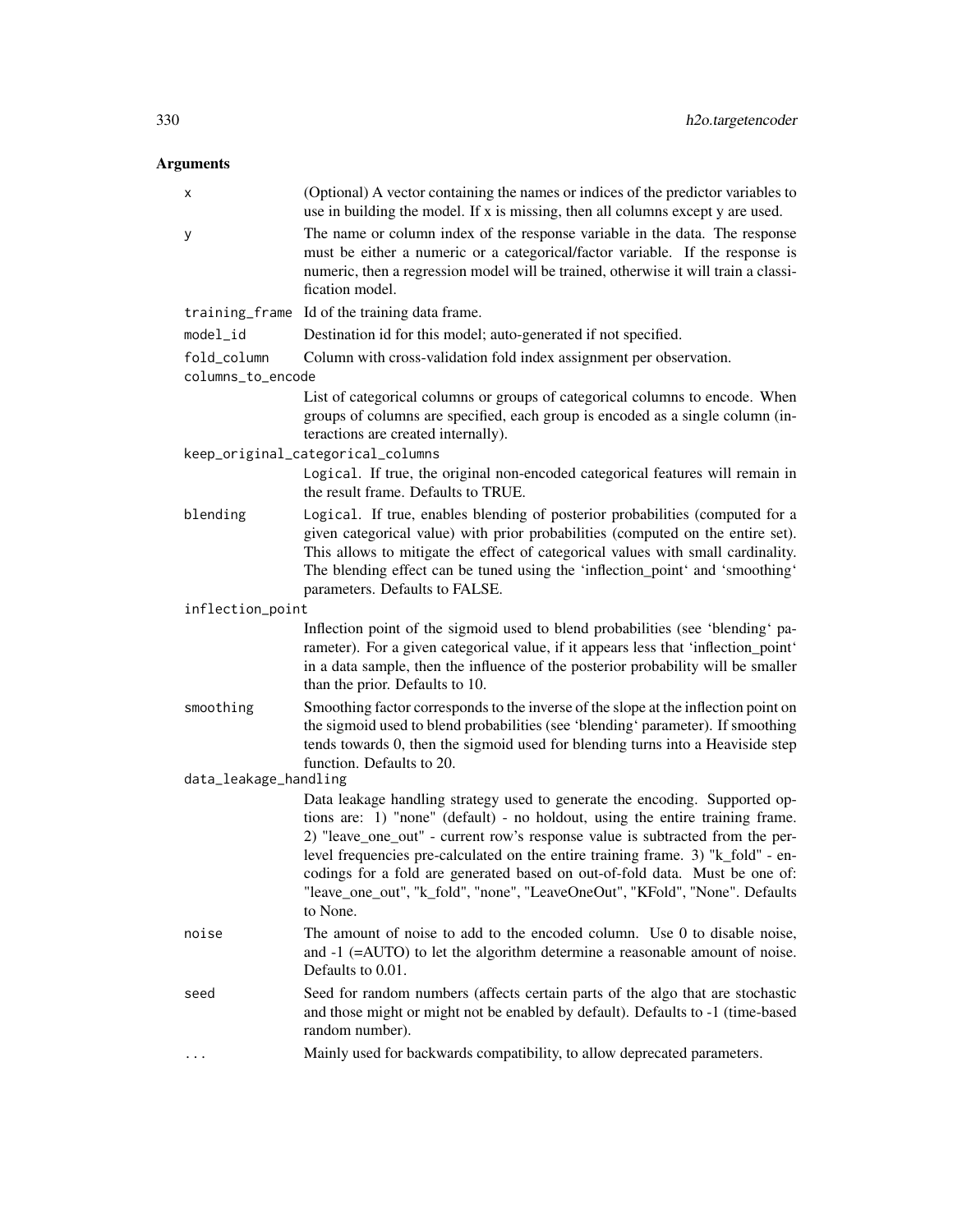### h2o.target\_encode\_apply 331

#### Examples

```
## Not run:
library(h2o)
h2o.init()
#Import the titanic dataset
f <- "https://s3.amazonaws.com/h2o-public-test-data/smalldata/gbm_test/titanic.csv"
titanic <- h2o.importFile(f)
# Set response as a factor
response <- "survived"
titanic[response] <- as.factor(titanic[response])
# Split the dataset into train and test
splits <- h2o.splitFrame(data = titanic, ratios = .8, seed = 1234)
train <- splits[[1]]
test <- splits[[2]]
# Choose which columns to encode
encode_columns <- c("home.dest", "cabin", "embarked")
# Train a TE model
te_model <- h2o.targetencoder(x = encode_columns,
                              y = response,
                              training_frame = train,
                              fold_column = "pclass",
                              data_leakage_handling = "KFold")
# New target encoded train and test sets
train_te <- h2o.transform(te_model, train)
test_te <- h2o.transform(te_model, test)
## End(Not run)
```
<span id="page-330-0"></span>h2o.target\_encode\_apply

*Apply Target Encoding Map to Frame*

#### **Description**

Applies a target encoding map to an H2OFrame object. Computing target encoding for high cardinality categorical columns can improve performance of supervised learning models. A Target Encoding tutorial is available here: [https://github.com/h2oai/h2o-tutorials/blob/master/](https://github.com/h2oai/h2o-tutorials/blob/master/best-practices/categorical-predictors/target_encoding.md) [best-practices/categorical-predictors/target\\_encoding.md](https://github.com/h2oai/h2o-tutorials/blob/master/best-practices/categorical-predictors/target_encoding.md).

```
h2o.target_encode_apply(
  data,
  x,
```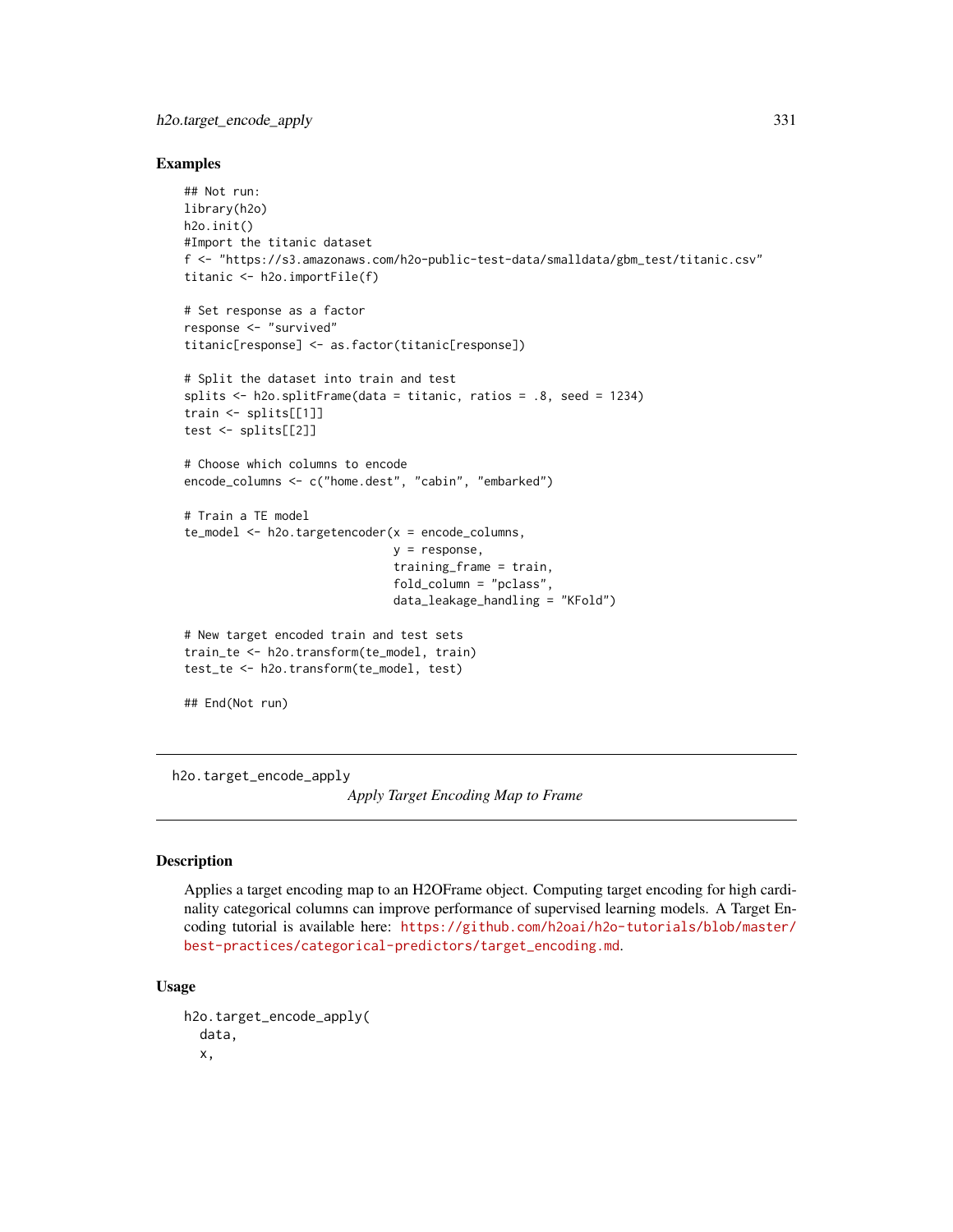```
y,
  target_encode_map,
 holdout_type,
 fold_column = NULL,
 blended_avg = TRUE,
 noise_level = NULL,
 seed = -1\mathcal{L}
```

| data              | An H2OFrame object with which to apply the target encoding map.                                                                                                                                                                                                                                                                                                                                                |
|-------------------|----------------------------------------------------------------------------------------------------------------------------------------------------------------------------------------------------------------------------------------------------------------------------------------------------------------------------------------------------------------------------------------------------------------|
| X                 | A list containing the names or indices of the variables to encode. A target en-<br>coding column will be created for each element in the list. Items in the list can<br>be multiple columns. For example, if 'x = list( $c("A")$ , $c("B", "C")$ ', then the<br>resulting frame will have a target encoding column for A and a target encoding<br>column for $B \& C$ (in this case, we group by two columns). |
| y                 | The name or column index of the response variable in the data. The response<br>variable can be either numeric or binary.                                                                                                                                                                                                                                                                                       |
| target_encode_map |                                                                                                                                                                                                                                                                                                                                                                                                                |
|                   | A list of H2OF rame objects that is the results of the h2o. target_encode_create<br>function.                                                                                                                                                                                                                                                                                                                  |
| holdout_type      | The holdout type used. Must be one of: "LeaveOneOut", "KFold", "None".                                                                                                                                                                                                                                                                                                                                         |
| fold_column       | (Optional) The name or column index of the fold column in the data. Defaults<br>to NULL (no 'fold_column'). Only required if 'holdout_type' = "KFold".                                                                                                                                                                                                                                                         |
| blended_avg       | Logical. (Optional) Whether to perform blended average.                                                                                                                                                                                                                                                                                                                                                        |
| noise_level       | (Optional) The amount of random noise added to the target encoding. This helps<br>prevent overfitting. Defaults to $0.01 *$ range of y.                                                                                                                                                                                                                                                                        |
| seed              | (Optional) A random seed used to generate draws from the uniform distribution<br>for random noise. Defaults to -1.                                                                                                                                                                                                                                                                                             |

### Value

Returns an H2OFrame object containing the target encoding per record.

#### See Also

[h2o.target\\_encode\\_create](#page-332-0) for creating the target encoding map

# Examples

```
## Not run:
library(h2o)
h2o.init()
```

```
# Get Target Encoding Frame on bank-additional-full data with numeric `y`
data <- h2o.importFile(
 path = "https://s3.amazonaws.com/h2o-public-test-data/smalldata/demos/bank-additional-full.csv")
```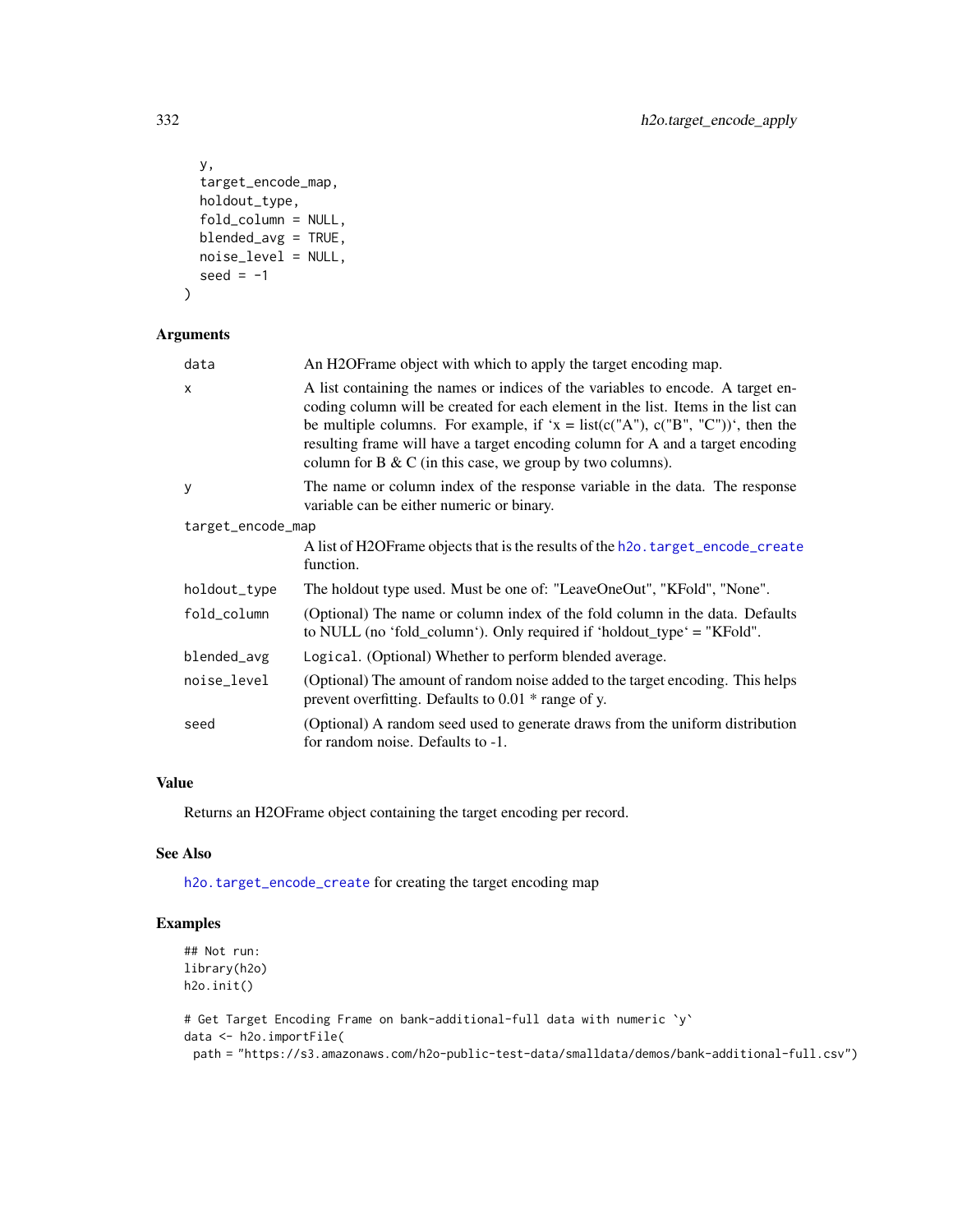```
splits <- h2o.splitFrame(data, seed = 1234)
train <- splits[[1]]
test <- splits[[2]]
mapping <- h2o.target_encode_create(data = train, x = list(c("job"), c("job", "marital")),
                                    y = "age")# Apply mapping to the training dataset
train_encode <- h2o.target_encode_apply(data = train, x = list(c("job"), c("job", "marital")),
                                       y = "age", mapping, holdout_type = "LeaveOneOut")
# Apply mapping to a test dataset
test_encode <- h2o.target_encode_apply(data = test, x = list(c("job"), c("job", "marital")),
                                       y = "age", target_encode_map = mapping,
                                       holdout_type = "None")
```
## End(Not run)

<span id="page-332-0"></span>h2o.target\_encode\_create

*Create Target Encoding Map*

#### Description

Creates a target encoding map based on group-by columns ('x') and a numeric or binary target column ('y'). Computing target encoding for high cardinality categorical columns can improve performance of supervised learning models. A Target Encoding tutorial is available here: [https://](https://github.com/h2oai/h2o-tutorials/blob/master/best-practices/categorical-predictors/target_encoding.md) [github.com/h2oai/h2o-tutorials/blob/master/best-practices/categorical-predictor](https://github.com/h2oai/h2o-tutorials/blob/master/best-practices/categorical-predictors/target_encoding.md)s/ [target\\_encoding.md](https://github.com/h2oai/h2o-tutorials/blob/master/best-practices/categorical-predictors/target_encoding.md).

### Usage

```
h2o.target_encode_create(data, x, y, fold_column = NULL)
```
#### Arguments

| data         | An H2OF rame object with which to create the target encoding map.                                                                                                                                                                                                                                                                                                       |
|--------------|-------------------------------------------------------------------------------------------------------------------------------------------------------------------------------------------------------------------------------------------------------------------------------------------------------------------------------------------------------------------------|
| $\mathsf{x}$ | A list containing the names or indices of the variables to encode. A target en-<br>coding map will be created for each element in the list. Items in the list can be<br>multiple columns. For example, if 'x = list(c("A"), c("B", "C"))', then there will<br>be one mapping frame for A and one mapping frame for B $\&$ C (in this case, we<br>group by two columns). |
| y            | The name or column index of the response variable in the data. The response<br>variable can be either numeric or binary.                                                                                                                                                                                                                                                |
| fold_column  | (Optional) The name or column index of the fold column in the data. Defaults<br>to NULL (no 'fold_column').                                                                                                                                                                                                                                                             |

#### Value

Returns a list of H2OFrame objects containing the target encoding mapping for each column in 'x'.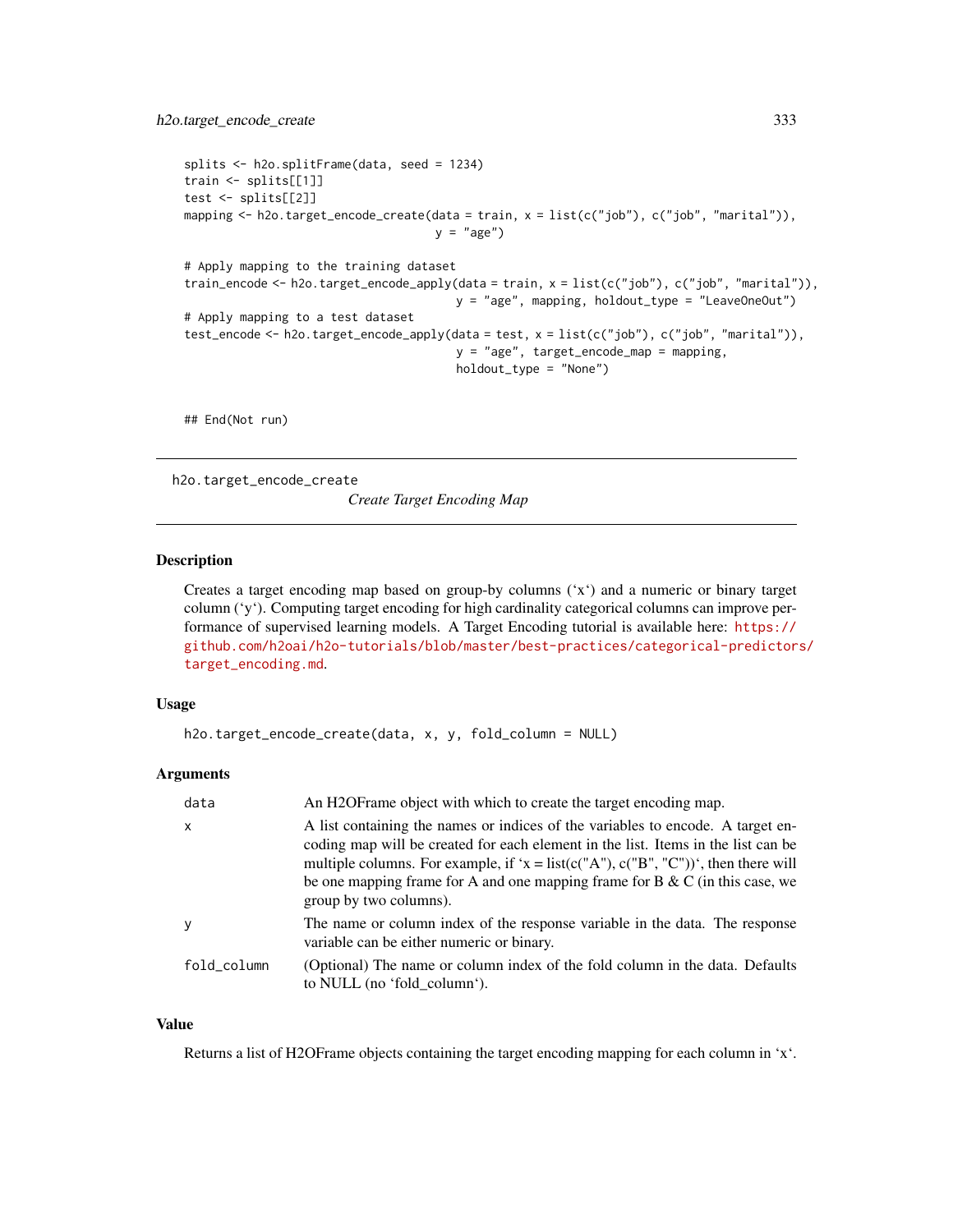### See Also

[h2o.target\\_encode\\_apply](#page-330-0) for applying the target encoding mapping to a frame.

#### Examples

```
## Not run:
library(h2o)
h2o.init()
# Get Target Encoding Map on bank-additional-full data with numeric response
data <- h2o.importFile(
path = "https://s3.amazonaws.com/h2o-public-test-data/smalldata/demos/bank-additional-full.csv")
mapping_age <- h2o.target_encode_create(data = data, x = list(c("job"), c("job", "marital")),
                                        y = "age")head(mapping_age)
# Get Target Encoding Map on bank-additional-full data with binary response
mapping_y <- h2o.target_encode_create(data = data, x = list(c("job"), c("job", "marital")),
                                      y = "y")head(mapping_y)
## End(Not run)
```
h2o.tf\_idf *Computes TF-IDF values for each word in given documents.*

#### Description

Computes TF-IDF values for each word in given documents.

#### Usage

```
h2o.tf_idf(
  frame,
  document_id_col,
  text_col,
  preprocess = TRUE,
  case_sensitive = TRUE
)
```
### Arguments

| frame           | documents or words frame for which TF-IDF values should be computed.                                         |
|-----------------|--------------------------------------------------------------------------------------------------------------|
| document_id_col |                                                                                                              |
|                 | index or name of a column containing document IDs.                                                           |
| text col        | index or name of a column containing documents if 'preprocess = TRUE' or<br>words if 'preprocess $=$ FALSE'. |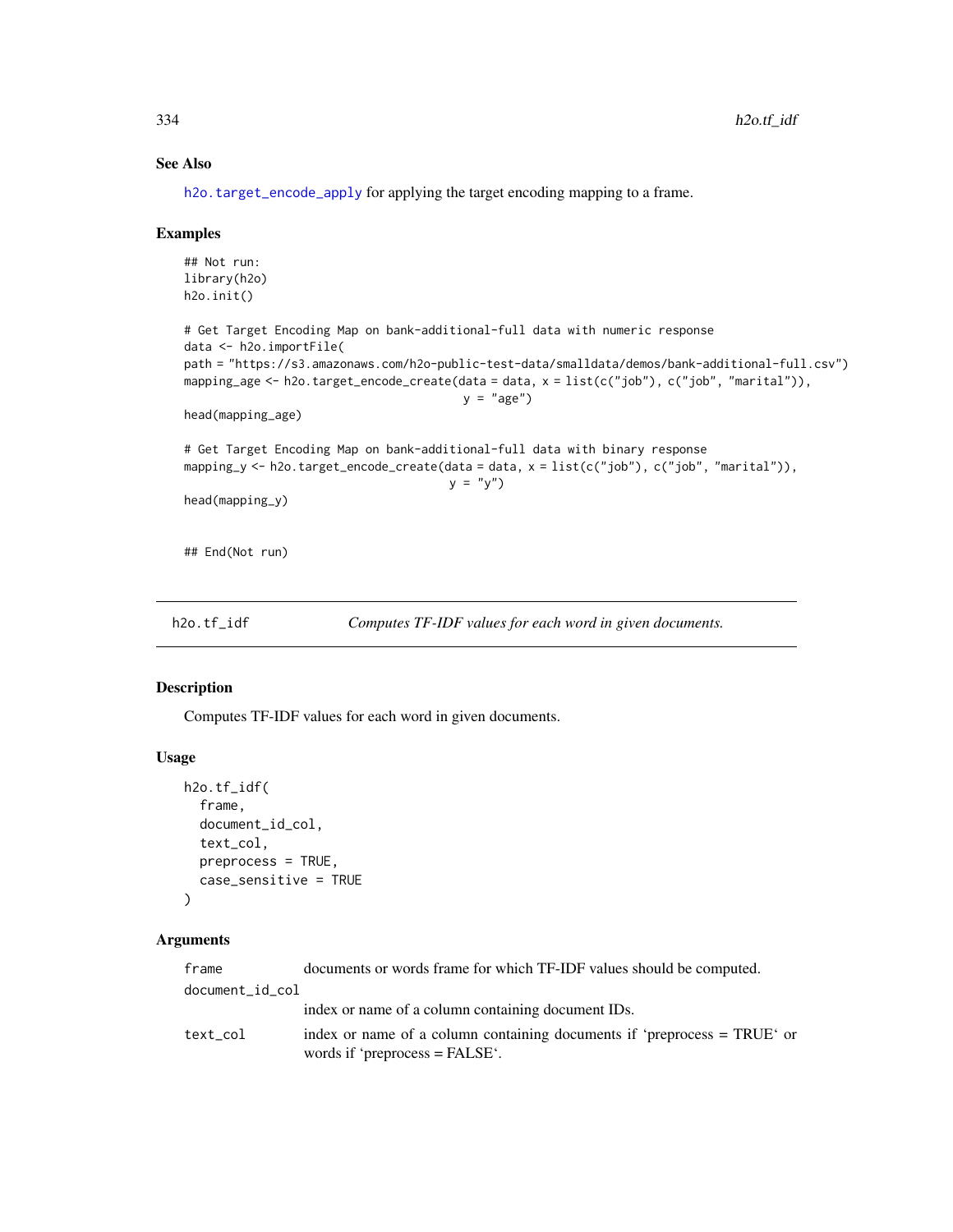#### h2o.toFrame 335

preprocess whether input text data should be pre-processed. Defaults to 'TRUE'.

case\_sensitive whether input data should be treated as case sensitive. Defaults to 'TRUE'.

#### Value

resulting frame with TF-IDF values. Row format: documentID, word, TF, IDF, TF-IDF

h2o.toFrame *Convert a word2vec model into an H2OFrame*

#### Description

Converts a given word2vec model into an H2OFrame. The frame represents learned word embeddings

#### Usage

h2o.toFrame(word2vec)

#### Arguments

word2vec A word2vec model.

### Examples

## Not run: h2o.init()

```
# Build a dummy word2vec model
data <- as.character(as.h2o(c("a", "b", "a")))
w2v_model <- h2o.word2vec(data, sent_sample_rate = 0, min_word_freq = 0, epochs = 1, vec_size = 2)
```

```
# Transform words to vectors and return average vector for each sentence
h2o.toFrame(w2v_model) # -> Frame made of 2 rows and 2 columns
```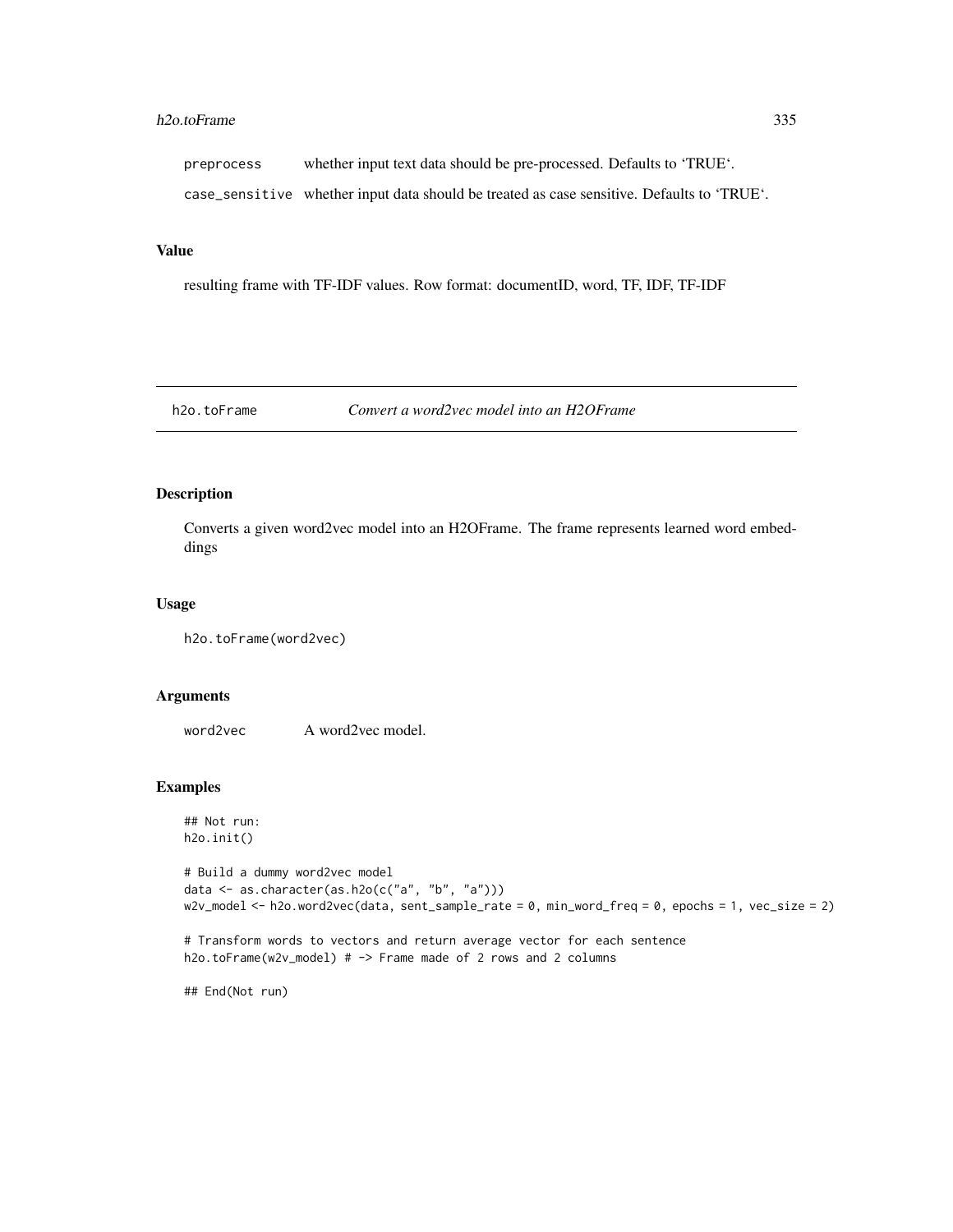h2o.tokenize is similar to h2o.strsplit, the difference between them is that h2o.tokenize will store the tokenized text into a single column making it easier for additional processing (filtering stop words, word2vec algo, ...).

### Usage

h2o.tokenize(x, split)

#### Arguments

|       | The column or columns whose strings to tokenize. |
|-------|--------------------------------------------------|
| split | The regular expression to split on.              |

### Value

An H2OFrame with a single column representing the tokenized Strings. Original rows of the input DF are separated by NA.

### Examples

```
## Not run:
library(h2o)
h2o.init()
string_to_tokenize <- as.h2o("Split at every character and tokenize.")
tokenize_string <- h2o.tokenize(as.character(string_to_tokenize), "")
```
## End(Not run)

h2o.tolower *Convert strings to lowercase*

### Description

Convert strings to lowercase

### Usage

h2o.tolower(x)

#### Arguments

x An H2OFrame object whose strings should be lower cased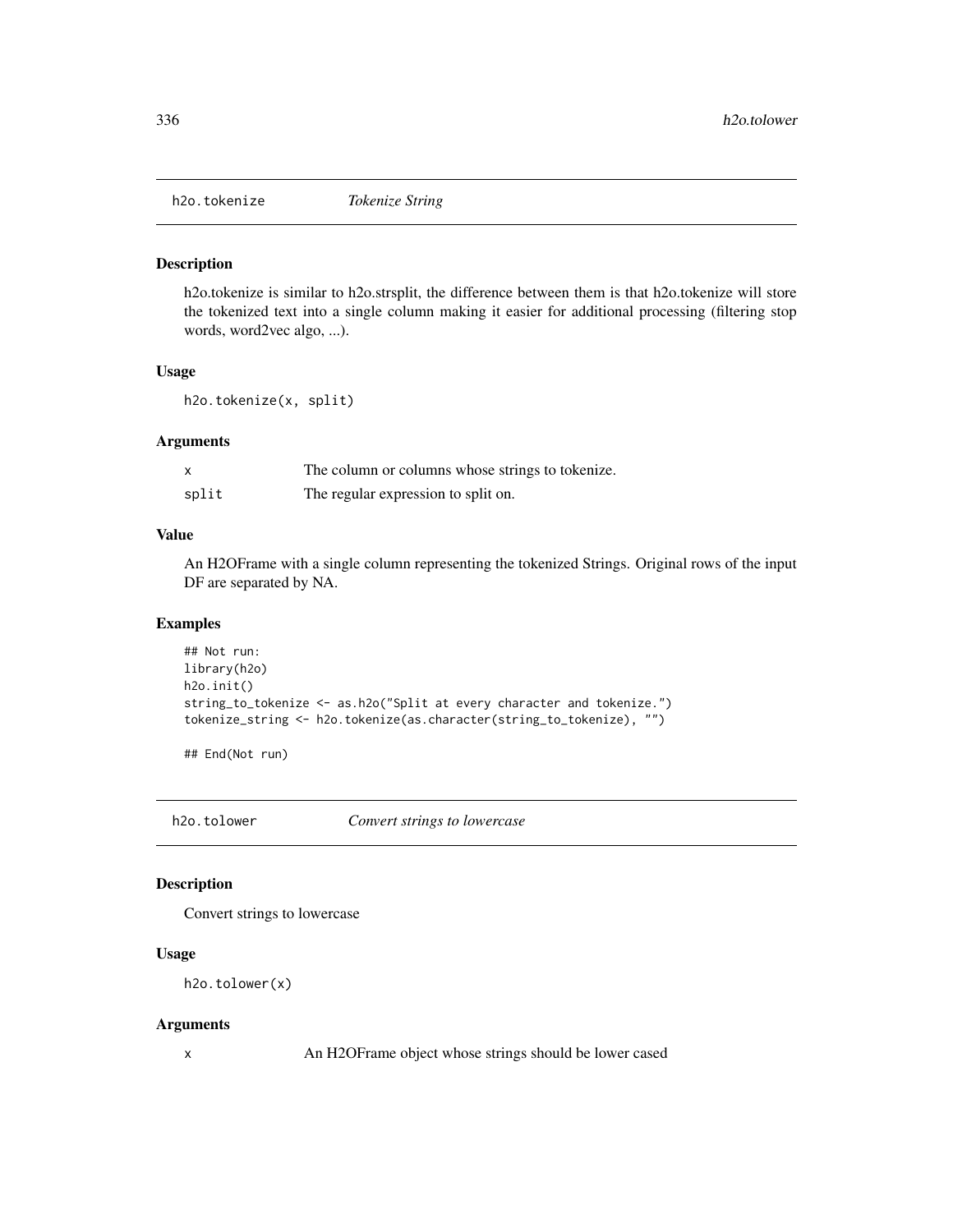#### h2o.topN 337

### Value

An H2OFrame with all entries in lowercase format

#### Examples

```
## Not run:
library(h2o)
h2o.init()
string_to_lower <- as.h2o("ABCDE")
lowered_string <- h2o.tolower(string_to_lower)
```
## End(Not run)

|--|--|--|

# Description

Extract the top N percent of values of a column and return it in a H2OFrame.

#### Usage

h2o.topN(x, column, nPercent)

#### Arguments

|          | an H2OFrame                                                           |
|----------|-----------------------------------------------------------------------|
| column   | is a column name or column index to grab the top N percent value from |
| nPercent | is a top percentage value to grab                                     |

#### Value

An H2OFrame with 2 columns. The first column is the original row indices, second column contains the topN values

#### Examples

```
## Not run:
library(h2o)
h2o.init()
```

```
f <- "https://s3.amazonaws.com/h2o-public-test-data/bigdata/laptop/jira/TopBottomNRep4.csv.zip"
dataset <- h2o.importFile(f)
frameNames <- names(dataset)
nPercent <- c(1, 2, 3, 4)
nP <- nPercent[sample(1:length(nPercent), 1, replace = FALSE)]
colIndex <- sample(1:length(frameNames), 1, replace = FALSE)
h2o.topN(dataset, frameNames[colIndex], nP)
```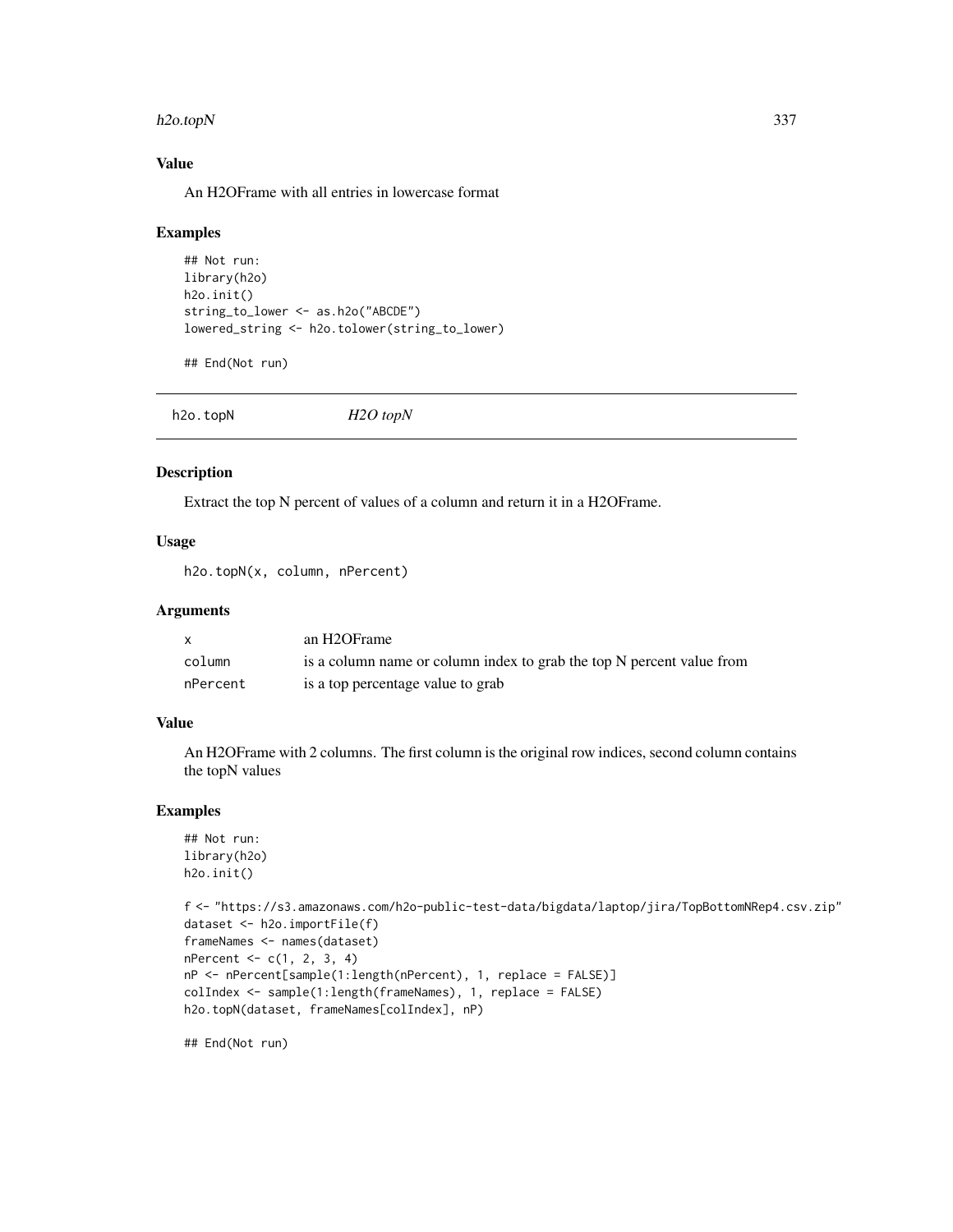If "train", "valid", and "xval" parameters are FALSE (default), then the training totss value is returned. If more than one parameter is set to TRUE, then a named vector of totss' are returned, where the names are "train", "valid" or "xval".

### Usage

h2o.totss(object, train = FALSE, valid = FALSE, xval = FALSE)

#### Arguments

| An H2OClusteringModel object.                      |
|----------------------------------------------------|
| Retrieve the training total sum of squares         |
| Retrieve the validation total sum of squares       |
| Retrieve the cross-validation total sum of squares |
|                                                    |

#### Examples

```
## Not run:
library(h2o)
h2o.init()
```

```
fr <- h2o.importFile("https://h2o-public-test-data.s3.amazonaws.com/smalldata/iris/iris_train.csv")
predictors <- c("sepal_len", "sepal_wid", "petal_len", "petal_wid")
km \leq -h2o.kmeans(x = predictors, training-frame = fr, k = 3, n folds = 3)h2o.totss(km, train = TRUE)
```
## End(Not run)

h2o.tot\_withinss *Get the total within cluster sum of squares.*

#### Description

If "train", "valid", and "xval" parameters are FALSE (default), then the training tot\_withinss value is returned. If more than one parameter is set to TRUE, then a named vector of tot\_withinss' are returned, where the names are "train", "valid" or "xval".

```
h2o.tot_withinss(object, train = FALSE, valid = FALSE, xval = FALSE)
```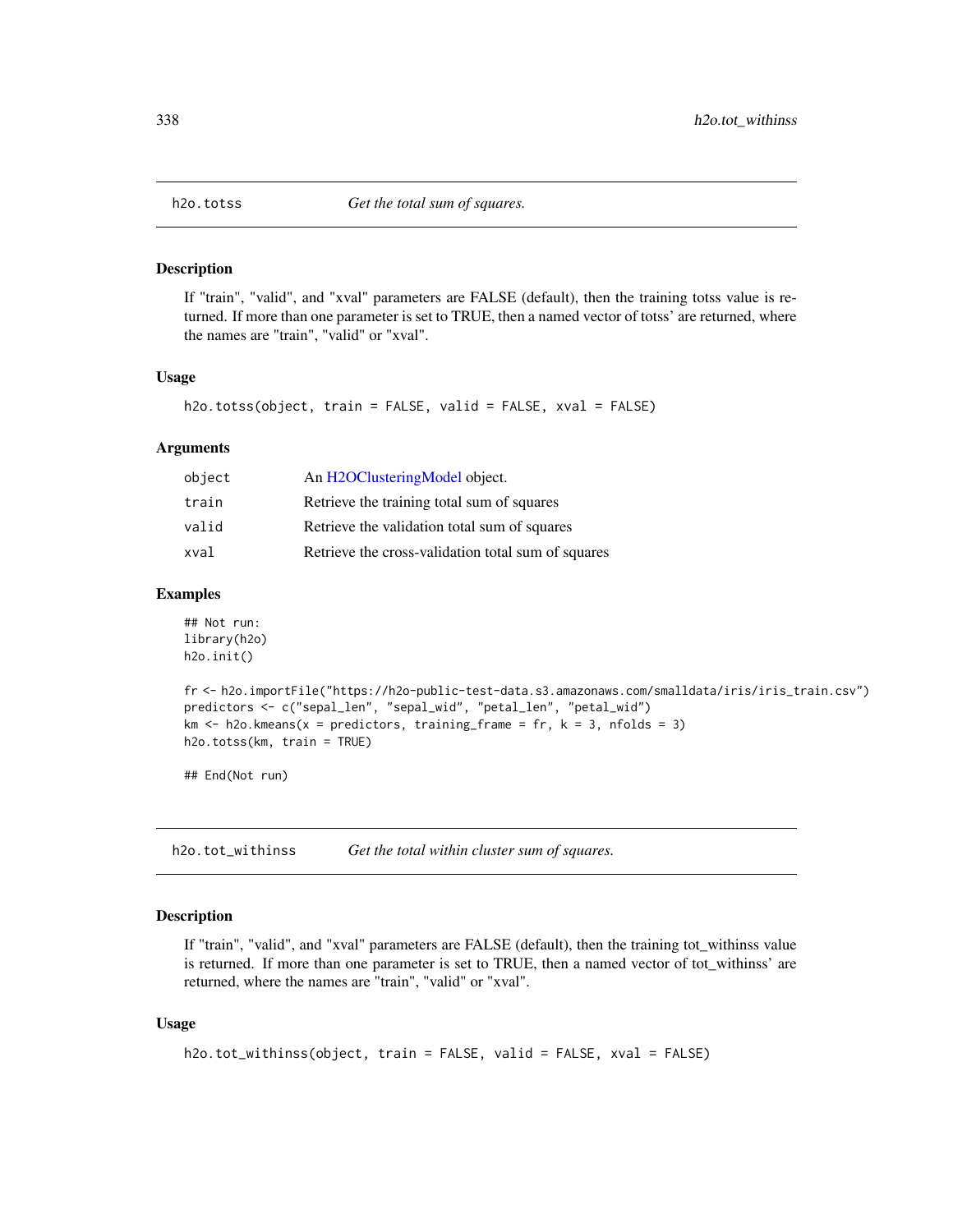### h2o.toupper 339

### Arguments

| object | An H2OClusteringModel object.                                     |
|--------|-------------------------------------------------------------------|
| train  | Retrieve the training total within cluster sum of squares         |
| valid  | Retrieve the validation total within cluster sum of squares       |
| xval   | Retrieve the cross-validation total within cluster sum of squares |

## Examples

## Not run: library(h2o) h2o.init()

```
fr <- h2o.importFile("https://h2o-public-test-data.s3.amazonaws.com/smalldata/iris/iris_train.csv")
predictors <- c("sepal_len", "sepal_wid", "petal_len", "petal_wid")
km \leq -h2o.kmeans(x = predictors, training_frame = fr, k = 3, nfolds = 3)
h2o.tot_withinss(km, train = TRUE)
```
## End(Not run)

h2o.toupper *Convert strings to uppercase*

#### Description

Convert strings to uppercase

#### Usage

h2o.toupper(x)

# Arguments

x An H2OFrame object whose strings should be upper cased

# Value

An H2OFrame with all entries in uppercase format

### Examples

```
## Not run:
library(h2o)
h2o.init()
string_to_upper <- as.h2o("abcde")
upper_string <- h2o.toupper(string_to_upper)
```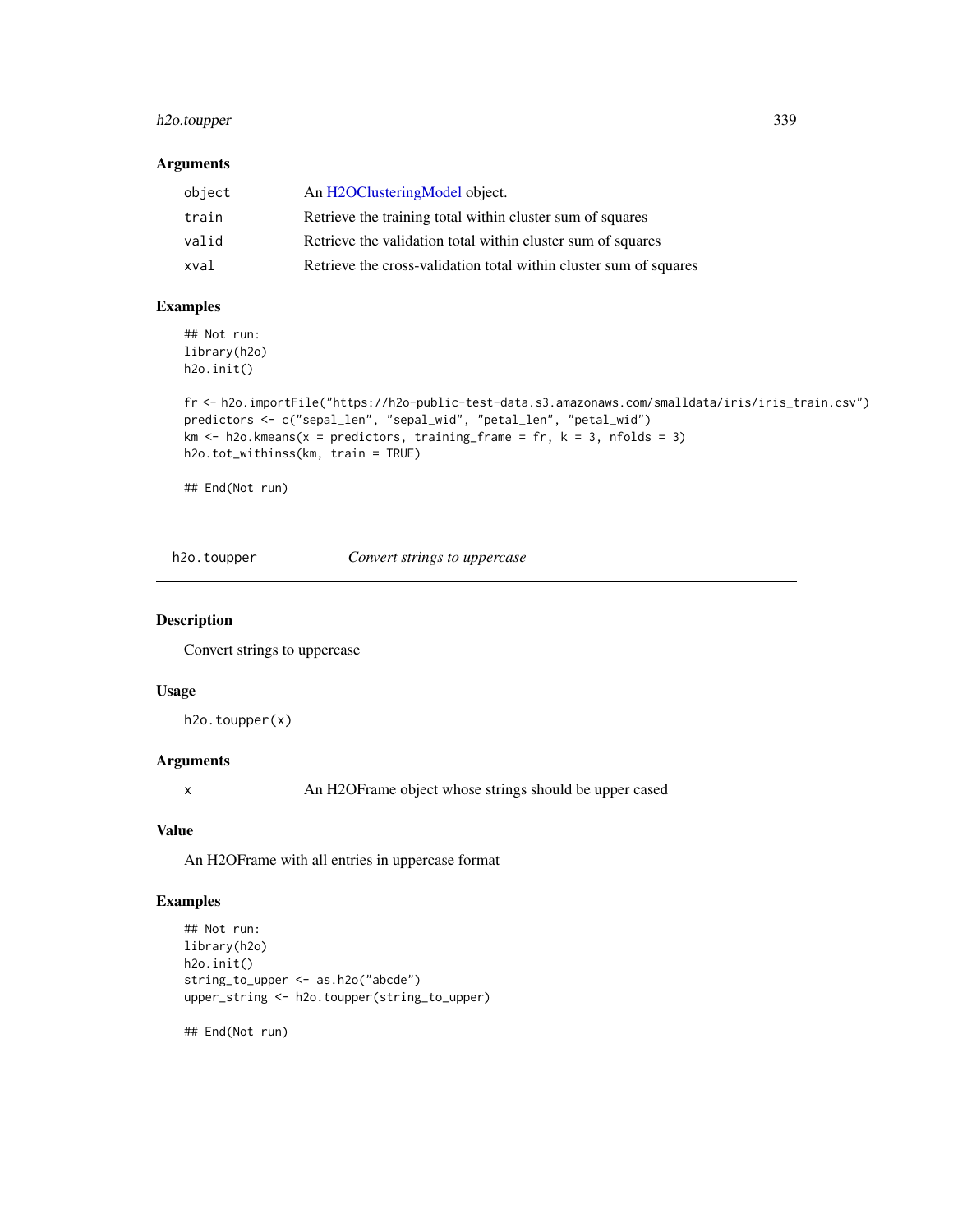h2o.train\_segments *H2O Segmented-Data Bulk Model Training*

# Description

Provides a set of functions to train a group of models on different segments (subpopulations) of the training set.

### Usage

```
h2o.train_segments(
  algorithm,
  segment_columns,
  segment_models_id,
 parallelism = 1,
  ...
)
```
### Arguments

| algorithm         | Name of algorithm to use in training segment models (gbm, randomForest,<br>kmeans, glm, deeplearning, naivebayes, psvm, xgboost, pca, svd, targetencoder,<br>aggregator, word2vec, coxph, isolationforest, kmeans, stackedensemble, glrm,<br>gam).    |  |
|-------------------|-------------------------------------------------------------------------------------------------------------------------------------------------------------------------------------------------------------------------------------------------------|--|
| segment_columns   |                                                                                                                                                                                                                                                       |  |
|                   | A list of columns to segment-by. H2O will group the training (and validation)<br>dataset by the segment-by columns and train a separate model for each segment<br>(group of rows).                                                                    |  |
| segment_models_id |                                                                                                                                                                                                                                                       |  |
|                   | Identifier for the returned collection of Segment Models. If not specified it will<br>be automatically generated.                                                                                                                                     |  |
| parallelism       | Level of parallelism of bulk model building, it is the maximum number of mod-<br>els each H2O node will be building in parallel, defaults to 1.                                                                                                       |  |
|                   | Use to pass along training frame parameter, x, y, and all non-default parame-<br>ter values to the algorithm Look at the specific algorithm - h2o.gbm, h2o.glm,<br>h <sub>2</sub> o.kmeans, h <sub>2</sub> o.deepLearning - for available parameters. |  |

### Details

Start Segmented-Data bulk Model Training for a given algorithm and parameters.

# Examples

```
## Not run:
library(h2o)
h2o.init()
iris_hf <- as.h2o(iris)
```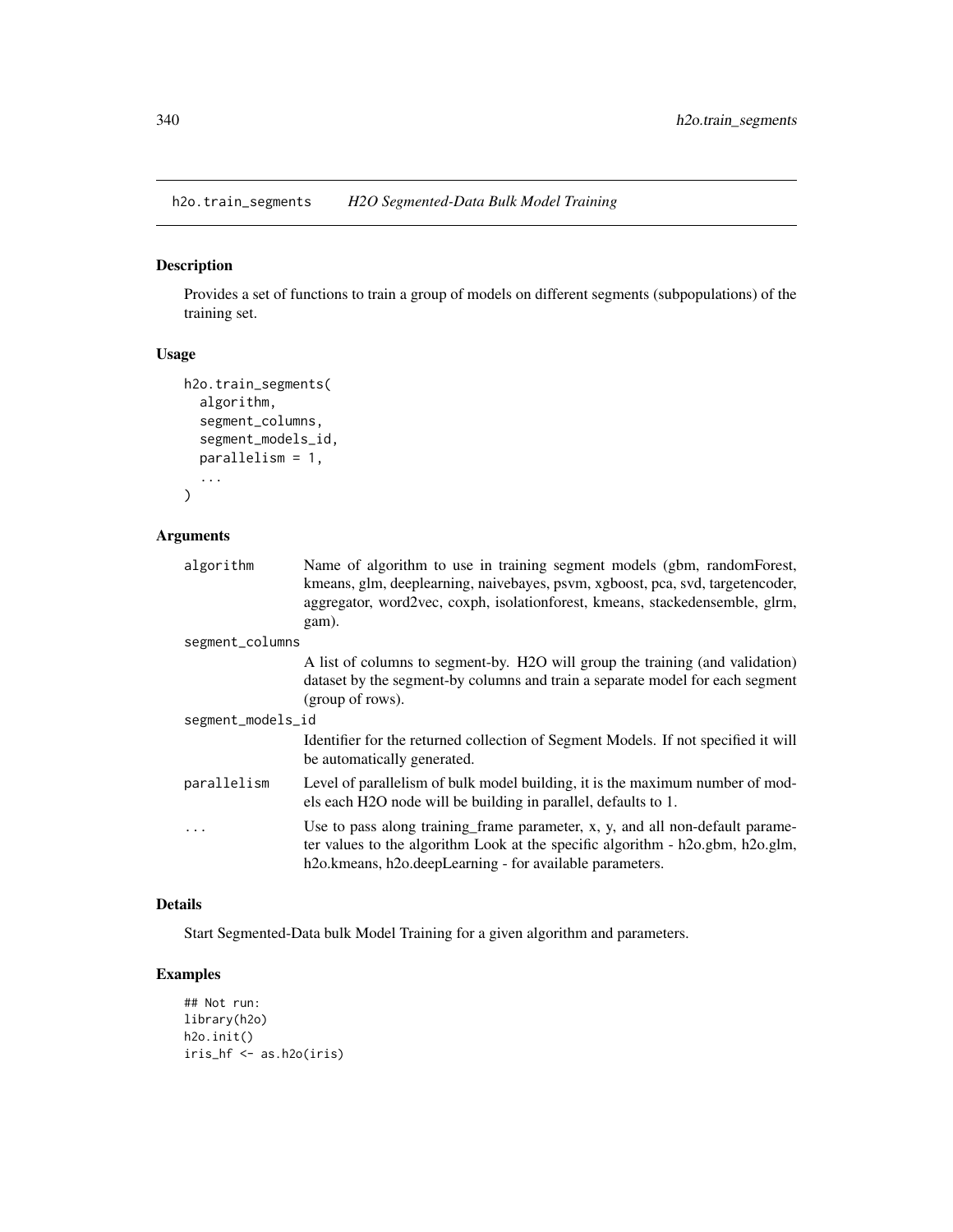### h2o.transform 341

```
models <- h2o.train_segments(algorithm = "gbm",
                             segment_columns = "Species",
                             x = c(1:3), y = 4,training_frame = iris_hf,
                             ntrees = 5,
                             max\_depth = 4)
as.data.frame(models)
```
## End(Not run)

| Use H2O Transformation model and apply the underlying transforma-<br>h2o.transform<br>tion |  |
|--------------------------------------------------------------------------------------------|--|
|--------------------------------------------------------------------------------------------|--|

### Description

Use H2O Transformation model and apply the underlying transformation

### Usage

h2o.transform(model, ...)

### Arguments

| model    | A trained model representing the transformation strategy |
|----------|----------------------------------------------------------|
| $\cdots$ | Transformation model-specific parameters                 |

# Value

Returns an H2OFrame object with data transformed.

h2o.transform,H2OTargetEncoderModel-method *Applies target encoding to a given dataset*

# Description

Applies target encoding to a given dataset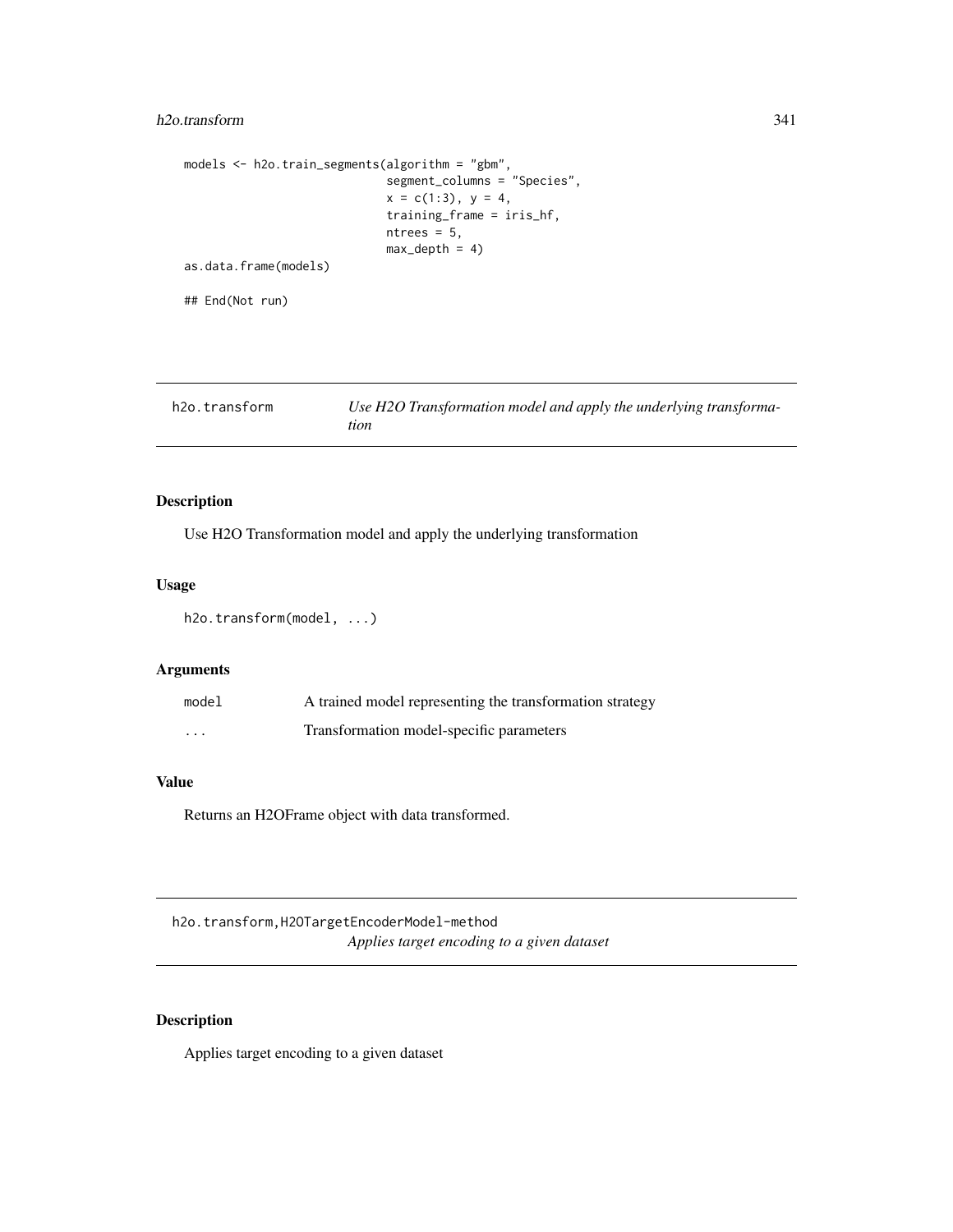# Usage

```
## S4 method for signature 'H2OTargetEncoderModel'
h2o.transform(
 model,
  data,
 blending = NULL,
  inflection\_point = -1,smoothing = -1,
  noise = NULL,
  as_training = FALSE,
  ...
)
```
### Arguments

| model            | A trained model representing the transformation strategy                                                                                                         |
|------------------|------------------------------------------------------------------------------------------------------------------------------------------------------------------|
| data             | An H2OFrame with data to be transformed                                                                                                                          |
| blending         | Use blending during the transformation. Respects model settings when not set.                                                                                    |
| inflection_point |                                                                                                                                                                  |
|                  | Blending parameter. Only effective when blending is enabled. By default, model<br>settings are respected, if not overridden by this setting.                     |
| smoothing        | Blending parameter. Only effective when blending is enabled. By default, model<br>settings are respected, if not overridden by this setting.                     |
| noise            | An amount of random noise added to the encoding, this helps prevent overfitting.<br>By default, model settings are respected, if not overridden by this setting. |
| as_training      | Must be set to True when encoding the training frame. Defaults to False.                                                                                         |
|                  | Mainly used for backwards compatibility, to allow deprecated parameters.                                                                                         |
|                  |                                                                                                                                                                  |

### Value

Returns an H2OFrame object with data transformed.

| h2o.transform.H2OWordEmbeddingModel-method |                                                                               |
|--------------------------------------------|-------------------------------------------------------------------------------|
|                                            | Transform words (or sequences of words) to vectors using a word2vec<br>model. |

# Description

Transform words (or sequences of words) to vectors using a word2vec model.

```
## S4 method for signature 'H2OWordEmbeddingModel'
h2o.transform(model, words, aggregate_method = c("NONE", "AVERAGE"))
```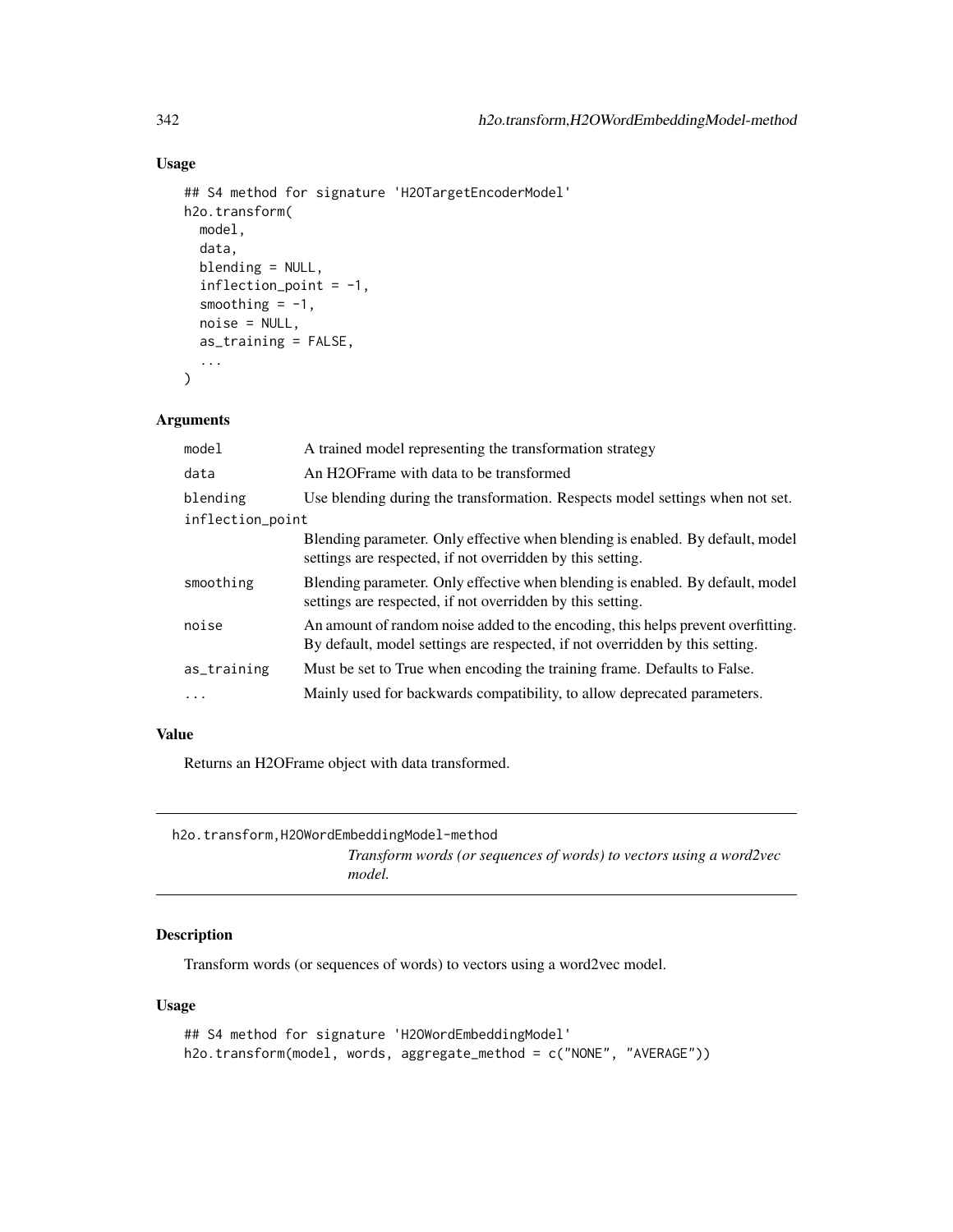| model |  | A word2vec model.                                             |
|-------|--|---------------------------------------------------------------|
| words |  | An H2OF rame made of a single column containing source words. |
|       |  |                                                               |

aggregate\_method

Specifies how to aggregate sequences of words. If method is 'NONE' then no aggregation is performed and each input word is mapped to a single word-vector. If method is 'AVERAGE' then input is treated as sequences of words delimited by NA. Each word of a sequences is internally mapped to a vector and vectors belonging to the same sentence are averaged and returned in the result.

#### Examples

```
## Not run:
h2o.init()
```

```
# Build a simple word2vec model
data <- as.character(as.h2o(c("a", "b", "a")))
w2v_model <- h2o.word2vec(data, sent_sample_rate = 0, min_word_freq = 0, epochs = 1, vec_size = 2)
```

```
# Transform words to vectors without aggregation
sentences <- as.character(as.h2o(c("b", "c", "a", NA, "b")))
h2o.transform(w2v_model, sentences) # -> 5 rows total, 2 rows NA ("c" is not in the vocabulary)
```

```
# Transform words to vectors and return average vector for each sentence
h2o.transform(w2v_model, sentences, aggregate_method = "AVERAGE") # -> 2 rows
```
## End(Not run)

h2o.transform\_word2vec

*Transform words (or sequences of words) to vectors using a word2vec model.*

#### Description

Transform words (or sequences of words) to vectors using a word2vec model.

```
h2o.transform_word2vec(
 word2vec,
 words,
  aggregate_method = c("NONE", "AVERAGE")
)
```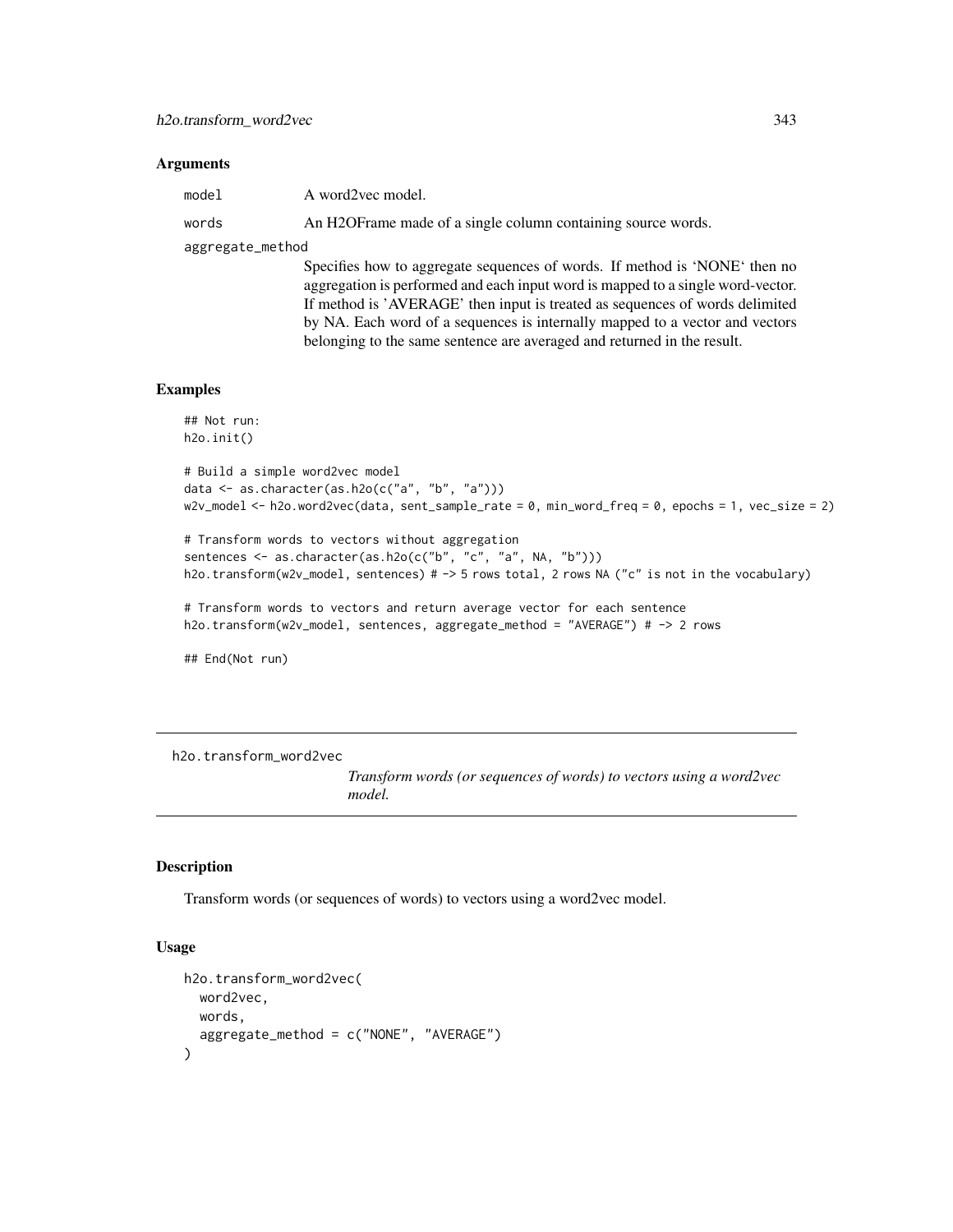| word2vec         | A word2vec model.                                                         |
|------------------|---------------------------------------------------------------------------|
| words            | An H2OF rame made of a single column containing source words.             |
| aggregate_method |                                                                           |
|                  | Specifies how to aggregate sequences of words. If method is 'NONE' then r |

Specifies how to aggregate sequences of words. If method is 'NONE' then no aggregation is performed and each input word is mapped to a single word-vector. If method is 'AVERAGE' then input is treated as sequences of words delimited by NA. Each word of a sequences is internally mapped to a vector and vectors belonging to the same sentence are averaged and returned in the result.

### Examples

```
## Not run:
h2o.init()
```

```
# Build a dummy word2vec model
data <- as.character(as.h2o(c("a", "b", "a")))
w2v_model <- h2o.word2vec(data, sent_sample_rate = 0, min_word_freq = 0, epochs = 1, vec_size = 2)
```

```
# Transform words to vectors without aggregation
sentences <- as.character(as.h2o(c("b", "c", "a", NA, "b")))
h2o.transform(w2v_model, sentences) # -> 5 rows total, 2 rows NA ("c" is not in the vocabulary)
```

```
# Transform words to vectors and return average vector for each sentence
h2o.transform(w2v_model, sentences, aggregate_method = "AVERAGE") # -> 2 rows
```
## End(Not run)

h2o.trim *Trim Space*

#### Description

Trim Space

#### Usage

```
h2o.trim(x)
```
#### Arguments

x The column whose strings should be trimmed.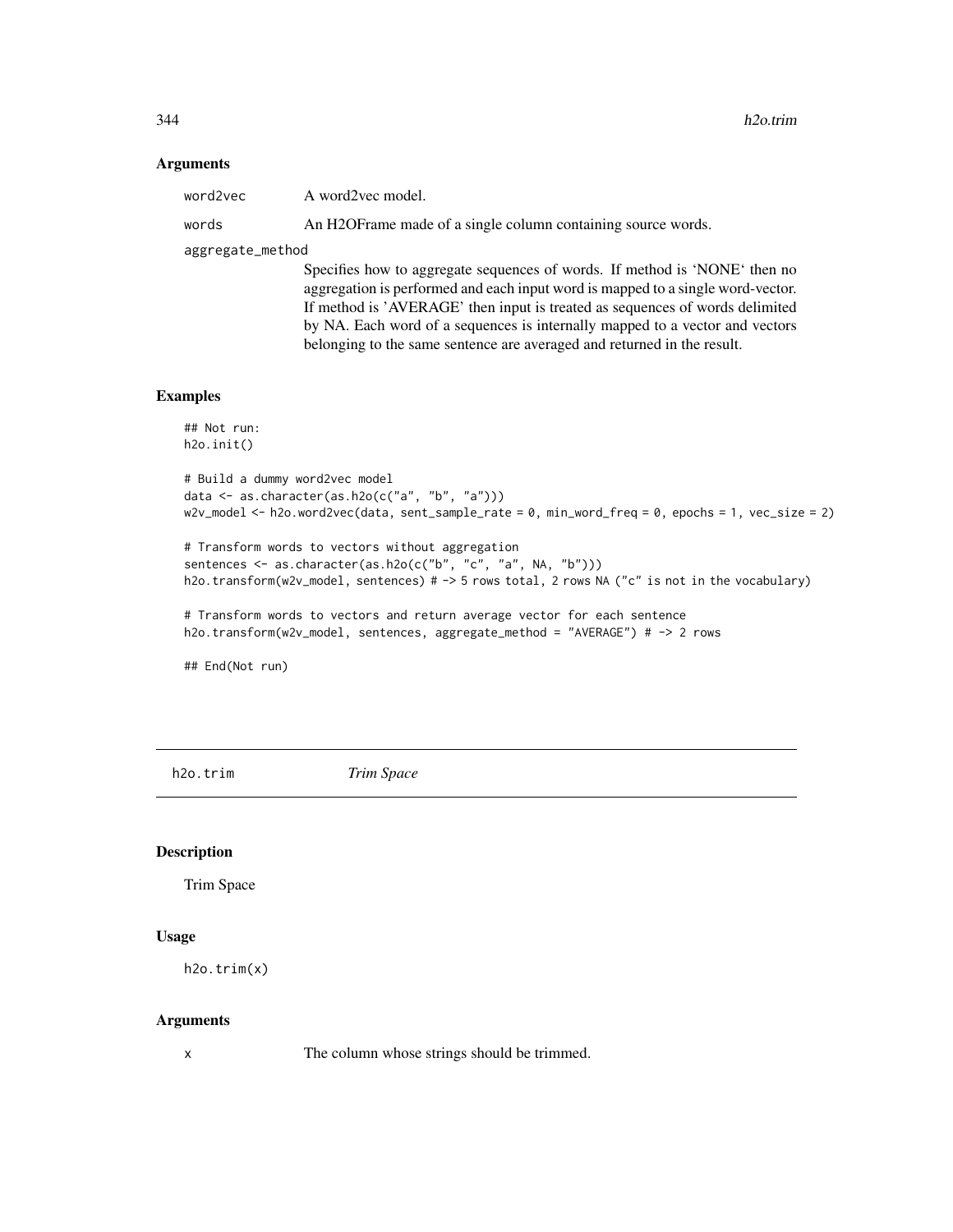#### h2o.trunc 345

### Examples

```
## Not run:
library(h2o)
h2o.init()
string_to_trim <- as.h2o("r tutorial")
trim_string <- h2o.trim(string_to_trim)
```
## End(Not run)

h2o.trunc *Truncate values in x toward 0*

### Description

trunc takes a single numeric argument x and returns a numeric vector containing the integers formed by truncating the values in x toward 0.

### Usage

h2o.trunc(x)

#### Arguments

x An H2OFrame object.

# See Also

[Round](#page-0-0) for the base R implementation, trunc().

#### Examples

```
## Not run:
library(h2o)
h2o.init()
frame <- h2o.createFrame(rows = 6, cols = 2,
                         categorical_fraction = 0.0,
                         missing\_fraction = 0.7,
                         seed = 123)
h2o.trunc(frame["C1"])
## End(Not run)
```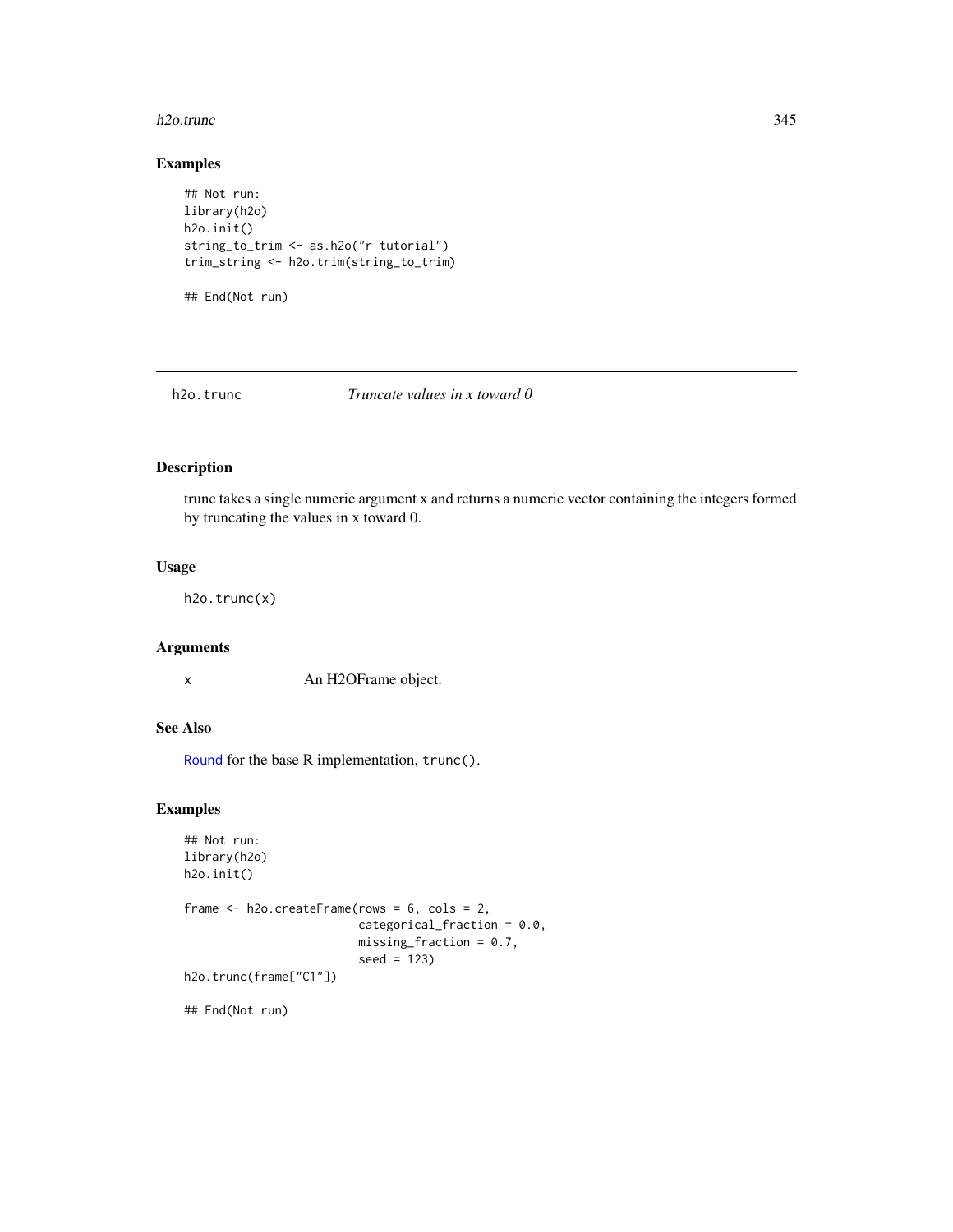h2o.unique *H2O Unique*

#### Description

Extract unique values in the column.

# Usage

h2o.unique(x, include\_nas = FALSE)

### Arguments

|             | An H2OFrame object.                                              |
|-------------|------------------------------------------------------------------|
| include nas | If set to TRUE, NAs are included. FALSE (turned off) by default. |

### Value

Returns an H2OFrame object.

### Examples

```
## Not run:
library(h2o)
h2o.init()
f <- "https://h2o-public-test-data.s3.amazonaws.com/smalldata/iris/iris_wheader.csv"
iris <- h2o.importFile(f)
h2o.unique(iris["class"])
## End(Not run)
```

| h2o.upload_model | Upload a binary model from the provided local path to the H2O clus- |
|------------------|---------------------------------------------------------------------|
|                  | ter. (H2O model can be saved in a binary form either by saveModel() |
|                  | or by download model() function.)                                   |

# Description

Upload a binary model from the provided local path to the H2O cluster. (H2O model can be saved in a binary form either by saveModel() or by download\_model() function.)

# Usage

h2o.upload\_model(path)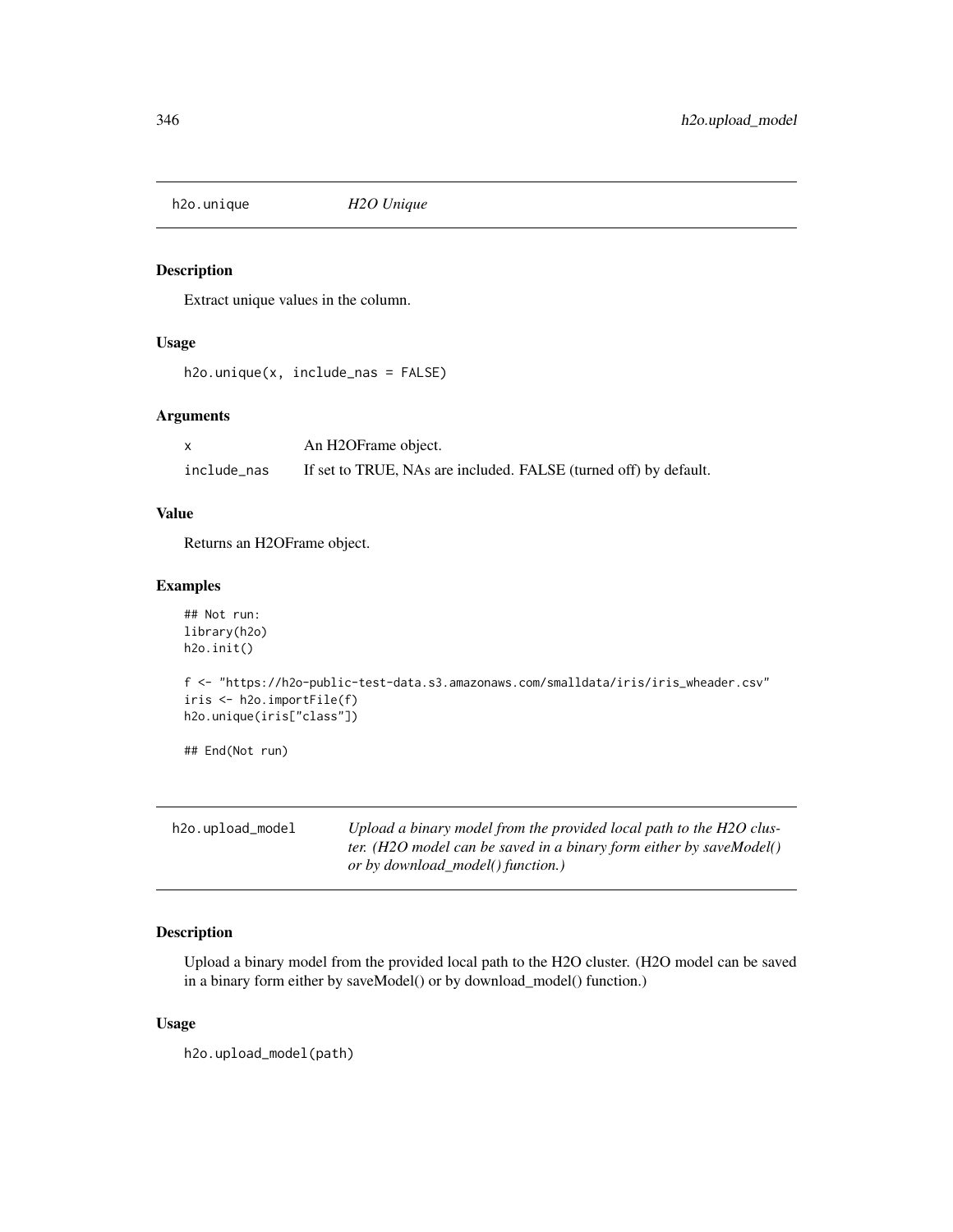### h2o.upload\_mojo 347

#### **Arguments**

| path | A path on the machine this python session is currently connected to, specifying |
|------|---------------------------------------------------------------------------------|
|      | the location of the model to upload.                                            |

### Value

Returns a new [H2OModel](#page-370-1) object.

#### See Also

[h2o.saveModel](#page-293-0), [h2o.download\\_model](#page-113-0)

| h2o.upload_mojo | Imports a MOJO from a local filesystem, creating a Generic model |
|-----------------|------------------------------------------------------------------|
|                 | with it.                                                         |

### Description

Usage example: mojo\_model <- h2o.upload\_mojo(model\_file\_path = "/path/to/local/mojo.zip") predictions <- h2o.predict(mojo\_model, dataset)

#### Usage

h2o.upload\_mojo(mojo\_local\_file\_path)

#### Arguments

mojo\_local\_file\_path Filesystem path to the model imported

#### Value

Returns H2O Generic Model embedding given MOJO model

### Examples

## Not run:

# Import default Iris dataset as H2O frame data <- as.h2o(iris)

```
# Train a very simple GBM model
features <- c("Sepal.Length", "Sepal.Length", "Sepal.Width", "Petal.Length", "Petal.Width")
original_model <- h2o.gbm(x = features, y = "Species", training_frame = data)
```

```
# Download the trained GBM model as MOJO (temporary directory used in this example)
mojo_original_name <- h2o.download_mojo(model = original_model, path = tempdir())
mojo_original_path <- paste0(tempdir(), "/", mojo_original_name)
```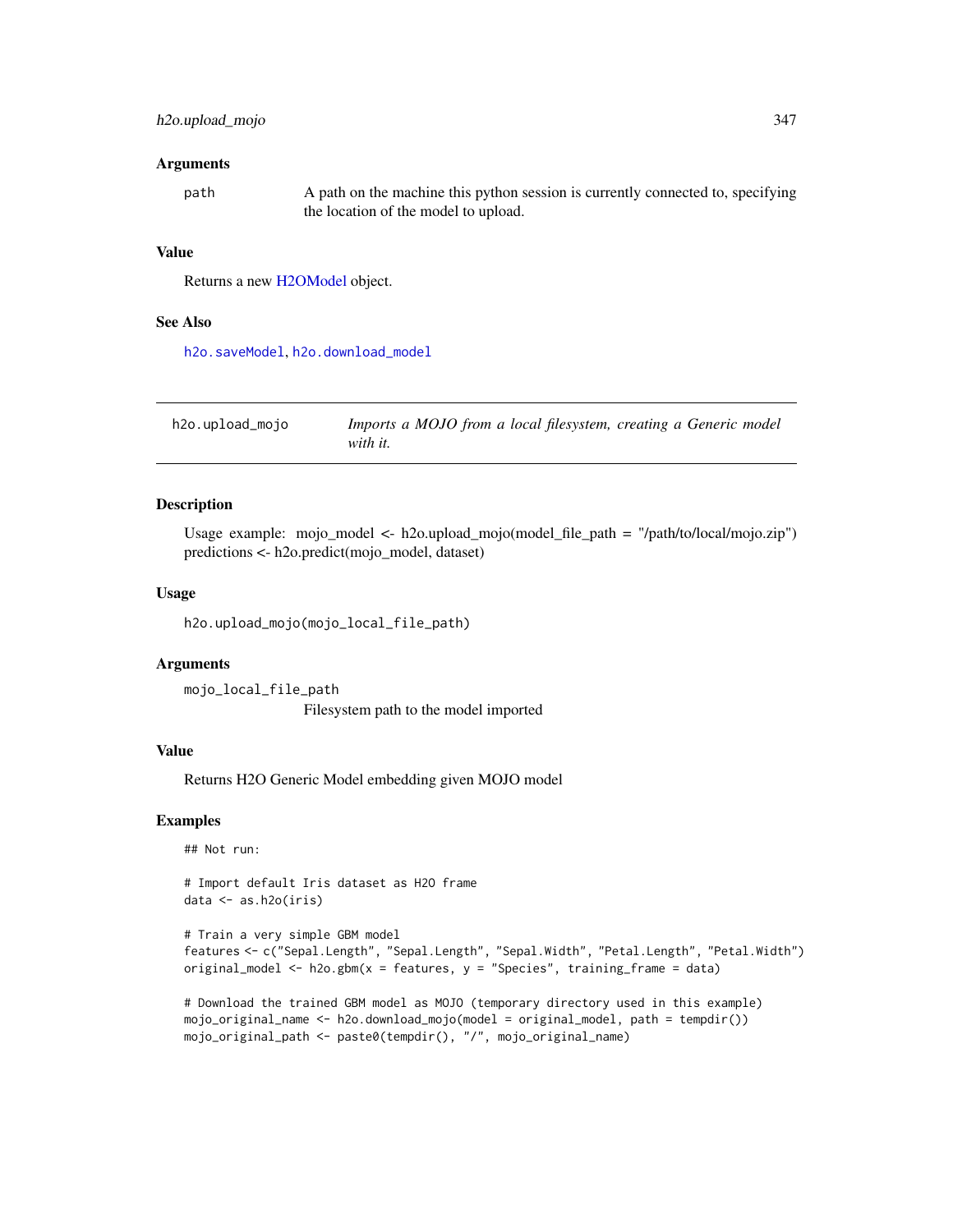```
# Upload the MOJO from local filesystem and obtain a Generic model
mojo_model <- h2o.upload_mojo(mojo_original_path)
```
# Perform scoring with the generic model predictions <- h2o.predict(mojo\_model, data)

## End(Not run)

h2o.var *Variance of a column or covariance of columns.*

### Description

Compute the variance or covariance matrix of one or two H2OFrames.

#### Usage

 $h2o.var(x, y = NULL, na.rm = FALSE, use)$ 

 $var(x, y = NULL, na.rm = FALSE, use)$ 

#### Arguments

| $\mathsf{x}$ | An H <sub>2</sub> OFrame object.                                                                                                                                                                                                                                                                                                                                                                              |
|--------------|---------------------------------------------------------------------------------------------------------------------------------------------------------------------------------------------------------------------------------------------------------------------------------------------------------------------------------------------------------------------------------------------------------------|
| У            | NULL (default) or an H2OF rame. The default is equivalent to $y = x$ .                                                                                                                                                                                                                                                                                                                                        |
| na.rm        | logical. Should missing values be removed?                                                                                                                                                                                                                                                                                                                                                                    |
| use          | An optional character string indicating how to handle missing values. This must<br>be one of the following: "everything" - outputs NaNs whenever one of its con-<br>tributing observations is missing "all.obs" - presence of missing observations<br>will throw an error "complete.obs" - discards missing values along with all ob-<br>servations in their rows so that only complete observations are used |

### See Also

[cor](#page-82-0) for the base R implementation, var(). [h2o.sd](#page-300-0) for standard deviation.

### Examples

```
## Not run:
library(h2o)
h2o.init()
prostate_path <- system.file("extdata", "prostate.csv", package = "h2o")
prostate <- h2o.uploadFile(path = prostate_path)
var(prostate$AGE)
```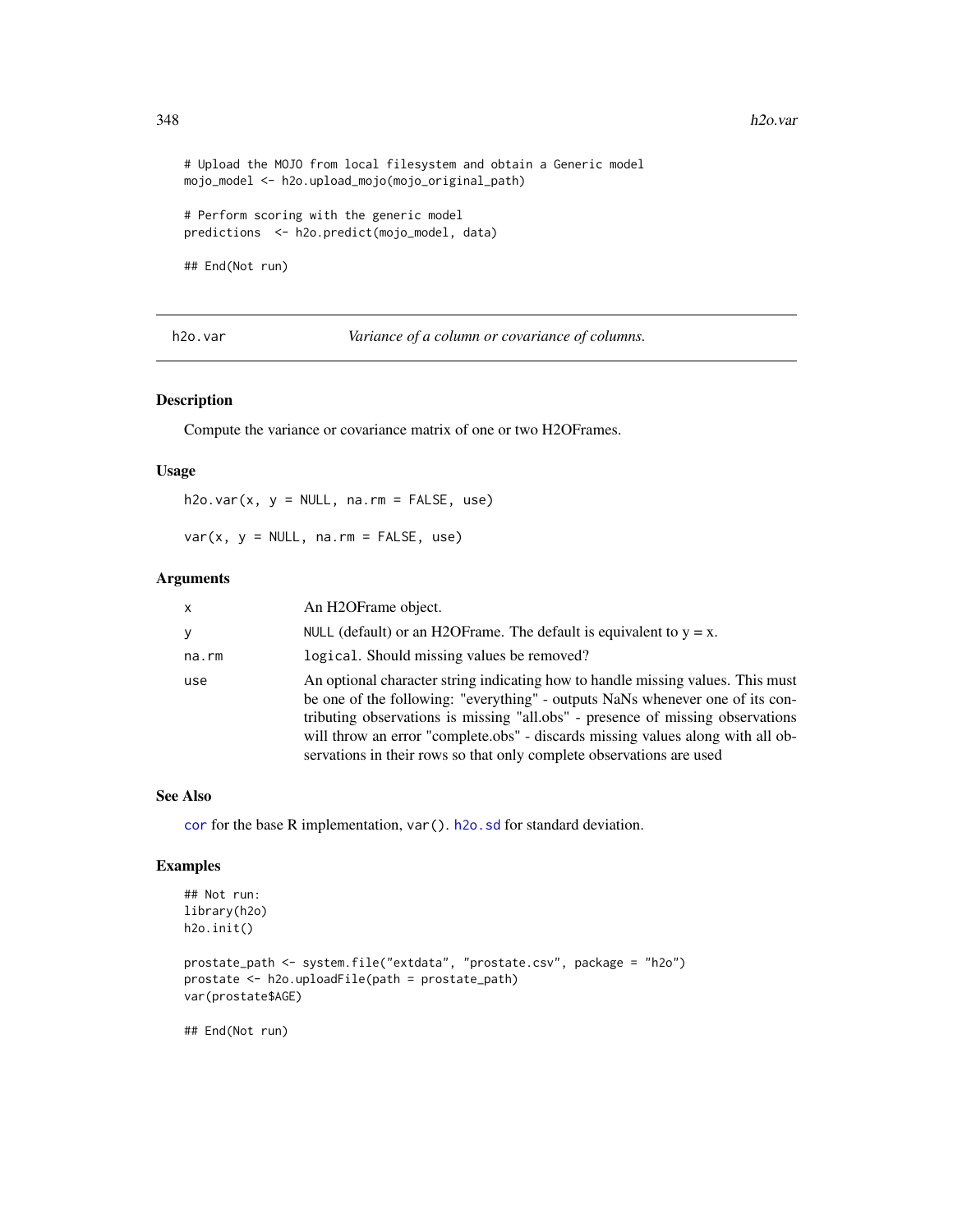Retrieve the variable importance.

#### Usage

h2o.varimp(object)

### Arguments

object An [H2OModel](#page-370-1) object.

### Examples

## Not run: library(h2o) h2o.init()

```
f <- "https://s3.amazonaws.com/h2o-public-test-data/smalldata/prostate/prostate_complete.csv.zip"
pros <- h2o.importFile(f)
response <- "GLEASON"
predictors <- c("ID", "AGE", "CAPSULE", "DCAPS", "PSA", "VOL", "DPROS")
model \leq h2o.glm(x = predictors, y = response, training_frame = pros)
h2o.varimp(model)
```
## End(Not run)

h2o.varimp\_heatmap *Variable Importance Heatmap across multiple models*

#### Description

Variable importance heatmap shows variable importance across multiple models. Some models in H2O return variable importance for one-hot (binary indicator) encoded versions of categorical columns (e.g. Deep Learning, XGBoost). In order for the variable importance of categorical columns to be compared across all model types we compute a summarization of the the variable importance across all one-hot encoded features and return a single variable importance for the original categorical feature. By default, the models and variables are ordered by their similarity.

```
h2o.varimp_heatmap(object, top_n = 20)
```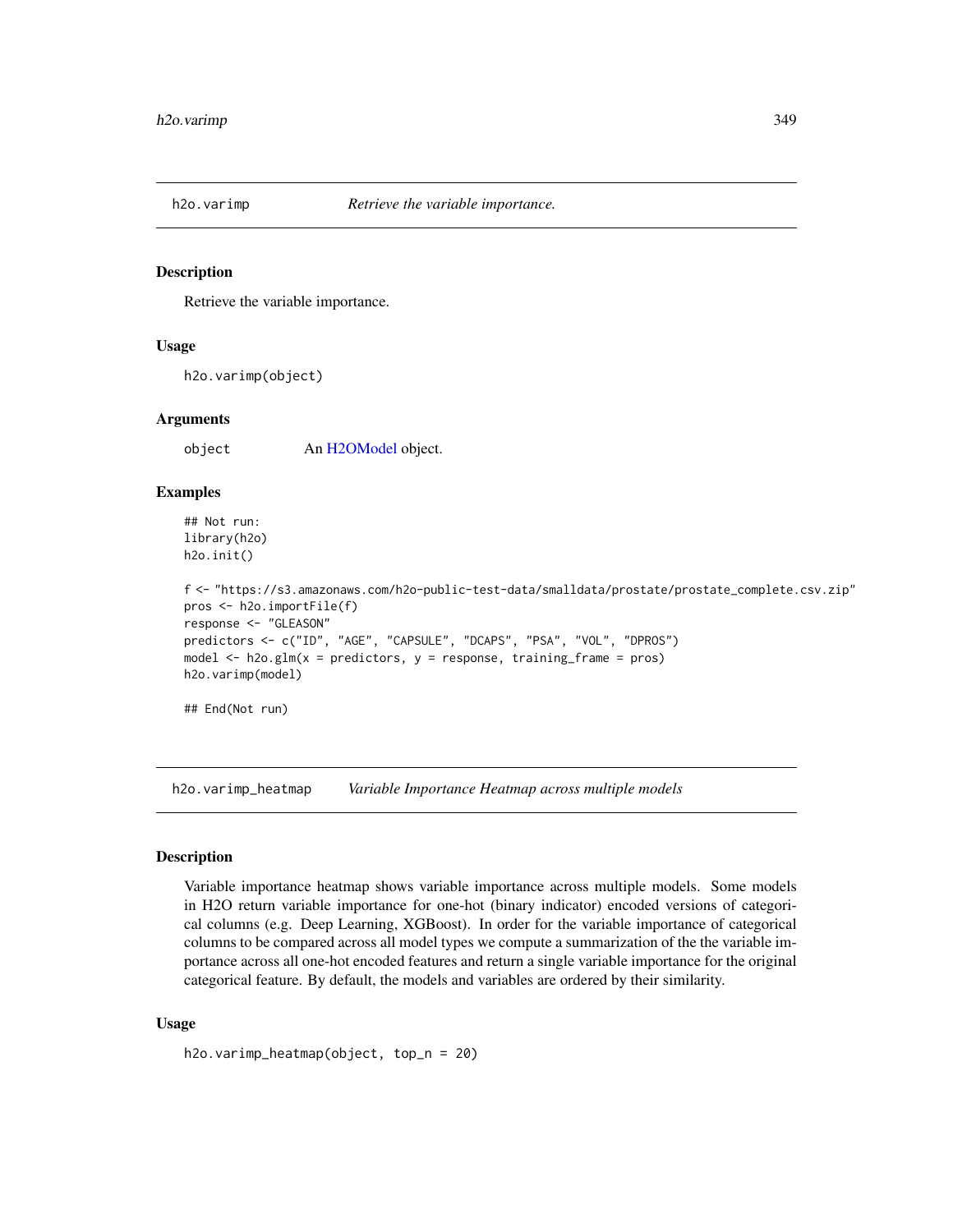| object | An H2OAutoML object or list of H2O models.                                  |
|--------|-----------------------------------------------------------------------------|
| top_n  | Integer specifying the number models shown in the heatmap (based on leader- |
|        | board ranking). Defaults to 20.                                             |

### Value

A ggplot2 object.

#### Examples

```
## Not run:
library(h2o)
h2o.init()
```

```
# Import the wine dataset into H2O:
f <- "https://h2o-public-test-data.s3.amazonaws.com/smalldata/wine/winequality-redwhite-no-BOM.csv"
df <- h2o.importFile(f)
```

```
# Set the response
response <- "quality"
```

```
# Split the dataset into a train and test set:
splits <- h2o.splitFrame(df, ratios = 0.8, seed = 1)
train <- splits[[1]]
test <- splits[[2]]
```

```
# Build and train the model:
aml <- h2o.automl(y = response,
                 training_frame = train,
                 max_models = 10,seed = 1
```

```
# Create the variable importance heatmap
varimp_heatmap <- h2o.varimp_heatmap(aml)
print(varimp_heatmap)
```

```
## End(Not run)
```
h2o.varimp\_plot *Plot Variable Importances*

# Description

Plot Variable Importances

```
h2o.varimp_plot(model, num_of_features = NULL)
```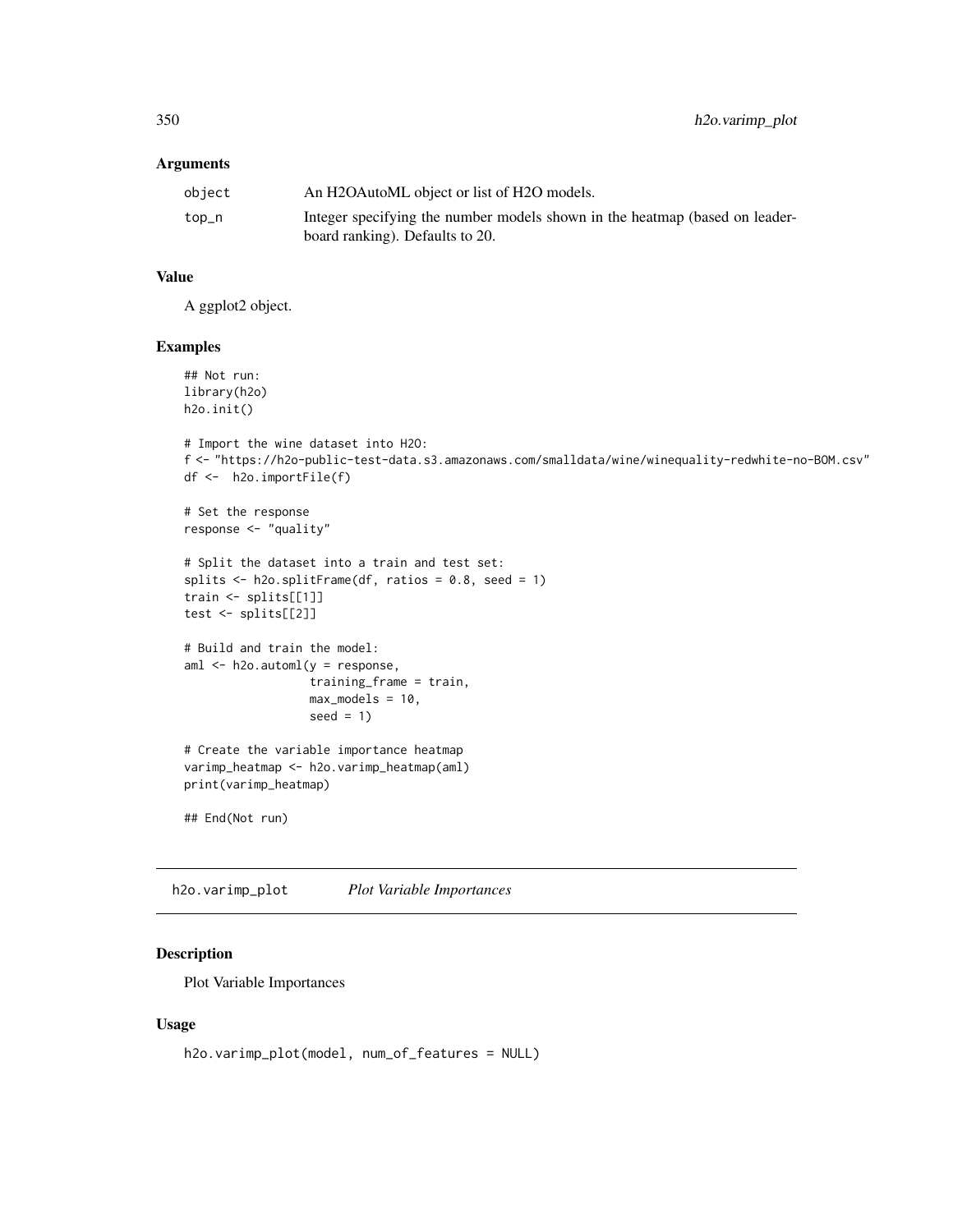### h2o.varsplits 351

#### **Arguments**

| model           | A trained model (accepts a trained random forest, GBM, or deep learning model, |
|-----------------|--------------------------------------------------------------------------------|
|                 | will use h2o. std_coef_plot for a trained GLM                                  |
| num_of_features |                                                                                |

The number of features shown in the plot (default is 10 or all if less than 10).

#### See Also

[h2o.std\\_coef\\_plot](#page-316-0) for GLM.

#### Examples

```
## Not run:
library(h2o)
h2o.init()
prostate_path <- system.file("extdata", "prostate.csv", package = "h2o")
prostate <- h2o.importFile(prostate_path)
prostate[, 2] <- as.factor(prostate[, 2])
model \leq h2o.gbm(x = 3:9, y = 2, training_frame = prostate, distribution = "bernoulli")
h2o.varimp_plot(model)
# for deep learning set the variable_importance parameter to TRUE
iris_hf <- as.h2o(iris)
iris_dl <- h2o.deeplearning(x = 1:4, y = 5, training_frame = iris_hf,
variable_importances = TRUE)
h2o.varimp_plot(iris_dl)
## End(Not run)
```

| h <sub>2</sub> o.varsplits | Retrieve per-variable split information for a given Isolation For-<br>est model. Output will include: - count - The number of times a          |
|----------------------------|------------------------------------------------------------------------------------------------------------------------------------------------|
|                            | variable was used to make a split. - aggregated_split_ratios - The<br>split ratio is defined as "abs(#left_observations - #right_observations) |
|                            | / #before_split". Even splits (#left_observations approx the same                                                                              |
|                            | as #right_observations) contribute less to the total aggregated split                                                                          |
|                            | ratio value for the given feature; highly imbalanced splits (eg.                                                                               |
|                            | #left_observations » #right_observations) contribute more. - aggre-<br>gated_split_depths - The sum of all depths of a variable used to make   |
|                            | a split. (If a variable is used on level $N$ of a tree, then it contributes                                                                    |
|                            | with N to the total aggregate.)                                                                                                                |

# Description

Retrieve per-variable split information for a given Isolation Forest model. Output will include: - count - The number of times a variable was used to make a split. - aggregated\_split\_ratios - The split ratio is defined as "abs(#left\_observations - #right\_observations) / #before\_split". Even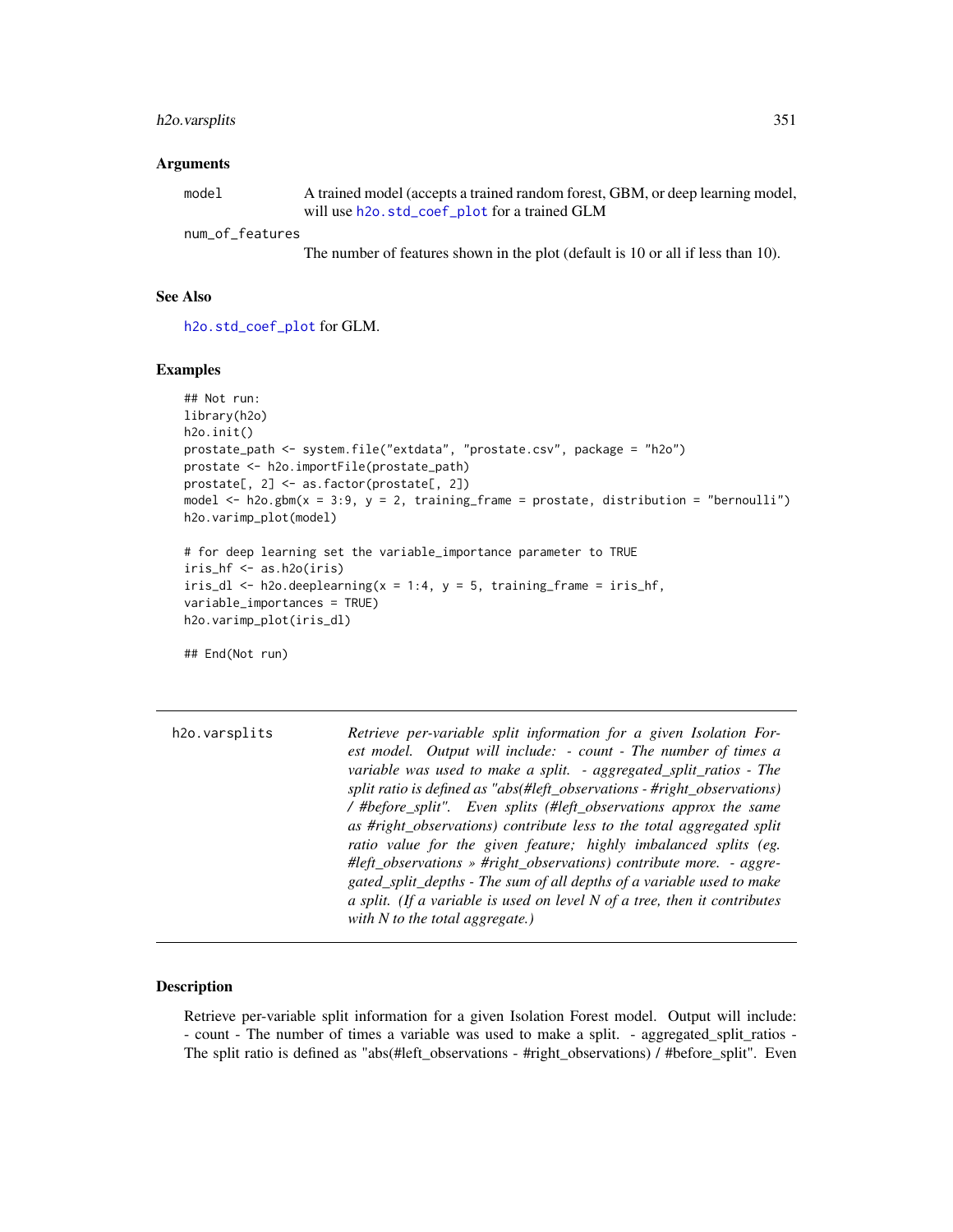splits (#left\_observations approx the same as #right\_observations) contribute less to the total aggregated split ratio value for the given feature; highly imbalanced splits (eg. #left\_observations » #right\_observations) contribute more. - aggregated\_split\_depths - The sum of all depths of a variable used to make a split. (If a variable is used on level N of a tree, then it contributes with N to the total aggregate.)

#### Usage

```
h2o.varsplits(object)
```
#### Arguments

object An Isolation Forest model represented by [H2OModel](#page-370-1) object.

h2o.week *Convert Milliseconds to Week of Week Year in H2O Datasets*

### Description

Converts the entries of an H2OFrame object from milliseconds to weeks of the week year (starting from 1).

#### Usage

```
h2o.week(x)
```
week(x)

## S3 method for class 'H2OFrame' week(x)

#### Arguments

x An H2OFrame object.

#### Value

An H2OFrame object containing the entries of x converted to weeks of the week year.

# See Also

[h2o.month](#page-232-0)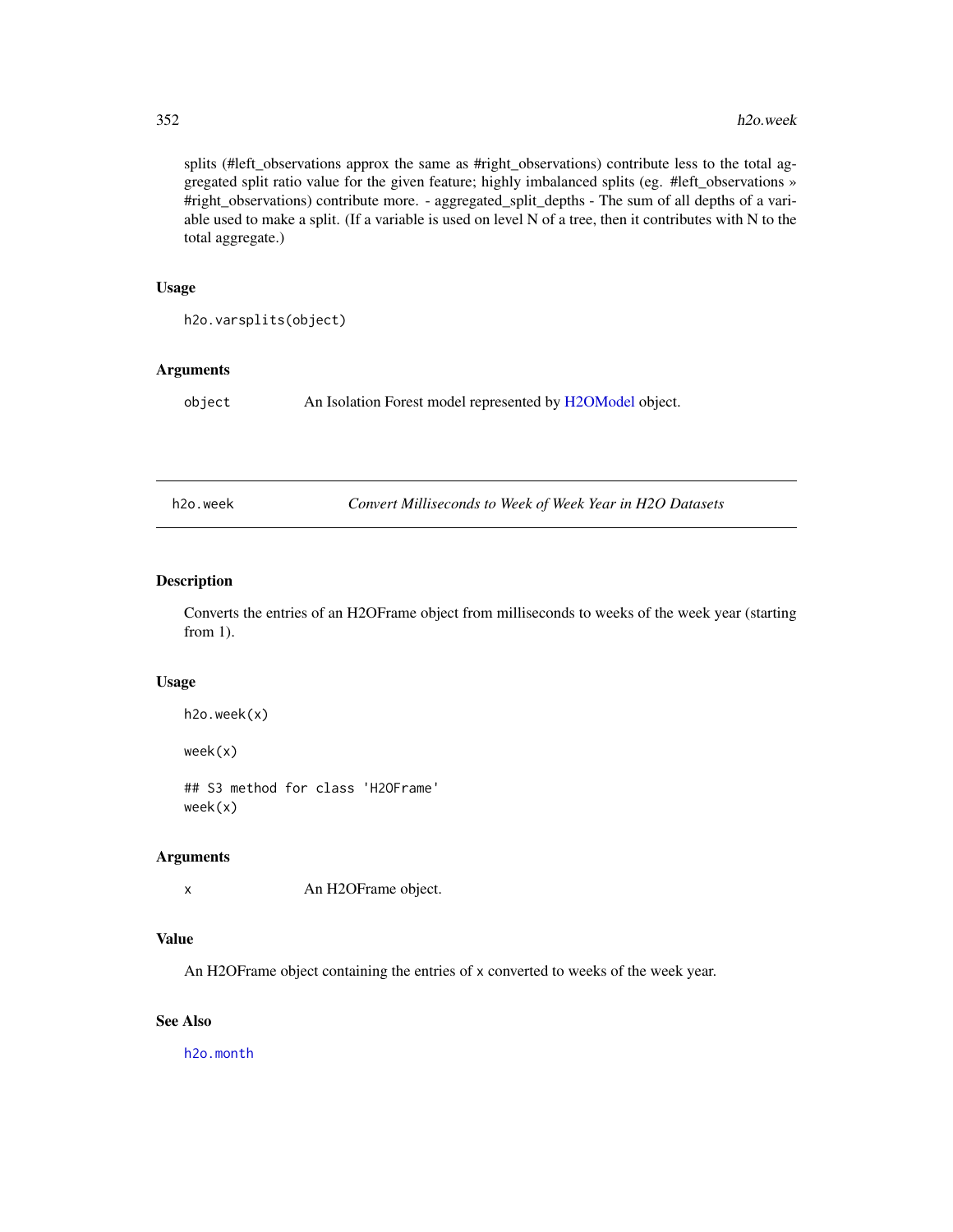### h2o.weights 353

### Examples

```
## Not run:
library(h2o)
h2o.init()
f <- "https://s3.amazonaws.com/h2o-public-test-data/smalldata/jira/v-11-eurodate.csv"
hdf <- h2o.importFile(f)
h2o.week(hdf["ds9"])
## End(Not run)
```
h2o.weights *Retrieve the respective weight matrix*

### Description

Retrieve the respective weight matrix

#### Usage

```
h2o.weights(object, matrix_id = 1)
```
### Arguments

| object    | An H2OModel or H2OModelMetrics                                                                       |
|-----------|------------------------------------------------------------------------------------------------------|
| matrix id | An integer, ranging from 1 to number of layers $+1$ , that specifies the weight<br>matrix to return. |

### Examples

```
## Not run:
library(h2o)
h2o.init()
```

```
f <- "https://s3.amazonaws.com/h2o-public-test-data/smalldata/chicago/chicagoCensus.csv"
census <- h2o.importFile(f)
census[, 1] <- as.factor(census[, 1])
dl_model <- h2o.deeplearning(x = c(1:3), y = 4, training_frame = census,
                            hidden = c(17, 191),
                            epochs = 1,
                            balance_classes = FALSE,
                            export_weights_and_biases = TRUE)
h2o.weights(dl_model, matrix_id = 1)
```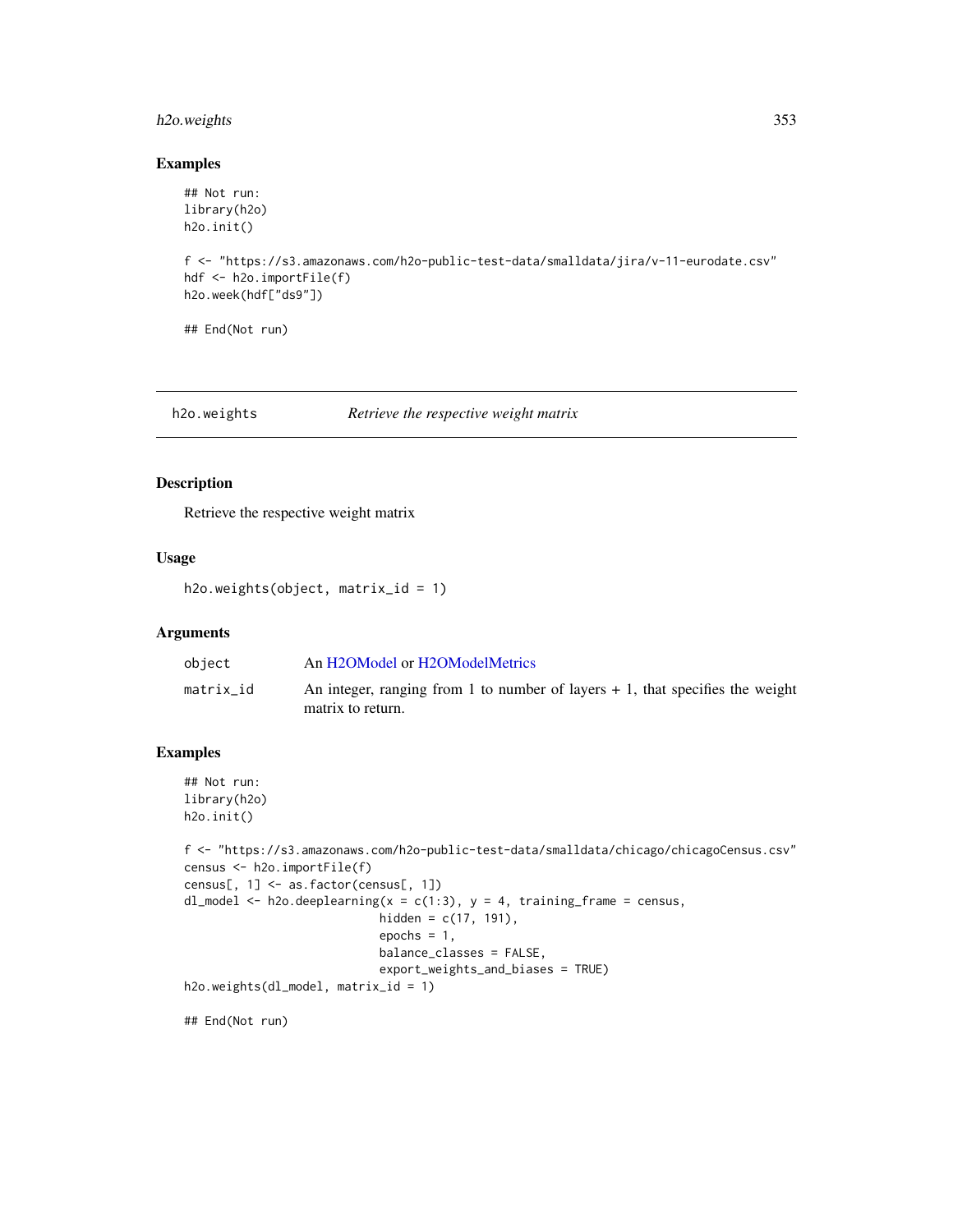Give the TRUE indices of a logical object, allowing for array indices.

#### Usage

```
h2o.which(x)
```
#### Arguments

x An H2OFrame object.

#### Value

Returns an H2OFrame object.

### See Also

[which](#page-0-0) for the base R method.

### Examples

```
## Not run:
library(h2o)
h2o.init()
iris_hf <- as.h2o(iris)
h2o.which(iris_hf[, 1] == 4.4)
## End(Not run)
```
h2o.which\_max *Which indice contains the max value?*

### Description

Get the index of the max value in a column or row

```
h2o.which_max(x, na.rm = TRUE, axis = \theta)
which.max.H2OFrame(x, na.rm = TRUE, axis = \emptyset)
which.min.H2OFrame(x, na.rm = TRUE, axis = \theta)
```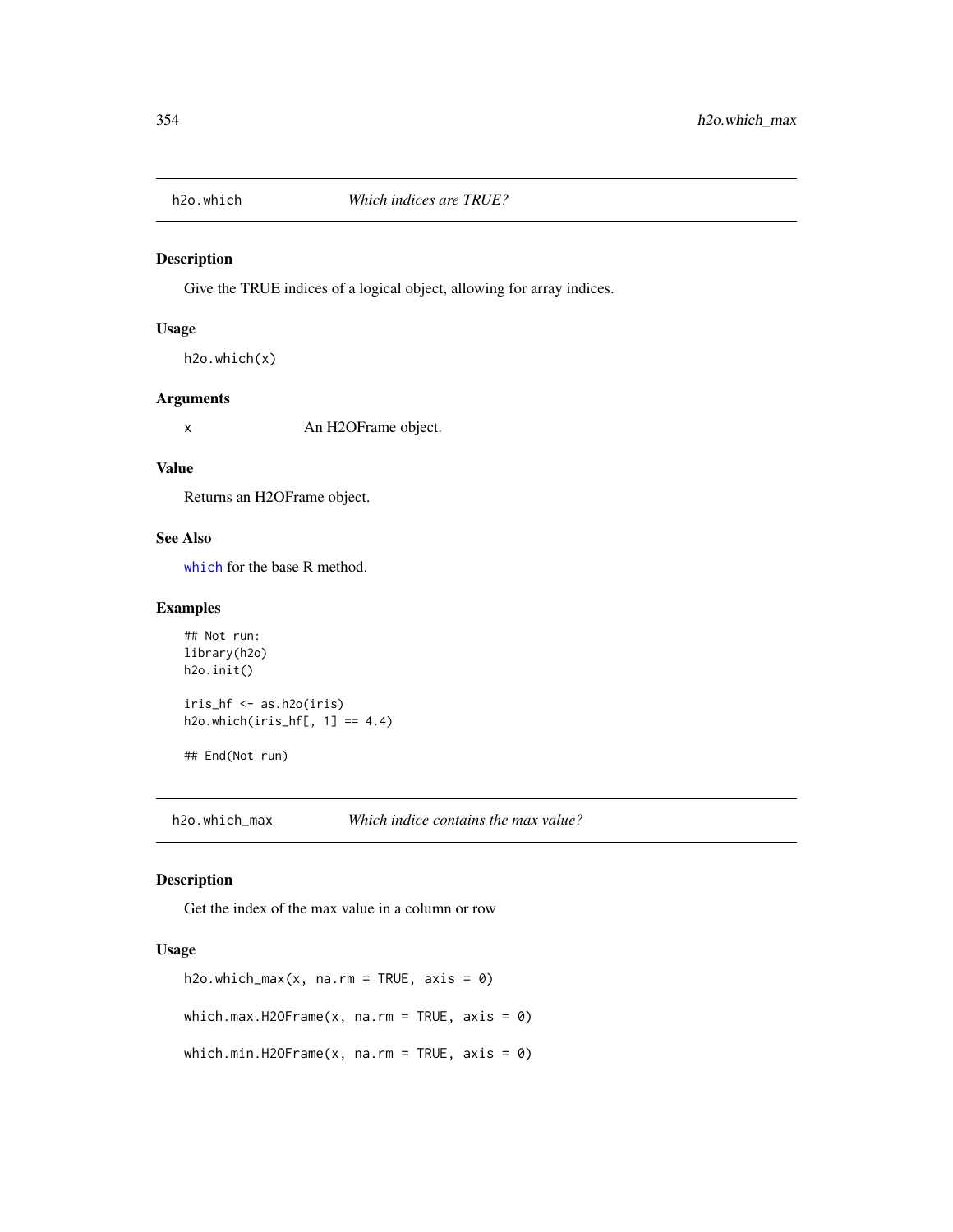| X     | An H2OFrame object.                                                                          |
|-------|----------------------------------------------------------------------------------------------|
| na.rm | logical. Indicate whether missing values should be removed.                                  |
| axis  | integer. Indicate whether to calculate the mean down a column (0) or across a<br>row $(1)$ . |

# Value

Returns an H2OFrame object.

### See Also

[which.min](#page-0-0) for the base R method, which.max().

### Examples

```
## Not run:
library(h2o)
h2o.init()
f <- "https://s3.amazonaws.com/h2o-public-test-data/smalldata/chicago/chicagoCensus.csv"
census <- h2o.importFile(f)
census[, 1] <- as.factor(census[, 1])
dl_model <- h2o.deeplearning(x = c(1:3), y = 4, hidden = c(17, 191),
                            epochs = 1, training_frame = census,
                            balance_classes = FALSE,
                            export_weights_and_biases = TRUE)
h2o.which_max(census["PER CAPITA INCOME "], na.rm = FALSE, axis = 0)
## End(Not run)
```
h2o.which\_min *Which index contains the min value?*

#### Description

Get the index of the min value in a column or row

#### Usage

```
h2o.which_min(x, na.rm = TRUE, axis = 0)
```
### Arguments

|       | An H2OFrame object.                                                             |
|-------|---------------------------------------------------------------------------------|
| na.rm | logical. Indicate whether missing values should be removed.                     |
| axis  | integer. Indicate whether to calculate the mean down a column $(0)$ or across a |
|       | row $(1)$ .                                                                     |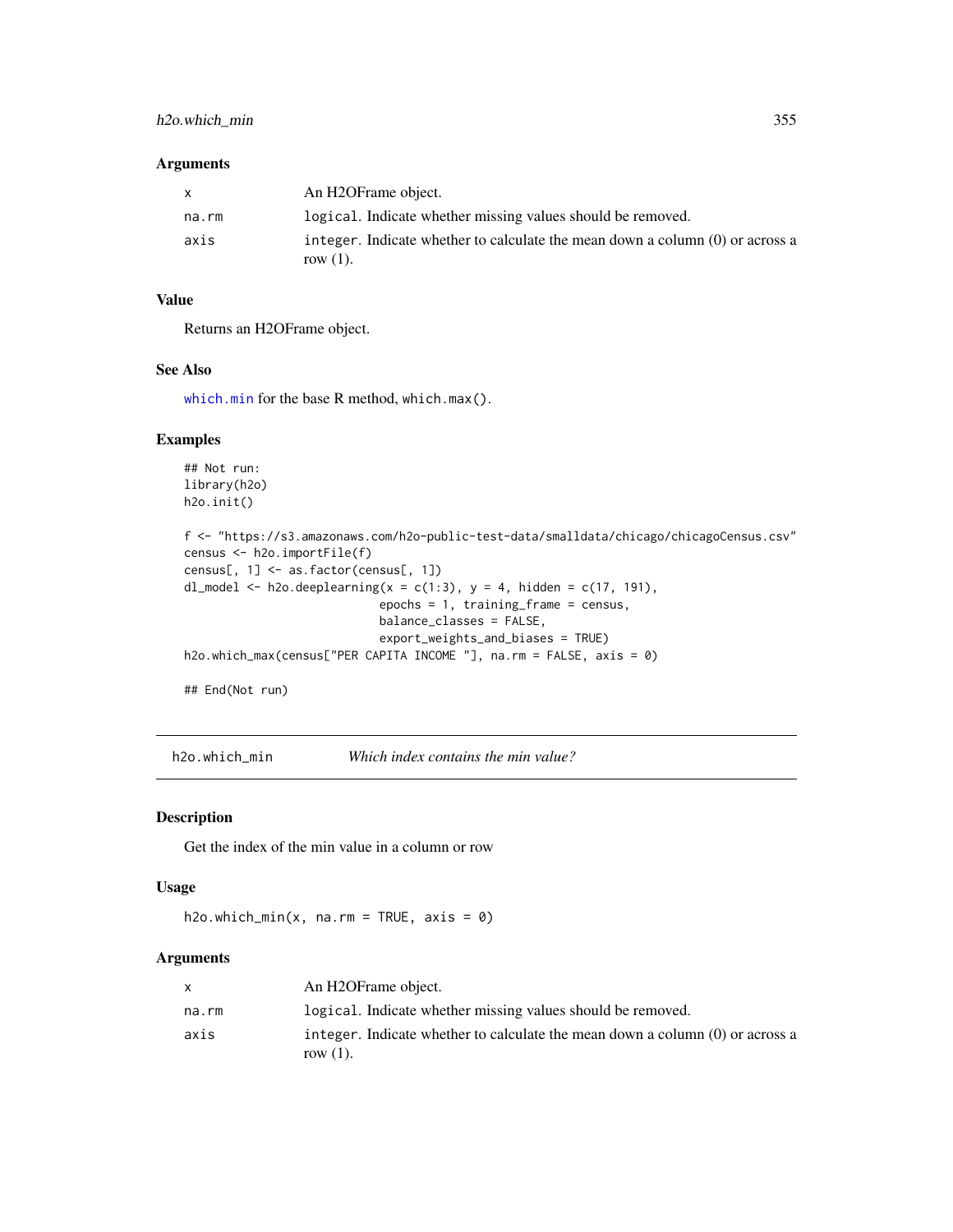## Value

Returns an H2OFrame object.

### See Also

[which.min](#page-0-0) for the base R method.

# Examples

```
## Not run:
library(h2o)
h2o.init()
f <- "https://s3.amazonaws.com/h2o-public-test-data/smalldata/chicago/chicagoCensus.csv"
census <- h2o.importFile(f)
dl_model <- h2o.deeplearning(x = c(1:3), y = 4, hidden = c(17, 191),
                            epochs = 1, training_frame = census,
                            balance_classes = FALSE,
                            export_weights_and_biases = TRUE)
h2o.which_min(census["PER CAPITA INCOME "], na.rm = FALSE, axis = 0)
```
## End(Not run)

h2o.withinss *Get the Within SS*

#### Description

Get the Within SS

#### Usage

```
h2o.withinss(object)
```
### Arguments

object An [H2OClusteringModel](#page-364-0) object.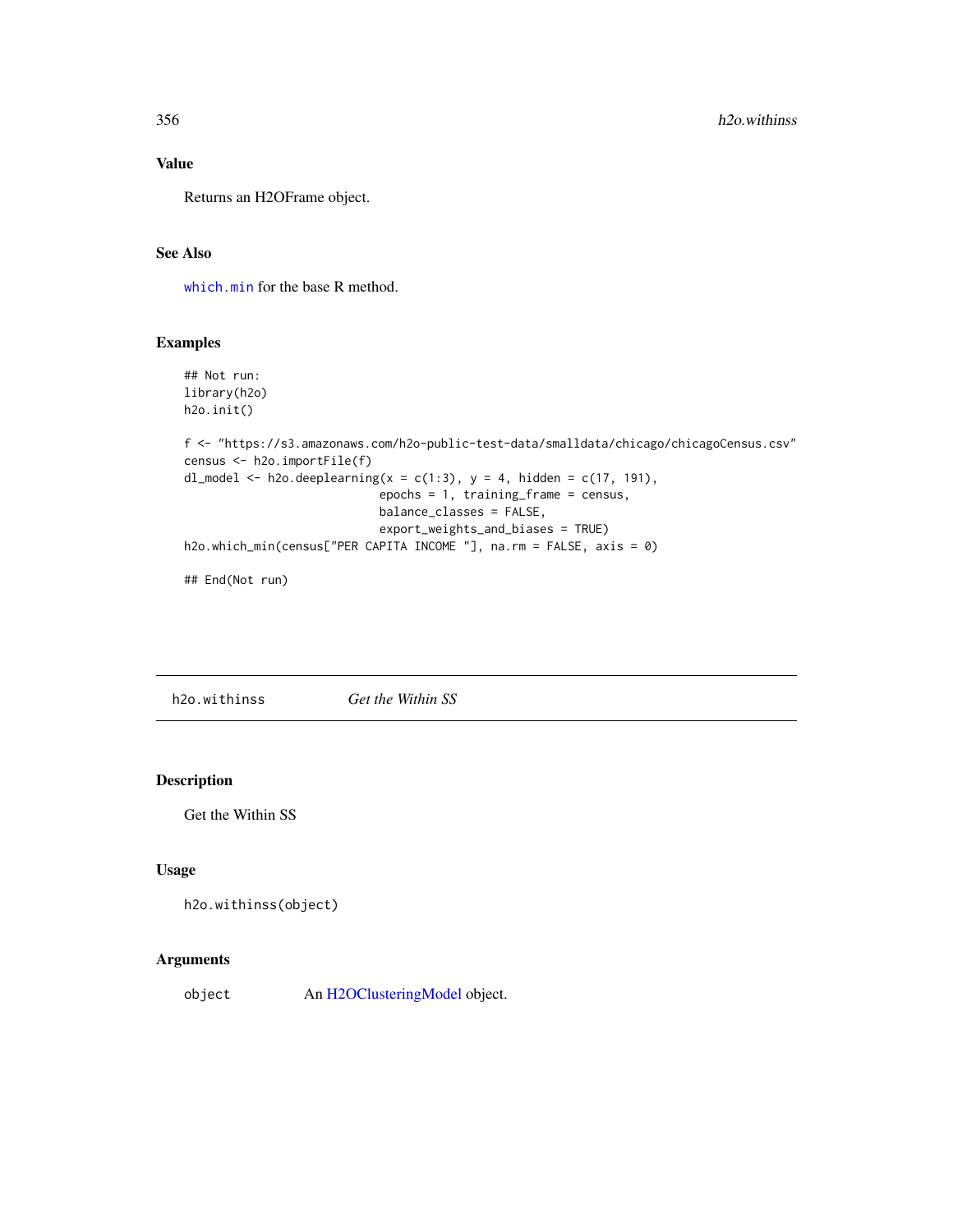Trains a word2vec model on a String column of an H2O data frame

### Usage

```
h2o.word2vec(
  training_frame = NULL,
 model_id = NULL,min_word_freq = 5,
 word_model = c("SkipGram", "CBOW"),
  norm_model = c("HSM"),
  vec\_size = 100,
 window_size = 5,
  sent_sample_rate = 0.001,
  init_learning_rate = 0.025,
  epochs = 5,
 pre_trained = NULL,
 max_runtime_secs = 0,
  export_checkpoints_dir = NULL
)
```
### Arguments

|                    | training_frame Id of the training data frame.                                                                                                                                           |
|--------------------|-----------------------------------------------------------------------------------------------------------------------------------------------------------------------------------------|
| model_id           | Destination id for this model; auto-generated if not specified.                                                                                                                         |
| min_word_freq      | This will discard words that appear less than $\langle$ int $\rangle$ times Defaults to 5.                                                                                              |
| word model         | The word model to use (SkipGram or CBOW) Must be one of: "SkipGram",<br>"CBOW". Defaults to SkipGram.                                                                                   |
| norm_model         | Use Hierarchical Softmax Must be one of: "HSM". Defaults to HSM.                                                                                                                        |
| vec_size           | Set size of word vectors Defaults to 100.                                                                                                                                               |
| window_size        | Set max skip length between words Defaults to 5.                                                                                                                                        |
| sent_sample_rate   |                                                                                                                                                                                         |
|                    | Set threshold for occurrence of words. Those that appear with higher frequency<br>in the training data will be randomly down-sampled; useful range is $(0, 1e-5)$<br>Defaults to 0.001. |
| init_learning_rate |                                                                                                                                                                                         |
|                    | Set the starting learning rate Defaults to 0.025.                                                                                                                                       |
| epochs             | Number of training iterations to run Defaults to 5.                                                                                                                                     |
| pre_trained        | Id of a data frame that contains a pre-trained (external) word2vec model                                                                                                                |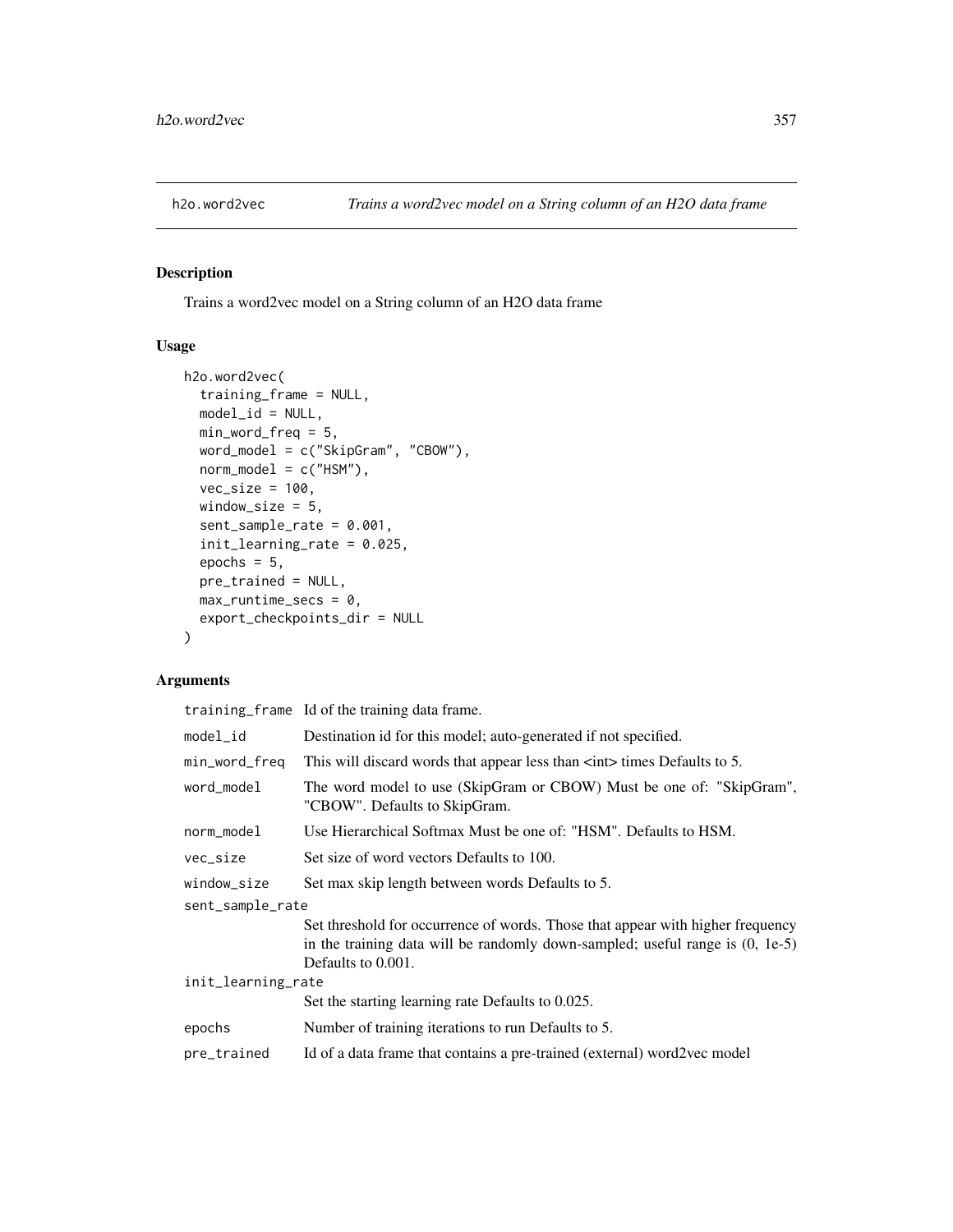max\_runtime\_secs Maximum allowed runtime in seconds for model training. Use 0 to disable. Defaults to 0. export\_checkpoints\_dir Automatically export generated models to this directory.

### Examples

```
## Not run:
library(h2o)
h2o.init()
# Import the CraigslistJobTitles dataset
job_titles <- h2o.importFile(
    "https://s3.amazonaws.com/h2o-public-test-data/smalldata/craigslistJobTitles.csv",
   col.names = c("category", "jobtitle"), col.types = c("String", "String"), header = TRUE
\lambda# Build and train the Word2Vec model
words <- h2o.tokenize(job_titles, " ")
vec <- h2o.word2vec(training_frame = words)
h2o.findSynonyms(vec, "teacher", count = 20)
## End(Not run)
```
h2o.xgboost *Build an eXtreme Gradient Boosting model*

#### Description

Builds a eXtreme Gradient Boosting model using the native XGBoost backend.

```
h2o.xgboost(
  x,
 y,
  training_frame,
 model_id = NULL,validation_frame = NULL,
  nfolds = 0,
  keep_cross_validation_models = TRUE,
  keep_cross_validation_predictions = FALSE,
  keep_cross_validation_fold_assignment = FALSE,
  score_each_iteration = FALSE,
  fold_assignment = c("AUTO", "Random", "Modulo", "Stratified"),
  fold_column = NULL,
  ignore_const_cols = TRUE,
  offset_column = NULL,
```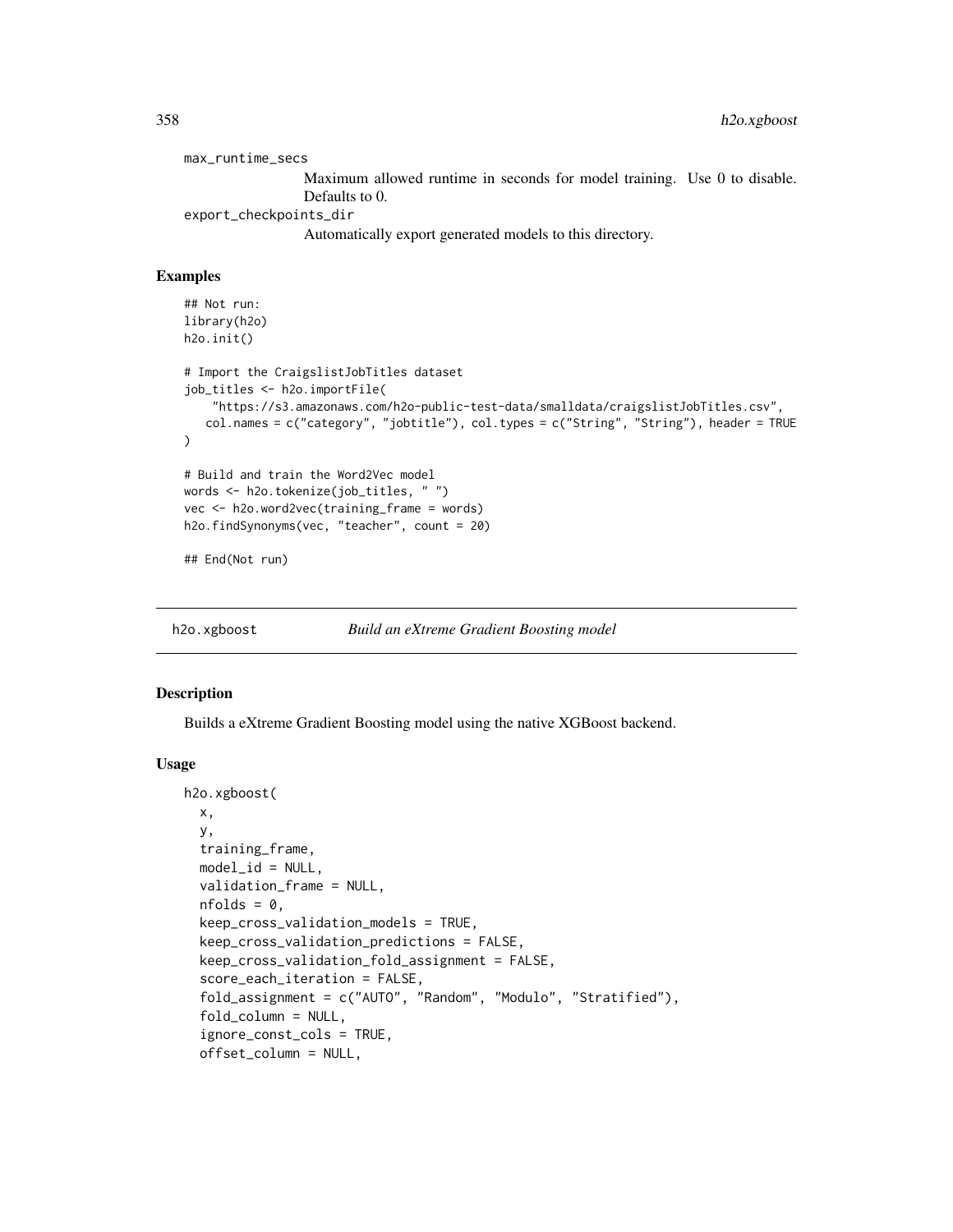```
weights_column = NULL,
stopping_rounds = 0,
stopping_metric = c("AUTO", "deviance", "logloss", "MSE", "RMSE", "MAE", "RMSLE",
 "AUC", "AUCPR", "lift_top_group", "misclassification", "mean_per_class_error",
  "custom", "custom_increasing"),
stopping_tolerance = 0.001,
max_runtime_secs = 0,
seed = -1,
distribution = c("AUTO", "bernoulli", "multinomial", "gaussian", "poisson", "gamma",
  "tweedie", "laplace", "quantile", "huber"),
tweedie_power = 1.5,
categorical_encoding = c("AUTO", "Enum", "OneHotInternal", "OneHotExplicit",
  "Binary", "Eigen", "LabelEncoder", "SortByResponse", "EnumLimited"),
quiet_mode = TRUE,
checkpoint = NULL,
export_checkpoints_dir = NULL,
ntrees = 50,
max\_depth = 6,
min\_rows = 1,
min_{\text{child\_weight}} = 1,
learn_rate = 0.3,eta = 0.3,
sample_rate = 1,
subsample = 1,
col_sample_rate = 1,
colsample_bylevel = 1,
col_sample_rate_per_tree = 1,
colsample_bytree = 1,
colsample_bynode = 1,
max\_abs\_leafnode\_pred = 0,
max\_delta\_step = 0,
monotone_constraints = NULL,
interaction_constraints = NULL,
score\_tree\_interval = 0,
min\_split\_improvement = 0,
gamma = 0,
auc_type = c("AUTO", "NONE", "MACRO_OVR", "WEIGHTED_OVR", "MACRO_OVO",
  "WEIGHTED_OVO"),
nthread = -1,
save_matrix_directory = NULL,
build_tree_one_node = FALSE,
calisheste_model = FALSE,
calibration_frame = NULL,
max\_bins = 256,
max\_leaves = 0,
sample_type = c("uniform", "weighted"),
normalize_type = c("tree", "forest"),
rate_drop = 0,
```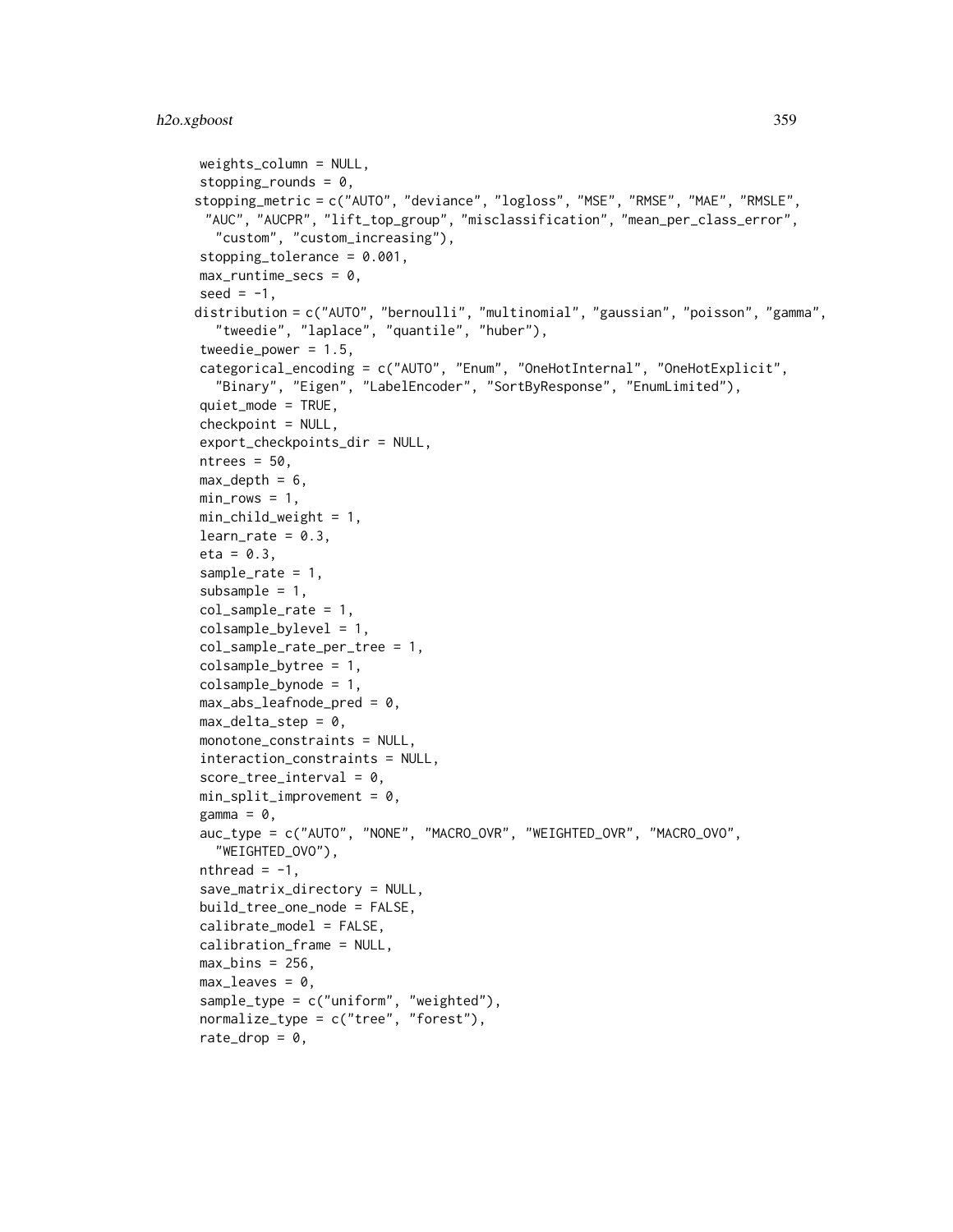```
one_drop = FALSE,
 skip\_drop = 0,tree_method = c("auto", "exact", "approx", "hist"),
 grow_policy = c("depthwise", "lossguide"),
 booster = c("gbtree", "gblinear", "dart"),
 reg_lambda = 1,
 reg\_alpha = 0,
 dmatrix_type = c("auto", "dense", "sparse"),
 backend = c("auto", "gpu", "cpu"),
 gpu_id = NULL,gainslift_bins = -1,
 verbose = FALSE
)
```

| x                            | (Optional) A vector containing the names or indices of the predictor variables to<br>use in building the model. If $x$ is missing, then all columns except $y$ are used.                                                                                                        |
|------------------------------|---------------------------------------------------------------------------------------------------------------------------------------------------------------------------------------------------------------------------------------------------------------------------------|
| У                            | The name or column index of the response variable in the data. The response<br>must be either a numeric or a categorical/factor variable. If the response is<br>numeric, then a regression model will be trained, otherwise it will train a classi-<br>fication model.          |
|                              | training_frame Id of the training data frame.                                                                                                                                                                                                                                   |
| model_id                     | Destination id for this model; auto-generated if not specified.                                                                                                                                                                                                                 |
| validation_frame             |                                                                                                                                                                                                                                                                                 |
|                              | Id of the validation data frame.                                                                                                                                                                                                                                                |
| nfolds                       | Number of folds for K-fold cross-validation (0 to disable or $\ge$ = 2). Defaults to<br>$\theta$ .                                                                                                                                                                              |
| keep_cross_validation_models |                                                                                                                                                                                                                                                                                 |
|                              | Logical. Whether to keep the cross-validation models. Defaults to TRUE.                                                                                                                                                                                                         |
|                              | keep_cross_validation_predictions                                                                                                                                                                                                                                               |
|                              | Logical. Whether to keep the predictions of the cross-validation models. De-<br>faults to FALSE.                                                                                                                                                                                |
|                              | keep_cross_validation_fold_assignment                                                                                                                                                                                                                                           |
|                              | Logical. Whether to keep the cross-validation fold assignment. Defaults to<br>FALSE.                                                                                                                                                                                            |
| score_each_iteration         |                                                                                                                                                                                                                                                                                 |
|                              | Logical. Whether to score during each iteration of model training. Defaults to<br>FALSE.                                                                                                                                                                                        |
| fold_assignment              |                                                                                                                                                                                                                                                                                 |
|                              | Cross-validation fold assignment scheme, if fold_column is not specified. The<br>'Stratified' option will stratify the folds based on the response variable, for clas-<br>sification problems. Must be one of: "AUTO", "Random", "Modulo", "Strati-<br>fied". Defaults to AUTO. |
| fold_column                  | Column with cross-validation fold index assignment per observation.                                                                                                                                                                                                             |
| ignore_const_cols            |                                                                                                                                                                                                                                                                                 |
|                              | Logical. Ignore constant columns. Defaults to TRUE.                                                                                                                                                                                                                             |
|                              |                                                                                                                                                                                                                                                                                 |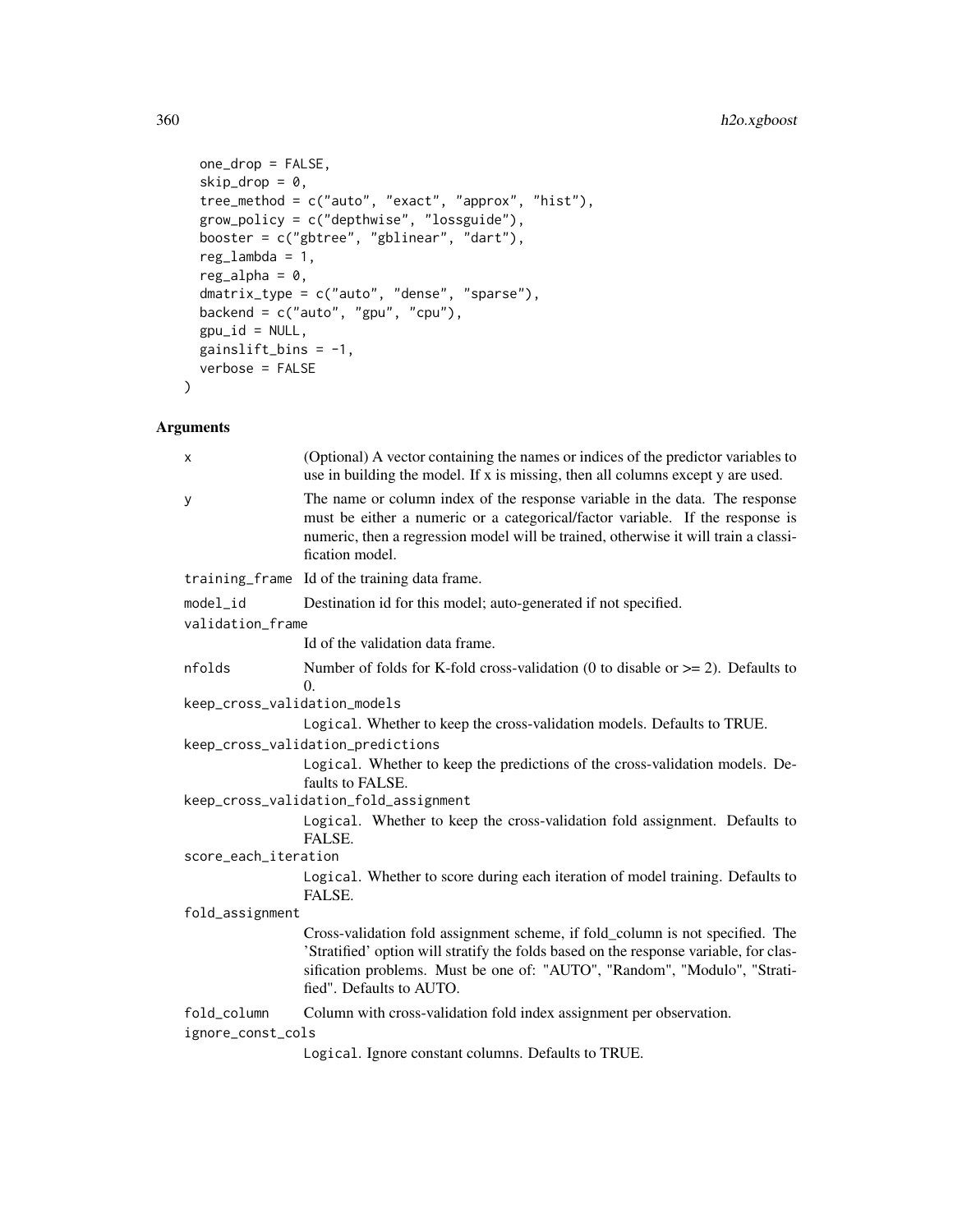weights\_column Column with observation weights. Giving some observation a weight of zero is equivalent to excluding it from the dataset; giving an observation a relative weight of 2 is equivalent to repeating that row twice. Negative weights are not allowed. Note: Weights are per-row observation weights and do not increase the size of the data frame. This is typically the number of times a row is repeated, but non-integer values are supported as well. During training, rows with higher weights matter more, due to the larger loss function pre-factor.

#### stopping\_rounds

Early stopping based on convergence of stopping\_metric. Stop if simple moving average of length k of the stopping metric does not improve for k:=stopping rounds scoring events (0 to disable) Defaults to 0.

#### stopping\_metric

Metric to use for early stopping (AUTO: logloss for classification, deviance for regression and anonomaly\_score for Isolation Forest). Note that custom and custom\_increasing can only be used in GBM and DRF with the Python client. Must be one of: "AUTO", "deviance", "logloss", "MSE", "RMSE", "MAE", "RMSLE", "AUC", "AUCPR", "lift\_top\_group", "misclassification", "mean\_per\_class\_error", "custom", "custom\_increasing". Defaults to AUTO.

stopping\_tolerance

Relative tolerance for metric-based stopping criterion (stop if relative improvement is not at least this much) Defaults to 0.001.

#### max\_runtime\_secs

Maximum allowed runtime in seconds for model training. Use 0 to disable. Defaults to 0.

- seed Seed for random numbers (affects certain parts of the algo that are stochastic and those might or might not be enabled by default). Defaults to -1 (time-based random number).
- distribution Distribution function Must be one of: "AUTO", "bernoulli", "multinomial", "gaussian", "poisson", "gamma", "tweedie", "laplace", "quantile", "huber". Defaults to AUTO.
- tweedie\_power Tweedie power for Tweedie regression, must be between 1 and 2. Defaults to 1.5.

categorical\_encoding

Encoding scheme for categorical features Must be one of: "AUTO", "Enum", "OneHotInternal", "OneHotExplicit", "Binary", "Eigen", "LabelEncoder", "Sort-ByResponse", "EnumLimited". Defaults to AUTO.

- quiet\_mode Logical. Enable quiet mode Defaults to TRUE.
- checkpoint Model checkpoint to resume training with.
- export\_checkpoints\_dir

Automatically export generated models to this directory.

- ntrees (same as n\_estimators) Number of trees. Defaults to 50.
- max\_depth Maximum tree depth (0 for unlimited). Defaults to 6.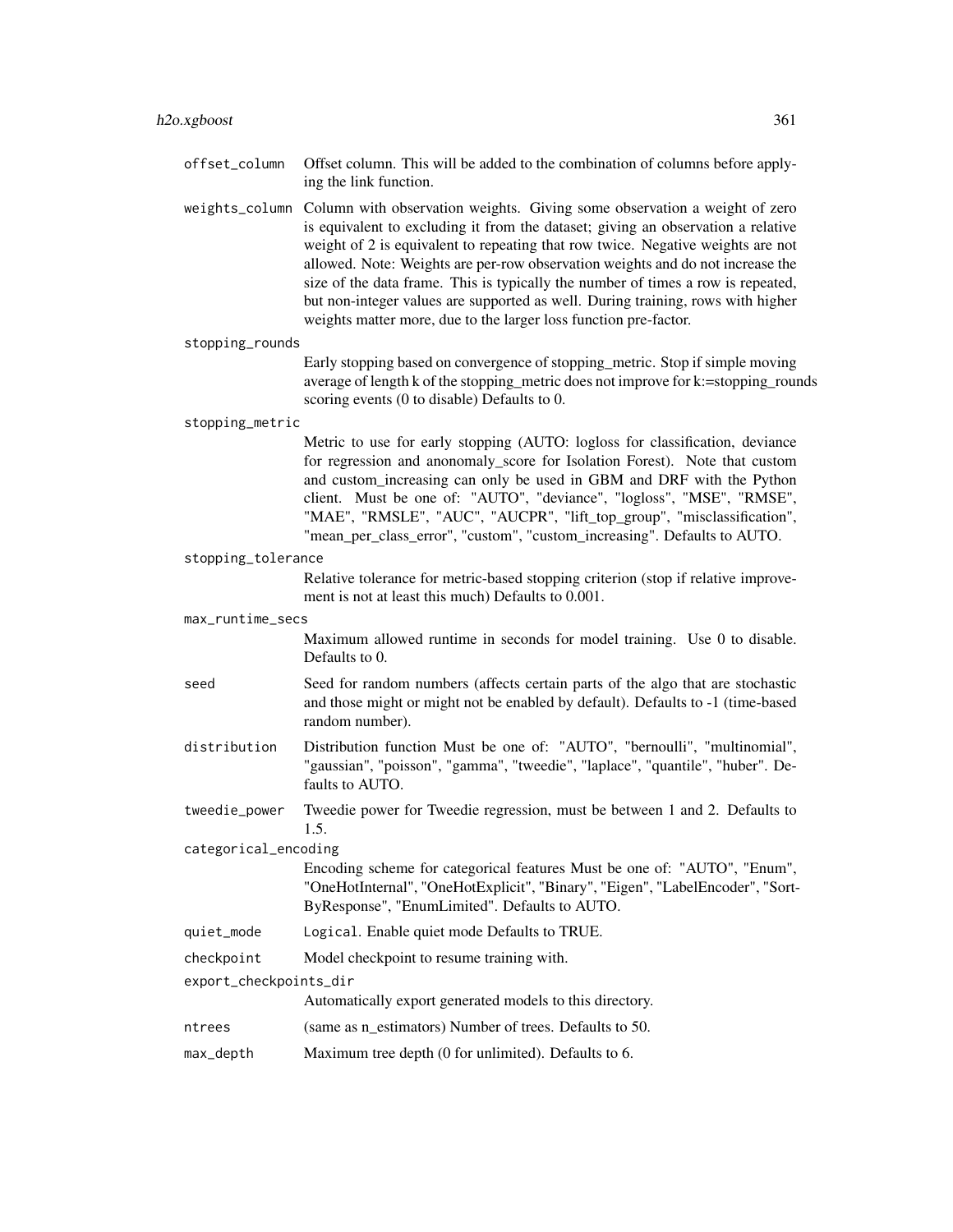| min_rows                 | (same as min_child_weight) Fewest allowed (weighted) observations in a leaf.<br>Defaults to 1.                                                                            |
|--------------------------|---------------------------------------------------------------------------------------------------------------------------------------------------------------------------|
| min_child_weight         |                                                                                                                                                                           |
|                          | (same as min_rows) Fewest allowed (weighted) observations in a leaf. Defaults<br>to $1$ .                                                                                 |
| learn_rate               | (same as eta) Learning rate (from $0.0$ to $1.0$ ) Defaults to $0.3$ .                                                                                                    |
| eta                      | (same as learn_rate) Learning rate (from 0.0 to 1.0) Defaults to 0.3.                                                                                                     |
| sample_rate              | (same as subsample) Row sample rate per tree (from 0.0 to 1.0) Defaults to 1.                                                                                             |
| subsample                | (same as sample_rate) Row sample rate per tree (from 0.0 to 1.0) Defaults to 1.                                                                                           |
| col_sample_rate          |                                                                                                                                                                           |
|                          | (same as colsample_bylevel) Column sample rate (from 0.0 to 1.0) Defaults to<br>1.                                                                                        |
| colsample_bylevel        |                                                                                                                                                                           |
|                          | (same as col_sample_rate) Column sample rate (from 0.0 to 1.0) Defaults to 1.                                                                                             |
| col_sample_rate_per_tree |                                                                                                                                                                           |
|                          | (same as colsample_bytree) Column sample rate per tree (from 0.0 to 1.0) De-<br>faults to 1.                                                                              |
| colsample_bytree         |                                                                                                                                                                           |
|                          | (same as col_sample_rate_per_tree) Column sample rate per tree (from 0.0 to<br>1.0) Defaults to 1.                                                                        |
| colsample_bynode         |                                                                                                                                                                           |
|                          | Column sample rate per tree node (from 0.0 to 1.0) Defaults to 1.                                                                                                         |
| max_abs_leafnode_pred    |                                                                                                                                                                           |
|                          | (same as max_delta_step) Maximum absolute value of a leaf node prediction<br>Defaults to 0.0.                                                                             |
|                          | max_delta_step (same as max_abs_leafnode_pred) Maximum absolute value of a leaf node pre-<br>diction Defaults to 0.0.                                                     |
| monotone_constraints     |                                                                                                                                                                           |
|                          | A mapping representing monotonic constraints. Use $+1$ to enforce an increasing<br>constraint and -1 to specify a decreasing constraint.                                  |
| interaction_constraints  |                                                                                                                                                                           |
|                          | A set of allowed column interactions.                                                                                                                                     |
| score_tree_interval      | Score the model after every so many trees. Disabled if set to 0. Defaults to 0.                                                                                           |
| min_split_improvement    |                                                                                                                                                                           |
|                          | (same as gamma) Minimum relative improvement in squared error reduction for<br>a split to happen Defaults to 0.0.                                                         |
| gamma                    | (same as min_split_improvement) Minimum relative improvement in squared<br>error reduction for a split to happen Defaults to 0.0.                                         |
| auc_type                 | Set default multinomial AUC type. Must be one of: "AUTO", "NONE", "MACRO_OVR",<br>"WEIGHTED_OVR", "MACRO_OVO", "WEIGHTED_OVO". Defaults to AUTO.                          |
| nthread                  | Number of parallel threads that can be used to run XGBoost. Cannot exceed<br>H2O cluster limits (-nthreads parameter). Defaults to maximum available De-<br>faults to -1. |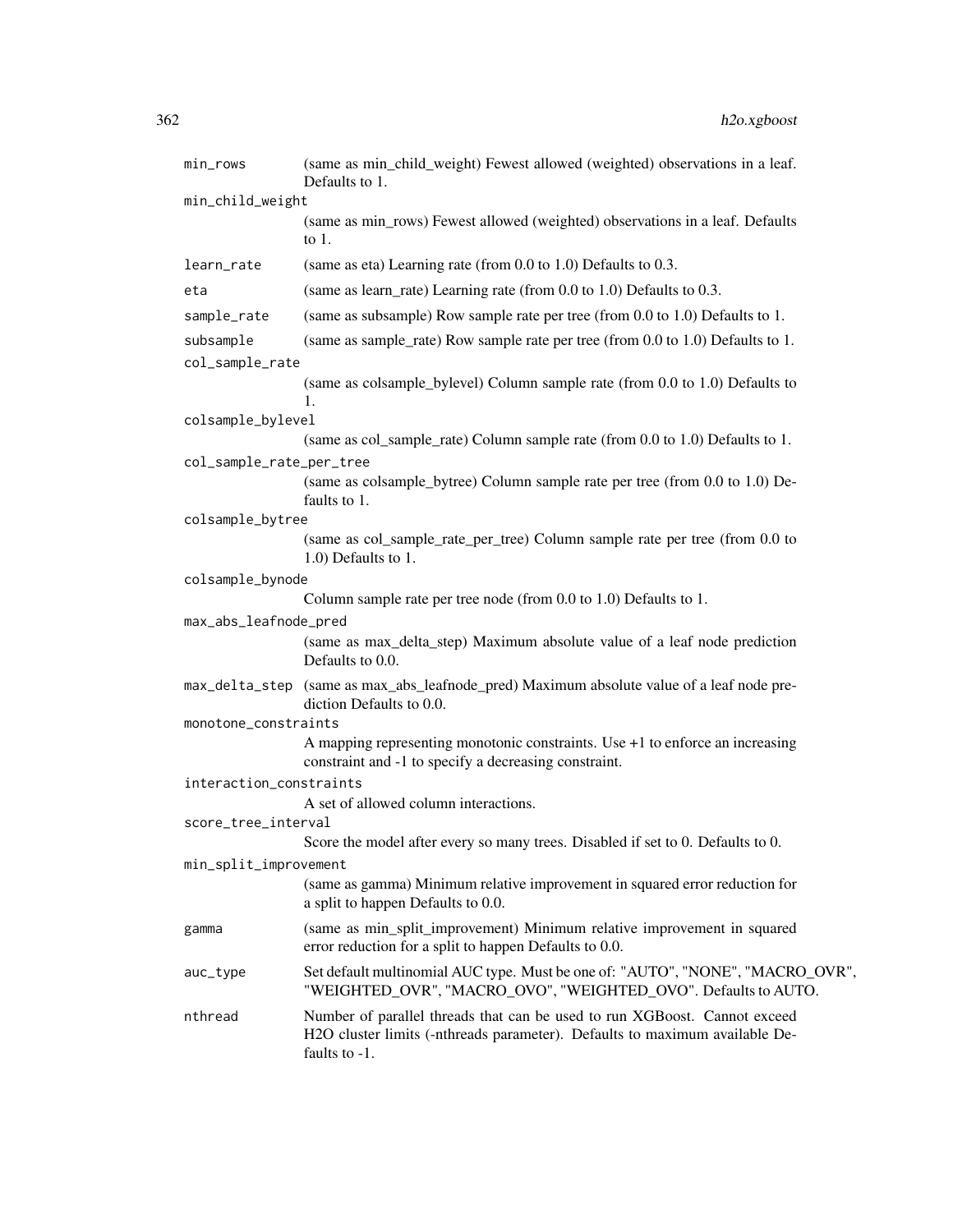save\_matrix\_directory Directory where to save matrices passed to XGBoost library. Useful for debugging. build\_tree\_one\_node Logical. Run on one node only; no network overhead but fewer cpus used. Suitable for small datasets. Defaults to FALSE. calibrate\_model Logical. Use Platt Scaling to calculate calibrated class probabilities. Calibration can provide more accurate estimates of class probabilities. Defaults to FALSE. calibration\_frame Calibration frame for Platt Scaling max\_bins For tree\_method=hist only: maximum number of bins Defaults to 256. max\_leaves For tree\_method=hist only: maximum number of leaves Defaults to 0. sample\_type For booster=dart only: sample\_type Must be one of: "uniform", "weighted". Defaults to uniform. normalize\_type For booster=dart only: normalize\_type Must be one of: "tree", "forest". Defaults to tree. rate\_drop For booster=dart only: rate\_drop  $(0.1)$  Defaults to 0.0. one\_drop Logical. For booster=dart only: one\_drop Defaults to FALSE. skip\_drop For booster=dart only: skip\_drop  $(0..1)$  Defaults to 0.0. tree\_method Tree method Must be one of: "auto", "exact", "approx", "hist". Defaults to auto. grow\_policy Grow policy - depthwise is standard GBM, lossguide is LightGBM Must be one of: "depthwise", "lossguide". Defaults to depthwise. booster Booster type Must be one of: "gbtree", "gblinear", "dart". Defaults to gbtree. reg\_lambda L2 regularization Defaults to 1.0. reg\_alpha L1 regularization Defaults to 0.0. dmatrix\_type Type of DMatrix. For sparse, NAs and 0 are treated equally. Must be one of: "auto", "dense", "sparse". Defaults to auto. backend Backend. By default (auto), a GPU is used if available. Must be one of: "auto", "gpu", "cpu". Defaults to auto. gpu\_id Which GPU(s) to use. gainslift\_bins Gains/Lift table number of bins. 0 means disabled.. Default value -1 means automatic binning. Defaults to -1. verbose Logical. Print scoring history to the console (Metrics per tree). Defaults to FALSE.

#### Examples

```
## Not run:
library(h2o)
h2o.init()
```
# Import the titanic dataset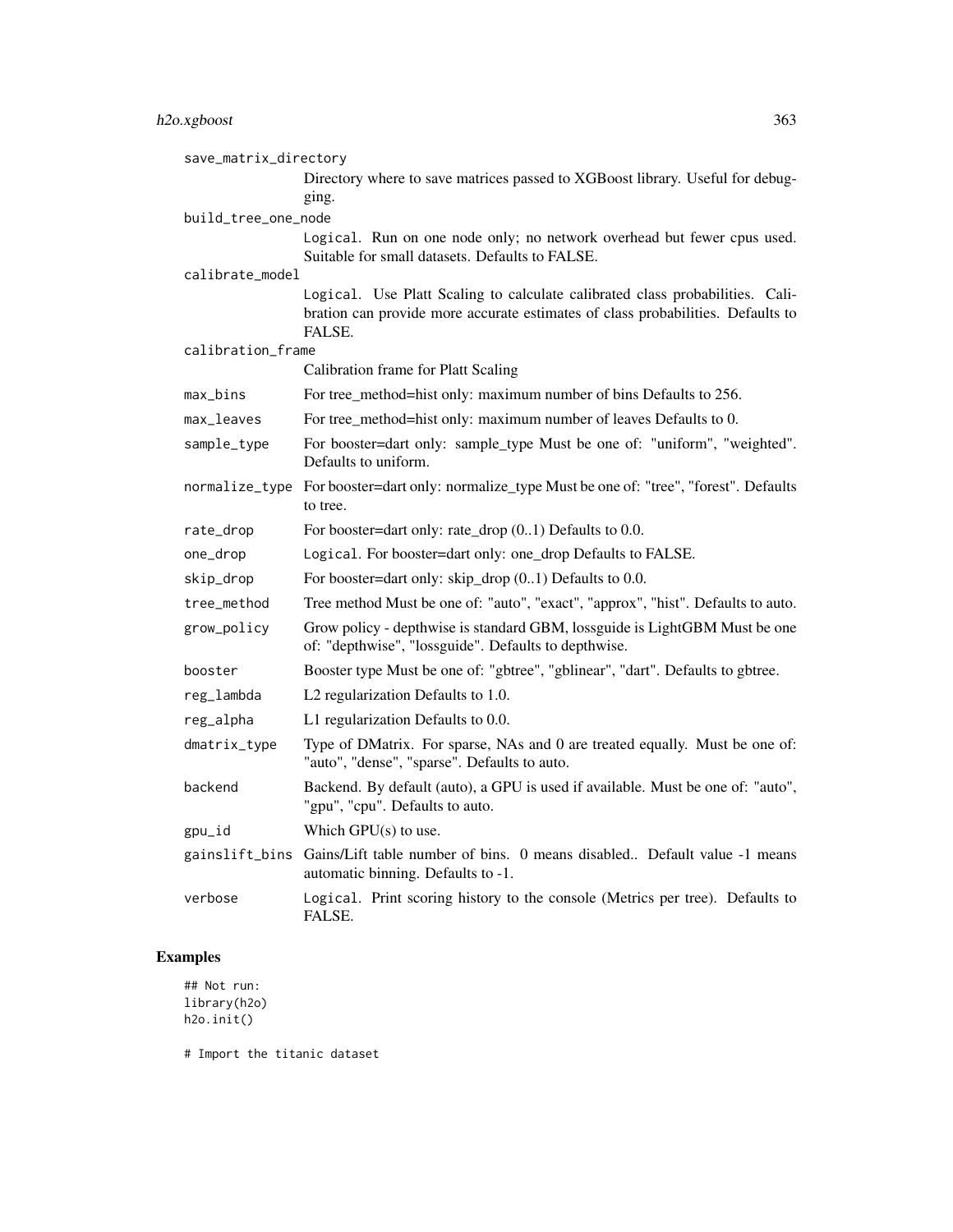```
f <- "https://s3.amazonaws.com/h2o-public-test-data/smalldata/gbm_test/titanic.csv"
titanic <- h2o.importFile(f)
# Set predictors and response; set response as a factor
titanic['survived'] <- as.factor(titanic['survived'])
predictors <- setdiff(colnames(titanic), colnames(titanic)[2:3])
response <- "survived"
# Split the dataset into train and valid
splits <- h2o.splitFrame(data = titanic, ratios = .8, seed = 1234)
train <- splits[[1]]
valid <- splits[[2]]
# Train the XGB model
titanic_xgb <- h2o.xgboost(x = predictors, y = response,
                           training_frame = train, validation_frame = valid,
                           booster = "dart", normalize_type = "tree",
                           seed = 1234)
## End(Not run)
```
h2o.xgboost.available *Determines whether an XGBoost model can be built*

#### Description

Ask the H2O server whether a XGBoost model can be built. (Depends on availability of native backend.) Returns True if a XGBoost model can be built, or False otherwise.

## Usage

h2o.xgboost.available()

h2o.year *Convert Milliseconds to Years in H2O Datasets*

#### Description

Convert the entries of an H2OFrame object from milliseconds to years, indexed starting from 1900.

#### Usage

```
h2o.year(x)
```
year(x)

## S3 method for class 'H2OFrame' year(x)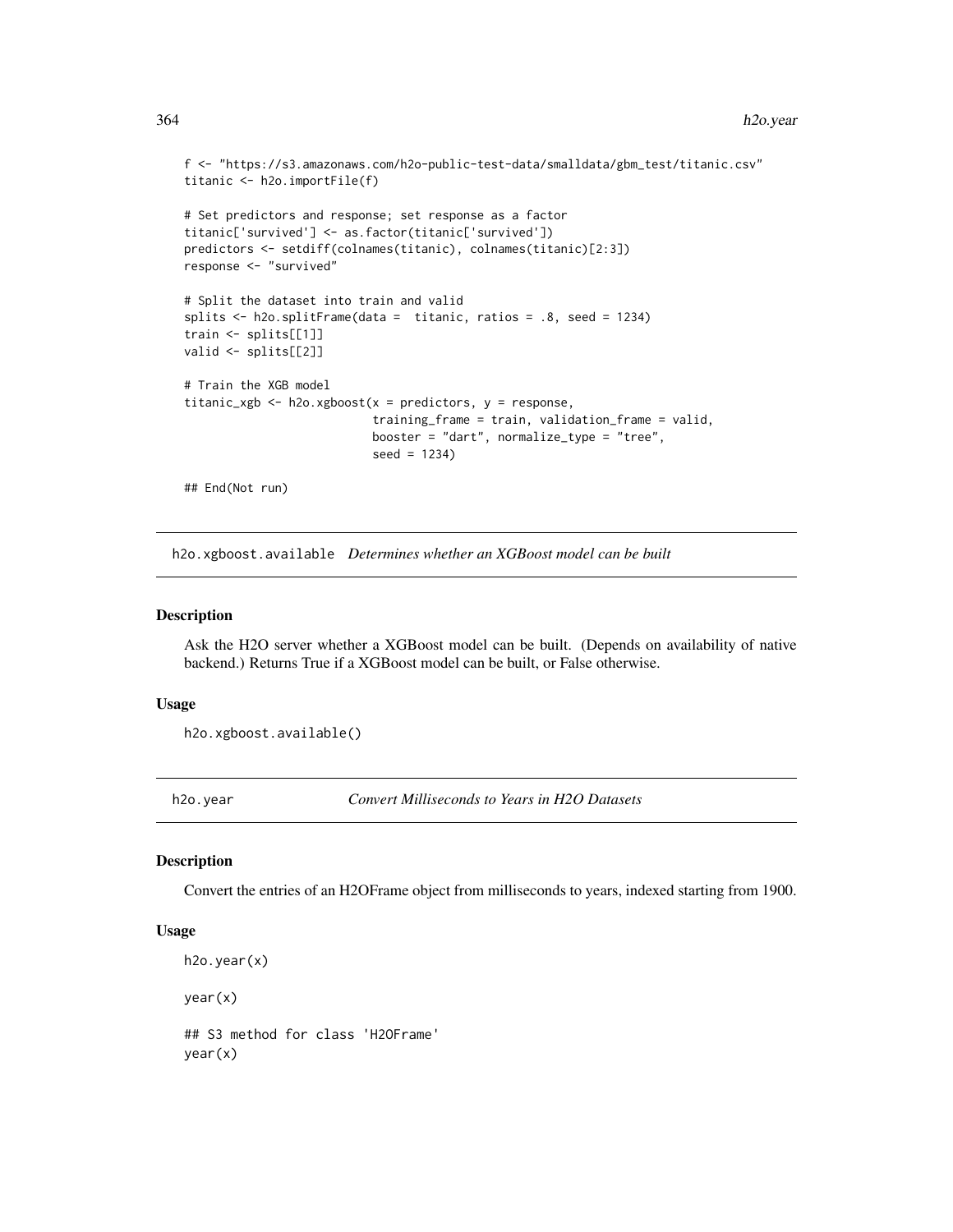#### Arguments

x An H2OFrame object.

#### Details

This method calls the function of the MutableDateTime class in Java.

## Value

An H2OFrame object containing the entries of x converted to years

## See Also

[h2o.month](#page-232-0)

## Examples

## Not run: library(h2o) h2o.init()

```
f <- "https://s3.amazonaws.com/h2o-public-test-data/smalldata/jira/v-11-eurodate.csv"
hdf <- h2o.importFile(f)
h2o.year(hdf["ds9"])
```
## End(Not run)

<span id="page-364-0"></span>H2OAutoML-class *The H2OAutoML class*

## Description

This class represents an H2OAutoML object

H2OClusteringModel-class

*The H2OClusteringModel object.*

## Description

This virtual class represents a clustering model built by H2O.

#### Details

This object has slots for the key, which is a character string that points to the model key existing in the H2O cluster, the data used to build the model (an object of class H2OFrame).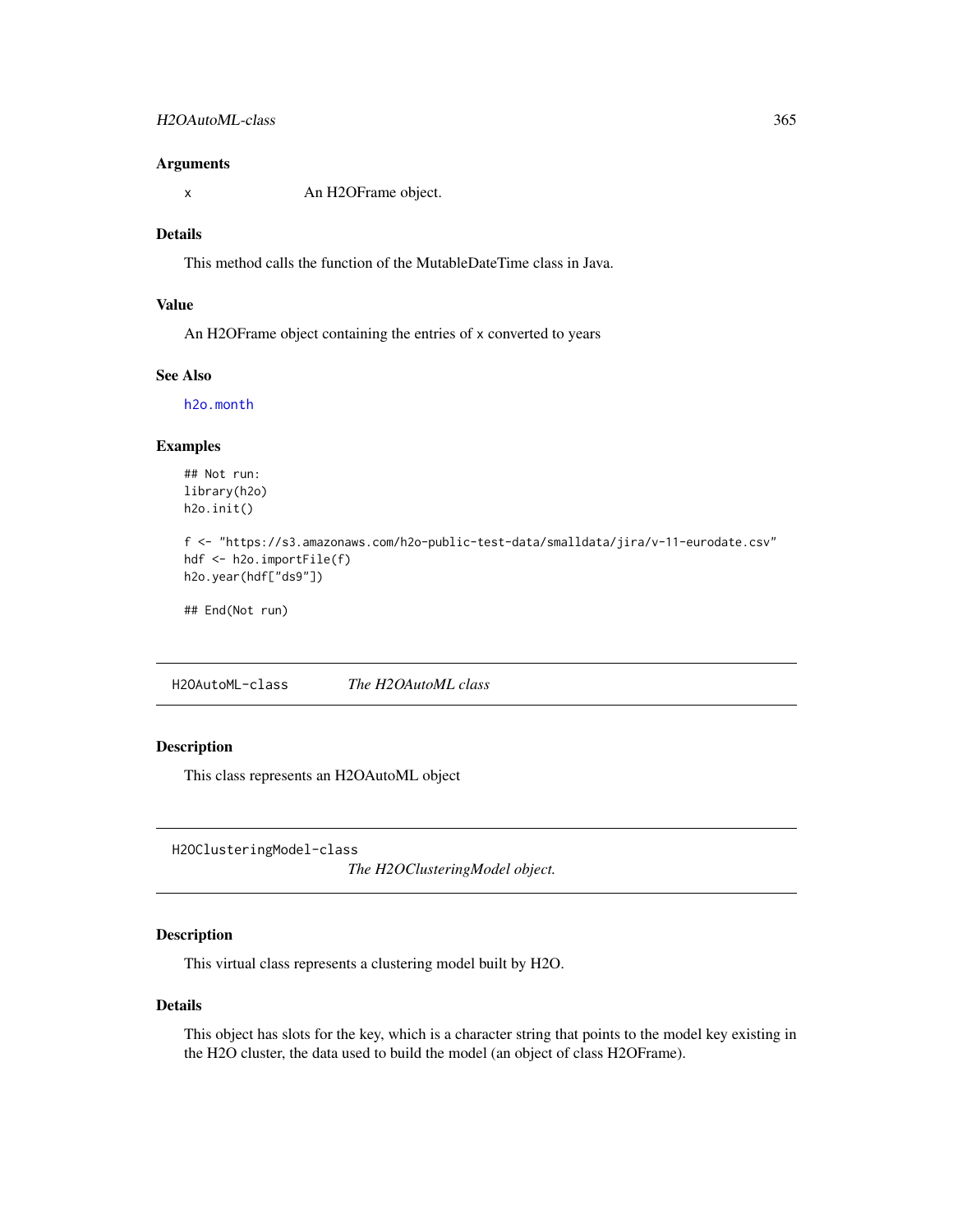#### **Slots**

- model\_id A character string specifying the key for the model fit in the H2O cluster's key-value store.
- algorithm A character string specifying the algorithm that was used to fit the model.
- parameters A list containing the parameter settings that were used to fit the model that differ from the defaults.
- allparameters A list containing all parameters used to fit the model.
- model A list containing the characteristics of the model returned by the algorithm.

size The number of points in each cluster. totss Total sum of squared error to grand mean. withinss A vector of within-cluster sum of squared error. tot\_withinss Total within-cluster sum of squared error. betweenss Between-cluster sum of squared error.

H2OConnection-class *The H2OConnection class.*

#### Description

This class represents a connection to an H2O cluster.

#### Usage

## S4 method for signature 'H2OConnection' show(object)

#### Arguments

object an H2OConnection object.

# Details

Because H2O is not a master-slave architecture, there is no restriction on which H2O node is used to establish the connection between R (the client) and H2O (the server).

A new H2O connection is established via the h2o.init() function, which takes as parameters the 'ip' and 'port' of the machine running an instance to connect with. The default behavior is to connect with a local instance of H2O at port 54321, or to boot a new local instance if one is not found at port 54321.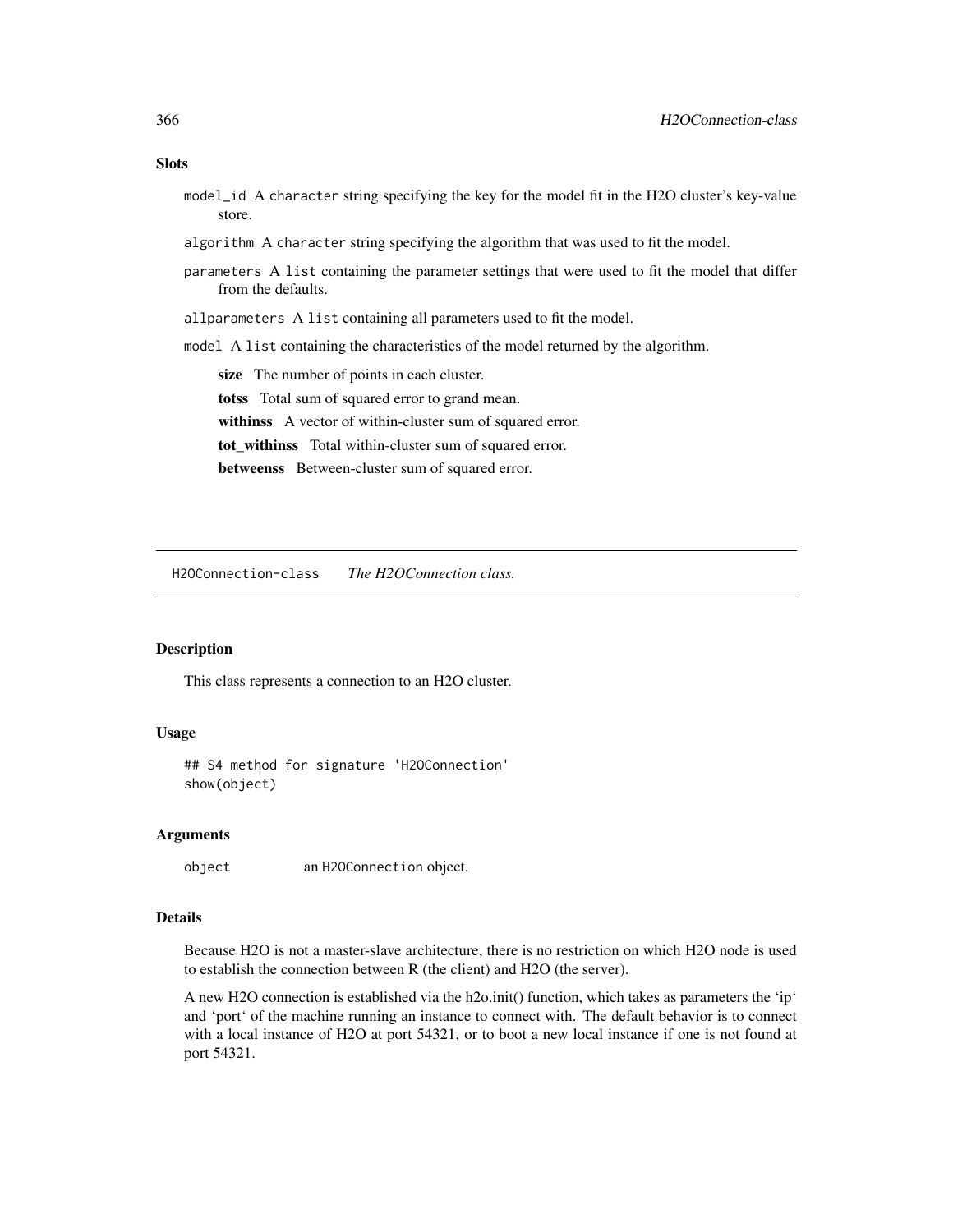#### **Slots**

ip A character string specifying the IP address of the H2O cluster.

port A numeric value specifying the port number of the H2O cluster.

name A character value specifying the name of the H2O cluster.

proxy A character specifying the proxy path of the H2O cluster.

https Set this to TRUE to use https instead of http.

cacert Path to a CA bundle file with root and intermediate certificates of trusted CAs.

insecure Set this to TRUE to disable SSL certificate checking.

username Username to login with.

password Password to login with.

use\_spnego Set this to TRUE to use SPNEGO authentication.

cookies Cookies to add to request

context\_path Context path which is appended to H2O server location.

mutable An H2OConnectionMutableState object to hold the mutable state for the H2O connection.

H2OConnectionMutableState

*The H2OConnectionMutableState class*

# Description

This class represents the mutable aspects of a connection to an H2O cluster.

## Slots

session\_id A character string specifying the H2O session identifier.

key\_count A integer value specifying count for the number of keys generated for the session\_id.

H2OCoxPHModel-class *The H2OCoxPHModel object.*

#### Description

Virtual object representing H2O's CoxPH Model.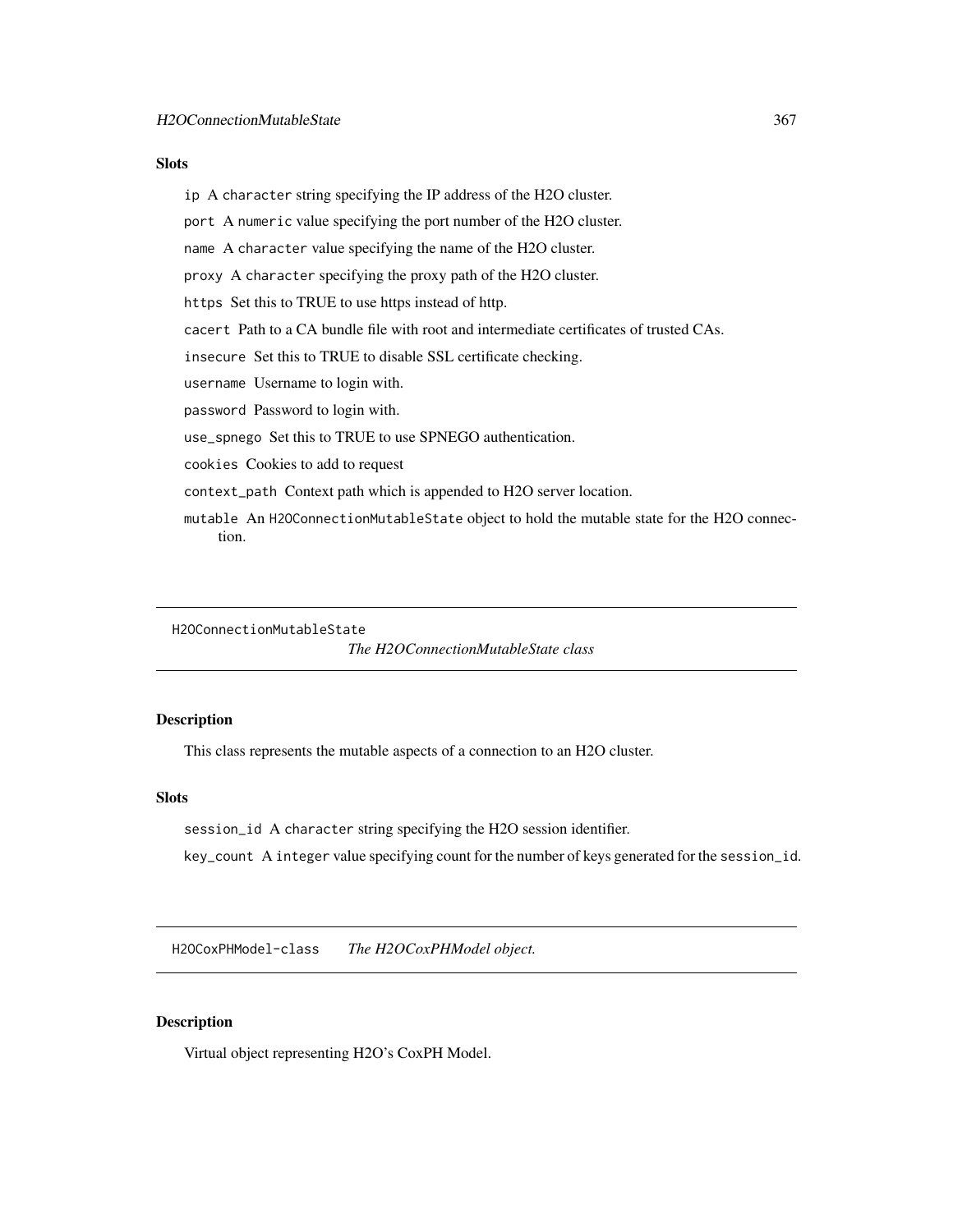# Usage

```
## S4 method for signature 'H2OCoxPHModel'
show(object)
## S3 method for class 'H2OCoxPHModel'
coef(object, ...)
## S3 method for class 'H2OCoxPHModel'
extractAIC(fit, scale, k = 2, ...)## S3 method for class 'H2OCoxPHModel'
logLik(object, ...)
survfit.H2OCoxPHModel(formula, newdata, ...)
## S3 method for class 'H2OCoxPHModel'
vcov(object, ...)
```
# Arguments

| object     | an H20CoxPHModel object.                                                                                               |
|------------|------------------------------------------------------------------------------------------------------------------------|
| $\ddots$ . | additional arguments to pass on.                                                                                       |
| fit        | an H20CoxPHModel object.                                                                                               |
| scale      | optional numeric specifying the scale parameter of the model.                                                          |
| k          | numeric specifying the weight of the equivalent degrees of freedom.                                                    |
| formula    | an H20CoxPHModel object.                                                                                               |
| newdata    | an optional H2OF rame or data. frame with the same variable names as those that<br>appear in the H20CoxPHModel object. |

H2OCoxPHModelSummary-class

*The H2OCoxPHModelSummary object.*

## Description

Wrapper object for summary information compatible with survival package.

# Usage

```
## S4 method for signature 'H2OCoxPHModelSummary'
show(object)
## S3 method for class 'H2OCoxPHModelSummary'
coef(object, ...)
```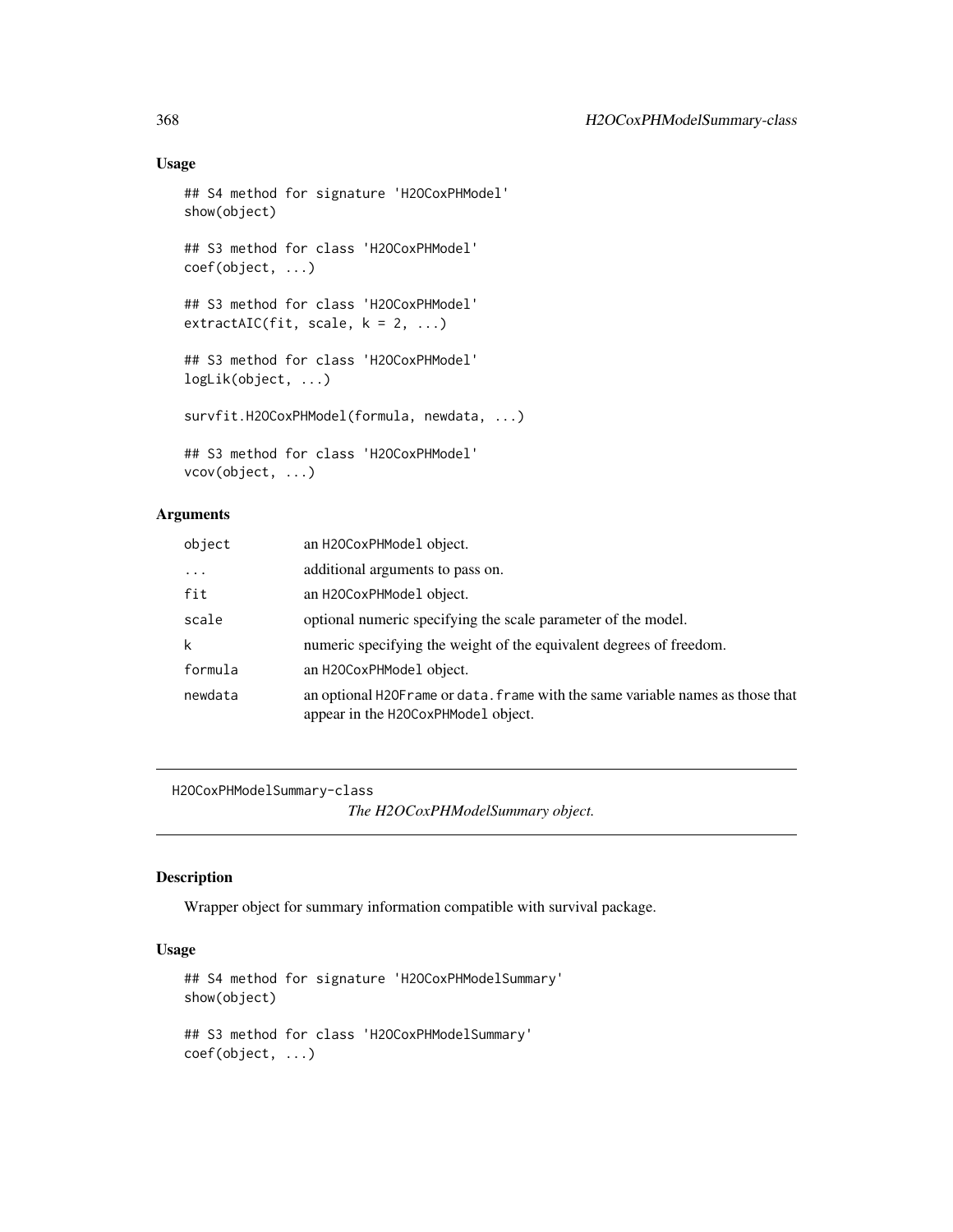## H2OFrame-class 369

#### Arguments

| object  | An H2OCoxPHModelSummary object.  |
|---------|----------------------------------|
| $\cdot$ | additional arguments to pass on. |

# Slots

summary A list containing the a summary compatible with CoxPH summary used in the survival package.

H2OFrame-class *The H2OFrame class*

# Description

This class represents an H2OFrame object

H2OFrame-Extract *Extract or Replace Parts of an H2OFrame Object*

#### Description

Operators to extract or replace parts of H2OFrame objects.

## Usage

```
## S3 method for class 'H2OFrame'
data[row, col, drop = TRUE]
## S3 method for class 'H2OFrame'
x$name
## S3 method for class 'H2OFrame'
x[[i, exact = TRUE]]
## S3 method for class 'H2OFrame'
x$name
## S3 method for class 'H2OFrame'
x[[i, exact = TRUE]]## S3 replacement method for class 'H2OFrame'
data[row, col, ...] <- value
## S3 replacement method for class 'H2OFrame'
data$name <- value
```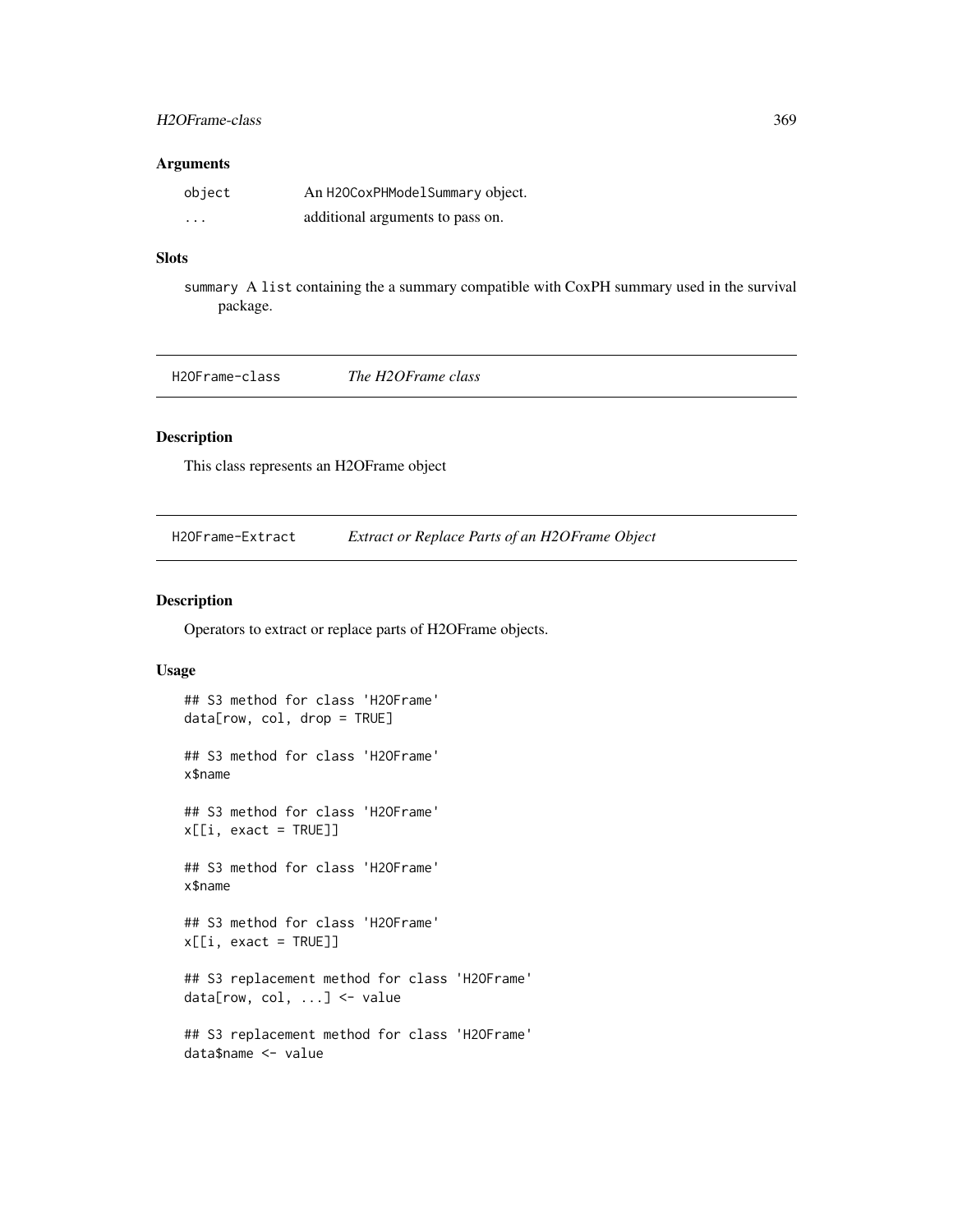## S3 replacement method for class 'H2OFrame' data[[name]] <- value

## Arguments

| data     | object from which to extract element(s) or in which to replace element(s).                                                                             |
|----------|--------------------------------------------------------------------------------------------------------------------------------------------------------|
| row      | index specifying row element(s) to extract or replace. Indices are numeric or<br>character vectors or empty (missing) or will be matched to the names. |
| col      | index specifying column element(s) to extract or replace.                                                                                              |
| drop     | Unused                                                                                                                                                 |
| x        | An H <sub>2</sub> OFrame                                                                                                                               |
| name     | a literal character string or a name (possibly backtick quoted).                                                                                       |
| i        | index                                                                                                                                                  |
| exact    | controls possible partial matching of [[ when extracting a character                                                                                   |
| $\cdots$ | Further arguments passed to or from other methods.                                                                                                     |
| value    | To be assigned                                                                                                                                         |
|          |                                                                                                                                                        |

H2OGrid-class *H2O Grid*

#### Description

A class to contain the information about grid results

#### Usage

```
## S4 method for signature 'H2OGrid'
show(object)
```
## Arguments

object an H2OGrid object.

## Slots

grid\_id the final identifier of grid

model\_ids list of model IDs which are included in the grid object

hyper\_names list of parameter names used for grid search

- failed\_params list of model parameters which caused a failure during model building, it can contain a null value
- failure\_details list of detailed messages which correspond to failed parameters field
- failure\_stack\_traces list of stack traces corresponding to model failures reported by failed\_params and failure\_details fields
- failed\_raw\_params list of failed raw parameters

summary\_table table of models built with parameters and metric information.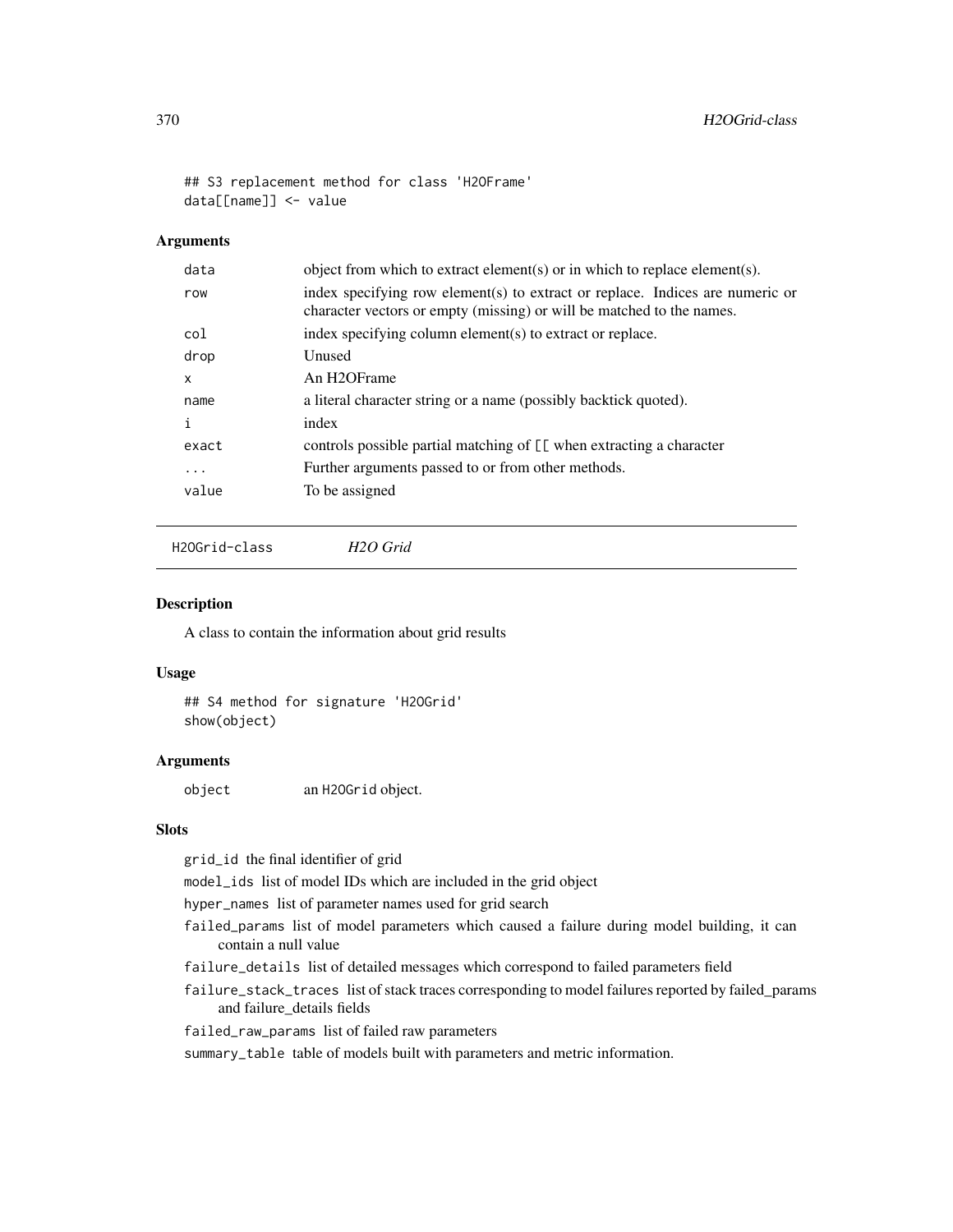# See Also

[H2OModel](#page-370-0) for the final model types.

H2OLeafNode-class *The H2OLeafNode class.*

## **Description**

This class represents a single leaf node in an H2OTree.

#### Details

#' @aliases H2OLeafNode

<span id="page-370-0"></span>H2OModel-class *The H2OModel object.*

#### **Description**

This virtual class represents a model built by H2O.

#### Usage

## S4 method for signature 'H2OModel' show(object)

#### Arguments

object an H2OModel object.

## Details

This object has slots for the key, which is a character string that points to the model key existing in the H2O cluster, the data used to build the model (an object of class H2OFrame).

## Slots

- model\_id A character string specifying the key for the model fit in the H2O cluster's key-value store.
- algorithm A character string specifying the algorithm that were used to fit the model.
- parameters A list containing the parameter settings that were used to fit the model that differ from the defaults.
- allparameters A list containg all parameters used to fit the model.
- have\_pojo A logical indicating whether export to POJO is supported

have\_mojo A logical indicating whether export to MOJO is supported

model A list containing the characteristics of the model returned by the algorithm.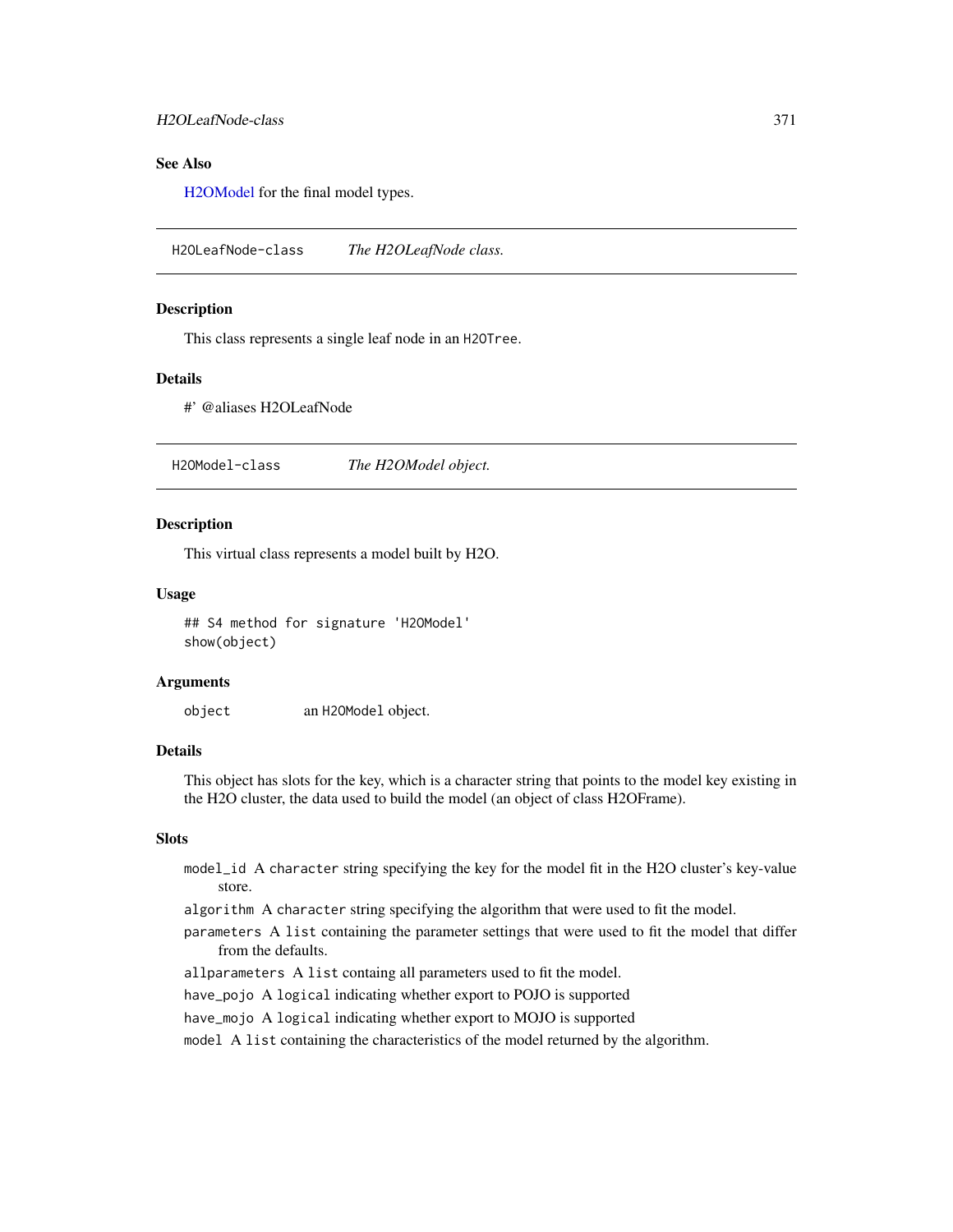H2OModelFuture-class *H2O Future Model*

## Description

A class to contain the information for background model jobs.

## Slots

job\_key a character key representing the identification of the job process. model\_id the final identifier for the model

#### See Also

[H2OModel](#page-370-0) for the final model types.

H2OModelMetrics-class *The H2OModelMetrics Object.*

## Description

A class for constructing performance measures of H2O models.

## Usage

```
## S4 method for signature 'H2OModelMetrics'
show(object)
## S4 method for signature 'H2OBinomialMetrics'
show(object)
## S4 method for signature 'H2OMultinomialMetrics'
show(object)
## S4 method for signature 'H2OOrdinalMetrics'
show(object)
## S4 method for signature 'H2ORegressionMetrics'
show(object)
## S4 method for signature 'H2OClusteringMetrics'
show(object)
## S4 method for signature 'H2OAutoEncoderMetrics'
show(object)
```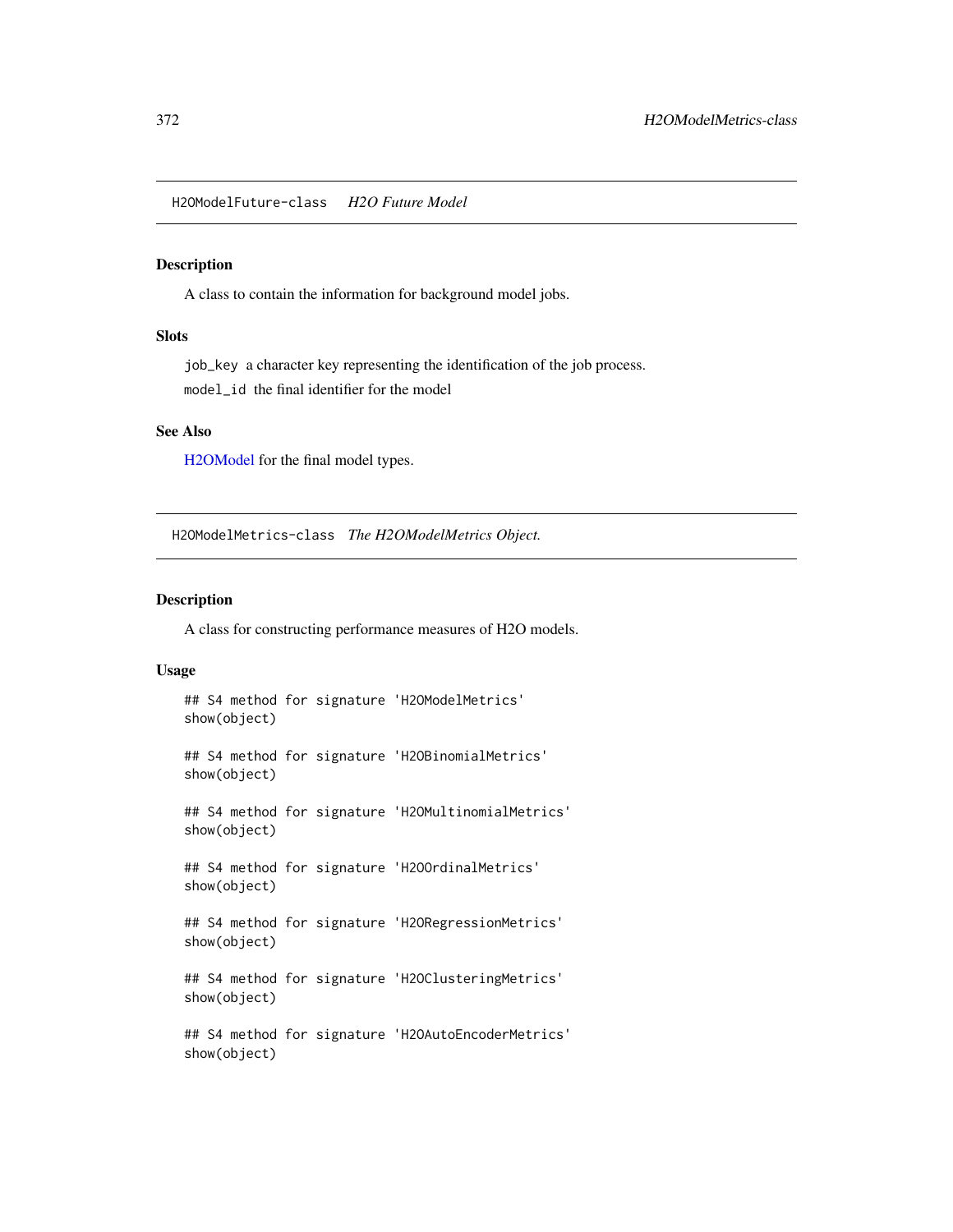## S4 method for signature 'H2ODimReductionMetrics' show(object)

## Arguments

object An H2OModelMetrics object

H2ONode-class *The H2ONode class.*

## Description

The H2ONode class.

#### Usage

## S4 method for signature 'H2ONode' show(object)

# Arguments

object an H2ONode object.

#### Slots

id An integer representing node's unique identifier. Generated by H2O.

levels A character representing categorical levels on split from parent's node belonging into this node. NULL for root node or non-categorical splits. #' @aliases H2ONode

<span id="page-372-0"></span>H2OSegmentModels-class

*H2O Segment Models*

# Description

A class to contain the information for segment models.

## Usage

```
## S4 method for signature 'H2OSegmentModels'
show(object)
```
#### Arguments

object an H2OModel object.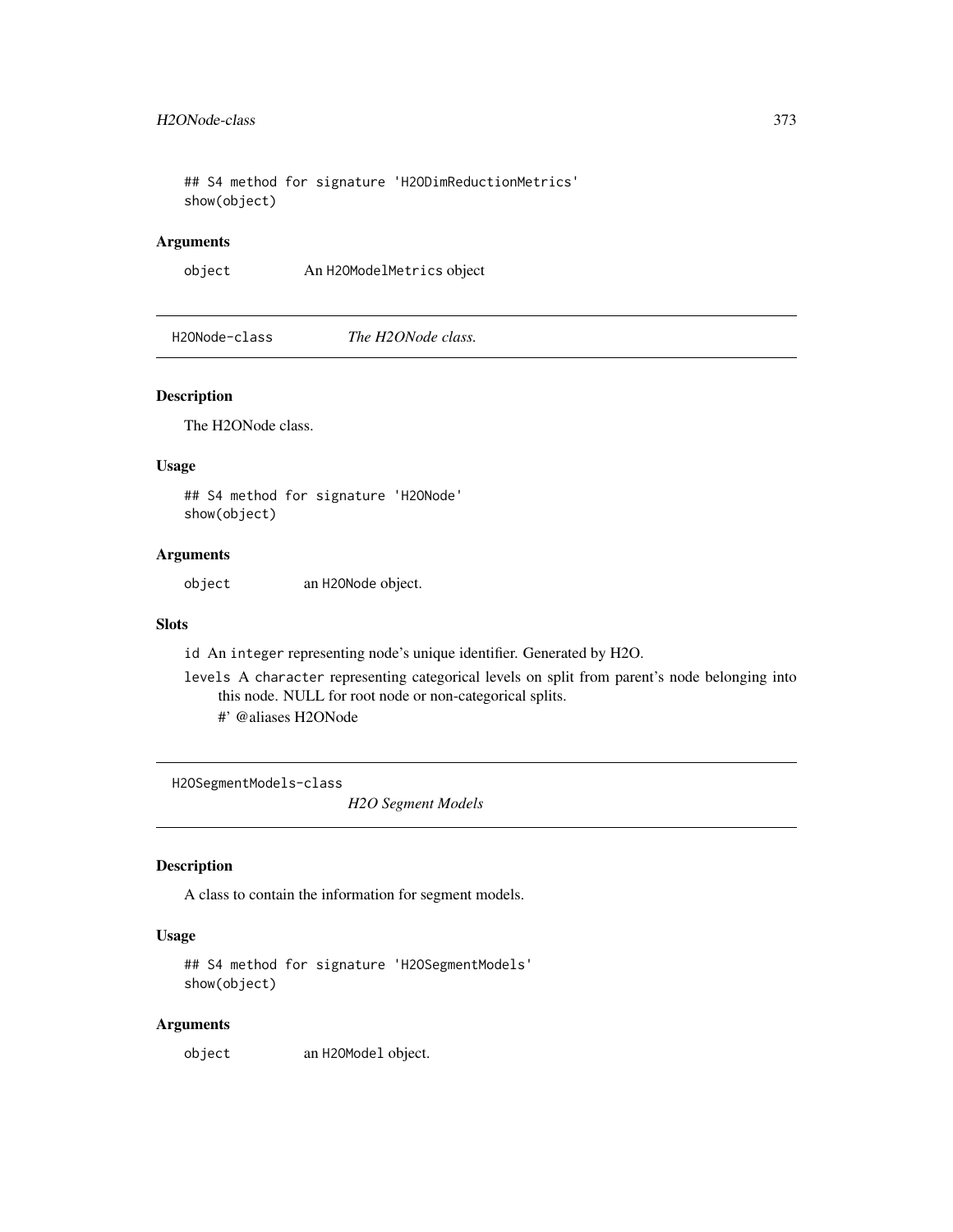segment\_models\_id the identifier for the segment models collections

H2OSegmentModelsFuture-class

*H2O Future Segment Models*

#### Description

A class to contain the information for background segment models jobs.

## **Slots**

job\_key a character key representing the identification of the job process. segment\_models\_id the final identifier for the segment models collections

## See Also

[H2OSegmentModels](#page-372-0) for the final segment models types.

H2OSplitNode-class *The H2OSplitNode class.*

#### Description

This class represents a single non-terminal node in an H2OTree.

#### **Slots**

threshold A numeric split threshold, typically when the split column is numerical.

left\_child A H2ONodeOrNULL representing the left child node, if a node has one.

right\_child A H2ONodeOrNULL representing the right child node, if a node has one.

- split\_feature A character representing the name of the column this node splits on.
- left\_levels A character representing the levels of a categorical feature heading to the left child of this node. NA for non-categorical split.
- right\_levels A character representing the levels of a categorical feature heading to the right child of this node. NA for non-categorical split.
- na\_direction A character representing the direction of NA values. LEFT means NA values go to the left child node, RIGH means NA values go to the right child node.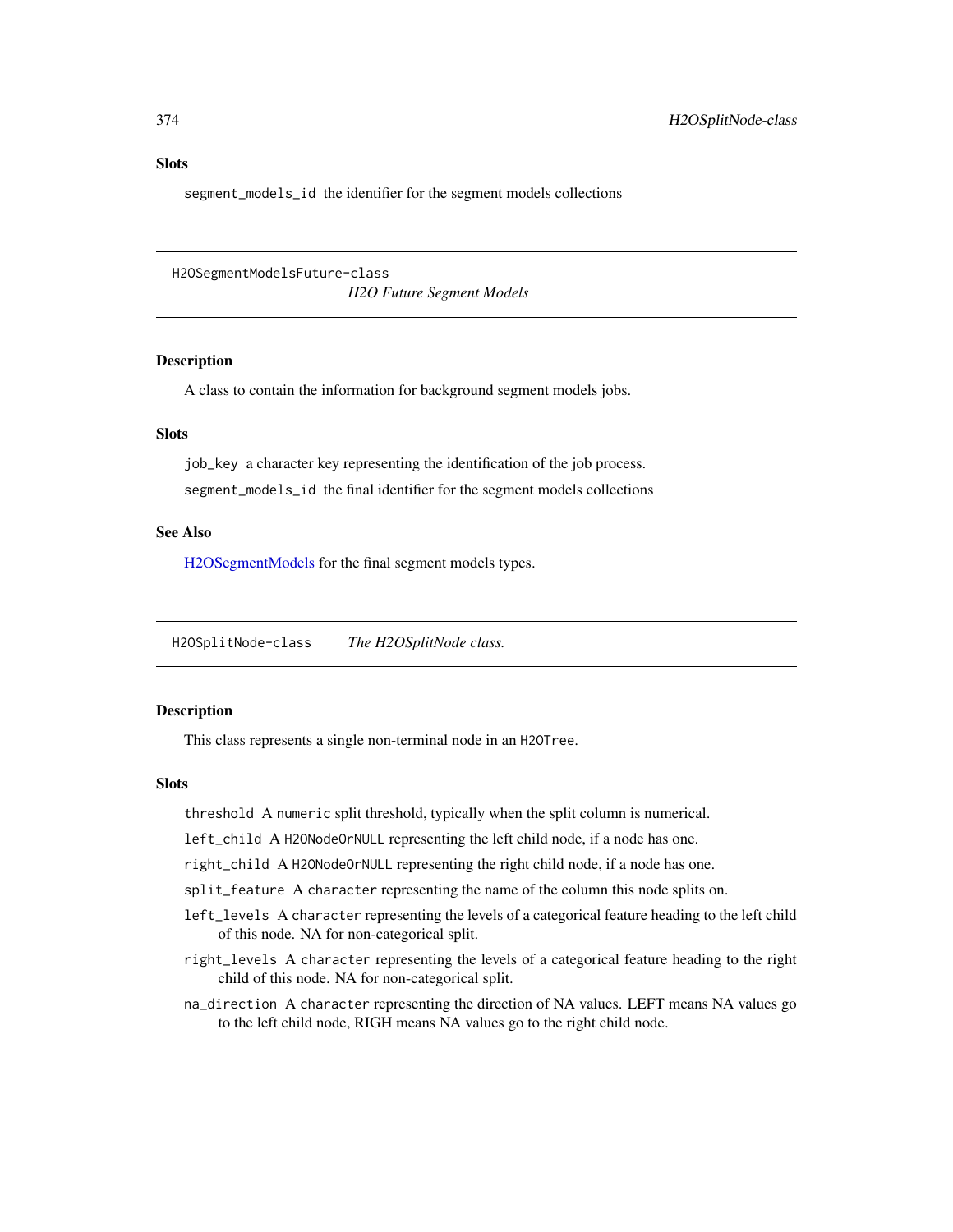H2OTree-class *The H2OTree class.*

#### Description

This class represents a model of a Tree built by one of H2O's algorithms (GBM, Random Forest).

#### Usage

## S4 method for signature 'H2OTree' show(object)

#### Arguments

object an H2OTree object.

# **Slots**

- root\_node A H2ONode representing the beginning of the tree behind the model. Allows further tree traversal.
- left\_children An integer vector with left child nodes of tree's nodes

right\_children An integer vector with right child nodes of tree's nodes

- node\_ids An integer representing identification number of a node. Node IDs are generated by H2O.
- descriptions A character vector with descriptions for each node to be found in the tree. Contains split threshold if the split is based on numerical column. For cactegorical splits, it contains list of categorical levels for transition from the parent node.
- model id A character with the name of the model this tree is related to.
- tree\_number An integer representing the order in which the tree has been built in the model.
- tree\_class A character representing name of tree's class. Number of tree classes equals to the number of levels in categorical response column. As there is exactly one class per categorical level, name of tree's class equals to the corresponding categorical level of response column. In case of regression and binomial, the name of the categorical level is ignored can be omitted, as there is exactly one tree built in both cases.
- thresholds A numeric split thresholds. Split thresholds are not only related to numerical splits, but might be present in case of categorical split as well.
- features A character with names of the feature/column used for the split.
- levels A character representing categorical levels on split from parent's node belonging into this node. NULL for root node or non-categorical splits.
- nas A character representing if NA values go to the left node or right node. May be NA if node is a leaf.
- predictions A numeric representing predictions for each node in the graph.

tree\_decision\_path A character, plain language rules representation of a trained decision tree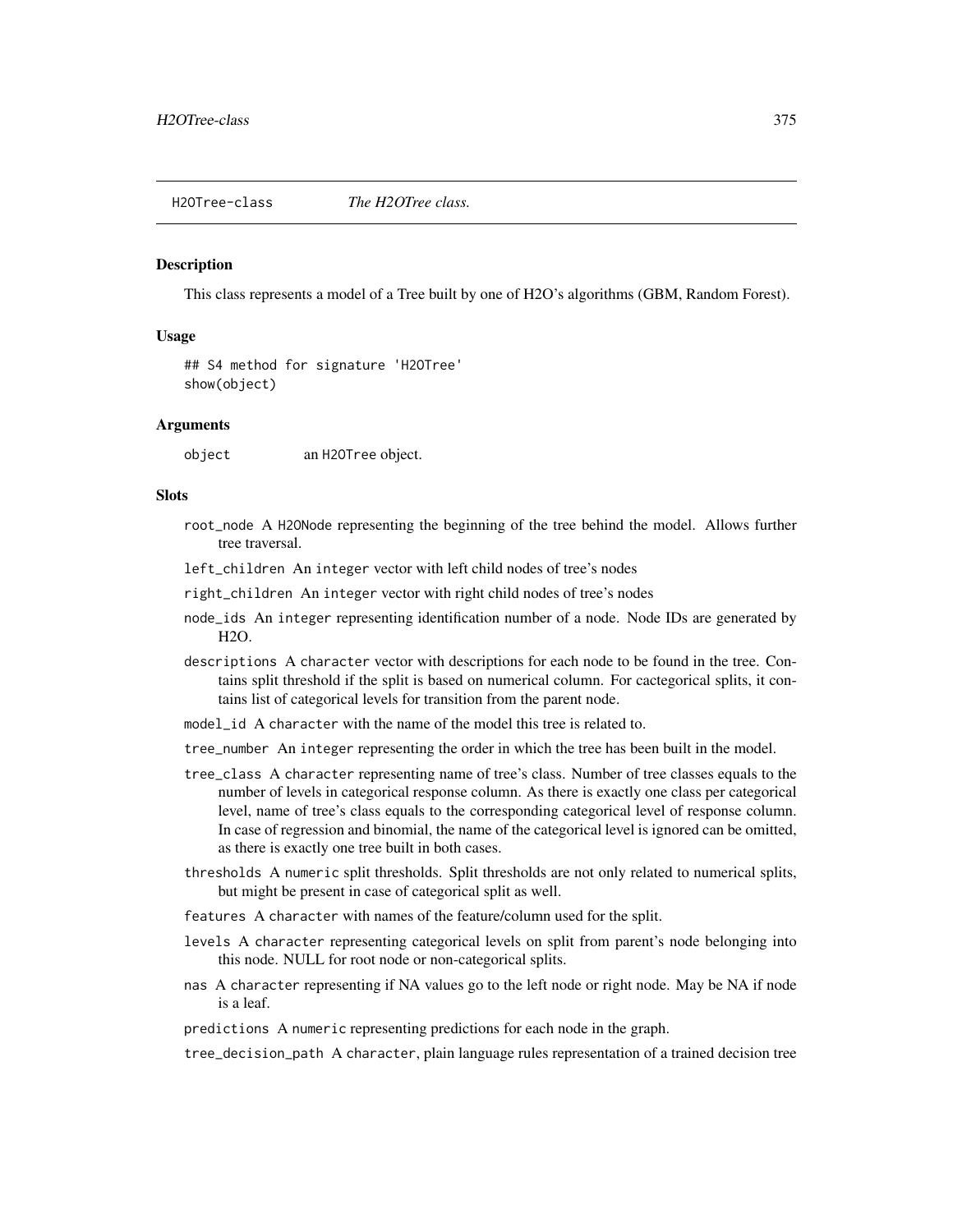- decision\_paths A character representing plain language rules that were used in a particular prediction.
- left\_cat\_split A character list of categorical levels leading to the left child node. Only present when split is categorical, otherwise none.
- right\_cat\_split A character list of categorical levels leading to the right child node. Only present when split is categorical, otherwise none.

housevotes *United States Congressional Voting Records 1984*

#### Description

This data set includes votes for each of the U.S. House of Representatives Congressmen on the 16 key votes identified by the CQA. The CQA lists nine different types of votes: voted for, paired for, and announced for (these three simplified to yea), voted against, paired against, and announced against (these three simplified to nay), voted present, voted present to avoid conflict of interest, and did not vote or otherwise make a position known (these three simplified to an unknown disposition).

#### Format

A data frame with 435 rows and 17 columns

#### Source

Congressional Quarterly Almanac, 98th Congress, 2nd session 1984, Volume XL: Congressional Quarterly Inc., Washington, D.C., 1985

## References

Newman, D.J. & Hettich, S. & Blake, C.L. & Merz, C.J. (1998). UCI Repository of machine learning databases [https://www.ics.uci.edu/~mlearn/MLRepository.html]. Irvine, CA: University of California, Department of Information and Computer Science.

iris *Edgar Anderson's Iris Data*

## **Description**

Measurements in centimeters of the sepal length and width and petal length and width, respectively, for three species of iris flowers.

#### Format

A data frame with 150 rows and 5 columns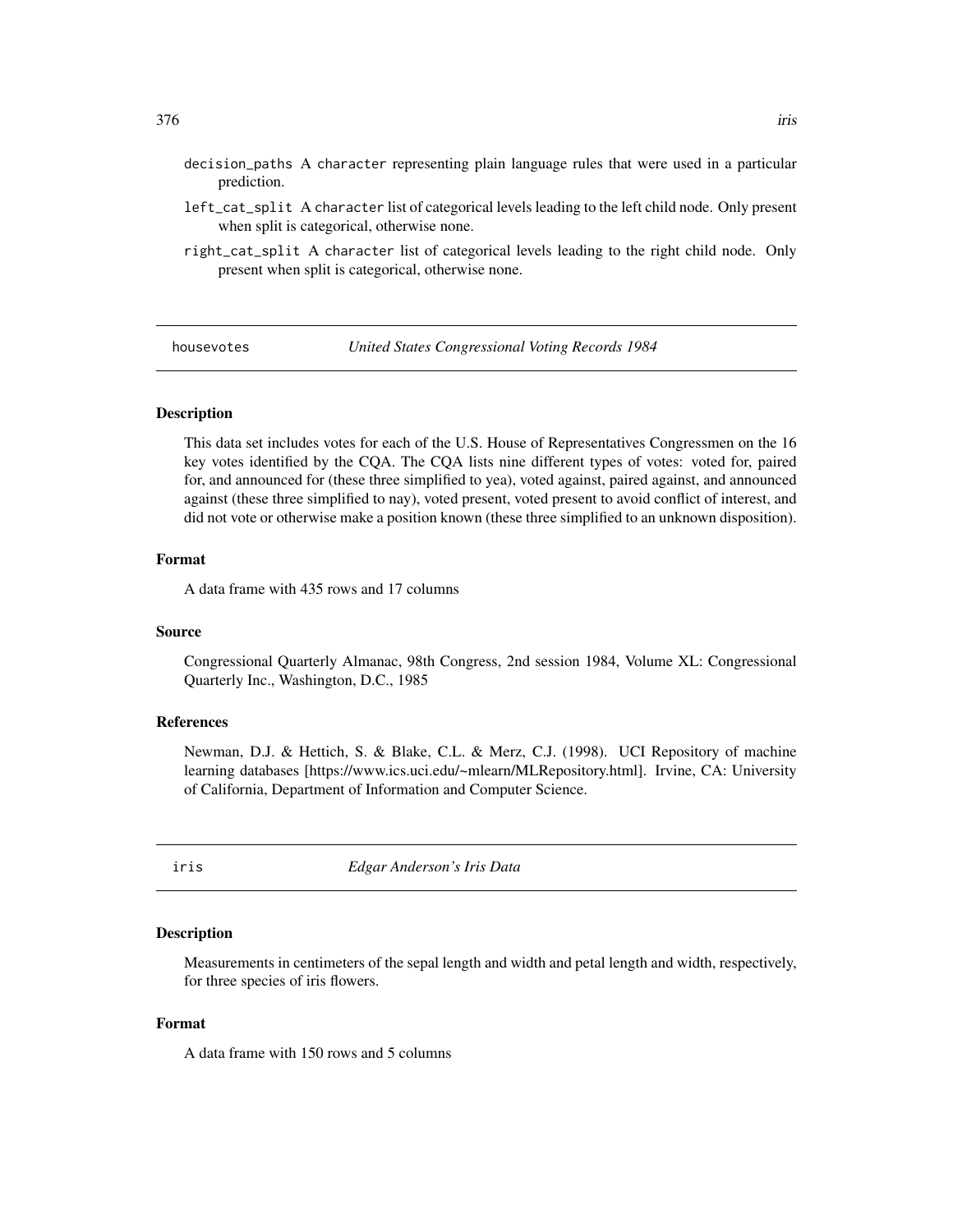#### is.character 377

## Source

Fisher, R. A. (1936) The use of multiple measurements in taxonomic problems. Annals of Eugenics, 7, Part II, 179-188.

The data were collected by Anderson, Edgar (1935). The irises of the Gaspe Peninsula, Bulletin of the American Iris Society, 59, 2-5.

is.character *Check if character*

#### Description

Check if character

#### Usage

is.character(x)

## Arguments

x An H2OFrame object

#### Examples

```
## Not run:
library(h2o)
h2o.init()
```
f <- "https://s3.amazonaws.com/h2o-public-test-data/smalldata/coxph\_test/heart.csv" heart <- h2o.importFile(f)

```
heart["transplant"] <- as.character(heart["transplant"])
is.character(heart["transplant"])
```
## End(Not run)

is.factor *Check if factor*

## Description

Check if factor

#### Usage

is.factor(x)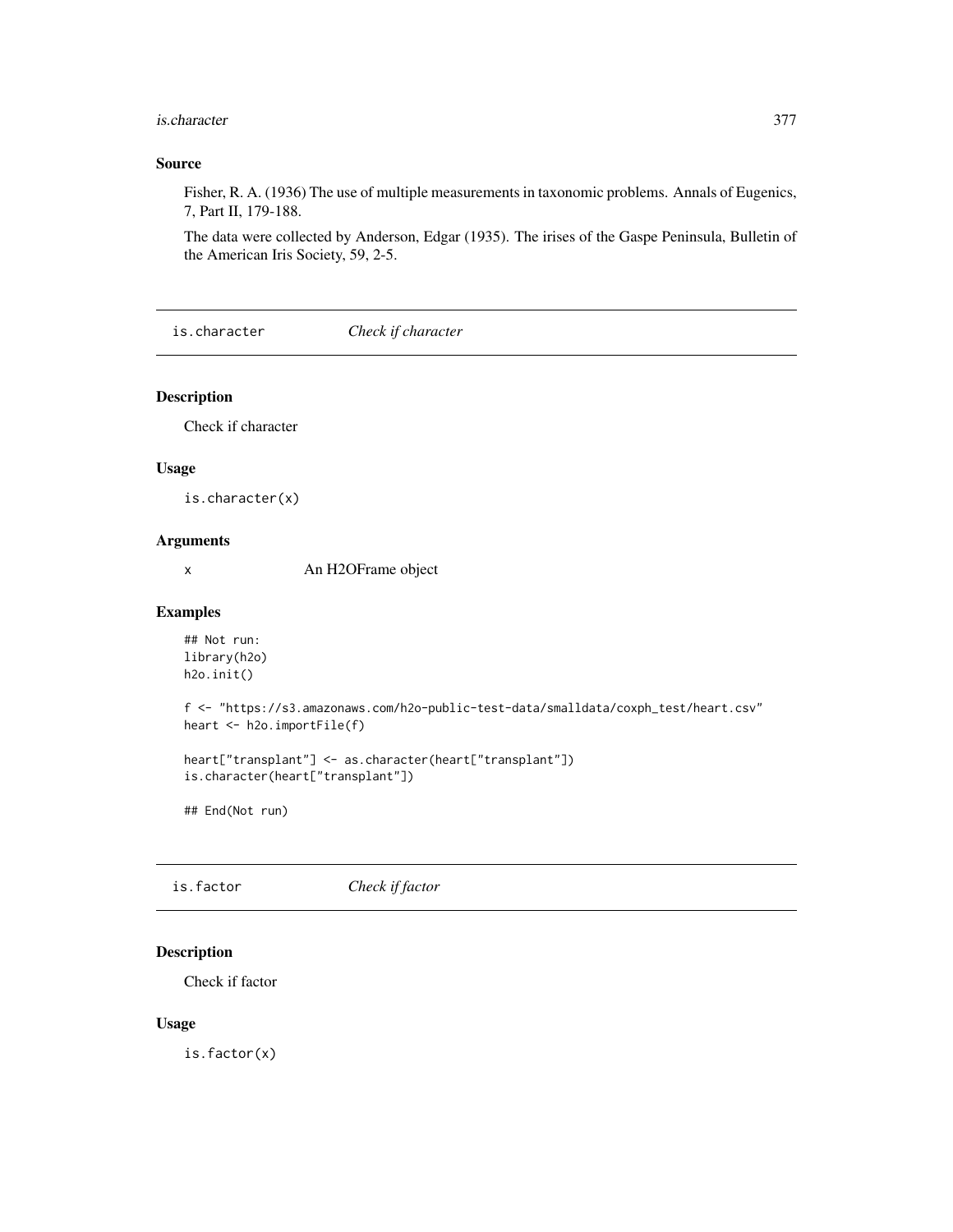# Arguments

x An H2OFrame object

is.h2o *Is H2O Frame object*

# Description

Test if object is H2O Frame.

#### Usage

is.h2o(x)

## Arguments

x An R object.

## Examples

```
## Not run:
library(h2o)
h2o.init()
frame <- h2o.createFrame(rows = 6, cols = 2,
                         categorical_fraction = 0.0,
                         missing_fraction = 0.7,
                         seed = 123)
is.h2o(frame)
## End(Not run)
```
is.numeric *Check if numeric*

## Description

Check if numeric

#### Usage

is.numeric(x)

### Arguments

x An H2OFrame object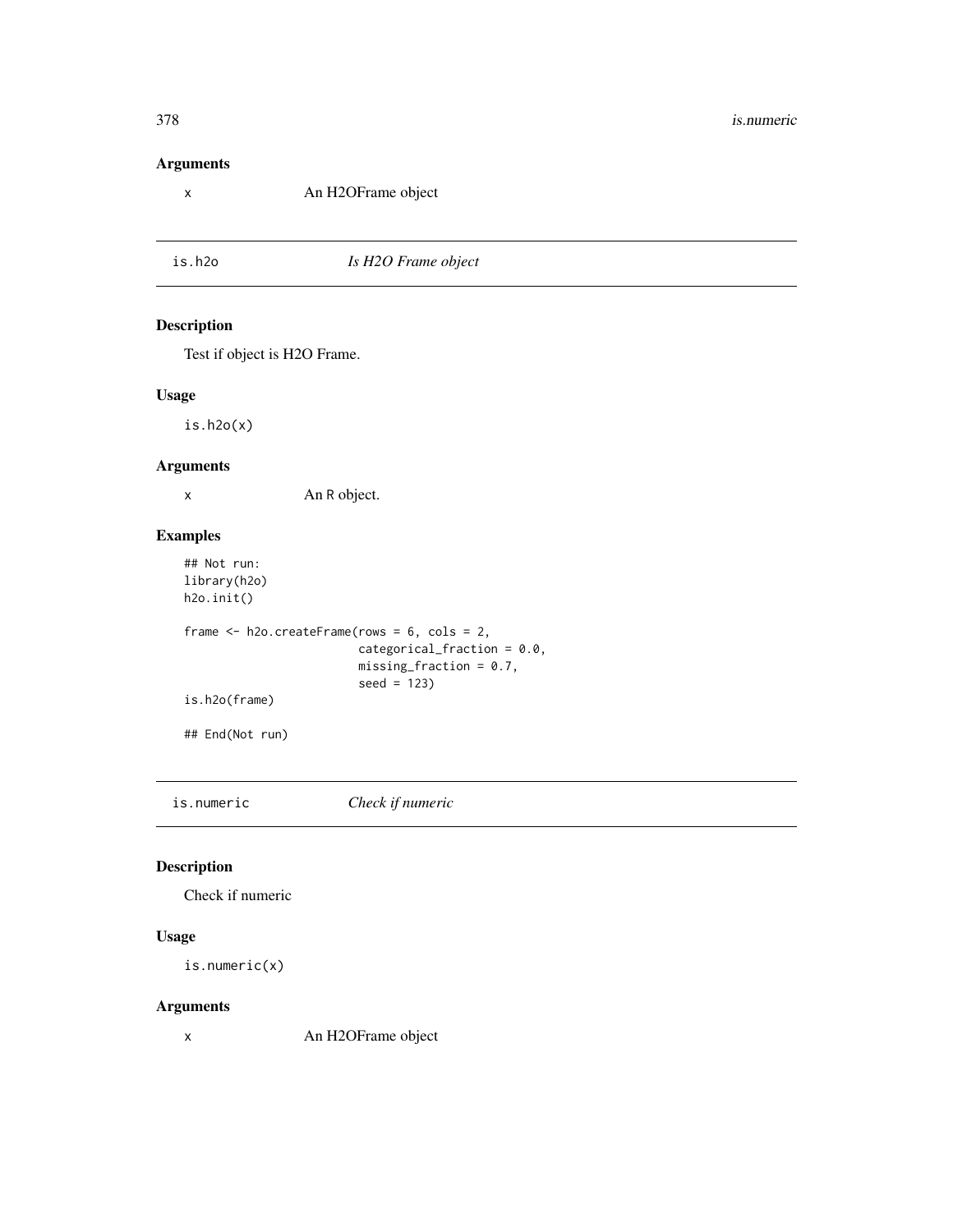Keyed-class *Virtual Keyed class*

## Description

Base class for all objects having a persistent representation on backend.

length,H2OTree-method *Overrides the behavior of length() function on H2OTree class. Returns number of nodes in an* H2OTree

## Description

Overrides the behavior of length() function on H2OTree class. Returns number of nodes in an H2OTree

# Usage

## S4 method for signature 'H2OTree' length(x)

# Arguments

x An H2OTree to count nodes for.

Logical-or *Logical or for H2OFrames*

# Description

Logical or for H2OFrames

#### Usage

 $'\vert\vert'(x, y)$ 

## Arguments

| x | An H2OFrame object |
|---|--------------------|
| у | An H2OFrame object |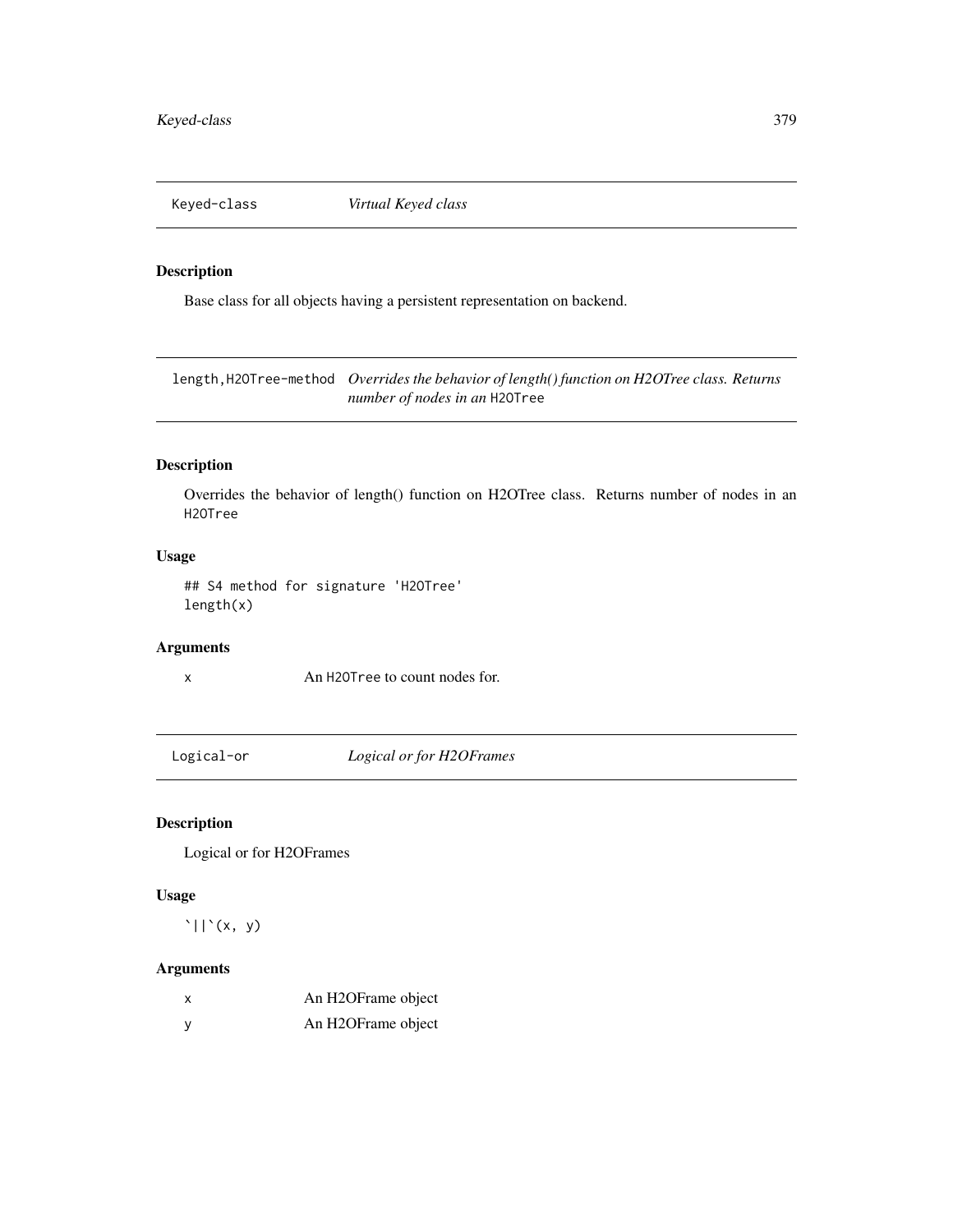#### Description

Function accessor methods for various H2O output fields.

#### Usage

```
getParms(object)
```

```
## S4 method for signature 'H2OModel'
getParms(object)
```
getCenters(object)

getCentersStd(object)

getWithinSS(object)

getTotWithinSS(object)

getBetweenSS(object)

getTotSS(object)

getIterations(object)

getClusterSizes(object)

## S4 method for signature 'H2OClusteringModel' getCenters(object)

## S4 method for signature 'H2OClusteringModel' getCentersStd(object)

## S4 method for signature 'H2OClusteringModel' getWithinSS(object)

## S4 method for signature 'H2OClusteringModel' getTotWithinSS(object)

## S4 method for signature 'H2OClusteringModel' getBetweenSS(object)

## S4 method for signature 'H2OClusteringModel' getTotSS(object)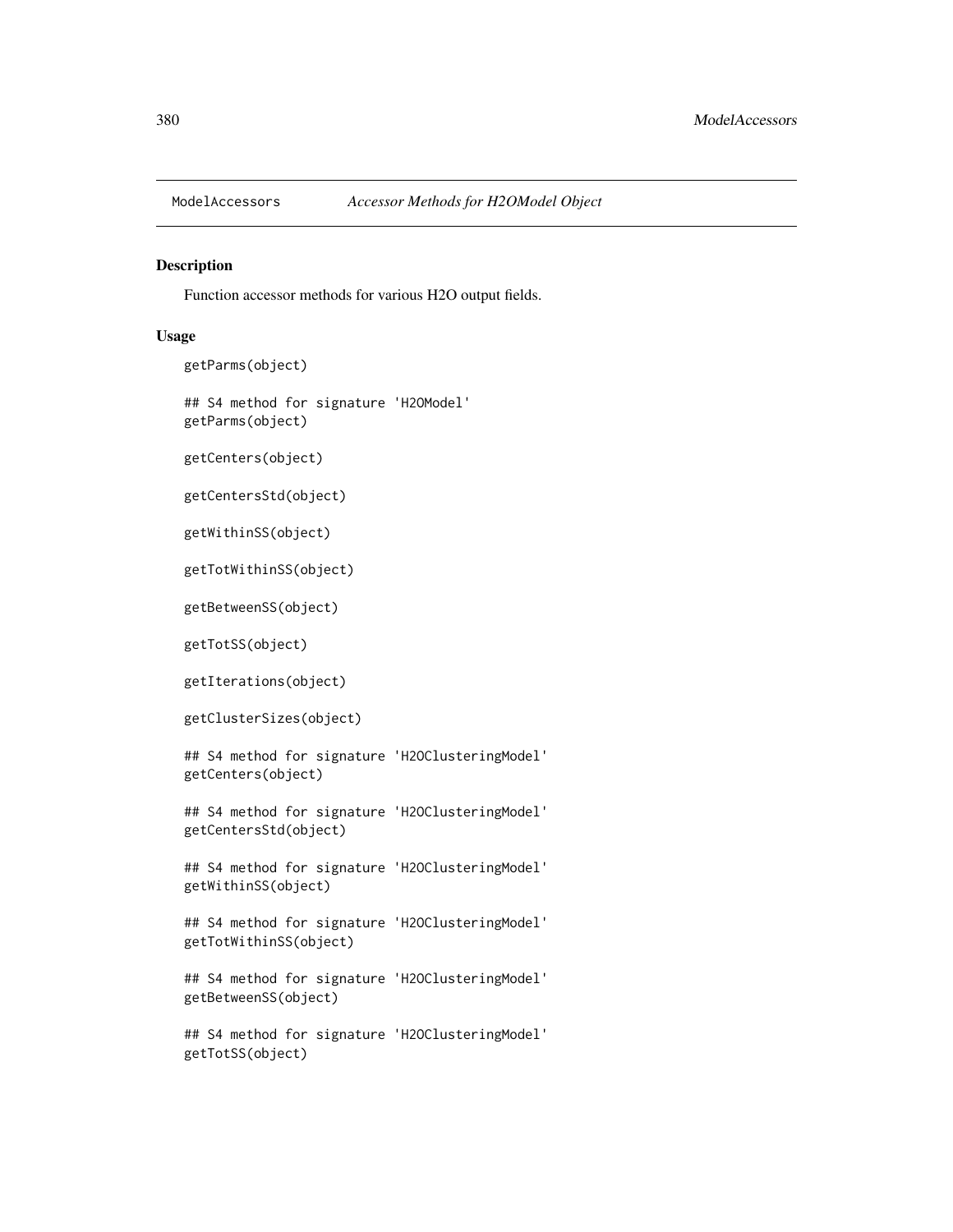```
## S4 method for signature 'H2OClusteringModel'
getIterations(object)
## S4 method for signature 'H2OClusteringModel'
```
getClusterSizes(object)

#### Arguments

object an [H2OModel](#page-370-0) class object.

model\_cache-class *Needed to be able to memoise the models*

## Description

Needed to be able to memoise the models

names.H2OFrame *Column names of an H2OFrame*

#### Description

Column names of an H2OFrame

#### Usage

## S3 method for class 'H2OFrame' names(x)

## Arguments

x An H2OFrame

## Examples

```
## Not run:
library(h2o)
h2o.init()
frame <- h2o.createFrame(rows = 6, cols = 2,
                         categorical_fraction = 0.0,
                         missing\_fraction = 0.7,
                         seed = 123)
names(frame)
```
## End(Not run)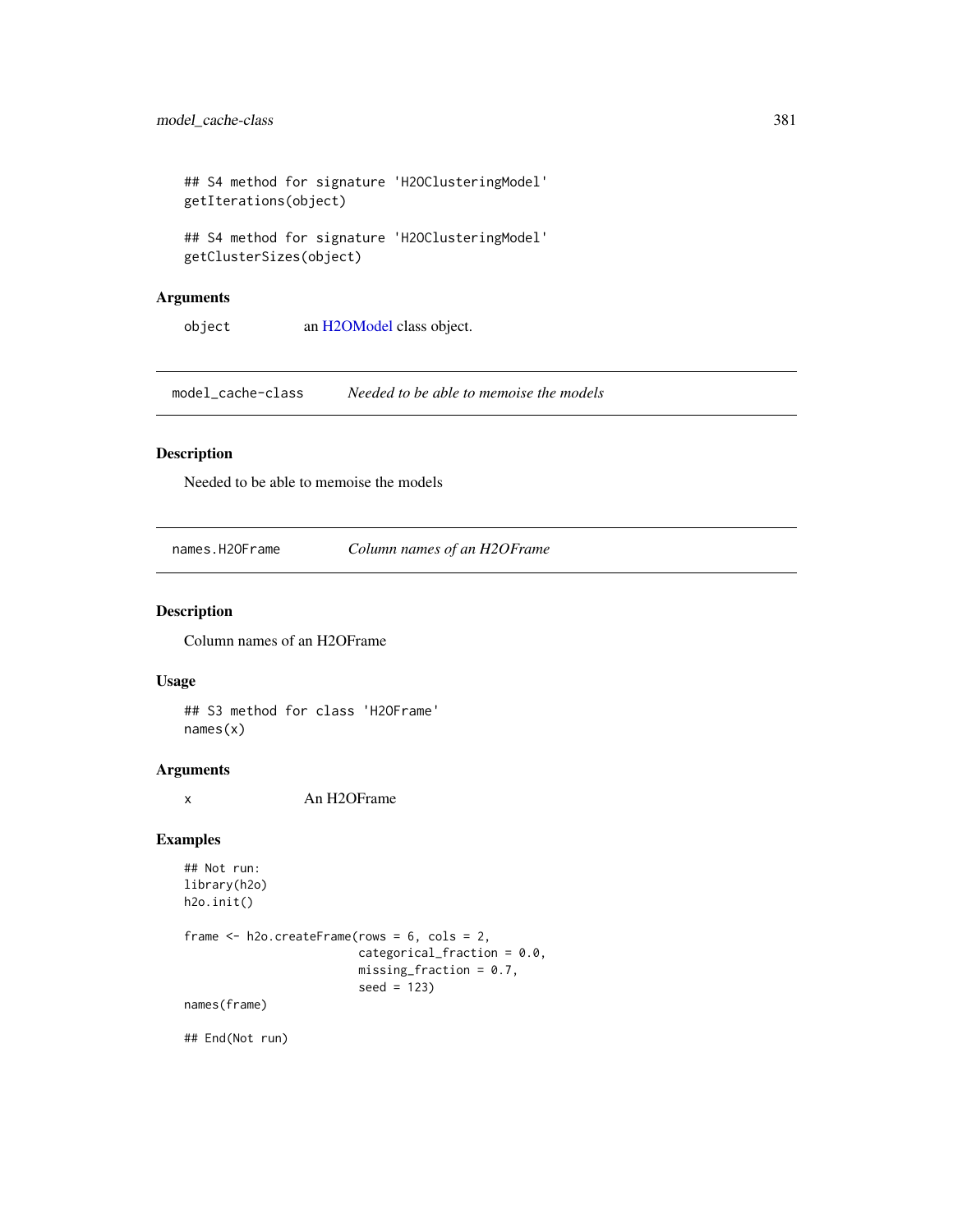## Description

Methods for group generic functions and H2O objects.

## Usage

```
## S3 method for class 'H2OFrame'
Ops(e1, e2)
## S3 method for class 'H2OFrame'
Math(x, \ldots)## S3 method for class 'H2OFrame'
Math(x, ...)
## S3 method for class 'H2OFrame'
Math(x, ...)
## S3 method for class 'H2OFrame'
Summary(x, ..., na.rm)
## S3 method for class 'H2OFrame'
!x
## S3 method for class 'H2OFrame'
is.na(x)
## S3 method for class 'H2OFrame'
t(x)log(x, \ldots)log10(x)
log2(x)log1p(x)
trunc(x, \ldots)x %*% y
nrow.H2OFrame(x)
```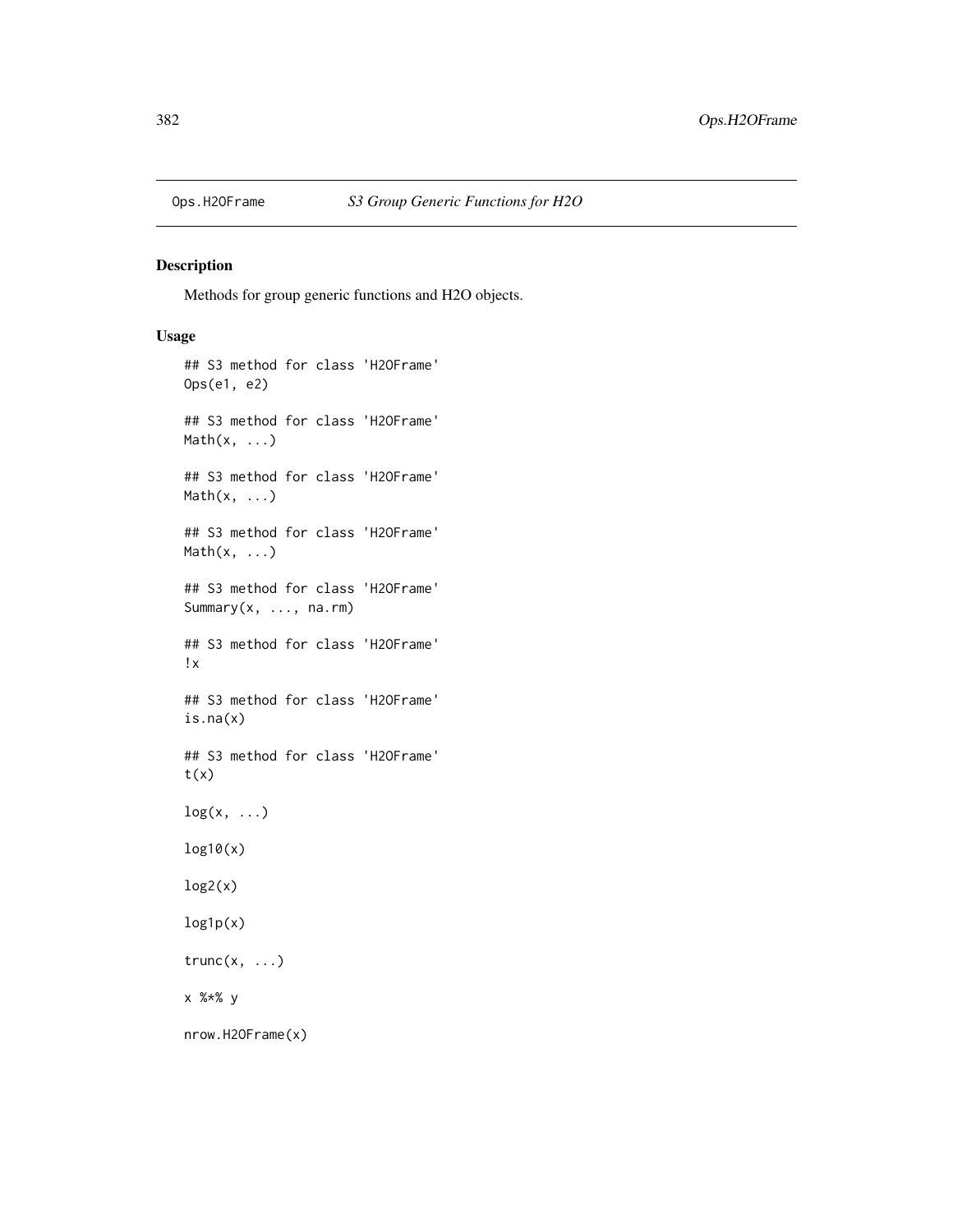## plot.H2OModel 383

ncol.H2OFrame(x) ## S3 method for class 'H2OFrame' length(x) h2o.length(x)

## S3 replacement method for class 'H2OFrame'  $names(x)$  <- value

colnames(x) <- value

## Arguments

| e1             | object                                                   |
|----------------|----------------------------------------------------------|
| e <sub>2</sub> | object                                                   |
| $\mathsf{x}$   | object                                                   |
| .              | Further arguments passed to or from other methods.       |
| na.rm          | logical. whether or not missing values should be removed |
| У              | object                                                   |
| value          | To be assigned                                           |
|                |                                                          |

plot.H2OModel *Plot an H2O Model*

#### Description

Plots training set (and validation set if available) scoring history for an H2O Model

#### Usage

```
## S3 method for class 'H2OModel'
plot(x, timestep = "AUT0", metric = "AUT0", ...)
```
# Arguments

| $\mathsf{X}$         | A fitted H2OModel object for which the scoring history plot is desired. |
|----------------------|-------------------------------------------------------------------------|
| timestep             | A unit of measurement for the x-axis.                                   |
| metric               | A unit of measurement for the y-axis.                                   |
| $\ddot{\phantom{0}}$ | additional arguments to pass on.                                        |

## Details

This method dispatches on the type of H2O model to select the correct scoring history. The timestep and metric arguments are restricted to what is available in the scoring history for a particular type of model.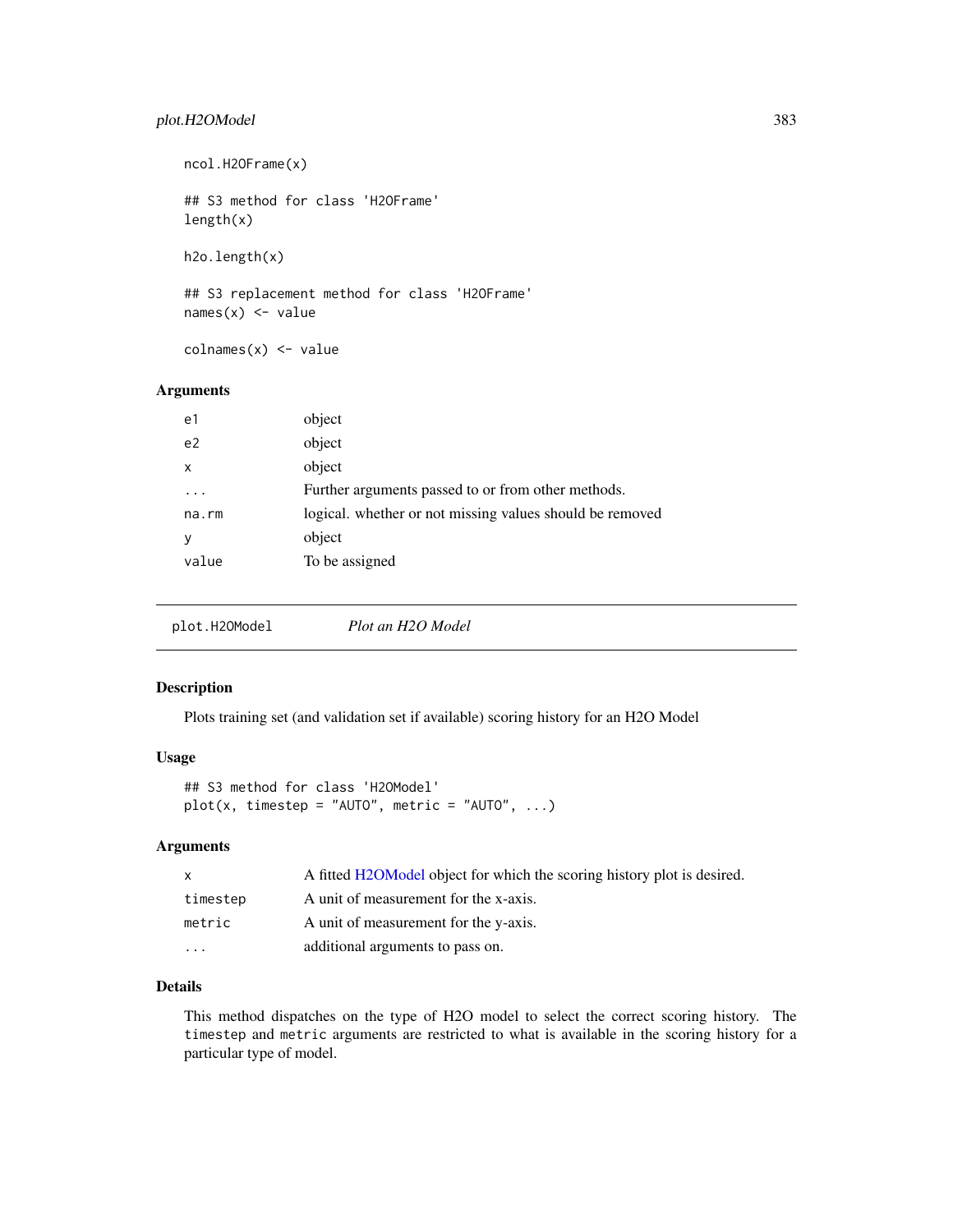## Value

Returns a scoring history plot.

### See Also

[h2o.deeplearning](#page-101-0), [h2o.gbm](#page-136-0), [h2o.glm](#page-157-0), [h2o.randomForest](#page-268-0) for model generation in h2o.

# Examples

```
## Not run:
if (requireNamespace("mlbench", quietly=TRUE)) {
    library(h2o)
   h2o.init()
   df <- as.h2o(mlbench::mlbench.friedman1(10000, 1))
   rng <- h2o.runif(df, seed = 1234)
   train \leq df[rng \leq 0.8,]
   valid \leq df[rng \geq 0.8,]
   gbm \le h2o.gbm(x = 1:10, y = "y", training_frame = train, validation_frame = valid,
                   ntrees = 500, learn_rate = 0.01, score_each_iteration = TRUE)
   plot(gbm)
   plot(gbm, timestep = "duration", metric = "deviance")
   plot(gbm, timestep = "number_of_trees", metric = "deviance")
   plot(gbm, timestep = "number_of_trees", metric = "rmse")
   plot(gbm, timestep = "number_of_trees", metric = "mae")
}
## End(Not run)
```
plot.H2OTabulate *Plot an H2O Tabulate Heatmap*

#### Description

Plots the simple co-occurrence based tabulation of X vs Y as a heatmap, where X and Y are two Vecs in a given dataset. This function requires suggested ggplot2 package.

#### Usage

```
## S3 method for class 'H2OTabulate'
plot(x, xlab = x$cols[1], ylab = x$cols[2], base_size = 12, ...)
```
#### Arguments

|      | An H2OTabulate object for which the heatmap plot is desired.                              |
|------|-------------------------------------------------------------------------------------------|
| xlab | A title for the x-axis. Defaults to what is specified in the given H2OTabulate<br>object. |
|      |                                                                                           |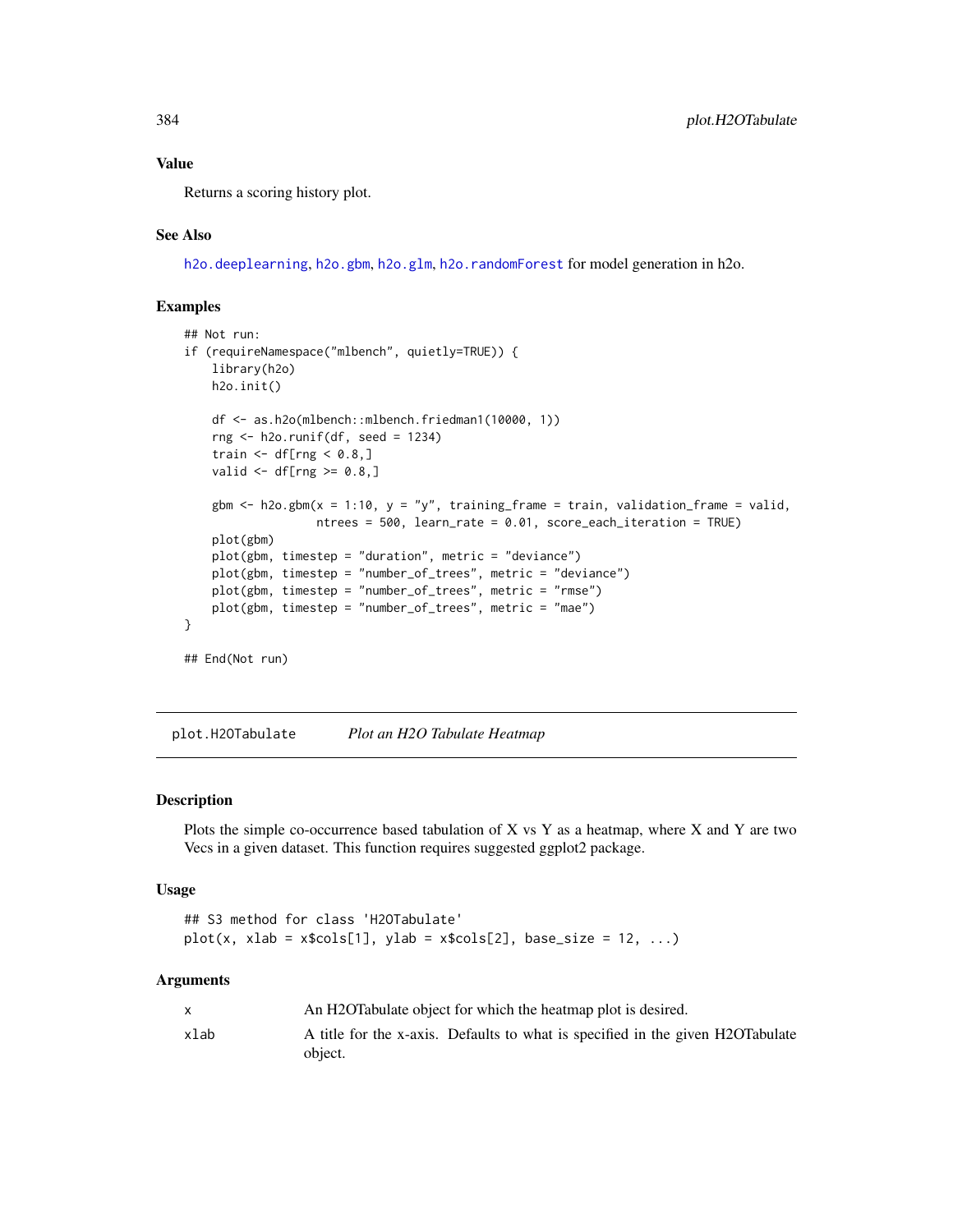| ylab      | A title for the y-axis. Defaults to what is specified in the given H2OTabulate<br>object. |
|-----------|-------------------------------------------------------------------------------------------|
| base_size | Base font size for plot.                                                                  |
| .         | additional arguments to pass on.                                                          |

## Value

Returns a ggplot2-based heatmap of co-occurance.

## See Also

[h2o.tabulate](#page-326-0)

## Examples

```
## Not run:
library(h2o)
h2o.init()
df <- as.h2o(iris)
tab \le h2o.tabulate(data = df, x = "Sepal.Length", y = "Petal.Width",
             weights_column = NULL, nbins_x = 10, nbins_y = 10)
plot(tab)
## End(Not run)
```
predict.H2OAutoML *Predict on an AutoML object*

#### Description

Obtains predictions from an AutoML object.

#### Usage

```
## S3 method for class 'H2OAutoML'
predict(object, newdata, ...)
```
## S3 method for class 'H2OAutoML' h2o.predict(object, newdata, ...)

## Arguments

| object  | a fitted H2OAutoML object for which prediction is desired                 |
|---------|---------------------------------------------------------------------------|
| newdata | An H2OF rame object in which to look for variables with which to predict. |
| $\cdot$ | additional arguments to pass on.                                          |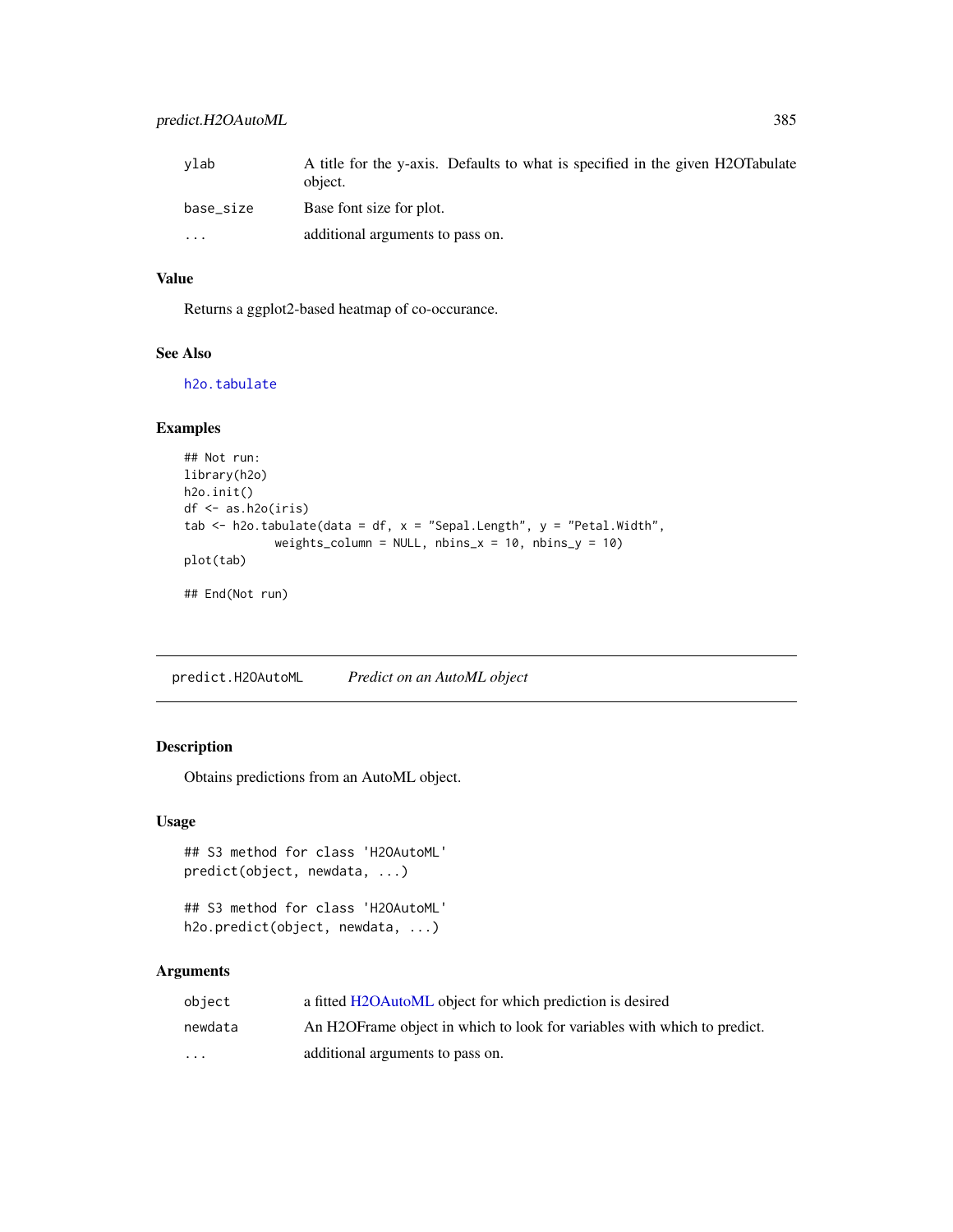## Details

This method generated predictions on the leader model from an AutoML run. The order of the rows in the results is the same as the order in which the data was loaded, even if some rows fail (for example, due to missing values or unseen factor levels).

#### Value

Returns an H2OFrame object with probabilites and default predictions.

predict.H2OModel *Predict on an H2O Model*

## Description

Obtains predictions from various fitted H2O model objects.

# Usage

```
## S3 method for class 'H2OModel'
predict(object, newdata, ...)
```

```
## S3 method for class 'H2OModel'
h2o.predict(object, newdata, ...)
```
## Arguments

| object  | a fitted H2OModel object for which prediction is desired                  |
|---------|---------------------------------------------------------------------------|
| newdata | An H2OF rame object in which to look for variables with which to predict. |
| $\cdot$ | additional arguments to pass on.                                          |

# Details

This method dispatches on the type of H2O model to select the correct prediction/scoring algorithm. The order of the rows in the results is the same as the order in which the data was loaded, even if some rows fail (for example, due to missing values or unseen factor levels).

#### Value

Returns an H2OFrame object with probabilites and default predictions.

#### See Also

[h2o.deeplearning](#page-101-0), [h2o.gbm](#page-136-0), [h2o.glm](#page-157-0), [h2o.randomForest](#page-268-0) for model generation in h2o.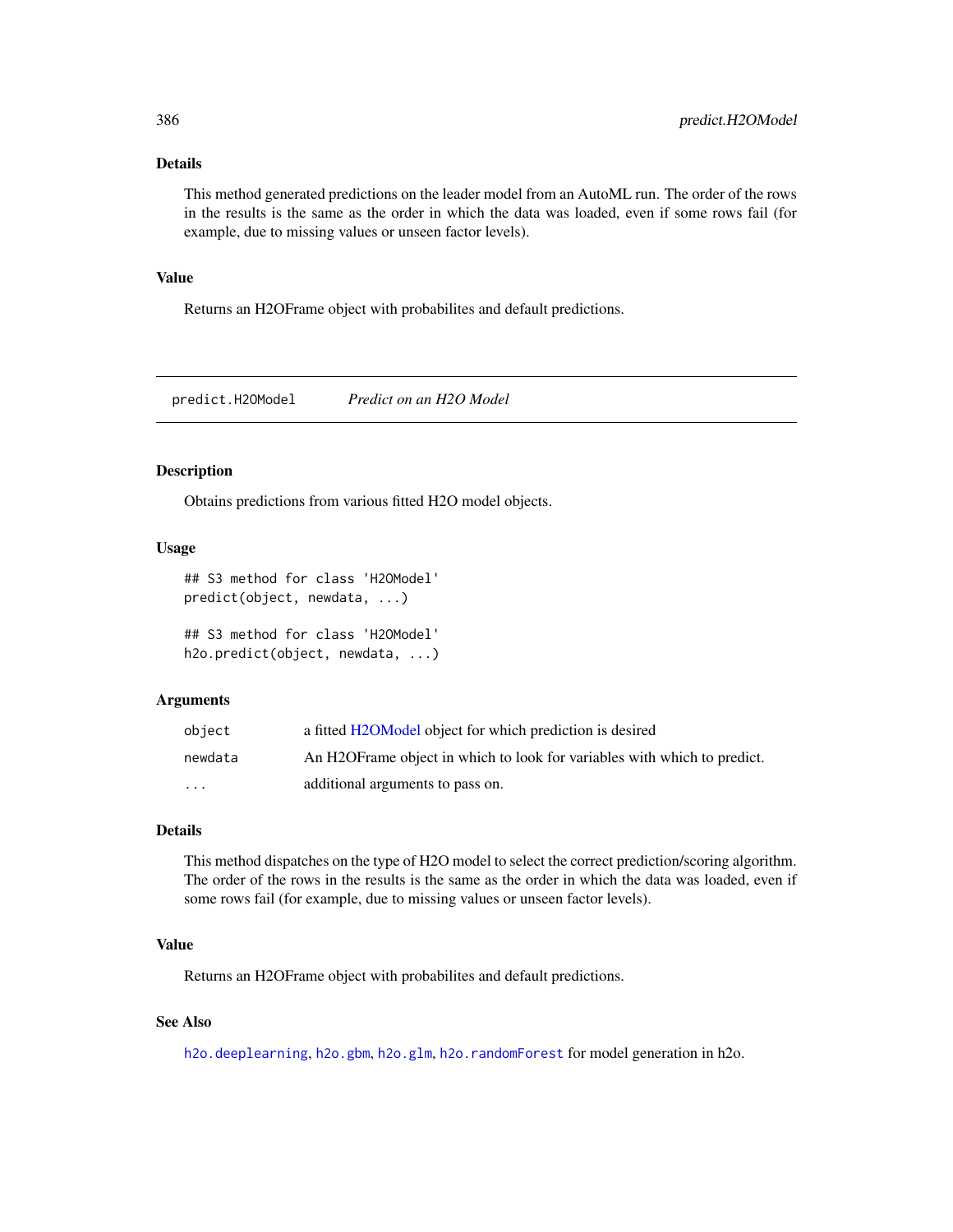#### Examples

```
## Not run:
library(h2o)
h2o.init()
f <- "https://s3.amazonaws.com/h2o-public-test-data/smalldata/glm_test/insurance.csv"
insurance <- h2o.importFile(f)
predictors <- colnames(insurance)[1:4]
response <- "Claims"
insurance['Group'] <- as.factor(insurance['Group'])
insurance['Age'] <- as.factor(insurance['Age'])
splits \le h2o.splitFrame(data = insurance, ratios = 0.8, seed = 1234)
train <- splits[[1]]
valid <- splits[[2]]
insurance_gbm <- h2o.gbm(x = predictors, y = response,
                         training_frame = train,
                         validation_frame = valid,
                         distribution = "huber",
                         huber_alpha = 0.9, seed = 1234)
h2o.predict(insurance_gbm, newdata = insurance)
## End(Not run)
```
predict\_contributions.H2OModel

*Predict feature contributions - SHAP values on an H2O Model (only DRF, GBM and XGBoost models).*

#### Description

Returned H2OFrame has shape ( $\#rows$ ,  $\#features + 1)$  - there is a feature contribution column for each input feature, the last column is the model bias (same value for each row). The sum of the feature contributions and the bias term is equal to the raw prediction of the model. Raw prediction of tree-based model is the sum of the predictions of the individual trees before the inverse link function is applied to get the actual prediction. For Gaussian distribution the sum of the contributions is equal to the model prediction.

## Usage

```
predict_contributions.H2OModel(
  object,
  newdata,
  output_format = c("original", "compact"),
  ...
)
h2o.predict_contributions(
 object,
```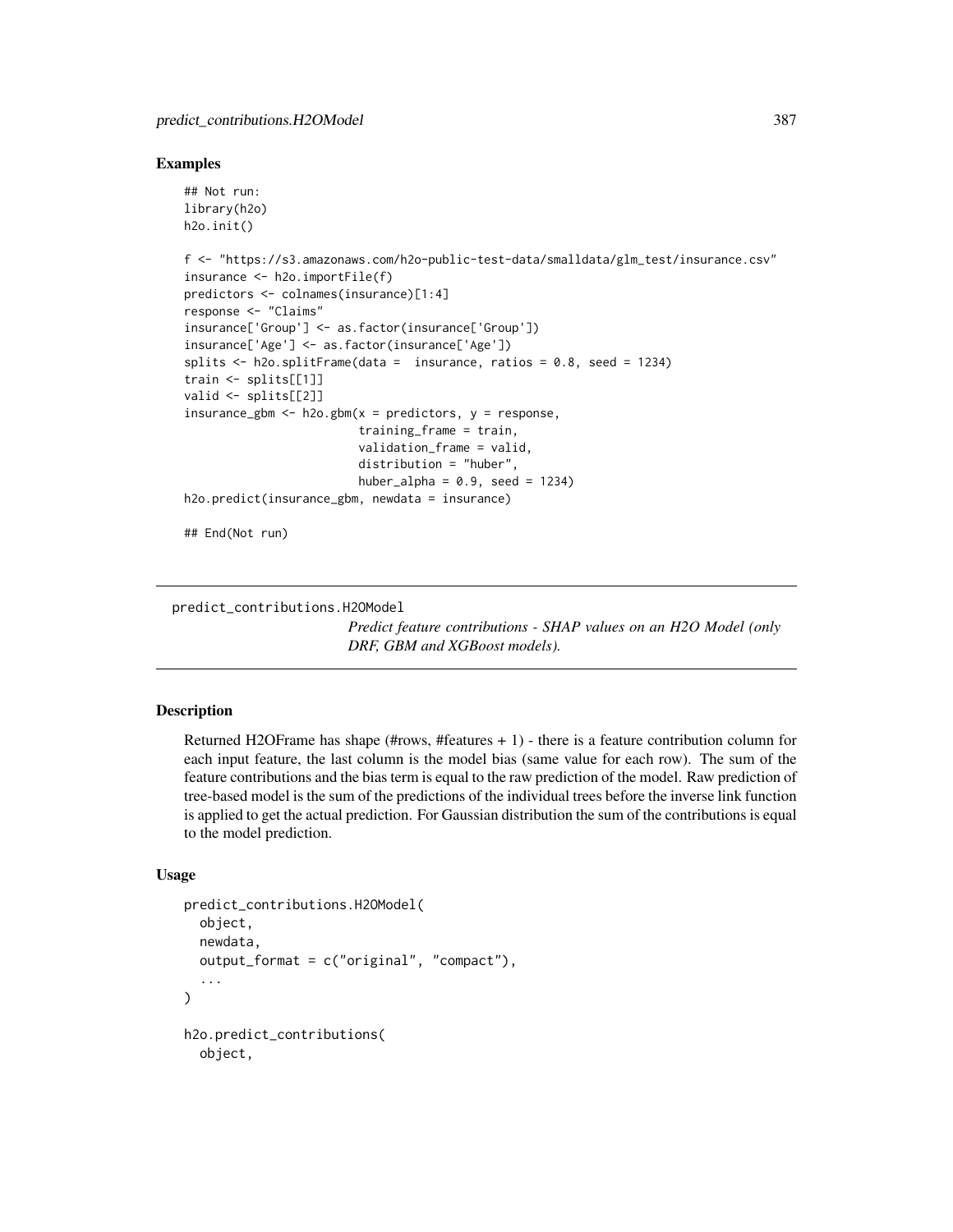```
newdata,
  output_format = c("original", "compact"),
  ...
\lambda
```
#### Arguments

| object        | a fitted H2OModel object for which prediction is desired                                                                                                                                                                              |
|---------------|---------------------------------------------------------------------------------------------------------------------------------------------------------------------------------------------------------------------------------------|
| newdata       | An H2OF rame object in which to look for variables with which to predict.                                                                                                                                                             |
| output_format | Specify how to output feature contributions in XGBoost - XGBoost by default<br>outputs contributions for 1-hot encoded features, specifying a compact output<br>format will produce a per-feature contribution. Defaults to original. |
| $\ddotsc$     | additional arguments to pass on.                                                                                                                                                                                                      |

## Details

Note: Multinomial classification models are currently not supported.

## Value

Returns an H2OFrame contain feature contributions for each input row.

## See Also

[h2o.gbm](#page-136-0) and [h2o.randomForest](#page-268-0) for model generation in h2o.

# Examples

```
## Not run:
library(h2o)
h2o.init()
prostate_path <- system.file("extdata", "prostate.csv", package = "h2o")
prostate <- h2o.uploadFile(path = prostate_path)
prostate_gbm <- h2o.gbm(3:9, "AGE", prostate)
h2o.predict(prostate_gbm, prostate)
h2o.predict_contributions(prostate_gbm, prostate)
```
## End(Not run)

predict\_leaf\_node\_assignment.H2OModel *Predict the Leaf Node Assignment on an H2O Model*

## <span id="page-387-0"></span>Description

Obtains leaf node assignment from fitted H2O model objects.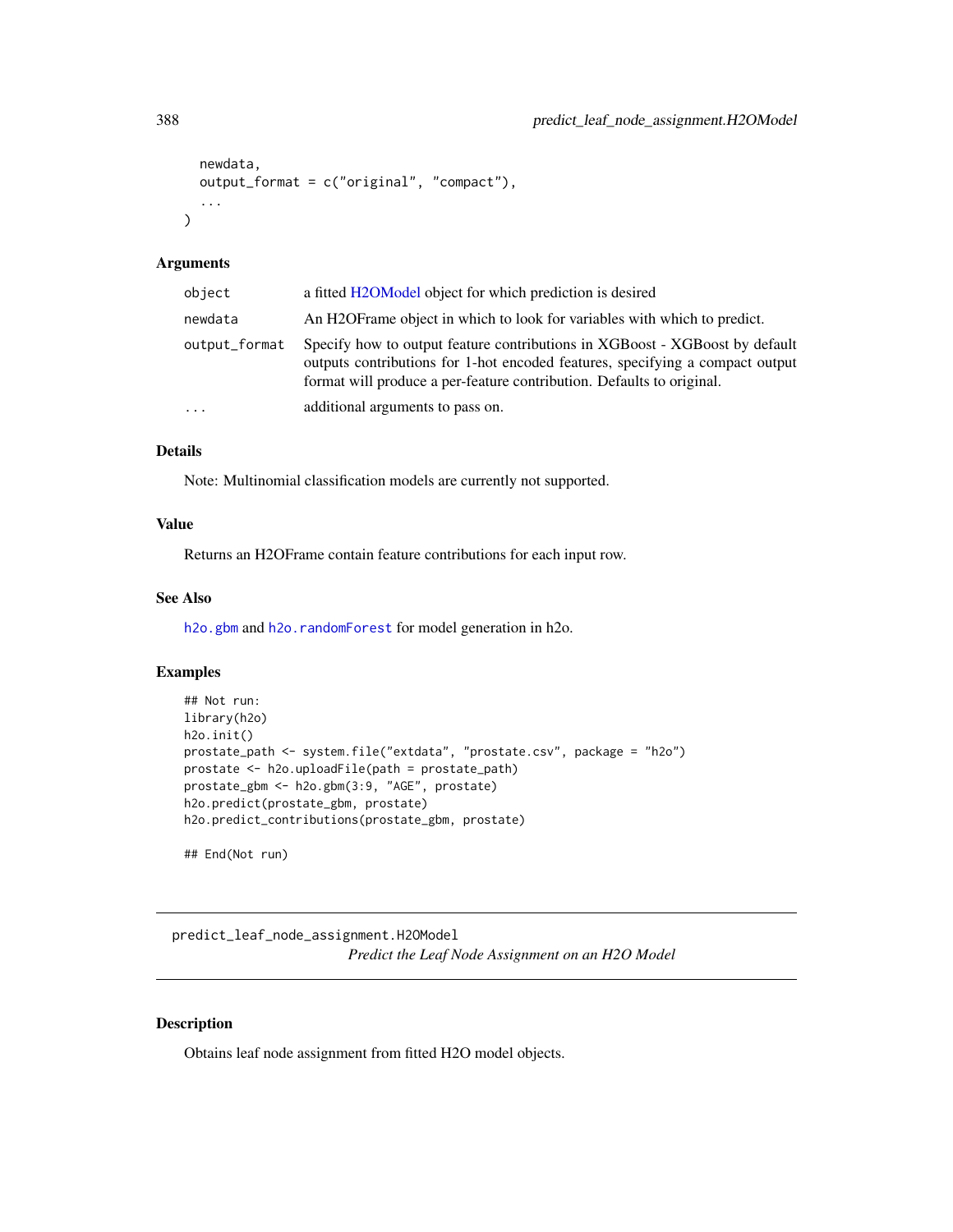### Usage

```
predict_leaf_node_assignment.H2OModel(
  object,
  newdata,
  type = c("Path", "Node_ID"),
  ...
\lambdah2o.predict_leaf_node_assignment(
  object,
  newdata,
  type = c("Path", "Node_ID"),
  ...
\mathcal{L}
```
#### Arguments

| object   | a fitted H2OModel object for which prediction is desired                                              |
|----------|-------------------------------------------------------------------------------------------------------|
| newdata  | An H2OF rame object in which to look for variables with which to predict.                             |
| type     | choice of either "Path" when tree paths are to be returned (default); or "Node ID"<br>when the output |
| $\ddots$ | additional arguments to pass on.                                                                      |

## Details

For every row in the test set, return the leaf placements of the row in all the trees in the model. Placements can be represented either by paths to the leaf nodes from the tree root or by H2O's internal identifiers. The order of the rows in the results is the same as the order in which the data was loaded

#### Value

Returns an H2OFrame object with categorical leaf assignment identifiers for each tree in the model.

#### See Also

[h2o.gbm](#page-136-0) and [h2o.randomForest](#page-268-0) for model generation in h2o.

#### Examples

```
## Not run:
library(h2o)
h2o.init()
prostate_path <- system.file("extdata", "prostate.csv", package = "h2o")
prostate <- h2o.uploadFile(path = prostate_path)
prostate$CAPSULE <- as.factor(prostate$CAPSULE)
prostate_gbm <- h2o.gbm(3:9, "CAPSULE", prostate)
h2o.predict(prostate_gbm, prostate)
h2o.predict_leaf_node_assignment(prostate_gbm, prostate)
```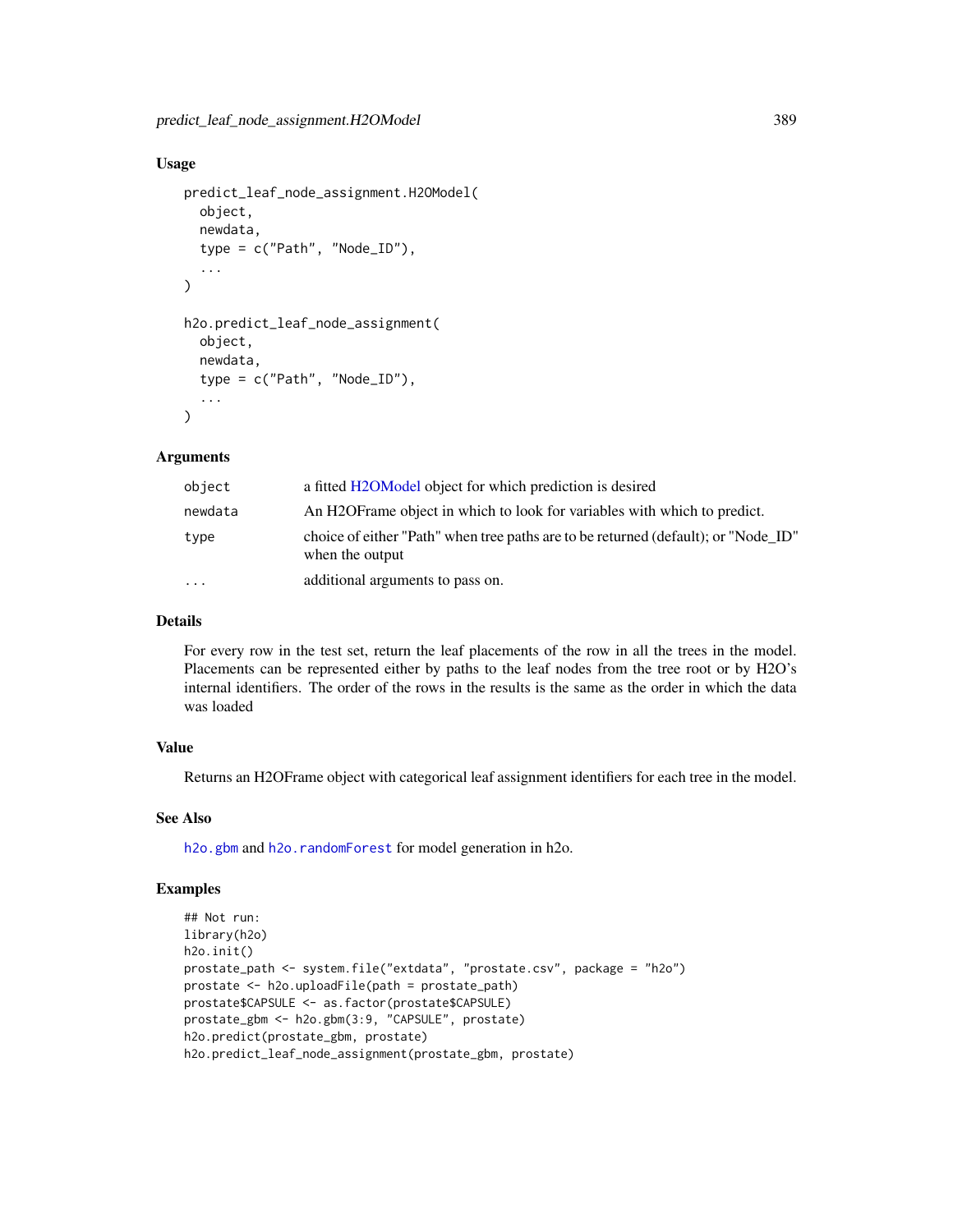## End(Not run)

print.H2OFrame *Print An H2OFrame*

# Description

Print An H2OFrame

## Usage

## S3 method for class 'H2OFrame'  $print(x, n = 6L, m = 200L, ...)$ 

## Arguments

| $\mathsf{x}$ | An H2OFrame object                                                                                                                                                                                                                                 |
|--------------|----------------------------------------------------------------------------------------------------------------------------------------------------------------------------------------------------------------------------------------------------|
| n            | An (Optional) A single integer. If positive, number of rows in x to return. If<br>negative, all but the n first/last number of rows in x. Anything bigger than 20<br>rows will require asking the server (first 20 rows are cached on the client). |
| m            | An (Optional) A single integer. If positive, number of columns in x to return. If<br>negative, all but the m first/last number of columns in x.                                                                                                    |
|              | Further arguments to be passed from or to other methods.                                                                                                                                                                                           |

# Examples

```
## Not run:
library(h2o)
h2o.init()
f <- "https://s3.amazonaws.com/h2o-public-test-data/smalldata/junit/cars_20mpg.csv"
cars <- h2o.importFile(f)
print(cars, n = 8)
```
## End(Not run)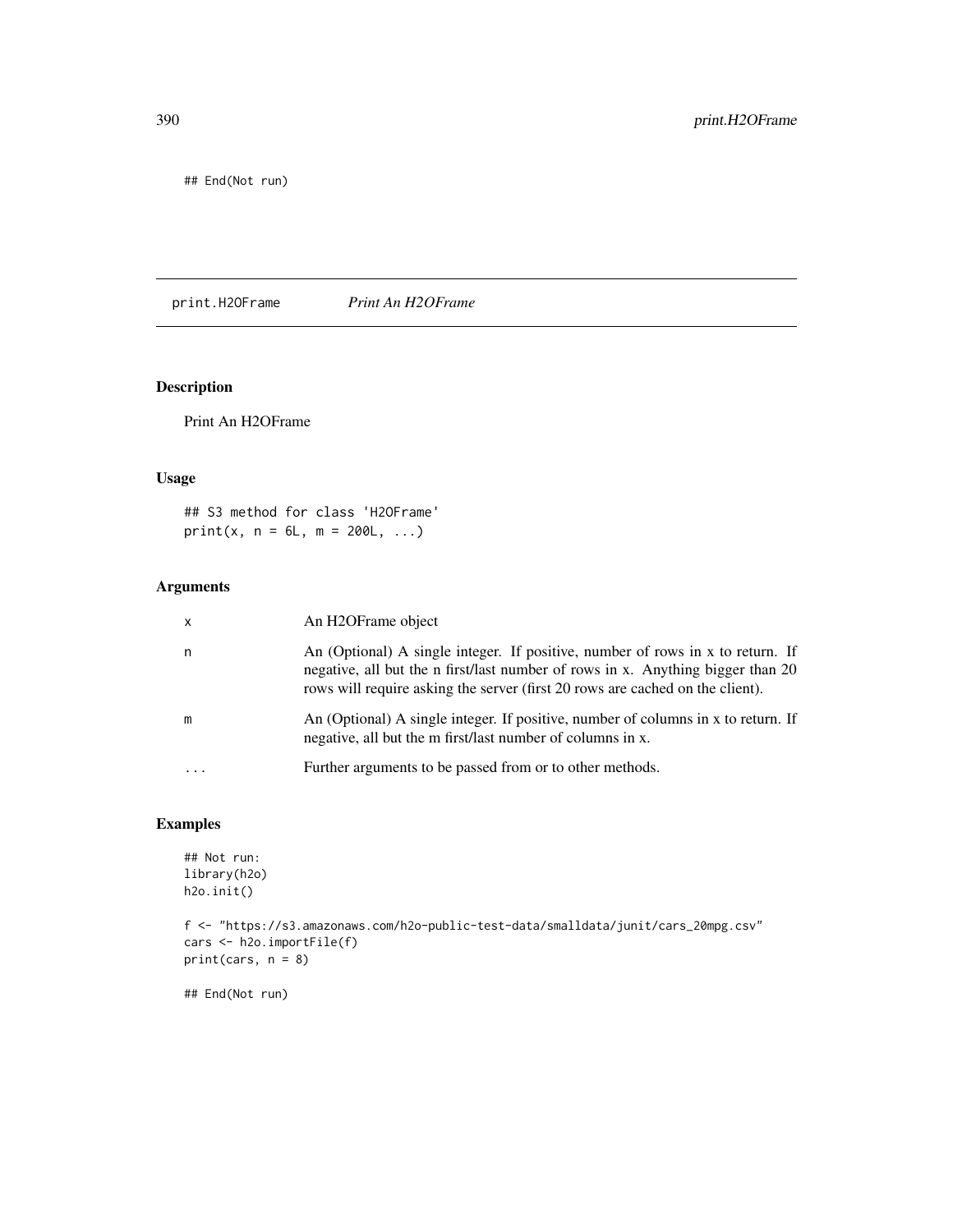print.H2OTable *Print method for H2OTable objects*

#### Description

This will print a truncated view of the table if there are more than 20 rows.

# Usage

```
## S3 method for class 'H2OTable'
print(x, header = TRUE, ...)
```
# Arguments

| $\mathsf{x}$ | An H2OTable object                                                         |
|--------------|----------------------------------------------------------------------------|
| header       | A logical value dictating whether or not the table name should be printed. |
| .            | Further arguments passed to or from other methods.                         |

#### Value

The original x object

## Examples

```
## Not run:
library(h2o)
h2o.init()
f <- "https://s3.amazonaws.com/h2o-public-test-data/smalldata/junit/cars_20mpg.csv"
cars <- h2o.importFile(f)
print(cars, header = TRUE)
## End(Not run)
```
prostate *Prostate Cancer Study*

## Description

Baseline exam results on prostate cancer patients from Dr. Donn Young at The Ohio State University Comprehensive Cancer Center.

## Format

A data frame with 380 rows and 9 columns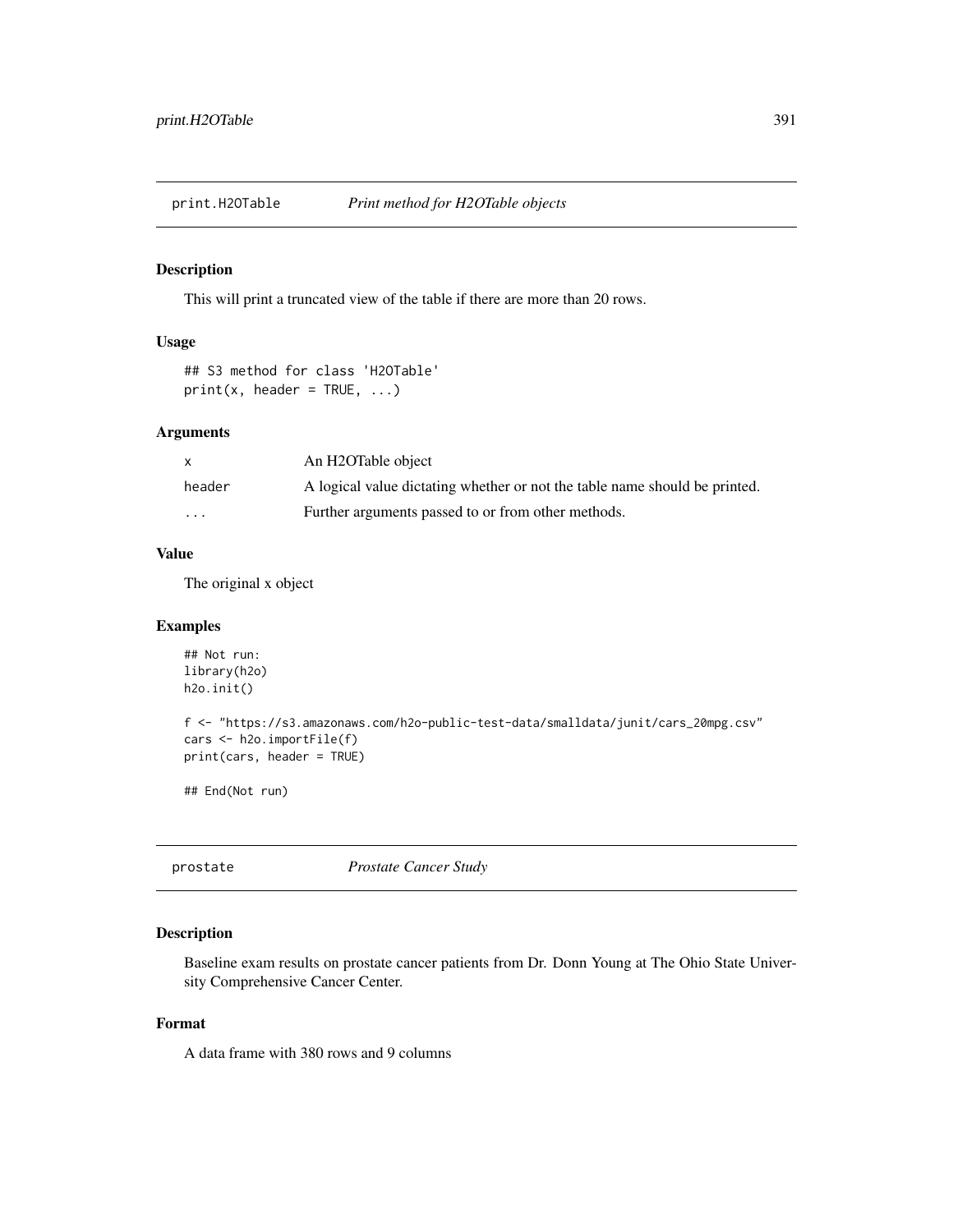# Source

Hosmer and Lemeshow (2000) Applied Logistic Regression: Second Edition.

range.H2OFrame *Range of an H2O Column*

## Description

Range of an H2O Column

#### Usage

## S3 method for class 'H2OFrame'  $range(..., na.rm = TRUE)$ 

## Arguments

| $\cdots$ | An H2OFrame object.   |
|----------|-----------------------|
| na.rm    | ignore missing values |

#### Examples

```
## Not run:
library(h2o)
h2o.init()
frame <- h2o.createFrame(rows = 6, cols = 2,
                         categorical_fraction = 0.0,
```
range(frame, na.rm = TRUE)

## End(Not run)

scale *Scaling and Centering of an H2OFrame*

 $missing\_fraction = 0.7$ ,

seed = 123)

## Description

Centers and/or scales the columns of an H2O dataset.

#### Usage

## S3 method for class 'H2OFrame'  $scale(x, center = TRUE, scale = TRUE)$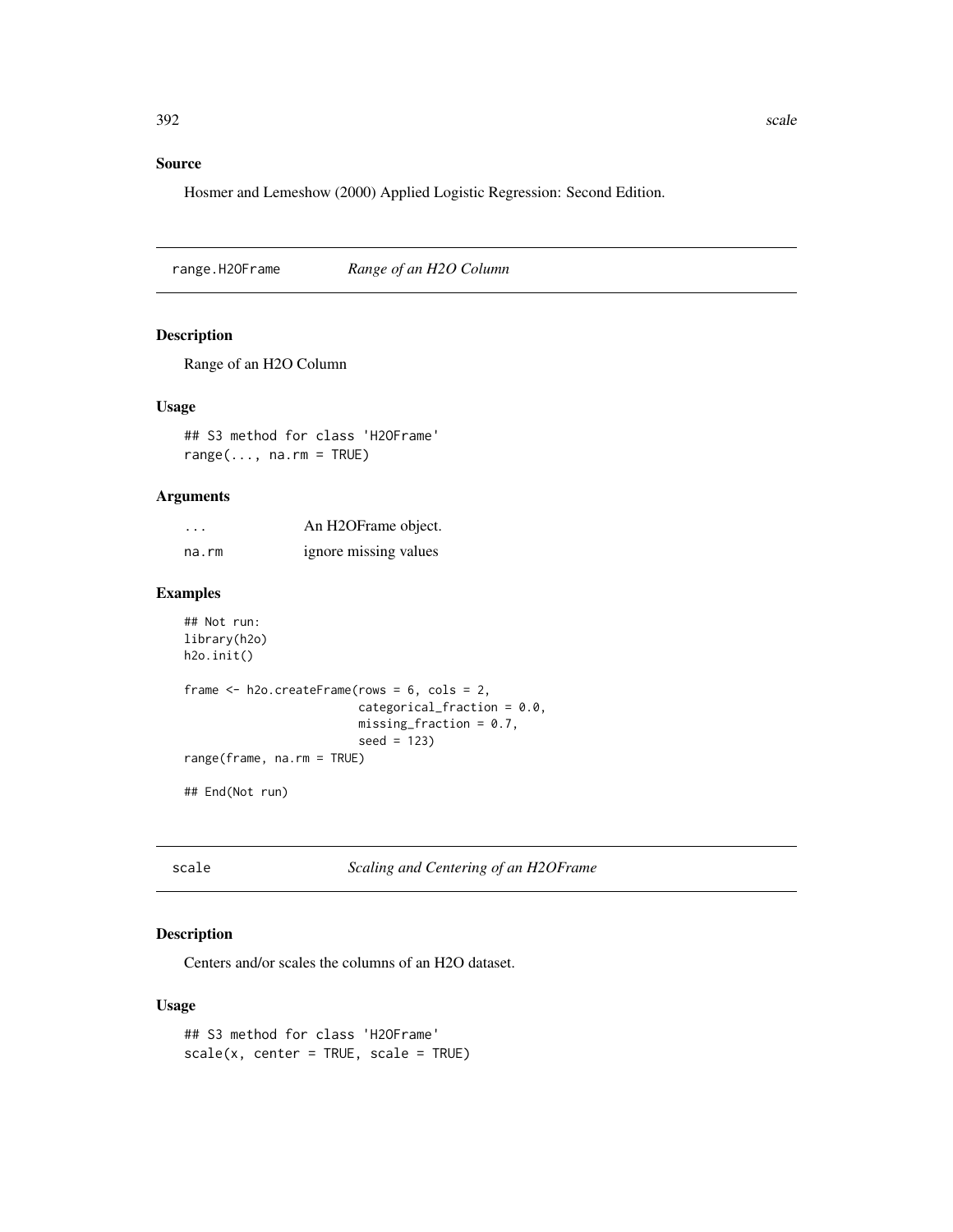# Arguments

| x      | An H2OFrame object.                                                                        |
|--------|--------------------------------------------------------------------------------------------|
| center | either a logical value or numeric vector of length equal to the number of<br>columns of x. |
| scale  | either a logical value or numeric vector of length equal to the number of<br>columns of x. |

## Examples

```
## Not run:
library(h2o)
h2o.init()
iris_hf <- as.h2o(iris)
summary(iris_hf)
# Scale and center all the numeric columns in iris data set
iris_scaled <- scale(iris_hf[, 1:4])
## End(Not run)
```
show,H2OAutoML-method *Format AutoML object in user-friendly way*

# Description

Format AutoML object in user-friendly way

## Usage

```
## S4 method for signature 'H2OAutoML'
show(object)
```
# Arguments

object an H2OAutoML object.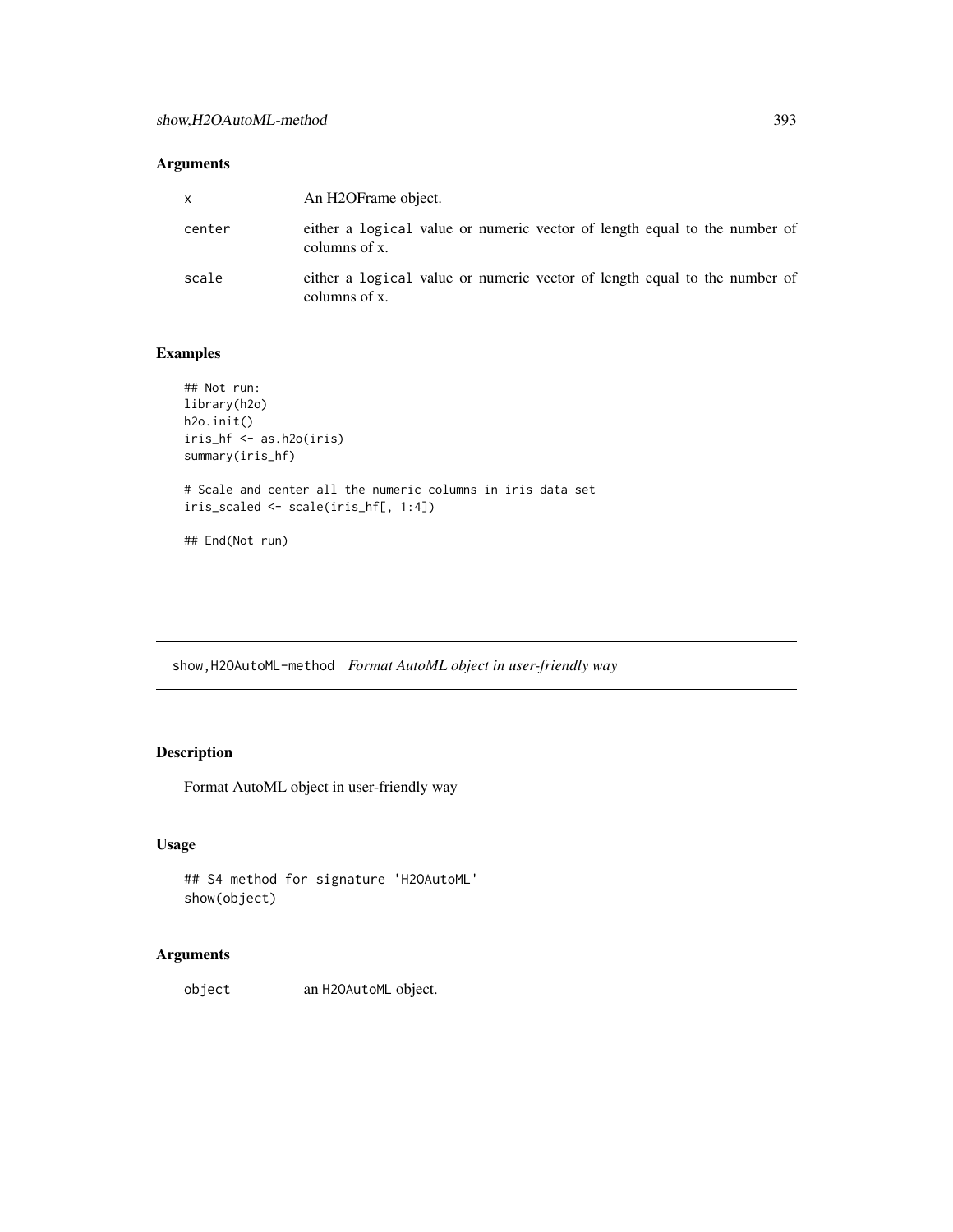staged\_predict\_proba.H2OModel

*Predict class probabilities at each stage of an H2O Model*

#### Description

The output structure is analogous to the output of [h2o.predict\\_leaf\\_node\\_assignment.](#page-387-0) For each tree t and class c there will be a column Tt.Cc (eg. T3.C1 for tree 3 and class 1). The value will be the corresponding predicted probability of this class by combining the raw contributions of trees T1.Cc,..,TtCc. Binomial models build the trees just for the first class and values in columns Tx.C1 thus correspond to the the probability p0.

#### Usage

```
staged_predict_proba.H2OModel(object, newdata, ...)
```
h2o.staged\_predict\_proba(object, newdata, ...)

#### Arguments

| obiect   | a fitted H2OModel object for which prediction is desired                  |
|----------|---------------------------------------------------------------------------|
| newdata  | An H2OF rame object in which to look for variables with which to predict. |
| $\cdots$ | additional arguments to pass on.                                          |

#### Value

Returns an H2OFrame object with predicted probability for each tree in the model.

#### See Also

[h2o.gbm](#page-136-0) and [h2o.randomForest](#page-268-0) for model generation in h2o.

#### Examples

```
## Not run:
library(h2o)
h2o.init()
prostate_path <- system.file("extdata", "prostate.csv", package = "h2o")
prostate <- h2o.uploadFile(path = prostate_path)
prostate$CAPSULE <- as.factor(prostate$CAPSULE)
prostate_gbm <- h2o.gbm(3:9, "CAPSULE", prostate)
h2o.predict(prostate_gbm, prostate)
h2o.staged_predict_proba(prostate_gbm, prostate)
```
## End(Not run)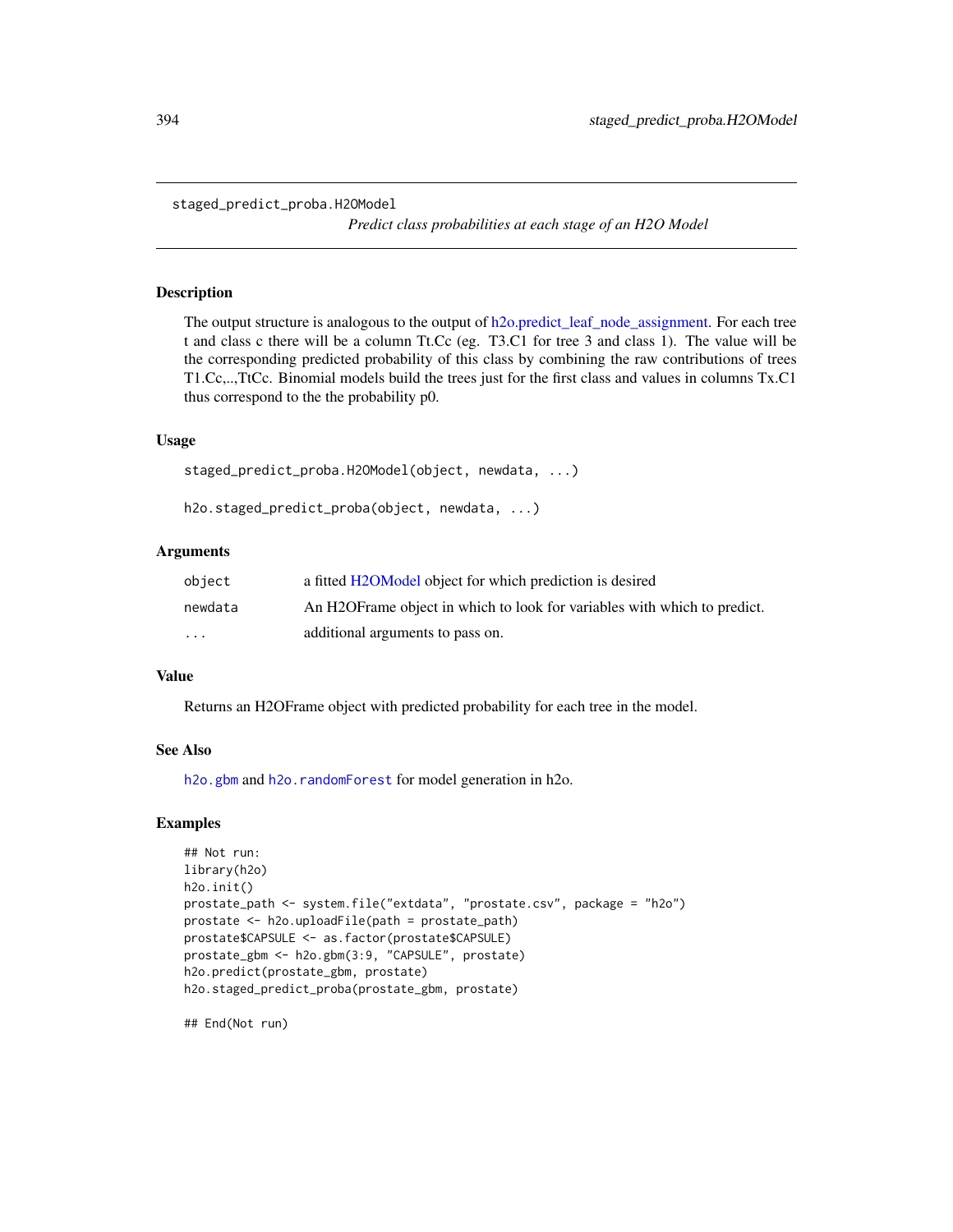## Description

Display the structure of an H2OFrame object

## Usage

## S3 method for class 'H2OFrame' str(object, ..., cols = FALSE)

# Arguments

| object            | An H <sub>2</sub> OFrame.                                |
|-------------------|----------------------------------------------------------|
| $\cdot\cdot\cdot$ | Further arguments to be passed from or to other methods. |
| cols              | Print the per-column str for the H2OF rame               |

summary,H2OAutoML-method

*Format AutoML object in user-friendly way*

# Description

Format AutoML object in user-friendly way

# Usage

## S4 method for signature 'H2OAutoML' summary(object)

# Arguments

object an H2OAutoML object.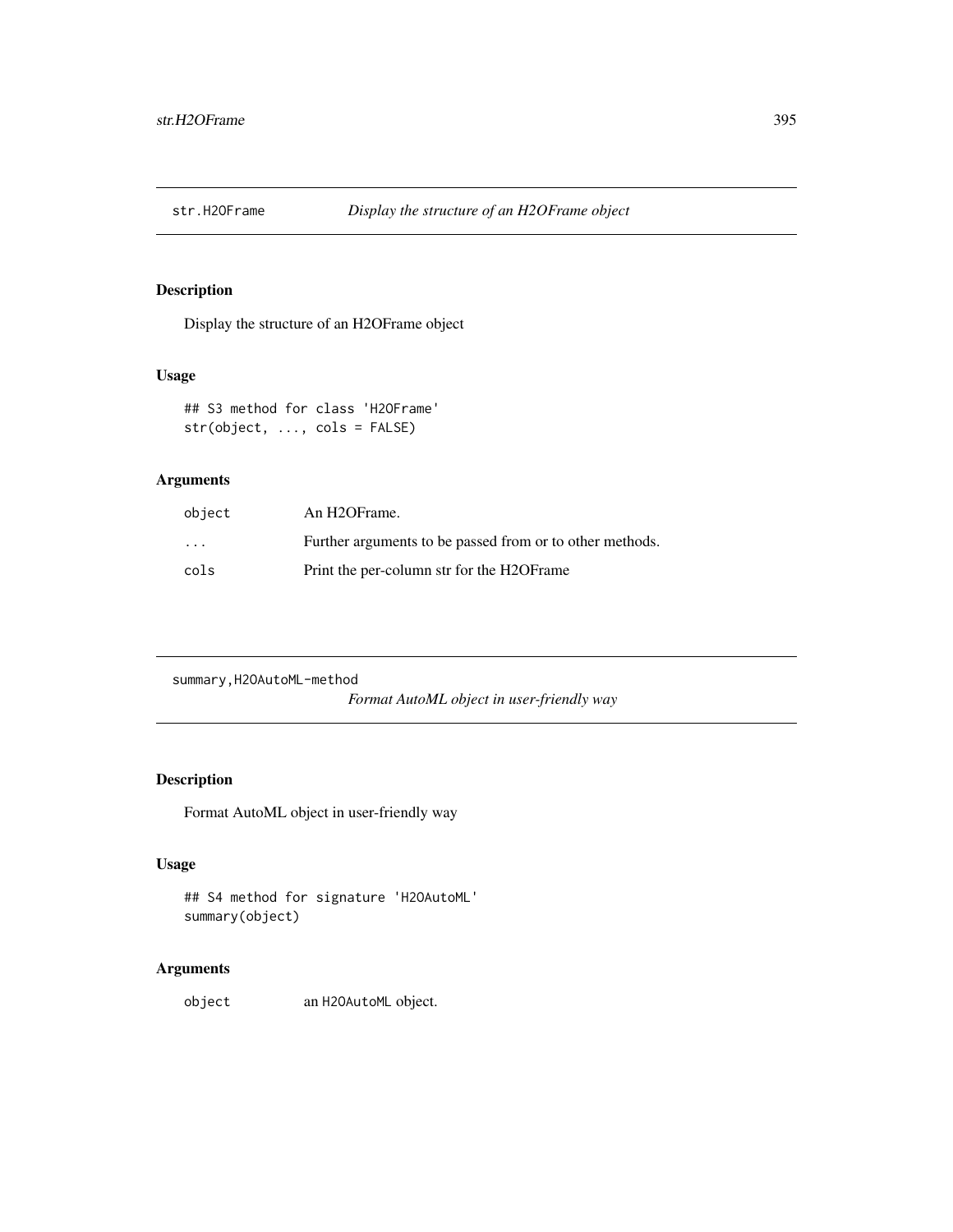summary,H2OCoxPHModel-method

*Summary method for H2OCoxPHModel objects*

## Description

Summary method for H2OCoxPHModel objects

#### Usage

```
## S4 method for signature 'H2OCoxPHModel'
summary(object, conf.int = 0.95, scale = 1)
```
# Arguments

| object   | an H20CoxPHModel object.                    |
|----------|---------------------------------------------|
| conf.int | a specification of the confidence interval. |
| scale    | a scale.                                    |

summary,H2OGrid-method

*Format grid object in user-friendly way*

## Description

Format grid object in user-friendly way

## Usage

```
## S4 method for signature 'H2OGrid'
summary(object, show_stack_traces = FALSE)
```
#### Arguments

object an H2OGrid object.

show\_stack\_traces

a flag to show stack traces for model failures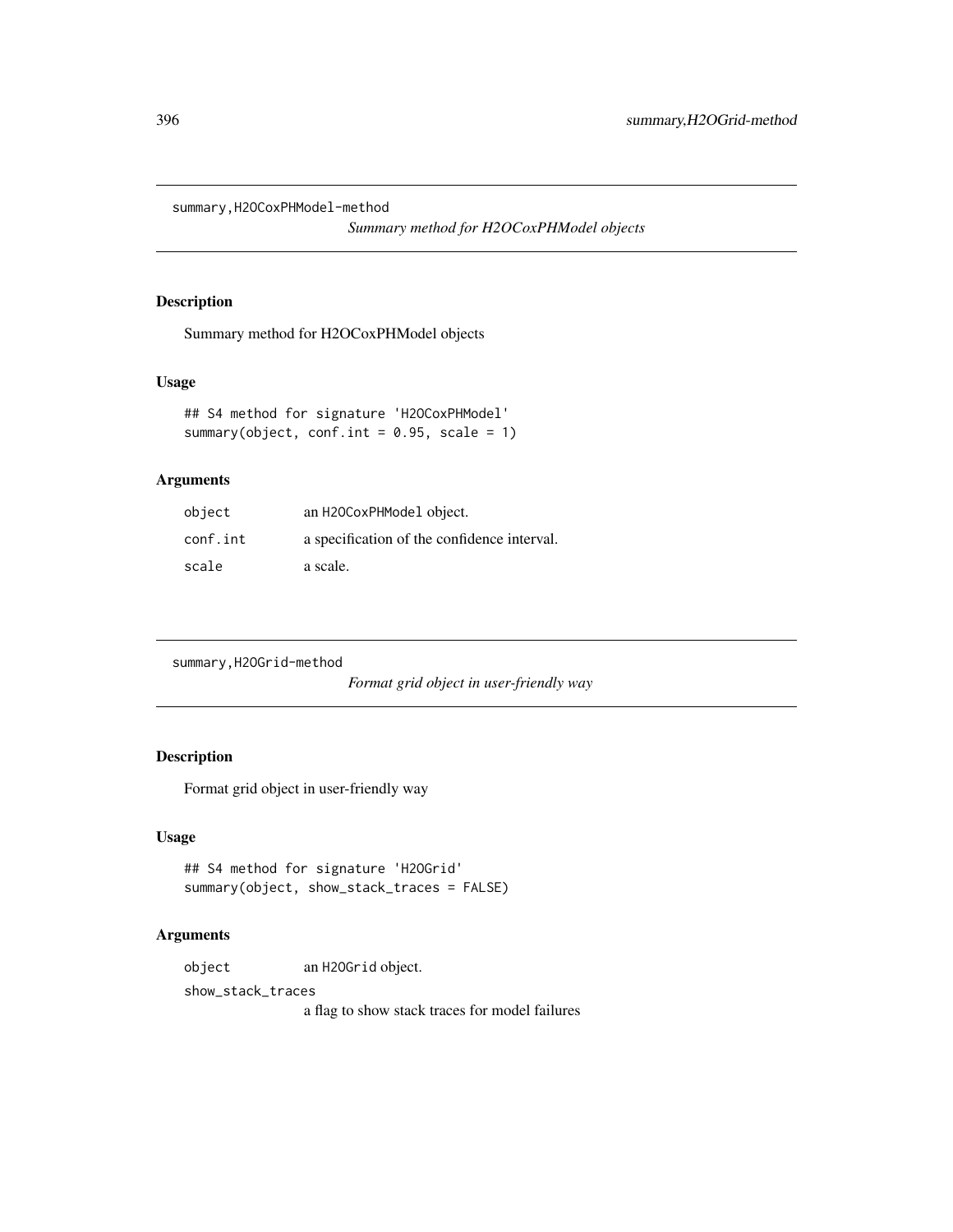<span id="page-396-0"></span>summary,H2OModel-method

*Print the Model Summary*

# Description

Print the Model Summary

# Usage

```
## S4 method for signature 'H2OModel'
summary(object, ...)
```
# Arguments

| object   | An H2OModel object.                                         |
|----------|-------------------------------------------------------------|
| $\cdots$ | further arguments to be passed on (currently unimplemented) |

| use.package | Use optional package |
|-------------|----------------------|
|-------------|----------------------|

# Description

Testing availability of optional package, its version, and extra global default. This function is used internally. It is exported and documented because user can control behavior of the function by global option.

# Usage

```
use.package(
 package,
 version = "1.9.8"[package == "data.table"],
 use = getOption("h2o.use.data.table", TRUE)[package == "data.table"]
)
```
# Arguments

| package | character scalar name of a package that we Suggests or Enhances on. |
|---------|---------------------------------------------------------------------|
| version | character scalar required version of a package.                     |
| use     | logical scalar, extra escape option, to be used as global option.   |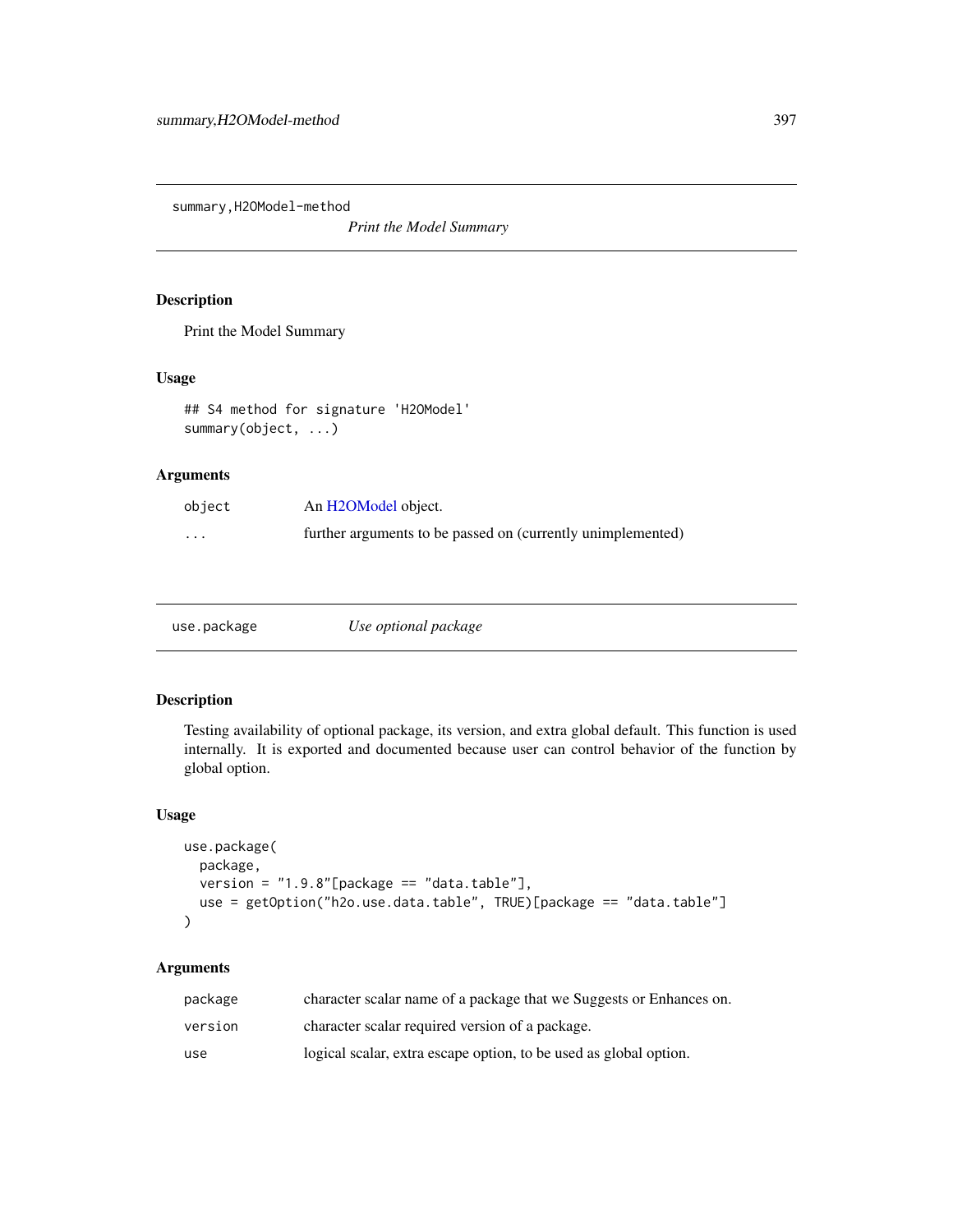398 walking

# Details

We use this function to control csv read/write with optional [data.table](#page-0-0) package. Currently data.table is enabled by default for some operations, to disable it set options ("h2o.use.data.table"=FALSE). It is possible to control just [fread](#page-0-0) or [fwrite](#page-0-0) with options ("h2o.fread"=FALSE,"h2o.fwrite"=FALSE). h2o.fread and h2o.fwrite options are not handled in this function but next to *fread* and *fwrite* calls.

# See Also

[as.h2o.data.frame](#page-42-0), [as.data.frame.H2OFrame](#page-40-0)

### Examples

```
op <- options("h2o.use.data.table" = TRUE)
if (use.package("data.table")) {
 cat("optional package data.table 1.9.8+ is available\n")
} else {
 cat("optional package data.table 1.9.8+ is not available\n")
}
options(op)
```
walking *Muscular Actuations for Walking Subject*

### Description

The musculoskeletal model, experimental data, settings files, and results for three-dimensional, muscle-actuated simulations at walking speed as described in Hamner and Delp (2013). Simulations were generated using OpenSim 2.4. The data is available from [https://simtk.org/frs/index.](https://simtk.org/frs/index.php?group_id=603) [php?group\\_id=603](https://simtk.org/frs/index.php?group_id=603).

# Format

A data frame with 151 rows and 124 columns

### References

Hamner, S.R., Delp, S.L. Muscle contributions to fore-aft and vertical body mass center accelerations over a range of running speeds. Journal of Biomechanics, vol 46, pp 780-787. (2013)

<span id="page-397-0"></span>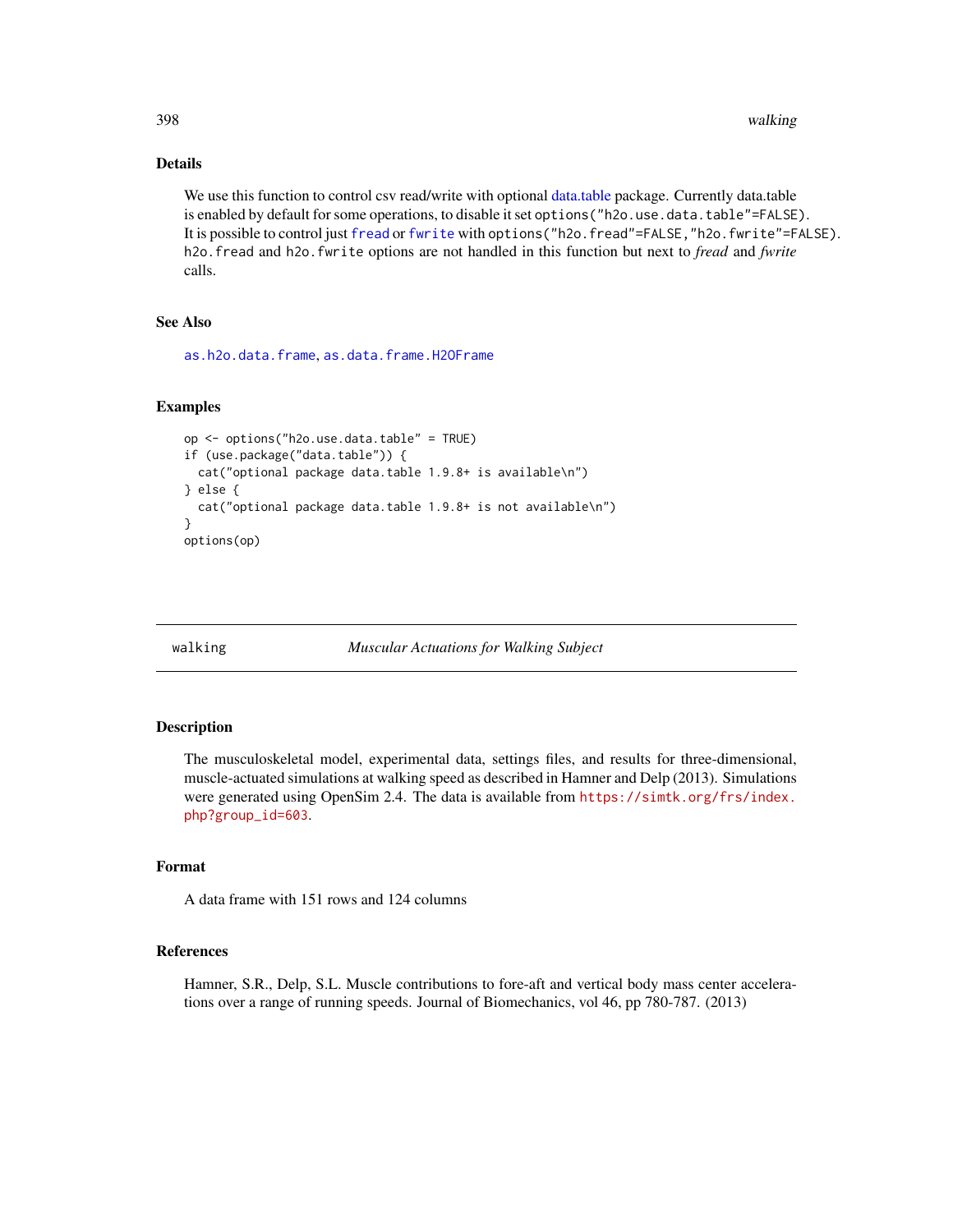<span id="page-398-0"></span>with\_no\_h2o\_progress *Suppresses h2o progress output from* expr

# Description

Suppresses h2o progress output from expr

# Usage

with\_no\_h2o\_progress(expr)

# Arguments

expr expression

# Value

result of expr

# zzz *Shutdown H2O cluster after examples run*

# Description

Shutdown H2O cluster after examples run

# Examples

```
## Not run:
library(h2o)
h2o.init()
h2o.shutdown(prompt = FALSE)
Sys.sleep(3)
```
## End(Not run)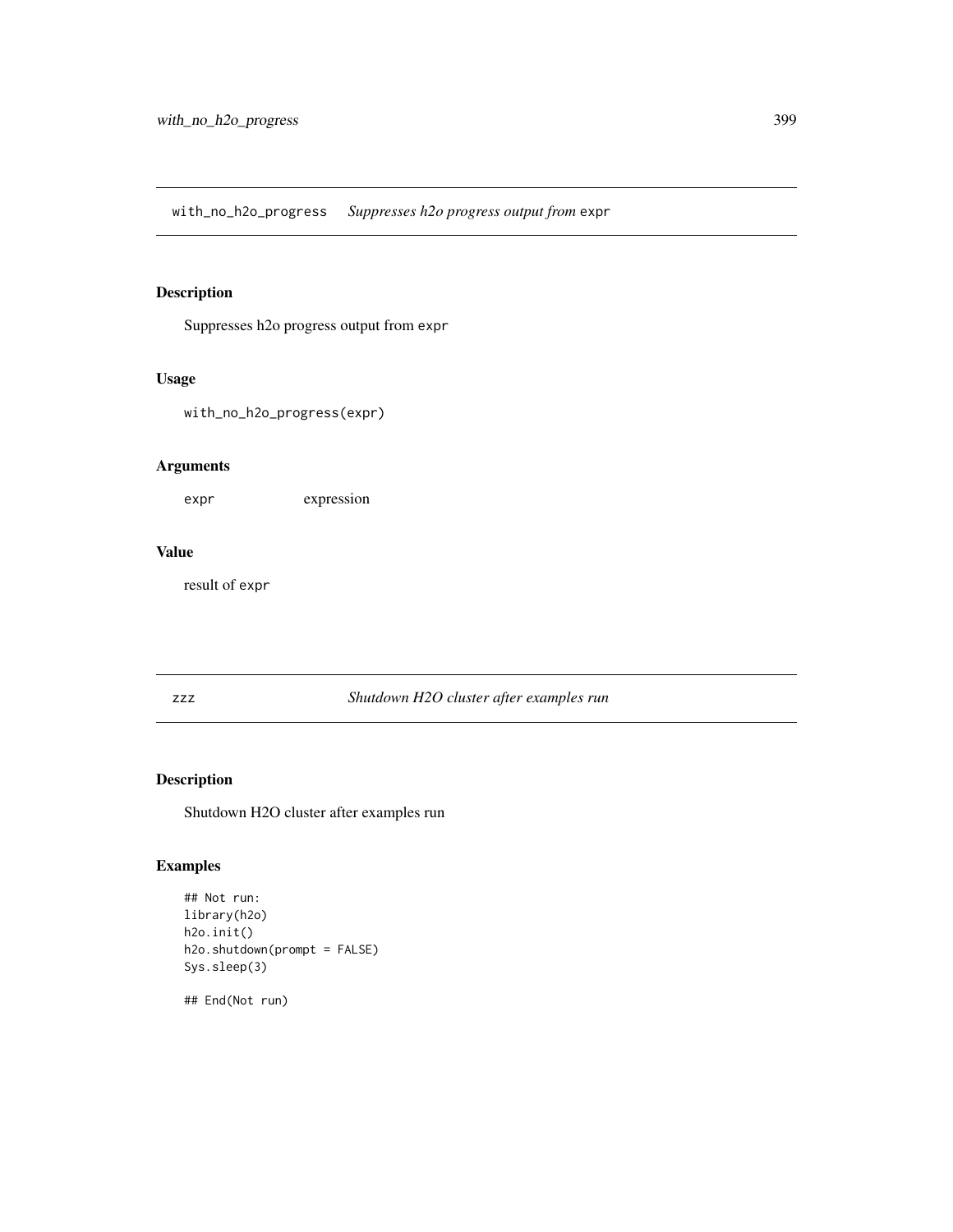<span id="page-399-0"></span>

# Description

Logical and for H2OFrames

# Usage

 $\&&(x, y)$ 

# Arguments

| x | An H2OFrame object |
|---|--------------------|
|   | An H2OFrame object |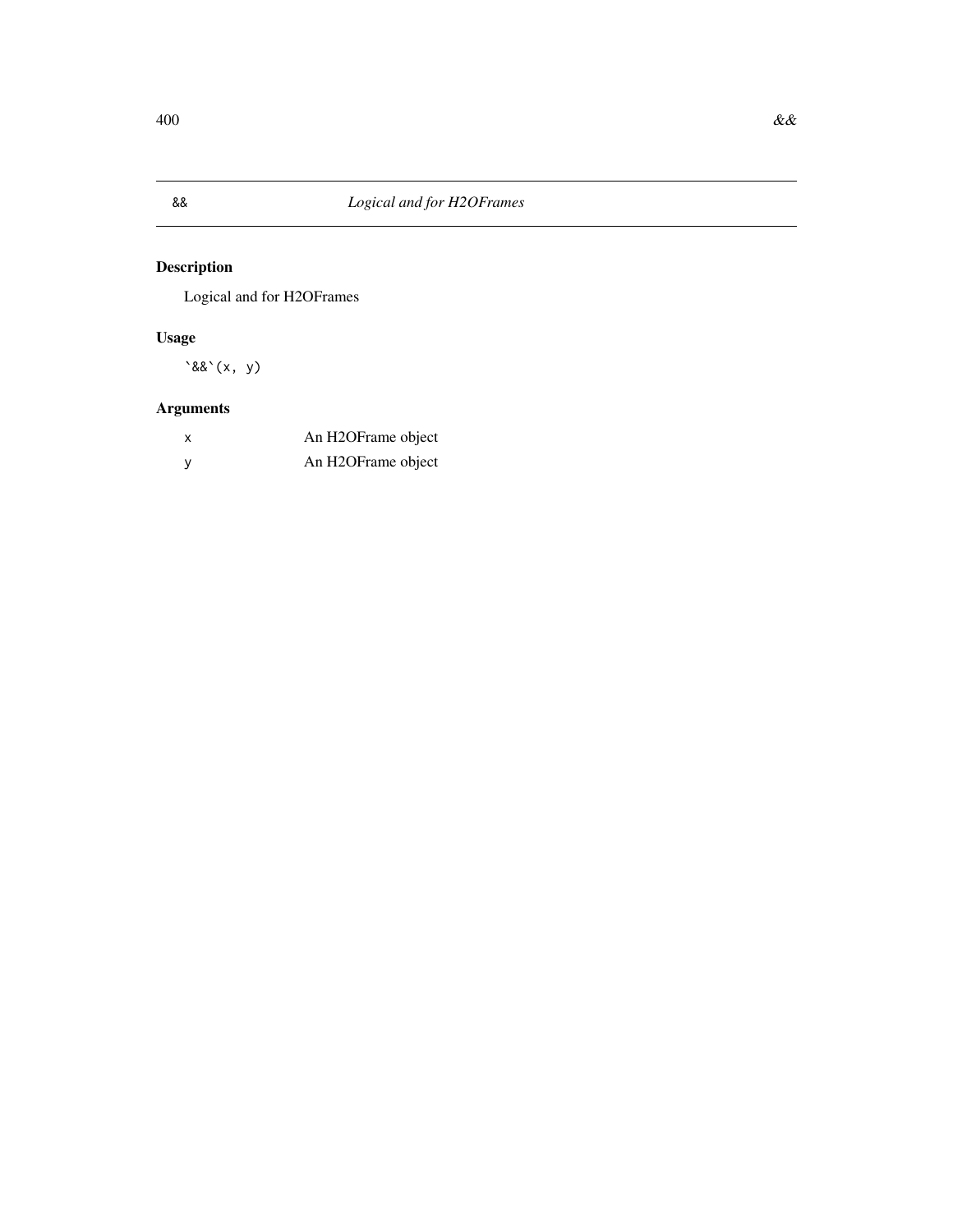# Index

```
!.H2OFrame (Ops.H2OFrame), 382
∗ datasets
    .h2o.__ALL_CAPABILITIES, 24
    .h2o.__CREATE_FRAME, 24
    .h2o.__DECRYPTION_SETUP, 25
    .h2o.__DKV, 25
    .h2o.__FRAMES, 26
    .h2o.__IMPORT, 26
    .h2o.__JOBS, 26
    .h2o.__LOGANDECHO, 27
    .h2o.__MODELS, 27
    .h2o.__PARSE_SETUP, 28
    .h2o.__RAPIDS, 28
    .h2o.__REST_API_VERSION, 29
    .h2o.__W2V_SYNONYMS, 30
    .h2o.primitives, 23
    .pkg.env, 34
    australia, 47
    housevotes, 376
    iris, 376
    prostate, 391
    walking, 398
∗ package
    h2o-package, 12
.addParm, 13
.check_for_ggplot2, 13
.collapse, 14
.consolidate_varimps, 14
.create_leaderboard, 15
.customized_call, 15
.find_appropriate_column_name, 16
.get_algorithm, 16
.get_feature_count, 17
.get_first_of_family, 17
.h2o.__ALL_CAPABILITIES, 24
.h2o.__CREATE_FRAME, 24
.h2o.__DECRYPTION_SETUP, 25
.h2o.__DKV, 25
.h2o.__EXPORT_FILES, 25
```
.h2o.\_\_FRAMES, [26](#page-25-0) .h2o.\_\_IMPORT, [26](#page-25-0) .h2o.\_\_JOBS, [26](#page-25-0) .h2o.\_\_LOGANDECHO, [27](#page-26-0) .h2o.\_\_MODELS, [27](#page-26-0) .h2o.\_\_MODEL\_BUILDERS, [27](#page-26-0) .h2o.\_\_MODEL\_METRICS, [28](#page-27-0) .h2o.\_\_PARSE\_SETUP, [28](#page-27-0) .h2o.\_\_RAPIDS, [28](#page-27-0) .h2o.\_\_REST\_API\_VERSION, [29](#page-28-0) .h2o.\_\_SEGMENT\_MODELS\_BUILDERS, [29](#page-28-0) .h2o.\_\_W2V\_SYNONYMS, [30](#page-29-0) .h2o.\_\_checkConnectionHealth, [24](#page-23-0) .h2o.doGET, [18](#page-17-0) .h2o.doPOST, [18](#page-17-0) .h2o.doRawGET, [19](#page-18-0) .h2o.doRawPOST, [20](#page-19-0) .h2o.doSafeGET, [21](#page-20-0) .h2o.doSafePOST, [21](#page-20-0) .h2o.is\_progress, [22](#page-21-0) .h2o.locate, [22](#page-21-0) .h2o.perfect\_auc, [23](#page-22-0) .h2o.primitives, [23](#page-22-0) .has\_varimp, [30](#page-29-0) .interpretable, [31](#page-30-0) .is\_h2o\_model, [31](#page-30-0) .is\_h2o\_tree\_model, [32](#page-31-0) .is\_plotting\_to\_rnotebook, [32](#page-31-0) .leaderboard\_for\_row, [33](#page-32-0) .min\_max, [33](#page-32-0) .model\_cache *(*model\_cache-class*)*, [381](#page-380-0) .model\_ids, [34](#page-33-0) .pkg.env, [34](#page-33-0) .plot\_varimp, [35](#page-34-0) .process\_models\_or\_automl, [35](#page-34-0) .shorten\_model\_ids, [36](#page-35-0) .skip\_if\_not\_developer, [37](#page-36-0) .uniformize, [37](#page-36-0) .varimp, [38](#page-37-0)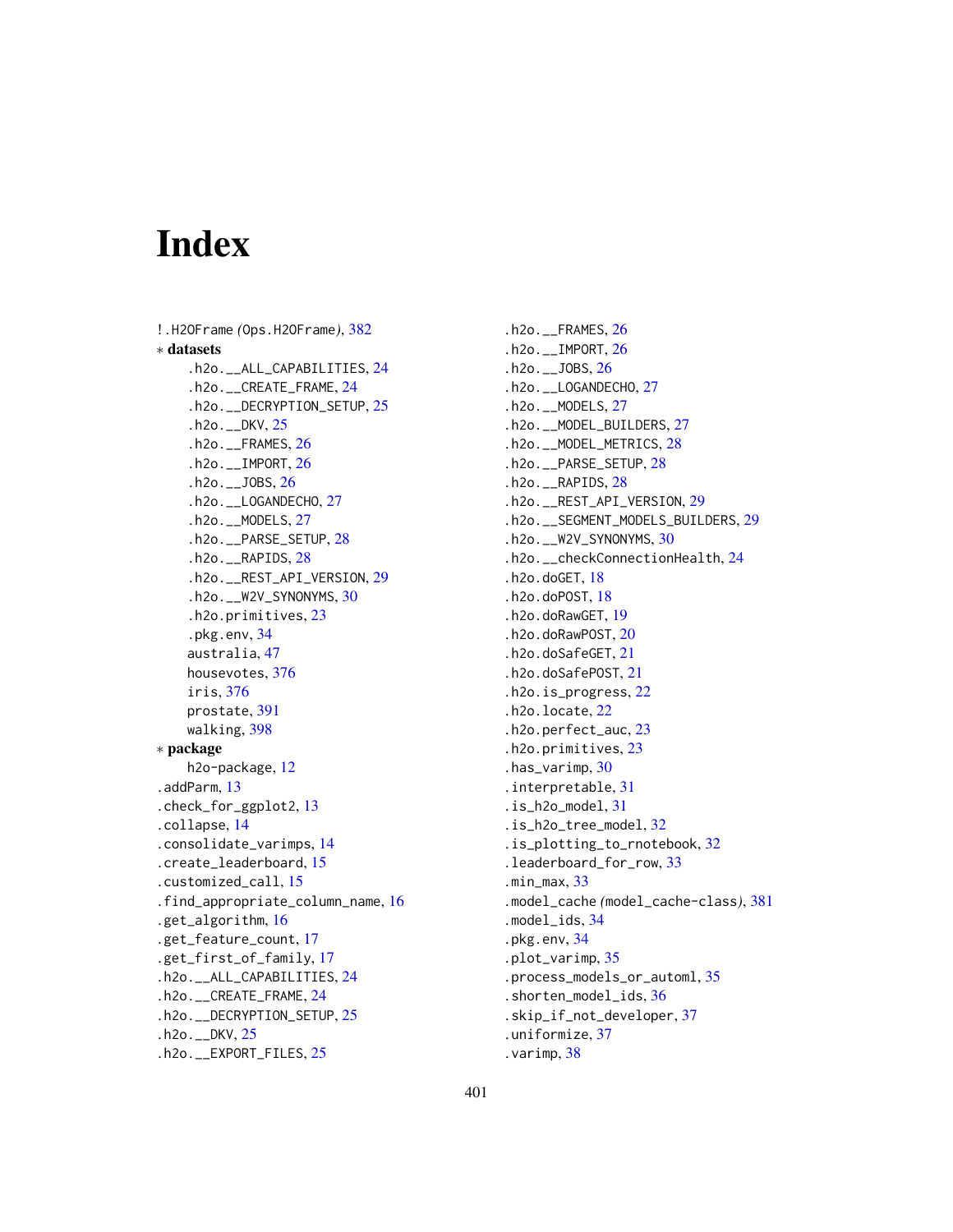.verify\_dataxy, [38](#page-37-0) [,H2OFrame-method *(*H2OFrame-Extract*)*, [369](#page-368-0) [.H2OFrame *(*H2OFrame-Extract*)*, [369](#page-368-0) [<-.H2OFrame *(*H2OFrame-Extract*)*, [369](#page-368-0) [[.H2OFrame *(*H2OFrame-Extract*)*, [369](#page-368-0) [[<-.H2OFrame *(*H2OFrame-Extract*)*, [369](#page-368-0) \$.H2OFrame *(*H2OFrame-Extract*)*, [369](#page-368-0) \$<-.H2OFrame *(*H2OFrame-Extract*)*, [369](#page-368-0) %\*% *(*Ops.H2OFrame*)*, [382](#page-381-0) %in% *(*h2o.match*)*, [219](#page-218-0) &&, [400](#page-399-0)

# aaa, [39](#page-38-0)

all, *[56,](#page-55-0) [57](#page-56-0)* apply, *[39](#page-38-0)*, [39](#page-38-0) as.character.H2OFrame, [40](#page-39-0) as.data.frame.H2OFrame, [41,](#page-40-1) *[398](#page-397-0)* as.data.frame.H2OSegmentModels, [42](#page-41-0) as.factor, [42,](#page-41-0) *[43](#page-42-1)* as.h2o, [43](#page-42-1) as.h2o.data.frame, *[398](#page-397-0)* as.matrix.H2OFrame, [45](#page-44-0) as.numeric, [45](#page-44-0) as.vector.H2OFrame, [46](#page-45-0) australia, [47](#page-46-0)

#### cbind, *[71](#page-70-0)*, *[278](#page-277-0)*

character, *[194](#page-193-0)* coef.H2OCoxPHModel *(*H2OCoxPHModel-class*)*, [367](#page-366-0) coef.H2OCoxPHModelSummary *(*H2OCoxPHModelSummary-class*)*, [368](#page-367-0) colnames, [47,](#page-46-0) *[78](#page-77-0)* colnames<- *(*Ops.H2OFrame*)*, [382](#page-381-0) colSums, *[221](#page-220-0)* cor, *[348](#page-347-0)* cor *(*h2o.cor*)*, [83](#page-82-0) cumsum, *[93](#page-92-0)[–95](#page-94-0)* cut.H2OFrame *(*h2o.cut*)*, [96](#page-95-0)

data.table, *[398](#page-397-0)* day *(*h2o.day*)*, [97](#page-96-0) dayOfWeek *(*h2o.dayOfWeek*)*, [98](#page-97-0) dim, *[48](#page-47-0)*, *[111](#page-110-0)* dim.H2OFrame, [48](#page-47-0) dimnames, *[112](#page-111-0)* dimnames.H2OFrame, [48](#page-47-0)

extractAIC.H2OCoxPHModel *(*H2OCoxPHModel-class*)*, [367](#page-366-0) Extremes, *[220](#page-219-0)*, *[228](#page-227-0)*

factor, *[59](#page-58-0)*, *[194](#page-193-0)* feature\_frequencies.H2OModel, [49](#page-48-0) fread, *[41](#page-40-1)*, *[398](#page-397-0)* fwrite, *[44](#page-43-0)*, *[398](#page-397-0)*

generate\_col\_ind, [50](#page-49-0) get\_seed.H2OModel, [50](#page-49-0) getBetweenSS *(*ModelAccessors*)*, [380](#page-379-0) getBetweenSS,H2OClusteringModel-method *(*ModelAccessors*)*, [380](#page-379-0) getCenters *(*ModelAccessors*)*, [380](#page-379-0) getCenters,H2OClusteringModel-method *(*ModelAccessors*)*, [380](#page-379-0) getCentersStd *(*ModelAccessors*)*, [380](#page-379-0) getCentersStd,H2OClusteringModel-method *(*ModelAccessors*)*, [380](#page-379-0) getClusterSizes *(*ModelAccessors*)*, [380](#page-379-0) getClusterSizes,H2OClusteringModel-method *(*ModelAccessors*)*, [380](#page-379-0) getIterations *(*ModelAccessors*)*, [380](#page-379-0) getIterations,H2OClusteringModel-method *(*ModelAccessors*)*, [380](#page-379-0) getParms *(*ModelAccessors*)*, [380](#page-379-0) getParms,H2OModel-method *(*ModelAccessors*)*, [380](#page-379-0) getTotSS *(*ModelAccessors*)*, [380](#page-379-0) getTotSS,H2OClusteringModel-method *(*ModelAccessors*)*, [380](#page-379-0) getTotWithinSS *(*ModelAccessors*)*, [380](#page-379-0) getTotWithinSS,H2OClusteringModel-method *(*ModelAccessors*)*, [380](#page-379-0) getWithinSS *(*ModelAccessors*)*, [380](#page-379-0) getWithinSS,H2OClusteringModel-method *(*ModelAccessors*)*, [380](#page-379-0)

h2o *(*h2o-package*)*, [12](#page-11-0) h2o-package, [12](#page-11-0) h2o.abs, [51](#page-50-0) h2o.accuracy *(*h2o.metric*)*, [226](#page-225-0) h2o.acos, [52](#page-51-0) h2o.aggregated\_frame, [52](#page-51-0) h2o.aggregator, [53](#page-52-0) h2o.aic, [55](#page-54-0) h2o.all, [55](#page-54-0) h2o.anomaly, [56](#page-55-0)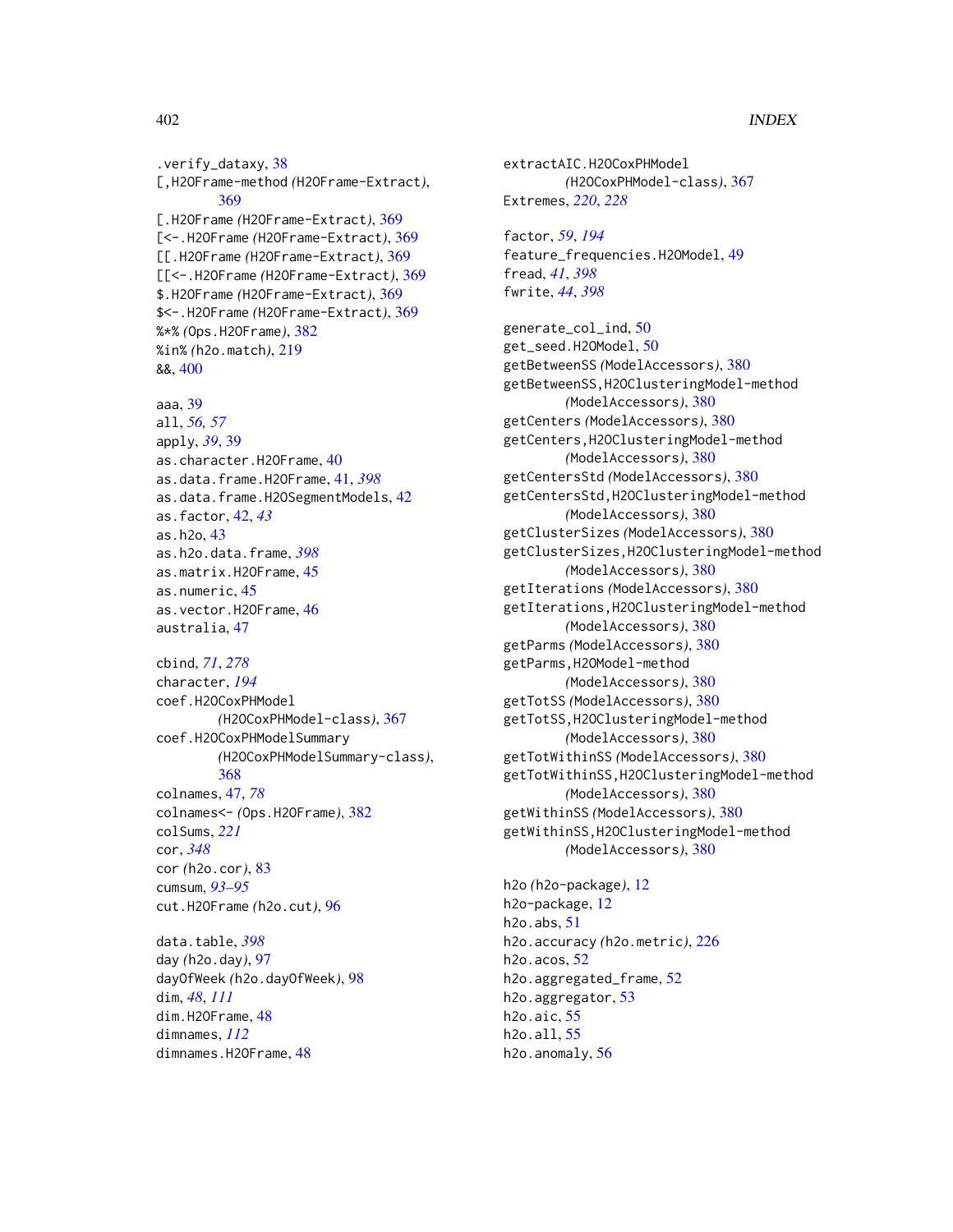h2o.any, [57](#page-56-0) h2o.anyFactor, [57](#page-56-0) h2o.arrange, [58](#page-57-0) h2o.as\_date, [61](#page-60-0) h2o.ascharacter, [59](#page-58-0) h2o.asfactor, [59](#page-58-0) h2o.asnumeric, [60](#page-59-0) h2o.assign, [61,](#page-60-0) *[287](#page-286-0)* h2o.auc, [62,](#page-61-0) *[157](#page-156-0)*, *[164](#page-163-0)*, *[228](#page-227-0)*, *[234](#page-233-0)*, *[287](#page-286-0)* h2o.aucpr, [63](#page-62-0) h2o.automl, [64](#page-63-0) h2o.betweenss, [68,](#page-67-0) *[202](#page-201-0)* h2o.biases, [69](#page-68-0) h2o.bottomN, [69](#page-68-0) h2o.cbind, [70](#page-69-0) h2o.ceiling, [71](#page-70-0) h2o.centers, [72,](#page-71-0) *[202](#page-201-0)* h2o.centersSTD, [72,](#page-71-0) *[202](#page-201-0)* h2o.centroid\_stats, [73](#page-72-0) h2o.clearLog, [74,](#page-73-0) *[248](#page-247-0)*, *[316](#page-315-0)*, *[318](#page-317-0)* h2o.cluster\_sizes, [76,](#page-75-0) *[202](#page-201-0)* h2o.clusterInfo, [74](#page-73-0) h2o.clusterIsUp, [75](#page-74-0) h2o.clusterStatus, [75](#page-74-0) h2o.coef, [76](#page-75-0) h2o.coef\_norm, [77](#page-76-0) h2o.colnames, [78](#page-77-0) h2o.columns\_by\_type, [79](#page-78-0) h2o.computeGram, [80](#page-79-0) h2o.confusionMatrix, [80,](#page-79-0) *[164](#page-163-0)* h2o.confusionMatrix,H2OModel-method *(*h2o.confusionMatrix*)*, [80](#page-79-0) h2o.confusionMatrix,H2OModelMetrics-method *(*h2o.confusionMatrix*)*, [80](#page-79-0) h2o.connect, [82](#page-81-0) h2o.cor, [83](#page-82-0) h2o.cos, [84](#page-83-0) h2o.cosh, [85](#page-84-0) h2o.coxph, [85](#page-84-0) h2o.createFrame, [87](#page-86-0) h2o.cross\_validation\_fold\_assignment, [89](#page-88-0) h2o.cross\_validation\_holdout\_predictions, [90](#page-89-0) h2o.cross\_validation\_models, [91](#page-90-0) h2o.cross\_validation\_predictions, [92](#page-91-0) h2o.cummax, [93](#page-92-0) h2o.cummin, [93](#page-92-0)

h2o.cumprod, [94](#page-93-0) h2o.cumsum, [95](#page-94-0) h2o.cut, [96](#page-95-0) h2o.day, [97,](#page-96-0) *[98](#page-97-0)*, *[176](#page-175-0)* h2o.dayOfWeek, [98](#page-97-0) h2o.dct, [98](#page-97-0) h2o.ddply, [99](#page-98-0) h2o.decryptionSetup, [100,](#page-99-0) *[180](#page-179-0)*, *[250](#page-249-0)*, *[252](#page-251-0)* h2o.deepfeatures, [101](#page-100-0) h2o.deeplearning, *[56](#page-55-0)*, *[102](#page-101-0)*, [102,](#page-101-0) *[384](#page-383-0)*, *[386](#page-385-0)* h2o.describe, [110](#page-109-0) h2o.difflag1, [110](#page-109-0) h2o.dim, [111](#page-110-0) h2o.dimnames, [112](#page-111-0) h2o.distance, [112](#page-111-0) h2o.download\_model, [114,](#page-113-0) *[347](#page-346-0)* h2o.download\_mojo, [115](#page-114-0) h2o.download\_pojo, [116](#page-115-0) h2o.downloadAllLogs, [113](#page-112-0) h2o.downloadCSV, [114](#page-113-0) h2o.drop\_duplicates, [117](#page-116-0) h2o.entropy, [118](#page-117-0) h2o.error *(*h2o.metric*)*, [226](#page-225-0) h2o.exp, [118](#page-117-0) h2o.explain, [119](#page-118-0) h2o.explain\_row, [121](#page-120-0) h2o.exportFile, [122](#page-121-0) h2o.exportHDFS, [124](#page-123-0) h2o.F0point5 *(*h2o.metric*)*, [226](#page-225-0) h2o.F1 *(*h2o.metric*)*, [226](#page-225-0) h2o.F2 *(*h2o.metric*)*, [226](#page-225-0) h2o.fallout *(*h2o.metric*)*, [226](#page-225-0) h2o.feature\_frequencies *(*feature\_frequencies.H2OModel*)*, [49](#page-48-0) h2o.feature\_interaction, [124](#page-123-0) h2o.fillna, [125](#page-124-0) h2o.filterNACols, [126](#page-125-0) h2o.find\_row\_by\_threshold, [127](#page-126-0) h2o.find\_threshold\_by\_max\_metric, [128](#page-127-0) h2o.findSynonyms, [127](#page-126-0) h2o.floor, [129](#page-128-0) h2o.flow, [130](#page-129-0) h2o.fnr *(*h2o.metric*)*, [226](#page-225-0) h2o.fpr *(*h2o.metric*)*, [226](#page-225-0) h2o.gainsLift, [130,](#page-129-0) *[203](#page-202-0)* h2o.gainsLift,H2OModel-method *(*h2o.gainsLift*)*, [130](#page-129-0)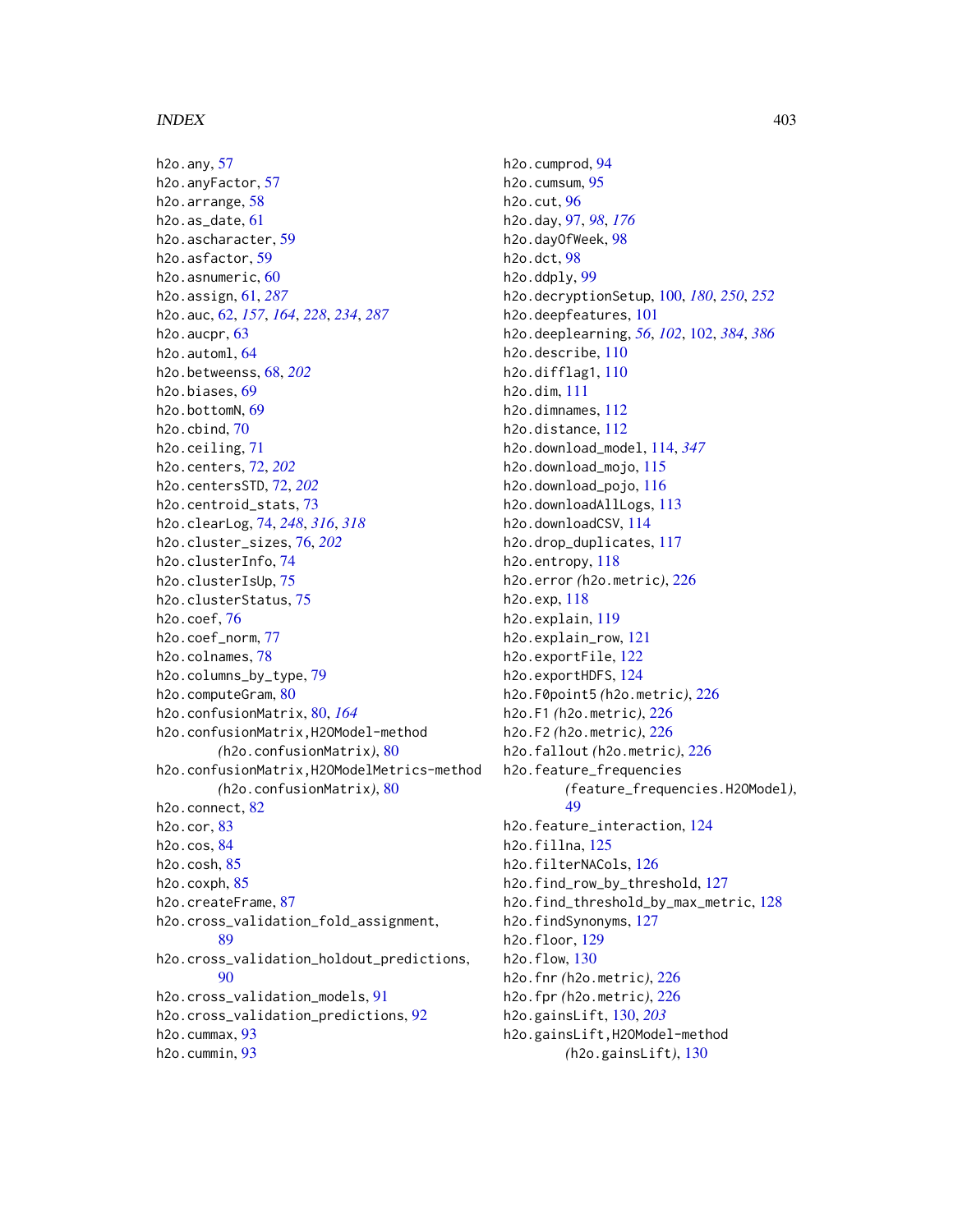h2o.gainsLift,H2OModelMetrics-method *(*h2o.gainsLift*)*, [130](#page-129-0) h2o.gam, [131](#page-130-0) h2o.gbm, *[49](#page-48-0)*, [137,](#page-136-0) *[384](#page-383-0)*, *[386](#page-385-0)*, *[388,](#page-387-0) [389](#page-388-0)*, *[394](#page-393-0)* h2o.generic, [143](#page-142-0) h2o.genericModel, [144](#page-143-0) h2o.get\_automl, [153](#page-152-0) h2o.get\_best\_model, [153](#page-152-0) h2o.get\_leaderboard, [155](#page-154-0) h2o.get\_ntrees\_actual, [156](#page-155-0) h2o.get\_seed *(*get\_seed.H2OModel*)*, [50](#page-49-0) h2o.get\_segment\_models, [156](#page-155-0) h2o.getAlphaBest, [145](#page-144-0) h2o.getAutoML *(*h2o.get\_automl*)*, [153](#page-152-0) h2o.getConnection, [145](#page-144-0) h2o.getFrame, [145](#page-144-0) h2o.getGLMFullRegularizationPath, [146](#page-145-0) h2o.getGrid, [147](#page-146-0) h2o.getId, [148](#page-147-0) h2o.getLambdaBest, [148](#page-147-0) h2o.getLambdaMax, [149](#page-148-0) h2o.getLambdaMin, [149](#page-148-0) h2o.getModel, [150](#page-149-0) h2o.getModelTree, [150](#page-149-0) h2o.getTimezone, [151](#page-150-0) h2o.getTypes, [152](#page-151-0) h2o.getVersion, [152](#page-151-0) h2o.giniCoef, *[62,](#page-61-0) [63](#page-62-0)*, *[157](#page-156-0)*, [157,](#page-156-0) *[164](#page-163-0)*, *[228](#page-227-0)*, *[235,](#page-234-0) [236](#page-235-0)* h2o.glm, *[12](#page-11-0)*, [158,](#page-157-0) *[384](#page-383-0)*, *[386](#page-385-0)* h2o.glrm, [164,](#page-163-0) *[261](#page-260-0)*, *[264](#page-263-0)*, *[279](#page-278-0)* h2o.grep, [168](#page-167-0) h2o.grid, [169](#page-168-0) h2o.group\_by, [171](#page-170-0) h2o.gsub, [172](#page-171-0) h2o.head, [173](#page-172-0) h2o.HGLMMetrics, [174](#page-173-0) h2o.hist, [174](#page-173-0) h2o.hit\_ratio\_table, [175](#page-174-0) h2o.hour, [176](#page-175-0) h2o.ice\_plot, [176](#page-175-0) h2o.ifelse, [177](#page-176-0) h2o.import\_hive\_table, [181](#page-180-0) h2o.import\_mojo, [182](#page-181-0) h2o.import\_sql\_select, *[181](#page-180-0)*, [183](#page-182-0) h2o.import\_sql\_table, *[181](#page-180-0)*, [184](#page-183-0) h2o.importFile, *[101](#page-100-0)*, [178,](#page-177-0) *[250](#page-249-0)* h2o.importFolder *(*h2o.importFile*)*, [178](#page-177-0)

h2o.importHDFS *(*h2o.importFile*)*, [178](#page-177-0) h2o.impute, [185](#page-184-0) h2o.init, *[12](#page-11-0)*, *[75](#page-74-0)*, [186,](#page-185-0) *[308](#page-307-0)* h2o.insertMissingValues, [190](#page-189-0) h2o.interaction, [191](#page-190-0) h2o.is\_client, [198](#page-197-0) h2o.isax, [192](#page-191-0) h2o.ischaracter, [193](#page-192-0) h2o.isfactor, [194](#page-193-0) h2o.isnumeric, [195](#page-194-0) h2o.isolationForest, [195](#page-194-0) h2o.keyof, [198](#page-197-0) h2o.keyof,H2OAutoML-method *(*h2o.keyof*)*, [198](#page-197-0) h2o.keyof,H2OFrame-method *(*h2o.keyof*)*, [198](#page-197-0) h2o.keyof,H2OGrid-method *(*h2o.keyof*)*, [198](#page-197-0) h2o.keyof,H2OModel-method *(*h2o.keyof*)*, [198](#page-197-0) h2o.keyof,Keyed-method *(*h2o.keyof*)*, [198](#page-197-0) h2o.kfold\_column, [199](#page-198-0) h2o.killMinus3, [200](#page-199-0) h2o.kmeans, *[167](#page-166-0)*, [200](#page-199-0) h2o.kolmogorov\_smirnov, [203](#page-202-0) h2o.kolmogorov\_smirnov,H2OModel-method *(*h2o.kolmogorov\_smirnov*)*, [203](#page-202-0) h2o.kolmogorov\_smirnov,H2OModelMetrics-method *(*h2o.kolmogorov\_smirnov*)*, [203](#page-202-0) h2o.kurtosis, [204](#page-203-0) h2o.learning\_curve\_plot, [204](#page-203-0) h2o.length *(*Ops.H2OFrame*)*, [382](#page-381-0) h2o.levels, [206](#page-205-0) h2o.list\_all\_extensions, [207](#page-206-0) h2o.list\_api\_extensions, [207](#page-206-0) h2o.list\_core\_extensions, [207](#page-206-0) h2o.list\_jobs, [208](#page-207-0) h2o.list\_models, [208](#page-207-0) h2o.listTimezones, [206](#page-205-0) h2o.load\_frame, [210](#page-209-0) h2o.loadGrid, [209](#page-208-0) h2o.loadModel, [210,](#page-209-0) *[295](#page-294-0)* h2o.log, [211](#page-210-0) h2o.log10, [212](#page-211-0) h2o.log1p, [213](#page-212-0) h2o.log2, [213](#page-212-0) h2o.logAndEcho, [214](#page-213-0) h2o.logloss, *[164](#page-163-0)*, [215](#page-214-0)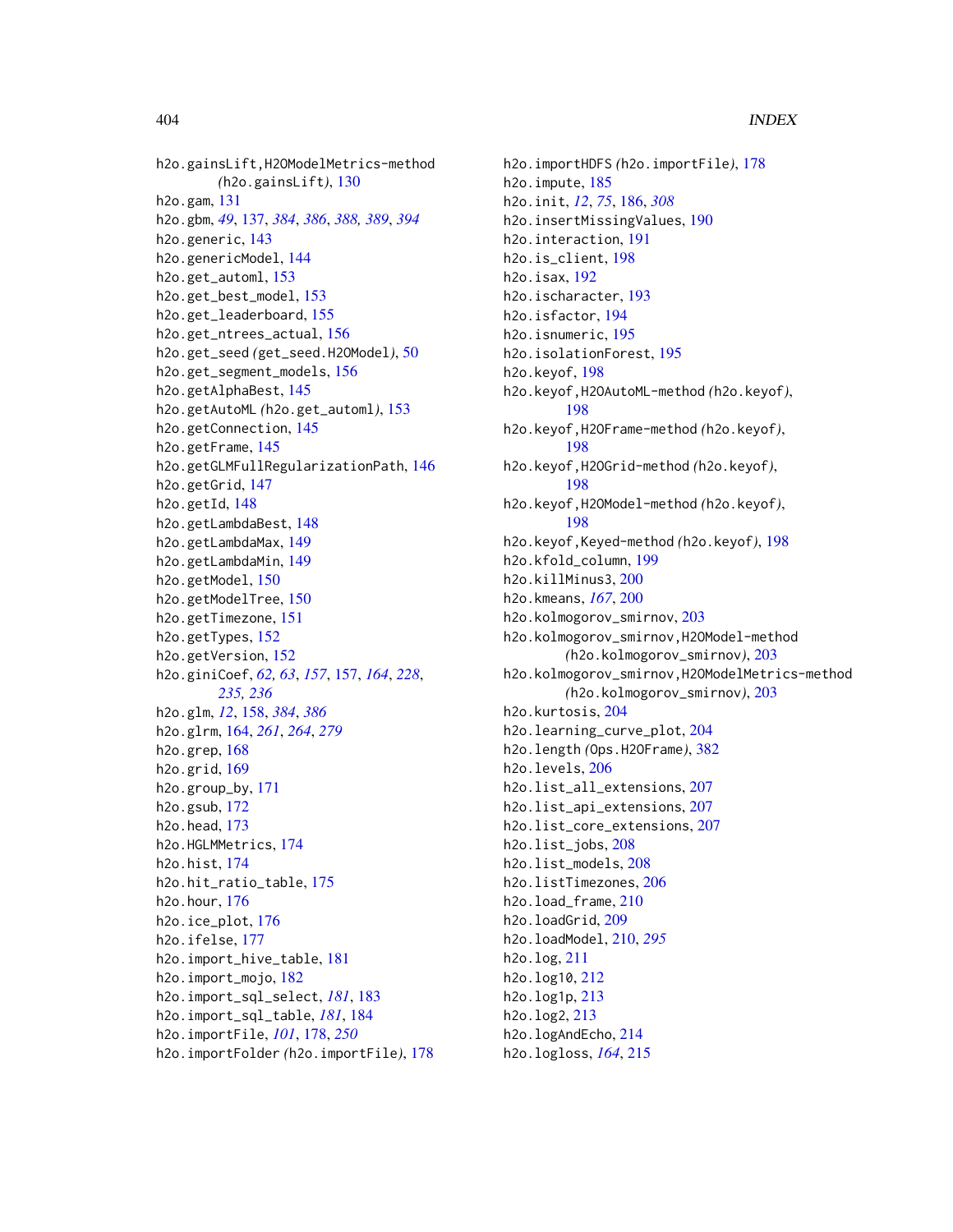h2o.ls, [216,](#page-215-0) *[287](#page-286-0)* h2o.lstrip, [216](#page-215-0) h2o.mae, [217](#page-216-0) h2o.make\_metrics, [218](#page-217-0) h2o.makeGLMModel, [218](#page-217-0) h2o.match, [219](#page-218-0) h2o.max, [220](#page-219-0) h2o.maxPerClassError *(*h2o.metric*)*, [226](#page-225-0) h2o.mcc *(*h2o.metric*)*, [226](#page-225-0) h2o.mean, [221](#page-220-0) h2o.mean\_per\_class\_accuracy *(*h2o.metric*)*, [226](#page-225-0) h2o.mean\_per\_class\_error, [222](#page-221-0) h2o.mean\_residual\_deviance, [223](#page-222-0) h2o.median, [223](#page-222-0) h2o.melt, [224](#page-223-0) h2o.merge, [225](#page-224-0) h2o.metric, *[62,](#page-61-0) [63](#page-62-0)*, *[157](#page-156-0)*, *[222](#page-221-0)*, [226,](#page-225-0) *[234–](#page-233-0)[236](#page-235-0)*, *[287](#page-286-0)* h2o.min, [228](#page-227-0) h2o.missrate *(*h2o.metric*)*, [226](#page-225-0) h2o.mktime, [229](#page-228-0) h2o.model\_correlation\_heatmap, [230](#page-229-0) h2o.mojo\_predict\_csv, [231](#page-230-0) h2o.mojo\_predict\_df, [232](#page-231-0) h2o.month, *[97,](#page-96-0) [98](#page-97-0)*, [233,](#page-232-0) *[352](#page-351-0)*, *[365](#page-364-0)* h2o.mse, *[62,](#page-61-0) [63](#page-62-0)*, *[164](#page-163-0)*, *[222](#page-221-0)*, *[228](#page-227-0)*, *[234](#page-233-0)*, [234,](#page-233-0) *[235,](#page-234-0) [236](#page-235-0)*, *[287](#page-286-0)* h2o.multinomial\_auc\_table, [236](#page-235-0) h2o.multinomial\_aucpr\_table, [235](#page-234-0) h2o.na  $omit$ .  $241$ h2o.nacnt, [237](#page-236-0) h2o.naiveBayes, [237](#page-236-0) h2o.names, [240](#page-239-0) h2o.nchar, [242](#page-241-0) h2o.ncol, [242](#page-241-0) h2o.networkTest, [243](#page-242-0) h2o.nlevels, [243](#page-242-0) h2o.no\_progress, [244](#page-243-0) h2o.nrow, [245](#page-244-0) h2o.null\_deviance, [245](#page-244-0) h2o.null\_dof, [246](#page-245-0) h2o.num\_iterations, *[202](#page-201-0)*, [247](#page-246-0) h2o.num\_valid\_substrings, [248](#page-247-0) h2o.openLog, *[74](#page-73-0)*, [248,](#page-247-0) *[316](#page-315-0)*, *[318](#page-317-0)* h2o.parseRaw, *[180,](#page-179-0) [181](#page-180-0)*, [249,](#page-248-0) *[252](#page-251-0)* h2o.parseSetup, *[101](#page-100-0)*, *[250](#page-249-0)*, [251](#page-250-0) h2o.partialPlot, [252](#page-251-0)

h2o.pd\_multi\_plot, [254](#page-253-0) h2o.pd\_plot, [255](#page-254-0) h2o.performance, *[62,](#page-61-0) [63](#page-62-0)*, *[81](#page-80-0)*, *[131](#page-130-0)*, *[157](#page-156-0)*, *[164](#page-163-0)*, *[222](#page-221-0)*, *[228](#page-227-0)*, *[234](#page-233-0)[–236](#page-235-0)*, [257,](#page-256-0) *[287](#page-286-0)* h2o.pivot, [258](#page-257-0) h2o.pr\_auc *(*h2o.aucpr*)*, [63](#page-62-0) h2o.prcomp, *[167](#page-166-0)*, [259](#page-258-0) h2o.precision *(*h2o.metric*)*, [226](#page-225-0) h2o.predict, [261](#page-260-0) h2o.predict.H2OAutoML *(*predict.H2OAutoML*)*, [385](#page-384-0) h2o.predict.H2OModel *(*predict.H2OModel*)*, [386](#page-385-0) h2o.predict\_contributions *(*predict\_contributions.H2OModel*)*, [387](#page-386-0) h2o.predict\_json, [262](#page-261-0) h2o.predict\_leaf\_node\_assignment, *[394](#page-393-0)* h2o.predict\_leaf\_node\_assignment *(*predict\_leaf\_node\_assignment.H2OModel*)*, [388](#page-387-0) h2o.print, [262](#page-261-0) h2o.prod, [263](#page-262-0) h2o.proj\_archetypes, [264](#page-263-0) h2o.psvm, [265](#page-264-0) h2o.quantile, [267](#page-266-0) h2o.r2, [268](#page-267-0) h2o.randomForest, *[49](#page-48-0)*, [269,](#page-268-0) *[384](#page-383-0)*, *[386](#page-385-0)*, *[388,](#page-387-0) [389](#page-388-0)*, *[394](#page-393-0)* h2o.range, [274](#page-273-0) h2o.rank\_within\_group\_by, [275](#page-274-0) h2o.rapids, [277](#page-276-0) h2o.rbind, [278](#page-277-0) h2o.recall *(*h2o.metric*)*, [226](#page-225-0) h2o.reconstruct, [278](#page-277-0) h2o.relevel, [279](#page-278-0) h2o.removeAll, [280](#page-279-0) h2o.removeVecs, [281](#page-280-0) h2o.rep\_len, [281](#page-280-0) h2o.reset\_threshold, [282](#page-281-0) h2o.residual\_analysis\_plot, [283](#page-282-0) h2o.residual\_deviance, [284](#page-283-0) h2o.residual\_dof, [285](#page-284-0) h2o.resume, [285](#page-284-0) h2o.resumeGrid, [286](#page-285-0) h2o.rm, *[281](#page-280-0)*, [286](#page-285-0) h2o.rmse, [287](#page-286-0) h2o.rmsle, [288](#page-287-0)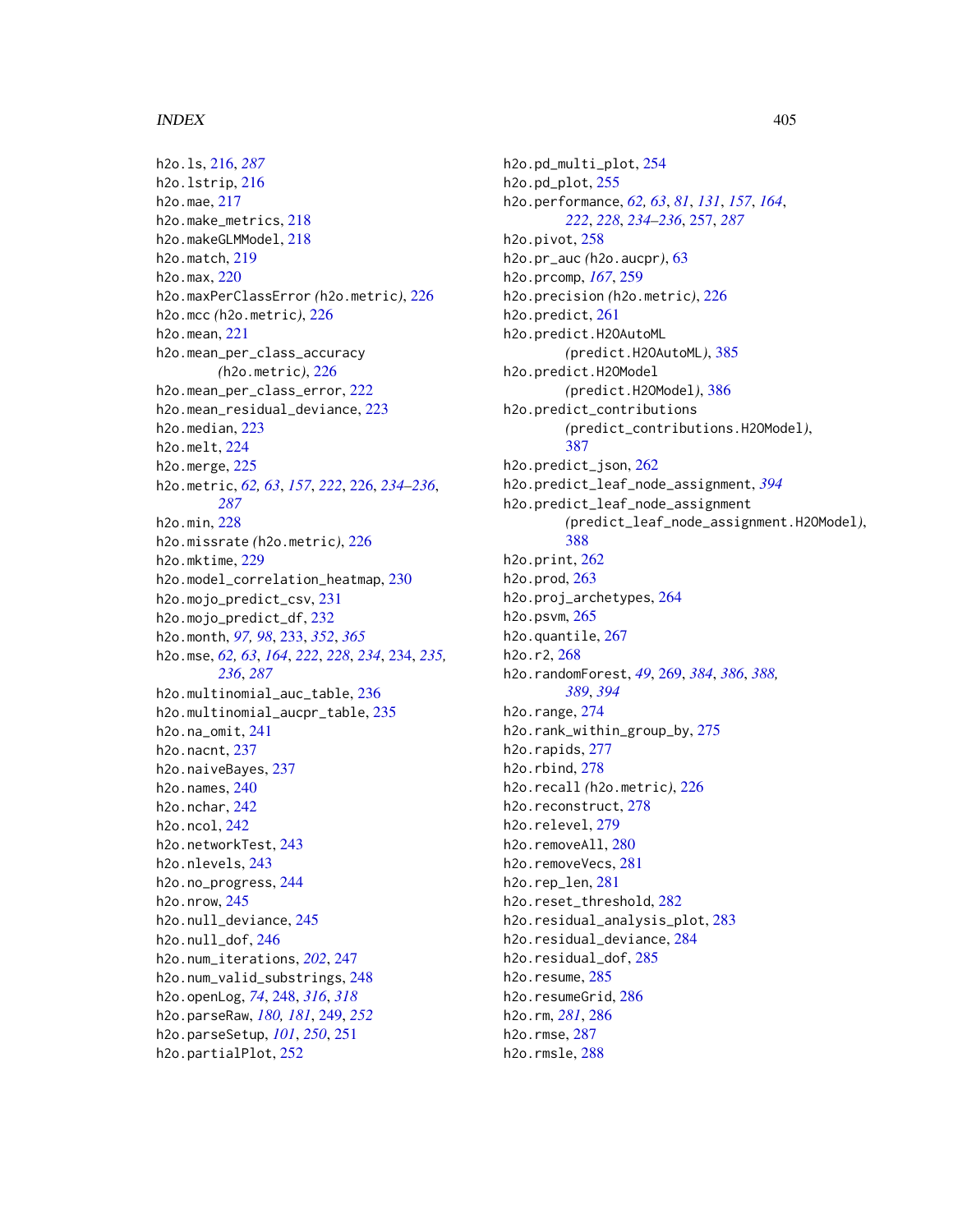h2o.round, [289](#page-288-0) h2o.rstrip, [290](#page-289-0) h2o.rulefit, [290](#page-289-0) h2o.runif, [292](#page-291-0) h2o.save\_frame, [297](#page-296-0) h2o.save\_mojo, [298](#page-297-0) h2o.save\_to\_hive, [299](#page-298-0) h2o.saveGrid, [293](#page-292-0) h2o.saveModel, *[210](#page-209-0)*, [294,](#page-293-0) *[296](#page-295-0)*, *[298](#page-297-0)*, *[347](#page-346-0)* h2o.saveModelDetails, [295](#page-294-0) h2o.saveMojo, [296](#page-295-0) h2o.scale, [299](#page-298-0) h2o.scoreHistory, *[164](#page-163-0)*, [300](#page-299-0) h2o.scoreHistoryGAM, [301](#page-300-0) h2o.sd, [301,](#page-300-0) *[348](#page-347-0)* h2o.sdev, [302](#page-301-0) h2o.sensitivity *(*h2o.metric*)*, [226](#page-225-0) h2o.set\_s3\_credentials, [304](#page-303-0) h2o.setLevels, [303](#page-302-0) h2o.setTimezone, [303](#page-302-0) h2o.shap\_explain\_row\_plot, [304](#page-303-0) h2o.shap\_summary\_plot, [306](#page-305-0) h2o.show\_progress, [307](#page-306-0) h2o.shutdown, *[189](#page-188-0)*, [308](#page-307-0) h2o.signif, [309](#page-308-0) h2o.sin, [310](#page-309-0) h2o.skewness, [310](#page-309-0) h2o.specificity *(*h2o.metric*)*, [226](#page-225-0) h2o.splitFrame, [311](#page-310-0) h2o.sqrt, [312](#page-311-0) h2o.stackedEnsemble, [313](#page-312-0) h2o.staged\_predict\_proba *(*staged\_predict\_proba.H2OModel*)*, [394](#page-393-0) h2o.startLogging, *[74](#page-73-0)*, *[248](#page-247-0)*, [316,](#page-315-0) *[318](#page-317-0)* h2o.std\_coef\_plot, [317,](#page-316-0) *[351](#page-350-0)* h2o.stopLogging, *[74](#page-73-0)*, *[248](#page-247-0)*, *[316](#page-315-0)*, [317](#page-316-0) h2o.str, [318](#page-317-0) h2o.stringdist, [319](#page-318-0) h2o.strsplit, [320](#page-319-0) h2o.sub, [320](#page-319-0) h2o.substr *(*h2o.substring*)*, [321](#page-320-0) h2o.substring, [321](#page-320-0) h2o.sum, [322](#page-321-0) h2o.summary, [323](#page-322-0) h2o.svd, *[167](#page-166-0)*, *[261](#page-260-0)*, [324](#page-323-0) h2o.table, [326](#page-325-0) h2o.tabulate, [327,](#page-326-0) *[385](#page-384-0)*

h2o.tail *(*h2o.head*)*, [173](#page-172-0) h2o.tan, [328](#page-327-0) h2o.tanh, [328](#page-327-0) h2o.target\_encode\_apply, [331,](#page-330-0) *[334](#page-333-0)* h2o.target\_encode\_create, *[332](#page-331-0)*, [333](#page-332-0) h2o.targetencoder, [329](#page-328-0) h2o.tf\_idf, [334](#page-333-0) h2o.tnr *(*h2o.metric*)*, [226](#page-225-0) h2o.toFrame, [335](#page-334-0) h2o.tokenize, [336](#page-335-0) h2o.tolower, [336](#page-335-0) h2o.topN, [337](#page-336-0) h2o.tot\_withinss, *[202](#page-201-0)*, [338](#page-337-0) h2o.totss, *[202](#page-201-0)*, [338](#page-337-0) h2o.toupper, [339](#page-338-0) h2o.tpr *(*h2o.metric*)*, [226](#page-225-0) h2o.train\_segments, [340](#page-339-0) h2o.transform, [341](#page-340-0) h2o.transform,H2OTargetEncoderModel-method, [341](#page-340-0) h2o.transform,H2OWordEmbeddingModel-method, [342](#page-341-0) h2o.transform\_word2vec, [343](#page-342-0) h2o.trim, [344](#page-343-0) h2o.trunc, [345](#page-344-0) h2o.unique, [346](#page-345-0) h2o.upload\_model, [346](#page-345-0) h2o.upload\_mojo, [347](#page-346-0) h2o.uploadFile *(*h2o.importFile*)*, [178](#page-177-0) h2o.var, *[302](#page-301-0)*, [348](#page-347-0) h2o.varimp, *[164](#page-163-0)*, [349](#page-348-0) h2o.varimp\_heatmap, [349](#page-348-0) h2o.varimp\_plot, *[317](#page-316-0)*, [350](#page-349-0) h2o.varsplits, [351](#page-350-0) h2o.week, [352](#page-351-0) h2o.weights, [353](#page-352-0) h2o.which, [354](#page-353-0) h2o.which\_max, [354](#page-353-0) h2o.which\_min, [355](#page-354-0) h2o.withinss, *[202](#page-201-0)*, [356](#page-355-0) h2o.word2vec, [357](#page-356-0) h2o.xgboost, [358](#page-357-0) h2o.xgboost.available, [364](#page-363-0) h2o.year, *[233](#page-232-0)*, [364](#page-363-0) H2OAnomalyDetectionMetrics-class *(*H2OModelMetrics-class*)*, [372](#page-371-0) H2OAnomalyDetectionModel-class *(*H2OModel-class*)*, [371](#page-370-1)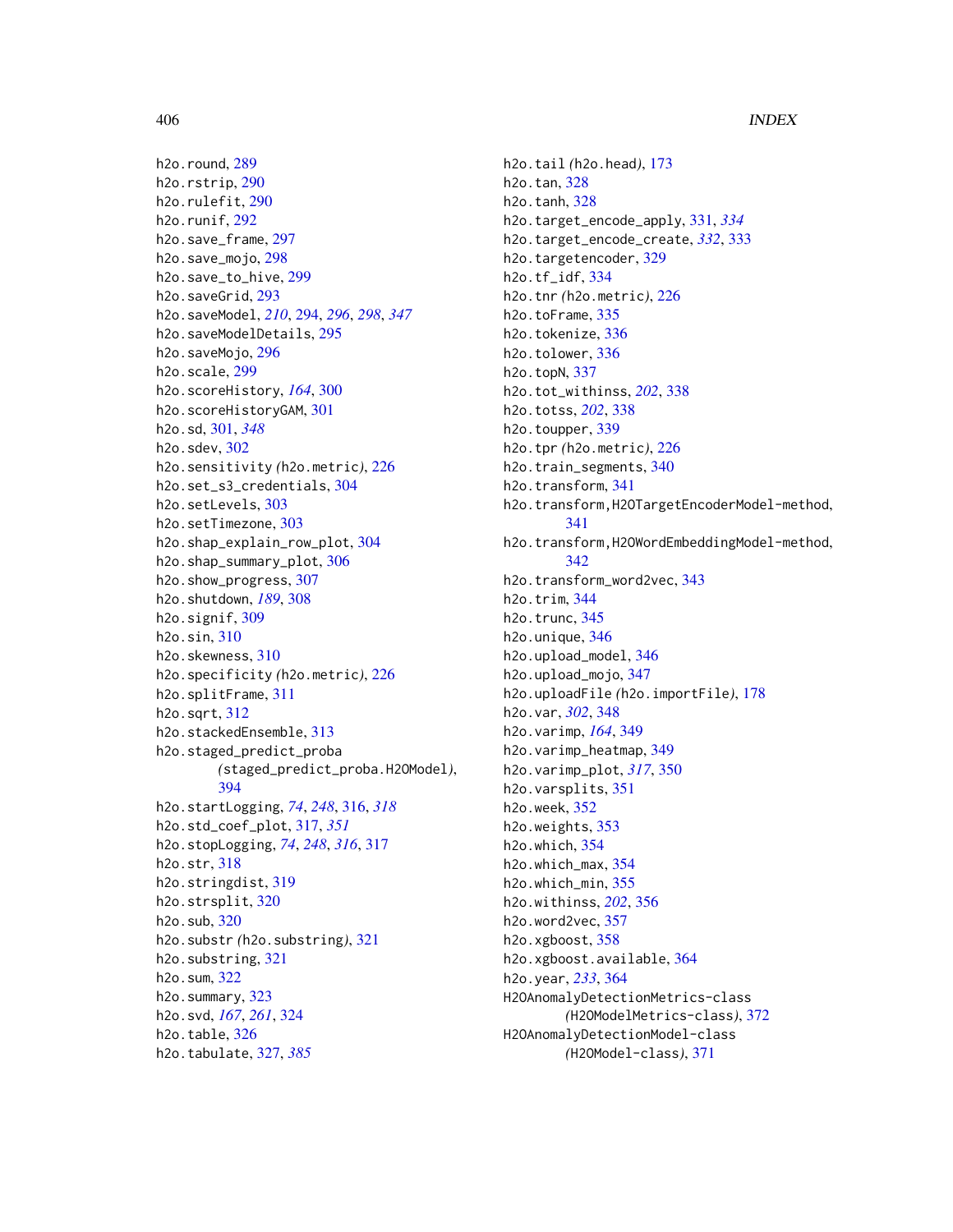H2OAutoEncoderMetrics-class *(*H2OModelMetrics-class*)*, [372](#page-371-0) H2OAutoEncoderModel, *[56](#page-55-0)* H2OAutoEncoderModel-class *(*H2OModel-class*)*, [371](#page-370-1) H2OAutoML, *[67](#page-66-0)*, *[153](#page-152-0)*, *[385](#page-384-0)* H2OAutoML-class, [365](#page-364-0) H2OBinomialMetrics, *[62,](#page-61-0) [63](#page-62-0)*, *[81](#page-80-0)*, *[130](#page-129-0)*, *[157](#page-156-0)*, *[203](#page-202-0)*, *[215](#page-214-0)*, *[222](#page-221-0)*, *[227](#page-226-0)*, *[234](#page-233-0)*, *[287](#page-286-0)* H2OBinomialMetrics-class *(*H2OModelMetrics-class*)*, [372](#page-371-0) H2OBinomialModel, *[163](#page-162-0)*, *[240](#page-239-0)* H2OBinomialModel-class *(*H2OModel-class*)*, [371](#page-370-1) H2OClusteringMetrics-class *(*H2OModelMetrics-class*)*, [372](#page-371-0) H2OClusteringModel, *[52](#page-51-0)*, *[68](#page-67-0)*, *[72,](#page-71-0) [73](#page-72-0)*, *[76](#page-75-0)*, *[202](#page-201-0)*, *[247](#page-246-0)*, *[338,](#page-337-0) [339](#page-338-0)*, *[356](#page-355-0)* H2OClusteringModel-class, [365](#page-364-0) H2OConnection, *[75](#page-74-0)*, *[145](#page-144-0)* H2OConnection *(*H2OConnection-class*)*, [366](#page-365-0) H2OConnection-class, [366](#page-365-0) H2OConnectionMutableState, [367](#page-366-0) H2OCoxPHMetrics-class *(*H2OModelMetrics-class*)*, [372](#page-371-0) H2OCoxPHModel *(*H2OCoxPHModel-class*)*, [367](#page-366-0) H2OCoxPHModel-class, [367](#page-366-0) H2OCoxPHModelSummary *(*H2OCoxPHModelSummary-class*)*, [368](#page-367-0) H2OCoxPHModelSummary-class, [368](#page-367-0) H2ODimReductionMetrics-class *(*H2OModelMetrics-class*)*, [372](#page-371-0) H2ODimReductionModel, *[167](#page-166-0)*, *[260](#page-259-0)*, *[264](#page-263-0)*, *[279](#page-278-0)*, *[302](#page-301-0)*, *[325](#page-324-0)* H2ODimReductionModel-class *(*H2OModel-class*)*, [371](#page-370-1) H2OFrame, *[23](#page-22-0)* H2OFrame-class, [369](#page-368-0) H2OFrame-Extract, [369](#page-368-0) H2OGrid, *[294](#page-293-0)* H2OGrid *(*H2OGrid-class*)*, [370](#page-369-0) H2OGrid-class, [370](#page-369-0) H2OLeafNode-class, [371](#page-370-1) H2OModel, *[49,](#page-48-0) [50](#page-49-0)*, *[55](#page-54-0)*, *[69](#page-68-0)*, *[77](#page-76-0)*, *[80,](#page-79-0) [81](#page-80-0)*, *[89–](#page-88-0)[92](#page-91-0)*, *[101](#page-100-0)*, *[124](#page-123-0)*, *[130,](#page-129-0) [131](#page-130-0)*, *[145,](#page-144-0) [146](#page-145-0)*, *[148](#page-147-0)[–150](#page-149-0)*, *[156](#page-155-0)*, *[163](#page-162-0)*, *[175](#page-174-0)*, *[203](#page-202-0)*, *[210](#page-209-0)*, *[217,](#page-216-0) [218](#page-217-0)*, *[223](#page-222-0)*, *[246](#page-245-0)*, *[253](#page-252-0)*, *[257](#page-256-0)*, *[268](#page-267-0)*,

*[273](#page-272-0)*, *[282](#page-281-0)*, *[284,](#page-283-0) [285](#page-284-0)*, *[288](#page-287-0)*, *[294](#page-293-0)[–296](#page-295-0)*, *[298](#page-297-0)*, *[300,](#page-299-0) [301](#page-300-0)*, *[347](#page-346-0)*, *[349](#page-348-0)*, *[352,](#page-351-0) [353](#page-352-0)*, *[371,](#page-370-1) [372](#page-371-0)*, *[381](#page-380-0)*, *[383](#page-382-0)*, *[386](#page-385-0)*, *[388,](#page-387-0) [389](#page-388-0)*, *[394](#page-393-0)*, *[397](#page-396-0)* H2OModel *(*H2OModel-class*)*, [371](#page-370-1) H2OModel-class, [371](#page-370-1) H2OModelFuture-class, [372](#page-371-0) H2OModelMetrics, *[55](#page-54-0)*, *[69](#page-68-0)*, *[81](#page-80-0)*, *[130,](#page-129-0) [131](#page-130-0)*, *[203](#page-202-0)*, *[215](#page-214-0)*, *[219](#page-218-0)*, *[227](#page-226-0)*, *[234](#page-233-0)*, *[246](#page-245-0)*, *[258](#page-257-0)*, *[284,](#page-283-0) [285](#page-284-0)*, *[287](#page-286-0)*, *[353](#page-352-0)* H2OModelMetrics *(*H2OModelMetrics-class*)*, [372](#page-371-0) H2OModelMetrics-class, [372](#page-371-0) H2OMultinomialMetrics, *[62](#page-61-0)*, *[81](#page-80-0)*, *[215](#page-214-0)*, *[234](#page-233-0)[–236](#page-235-0)*, *[287](#page-286-0)* H2OMultinomialMetrics-class *(*H2OModelMetrics-class*)*, [372](#page-371-0) H2OMultinomialModel, *[240](#page-239-0)* H2OMultinomialModel-class *(*H2OModel-class*)*, [371](#page-370-1) H2ONode-class, [373](#page-372-0) H2OOrdinalMetrics-class *(*H2OModelMetrics-class*)*, [372](#page-371-0) H2OOrdinalModel-class *(*H2OModel-class*)*, [371](#page-370-1) H2ORegressionMetrics, *[234](#page-233-0)*, *[287](#page-286-0)* H2ORegressionMetrics-class *(*H2OModelMetrics-class*)*, [372](#page-371-0) H2ORegressionModel, *[163](#page-162-0)* H2ORegressionModel-class *(*H2OModel-class*)*, [371](#page-370-1) H2OSegmentModels, *[42](#page-41-0)*, *[156](#page-155-0)*, *[374](#page-373-0)* H2OSegmentModels-class, [373](#page-372-0) H2OSegmentModelsFuture-class, [374](#page-373-0) H2OSplitNode *(*H2OSplitNode-class*)*, [374](#page-373-0) H2OSplitNode-class, [374](#page-373-0) H2OTargetEncoderMetrics-class *(*H2OModelMetrics-class*)*, [372](#page-371-0) H2OTargetEncoderModel-class *(*H2OModel-class*)*, [371](#page-370-1) H2OTree *(*H2OTree-class*)*, [375](#page-374-0) H2OTree-class, [375](#page-374-0) H2OUnknownMetrics-class *(*H2OModelMetrics-class*)*, [372](#page-371-0) H2OUnknownModel-class *(*H2OModel-class*)*, [371](#page-370-1) H2OWordEmbeddingMetrics-class *(*H2OModelMetrics-class*)*, [372](#page-371-0)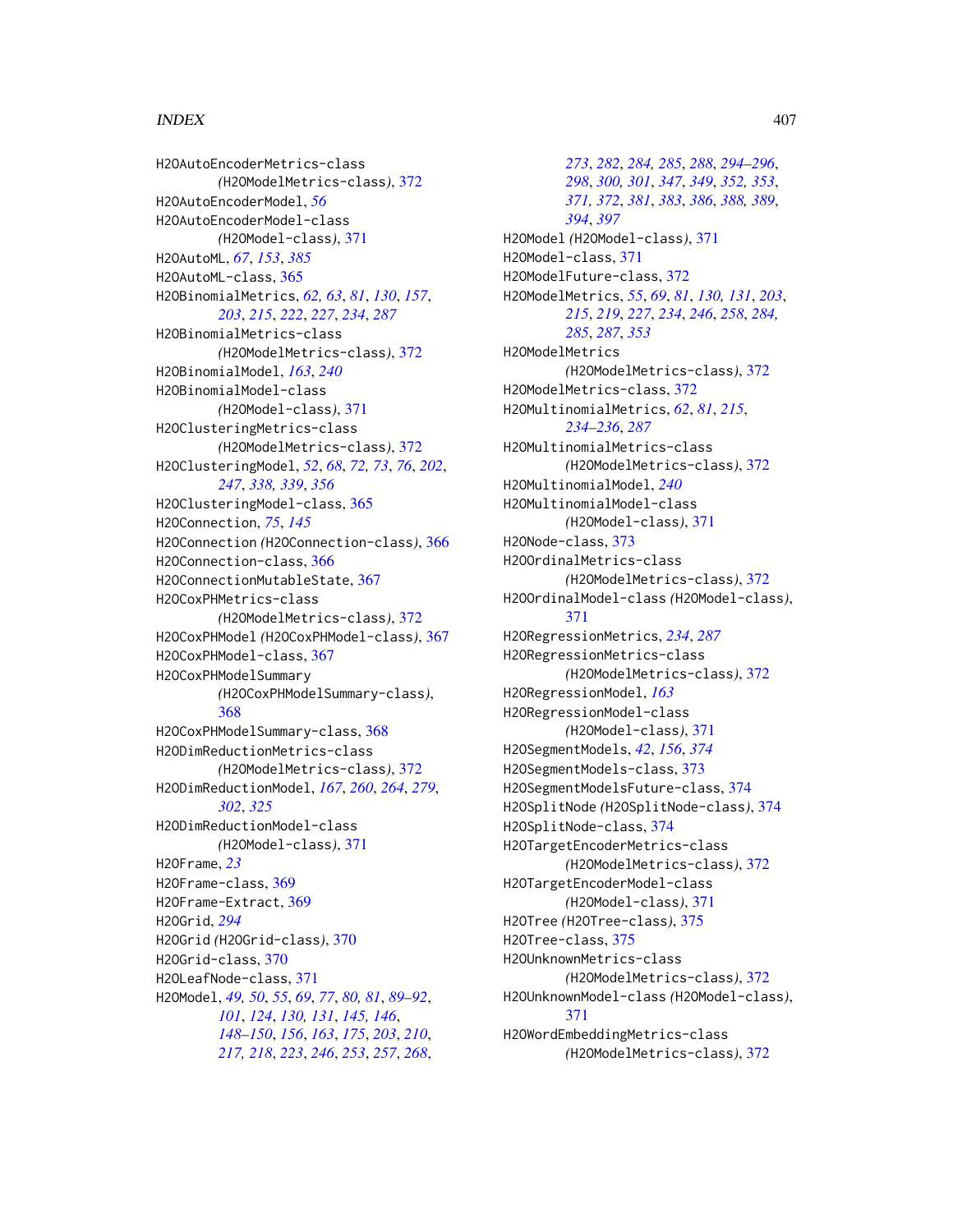```
H2OWordEmbeddingModel-class
        (H2OModel-class), 371
head.H2OFrame (h2o.head), 173
hour (h2o.hour), 176
housevotes, 376
Hyperbolic, 85, 329
```
ifelse *(*h2o.ifelse*)*, [177](#page-176-0) iris, [376](#page-375-0) is.character, [377](#page-376-0) is.factor, [377](#page-376-0) is.h2o, [378](#page-377-0) is.na.H2OFrame *(*Ops.H2OFrame*)*, [382](#page-381-0) is.numeric, [378](#page-377-0)

Keyed-class, [379](#page-378-0) kurtosis.H2OFrame *(*h2o.kurtosis*)*, [204](#page-203-0)

length,H2OTree-method, [379](#page-378-0) length.H2OFrame *(*Ops.H2OFrame*)*, [382](#page-381-0) levels, *[206](#page-205-0)* Log, *[119](#page-118-0)*, *[211](#page-210-0)[–214](#page-213-0)* log *(*Ops.H2OFrame*)*, [382](#page-381-0) log10 *(*Ops.H2OFrame*)*, [382](#page-381-0) log1p *(*Ops.H2OFrame*)*, [382](#page-381-0) log2 *(*Ops.H2OFrame*)*, [382](#page-381-0) Logical-or, [379](#page-378-0) logLik.H2OCoxPHModel *(*H2OCoxPHModel-class*)*, [367](#page-366-0)

match, *[219](#page-218-0)* match.H2OFrame *(*h2o.match*)*, [219](#page-218-0) Math.H2OFrame *(*Ops.H2OFrame*)*, [382](#page-381-0) MathFun, *[51](#page-50-0)*, *[312](#page-311-0)* mean.H2OFrame *(*h2o.mean*)*, [221](#page-220-0) median.H2OFrame *(*h2o.median*)*, [223](#page-222-0) model\_cache-class, [381](#page-380-0) ModelAccessors, [380](#page-379-0) month *(*h2o.month*)*, [233](#page-232-0)

```
names, 240
names.H2OFrame, 381
names<-.H2OFrame (Ops.H2OFrame), 382
ncol.H2OFrame (Ops.H2OFrame), 382
nlevels, 243
nrow, 242, 245
nrow.H2OFrame (Ops.H2OFrame), 382
numeric, 60, 195
```

```
Ops.H2OFrame, 382
```
plot.H2OModel, [383](#page-382-0) plot.H2OTabulate, [384](#page-383-0) predict, *[81](#page-80-0)*, *[131](#page-130-0)* predict.H2OAutoML, [385](#page-384-0) predict.H2OModel, *[109](#page-108-0)*, *[142](#page-141-0)*, *[164](#page-163-0)*, *[273](#page-272-0)*, [386](#page-385-0) predict\_contributions.H2OModel, [387](#page-386-0) predict\_leaf\_node\_assignment.H2OModel, [388](#page-387-0) print.H2OFrame, [390](#page-389-0) print.H2OTable, [391](#page-390-0) prod, *[263](#page-262-0)* prostate, [391](#page-390-0)

quantile, *[267](#page-266-0)* quantile.H2OFrame *(*h2o.quantile*)*, [267](#page-266-0)

range, *[274](#page-273-0)* range.H2OFrame, [392](#page-391-0) Round, *[71](#page-70-0)*, *[129](#page-128-0)*, *[221](#page-220-0)*, *[289](#page-288-0)*, *[309](#page-308-0)*, *[345](#page-344-0)* round *(*h2o.round*)*, [289](#page-288-0)

```
scale, 392
sd, 302
sd (h2o.sd), 301
show,H2OAutoEncoderMetrics-method
        (H2OModelMetrics-class), 372
393
show,H2OBinomialMetrics-method
        (H2OModelMetrics-class), 372
show,H2OClusteringMetrics-method
        (H2OModelMetrics-class), 372
show,H2OConnection-method
        (H2OConnection-class), 366
show,H2OCoxPHModel-method
        (H2OCoxPHModel-class), 367
show,H2OCoxPHModelSummary-method
        (H2OCoxPHModelSummary-class),
        368
show,H2ODimReductionMetrics-method
        (H2OModelMetrics-class), 372
show,H2OGrid-method (H2OGrid-class), 370
show,H2OModel-method (H2OModel-class),
        371
show,H2OModelMetrics-method
        (H2OModelMetrics-class), 372
show,H2OMultinomialMetrics-method
        (H2OModelMetrics-class), 372
show,H2ONode-method (H2ONode-class), 373
```